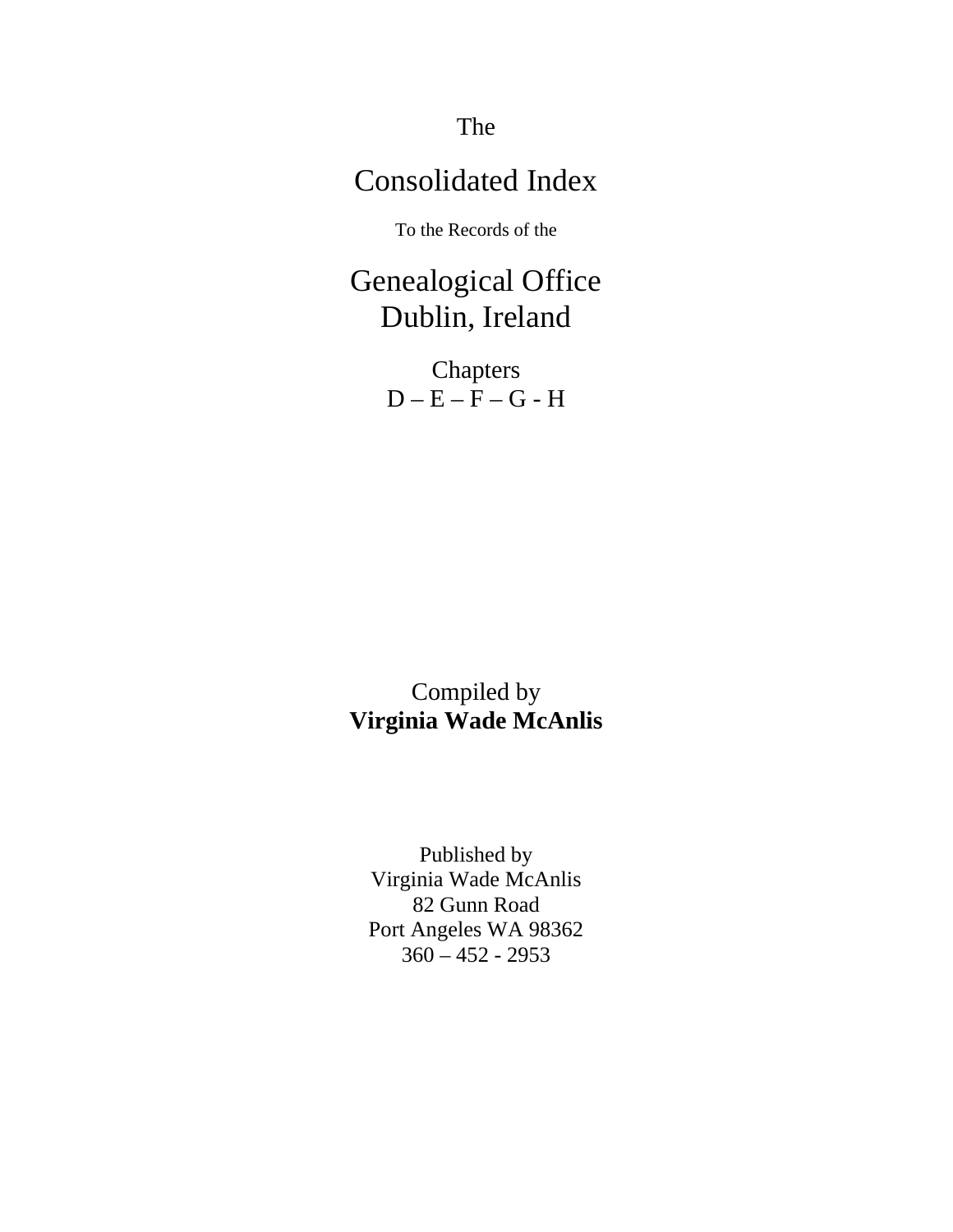For all of those who have waited so long to be found

Copyright Virginia R. McAnlis 1994 All rights reserved. No part of this publication may be copied, reproduced or transmitted in any form or by any means, without permission of the author/publisher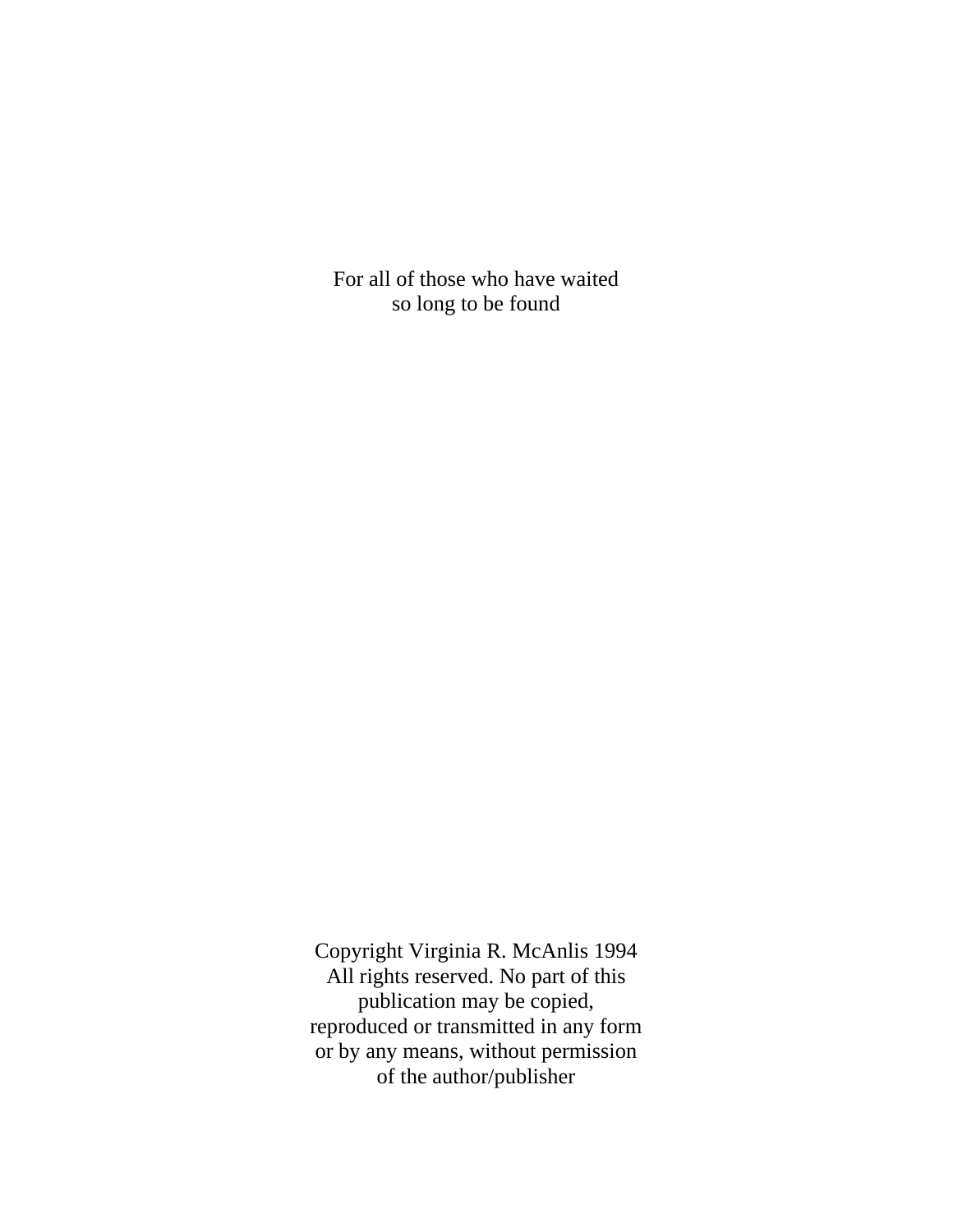### **Manuscript numbers included in the consolidated index and their corresponding film numbers**

The following list of manuscripts are those which are included in the Consolidated Index, insofar as they have been fully and correctly originally indexed. The microfilm call numbers for both the National Library of Ireland (NL) and the Family History Library in Salt Lake City, UT, USA (SLC) are also given. MS numbers not showing a National Library number must be accessed through the Manuscript Reading Room and is at the discretion of the Chief Herald

| MS 37 Irish Arms at College of Heralds     |                                            |                 | SLC100197                |           |
|--------------------------------------------|--------------------------------------------|-----------------|--------------------------|-----------|
|                                            | MS 64-79 Funeral Entries Vol.              |                 |                          |           |
|                                            | MSS 64-65                                  | <b>NL 8286</b>  | MSS 64-67                | SLC100160 |
|                                            | MSS 66-69                                  | <b>NL 8287</b>  | MSS 68-71                | SLC100161 |
|                                            | MSS 70-73                                  | <b>NL 8288</b>  | MSS 72-76                | SLC100162 |
|                                            | MSS 74-78                                  | <b>NL 8289</b>  | MSS 77-79                | SLC100163 |
|                                            | <b>MS 79</b>                               | <b>NL 8290</b>  |                          |           |
| <b>MS 93-97 Chaos</b>                      |                                            |                 | $\overline{\phantom{0}}$ | SLC100208 |
|                                            | MSS 93-95 only                             | <b>NL 8290A</b> |                          |           |
|                                            | MS 103-111a-h Grants/Confirmations of Arms |                 |                          |           |
|                                            |                                            |                 | MSS 103-106              | SLC100201 |
|                                            | MSS 107-109                                | <b>NL 8291</b>  | MSS 107-109              | SLC100202 |
|                                            | MSS 110-111a                               | <b>NL 8292</b>  | MSS 110-111a             | SLC100203 |
|                                            | MSS 111a-111c                              | <b>NL 8293</b>  | MSS 111b-111c            | SLC100204 |
|                                            | MSS 111d-111f                              | <b>NL 8294</b>  | MSS 111d-111e            | SLC100205 |
|                                            |                                            |                 | MSS 111f-111g            | SLC100238 |
| MS 112 Brooke (Baronets Pedigrees) NL 8295 | SLC100187                                  |                 |                          |           |
| MS 125 Heraldic Sketches                   |                                            |                 |                          | SLC100238 |
|                                            | MS 145 O'Ferrall's Linea Antiqua I         | <b>NL 8296</b>  |                          | SLC100133 |
|                                            | MS 146 O'Ferrall's Linea Antiqua II        | <b>NL 8296</b>  |                          | SLC100133 |
|                                            | MS 147 O'Ferrall's Linea Antiqua III       |                 | NL 8296-8297             | SLC100133 |
|                                            | MS 183 Lords Entries Vol. I                | <b>NL 8310</b>  |                          | SLC100192 |
|                                            | MS 184 Lords Entries Vol. II               | <b>NL 8310</b>  |                          | SLC100192 |
|                                            | MS 185 Lords Entries Vol. III              |                 | <b>NL 8311</b>           | SLC100192 |
|                                            | MS 186 Lords Entries Vol. IV               |                 | <b>NL 8311</b>           | SLC100193 |
|                                            | MS 187 Lords Entries Vol. V                | <b>NL 8311</b>  |                          | SLC100193 |
|                                            | <b>MS</b> 198 Ecclesiastical Visitations   |                 |                          | SLC100211 |
|                                            | <b>MS 199 Ecclesiastical Visitations</b>   |                 |                          | SLC100211 |
|                                            | MS 205 Will Pedigrees Vol. 3               | not filmed      |                          |           |
| MS 213 Antrim Families                     |                                            |                 |                          | SLC100113 |
|                                            | MS 215-219 Anglo-Irish Pedigrees           |                 |                          |           |
|                                            |                                            |                 | MSS 215-216              | SLC100134 |
|                                            |                                            |                 | MSS 217-219              | SLC100135 |
| MS 220-222 Milesian                        |                                            |                 |                          | SLC100136 |
| $150,000,515,1$ $17711,11$                 |                                            |                 |                          |           |

MS 223-54 Betham Will Abstracts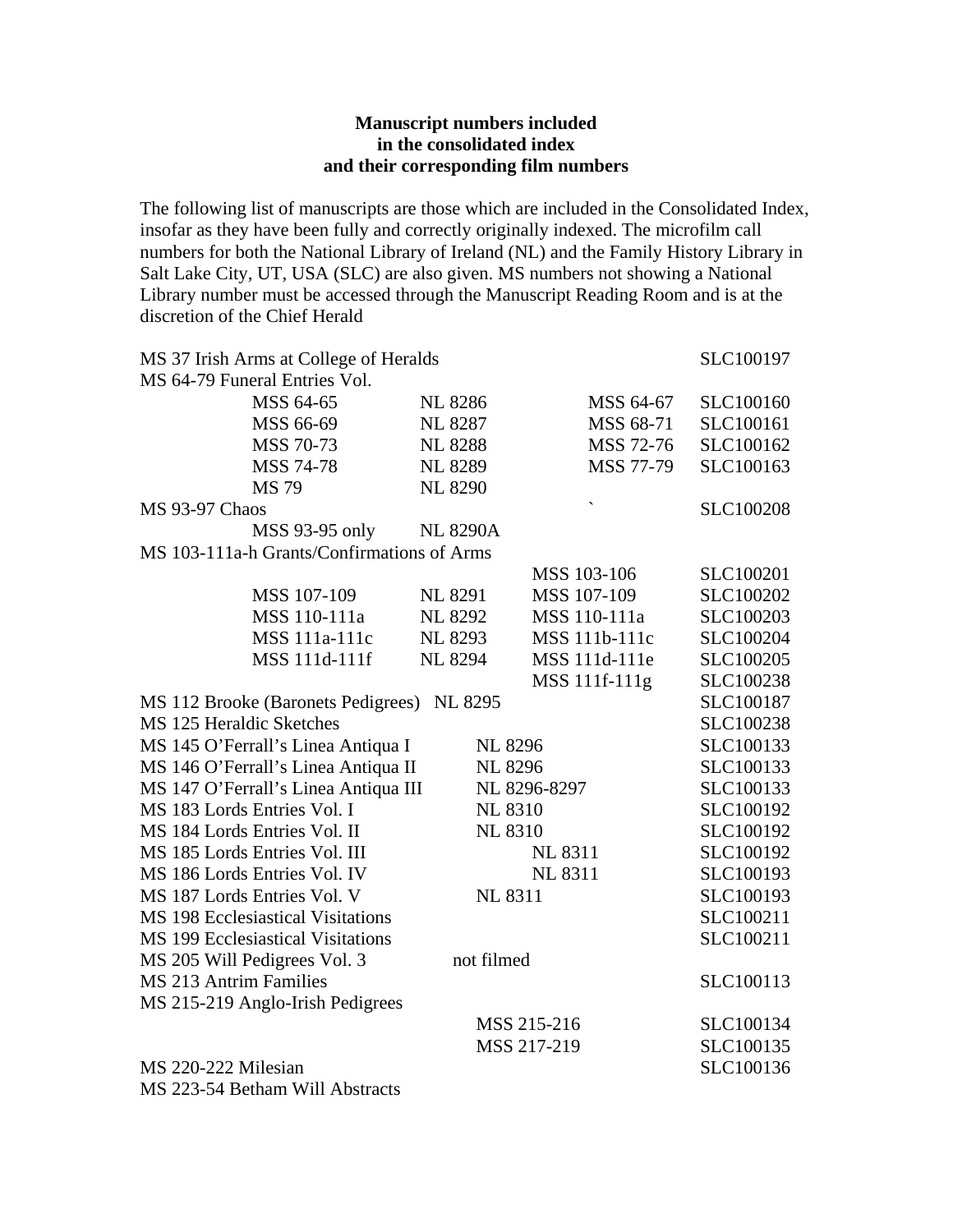| Vol. 1-4                                    | MSS 223-226 |              | SLC100103        |
|---------------------------------------------|-------------|--------------|------------------|
| Vol. 5-8                                    | MSS 227-230 |              | SLC100104        |
| Vol. 9-11                                   | MSS 231-233 |              | SLC100105        |
| Vol. 12-14                                  | MSS 234-236 |              | SLC100106        |
| Vol. 15-16                                  | MSS 237-238 |              | SLC100107        |
| Vol. 17-19                                  | MSS 239-241 |              | <b>SLC100108</b> |
| Vol. 20-21                                  | MSS 242-243 |              | SLC100109        |
| Vol. 22-24                                  | MSS 244-246 |              | SLC100110        |
| Vol. 25-28                                  | MSS 247-250 |              | SLC100111        |
| Vol. 29-32                                  | MSS 251-254 |              | SLC100112        |
| MS 261-276 Betham Sketch Pedigrees Series 1 |             |              |                  |
|                                             | MSS 261-263 |              | SLC100116        |
|                                             | MSS 264-265 |              | SLC100117        |
|                                             | MSS 266-267 |              | SLC100118        |
|                                             | MSS 268-269 |              | SLC100119        |
|                                             | MSS 270-273 |              | SLC100120        |
|                                             | MSS 274-276 |              | SLC100121        |
| MS 278 Ball MSS                             |             | Item 1       | SLC100137        |
| MS 279 Stephens MSS                         |             | Item 2       | SLC100137        |
| MS 280-85 Fisher MSS                        |             | Item $1-7$   | SLC100138        |
| MS 282-298 Betham Sketch Pedigrees Series 2 |             |              |                  |
|                                             | MSS 292-294 |              | SLC100129        |
|                                             | MSS 295-296 |              | SLC100130        |
|                                             | MSS 297-298 |              | SLC100131        |
| MS 362-78 Betham Letter Books               | not filmed  |              |                  |
| MS 384 Donavan MSS                          |             | Item 1       | SLC100141        |
| MS 385 Bewley MSS                           |             | Item 2       | SLC100141        |
| MS 404-5 Davies MSS                         |             | Items 2-3    | SLC100144        |
| MS 406 Carmichael MSS                       |             | Item 1       | SLC100144        |
| MS 412 Barry MSS                            |             | Item 1       | SLC100145        |
| MS 432-37 Irwin MSS                         |             | Items 2-5    | SLC100145        |
| MS 436 Irwin A                              |             |              | SLC100146        |
| MS 445 Reynell MSS                          |             |              | SLC100146        |
| MS 496-511 Boxes A-W                        |             | Items $2-17$ |                  |
| SLC100241                                   |             |              |                  |
| MS 526 Irish Coats of Arms (Fota)           |             | Item 1       | SLC100196        |
| MS 527 McLysaght MSS                        | not filmed  |              |                  |
| MS 543-44 Miscellaneous Pedigrees           |             | Items 6-7    | SLC100212        |
| MS 573-576 Sadleir Pedigrees                |             | Items 2-5    | SLC100153        |
| MS 647 Heard Collection                     |             | Item 2       | SLC100156        |
| <b>Loose Pedigrees</b>                      |             |              |                  |
|                                             | $A-C$       |              | SLC100242        |
|                                             | $D-G$       |              | SLC100243        |
|                                             | H-I         |              | SLC100244        |
|                                             | $Mc-R$      |              | SLC100245        |
|                                             | $S-W$       |              | SLC100246        |
|                                             |             |              |                  |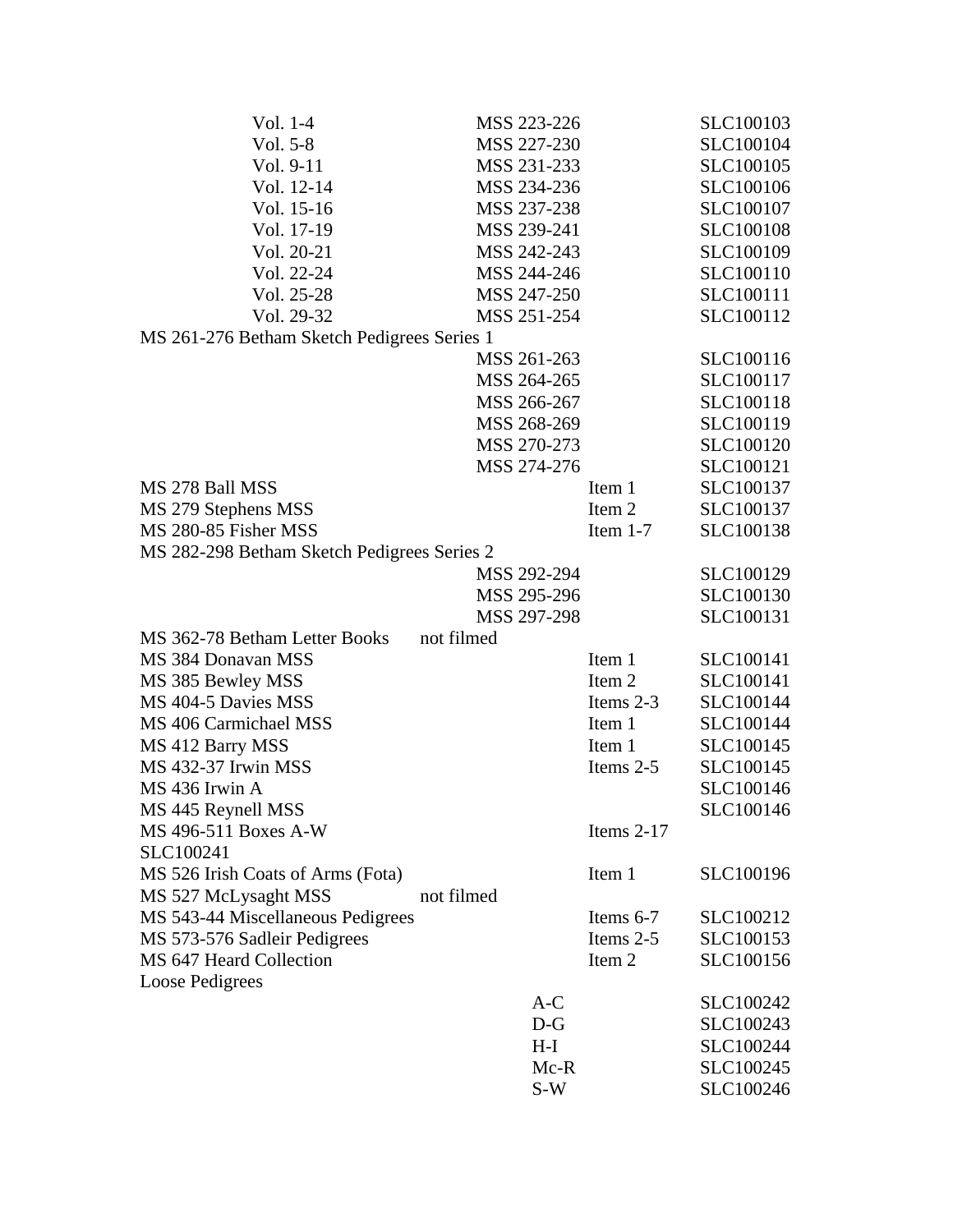## **FOREWORD**  Revised for Vol. 2, D-E-F-G-H

Before diving into the Consolidated Index itself, a few words of explanation are probably in order. Those readers who have not yet had occasion to dip into the holdings of the Genealogical Office will, of course, not understand why a consolidated index is necessary. Those of you who are trying to follow a family through the Manuscripts, however, will hopefully find this consolidation a happy shortcut to discovering where information on a given surname is likely to be found. Also, since issuing Volume 1, A-B-C, some problems have been solved, and other problems have appeared.

Friends who have become aware of this project have commented that this is a repository that is largely misunderstood as to its value to the researcher in family history. It is true that the body of records was gathered primarily for the benefit, originally, of the Kings of Arms to determine heraldic rights. However, there is a great deal of value and interest to the family history researcher, whether or not you believe the individuals to be titled. The very fact that there are 331 surnames beginning with A, 986 B's, and 925 C's will illustrate the fact that records of a great number of persons other than nobility and landed gentry are to be found in this repository, along with a good sprinkling of records of those living in England! What has also become apparent is that this repository may well be an alternate source to determine the location in Ireland of a particular surname. The same is true of England

A disclaimer first, however: no guarantee is made that the references given are correct. The material herein has simply been copied from the original indexes and no attempt was made to verify numbers or page numbers. An effort to make such a verification would probably swallow up several lifetimes. There have been some difficulties in reading the indexes, due in part to handwriting and in part to my use of paper copies made from microfilms. For this reason you will commonly find numbers stated as, for instance "601 or 641", where the handwriting could be read either way. In a few instances I have had to show ? in place of a number that was totally illegible. If you do not find the reference where I show it to be, I encourage you to go back to the original entry in the index in the event that I misread or mistyped, and that you try looking on pages in the general area of the reference

What has been included? That determination was something of a puzzle, but I made an arbitrary determination to start with the indexes listed by John Grenham on pages 74 and 75 of his TRACING YOUR IRISH ANCESTORS. Mr. Grenham has solved part of the problem by including the manuscript number for each reference. No effort was made to include the material to be found in Hayes MANUSCRIPT SOURCES – this consolidation is likely to become quite unwieldy without it, and Hayes' work is relatively easy to find and to work with.

Film call numbers, both for the National Library of Ireland (NL) and the Family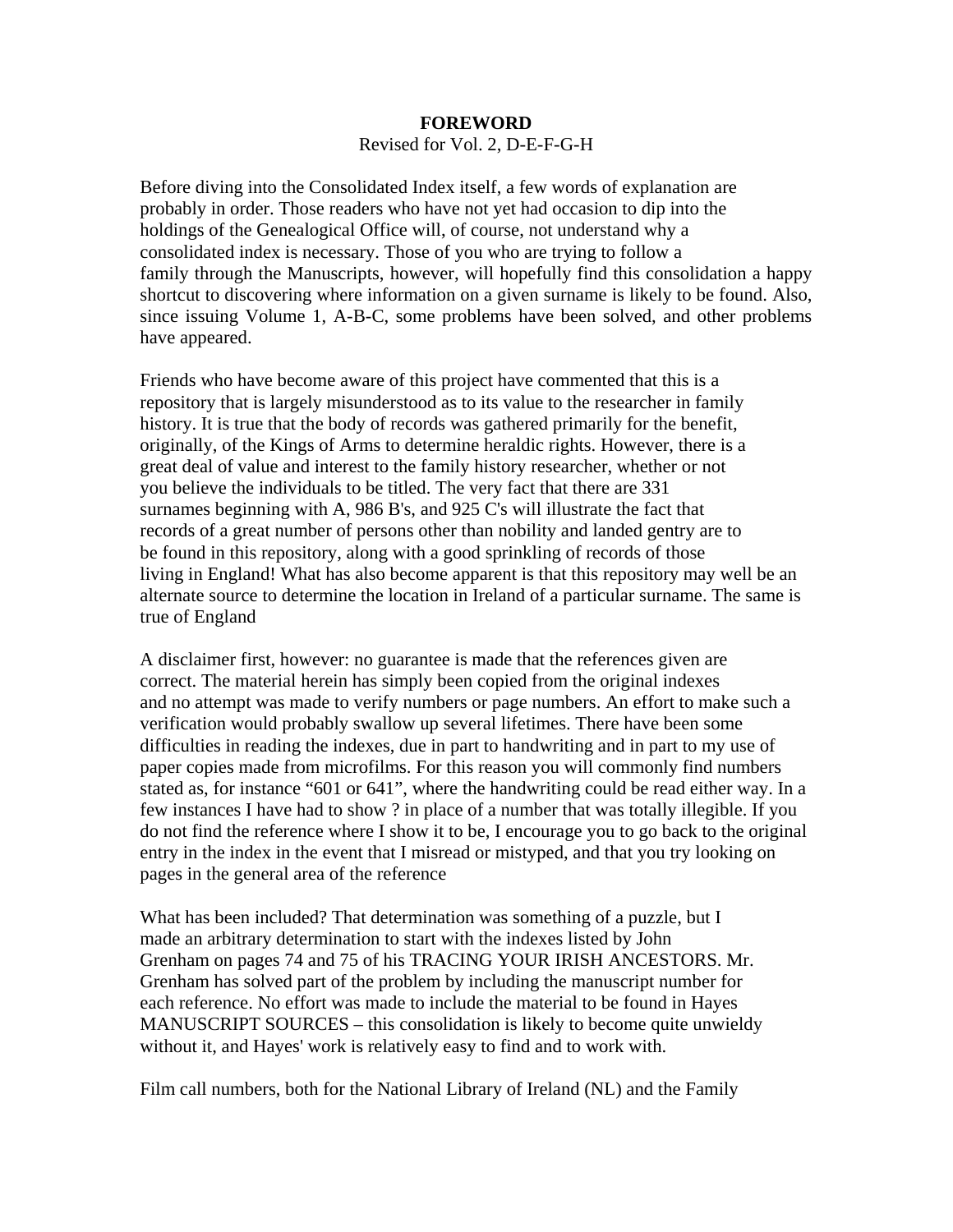History Library in Salt Lake City, UT, U.S.A. (SLC) are found in the section of this book entitled "Manuscript Numbers included in the Consolidated Index and their Corresponding Film Numbers". In the U.S. it is not necessary to go to Salt Lake City since, of course, the microfilms can be seen at a local branch of the Family History Library. If you find difficulty in finding a branch local to you, let me know and I will be happy to let you know where the nearest one is, or just call the Family History Library in Salt Lake for that information. There are also branch libraries in areas outside the U.S., including Australia, England, Ireland and Scotland. There are a few references for which there are no film numbers because the particular record has not been filmed up to this time, and it will be necessary to consult the original records in those cases, either personally or by use of a paid genealogist.

The following are the Indexes which have been included:

**MS 117.** Mr. Grenham points out that much of the material in this index duplicates material found in other more frequently used indexes, but he gave a list of those items not included in other indexing efforts, and it is these items which I have picked out of MS 117. An interesting sidelight: In skimming through the film containing MS 117, I found that there are two versions of MS 117. I have used the second version because it includes all of the items listed by Mr Grenham as follows:

Antrim Families MS 213 Fisher MSS 280-85 Irish Arms at the College of Heralds MS 37 Irish Coats of Arms (Fota) MS 526 Heraldic Sketches MS 125 Betham Letter Books MS 362-78 Ecclesiastical Visitations MS 198-9 Reynell MSS 445.

Both versions of MS 117 are found along with MS 115 and 116 on SLC #100188. The references in MS 115 will be added at a later date. MS 116 was not used because it is unfinished. If it appears that there is information to be found there that is not duplicated elsewhere, it will be added also at a later date.

**MS 148 Index to O'Ferrall's Linea Antiqua**. The material referred to is found in MS 145 (Vol. I), MS 146 (Vol. II), and MS 147 (Vol. III). I have used the index found at the end of Vol. III since it appears to be more complete. I have included the volume numbers here because all of the references begin with a Roman numeral which refers to the volume, followed by an arabic numeral which refers to the page number in the particular volume.

**MS 255-60 Index to Alliances in Prerogative Wills** (Betham). If you have had occasion to investigate this index, you will recall it as being titled "**Collectanea Genealogica**" with no reference to either alliances or wills. The index itself is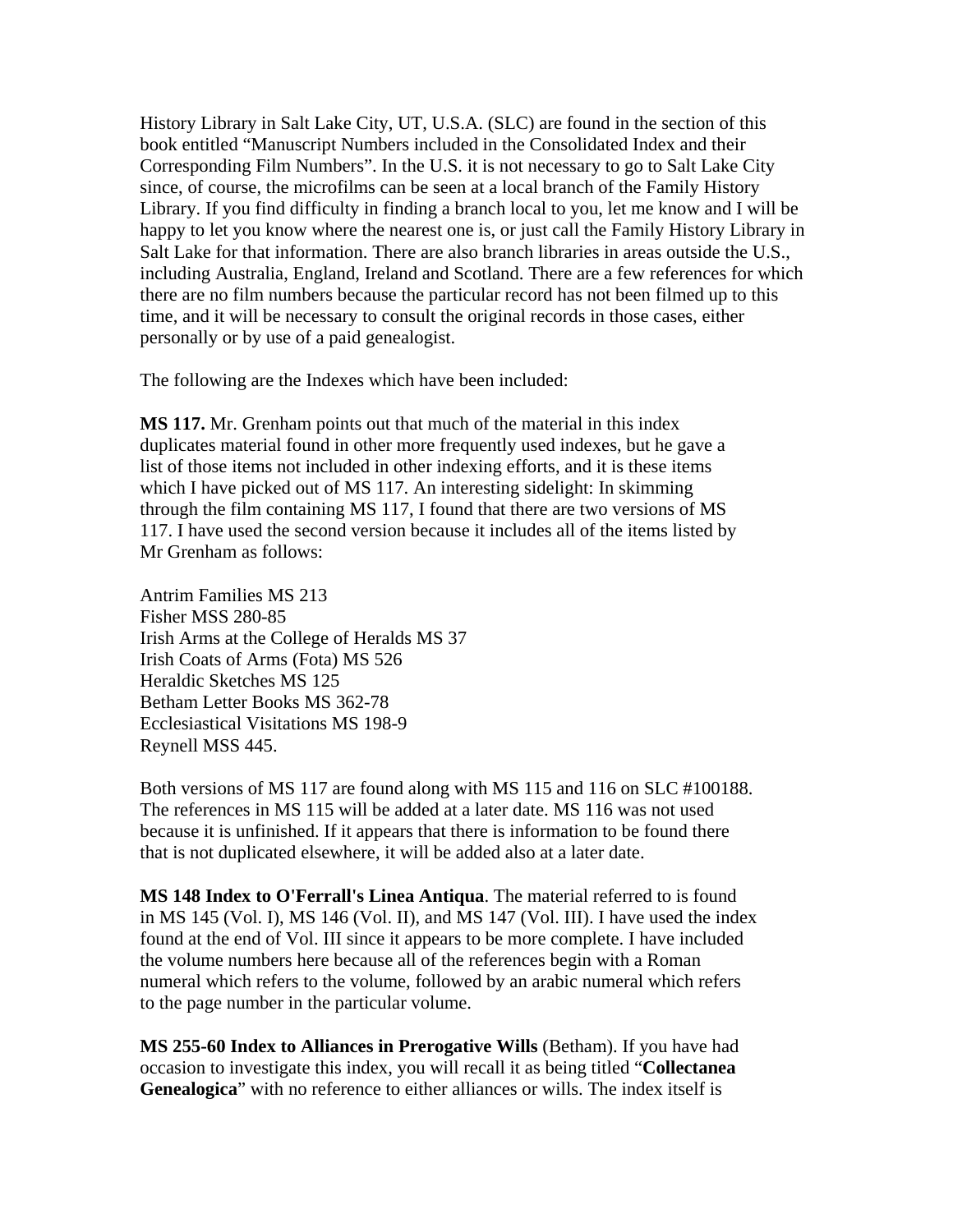two page spread of volume and page numbers, which I have shorthanded into references which look like 3/101 or 15/210. The first number is the volume number and the second the page number in that volume. See the film number listing, as I have broken down what volumes are on what films – each volume is one manuscript, but the manuscript numbers are not the same as the volume numbers. What you will find in the records themselves is an abstract by Mr. Betham of the original will giving names and relationships of those mentioned in the will, which he used to formulate the sketch pedigrees found in other notebooks mentioned below. In some cases it has been found that he didn't copy down all the information in the original will, but this is what we have unless a copy of the original turns up somewhere.

There is also a ten volume item labelled simply "Lodge" which I have included in the hope that I will find the underlying material before this work goes to press. What I can tell you now is that it does not refer to Lodge's Peerage. I did find a reference to these manuscripts in an article in Analecta Hibernica, but although they were accounted for at the time of sale, they apparently have since disappeared – or perhaps they have been buried in with something else

See film number SLC #100113 for the index, and MS 223 through 256 for the abstracts. See the film number listing for specific references. Mr. Grenham points out that these MMS are also indexed by Vicar, although upon investigation, Mr. Vicar shows only the name of the deceased and year of death.

**MS 386 Index to Funeral Entries**. Here again the actual title on the index is "**Register of the Baronetage**". This is a particularly interesting and helpful index as it includes a remarkable amount of genealogical information in the index itself, which I have in turn transferred into the Consolidated Index due to concern that the researcher might miss it by not looking at the index after using the Consolidated Index. Almost all entries include the year of death and the place. Also there are items such as who the husband or wife was, where the residence was, who the father was and which son or daughter the individual was. The references are to MS 64 through 79, one volume per MS like the Collectanea Genealogica, and run from the years 1588 to 1729 with some exceptions, as follows:

.

| MS 64        | Vol. 1   | 1588-1617                  |
|--------------|----------|----------------------------|
| MS 65        | Vol. 2   | 1597-1603                  |
| MS 66        | Vol. $3$ | 1604-1622                  |
| MS 67        | Vol.4    | 1651-1682                  |
| MS 68        | Vol. 5   | 1622-1633                  |
| MS 69        | Vol. 6   | 1633-1652                  |
| <b>MS 70</b> | Vol. 7   | 1636-1639                  |
| <b>MS</b> 71 | Vol. 8   | 1639-1641                  |
| MS 72        | Vol.9    | 1640-1663                  |
| <b>MS 73</b> | Vol. 10  | 1659-1689                  |
| MS 74        | Vol. 11  | 1672-1681 Arms/Irish Peers |
|              |          |                            |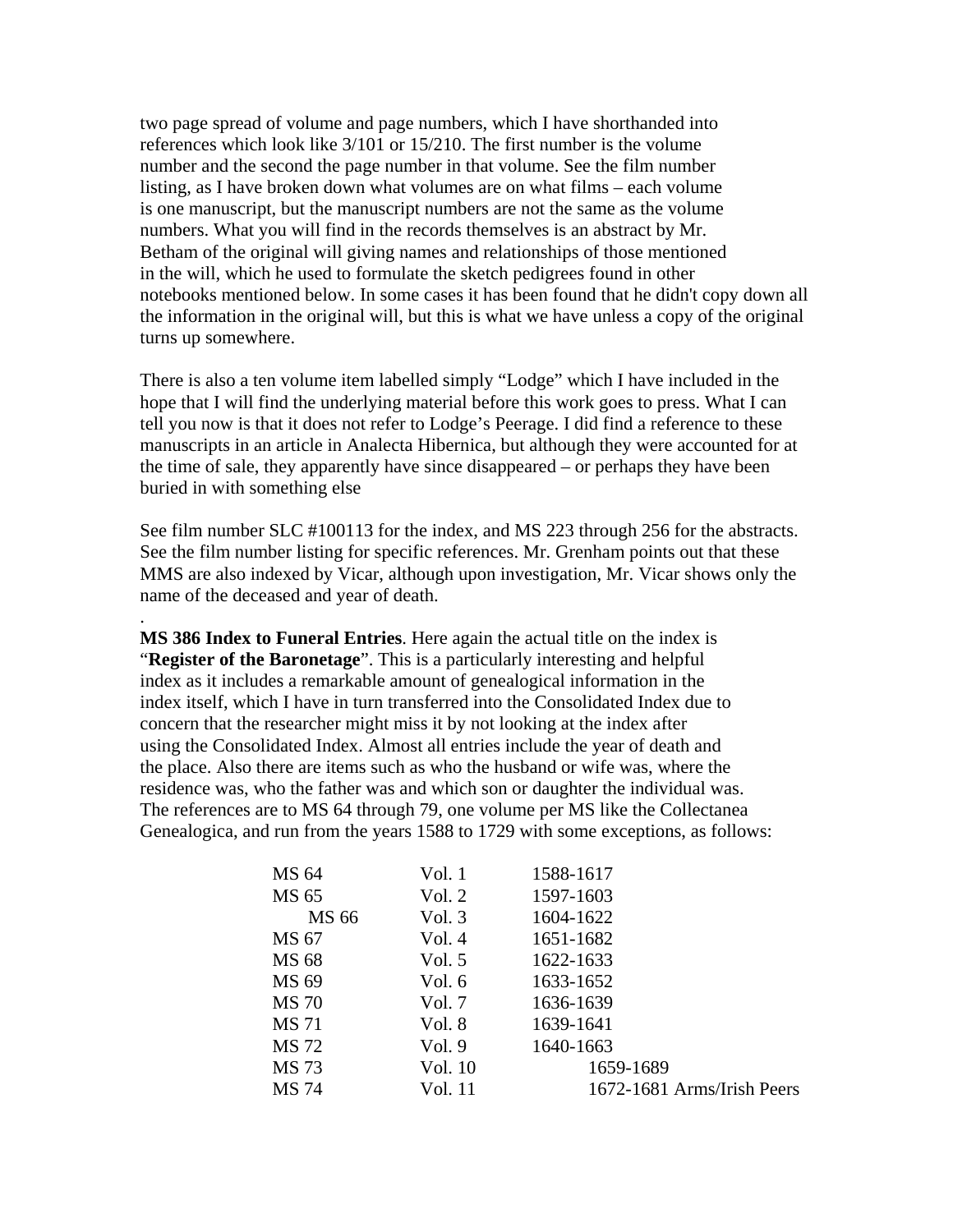| MS 75 | Vol. $12\&13$ 1683-1691 |                 |
|-------|-------------------------|-----------------|
| MS 76 | Vol. 14                 | 1651-1669, 1787 |
| MS 77 | Vol. 15                 | from $1861$     |
| MS 78 | Vol. 16                 | $\mathbf{A}$ "  |
| MS 79 | Vol. 17                 | 1622-1729       |

Be sure to look in the rear of each volume for an index giving the page number in that volume for the name you are searching. Since I did not find this until after Volume I was issued, I will wait to include this information in a future revision. The index is found on film number SLC #100142, and see the film number listing for specific film numbers.

**MS 422-3 Index to Arms** registered at the Genealogical Office. In attempting to locate this index I stumbled into MS 110, 111 and 111a-b-c-d-e-f-g which are indexed in their individual volumes. I then discovered that this series actually begins with MS 103. My references end with MS 111e because 11f is illegible and 111g has no index. These latter disabilities I hope to rectify at a later date. The references refer to material in the same volume.

**MS 470** – This is the index one is usually first referred to, and put off by! It is in three parts, each part indexing different manuscripts. All of the manuscripts are listed in order of Manuscript Number in the film number listing. Although this index (MS 470) is typewritten, a considerable amount of information has been handwritten in, including the relevant manuscript numbers.

I have made little or no comment with regard to content or value since what is valuable to my research may be of no value to yours, and vice-versa. Also, as we all know it's the little clues that add up to an eventual body of knowledge. If you have questions or comments, I will welcome them since this project is only of value to those who use it, and I recognize that it will only be used if it conveys what you need to know.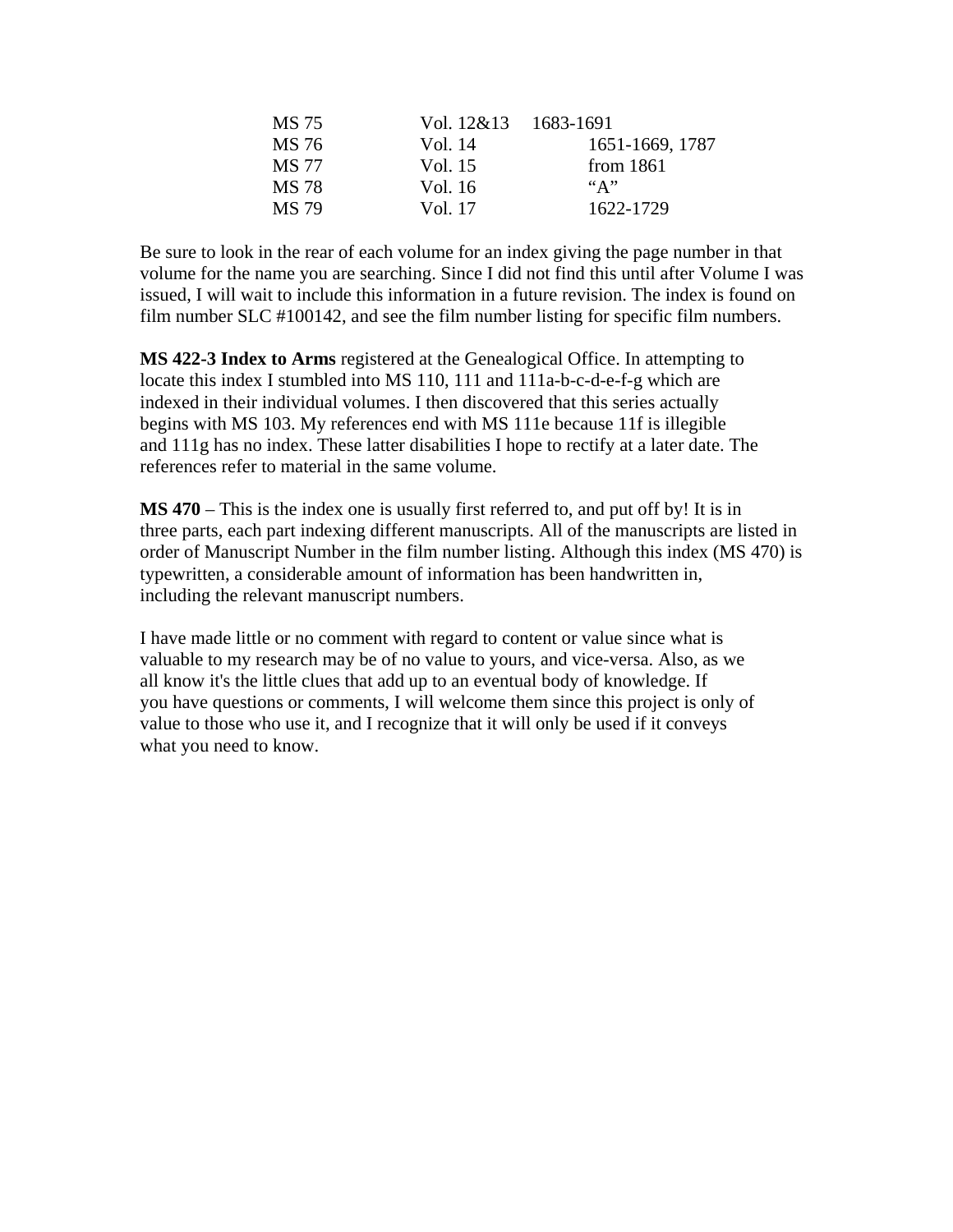| <b>DABBADIE</b> | $D-1$                                                                                                  |
|-----------------|--------------------------------------------------------------------------------------------------------|
|                 | MS 223-54 Betham Will Abstracts 26/301                                                                 |
| <b>DABDALL</b>  |                                                                                                        |
| <b>DABRIADA</b> | MS 199 Ecclesiastical Visitations p. 110, 144, 165                                                     |
|                 | Kings of                                                                                               |
|                 | MS 146 O'Ferrall's Linea Antiqua II p. 329                                                             |
| <b>DABZAC</b>   |                                                                                                        |
|                 | $MS$ 223-54 Betham Will Abstracts $9/312 -$ Lodge $4/182$                                              |
| <b>DACRES</b>   | MS 223-54 Betham Will Abstracts 7/304, 15/5 - Lodge 1/203, 2/145, 4/52,<br>10/37                       |
| <b>DADE</b>     |                                                                                                        |
|                 | MS 223-54 Betham Will Abstracts 3/169                                                                  |
| <b>DAERES</b>   |                                                                                                        |
| <b>D'AGNEAU</b> | MS 223-54 Betham Will Abstracts - Lodge 7/99                                                           |
|                 | MS 223-54 Betham Will Abstracts 10/26                                                                  |
| DAIMKIN, O'     |                                                                                                        |
|                 | MS 146 O'Ferrall's Linea Antiqua II p. 146                                                             |
| <b>DALAGHAN</b> |                                                                                                        |
|                 | MS 223-54 Betham Will Abstracts 2/300                                                                  |
| <b>DALE</b>     |                                                                                                        |
|                 | MS 199 Ecclesiastical Visitations p. 357<br>MS 223-54 Betham Will Abstracts 2/267, 6/105 - Lodge 1/112 |
|                 | of Co. Wexford                                                                                         |
|                 | MS 215-219 Anglo-Irish Pedigrees II p. 146,                                                            |
|                 | Matheis - bur. Dublin 1614                                                                             |
|                 | MS 64-79 Funeral Entries Vol. 3                                                                        |
| DALEY/DALY      |                                                                                                        |
|                 | MS 125 Heraldic Sketches p. 82, 234                                                                    |
|                 | MS 198 Ecclesiastical Visitations p. 554, 556, 563                                                     |
|                 | MS 199 Ecclesiastical Visitations p. 4, 435                                                            |
|                 | MS 445 Reynell MSS p. 141<br>MS 145 O'Ferrall's Linea Antiqua I p. 407                                 |
|                 | MS 103-111a-h Grants/ Vol. 106 p. 12                                                                   |
|                 | MS 103-111a-h Grants/ Vol. 107 p. 121                                                                  |
|                 | MS 223-54 Betham Will Abstracts 1/79, 5/261, 6/42, 7/108, 8/43, 9/108,                                 |
|                 | 10/17, 11/130, 12/236, 15/119, 17/228, 19/9, 20/20, 21/86, 22/68,                                      |
|                 | 23/1, 25/46 or 116, 27/4, 30/1, 31/116, 32/90 - Lodge 4/87, 5/39,                                      |
|                 | 7/3                                                                                                    |
|                 | of Killimore/ Killymer<br>MS 205 Will Pedigrees Vol. 3 p. 167                                          |
|                 | MS 261-276 Betham Sketch Pedigrees Series 1 - Vol.XVI p.126                                            |
|                 | of Carrownekelly, Co. Galway                                                                           |
|                 | MS 261-276 Betham Sketch Pedigrees Series 1 - Vol. XVI p.130-135                                       |
|                 | of Co. Westmeath                                                                                       |
|                 | MS 220-222 Milesian I p. 369                                                                           |
| DALEY/DALY      |                                                                                                        |
|                 | of Callagh                                                                                             |
|                 | MS 112 Brooke (Baronets Pedigrees) p. 264<br>of Raford                                                 |
|                 |                                                                                                        |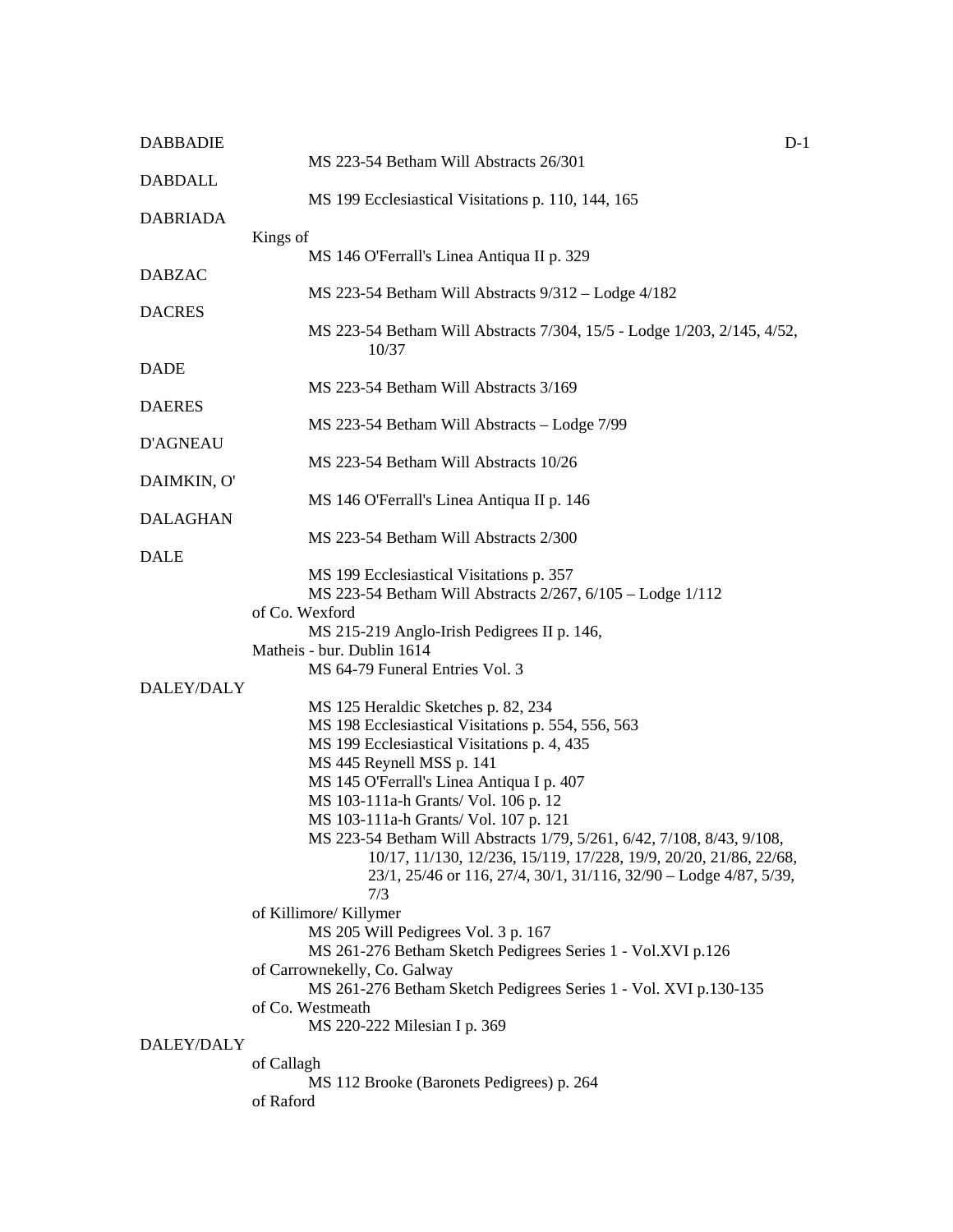| Daley/Daly - con'd | $D-2$                                                                                                 |
|--------------------|-------------------------------------------------------------------------------------------------------|
| <b>DALGEL</b>      | MS 112 Brooke (Baronets Pedigrees) p. 265 or 268                                                      |
| <b>DALGLIESH</b>   | MS 223-54 Betham Will Abstracts 24/27                                                                 |
| <b>DALHUNTY</b>    | MS 223-54 Betham Will Abstracts 2/268                                                                 |
|                    | MS 223-54 Betham Will Abstracts 20/409                                                                |
| <b>DALION</b>      | MS 223-54 Betham Will Abstracts 16/2                                                                  |
| <b>DALKELL</b>     | MS 37 Irish Arms at College of Heralds p. 182, 199<br>MS 198 Ecclesiastical Visitations p. 458        |
| <b>DALLAN</b>      |                                                                                                       |
| <b>DALLAS</b>      | MS 223-54 Betham Will Abstracts 8/306                                                                 |
| <b>DALLEY</b>      | MS 213 Antrim Families p. 197                                                                         |
|                    | MS 223-54 Betham Will Abstracts 9/197                                                                 |
| <b>DALLISIER</b>   | MS 199 Ecclesiastical Visitations p. 222                                                              |
| <b>DALLOWAY</b>    | MS 223-54 Betham Will Abstracts 8/369, 27/162                                                         |
| <b>DALRYMPLE</b>   |                                                                                                       |
|                    | MS 125 Heraldic Sketches p.177<br>MS 223-54 Betham Will Abstracts 1/216, 14/215, 16/73, 27/247, 30/71 |
| DALTON/D'ALTON     |                                                                                                       |
|                    | MS 103-111 a-h Grants/ Vol. 103, p.108<br>MS 125 Heraldic Sketches p. 128                             |
|                    | MS 362-78 Betham Letter Books - Vol.IX p.8, 35                                                        |
|                    | MS 37 Irish Arms at College of Heralds p. 54, 56                                                      |
|                    | MS 445 Reynell MSS p. 119                                                                             |
|                    | MS 147 O'Ferrall's Linea Antiqua III p. 500, 507, 518                                                 |
|                    | MS 223-54 Betham Will Abstracts 1/74, 3/91, 4/165, 5/170, 8/122, 9/339,                               |
|                    | 10/294, 11/285, 12/206, 13/250, 14/344, 15/94, 16/156, 18/210,                                        |
|                    | 19/89, 20/52, 22/36, 24/368, 26/229, 28/241, 29/200, 31/192 -                                         |
|                    | 1/243, 2/65, 3/10, 4/241, 5/261, 6/15, 10/32                                                          |
|                    | of Grenanstown, Co. Tipperary                                                                         |
|                    | MS 384 Donavan MSS p. 53                                                                              |
|                    | MS 261-276 Betham Sketch Pedigrees Series 1 - Vol. I p.231, 258                                       |
|                    | MS 292-298 Betham Sketch Pedigrees Series 2 - Vol. II p.199, 213                                      |
|                    | of Mullymahon, Co. Longford                                                                           |
|                    | MS 261-276 Betham Sketch Pedigrees Series 1 - Vol.I p.215 - Vol. 11 p.143                             |
|                    | of Kilmadaly, Co. Westmeath                                                                           |
|                    | MS 261-276 Betham Sketch Pedigrees Series 1 - Vol. I p.232, 258                                       |
|                    | of Milltown, Co. Westmeath                                                                            |
|                    | MS 292-298 Betham Sketch Pedigrees Series 2 - Vol. II p.203-6, 351                                    |
|                    | Loose Pedigrees                                                                                       |
|                    | of Dublin                                                                                             |
|                    | MS 93-97 Chaos 3, p. 32                                                                               |
|                    | of Co. Tipperary, Co. Limerick & Co. Clare<br>MS 404-5 Davies MSS no page given                       |
|                    | of Co. Westmeath                                                                                      |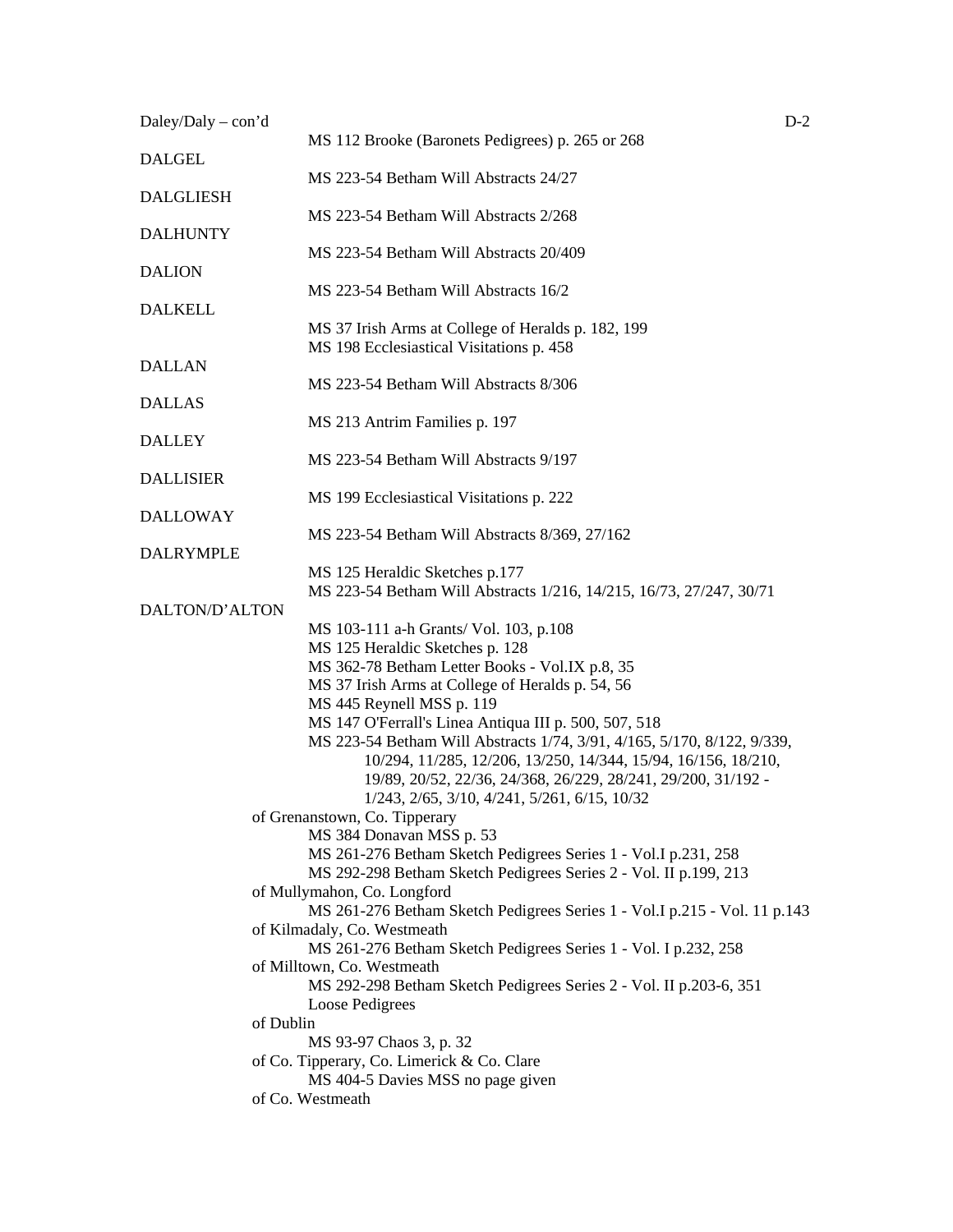| Dalton/D'Alton – con'd | $D-3$                                                                             |  |
|------------------------|-----------------------------------------------------------------------------------|--|
|                        | MS 215-219 Anglo-Irish Pedigrees II p. 120-130                                    |  |
|                        | of Co. Waterford                                                                  |  |
|                        | MS 215-219 Anglo-Irish Pedigrees II p. 131                                        |  |
|                        | of Co. Kilkenny                                                                   |  |
|                        | MS 215-219 Anglo-Irish Pedigrees II p. 132-133                                    |  |
|                        | Edmond - bur. Co. Kilkenny 1629                                                   |  |
|                        | MS 64-79 Funeral Entries Vol. 17                                                  |  |
|                        |                                                                                   |  |
|                        | John - bur. Co. Westmeath 1636. Son & heir of Tibbott Dalton. Wife: Ellice Dillon |  |
|                        | <b>Res: Rathcowrath</b>                                                           |  |
|                        | MS 64-79 Funeral Entries Vol. 7                                                   |  |
|                        | John - bur. Co. Westmeath 1636. Son & heir of Henry Dalton. Wife: Elinor Dillon   |  |
|                        | MS 64-79 Funeral Entries Vol. 7                                                   |  |
|                        | Thomas - bur. Co. Westmeath 1638                                                  |  |
|                        | MS 64-79 Funeral Entries Vol. 7                                                   |  |
| <b>DALWAY</b>          |                                                                                   |  |
|                        | MS 103-111 a-h Grants/ Vol. 103 p. 137                                            |  |
|                        | MS 223-54 Betham Will Abstracts 4/158 or 188, 10/152, 17/326, 18/361,             |  |
|                        | 21/432, 31/13                                                                     |  |
|                        | of Ballakill, Co. Antrim                                                          |  |
|                        |                                                                                   |  |
|                        | MS 261-276 Betham Sketch Pedigrees Series 1- Vol.XII p.336                        |  |
|                        | of Dublin                                                                         |  |
|                        | MS 261-276 Betham Sketch Pedigrees Series 1 - Vol. XII p.338                      |  |
|                        | ? - bur. 1620. Husband: John Dobbe                                                |  |
|                        | MS 64-79 Funeral Entries Vol. 3                                                   |  |
| <b>DALYEL</b>          |                                                                                   |  |
|                        | MS 223-54 Betham Will Abstracts 12/100                                            |  |
| <b>DALYSON</b>         |                                                                                   |  |
|                        | MS 223-54 Betham Will Abstracts 1/152 or 182                                      |  |
| <b>DALZIELL</b>        |                                                                                   |  |
|                        | MS 125 Heraldic Sketches p. 138                                                   |  |
| <b>DAMER</b>           |                                                                                   |  |
|                        | MS 103-111 a-h Grants/ Vol. 103, p. 71                                            |  |
|                        |                                                                                   |  |
|                        | MS 198 Ecclesiastical Visitations p. 358                                          |  |
|                        | MS 223-54 Betham Will Abstracts 9/29, 23/87, 27/270 - Lodge 5/109, 6/29           |  |
| <b>DAMES</b>           |                                                                                   |  |
|                        | of Rathmoyle, King's Co. & Greenhill                                              |  |
|                        | MS 261-276 Betham Sketch Pedigrees Series 1 - Vol. VIII p. 602                    |  |
|                        | MS 407 Carmichael MSS no page given                                               |  |
|                        | of Athy, Co. Kildare                                                              |  |
|                        | MS 261-276 Betham Sketch Pedigrees Series 1 - Vol. VIII p. 604                    |  |
|                        | of Dublin                                                                         |  |
|                        | MS 261-276 Betham Sketch Pedigrees Series 1 - Vol. VIII p. 604-605                |  |
|                        | of Tullamore                                                                      |  |
|                        | MS 384 Donavan MSS p. 63                                                          |  |
| <b>DANAGE</b>          |                                                                                   |  |
|                        | MS 198 Ecclesiastical Visitations p. 202                                          |  |
|                        |                                                                                   |  |
| DANBY/DANBIE           |                                                                                   |  |
|                        | MS 198 Ecclesiastical Visitations p. 4, 39                                        |  |
|                        | MS 199 Ecclesiastical Visitations p. 183, 427                                     |  |
|                        | Rev. - bur. 1625.                                                                 |  |
|                        | MS 64-79 Funeral Entries Vol. 5, 17                                               |  |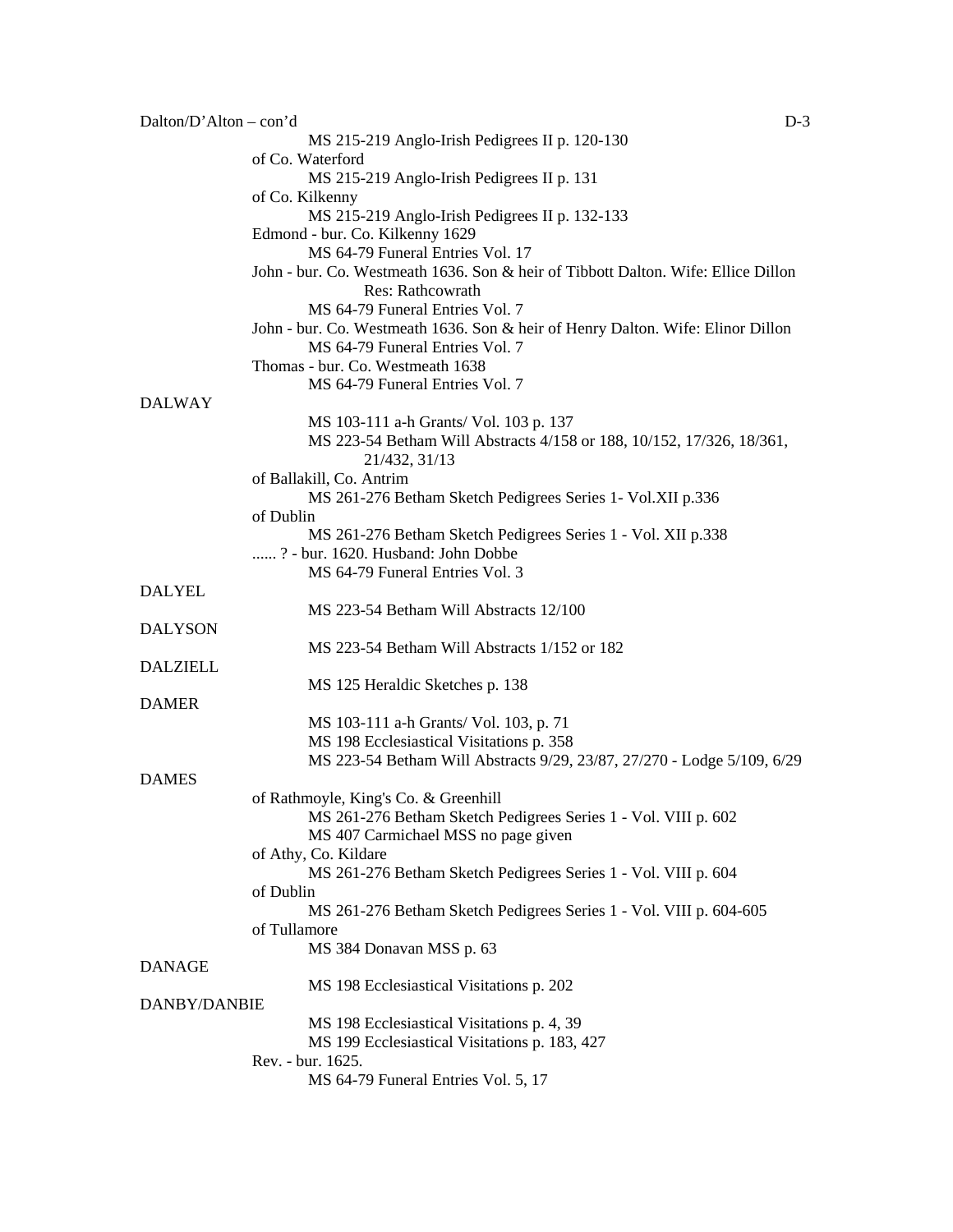| <b>DANCE</b>          | $D-4$                                                                    |
|-----------------------|--------------------------------------------------------------------------|
|                       | MS 125 Heraldic Sketches p. 24, 197                                      |
|                       | MS 103-111 a-h Grants/ Vol. 104 p. 12                                    |
|                       | MS 223-54 Betham Will Abstracts 30/137                                   |
| <b>DANCER</b>         |                                                                          |
|                       | MS 103-111a-h Grants/ Vol. 107 p. 294                                    |
|                       | MS 223-54 Betham Will Abstracts 6/301, 12/142 or 147 - Lodge 217         |
|                       | of Co. Tipperary                                                         |
|                       | MS 573-576 Sadleir Pedigrees - 573 no page given, & 576 p.57             |
|                       | MS 112 Brooke (Baronets Pedigrees) p. 114.                               |
| <b>DANCEY</b>         |                                                                          |
|                       | MS 223-54 Betham Will Abstracts 6/51, 19/69                              |
| DANE/DANES            |                                                                          |
|                       | MS 125 Heraldic Sketches p. 222                                          |
|                       | MS 103-111a-h Grants/ Vol.111b p. 69                                     |
|                       | MS 103-111a-h Grants/ Vol.111c p. 37                                     |
| <b>DANIEL/DANIELL</b> |                                                                          |
|                       |                                                                          |
|                       | MS 526 Irish Coats of Arms (Fota) p. 111                                 |
|                       | MS 125 Heraldic Sketches p. 58, 195                                      |
|                       | MS 198 Ecclesiastical Visitations p. 45                                  |
|                       | MS 199 Ecclesiastical Visitations p. 110, 504                            |
|                       | MS 223-54 Betham Will Abstracts 3/63, 4/223, 5/42, 6/109, 7/81, 8/214,   |
|                       | 9/270, 11/32, 14/144, 16/1, 18/109, 21/243, 22/327 or 329, 24/192,       |
|                       | 26/15, 27/1, 30/1, 31/93, 32/208 - Lodge 1/203, 5/65, 6/229, 10/8        |
|                       | MS 103-111a-h Grants/ Vol.108 p. 169                                     |
|                       | MS 103-111a-h Grants/ Vol.109 p. 167                                     |
|                       | of Dublin                                                                |
|                       | MS 261-276 Betham Sketch Pedigrees Series 1 - Vol. IV p.133              |
|                       | MS 215-219 Anglo-Irish Pedigrees V p. 262                                |
|                       | of Co. Kildare                                                           |
|                       | MS 573-576 Sadleir Pedigrees - 576 p.235                                 |
|                       | Dean of Down                                                             |
|                       | MS 183 Lords Entries Vol. I p. 281                                       |
| <b>DANLEY</b>         |                                                                          |
|                       | MS 198 Ecclesiastical Visitations p. 589                                 |
| <b>DANNIS</b>         |                                                                          |
|                       | MS 223-54 Betham Will Abstracts 9/297                                    |
| <b>DANTY</b>          |                                                                          |
|                       | MS 199 Ecclesiastical Visitations p. 258                                 |
| <b>DANVERS</b>        |                                                                          |
|                       |                                                                          |
|                       | MS 223-54 Betham Will Abstracts 16/281                                   |
| <b>DANVERO</b>        |                                                                          |
|                       | MS 445 Reynell MSS p. 162                                                |
| DARAH                 |                                                                          |
|                       | MS 223-54 Betham Will Abstracts 18/351                                   |
| <b>DARBY</b>          |                                                                          |
|                       | MS 125 Heraldic Sketches p. 77, 170                                      |
|                       | MS 103-111a-h Grants/ Vol. 106 p. 130                                    |
|                       | MS 223-54 Betham Will Abstracts 5/65, 13/171, 16/303, 17/311, 19/568, of |
|                       | Leap Castle, King's Co.                                                  |
|                       | MS 261-276 Betham Sketch Pedigrees Series 1 - Vol. V p.195               |
|                       | of King's Co.                                                            |
|                       |                                                                          |
|                       | TO FIND REFERENCES, SEE FILM NUMBER LISTING AND FOREWORD                 |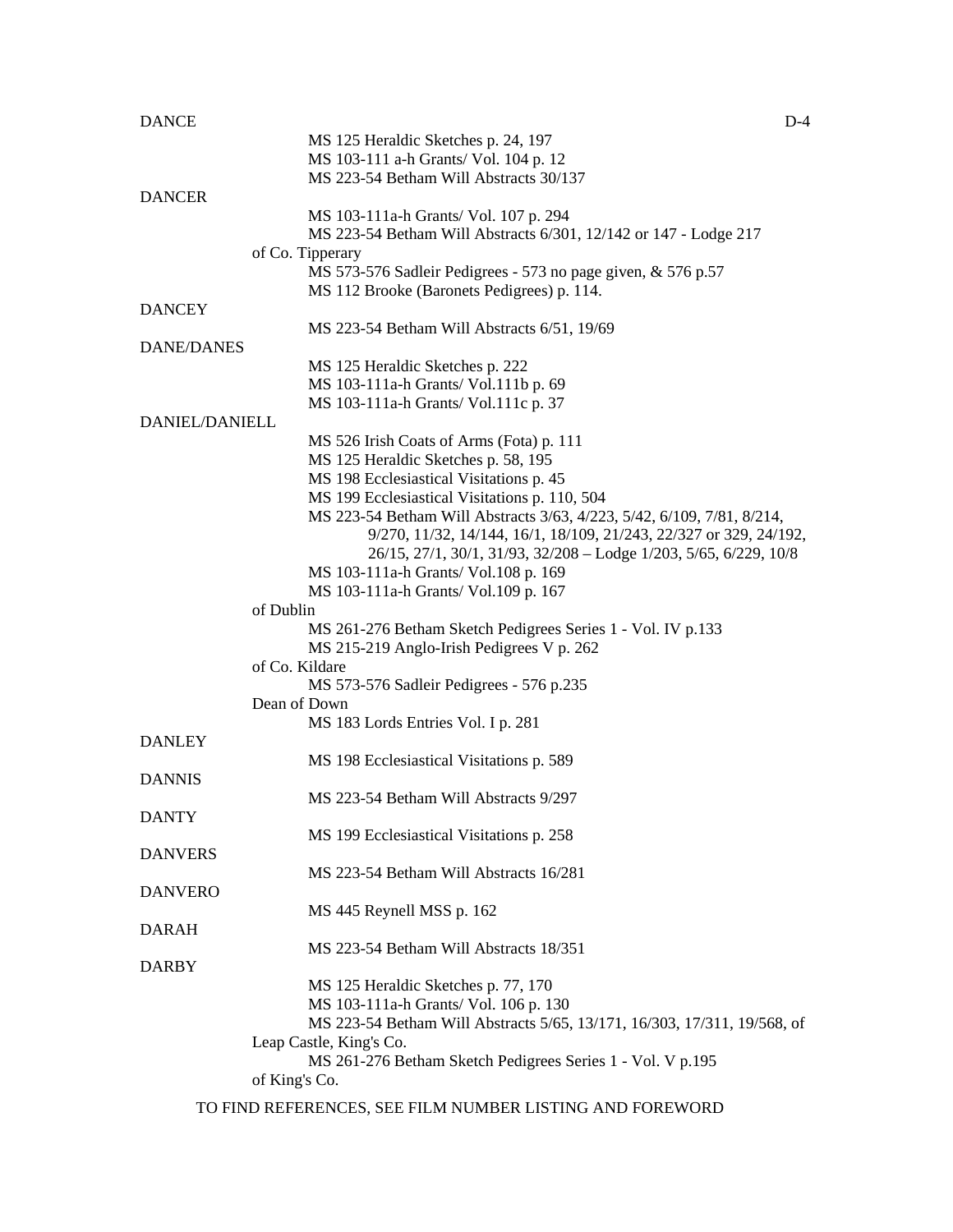| Darby - con'd   |                                                                                                                                                                    | $D-5$ |
|-----------------|--------------------------------------------------------------------------------------------------------------------------------------------------------------------|-------|
| <b>DARBYCUS</b> | MS 573-576 Sadleir Pedigrees - 574 no page given                                                                                                                   |       |
| <b>DARCUS</b>   | MS 223-54 Betham Will Abstracts 27/232                                                                                                                             |       |
| DARCY/O'ARCY    | MS 223-54 Betham Will Abstracts 25/234                                                                                                                             |       |
|                 | MS 125 Heraldic Sketches p. 151                                                                                                                                    |       |
|                 | MS 362-78 Betham Letter Books - Vol.II p.13, 19, 28 - Vol.IV p. 257                                                                                                |       |
|                 | MS 198 Ecclesiastical Visitations p. 55, 478, 485                                                                                                                  |       |
|                 | MS 199 Ecclesiastical Visitations p. 321, 456                                                                                                                      |       |
|                 | MS 147 O'Ferrall's Linea Antiqua III p. 437, 438 I                                                                                                                 |       |
|                 | MS 223-54 Betham Will Abstracts 1/21, 2/27, 3/64, 4/340, 5/238, 6/64,                                                                                              |       |
|                 | 7/111, 8/160, 10/57, 11/200, 15/21, 16/94, 18/79, 19/31, 20/326,                                                                                                   |       |
|                 | 21/277, 23/65 or 165, 25/184, 27/96, 32/167 or 169 – Lodge 1/9                                                                                                     |       |
|                 | 4/45, 5/154, 6/139, 7/25, 9/6, 10/20                                                                                                                               |       |
|                 | MS 103-111a-h Grants/ Vol.108 p. 147 (see Evans)                                                                                                                   |       |
|                 | MS 103-111a-h Grants/ Vol.108 p. 386 (see Irvine)                                                                                                                  |       |
|                 | MS 103-111a-h Grants/ Vol.111d p. 101, 107                                                                                                                         |       |
|                 | MS 103-111a-h Grants/ Vol.111e p. 93                                                                                                                               |       |
|                 | of Dunmowe, Co. Meath                                                                                                                                              |       |
|                 | MS 261-276 Betham Sketch Pedigrees Series 1 - Vol. VI p.316 - Vol.IV                                                                                               |       |
|                 | p. 169                                                                                                                                                             |       |
|                 | of Platyn or Platten, Co. Louth & Stidalt, Co. Meath<br>MS 261 -276 Betham Sketch Pedigrees Series 1 - Vol. VI p.38 or 314 -<br>Vol. XII p.252-258 - Vol. IV p.174 |       |
|                 | MS 292-298 Betham Sketch Pedigrees Series 2 - Vol.II p.219, 229-231, 277<br>MS 112 Brooke (Baronets Pedigrees) p. 246-257                                          |       |
|                 | MS 215-219 Anglo-Irish Pedigrees II p. 134                                                                                                                         |       |
|                 | of Rathcarn, Co. Westmeath & Hyde Park, Co. Westmeath                                                                                                              |       |
|                 | MS 261-276 Betham Sketch Pedigrees Series 1 - Vol. IV p.170                                                                                                        |       |
|                 | of Chesterfield, Co. Limerick                                                                                                                                      |       |
|                 | MS 261-276 Betham Sketch Pedigrees Series 1 - Vol. IV p.172<br>of Rath of Grange, Co, Meath                                                                        |       |
|                 | MS 261-276 Betham Sketch Pedigrees Series 1 - Vol. IV p.173                                                                                                        |       |
|                 | of Simonstown, Co. Westmeath                                                                                                                                       |       |
|                 | MS 292-298 Betham Sketch Pedigrees Series 2 - Vol.II p.225                                                                                                         |       |
|                 | of Kiltolla                                                                                                                                                        |       |
|                 | MS 292-298 Betham Sketch Pedigrees Series 2 - Vol.II p.207, 227                                                                                                    |       |
|                 | Claims to Chichester House<br>MS 292-298 Betham Sketch Pedigrees Series 2 - Vol.II p.279                                                                           |       |
|                 | of Galway                                                                                                                                                          |       |
|                 | MS 93-97 Chaos 3, p.27                                                                                                                                             |       |
|                 | MS 112 Brooke (Baronets Pedigrees) p. 258-269                                                                                                                      |       |
|                 | of Westmeath and Co. Meath                                                                                                                                         |       |
|                 | MS 215-219 Anglo-Irish Pedigrees II p.136-139                                                                                                                      |       |
|                 | Howlin                                                                                                                                                             |       |
|                 | Loose Pedigrees                                                                                                                                                    |       |
|                 | of Noxton, Co. Lincoln                                                                                                                                             |       |
|                 | MS 436 Irwin A p.27<br>Mrs. Christopher - see Mary White in Funeral Entries                                                                                        |       |
|                 | Edmond - bur. Co. Westmeath 1636. Res: Bishopscourt. Wives: (1) Elinor Nugent,                                                                                     |       |

TO FIND REFERENCES, SEE FILM NUMBER LISTING AND FOREWORD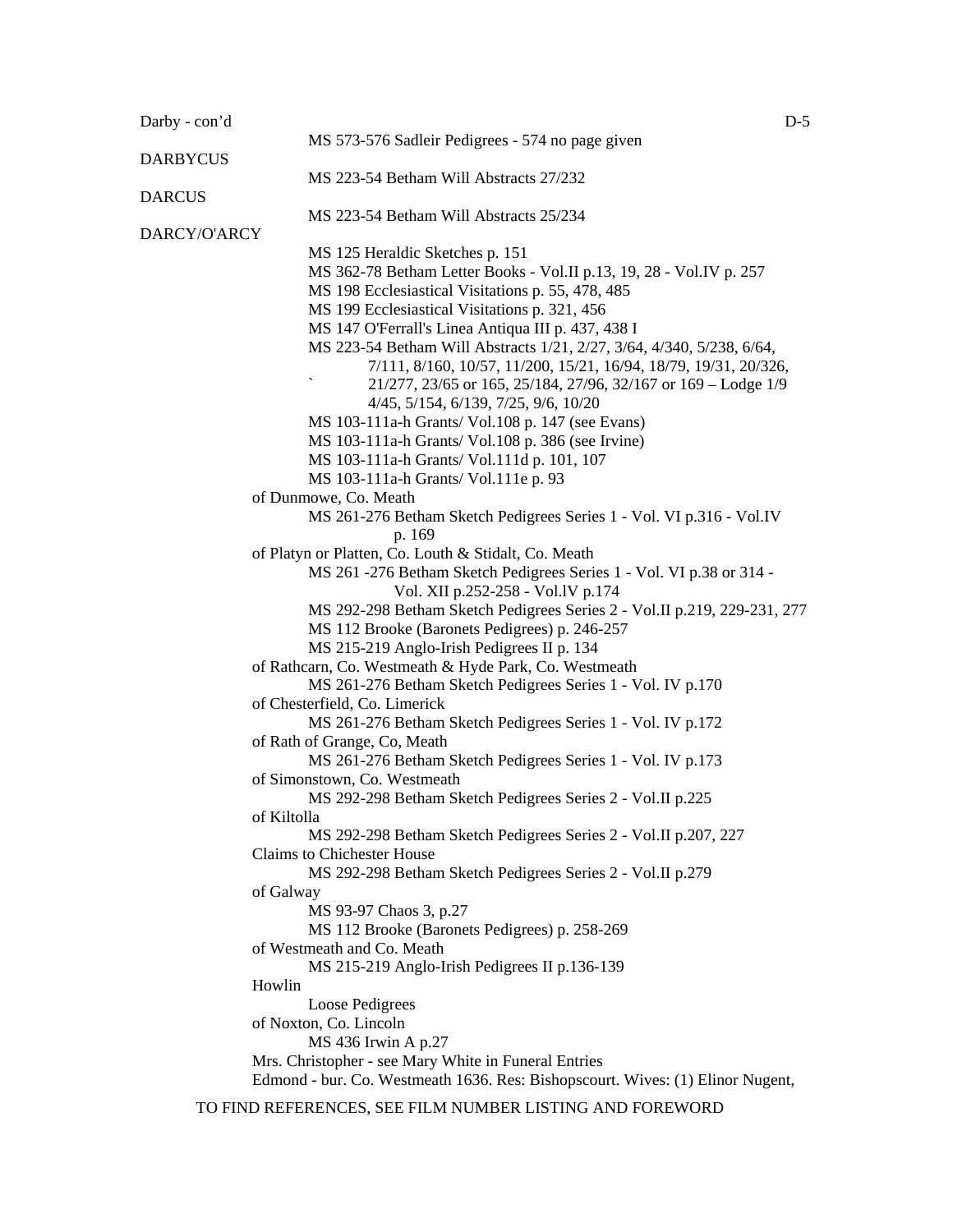| $Darcy/D'Arcy - con'd$ | $D-6$                                                                                    |
|------------------------|------------------------------------------------------------------------------------------|
|                        | (2) Amy Fitzgerald, (3) Mary Cusack, (4) Katherine Peritt, and                           |
|                        | (5) Margery Nangle.                                                                      |
|                        | MS 64-79 Funeral Entries Vol. 7, 17                                                      |
|                        | Jane - bur. 1609. Husband: Waiter Birte. Res: Tullock                                    |
|                        | MS 64-79 Funeral Entries Vol. 1, 3                                                       |
|                        | Katherine - bur. 1608. Husband: William Mackey                                           |
|                        | MS 64-79 Funeral Entries Vol. 1, 3                                                       |
|                        | Martin - bur. Galway 1636. Wife Christick Martin                                         |
|                        | MS 64-79 Funeral Entries Vol. 7                                                          |
| <b>DARDIE</b>          |                                                                                          |
|                        | Mary - bur. 1621. Husband: Anthony Halpenny                                              |
|                        | MS 64-79 Funeral Entries Vol. 3                                                          |
| <b>DARDIS</b>          |                                                                                          |
|                        | MS 223-54 Betham Will Abstracts 1/117, 14/171, 26/14<br>Patrick - bur. 1601. Res: Dublin |
|                        | MS 64-79 Funeral Entries Vol. 1, 2                                                       |
|                        | Patrick - bur. Drogheda 1616                                                             |
|                        | MS 64-79 Funeral Entries Vol. 1, 3                                                       |
|                        | Thomas - bur. Co. Westmeath 1637                                                         |
|                        | MS 64-79 Funeral Entries Vol. 7                                                          |
|                        | Walter - bur. Co. Westmeath 1639                                                         |
|                        | : MS 64-79 Funeral Entries Vol. 8                                                        |
|                        | Mr. - bur. 1596. Wife:  Russell                                                          |
|                        | MS 64-79 Funeral Entries Vol. 1                                                          |
|                        | Mrs. - see Cicely FitzGerald in Funeral entries index                                    |
| <b>DARDITZ</b>         |                                                                                          |
|                        | MS 223-54 Betham Will Abstracts - Lodge 5/256, 6/213, 7/43                               |
|                        | of Co. Westmeath                                                                         |
|                        | MS 215-219 Anglo-Irish Pedigrees II p.141                                                |
| <b>DARE</b>            |                                                                                          |
|                        | MS 198 Ecclesiastical Visitations p. 592, 595, 651                                       |
|                        | MS 445 Reynell MSS p. 13                                                                 |
| <b>DAREN</b>           |                                                                                          |
|                        | MS 198 Ecclesiastical Visitations p. 344                                                 |
| <b>DARGAN</b>          |                                                                                          |
|                        | MS 445 Reynell MSS p. 41                                                                 |
| <b>DARHAM</b>          |                                                                                          |
|                        | MS 223-54 Betham Will Abstracts 25/234                                                   |
| <b>DARISCON</b>        |                                                                                          |
|                        | MS 223-54 Betham Will Abstracts 29/87                                                    |
| <b>DARKEY</b>          |                                                                                          |
|                        | MS 125 Heraldic Sketches p. 39                                                           |
| <b>DARLEY</b>          |                                                                                          |
|                        | MS 125 Heraldic Sketches p. 207, 225                                                     |
|                        | MS 445 Reynell MSS p. 157                                                                |
|                        | MS 103-111a-h Grants/ Vol. 105 p.27                                                      |
|                        | MS 103-111a-h Grants/ Vol. 107 p.133                                                     |
|                        | MS 223-54 Betham Will Abstracts 5/32, 14/407, 19/402                                     |
|                        | of Flush Hall & Movilla, Co. Down                                                        |
|                        | MS 261-276 Betham Sketch Pedigrees Series 1 - Vol. VI p.90                               |
|                        | The Scalp, Co. Dublin                                                                    |
|                        | MS 261-276 Betham Sketch Pedigrees Series 1 - Vol. VI p.90                               |
|                        |                                                                                          |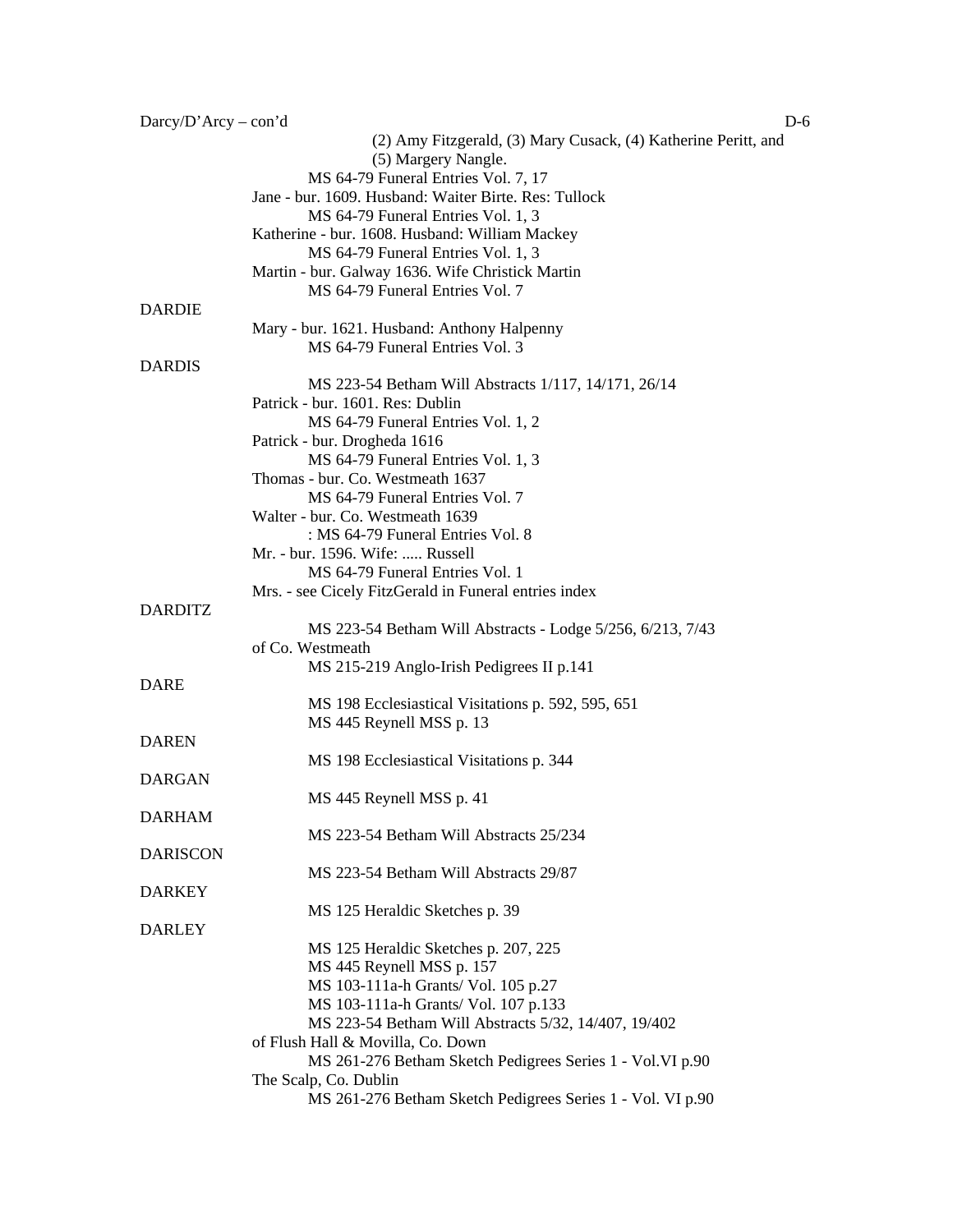| Newtownards, Co. Dublin, & Co. Wicklow<br>MS 412 Barry MSS p. 6<br>MS 611 Lodge Family p.30<br>MS 407 Carmichael MSS p. 630<br>of Dublin<br>MS 261-276 Betham Sketch Pedigrees Series 1- Vol.XV p.180<br>MS 125 Heraldic Sketches p. 270<br>MS 198 Ecclesiastical Visitations p. 251, 265, 606<br>MS 445 Reynell MSS p. 155<br>MS 543-44 Miscellaneous Pedigrees<br>MS 223-54 Betham Will Abstracts 6/408, 31/86<br>MS 103-111a-h Grants/ Vol.111d p. 71<br><b>DARLINGTON</b><br>MS 223-54 Betham Will Abstracts 27/72<br><b>DARNLEY</b><br>MS 223-54 Betham Will Abstracts 14/57<br>Earl Bligh<br>MS 185 Lords Entries Vol. III p. 156<br>MS 184 Lords Entries Vol. II p. 1a, 32, 42<br><b>DAROLIZ</b><br>MS 223-54 Betham Will Abstracts 21/267<br><b>DARQUIER</b><br>MS 223-54 Betham Will Abstracts 32/97<br>MS 526 Irish Coats of Arms (Fota) p. 120<br>MS 198 Ecclesiastical Visitations p. 467<br>MS 223-54 Betham Will Abstracts 8/267, 14/299, 16/116, 19/353, 31/27 -<br>Lodge $5/61$<br><b>DARRELL</b><br>MS 223-54 Betham Will Abstracts 4/36,<br>MS 223-54 Betham Will Abstracts 15/230<br>D'ARTOIS<br>MS 223-54 Betham Will Abstracts - Lodge 4/240<br><b>DARTREY</b><br>MS 37 Irish Arms at College of Heralds p. 12, 27<br>Baron (Dawson)<br>MS 184 Lords Entries Vol. II p. 30<br><b>DARYES</b><br>MS 198 Ecclesiastical Visitations p. 337<br><b>DASHWOOD</b><br>MS 445 Reynell MSS p. 149<br>MS 223-54 Betham Will Abstracts - Lodge 4/109<br><b>DASK</b><br>MS 198 Ecclesiastical Visitations p. 450<br><b>DASSY</b><br>MS 223-54 Betham Will Abstracts 3/137<br><b>DATON</b><br>MS 223-54 Betham Will Abstracts 2/298<br>Edmond - bur. 1629 | Darley – $con'd$ | $D-7$                           |
|------------------------------------------------------------------------------------------------------------------------------------------------------------------------------------------------------------------------------------------------------------------------------------------------------------------------------------------------------------------------------------------------------------------------------------------------------------------------------------------------------------------------------------------------------------------------------------------------------------------------------------------------------------------------------------------------------------------------------------------------------------------------------------------------------------------------------------------------------------------------------------------------------------------------------------------------------------------------------------------------------------------------------------------------------------------------------------------------------------------------------------------------------------------------------------------------------------------------------------------------------------------------------------------------------------------------------------------------------------------------------------------------------------------------------------------------------------------------------------------------------------------------------------------------------------------------------------------------------------------------------------------------------------------|------------------|---------------------------------|
|                                                                                                                                                                                                                                                                                                                                                                                                                                                                                                                                                                                                                                                                                                                                                                                                                                                                                                                                                                                                                                                                                                                                                                                                                                                                                                                                                                                                                                                                                                                                                                                                                                                                  |                  |                                 |
|                                                                                                                                                                                                                                                                                                                                                                                                                                                                                                                                                                                                                                                                                                                                                                                                                                                                                                                                                                                                                                                                                                                                                                                                                                                                                                                                                                                                                                                                                                                                                                                                                                                                  |                  |                                 |
|                                                                                                                                                                                                                                                                                                                                                                                                                                                                                                                                                                                                                                                                                                                                                                                                                                                                                                                                                                                                                                                                                                                                                                                                                                                                                                                                                                                                                                                                                                                                                                                                                                                                  |                  |                                 |
|                                                                                                                                                                                                                                                                                                                                                                                                                                                                                                                                                                                                                                                                                                                                                                                                                                                                                                                                                                                                                                                                                                                                                                                                                                                                                                                                                                                                                                                                                                                                                                                                                                                                  |                  |                                 |
|                                                                                                                                                                                                                                                                                                                                                                                                                                                                                                                                                                                                                                                                                                                                                                                                                                                                                                                                                                                                                                                                                                                                                                                                                                                                                                                                                                                                                                                                                                                                                                                                                                                                  |                  |                                 |
|                                                                                                                                                                                                                                                                                                                                                                                                                                                                                                                                                                                                                                                                                                                                                                                                                                                                                                                                                                                                                                                                                                                                                                                                                                                                                                                                                                                                                                                                                                                                                                                                                                                                  |                  |                                 |
|                                                                                                                                                                                                                                                                                                                                                                                                                                                                                                                                                                                                                                                                                                                                                                                                                                                                                                                                                                                                                                                                                                                                                                                                                                                                                                                                                                                                                                                                                                                                                                                                                                                                  |                  |                                 |
|                                                                                                                                                                                                                                                                                                                                                                                                                                                                                                                                                                                                                                                                                                                                                                                                                                                                                                                                                                                                                                                                                                                                                                                                                                                                                                                                                                                                                                                                                                                                                                                                                                                                  | <b>DARLING</b>   |                                 |
|                                                                                                                                                                                                                                                                                                                                                                                                                                                                                                                                                                                                                                                                                                                                                                                                                                                                                                                                                                                                                                                                                                                                                                                                                                                                                                                                                                                                                                                                                                                                                                                                                                                                  |                  |                                 |
|                                                                                                                                                                                                                                                                                                                                                                                                                                                                                                                                                                                                                                                                                                                                                                                                                                                                                                                                                                                                                                                                                                                                                                                                                                                                                                                                                                                                                                                                                                                                                                                                                                                                  |                  |                                 |
|                                                                                                                                                                                                                                                                                                                                                                                                                                                                                                                                                                                                                                                                                                                                                                                                                                                                                                                                                                                                                                                                                                                                                                                                                                                                                                                                                                                                                                                                                                                                                                                                                                                                  |                  |                                 |
|                                                                                                                                                                                                                                                                                                                                                                                                                                                                                                                                                                                                                                                                                                                                                                                                                                                                                                                                                                                                                                                                                                                                                                                                                                                                                                                                                                                                                                                                                                                                                                                                                                                                  |                  |                                 |
|                                                                                                                                                                                                                                                                                                                                                                                                                                                                                                                                                                                                                                                                                                                                                                                                                                                                                                                                                                                                                                                                                                                                                                                                                                                                                                                                                                                                                                                                                                                                                                                                                                                                  |                  |                                 |
|                                                                                                                                                                                                                                                                                                                                                                                                                                                                                                                                                                                                                                                                                                                                                                                                                                                                                                                                                                                                                                                                                                                                                                                                                                                                                                                                                                                                                                                                                                                                                                                                                                                                  |                  |                                 |
|                                                                                                                                                                                                                                                                                                                                                                                                                                                                                                                                                                                                                                                                                                                                                                                                                                                                                                                                                                                                                                                                                                                                                                                                                                                                                                                                                                                                                                                                                                                                                                                                                                                                  |                  |                                 |
|                                                                                                                                                                                                                                                                                                                                                                                                                                                                                                                                                                                                                                                                                                                                                                                                                                                                                                                                                                                                                                                                                                                                                                                                                                                                                                                                                                                                                                                                                                                                                                                                                                                                  |                  |                                 |
|                                                                                                                                                                                                                                                                                                                                                                                                                                                                                                                                                                                                                                                                                                                                                                                                                                                                                                                                                                                                                                                                                                                                                                                                                                                                                                                                                                                                                                                                                                                                                                                                                                                                  |                  |                                 |
|                                                                                                                                                                                                                                                                                                                                                                                                                                                                                                                                                                                                                                                                                                                                                                                                                                                                                                                                                                                                                                                                                                                                                                                                                                                                                                                                                                                                                                                                                                                                                                                                                                                                  |                  |                                 |
|                                                                                                                                                                                                                                                                                                                                                                                                                                                                                                                                                                                                                                                                                                                                                                                                                                                                                                                                                                                                                                                                                                                                                                                                                                                                                                                                                                                                                                                                                                                                                                                                                                                                  |                  |                                 |
|                                                                                                                                                                                                                                                                                                                                                                                                                                                                                                                                                                                                                                                                                                                                                                                                                                                                                                                                                                                                                                                                                                                                                                                                                                                                                                                                                                                                                                                                                                                                                                                                                                                                  |                  |                                 |
|                                                                                                                                                                                                                                                                                                                                                                                                                                                                                                                                                                                                                                                                                                                                                                                                                                                                                                                                                                                                                                                                                                                                                                                                                                                                                                                                                                                                                                                                                                                                                                                                                                                                  |                  |                                 |
|                                                                                                                                                                                                                                                                                                                                                                                                                                                                                                                                                                                                                                                                                                                                                                                                                                                                                                                                                                                                                                                                                                                                                                                                                                                                                                                                                                                                                                                                                                                                                                                                                                                                  |                  |                                 |
|                                                                                                                                                                                                                                                                                                                                                                                                                                                                                                                                                                                                                                                                                                                                                                                                                                                                                                                                                                                                                                                                                                                                                                                                                                                                                                                                                                                                                                                                                                                                                                                                                                                                  |                  |                                 |
|                                                                                                                                                                                                                                                                                                                                                                                                                                                                                                                                                                                                                                                                                                                                                                                                                                                                                                                                                                                                                                                                                                                                                                                                                                                                                                                                                                                                                                                                                                                                                                                                                                                                  |                  |                                 |
|                                                                                                                                                                                                                                                                                                                                                                                                                                                                                                                                                                                                                                                                                                                                                                                                                                                                                                                                                                                                                                                                                                                                                                                                                                                                                                                                                                                                                                                                                                                                                                                                                                                                  |                  |                                 |
|                                                                                                                                                                                                                                                                                                                                                                                                                                                                                                                                                                                                                                                                                                                                                                                                                                                                                                                                                                                                                                                                                                                                                                                                                                                                                                                                                                                                                                                                                                                                                                                                                                                                  |                  |                                 |
|                                                                                                                                                                                                                                                                                                                                                                                                                                                                                                                                                                                                                                                                                                                                                                                                                                                                                                                                                                                                                                                                                                                                                                                                                                                                                                                                                                                                                                                                                                                                                                                                                                                                  |                  |                                 |
|                                                                                                                                                                                                                                                                                                                                                                                                                                                                                                                                                                                                                                                                                                                                                                                                                                                                                                                                                                                                                                                                                                                                                                                                                                                                                                                                                                                                                                                                                                                                                                                                                                                                  |                  |                                 |
|                                                                                                                                                                                                                                                                                                                                                                                                                                                                                                                                                                                                                                                                                                                                                                                                                                                                                                                                                                                                                                                                                                                                                                                                                                                                                                                                                                                                                                                                                                                                                                                                                                                                  | <b>DARRAGH</b>   |                                 |
|                                                                                                                                                                                                                                                                                                                                                                                                                                                                                                                                                                                                                                                                                                                                                                                                                                                                                                                                                                                                                                                                                                                                                                                                                                                                                                                                                                                                                                                                                                                                                                                                                                                                  |                  |                                 |
|                                                                                                                                                                                                                                                                                                                                                                                                                                                                                                                                                                                                                                                                                                                                                                                                                                                                                                                                                                                                                                                                                                                                                                                                                                                                                                                                                                                                                                                                                                                                                                                                                                                                  |                  |                                 |
|                                                                                                                                                                                                                                                                                                                                                                                                                                                                                                                                                                                                                                                                                                                                                                                                                                                                                                                                                                                                                                                                                                                                                                                                                                                                                                                                                                                                                                                                                                                                                                                                                                                                  |                  |                                 |
|                                                                                                                                                                                                                                                                                                                                                                                                                                                                                                                                                                                                                                                                                                                                                                                                                                                                                                                                                                                                                                                                                                                                                                                                                                                                                                                                                                                                                                                                                                                                                                                                                                                                  |                  |                                 |
|                                                                                                                                                                                                                                                                                                                                                                                                                                                                                                                                                                                                                                                                                                                                                                                                                                                                                                                                                                                                                                                                                                                                                                                                                                                                                                                                                                                                                                                                                                                                                                                                                                                                  |                  |                                 |
|                                                                                                                                                                                                                                                                                                                                                                                                                                                                                                                                                                                                                                                                                                                                                                                                                                                                                                                                                                                                                                                                                                                                                                                                                                                                                                                                                                                                                                                                                                                                                                                                                                                                  |                  |                                 |
|                                                                                                                                                                                                                                                                                                                                                                                                                                                                                                                                                                                                                                                                                                                                                                                                                                                                                                                                                                                                                                                                                                                                                                                                                                                                                                                                                                                                                                                                                                                                                                                                                                                                  |                  |                                 |
|                                                                                                                                                                                                                                                                                                                                                                                                                                                                                                                                                                                                                                                                                                                                                                                                                                                                                                                                                                                                                                                                                                                                                                                                                                                                                                                                                                                                                                                                                                                                                                                                                                                                  | <b>DARROW</b>    |                                 |
|                                                                                                                                                                                                                                                                                                                                                                                                                                                                                                                                                                                                                                                                                                                                                                                                                                                                                                                                                                                                                                                                                                                                                                                                                                                                                                                                                                                                                                                                                                                                                                                                                                                                  |                  |                                 |
|                                                                                                                                                                                                                                                                                                                                                                                                                                                                                                                                                                                                                                                                                                                                                                                                                                                                                                                                                                                                                                                                                                                                                                                                                                                                                                                                                                                                                                                                                                                                                                                                                                                                  |                  |                                 |
|                                                                                                                                                                                                                                                                                                                                                                                                                                                                                                                                                                                                                                                                                                                                                                                                                                                                                                                                                                                                                                                                                                                                                                                                                                                                                                                                                                                                                                                                                                                                                                                                                                                                  |                  |                                 |
|                                                                                                                                                                                                                                                                                                                                                                                                                                                                                                                                                                                                                                                                                                                                                                                                                                                                                                                                                                                                                                                                                                                                                                                                                                                                                                                                                                                                                                                                                                                                                                                                                                                                  |                  |                                 |
|                                                                                                                                                                                                                                                                                                                                                                                                                                                                                                                                                                                                                                                                                                                                                                                                                                                                                                                                                                                                                                                                                                                                                                                                                                                                                                                                                                                                                                                                                                                                                                                                                                                                  |                  |                                 |
|                                                                                                                                                                                                                                                                                                                                                                                                                                                                                                                                                                                                                                                                                                                                                                                                                                                                                                                                                                                                                                                                                                                                                                                                                                                                                                                                                                                                                                                                                                                                                                                                                                                                  |                  |                                 |
|                                                                                                                                                                                                                                                                                                                                                                                                                                                                                                                                                                                                                                                                                                                                                                                                                                                                                                                                                                                                                                                                                                                                                                                                                                                                                                                                                                                                                                                                                                                                                                                                                                                                  |                  |                                 |
|                                                                                                                                                                                                                                                                                                                                                                                                                                                                                                                                                                                                                                                                                                                                                                                                                                                                                                                                                                                                                                                                                                                                                                                                                                                                                                                                                                                                                                                                                                                                                                                                                                                                  |                  |                                 |
|                                                                                                                                                                                                                                                                                                                                                                                                                                                                                                                                                                                                                                                                                                                                                                                                                                                                                                                                                                                                                                                                                                                                                                                                                                                                                                                                                                                                                                                                                                                                                                                                                                                                  |                  |                                 |
|                                                                                                                                                                                                                                                                                                                                                                                                                                                                                                                                                                                                                                                                                                                                                                                                                                                                                                                                                                                                                                                                                                                                                                                                                                                                                                                                                                                                                                                                                                                                                                                                                                                                  |                  |                                 |
|                                                                                                                                                                                                                                                                                                                                                                                                                                                                                                                                                                                                                                                                                                                                                                                                                                                                                                                                                                                                                                                                                                                                                                                                                                                                                                                                                                                                                                                                                                                                                                                                                                                                  |                  |                                 |
|                                                                                                                                                                                                                                                                                                                                                                                                                                                                                                                                                                                                                                                                                                                                                                                                                                                                                                                                                                                                                                                                                                                                                                                                                                                                                                                                                                                                                                                                                                                                                                                                                                                                  |                  |                                 |
|                                                                                                                                                                                                                                                                                                                                                                                                                                                                                                                                                                                                                                                                                                                                                                                                                                                                                                                                                                                                                                                                                                                                                                                                                                                                                                                                                                                                                                                                                                                                                                                                                                                                  |                  |                                 |
|                                                                                                                                                                                                                                                                                                                                                                                                                                                                                                                                                                                                                                                                                                                                                                                                                                                                                                                                                                                                                                                                                                                                                                                                                                                                                                                                                                                                                                                                                                                                                                                                                                                                  |                  |                                 |
|                                                                                                                                                                                                                                                                                                                                                                                                                                                                                                                                                                                                                                                                                                                                                                                                                                                                                                                                                                                                                                                                                                                                                                                                                                                                                                                                                                                                                                                                                                                                                                                                                                                                  |                  |                                 |
|                                                                                                                                                                                                                                                                                                                                                                                                                                                                                                                                                                                                                                                                                                                                                                                                                                                                                                                                                                                                                                                                                                                                                                                                                                                                                                                                                                                                                                                                                                                                                                                                                                                                  |                  |                                 |
|                                                                                                                                                                                                                                                                                                                                                                                                                                                                                                                                                                                                                                                                                                                                                                                                                                                                                                                                                                                                                                                                                                                                                                                                                                                                                                                                                                                                                                                                                                                                                                                                                                                                  |                  |                                 |
|                                                                                                                                                                                                                                                                                                                                                                                                                                                                                                                                                                                                                                                                                                                                                                                                                                                                                                                                                                                                                                                                                                                                                                                                                                                                                                                                                                                                                                                                                                                                                                                                                                                                  |                  |                                 |
|                                                                                                                                                                                                                                                                                                                                                                                                                                                                                                                                                                                                                                                                                                                                                                                                                                                                                                                                                                                                                                                                                                                                                                                                                                                                                                                                                                                                                                                                                                                                                                                                                                                                  |                  |                                 |
|                                                                                                                                                                                                                                                                                                                                                                                                                                                                                                                                                                                                                                                                                                                                                                                                                                                                                                                                                                                                                                                                                                                                                                                                                                                                                                                                                                                                                                                                                                                                                                                                                                                                  |                  |                                 |
|                                                                                                                                                                                                                                                                                                                                                                                                                                                                                                                                                                                                                                                                                                                                                                                                                                                                                                                                                                                                                                                                                                                                                                                                                                                                                                                                                                                                                                                                                                                                                                                                                                                                  |                  |                                 |
|                                                                                                                                                                                                                                                                                                                                                                                                                                                                                                                                                                                                                                                                                                                                                                                                                                                                                                                                                                                                                                                                                                                                                                                                                                                                                                                                                                                                                                                                                                                                                                                                                                                                  |                  |                                 |
|                                                                                                                                                                                                                                                                                                                                                                                                                                                                                                                                                                                                                                                                                                                                                                                                                                                                                                                                                                                                                                                                                                                                                                                                                                                                                                                                                                                                                                                                                                                                                                                                                                                                  |                  | MS 64-79 Funeral Entries Vol. 5 |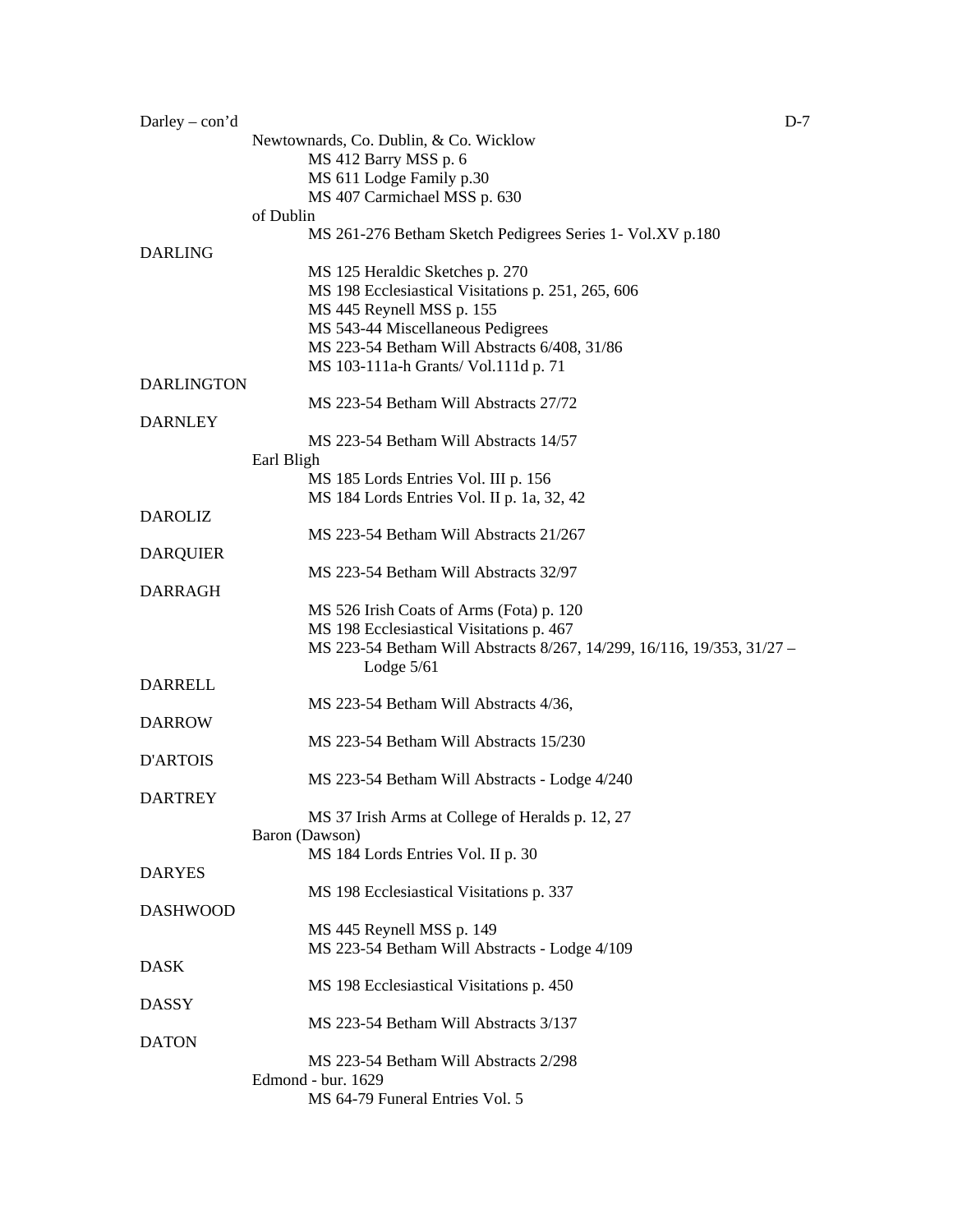|                  | $D-8$<br>D'AUBIGNY - see Arundel, Earl of                                                       |  |
|------------------|-------------------------------------------------------------------------------------------------|--|
|                  | of Arundel                                                                                      |  |
|                  | MS 432-37 Irwin MSS 436, p.277                                                                  |  |
| <b>DAULHAT</b>   |                                                                                                 |  |
|                  | MS 223-54 Betham Will Abstracts 22/427 - Lodge 5/113                                            |  |
| <b>DAULTON</b>   |                                                                                                 |  |
|                  | ? - bur. Dublin 1596                                                                            |  |
|                  | MS 74-79 Funeral Entries Vol. 1                                                                 |  |
| <b>DAUNT</b>     |                                                                                                 |  |
|                  | MS 223-54 Betham Will Abstracts 6/399, 7/20, 8/316, 11/222, 12/241,<br>15/298, 28/257           |  |
|                  | of Gortgrenan, Co. Cork                                                                         |  |
|                  | MS 292-298 Betham Sketch Pedigrees Series 2 - Vol. II p.207                                     |  |
|                  | of Co. Cork                                                                                     |  |
|                  | Loose Pedigrees - 2 envs.                                                                       |  |
|                  | MS 215-219 Anglo-Irish Pedigrees 11 p.145                                                       |  |
|                  | of Co. Cork & Gloucester                                                                        |  |
|                  | MS 215-219 Anglo-Irish Pedigrees V p.106-119                                                    |  |
|                  |                                                                                                 |  |
| <b>DAVAS</b>     |                                                                                                 |  |
|                  | MS 223-54 Betham Will Abstracts 16/292                                                          |  |
| <b>DAVASSA</b>   |                                                                                                 |  |
|                  | MS 223-54 Betham Will Abstracts 14/117                                                          |  |
| DAVELL/DAVELLS   |                                                                                                 |  |
|                  | MS 198 Ecclesiastical Visitations p.451                                                         |  |
|                  | of Queen's Co., Co. Carlow                                                                      |  |
|                  | MS 215-219 Anglo-Irish Pedigrees 11 p.140-143                                                   |  |
|                  | Pierce - bur. 1623. Res: Queens Co.                                                             |  |
|                  | MS 64-79 Funeral Entries Vol. 5, 17                                                             |  |
| <b>DAVENANT</b>  |                                                                                                 |  |
|                  | MS 223-54 Betham Will Abstracts 15/58                                                           |  |
|                  | of Co. Cork                                                                                     |  |
|                  | MS 404-5 Davies MSS, 11                                                                         |  |
| <b>DAVENPORT</b> |                                                                                                 |  |
|                  | MS 223-54 Betham Will Abstracts 4174, 5/123, 6/14, 18/416, 27/2, 30/72,<br>31/203 - Lodge 5/131 |  |
|                  | of Cullentragh, Co. Cavan                                                                       |  |
|                  | MS 384 Donavan MSS p. 57                                                                        |  |
|                  | of Bregoge, Co. Cork                                                                            |  |
|                  | MS 404-5 Davies MSS, I                                                                          |  |
|                  | of Co. Limerick                                                                                 |  |
|                  | MS 543-44 Miscellaneous Pedigrees                                                               |  |
| <b>DAVERS</b>    |                                                                                                 |  |
|                  | MS 223-54 Betham Will Abstracts - Lodge 1/260                                                   |  |
|                  | Sir William - bur. 1615                                                                         |  |
|                  | MS 64-79 Funeral Entries Vol. 3                                                                 |  |
| <b>DAVID</b>     |                                                                                                 |  |
|                  | MS 199 Ecclesiastical Visitations p. 282                                                        |  |
|                  | MS 445 Reynell MSS p. 128                                                                       |  |
| <b>DAVIDSON</b>  |                                                                                                 |  |
|                  | MS 103-111a-h Grants/ Vol.111a p.10                                                             |  |
|                  | MS 223-54 Betham Will Abstracts 1/173, 7/196, 9/118, 10/28, 13/278,                             |  |
|                  | $14/366$ , $19/154 -$ Lodge $4/258$                                                             |  |
|                  | TO FIND REFERENCES, SEE FILM NUMBER LISTING AND FOREWORD                                        |  |
|                  |                                                                                                 |  |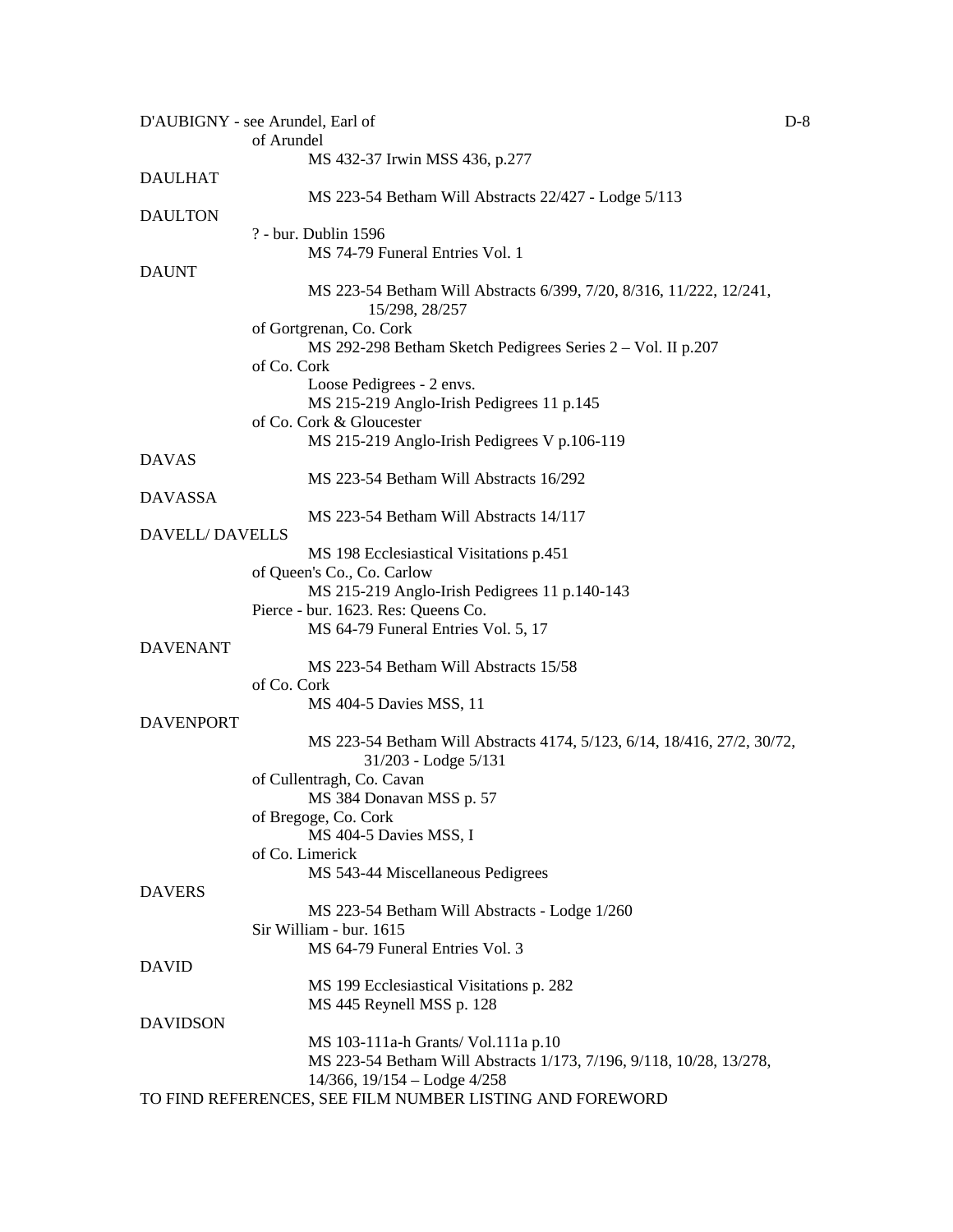#### DAVILES DESCRIPTION OF THE CONTRACTOR OF THE CONTRACTOR OF THE CONTRACTOR OF THE CONTRACTOR OF THE CONTRACTOR OF THE CONTRACTOR OF THE CONTRACTOR OF THE CONTRACTOR OF THE CONTRACTOR OF THE CONTRACTOR OF THE CONTRACTOR OF T

Joan - bur. Queens Co. 1640. Husbands: {1} Capt. Pierce Hovenden, and . {2} Edward FitzGerald MS 64-79 Funeral Entries Vol. 9 DAVIN MS 223-54 Betham Will Abstracts 18/126 DAVIS/ DAVIES/ DAVYES/ DAVYS MS 280-85 Fisher MSS III p.33 MS 526 Irish Coats of Arms (Fota) p. 99 MS 125 Heraldic Sketches p. 6, 8, 270 MS 199 Ecclesiastical Visitations p. 195 MS 445 Reynell MSS p. 126 MS 362-78 Betham Letter Books - Vol.XI p.254 MS 198 Ecclesiastical Visitations p. 31, 54, 55, 321, 326, 396, 398, 403, 473 MS 184 Lords Entries Vol. 11 p. 82, 165 MS 543-44 Miscellaneous Pedigrees MS 432-37 Irwin MSS 436 p.89 MS 103-111a-h Grants/ Vol. 107 p. 314 MS 103-111a-h Grants/ Vol. 111 a p. 42 MS 223-54 Betham Will Abstracts 10/33, 14/61, 24/117, 26/96 - Lodge 4/221 MS 223-54 Betham Will Abstracts 1/39, 3/119, 4/46, 5/81, 6/7, 7/155, 8/242, 9/22, 10/51, 11/257, 12/20, 13/58, 14/164, 15/140, 16/147, 17/115, 18/209, 19/242, 20/60 or 66, 21/52, 22/107, 23/27, 24/27, 24/62, 25/166, 26/3, 28/113, 29/138, 30/58, 31/75, 32/15 – Lodge 1/199, 3/41, 4/139, 5/141, 6/76, 10/14 MS 223-54 Betham Will Abstracts 2/103, 4/100, 6/360, 7/3, 8/39, 11/68, 14/54, 16/47, 18/426, 19/117, 21/191, 28/159, 30/298 - Lodge 1/199, 3/91 of Cork & Co. Cork MS 412 Barry MSS p. 12, 16, 29, 31 MS 407 Carmichael MSS no page given Loose Pedigrees of Hacketstown, Co. Carlow MS 261-276 Betham Sketch Pedigrees Series 1 - Vol.XV p.140 of Hampstead, Co. Dublin MS 292-298 Betham Sketch Pedigrees Series 2 - Vol. II p.217 MS 183 Lords Entries Vol. I p. 85 of Co. Antrim MS 436 Irwin A p. 89 of Carrickfergus MS 384 Donavan MSS p. 65 MS 432-37 Irwin MSS 435, p. 39-41, and MSS 437 Pt. III Funeral Entry MS 93-97 Chaos 4, p. 59 of Co. Galway, Co. Antrim, Co. Limerick, Co. Dublin, & Bandon, Co. Cork MS 404-5 Davies MSS, I MS 404-5 Davies MSS II Countess of Cavan Loose Pedigrees of Kildare, Dublin & Co. Carlow MS 404-5 Davies MSS I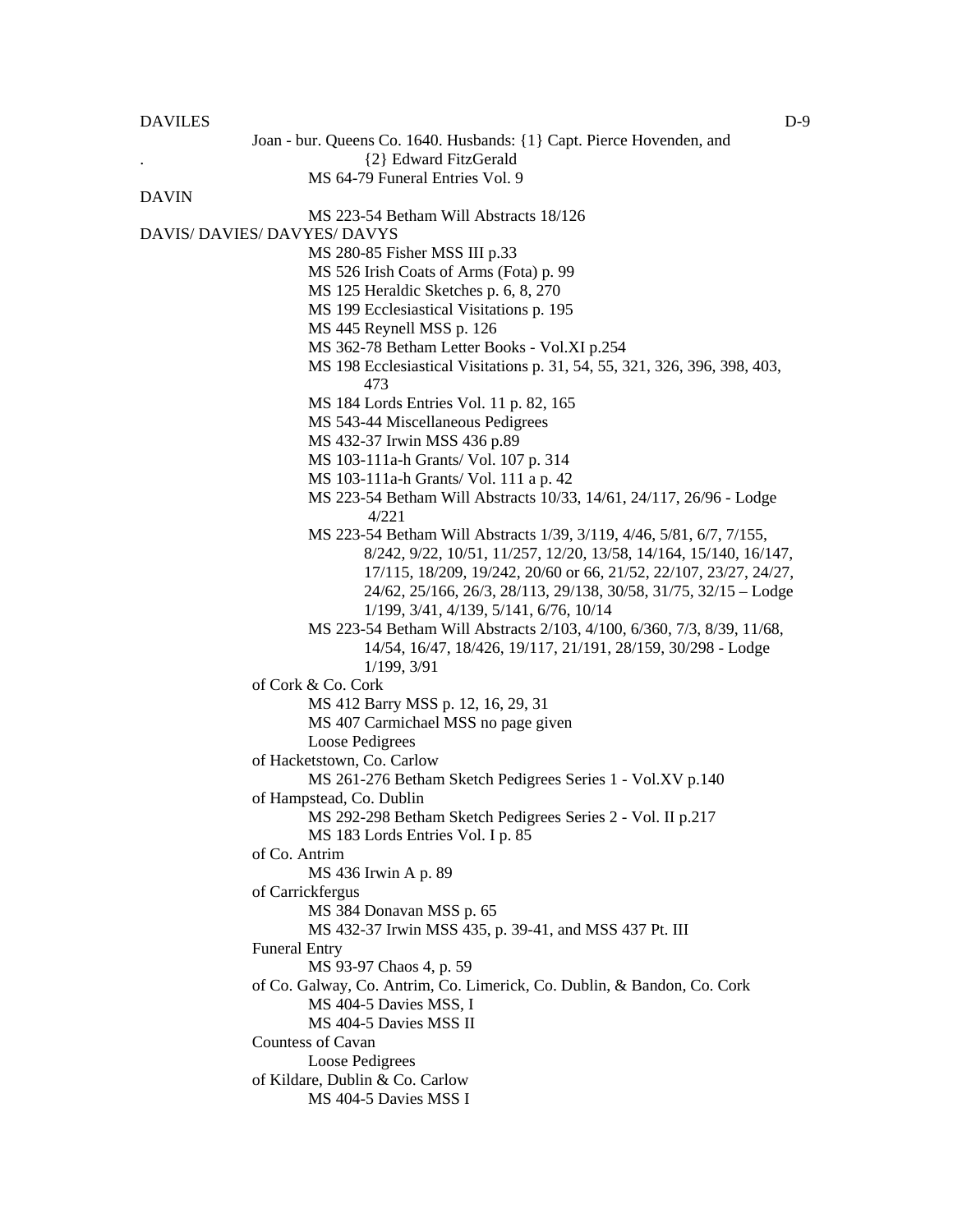```
Davis/ Davies/ Davyes/ Davys - con'd D-10Sir Paul - pedigree
                        MS 496-511 Box D 
                of Dublin, Co. Fermanagh, Co. Roscommon 
                        MS 404-5 Davies MSS II 
                        MS 573-576 Sadleir Pedigrees - 576 p. 59, 64 
                        MS 404-5 Davies MSS I 
                of Co. Roscommon 
                        MS 215-219 Anglo-Irish Pedigrees II p. 144 
                of Kill in Co. Kildare 
                        MS 215-219 Anglo-Irish Pedigrees II p. 147 
                of Shropshire 
                        MS 183 Lords Entries Vol. I p. 297 
                of Fermanagh, Cavan, Monaghan 
                        MS 215-219 Anglo-Irish Pedigrees II p. 146 
                of Lisgold, Co. Fermanagh 
                        MS 183 Lords Entries Vol. I p. 8 
                Lord Mountcashell 
                        MS 183 Lords Entries Vol. I p. 55, 63, 203 
                Sir Paul 
                        MS 183 Lords Entries Vol. I p. 11 
                Arms 
                        MS 183 Lords Entries Vol. I p. 55 
                Gerrott - bur. 1619. Res: Co. Kildare 
                        MS 64-79 Funeral Entries Vol. 3 
                William, J. P. - bur. Dublin 1661 
                        MS 64-79 Funeral Entries Vol. 7, 10 
                Elizabeth - bur. Dublin 1701. Husband: Charles Wallis 
                        MS 64-79 Funeral Entries Vol. 10 
                James - bur. 1622. Res: Kill 
                        MS 64-79 Funeral Entries Vol. 5, 17 
                Lawrence - bur. Dublin 1634. 
                        MS 64-79 Funeral Entries Vol. 6 
                Mary - bur. Dublin 1683. 
                        MS 64-79 Funeral Entries Vol. 12, 13, 14 
                Mrs. Paul - see Margaret Usher in Funeral Entry Index 
                Samuel - bur. Dublin 1635 
                        MS 64-79 Funeral Entries Vol. 6 
                Thomas - bur. Dublin 1634 
                        MS 64-79 Funeral Entries Vol. 6 
                Sir William - bur. Dublin 1687 
                        MS 64-79 Funeral Entries Vol. 13, 14 
                Lady (William) - see Martha Boyle in Funeral Entry Index 
                Zachary - bur. Dublin 1635
                        MS 64-79 Funeral Entries Vol. 6 
                Mr. - bur. Dublin 1661. Wife: ..... Hatten.
                        MS 64-79 Funeral Entries Vol. 4, 14, 16 
                Mr. - bur. Dublin 1660. 3rd son of Sir Paul Davis. 
                         MS 64-79 Funeral Entries Vol. 4, 14, 16 
DAVISON 
                        MS 125 Heraldic Sketches p. 7, 258, 270, 297 
                        MS 198 Ecclesiastical Visitations p. 472
```
of Co. Galway & London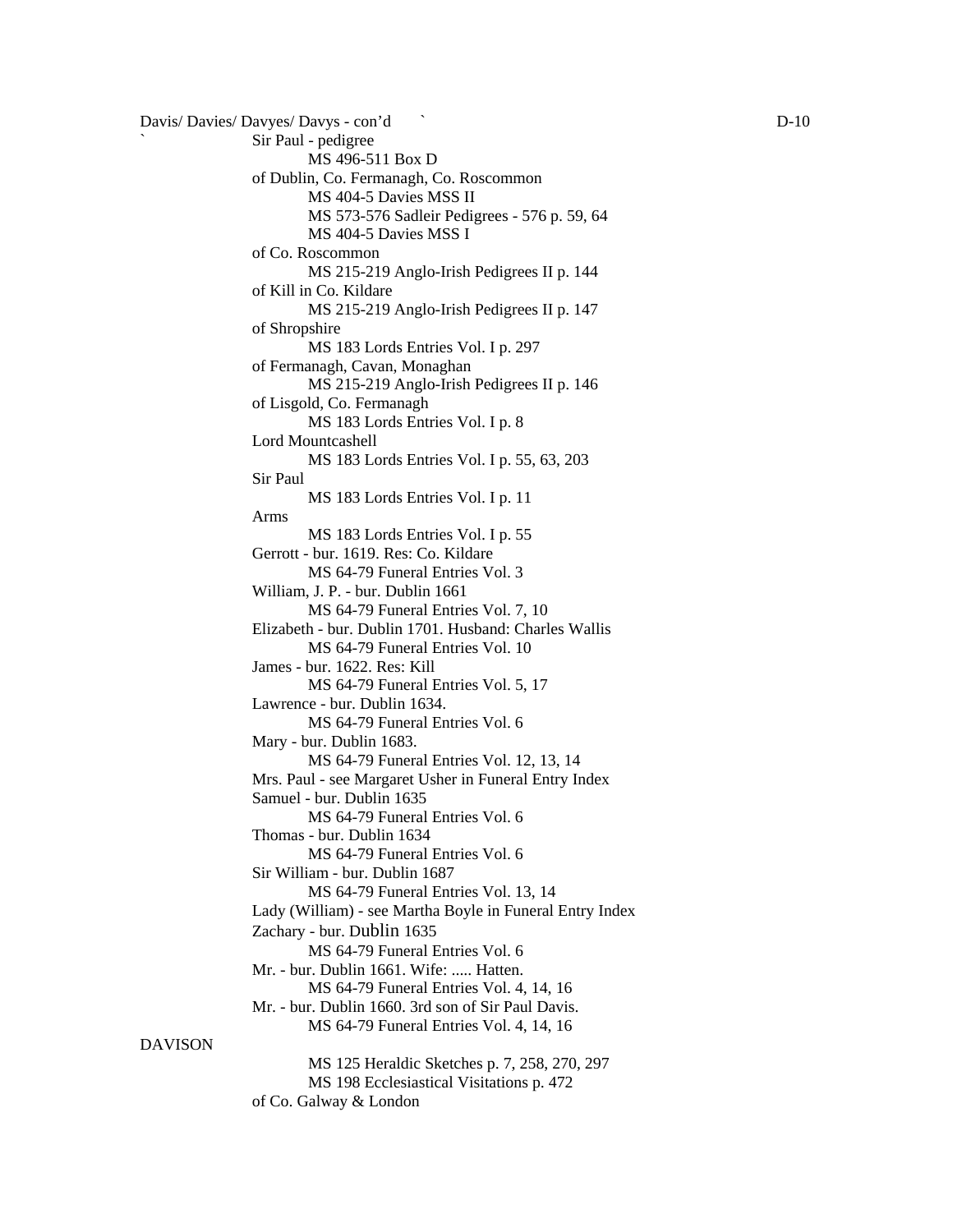|                     | MS 292-298 Betham Sketch Pedigrees Series 2 - Vol. II p.77-89          |
|---------------------|------------------------------------------------------------------------|
|                     | William - bur. Co. Clare 1633                                          |
|                     | MS 64-79 Funeral Entries Vol. 6                                        |
|                     | MS 223-54 Betham Will Abstracts 19/186                                 |
| DAVORAN, O'         |                                                                        |
|                     | MS 145 O'Ferrall's Linea Antiqua I p. 112 (A)                          |
| DAVORON, O' DAVOREN |                                                                        |
|                     | MS 146 O'Ferrall's Linea Antiqua II p. 487 (A)                         |
|                     | MS 223-54 Betham Will Abstracts 7/384, 17/198, 19/356                  |
| DAVIN, O'           |                                                                        |
|                     | MS 146 O'Ferrall's Linea Antiqua II p. 146                             |
| DAW                 |                                                                        |
|                     | MS 223-54 Betham Will Abstracts 16/298                                 |
| <b>DAINBSON</b>     |                                                                        |
|                     | MS 223-54 Betham Will Abstracts 15/144 or 149                          |
| <b>DAWES</b>        |                                                                        |
|                     | MS 223-54 Betham Will Abstracts 5/313 - Lodge 5/56                     |
| <b>DAWLEY</b>       |                                                                        |
|                     | MS 223-54 Betham Will Abstracts 22/217, 23/55                          |
| <b>DAWLIN</b>       |                                                                        |
|                     | MS 223-54 Betham Will Abstracts 3/140                                  |
| <b>DAWNAY</b>       |                                                                        |
|                     | Viscount Downe                                                         |
|                     | MS 183 Lords Entries Vol. I p. 227                                     |
|                     | MS 187 Lords Entries Vol. V p. 203                                     |
| <b>DAWSON</b>       |                                                                        |
|                     | MS 37 Irish Arms at College of Heralds p. 105, 121                     |
|                     | MS 125 Heraldic Sketches p. 270                                        |
|                     | MS 445 Reynell MSS p. 120                                              |
|                     | MS 103-111a-h Grants/ Vol. 108 p. 290                                  |
|                     | MS 103-111a-h Grants/ Vol. 108 p. 243 (see                             |
|                     | Duffield)                                                              |
|                     | MS 103-111a-h Grants/ Vol. 111b p. 65                                  |
|                     | MS 103-111a-h Grants/ Vol. 111c p. 101                                 |
|                     | MS 103-111a-h Grants/ Vol. 111d p. 5                                   |
|                     | MS 223-54 Betham Will Abstracts 1/2, 21225, 3/129, 5/20, 7/40 or 49,   |
|                     | 8/322, 9/287, 10/349, 13/178, 14/18, 15/211, 16/25, 19/24, 20/292,     |
|                     | 21/62, 22/75, 23/26, 24/41, 25/236, 26/294, 28/101, 29/2, 32/125 -     |
|                     | Lodge 1/43, 2/93, 3/3, 4/209, 5/65, 6/20, 7/8, 10/14                   |
| of Dublin           |                                                                        |
|                     | MS 261-276 Betham Sketch Pedigrees Series 1 - Vol. VIII p.76 -         |
|                     | Vol. VIII p.615, 621, 623, 626                                         |
|                     | of Spaldington, Yorkshire                                              |
|                     | MS 261-276 Betham Sketch Pedigrees Series 1 - Vol. VIII p.78           |
|                     | of Londonderry                                                         |
|                     | MS 261-276 Betham Sketch Pedigrees Series 1 - Vol. VIII p.80, 616, 621 |
| of Drogheda         |                                                                        |
|                     | MS 261-276 Betham Sketch Pedigrees Series 1- Vol. VIII p.615 - Vol. V  |
|                     | p.271                                                                  |
| of Arrnagh          |                                                                        |
|                     | TO FIND REFERENCES, SEE FILM NUMBER LISTING AND FOREWORD               |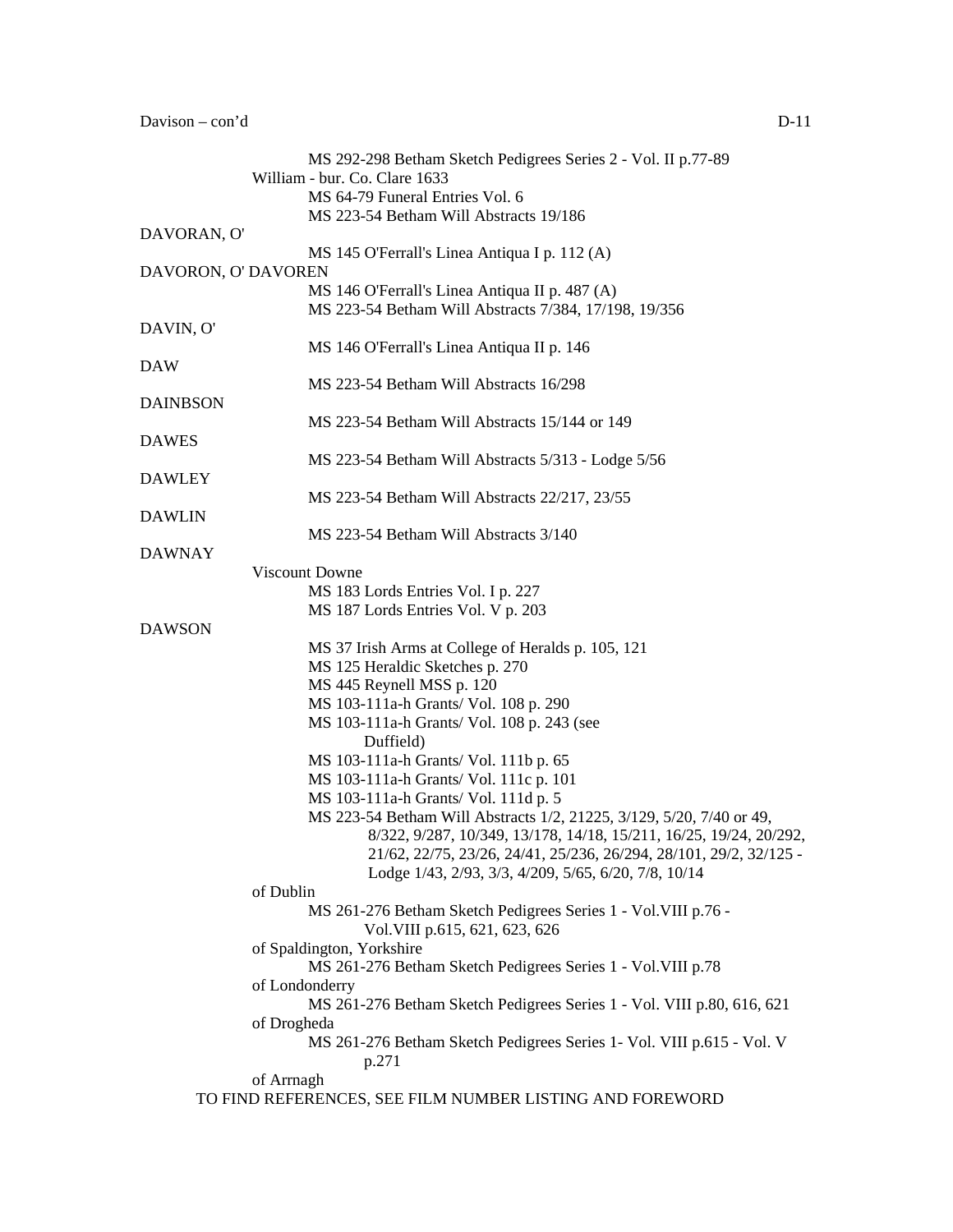| Dawson – con'd     | $D-12$                                                                  |
|--------------------|-------------------------------------------------------------------------|
|                    | MS 261-276 Betham Sketch Pedigrees Series 1 - Vol. VIII p.630           |
|                    | <b>Bishop of Clonfert</b>                                               |
|                    | MS 261-276 Betham Sketch Pedigrees Series 1 - Vol. VIII p.624           |
|                    | <b>Viscount Cremorne</b>                                                |
|                    | MS 186 Lords Entries Vol. IV p. 58                                      |
|                    | MS 185 Lords Entries Vol. III p.248                                     |
|                    | Viscount Carlow                                                         |
|                    | MS 185 Lords Entries Vol. III p.6                                       |
|                    | of Castledawson                                                         |
|                    | MS 261-276 Betham Sketch Pedigrees Series 1 - Vol. XIV p. 327           |
|                    | Earl of Darling                                                         |
|                    | MS 611 Lodge Family p.8                                                 |
|                    | Co. Derry                                                               |
|                    | Loose Pedigrees                                                         |
|                    | MS 432-37 Irwin MSS 432 p. 120, 127-8, 249                              |
|                    | <b>MSS 438 Pt.X</b>                                                     |
|                    |                                                                         |
|                    | of Co. Tipperary, Co. Wicklow & Dublin                                  |
|                    | Loose Pedigrees                                                         |
|                    | MS 573-576 Sadleir Pedigrees 576 p.60                                   |
|                    | MS 611 Lodge MSS p.8 - 630                                              |
|                    | of Yorkshire                                                            |
|                    | MS 205 Will Pedigrees Vol. 3 p. 206-209                                 |
|                    | of Greystoke & London                                                   |
|                    | MS 205 Will Pedigrees Vol. 3 p. 246                                     |
|                    | Earl of Portarlington                                                   |
|                    | MS 184 Lords Entries Vol. II p.28                                       |
|                    | <b>Baron Dartrey</b>                                                    |
|                    | MS 184 Lords Entries Vol. II p.30                                       |
|                    | Elizabeth - bur. 1729                                                   |
|                    | MS 64-79 Funeral Entries Vol. 17                                        |
| <b>DAWTON</b>      |                                                                         |
|                    | MS 223-54 Betham Will Abstracts 11/251                                  |
| <b>DAXON</b>       |                                                                         |
|                    | MS 223-54 Betham Will Abstracts 13/172, 161324, 29/11                   |
| DAY                |                                                                         |
|                    | MS 125 Heraldic Sketches p. 276                                         |
|                    | MS 103-111a-h Grants/ Vol. 107 p. 226                                   |
|                    | MS 223-54 Betham Will Abstracts 5/47, 6/201, 7/16, 8/178, 9/299, 10/36, |
|                    | 11/74, 15/288, 17/229, 18/212, 19/240 - Lodge 1/155, 5/113, 6/209       |
|                    | of Loghercannon, Co. Kerry                                              |
|                    | MS 261-276 Betham Sketch Pedigrees Series 1 - Vol.XIII p.206            |
|                    | of Co. Cork                                                             |
|                    | Loose Pedigrees (see Blennerhasset env.)                                |
| <b>DAYLEY</b>      |                                                                         |
|                    | MS 223-54 Betham Will Abstracts 8/93                                    |
| <b>DAYROLLE</b>    |                                                                         |
|                    | MS 223-54 Betham Will Abstracts 21/109                                  |
| <b>DAYSTALE</b>    |                                                                         |
|                    | MS 223-54 Betham Will Abstracts 23/15                                   |
| DEA/O'DEA/O DEADHA |                                                                         |
|                    |                                                                         |
|                    | MS 146 O'Ferrall's Linea Antiqua II p. 423, 487 (A)                     |
|                    | MS 223-54 Betham Will Abstracts 24/246, 28/223                          |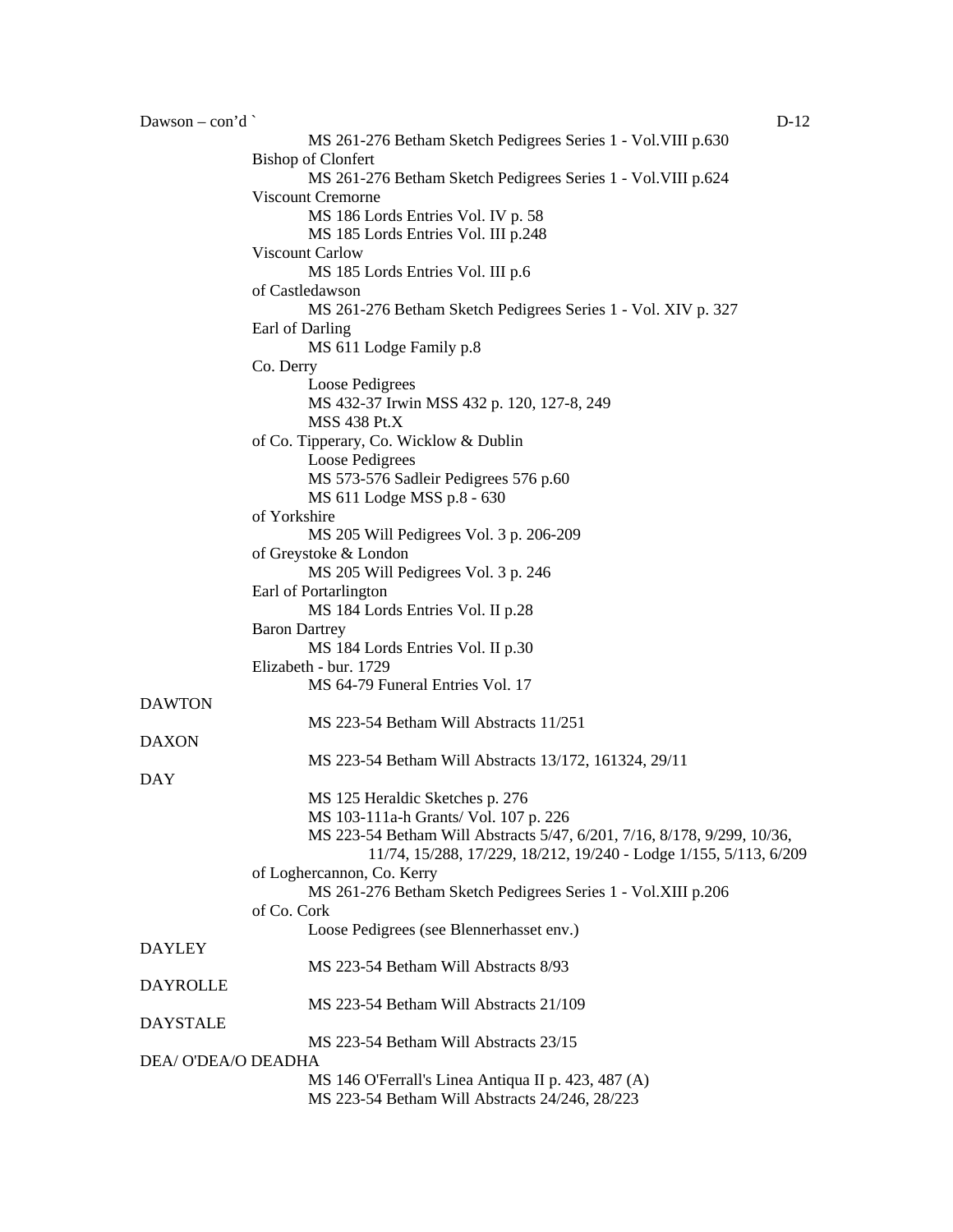| Dea/ O'Dea/ O Deadha - con'd |                                                                        | $D-13$ |
|------------------------------|------------------------------------------------------------------------|--------|
|                              | MS 145 O'Ferrall's Linea Antiqua I p. 134, 138                         |        |
| <b>DEACKERS</b>              |                                                                        |        |
|                              | MS 223-54 Betham Will Abstracts 12/232                                 |        |
| <b>DEACON</b>                |                                                                        |        |
|                              | MS 223-54 Betham Will Abstracts 2/72, 16/61 - Lodge 1/59               |        |
| <b>DEAGTON</b>               |                                                                        |        |
|                              | MS 198 Ecclesiastical Visitations p. 457                               |        |
| <b>DEAKIN</b>                |                                                                        |        |
|                              | MS 223-54 Betham Will Abstracts 3/330, 24/419                          |        |
| <b>DEALITON</b>              |                                                                        |        |
|                              | MS 147 O'Ferrall's Linea Antiqua III p. 500, 506                       |        |
| <b>DEALTRY</b>               |                                                                        |        |
| DEAN/DEANE                   | MS 125 Heraldic Sketches p. 298                                        |        |
|                              | MS 198 Ecclesiastical Visitations p. 137, 553, 567                     |        |
|                              | MS 199 Ecclesiastical Visitations p. 132, 423, 473                     |        |
|                              | MS 445 Reynell MSS p. 128                                              |        |
|                              | MS 125 Heraldic Sketches p. 36, 47, 65, 247, 276, 297                  |        |
|                              | MS 103-111a-h Grants/ Vol. 103 p. 104 (alias Freeman)                  |        |
|                              | MS 103-111a-h Grants/ Vol. 105 p. 58                                   |        |
|                              | MS 103-111a-h Grants/ Vol. 107 p. 428                                  |        |
|                              | MS 103-111a-h Grants/ Vol.108 p. 63                                    |        |
|                              | MS 103-111 a-h Grants/ Vol.111 b p. 99                                 |        |
|                              | MS 103-111 a-h Grants/ Vol.111 d p. 129                                |        |
|                              | MS 223-54 Betham Will Abstracts 1/11, 2/90, 3/34, 4/288, 5/84, 6/35 or |        |
|                              | 135, 8/198, 10/302, 12/72, 14/281, 15/276, 16/345, 18/122, 20/102,     |        |
|                              | 23/313, 24/317, 25/243, 26/204, 27/1, 28/3, 31/36, 32/237 -            |        |
|                              | Lodge 6/145, 7/9, 10/87                                                |        |
|                              | of Springfield, Co. Limerick                                           |        |
|                              | MS 261-276 Betham Sketch Pedigrees Series 1 - Vol. V p.224             |        |
|                              | of Dublin & Cork                                                       |        |
|                              | MS 292-298 Betham Sketch Pedigrees Series 2 - Vol.II p.215             |        |
|                              | of Ballymoran, Co. Cork                                                |        |
|                              | MS 186 Lords Entries Vol. IV p. 221                                    |        |
|                              | <b>Baron Muskerry</b>                                                  |        |
|                              | MS 186 Lords Entries Vol. IV p.221                                     |        |
|                              | MS 185 Lords Entries Vol. III p.38                                     |        |
|                              | Loose Pedigrees                                                        |        |
|                              | of Cromlin (Crumlin?), Co. Dublin                                      |        |
|                              | MS 279 Step hens MSS no page given                                     |        |
|                              | MS 183 Lords Entries Vol. I p. 150                                     |        |
|                              | MS 184 Lords Entries Vol. 11 p. 36, 58                                 |        |
|                              | of Co. Kilkenny etc.                                                   |        |
|                              | Loose Pedigrees                                                        |        |
|                              | of Stokestown, Co. Wexford                                             |        |
|                              | MS 279 Stephens MSS no page given                                      |        |
|                              | of Camulp, Co. Meath                                                   |        |
|                              | MS 279 Stephens MSS no page given                                      |        |
|                              | of Inistogue, Co. Kilkenny                                             |        |
|                              | MS 279 Stephens MSS no page given                                      |        |
|                              | of London & Co. Wexford                                                |        |
|                              |                                                                        |        |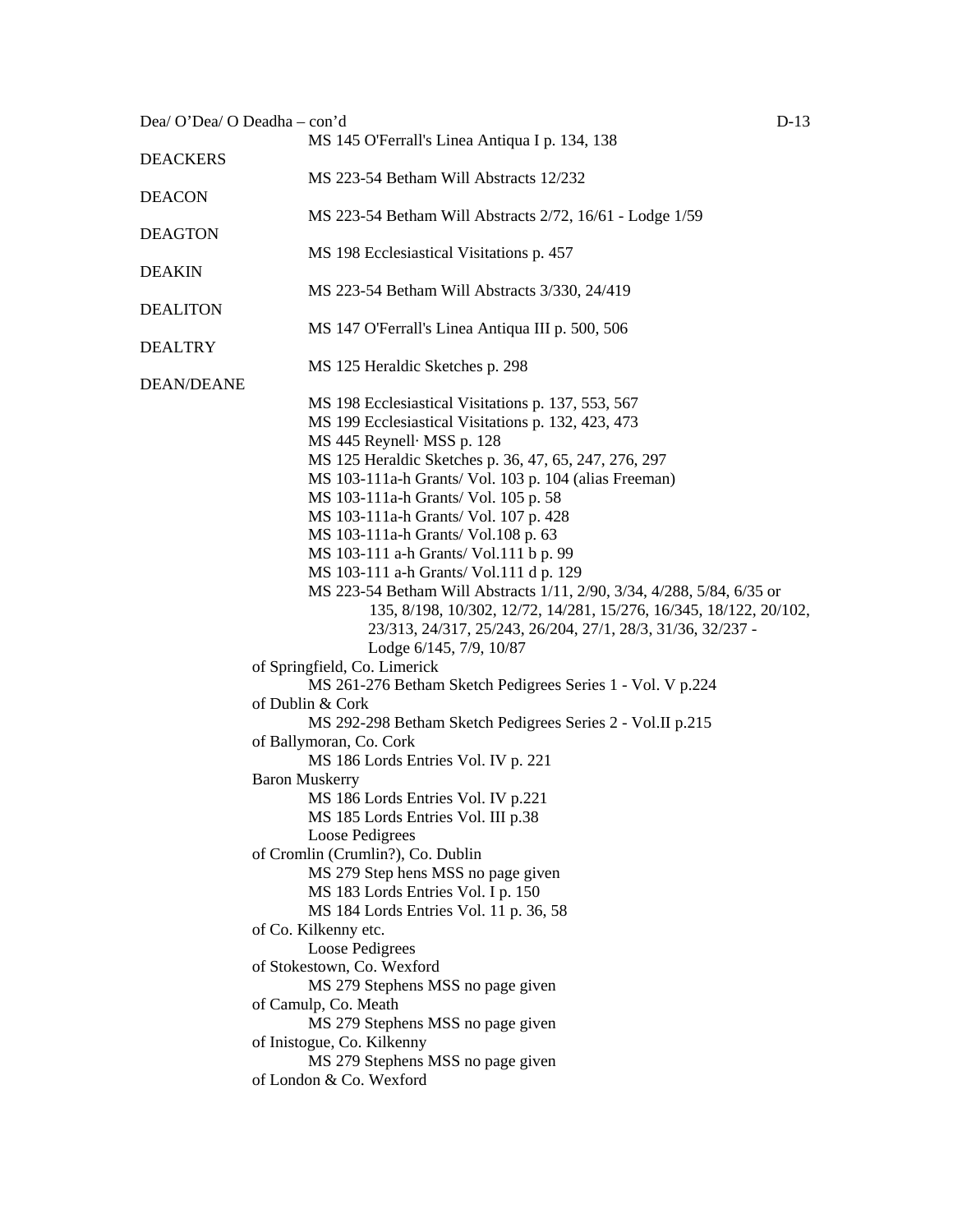| Dean/Deane – con'd         | $D-14$                                                                         |
|----------------------------|--------------------------------------------------------------------------------|
|                            | MS 279 Stephens MSS no page given                                              |
|                            | of Galway                                                                      |
|                            | MS 215-219 Anglo-Irish Pedigrees II p.170                                      |
|                            | Dorothy - bur. 1616. Husbands: (1) Henry Perkin, (2) Robert Constable, and     |
|                            | (3) Sir Charles Calthorpe                                                      |
|                            | MS 64-79 Funeral Entries Vol. 1, 3                                             |
|                            | Edward - bur. Kilkenny 1637                                                    |
|                            | MS 64-79 Funeral Entries Vol. 7                                                |
|                            | Elizabeth - bur. Dublin 1684. Husbands: (1) Henry Grey, and (2) Donogh O'Brien |
|                            | MS 64-79 Funeral Entries Vol. 12, 13, 14                                       |
|                            | John - bur. Co. Kilkenny 1638                                                  |
|                            | MS 64-79 Funeral Entries Vol. 7                                                |
|                            | Mrs. - see Anne Saxson in Funeral Entry Index                                  |
| <b>DEANSALEN</b>           | MS 125 Heraldic Sketches p. 18                                                 |
| DE ANGULO see Angulo, de   |                                                                                |
| DE ARABIN - see Arabin     |                                                                                |
| DEARING - see also Deering |                                                                                |
|                            | Capt. William - bur. Dublin 1596                                               |
|                            | MS 64-79 Funeral Entries Vol. 1                                                |
| <b>DEASE</b>               |                                                                                |
|                            | MS 103-111 a-h Grants/ Vol.111a p. 63                                          |
|                            | MS 223-54 Betham Will Abstracts 7/225, 8/177, 19/231, 21/276, 28/241 -         |
|                            | Lodge $4/81$                                                                   |
|                            | of Turbotstown, Co. Westmeath                                                  |
|                            | MS 261-276 Betham Sketch Pedigrees Series 1 - Vol. VI p.178                    |
|                            | of Co. Meath                                                                   |
|                            | MS 184 Lords Entries Vol. II p. 163                                            |
| <b>DEASY</b>               |                                                                                |
|                            | MS 543-44 Miscellaneous Pedigrees                                              |
|                            | MS 103-111a-h Grants/ Vol.108 p. 306                                           |
| <b>DEATH</b>               |                                                                                |
|                            | MS 526 Irish Coats of Arms (Fota) p. 122                                       |
| DE AVALOS                  |                                                                                |
|                            | of Spain                                                                       |
|                            | Loose Pedigrees                                                                |
| <b>DEBACLE</b>             |                                                                                |
|                            | MS 223-54 Betham Will Abstracts 22/389                                         |
| <b>DE BALINHARD</b>        |                                                                                |
|                            | MS 103-111a-h Grants/Confirm.Arms Vol. 107 p. 71                               |
| <b>DEBEAUMONT</b>          |                                                                                |
|                            | Earl of Leicester                                                              |
|                            | MS 432-37 Irwin MSS 436 p. 247                                                 |
| <b>DEBBS</b>               |                                                                                |
|                            | MS 223-54 Betham Will Abstracts 15/187                                         |
| DE BELRUE - see Virasel    |                                                                                |
| <b>DEBERNIER</b>           |                                                                                |
|                            | MS 223-54 Betham Will Abstracts 14/350                                         |
| <b>DEBINGHAM</b>           |                                                                                |
|                            | MS 125 Heraldic Sketches p. 148                                                |
|                            | DE BLAQUIERE - see also Blaquiere                                              |
|                            |                                                                                |
|                            | <b>Baron</b>                                                                   |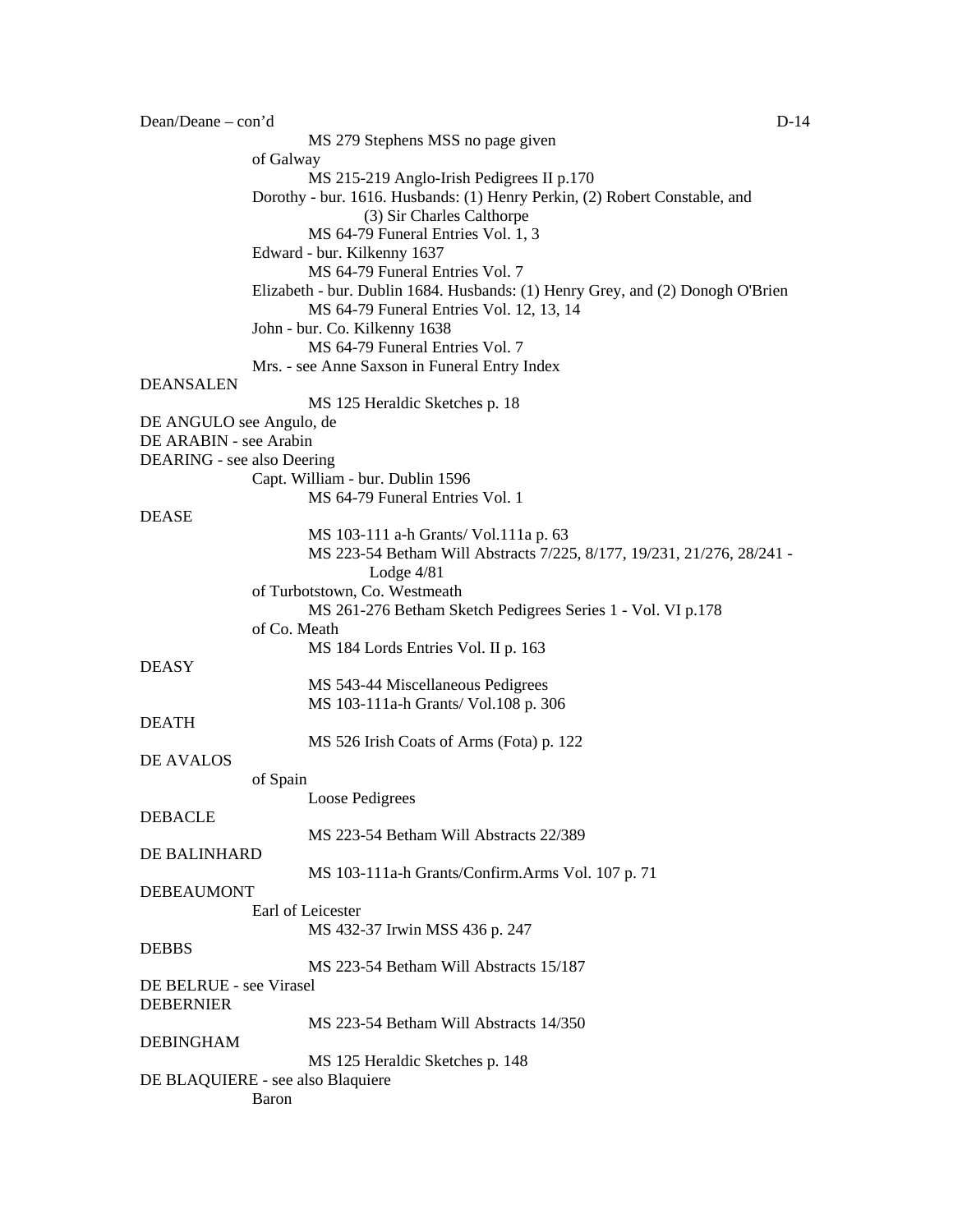De Blaquiere – con'd D-15 MS 186 Lords Entries Vol. IV p. 156 DE BLOSSET - see Blosset DE BOHUN - see also Bohun MS 93-97 Chaos 1, p.166 DEBRIZAY/ DEBRUSAY MS 223-54 Betham Will Abstracts 13/133, 20/365, 27/333 - Lodge 5/158, 6/163 of Dublin MS 261-276 Betham Sketch Pedigrees Series 1 - Vol.I p.119 DE BROCAS - see Brocas **DEBRUCE** MS 432-371rwin MSS 436 p. 181 DE BURGH - see also Burke MS 37 Irish Arms at College of Heralds p.21, 52, 54, 298 MS 445 Reynell MSS p. 140 or 146 MS 93-97 Chaos 4, p. 33, 53 MS 496-511 Boxes - B2 MS 147 O'Ferrall's Linea Antiqua III p. 169 MS 103-111a-h Grants/Confirm.Arms Vol.106 p.15 MS 103-111a-h Grants/Confirm.Arms Vol.110 p. 210 Earl of Clanricarde MS 185 Lords Entries Vol. III p.88, 164 of Connaught MS 261-276 Betham Sketch Pedigrees Series 1 - Vol.XIII p.50 Earl of Kent MS 215-219 Anglo-Irish Pedigrees V p. 245 Earl of Ulster, Lord of Connaught MS 215-219 Anglo-Irish Pedigrees V p. 246, 388 MS 432-371rwin MSS 436 p. 175 of Co. Mayo MS 215-219 Anglo-Irish Pedigrees V p. 247, 390 of Domkeen, Co. Limerick MS 215-219 Anglo-Irish Pedigrees V p. 247 of Bert, Co. Kildare MS 215-219 Anglo-Irish Pedigrees V p. 250 et.seq., 394 et.seq. of Co. Limerick MS 215-219 Anglo-Irish Pedigrees V p. 254 of Dromkerran MS 215-219 Anglo-Irish Pedigrees V p. 256 Earl of Cornwall MS 215-219 Anglo-Irish Pedigrees V p. 387 of Co. Tipperary MS 215-219 Anglo-Irish Pedigrees V p. 393 DE BURGS MS 198 Ecclesiastical Visitations p. 99 DE BUTTS - see also Butts MS 223-54 Betham Will Abstracts 1/47, 4/300, 5/49, 8/143 - Lodge 6/198 of Sligo MS 261-276 Betham Sketch Pedigrees Series 1 - Vol.XV p.22 DE CAPELL/ DE CAPELLA MS 37 Irish Arms at College of Heralds p. 20, 70 Supple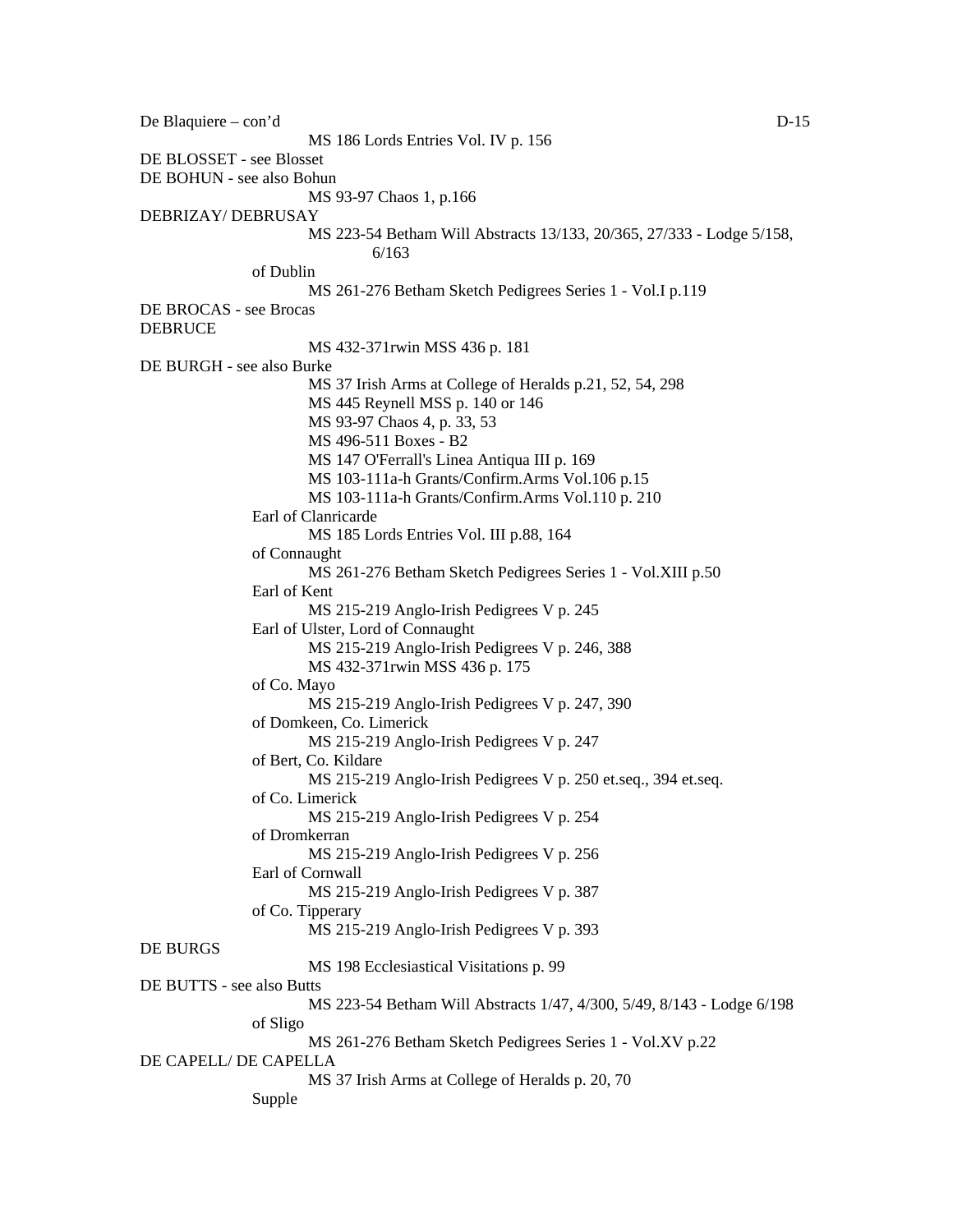| De Capell/ De Capella                          |                                                                                              | $D-16$ |
|------------------------------------------------|----------------------------------------------------------------------------------------------|--------|
| <b>DECARDUCIS</b>                              | MS 261-276 Betham Sketch Pedigrees Series 1 - Vol. VIII p.131                                |        |
|                                                | MS 436 Irwin A p.247                                                                         |        |
| DE CASTILLA see Castilla, de<br><b>DECETTO</b> |                                                                                              |        |
| <b>DECHASON</b>                                | MS 103-111a-h Grants/Confirm.Arms Vol. 109 p. 105                                            |        |
| DE CHAUPPIE                                    | MS 223-54 Betham Will Abstracts 8/363                                                        |        |
|                                                | MS 223-54 Betham Will Abstracts 29/82                                                        |        |
| <b>DECIES</b>                                  | MS 223-54 Betham Will Abstracts - Lodge 5/105                                                |        |
| <b>DECKER</b>                                  |                                                                                              |        |
| of Surrey                                      |                                                                                              |        |
|                                                | MS 183 Lords Entries Vol. I p. 315                                                           |        |
| DE CLARE - see also Clare, de and Clare        | Earl of Hertford                                                                             |        |
| <b>DECUFFORD</b>                               | MS 436 Irwin A p. 205                                                                        |        |
|                                                | MS 223-54 Betham Will Abstracts 8/61                                                         |        |
| <b>DECLOUSY</b>                                | MS 223-54 Betham Will Abstracts 19/350                                                       |        |
| DE COURCY - see also Courcy, de                |                                                                                              |        |
|                                                | MS 362-78 Betham Letter Books - Vol. X p. 210                                                |        |
|                                                | MS 103-111a-h Grants/Confirm.Arms Vol. 104 p. 6                                              |        |
|                                                | MS 103-111a-h Grants/Confirm.Arms Vol. 107 p. 109                                            |        |
|                                                | MS 223-54 Betham Will Abstracts 25/143                                                       |        |
|                                                | of Kinsale & Cashel                                                                          |        |
|                                                | Loose Pedigrees                                                                              |        |
| of Cork                                        |                                                                                              |        |
|                                                | MS 496-511 Boxes - D                                                                         |        |
|                                                |                                                                                              |        |
|                                                | Lord Kingsale (Kinsale?)                                                                     |        |
| <b>DECRAMAKE</b>                               | MS 183 Lords Entries Vol. I p. 11, 193                                                       |        |
|                                                | MS 223-54 Betham Will Abstracts 29/26                                                        |        |
| <b>DEDECIES</b>                                | MS 280-85 Fisher MSS IV p. 36                                                                |        |
| DE DONOYS                                      |                                                                                              |        |
|                                                | Loose Pedigrees                                                                              |        |
| <b>DEE</b>                                     |                                                                                              |        |
| of Dundalk                                     |                                                                                              |        |
|                                                | MS 215-219 Anglo-Irish Pedigrees II p. 165                                                   |        |
| <b>DEEHAN</b>                                  |                                                                                              |        |
|                                                | MS 223-54 Betham Will Abstracts 23/120                                                       |        |
| <b>DEER</b>                                    | MS 223-54 Betham Will Abstracts - Lodge 10/20                                                |        |
| DEERI NG - see also Dearing                    |                                                                                              |        |
|                                                | MS 223-54 Betham Will Abstracts 5/337, 8/148, 12/30,<br>14/179, 16/333, 18/405 - Lodge 4/144 |        |
| of Dublin                                      |                                                                                              |        |
|                                                | MS 261-276 Betham Sketch Pedigrees Series 1 - Vol. IX p.254-257<br>of Co. Kildare & Dublin   |        |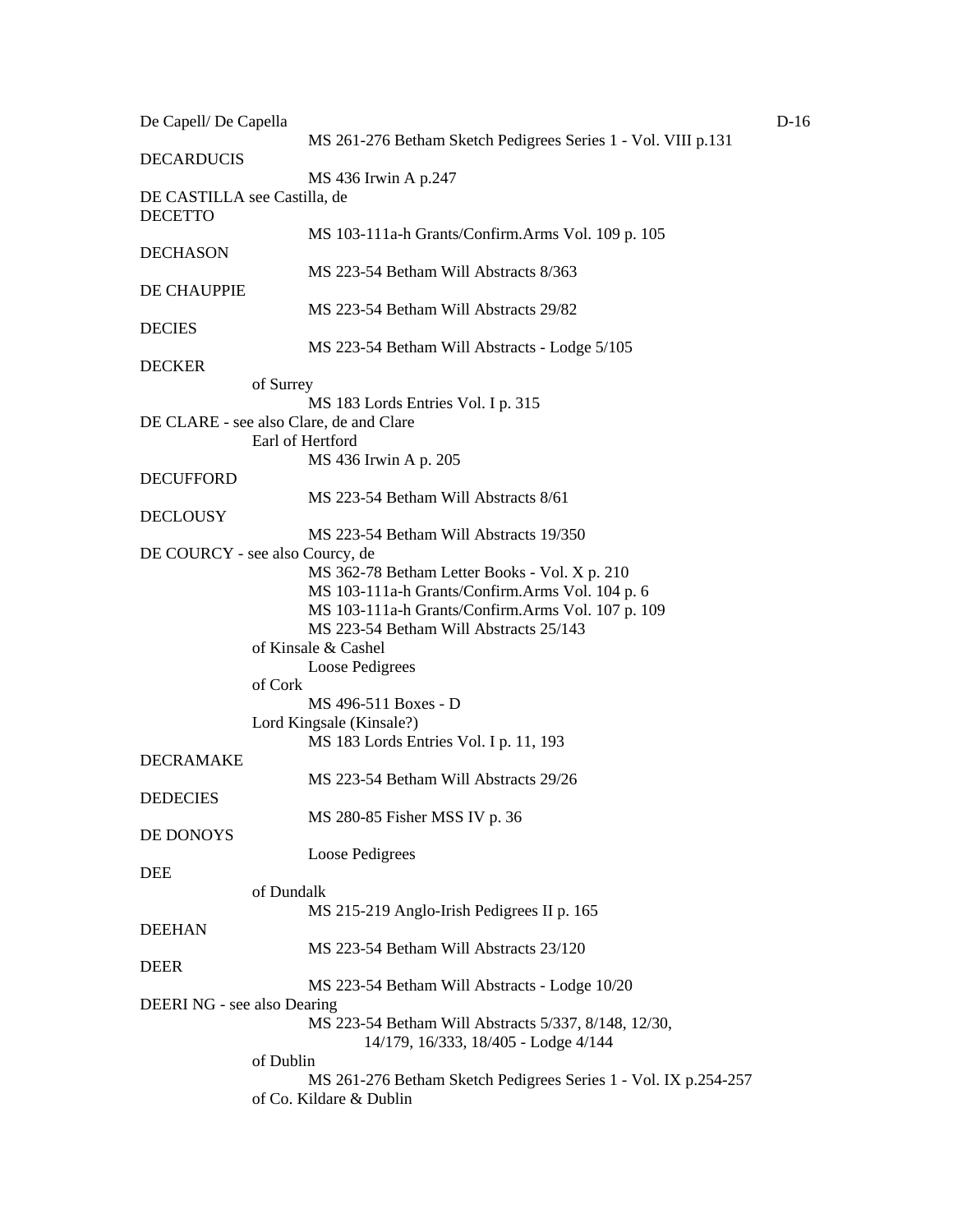| Deering $-$ con'd | $D-17$                                                                                   |
|-------------------|------------------------------------------------------------------------------------------|
|                   | Loose Pedigrees                                                                          |
|                   | Margaret - bur. 1632. Husband: Anthony Stoughton<br>MS 64-79 Funeral Entries Vol. 5, 17  |
| <b>DEEVERS</b>    |                                                                                          |
| <b>DEEVES</b>     | MS 223-54 Betham Will Abstracts 20/244                                                   |
|                   | MS 223-54 Betham Will Abstracts 32/75                                                    |
| <b>DEEVY</b>      |                                                                                          |
| <b>DEEY</b>       | MS 223-54 Betham Will Abstracts 19/9                                                     |
|                   | MS 223-54 Betham Will Abstracts 11/300, 16/203, 19/396, 27/114, 23/319 -<br>Lodge $10/1$ |
|                   | Abraham - bur. Dundalk 1638                                                              |
| <b>DEFERRON</b>   | MS 64-79 Funeral Entries Vol. 7                                                          |
|                   | MS 223-54 Betham Will Abstracts 23/213                                                   |
| DE FORT           |                                                                                          |
| <b>DEFREYNE</b>   | MS 103-111a-h Grants/Confirm.Arms Vol. 103 p. 8                                          |
|                   | Lord French                                                                              |
|                   | MS 187 Lords Entries Vol. V p. 281                                                       |
| DE GAEL           | MS 436 Irwin A p.253                                                                     |
| <b>DEGINKEL</b>   |                                                                                          |
|                   | MS 103-111a-h Grants/Confirm.Arms Vol. 103 p. 8                                          |
|                   | MS 103-111a-h Grants/Confirm.Arms Vol. 104 p. 14<br>Earl of Athlone                      |
|                   | MS 184 Lords Entries Vol. II p. 100                                                      |
| <b>DEGG</b>       | MS 185 Lords Entries Vol. III p. 454                                                     |
|                   | MS 223-54 Betham Will Abstracts 8/262                                                    |
| DE GRAVE          |                                                                                          |
| <b>DEGUAIDE</b>   | MS 223-54 Betham Will Abstracts 4/257                                                    |
|                   | MS 223-54 Betham Will Abstracts 17/275                                                   |
| <b>DEGUALLY</b>   | MS 223-54 Betham Will Abstracts 21/104                                                   |
|                   | of Dublin                                                                                |
|                   | Loose Pedigrees                                                                          |
| <b>DEGUERE</b>    | MS 223-54 Betham Will Abstracts 4/259                                                    |
| <b>DEINES</b>     |                                                                                          |
|                   | of Somerset                                                                              |
| <b>DEJEAN</b>     | MS 183 Lords Entries Vol. I p. 137                                                       |
|                   | MS 223-54 Betham Will Abstracts 16/11 - Lodge 5/59, 6/158                                |
|                   | DE LA BECHE - see also Whitelocke, Lloyd                                                 |
| DE LA BERNIERE    | MS 103-111a-h Grants/Confirm.Arms Vol. 109 p. 426                                        |
|                   | MS 223-54 Betham Will Abstracts 1/131                                                    |
|                   | TO FIND REFERENCES, SEE THE FILM NUMBER LISTING AND FOREWORD                             |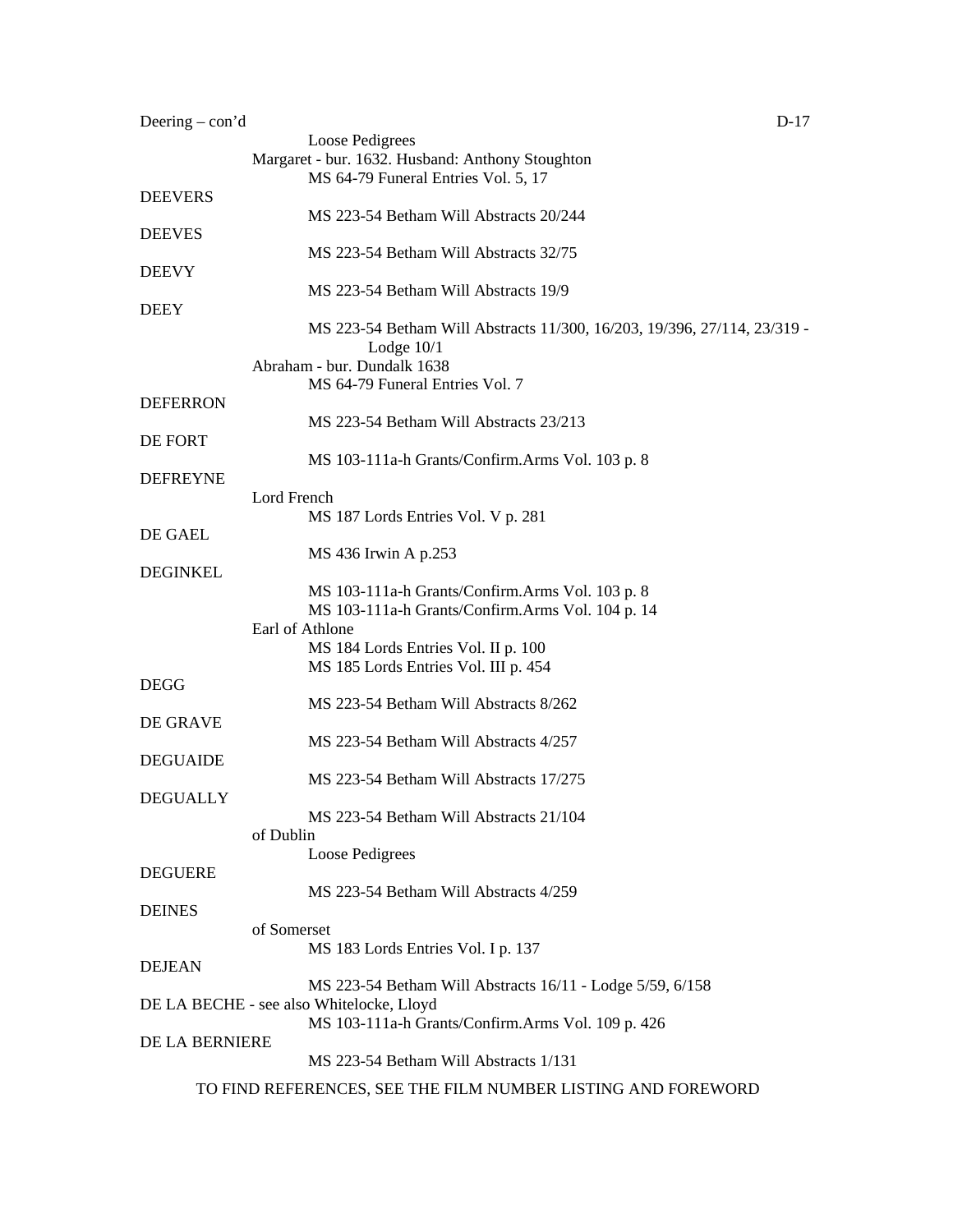| DE LA CAPELLE               |                                                                                                                   | $D-18$ |
|-----------------------------|-------------------------------------------------------------------------------------------------------------------|--------|
| DE LA CHEROIS               | MS 223-54 Betham Will Abstracts 29/1                                                                              |        |
|                             | MS 261-276 Betham Sketch Pedigrees Series 1 - Vol. XI p.117                                                       |        |
|                             | MS 103-111a-h Grants/Confirm.Arms Vol. 105 p. 70, 72                                                              |        |
|                             | MS 223-54 Betham Will Abstracts 8/232, 18/341                                                                     |        |
| DE LACORTE                  |                                                                                                                   |        |
|                             | MS 223-54 Betham Will Abstracts 11/180, 27/251                                                                    |        |
| <b>DELACOUR</b>             |                                                                                                                   |        |
|                             | MS 280-85 Fisher MSS V p. 41                                                                                      |        |
|                             | Loose Pedigrees<br>MS 103-111a-h Grants/Confirm.Arms Vol. 109 p. 197                                              |        |
|                             | MS 223-54 Betham Will Abstracts 6/344                                                                             |        |
| DE LACY - see also Lacy, de |                                                                                                                   |        |
|                             | Lord Meath                                                                                                        |        |
|                             | MS 93-97 Chaos 3, p.92                                                                                            |        |
|                             | Baron of Halton, Pomfret, etc.                                                                                    |        |
|                             | MS 496-511 Boxes - D                                                                                              |        |
| DE LA FAYE                  |                                                                                                                   |        |
|                             | MS 223-54 Betham Will Abstracts 18/71                                                                             |        |
| <b>DELAFIEL-D</b>           |                                                                                                                   |        |
|                             | MS 198 Ecclesiastical Visitations p. 538                                                                          |        |
|                             | MS 199 Ecclesiastical Visitations p. 426                                                                          |        |
|                             | of Co. Monaghan<br>MS 215-219 Anglo-Irish Pedigrees 11 p. 171                                                     |        |
|                             | of Fieldston                                                                                                      |        |
|                             | MS 215-219 Anglo-Irish Pedigrees I p. 59                                                                          |        |
|                             | James - bur. Co. Monaghan 1638                                                                                    |        |
|                             | MS 64-79 Funeral Entries Vol. 7, 17                                                                               |        |
|                             | Mrs. John - see Anne FitzGerald in Funeral Entry Index                                                            |        |
| <b>DELAHAY</b>              |                                                                                                                   |        |
|                             | MS 223-54 Betham Will Abstracts 1/323, 4/150                                                                      |        |
| DELAHIDE/DELAHOYDE          |                                                                                                                   |        |
|                             | MS 198 Ecclesiastical Visitations p. 326, 557                                                                     |        |
|                             | MS 199 Ecclesiastical Visitations p. 437                                                                          |        |
|                             | MS 223-54 Betham Will Abstracts 2/222, 3/34, 4/33, 5/109, 6/264, 7/220,<br>10/48, 11/57 - Lodge 4/69, 5/272, 6/49 |        |
|                             | of Loughshinny, Co. Dublin                                                                                        |        |
|                             | MS 215-219 Anglo-Irish Pedigrees II p. 148                                                                        |        |
|                             | of Co. Meath                                                                                                      |        |
|                             | MS 215-219 Anglo-Irish Pedigrees II p. 149-151                                                                    |        |
|                             | of Co. Kildare                                                                                                    |        |
|                             | MS 215-219 Anglo-Irish Pedigrees 11 p. 153                                                                        |        |
|                             | Mrs. Gerrolt - see Jane Preston in Funeral Entry Index                                                            |        |
|                             | Lawrence - bur. Co. Meath 1637. Second son of Richard Delahide. Wife: Ellice                                      |        |
|                             | Bermingham                                                                                                        |        |
|                             | MS 64-79 Funeral Entries Vol. 7                                                                                   |        |
|                             | Mrs. Lawrence - see Jane Hussy in Funeral Entry Index<br>Peter - bur. Dublin 1625.                                |        |
|                             | MS 64-79 Funeral Entries Vol. 5, 19                                                                               |        |
|                             | Sir Rowland - bur. Co. Clare 1640                                                                                 |        |
|                             | MS 64-79 Funeral Entries Vol. 9                                                                                   |        |
|                             |                                                                                                                   |        |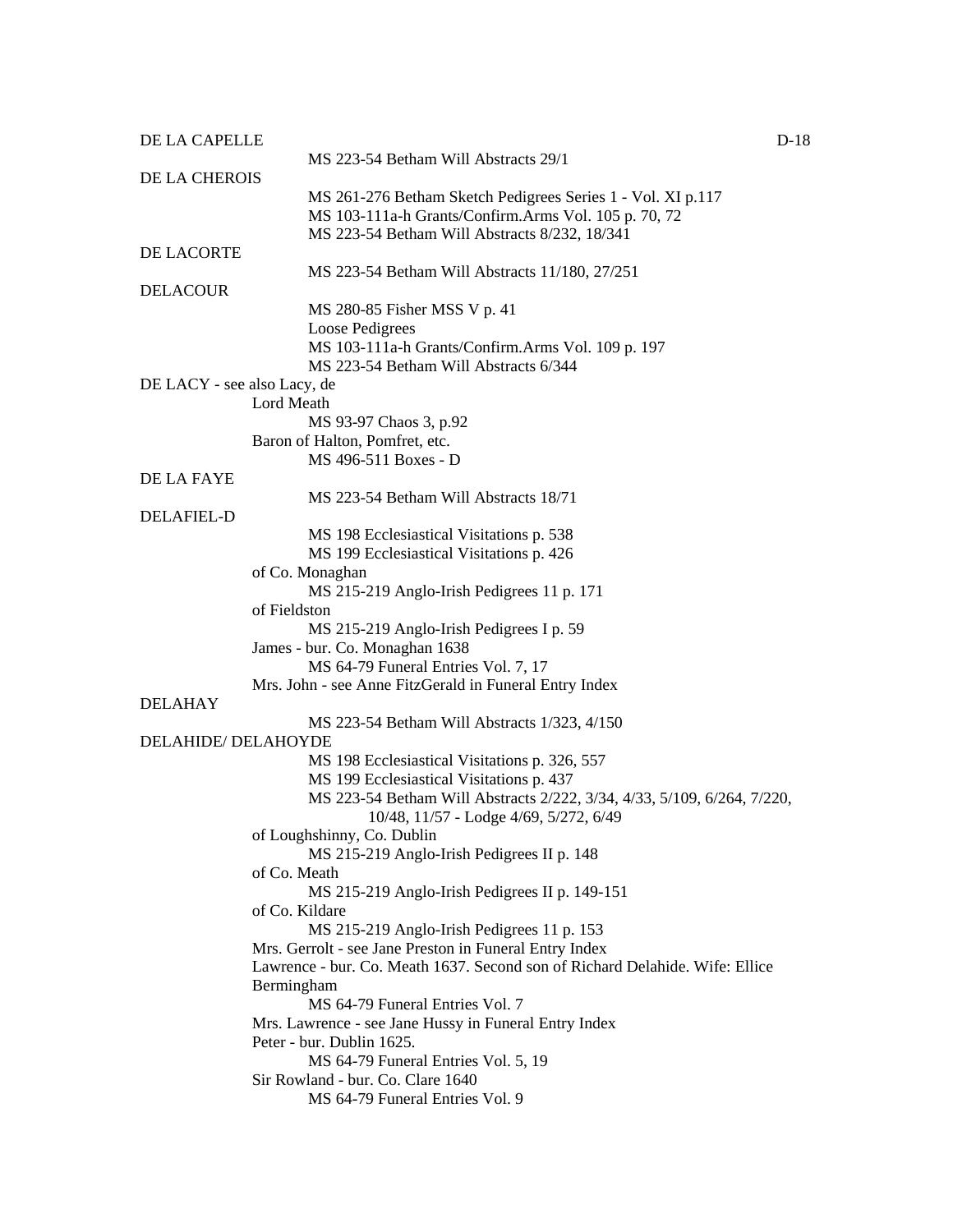DELAHUNTY DELAHUNTY

MS 223-54 Betham Will Abstracts 2/261 DE LA LANDEI DE LA LAUNDEI DELAUNE MS 384 Donavan MSS p. 57 of Lincolnshire MS 112 Brooke (Baronets Pedigrees) p. 332 Mrs. Paul - see Sarah Argent in Funeral Entry Index Archdeacon - bur. Dublin 1675 MS 64-79 Funeral Entries Vol. 4, 11, 14 Miss - bur. Dublin 1675. Husband: ..... Bennett MS 64-79 Funeral Entries Vol. 4, 11, 14 DELAMAINE MS 223-54 Betham Will Abstracts 5/137 - Lodge 1/59 DELAMERI DELAMARE MS 198 Ecclesiastical Visitations p. 596, 653 MS 199 Ecclesiastical Visitations p. 460 MS 147 O'Ferrall's Linea Antiqua III p. 577 MS 223-54 Betham Will Abstracts 1/113, 3/336, 6/334, 9/243, 1617, 19/163, 23/63 - Lodge 2120, 4/230, 5/264 of Co. Westmeath MS 215-219 Anglo-Irish Pedigrees II p. 160-162 DELA MARRIERE MS 223-54 Betham Will Abstracts 1/185 DELAMAZIERE MS 223-54 Betham Will Abstracts 15/67, 31/24 DELAMILLIERS MS 223-54 Betham Will Abstracts 6/280 DELAMOTTO MS 223-54 Betham Will Abstracts 10/322, 29/87 DELANDRE MS 223-54 Betham Will Abstracts 15/5 DELANY MS 125 Heraldic Sketches p. 168 MS 103-111 a-h Grants/Confirm.Arms Vol.111 p. 136 of Rathcrea, Queen's Co. MS 261-276 Betham Sketch Pedigrees Series 1 - Vol.XIV p.16 - Vol.XIII p.254 DELAP/ DELANE MS 125 Heraldic Sketches p. 167, 168 MS 223-54 Betham Will Abstracts 3/131*,* 6/130, 12/46, 16/164, 23/98 MS 223-54 Betham Will Abstracts 1/14, 5/114, 6/157, 7/187, 8/197, 11/24, 13/261, 14/380, 15/17, 16/85, 20/410, 22/288, 23177, 24/129, 30/288 – Lodge 9/116 DE LA POER MS 103-111a-h Grants/Confirm.Arms Vol. 109 p. 21 of Co. Waterford MS 183 Lords Entries Vol. I p. 189 DE LA POLE MS 112 Brooke (Baronets Pedigrees) p. 331 DELAPP MS 223-54 Betham Will Abstracts 3/253, 6/210, 7/37, 8/221, 19/259, 25/170 – Lodge 5/115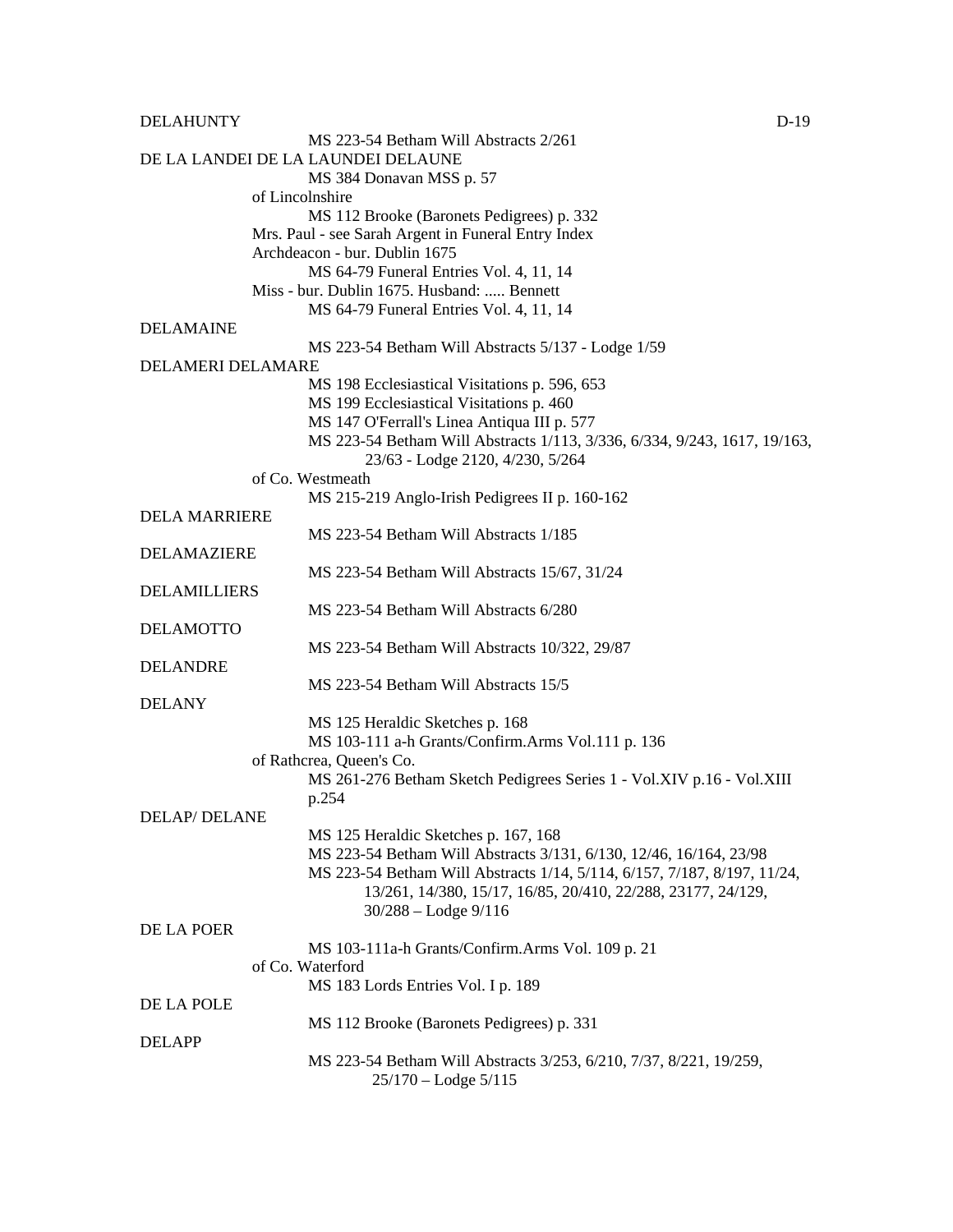| <b>DELARNEN</b>          |                                                                                             | $D-20$ |
|--------------------------|---------------------------------------------------------------------------------------------|--------|
|                          | MS 223-54 Betham Will Abstracts 13/262, 16/336,<br>DE LA ROCHE - see Roche, de la           |        |
| <b>DELATIRE</b>          | MS 103-111a-h Grants/Confirm.Arms Vol. 104 p. 10                                            |        |
| <b>DELAUNE</b>           |                                                                                             |        |
|                          | MS 223-54 Betham Will Abstracts 4/259 - Lodge 5/99, 6/29                                    |        |
|                          | of London                                                                                   |        |
|                          | MS 261-276 Betham Sketch Pedigrees Series 1 - Vol. XIII p.133                               |        |
| <b>DELAVAL</b>           |                                                                                             |        |
|                          | MS 223-54 Betham Will Abstracts 16/60, 29/131<br>of Northumberland                          |        |
|                          | MS 184 Lords Entries Vol. 11 p. 12, 124                                                     |        |
| DELAY                    |                                                                                             |        |
|                          | MS 223-54 Betham Will Abstracts 20/214, 24/360                                              |        |
| DELAZOUCHE               |                                                                                             |        |
|                          | of Ashby                                                                                    |        |
|                          | MS 436 Irwin A p.271                                                                        |        |
| <b>DELENZE</b>           | MS 223-54 Betham Will Abstracts 29/66                                                       |        |
| <b>DELGARDNO</b>         |                                                                                             |        |
|                          | MS 223-54 Betham Will Abstracts 6/249, 12/55, 18/114                                        |        |
| <b>DEL HOSTE</b>         |                                                                                             |        |
|                          | MS 223-54 Betham Will Abstracts 5/303                                                       |        |
| <b>DELILL</b>            |                                                                                             |        |
|                          | MS 223-54 Betham Will Abstracts 20/263                                                      |        |
| DELINCOURT               | MS 223-54 Betham Will Abstracts 18/76                                                       |        |
| <b>DELMEGE</b>           |                                                                                             |        |
|                          | MS 103-111a-h Grants/Confirm.Arms Vol. 107 p. 204                                           |        |
| <b>DELOUSY</b>           |                                                                                             |        |
|                          | MS 223-54 Betham Will Abstracts 16/178                                                      |        |
| <b>DELVES</b>            |                                                                                             |        |
|                          | Sarah - bur 1623. Husband: Edward Lenton. Res: Kilmainham                                   |        |
| DELVIN - see also Nugent | MS 64-79 Funeral Entries Vol. 5, 17                                                         |        |
|                          | MS 362-78 Betham Letter Books - Vol. II p.278                                               |        |
|                          | MS 198 Ecclesiastical Visitations p. 610                                                    |        |
|                          | MS 223-54 Betham Will Abstracts 3/188 - Lodge 2/23, 6/145, 7/45                             |        |
|                          | Baron of                                                                                    |        |
|                          | MS 292-298 Betham Sketch Pedigrees Series 2 - Vol. II p.185-187                             |        |
|                          | MS 261 - 276 Betham Sketch Pedigrees Series 1 - Vol. V p.133                                |        |
|                          | MS 147 O'Ferrall's Linea Antiqua III p. 293<br>Lords of - see Nugent in Funeral Entry Index |        |
| DE MAMIEU DE MAUNIL      |                                                                                             |        |
|                          | MS 445 Reynell MSS p. 131                                                                   |        |
|                          | DE MARNYS/ DE MARISCO - see also Marisco, de                                                |        |
|                          | MS 362-78 Betham Letter Books - Vol. VI p. 106                                              |        |
|                          | MS 432-37 Irwin MSS 436 p.24                                                                |        |
| <b>DEMOLEYNS</b>         | MS 103-111a-h Grants/Confirm.Arms Vol. 107 p. 216                                           |        |
|                          | MS 103-111a-h Grants/Confirm.Arms Vol. 109 p. 313 (Eveleigh)                                |        |
|                          |                                                                                             |        |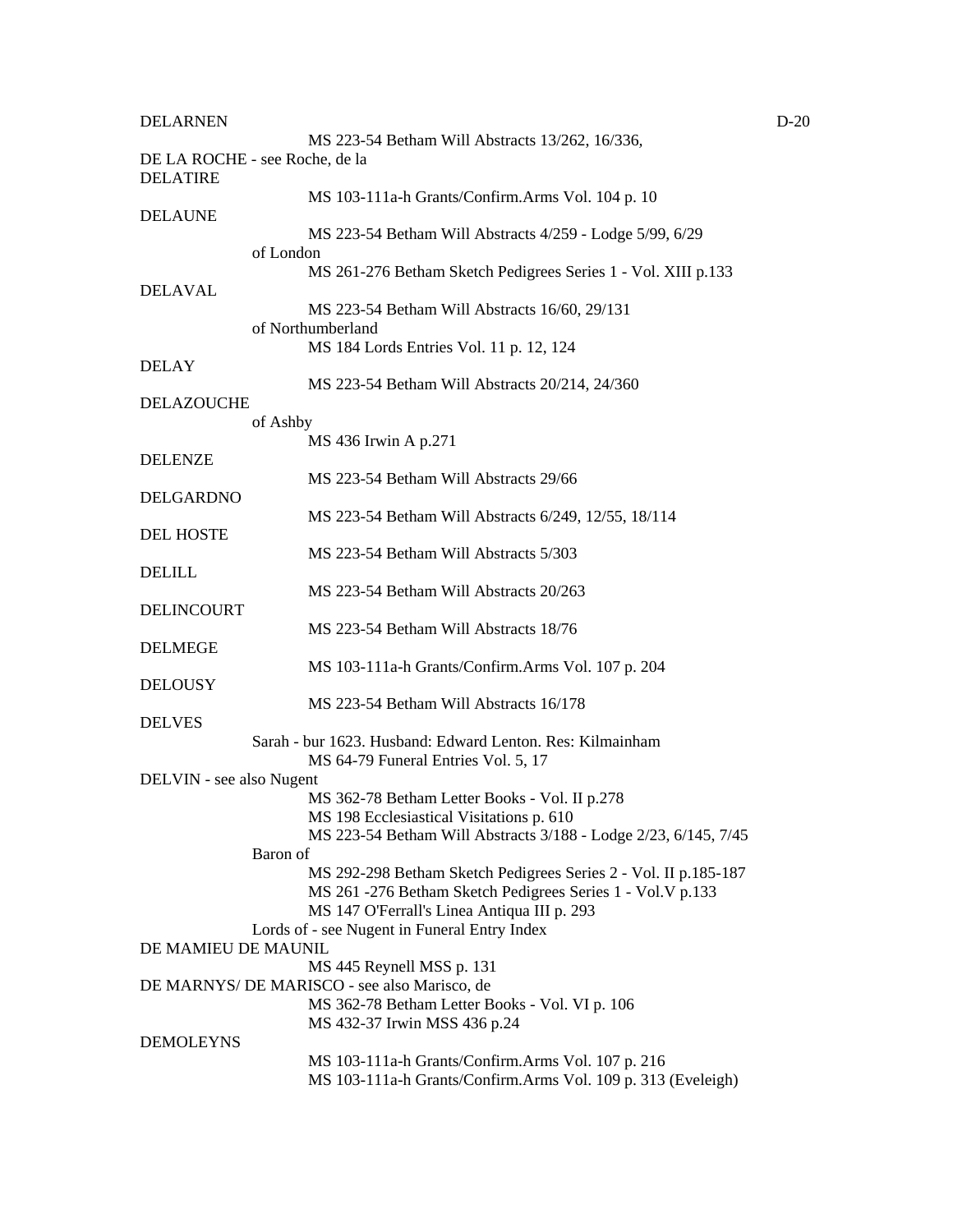| DE MONTALT             |                                                                                | $D-21$ |
|------------------------|--------------------------------------------------------------------------------|--------|
|                        | Baron (Maude)                                                                  |        |
|                        | MS 185 Lords Entries Vol. III p. 292                                           |        |
|                        | MS 184 Lords Entries Vol. II p. 163                                            |        |
| DE MONTFORT            |                                                                                |        |
|                        | MS 432-37 Irwin MSS 436 p. 253                                                 |        |
|                        | MS 103-111 a-h Grants/Confirm.Arms Vol.111a p. 34                              |        |
| DE MONTMORENCY         |                                                                                |        |
|                        | MS 103-111a-h Grants/Confirm.Arms Vol. 106 p. 82                               |        |
|                        | MS 103-111a-h Grants/Confirm.Arms Vol. 107 p. 61                               |        |
|                        | MS 223-54 Betham Will Abstracts 8/251                                          |        |
|                        | Count Montgomerie                                                              |        |
|                        | Loose Pedigrees                                                                |        |
| DEMPSEY/ O'DEMPSEY     |                                                                                |        |
|                        | MS 213 Antrim Families p. 243                                                  |        |
|                        | MS 146 O'Ferrall's Linea Antiqua I1 p. 345, 346                                |        |
|                        | MS 145 O'Ferrall's Linea Antiqua Vol.?, p. 344 (A)                             |        |
|                        | MS 103-111a-h Grants/Confirm.Arms Vol.111c p. 113                              |        |
|                        | MS 223-54 Betham Will Abstracts 2/271, 3/262, 4/152, 5/106, 6/21, 8/341,       |        |
|                        | 10/41, 11/49, 12/136, 15/65, 16/59, 18/307, 20/34, 22/74, 23/256,              |        |
|                        | 24/126, 27/187, 32/310 - Lodge 5/285<br>of Kells, Co. Meath.                   |        |
|                        | MS 261-276 Betham Sketch Pedigrees Series 1 - Vol. VI p.38                     |        |
|                        | Lord Viscount Clanmaleira                                                      |        |
|                        | MS 261-276 Betham Sketch Pedigrees Series 1 - Vol. XII p.150 et seq.           |        |
|                        | of Timogue, Queen's Co.                                                        |        |
|                        | Loose Pedigrees                                                                |        |
| of Liverpool           |                                                                                |        |
|                        | MS 220-222 Milesian I p. 472                                                   |        |
| of Kildare             |                                                                                |        |
|                        | MS 220-222 Milesian I p. 469                                                   |        |
|                        | of King's Co. & Queen's Co.                                                    |        |
|                        | MS 112 Brooke (Baronets Pedigrees) p. 370-373, 463 or 468                      |        |
|                        | Lady Christopher - see Cleopatra Cary in Funeral Entry Index                   |        |
|                        | Vohny - bur. Queens Co. 1637. Son and heir of Sir Terrence Dempsey. Wives: (1) |        |
|                        | Mary Nugent, (2) Jane Maore, and (3) Ismay Bellew, wid. Sir Wm.                |        |
|                        | Taafe                                                                          |        |
| <b>DEMPSTER</b>        |                                                                                |        |
|                        | MS 198 Ecclesiastical Visitations p. 295                                       |        |
|                        | MS 223-54 Betham Will Abstracts 12/290                                         |        |
| <b>DEMUNT</b>          |                                                                                |        |
| of Leyden              |                                                                                |        |
|                        | MS 457 Malony MSS Misc. Peds. p.178                                            |        |
| <b>DEN/ DENN/ DENE</b> |                                                                                |        |
|                        | MS 64-79 Funeral Entries Vol. 6/209, 26/146                                    |        |
|                        | MS 223-54 Betham Will Abstracts 5/171, 6/189                                   |        |
|                        | of Co. Kilkenny                                                                |        |
|                        | MS 215-219 Anglo-Irish Pedigrees II p. 166-169                                 |        |
|                        | Mrs. John - see Joan Cantwell in Funeral Entry Index                           |        |
|                        | Patrick - bur. c. 1639. Res: Co. Kilkenny<br>MS 64-79 Funera 1 Entries Vol. 8  |        |
| <b>DENDITZ</b>         |                                                                                |        |
|                        | MS 261-276 Betham Sketch Pedigrees Series 1 - Vol.III p.200                    |        |
|                        |                                                                                |        |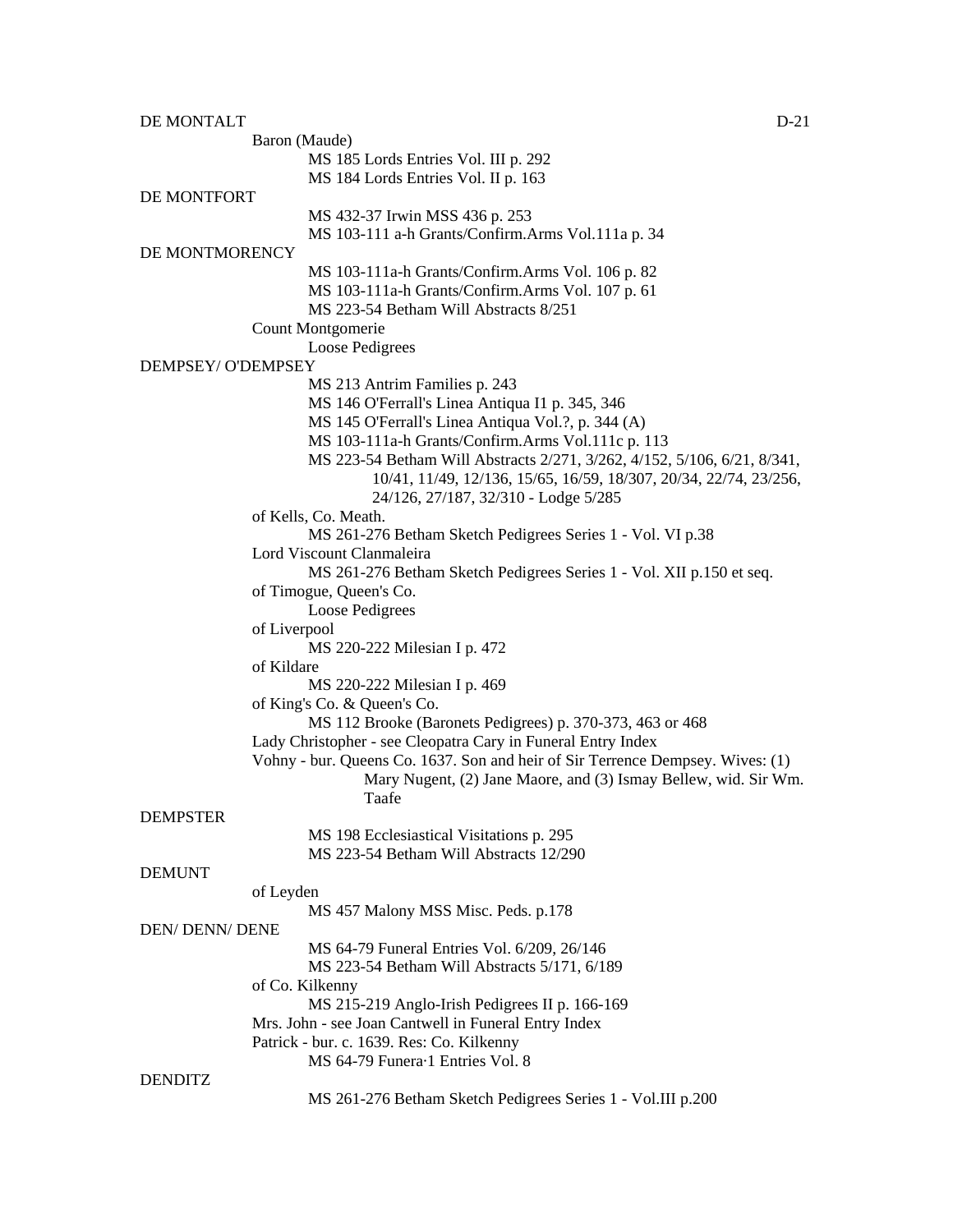#### DE NEALE D-22

|                           | MS 223-54 Betham Will Abstracts - Lodge 10/27                                               |
|---------------------------|---------------------------------------------------------------------------------------------|
| <b>D'ENGAINE</b>          |                                                                                             |
|                           | of Lincolnshire                                                                             |
|                           | MS 112 Brooke (Baronets Pedigrees) p. 333                                                   |
| <b>DENHAM</b>             |                                                                                             |
|                           | MS 125 Heraldic Sketches p. 14, 299                                                         |
|                           | MS 103-111 a-h Grants/Confirm.Arms Vol. 111b p. 60                                          |
|                           | MS 223-54 Betham Will Abstracts 4/229, 9/98                                                 |
|                           | of Co. Down                                                                                 |
|                           | MS 543-44 Miscellaneous Pedigrees                                                           |
|                           | Mary - bur. Dublin 1596                                                                     |
|                           | MS 64-79 Funeral Entries Vol. 1                                                             |
|                           | Mary - bur. Carrickfergus 1638. Husbands: (1) Othwell Hill, and (2) Visct.<br>Chichester    |
|                           | MS 64-79 Funeral Entries Vol. 7                                                             |
| <b>DENIS/ DENNIS</b>      |                                                                                             |
|                           | MS 526 Irish Coats of Arms (Fota) p. 54                                                     |
|                           | MS 362-78 Betham Letter Books - Vol. XIII p. 215, 218                                       |
|                           | MS 407 Carmichael MSS no page given                                                         |
|                           | MS 404-5 Davies MSS II                                                                      |
|                           | MS 103-111a-h Grants/Confirm.Arms Vol. 107 p. 95, 318                                       |
|                           | MS 103-111a-h Grants/Confirm.Arms Vol. 111a p. 47, 51                                       |
|                           | MS 223-54 Betham Will Abstracts 1/261, 5/00. 6/99. 8/125. 9/168. 11177.                     |
|                           | 12/214, 14/21, 16/58, 19/143, 21/203, 23/395, 24/399, 27/5, 28/48                           |
|                           | - Lodge $1/77, 4/233$                                                                       |
|                           | of Waterford                                                                                |
|                           | MS 404-5 Davies MSS II                                                                      |
|                           | of Cork and Dublin                                                                          |
|                           | Loose Pedigrees                                                                             |
|                           | of Devon                                                                                    |
|                           | Loose Pedigrees                                                                             |
| <b>DENISON/ DENNI SON</b> |                                                                                             |
|                           | MS 223-54 Betham Will Abstracts 5/327, 14/16, 15/151 or 157, 16/124,<br>24/42, 30/87, 31/87 |
|                           | of Leeds                                                                                    |
|                           | MS 573-576 Sadleir Pedigrees - 576 p.56                                                     |
| <b>DENLESEY</b>           |                                                                                             |
|                           | MS 223-54 Betham Will Abstracts 13/174                                                      |
| <b>DENMAN</b>             |                                                                                             |
|                           | of Denmanstown                                                                              |
|                           | MS 215-219 Anglo-Irish Pedigrees II p. 164                                                  |
| <b>DENMARK</b>            |                                                                                             |
|                           | MS 37 Irish Arms at College of Heralds p. 38, 114                                           |
| <b>DENNEHY</b>            |                                                                                             |
|                           | MS 125 Heraldic Sketches p. 132                                                             |
|                           | of Fermoy                                                                                   |
|                           | MS 205 Will Pedigrees Vol. 3 p. 274                                                         |
| <b>DENNY/ DENNEY</b>      |                                                                                             |
|                           | MS 103-111a-h Grants/Confirm.Arms Vol. 103 p. 53                                            |
|                           | MS 103-111a-h Grants/Confirm.Arms Vol. 109 p. 205                                           |
|                           | MS 198 Ecclesiastical Visitations p. 502                                                    |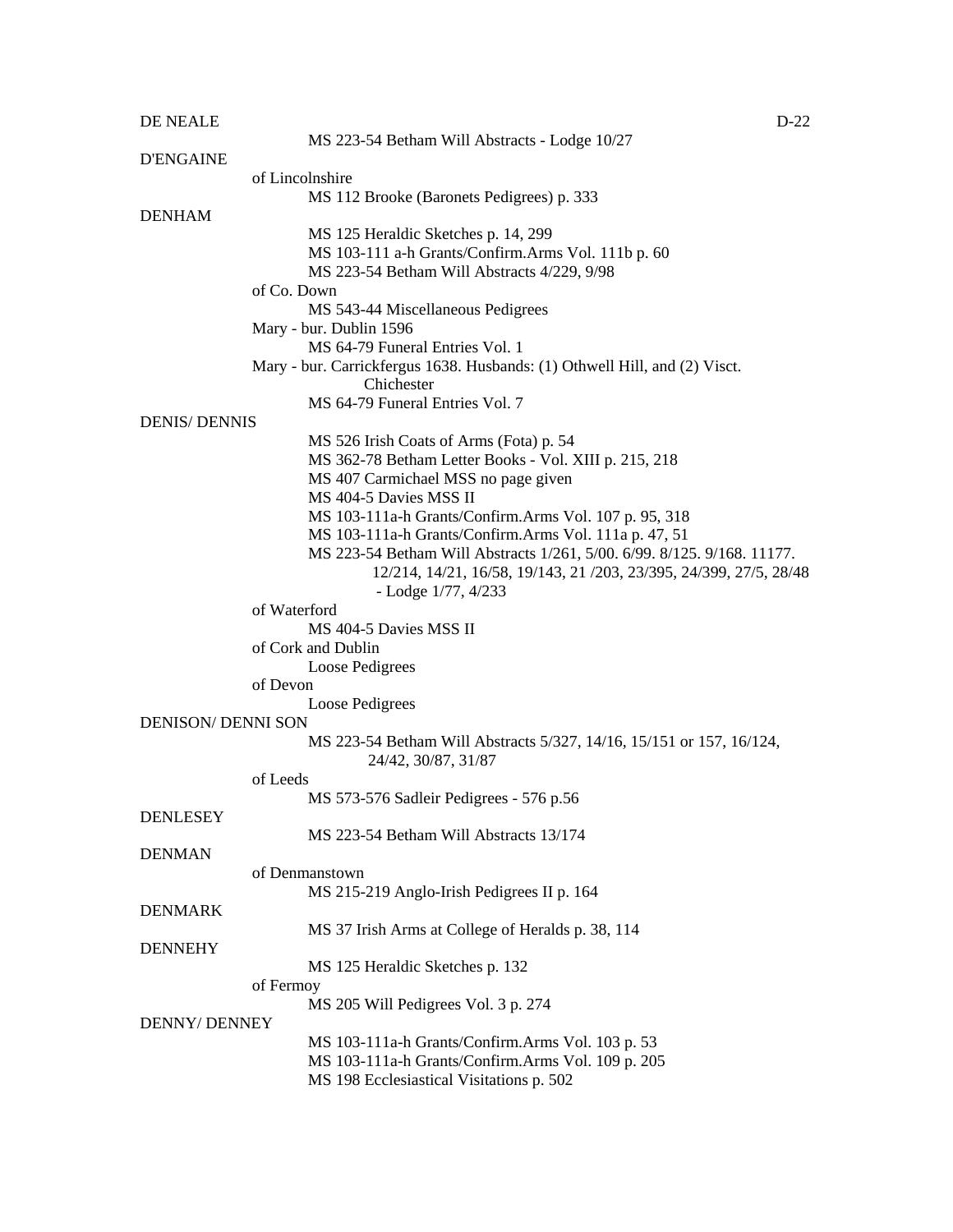| Denny/Denney $-$ con'd          | $D-23$                                                                                                               |
|---------------------------------|----------------------------------------------------------------------------------------------------------------------|
|                                 | MS 223-54 Betham Will Abstracts 2/117, 3/75, 7/36, 14/83, 18/115, 19/59,<br>24/203, 25/250, 26/24 - Lodge 1/91, 9/66 |
| of Waterford                    |                                                                                                                      |
|                                 | MS 261-276 Betham Sketch Pedigrees Series 1 - Vol. XIV p.355                                                         |
|                                 | of Tralee & Tralee Castle                                                                                            |
|                                 | MS 496-511 Boxes - D                                                                                                 |
|                                 | MS 407 Carmichael MSS no page given                                                                                  |
|                                 | MS 112 Brooke (Baronets Pedigrees) p. 120                                                                            |
|                                 | MS 215-219 Anglo-Irish Pedigrees II p. 170                                                                           |
|                                 | MS 183 Lords Entries Vol. I p. 136                                                                                   |
|                                 | Miss - bur. Drogheda 1667. Husband: Capt. Forster.<br>MS 64-79 Funeral Entries Vol. 4, 14, 16                        |
| Sir Barry                       |                                                                                                                      |
|                                 | MS 103-111a-h Grants/Confirm.Arms Vol. 103 p. 41                                                                     |
| DE NOGENT                       |                                                                                                                      |
|                                 | MS 147 O'Ferrall's Linea Antiqua III p. 257                                                                          |
| <b>DENROCH</b>                  |                                                                                                                      |
|                                 | MS 223-54 Betham Will Abstracts 23/197                                                                               |
| <b>DENSON</b>                   |                                                                                                                      |
|                                 | MS 223-54 Betham Will Abstracts 18/72                                                                                |
| <b>DENT</b>                     |                                                                                                                      |
|                                 | MS 199 Ecclesiastical Visitations p. 332                                                                             |
| DENTETH/DENTOTH                 |                                                                                                                      |
|                                 | MS 199 Ecclesiastical Visitations p. 332                                                                             |
|                                 | MS 223-54 Betham Will Abstracts 1/18                                                                                 |
| <b>DENTON</b>                   |                                                                                                                      |
|                                 | MS 223-54 Betham Will Abstracts 5/233, 8/156                                                                         |
| <b>DENYESTER</b>                |                                                                                                                      |
|                                 | MS 223-54 Betham Will Abstracts 4/48                                                                                 |
| DE QUINCY - see also Quincy. de |                                                                                                                      |
|                                 | Earl of Winchester                                                                                                   |
|                                 | MS 436 Irwin A p.134                                                                                                 |
| <b>DERAMORE</b>                 |                                                                                                                      |
|                                 | MS 37 Irish Arms at College of Heralds p. 35, 63, 67, 69, 194                                                        |
| <b>DERBY</b>                    |                                                                                                                      |
|                                 | Earl of - see Ferrars                                                                                                |
| <b>DEREDZO</b>                  | MS 223-54 Betham Will Abstracts 10/285                                                                               |
| <b>DERENGER</b>                 |                                                                                                                      |
|                                 | MS 223-54 Betham Will Abstracts 14/62                                                                                |
| <b>DERING</b>                   |                                                                                                                      |
| Arms                            |                                                                                                                      |
|                                 | MS 93-97 Chaos 4, p.97                                                                                               |
|                                 | Mr. - bur. c. 1686. Wife:  Percival                                                                                  |
|                                 | MS 64-79 Funeral Entries Vol. 13, 14                                                                                 |
|                                 | DERINZYI DE RINZYI DERENZY - see also De Rinzi                                                                       |
|                                 | MS 445 Reynell MSS p. 119                                                                                            |
|                                 | MS 103-111a-h Grants/Confirmations of Arms Vol. 105 p. 46                                                            |
|                                 | MS 223-54 Betham Will Abstracts 1/109, 3/333, 4/31, 15/236, 27/177 -                                                 |
|                                 | Lodge $4/182$                                                                                                        |
|                                 | of Clobemon, Co. Wexford                                                                                             |
|                                 | TO FIND REFERENCES, SEE FILM NUMBER LISTING AND FOREWORD                                                             |
|                                 |                                                                                                                      |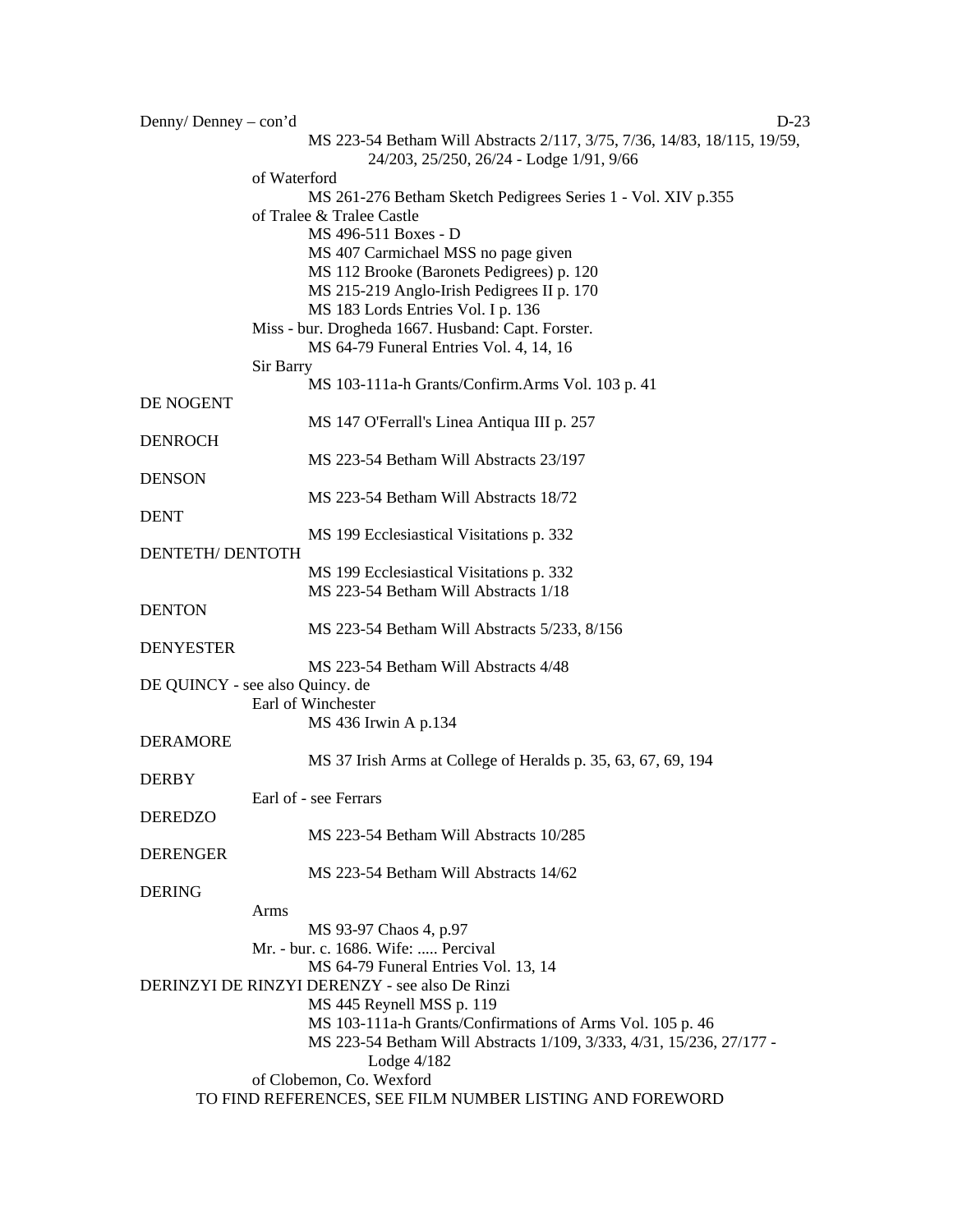| Derinzy/ De Rinzy/ Derenzy – con'd<br>$D-24$ |                                                                     |  |
|----------------------------------------------|---------------------------------------------------------------------|--|
|                                              | MS 261-276 Betham Sketch Pedigrees Series 1 - Vol. XIV p.124, 131   |  |
|                                              | MS 279 Stephens MSS no page given                                   |  |
|                                              | of Co. Wexford, King's Co. & Dublin                                 |  |
|                                              | Loose Pedigrees                                                     |  |
|                                              | Sir Mathew - bur. 1634. Res: Dublin                                 |  |
|                                              | MS 64-79 Funeral Entries Vol. 6                                     |  |
|                                              | Lady - see  Maypowder in Funeral Entry Index                        |  |
| <b>DERHAM</b>                                |                                                                     |  |
|                                              | MS 223-54 Betham Will Abstracts 8/252, 11/26                        |  |
| <b>D'ERIEUX</b>                              |                                                                     |  |
|                                              | MS 223-54 Betham Will Abstracts 16/11                               |  |
| <b>DERMAID</b>                               |                                                                     |  |
|                                              | MS 223-54 Betham Will Abstracts - Lodge 5/106                       |  |
|                                              | DERMOT/DERMOD/MCDERMOTT                                             |  |
|                                              | MS 223-54 Betham Will Abstracts 3/17, 6/326, 8/195, 14/320, 15/166- |  |
|                                              | Lodge $5/77$                                                        |  |
|                                              |                                                                     |  |
|                                              | son of Fergus Ceirbheoil, descendants of                            |  |
|                                              | MS 145 O'Ferrall's Linea Antiqua I p. 433                           |  |
|                                              | Katherine - bur. Dublin 1640. Husband: Francis Fyan.                |  |
|                                              | MS 64-79 Funeral Entries Vol. 9                                     |  |
|                                              | Peter-bur. 1617. Res: Dublin                                        |  |
|                                              | MS 64-79 Funeral Entries Vol. 1, 3                                  |  |
|                                              | Mrs. Peter - see Mary Fyan in Funeral Entry Index                   |  |
|                                              | Miss - bur. Dublin 1666. Res: Dutton.                               |  |
|                                              | MS 64-79 Funeral Entries Vol. 4, 14, 16                             |  |
| <b>DERNVILLE</b>                             |                                                                     |  |
|                                              | MS 223-54 Betham Will Abstracts 21/292                              |  |
| <b>DERRICOAT</b>                             |                                                                     |  |
|                                              | MS 223-54 Betham Will Abstracts 3/68                                |  |
| <b>DERRY</b>                                 |                                                                     |  |
|                                              | MS 223-54 Betham Will Abstracts 16/93, 22/35                        |  |
| DE RUPEI ROCHE                               |                                                                     |  |
|                                              | MS 280-85 Fisher MSS II p.39                                        |  |
| <b>DE SANDRE</b>                             |                                                                     |  |
|                                              | MS 223-54 Betham Will Abstracts 23/223                              |  |
| <b>DESARTI DESERT</b>                        |                                                                     |  |
|                                              | MS 280-85 Fisher MSS IV p.150                                       |  |
|                                              | MS 198 Ecclesiastical Visitations p. 287                            |  |
|                                              | MS 223-54 Betham Will Abstracts 8/170, 27/318 - Lodge 1/81, 9/91    |  |
|                                              | Earl of (Cuffe)                                                     |  |
|                                              | MS 185 Lords Entries Vol. III p. 398                                |  |
|                                              | Viscount (Cuffe)                                                    |  |
|                                              | MS 185 Lords Entries Vol. III p.56                                  |  |
|                                              | Lord                                                                |  |
|                                              | MS 183 Lords Entries Vol. I p. 197                                  |  |
| DE SALIS                                     |                                                                     |  |
|                                              |                                                                     |  |
|                                              | MS 223-54 Betham Will Abstracts 6/425, 8/358, 10/350                |  |
| <b>DESARRVY</b>                              |                                                                     |  |
|                                              | MS 223-54 Betham Will Abstracts 30/245 - Lodge 6/203                |  |
| <b>DESAURY</b>                               |                                                                     |  |
|                                              | MS 223-54 Betham Will Abstracts 6/199                               |  |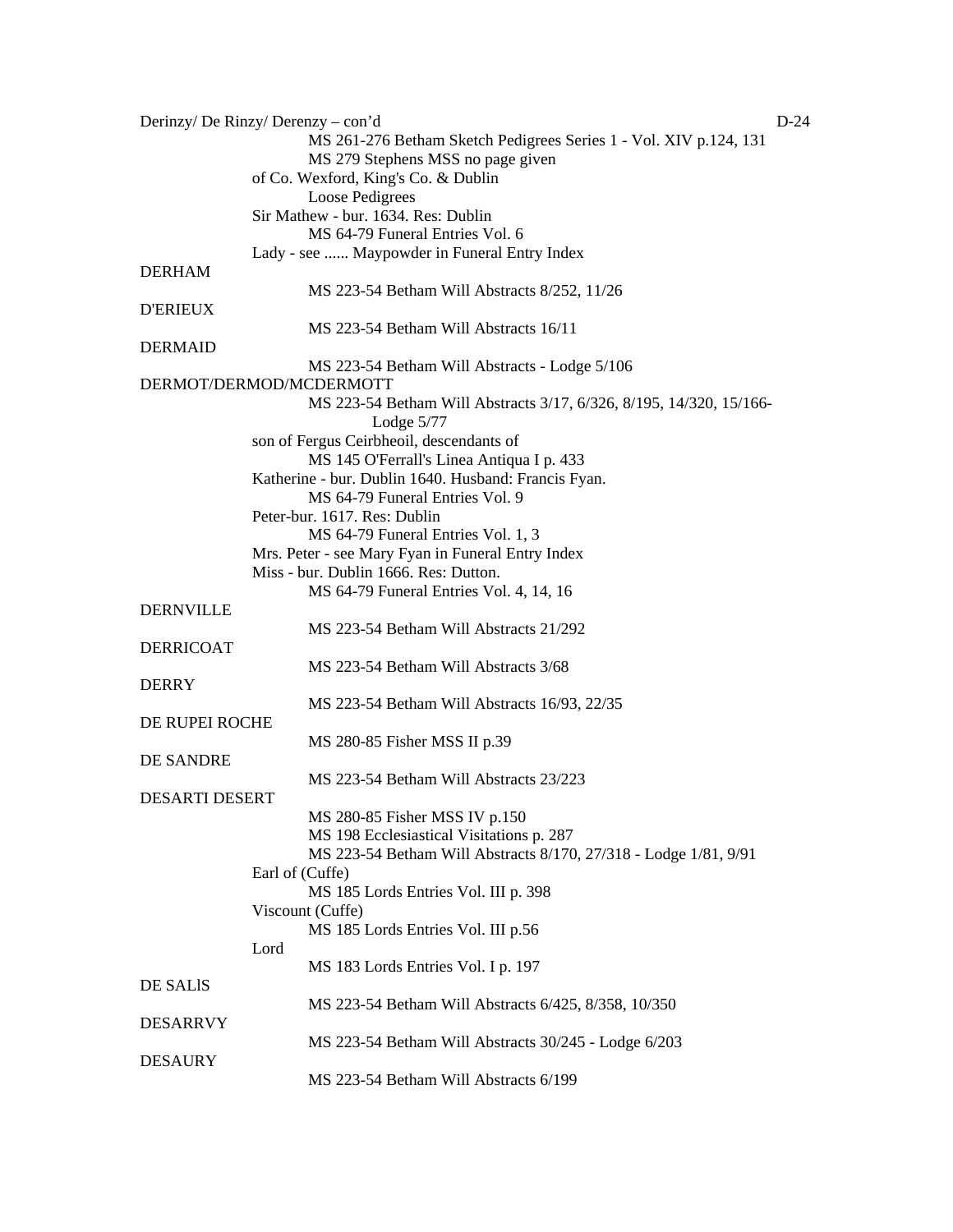| <b>DESBRESSY</b>                |                                                                              | $D-25$ |
|---------------------------------|------------------------------------------------------------------------------|--------|
|                                 | MS 125 Heraldic Sketches p. 170                                              |        |
| <b>DESCHAMPS</b>                | MS 223-54 Betham Will Abstracts 6/108, 21/221, 23/306                        |        |
| <b>DESGALLE</b>                 |                                                                              |        |
| <b>DESMAIRIS</b>                | MS 223-54 Betham Will Abstracts 24/77                                        |        |
|                                 | MS 223-54 Betham Will Abstracts 17/266                                       |        |
| DESMOND - see also Fitzgerald   |                                                                              |        |
|                                 | MS 362-78 Betham Letter Books - Vol. VIII p. 233                             |        |
|                                 | MS 223-54 Betham Will Abstracts 26/291, 27/37 - Lodge 1/77, 5/90, 7/68       |        |
|                                 | Earl of (Fielding)                                                           |        |
|                                 | MS 261-276 Betham Sketch Pedigrees Series 1 - Vol. XVI p. 307                |        |
|                                 | MS 292-298 Betham Sketch Pedigrees Series 2 - Vol. I p. 381, 403, 407        |        |
|                                 | MS 93-97 Chaos 3, p. 58, 65                                                  |        |
|                                 | MS 184 Lords Entries Vol. II p. 129                                          |        |
|                                 | MS 147 O'Ferrall's Linea Antiqua III p. 13                                   |        |
|                                 | Countess of                                                                  |        |
|                                 | Loose Pedigrees                                                              |        |
|                                 | Earls of - see Preston in Funeral Entry Index                                |        |
| <b>DESMYNIERES</b>              |                                                                              |        |
|                                 | MS 223-54 Betham Will Abstracts 3/79, 4/60 - Lodge 4/166, 6/205, 10/83       |        |
| DESOUCHE - see also De Zouche   |                                                                              |        |
|                                 | MS 223-54 Betham Will Abstracts 6/284, 15/17, 28/309                         |        |
| <b>DESPARD/ DESPARA/ DESPER</b> |                                                                              |        |
|                                 | MS 125 Heraldic Sketches p. 163 or 168                                       |        |
|                                 | MS 362-78 Betham Letter Books - Vol. XI p. 73                                |        |
|                                 | MS 445 Reynell MSS p. 18, 120                                                |        |
|                                 | MS 103-111a-h Grants/Confirm.Arms Vol. 107 p. 136                            |        |
|                                 | MS 103-111a-h Grants/Confirm.Arms Vol. 111b p. 3                             |        |
|                                 | MS 223-54 Betham Will Abstracts 1/38, 5/42, 7/73, 8/48, 9/282 or 292,        |        |
|                                 | 13/249, 20/345, 21/200, 27/294, 31/37 or 87                                  |        |
|                                 | of King's Co. & Queen's Co.                                                  |        |
|                                 | Loose Pedigrees                                                              |        |
|                                 | of Co. Tipperary                                                             |        |
|                                 | Loose Pedigrees                                                              |        |
|                                 | <b>MS 404-5 Davies MSS 11</b>                                                |        |
|                                 | of Killashy                                                                  |        |
|                                 |                                                                              |        |
|                                 | MS 573-576 Sadleir Pedigrees - 576 p. 58                                     |        |
|                                 | Mr. Desper - bur. Mountrath 1716                                             |        |
|                                 | MS 64-79 Funeral Entries Vol. 17                                             |        |
| <b>DESROEUX</b>                 |                                                                              |        |
|                                 | MS 103-111 a-h Grants/Confirm.Arms Vol. 106 p. 16                            |        |
| <b>DESTARD</b>                  |                                                                              |        |
| <b>D'ESTERRE/ D'ESTERVE</b>     | MS 223-54 Betham Will Abstracts 13/179                                       |        |
|                                 | MS 223-54 Betham Will Abstracts 19/420, 20/388 - Lodge 3/133, 5/229,<br>6/85 |        |
|                                 | of Castlehenry, Co. Clare                                                    |        |
|                                 | MS 261-276 Betham Sketch Pedigrees Series 1 - Vol.X111 p.120                 |        |
| DE ST.MERVIN                    |                                                                              |        |
|                                 | MS 223-54 Betham Will Abstracts 29/1                                         |        |
|                                 |                                                                              |        |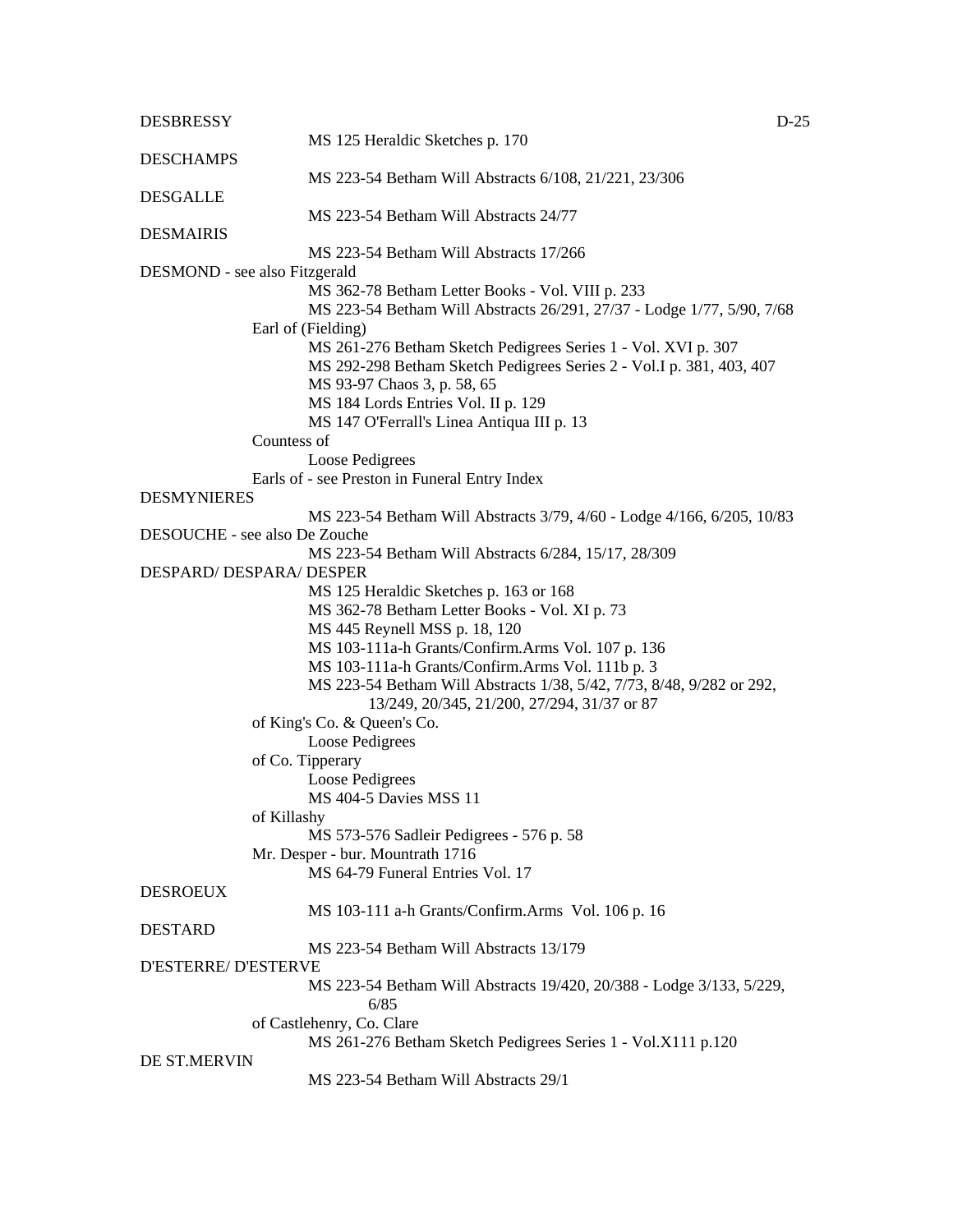| <b>DESVOEUX</b>    | $D-26$                                                                                                               |  |
|--------------------|----------------------------------------------------------------------------------------------------------------------|--|
|                    | MS 103-111a-h Grants/Confirm.Arms Vol. 106 p.26                                                                      |  |
|                    | of Queen's Co.                                                                                                       |  |
|                    | MS 112 Brooke (Baronets Pedigrees) p. 107                                                                            |  |
| <b>DETERME</b>     |                                                                                                                      |  |
|                    | MS 223-54 Betham Will Abstracts 8/130                                                                                |  |
| <b>DETROTT</b>     |                                                                                                                      |  |
|                    | MS 223-54 Betham Will Abstracts 16/63                                                                                |  |
| DE VAHL            |                                                                                                                      |  |
|                    | Samuel                                                                                                               |  |
|                    | MS 103-111a-h Grants/Confirm.Arms Vol.108 p. 65                                                                      |  |
| DE VALOINES        | Lord Orford                                                                                                          |  |
|                    | MS 112 Brooke (Baronets Pedigrees) p. 331                                                                            |  |
| <b>DEVARRENNES</b> |                                                                                                                      |  |
|                    | of France                                                                                                            |  |
|                    | MS 186 Lords Entries Vol. IV p. 156                                                                                  |  |
| <b>DEVAULX</b>     |                                                                                                                      |  |
|                    | MS 223-54 Betham Will Abstracts 4/232                                                                                |  |
| <b>DEVAUX</b>      |                                                                                                                      |  |
|                    | MS 223-54 Betham Will Abstracts 3/305, 23/265 or 365                                                                 |  |
| <b>DEVELIN</b>     |                                                                                                                      |  |
|                    | MS 223-54 Betham Will Abstracts 10/52, 16/363                                                                        |  |
| <b>DEVEN</b>       |                                                                                                                      |  |
|                    | MS 223-54 Betham Will Abstracts 3/259, 31/200                                                                        |  |
| <b>DEVENISH</b>    |                                                                                                                      |  |
|                    | MS 280-85 Fisher MSS III p. 49                                                                                       |  |
|                    | MS 215-219 Anglo-Irish Pedigrees V p. 269                                                                            |  |
|                    | MS 432-37 Irwin MSS 435 p. 105-108, 110 and MSS 436 p. 440                                                           |  |
|                    | MS 103-111a-h Grants/Confirm.Arms Vol.111c p. 17                                                                     |  |
|                    | MS 223-54 Betham Will Abstracts 1/78, 2/177, 4/26, 5/190, 9/15, 11/74,                                               |  |
|                    | 14/397, 16/156, 18/157 - Lodge 5/259                                                                                 |  |
|                    | of Co. Roscommon                                                                                                     |  |
|                    | MS 436 Irwin A p.440                                                                                                 |  |
|                    | Edmund - bur. 1622. Res: Dublin                                                                                      |  |
|                    | MS 64-79 Funeral Entries Vol. 5, 17                                                                                  |  |
|                    | Mrs. Edmund - see Rose Rogers in Funeral Entry Index                                                                 |  |
|                    | see Marion Pentoney in Funeral Entry Index                                                                           |  |
|                    | Mrs. George - see Cicely Gerrolt<br>Margaret - bur. Dublin 1636. Husbands: (1) John Srangan, and (2) William Preston |  |
|                    | MS 64-79 Funeral Entries Vol. 7                                                                                      |  |
|                    | Miss - bur. 1614                                                                                                     |  |
|                    | MS 64-79 Funeral Entries Vol. 3                                                                                      |  |
|                    | Miss - bur. Dublin 1660. Husband:  Kennedy.                                                                          |  |
|                    | MS 64-79 Funeral Entries Vol. 4, 14, 16                                                                              |  |
| DE VERE            |                                                                                                                      |  |
|                    | MS 103-111a-h Grants/Confirm.Arms Vol. 107 p. 63                                                                     |  |
|                    | MS 103-111a-h Grants/Confirm.Arms Vol. 111 p. 42                                                                     |  |
|                    | Earl of Oxford                                                                                                       |  |
|                    | MS 436 Irwin A p.265                                                                                                 |  |
|                    | MS 292-298 Betham Sketch Pedigrees Series 2 - Vol. II p.1 93                                                         |  |
|                    | of Co. Limerick                                                                                                      |  |
|                    | MS 404-5 Davies MSS II                                                                                               |  |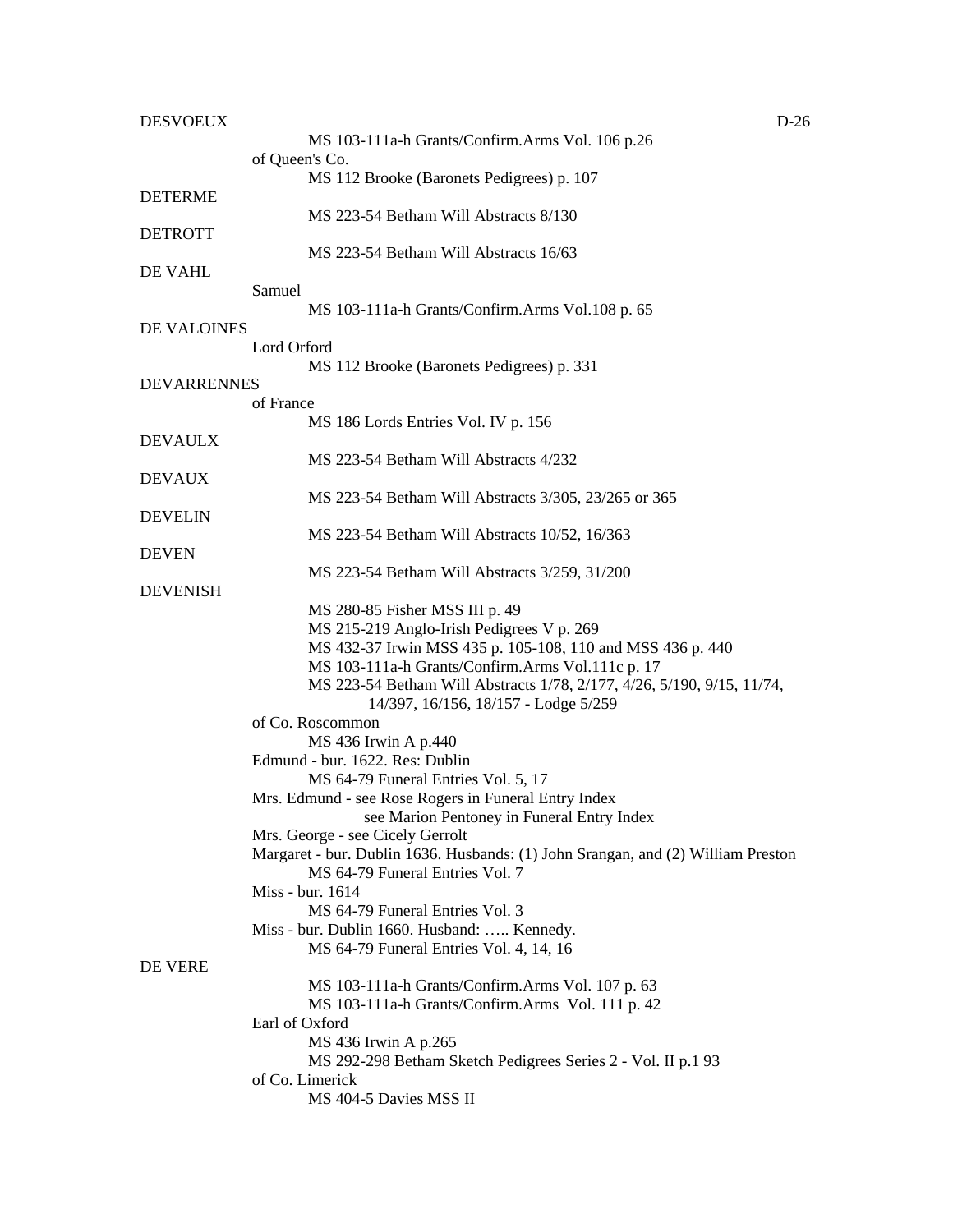DEVEREUX DEVELOPED AND DEVELOPED AND DEVELOPED AND DEVELOPED AND DEVELOPED AND DEVELOPED AND DEVELOPED AND DEVELOPED AND DEVELOPED AND DEVELOPED AND DEVELOPED AND DEVELOPED AND DEVELOPED AND DEVELOPED AND DEVELOPED AND DEV MS 125 Heraldic Sketches p. 247 MS 362-78 Betham Letter Books - Vol. VI p. 256, 272 - Vol. IX p. 326 MS 198 Ecclesiastical Visitations p. 360, 369, 430 MS 147 O'Ferrall's Linea Antiqua III p. 524 MS 223-54 Betham Will Abstracts 3/226, 4/206, 6/35, 7/69, 8/5, 9/142, 11/5, 12/269, 15/14, 16/268, 18/207, 21/166, 26/308, 31/203 - Lodge 4/250, 6/13, 8/65, 9/104 or 184 of Ballymagir & Co. Wexford MS 261-276 Betham Sketch Pedigrees Series 1 - Vol. II p.156-158 MS 205 Will Pedigrees Vol. 3 p. 118 et.seq. of Ballystown, Co. Wexford MS 205 Will Pedigrees Vol. 3 p. 127, 166 of Tacomshen, Co. Wexford MS 205 Will Pedigrees Vol. 3 p. 128 of Co. Wexford Loose Pedigrees MS 215-219 Anglo-Irish Pedigrees II p. 153-159 of Wexford MS 496-511 Boxes - D Wills in Dioc. Reg. of Ferns MS 215-219 Anglo-Irish Pedigrees II p. 156-157 Anstace - bur. Co. Waterford 1639. Husbands: (1) Nicholas Lynch (2) Thomas Wadding Nicholas - bur. Co. Wexford 1635. MS 64-79 Funeral Entries Vol. 6 Philip - bur. Co. Wexford 1635 MS 64-79 Funeral Entries Vol. 6 DEVERING MS 223-54 Betham Will Abstracts 3/42 DEVIGNOLES MS 223-54 Betham Will Abstracts 16/1 DEVILE MS 183 Lords Entries Vol. I p. 155 DE VILETTE MS 223-54 Betham Will Abstracts 32/338 DEVIN MS 223-54 Betham Will Abstracts 17/143 DEVLIN MS 199 Ecclesiastical Visitations p. 222 MS 103-111a-h Grants/Confirm.Arms Vol. 109 p. 259 MS 103-111a-h Grants/Confirm.Arms Vol. 111d p. 57 **DEVONSHER** of Cork MS 261-276 Betham Sketch Pedigrees Series 1 - Vol. 11 p.220 Loose Pedigrees DEVONSHIRE MS 223-54 Betham Will Abstracts 9/234, 11/177, 19174, 22/255 - Lodge 8/69 Duke of (Cavendish) MS 184 Lords Entries Vol. II p. 1 DEVORISH

MS 223-54 Betham Will Abstracts 19/333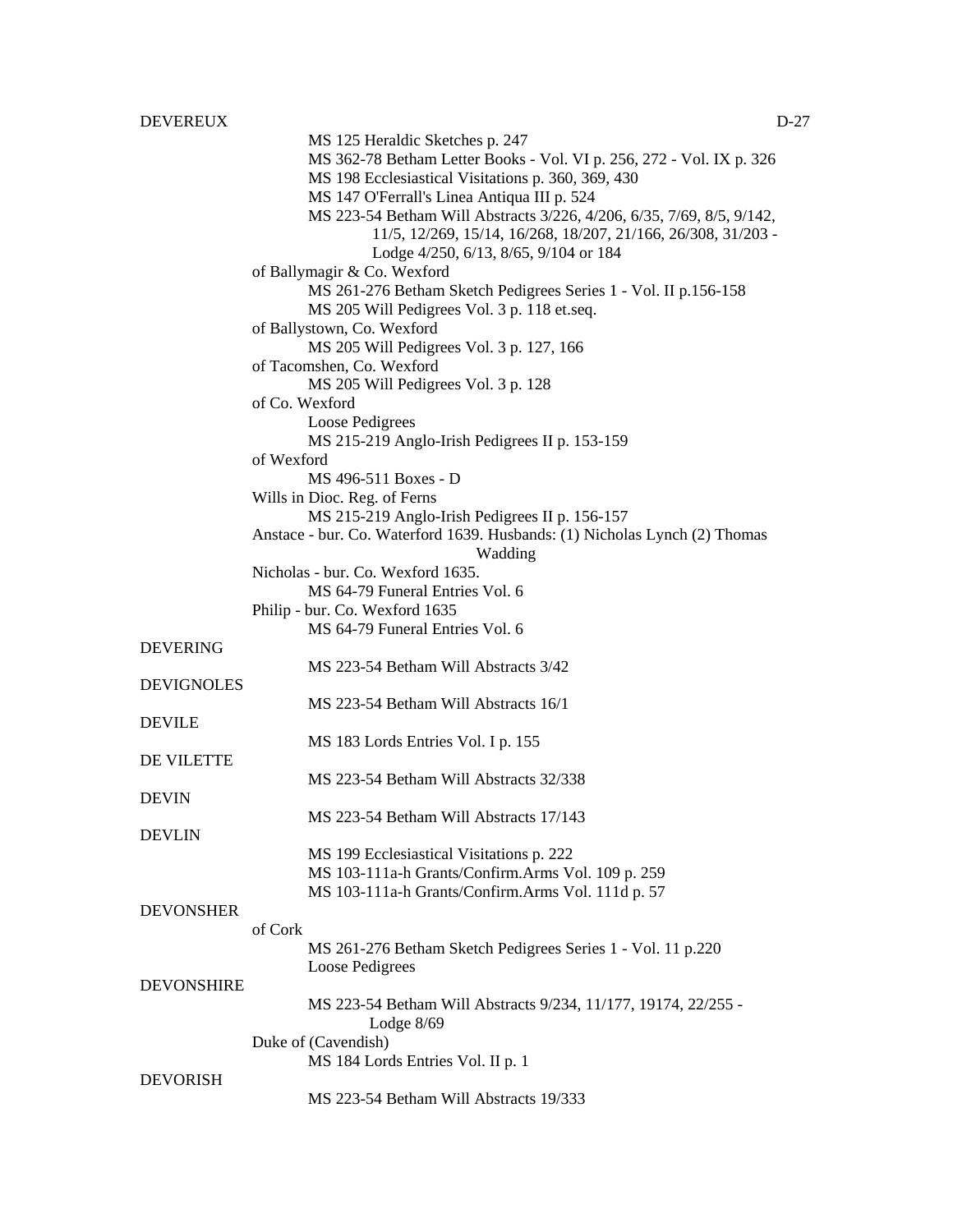| $D-28$ |
|--------|
|        |

|                   | of Surrey                                                                                 |
|-------------------|-------------------------------------------------------------------------------------------|
|                   | MS 436 Irwin A p.259                                                                      |
| <b>DEWER</b>      |                                                                                           |
|                   | MS 445 Reynell MSS p. 143                                                                 |
| <b>DEWEY</b>      |                                                                                           |
|                   | MS 103-111a-h Grants/Confirm.Arms Vol.111 p. 196                                          |
| <b>DEWSTER</b>    |                                                                                           |
|                   | MS 223-54 Betham Will Abstracts 12/158                                                    |
| <b>D'EXCONDON</b> |                                                                                           |
|                   | MS 223-54 Betham Will Abstracts 29/127                                                    |
| <b>DEXTER</b>     |                                                                                           |
|                   | MS 103-111a-h Grants/Confirm.Arms Vol. 103 p. 16                                          |
|                   |                                                                                           |
|                   | MS 362-78 Betham Letter Books - Vol. XIII p. 210<br>MS 223-54 Betham Will Abstracts 8/336 |
|                   |                                                                                           |
|                   | of Co. Mayo                                                                               |
|                   | MS 215-219 Anglo-Irish Pedigrees II p. 172                                                |
| <b>DEYNAM</b>     |                                                                                           |
|                   | MS 198 Ecclesiastical Visitations p. 611                                                  |
| <b>DEYNISH</b>    |                                                                                           |
|                   | MS 223-54 Betham Will Abstracts 4/269                                                     |
|                   | DE YONG/ DE YOUNG - see also De Jong                                                      |
|                   | of Holland                                                                                |
|                   | MS 183 Lords Entries Vol. I p. 201                                                        |
|                   | of Utrecht, Holland                                                                       |
|                   | MS 183 Lords Entries Vol. I p. 129                                                        |
| <b>DEYOS</b>      |                                                                                           |
|                   | MS 223-54 Betham Will Abstracts 3/170, 9/160, 27/115                                      |
| DICHOLLA, O       |                                                                                           |
|                   |                                                                                           |
| <b>DICK</b>       | MS 146 O'Ferrall's Linea Antiqua II p. 426                                                |
|                   |                                                                                           |
|                   | MS 37 Irish Arms at College of Heralds p. 55, 180                                         |
|                   | MS 125 Heraldic Sketches p. 74                                                            |
|                   | MS 385 Bewley MSS p. 47                                                                   |
|                   | MS 103-111a-h Grants/Confirm.Arms Vol. 106 p. 21                                          |
|                   | MS 223-54 Betham Will Abstracts 2/181, 5/330, 15/189, 16/116, 18/388                      |
|                   | of Co. Tipperary, Co. Derry                                                               |
|                   | Loose Pedigrees                                                                           |
|                   | of Garry. Co. Antrim and Co. Derry                                                        |
|                   | MS 112 Brooke (Baronets Pedigrees) p. 304                                                 |
|                   | of Dublin & Co. Tipperary                                                                 |
|                   | MS 112 Brooke (Baronets Pedigrees) p. 305                                                 |
| <b>DICKENSON</b>  |                                                                                           |
|                   | MS 125 Heraldic Sketches p. 276                                                           |
|                   | MS 223-54 Betham Will Abstracts 12/2, 18/219, 21/350, 28/233, 32/10 -                     |
|                   | Lodge $2/145$                                                                             |
|                   | of Streetgate, Cumberland                                                                 |
|                   | MS 261 -276 Betham Sketch Pedigrees Series 1 - Vol.XIV p.58                               |
| <b>DICKEY</b>     |                                                                                           |
|                   | MS 103-111a-h Grants/Confirm.Arms Vol.111c p. 85                                          |
|                   | MS 223-54 Betham Will Abstracts 14/279. 26/76                                             |
|                   |                                                                                           |
|                   | of Ballymully (see Hogg)                                                                  |
|                   | TO FIND REFERENCES, SEE FILM NUMBER LISTING AND FOREWORD                                  |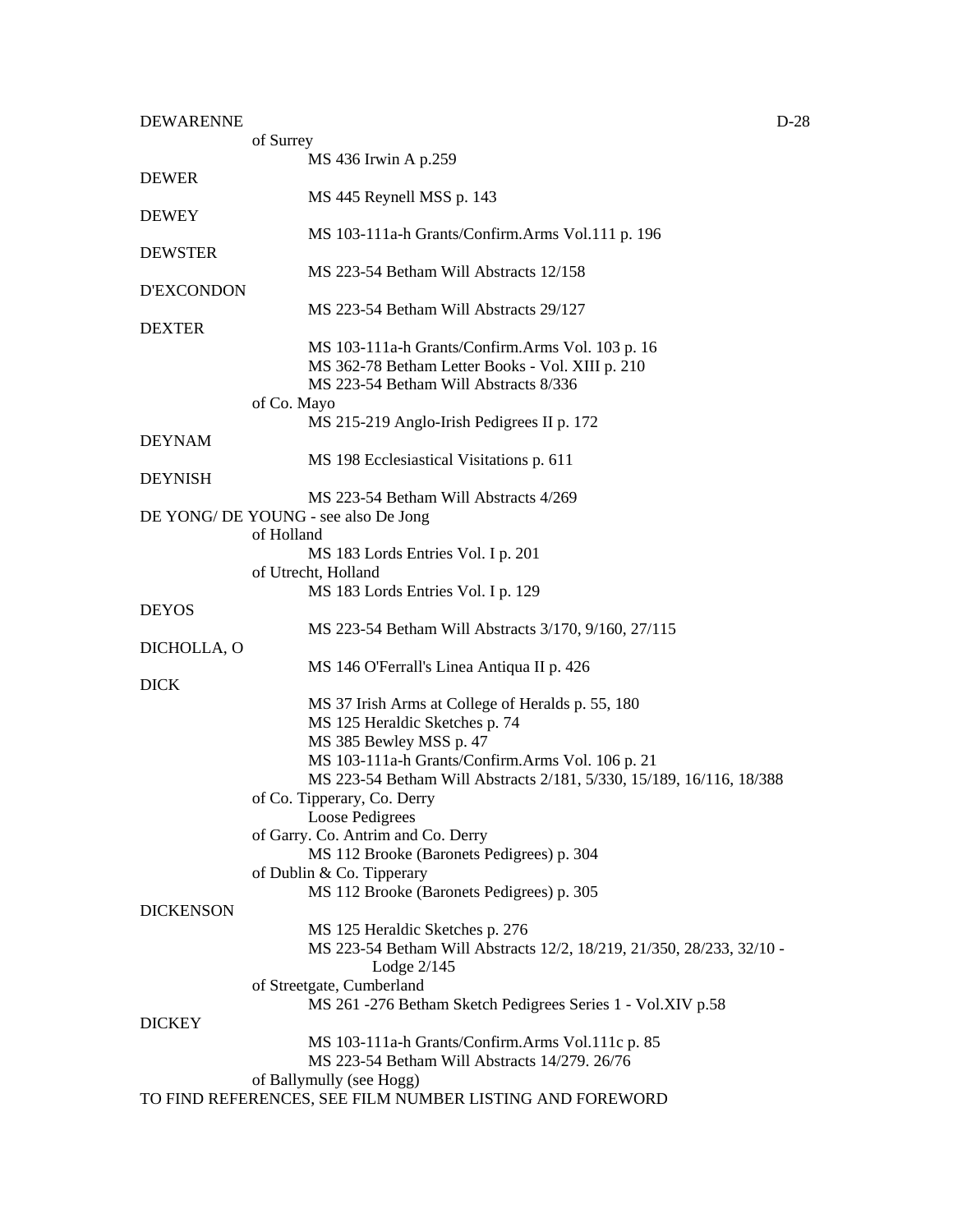| $Dickey - con'd$ |                                                                         | $D-29$ |
|------------------|-------------------------------------------------------------------------|--------|
|                  | Loose Pedigrees                                                         |        |
| <b>DICKSEY</b>   |                                                                         |        |
|                  | MS 223-54 Betham Will Abstracts 27/302                                  |        |
| <b>DICKSON</b>   |                                                                         |        |
|                  | MS 526 Irish Coats of Arms (Fota) p. 120                                |        |
|                  | MS 125 Heraldic Sketches p. 144                                         |        |
|                  | MS 199 Ecclesiastical Visitations p. 206, 207, 231                      |        |
|                  | MS 103-111 a-h Grants/ Vol. 106 p. 107                                  |        |
|                  | MS 103-111a-h Grants/Confirm.Arms Vol. 108 p. 55                        |        |
|                  | MS 103-111 a-h Grants/Confirm.Arms Vol.111 p. 89                        |        |
|                  | MS 223-54 Betham Will Abstracts 6/3, 8/241, 9/118, 13/100, 14/110,      |        |
|                  | 16/41, 18/296, 19/424, 21/11, 23/45. 25/21, 27/39, 28/165,              |        |
|                  | 29/165, 30/109 - Lodge 5/149, 6/167                                     |        |
|                  | Bishop of Down & Connor                                                 |        |
|                  | MS 261-276 Betham Sketch Pedigrees Series 1 - Vol. IV p.247             |        |
|                  | of Co. Down                                                             |        |
|                  | MS 261-276 Betham Sketch Pedigrees Series 1 - Vol. V p.185              |        |
|                  | of Dublin                                                               |        |
|                  | MS 292-298 Betham Sketch Pedigrees Series 2 - Vol.IV p.253              |        |
|                  | of Co. Kerry (Hickman)                                                  |        |
|                  | MS 407 Carmichael MSS no page given                                     |        |
|                  | MS 496-511 Boxes - D                                                    |        |
|                  | Patrick - bur. 1628. Res: Dublin                                        |        |
|                  | MS 64-79 Funeral Entries Vol. 5, 17                                     |        |
|                  | Sir Richard - bur. Kilcullen 1684                                       |        |
|                  | MS 64-79 Funeral Entries Vol. 12, 13, 14                                |        |
| <b>DIGBY</b>     |                                                                         |        |
|                  | MS 125 Heraldic Sketches p. 47, 248                                     |        |
|                  | MS 199 Ecclesiastical Visitations p. 35                                 |        |
|                  | MS 103-111a-h Grants/Confirm.Arms Vol. 105 p. 105                       |        |
|                  | MS 223-54 Betham Will Abstracts 1/86, 2/178, 3/307, 5/27, 6/328, 9/121, |        |
|                  | 12/154, 15/245, 17/330, 18/137, 23/368, 31/99 - Lodge 3/2, 7/120,       |        |
|                  | 10/19                                                                   |        |
|                  | of Landenstown, Co. Kildare                                             |        |
|                  | MS 261-276 Betham Sketch Pedigrees Series 1 - Vol.X111 p.110 -          |        |
|                  | Vol.IX p.204, 208                                                       |        |
|                  | Lord Bishop of Elphin                                                   |        |
|                  | MS 261-276 Betham Sketch Pedigrees Series 1 - Vol.IX p.284              |        |
|                  | MS 184 Lords Entries Vol. II p. 23                                      |        |
|                  | of Drumdaff                                                             |        |
|                  | MS 412 Barry MSS p.23                                                   |        |
|                  | MS 407 Carmichael MSS no page given                                     |        |
|                  | of Co.Kildare                                                           |        |
|                  | Loose Pedigrees                                                         |        |
|                  | of Colbshell, Warnick                                                   |        |
|                  | MS 573-576 Sadleir Pedigrees - 575 no page given                        |        |
|                  | of Geashill                                                             |        |
|                  | MS 573-576 Sadleir Pedigrees - 576 p.63                                 |        |
|                  | of Osberstown                                                           |        |
|                  | MS 215-219 Anglo-Irish Pedigrees V p. 249                               |        |
|                  | Lord                                                                    |        |
|                  | MS 183 Lords Entries Vol. I p. 253                                      |        |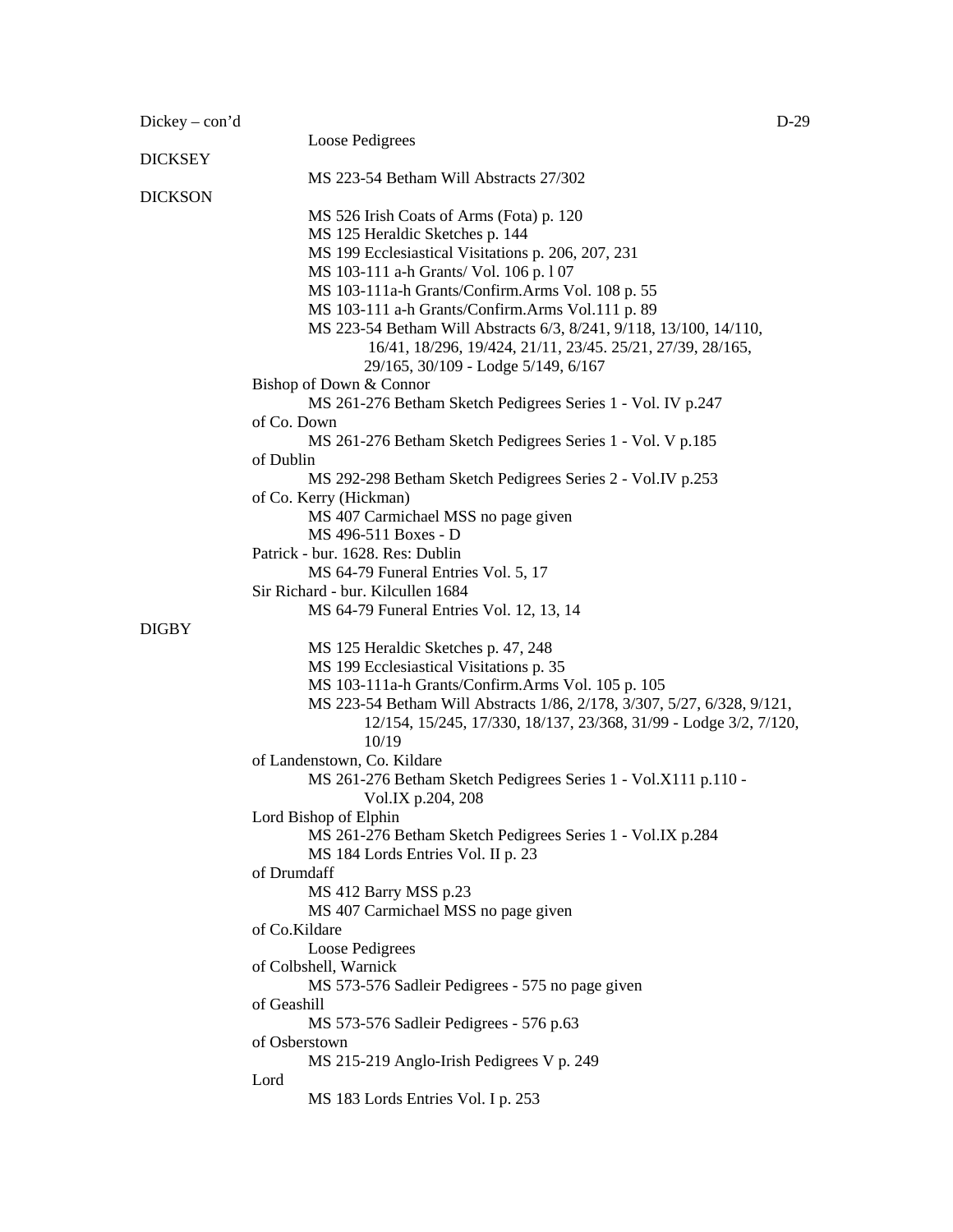| $Digitby - con'd$ | $D-30$                                                                                                                               |
|-------------------|--------------------------------------------------------------------------------------------------------------------------------------|
|                   | Hon. Katherine - bur. Dublin 1661                                                                                                    |
|                   | MS 64-79 Funeral Entries Vol. 4, 14, 16                                                                                              |
|                   | Rt. Hon.Kildare, Lord D. - bur. Dublin 1661. Wife:  Gardiner                                                                         |
|                   | MS 64-79 Funeral Entries Vol. 4, 7, 10, 14, 16                                                                                       |
|                   | Hon. Robert, Lord Digby - bur. Dublin 1642                                                                                           |
|                   | MS 64-79 Funeral Entries Vol. 10                                                                                                     |
|                   | Rt. Rev. Simon - bur. Co. Roscommon 1720. Bishop of Elphin.                                                                          |
|                   | MS 64-79 Funeral Entries Vol. 17                                                                                                     |
|                   | Mrs. Simon - see Elizabeth Westenra in Funeral Entry Index                                                                           |
| <b>DIGGES</b>     |                                                                                                                                      |
|                   | MS 125 Heraldic Sketches p. 168                                                                                                      |
| <b>DIGGINS</b>    | MS 223-54 Betham Will Abstracts - Lodge 5/33 or 53, 6/16                                                                             |
|                   | MS 223-54 Betham Will Abstracts 1/20                                                                                                 |
| <b>DIGNAM</b>     |                                                                                                                                      |
|                   | MS 223-54 Betham Will Abstracts 1/202, 31/183                                                                                        |
| <b>DIGNES</b>     |                                                                                                                                      |
|                   | MS 280-85 Fisher MSS V p. 143                                                                                                        |
|                   | Lord of ?                                                                                                                            |
|                   | MS 261 -276 Betham Sketch Pedigrees Series 1 - Vol. VI p.28                                                                          |
| <b>DILKES</b>     |                                                                                                                                      |
|                   | MS 223-54 Betham Will Abstracts - Lodge 7/115                                                                                        |
| <b>DILLON</b>     |                                                                                                                                      |
|                   | MS 37 Irish Arms at College of Heralds p. 29, 364                                                                                    |
|                   | MS 125 Heraldic Sketches p. 197                                                                                                      |
|                   | MS 362-78 Betham Letter Books - Vol. I p. 1 - Vol. IV p. 45 - Vol. IX p. 137,                                                        |
|                   | 148 Vol.X p. 158                                                                                                                     |
|                   | MS 198 Ecclesiastical Visitations p. 567, 600, 622, 638                                                                              |
|                   | MS 199 Ecclesiastical Visitations p. 30, 415, 431                                                                                    |
|                   | MS 445 Reynell MSS p. 99                                                                                                             |
|                   | MS 103-111a-h Grants/Confirm.Arms Vol. 109 p. 109, 283                                                                               |
|                   | MS 292-298 Betham Sketch Pedigrees Series 2 - Vol. I p.539 - Vol. VII                                                                |
|                   | p. 360                                                                                                                               |
|                   | MS 145 O'Ferrall's Linea Antiqua I p. 434                                                                                            |
|                   | MS 223-54 Betham Will Abstracts 1/63, 2/17, 3/34, 4/21, 5/129, 6/56, 7/6,                                                            |
|                   | 8/145, 9/72, 10/172, 11/200, 12/189, 13/00, 14/157, 15/153, 16/7,                                                                    |
|                   | 17/107, 18/23, 19/17, 20177, 21/202, 22/35, 23/27, 24/52, 25/69,<br>27/58, 28/3, 31/188, 32/302 - Lodge 1/6, 2/20, 3/10, 4/16, 5/40, |
|                   | $6/26$ , $7/115$ , $8/7$ , $9/5$ , $10/17$                                                                                           |
|                   | of Allenstown, Co. Meath                                                                                                             |
|                   | MS 292-298 Betham Sketch Pedigrees Series 2 - Vol. II p.162                                                                          |
|                   | of Clonbrock                                                                                                                         |
|                   | MS 292-298 Betham Sketch Pedigrees Series 2 - Vol. II p.164                                                                          |
|                   | of Kilkenny West                                                                                                                     |
|                   | MS 292-298 Betham Sketch Pedigrees Series 2 - Vol. II p.123                                                                          |
|                   | Lord                                                                                                                                 |
|                   | MS 292-298 8etham Sketch Pedigrees Series 2 - Vol. II p.152-161, 301 -                                                               |
|                   | 344, 349                                                                                                                             |
|                   | MS 183 Lords Entries Vol. I p. 37                                                                                                    |
|                   | of Strokestown, Co. Roscommon                                                                                                        |
|                   | MS 292-298 Betham Sketch Pedigrees Series 2 - Vol. II p.128                                                                          |
|                   | of Drumimoney                                                                                                                        |
|                   |                                                                                                                                      |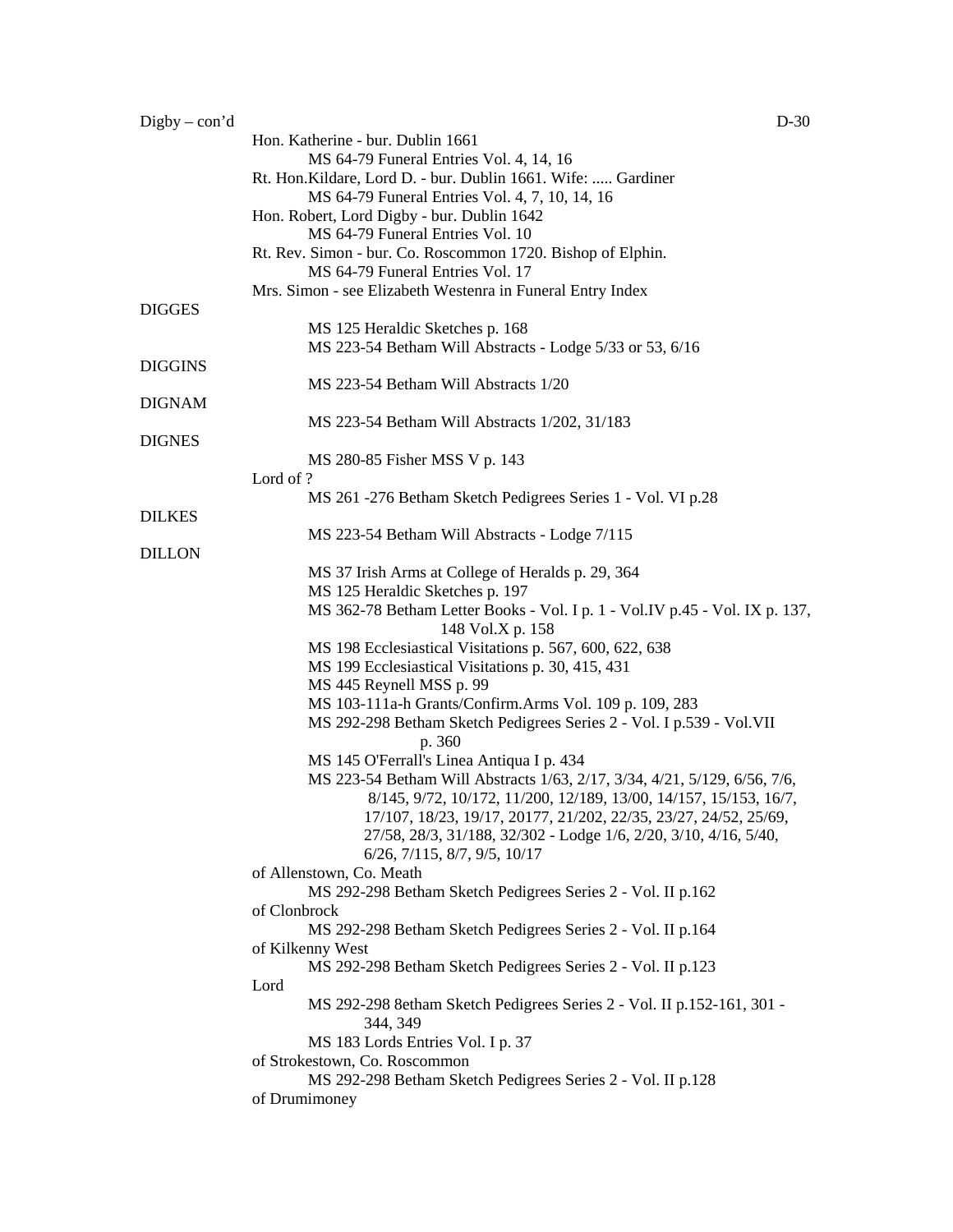MS 292-298 Betham Sketch Pedigrees Series 2 - Vol.II p.133 of Brackloon & Belgart MS 292-298 Betham Sketch Pedigrees Series 2 - Vol.II p.138 of Portlick, Co. Westmeath MS 292-298 Betham Sketch Pedigrees Series 2 - Vol.II p.141 of Proudstown & Riverston MS 292-298 Betham Sketch Pedigrees Series 2 – Vol. II p.143 -151, 163 of Riverston MS 261-276 Betham Sketch Pedigrees Series 1 - Vol. V p.161 of Proudston MS 292-298 Betham Sketch Pedigrees Series 2 - Vol.II p.189-198, 211 of Moymet & Newtown MS 292-298 Betham Sketch Pedigrees Series 2 - Vol.II p.152 of Drumraney, Co. Westmeath MS 292-298 Betham Sketch Pedigrees Series 2 – Vol. II p.123 MS 261-276 Betham Sketch Pedigrees Series 1 - Vol. V p.180 MS 496-511 Boxes - D of Ballingarry, Co. Galway MS 261 -276 Betham Sketch Pedigrees Series 1- Vol.XIII p.233 MS 205 Will Pedigrees Vol. 3 p. 281 of Loughglin, Co. Mayo MS 261-276 Betham Sketch Pedigrees Series 1- Vol.II p.143 Earl of Roscommon MS 261-276 Betham Sketch Pedigrees Series 1- Vol.V p.158 et seq, 162 et. seq. (Fun. Entry) MS 93-97 Chaos 4, p.193 MS 186 Lords Entries Vol. IV p. 134 MS 183 Lords Entries Vol. I p. 57, 75 Lord Clonbrock MS 186 Lords Entries Vol. IV p.226 Baron Clonbrock MS 185 Lords Entries Vol. III p.268 MS 187 Lords Entries Vol. V p. 179, 344 Viscount MS 185 Lords Entries Vol. III p. 236 MS 496-511 Boxes - D - 2 peds. of Co. Meath Loose Pedigrees of Lismullen, Co. Meath MS 112 Brooke (Baronets Pedigrees) p. 335 Bartholomew - bur. Tara, Co. Meath 1633 MS 64-79 Funeral Entries Vol. 6, 17 Elenor - bur. Co. Meath 1607. Husband: Robert Rochford. MS 64-79 Funeral Entries Vol. 1, 3 Elenor, Countess of Roscommon - see Elenor Barnewall in Funeral Entry Index Elinor, V. Dillon of Costello-Gallen - see Elinor Tuite in Funeral Entry Index Lady Frances - bur. Co. Dublin c. 1640. Husband: Henry Burnell MS 64-79 Funeral Entries Vol. 9, 17 Lady Frances - see Frances White in Funeral Entry Index George - bur. 1670. MS 64-79 Funeral Entries Vol. 4, 14, 16 Mrs. Gerrard - see Cicely Aylmer in Funeral Entry Index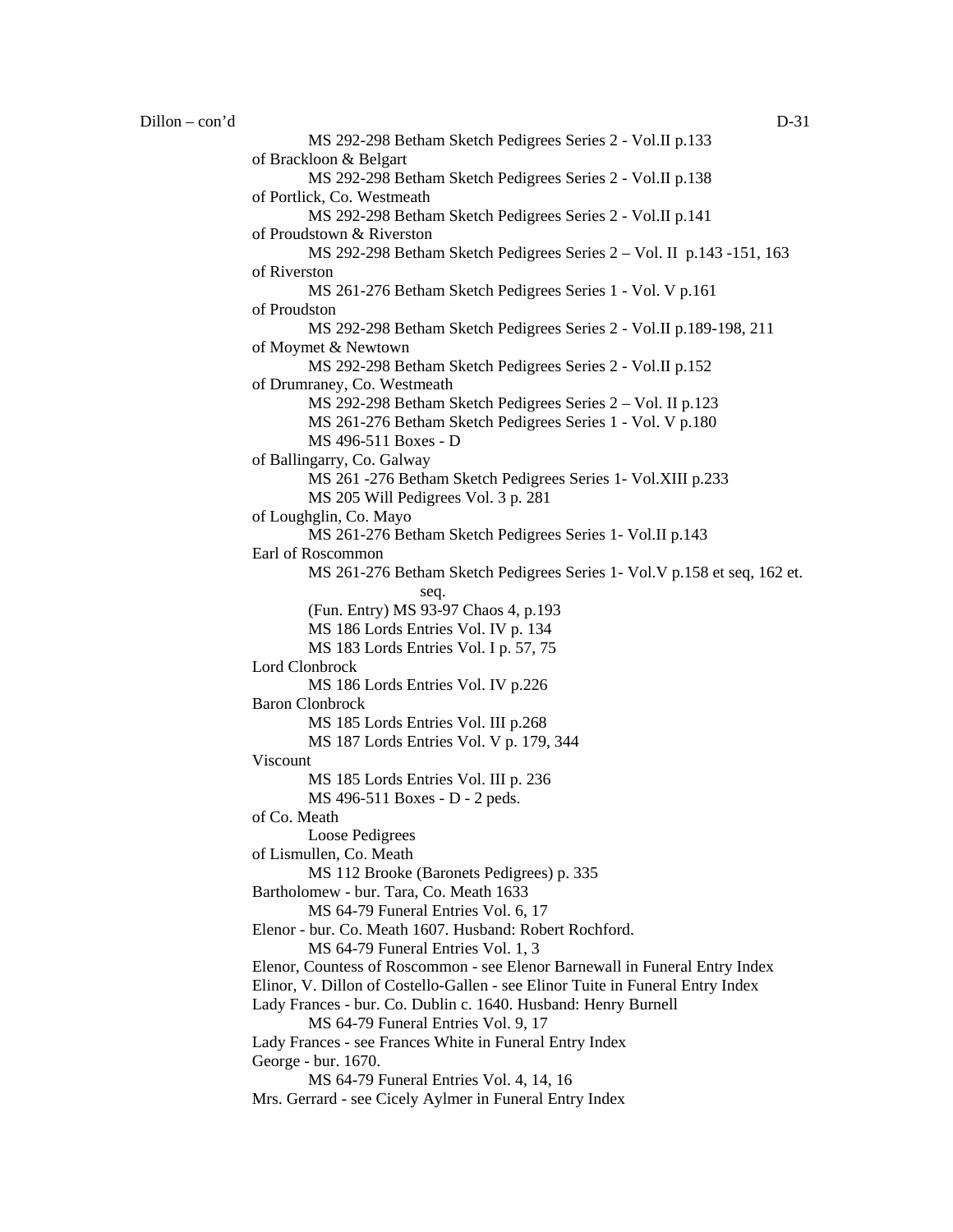$D$ illon – con'd  $D-32$ 

Gerolt - bur. 1619 MS 64-79 Funeral Entries Vol. 3 Henry - bur. 1609. Second son of Sir Lucas Dillon. Wife: Elizabeth Colepepper MS 64-79 Funeral Entries Vol. 1, 3 Henry - bur. Co. Westmeath 1636. Wife: Ellice Dillon who marr. 2ndly Robert Dillon MS 64-79 Funeral Entries Vol. 7 Henry - bur. Trim 1640 MS 64-79 Funeral Entries Vol. 9 Mrs. Henry - see Elizabeth Culpeper in Funeral Entry Index Hubert - bur. Co. Westmeath 1640 MS 64-79 Funeral Entries Vol. 9 James - bur. Newtown, Trim 1633. MS 64-79 Funeral Entries Vol. 6 John - bur. Kilkenny 1638 MS 64-79 Funeral Entries Vol. 7 Katherine - bur. Dublin 1674. Daughter of Cary, 5th Earl of Roscommon. Husband: Hugh Montgomery, Earl of Mountalexander MS 64-79 Funeral Entries Vol. 4, 11, 14 Lucas, 2nd Viscount Dillon - bur. Athlone 1629. Wife: Lady Mary McDonnell, who marr. secondly Oliver, 6th Baron Louth

MS 64-79 Funeral Entries Vol. 5, 17

Luke - bur. Co. Galway 1679.

MS 64-79 Funeral Entries Vol. 4, 11, 14

Margaret - bur. 1614. Res: Dublin. Husband Richard Floyd

MS 64-79 Funeral Entries Vol. 1, 3

Margery - see Garrett Nugent in Funeral Entry Index

Mathew - bur. 1620. Res: Co. N1eath

MS 64-79 Funeral Entries Vol. 3

Mrs. Nathaniel- bur. 1632. See also Alice Newman in Funeral Entry Index MS 64-79 Funeral Entries Vol. 5, 17

Richard - bur. 1619. Res: Proudstown, Co. Meath

MS 64-79 Funeral Entries Vol. 3

Richard - bur. Co. Galway c. 1629

MS 64-79 Funeral Entries Vol. 5, 17

Sir Robert - bur. Tara, Co. Meath 1597

MS 64-79 Funeral Entries Vol. 1, 2

```
Robert - bur. Co. Meath 1634
```
MS 64-79 Funeral Entries Vol. 6

Robert, 2nd Earl of Roscommon - bur. Dublin 1642. Wives: (1) Margaret Barry, (2) Lady Dorothy Hastings, widow of Sir James Stewart, and (3) Anne Stroud, widow of Lord Folliott

MS 64-79 Funeral Entries Vol. 7, 10

Lady Robert - see Katherine Sarsfield in Funeral Entry Index

Sir Theobald, Viscount Costello-Gallen - bur. 1624. Wife: Eleanor Tuite

MS 64-79 Funeral Entries Vol. 5, 17

Thomas - bur. Dublin 1606

MS 64-79 Funeral Entries Vol. 1, 3

Thomas - bur. Athlone, 1633,

MS 64-79 Funeral Entries Vol. 6

....... ? - bur. c. 1639

MS 64-79 Funeral Entries Vol. 8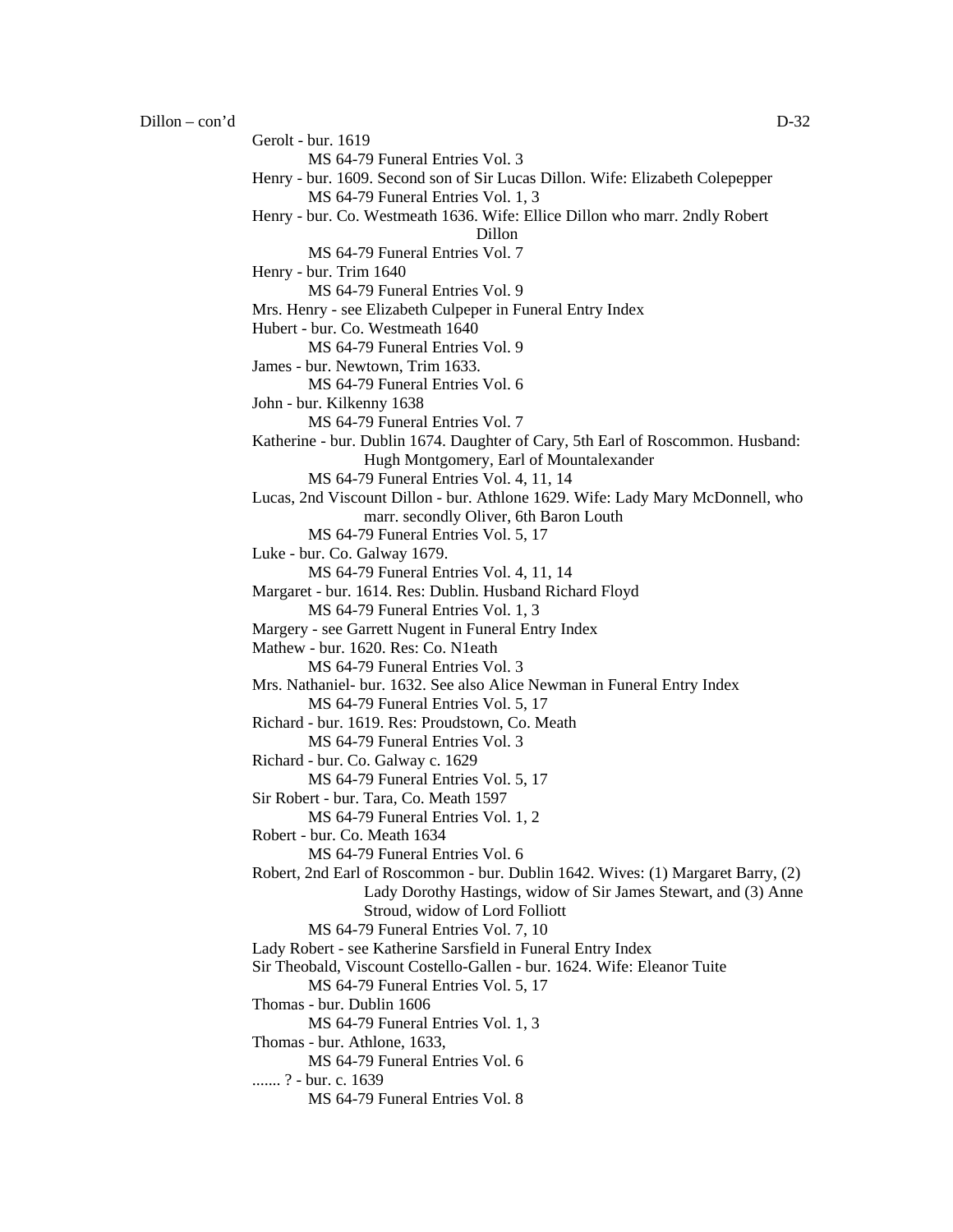Dillon – con'd D-33 ? - bur. C. 1679. Res: River Town MS 64-79 Funeral Entries Vol. 11, 14 ? - no burial date or place. MS 64-79 Funeral Entries Vol. 4 Miss - bur. 1617. Husband: John Allen MS 64-79 Funeral Entries Vol. 3 Mrs. - see .. ... Nugent in Funeral Entry Index Mrs. - see ..... St. George in Funeral Entry Index Mr. - bur. c. 1610. Wife: ..... Barry MS 64-79 Funeral Entries Vol. 3 Mr. - bur. c. 1684. Wife: ..... Caulfeild MS 64-79 Funeral Entries Vol. 14 Mr. - bur. c. 1684. Wife: ..... Worthing MS 64-79 Funeral Entries Vol. 12, 13, 14 DILLON-MASSEY - see Massey DILWORTH MS 223-54 Betham Will Abstracts 17/5 DIMOND MS 223-54 Betham Will Abstracts 11/191 DIMPSEY MS 223-54 Betham Will Abstracts 19/366 DINGLY MS 223-54 Betham Will Abstracts 13/261 - Lodge 5/13 DINNIN MS 223-54 Betham Will Abstracts 24/110 DINSMORE MS 223-54 Betham Will Abstracts 16/38 DINSDALE MS 223-54 Betham Will Abstracts 2/173 DIODORICE MS 223-54 Betham Will Abstracts 10/187, 12/30 DIPON Francis - bur. Wexford 1636 MS 64-79 Funeral Entries Vol. 17 DIPPER MS 223-54 Betham Will Abstracts 2/177 DIRLTOWN MS 223-54 Betham Will Abstracts - Lodge 10/6 **DISNEY** MS 125 Heraldic Sketches p. 17, 20, 24 MS 103-111a-h Grants/Confirm.Arms Vol.106 p. 86 MS 103-111a-h Grants/Confirm.Arms Vol.108 p. 370 MS 223-54 Betham Will Abstracts 3/53, 14/64, 17/311, 18/135, 20/172 - Lodge 4/146, 6/119 of Somerset MS 261-276 Betham Sketch Pedigrees Series 1 - Vol. III p.204 of Churchtown, Co. Waterford MS 261-276 Betham Sketch Pedigrees Series 1- Vol.II p.82 - Vol.X p.407 of Stabanon, Co. Louth MS 261-276 8etham Sketch Pedigrees Series 1- Vol.X p.406 of Co. Louth MS 404-5 Davies MSS 11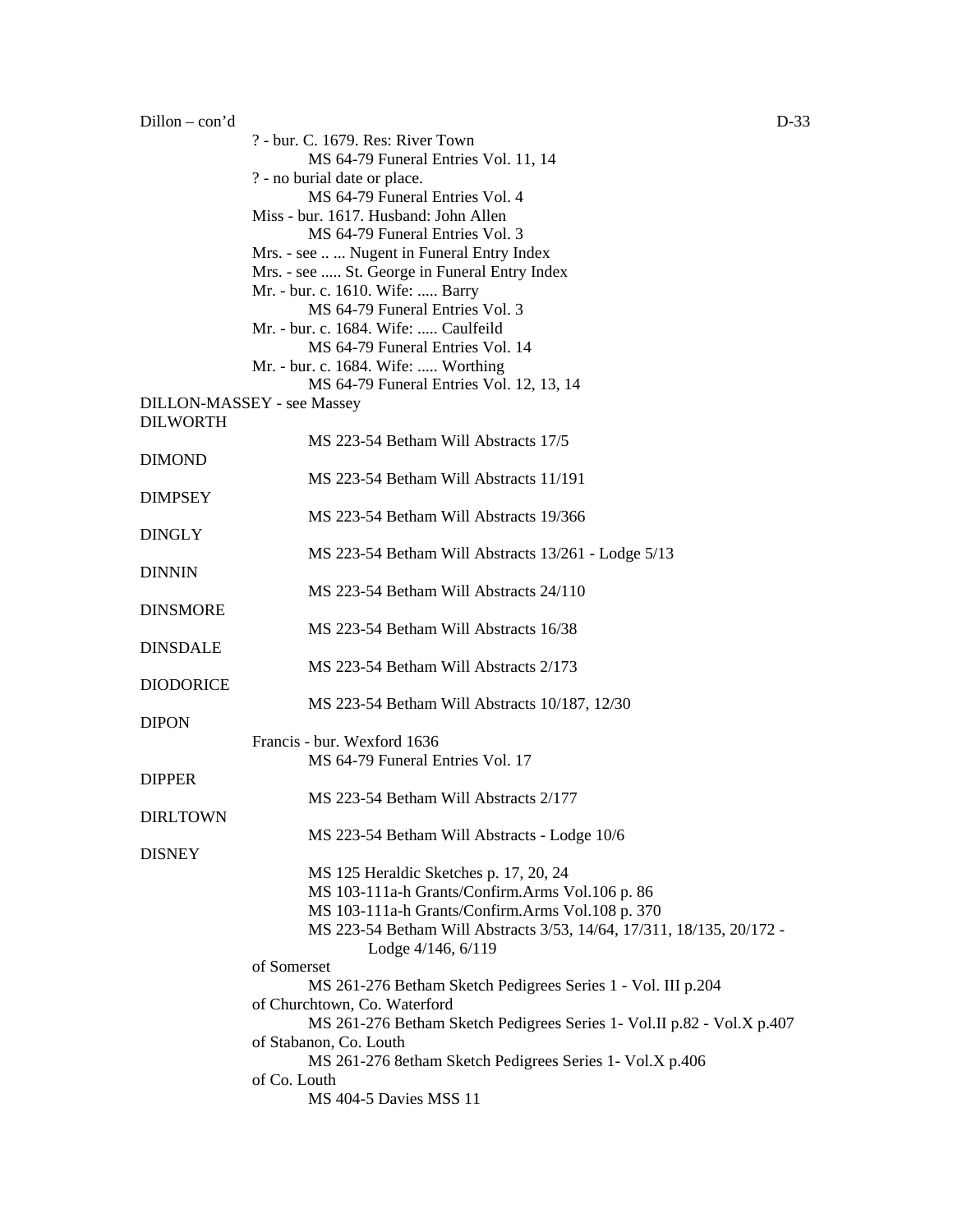| <b>DISTIN</b> | $D-34$                                                                 |
|---------------|------------------------------------------------------------------------|
|               | MS 436 Irwin A p. 459                                                  |
|               | MS 432-37 Irwin MSS 435 p. 145                                         |
| <b>DITTY</b>  |                                                                        |
|               | MS 213 Antrim Families p. 225                                          |
| <b>DIVAN</b>  |                                                                        |
|               | MS 223-54 Betham Will Abstracts 28/320                                 |
| <b>DIVE</b>   |                                                                        |
|               |                                                                        |
|               | MS 223-54 8etham Will Abstracts - Lodge 1/205                          |
| <b>DIVINE</b> |                                                                        |
|               | MS 223-54 Betham Will Abstracts 15/120, 32/126                         |
| <b>DIXIE</b>  |                                                                        |
|               | MS 223-54 Betham Will Abstracts 2/297, 3/275, 5/104, 7/336, 8/338 -    |
|               | Lodge 4/166, 5/113                                                     |
| <b>DIXON</b>  |                                                                        |
|               | MS 199 Ecclesiastical Visitations p. 437                               |
|               | MS 407 Carmichael MSS no page given                                    |
|               | MS 103-111a-h Grants/Confirm.Arms Vol.111 p. 135                       |
|               | MS 103-111a-h Grants/Confirm.Arms Vol.111e p. 157                      |
|               |                                                                        |
|               | MS 223-54 Betham Will Abstracts 1/39, 2/177, 3/26, 5/225, 7/161, 9/65, |
|               | 10/232?, 11/53, 13/131, 14/110, 15/176, 16/340, 17/1, 19/28,           |
|               | 21/63, 5/21, 6/252, 29/93, 31/283, 32/79 - Lodge 2/9, 4/83, 7/92       |
|               | of Co. Tipperary                                                       |
|               | Loose Pedigrees                                                        |
|               | of Dublin                                                              |
|               | MS 573-576 Sadleir Pedigrees - 576 p.56 or 66                          |
|               | of Scotland                                                            |
|               | MS 215-219 Anglo-Irish Pedigrees II p. 172                             |
|               | of Dublin & Co. Kildare                                                |
|               |                                                                        |
|               | MS 215-219 Anglo-Irish Pedigrees II p. 173, 358                        |
|               | Francis - bur. Wexford 1635                                            |
|               | MS 64-79 Funeral Entries Vol. 6, 17                                    |
|               | Mrs. Richard - see Mary Eustace in Funeral Entry Index                 |
|               | Sir Robert - bur. Dublin 1654. Wife:  Bee.                             |
|               | MS 64-79 Funeral Entries Vol. 4, 14, 16                                |
|               | Col. Robert - bur. Kilcullen 1726.                                     |
|               | MS 64-79 Funeral Entries Vol. 17                                       |
|               | Mrs. Robert - see Maud Bee in Funeral Entry Index                      |
|               | Sir William - bur. Dublin 1666.                                        |
|               |                                                                        |
|               | MS 64-79 Funeral Entries Vol. 4, 14, 16                                |
|               | Mr. - bur. 1660.                                                       |
|               | MS 64-79 Funeral Entries Vol. 4, 14, 16                                |
|               | Lady - see  Sanders in Funeral Entry Index                             |
| <b>DIXSON</b> |                                                                        |
|               | MS 526 Irish Coats of Arms (Fota) p. 105                               |
| <b>DOANE</b>  |                                                                        |
|               | MS 362-78 Betham Letter Books - Vol. XV p. 157                         |
|               | of New Inns, Middlesex                                                 |
|               | MS 261-276 Betham Sketch Pedigrees Series 1- Vol.XII p.110             |
|               |                                                                        |
| DOBB/DOBBE    |                                                                        |
|               | Hercules - bur. Co. Antrim c. 1638.                                    |
|               | MS 64-79 Funeral Entries Vol. 17                                       |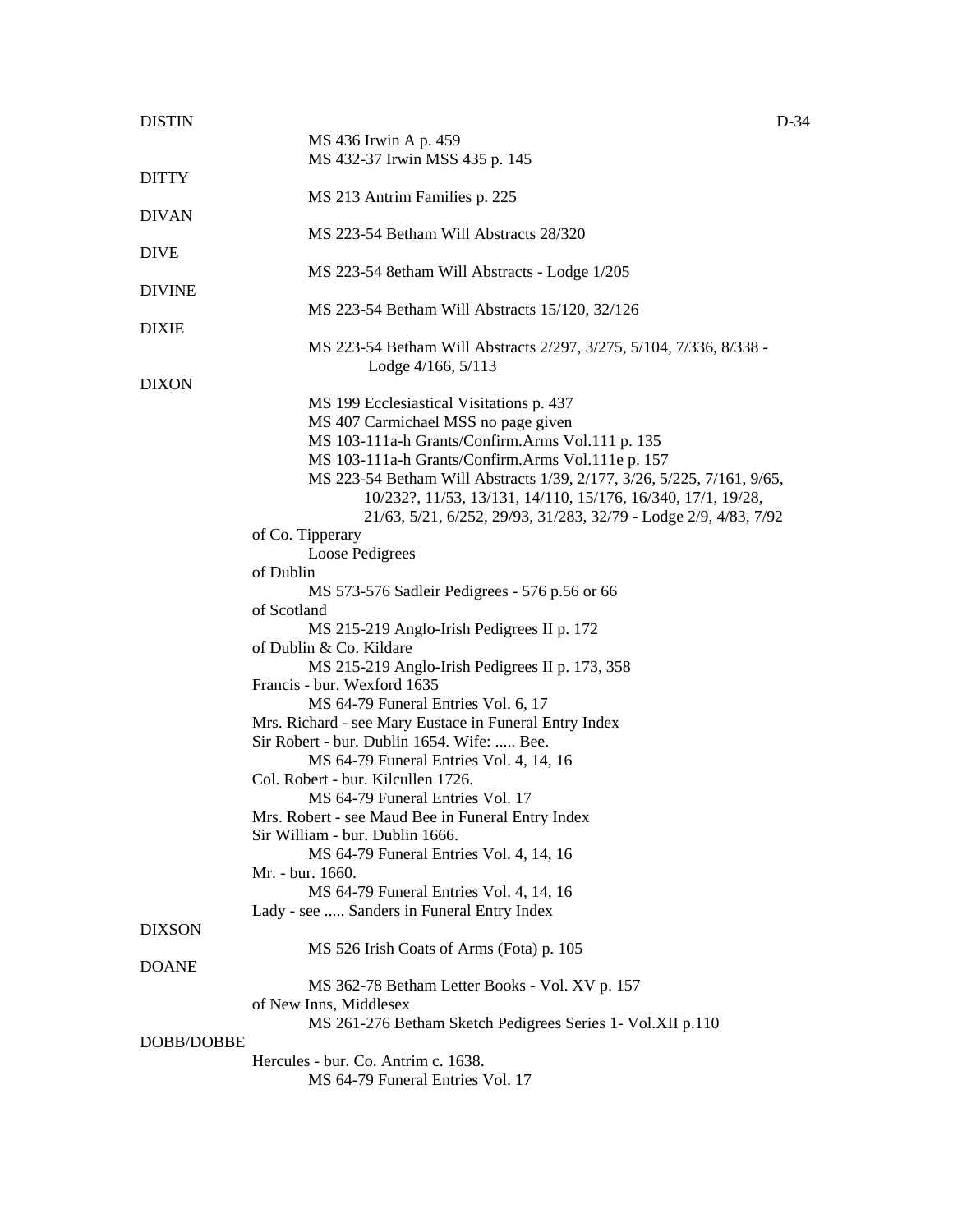| $Dobb/Dobbe - con'd$ |                                                                               | $D-35$ |
|----------------------|-------------------------------------------------------------------------------|--------|
|                      | Mrs. John - see   Dalway                                                      |        |
| <b>DOBBIE</b>        |                                                                               |        |
|                      | MS 445 Reynell MSS p. 130                                                     |        |
| <b>DOBBIN/DOBBYN</b> |                                                                               |        |
|                      | MS 125 Heraldic Sketches p. 132                                               |        |
|                      | MS 362-78 Betham Letter Books - Vol. XVIII p. 57<br>MS 445 Reynell MSS p. 140 |        |
|                      | MS 103-111a-h Grants/Confirm.Arms Vol.108 p. 360                              |        |
|                      | MS 103-111a-h Grants/Confirm.Arms Vol.111 p. 74                               |        |
|                      | MS 103-111a-h Grants/Confirm.Arms Vol.111d p. 9 (Pepper)                      |        |
|                      | MS 103-111a-h Grants/Confirm.Arms Vol.111e p. 55, 109                         |        |
|                      | MS 223-54 Betham Will Abstracts 3/6, 4/79, 5/319, 6/222, 8/106,               |        |
|                      | 9/229, 10/116, 17/174, 18/240, 19/11, 20/223, 24/123, 25/185,                 |        |
|                      | 26/202 - Lodge 1/157, 8/141                                                   |        |
|                      | of Co. Kilkenny                                                               |        |
|                      | MS 215-219 Anglo-Irish Pedigrees II p. 177                                    |        |
|                      | of Waterford & Co. Kilkenny                                                   |        |
|                      | MS 215-219 Anglo-Irish Pedigrees II p. 178                                    |        |
| <b>DOBBING</b>       |                                                                               |        |
|                      | MS 526 Irish Coats of Arms (Fota) p. 84                                       |        |
| <b>DOBINSON</b>      |                                                                               |        |
|                      | MS 125 Heraldic Sketches p. 175                                               |        |
|                      | MS 223-54 Betham Will Abstracts 29/144                                        |        |
| <b>DOBBS</b>         |                                                                               |        |
|                      | MS 103-111a-h Grants/Confirm.Arms Vol.108 p. 31                               |        |
|                      | MS 223-54 Betham Will Abstracts 5/183, 8/140, 15/191, 19/354, 20/96,          |        |
|                      | 22/316, 26/97, 31/320 - Lodge 6/234, 8/46.                                    |        |
|                      | of Dublin & Co. Cork                                                          |        |
|                      | Loose Pedigrees                                                               |        |
|                      | of Co. Antrim & Dublin                                                        |        |
|                      | MS 215-219 Anglo-Irish Pedigrees II p. 175-6                                  |        |
|                      | John - bur. Dublin 1637                                                       |        |
|                      | MS 64-79 Funeral Entries Vol. 7                                               |        |
| <b>DOBSON</b>        |                                                                               |        |
|                      | MS 223-54 Betham Will Abstracts 5/20, 6/237, 8/133, 9/132, 13/118,            |        |
|                      | 15/157, 18/347, 20/344, 23/395, 26/87, 28/215, 29/82 - Lodge                  |        |
|                      | 1/167, 4/211                                                                  |        |
|                      | of Anne Grove, Co. Cork                                                       |        |
|                      | MS 186 Lords Entries Vol. IV p. 156                                           |        |
| <b>DOCKERY</b>       |                                                                               |        |
|                      | MS 223-54 Betham Will Abstracts 8/341                                         |        |
| <b>DOCKRELL</b>      |                                                                               |        |
|                      | MS 103-111a-h Grants/Confirm.Arms Vol.109 p. 323                              |        |
| DOCURA/DOCWRA        |                                                                               |        |
|                      | MS 223-54 Betham Will Abstracts 17/23                                         |        |
|                      | of Culmore                                                                    |        |
|                      | MS 215-219 Anglo-Irish Pedigrees II p. 199                                    |        |
|                      | Anne - bur. 1657. Husband: Capt. William Shore                                |        |
|                      | MS 64-79 Funeral Entries Vol. 4, 14, 16                                       |        |
|                      | Frances - bur. Dublin 1624                                                    |        |
|                      | MS 64-79 Funeral Entries Vol. 5, 17                                           |        |
|                      | Henry - bur. Dublin 1627                                                      |        |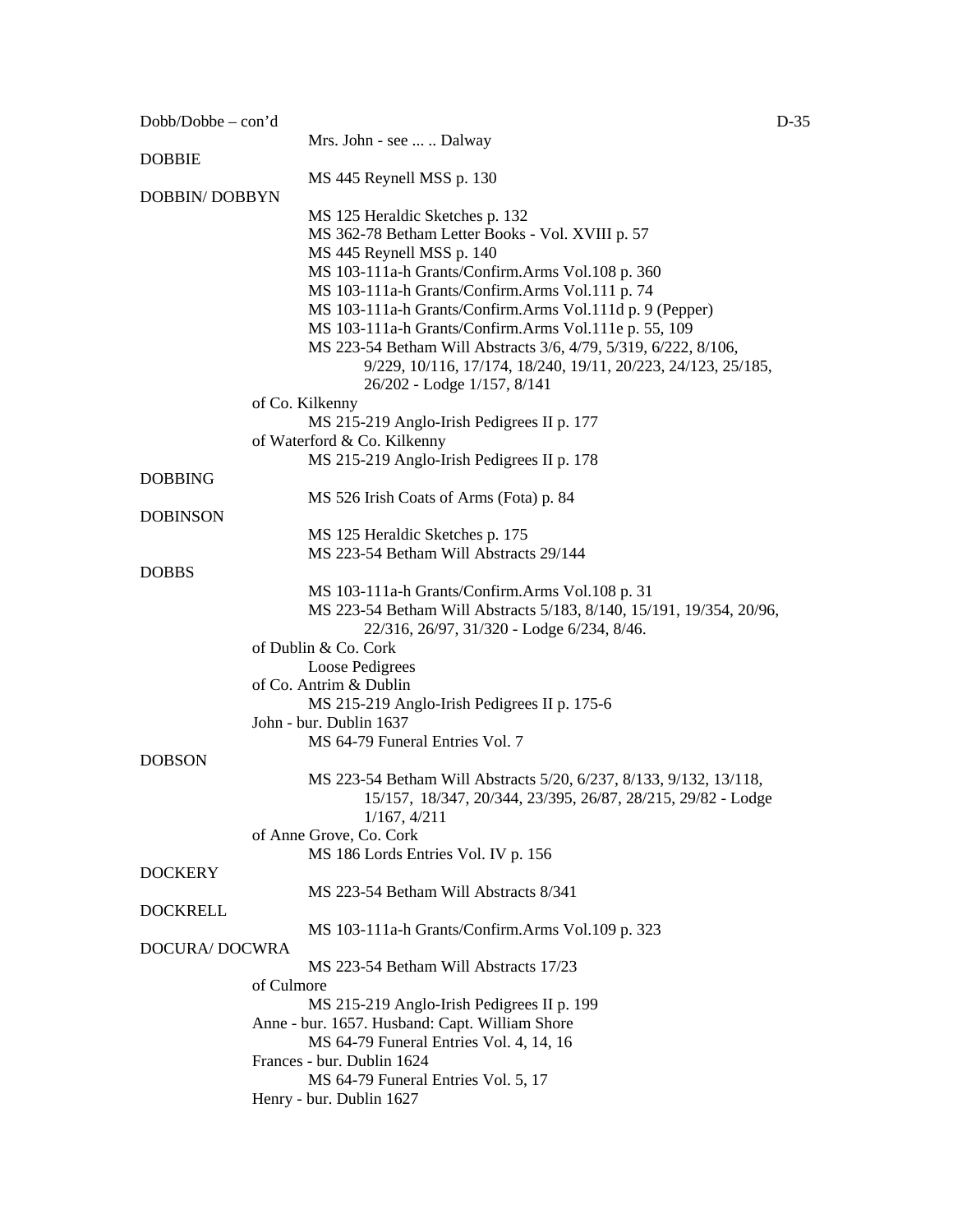| Docura/Docwra – con'd | $D-36$                                                                 |
|-----------------------|------------------------------------------------------------------------|
|                       | MS 64-79 Funeral Entries Vol. 5, 17                                    |
|                       | Sir Henry, Baron of Culmore - bur. Dublin 1632                         |
|                       | MS 64-79 Funeral Entries Vol. 5, 17                                    |
| DODD/DOD              |                                                                        |
|                       | MS 125 Heraldic Sketches p. 72                                         |
|                       | MS 362-78 Betham Letter Books - Vol. VII p.21                          |
|                       | MS 198 Ecclesiastical Visitations p. 32                                |
|                       | MS 199 Ecclesiastical Visitations p. 108, 170, 462                     |
|                       | MS 223-54 Betham Will Abstracts 3/63, 5/88, 6/411, 7/42, 8/354, 9/190, |
|                       | 10/102, 11/223, 12/15, 13/30, 20/149, 21/139, 24/407, 26/332,          |
|                       | 27/244, 28/190 - Lodge 5/245, 10/12                                    |
|                       | Lord Bishop of Meath                                                   |
|                       | MS 261-276 Betham Sketch Pedigrees Series 1 - Vol.IX p.135 - Vol.XVI   |
|                       | p. 350                                                                 |
|                       | of Kingsbrook, Co. Sligo                                               |
|                       | MS 261-276 Betham Sketch Pedigrees Series 1 – Vol. III p.228           |
|                       | of Co. Lettrim                                                         |
|                       | MS 205 Will Pedigrees Vol. 3 p. 75                                     |
|                       | Rev. Dr. Roger - bur. 1608. Bishop of Meath                            |
|                       | MS 64-79 Funeral Entries Vol. 1, 3                                     |
| <b>DODDERIDGE</b>     |                                                                        |
|                       | MS 223-54 Betham Will Abstracts 1/346, 5/4, 20/242                     |
| <b>DODDERSLY</b>      |                                                                        |
|                       | MS 223-54 Betham Will Abstracts 30/272                                 |
| <b>DODGSON</b>        |                                                                        |
|                       | MS 362-78 Betham Letter Books - Vol. XVII p.212                        |
| <b>DODSON</b>         |                                                                        |
|                       | MS 223-54 Betham Will Abstracts - Lodge 10/14                          |
| <b>DODWELL</b>        |                                                                        |
|                       | MS 526 Irish Coats of Arms (Fota) p. 80                                |
|                       | MS 198 Ecclesiastical Visitations p. 319, 328, 346                     |
|                       | MS 496-511 Boxes - D                                                   |
|                       | MS 103-111a-h Grants/Confirm.Arms Vol. 103 p. 98                       |
|                       | MS 223-54 Betham Will Abstracts 6/415, 10/264 - Lodge 1/197, 8/176     |
|                       | of Seavenhampton, Gloucester.                                          |
|                       | MS 261-276 Betham Sketch Pedigrees Series 1 - Vol. IX p.200            |
|                       | of Carrowskeagh, Co. Roscommon                                         |
|                       | MS 261-276 Betham Sketch Pedigrees Series 1 - Vol. IX p.208            |
|                       | of Athlone                                                             |
|                       | MS 261-276 Betham Sketch Pedigrees Series 1 - Vol.IX p.202, 208        |
|                       | of Co. Roscommon                                                       |
|                       | MS 215-219 Anglo-Irish Pedigrees II p. 200                             |
|                       | Capt. Henry - bur. Athlone 1707                                        |
|                       | MS 64-79 Funeral Entries Vol. 17                                       |
|                       | Miss - bur. Athlone 1703. Husband: Rev. Jeremy Marsh                   |
|                       | MS 64-79 Funeral Entries Vol. 17                                       |
| <b>DOEGOOD</b>        |                                                                        |
|                       | MS 223-54 Betham Will Abstracts 25/8                                   |
| <b>DOGGENIS</b>       |                                                                        |
|                       | MS 223-54 Betham Will Abstracts 27/219                                 |
| <b>DOGGET</b>         |                                                                        |
|                       | MS 223-54 Betham Will Abstracts 2/127                                  |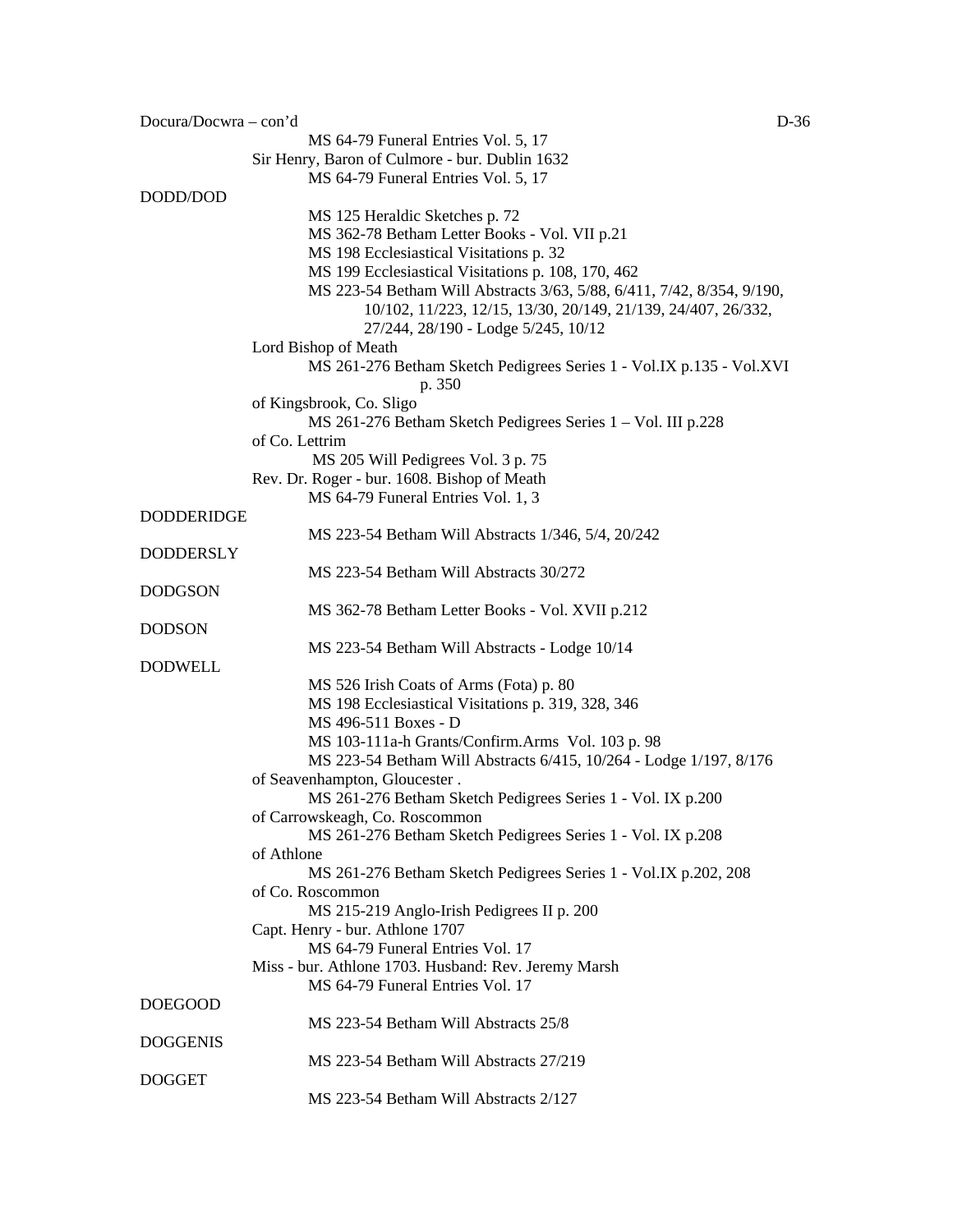## DOGHERTY/ DOHERTY/ O'DOGHERTY DESCRIPTION OF A STREET ASSEMBLY DESCRIPTION OF A STREET AND DESCRIPTION OF A STREET AND DESCRIPTION OF A STREET AND DESCRIPTION OF A STREET AND DESCRIPTION OF A STREET AND DESCRIPTION OF A ST

|                  | MS 125 Heraldic Sketches p. 140, 121, 259                                 |
|------------------|---------------------------------------------------------------------------|
|                  | MS 362-78 Betham Letter Books - Vol.XVI p.303                             |
|                  | MS 199 Ecclesiastical Visitations p. 248                                  |
|                  | MS 145 O'Ferrall's Linea Antiqua I p. 476, 490, 510                       |
|                  | MS 103-111a-h Grants/Confirm.Arms Vol.109 p. 251                          |
|                  | MS 223-54 Betham Will Abstracts 4/96, 7/376, 8/87, 9/286, 14/299, 16/356, |
|                  | 17/160, 18/1, 29/75, 321105 - Lodge 6/116                                 |
| <b>DOLAND</b>    |                                                                           |
|                  | MS 223-54 Betham Will Abstracts 24/91                                     |
|                  |                                                                           |
| <b>DOLANE</b>    |                                                                           |
|                  | MS 223-54 Betham Will Abstracts 12/227                                    |
| D'OLEY           |                                                                           |
|                  | MS 223-54 Betham Will Abstracts - Lodge 5/155                             |
| D'OLIER          |                                                                           |
|                  | of Dublin                                                                 |
|                  | MS 223-54 Betham Will Abstracts 3178, 5/251, 7/111, 9/255, 10/254,        |
|                  | 14/314, 17/200 or 280, 22/352, 25/124 or 129                              |
|                  | MS 125 Heraldic Sketches p. 67, 214                                       |
|                  | MS 103-111a-h Grants/Confirm.Arms Vol. 106 p. 110                         |
|                  | MS 223-54 Betham Will Abstracts 8/268                                     |
|                  | MS 261-276 Betham Sketch Pedigrees Series 1 - Vol. I p.163-165            |
|                  | of little Forest, Co. Dublin                                              |
|                  | MS 384 Donavan MSS p. 59                                                  |
|                  | of Vandelle, Little Hangest                                               |
|                  | MS 496-511 Boxes - D                                                      |
| <b>DOLITTLE</b>  |                                                                           |
|                  | MS 223-54 Betham Will Abstracts 1/226, 11/82, 27/213, 32/63               |
| <b>DOLLAN</b>    |                                                                           |
|                  | MS 223-54 Betham Will Abstracts 22/262                                    |
|                  |                                                                           |
| <b>DOLLAWAY</b>  |                                                                           |
|                  | MS 526 Irish Coats of Arms (Fota) p. 68                                   |
| <b>DOLLING</b>   |                                                                           |
|                  | MS 103-111 a-h Grants/Confirm.Arms Vol.109 p. 75                          |
| <b>DOLLNAM</b>   |                                                                           |
|                  | MS 223-54 Betham Will Abstracts - Lodge 5/153                             |
| <b>DOLPHIN</b>   |                                                                           |
|                  | MS 223-54 Betham Will Abstracts 1/310, 9/155, 15/179                      |
|                  | of Co. Galway                                                             |
|                  | MS 215-219 Anglo-Irish Pedigrees II p. 198                                |
| <b>DOLTON</b>    |                                                                           |
|                  | MS 526 Irish Coats of Arms (Fota) p. 95                                   |
| <b>DOLYELL</b>   |                                                                           |
|                  | MS 223-54 Betham Will Abstracts 10/227                                    |
| <b>DOMAN</b>     |                                                                           |
|                  | of Co. Cork                                                               |
|                  | Loose Pedigrees                                                           |
| <b>DOMBRAINE</b> |                                                                           |
|                  | MS 125 Heraldic Sketches p. 224                                           |
|                  | of Dublin                                                                 |
|                  |                                                                           |
|                  | MS 261-276 Betham Sketch Pedigrees Series 1- Vol.III p.275                |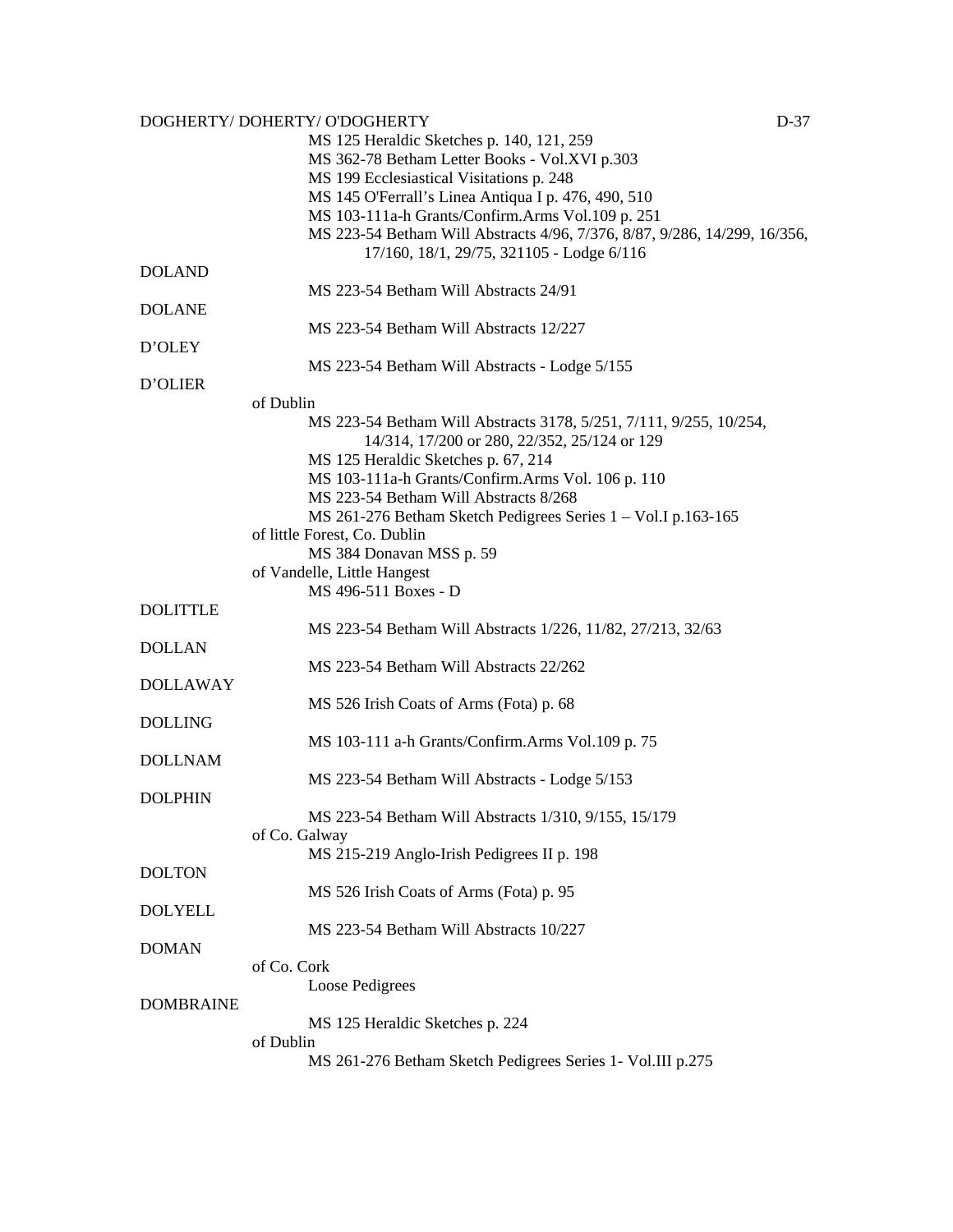DOMENICHETII D-38 MS 103-111 a-h Grants/Confirm.Arms Vol. 108 p. 308 of Ancona & Kilkenny MS 496-511 Boxes - D DOMINICK MS 362-78 Betham Letter Books - Vol. VI p.360, 382 MS 432-37 Irwin MSS 434 p. 387 MS 223-54 Betham Will Abstracts 3/3 of Wilts. & Dublin MS 384 Donavan MSS p. 58 DOMVILLE/ DUMVILLE MS 125 Heraldic Sketches p. 115, 126 MS 103-111a-h Grants/Confirm.Arms Vol. 103 p. 35 MS 103-111a-h Grants/Confirm.Arms Vol. 106 p. 67, 97 MS 223-54 Betham Will Abstracts 3/28, 4/265, 6/49, 17/235, 23/125 or 325, 30/33 - Lodge 2/43, 4/241, 5/77*,* 10/22 of Santry & Templeogue, Co. Dublin MS 261-276 Betham Sketch Pedigrees Series 1 - Vol.IV p.181, 185, 215- Vol. XI p.153 Clerk of Hanaper MS 183 Lords Entries Vol. I p. 153 Elizabeth - bur. Dublin 1629 MS 64-79 Funeral Entries Vol. 5, 17 Gilbert - bur. Dublin 1637. Clerk of the Court of Chancery. Wife Margaret Jones. MS 64-79 Funeral Entries Vol. 7 Mrs. Gilbert - see Margaret Jones in Funeral Entry Index John - bur. Dublin 1634 MS 64-79 Funeral Entries Vol. 6, 17 Launcelot - bur. Dublin 1673 MS 64-79 Funeral Entries Vol. 4, 11, 14 Lady William - see Bridget Leake in Funeral Entry Index Miss - bur. Dublin 1660. Husband: Sir ..... Cullum. MS 64-79 Funeral Entries Vol. 4, 14, 16 Miss - bur. 1660. Husband: .. ... Jones MS 64-79 Funeral Entries Vol. 4, 14, 16 Miss - bur. Dublin 1669. Daughter of Sir William Domville. MS 64-79 Funeral Entries Vol. 4, 14, 16 DON MS 223-54 Betham Will Abstracts 1/306, 4/102 DONA MS 223-54 Betham Will Abstracts 1/71 DONAGAN,O' MS 146 O'Ferrall's Linea Antiqua II p. 175, 428 (A) DONAGHUE/ DONOGHO MS 125 Heraldic Sketches p. 29 MS 198 Ecclesiastical Visitations p. 475, 208 DONALD MS 223-54 Betham Will Abstracts 1/41, 15/159 DONALDSON MS 103-111a-h Grants/Confirm.Arms Vol. 107 p. 435 MS 103-111a-h Grants/Confirm.Arms Vol. 109 p. 421 MS 103-111a-h Grants/Confirm.Arms Vol. 111d p. 19 MS 223-54 Betham Will Abstracts 1/48, 5/254, 6/216, 7/43, 10/151, 13/308,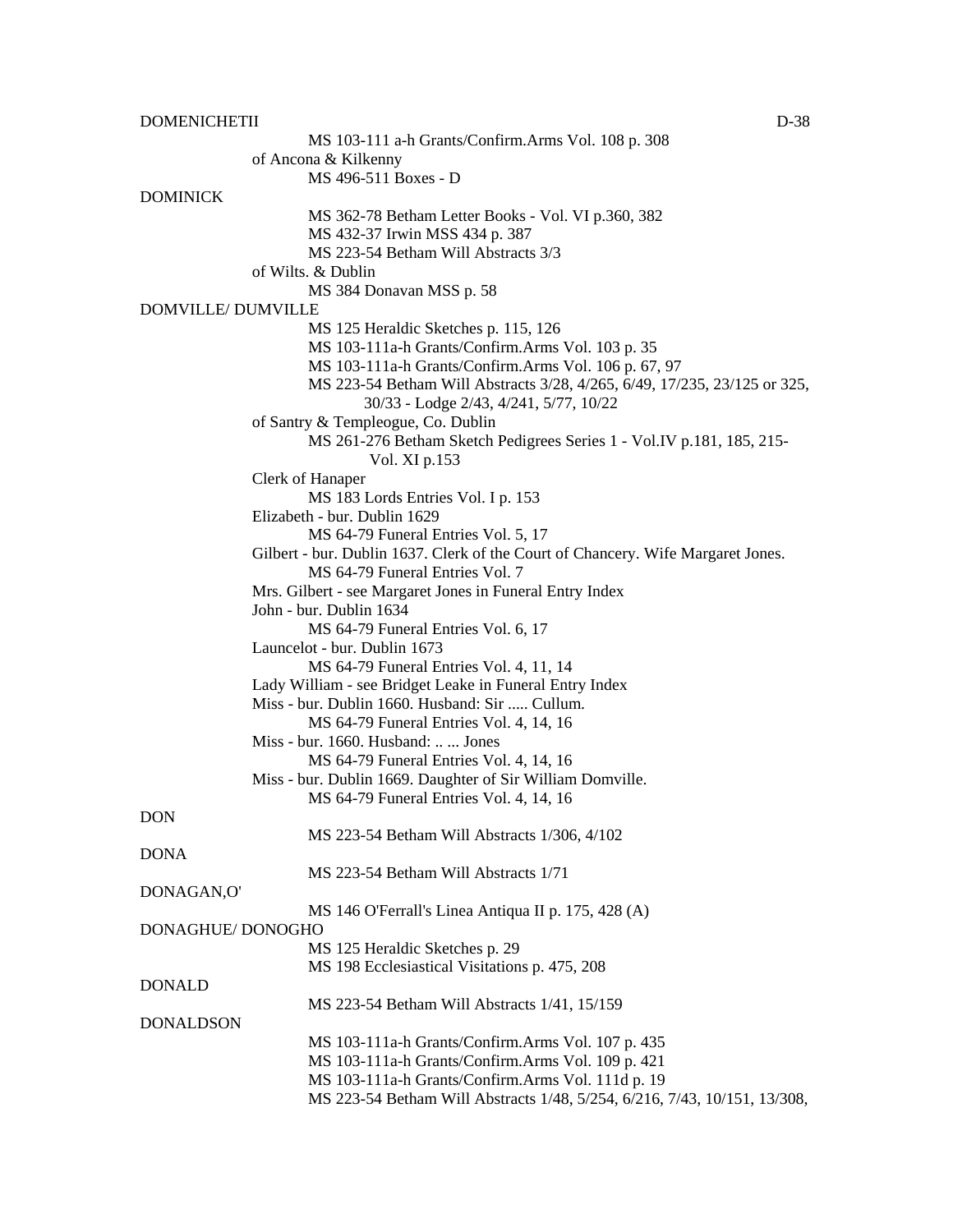Donaldson – con'd D-39 14/244, 15/253, 22/310, 23/216, 25/130, 32/226 - Lodge 6/243 of Belfast MS 261 -276 Betham Sketch Pedigrees Series 1 - Vol.XVI p.252 DONALLY Prittie MS 186 Lords Entries Vol. IV p. 196 DONAN MS 223-54 Betham Will Abstracts 32/80 DONDON of Ballyviston & Ballyfeine, Co. Limerick MS 215-219 Anglo-Irish Pedigrees II p. 196 of Co. Limerick MS 215-219 Anglo-Irish Pedigrees V p. 302 DONEGAL MS 280-85 Fisher MSS IV p.10 Marquess of (Chichester) MS 185 Lords Entries Vol. III p.300 Earl of (Chichester) MS 184 Lords Entries Vol. II p. 133 Funeral Entry Index - see Chichester MS 223-54 Betham Will Abstracts 12/138 - Lodge 3/3 DONELL, O' MS 145 O'Ferrall's Linea Antiqua I p. 454, 250 MS 146 O'Ferrall's Linea Antiqua II p. 147 DONERAILE MS 103-111a-h Grants/Confirm.Arms Vol. 103 p. 12 MS 223-54 Betham Will Abstracts 6/143 or 148, 12/244, *24/310* - Lodge 1/111 Viscount - see St. Leger Viscount MS 185 Lords Entries Vol. III p. 138 Baron (Sentleger) MS 184 Lords Entries Vol. 11 p. 48 DONGAN see also Dungan MS 199 Ecclesiastical Visitations p. 396, 418 MS 445 Reynell MSS p. 3 MS 1 03-111a-h Grants/Confirm.Arms Vol. 110 p. 47 MS 223-54 Betham Will Abstracts 1/34 or 84 - Lodge 3/67, 4/70 of Castleton, Co. Kildare MS 261 -276 Betham Sketch Pedigrees Series 1 - Vol. V p.134 MS 93-97 Chaos 3, p.97 of Dublin (Arms). MS 93-97 Chaos 3, p. 40 of Dublin & Kildare MS 215-219 Anglo-Irish Pedigrees II p. 197 John - bur. Dublin 1635. Son and heir of William Dongan K.C. Unmarried. MS 64-79 Funeral Entries Vol. 7 DONLEVY/ O'DONLEVY MS 146 O'Ferrall's Linea Antiqua II p. 446 MS 223-54 8etham Will Abstracts 9/255, 25/21 TO FIND REFERENCES, SEE FILM NUMBER LISTING AND FOREWORD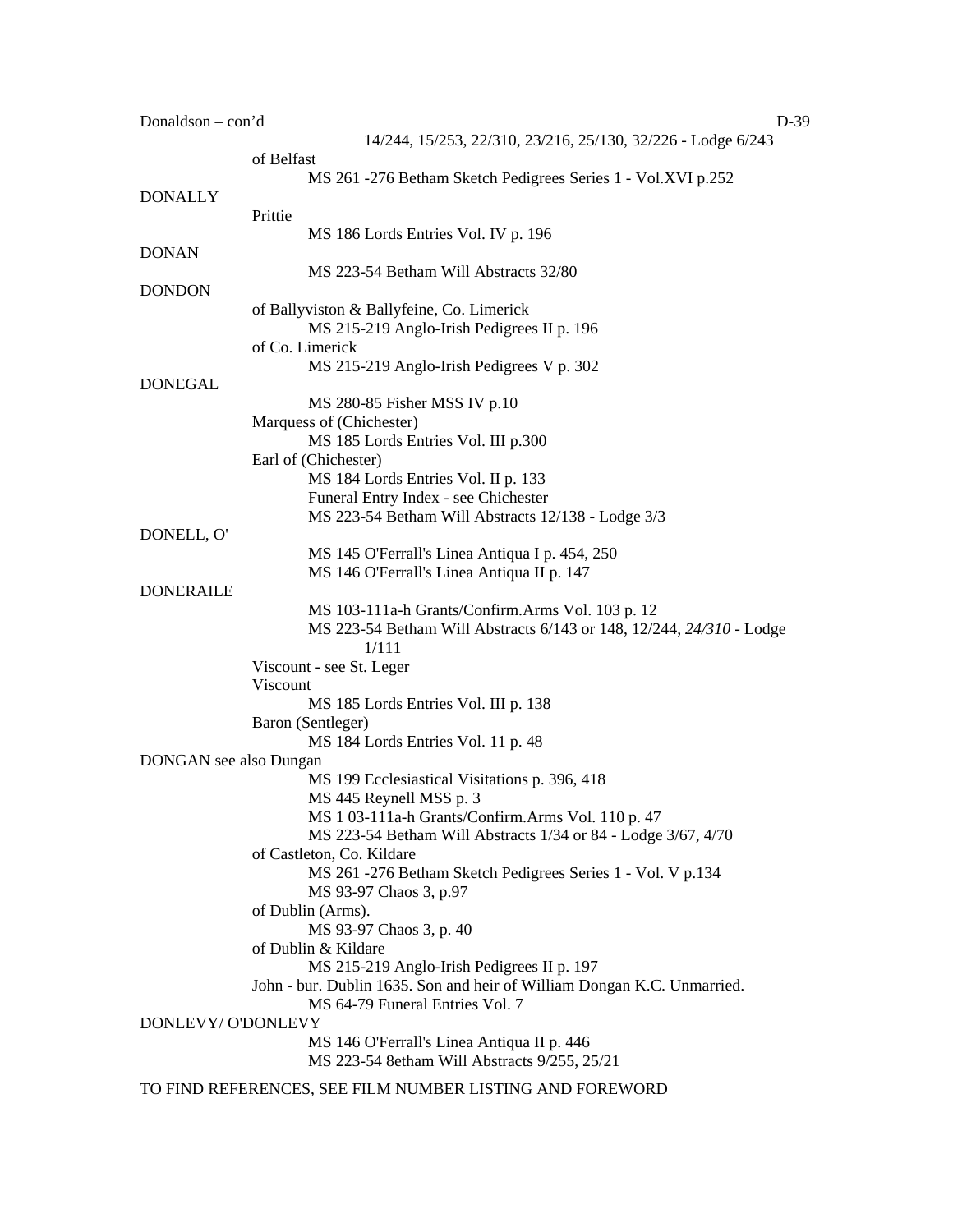DONNELL D-40 MS 198 Ecclesiastical Visitations p. 473 MS 199 Ecclesiastical Visitations p. 212 MS 223-54 Betham Will Abstracts 3/39, 6/91, 9/230, 15/155, 20/365, 22/16, 24/216 – Lodge 5/107 of Limerick MS 215-219 Anglo-Irish Pedigrees V p. 281 Rt. Rev. William - bur. c. 1625. Archbishop of Tuam. MS 64-79 Funeral Entries Vol. 5 DONNELLAN/ DONILAN/ DONELAN MS 125 Heraldic Sketches p. 140 MS 362-78 Betham Letter Books - Vol.II p.136 MS 198 Ecclesiastical Visitations p. 51, 293, 649, 68, 86, 209, 270, 476, 478, 479, 480, 486 MS 199 Ecclesiastical Visitations p. 26, 28, 331, 505 MS 145 O'Ferrall's Linea Antiqua I p. 617 MS 146 O'Ferrall's Linea Antiqua II p. 127, 175 MS 103-1 11a-h Grants/Confirm.Arms Vol.111 p. 13 MS 223-54 Betham Will Abstracts 1/12, 3/58, 4/5, 5/271, 6/127, 7/259, 8/20, 11/190, 12/65, 14/330, 15/126, 16/35, 17/163, 18/115, 19/392, 20/268, 21/359, 24/263, 25/54, 29/95 - Lodge 4/257, 5/111, 8/177 of Dublin (Fun. Entry) MS 93-97 Chaos 4 p.195 MS 573-576 Sadleir Pedigrees - 576 p.65 of Co. Galway Loose Pedigrees Andrew - bur. Co. Limerick 1639. MS 64-79 Funeral Entries Vol. 8 Anne - bur. Dublin 1665. Husband: Alderman Enoch Reader MS 64-79 Funeral Entries Vol. 4, 14, 16 Sir James - bur. Dublin 1665. Wives : (1) Anne Barry, and (2) Sarah Wheeler, widow of Matthew Tyrrell MS 64-79 Funeral Entries Vol. 4, 14, 16 Mrs. James - see Mary Barry in Funeral Entry Index John - bur. 1634. Res: Glenarm, Co. Antrim. Funeral Entries Vol. 6 Mrs. Nehemiah - see Mary Preston in Funeral Entry Index William, M.A. - bur. 1624. Wife: Jane Golborne MS 64-79 Funeral Entries Vol. 5, 17 Mrs. - see .. ... Gilbert in Funeral Entry Index **DONNELLY** MS 445 Reynell MSS p. 117 MS 145 O'Ferrall's Linea Antiqua I p. 367 MS 103-111a-h Grants/Confirm.Arms Vol. 107 p. 124, 334 MS 223-54 Betham Will Abstracts 6/396, 7/161, 11/266, 12/11, 13/94, 14/389, 16/341, 18/260, 22/169, 23/283, 30/324 - Lodge 7/93 or 95 or 98 of Blackwater Town MS 261-276 Betham Sketch Pedigrees Series 1 - Vol.XIII p.38

of Terticken, Co. Longford

MS 261-276 Betham Sketch Pedigrees Series 1 - Vol.XII p.223 of Dublin

MS 93-97 Chaos 1 p.101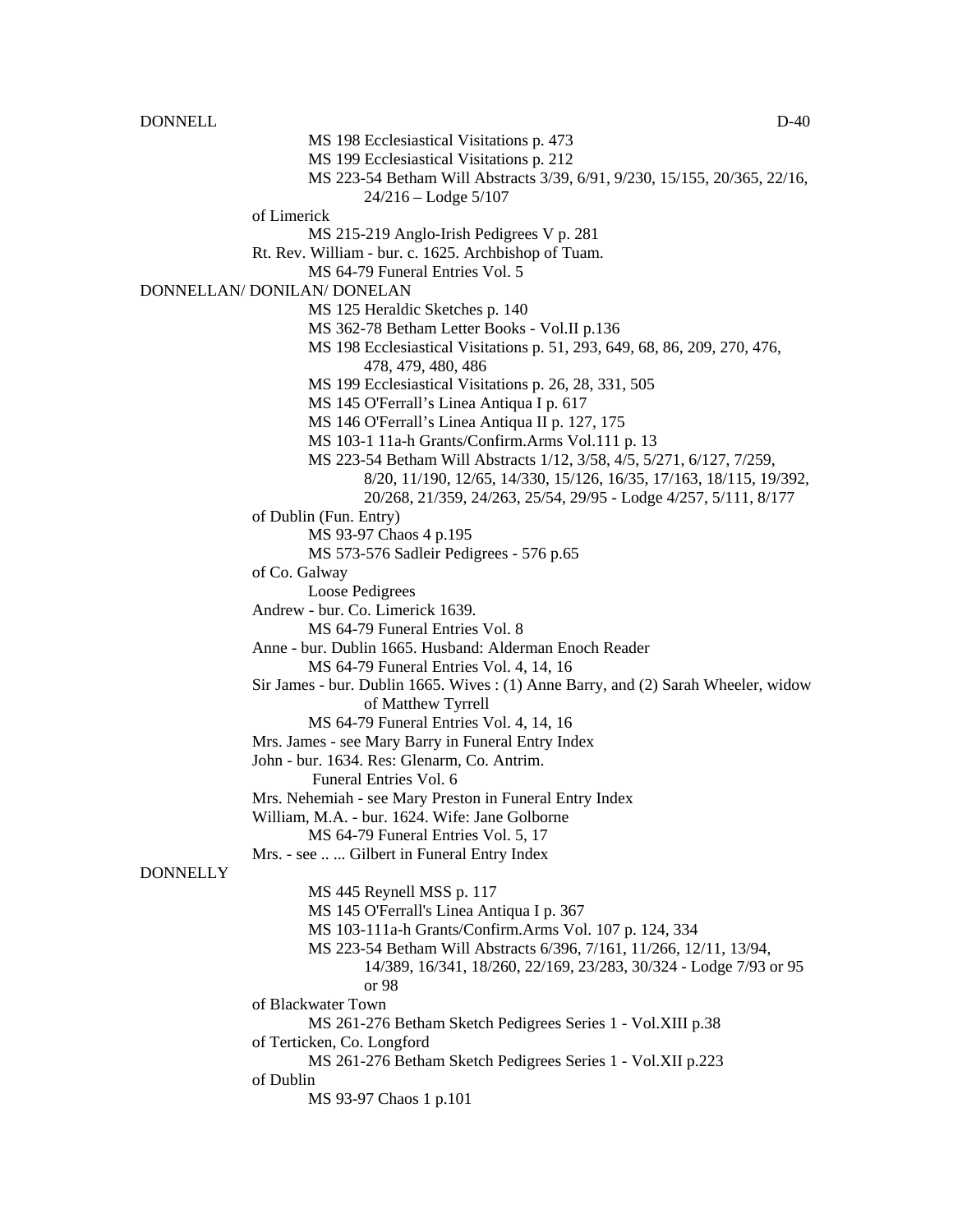DONNER DESCRIPTION OF THE CONNER DESCRIPTION OF THE CONNER DESCRIPTION OF THE CONNER OF THE CONNE

MS 223-54 Betham Will Abstracts 16/100 DONOGH/ O'DONOCH/ MC DONOGH MS 146 O'Ferrall's Linea Antiqua 11 p. 410 MS 223-54 Betham Will Abstracts 6/19, 6/29, 14/128, 19/432, 26/327, 28/51 - Lodge 6/111 DONOGHEN MS 223-54 Betham Will Abstracts 15/182, 18/126 DONOGHMORE MS 280-85 Fisher MSS IV p.142 MS 223-54 Betham Will Abstracts 14/150 Baron (Hutchenson) MS 185 Lords Entries Vol. III p. 142 MS 184 Lords Entries Vol. II p. 157 DONOGHOE/ O'DONOHOO MS 145 O'Ferrall's Linea Antiqua I p. 70, 72, 86 MS 223-54 Betham Will Abstracts 6/274, 7/263, 13/99, 15/157, 16/88, 20/202, 22/249, 25/116 DONOLAN Col. - bur. 1710 MS 64-79 Funeral Entries Vol. 17 Mr. - bur. Cavan Nov. 1726. Wife: ..... Dillon MS 64-79 Funeral Entries Vol. 17 Mr. - bur. Cavan Aug. 1726. Wife: .. ... Wentworth MS 64-79 Funeral Entries Vol. 17 Mrs. - see .... . FitzGerald in Funeral Entry Index DONOVAN/O'DONOVAN MS 125 Heraldic Sketches p. 287 MS 199 Ecclesiastical Visitations p. 103, 121 MS 445 Reynell MSS p. 63, 161 MS 145 O'Ferrall's Linea Antiqua I p. 124 MS 146 O'Ferrall's Linea Antiqua 11 p. 483 (A) MS 103-111a-h Grants/ Vol.109 p. 307 MS 223-54 Betham Will Abstracts 3/205, 5/173, 6/140 or 146, 7/203, 10/117, 11/208, 12/233, 13/252, 17/47, 18/117, 21/121, 22/379, 23/138, 27/180, 28/91 - Lodge 4/83, 9/89 of Dublin MS 261 -276 Betham Sketch Pedigrees Series 1 - Vol.XVI p.188 of Kilmacow, Co. Waterford MS 261-276 Betham Sketch Pedigrees Series 1 - Vol.XVI p. 189, 192 of Co. Wexford MS 220-222 Milesian I p. 466 MS 183 Lords Entries Vol. I p. 171 DONRAN MS 103-111a-h Grants/Confirm.Arms Vol.111 p. 237 DOOGAN MS 223-54 Betham Will Abstracts 1/206, 5/322, 15/29, 19/51, 23/13 DOOLAN MS 103-111a-h Grants/ Vol. 107 p. 288 MS 223-54 Betham Will Abstracts 6/237, 20/343, 22/91 of Shinrone MS 573-576 Sadleir Pedigrees - 576 p.61-62

TO FIND REFERENCES, SEE FILM NUM8ER LISTING AND FOREWORD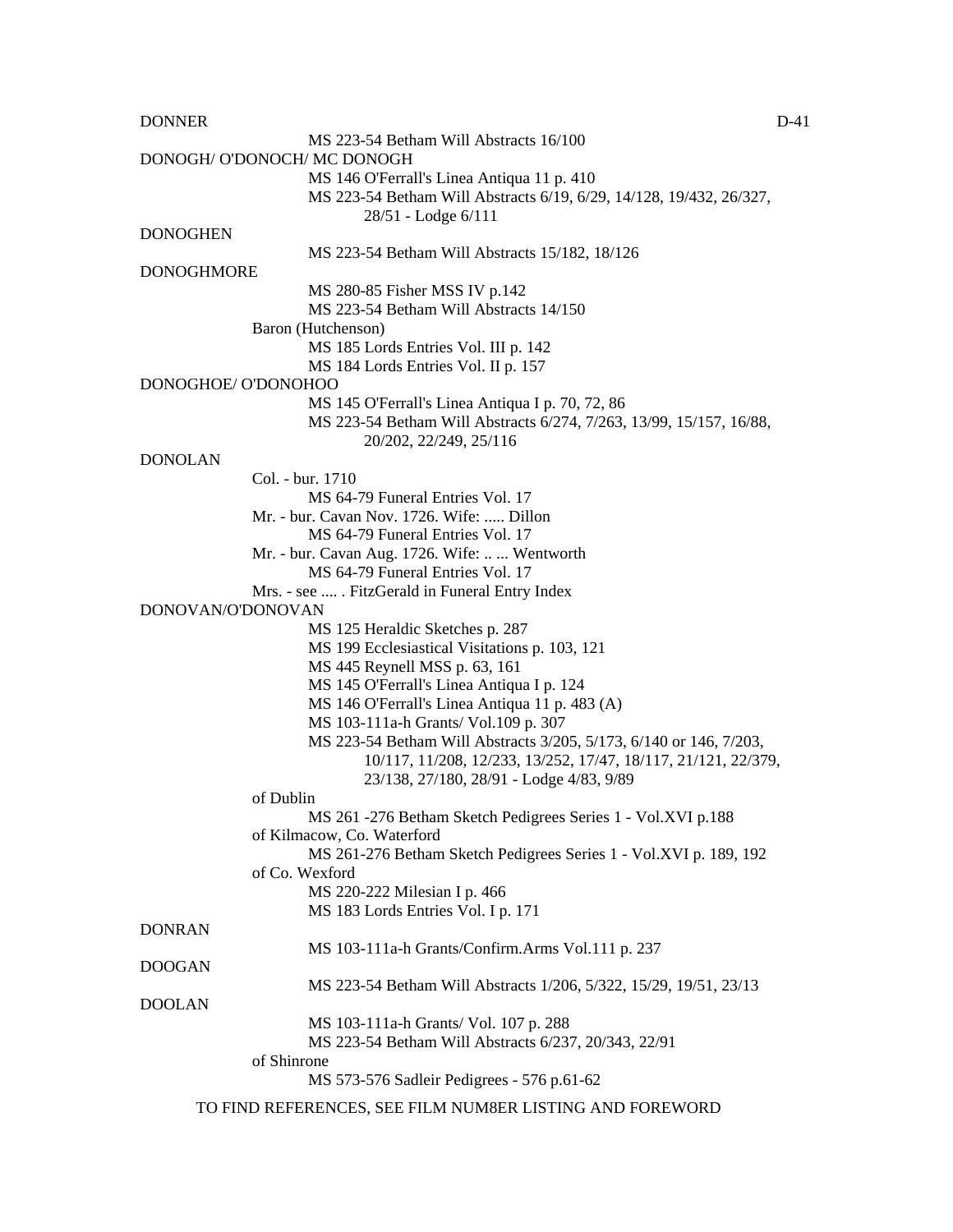| <b>DOOLE</b>   | $D-42$                                                                                                                |
|----------------|-----------------------------------------------------------------------------------------------------------------------|
|                | MS 223-54 Betham Will Abstracts 3/28                                                                                  |
| <b>DOOLEY</b>  |                                                                                                                       |
|                | MS 223-54 Betham Will Abstracts 27/299, 30/144, 32/301                                                                |
| DOON,O'        |                                                                                                                       |
|                | MS 145 O'Ferrall's Linea Antiqua I p. 240                                                                             |
| <b>DOONER</b>  |                                                                                                                       |
|                | MS 223-54 Betham Will Abstracts 23/32                                                                                 |
|                | MS 103-111 a-h Grants/Confirm.Arms Vol. 111a p. 118                                                                   |
| <b>DOPPING</b> |                                                                                                                       |
|                | MS 280-85 Fisher MSS II p.41 or 141                                                                                   |
|                | MS 103-111a-h Grants/Confirm.Arms Vol.108 p. 258<br>MS 223-54 Betham Will Abstracts 1/294, 2/141, 3/172, 4/253, 9/83, |
|                | 14/51, 16/312, 17/218, 18/339, 20/296, 28/113 – Lodge 2/9, 5/63 or                                                    |
|                | 173, 6/207, 9/81, 10/5                                                                                                |
|                | of Dublin & Westmeath                                                                                                 |
|                | Loose Pedigrees                                                                                                       |
|                | of Lowtown, Co. Westmeath                                                                                             |
|                | MS 184 Lords Entries Vat. 11 p. 41                                                                                    |
|                | Antonina Jane - bur. 1658. Husband:   Towers.                                                                         |
|                | MS 64-79 Funeral Entries Vat. 4, 14,16                                                                                |
|                | Mary - bur. 1655                                                                                                      |
|                | MS 64-79 Funeral Entries Vol. 14, 16                                                                                  |
| <b>DORAN</b>   |                                                                                                                       |
|                | MS 103-111 a-h Grants/Confirm.Arms Vol. 111b p. 19                                                                    |
|                | MS 223-54 Betham Will Abstracts 7/276, 8/132, 10/60, 15/17, 17/52, 18/5,                                              |
|                | 21/353, 24/240, 26/107, 27/337                                                                                        |
| <b>DORE</b>    |                                                                                                                       |
|                | MS 103-111a-h Grants/Confirm.Arms Vol.111c p. 3                                                                       |
|                | MS 223-54 Betham Will Abstracts 9/320 - Lodge 6/209                                                                   |
|                | of Co. Cork                                                                                                           |
|                | Loose Pedigrees                                                                                                       |
| <b>DORGATT</b> |                                                                                                                       |
|                | MS 199 Ecclesiastical Visitations p. 215                                                                              |
| DORKEN, O'     |                                                                                                                       |
|                | MS 146 O'Ferrall's Linea Antiqua 11 p. 495 (A)                                                                        |
| <b>DORLEY</b>  |                                                                                                                       |
|                | MS 362-78 Betham Letter Books - Vol.III p.286<br>MS 223-54 Betham Will Abstracts 2/33                                 |
| <b>DORMAN</b>  |                                                                                                                       |
|                | MS 223-54 Betham Will Abstracts 1/208, 5/82, 9/299, 10/36, 32/152                                                     |
|                | of Co. Cork                                                                                                           |
|                | MS 384 Donavan MSS p. 54                                                                                              |
| <b>DORMER</b>  |                                                                                                                       |
|                | MS 37 Irish Arms at College of Heralds p. 92                                                                          |
|                | MS 223-54 Betham Will Abstracts 2135 - Lodge 6/52                                                                     |
|                | Earl of Carnarvon                                                                                                     |
|                | MS 183 Lords Entries Vol. I p. 265, 287                                                                               |
|                | Lord                                                                                                                  |
|                | MS 183 Lords Entries Vol. I p. 90                                                                                     |
|                | John - bur. Ross, Co. Wexford 1639.                                                                                   |
|                | MS 64-79 Funeral Entries Vol. 8                                                                                       |
|                | Dormer - con'd. 0-46                                                                                                  |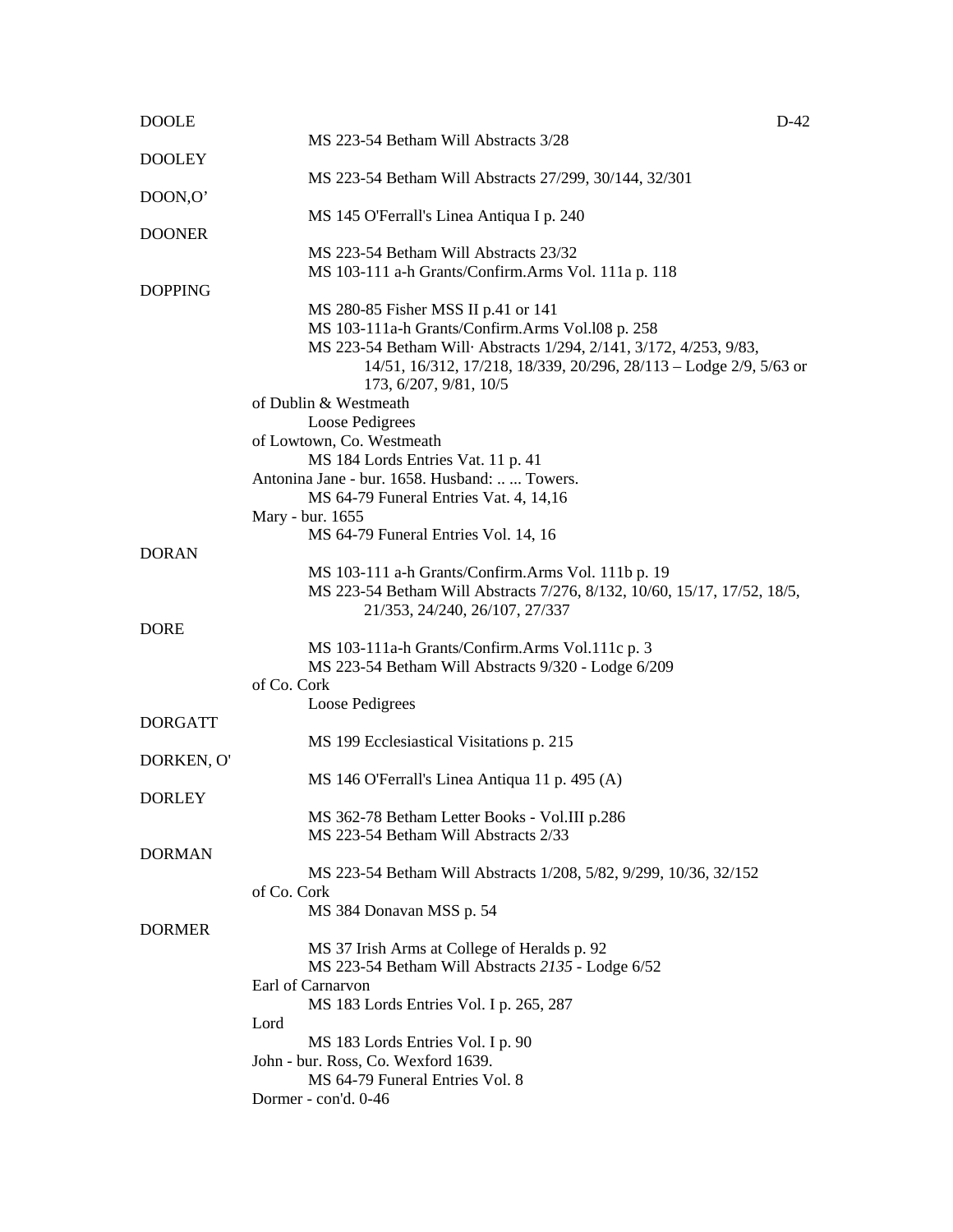| Dormer $-$ con'd  |                                                                                                      | $D-43$ |
|-------------------|------------------------------------------------------------------------------------------------------|--------|
|                   | Martin - bur. Ross 1638                                                                              |        |
|                   | MS 64-79 Funeral Entries Vol. 7                                                                      |        |
| <b>DORNAN</b>     |                                                                                                      |        |
| <b>DORNINGTON</b> | MS 223-54 Betham Will Abstracts 26/340                                                               |        |
|                   | MS 223-54 Betham Will Abstracts - Lodge 10/17                                                        |        |
| DOROCHY, O'       |                                                                                                      |        |
|                   | MS 145 O'Ferrall's Linea Antiqua I p. 174                                                            |        |
| <b>DOROSE</b>     |                                                                                                      |        |
|                   | MS 223-54 Betham Will Abstracts 19/69                                                                |        |
| <b>DORSET</b>     |                                                                                                      |        |
| Duke of           |                                                                                                      |        |
|                   | MS 261-276 Betham Sketch Pedigrees Series 1 - Vol.IX p.77                                            |        |
| <b>DORSEY</b>     | MS 199 Ecclesiastical Visitations p. 505                                                             |        |
|                   | MS 223-54 8etham Will Abstracts 9/168                                                                |        |
| <b>DORTEAS</b>    |                                                                                                      |        |
|                   | of Co. Down                                                                                          |        |
|                   | MS 611 Lodge MSS p.26 - 630                                                                          |        |
| <b>DORTY</b>      |                                                                                                      |        |
|                   | MS 223-54 8etham Will Abstracts 15/55                                                                |        |
| <b>D'OSTEN</b>    |                                                                                                      |        |
|                   | MS 103-111a-h Grants/Confirm.Arms Vol.108 p. 197                                                     |        |
| <b>DOTHOU</b>     | MS 223-54 Betham Will Abstracts 3/216                                                                |        |
| <b>D'OTREY</b>    |                                                                                                      |        |
|                   | MS 103-111a-h Grants/Confirm.Arms Vol.111a p. 96                                                     |        |
| <b>DOUEDALE</b>   |                                                                                                      |        |
|                   | MS 125 Heraldic Sketches p. 202, 204, 264                                                            |        |
| <b>DOUGHTY</b>    |                                                                                                      |        |
|                   | MS 37 Irish Arms at College of Heralds p. 18, 404                                                    |        |
|                   | MS 125 Heraldic Sketches p. 6                                                                        |        |
|                   | MS 445 Reynell MSS p. 99<br>MS 223-54 8etham Will Abstracts 21234, 3/106 or 186, 9/96, 15/69, 22140, |        |
|                   | 25/249                                                                                               |        |
| DOUGLASS/DOUGLAS  |                                                                                                      |        |
|                   | MS 213 Antrim Families p. 200                                                                        |        |
|                   | MS 125 Heraldic Sketches p. 283, 73                                                                  |        |
|                   | MS 103-111a-h Grants/Confirm.Arms Vol.110 p. 1                                                       |        |
|                   | MS 223-54 Betham Will Abstracts 1/60, 2/348, 3/167, 7/404, 9/118, 10/53,                             |        |
|                   | 11/71, 14/40, 15/186, 16/259, 19/286, 22/38, 25/193 -                                                |        |
|                   | Lodge 6/3, 10/40                                                                                     |        |
|                   | Lord Glenbervie<br>MS 292-298 Betham Sketch Pedigrees Series 2 - Vol. Ip. 155                        |        |
|                   | of Hermiston, etc.                                                                                   |        |
|                   | MS 436 Irwin A p.140-142                                                                             |        |
| Earl of           |                                                                                                      |        |
|                   | MS 186 Lords Entries Vol. IV p. 220                                                                  |        |
|                   | Baron Glenbervie of Kincardine                                                                       |        |
|                   | MS 186 Lords Entries Vol. IV p.220                                                                   |        |
|                   | of Aberdeen (see Glenbervie)                                                                         |        |
|                   | MS 496-511 Boxes - Box G H I                                                                         |        |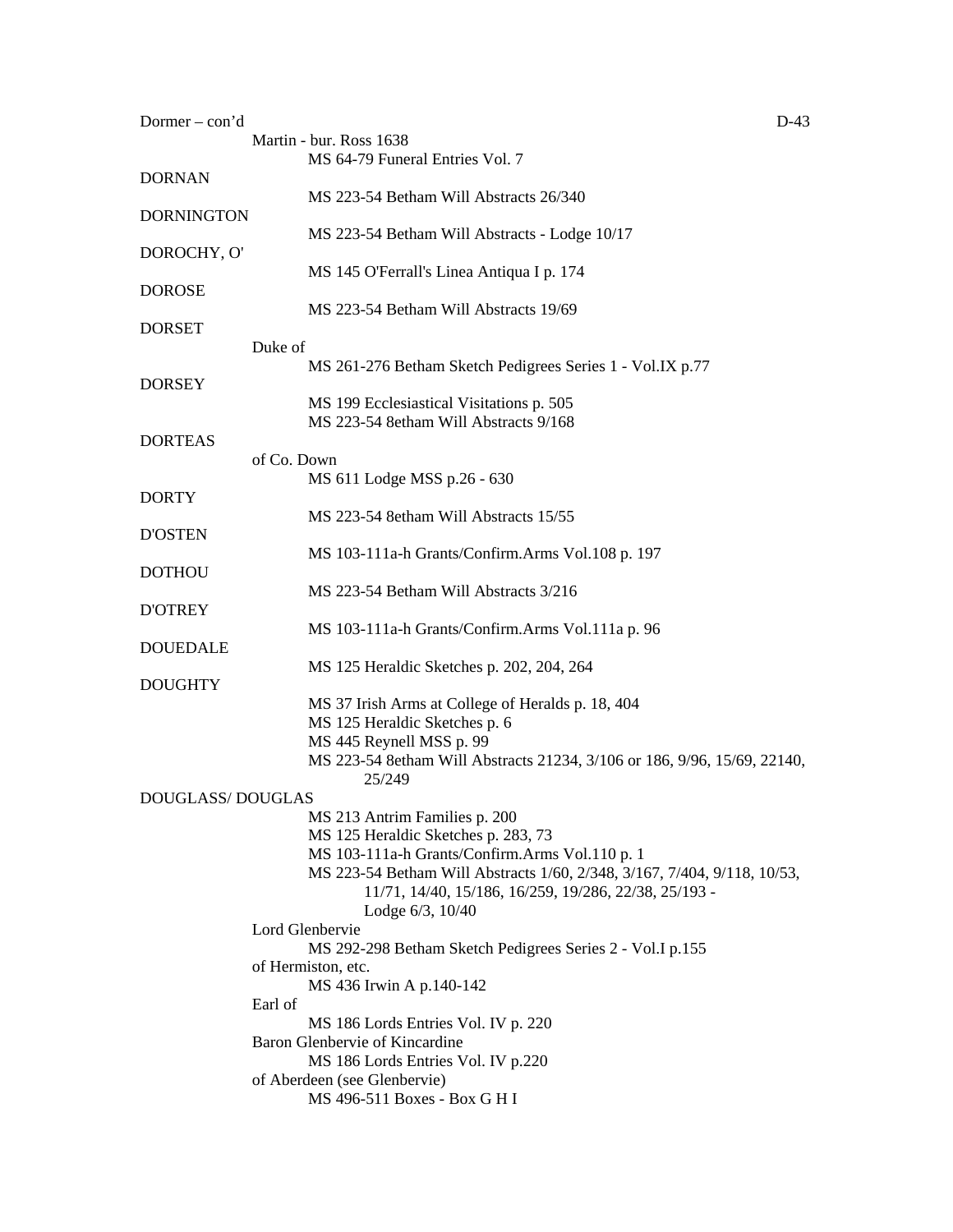| Douglass/Douglas - con'd |                                                                                         | $D-45$ |
|--------------------------|-----------------------------------------------------------------------------------------|--------|
|                          | of Haddington, Scotland                                                                 |        |
|                          | MS 183 Lords Entries Vol. I p. 155                                                      |        |
|                          | Arms                                                                                    |        |
|                          | MS 183 Lords Entries Vol. I p. 165                                                      |        |
|                          | MS 432-37 Irwin MSS 436 p. 140-142                                                      |        |
|                          | Earl of Morton                                                                          |        |
|                          | MS 432-37 Irwin MSS 437 Pt. I and II                                                    |        |
|                          | Mrs. John - see Margaret Purdon in Funeral Entry Index                                  |        |
|                          | Mrs. - see  Sterling in Funeral Entry Index                                             |        |
| DOUIN - see O'Dwin       |                                                                                         |        |
|                          | MS 496-511 Boxes - Box N O                                                              |        |
| <b>DOUJAT</b>            |                                                                                         |        |
|                          | MS 223-54 Betham Will Abstracts 9/256                                                   |        |
| <b>DOUNTON</b>           |                                                                                         |        |
|                          | Roger - bur. 1621                                                                       |        |
|                          | MS 64-79 Funeral Entries Vol. 3                                                         |        |
|                          | Mrs. Roger - see Phillippe Pelham in Funeral Entry Index                                |        |
| <b>DOUSE</b>             | MS 223-54 Betham Will Abstracts 18/253                                                  |        |
| <b>DOUTHAT</b>           |                                                                                         |        |
|                          | MS 223-54 Betham Will Abstracts 25/251                                                  |        |
| <b>DOUTOTH</b>           |                                                                                         |        |
|                          | MS 199 Ecclesiastical Visitations p. 331                                                |        |
| <b>DOVER</b>             |                                                                                         |        |
|                          | MS 223-54 Betham Will Abstracts 5/318, 19/260 or 360, 20/40                             |        |
| DOVERIDGE                |                                                                                         |        |
|                          | MS 223-54 Betham Will Abstracts 8/307                                                   |        |
| <b>DOWALL</b>            |                                                                                         |        |
|                          | MS 223-54 Betham Will Abstracts 9/336, 12/17, 14/62                                     |        |
| <b>DOWAS</b>             |                                                                                         |        |
|                          | MS 223-54 Betham Will Abstracts 6/258                                                   |        |
| DOWD, O' DOWD            |                                                                                         |        |
|                          | MS 146 O'Ferrall's Linea Antiqua II p. 66 (A)                                           |        |
|                          | Mrs. John - see Alsone FitzGerrott in Funeral Entry Index                               |        |
| <b>DOWDALL</b>           |                                                                                         |        |
|                          | MS 280-85 Fisher MSS II or III p. 151                                                   |        |
|                          | MS 198 Ecclesiastical Visitations p. 59, 60, 61, 78, 79, 82, 85, 87, 213, 270,          |        |
|                          | 271, 277, 457, 567, 632                                                                 |        |
|                          | MS 199 Ecclesiastical Visitations p. 440                                                |        |
|                          | MS 223-54 Betham Will Abstracts 1/3, 2/79, 3/71, 4/28, 5/21, 6/24 or 246,               |        |
|                          | 7/49, 8/359, 9/43, 10/277, 11/142, 14/129, 15/185, 16/43 or 93,                         |        |
|                          | 17/316, 18/73, 19/161, 20/74 or 76, 21/173, 22/292 or 3, 23/179 or                      |        |
|                          | 279, 24/265, 27/39, 28/241, 30/278 - Lodge 1/95, 2/55, 3/131,                           |        |
|                          | 4/67, 5/103, 6/145, 7/25, 10/35                                                         |        |
|                          | of Kippagh, Co. Limerick<br>MS 261-276 Betham Sketch Pedigrees Series 1 - Vol.XVI p.145 |        |
|                          | of Co. Meath                                                                            |        |
|                          | Loose Pedigrees                                                                         |        |
|                          | of Drogheda                                                                             |        |
|                          | MS 496-511 Boxes - Box D                                                                |        |
|                          | of Dublin                                                                               |        |
|                          | TO FIND REFERENCES, SEE FILM NUMBER LISTING AND FOREWORD                                |        |
|                          |                                                                                         |        |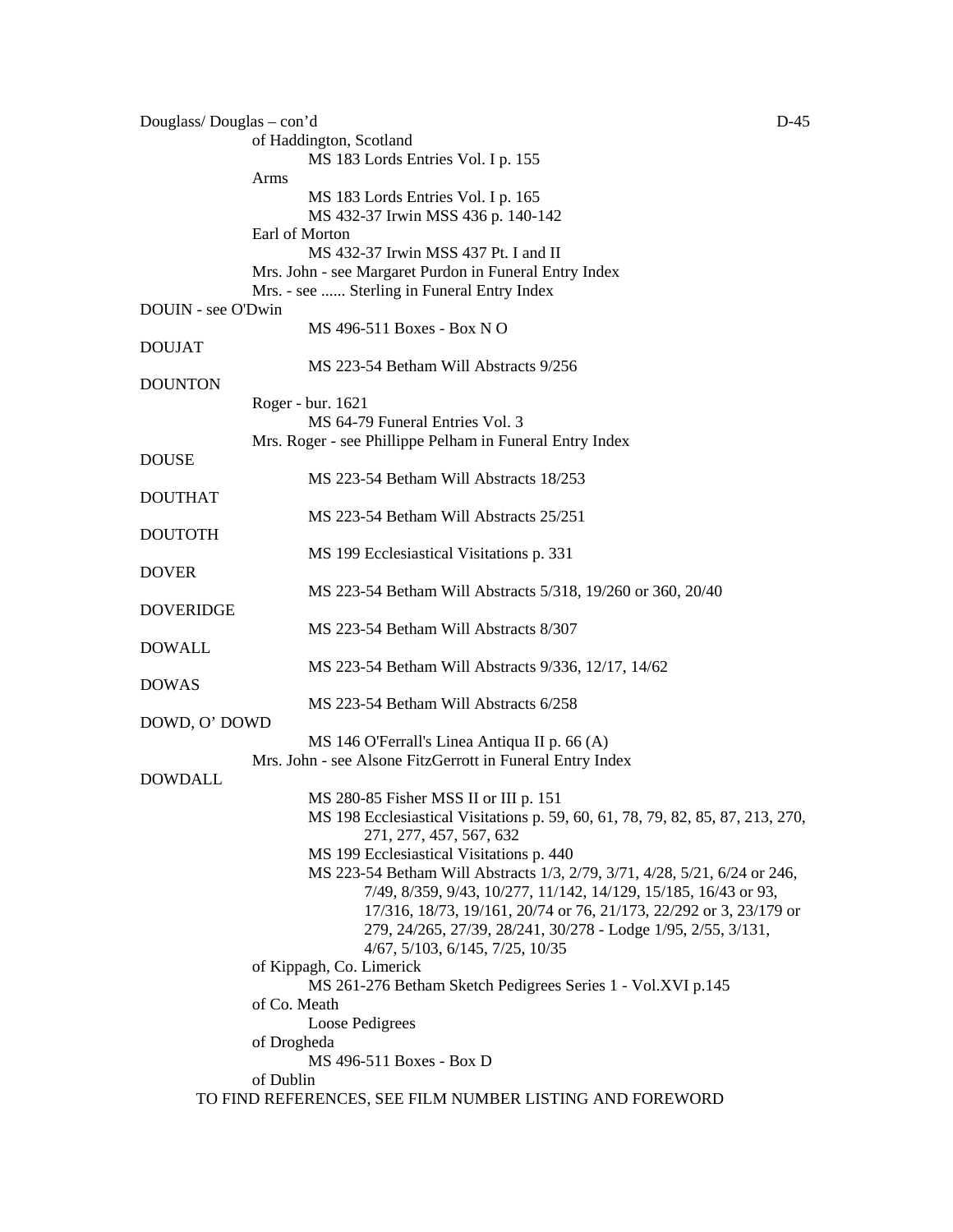MS 220-222 Milesian I p. 92x

of Co. Louth MS 215-219 Anglo-Irish Pedigrees II p. 180, 183, 186 of Co. Meath & Co. Dublin MS 215-219 Anglo-Irish Pedigrees II p. 182, 184, 189, 190 of Castlecarbery, Co. Kildare MS 215-219 Anglo-Irish Pedigrees II p. 187 of Dundalk MS 215-219 Anglo-Irish Pedigrees II p. 187 of Co. Limerick & Co. Waterford MS 215-219 Anglo-Irish Pedigrees II p. 191 of Co. Westmeath MS 215-219 Anglo-Irish Pedigrees II p. 192 MS 215-219 Anglo-Irish Pedigrees V p. 201, 206, 208 of Co. Down & Co. Roscommon MS 215-219 Anglo-Irish Pedigrees II p. 193 of Co. Meath & Co. Louth MS 215-219 Anglo-Irish Pedigrees V p. 196 et.seq. of Co. Longford MS 215-219 Anglo-Irish Pedigrees V p. 205 Bartholomew - bur. Athboy 1635 MS 64-79 Funeral Entries Vol. 6 Christopher - bur. Co. Louth 1640 MS 64-79 Funeral Entries Vol. 9 Edward - bur. c. 1629. Res: Co. Meath MS 64-79 Funeral Entries Vol. 5, 17 Edward - bur. Dublin 1665. Eldest son of Nicholas D. Res: Mounttown, Co. Meath Wife: Margaret Piers MS 64-79 Funeral Entries Vol. 4, 14, 16 Gennet - bur. Duleek 1617. Husbands: (1) John Bath, (2) Oliver Plunkett, 4th Baron Louth MS 64-79 Funeral Entries Vol. 1, 3 George - bur. Dublin 1661 MS 64-79 Funeral Entries Vol. 4, 14, 16 Henry - bur. Kells 1634 MS 64-79 Funeral Entries Vol. 17 Mrs. Henry - see Jane Cullin in Funeral Entry Index Honor - bur. Mountown, Co. Meath 1638. Husband: Lawrence Dowdall who married secondly Letitia Martin MS 64-79 Funeral Entries Vol. 7, 17 Joan - bur. Duleek 1623. Husband: (1) John Bath, (2) Mark Draycott MS 64-79 Funeral Entries Vol. 5, 17 Mrs. Launcelot - see Mary Bulkley in Funeral Entry Index Lawrence - bur. 1617.... Res: Mountown, Co. Meath. Wife: Matilda Newman MS 64-79 Funeral Entries Vol. 3 Mrs. Lawrence - see Honor Dowdall Stephen - bur. 1620. Res: Athboy. MS 64-79 Funeral Entries Vol. 3 ? - bur. 1615. MS 64-79 Funeral Entries Vol. 3 Alderman - bur. 1625. Res: Drogheda. MS 64-79 Funeral Entries Vol. 5, 17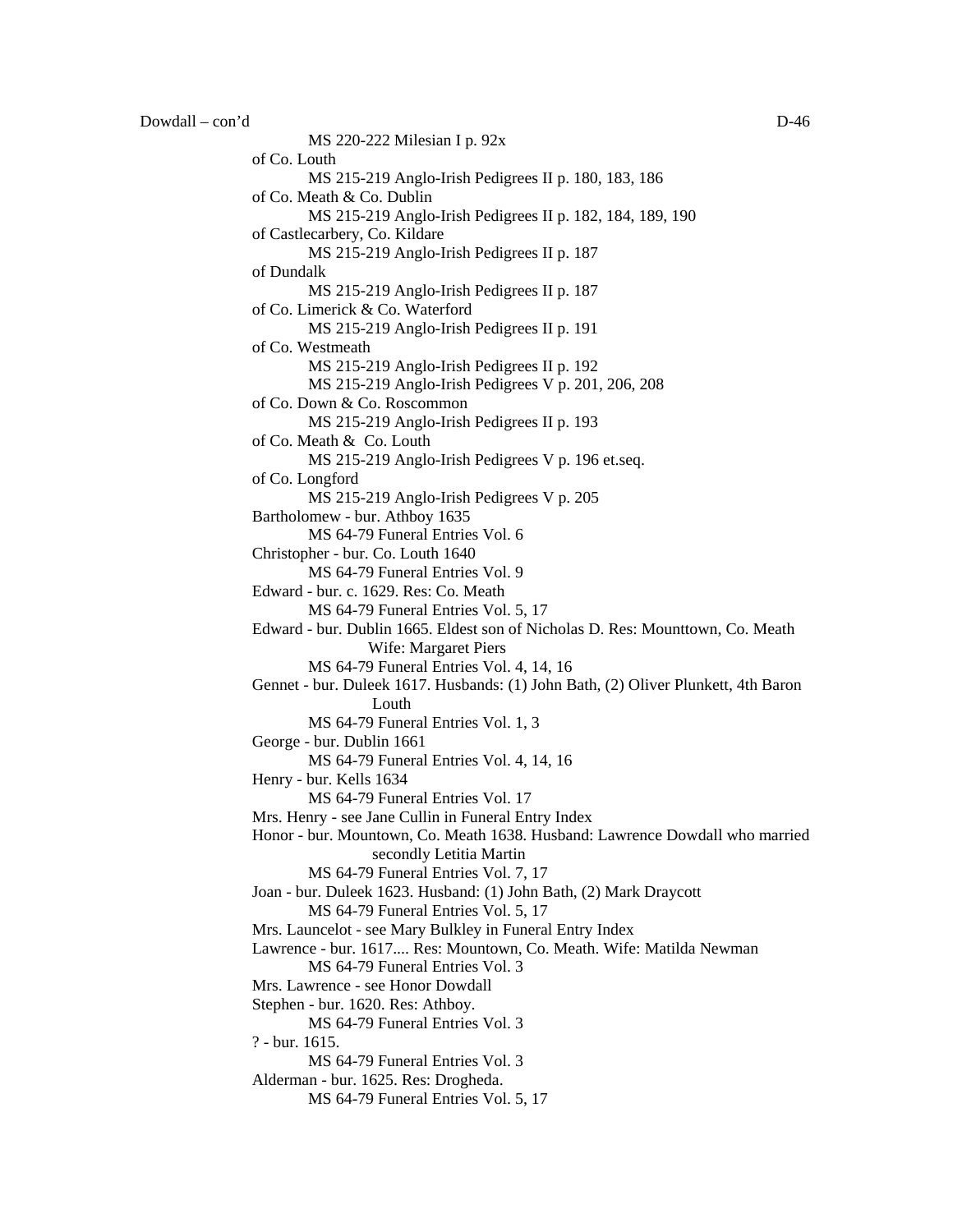| Dowdall - con'd          |                                                                                                         | D-47 |
|--------------------------|---------------------------------------------------------------------------------------------------------|------|
|                          | Mr. - bur. c. 1659                                                                                      |      |
|                          | MS 64-79 Funeral Entries Vol. 4, 14, 16                                                                 |      |
|                          | Mistress - bur. Dublin 1676                                                                             |      |
|                          | MS 64-79 Funeral Entries Vol. 4, 11, 14                                                                 |      |
|                          | Miss - bur. Dublin 1658. Husband: Sir  Wailer                                                           |      |
|                          | MS 64-79 Funeral Entries Vol. 4, 14, 16                                                                 |      |
| <b>DOWDE</b>             |                                                                                                         |      |
|                          | MS 223-54 Betham Will Abstracts 2/336, 3/49, 4/159, 6/310, 30/214                                       |      |
| <b>DOWDESWELL</b>        |                                                                                                         |      |
|                          | MS 184 Lords Entries Vol. II p. 131                                                                     |      |
|                          | MS 223-54 Betham Will Abstracts 2/303, 23/?                                                             |      |
| <b>DOWDING</b>           |                                                                                                         |      |
|                          | MS 223-54 Betham Will Abstracts 3/51, 4/23, 9/119                                                       |      |
|                          | Mary - bur. Swords. 1596. Husband: Thomas Belling                                                       |      |
|                          | MS 64-79 Funeral Entries Vol. 1                                                                         |      |
|                          | Mrs. - see  Moore                                                                                       |      |
| <b>DOWE/DOWES</b>        |                                                                                                         |      |
|                          | MS 223-54 Betham Will Abstracts 6/120, 12/260, 14/318                                                   |      |
| <b>DOWELL</b>            |                                                                                                         |      |
|                          | MS 125 Heraldic Sketches p. 132. 133                                                                    |      |
|                          | MS 198 Ecclesiastical Visitations p. 549, 554, 561                                                      |      |
|                          | MS 223-54 Betham Will Abstracts 2/65, 9/336. 12/116, 15/148, 16/394,                                    |      |
|                          | 19/123, 20/375 or 378, 21/275 - Lodge 5140                                                              |      |
| <b>DOWKEN</b>            |                                                                                                         |      |
|                          | MS 223-54 Betham Will Abstracts 12/179                                                                  |      |
| <b>DOWLAGH</b>           |                                                                                                         |      |
|                          | of Killedon, Co. Mayo                                                                                   |      |
|                          | MS 220-222 Milesian II p. 1                                                                             |      |
| <b>DOWLAN</b>            |                                                                                                         |      |
|                          | MS 223-54 Betham Will Abstracts 28/309                                                                  |      |
| <b>DOWLAND</b>           |                                                                                                         |      |
|                          | MS 1 03-111a-h Grants/Confirm.Arms Vol.111c p. 94                                                       |      |
| <b>DOVVLE</b>            |                                                                                                         |      |
|                          |                                                                                                         |      |
| <b>DOWLEY</b>            | MS 198 Ecclesiastical Visitations p. 859                                                                |      |
|                          |                                                                                                         |      |
|                          | MS 198 Ecclesiastical Visitations p. 398                                                                |      |
| DOWLING/O'DOWLING        | MS 223-54 Betham Will Abstracts 10/35, 13/175 - Lodge 10/28                                             |      |
|                          |                                                                                                         |      |
|                          | MS 198 Ecclesiastical Visitations p. 387, 388, 392, 407                                                 |      |
|                          | MS 199 Ecclesiastical Visitations p. 394<br>MS 261-276 Betham Sketch Pedigrees Series 1 - Vol.III p.161 |      |
|                          |                                                                                                         |      |
|                          | MS 146 O'Ferrall's Linea Antiqua II p. 423                                                              |      |
|                          | MS 223-54 Betham Will Abstracts 1/334, 3/341 or 361, 5/56, 6/65 or 68,                                  |      |
|                          | 7/244, 12/14, 13/35, 14/395, 15/17, 16/131, 17/84, 19/163, 22/161,                                      |      |
|                          | 30/178                                                                                                  |      |
|                          | of Anaghtrim, Queen's Co.                                                                               |      |
|                          | MS 261-276 Betham Sketch Pedigrees Series 1 - Vol.XVI p.5 - Vol.V p.187                                 |      |
| <b>DOWN/DOWNES/DOWNS</b> |                                                                                                         |      |
|                          | MS 362-78 Betham Letter Books - Vol. II or VI p.347                                                     |      |
|                          | MS 103-111a-h Grants/Confirm.Arms Vol. 106 p. 145, 165                                                  |      |
|                          | MS 223-54 Betham Will Abstracts 1/115, 5/57, 6/95, 7/29, 11/149, 14/231,                                |      |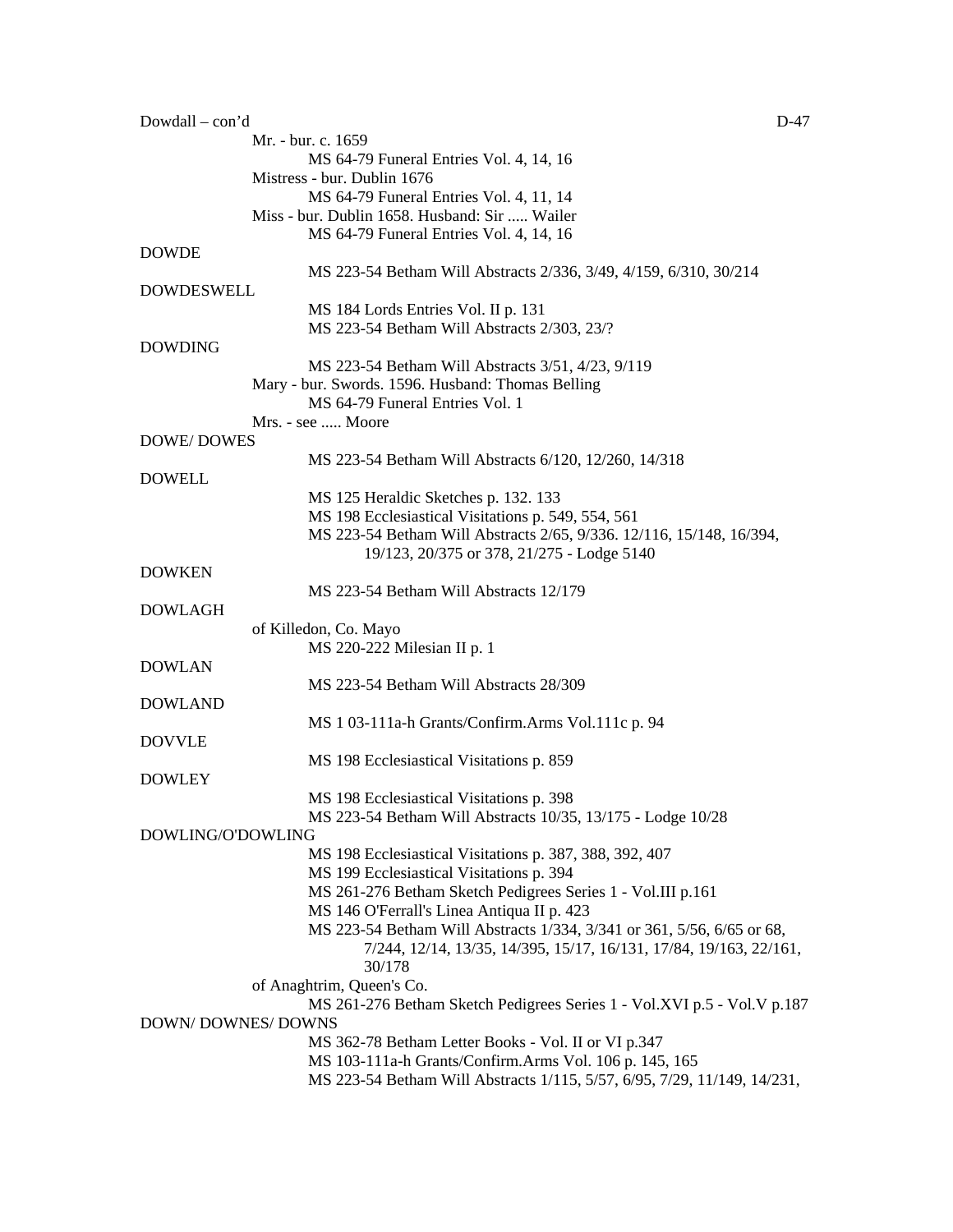| Down/Downes/Downs - Con'd | D-48                                                                                         |
|---------------------------|----------------------------------------------------------------------------------------------|
|                           | 15/205, 21/339, 26/336, 27/186 - Lodge 1125, 4/30, 5/14, 6/35,                               |
|                           | 8/73                                                                                         |
|                           | Lord Chief Justice                                                                           |
|                           | MS 261-276 Betham Sketch Pedigrees Series 1 - Vol.III p.268                                  |
|                           | Will of Downes, gent. proved 1629                                                            |
|                           | MS 292-298 Betham Sketch Pedigrees Series 2 - Vol.II p.91-121                                |
|                           | of Co. Dublin & Derry                                                                        |
|                           | Loose Pedigrees                                                                              |
|                           | Viscount (Dawnay)                                                                            |
|                           | MS 187 Lords Entries Vol. V p. 203                                                           |
| <b>DOWNAM</b>             |                                                                                              |
|                           | Rt. Rev. George - bur. Londonderry 1634                                                      |
|                           | MS 64-79 Funeral Entries Vol. 6                                                              |
| <b>DOWNEY</b>             |                                                                                              |
|                           | MS 223-54 Betham Will Abstracts 9/265, 14/32, 20/320, 28/86, 31/145 or                       |
|                           | 165                                                                                          |
|                           | of Millbroon, King 's Co.                                                                    |
| <b>DOWNHAM</b>            | MS 573-576 Sadleir Pedigrees - 576 p.63                                                      |
|                           |                                                                                              |
|                           | MS 223-54 Betham Will Abstracts 3/342, 4/91                                                  |
|                           | <b>Bishop of Derry</b><br>MS 261-276 Betham Sketch Pedigrees Series 1 - Vol.XIV p.233 or 283 |
| <b>DOWNING</b>            |                                                                                              |
|                           | MS 37 Irish Arms at College of Heralds 18, 404                                               |
|                           | MS 199 Ecclesiastical Visitations p. 230                                                     |
|                           | MS 198 Ecclesiastical Visitations p. 145                                                     |
|                           | MS 223-54 Betham Will Abstracts 2/155, 3/200, 5/140, 6/171, 8/159,                           |
|                           | 12/290, 19/268, 22/25, 23/221, 24/122, 25/30, 30/96 - Lodge 41209                            |
|                           | or 239                                                                                       |
|                           | Mrs. Emanuel - see Anne Ware in Funeral Entry Index                                          |
|                           | Joshua - bur. Dublin 1617                                                                    |
|                           | MS 64-79 Funeral Entries Vol. 1, 3                                                           |
| <b>DOWNSHIRE</b>          |                                                                                              |
|                           | MS 280-85 Fisher MSS IV p.14                                                                 |
|                           | Marquess of (Hill)                                                                           |
|                           | MS 185 Lords Entries Vol. III p. 174, 386                                                    |
|                           | MS 187 Lords Entries Vol. V p. 56                                                            |
| <b>DOWNTON</b>            |                                                                                              |
|                           | MS 198 Ecclesiastical Visitations p. 585                                                     |
| <b>DOWSE</b>              |                                                                                              |
|                           | MS 103-111a-h Grants/Confirm.Arms Vol.111b p. 48                                             |
|                           | MS 543-44 Miscellaneous Pedigrees                                                            |
|                           | Baron                                                                                        |
|                           | Loose Pedigrees                                                                              |
| <b>DOXEY</b>              |                                                                                              |
|                           | MS 125 Heraldic Sketches p. 90                                                               |
|                           | MS 223-54 Betham Will Abstracts 1/42, 8/228, 26/93                                           |
| <b>DOYEL</b>              |                                                                                              |
|                           | MS 223-54 Betham Will Abstracts 22/123                                                       |
| <b>DOYLE</b>              |                                                                                              |
|                           | MS 125 Heraldic Sketches p.145, 151                                                          |
|                           | TO FIND REFERENCES, SEE FILM NUMBER LISTING AND FOREWORD                                     |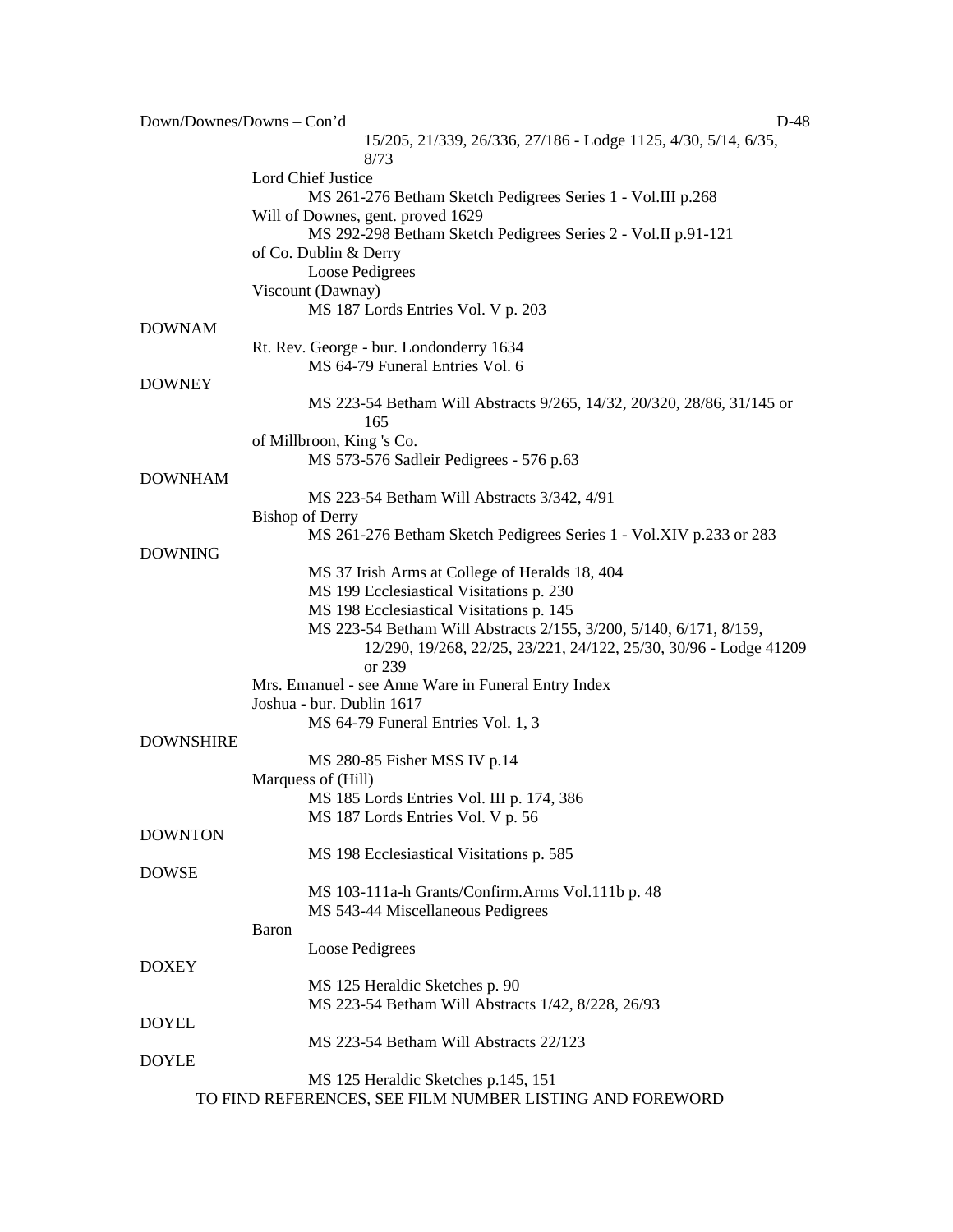| $Doyle - con'd$ | $D-49$                                                                    |
|-----------------|---------------------------------------------------------------------------|
|                 | MS 362-78 Betham Letter Books - Vol.II p45 - Vol. III p.112, 114          |
|                 | MS 198 Ecclesiastical Visitations p. 40                                   |
|                 | MS 445 Reynell MSS p. 34                                                  |
|                 | MS 146 O'Ferrall's Linea Antiqua II p. 485                                |
|                 | MS 103-111a-h Grants/Confirm.Arms Vol. 106 p.85                           |
|                 | MS 103-111a-h Grants/Confirm.Arms Vol.107 p. 14                           |
|                 | MS 103-111a-h Grants/Confirm.Arms Vol.111a p. 4                           |
|                 | MS 223-54 Betham Will Abstracts 1/13, 3/203, 4/101, 5/125, 6/23, 7/127,   |
|                 | 8/15, 9/110, 10/254, 13/266, 14/147, 15/39, 16/75, 17/248, 18/227,        |
|                 | 21/375, 22/76, 23/259, 26/204, 28/82, 30/3, 31/335, 32/230                |
|                 | of Bramblestown, Co. Kilkenny, Knt.                                       |
|                 | MS 261-276 Betham Sketch Pedigrees Series 1 - Vol. IV p.239 - Vol.II p.84 |
|                 | Sir John Millay of Co. Tipperary -                                        |
|                 | MS 496-511 Boxes - Box D (Grant of Arms)                                  |
|                 | of Dublin                                                                 |
|                 | MS 543-44 Miscellaneous Pedigrees                                         |
|                 | James - bur. Arklow 1638.                                                 |
|                 | MS 64-79 Funeral Entries Vol. 7                                           |
| <b>DOYLEY</b>   |                                                                           |
|                 | MS 223-54 Betham Will Abstracts 23/73                                     |
|                 | DOYNE/ O'DOYNE - see also Dunn                                            |
|                 | MS 213 Antrim Families p. 291                                             |
|                 | MS 280-85 Fisher MSS VI p.56                                              |
|                 | MS 526 Irish Coats of Arms (Fota) p. 75                                   |
|                 | MS 125 Heraldic Sketches p. 38, 77, 173                                   |
|                 | MS 198 Ecclesiastical Visitations p. 177 or 179, 392                      |
|                 | MS 445 Reynell MSS p. 75                                                  |
|                 | MS 199 Ecclesiastical Visitations p. 188                                  |
|                 | MS 146 O'Ferrall's Linea Antiqua II p. 345                                |
|                 | MS 103-111a-h Grants/Confirm.Arm Vol. 107 p. 168                          |
|                 | MS 223-54 Betham Will Abstracts 1/89, 3/5, 4/326, 5/145, 12/175, 22/112?, |
|                 | 25/255, 26/177 - Lodge 4/222, 5/256, 6/162, 10/37                         |

of Wells, Co. Wexford

MS 261-276 Betham Sketch Pedigrees Series 1 - Vol.VI p.304 - Vol.XII

p. 266

of Dublin

Loose Pedigrees

of Co. Wexford & Co. Carlow

MS 496-511 Boxes - Box D

Charles, D.C.L. - bur. 1617. MS 64-79 Funeral Entries Vol. 1, 3

Edmond - bur. Dublin 1637

MS 64-79 Funeral Entries Vol. 7

John - bur. Castlebrack, Queens Co. 1636. Son and heir of Terence Doyne.

Wives: (1) Margaret Dempsey, and (2) Helena McDonnell

MS 64-79 Funeral Entries Vol. 7

Maude - bur. 1625. Res : Dublin. Husband: Robert Bennett.

MS 64-79 Funeral Entries Vol. 5, 17

DRACOT/DRAYCOTT

MS 198 Ecclesiastical Visitations p. 545, 604

MS 199 Ecclesiastical Visitations p. 430

MS 223-54 Betham Will Abstracts 2/13, 4/243 - Lodge 4/213, 6/138, 10/47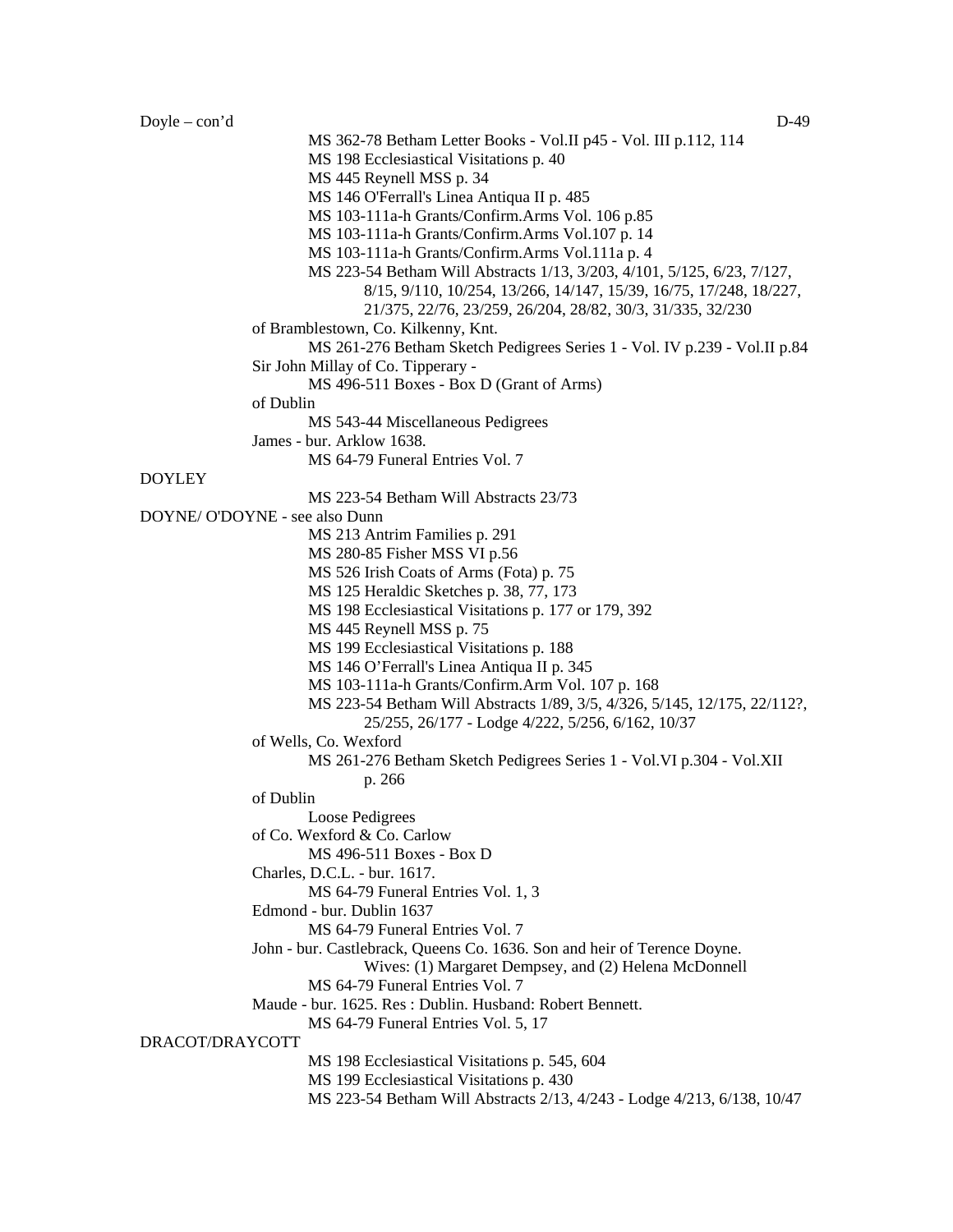| Dracot/Draycott – con'd |                                                                     | $D-50$ |
|-------------------------|---------------------------------------------------------------------|--------|
|                         | of Derbyshire & Dublin                                              |        |
|                         | MS 527 McLysaght MSS p. 107                                         |        |
|                         | of Co. Meath                                                        |        |
|                         | MS 573-576 Sadleir Pedigrees - 576 p.64                             |        |
|                         | MS 215-219 Anglo-Irish Pedigrees II p. 201                          |        |
|                         | Henry - bur. 1624. Res: Co. Meath                                   |        |
|                         | MS 64-79 Funeral Entries Vol. 5, 17                                 |        |
|                         | Sir John - bur. Co. Meath 1639.                                     |        |
|                         | MS 64-79 Funeral Entries Vol. 8, 17                                 |        |
|                         | Mrs. Mark - see Alice Finglas in Funeral Entry Index                |        |
|                         | see Joan Dowdall in Funeral Entry Index                             |        |
|                         | Mary - bur. 1625. Husband: Richard Colman                           |        |
|                         | MS 64-79 Funeral Entries Vol. 5, 17                                 |        |
| <b>DRAFFEN</b>          |                                                                     |        |
|                         | MS 103-111a-h Grants/Confirm.Arms Vol. 107 p. 292                   |        |
|                         | MS 223-54 Betham Will Abstracts 30/21                               |        |
|                         | of Dublin, Co. Waterford, Co. Tyrone                                |        |
|                         | Loose Pedigrees                                                     |        |
| <b>DRAKE</b>            |                                                                     |        |
|                         | MS 280-85 Fisher MSS VI p.59                                        |        |
|                         | MS 199 Ecclesiastical Visitations p. 230                            |        |
|                         | MS 103-111 a-h Grants/Confirm.Arms Vol. 107 p. 428                  |        |
|                         | MS 223-54 Betham Will Abstracts 5/27, 10/332, 15/172, 22/295, 26/9, |        |
|                         | 28/48, 30/245, 32/110 - Lodge 5/262                                 |        |
|                         | of Stokestown, Co. Wexford                                          |        |
|                         | MS 279 Stephens MSS no page given                                   |        |
|                         | of Coolback, Co. Wexford                                            |        |
|                         | MS 279 Stephens MSS no page given                                   |        |
|                         | of Co. Meath                                                        |        |
|                         | MS 215-219 Anglo-Irish Pedigrees II p. 202                          |        |
| <b>DRAPER</b>           |                                                                     |        |
|                         | MS 199 Ecclesiastical Visitations p. 420                            |        |
|                         | MS 223-54 Betham Will Abstracts 2/39, 23/234, 30/315 - Lodge 4/105  |        |
| <b>DRAPES</b>           |                                                                     |        |
|                         | MS 223-54 Betham Will Abstracts 12/230                              |        |
|                         | of Waterford                                                        |        |
| <b>DRAUSFIELD</b>       | Loose Pedigrees                                                     |        |
|                         | MS 223-54 Betham Will Abstracts 3/119                               |        |
| <b>DRAYTON</b>          |                                                                     |        |
|                         |                                                                     |        |
|                         | MS 223-54 Betham Will Abstracts 10/75, 16/78, 23/359                |        |
| <b>DREED</b>            | MS 223-54 Betham Will Abstracts 24/204                              |        |
| <b>DREEGHY</b>          |                                                                     |        |
|                         |                                                                     |        |
| <b>DREHAN</b>           | MS 199 Ecclesiastical Visitations p. 349                            |        |
|                         | MS 199 Ecclesiastical Visitations p. 373                            |        |
| <b>DREIGHEN</b>         |                                                                     |        |
|                         | MS 198 Ecclesiastical Visitations p. 370                            |        |
| <b>DRENNAN</b>          |                                                                     |        |
|                         | Loose Pedigrees                                                     |        |
|                         | TO FIND REFERENCES, SEE FILM NUMBER LISTING AND FOREWORD            |        |
|                         |                                                                     |        |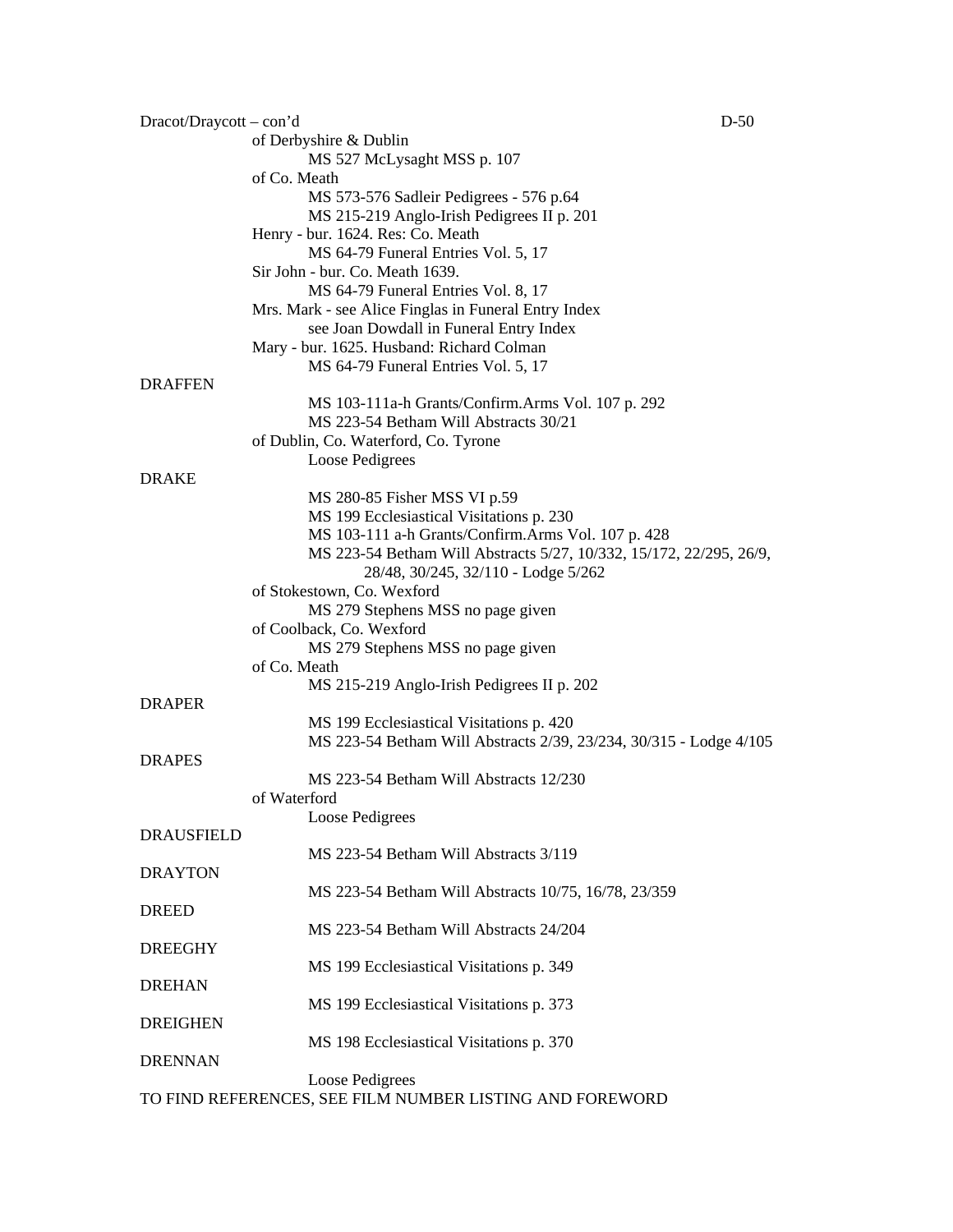MS 215-219 Anglo-Irish Pedigrees III p. 61 MS 362-78 Betham Letter Books - Vol. VI p.379 - Vol. XVI p.53 MS 223-54 Betham Will Abstracts 2/289, 3/1673, 4/172, 5/164, 6/403, 8/77, 11/102, 12/32, 14/231, 19/7, 21/304, 22/412, 25/221, 31/49 - Lodge 5/152 of Drewscliffe, Devonshire MS 261-276 Betham Sketch Pedigrees Series 1 - Vol. XII p.132, 262-267- Vol. VI p.266 of Kilwinny, Co. Waterford MS 261-276 8etham Sketch Pedigrees Series 1 - Vol.VI p.264, 267 - Vol.III p.115, 184 - Vol.XII p.132et.seq. of Moycollop, Co. Waterford MS 261-276 Betham Sketch Pedigrees Series 1 - Vol.VI p.270 - Vol. III p.115, 184 of Tinallen, Co. Waterford MS 261-276 Betham Sketch Pedigrees Series 1 – Vo. III p.115, 184 of St. Leonard's, Devonshire MS 261-276 Betham Sketch Pedigrees Series 1 - Vol.VI p.265 of Sharpham, Somersetshire MS 261-276 Betham Sketch Pedigrees Series 1 - Vol.VI p.264 of Ballyduff, Co. Waterford MS 261-276 Betham Sketch Pedigrees Series 1 - Vol.VI p.268 of Drewcourt, Co. Limerick MS 261-276 Betham Sketch Pedigrees Series 1 - Vol.VI p.268 MS 436 Irwin A p.64 MS 432-37 Irwin MSS 438 Pt. X of Devonshire & Waterford MS 93-97 Chaos 1, p.1-17 of Littleton, Gloucestershire MS 261-276 Betham Sketch Pedigrees Series 1 - Vol.XII p.129 Lord of Wassingley of Oengeworthy, Sussex MS 261-276 Betham Sketch Pedigrees Series 1 - Vol.XII p.131 of Sharpham, Devonshire MS 292-298 Betham Sketch Pedigrees Series 2 – Vol. II p.167 of Co. Cork, Co. Kerry, Co. Waterford Loose Pedigrees DREVAR MS 125 Heraldic Sketches p. 173 DREYLlN MS 199 Ecclesiastical Visitations p. 374 DRING MS 125 Heraldic Sketches p. 15 MS 223-54 Betham Will Abstracts 9/64, 16/278 DRINKWATER Nathaniel- bur. Dublin 1653 MS 64-79 Funeral Entries Vol. 7 Alderman - bur. Dublin 1653. Wife: ..... Wheatley MS 64-79 Funeral Entries Vol. 4, 14, 16 DRISCOLL/ O'DRISCOL MS 146 O'Ferrall's Linea Antiqua II p. 452 MS 223-54 Betham Will Abstracts 8/25, 17/244 or 294, 18/239, 26/291 - Lodge 6/140, 7/34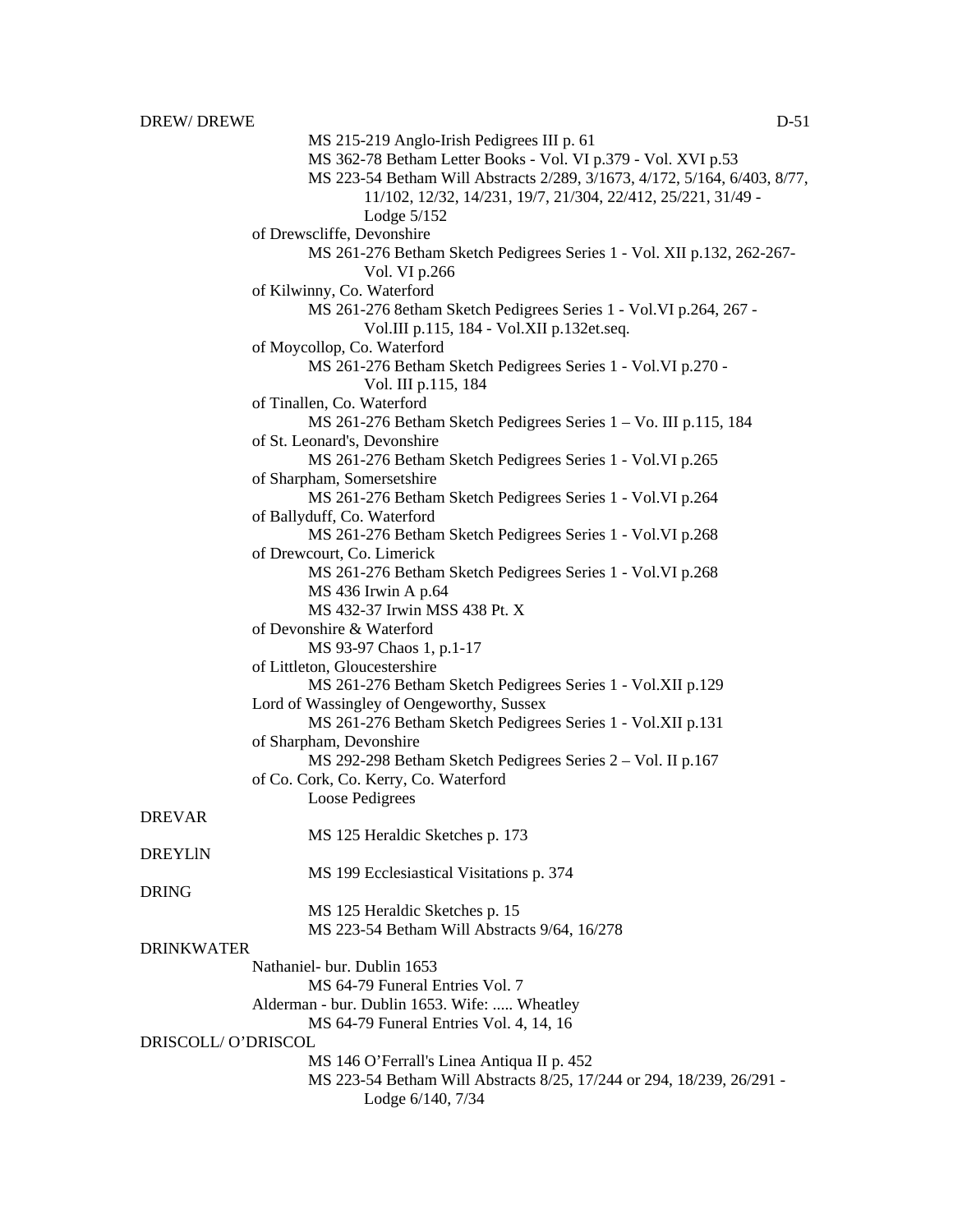| <b>DRIVER</b>    | $D-52$                                                                    |
|------------------|---------------------------------------------------------------------------|
|                  | MS 125 Heraldic Sketches p. 293                                           |
| <b>DRIVEHARD</b> |                                                                           |
|                  | MS 198 Ecclesiastical Visitations p. 620                                  |
| <b>DROGHEDA</b>  |                                                                           |
|                  | MS 280-85 Fisher MSS IV p. 24                                             |
|                  | MS 223-54 Betham Will Abstracts 7/141 or 191, 25/186                      |
|                  | Rolls of                                                                  |
|                  | MS 261-276 Betham Sketch Pedigrees Series 1 - Vol.XII p.13 et.seq.        |
|                  | Marquess of (Moore)                                                       |
|                  | MS 185 Lords Entries Vol. III p. 304                                      |
|                  | Earl of                                                                   |
|                  | MS 183 Lords Entries Vol. I p. 101                                        |
| <b>DROGO</b>     |                                                                           |
|                  | Domesday Book                                                             |
|                  | MS 261-276 Betham Sketch Pedigrees Series 1 - Vol.XII p.128               |
| <b>DROMGOOLE</b> |                                                                           |
|                  | MS 223-54 Betham Will Abstracts 1/180, 3/129, 5/53, 6/404, 8/206, 11/123, |
|                  | 14/122, 28/341                                                            |
|                  | of Co. Louth                                                              |
|                  | MS 215-219 Anglo-Irish Pedigrees II p.209                                 |
|                  | James - bur. Drogheda 1638                                                |
|                  | MS 64-79 Funeral Entries Vol. 7, 17                                       |
|                  | Thomas - bur. 1614. Res: Dublin                                           |
|                  | MS 64-79 Funeral Entries Vol. 3                                           |
|                  | Mrs. Thomas - see Jane Brice in Funeral Entry Index                       |
| <b>DROMORE</b>   |                                                                           |
|                  | MS 223-54 Betham Will Abstracts 13/117                                    |
| DRON,O'          |                                                                           |
|                  | MS 146 O'Ferrall's Linea Antiqua II p. 491 (A)                            |
| <b>DROPE</b>     |                                                                           |
|                  | MS 223-54 Betham Will Abstracts 4/156, 17/321 - Lodge 10/61               |
|                  | Giles - bur. Dublin 1638 . Res: Northamptonshire                          |
|                  | MS 64-79 Funeral Entries Vol. 7, 17                                       |
| <b>DROUGHT</b>   |                                                                           |
|                  | MS 125 Heraldic Sketches p. 62, 161                                       |
|                  | MS 445 Reynell MSS p. 1, 3, 42, 52, 119, 120, 147                         |
|                  | MS 573-576 Sadleir Pedigrees - 576 p.63                                   |
|                  | MS 103-111a-h Grants/Confirm.Arms Vol. 106 p.54                           |
|                  | MS 223-54 Betham Will Abstracts 13/5, 14/7, 16/307, 18/238, 19/88,        |
|                  | 28/134, 29/103 - Lodge 5/118                                              |
|                  | of Cappogolan & Droughtville, King's Co.                                  |
|                  | MS 261 -276 Betham Sketch Pedigrees Series 1 - Vol. IV p.68               |
|                  | Whigsboro, King's Co.                                                     |
|                  | MS 261-276 Betham Sketch Pedigrees Series 1 - Vol. IV p.68                |
|                  | Grantstown, Queen's Co.                                                   |
|                  | MS 261 -276 Betham Sketch Pedigrees Series 1 - Vol.IV p.70                |
|                  | Ballyboy, King's Co.                                                      |
|                  | MS 261-276 Betham Sketch Pedigrees Series 1 - Vol.IV p.71                 |
|                  | Plunketstown, Co. Kildare                                                 |
|                  | MS 261-276 Betham Sketch Pedigrees Series 1 - Vol.IV p.72                 |
|                  | Willsboro, Co. Wicklow                                                    |
|                  | MS 261 -276 Betham Sketch Pedigrees Series 1 - Vol.IV p.166               |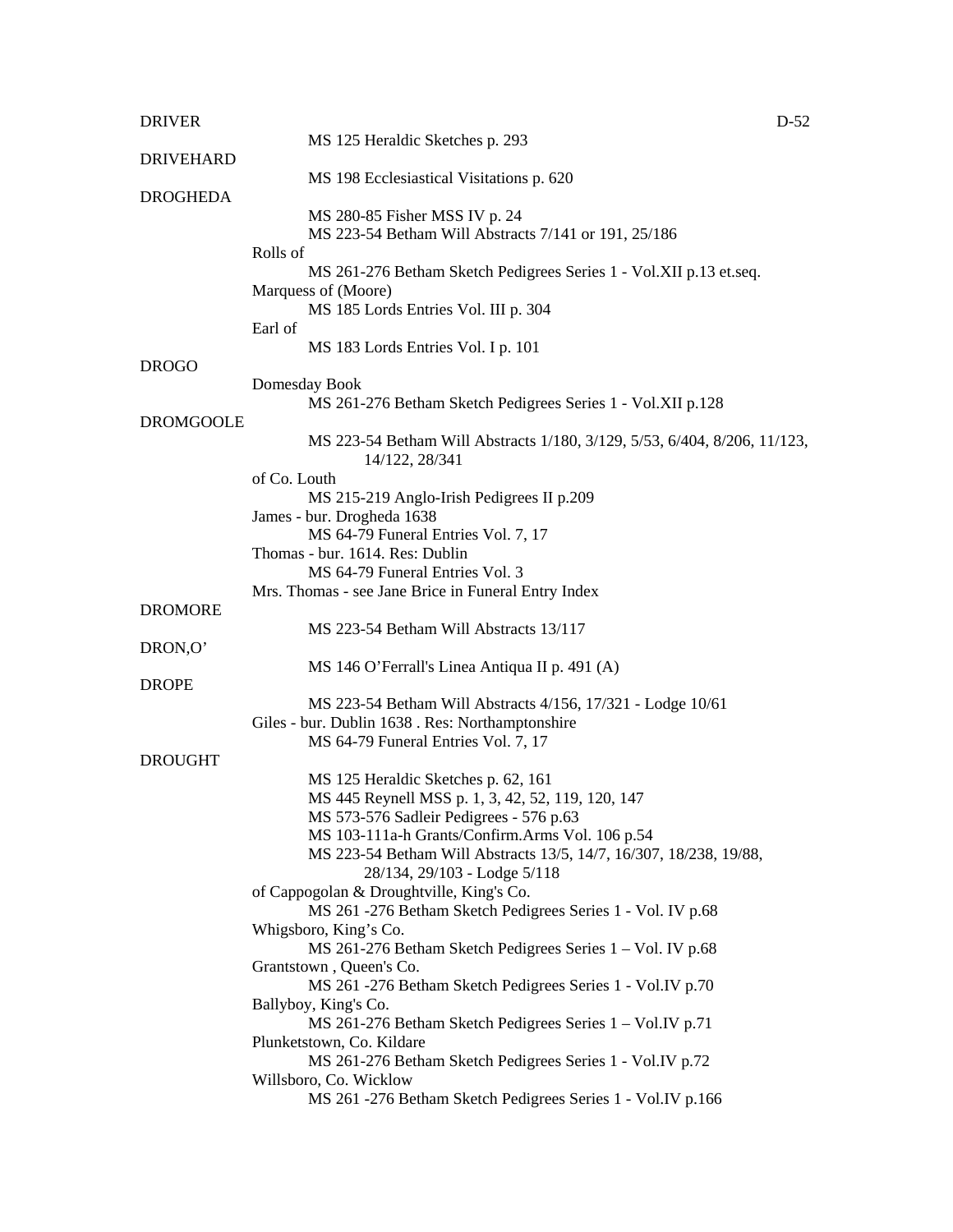| $Drought - con'd$ | Belmont, King 's Co.                                                                                                                                                                           | $D-53$ |
|-------------------|------------------------------------------------------------------------------------------------------------------------------------------------------------------------------------------------|--------|
| <b>DRUITT</b>     | MS 261 -276 Betham Sketch Pedigrees Series 1 - Vol.IV p.166                                                                                                                                    |        |
|                   | MS 223-54 Betham Will Abstracts 23/265                                                                                                                                                         |        |
| <b>DRUMM</b>      | MS 103-111a-h Grants/Confirm.Arms Vol.111d p. 119                                                                                                                                              |        |
| <b>DRUMMOND</b>   | MS 223-54 Betham Will Abstracts - Lodge 10/121                                                                                                                                                 |        |
|                   | of Perth<br>MS 436 Irwin A p.154 and MSS 437 Pt. II                                                                                                                                            |        |
|                   | of Cadland, Southhamptonshire<br>MS 184 Lords Entries Vol. II p. 169                                                                                                                           |        |
| <b>DRURY</b>      |                                                                                                                                                                                                |        |
|                   | MS 103-111a-h Grants/Confirm.Arms Vol. 103 p. 118<br>MS 125 Heraldic Sketches p. 29, 276                                                                                                       |        |
|                   | MS 223-54 Betham Will Abstracts 2/47, 6/216, 14/373, 20/272, 24/220,<br>28/100, 30/163 - Lodge 2165, 3/147, 5/45, 6/202                                                                        |        |
|                   | of Kingsland, Co. Roscommon<br>MS 436 Irwin A p. 402                                                                                                                                           |        |
|                   | of Thurston, Suffolk                                                                                                                                                                           |        |
|                   | MS 432-37 Irwin MSS 435 p. 44, 57-9, 63-7 and MSS 436 p. 399-402<br>of Loughlin, Co. Carlow                                                                                                    |        |
|                   | MS 436 Irwin A p. 401<br>of Co. Carlow                                                                                                                                                         |        |
|                   | MS 404-5 Davies MSS I<br>of Dublin                                                                                                                                                             |        |
|                   | Loose Pedigrees                                                                                                                                                                                |        |
|                   | of Suffolk<br>MS 496-511 Boxes - Box D (Armorial Pedigree)                                                                                                                                     |        |
|                   | of Ireland                                                                                                                                                                                     |        |
|                   | MS 432-37 Irwin MSS 433 p. 137-145, 269-271<br>John - bur. Dublin 1722                                                                                                                         |        |
|                   | MS 64-79 Funeral Entries Vol. 17                                                                                                                                                               |        |
|                   | Katherine - bur. 1617. Husband: Sir John King<br>MS 64-79 Funeral Entries Vol. 3, 17                                                                                                           |        |
|                   | Robert - bur. Co. Roscommon 1673<br>MS 64-79 Funeral Entries Vol. 17                                                                                                                           |        |
|                   | Mrs. Robert - see Margaret Lloyd in Funeral Entry Index                                                                                                                                        |        |
| <b>DRUSELEY</b>   | Lord of Kentston                                                                                                                                                                               |        |
| <b>DRY</b>        | MS 215-219 Anglo-Irish Pedigrees V p. 402                                                                                                                                                      |        |
|                   | MS 223-54 Betham Will Abstracts 23/46                                                                                                                                                          |        |
| <b>DRYBY</b>      | MS 103-111a-h Grants/Confirm.Arms Vol. 103 p. 26                                                                                                                                               |        |
| <b>DRYDEN</b>     | MS 223-54 Betham Will Abstracts 27/1                                                                                                                                                           |        |
| DRYSDALE/DRISDALE |                                                                                                                                                                                                |        |
|                   | MS 103-111a-h Grants/Confirm.Arms Vol. 104 p. 4<br>MS 103-111a-h Grants/Confirm.Arms Vol.11 0 p. 131<br>MS 223-54 Betham Will Abstracts 4/8, 6/135, 7/11, 8/142, 13/284, 30/244 -<br>Lodge 7/9 |        |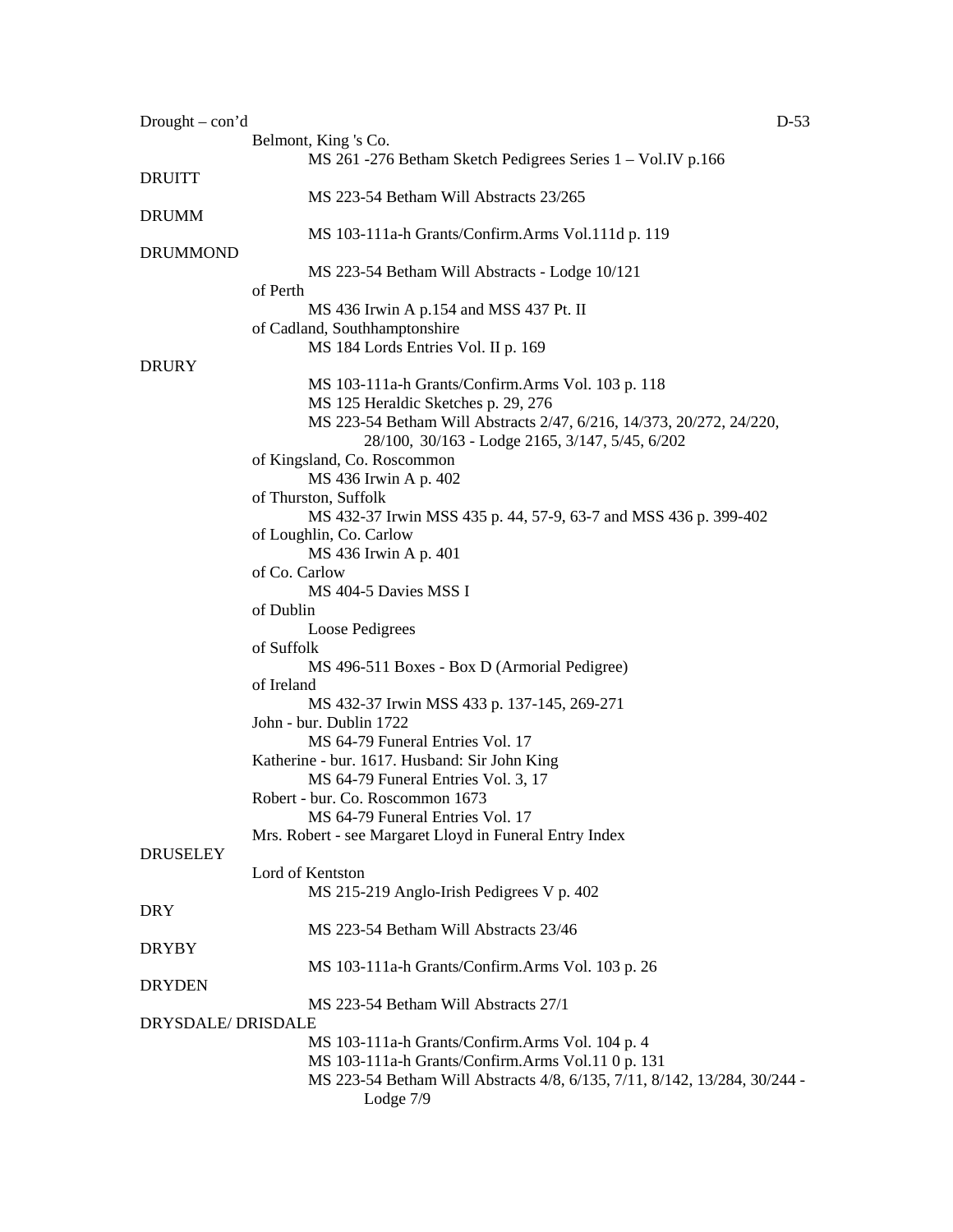| Drysdale/Drisdale – con'd |                                                                                  | $D-54$ |
|---------------------------|----------------------------------------------------------------------------------|--------|
|                           | of Co. Down, Co. Kilkenny & Co. Waterford                                        |        |
|                           | MS 384 Donavan MSS p. 62                                                         |        |
|                           | Rev. Hugh, D.D. - bur. Kilkenny 1692                                             |        |
|                           | MS 64-79 Funeral Entries Vol. 10                                                 |        |
| <b>DRYVER</b>             |                                                                                  |        |
|                           | MS 223-54 Betham Will Abstracts 4/268                                            |        |
| DUANA, O' or Duanahagh    |                                                                                  |        |
|                           | MS 145 O'Ferrall's Linea Antiqua I p. 145, 150 (A)                               |        |
| <b>DUANE</b>              |                                                                                  |        |
|                           | MS 362-78 Betham Letter Books - Vol. XV p. 172 - Vol. XVII p. 212                |        |
|                           | MS 223-54 Betham Will Abstracts 15/41                                            |        |
| <b>DUANEY</b>             |                                                                                  |        |
|                           | MS 223-54 Betham Will Abstracts 8/206, 31/66                                     |        |
| <b>DUAR</b>               | MS 223-54 Betham Will Abstracts 31/119                                           |        |
|                           |                                                                                  |        |
| DUBHAIN, O'               | MS 145 O'Ferrall's Linea Antiqua I p. 240                                        |        |
| DUBHALLA, O'              |                                                                                  |        |
|                           | MS 146 O'Ferrall's Linea Antiqua II p. 333                                       |        |
| <b>DUBHDHIORINA</b>       |                                                                                  |        |
|                           | MS 145 O'Ferrall's Linea Antiqua I p. 409                                        |        |
| DUBHTHIRRE,O'             |                                                                                  |        |
|                           | MS 146 O'Ferrall's Linea Antiqua II p. 186                                       |        |
| <b>DUBLEDAY</b>           |                                                                                  |        |
|                           | MS 223-54 Betham Will Abstracts 3/50                                             |        |
| <b>DUBORDIEU</b>          |                                                                                  |        |
|                           | MS 543-44 Miscellaneous Pedigrees                                                |        |
|                           | of Co. Longford                                                                  |        |
|                           |                                                                                  |        |
|                           | MS 412 Barry MSS p. 12, 32<br>of Annahilt & Co. Longford                         |        |
|                           | MS 407 Carmichael MSS no page given                                              |        |
| <b>DUBOURDINE</b>         |                                                                                  |        |
|                           | MS 223-54 Betham Will Abstracts 27/307                                           |        |
| <b>DUBRAYS/ DUBROIS</b>   |                                                                                  |        |
|                           | MS 223-54 Betham Will Abstracts 3/65                                             |        |
| <b>DUCARD</b>             |                                                                                  |        |
|                           | MS 223-54 Betham Will Abstracts 1/302                                            |        |
|                           |                                                                                  |        |
| <b>DUCASSE</b>            |                                                                                  |        |
|                           | MS 223-54 Betham Will Abstracts - Lodge 5/87                                     |        |
| <b>DUCHAL</b>             |                                                                                  |        |
|                           | MS 223-54 8etham Will Abstracts - Lodge 7/92a                                    |        |
| <b>DUCK</b>               |                                                                                  |        |
|                           | MS 526 Irish Coats of Arms (Fota) p. 97<br>MS 223-54 Betham Will Abstracts 5/177 |        |
|                           |                                                                                  |        |
| <b>DUCKAN</b>             | MS 223-54 Betham Will Abstracts 14/384                                           |        |
|                           |                                                                                  |        |
| DUCKETT/DUCKET            |                                                                                  |        |
|                           | MS 125 Heraldic Sketches p. 281                                                  |        |
|                           | MS 103-111a-h Grants/Confirm.Arms Vol.110 p. 164                                 |        |
|                           | MS 103-111a-h Grants/Confirm.Arms Vol.111a p. 11                                 |        |
|                           | MS 103-111a-h Grants/Confirm.Arms Vol.111b p. 82, 102                            |        |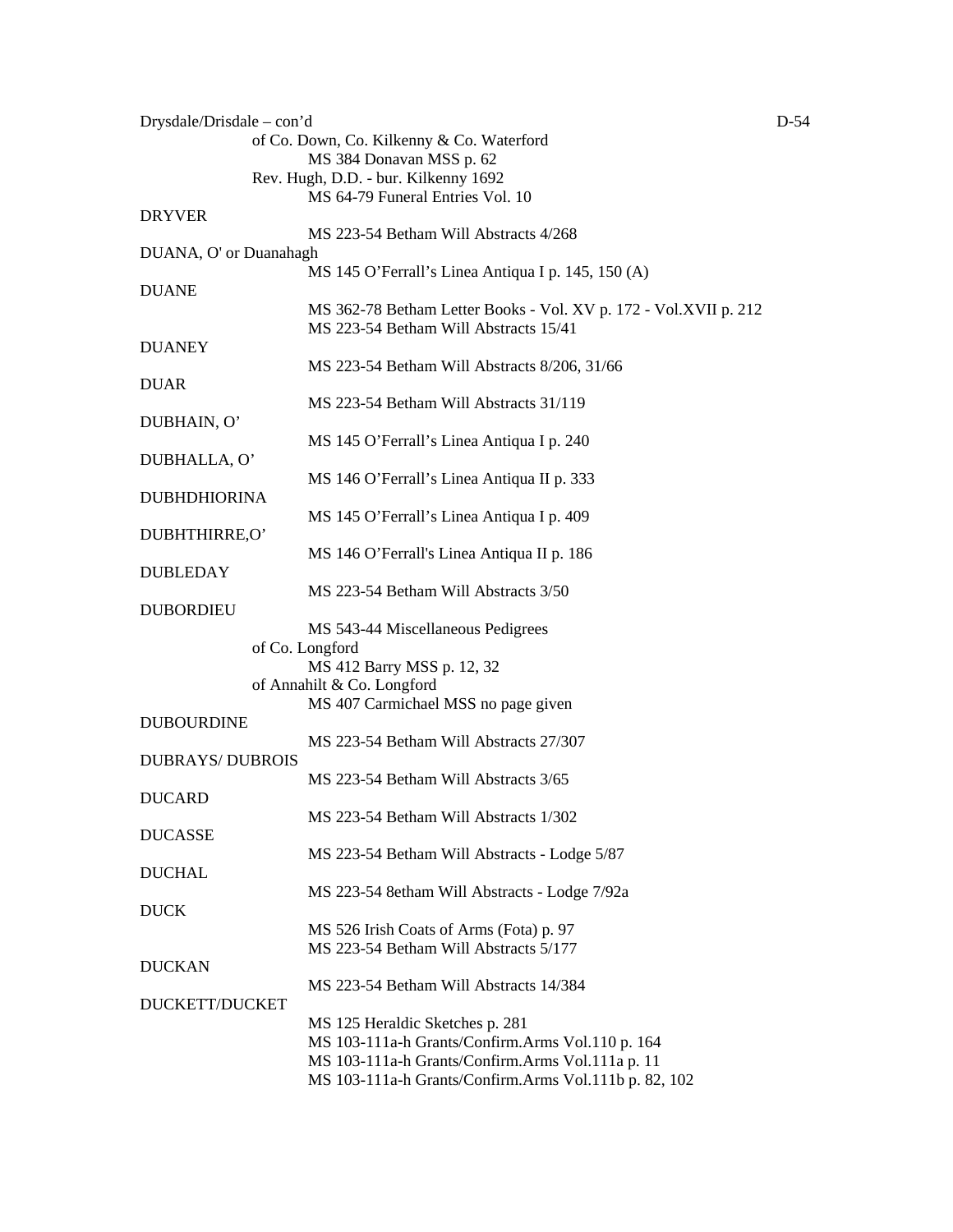| Duckett/Ducket – con'd | $D-55$                                                                      |
|------------------------|-----------------------------------------------------------------------------|
|                        | MS 223-54 Betham Will Abstracts 3/104 or 134, 5/143, 9/232, 11/220,         |
|                        | 14/399, 19/74, 21/314, 26/294, 27/295, 31/215 - Lodge 7178                  |
|                        | DUCKINFIELD/DUCKENFIELD                                                     |
|                        | MS 223-54 Betham Will Abstracts 3/233                                       |
|                        | Mr. - bur. 1658. Wife:  8urrowes                                            |
|                        | MS 64-79 Funeral Entries Vol. 4, 14, 16                                     |
| <b>DUCKWORTH</b>       |                                                                             |
|                        | MS 103-111a-h Grants/Confirm.Arms Vol.111 p. 230                            |
|                        | of Co. Roscommon                                                            |
|                        | MS 384 Donavan MSS p.56                                                     |
|                        | of Boyle, Co. Roscommon                                                     |
|                        | MS 468 Traill MSS p.11                                                      |
| <b>DUCLOS</b>          |                                                                             |
|                        | MS 223-54 Betham Will Abstracts 18/270                                      |
| DUDEAY/DUDEY           |                                                                             |
|                        | MS 37 Irish Arms at College of Heralds p. 23, 38 or 318                     |
|                        | MS 526 Irish Coats of Arms (Fota) p. 105                                    |
| <b>DUDGEON</b>         |                                                                             |
|                        | MS 125 Heraldic Sketches p. 18, 87                                          |
|                        | MS 103-111a-h Grants/Confirm.Arms Vol.110 p. 232                            |
|                        | Loose Pedigrees                                                             |
|                        | MS 223-54 Betham Will Abstracts 20/373, 22/7, 27/234                        |
| <b>DUDLETONE</b>       |                                                                             |
|                        | MS 223-54 Betham Will Abstracts 23/353                                      |
| <b>DUDLEY</b>          |                                                                             |
|                        | MS 223-54 Betham Will Abstracts 7/95, 9/108, 10/34, 11/20, 13/77, 17/281    |
|                        | 19/91, 24/205, 27/254 - Lodge 4/1, 8/3, 9/19                                |
|                        | of Clopton, Northants.                                                      |
|                        | MS 184 Lords Entries Vol. II p.41                                           |
| <b>DUDLEY JANNS</b>    |                                                                             |
|                        | MS 103-111a-h Grants/Confirm.Arms Vo1.109 p. 315                            |
| <b>DUFF/DUFFE</b>      |                                                                             |
|                        | MS 199 Ecclesiastical Visitations p. 31, 32, 345, 367                       |
|                        | MS 198 Ecclesiastical Visitations p. 62, 82, 434, 555                       |
|                        | MS 223-54 Betham Will Abstracts 2/312, 3/18, 4/97, 8/86, 11/344, 12/263,    |
|                        | 15/285 or 295, 16/377, 23/150, 24/173, 30/216 - Lodge 5190, 6/72,           |
|                        | 8/171                                                                       |
|                        | Earl of Fife                                                                |
|                        | MS 292-298 Betham Sketch Pedigrees Series 2 - Vol.I p.555-559               |
|                        | MS 185 Lords Entries Vol. III p.84                                          |
|                        | MS 183 Lords Entries Vol. I p. 259                                          |
|                        | of Co. Wexford & Drogheda                                                   |
|                        | MS 215-219 Anglo-Irish Pedigrees II p. 204                                  |
|                        | Elizabeth - bur. Dublin 1615. Husband: Thomas Pursell                       |
|                        | MS 64-79 Funeral Entries Vol. 1                                             |
|                        | Frances - bur. Dublin 1635. Husband: James May                              |
|                        | MS 64-79 Funeral Entries Vol. 6                                             |
|                        | Katherine - bur. 1610. Husbands: (1) George Plunkett, (2) Thomas Fagan, and |
|                        | (3) Stephen Duffe                                                           |
|                        | MS 64-79 Funeral Entries Vol. 1, 3                                          |
|                        | Philip - bur. Dublin 1622                                                   |
|                        | MS 64-79 Funeral Entries Vol. 5, 17                                         |
|                        |                                                                             |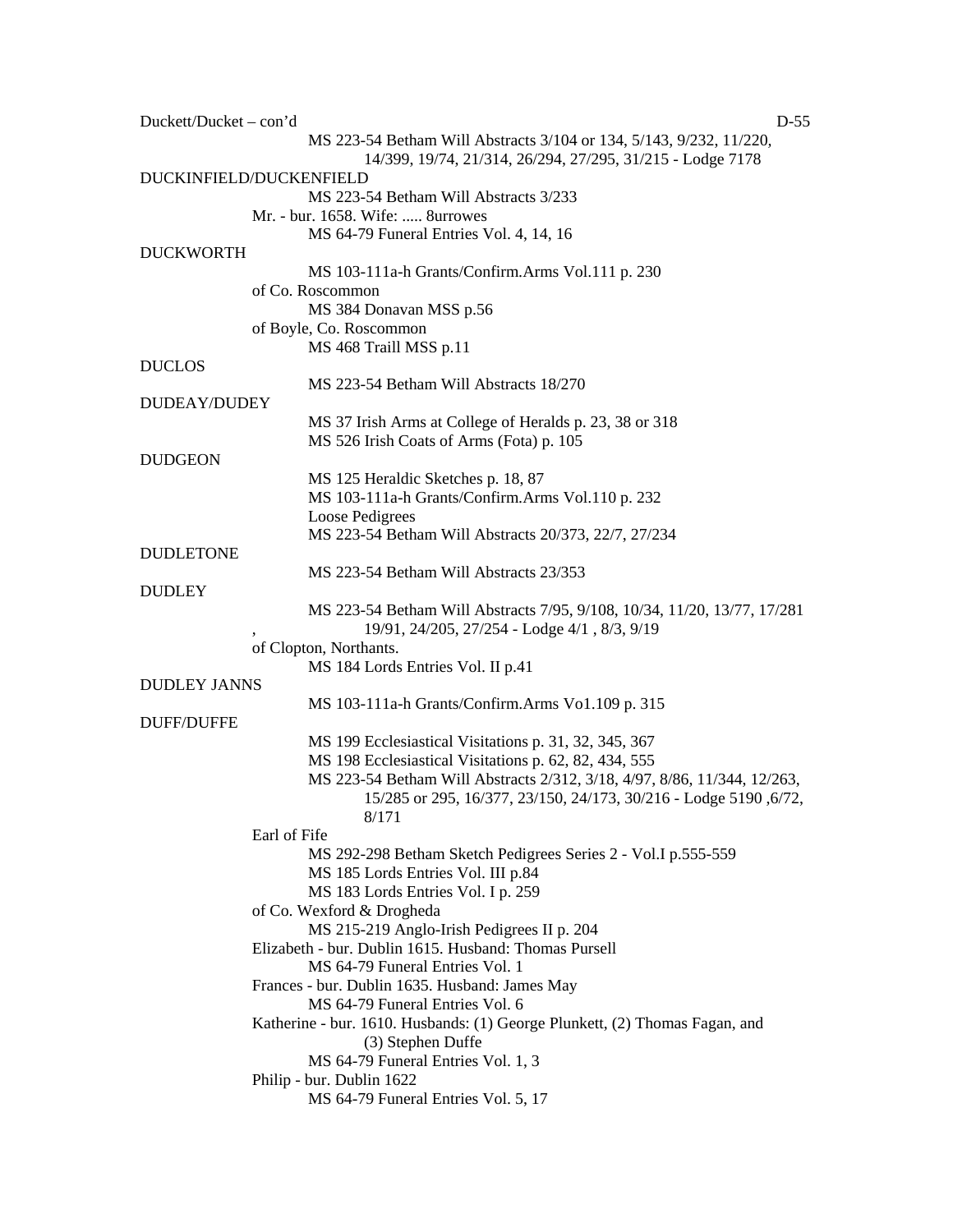| Duff/Duffe – con'd  |                                                                           | D-56 |
|---------------------|---------------------------------------------------------------------------|------|
|                     | Mrs. Richard - see Katherine Humfrey in Funeral Entry Index               |      |
|                     | Mrs. Stephen - see Katherine Duffe                                        |      |
|                     | Sir Thady - bur. 1649. Res: Dublin                                        |      |
|                     | MS 64-79 Funeral Entries Vol. 10                                          |      |
|                     | William - bur. Dublin 1597                                                |      |
|                     | MS 64-79 Funeral Entries Vol. 1                                           |      |
|                     |                                                                           |      |
|                     | Mrs. William - see Joan Cusack in Funeral Entry Index                     |      |
|                     | Miss - bur. 1596. Husband: Edmond Pursell                                 |      |
|                     | MS 64-79 Funeral Entries Vol. 1                                           |      |
|                     | Miss - bur. Dublin 1666. Husband:  Plunkett                               |      |
|                     | MS 64-79 Funeral Entries Vol. 4, 14, 16                                   |      |
| <b>DUFFERIN</b>     |                                                                           |      |
|                     | MS 37 Irish Arms at College of Heralds p.65, 114                          |      |
|                     | MS 125 Heraldic Sketches p. 301                                           |      |
|                     | MS 103-111a-h Grants/Confirm.Arms Vol.108 p. 430 or 630                   |      |
|                     | MS 103-111a-h Grants/Confirm.Arms Vol.109 p. 257                          |      |
|                     | Baroness of Claneboye (Blackwood)                                         |      |
|                     | MS 186 Lords Entries Vol. IV p.164                                        |      |
|                     | Baron Claneboye MS 187 Lords Entries Vol. V p. 146                        |      |
| <b>DUFFIELD</b>     |                                                                           |      |
|                     |                                                                           |      |
|                     | MS 199 Ecclesiastical Visitations p. 212                                  |      |
|                     | MS 103-111a-h Grants/Confirm.Arms Vol. 107 p. 378                         |      |
|                     | MS 103-111a-h Grants/Confirm.Arms Vol. 108 p. 243                         |      |
|                     | MS 223-54 Betham Will Abstracts 16/363, 32/15                             |      |
|                     | of Ripon, Yorkshire                                                       |      |
|                     | MS 205 Will Pedigrees Vol. 3 p. 202                                       |      |
| <b>DUFFIN</b>       |                                                                           |      |
|                     | Loose Pedigrees                                                           |      |
|                     | MS 223-54 Betham Will Abstracts 11/314, 16/361, 21/424,                   |      |
| <b>DUFFEY/DUFFY</b> |                                                                           |      |
|                     | MS 199 Ecclesiastical Visitations p. 235                                  |      |
|                     | MS 103-111a-h Grants/Confirm.Arms Vol.111 p. 1                            |      |
|                     | MS 223-54 Betham Will Abstracts 1/180, 7/138, 8/279, 1413, 15/201, 18/61  |      |
|                     | 20/74, 22/36, 24/366 or 566, 26/250                                       |      |
| <b>DUGALL</b>       |                                                                           |      |
|                     |                                                                           |      |
|                     | MS 223-54 Betham Will Abstracts 13/123, 32/235                            |      |
| DUGAN/DUGGAN        |                                                                           |      |
|                     | MS 103-111a-h Grants/Confirm.Arms Vol.111c p.57 (Cronin)                  |      |
|                     | MS 199 Ecclesiastical Visitations p. 7                                    |      |
|                     | MS 223-54 Betham Will Abstracts 8/340, 10/71, 14/10, 17/42, 1917, 20/126, |      |
|                     | 24/258 or 298 - Lodge 8/87                                                |      |
|                     | of Co. Cork                                                               |      |
|                     | Loose Pedigrees                                                           |      |
| <b>DUG DALE</b>     |                                                                           |      |
|                     | MS 223-54 Betham Will Abstracts 17/162                                    |      |
| <b>DUHIGG</b>       |                                                                           |      |
|                     | MS 223-54 Betham Will Abstracts 14/21                                     |      |
|                     | DUIGEN/ DUIGNAN/ O'DUIGENAN                                               |      |
|                     | MS 145 O'Ferrall's Linea Antiqua I p. 496                                 |      |
|                     |                                                                           |      |
|                     | MS 103-111a-h Grants/Confirm.Arms Vol.110 p. 143                          |      |
|                     | MS 223-54 Betham Will Abstracts 22/301                                    |      |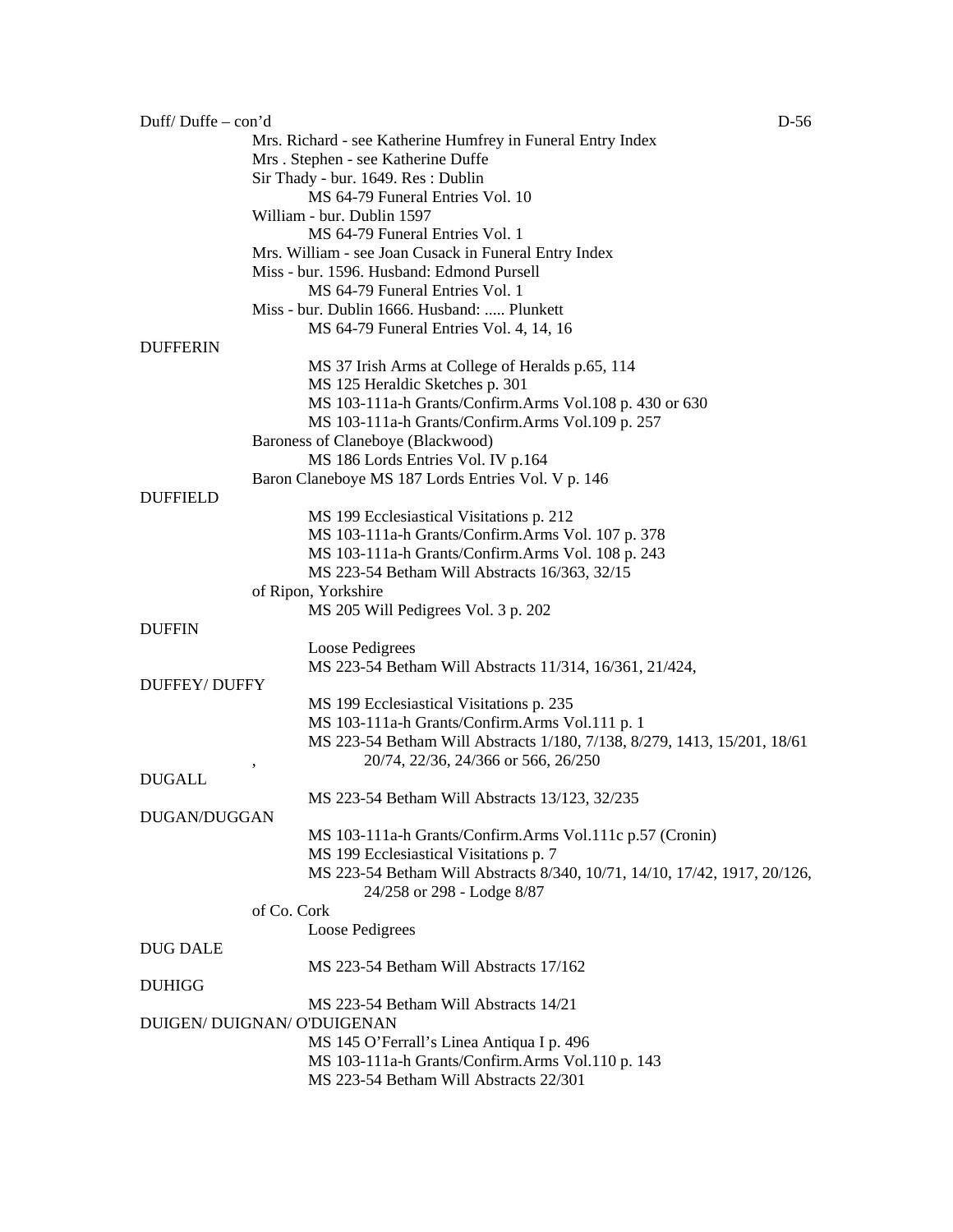## DUIGLEY D-57

|                | MS 223-54 Betham Will Abstracts 31/290                                           |
|----------------|----------------------------------------------------------------------------------|
| <b>DUKE</b>    |                                                                                  |
|                |                                                                                  |
|                | MS 445 Reynell MSS p. 131                                                        |
|                | MS 223-54 Betham Will Abstracts 16/206, 20/349 - Lodge 5/7, 6/71, 7/101,<br>9/43 |
|                | of Co. Fermanagh                                                                 |
|                | MS 292-298 Betham Sketch Pedigrees Series 2 - Vol. V p.341                       |
|                | of Castlejordan                                                                  |
|                | MS 215-219 Anglo-Irish Pedigrees II p. 208                                       |
|                | MS 432-37 Irwin MSS 435 p. 92 and MSS 436 p. 414                                 |
|                | Anne - bur. Dublin 1601. Husband: Sir  . Loftus                                  |
|                | MS 64-79 Funeral Entries Vol. 1, 2                                               |
|                | Sir Henry - bur. Dublin 1595                                                     |
|                | MS 64-79 Funeral Entries Vol. 1                                                  |
|                | Thomasin - bur. Dublin 1600. Husband: Sir   Moore                                |
|                | MS 64-79 Funeral Entries Vol. 1, 2                                               |
|                | Ursula - bur. Dublin 1638. Husband: Sir John Blennerhassett                      |
|                | MS 64-79 Funeral Entries Vol. 7, 17                                              |
|                | Capt. - bur. Dublin 1677                                                         |
|                | MS 64-79 Funeral Entries Vol. 4, 11, 14                                          |
| DULGAN         |                                                                                  |
|                | MS 223-54 Betham Will Abstracts 11/297, 17/101                                   |
| DULHUNTY       |                                                                                  |
|                | MS 223-54 Betham Will Abstracts 6/104, 15/164                                    |
| DULLAMUNTY     |                                                                                  |
|                | MS 223-54 Betham Will Abstracts 17/240                                           |
| <b>DULLAMY</b> |                                                                                  |
|                | MS 223-54 Betham Will Abstracts 11/131                                           |
| <b>DULLOY</b>  |                                                                                  |
|                | MS 223-54 Betham Will Abstracts 29/163                                           |
| DULVASS        |                                                                                  |
|                | MS 223-54 Betham Will Abstracts 11/302                                           |
| <b>DUM</b>     |                                                                                  |
|                | MS 199 Ecclesiastical Visitations p. 9                                           |
| <b>DUMARIG</b> | MS 223-54 Betham Will Abstracts 10/13                                            |
|                |                                                                                  |
| <b>DUMBLE</b>  |                                                                                  |
| <b>DUMING</b>  | MS 526 Irish Coats of Arms (Fota) p. 84                                          |
|                | MS 223-54 Betham Will Abstracts 23/47 or 247                                     |
| DUNACAN,O'     |                                                                                  |
|                | MS 146 O'Ferrall's Linea Antiqua II p. 423                                       |
| DUNAGAN,O'     |                                                                                  |
|                | MS 145 O'Ferrall's Linea Antiqua I p. 497                                        |
| DUNAHY         |                                                                                  |
|                | MS 223-54 Betham Will Abstracts 25/244                                           |
| DUNBAR/DUNBARR |                                                                                  |
|                | MS 103-111a-h Grants/Confirm.Arms Vol. 103 p. 7                                  |
|                | MS 103-111a-h Grants/Confirm.Arms Vol.107 p. 83                                  |
|                | MS 37 Irish Arms at College of Heralds p. 66, 255                                |
|                | MS 526 Irish Coats of Arms (Fota) p. 76                                          |
|                | MS 198 Ecclesiastical Visitations p. 470                                         |
|                |                                                                                  |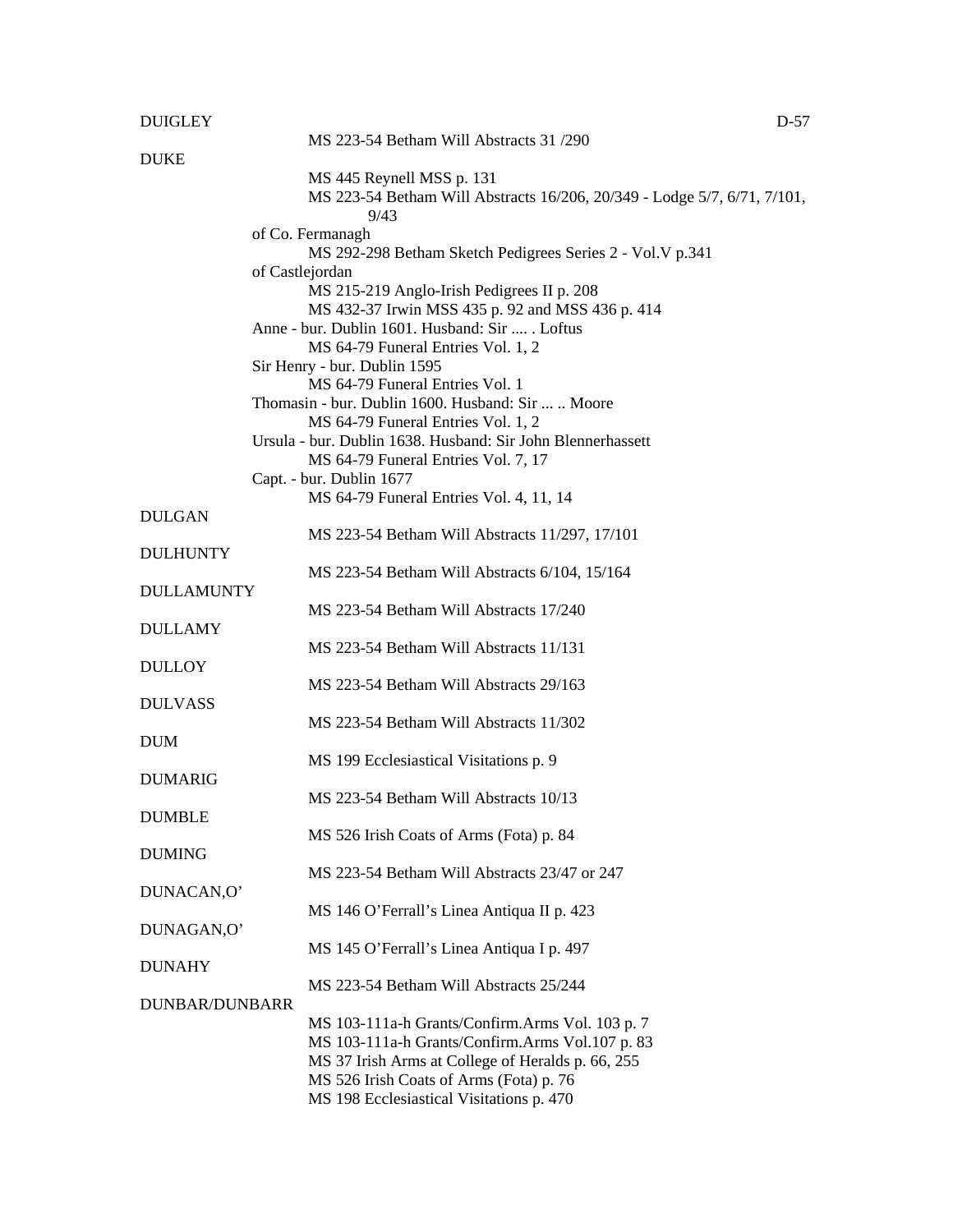Dunbar/Dunbarr – con'd D-58 MS 112 Brooke (Baronets Pedigrees) p. 335 MS 215-219 Anglo-Irish Pedigrees II p. 208 MS 223-54 Betham Will Abstracts 1/50, 3/77, 5/136, 7/148, 8/329, 9/305, 12/10, 15/214, 18/227, 19/111, 20/331, 28/261 - Lodge 1/7, 5/149, 8/49, 9/34 of Ramedon, Co. Donegal MS 261-276 Betham Sketch Pedigrees Series 1 - Vol.III p.98 of Enniskillen, Co. Fermanagh MS 261-276 Betham Sketch Pedigrees Series 1 - Vol. III p.98 of Derrygonnally, Co. Fermanagh MS 261-276 Betham Sketch Pedigrees Series 1 - Vol. III p.99 of Dungannon, Co. Tyrone MS 261-276 Betham Sketch Pedigrees Series 1 - Vol. III p.100 of Ballycarney, Co. Carlow MS 261-276 Betham Sketch Pedigrees Series 1 - Vol. III p.100 of Dublin MS 261-276 Betham Sketch Pedigrees Series 1 - Vol. III p.101 of Co. Fermanagh MS 384 Donavan MSS p. 61 MS 573-576 Sadleir Pedigrees - 576 p.57 Loose Pedigrees Earl of MS 436 Irwin A p.148 and MSS 437 Pt. I **DUNBAVIN** MS 223-54 Betham Will Abstracts 28/88 DUNBOY MS 223-54 Betham Will Abstracts 12/219 DUNBOYNE MS 526 Irish Coats of Arms (Fota) p. 62 MS 445 Reynell MSS p. 161 MS 223-54 Betham Will Abstracts 2/24, 19/221 - Lodge 2/1, 5/101, 7/108, 9/6 Barons of - see Butler in Funeral Entry Index DUNCAN/DUNKIN MS 213 Antrim Families p. 197, 205, 233 MS 125 Heraldic Sketches p. 282 MS 198 Ecclesiastical Visitations p. 292 MS 199 Ecclesiastical Visitations p. 240 MS 103-111a-h Grants/Confirm.Arms Vol.111b p. 93 MS 64-79 Funeral Entries Vol. 1/223, 3/184, 5/87, 10/146, 20/194, 23/36, 29/149 - Lodge 2/9,4/231 DUNCANNON MS 223-54 Betham Will Abstracts 21/309 - lodge 2/111, 3/3, 7/54, 9/111, 10/10 Lord (Ponsonby) MS 183 lords Entries Vol. I p. 181 DUNDAS MS 445 Reynell MSS p. 38, 77, 95 MS 184 Lords Entries Vol. II p. 1188 or 1118 or 118 MS 543-44 Miscellaneous Pedigrees MS 223-54 Betham Will Abstracts 6/429, 8/11 , 10/68, 11 flO , 13/200, 22/123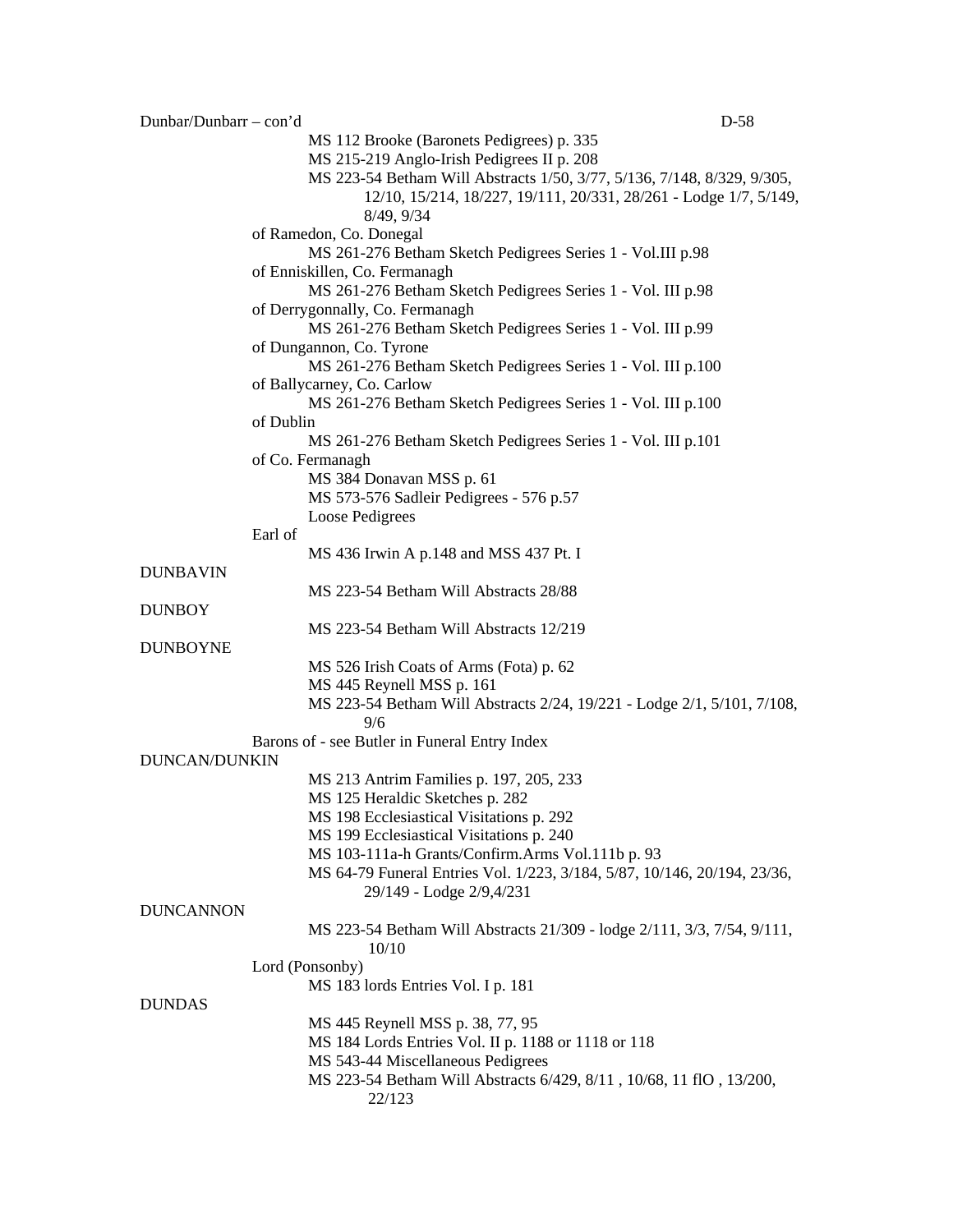## DUNDON D-59

|                               | MS 223-54 Betham Will Abstracts 1/106                               |
|-------------------------------|---------------------------------------------------------------------|
| DUNELY, O'                    |                                                                     |
|                               | MS 145 O'Ferrall's Linea Antiqua I p. 498                           |
|                               | MS 146 O'Ferrall's Linea Antiqua II p. 175                          |
| <b>DUNGAN</b> see also Dongan |                                                                     |
|                               | MS 198 Ecclesiastical Visitations p. 35, 390, 411, 450, 629         |
|                               | MS 199 Ecclesiastical Visitations p. 26, 33                         |
|                               | MS 215-219 Anglo-Irish Pedigrees II p. 196                          |
|                               | MS 103-111a-h Grants/Confirm.Arms Vol. 104 p. 8                     |
|                               | MS 223-54 Betham Will Abstracts 2/261, 11/29, 22/265, 24/180        |
|                               | Berron (Biron) - bur. Dublin 1663                                   |
|                               | MS 64-79 Funeral Entries Vol. 4, 10, 14, 16                         |
|                               |                                                                     |
|                               | Mrs. John - see Margaret Foster in Funeral Entry Index              |
|                               | Sir Walter, Bart. - bur. c. 1625. Wife:  Rochford                   |
|                               | MS 64-79 Funeral Entries Vol. 5, 17                                 |
|                               | William - bur. Dublin 1622.                                         |
|                               | MS 64-79 Funeral Entries Vol. 5, 17                                 |
|                               | Mrs. - see Miss Hamilton in Funeral Entry Index                     |
| <b>DUNGANNON</b>              |                                                                     |
|                               | MS 103-111a-h Grants/ Vol. 103 p.36                                 |
|                               | MS 223-54 Betham Will Abstracts - Lodge 1/201                       |
|                               | Viscount (Trevor)                                                   |
|                               | MS 184 Lords Entries Vol. II p. 58                                  |
|                               | MS 185 Lords Entries Vol. III p.158                                 |
| <b>DUNGARVON</b>              |                                                                     |
|                               | MS 223-54 Betham Will Abstracts 19/118                              |
| <b>DUNKERRON</b>              |                                                                     |
|                               | Baron (Petty)                                                       |
|                               | MS 103-111a-h Grants/Confirm.Arms Vol. 103 p. 68                    |
| DUNKIN/O'DUNKIN               |                                                                     |
|                               | MS 223-54 Betham Will Abstracts 11/325, 14/303, 28/48, 30/83        |
|                               | MS 145 O'Ferrall's Linea Antiqua I p. 243                           |
|                               | DUNLAP/DUNLOP/DUNLAPPE                                              |
|                               | MS 213 Antrim Families p. 206, 220                                  |
|                               | MS 445 Reynell MSS p. 90                                            |
|                               | MS 223-54 Betham Will Abstracts 2/42, 9/271, 10/196, 11/31, 12/204, |
|                               | 24/419, 27/78 - Lodge 10/15                                         |
|                               | of Co. Antrim                                                       |
|                               | MS 215-219 Anglo-Irish Pedigrees II p. 205                          |
| <b>DUNLEARY</b>               |                                                                     |
|                               | MS 223-54 Betham Will Abstracts 10/34                               |
| <b>DUNLEATH</b>               |                                                                     |
|                               | MS 37 Irish Arms at College of Heralds p. 67, 125                   |
|                               | DUNLEVIE/ DUNLEVY/ DUNLEAVY                                         |
|                               | MS 223-54 Betham Will Abstracts 21/11                               |
|                               |                                                                     |
|                               | MS 125 Heraldic Sketches p. 236                                     |
|                               | MS 292-298 Betham Sketch Pedigrees Series 2 - Vol.II p.345          |
| <b>DUNLUCE</b>                |                                                                     |
|                               | MS 223-54 Betham Will Abstracts 21/285                              |
| <b>DUNMAN</b>                 |                                                                     |
|                               | MS 362-78 Betham Letter Books - Vol. XVI p.71                       |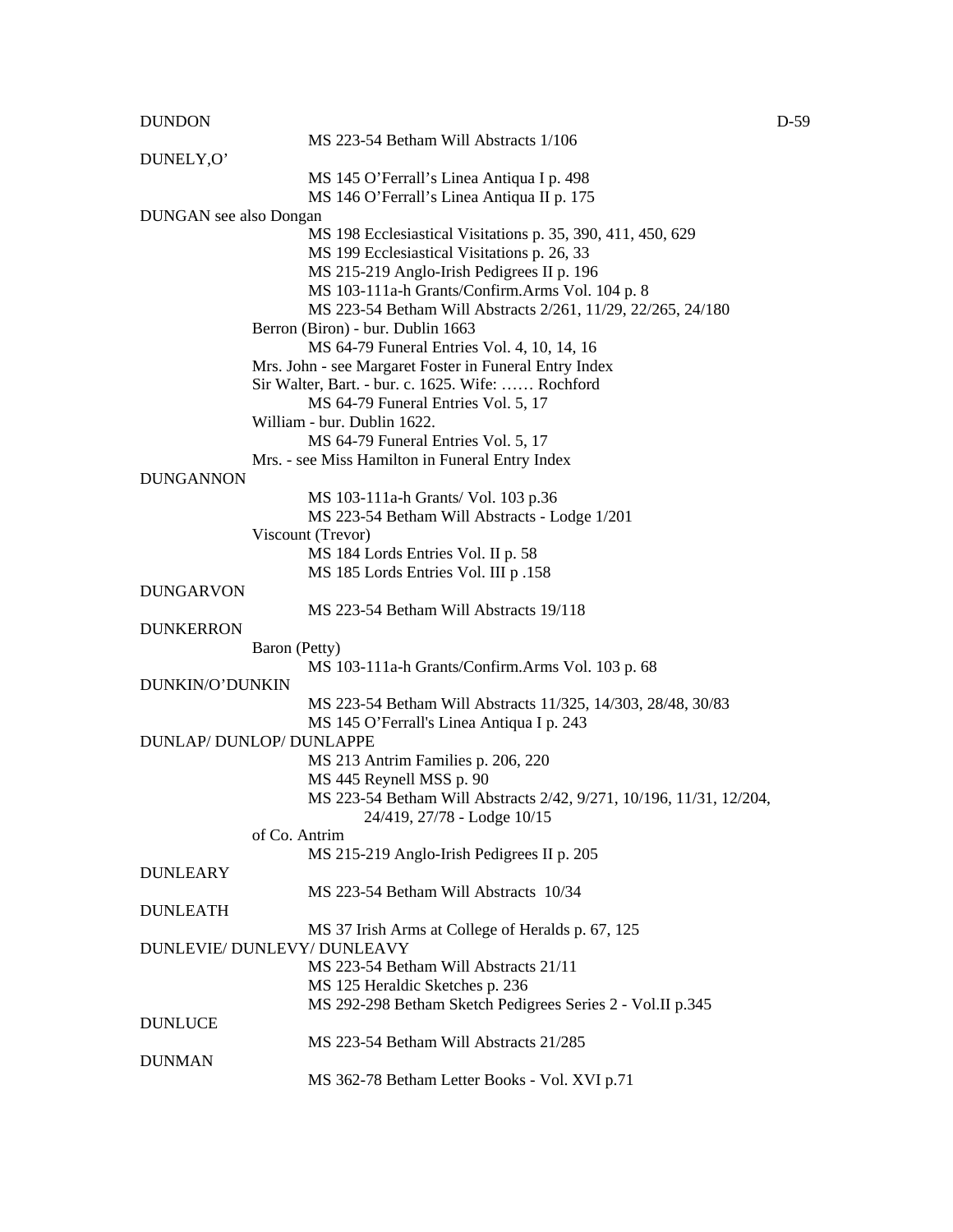MS 213 Antrim Families p. 199, 201 or 291 MS 125 Heraldic Sketches p. 7, 29 MS 362-78 Betham Letter Books - Vol. V p.242 MS 198 Ecclesiastical Visitations p. 361-2, 601 MS 199 Ecclesiastical Visitations p. 10, 28, 35 MS 146 O'Ferrall's Linea Antiqua II p. 345, 360 (A) MS 103-111a-h Grants/Confirm.Arms Vol.111 p. 199 MS 223-54 Betham Will Abstracts 1/115, 2/230, 5/81, 6/27, 8/61, 9/1 , 11/130, 12/52, 13/263, 14/127, 15/26, 16/71, 17/90, 18/165, 19/19, 20/48, 21/46, 22/362, 24/114, 26/172, 27/327, 28/40, 32/279 – Lodge 1/95, 4/167, 5/258, 6/214, 8/125, 10/69 of Co. Kildare MS 384 Donavan MSS p.63 of Ballymanus, Queen's Co. MS 384 Donavan MSS p.64 of Killcavan, Queen's Co. MS 496-511 Boxes - Box D of Dublin, King's Co. & Queen's Co. MS 220-222 Milesian II p. 8-13 MS 220-222 Milesian I p. 87x Mrs. - see ..... Pigot in Funeral Entry Index James - bur. Dublin 1600. MS 64-79 Funeral Entries Vol. 1, 2 **DUNNY** MS 223-54 Betham Will Abstracts 19/8 DUNOPHY MS 223-54 Betham Will Abstracts 15/160 DUNPHY MS 103-111a-h Grants/Confirm.Arms Vol.109 p. 191 DUNRAVEN - see also Quin MS 280-85 Fisher MSS IV p.264 MS 103-111a-h Grants/Confirm.Arms Vol. 106 p. 139 MS 103-111a-h Grants/Confirm.Arms Vol.111 p. 197 Earl of MS 261-276 Betham Sketch Pedigrees Series 1 - Vol.1 p.276 MS 103-111a-h Grants/Confirm.Arms Vol.108 p. 442 MS 103-111a-h Grants/Confirm.Arms Vol.109 p. 373 DUNROCH MS 223-54 Betham Will Abstracts - Lodge 6/99 DUNSANDLE MS 103-111a-h Grants/Confirm.Arms Vol. 107 p. 319 DUNSANY MS 223-54 Betham Will Abstracts 21/283 - Lodge 2/20, 4/17, 5/189, 9/114 Lord (Plunkett) MS 185 Lords Entries Vol. III p.122 MS 187 Lords Entries Vol. V p. 157 Baron - see Plunkett in Funeral Entry Index DUNSCOMBE MS 103-111a-h Grants/Confirm.Arms Vol.108 p. 272 MS 223-54 Bet.ham Will Abstracts 1/26, 3/125, 5/117, 6/47, 8/297, 19/341 , 20/355, 31/30

of Devon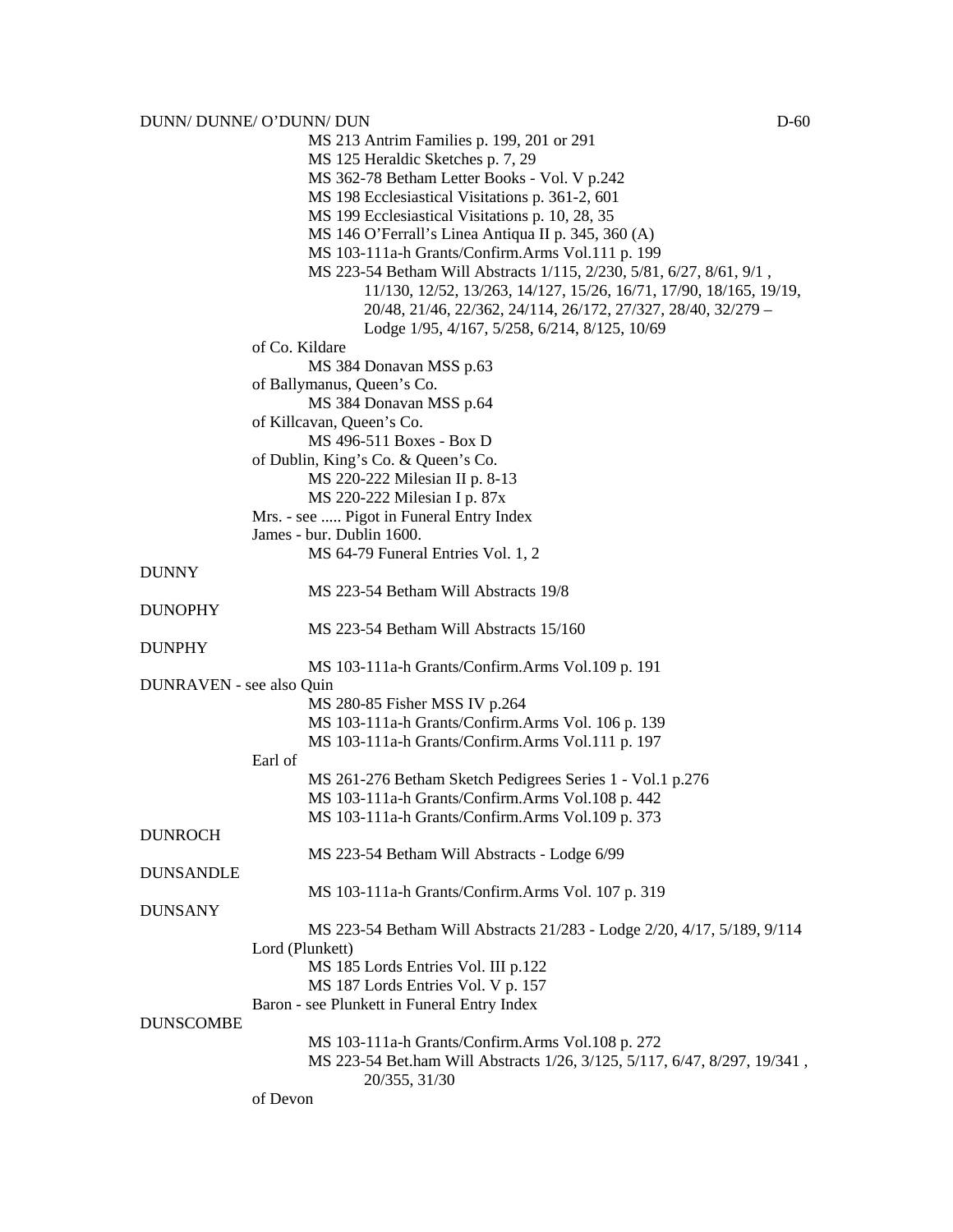| Dunscombe $-$ con'd |                                                                                                  | D-61 |
|---------------------|--------------------------------------------------------------------------------------------------|------|
| <b>DUNSTANVILLE</b> | Loose Pedigrees                                                                                  |      |
| <b>DUNSTER</b>      | MS 223-54 Betham Will Abstracts 25/10                                                            |      |
| <b>DUNT</b>         | MS 223-54 Betham Will Abstracts 2/154                                                            |      |
| <b>DUNWOODE</b>     | MS 223-54 Betham Will Abstracts 8/362                                                            |      |
|                     | MS 223-54 Betham Will Abstracts 17/71                                                            |      |
| <b>DUNWORTH</b>     | MS 223-54 Betham Will Abstracts 19/121, 27/245                                                   |      |
| <b>DUPLAIN</b>      | MS 223-54 Betham Will Abstracts 8/93                                                             |      |
| <b>DUPLEX</b>       | MS 223-54 Betham Will Abstracts 5/241, 6/362                                                     |      |
| <b>DURANT</b>       | MS 223-54 Betham Will Abstracts 4/224                                                            |      |
| <b>DURAS</b>        | MS 223-54 Betham Will Abstracts 14/399                                                           |      |
| <b>DURDIN</b>       |                                                                                                  |      |
| <b>DURGIN</b>       | MS 223-54 Betham Will Abstracts 7/229, 25/280 - Lodge 6/72                                       |      |
| <b>DURHAM</b>       | MS 223-54 Betham Will Abstracts 18/338                                                           |      |
|                     | MS 125 Heraldic Sketches p. 9<br>MS 103-111a-h Grants/Confirm.Arms Vol.111 p. 160                |      |
| DURNING/DURNINGE    | MS 223-54 Betham Will Abstracts 25/234                                                           |      |
|                     | MS 199 Ecclesiastical Visitations p. 19                                                          |      |
| <b>DURY</b>         | MS 223-54 Betham Will Abstracts 16/69                                                            |      |
| <b>DUTTON</b>       | MS 223-54 Betham Will Abstracts 1/150, 2/195, 13/154, 19/234, 32/179 -<br>Lodge 2/55, 5/64, 6/32 |      |
|                     | of Co. Donegal & Co. Longford                                                                    |      |
|                     | MS 215-219 Anglo-Irish Pedigrees II p. 206<br>John - bur. Dublin 1674                            |      |
|                     | MS 64-79 Funeral Entries Vol. 4, 11, 14                                                          |      |
|                     | Richard - bur. 1631.<br>MS 64-79 Funeral Entries Vol. 5, 17                                      |      |
|                     | Mrs. Richard - see Anne Pigott in Funeral Entry Index                                            |      |
|                     | Robert - bur. in Dublin 1635                                                                     |      |
|                     | MS 64-79 Funeral Entries Vol. 6<br>Sir Thomas - bur. Middlesex 1634                              |      |
|                     | MS 64-79 Funeral Entries Vol. 6                                                                  |      |
|                     | ? - bur. c. 1655                                                                                 |      |
|                     | MS 64-79 Funeral Entries Vol. 14, 16                                                             |      |
| <b>DUVALL</b>       | Mrs. - see  . Derrnott                                                                           |      |
|                     | MS 223-54 Betham Will Abstracts 6/255, 16/81                                                     |      |
|                     | of Colenemucky                                                                                   |      |
|                     | MS 292-298 Betham Sketch Pedigrees Series 2 - Vol. VII p.97, 105                                 |      |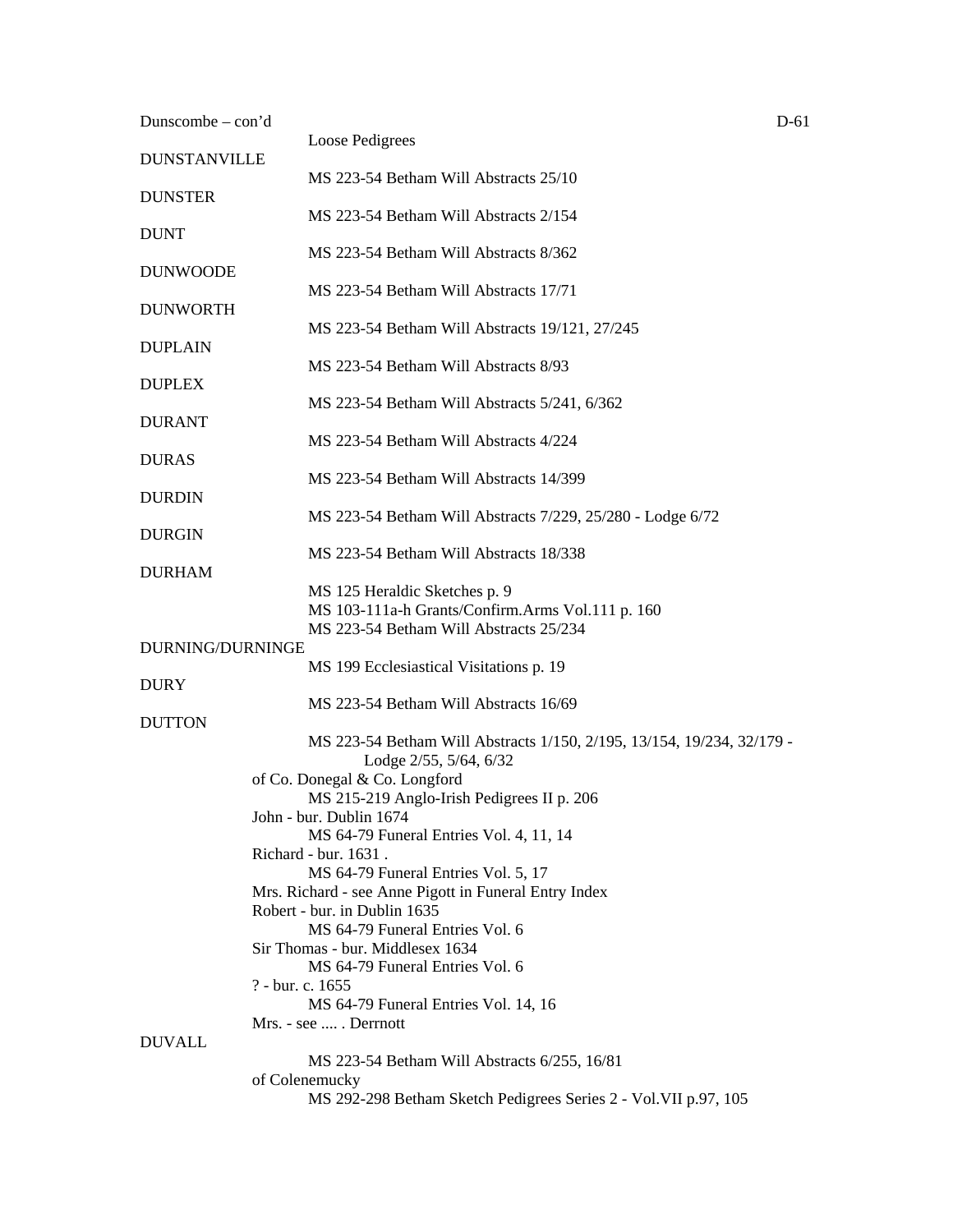| $Duvall - con'd$     | $D-62$                                                                    |
|----------------------|---------------------------------------------------------------------------|
|                      | of Tipperary                                                              |
|                      | MS 93-97 Chaos 4, p.169                                                   |
| <b>DUVERNET</b>      |                                                                           |
|                      | MS 223-54 Betham Will Abstracts 32/208                                    |
| <b>DUXBERRY</b>      |                                                                           |
|                      | MS 223-54 Betham Will Abstracts 20/262                                    |
| <b>DUYGIN</b>        |                                                                           |
|                      | MS 223-54 Betham Will Abstracts 3/361                                     |
| <b>DWIGIN</b>        |                                                                           |
|                      | of Queen's Co.                                                            |
|                      | MS 220-222 Milesian II p. 13                                              |
| <b>DWINE</b>         |                                                                           |
|                      | MS 223-54 Betham Will Abstracts 2/332, 26/46                              |
| <b>DWOANE</b>        |                                                                           |
|                      | MS 223-54 Betham Will Abstracts 12/286                                    |
| DWYER/O'DWYER        |                                                                           |
|                      | MS 199 Ecclesiastical Visitations p. 189                                  |
|                      | MS 146 O'Ferrall's Linea Antiqua II p. 428, 432 (A)                       |
|                      | MS 103-111a-h Grants/Confirm.Arms Vol.110 p. 205                          |
|                      | MS 223-54 Betham Will Abstracts 1/88, 3/147, 5/80, 10/73, 11/138, 13/229, |
|                      | 15/126, 16/371, 23/289, 25/138, 26/297 - Lodge 5/61                       |
|                      | of Co. Tipperary                                                          |
|                      | MS 261 -276 Betham Sketch Pedigrees Series 1 - Vol.XVI p.75, 76           |
|                      | of Co. Limerick                                                           |
|                      | MS 215-219 Anglo-Irish Pedigrees V p. 298                                 |
|                      | of Co. Tipperary & Co. Galway                                             |
|                      | MS 215-219 Angle-Irish Pedigrees V p. 338b                                |
| <b>DYALL</b>         |                                                                           |
|                      | MS 223-54 Betham Will Abstracts 15/124                                    |
| DYAS/DYASS           |                                                                           |
|                      | MS 445 Reynell MSS p. 50                                                  |
|                      | MS 223-54 Betham Will Abstracts 6/325, 16/242 or 262, 19/82, 19/93,       |
|                      | 22/407                                                                    |
|                      | of Loughrea & Westmeath                                                   |
|                      | MS 384 Donavan MSS p. 57                                                  |
| DYER/DYAR            |                                                                           |
|                      | MS 198 Ecclesiastical Visitations p. 485, 486                             |
|                      | MS 526 Irish Coats of Arms (Fota) p. 118                                  |
|                      | MS 223-54 Betham Will Abstracts 10/73, 14/199, 27/155                     |
| <b>DYKE/DYKES</b>    |                                                                           |
|                      | MS 223-54 Betham Will Abstracts 26/341                                    |
|                      | of Horeham, Sussex                                                        |
|                      | MS 261-276 Betham Sketch Pedigrees Series 1 - Vol. XV p.52                |
| <b>DYLLAN/DYLLON</b> |                                                                           |
|                      | MS 198 Ecclesiastical Visitations p. 546, 559, 574, 603, 612              |
|                      | MS 199 Ecclesiastical Visitations p. 331                                  |
| <b>DYNELY</b>        |                                                                           |
|                      | MS 223-54 Betham Will Abstracts 30/50, 31/295                             |
| <b>DYNES</b>         |                                                                           |
|                      | MS 223-54 Betham Will Abstracts 30/242                                    |
| <b>DYSART</b>        |                                                                           |
|                      | MS 223-54 Betham Will Abstracts - Lodge 5/75                              |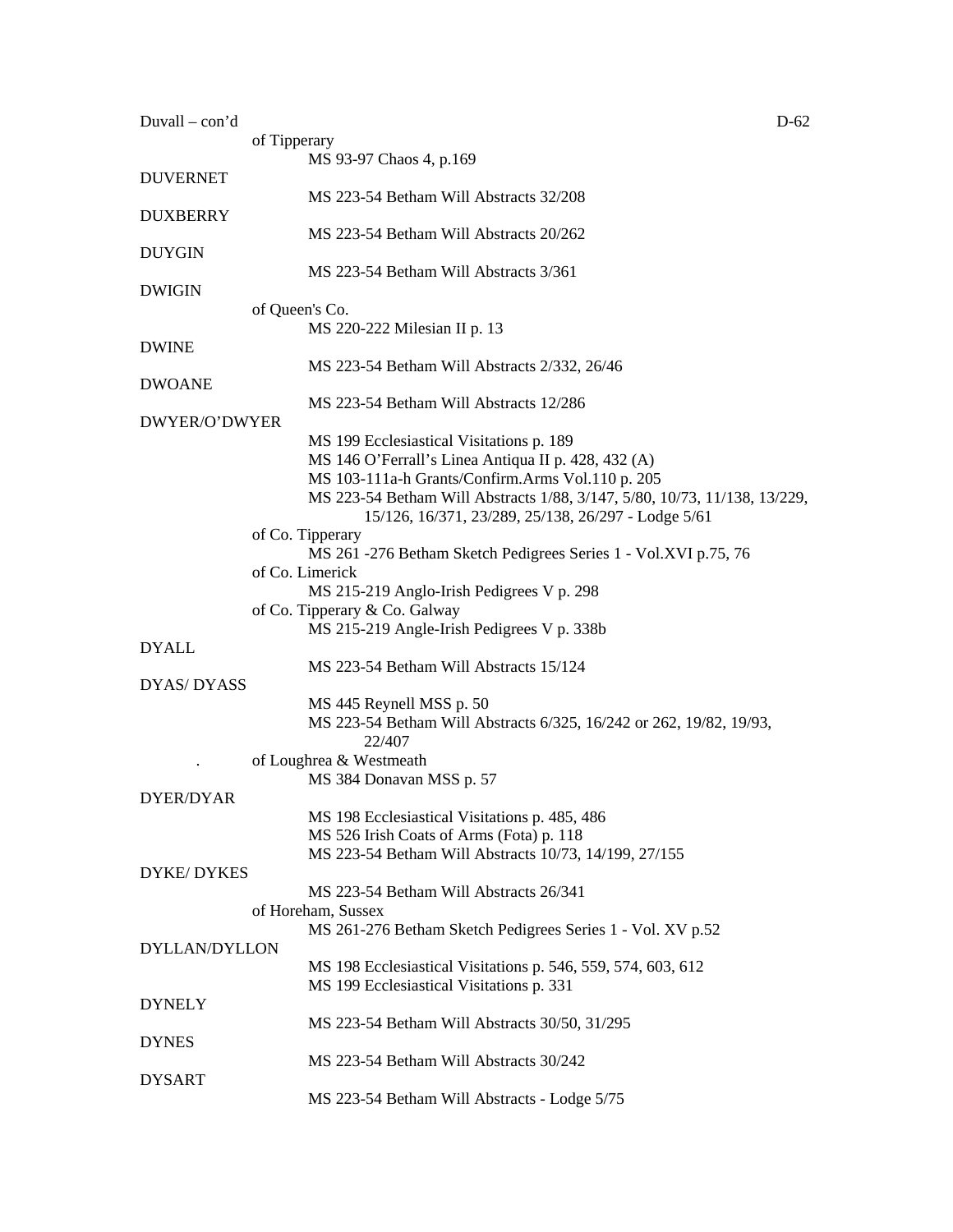## DYSON DOS MS 223-54 Betham Will Abstracts 2/332, 13/205

TO FIND REFERENCES, SEE FILM NUMBER LISTING AND FOREWORD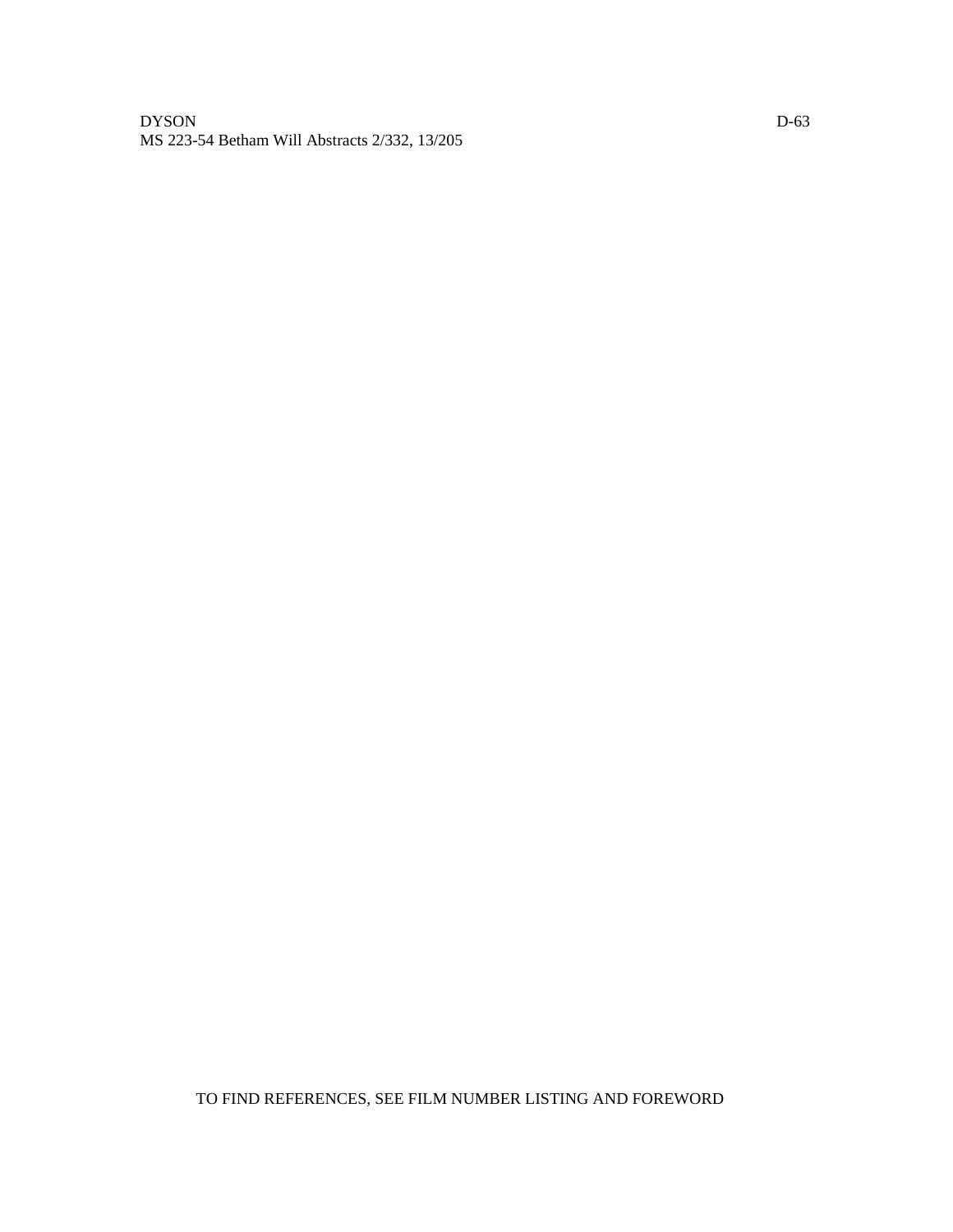| <b>EADIE</b>              |                                                                                                      | $E-1$ |
|---------------------------|------------------------------------------------------------------------------------------------------|-------|
|                           | MS 223-54 Betham Will Abstracts 4/12                                                                 |       |
| <b>EAGER</b>              |                                                                                                      |       |
|                           | MS 103-111a-h Grants/Confirm.Arms Vol.108 p. 286                                                     |       |
|                           | MS 223-54 Betham Will Abstracts 7/43, 27/101 - Lodge 6/49                                            |       |
|                           | of Co. Kerry                                                                                         |       |
|                           | MS 384 Donavan MSS p. 73<br>of Co. Down                                                              |       |
|                           | MS 384 Donavan MSS p. 77                                                                             |       |
| <b>EAGLE</b>              |                                                                                                      |       |
|                           | MS 223-54 Betham Will Abstracts 10/197, 12/155, 14/70, 15/172 - Lodge                                |       |
|                           | 6/205                                                                                                |       |
| <b>EAKENHEAD</b>          |                                                                                                      |       |
|                           | MS 223-54 Betham Will Abstracts 7/100                                                                |       |
| <b>EAKIN</b>              |                                                                                                      |       |
|                           | MS 223-54 Betham Will Abstracts 6/32, 32/287                                                         |       |
| <b>EAMES</b>              |                                                                                                      |       |
|                           | MS 103-111a-h Grants/Confirm.Arms Vol. 111 b p.83                                                    |       |
|                           | MS 223-54 Betham Will Abstracts - Lodge 4/261                                                        |       |
|                           | of Co. Dublin & Kings Co.                                                                            |       |
|                           | MS 385 Bewley MSS p. 204                                                                             |       |
| <b>EARBERRY</b>           |                                                                                                      |       |
| EARDLEY - see also Gideon | MS 223-54 Betham Will Abstracts 25/242                                                               |       |
| Baron                     |                                                                                                      |       |
|                           | MS 185 Lords Entries Vol. III p. 224                                                                 |       |
| EARL                      |                                                                                                      |       |
|                           | MS 223-54 Betham Will Abstracts 6/324, 8/263, 21/326                                                 |       |
| <b>EARLY</b>              |                                                                                                      |       |
|                           | MS 223-54 Betham Will Abstracts 17/160, 29/22                                                        |       |
| <b>EARS</b>               |                                                                                                      |       |
|                           | MS 223-54 Betham Will Abstracts 16/195                                                               |       |
| EART                      |                                                                                                      |       |
|                           | MS 199 Ecclesiastical Visitations p. 6                                                               |       |
| <b>EAST</b>               |                                                                                                      |       |
|                           | MS 362-78 Betham Letter Books - Vol. VI p.353                                                        |       |
|                           | MS 198 Ecclesiastical Visitations p. 6, 38, 416                                                      |       |
|                           | MS 199 Ecclesiastical Visitations p. 27, 411<br>MS 223-54 Betham Will Abstracts 2/299, 4/239, 18/330 |       |
| <b>EASTERWOOD</b>         |                                                                                                      |       |
|                           | MS 223-54 Betham Will Abstracts 2/288                                                                |       |
| <b>EASTLAND</b>           |                                                                                                      |       |
|                           | MS 223-54 Betham Will Abstracts - Lodge 10/33                                                        |       |
| <b>EASTON</b>             |                                                                                                      |       |
|                           | MS 125 Heraldic Sketches p. 296                                                                      |       |
| <b>EASTWOOD</b>           |                                                                                                      |       |
|                           | MS 526 Irish Coats of Arms (Fota) p. 114                                                             |       |
|                           | MS 103-111a-h Grants/Confirm.Arms Vol.110 p. 89                                                      |       |
|                           | MS 223-54 Betham Will Abstracts 2/286, 8/55, 10/25, 19/98, 28/258 -                                  |       |
|                           | Lodge $4/258$                                                                                        |       |
|                           | of Dublin                                                                                            |       |
|                           | MS 496-511 Boxes E-F                                                                                 |       |
|                           | TO FIND REFERENCES, SEE FILM NUMBER LISTING AND FOREWORD                                             |       |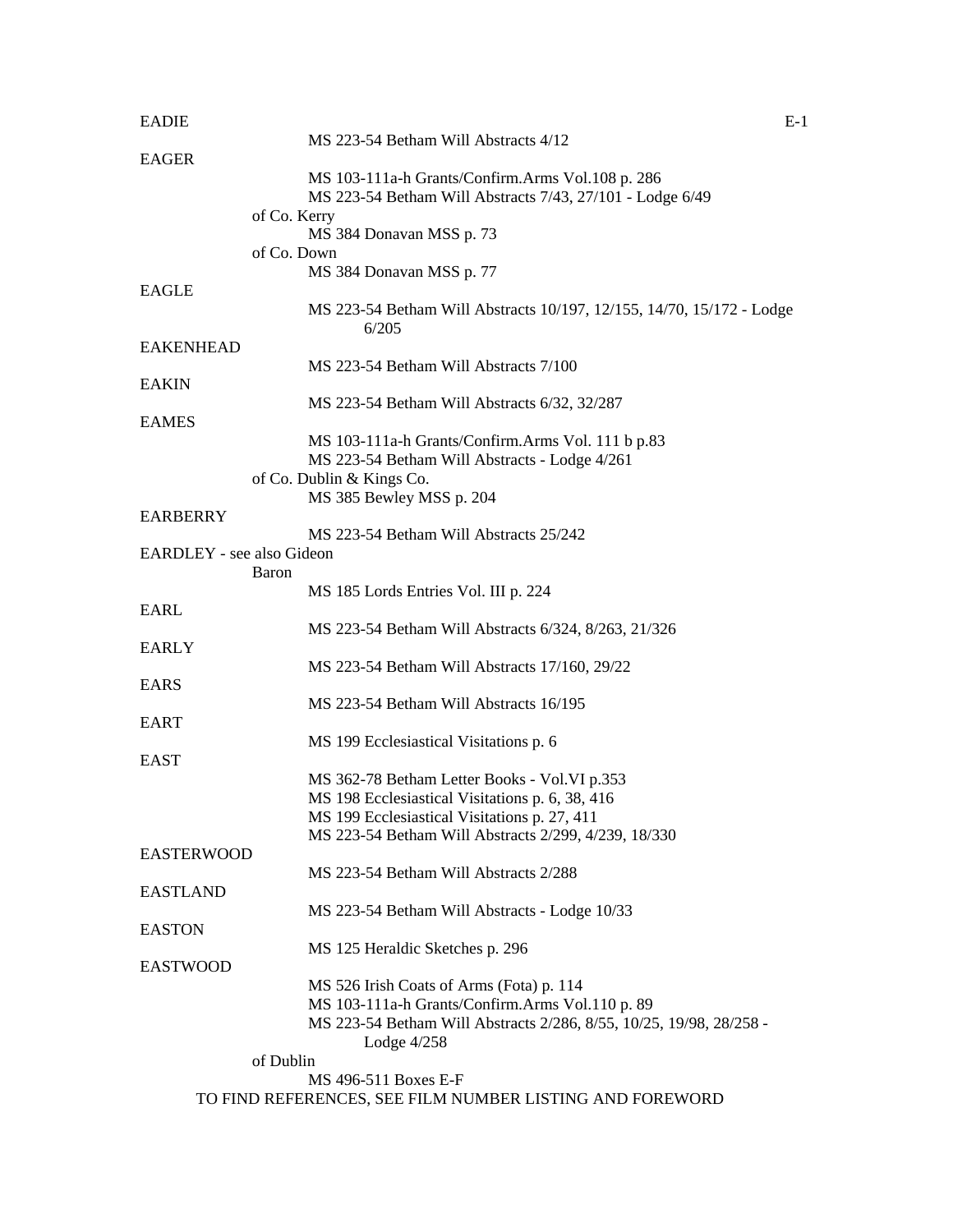| Eastwood - con'd | $E-2$                                                                              |
|------------------|------------------------------------------------------------------------------------|
|                  | MS 611 Lodge MSS p.36                                                              |
|                  | Mrs. - see  Coker                                                                  |
| <b>EATON</b>     |                                                                                    |
|                  | MS 526 Irish Coats of Arms (Fota) p. 97                                            |
|                  | MS 223-54 Betham Will Abstracts 4/178, 6/24, 10/80 or 82, 12/301, 14/78,           |
|                  | 16/292, 17/179, 19/169, 24/276 - Lodge 1/11, 10/20                                 |
|                  | MS 125 Heraldic Sketches p. 296                                                    |
|                  | MS 573-576 Sadleir Pedigrees 576 p.68                                              |
|                  | Simon - bur. Dublin 1684                                                           |
|                  | MS 64-79 Funeral Entries Vol. 12, 13, 14                                           |
|                  | Mrs. - see  Campbell                                                               |
| <b>EBORNE</b>    |                                                                                    |
|                  |                                                                                    |
|                  | MS 223-54 Betham Will Abstracts 3/157, 12/288                                      |
| <b>EBSARIE</b>   |                                                                                    |
|                  | MS 223-54 Betham Will Abstracts 4/9                                                |
| <b>ECCLES</b>    |                                                                                    |
|                  | MS 125 Heraldic Sketches p. 68, 89                                                 |
|                  | MS 223-54 Betham Will Abstracts 2/4, 6/82, 7/25, 8/77, 10/135, 12/101,             |
|                  | 14/15, 16/101, 20/323, 22/10 or 109, 24/321, 25/204 or 209,                        |
|                  | 32/304 -Lodge 2/107, 4/140, 5/21, 8/95, 10/39                                      |
| <b>ECCLESTON</b> |                                                                                    |
|                  | MS 103-111a-h Grants/Confirm.Arms Vol. 105 p. 35, 37                               |
|                  | MS 223-54 Betham Will Abstracts 10/1, 19/32 - Lodge 6/75                           |
|                  | Tristram - bur. Drogheda 1636. Wives: (1) Elizabeth Collins, (2) Dorothy Cranshare |
|                  | MS 64-79 Funeral Entries Vol. 7                                                    |
| <b>ECHLIN</b>    |                                                                                    |
|                  | MS 198 Ecclesiastical Visitations p. 291                                           |
|                  | MS 103-111a-h Grants/Confirm.Arms Vol.105 p.29 see also Stronge                    |
|                  | MS 103-111a-h Grants/Confirm.Arms Vol.108 p. 362                                   |
|                  | MS 223-54 Betham Will Abstracts 1/53, 2/213, 4/10, 6/164, 7/121, 9/102,            |
|                  | 12/29, 14/237, 16/24, 17/303, 19/275, 20/332, 21/252, 28/33, 32/39                 |
|                  | - Lodge $2/12$ , $5/92$ , $6/58$                                                   |
|                  | MS 496-511 Boxes E-F                                                               |
|                  | Sir Henry, Bart.                                                                   |
|                  | MS 261-276 Betham Sketch Pedigrees Series 1, IV p. 183                             |
|                  | of Co. Tyrone                                                                      |
|                  | MS 496-511 Boxes E-F                                                               |
|                  |                                                                                    |
|                  | of Co. Down, Dublin, etc.                                                          |
|                  | MS 112 Brooke (Baronets Pedigrees) p. 90-92                                        |
|                  | MS 432-37 Irwin MSS 434 p. 423-5                                                   |
|                  | Rt. Rev. Robert - bur. Co. Down 1635                                               |
|                  | MS 64-79 Funeral Entries Vol. 6                                                    |
| <b>EDDISON</b>   |                                                                                    |
|                  | MS 445 Reynell MSS p. 52                                                           |
| <b>EDDON</b>     |                                                                                    |
|                  | MS 223-54 Betham Will Abstracts 21/152                                             |
| <b>EDELIN</b>    |                                                                                    |
|                  | MS 223-54 Betham Will Abstracts 30/68                                              |
| <b>EDEN</b>      |                                                                                    |
|                  | <b>Baron Henly</b>                                                                 |
|                  | MS 186 Lords Entries Vol. IV p. 144                                                |
|                  | <b>Baron Auckland</b>                                                              |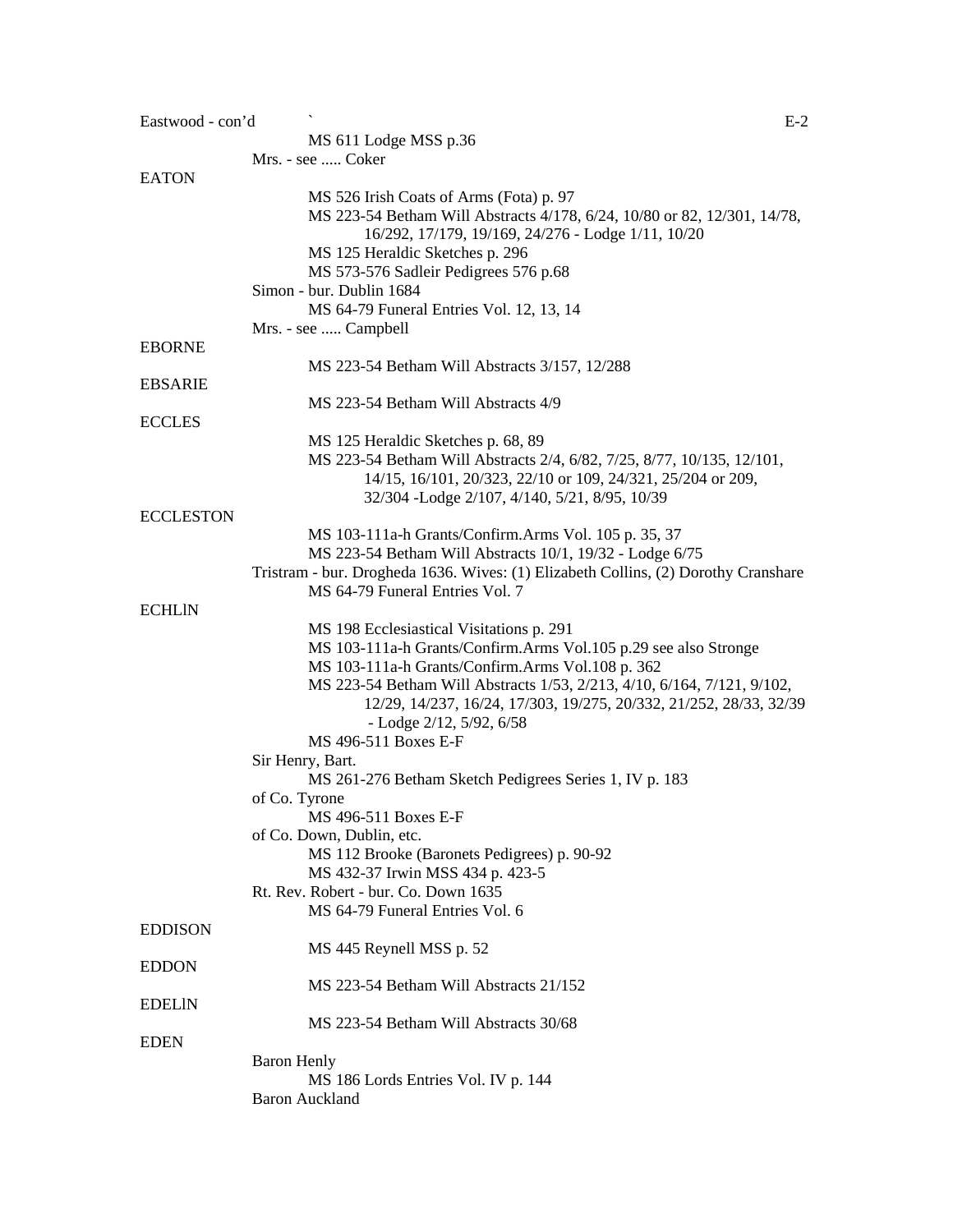| $Eden - con'd$   |                                                                          | $E-3$ |
|------------------|--------------------------------------------------------------------------|-------|
|                  | MS 186 Lords Entries Vol. IV p.208                                       |       |
|                  | of Yorkshire                                                             |       |
|                  | MS 183 Lords Entries Vol. I p. 245                                       |       |
| <b>EDGAR</b>     |                                                                          |       |
|                  | MS 125 Heraldic Sketches p. 264                                          |       |
|                  | MS 223-54 Betham Will Abstracts 10/207, 19/372 - Lodge 1/190 or 198      |       |
| <b>EDGE</b>      |                                                                          |       |
|                  | MS 103-111a-h Grants/Confirm.Arms Vol.108 p. 256                         |       |
|                  | MS 103-111a-h Grants/Confirm.Arms Vol.109 p. 133                         |       |
|                  | MS 223-54 Betham Will Abstracts 4/27, 11/341, 22/40, 28/156, 29/102      |       |
| <b>EDGECUMBE</b> |                                                                          |       |
|                  | MS 223-54 Betham Will Abstracts 24/41 - Lodge 1/207, 5/257               |       |
| <b>EDGERTON</b>  |                                                                          |       |
|                  | MS 223-54 Betham Will Abstracts 11/93, 28/69                             |       |
| <b>EDGEWORTH</b> |                                                                          |       |
|                  | MS 526 Irish Coats of Arms (Fota) p. 72                                  |       |
|                  | MS 125 Heraldic Sketches p. 58, 228                                      |       |
|                  | MS 198 Ecclesiastical Visitations p. 547                                 |       |
|                  | MS 199 Ecclesiastical Visitations p. 482                                 |       |
|                  | MS 223-54 Betham Will Abstracts 1/196, 2/211, 3/264, 5/119, 6/95, 8/248, |       |
|                  | 9/159, 11/312, 14/126, 16/301, 25/197, 29/181, 31/186 -                  |       |
|                  | Lodge 2/7, 3/111, 4/109, 5/89, 9/79, 10/5                                |       |
|                  | of Longford                                                              |       |
|                  | MS 261-276 Betham Sketch Pedigrees Series 1, XIV p. 54                   |       |
|                  | MS 384 Donavan MSS p. 75                                                 |       |
|                  | MS 186 Lords Entries Vol. IV p. 256                                      |       |
|                  | of Edgeworthstown, Co. Longford                                          |       |
|                  | Loose Pedigrees                                                          |       |
|                  | of Co. Cavan<br>MS 215-219 Anglo-Irish Pedigrees II, p. 233              |       |
|                  | Francis - bur. c.1626. Wife:  Tuite                                      |       |
|                  | MS 64-79 Funeral Entries Vol. 5, 17                                      |       |
|                  | Katherine - bur. Dublin 1638                                             |       |
|                  | MS 64-79 Funeral Entries Vol. 7                                          |       |
|                  | Mary - bur. Dublin 1661 . Husband: William Scot                          |       |
|                  | MS 64-79 Funeral Entries Vol. 4. 14, 16                                  |       |
|                  | Miss - bur. Dublin 1676. Husband:  Bisse                                 |       |
|                  | MS 64-79 Funeral Entries Vol. 4, 11, 14                                  |       |
|                  | Miss - bur. c.1668. Husband:  Piggot                                     |       |
|                  | MS 64-79 Funeral Entries Vol. 4, 14, 16                                  |       |
|                  | Mrs. - see Jane Tuite                                                    |       |
| <b>EDIE</b>      |                                                                          |       |
|                  | MS 223-54 Betham Will Abstracts 22/152 or 181 or 2                       |       |
| <b>EDINGTON</b>  |                                                                          |       |
|                  | MS 223-54 Betham Will Abstracts 15/213                                   |       |
| <b>EDKINS</b>    |                                                                          |       |
|                  | MS 223-54 Betham Will Abstracts 6/309, 21/12, 30/207, 31/45              |       |
| <b>EDMONDS</b>   |                                                                          |       |
|                  | MS 125 Heraldic Sketches p. 184                                          |       |
|                  | MS 223-54 Betham Will Abstracts 3/140, 4/93, 31/15 - Lodge 3/133         |       |
|                  | of Co. Kerry                                                             |       |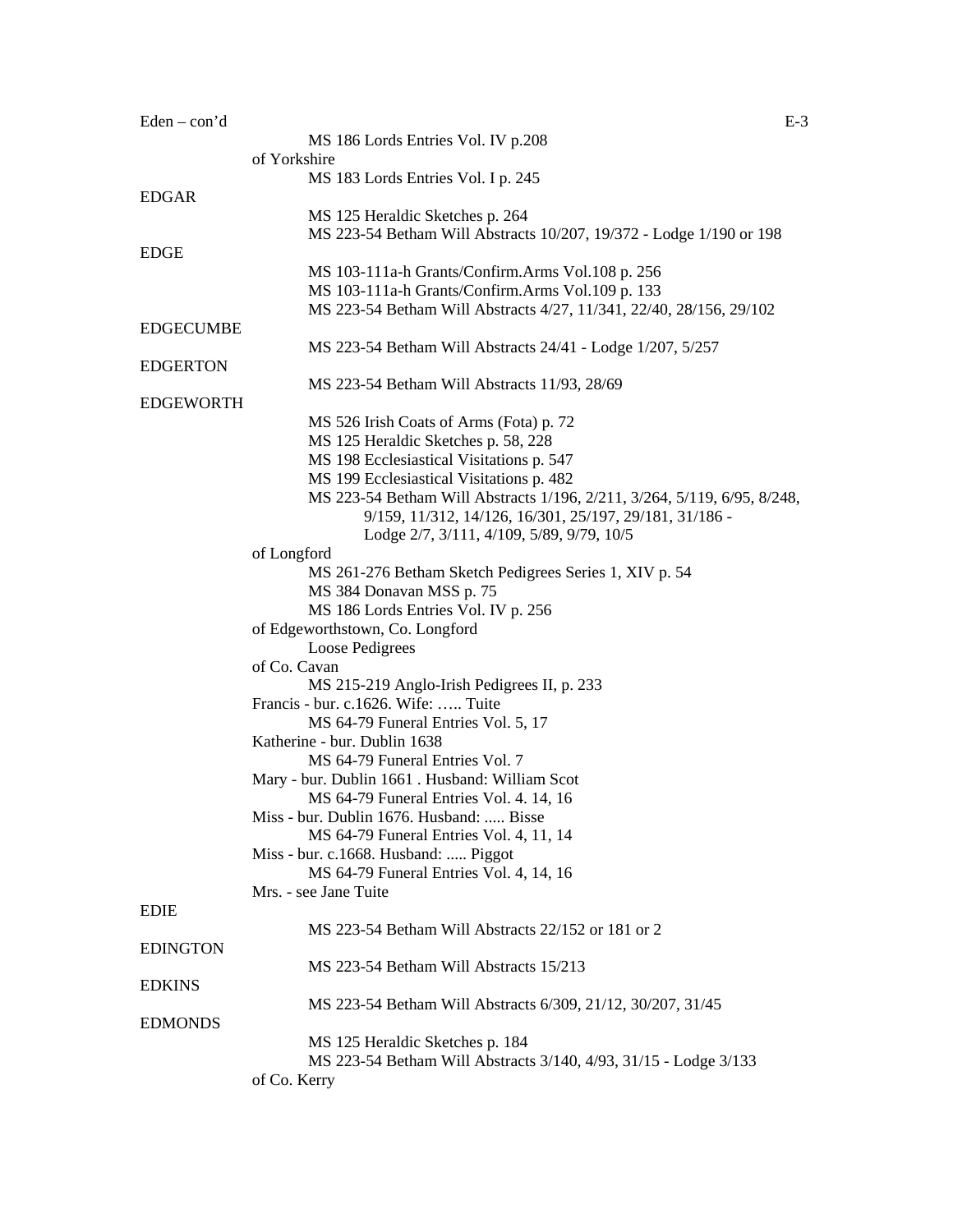$Edmonds - con'd$  E-4 MS 215-219 Anglo-Irish Pedigrees II, p. 238 EDMONDSON MS 223-54 Betham Will Abstracts 1/108, 2/153, 5/49, 6/77, 8/20, 18/341, 24/120 - Lodge 1/37, 10/21 EDMONDSTONE/ EDMONDSTON of Co. Antrim MS 215-219 Anglo-Irish Pedigrees II, p. 237 Archibald - Co. Antrim 1636. Wife: Jane Hamilton MS 64-79 Funeral Entries Vol. 7 **EDNEY** of Co. Tyrone MS 215-219 Anglo-Irish Pedigrees II, p. 231 Mrs. Waiter - see Mary Jennings EDWARDSI EDWARDES MS 125 Heraldic Sketches p. 264 MS 198 Ecclesiastical Visitations p. 521, 610 MS 103-111a-h Grants/Confirm.Arms Vol.104 p.3 MS 223-54 Betham Will Abstracts 1/44, 2/137, 4/20, 5/156 or 196, 6/8, 7/78, 9/166, 10/94, 12/59, 14/224, 17/103, 18/22, 19/158, 21/44 or 411, 22/98, 23/26, 26/98, 27/5, 28/5, 31/235, 32/96 – Lodge 1/5, 2/87, 4/81, 5/151, 6/217, 9/52 of Trim, Co. Meath MS 261-276 Betham Sketch Pedigrees Series 1, XII p. 233b of Co. Wexford MS 404-5 Davies MSS II no page given of Ballyhire, Co. Wexford MS 279 Stephens MSS no page given of Oldcourt, Co. Wicklow MS 496-511 Boxes E-F of Wrixham & Stanstyn MS 112 Brooke (Baronets Pedigrees) p. 346 MS 184 Lords Entries Vol. II p. 141 Baron Kensington MS 184 Lords Entries Vol. II p. 40 Richard - bur. Dublin 1640 MS 64-79 Funeral Entries Vol. 9 Miss - bur. Dublin 1651. Husband: Col. ..... Jones. MS 64-79 Funeral Entries Vol. 4, 14, 16 Miss - bur. Dublin 1654. Husband: ..... Hewes MS 64-79 Funeral Entries Vol. 4, 14, 16 EEDES MS 526 Irish Coats of Arms (Fota) p. 65 EELLS MS 223-54 Betham Will Abstracts 14/396 EFFINGHAM MS 223-54 Betham Will Abstracts - Lodge 4/109 EGAN MS 199 Ecclesiastical Visitations p. 333, 515 MS 103-111a-h Grants/Confirm.Arms Vol.103 p. 18 MS 223-54 Betham Will Abstracts 1/315, 2/216, 5/317, 7/388, 8/231, 9/75, 10/230, 11/60, 12/114, 13/32, 15/100, 16/353, 17/125, 22/314 or 5, 23/284, 26/206, 28/250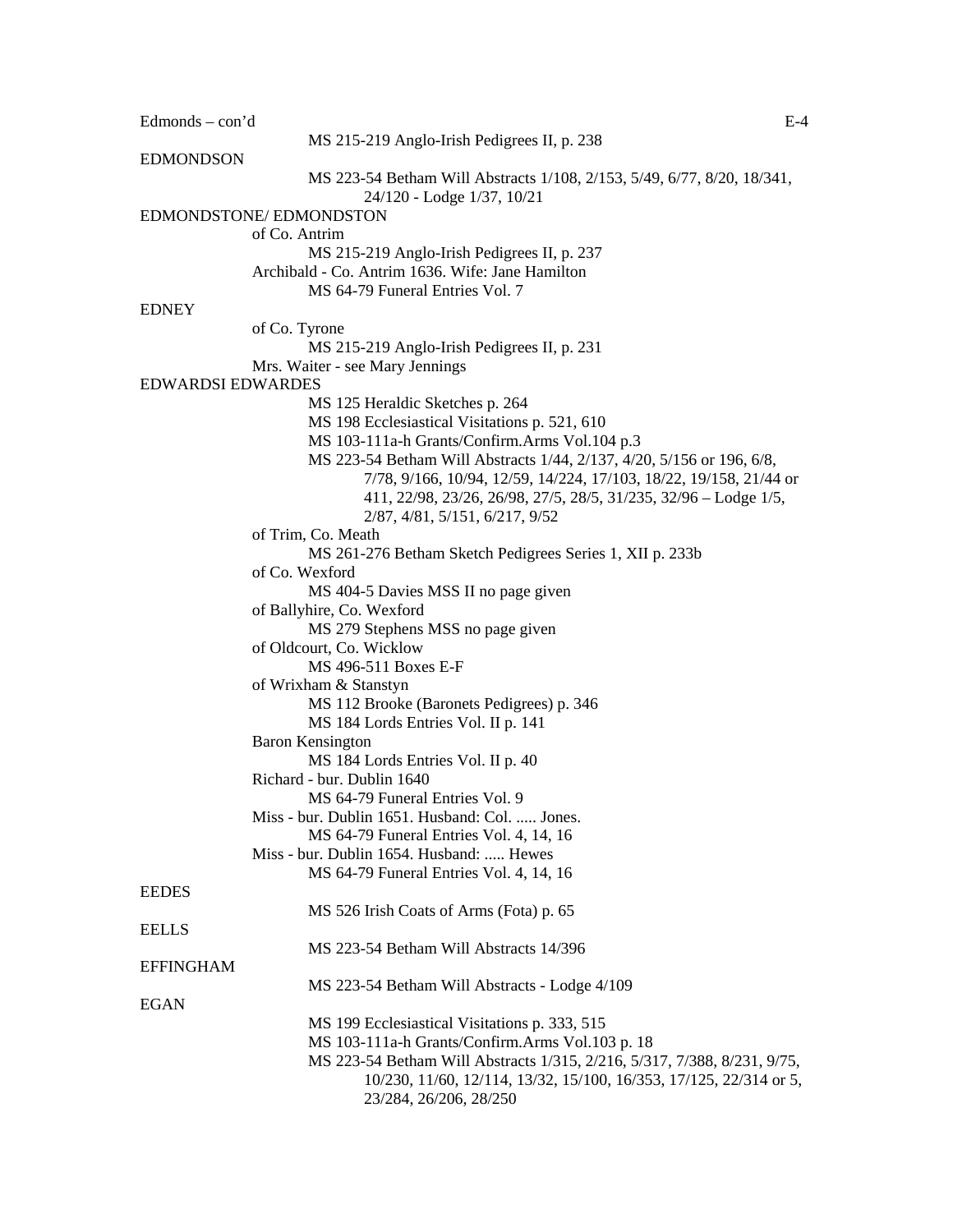| $Egan - con' d$               |                                                                                    | $E-5$ |
|-------------------------------|------------------------------------------------------------------------------------|-------|
|                               | of Cork<br>MS 404-5 Davies MSS I, no page given                                    |       |
|                               | of Dublin, Ballymacegan                                                            |       |
| <b>ELGEE</b>                  | MS 611 Lodge MSS p. 43                                                             |       |
|                               | of Dublin & Wexford                                                                |       |
|                               | MS 611 Lodge Family p.2                                                            |       |
|                               | of Wexford<br>MS 630 Misc Peds                                                     |       |
| EGERTON                       |                                                                                    |       |
|                               | MS 198 Ecclesiastical Visitations p. 11<br>MS 199 Ecclesiastical Visitations p. 53 |       |
|                               | Sylvester - bur. 1616                                                              |       |
|                               | MS 64-79 Funeral Entries Vol. 1, 3                                                 |       |
| EGLINTOUN                     | Mrs. Sylvester - see Mary Walsh                                                    |       |
|                               | Earl of - see Montgomery                                                           |       |
|                               | Arms<br>MS 183 Lords Entries Vol. I p. 53                                          |       |
| <b>EGMONT</b>                 |                                                                                    |       |
|                               | Countess of                                                                        |       |
|                               | MS 184 Lords Entries Vol. II p. 24<br>Earl of                                      |       |
|                               | MS 183 Lords Entries Vol. I p. 205                                                 |       |
| EIFE/ EIFFE                   | MS 184 Lords Entries Vol. II p. 38, 128, 169                                       |       |
|                               | MS 223-54 Betham Will Abstracts 23/10                                              |       |
|                               | of Derrymore & Donaghmore                                                          |       |
| <b>EIKINS</b>                 | MS 384 Donavan MSS p. 74                                                           |       |
|                               | MS 223-54 Betham Will Abstracts 3/175                                              |       |
| <b>EILLS</b>                  |                                                                                    |       |
| EKINHEAD/ EKENHEAD            | MS 103-111a-h Grants/Confirm.Arms Vol.111 p. 40                                    |       |
|                               | MS 223-54 Betham Will Abstracts 8/335, 15/190                                      |       |
|                               | of Newry<br>MS 543-44 Miscellaneous Pedigrees                                      |       |
| <b>EKLI N</b> see also Echlin |                                                                                    |       |
| <b>ELCOCK</b>                 | MS 526 Irish Coats of Arms (Fota) p. 109                                           |       |
|                               | MS 223-54 Betham Will Abstracts 4/153                                              |       |
| ELES                          |                                                                                    |       |
| <b>ELGEE</b>                  | MS 223-54 Betham Will Abstracts 5/192                                              |       |
|                               | MS 445 Reynell MSS p. 18                                                           |       |
| <b>ELICKSANDE</b>             | MS 223-54 Betham Will Abstracts 7/95                                               |       |
| <b>ELINGTON</b>               |                                                                                    |       |
|                               | MS 223-54 Betham Will Abstracts 19/268                                             |       |
| <b>ELINORE</b>                | MS 223-54 Betham Will Abstracts 13/203                                             |       |
|                               | TO FIND REFERENCES, SEE FILM NUMBER LISTING AND FOREWORD                           |       |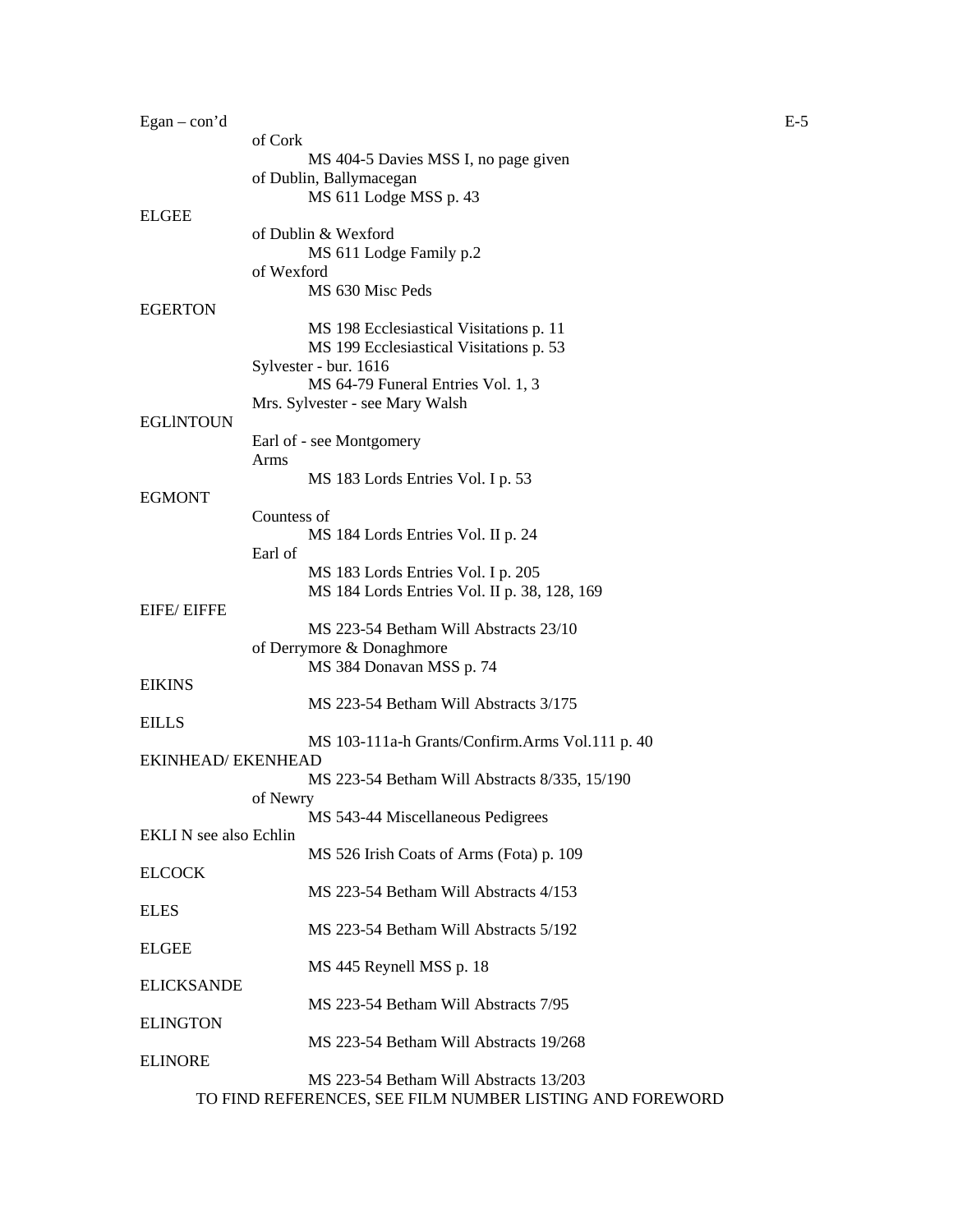|                 | MS 526 Irish Coats of Arms (Fota) p. 88                                                  |  |
|-----------------|------------------------------------------------------------------------------------------|--|
|                 | MS 125 Heraldic Sketches p. 18, 294                                                      |  |
|                 | MS 362-78 Betham Letter Books - Vol. IV p. 157                                           |  |
|                 | MS 198 Ecclesiastical Visitations p. 174, 555, 560, 871                                  |  |
|                 | MS 199 Ecclesiastical Visitations p. 436, 443                                            |  |
|                 | MS 103-111a-h Grants/Confirm.Arms Vol.106 p. 77                                          |  |
|                 | MS 103-111a-h Grants/Confirm.Arms Vol.107 p. 440                                         |  |
|                 | MS 103-111a-h Grants/Confirm.Arms Vol.108 p. 408                                         |  |
|                 |                                                                                          |  |
|                 | MS 103-111a-h Grants/Confirm.Arms Vol.110 p. 77 (see Howard)                             |  |
|                 | MS 103-111a-h Grants/Confirm.Arms Vol.111c p. 59                                         |  |
|                 | MS 223-54 Betham Will Abstracts 1/66, 2/74, 3/76, 5/115, 7/267, 8/343,                   |  |
|                 | 9/266, 10/115, 12/16 or 13/16, 13/230, 14/448, 15/159, 18/353,                           |  |
|                 | 20/190, 23/17, 25/176, 26/34, 28/72, 29/125, 31/203 - Lodge 2/121,<br>4/253, 5/262, 6/33 |  |
|                 | of Killyfaddy, Co. Tyrone                                                                |  |
|                 | MS 261-276 Betham Sketch Pedigrees Series 1, X p. 452                                    |  |
|                 | of Mount Elliott, Co. Wexford                                                            |  |
|                 | MS 261-276 Betham Sketch Pedigrees Series 1, XIII p. 138, 334                            |  |
|                 | MS 573-576 Sadleir Pedigrees 574, no page given                                          |  |
|                 | of Clonmore, Co. Kilkenny                                                                |  |
|                 |                                                                                          |  |
|                 | MS 261 -276 Betham Sketch Pedigrees Series 1, XIII p. 332                                |  |
|                 | of Clonmel, Co. Tipperary                                                                |  |
|                 | MS 261-276 Betham Sketch Pedigrees Series 1, XIII p. 334                                 |  |
|                 | of Co. Kilkenny & Co. Tipperary<br>MS 278 Ball MSS p. 198<br>of Balrisk                  |  |
|                 |                                                                                          |  |
|                 |                                                                                          |  |
|                 | MS 215-219 Anglo-Irish Pedigrees II p. 234                                               |  |
|                 | John - bur. Dublin 1612                                                                  |  |
|                 | MS 64-79 Funeral Entries Vol. 3                                                          |  |
|                 | Sir John - bur. 1616.                                                                    |  |
|                 | MS 64-79 Funeral Entries Vol. 1, 3                                                       |  |
|                 | Mrs. John - see Alice Sarsfield                                                          |  |
|                 | Lady John - see Elenor Usher                                                             |  |
|                 | Thomas - bur. Dublin 1668                                                                |  |
|                 | MS 64-79 Funeral Entries Vol. 4, 14, 16                                                  |  |
|                 | Mrs. Thomas - see Jane Forster                                                           |  |
|                 |                                                                                          |  |
|                 | Mrs. - see  Jones                                                                        |  |
| <b>ELKINS</b>   |                                                                                          |  |
|                 | MS 199 Ecclesiastical Visitations p. 234                                                 |  |
| <b>ELLARD</b>   |                                                                                          |  |
|                 | MS 223-54 Betham Will Abstracts 20/208 - Lodge 1/51                                      |  |
| <b>ELLARN</b>   |                                                                                          |  |
|                 | MS 223-54 Betham Will Abstracts 11/88                                                    |  |
| <b>ELLERS</b>   |                                                                                          |  |
|                 | MS 223-54 Betham Will Abstracts 19/216                                                   |  |
| <b>ELLERTON</b> |                                                                                          |  |
|                 | MS 223-54 Betham Will Abstracts 12/225                                                   |  |
| <b>ELLICOTT</b> |                                                                                          |  |
|                 | MS 223-54 Betham Will Abstracts 26/160                                                   |  |
| <b>ELLIS</b>    |                                                                                          |  |
|                 | MS 125 Heraldic Sketches p. 182, 187, 266, 276, 278                                      |  |
|                 | MS 198 Ecclesiastical Visitations p. 31, 314, 328, 342, 387                              |  |
|                 |                                                                                          |  |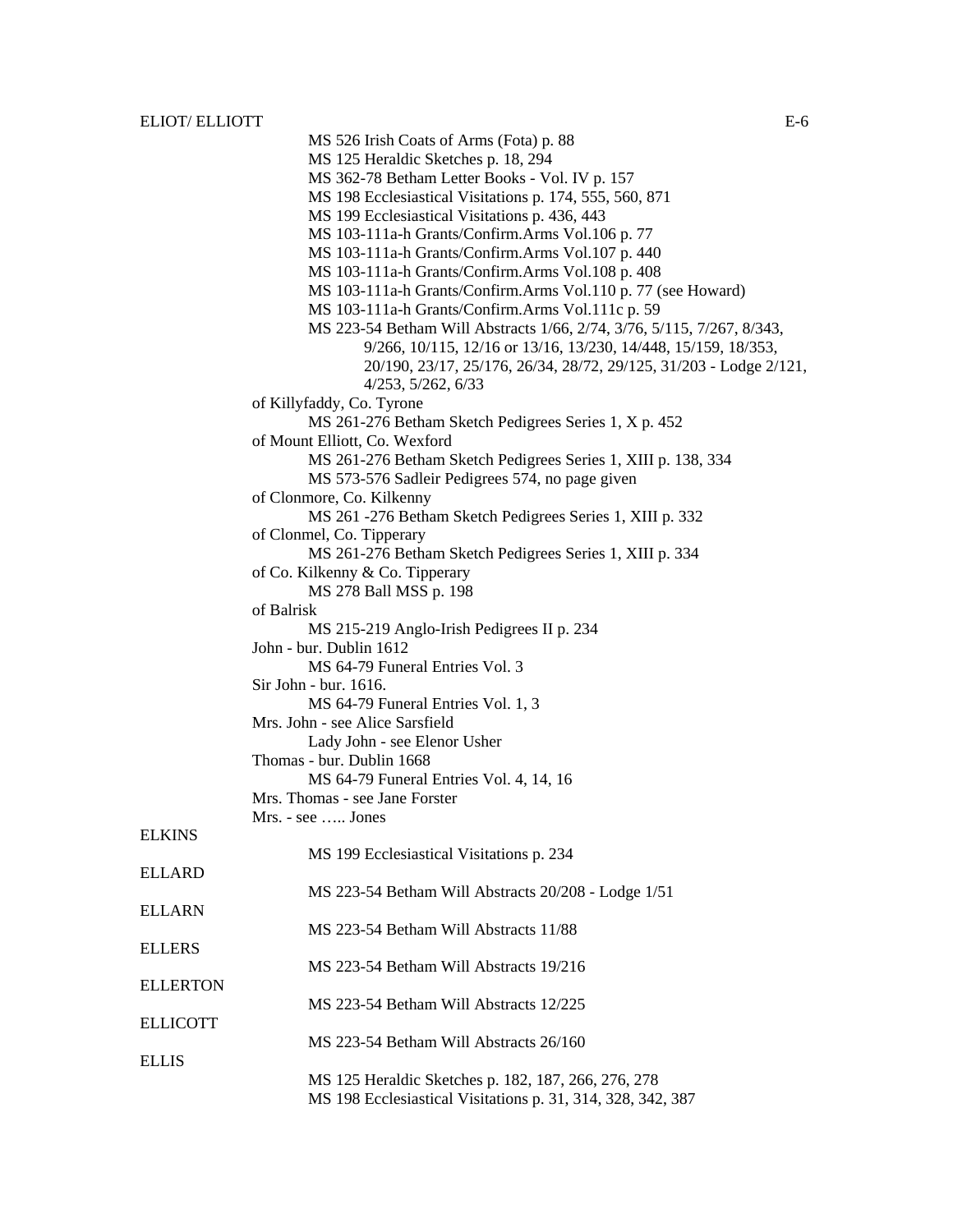|                          |              | MS 445 Reynell MSS p. 17, 41, 47, 95, 149                                                                                      |
|--------------------------|--------------|--------------------------------------------------------------------------------------------------------------------------------|
|                          |              | MS 103-111a-h Grants/Confirm.Arms Vol.110 p. 163<br>MS 223-54 Betham Will Abstracts 1/196, 3/309, 4/281, 5/115, 7/173, 8/345,  |
|                          |              | 9/10, 10/156, 12/22, 13/37, 14/388, 15/206, 16/241, 17/174,                                                                    |
|                          |              | 18/338, 19/109, 20/332, 21/435, 22/334 or 6, 24/369, 25/168,<br>27/186, 28/309, 29/94, 30/31, 31/186 - Lodge 1/7, 3/111, 4/69, |
|                          |              | 5/266, 9/6                                                                                                                     |
|                          | of Co. Cork  |                                                                                                                                |
|                          |              | MS 543-44 Miscellaneous Pedigrees                                                                                              |
| <b>ELLISON</b>           |              |                                                                                                                                |
| <b>ELLISON MACARTNEY</b> |              | MS 526 Irish Coats of Arms (Fota) p. 95                                                                                        |
|                          |              | MS 103-111a-h Grants/Confirm.Arms Vol.108 p. 251                                                                               |
|                          |              | MS 103-111a-h Grants/Confirm.Arms Vol.109 p. 343 (to Porter)                                                                   |
| <b>ELLISTON</b>          |              |                                                                                                                                |
|                          |              | MS 223-54 Betham Will Abstracts 7/155, 11/124, 12/50, 14/105, 24/100,<br>25/259, 31/139                                        |
| ELLMER/ELMER/ELMERE      |              |                                                                                                                                |
|                          |              | MS 526 Irish Coats of Arms (Fota) p. 95                                                                                        |
|                          |              | MS 198 Ecclesiastical Visitations p. 413, 414                                                                                  |
|                          |              | MS 199 Ecclesiastical Visitations p. 357<br>Edward - bur. 1597. Wife  Segrave. recte Aylmer, q.v.                              |
|                          |              | MS 64-79 Funeral Entries Vol. 1                                                                                                |
| <b>ELLS</b>              |              |                                                                                                                                |
|                          |              | MS 223-54 8etham Will Abstracts 14/396                                                                                         |
| <b>ELLSON</b>            |              |                                                                                                                                |
|                          |              | MS 223-54 8etham Will Abstracts 28/90                                                                                          |
| <b>ELLWOOD</b>           |              |                                                                                                                                |
|                          |              | of Annefield, & Loghmask, Co. Mayo<br>MS 261-276 Betham Sketch Pedigrees Series 1, IV p. 132, 143                              |
|                          |              | of Hollymount, Co. Mayo                                                                                                        |
|                          |              | MS 261-276 Betham Sketch Pedigrees Series 1, IV p. 140                                                                         |
| <b>ELLY</b>              |              |                                                                                                                                |
|                          |              | MS 223-54 Betham Will Abstracts 14/160, 21/314                                                                                 |
| <b>ELMER</b>             |              |                                                                                                                                |
|                          |              | MS 223-54 Betham Will Abstracts 3/248, 12/5, 21/319                                                                            |
| <b>ELMHURST</b>          |              | MS 223-54 8etham Will Abstracts 4/140                                                                                          |
| <b>ELNING</b>            |              |                                                                                                                                |
|                          |              | MS 199 Ecclesiastical Visitations p. 241                                                                                       |
| <b>ELNORTH</b>           |              |                                                                                                                                |
|                          |              | MS 125 Heraldic Sketches p. 281                                                                                                |
| <b>ELPHIN</b>            |              |                                                                                                                                |
| <b>ELPHINSTON</b>        |              | MS 37 Irish Arms at College of Heralds p. 36, 45                                                                               |
|                          |              | MS 223-54 8etham Will Abstracts - Lodge 6/198                                                                                  |
|                          | <b>Baron</b> |                                                                                                                                |
|                          |              | MS 186 Lords Entries Vol. IV p. 12                                                                                             |
| <b>ELPHINK</b>           |              |                                                                                                                                |
|                          |              | MS 223-54 8etham Will Abstracts 16/39                                                                                          |
| <b>ELRINGTON</b>         |              |                                                                                                                                |
|                          |              | MS 125 Heraldic Sketches p. 77, 133                                                                                            |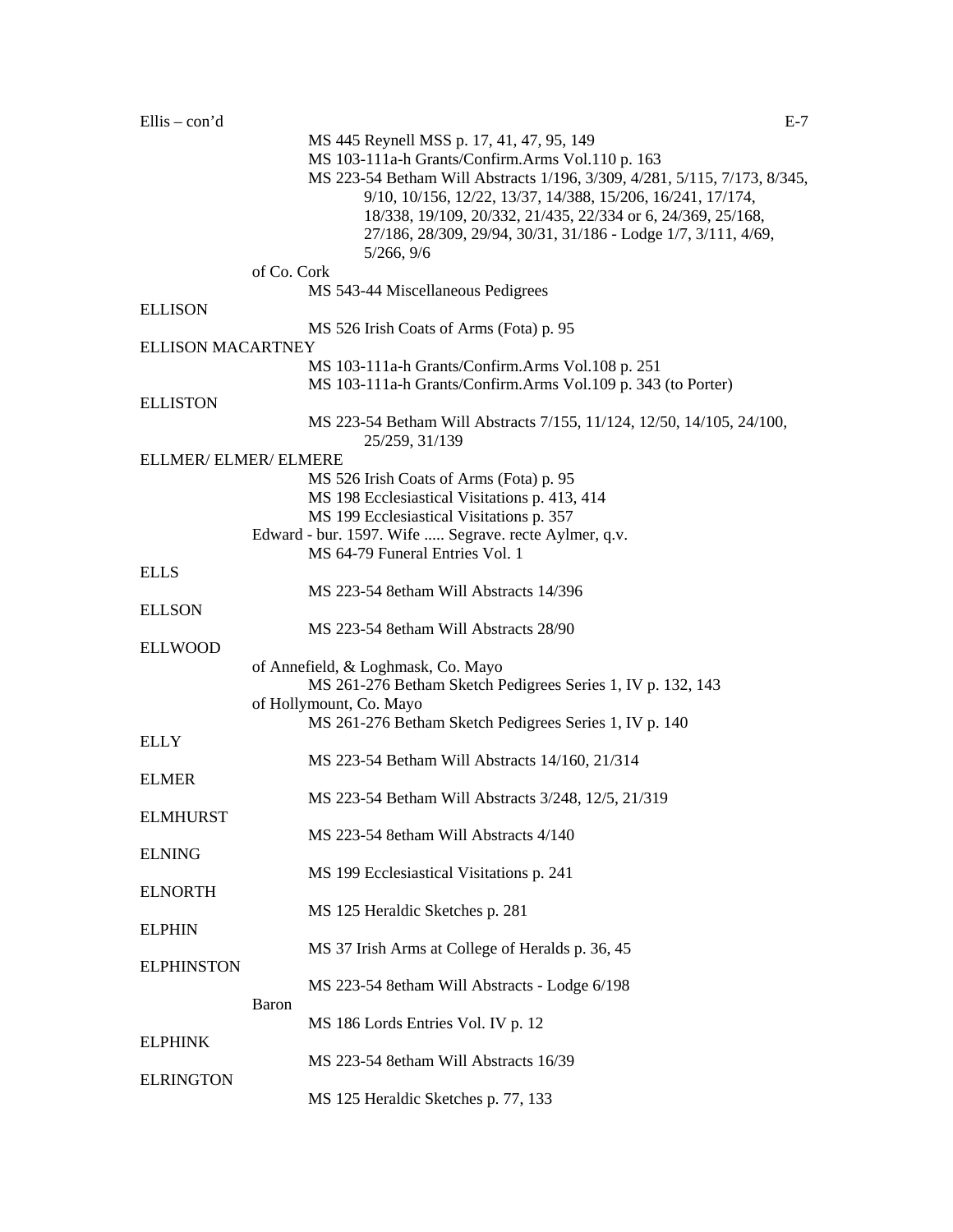| Elrington $-$ con'd   | $E-8$                                                                                                                  |
|-----------------------|------------------------------------------------------------------------------------------------------------------------|
|                       | MS 362-78 Betham Letter Books - Vol. X p. 267<br>MS 223-54 Betham Will Abstracts 10/54, 16/272, 21/80?, 28/139, 30/219 |
| <b>ELSAM</b>          |                                                                                                                        |
| <b>ELSEMERE</b>       | MS 362-78 Betham Letter Books - Vol. II p. 253                                                                         |
| <b>ELSEY</b>          | MS 223-54 Betham Will Abstracts 5/164 - Lodge 4/233                                                                    |
| <b>ELSOIN</b>         | MS 223-54 Betham Will Abstracts 3/101                                                                                  |
|                       | MS 223-54 Betham Will Abstracts 14/12                                                                                  |
| <b>ELSTOBBS</b>       | MS 223-54 Betham Will Abstracts 5/215                                                                                  |
| <b>ELTON</b>          |                                                                                                                        |
|                       | MS 445 Reynell MSS p. 143<br>MS 223-54 Betham Will Abstracts 6/216 - Lodge 4/119                                       |
| of Newark.            |                                                                                                                        |
| <b>ELVES</b>          | Loose Pedigrees                                                                                                        |
|                       | MS 223-54 Betham Will Abstracts 10/311                                                                                 |
| <b>ELVIN</b>          | MS 526 Irish Coats of Arms (Fota) p. 95                                                                                |
| <b>ELWALL</b>         |                                                                                                                        |
| <b>ELWES</b>          | MS 223-54 Betham Will Abstracts 2/220, 26/305                                                                          |
|                       | MS 445 Reynell MSS p. 136                                                                                              |
| <b>ELWOOD</b>         | MS 125 Heraldic Sketches p. 17                                                                                         |
|                       | MS 199 Ecclesiastical Visitations p. 233                                                                               |
|                       | MS 103-111a-h Grants/Confirm.Arms Vol.106 p. 41, 43                                                                    |
|                       | MS 223-54 Betham Will Abstracts 9/15, 14/1, 15/302, 19/291 or 294,                                                     |
| <b>ELY</b>            | 28/292 - Lodge 4/242, 5/100, 10/39                                                                                     |
|                       | MS 223-54 Betham Will Abstracts 26/18                                                                                  |
|                       | Earl of (Loftus)                                                                                                       |
|                       | MS 185 Lords Entries Vol. III p. 434                                                                                   |
|                       | of Eminisky, Co. Tipperary                                                                                             |
|                       | MS 573-576 Sadleir Pedigrees 574, no page given                                                                        |
| <b>EMANUEL</b>        |                                                                                                                        |
|                       | MS 223-54 Betham Will Abstracts 15/256                                                                                 |
| <b>EMERSON</b>        |                                                                                                                        |
|                       | MS 199 Ecclesiastical Visitations p. 210                                                                               |
|                       | MS 103-111a-h Grants/Confirm.Arms Vol.104 p.11                                                                         |
|                       | MS 103-111a-h Grants/Confirm.Arms Vol.111e p.85                                                                        |
|                       | MS 223-54 Betham Will Abstracts 3/318, 7/28, 10/43, 11/281, 16/255,<br>20/416, 21/81, 25/92, 31/82 - Lodge 5/227, 9/27 |
|                       | of Co. Wexford                                                                                                         |
|                       | MS 573-576 Sadleir Pedigrees 576 p. 151a                                                                               |
| <b>EMERSONTENNENT</b> |                                                                                                                        |
|                       | MS 103-111a-h Grants/Confirm.Arms Vol.109 p. 135                                                                       |
| <b>EMERY</b>          |                                                                                                                        |
|                       | MS 223-54 Betham Will Abstracts 13/238, 19/271                                                                         |
|                       | TO FIND REFERENCES, SEE FILM NUMBER LISTING AND FOREWORD                                                               |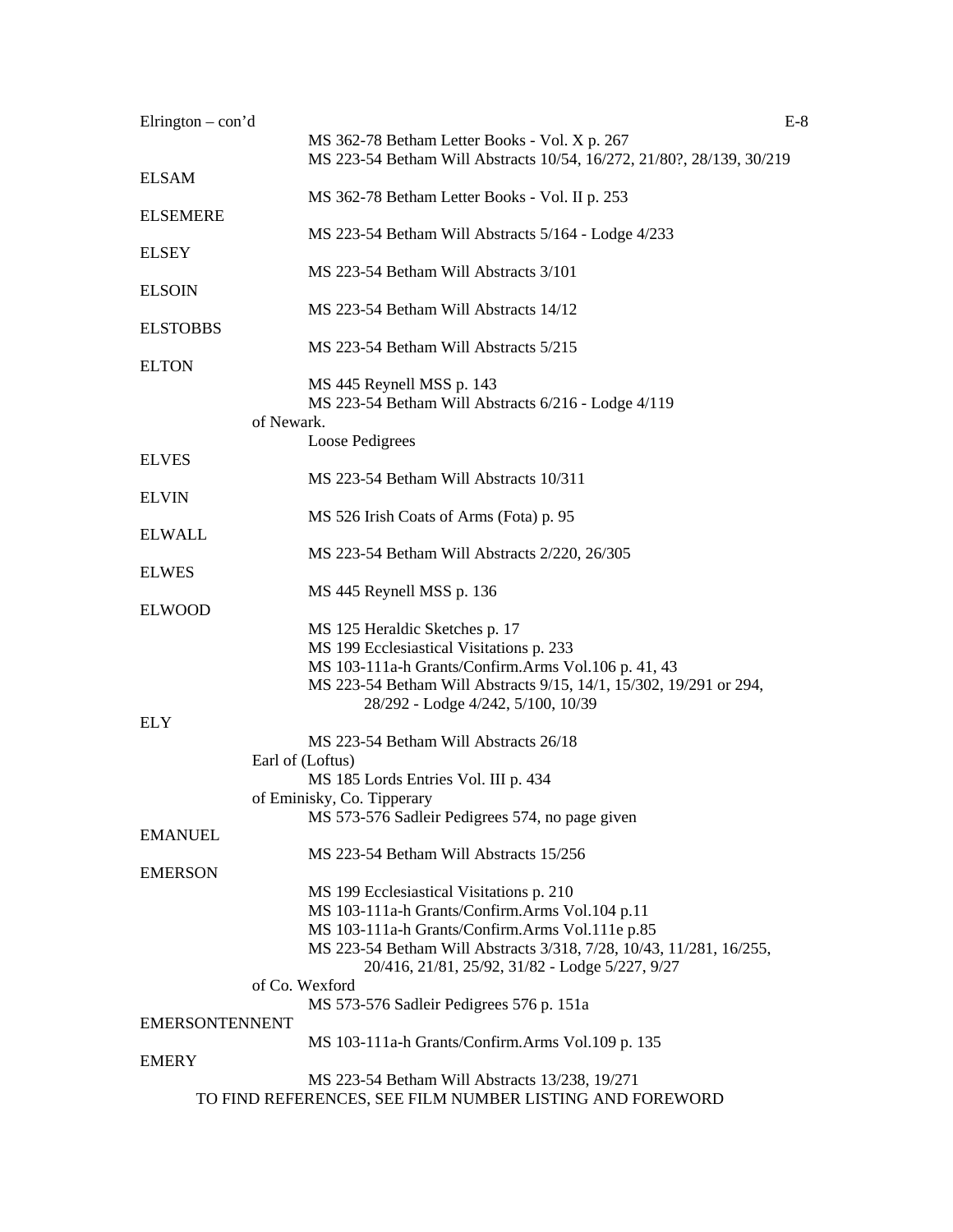| <b>EMLEY</b>       | $E-9$                                                                                                                                                                           |
|--------------------|---------------------------------------------------------------------------------------------------------------------------------------------------------------------------------|
| <b>EMMETT</b>      | MS 103-111a-h Grants/Confirm.Arms Vol.103 p. 26                                                                                                                                 |
|                    | MS 223-54 Betham Will Abstracts 5/132, 7/26, 23/16 or 26, 27/139, 31/214<br>MS 404-5 Davies MSS I and II, no pages given                                                        |
| <b>EMPSON</b>      | MS 125 Heraldic Sketches p. 135                                                                                                                                                 |
| <b>ENAGHT</b>      | MS 223-54 Betham Will Abstracts 1/306, 11/291, 16/272, 25/95                                                                                                                    |
| <b>END</b>         | MS 223-54 Betham Will Abstracts - Lodge 4/203                                                                                                                                   |
|                    | MS 223-54 Betham Will Abstracts 2/347, 14/198                                                                                                                                   |
| <b>ENEAS</b>       | MS 223-54 Betham Will Abstracts 12/111                                                                                                                                          |
| <b>ENERY</b>       | MS 103-111a-h Grants/Confirm.Arms Vol.109 p. 49 (Cartwright)                                                                                                                    |
|                    | MS 223-54 Betham Will Abstracts 8/229, 9/65, 12/88, 14/1 - Lodge 5/152,<br>10/37                                                                                                |
| <b>ENGAINE</b>     | MS 223-54 Betham Will Abstracts 14/15, 16/64                                                                                                                                    |
| <b>ENGLAND</b>     |                                                                                                                                                                                 |
|                    | MS 526 Irish Coats of Arms (Fota) p. 74                                                                                                                                         |
|                    | MS 362-78 Betham Letter Books - Vol. XVII p. 236                                                                                                                                |
|                    | MS 223-54 Betham Will Abstracts 1/21, 5/69, 8/190, 9/126, 13/218,<br>18/324, 19/25 or 28, 24/86, 25/293, 26/230                                                                 |
|                    | of Co. Limerick & Co. Clare                                                                                                                                                     |
|                    | Loose Pedigrees                                                                                                                                                                 |
| <b>ENGLEFIELD</b>  |                                                                                                                                                                                 |
|                    | MS 125 Heraldic Sketches p. 286                                                                                                                                                 |
| <b>ENGLISH</b>     |                                                                                                                                                                                 |
|                    | MS 103-111a-h Grants/Confirm.Arms Vol.107 p. 175<br>MS 223-54 Betham Will Abstracts 1/177, 3/312, 6/103, 11/213, 14/279,<br>19/208, 26/107, 27/278, 28/162, 32/300 - Lodge 4/32 |
|                    | of Dublin                                                                                                                                                                       |
|                    | Loose Pedigrees                                                                                                                                                                 |
|                    | of Co. Antrim                                                                                                                                                                   |
|                    | Loose Pedigrees                                                                                                                                                                 |
|                    | of Springfield, Co. Tipperary                                                                                                                                                   |
|                    | MS 573-576 Sadleir Pedigrees 576 p. 68                                                                                                                                          |
| <b>ENNIS</b>       |                                                                                                                                                                                 |
|                    | MS 125 Heraldic Sketches p. 153, 252                                                                                                                                            |
|                    | MS 103-111a-h Grants/Confirm.Arms Vol.109 p. 111                                                                                                                                |
|                    | MS 223-54 Betham Will Abstracts 1/254 or 284, 3/97, 5/294, 6/258, 7/225,<br>10/323, 11/50, 12/304 or 384, 14/236, 16/323, 17/200, 18/146,                                       |
|                    | 20/332, 24/155, 28/211, 31/55                                                                                                                                                   |
| <b>ENNISKILLEN</b> |                                                                                                                                                                                 |
|                    | MS 223-54 Betham Will Abstracts 8/104                                                                                                                                           |
|                    | Baron of                                                                                                                                                                        |
|                    | MS 292-298 Betham Sketch Pedigrees Series 2, VII p. 13                                                                                                                          |
|                    | Earl of (Cole)                                                                                                                                                                  |
|                    | MS 185 Lords Entries Vol. III p. 178<br>Lord - see Maguire                                                                                                                      |
|                    |                                                                                                                                                                                 |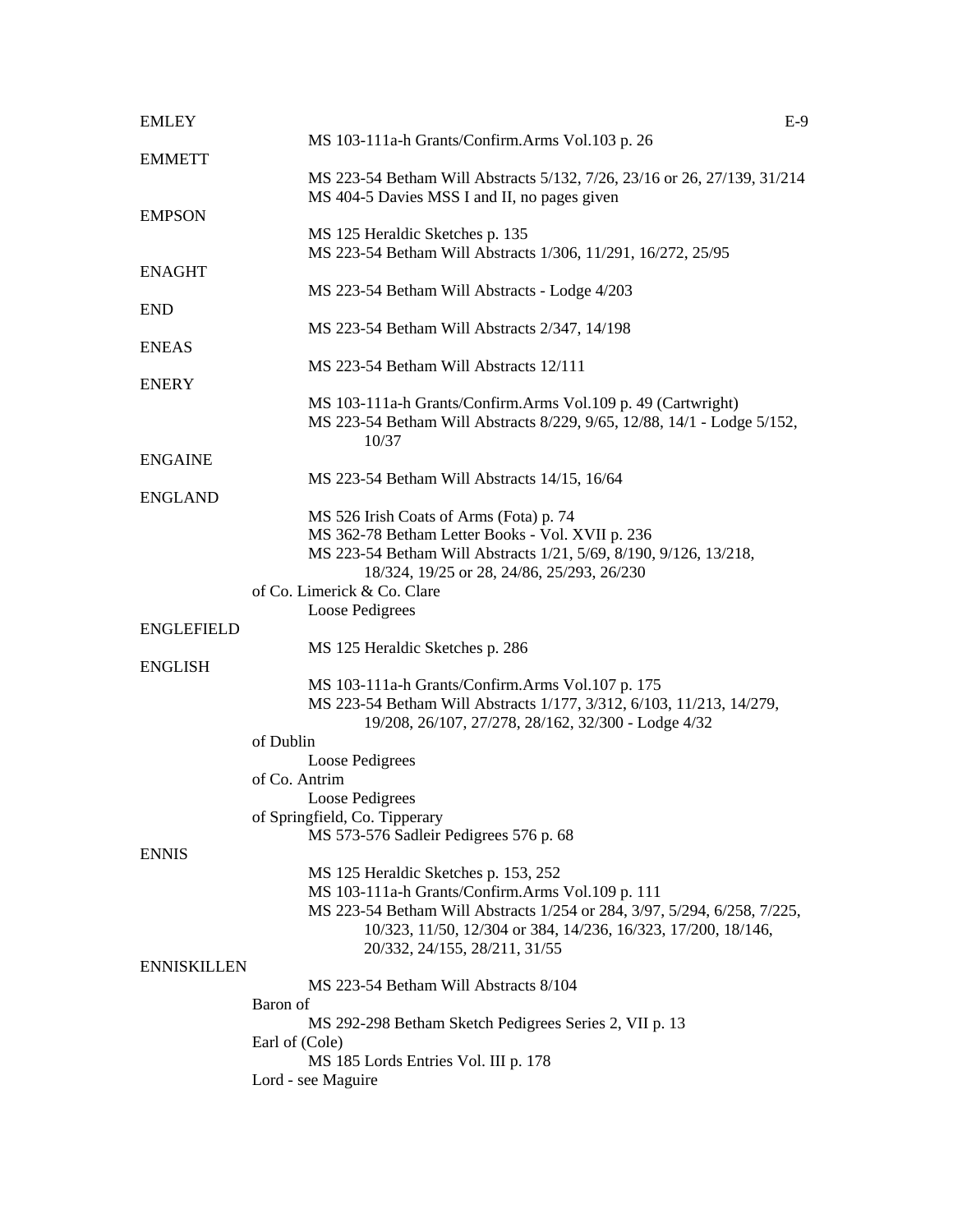| <b>ENNISMORE</b>  | $E-10$                                                              |
|-------------------|---------------------------------------------------------------------|
|                   | Baron (Hare)                                                        |
|                   | MS 186 Lords Entries Vol. IV p. 184                                 |
| <b>ENOCHT</b>     |                                                                     |
|                   | MS 223-54 Betham Will Abstracts 12/26                               |
| <b>ENOS/ENNOS</b> |                                                                     |
|                   |                                                                     |
|                   | MS 199 Ecclesiastical Visitations p. 3, 7, 14, 29, 33, 189          |
|                   | MS 223-54 Betham Will Abstracts 1/143, 2/111, 4/220                 |
| <b>ENRAGHT</b>    |                                                                     |
|                   | MS 223-54 Betham Will Abstracts 10/251, 15/68 - Lodge 5/106         |
| ENRAGHT-MOONY     |                                                                     |
|                   | MS 103-111a-h Grants/Confirm.Arms Vol.111a p.37                     |
| <b>ENSOR</b>      |                                                                     |
|                   | MS 223-54 Betham Will Abstracts 19/86, 20/327, 24/306 - Lodge 4/159 |
| <b>ENTUSSILL</b>  |                                                                     |
|                   | ? - bur. Dublin 1601                                                |
|                   | MS 64-79 Funeral Entries Vol. 1                                     |
|                   |                                                                     |
| <b>ENYRY</b>      |                                                                     |
|                   | MS 223-54 Betham Will Abstracts 14/106                              |
| <b>EOCHAIDH</b>   |                                                                     |
|                   | breac, descendants of                                               |
|                   | MS 145 O'Ferrall's Linea Antiqua I p. 570                           |
|                   | Moighinbeadhoir, Saints descended from                              |
|                   | MS 146 O'Ferrall's Linea Antiqua II p. 83                           |
| <b>EPWELL</b>     |                                                                     |
|                   | MS 223-54 Betham Will Abstracts 8/124 - Lodge 4/170                 |
|                   |                                                                     |
| <b>ERANGER</b>    |                                                                     |
|                   | MS 223-54 Betham Will Abstracts - Lodge 10/13                       |
| <b>ERCK</b>       |                                                                     |
|                   | MS 223-54 Betham Will Abstracts 8/211                               |
|                   | of Dublin                                                           |
|                   | MS 384 Donavan MSS p. 72                                            |
| <b>ERLE/EARLE</b> |                                                                     |
|                   | MS 526 Irish Coats of Arms (Fota) p. 98                             |
|                   | MS 223-54 Betham Will Abstracts - Lodge 1/207                       |
| <b>ERLY</b>       |                                                                     |
|                   | MS 223-54 Betham Will Abstracts 24/271                              |
|                   |                                                                     |
| <b>ERNE</b>       |                                                                     |
|                   | MS 125 Heraldic Sketches p. 277                                     |
|                   | MS 223-54 Betham Will Abstracts 15/236                              |
|                   | Viscount (Creighton)                                                |
|                   | MS 185 Lords Entries Vol. III p. 60, 150                            |
| <b>EROUFFE</b>    |                                                                     |
|                   | MS 223-54 Betham Will Abstracts 12/238                              |
| <b>ERRAS</b>      |                                                                     |
|                   | Baron (King)                                                        |
|                   |                                                                     |
|                   | MS 186 Lords Entries Vol. IV p. 244                                 |
| <b>ERRINGTON</b>  |                                                                     |
|                   | MS 103-111a-h Grants/Confirm.Arms Vol.110 p. 73                     |
| <b>ERROLL</b>     |                                                                     |
|                   | MS 125 Heraldic Sketches p. 275                                     |
| <b>ERSKINE</b>    |                                                                     |
|                   | MS 125 Heraldic Sketches p. 36, 173                                 |
|                   |                                                                     |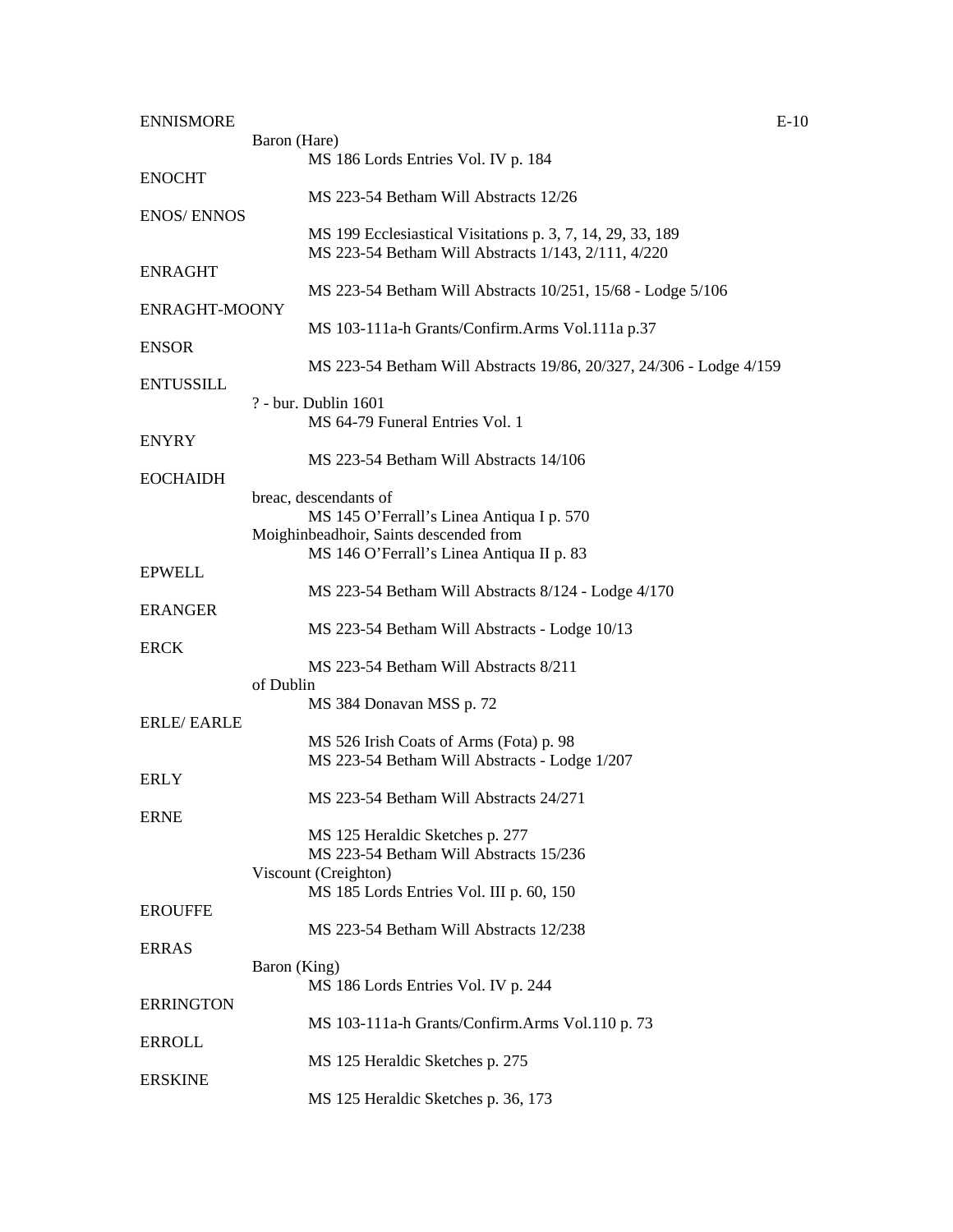| Erskine $-$ con'd      | $E-11$                                                                              |
|------------------------|-------------------------------------------------------------------------------------|
|                        | MS 103-111a-h Grants/Confirm.Arms Vol.109 p. 245 (West Erskine)                     |
|                        | MS 362-78 Betham Letter Books - Vol.XI p. 222, 226                                  |
|                        | MS 445 Reynell MSS p. 13                                                            |
|                        | MS 223-54 Betham Will Abstracts - Lodge 2/22                                        |
|                        | Earl of Marr                                                                        |
|                        | MS 261-276 Betham Sketch Pedigrees Series 1, XVI p. 326                             |
|                        | of Alloa                                                                            |
|                        | MS 436 Irwin A p. 348                                                               |
|                        | Sir James - bur. Dublin 1636. Wife: Mary Erskine<br>MS 64-79 Funeral Entries Vol. 7 |
| <b>ERWIN</b>           |                                                                                     |
|                        | MS 223-54 Betham Will Abstracts 9/327, 12/95, 14/267, 18/407, 23/26                 |
| <b>ERYVINUS</b>        |                                                                                     |
|                        | of Scotland                                                                         |
|                        | MS 436 Irwin A p. 187-199                                                           |
| <b>ESCANDON</b>        |                                                                                     |
|                        | of Mexico                                                                           |
|                        | MS 496-511 Boxes A-B                                                                |
| <b>ESCOTT</b>          |                                                                                     |
|                        | MS 223-54 Betham Will Abstracts 15/266                                              |
| <b>ESDALL</b>          |                                                                                     |
|                        | MS 526 Irish Coats of Arms (Fota) p. 93                                             |
|                        | MS 223-54 Betham Will Abstracts 8/176, 32/14                                        |
| <b>ESKILDSON</b>       |                                                                                     |
|                        | MS 223-54 Betham Will Abstracts 27/132                                              |
| <b>ESMAY</b>           | MS 223-54 Betham Will Abstracts 31/212                                              |
| <b>ESMOND/ ESMONDE</b> |                                                                                     |
|                        | MS 362-78 Betham Letter Books - Vol. IV p. 246                                      |
|                        | MS 198 Ecclesiastical Visitations p. 77, 82, 505                                    |
|                        | MS 199 Ecclesiastical Visitations p. 131                                            |
|                        | MS 223-54 Betham Will Abstracts 1/198/2/24, 3/35, 4/78, 5/231, 8/251,               |
|                        | 10/340, 13/124, 15/309, 30/10, 31/170 - Lodge 4/227, 5/112, 10/25                   |
|                        | of Balynastra, Co. Wexford                                                          |
|                        | MS 261-276 Betham Sketch Pedigrees Series 1, III p. 134                             |
|                        | of Johnstown, Co. Wexford                                                           |
|                        | MS 279 Stephens MSS, no page given                                                  |
|                        | of Wexford                                                                          |
|                        | MS 261-276 Betham Sketch Pedigrees Series 1, III p. 7                               |
|                        | MS 93-97 Chaos 1, p. 78-83                                                          |
|                        | Sir Lawrence, Lord E. - bur. 1645                                                   |
|                        | MS 64-79 Funeral Entries Vol. 10                                                    |
|                        | Lady Lawrence - see Lucia Butler<br>Sir Thomas (Arms)                               |
|                        | MS 93-97 Chaos 3, p. 42                                                             |
|                        | Lady Thomas - see Ellis FitzGerald                                                  |
| <b>ESPINASSE</b>       |                                                                                     |
|                        | MS 223-54 Betham Will Abstracts 5/27, 17/233, 20/373, 30/211 - Lodge                |
|                        | 6/197                                                                               |
| <b>ESPINE</b>          |                                                                                     |
|                        | MS 223-54 Betham Will Abstracts 14/355, 21/262, 30/206                              |
|                        |                                                                                     |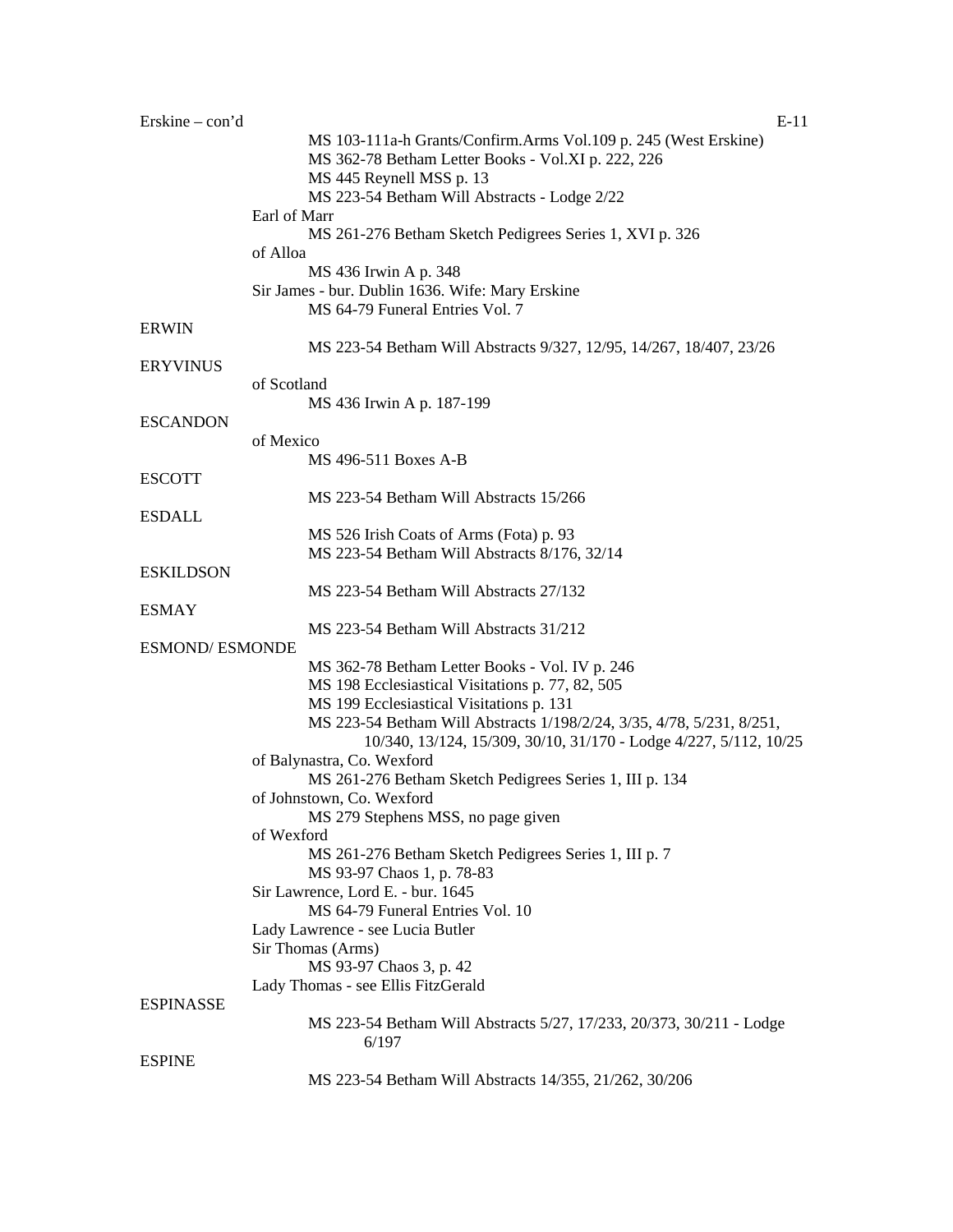#### $\text{ESSEX}$  E-12

|                            | MS 223-54 Betham Will Abstracts - Lodge 5/212                                                                                                |
|----------------------------|----------------------------------------------------------------------------------------------------------------------------------------------|
|                            | Earl of Arglasse                                                                                                                             |
|                            | MS 93-97 Chaos 4, p. 67 (funeral entry)<br>Sir Edward bur. Dublin 1599                                                                       |
|                            | MS 64-79 Funeral Entries Vol. 1, 2                                                                                                           |
| <b>ESSINGTON</b>           |                                                                                                                                              |
|                            | MS 223-54 Betham Will Abstracts 10/246, 30/218                                                                                               |
| <b>ESTAUNIE</b>            |                                                                                                                                              |
|                            | MS 223-54 Betham Will Abstracts 23/13                                                                                                        |
| <b>ESTE</b>                |                                                                                                                                              |
|                            | MS 223-54 Betham Will Abstracts 30/294                                                                                                       |
| ESTRANGE, LE               |                                                                                                                                              |
|                            | MS 223-54 Betham Will Abstracts 6/281                                                                                                        |
| <b>ETCHINGHAM</b>          |                                                                                                                                              |
|                            | MS 223-54 Betham Will Abstracts 15/22                                                                                                        |
| <b>ETHERIGE</b>            | MS 198 Ecclesiastical Visitations p. 15, 17, 552                                                                                             |
| <b>EUENS</b>               |                                                                                                                                              |
|                            | MS 526 Irish Coats of Arms (Fota) p. 92                                                                                                      |
| <b>EUGENE</b>              |                                                                                                                                              |
|                            | MS 223-54 Betham Will Abstracts 1/85                                                                                                         |
| EURAGHT - see also Enraght |                                                                                                                                              |
|                            | MS 223-54 Betham Will Abstracts 19/27                                                                                                        |
| <b>EUSTACE</b>             |                                                                                                                                              |
|                            | MS 198 Ecclesiastical Visitations p. 394, 395, 397, 398, 414, 415, 445, 565                                                                  |
|                            | MS 199 Ecclesiastical Visitations p. 7, 14, 29, 30, 399, 411                                                                                 |
|                            | MS 103-111a-h Grants/Confirm.Arms Vol.109 p.55 (Arthur to)                                                                                   |
|                            | MS 103-111a-h Grants/Confirm.Arms Vol.111 p. 147                                                                                             |
|                            | MS 103-111a-h Grants/Confirm.Arms Vol.111a p.22 (Robertson)                                                                                  |
|                            | MS 103-111a-h Grants/Confirm.Arms Vol.111c p.50                                                                                              |
|                            | MS 103-111a-h Grants/Confirm.Arms Vol.111d p.117                                                                                             |
|                            | MS 223-54 Betham Will Abstracts 1/192, 3/17, 4/135, 5/71, 7/274, 8/23,<br>9/78, 10/129, 11/320, 13/72, 14/497, 16/72, 17/58, 18/223, 19/157, |
|                            | 20/41, 24/61, 26/9, 27/75, 28/79, 30/223, 31/86, 32/34 - Lodge                                                                               |
|                            | 2/9, 3/5, 5/55, 6/118, 9/69                                                                                                                  |
|                            | of Cradoxtown, Co. Kildare                                                                                                                   |
|                            | MS 261-276 Betham Sketch Pedigrees Series 1, II p. 244                                                                                       |
|                            | of Naas, Co. Kildare                                                                                                                         |
|                            | MS 261-276 Betham Sketch Pedigrees Series 1, V p. 221                                                                                        |
|                            | of Dublin                                                                                                                                    |
|                            | MS 261-276 Betham Sketch Pedigrees Series 1, V p. 222                                                                                        |
|                            | MS 385 Bewley MSS p. 280                                                                                                                     |
|                            | of Co. Kildare                                                                                                                               |
|                            | MS 292-298 Betham Sketch Pedigrees Series 2, VII p. 400                                                                                      |
|                            | <b>Viscount Baltinglass</b>                                                                                                                  |
|                            | Loose Pedigrees                                                                                                                              |
|                            | Ann - bur. Dublin 1713. Husband:  Chetwood.<br>MS 64-79 Funeral Entries Vol. 17                                                              |
|                            | Arthur - bur. 1619. Res: Co. Carlow                                                                                                          |
|                            | MS 64-79 Funeral Entries Vol. 3                                                                                                              |
|                            | Christopher - bur. Screen, Co. Wexford 1636. Wife: Ellen Codd                                                                                |
|                            | MS 64-79 Funeral Entries Vol. 7                                                                                                              |
|                            |                                                                                                                                              |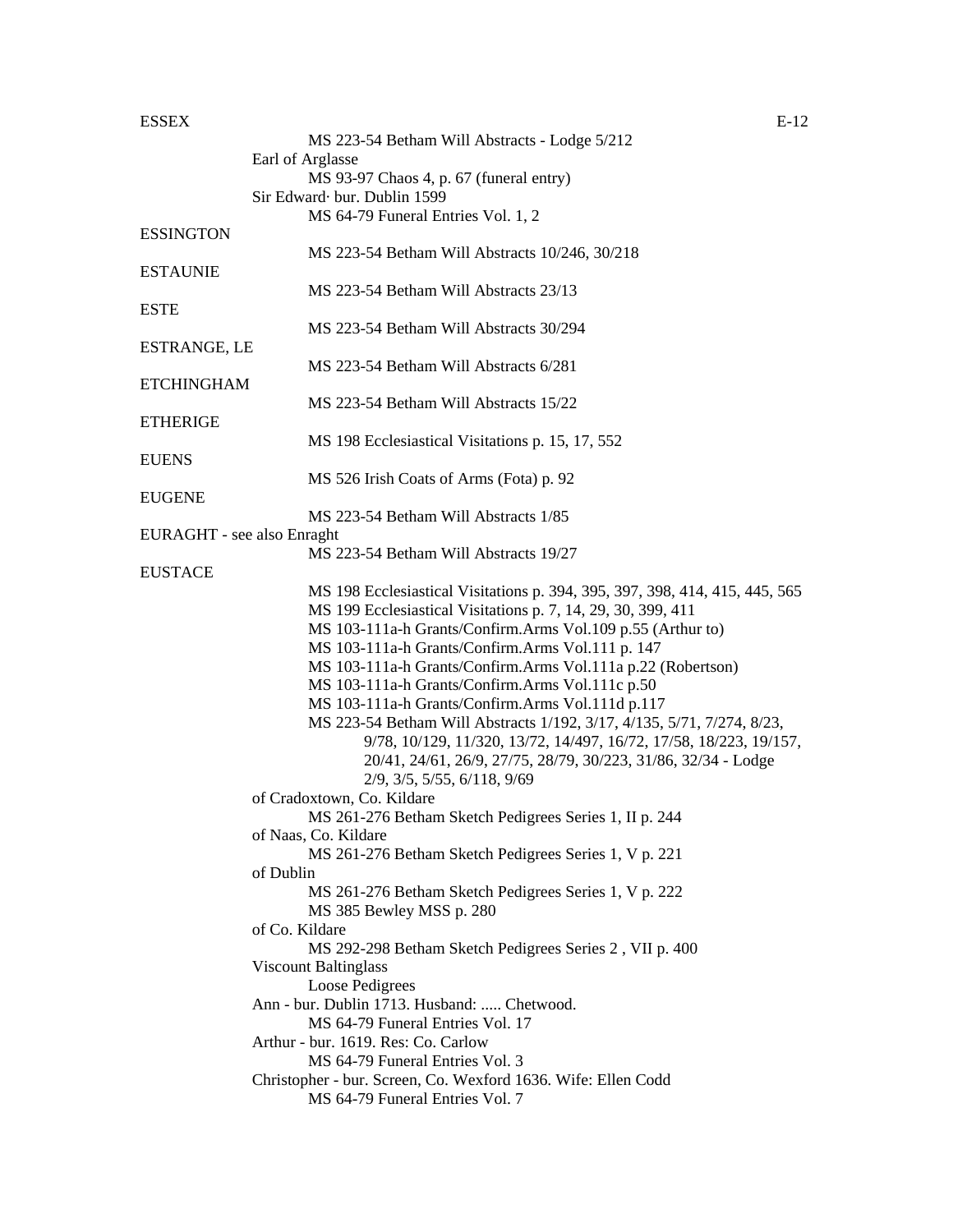Elenor - bur. 1613. Husband: Richard Walsh. Res: Co. Dublin MS 64-79 Funeral Entries Vol. 3 Elizabeth - bur. 1623. Res: Newland, Co. Kildare. MS 64-79 Funeral Entries Vol. 5, 17 James - bur. Co. Kildare 1640 MS 64-79 Funeral Entries Vol. 9 Joan - bur. Co. Kildare 1614. Husband: Morish Eustace MS 64-79 Funeral Entries Vol. 1 John - bur. 1612. Res: Kildare MS 64-79 Funeral Entries Vol. 3 John - bur. Castlemartin 1629 MS 64-79 Funeral Entries Vol. 5, 17 John - bur. Castlemartin 1684 MS 64-79 Funeral Entries Vol. 12, 13, 14 Mrs. John - see Ellis Barnewall see Mary Fagan see Margaret Keating see Elizabeth Peppard Katherine - bur. 1624. Husband: Thomas Chivers. Res: Dublin MS 64-79 Funeral Entries Vol. 5, 17 Mary - bur. Killcullen, Co. Kildare 1680. Husband: Richard Dixon. MS 64-79 Funeral Entries Vol. 4, 11, 14 Sir Maurice, Lord Chancellor of Ireland - bur. Dublin 1665. MS 64-79 Funeral Entries Vol. 4. 14. 16 Lady Maurice - see Ann Colvillee Morish - bur. Co. Kildare 1624 MS 64-79 Funeral Entries Vol. 5, 17 Mrs. Morish - see Joan Eustace Richard - bur. Co. Kildare 1637. Second son & heir of James Eustace. Wives : (1) Joan Birne, (2) Una Wale, and (3) Margaret Luttrell MS 64-79 Funeral Entries Vol. 7 William - bur. 1621 MS 64-79 Funeral Entries Vol. 3 William - bur. Castlemartin 1635. Res: Clongoeswood MS 64-79 Funeral Entries Vol. 6 William - bur. 1674 MS 64-79 Funeral Entries Vol. 4, 11, 14 Mrs. William - see Katherine Cusack - Funeral Entry Index see Mary St. Lawrence - Funeral Entry Index Viscountess of Baltinglass - see Mary Travers - Funeral Entry Index EUSTACEDUCKETT MS 103-111a-h Grants/Confirm.Arms Vol.111a p.11 EVANGARD Melosine, Dutchess of Munster MS 103-111a-h Grants/Confirm.Arms Vol.103 p. 27 MS 125 Heraldic Sketches p. 60 MS 445 Reynell MSS p. 17

#### EVANS

MS 103-111a-h Grants/Confirm.Arms Vol.103 p. 22, 58, 75 MS 103-111a-h Grants/Confirm.Arms Vol.106 p. 28, 30 MS 103-111a-h Grants/Confirm.Arms Vol.107 p. 149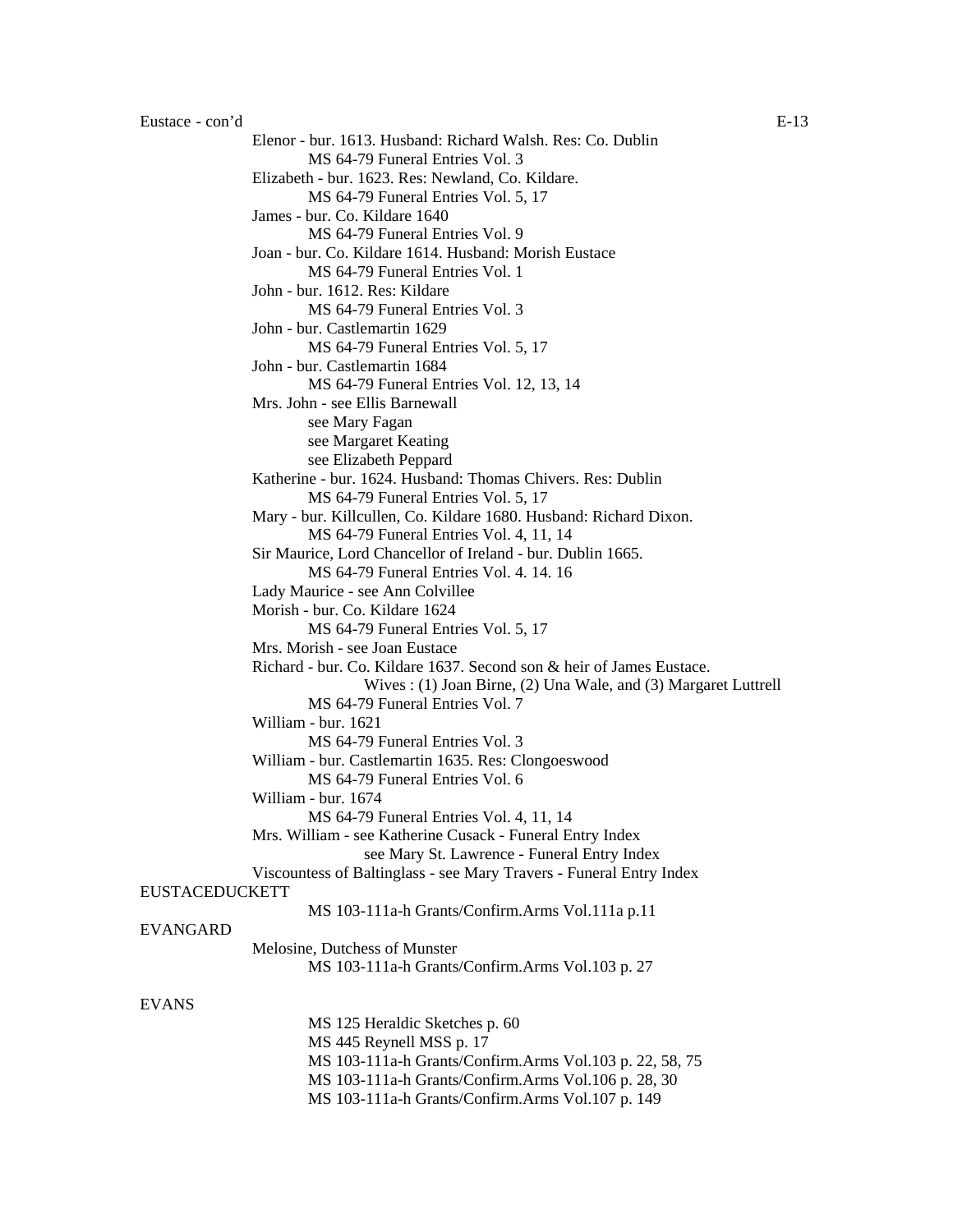EVATT

MS 103-111a-h Grants/Confirm.Arms Vol.108 p. 95, 147 MS 103-111a-h Grants/Confirm.Arms Vol.111e p.105 MS 223-54 Betham Will Abstracts 1/31, 2/2, 3/102, 4/10, 55/5, 6/131, 7/11, 8/130, 10/239, 11/1, 12/179, 13/112, 14/254, 15/225, 16/16, 17/26, 18/20, 19/104, 21/413, 22/423, 24/11, 25/79, 26/14, 28/81, 29/164, 30/283, 31/129 - Lodge 3/145, 4/66, 5/115, 7/92, 10/13 Baron Carbery MS 103-111a-h Grants/Confirm.Arms Vol.103 p. 22 MS 261-276 Betham Sketch Pedigrees Series 1, VI p. 390 et.seq. MS 185 Lords Entries Vol. III p. 362 MS 184 Lords Entries Vol. II p. 94, 137 of Balgady, Co. Limerick MS 261-276 Betham Sketch Pedigrees Series 1, XV p.42 - VI p. 143 of Ballymacwilliam Roe, Co. Carlow MS 261-276 Betham Sketch Pedigrees Series 1, IV p. 39-40 of Killcreen, Co. Kilkenny MS 261-276 Betham Sketch Pedigrees Series 1, IV p. 250 - VI p. 275 MS 261-276 Betham Sketch Pedigrees Series 1, XIV p. 178 of Honeymount & Clarernount MS 261-276 Betham Sketch Pedigrees Series 1, VI p. 144 of Co. Kilkenny MS 261-276 Betham Sketch Pedigrees Series 1, VI p. 276 - XI p. 94 of Dungannon, Co. Tyrone MS 261-276 Betham Sketch Pedigrees Series 1, VI p. 278 of Padwell, Hants. MS 261-276 Betham Sketch Pedigrees Series 1, VI p. 393, 406 of Ballinrobe, Co. Mayo MS 261-276 Betham Sketch Pedigrees Series 1, VI p. 404 of Dublin MS 261-276 Betham Sketch Pedigrees Series 1, VI p. 405 of Castlepollard, Co. Westmeath MS 261-276 Betham Sketch Pedigrees Series 1, VI p. 405 of Kilkenny, Co. Cork & Co. Tyrone Loose Pedigrees of Co. Dublin & Ballinrobe MS 611 Lodge Family p. 56 MS 630 Misc Pedigrees MS 496-511 Boxes E-F of Co. Monaghan MS 215-219 Anglo-Irish Pedigrees II p. 235 of Carlingford, Co. Down MS 215-219 Anglo-Irish Pedigrees II p. 236 Arms MS 183 Lords Entries Vol. I p. 273 Thomas - bur. Dublin 1632 MS 64-79 Funeral Entries Vol. 5, 17 Mrs. Thomas - see Edith Mortimer - Funeral Entry Index EVANS-NEAL or Neal-Evans MS 103-111a-h Grants/Confirm.Arms Vol.111e p. 177 MS 125 Heraldic Sketches p. 55, 211

MS 198 Ecclesiastical Visitations p. 304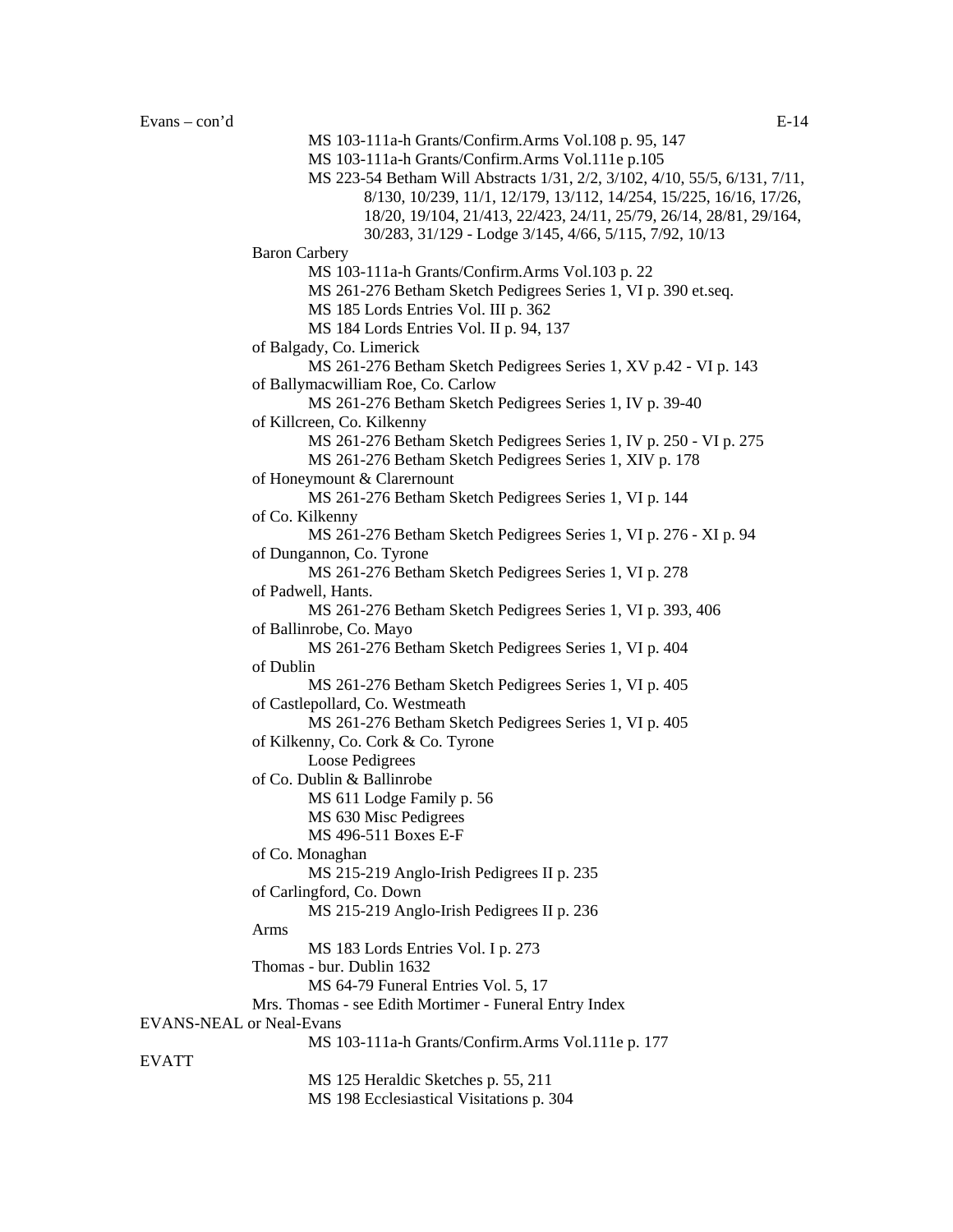| Evatt $-$ con'd            | $E-15$                                                                       |
|----------------------------|------------------------------------------------------------------------------|
|                            | MS 223-54 Betham Will Abstracts 2/131, 4/43, 10/295, 11/194, 14/254,         |
|                            | 16/38, 23/150 or 250, 25/56                                                  |
|                            | of Evattstown, Co. Fermanagh                                                 |
|                            | MS 261-276 Betham Sketch Pedigrees Series 1, VI p. 356                       |
|                            | of Mount Lewis, Co. Monaghan                                                 |
|                            | MS 261-276 Betham Sketch Pedigrees Series 1, VI p. 358                       |
|                            | Dean of Elphin                                                               |
|                            | MS 261-276 Betham Sketch Pedigrees Series 1, VI p. 354 - VI p. 360           |
|                            | John - bur. Co. Leitrim 1634<br>MS 64-79 Funeral Entries Vol. 6              |
| <b>EVEARS</b>              |                                                                              |
|                            | MS 223-54 Betham Will Abstracts 27/205                                       |
| <b>EVEGARD</b>             |                                                                              |
|                            | MS 223-54 Betham Will Abstracts 1/86, 2/116, 3/18, 4/284, 10/287, 14/301     |
|                            | or 7, 20/250 - Lodge 3/143, 4/203, 5/252, 6/53, 7/109                        |
| <b>EVELD</b>               |                                                                              |
|                            | MS 223-54 Betham Will Abstracts 24/398                                       |
| <b>EVELEIGH</b>            |                                                                              |
|                            | MS 223-54 Betham Will Abstracts 5/183 - Lodge 1/171 or 191, 2/129, 3/16      |
| <b>EVELEIGH DE MOLEYNS</b> |                                                                              |
|                            | MS 103-111a-h Grants/Confirm.Arms Vol.109 p. 313                             |
| <b>EVELYN</b>              |                                                                              |
|                            | MS 362-78 Betham Letter Books - Vol.IV p.267                                 |
| <b>EVERARD</b>             | MS 223-54 Betham Will Abstracts 8/253                                        |
|                            | MS 526 Irish Coats of Arms (Fota) p. 76                                      |
|                            | MS 199 Ecclesiastical Visitations p. 448                                     |
|                            | MS 445 Reynel1 MSS p. 13, 15, 141, 143                                       |
|                            | MS 103-111a-h Grants/Confirm.Arms Vol.111a p. 61                             |
|                            | of Fethard, Co. Tipperary                                                    |
|                            | MS 292-298 Betham Sketch Pedigrees Series 2, III p. 3-5                      |
|                            | of Stafford & London                                                         |
|                            | Loose Pedigrees                                                              |
|                            | of Co. Meath                                                                 |
|                            | MS 215-219 Anglo-Irish Pedigrees II p. 210 - V p. 338a                       |
|                            | of Randilston                                                                |
|                            | MS 205 Will Pedigrees Vol. 3 p. 188                                          |
|                            | MS 183 Lords Entries Vol. I p. 141<br>Sir Edmond - no details                |
|                            | MS 64-79 Funeral Entries Vol. 17                                             |
|                            | Edward - bur. Fethard 1637. Wife: Anstace Sawce. Eldest son of James Everard |
|                            | MS 64-79 Funeral Entries Vol. 7                                              |
|                            | Johanna - bur. Letterkenny 1638. Husbands: (1) Sir John Hamilton, (2) Robert |
|                            | Semphill, Lord Castle Semphill, (3) Capt. Patrick Crafford, (4) Sir          |
|                            | George Marbry                                                                |
|                            | MS 64-79 Funeral Entries Vol. 7                                              |
|                            | Nicholas - bur. Fethard 1633. Died unmarried.                                |
|                            | MS 64-79 Funeral Entries Vol. 5, 17                                          |
|                            | Nicholas - bur. Dublin 1661.                                                 |
|                            | MS 64-79 Funeral Entries Vol. 4, 7, 10, 14, 16                               |
|                            | Sir Redmond - bur. Fethard 1686                                              |
|                            | MS 64-79 Funeral Entries Vol. 12, 13, 14                                     |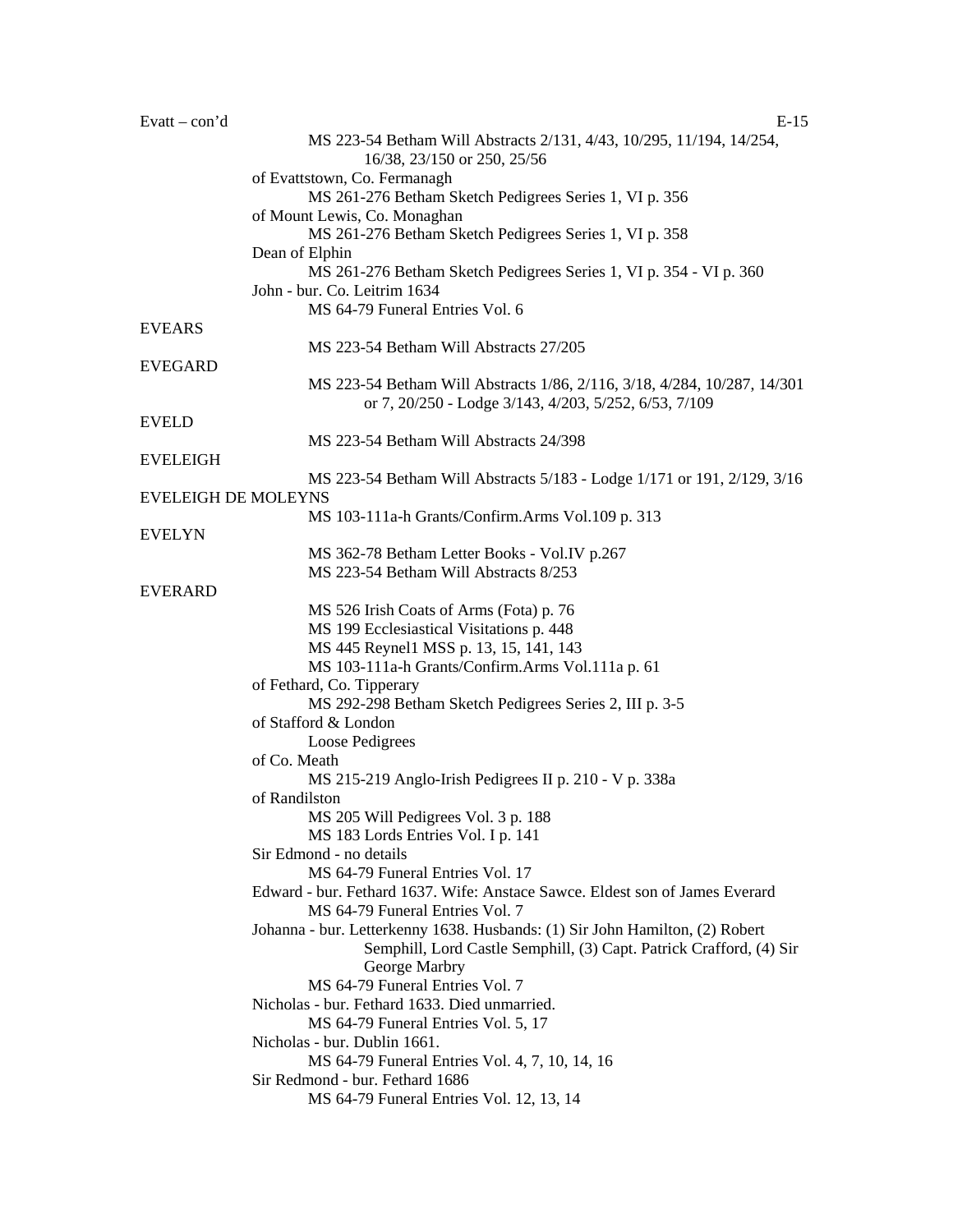| <b>EVERS</b>    | $E-16$                                                                    |
|-----------------|---------------------------------------------------------------------------|
|                 | MS 526 Irish Coats of Arms (Fota) p. 74                                   |
|                 | MS 198 Ecclesiastical Visitations p. 572                                  |
|                 | MS 223-54 Betham Will Abstracts 1/16, 2/109, 4/225, 15/170, 21/323, 23/?, |
|                 | 24/110, 30/157 - Lodge 5/189                                              |
|                 | MS 292-298 Betham Sketch Pedigrees Series 2, III p. 15                    |
| <b>EVEREY</b>   |                                                                           |
|                 | Miss - bur. 1721. Husband:  Gaynor.                                       |
|                 | MS 64-79 Funeral Entries Vol. 17                                          |
| <b>EVERS</b>    | Christopher - bur. 1623                                                   |
|                 | MS 64-79 Funeral Entries Vol. 5, 17                                       |
|                 | Mr. - bur. c. 1618. Wife:   Janes.                                        |
|                 | MS 64-79 Funeral Entries Vol. 3                                           |
| <b>EVERSBY</b>  |                                                                           |
|                 | MS 103-111a-h Grants/Confirm.Arms Vol.103 p.11                            |
| <b>EVERTON</b>  |                                                                           |
|                 | MS 223-54 Betham Will Abstracts 21/414                                    |
| <b>EVES</b>     |                                                                           |
|                 | MS 223-54 Betham Will Abstracts 8/210, 12/53, 25/345, 30/321              |
| <b>EVORY</b>    |                                                                           |
|                 | MS 223-54 Betham Will Abstracts 7/315, 8/202, 19/86, 22/32, 30/200        |
|                 | of Coleraine, Co. Derry                                                   |
|                 | MS 261-276 Betham Sketch Pedigrees Series 1, XVI p. 200                   |
|                 | of Dublin & Londonderry                                                   |
|                 | MS 385 Bewley MSS p. 470                                                  |
|                 | of Co. Cork                                                               |
|                 | Loose Pedigrees                                                           |
| EWARBY/IWARDBY  |                                                                           |
|                 | MS 103-111a-h Grants/Confirm.Arms Vol.103 p. 11                           |
| <b>EWART</b>    |                                                                           |
|                 | MS 103-111a-h Grants/Confirm.Arms Vol.109 p. 305                          |
|                 | MS 223-54 Betham Will Abstracts 4/113                                     |
| <b>EWER</b>     |                                                                           |
|                 | MS 223-54 Betham Will Abstracts 23/?, 29/147, 32/323                      |
| <b>EWEYN</b>    | MS 223-54 Betham Will Abstracts 13/26                                     |
| <b>EWING</b>    |                                                                           |
|                 | MS 223-54 Betham Will Abstracts 7/25, 8/216, 9/53, 10/60, 11/114, 12/210, |
|                 | 13/25, 19/200, 22/174, 24/318, 28/33 - Lodge 4/172, 5/11                  |
| <b>EXCELMAN</b> |                                                                           |
|                 | MS 223-54 Betham Will Abstracts 10/94                                     |
| <b>EXETER</b>   |                                                                           |
|                 | Earl of                                                                   |
|                 | MS 223-54 Betham Will Abstracts - Lodge 1/207                             |
| <b>EXHAM</b>    |                                                                           |
|                 | MS 223-54 Betham Will Abstracts 3/325, 5/28, 21/438, 22/422,              |
|                 | of Dublin                                                                 |
|                 | MS 404-5 Davies MSS I, no page given                                      |
|                 | John - bur. Dublin 1668                                                   |
|                 | MS 64-79 Funeral Entries Vol. 4, 14, 16                                   |
| <b>EXSHAW</b>   |                                                                           |
|                 | MS 223-54 Betham Will Abstracts 1/216, 6/48, 12/262, 14/344, 19/226,      |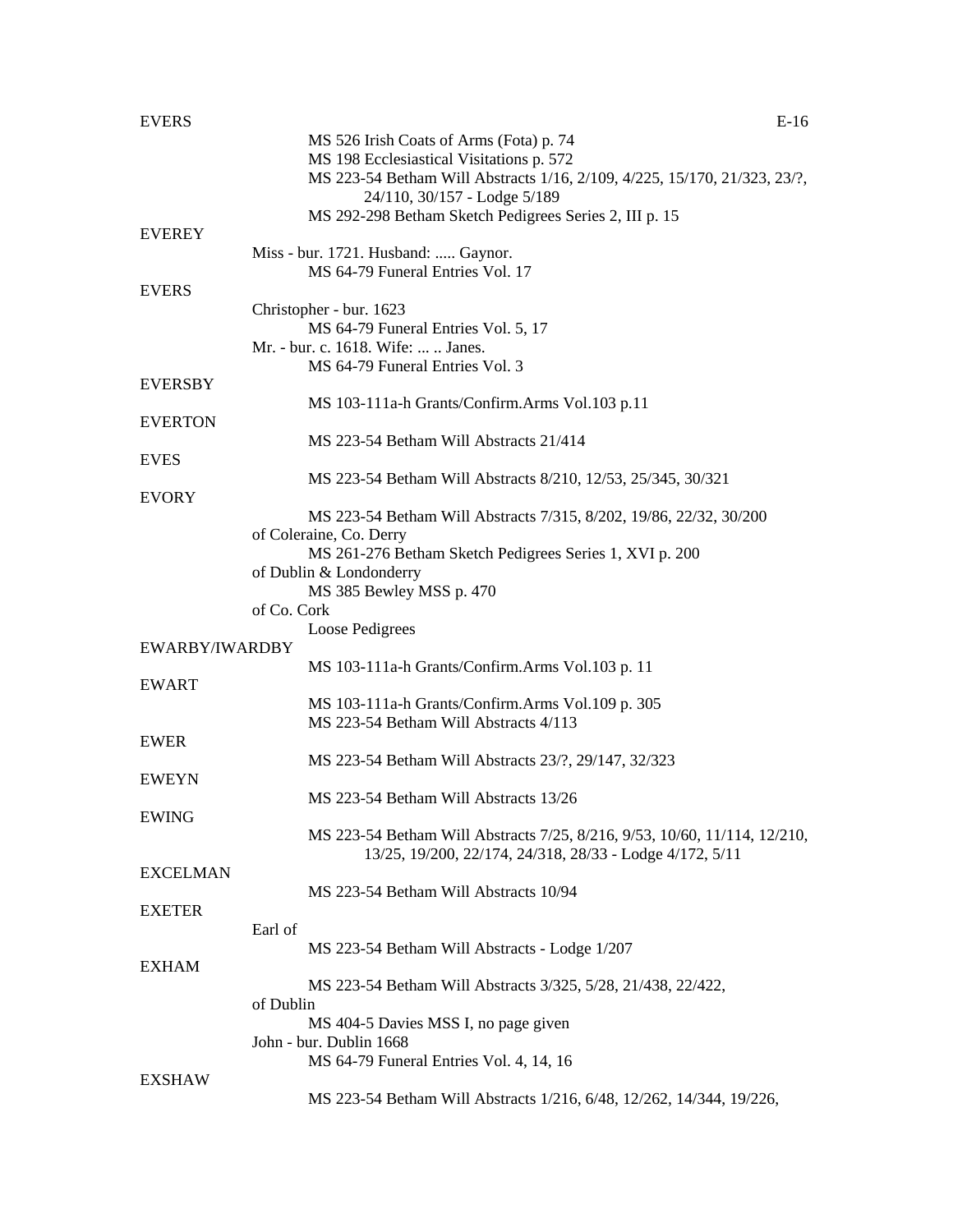| $Exshaw - con'd$ | E-17 |
|------------------|------|
|------------------|------|

|              | 30/69, 32/61 - Lodge 7/121                                                  |
|--------------|-----------------------------------------------------------------------------|
|              | of Dublin                                                                   |
|              | MS 543-44 Miscellaneous Pedigrees                                           |
| EYAM         |                                                                             |
|              | MS 223-54 Betham Will Abstracts 3/128                                       |
| <b>EYLES</b> |                                                                             |
|              | MS 223-54 Betham Will Abstracts - Lodge 6/2                                 |
| EYERNE       |                                                                             |
|              | MS 223-54 Betham Will Abstracts 11/315                                      |
| EYRE         |                                                                             |
|              | MS 526 Irish Coats of Arms (Fota) p. 68                                     |
|              | MS 125 Heraldic Sketches p. 82, 299                                         |
|              | MS 103-111a-h Grants/Confirm.Arms Vol.103 p. 99                             |
|              | MS 103-111a-h Grants/Confirm.Arms Vol.109 p. 256                            |
|              | MS 103-111a-h Grants/Confirm.Arms Vol.110 p. 9, 138                         |
|              | MS 103-111a-h Grants/Confirm.Arms Vol.111 p. 119 (Worthington to)           |
|              | MS 223-54 Betham Will Abstracts 1/26, 2/136, 4/204 or 209, 5/15, 6/368,     |
|              | 10/192, 13/2, 16/297, 17/329, 20/345, 23/213, 25/327, 26/184,               |
|              | 30/323, 32/14 - Lodge 2/4, 3/71, 5/9, 6/119, 9/49                           |
|              | of Galway                                                                   |
|              | MS 261-276 Betham Sketch Pedigrees Series 1, VIII p. 60                     |
|              | MS 573-576 Sadleir Pedigrees 576 p.6                                        |
|              | MS 404-5 Davies MSS I                                                       |
|              | Loose Pedigrees                                                             |
|              | of Maryboro, Queens Co.                                                     |
|              | MS 215-219 Anglo-Irish Pedigrees II p. 230                                  |
|              | of Co. Derby                                                                |
|              | MS 183 Lords Entries Vol. I p. 281                                          |
|              | John - bur. Co. Galway 1685                                                 |
|              | MS 64-79 Funeral Entries Vol. 10, 12, 13, 14                                |
|              | Miss Anne - bur. Dublin 1719. Husband: Col. Richard St. George. Marr. 1686. |
|              | MS 64-79 Funeral Entries Vol. 17                                            |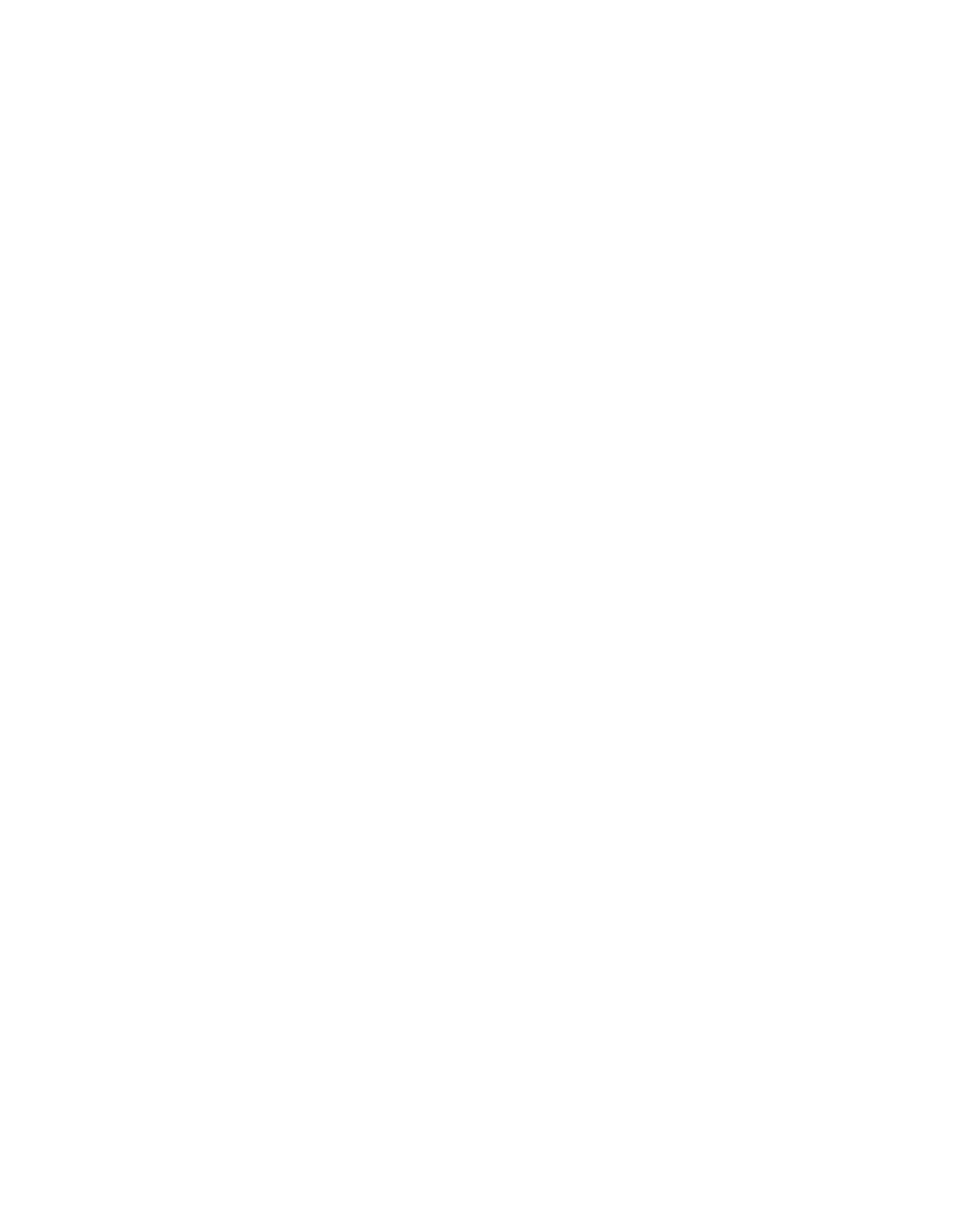| <b>FABER</b> | $F-1$                                                                                                              |
|--------------|--------------------------------------------------------------------------------------------------------------------|
|              | MS 223-54 Betham Will Abstracts 16/61, 21/15, 23/92 or 192                                                         |
| FABY         |                                                                                                                    |
|              | MS 146 O'Ferrall's Linea Antiqua II (A) p. 485                                                                     |
| <b>FACON</b> |                                                                                                                    |
|              | MS 223-54 Betham Will Abstracts 6/192                                                                              |
| <b>FADE</b>  |                                                                                                                    |
|              | MS 223-54 Betham Will Abstracts 2/121, 5/164, 12/37, 23/?, 27/97, 31/283                                           |
|              | of Dublin                                                                                                          |
|              | MS 186 Lords Entries Vol. IV p. 160                                                                                |
| <b>FAGAN</b> |                                                                                                                    |
|              | MS 215-219 Anglo-Irish Pedigrees II p. 264                                                                         |
|              | MS 125 Heraldic Sketches p. 232                                                                                    |
|              | MS 223-54 Betham Will Abstracts 1/142, 2/192, 4/137, 5/7, 7/299, 13/30 or                                          |
|              | 38, 14/330, 15/217, 20/240, 22/297, 23/80, 24/172, 27/56, 28/136,                                                  |
|              | 30/214 - Lodge 6/213, 9/59                                                                                         |
|              | MS 496-511 Boxes E-F                                                                                               |
|              | Loose Pedigrees                                                                                                    |
|              | of Tullahoge                                                                                                       |
|              | MS 93-97 Chaos 2, p. 58                                                                                            |
|              | of Dublin                                                                                                          |
|              | MS 93-97 Chaos 3 p. 26                                                                                             |
|              | MS 215-219 Anglo-Irish Pedigrees II p. 264                                                                         |
|              | Christopher - bur. Dublin 1598                                                                                     |
|              | MS 64-79 Funeral Entries Vol. 1, 2                                                                                 |
|              | Christopher - bur. Dublin 1632                                                                                     |
|              | MS 64-79 Funeral Entries Vol. 4, 12, 14                                                                            |
|              | Mrs. Christopher - see Joan Fitz Simon                                                                             |
|              | James - bur. Waterford 1639                                                                                        |
|              | MS 64-79 Funeral Entries Vol. 8                                                                                    |
|              | John - bur. Dublin 1675                                                                                            |
|              | MS 64-79 Funeral Entries Vol. 4, 11, 14                                                                            |
|              | Mrs. John - see Ales Segrave                                                                                       |
|              | Katherin - bur. 1617. Husband: Mathew Handcock. Res: Dublin                                                        |
|              | MS 64-79 Funeral Entries Vol. 3                                                                                    |
|              | Margaret - bur. Waterford 1639. Husband: (1) John Cusack, (2) James Sherlock, and                                  |
|              | (3) Sir Richard Shee                                                                                               |
|              | MS 64-79 Funeral Entries Vol. 8                                                                                    |
|              | Marion - bur 1623. Husband: Thomas Nangle, Baron of the Navan                                                      |
|              | MS 64-79 Funeral Entries Vol. 5                                                                                    |
|              | Mary - bur. Co. Kildare 1637. Husbands: (1) John Eustace, (2) Edward Wellesley,<br>MS 64-79 Funeral Entries Vol. 7 |
|              | Richard - bur. Dublin 1610                                                                                         |
|              | MS 64-79 Funeral Entries Vol. 1, 8                                                                                 |
|              | Richard - bur. 1622. Res: Co. Dublin                                                                               |
|              | MS 64-79 Funeral Entries Vol. 5, 17                                                                                |
|              | Mrs. Richard - see Cicely Holrnes - Funeral Entry Index                                                            |
|              | Thomas - bur. Dublin 1599.                                                                                         |
|              | MS 64-79 Funeral Entries Vol. 1, 2                                                                                 |
|              | Thomas - bur. 1620. Res: Co. Dublin                                                                                |
|              | MS 64-79 Funeral Entries Vol. 3                                                                                    |
|              | Mrs. Thomas - see Katherine Duffe - Funeral Entry Index                                                            |
|              | Mrs. - see  Gibbons - Funeral Entry Index                                                                          |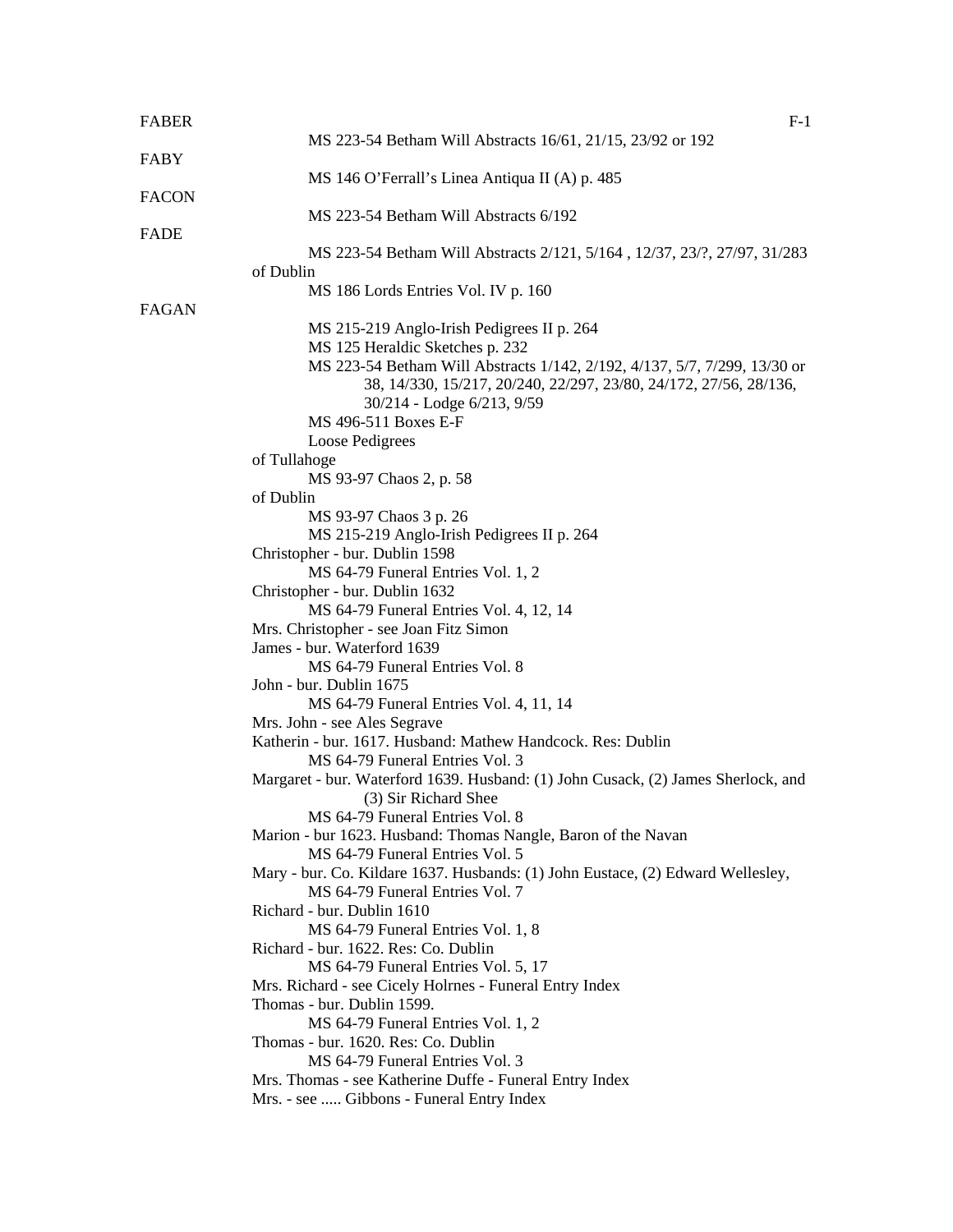| <b>FAHIE/ FAHIE/ FAHY</b> |                                                                  | $F-2$ |
|---------------------------|------------------------------------------------------------------|-------|
|                           | MS 362-78 Betham Letter Books Vol. VII p.301 - Vol. VIII p.98    |       |
|                           | MS 199 Ecclesiastical Visitations p. 518                         |       |
|                           | MS 223-54 Betham Will Abstracts 16/327, 23/91 or 191             |       |
|                           | of Connaught                                                     |       |
|                           | MS 261-276 Betham Sketch Pedigrees Series 1, XI p. 92            |       |
| <b>FAILAYEAN</b>          |                                                                  |       |
|                           | MS 223-54 Betham Will Abstracts 5/222                            |       |
| <b>FAILHE</b>             |                                                                  |       |
|                           | MS 199 Ecclesiastical Visitations p. 229, 247                    |       |
| <b>FAINE</b>              |                                                                  |       |
|                           | MS 103-111a-h Grants/Confirm.Arms Vo1.106p. 157                  |       |
| <b>FAIR/FAIRE</b>         |                                                                  |       |
|                           | MS 103-111a-h Grants/Confirm.Arms Vol.108 p. 193 (Ruttledge)     |       |
|                           | MS 103-111a-h Grants/Confirm.Arms Vol.110 p. 208                 |       |
|                           | MS 223-54 Betham Will Abstracts 21/15, 23/392                    |       |
| <b>FAIRFAX</b>            |                                                                  |       |
|                           | MS 198 Ecclesiastical Visitations p. 688                         |       |
|                           | MS 292-298 Betham Sketch Pedigrees Series 2, I p. 119            |       |
|                           | MS 223-54 Betham Will Abstracts 2/142, 4/280                     |       |
|                           | George - bur. Armagh 1634                                        |       |
|                           |                                                                  |       |
|                           | MS 64-79 Funeral Entries Vol. 6                                  |       |
|                           | Thomas - bur. Dublin 1640                                        |       |
|                           | MS 64-79 Funeral Entries Vol. 9                                  |       |
| <b>FAIRFIELD</b>          |                                                                  |       |
|                           | MS 223-54 Betham Will Abstracts 7/403, 15/127 - Lodge 4/101      |       |
| <b>FAIRLY/FAIRLEY</b>     |                                                                  |       |
|                           | MS 223-54 Betham Will Abstracts 2/293, 4/55, 5/143, 6/83, 31/256 |       |
|                           | of Co. Down                                                      |       |
|                           | MS 573-576 Sadleir Pedigrees 576 p. 77                           |       |
| <b>FAIRNES</b>            |                                                                  |       |
|                           | MS 223-54 Betham Will Abstracts 14/27                            |       |
|                           | FAIRTHOUGHT/FAIRTHOUGH/FAIRTLOUGH                                |       |
|                           | MS 223-54 Betham Will Abstracts 6/214, 11/307, 15/154, 19/423    |       |
|                           | MS 611 Lodge Family p. 68                                        |       |
|                           | MS 630 Misc Pedigrees                                            |       |
| FALCONBERGH/FAUCONBERG    |                                                                  |       |
|                           | MS 103-111a-h Grants/Confirm.Arms Vol.104 p. 5                   |       |
|                           | MS 223-54 Betham Will Abstracts Series 1, XI p. 101              |       |
| Lord                      |                                                                  |       |
|                           | MS 184 Lords Entries Vol. II p. 90                               |       |
| <b>FALCONBRIDGE</b>       |                                                                  |       |
|                           | MS 223-54 Betham Will Abstracts 15/162 - Lodge 2/145             |       |
|                           | FALKINER/ FAULKINER/ FAULKNER/ FALKENER                          |       |
|                           |                                                                  |       |
|                           | MS 526 Irish Coats of Arms (Fota) p. 77                          |       |
|                           | MS 125 Heraldic Sketches p.205                                   |       |
|                           | MS 199 Ecclesiastical Visitations p.239                          |       |
|                           | MS 445 Reynell MSS p. 137                                        |       |
|                           | MS 103-111a-h Grants/Confirm.Arms Vol.103 p. 106                 |       |
|                           | MS 103-111a-h Grants/Confirm.Arms Vol.105 p. 64                  |       |
|                           | MS 103-111a-h Grants/Confirm.Arms Vol.108 p. 51                  |       |
|                           | MS 103-111a-h Grants/Confirm.Arms Vol.108 p. 133                 |       |
|                           | MS 103-111a-h Grants/Confirm.Arms Vol.111b p. 30 (see Huttall)   |       |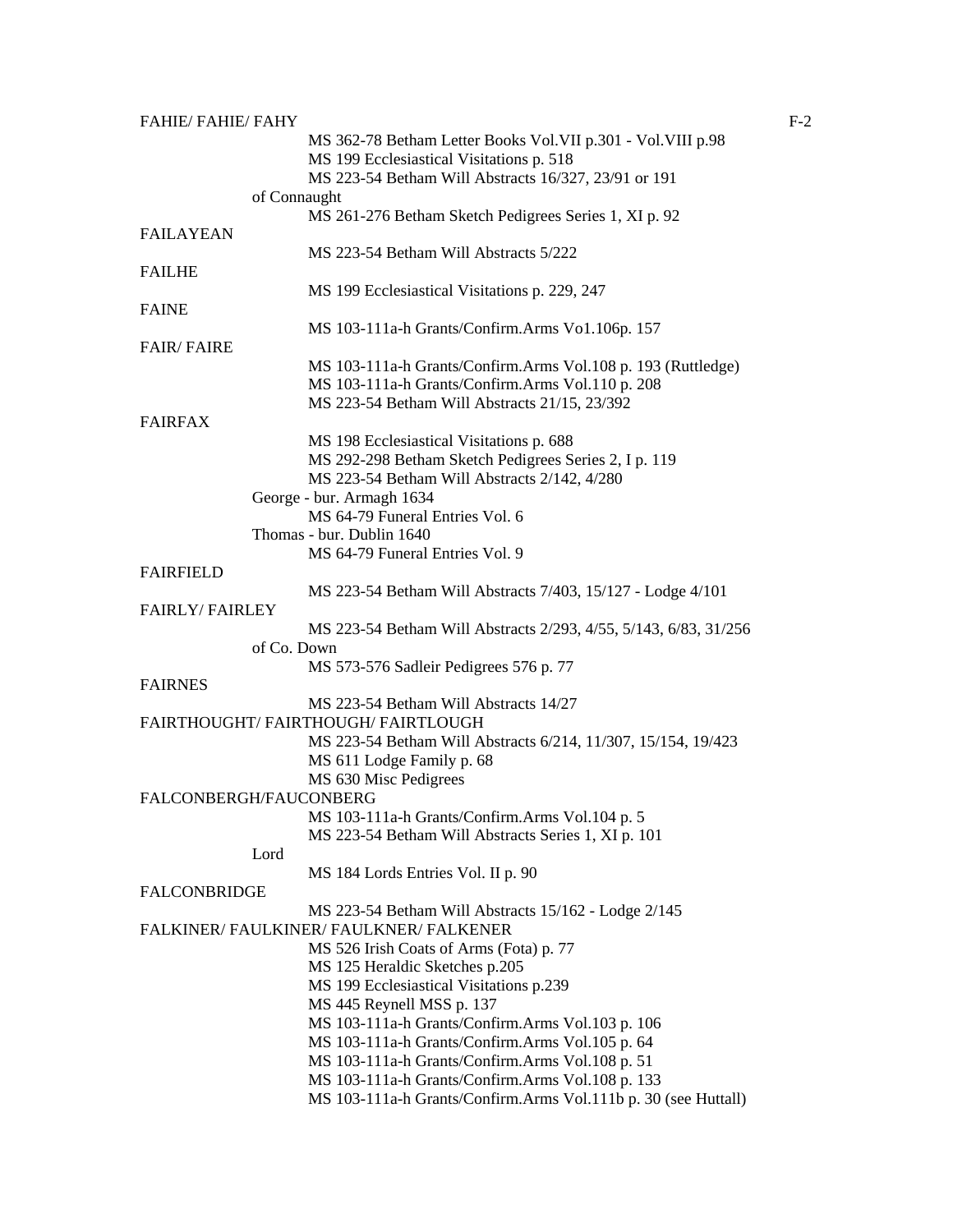Falkiner/ Faulkiner/ Faulkner/ Falkener – con'd. F-3 MS 223-54 Betham Will Abstracts 3/40, 4/47, 5/26, 6/366, 8/124, 11/239, 12/232, 15/2, 16/113, 18/386, 22/405 or 605, 25/24 or 211, 27/182, 28/160, 29/47, 32/93 - Lodge 4/155, 5/231, 10/11 of Dublin MS 261-276 Betham Sketch Pedigrees Series 1, IV p. 91-92, 94 of Mount Falcon, Co. Tipperary MS 261-276 Betham Sketch Pedigrees Series 1, IV p. 91 of Cork MS 261-276 Betham Sketch Pedigrees Series 1, IV p. 93 of Tullamore, Kings Co. MS 261-276 Betham Sketch Pedigrees Series 1, IV p. 94 of Annemount, Co. Cork MS 261-276 Betham Sketch Pedigrees Series 1, XVI p. 28 of Dublin MS 261-276 Betham Sketch Pedigrees Series 1, IV p. 96-7 of Cunniamstown, Co. Wicklow MS 261-276 Betham Sketch Pedigrees Series 1, IV p. 96 of Co. Tipperary & Co. Cork & Co. Carlow MS 496-511 Boxes E-F of Co. Carlow MS 496-511 Boxes E-F FALKINGHAM MS 223-54 Betham Will Abstracts 13/139 FALLON, O'FALLON MS 223-54 Betham Will Abstracts 1/101, 2/81, 4/347, 6/21, 8/224, 9/99, 11/204, 12/98, 15/179, 19/295 or 298, 20/170, 26/75 - Lodge 5/35 MS 145 O'Ferrall's Linea Antiqua I p. 608 of Co. Roscommon MS 220-222 Milesian II p. 42-48 Nehemiah - bur. Co. Galway 1639 MS 64-79 Funeral Entries Vol. 8 FALLOWFIELD/ FALLOFEILD MS 223-54 Betham Will Abstracts 2/22, 3/257 Miss - bur. 1606. Husband: (1) George Thornton, (2) ..... Bassett MS 64-79 Funeral Entries Vol. 1, 3 FALLS MS 223-54 Betham Will Abstracts 14/388 of Ballygawley MS 385 Bewley MSS p. 268 FALTLE ? - bur. c. 1600 MS 64-79 Funeral Entries Vol. 2 FALVEY MS 223-54 Betham Will Abstracts 6/147, 10/231, 11/222, 15/285, 21/173, 29/63 FANCOURT MS 223-54 Betham Will Abstracts 11/184 FANE MS 103-111a-h Grants/Confirm.Arms Vol.103 p. 30 MS 223-54 Betham Will Abstracts 2/115, 3/159 FANNER MS 223-54 Betham Will Abstracts 11/256, 16/23 or 123, 30/27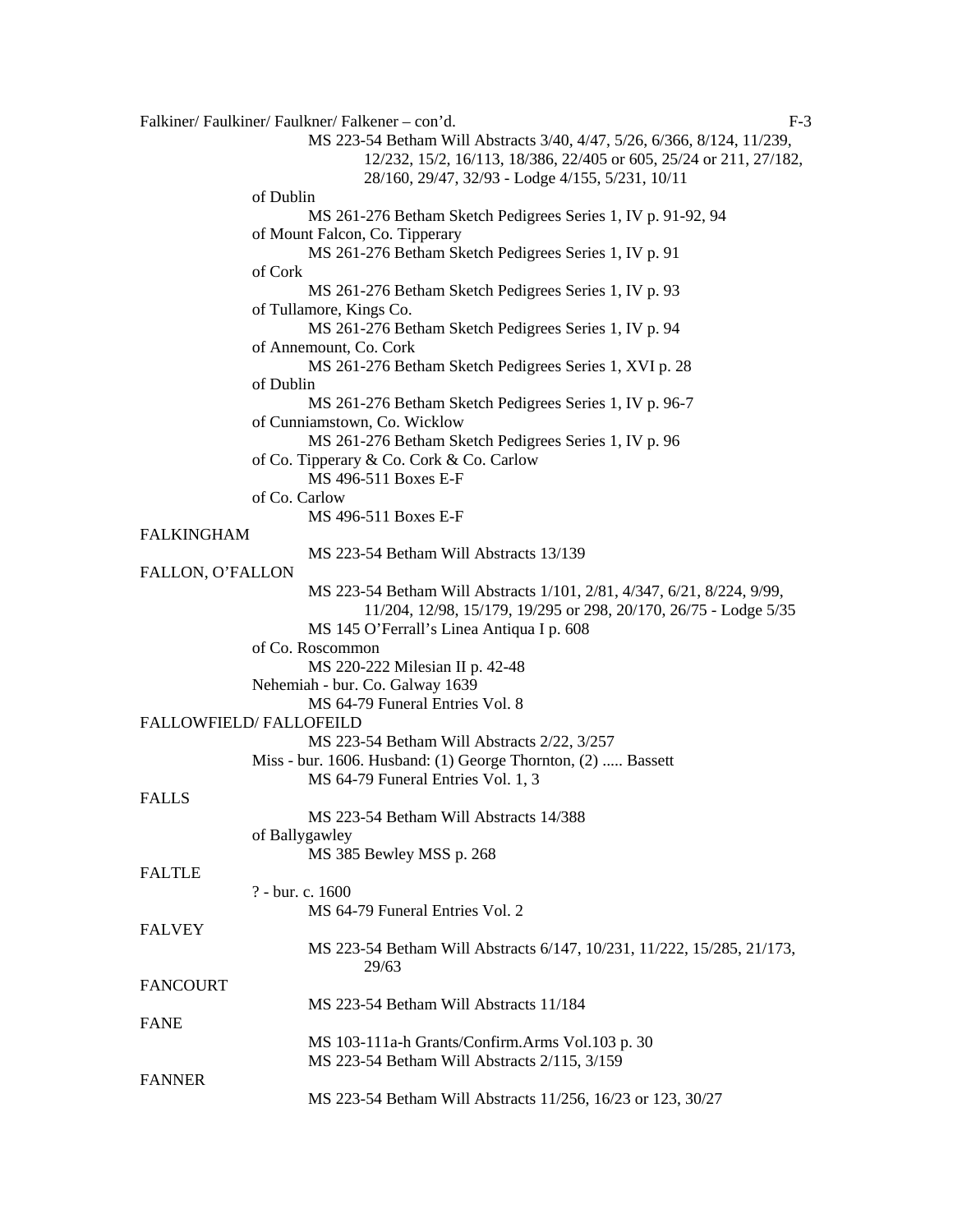MS 215-219 Anglo-Irish Pedigrees II & V MS 198 Ecclesiastical Visitations p. 93 MS 199 Ecclesiastical Visitations p. 229 MS 223-54 Betham Will Abstracts 1/86, 2/205, 3/267, 4/141, 12/228, 17/61 32/124 or 126 - Lodge 5/104 MS 261-276 Betham Sketch Pedigrees Series 1, I p. 136 et.seq. MS 292-298 Betham Sketch Pedigrees Series 2, III p. 83 MS 261-276 Betham Sketch Pedigrees Series 1, I p. 137 MS 261-276 Betham Sketch Pedigrees Series 1, I p. 137 MS 215-219 Anglo-Irish Pedigrees II p. 255, 256, 262 MS 215-219 Anglo-Irish Pedigrees V p. 277

#### of Limerick

of Rochestown, Co. Kilkenny

of Ballingarry, Co. Tipperary

of Croan, Co. Kilkenny

of Co. Limerick

of Co. Tipperary MS 215-219 Anglo-Irish Pedigrees II p. 257-259 of Co. Kilkenny MS 215-219 Anglo-Irish Pedigrees II p. 260, 261 of Co. Kildare MS 215-219 Anglo-Irish Pedigrees II p. 262 of Co. Clare & Co. Galway MS 215-219 Anglo-Irish Pedigrees II p. 263 Mrs. John - see Mary Hogan - Funeral Entry Index Simon - bur. Limerick 1636. Sometime Mayor of Limerick. Wife: Joan Arthur

MS 215-219 Anglo-Irish Pedigrees V, p. 274

MS 64-79 Funeral Entries Vol. 7

#### FANNIN

MS 445 Reynell MSS p. 133 FANSHAW

# MS 223-54 Betham Will Abstracts - Lodge 6/69

MS 223-54 Betham Will Abstracts - Lodge 4/69

FARCHEALLY, O' MS 145 O'Ferrall's Linea Antiqua I p. 408

#### FARE

FANT

MS 223-54 Betham Will Abstracts 3/65, 4/34

MS 223-54 Betham Will Abstracts 1/36, 6/320, 7/110, 8/220, 11/339, 25/147 - Lodge 4/141

# FARGAN

FAREBROTHER

MS 223-54 Betham Will Abstracts 14/3

# FARIS

MS 223-54 Betham Will Abstracts 5/42, 14/261, 21/35 of Co. Leitrim & Co. Wicklow MS 611 Lodge Family p. 58 MS 630 Misc Pedigrees of Co. Cavan MS 573-576 Sadleir Pedigrees 576 p. 86 of Mawkin, Cavan MS 543-44 Miscellaneous Pedigrees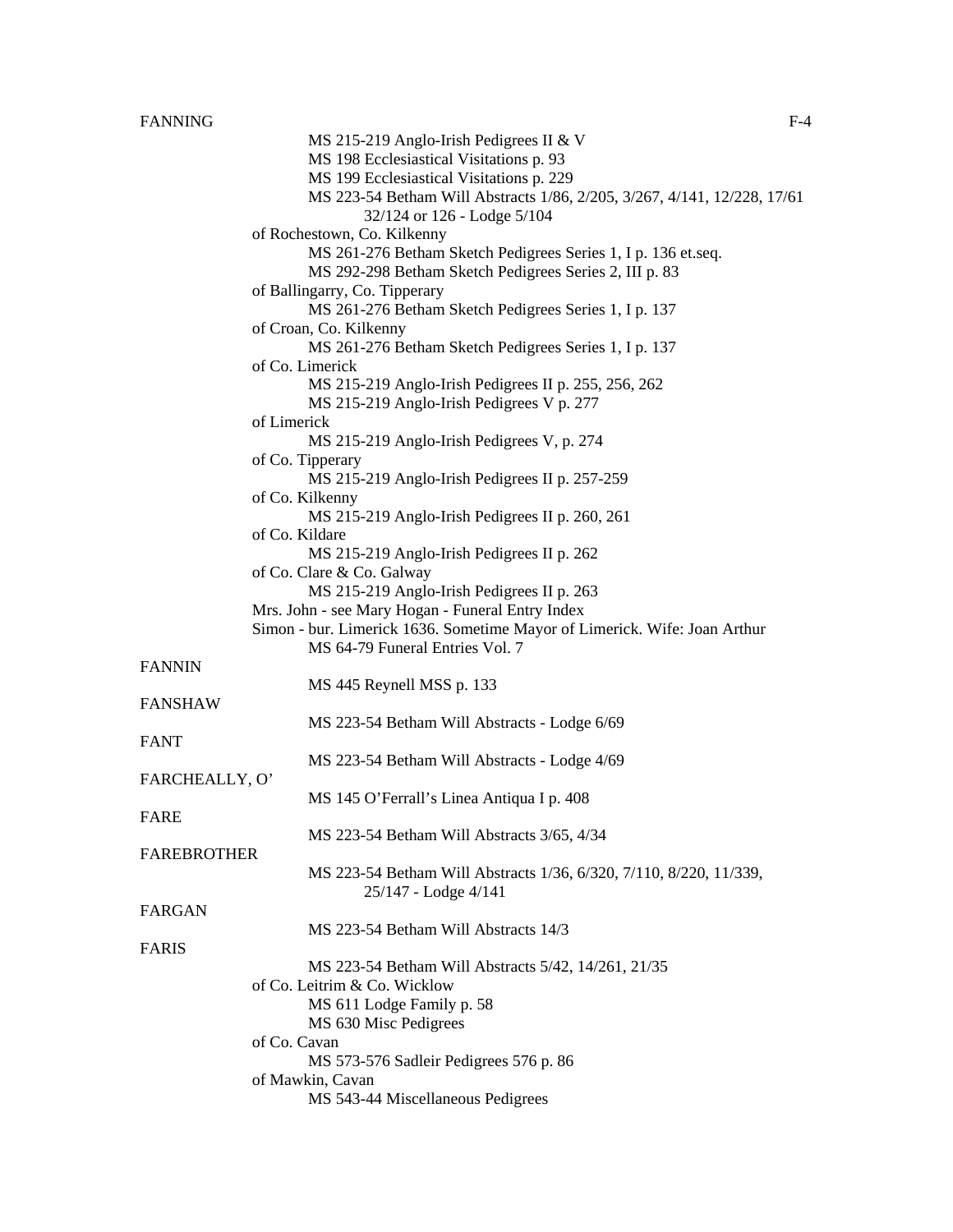| FARLAN, O'                      |                                                                         | $F-5$ |
|---------------------------------|-------------------------------------------------------------------------|-------|
|                                 | MS 146 O'Ferrall's Linea Antiqua II (A) p. 319, 401                     |       |
| <b>FARLEY</b>                   |                                                                         |       |
|                                 | MS 223-54 Betham Will Abstracts 10/265, 20/58, 24/232 or 292            |       |
| <b>FARMAN</b>                   |                                                                         |       |
|                                 | MS 223-54 Betham Will Abstracts 13/120                                  |       |
| <b>FARMER/FARMAR</b>            |                                                                         |       |
|                                 | MS 223-54 Betham Will Abstracts 4/62, 14/238, 30/26                     |       |
|                                 | of Cork and Tipperary                                                   |       |
|                                 | MS 279 Stephens MSS no page given                                       |       |
|                                 | of Ratcliff, Leicestershire                                             |       |
|                                 | MS 279 Stephens MSS no page given                                       |       |
|                                 | of Easter Neston, Northamptonshire                                      |       |
|                                 | MS 279 Stephens MSS no page given                                       |       |
|                                 | of Summerton, Oxfordshire                                               |       |
|                                 | MS 279 Stephens MSS no page given                                       |       |
|                                 | of Cork                                                                 |       |
|                                 | Loose Pedigrees                                                         |       |
| <b>FARMIN</b>                   |                                                                         |       |
|                                 | MS 223-54 Betham Will Abstracts 16/358                                  |       |
| <b>FARNHAM</b>                  |                                                                         |       |
|                                 | MS 125 Heraldic Sketches p. 275                                         |       |
|                                 | Baron (Maxwell)                                                         |       |
|                                 | MS 103-111a-h Grants/Confirm.Arms Vol.103 p. 76                         |       |
|                                 | MS 185 Lords Entries Vol. III p. 18                                     |       |
|                                 | MS 187 Lords Entries Vol. V p. 263                                      |       |
|                                 | Lord (Maxwell)                                                          |       |
|                                 | MS 103-111a-h Grants/Confirm.Arms Vol.111 p. 72                         |       |
|                                 | Loose Pedigrees                                                         |       |
| <b>FARRAN/ MCFARRAN</b>         |                                                                         |       |
|                                 | MS 223-54 Betham Will Abstracts 6/396, 20/287                           |       |
| <b>FARRARO</b>                  |                                                                         |       |
|                                 | Lord                                                                    |       |
|                                 | MS 223-54 Betham Will Abstracts - Lodge 1/1                             |       |
| <b>FARRELL</b> see also Ferrall |                                                                         |       |
|                                 | MS 526 Irish Coats of Arms (Fota) p. 101                                |       |
|                                 | MS 125 Heraldic Sketches p. 80                                          |       |
|                                 | MS 445 Reynell MSS p. 3, 5, 90                                          |       |
|                                 | MS 103-111a-h Grants/Confirm.Arms Vol.108 p. 69 (Carroll)               |       |
|                                 | MS 223-54 Betham Will Abstracts 2/220 or 225, 3/341, 5/96, 6/16, 7/158, |       |
|                                 | 8/217, 9/90, 10/60, 11/17, 12/275, 13/245, 14/155, 15/86, 16/346,       |       |
|                                 | 17/279, 19/346, 20/282, 21/57, 22/280, 25/52, 27/189, 28/61,            |       |
|                                 | 30/184, 32/203 - Lodge 4/255, 10/15                                     |       |
|                                 | Loose Pedigrees                                                         |       |
|                                 | of Co. Longford                                                         |       |
|                                 | MS 215-219 Anglo-Irish Pedigrees V p. 338b                              |       |
|                                 | James - bur. Co. Longford. Wives: (1)  Dillon, and (2)  O'Kelly         |       |
|                                 | MS 64-79 Funeral Entries Vol. 17                                        |       |
|                                 | John - bur. Co. Longford 1634                                           |       |
|                                 | MS 64-79 Funeral Entries Vol. 6                                         |       |
| <b>FARREN</b>                   |                                                                         |       |
|                                 | MS 198 Ecclesiastical Visitations p 462                                 |       |
|                                 |                                                                         |       |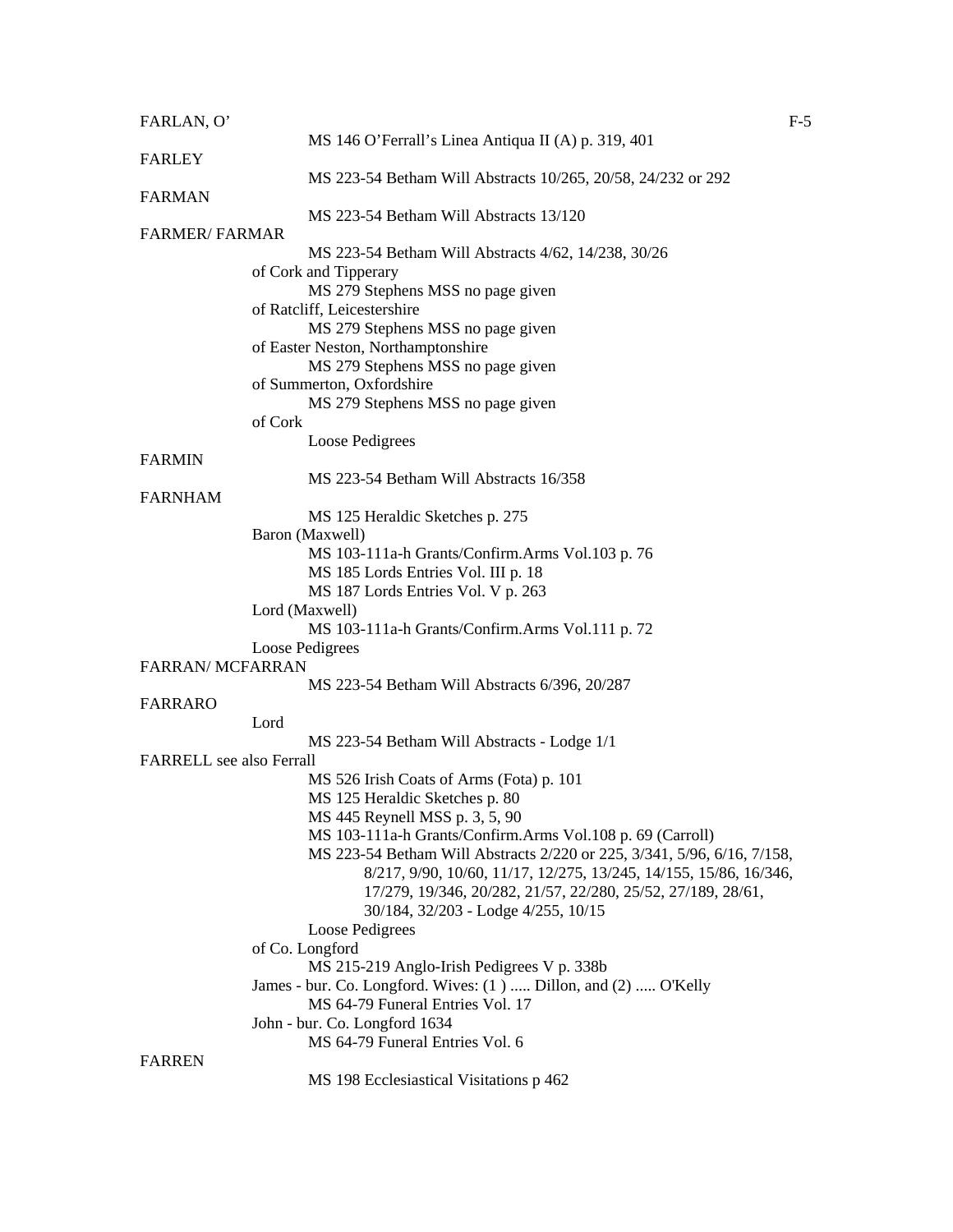| Farren $-$ con'd       | F-6                                                                                           |
|------------------------|-----------------------------------------------------------------------------------------------|
|                        | MS 223-54 Betham Will Abstracts 6/396, 121167, 25/331, 32/30 - Lodge<br>6/144                 |
|                        | of Cork                                                                                       |
| <b>FARRER</b>          | MS 404-5 Davies MSS II no page given                                                          |
|                        | MS 37 Irish Arms at College of Heralds p. 53, 319                                             |
|                        | MS 445 Reynell MSS p. 161, 162                                                                |
|                        | Sir Robert - bur. Dublin 1643                                                                 |
|                        | MS 64-79 Funeral Entries Vol. 10                                                              |
| <b>FARRINGTON</b>      |                                                                                               |
|                        | MS 223-54 Betham Will Abstracts 7/60, 24/20                                                   |
|                        | of Preston, Co. Lancaster<br>MS 186 Lords Entries Vol. IV p. 228                              |
| <b>FASOOY</b>          |                                                                                               |
|                        | MS 223-54 Betham Will Abstracts 31/272                                                        |
| <b>FAUCETT/FAWCETT</b> |                                                                                               |
|                        | MS 125 Heraldic Sketches p. 220, 262                                                          |
|                        | MS 103-111a-h Grants/Confirm.Arms Vol.110 p. 211                                              |
|                        | MS 223-54 Betham Will Abstracts 1/313, 10/48, 12/71, 16/340, 21/37 or<br>317, 23/19, 30/148 - |
|                        | of Co. Cork                                                                                   |
|                        | Loose Pedigrees                                                                               |
| <b>FAULKE/FAULKES</b>  |                                                                                               |
|                        | MS 223-54 Betham Will Abstracts 29/36                                                         |
|                        | of Gonston & Co. Cork                                                                         |
| <b>FAULKLAND</b>       | MS 407 Carmichael MSS no page given                                                           |
|                        | Lord                                                                                          |
|                        | MS 183 Lords Entries Vol. I p. 223                                                            |
| <b>FAUN</b>            |                                                                                               |
|                        | MS 223-54 Betham Will Abstracts 17/343                                                        |
| <b>FAUNCE</b>          |                                                                                               |
|                        | MS 223-54 Betham Will Abstracts 20/64                                                         |
| <b>FAUNT</b>           |                                                                                               |
|                        | MS 93-97 Chaos 1, p. 168                                                                      |
| <b>FAUSSYTHE</b>       |                                                                                               |
|                        | MS 199 Ecclesiastical Visitations p. 223                                                      |
| <b>FAVELL</b>          | MS 223-54 Betham Will Abstracts 13/214                                                        |
| <b>FAVIERE</b>         |                                                                                               |
|                        | MS 125 Heraldic Sketches p. 45, 51                                                            |
|                        | MS 223-54 Betham Will Abstracts 10/54                                                         |
| <b>FAWETHER</b>        |                                                                                               |
|                        | James - bur. 1625. Res: Dublin                                                                |
|                        | MS 64-79 Funeral Entries Vol. 5, 17                                                           |
| <b>FAY/FAYE</b>        |                                                                                               |
|                        | MS 223-54 Betham Will Abstracts 2/27, 5/125, 9/180, 19/29, 20/220,<br>30/221 - Lodge 3/10     |
|                        | of Co. Meath                                                                                  |
|                        | MS 215-219 Anglo-Irish Pedigrees II p. 248-250                                                |
|                        | of Co. Westmeath                                                                              |
|                        | MS 215-219 Anglo-Irish Pedigrees II p. 251, 253                                               |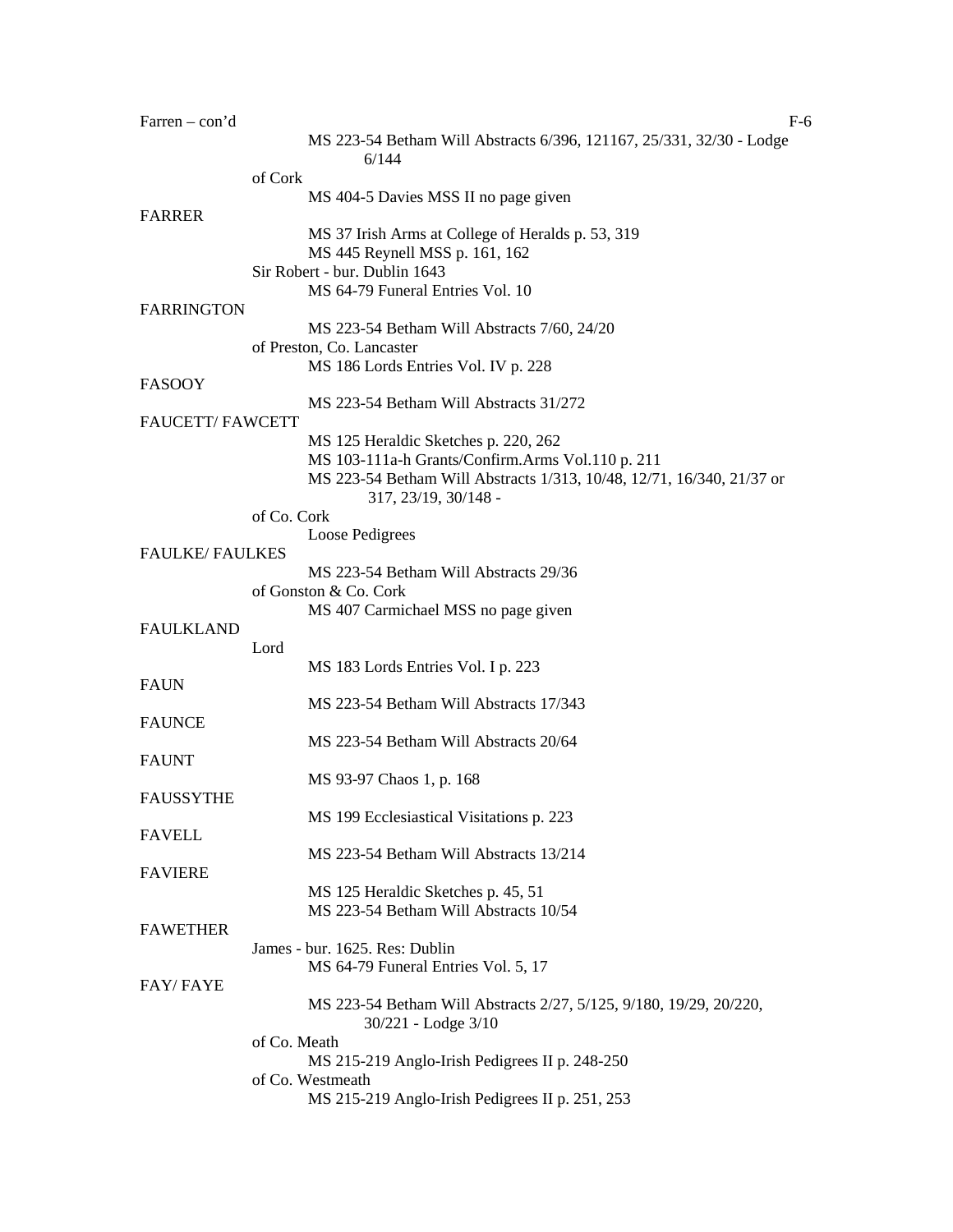| Fay/Faye - con'd           |                                                                                      | $F-7$ |
|----------------------------|--------------------------------------------------------------------------------------|-------|
|                            | of Co. Dublin                                                                        |       |
|                            | MS 215-219 Anglo-Irish Pedigrees II p. 252                                           |       |
|                            | of Co. Kildare<br>MS 215-219 Anglo-Irish Pedigrees II p. 254                         |       |
|                            | Melior - bur. Co. Kildare 1629                                                       |       |
|                            | MS 64-79 Funeral Entries Vol. 5, 17                                                  |       |
|                            | Miss - bur. Dunboyne 1718. Husband: Col. Hamilton                                    |       |
|                            | MS 64-79 Funeral Entries Vol. 17                                                     |       |
| <b>FAYLE</b>               |                                                                                      |       |
|                            | MS 103-111a-h Grants/Confirm.Arms Vol.111a p. 56                                     |       |
|                            | MS 223-54 Betham Will Abstracts 10/154, 15/300, 24/326, 25/208                       |       |
|                            | of Co. Armagh                                                                        |       |
|                            | MS 611 Lodge Family p. 62<br>MS 630 Misc Pedigrees                                   |       |
|                            | <b>Stewart of Tyrone</b>                                                             |       |
|                            | MS 543-44 Miscellaneous Pedigrees                                                    |       |
| <b>FAYLY</b>               |                                                                                      |       |
|                            | MS 198 Ecclesiastical Visitations p. 480                                             |       |
| <b>FAYOS</b>               |                                                                                      |       |
|                            | MS 223-54 Betham Will Abstracts 23/98?                                               |       |
| FEAGBALL, O'               |                                                                                      |       |
| FEARGUS,O'                 | MS 146 O'Ferrall's Linea Antiqua II p. 427                                           |       |
|                            | MS 146 O'Ferrall's Linea Antiqua II p. 493 (A)                                       |       |
| <b>FEARIS</b>              |                                                                                      |       |
|                            | MS 215-219 Anglo-Irish Pedigrees II p. 268                                           |       |
|                            | of Co. Kerry                                                                         |       |
|                            | MS 215-219 Anglo-Irish Pedigrees II p.268                                            |       |
| <b>FEARNS</b>              |                                                                                      |       |
| <b>FEARSEROIS</b>          | MS 223-54 Betham Will Abstracts 6/77, 7/370, 21/163, 28/287                          |       |
|                            | MS 223-54 Betham Will Abstracts 14/135                                               |       |
| <b>FEDDEN</b>              |                                                                                      |       |
|                            | of Bristol                                                                           |       |
|                            | Loose Pedigrees                                                                      |       |
| <b>FEELY/FELY</b>          |                                                                                      |       |
|                            | MS 223-54 Betham Will Abstracts 19/6, 24/285                                         |       |
| FEILD see also Field       |                                                                                      |       |
|                            | MS 198 Ecclesiastical Visitations p. 617                                             |       |
| FEILDING see also Fielding | MS 199 Ecclesiastical Visitations p. 416                                             |       |
|                            | Earl of Desmond                                                                      |       |
|                            | MS 183 Lords Entries Vol. I p. 201                                                   |       |
| <b>FELAN</b>               |                                                                                      |       |
|                            | MS 223-54 Betham Will Abstracts 6/311, 16/161, 26/222, 30/224                        |       |
| <b>FELKIS</b>              |                                                                                      |       |
|                            | MS 223-54 Betham Will Abstracts 16/332                                               |       |
| <b>FELLES</b>              |                                                                                      |       |
|                            | MS 223-54 Betham Will Abstracts 6/409, 10/40, 14/1, 16/191, 25/167 -<br>Lodge $4/65$ |       |
| <b>FELLOWES/FELLOWS</b>    |                                                                                      |       |
|                            | MS 223-54 Betham Will Abstracts 6/332, 14/174                                        |       |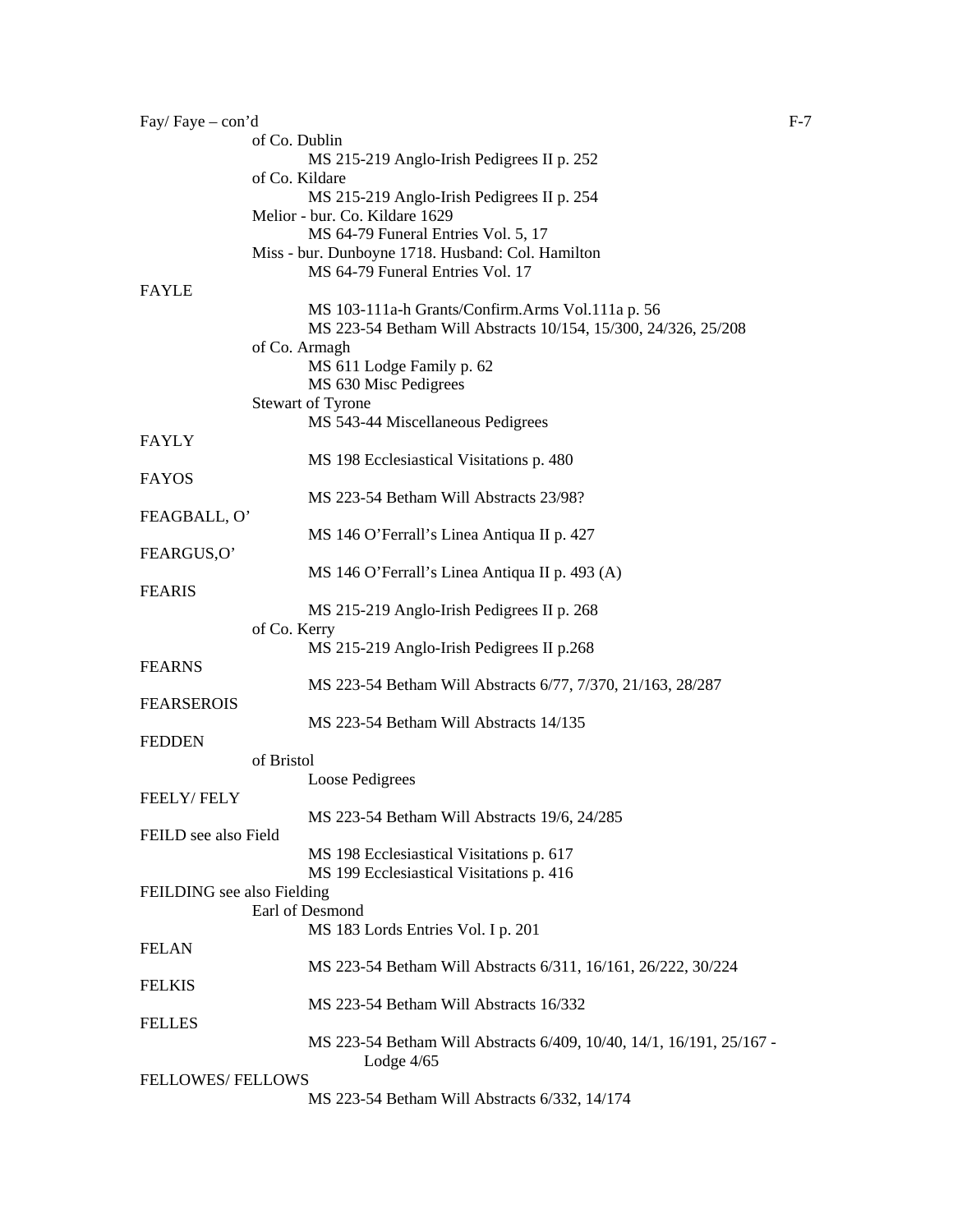| Fellowes/Fellows - con'd | $F-8$                                                                                  |
|--------------------------|----------------------------------------------------------------------------------------|
|                          | MS 125 Heraldic Sketches p. 175                                                        |
| <b>FELSTON</b>           |                                                                                        |
|                          | MS 223-54 Betham Will Abstracts 29/9                                                   |
| <b>FELTHAM</b>           |                                                                                        |
|                          | MS 223-54 Betham Will Abstracts 9/9                                                    |
| <b>FELTMAN</b>           |                                                                                        |
|                          | MS 223-54 Betham Will Abstracts 11/69                                                  |
| <b>FELTON</b>            |                                                                                        |
|                          | MS 223-54 Betham Will Abstracts 21/293                                                 |
| <b>FEN</b>               |                                                                                        |
| <b>FENNELL</b>           | MS 223-54 Betham Will Abstracts - Lodge 6/49                                           |
|                          | of Co. Tipperary                                                                       |
|                          | Loose Pedigrees                                                                        |
|                          | Dr. Gerald - bur. Dublin 1663                                                          |
|                          | MS 64-79 Funeral Entries Vol. 4, 14, 16                                                |
| <b>FENELLY</b>           |                                                                                        |
|                          | MS 223-54 Betham Will Abstracts 17/43, 30/155                                          |
| <b>FENEN</b>             |                                                                                        |
|                          | MS 223-54 Betham Will Abstracts 14/85 or 88                                            |
| <b>FENLAN</b>            |                                                                                        |
|                          | MS 223-54 Betham Will Abstracts 19/30                                                  |
| <b>FENNE</b>             |                                                                                        |
|                          | MS 223-54 Betham Will Abstracts 3/133, 21/96, 24/409                                   |
| <b>FENNELL</b>           |                                                                                        |
|                          | MS 223-54 Betham Will Abstracts 3/262, 4/76, 5/167, 6/163, 11/77, 12/36,               |
|                          | 18/138, 20/146, 21/6, 22/398, 24/352                                                   |
| <b>FENNER</b>            |                                                                                        |
|                          | MS 223-54 Betham Will Abstracts 5/106, 14/263, 21/61                                   |
| <b>FENNIN</b>            |                                                                                        |
|                          | MS 223-54 Betham Will Abstracts 9/3                                                    |
| <b>FENNISMORE</b>        |                                                                                        |
|                          | MS 223-54 Betham Will Abstracts 16/124                                                 |
| <b>FENTON</b>            |                                                                                        |
|                          | MS 223-54 Betham Will Abstracts 3/43, 4/22, 5/2, 10/27, 14/338, 15/198,                |
|                          | 17/81, 18/12, 25/245                                                                   |
|                          | MS 215-219 Anglo-Irish Pedigrees II p. 267<br>MS 198 Ecclesiastical Visitations p. 177 |
|                          | MS 496-511 Box B                                                                       |
|                          | of Nottingham & Mitchelstown, Co. Cork                                                 |
|                          | MS 385 Bewley MSS no page given                                                        |
|                          | of Fenton, Co. Nottingham                                                              |
|                          | MS 436 Irwin A p. 430                                                                  |
|                          | of Co. Cork                                                                            |
|                          | MS 220-222 Milesian II p. 127                                                          |
|                          | of Co. Derry & Co. Antrim                                                              |
|                          | MS 215-219 Anglo-Irish Pedigrees II p. 267                                             |
|                          | Sir Geoffrey - bur. Dublin 1608                                                        |
|                          | MS 64-79 Funeral Entries Vol. 1, 3                                                     |
|                          | Lady Geoffrey - see Elizabeth Brady - Funeral Entry Index                              |
|                          | Katherine - bur. Dublin 1629. Husband: Richard Boyle, 1st Earl of Cork                 |
|                          | MS 64-79 Funeral Entries Vol. 5, 17                                                    |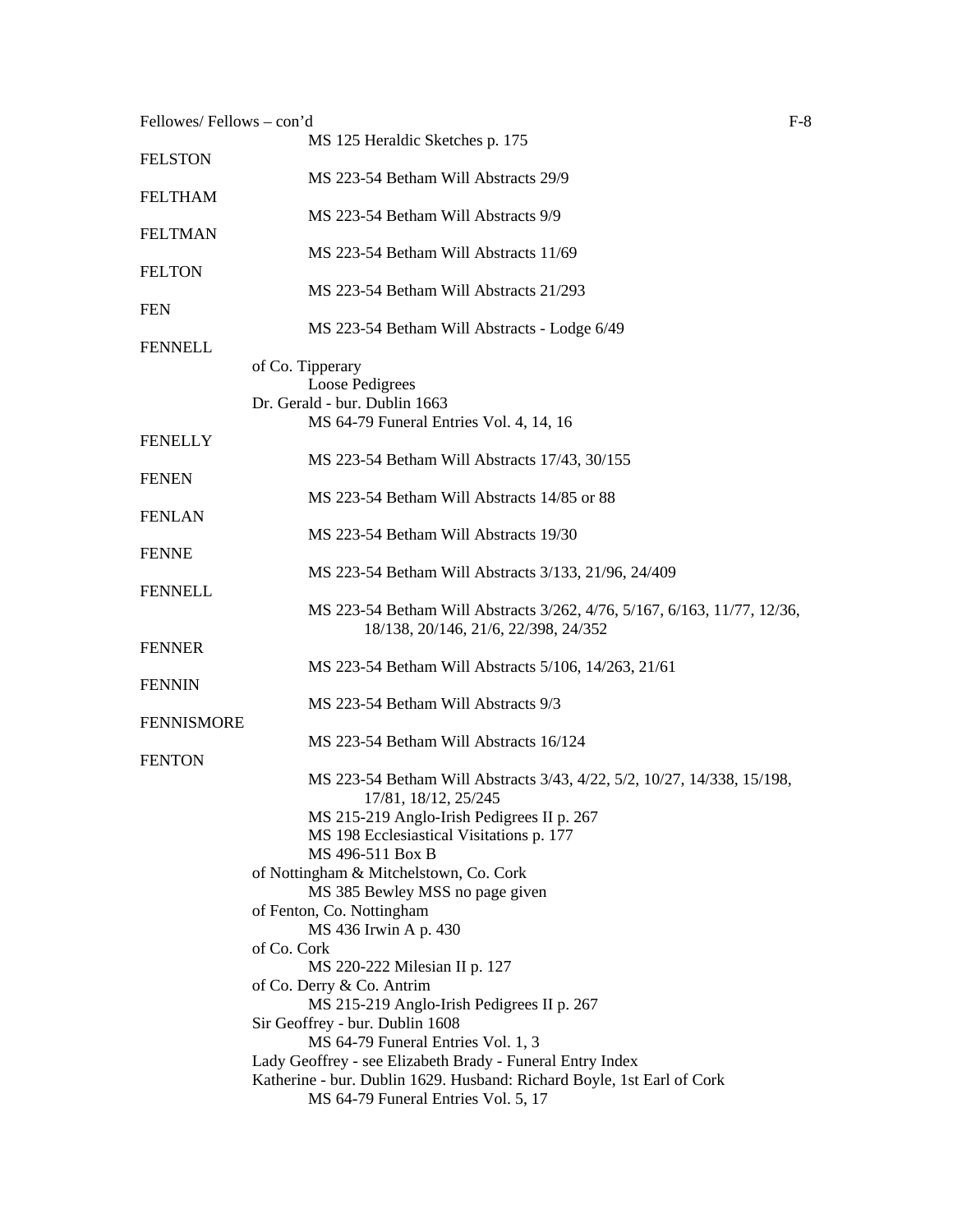## FENWICK F-9

|                  | MS 223-54 Betham Will Abstracts 4/6, 12/145, 18/315 or 318, 31/276 -<br>Lodge $8/175$  |
|------------------|----------------------------------------------------------------------------------------|
|                  | of Mahona, Co. Cork                                                                    |
|                  | MS 261-276 Betham Sketch Pedigrees Series 1, XVI p. 372                                |
|                  | MS 261-276 Betham Sketch Pedigrees Series 1, XIII p. 318                               |
|                  | of Clonmore, Co. Carlow                                                                |
|                  | MS 261-276 8etham Sketch Pedigrees Series 1, XIII p. 320                               |
|                  | of England                                                                             |
|                  | MS 261-276 Betham Sketch Pedigrees Series 1, XIII p. 320-330                           |
|                  | Joseph - bur. Dublin 1664                                                              |
|                  | MS 64-79 Funeral Entries Vol. 4, 14, 16                                                |
| <b>FERENAGH</b>  |                                                                                        |
|                  | MS 223-54 Betham Will Abstracts 2/128                                                  |
| <b>FERGIE</b>    |                                                                                        |
|                  | MS 223-54 Betham Will Abstracts 24/140                                                 |
| <b>FERGUS</b>    |                                                                                        |
|                  | MS 223-54 Betham Will Abstracts 16/390, 18/323, 24/143 - Lodge 4/222                   |
|                  | MS 103-111a-h Grants/Confirm.Arms Vol.103 p. 50                                        |
| <b>FERGUSON</b>  |                                                                                        |
|                  | MS 125 Heraldic Sketches p. 52, 82                                                     |
|                  | MS 199 Ecclesiastical Visitations p. 236                                               |
|                  | MS 445 Reynell MSS p. 21, 141                                                          |
|                  | MS 103-111a-h Grants/Confirm.Arms Vol.105 p. 10                                        |
|                  | MS 103-111a-h Grants/Confirm.Arms Vol.107 p. 200 (from Vaughan - see<br>also Magennis) |
|                  | MS 103-111a-h Grants/Confirm.Arms Vol.107 p. 244 (from Magennis)                       |
|                  | MS 103-111a-h Grants/Confirm.Arms Vol.111 p. 61                                        |
|                  | MS 223-54 Betham Will Abstracts 1/314, 4/204, 5/12, 6/153, 7/41, 8/73,                 |
|                  | 11/163, 12/55, 13/12, 14/44, 15/144, 16/214, 17/82, 18/294, 19/31,                     |
|                  | 23/3, 28/40, 31/54, 32/182                                                             |
|                  | of Tandragee, Co. Armagh                                                               |
|                  | MS 261-276 Betham Sketch Pedigrees Series 1, XVI p. 254                                |
|                  | of Co. Donegal                                                                         |
|                  | MS 384 Donavan MSS p. 97                                                               |
| <b>FERMANAGH</b> |                                                                                        |
|                  | Viscount (Verney)                                                                      |
|                  | MS 103-111a-h Grants/Confirm.Arms Vol.103 p. 11                                        |
|                  | Lord of - see Maguire                                                                  |
| <b>FERMOR</b>    |                                                                                        |
|                  | of Co. Oxon                                                                            |
|                  | MS 279 Stephens MSS no page given                                                      |
|                  | Earl of Pomfret                                                                        |
|                  | MS 184 Lords Entries Vol. II p. 30                                                     |
| <b>FERMOY</b>    |                                                                                        |
|                  | Baron                                                                                  |
|                  | MS 103-111a-h Grants/Confirm.Arms Vol.108 p. 87, 140                                   |
|                  | Lord - see also Roche                                                                  |
|                  | MS 292-298 Betham Sketch Pedigrees Series 2, I p. 127-151, 409-416, 418                |
|                  | MS 292-298 Betham Sketch Pedigrees Series 2, II p. 185                                 |
| FERNELEY/FERNLEY | Viscount - see Roche - Funeral Entry Index                                             |
|                  | MS 223-54 Betham Will Abstracts 3/241                                                  |
|                  |                                                                                        |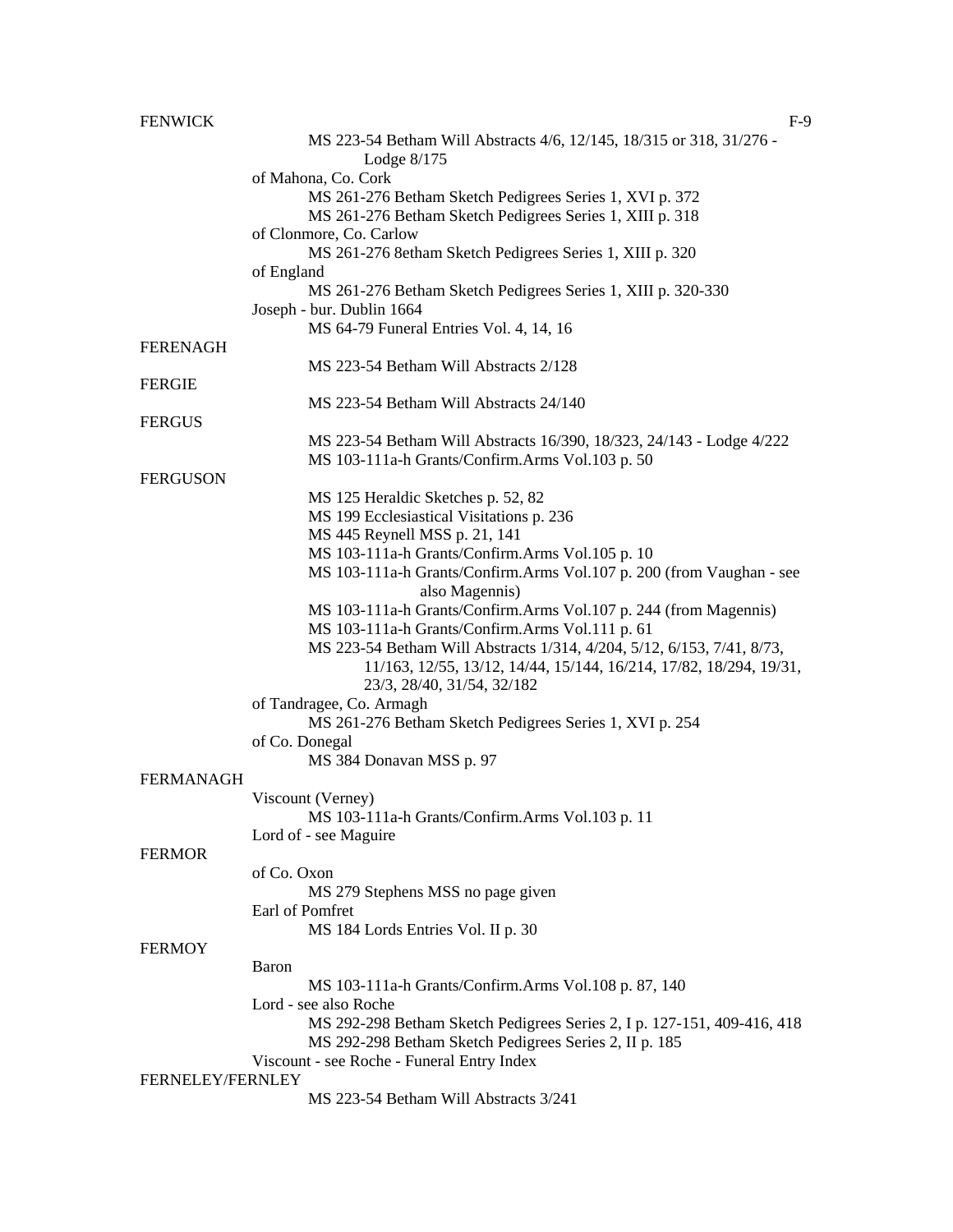| Ferneley/Fernley - con'd             |                                                                             | $F-10$ |
|--------------------------------------|-----------------------------------------------------------------------------|--------|
|                                      | Elizabeth - bur. Dublin 1664. Husband: William Sands                        |        |
|                                      | MS 64-79 Funeral Entries Vol. 4, 14, 16                                     |        |
| <b>FERNES</b>                        |                                                                             |        |
|                                      | MS 223-54 Betham Will Abstracts 1/24                                        |        |
| <b>FERNLEY/FERNSLEY</b>              |                                                                             |        |
|                                      | MS 223-54 Betham Will Abstracts 2/50 - Lodge 1/95, 6/119                    |        |
| <b>FERNO</b>                         |                                                                             |        |
|                                      | MS 125 Heraldic Sketches p. 297                                             |        |
| <b>FERONS</b>                        |                                                                             |        |
|                                      | MS 223-54 Betham Will Abstracts 11/338                                      |        |
|                                      |                                                                             |        |
| <b>FERNOR</b>                        |                                                                             |        |
|                                      | MS 223-54 Betham Will Abstracts - Lodge 4/209, 5/238                        |        |
| FERRALL/O'FERRALL - see also Farrell |                                                                             |        |
|                                      | MS 125 Heraldic Sketches p. 33                                              |        |
|                                      | MS 445 Reynell MSS p. 119                                                   |        |
|                                      | MS 103-111a-h Grants/Confirm.Arms Vol.103 p. 6                              |        |
|                                      | MS 103-111a-h Grants/Confirm.Arms Vol.107 p. 420 (from Carmichael)          |        |
|                                      | MS 223-54 Betham Will Abstracts 2/320, 6/366, 9/73, 11/270, 16/72, 17/39,   |        |
|                                      | 22/350, 24/107, 29/70 - Lodge 4/182, 5/176, 6/193, 8/12                     |        |
|                                      | MS 145 O'Ferrall's Linea Antiqua I p. 172, 179, 186, 202, 166 (A)           |        |
|                                      | Robert - bur. Co. Longford 1634.                                            |        |
|                                      | MS 64-79 Funeral Entries Vol. 6, 17                                         |        |
| <b>FERRAR/ FERRER/ FERRARS</b>       |                                                                             |        |
|                                      | MS 103-111a-h Grants/Confirm.Arms Vol.111 p.31                              |        |
|                                      | Earl of Derby                                                               |        |
|                                      | MS 261-276 Betham Sketch Pedigrees Series 1, XV p. 73                       |        |
|                                      |                                                                             |        |
|                                      | of Chartley                                                                 |        |
|                                      | MS 93-97 Chaos 1, p. 166                                                    |        |
| of Groby                             |                                                                             |        |
|                                      | MS 93-97 Chaos 1, p. 175                                                    |        |
|                                      | MS 112 Brooke (Baronets Pedigrees) p. 338                                   |        |
| Earl of                              |                                                                             |        |
|                                      | MS 183 Lords Entries Vol. I p. 215                                          |        |
|                                      | MS 184 Lords Entries Vol. II p. 106, 132 (Shirley)                          |        |
|                                      | William - bur. 1637. Born Norfolk. Wives: (1) Dorothy Suckling, (2) Dorothy |        |
|                                      | Farmor, widow of Sir Thomas Cooch. Res: Kilbeg, Co. Donegal                 |        |
|                                      | MS 64-79 Funeral Entries Vol. 7                                             |        |
|                                      | William - bur. Dublin 1658. Wife:  Skeffington                              |        |
|                                      | MS 64-79 Funeral Entries Vol. 4, 14, 16                                     |        |
| <b>FERRARD/FARRARD</b>               |                                                                             |        |
|                                      | MS 125 Heraldic Sketches p. 130                                             |        |
|                                      | Baron (Tichburne)                                                           |        |
|                                      | MS 103-111a-h Grants/Confirm.Arms Vol.103 p. 22                             |        |
|                                      | Viscountess (Foster)                                                        |        |
|                                      |                                                                             |        |
|                                      | MS 186 Lords Entries Vol. IV p. 50                                          |        |
| <b>FERRARO</b>                       |                                                                             |        |
|                                      | MS 125 Heraldic Sketches p. 65                                              |        |
| <b>FERRIER</b>                       |                                                                             |        |
|                                      | MS 125 Heraldic Sketches p. 7, 81                                           |        |
| <b>FERRIS</b>                        |                                                                             |        |
|                                      | MS 362-78 Betham Letter Books Vol. XI p.8                                   |        |
|                                      | MS 223-54 Betham Will Abstracts 28/113                                      |        |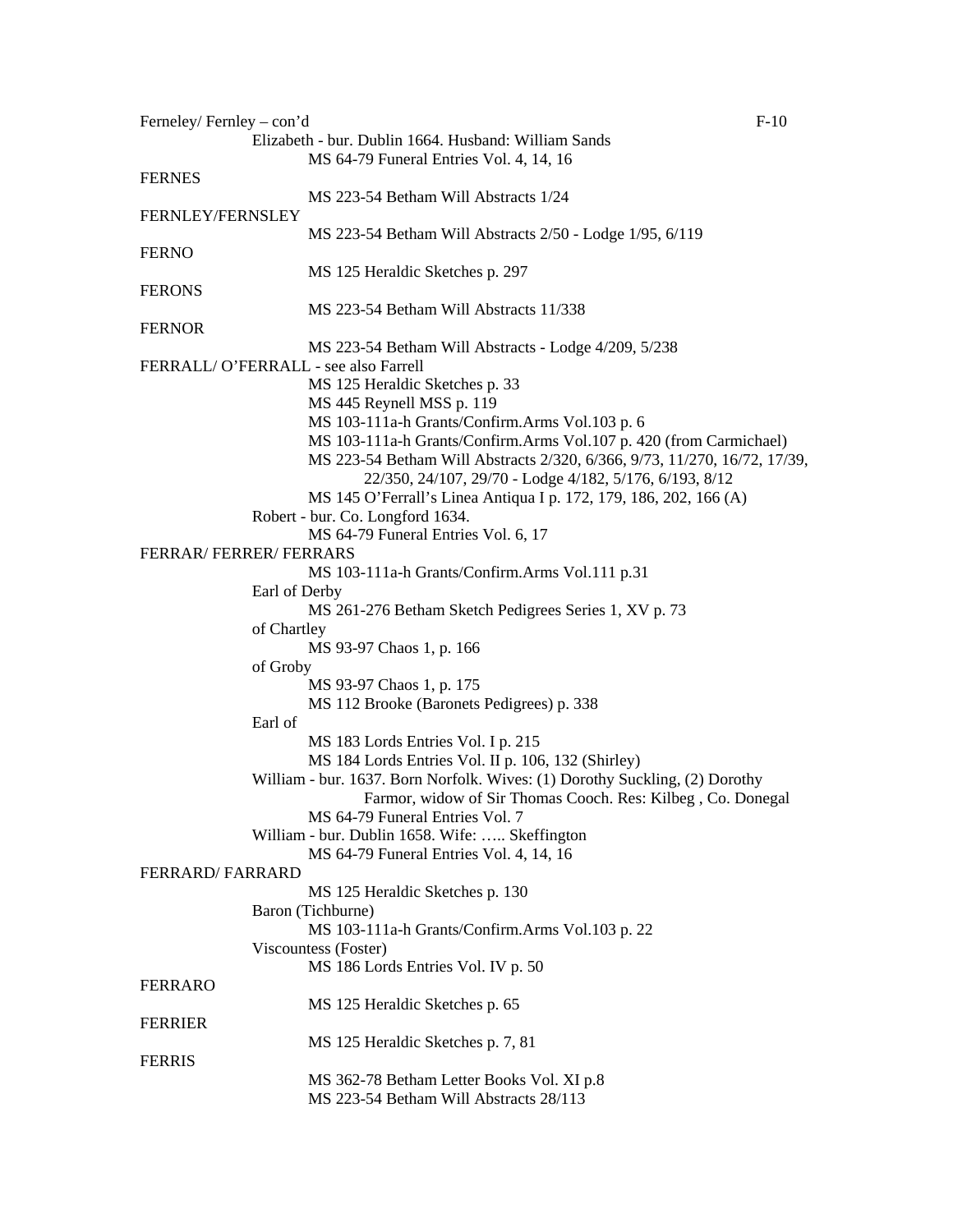FERRITER F-11

of Co. Kerry

MS 215-219 Anglo-Irish Pedigrees III p. 273 MS 223-54 Betham Will Abstracts 2/129 MS 215-219 Anglo-Irish Pedigrees II p. 273 FETHERSTONE/ FETHERSTON MS 125 Heraldic Sketches p. 147 MS 199 Ecclesiastical Visitations p. 216 MS 445 Reynell MSS p. 17 MS 103-111a-h Grants/Confirm.Arms Vol.108 p. 260 (Whitney) MS 103-111a-h Grants/Confirm.Arms Vol.111 p. 198 MS 223-54 Betham Will Abstracts 5/89, 6/260, 7/9, 8/219, 9/248, 11/2, 14/227, 17/223 or 228, 18/286, 19/366, 20/323, 22/100 or 180, 24/234, 27/193, 30/89 - Lodge 4/215, 5/238 of Co. Longford MS 292-298 Betham Sketch Pedigrees Series 2, IV p. 69 of Whiterock, Co. Longford MS 436 Irwin A p. 452 of Co. Meath MS 261-276 Betham Sketch Pedigrees Series 1, XV p. 208 of Ardagh, Co. Longford MS 112 Brooke (Baronets Pedigrees) p. 130 MS 432-37 Irwin MSS 436 p. 452 MS 103-111a-h Grants/Confirm.Arms Vol.110 p. 9 MS 445 Reynell MSS p. 29, 159 FETHERSTONHAUGH WHITNEY MS 103-111a-h Grants/Confirm.Arms Vol.110 p. 21

FETHGASTON of Co. Dublin, Longford, Westmeath & Kings Co. MS 611 Lodge Family p. 102 MS 630 Misc Pedigrees

**FETHOT** 

FETHERSTON WHITNEY

FETHERSTONHAUGH

MS 223-54 Betham Will Abstracts 21/42

| FEYPO see also Phepoe |                                                       |
|-----------------------|-------------------------------------------------------|
| Lord of Santry        |                                                       |
|                       | MS 261-276 Betham Sketch Pedigrees Series 1, V p. 96  |
| FIACBRY, O'           |                                                       |
|                       | MS 146 O'Ferrall's Linea Antiqua II p. 127            |
| <b>FIAN</b>           |                                                       |
|                       | MS 223-54 Betham Will Abstracts 3/336, 4/169          |
| FICBAN, O'            |                                                       |
|                       | MS 146 O'Ferrall's Linea Antiqua II p. 175            |
| <b>FIDDIS</b>         |                                                       |
|                       | MS 125 Heraldic Sketches p. 297, 298                  |
|                       | of Tullycreery, Co. Fermanagh                         |
|                       | MS 261-276 Betham Sketch Pedigrees Series 1, IV p. 97 |
|                       | Loose Pedigrees                                       |
| <b>FIDGEON</b>        |                                                       |
|                       | MS 223-54 Betham Will Abstracts 17/170                |
| <b>FIELD/FIELDS</b>   |                                                       |
|                       | MS 215-219 Anglo-Irish Pedigrees II p. 265            |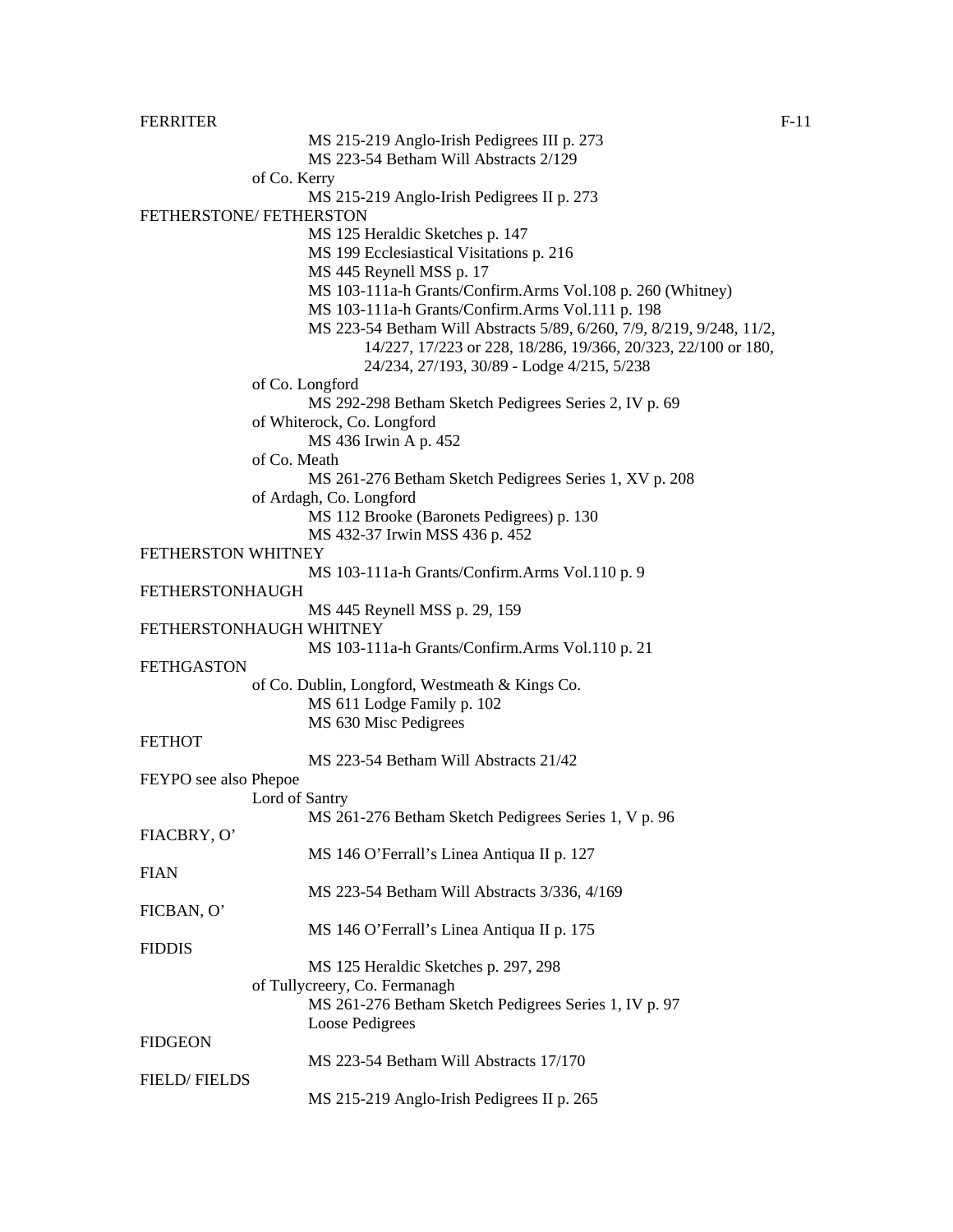| Field/Fields - con'd. | $F-12$                                                                  |
|-----------------------|-------------------------------------------------------------------------|
|                       | of Dublin                                                               |
|                       | MS 198 Ecclesiastical Visitations p. 617                                |
|                       | MS 199 Ecclesiastical Visitations p. 212                                |
|                       | MS 103-111a-h Grants/Confirm.Arms Vol.106 p. 84                         |
|                       | MS 223-54 Betham Will Abstracts 2/193, 4/233, 7/67, 8/221 or 224, 9/99, |
|                       | 10/243, 15/130, 18/263, 19/174 or 176, 24/152, 30/169 - Lodge           |
|                       | 5173, 6/213                                                             |
|                       | MS 261-276 Betham Sketch Pedigrees Series 1, III p. 97                  |
|                       | Loose Pedigrees                                                         |
|                       | of Painstown                                                            |
|                       | MS 215-219 Anglo-Irish Pedigrees II p. 265                              |
|                       | of Culduff, Co. Dublin                                                  |
|                       | MS 215-219 Anglo-Irish Pedigrees II p. 266                              |
|                       | James, M.D. - bur. 1623.                                                |
|                       | MS 64-79 Funeral Entries Vol. 5, 17                                     |
|                       | Walter- bur. Dublin 1610.                                               |
|                       | MS 64-79 Funeral Entries Vol. 1, 3                                      |
|                       |                                                                         |
|                       | Mrs. Waiter - see Ales White - Funeral Entry Index                      |
| <b>FIELDING</b>       |                                                                         |
|                       | MS 223-54 Betham Will Abstracts 6/138, 16/403, 26/177, 31/203 -         |
|                       | Lodge $1/1, 5/43$                                                       |
|                       | Arms                                                                    |
|                       | MS 183 Lords Entries Vol. I p. 253                                      |
|                       | Earl of Desmond                                                         |
|                       | MS 184 Lords Entries Vol. II p. 129                                     |
|                       | Sir Charles - bur. Dublin 1722                                          |
|                       | MS 64-79 Funeral Entries Vol. 17                                        |
|                       | William - bur. 1684. Res: Warwickshire                                  |
|                       | MS 64-79 Funeral Entries Vol. 12, 13, 14                                |
| <b>FIENNELLA</b>      |                                                                         |
|                       | MS 146 O'Ferrall's Linea Antiqua II p. 499                              |
| FIFE see also Duff    |                                                                         |
|                       | Earl                                                                    |
|                       | MS 292-298 Betham Sketch Pedigrees Series 2, I p. 555-559               |
|                       | MS 185 Lords Entries Vol. III p. 84                                     |
| <b>FIFFIN</b>         |                                                                         |
|                       | William - bur. Dublin 1629                                              |
|                       | MS 64-79 Funeral Entries Vol. 5                                         |
| <b>FIFIELD</b>        |                                                                         |
|                       | MS 223-54 Betham Will Abstracts 2/164                                   |
| <b>FIFTEN</b>         |                                                                         |
|                       | MS 223-54 Betham Will Abstracts 4/228                                   |
| <b>FIGGIS</b>         |                                                                         |
|                       | MS 103-111a-h Grants/Confirm.Arms Vol.111d p. 109                       |
| <b>FILBY</b>          |                                                                         |
|                       | MS 223-54 Betham Will Abstracts 14/271                                  |
| <b>FILE</b>           |                                                                         |
|                       | MS 223-54 Betham Will Abstracts 11/15                                   |
| <b>FILGATE</b>        |                                                                         |
|                       | MS 445 Reynell MSS p. 115                                               |
|                       | MS 445 Reynell MSS Vol.II p. 5                                          |
|                       | MS 125 Heraldic Sketches p. 144                                         |
|                       |                                                                         |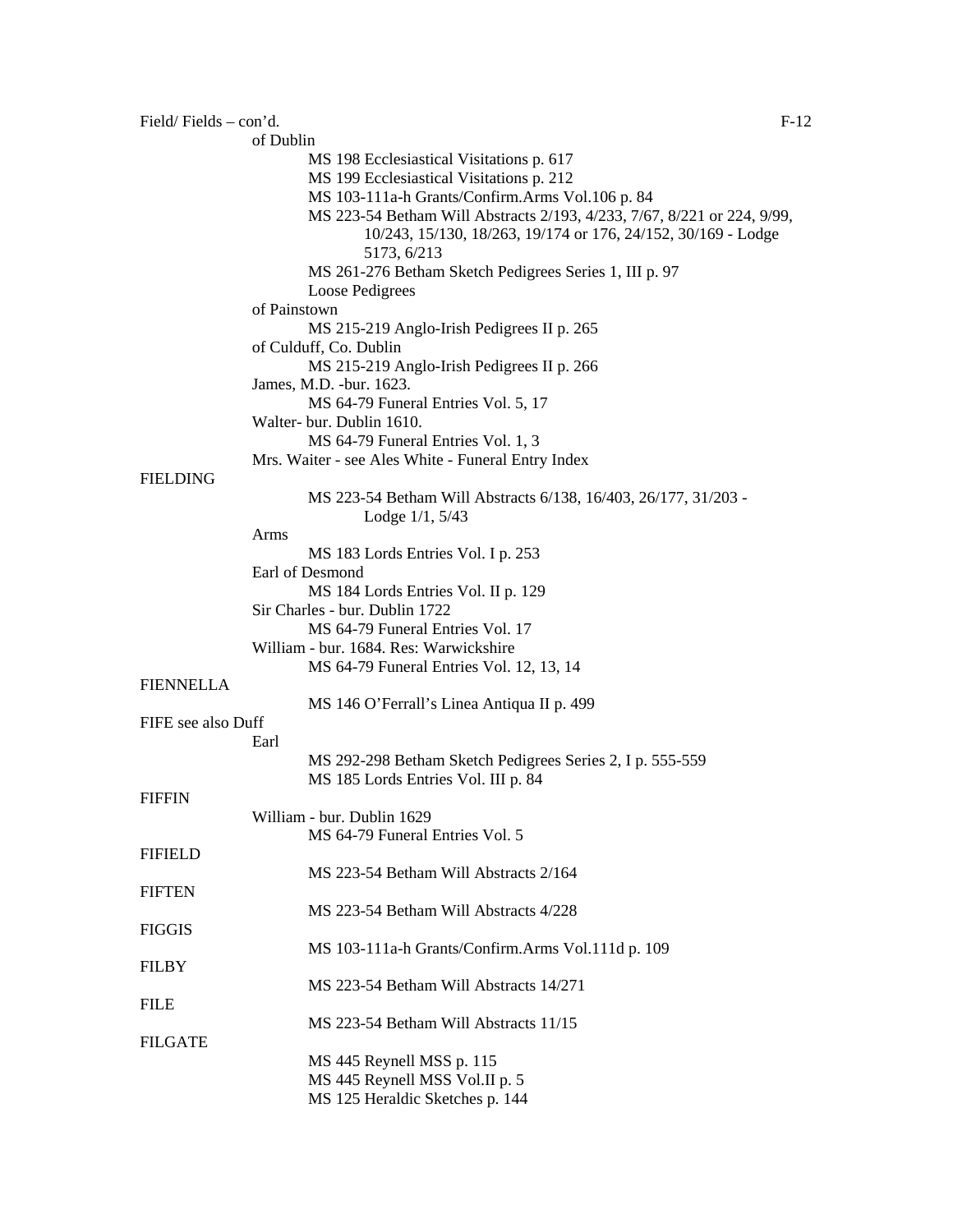| Filgate $-$ con'd       | $F-13$                                                                |  |
|-------------------------|-----------------------------------------------------------------------|--|
|                         | MS 103-111a-h Grants/Confirm.Arms Vol.108 p. 417 (Macartney to)       |  |
|                         | MS 103-111a-h-Grants/Confirm.Arms Vol.111 p. 36                       |  |
|                         | MS 223-54 Betham Will Abstracts 8/287, 13/198, 20/403, 24/424, 26/327 |  |
| <b>FILLIMER</b>         |                                                                       |  |
|                         | MS 125 Heraldic Sketches p. 263                                       |  |
| <b>FILSON</b>           |                                                                       |  |
|                         | MS 223-54 Betham Will Abstracts 15/288                                |  |
|                         |                                                                       |  |
| <b>FINCH</b>            |                                                                       |  |
|                         | MS 223-54 Betham Will Abstracts 2/43, 10/99, 18/34, 22/23, 28/260 -   |  |
|                         | $-Lodge$ 10/3                                                         |  |
|                         | of Watford                                                            |  |
|                         | MS 261-276 Betham Sketch Pedigrees Series 1, VII p. 278-287           |  |
|                         | of Kilcolman, Co. Tipperary                                           |  |
|                         | MS 261-276 Betham Sketch Pedigrees Series 1, VII p. 278-287           |  |
|                         | MS 215-219 Anglo-Irish Pedigrees V p. 149                             |  |
|                         | of Co. Cork                                                           |  |
|                         | Loose Pedigrees                                                       |  |
|                         | Earl of Aylesford                                                     |  |
|                         | MS 278 Ball MSS p. 282                                                |  |
|                         | of Linsted, Kent                                                      |  |
|                         | MS 215-219 Anglo-Irish Pedigrees V p. 144                             |  |
| <b>FINCHLEY</b>         |                                                                       |  |
|                         | MS 223-54 Betham Will Abstracts 6/287                                 |  |
| <b>FINDLATER</b>        |                                                                       |  |
|                         | MS 103-111a-h Grants/Confirm.Arms Vol.109 p. 25                       |  |
|                         | MS 223-54 Betham Will Abstracts 22/64 or 164                          |  |
| <b>FINEGAN</b>          |                                                                       |  |
|                         | MS 223-54 Betham Will Abstracts 5/317, 8/257, 10/38, 21/365, 27/226,  |  |
|                         | 30/171                                                                |  |
|                         |                                                                       |  |
| FINEY see also Finney   | MS 223-54 Betham Will Abstracts 1/317                                 |  |
|                         |                                                                       |  |
| FI NGALL see also Lucas |                                                                       |  |
|                         | MS 280-85 Fisher MSS IV p. 266                                        |  |
|                         | MS 223-54 Betham Will Abstracts 1/78, 21/268, 27/58 - Lodge 5/169     |  |
|                         | Countess of                                                           |  |
|                         | MS 261-276 Betham Sketch Pedigrees Series 1, I p. 31 (wills)          |  |
|                         | Earl of (Plunkett)                                                    |  |
|                         | MS 185 Lords Entries Vol. III p. 506                                  |  |
|                         | Earl of - see Plunket - Funeral Entry Index                           |  |
| <b>FINGAS</b>           |                                                                       |  |
|                         | MS 223-54 Betham Will Abstracts 5/29                                  |  |
| <b>FINGLAS</b>          |                                                                       |  |
|                         | MS 215-219 Anglo-Irish Pedigrees II p. 269                            |  |
|                         | MS 198 Ecclesiastical Visitations p. 92, 196                          |  |
|                         | MS 223-54 Betham Will Abstracts 2/13, 3/34, 4/267, 25/249 -           |  |
|                         | Lodge 2/23, 5/257, 7/14                                               |  |
|                         | of Co. Dublin                                                         |  |
|                         | MS 215-219 Anglo-Irish Pedigrees II p. 268-269                        |  |
|                         | Ales - bur. 1617. Husband: Mark Draycott                              |  |
|                         | MS 64-79 Funeral Entries Vol. 3                                       |  |
|                         |                                                                       |  |
|                         | Christopher - bur. 1623. res: Co. Dublin                              |  |
|                         | MS 64-79 Funeral Entries Vol. 5, 17                                   |  |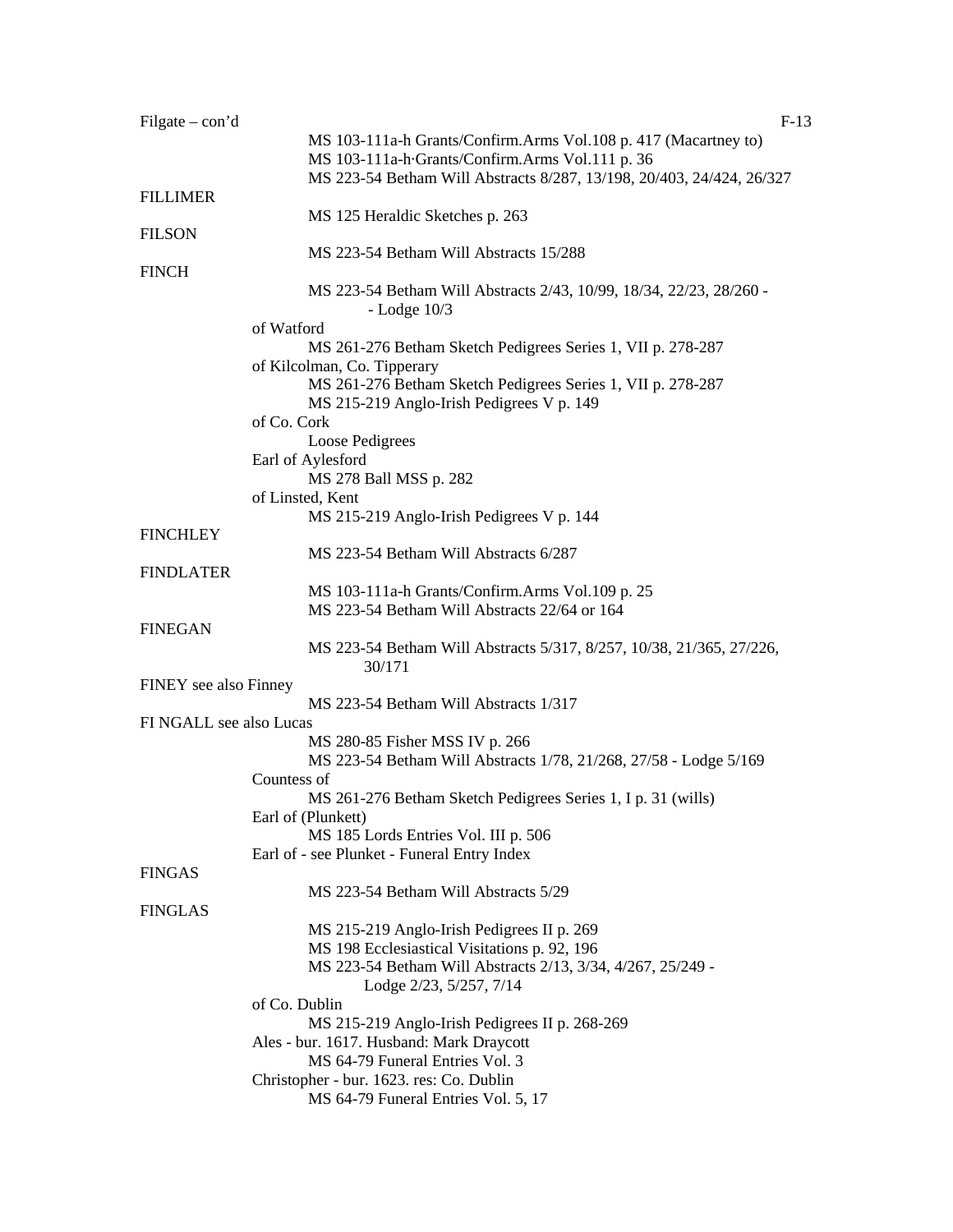| Finglas $-$ con'd           | $F-14$                                                                           |
|-----------------------------|----------------------------------------------------------------------------------|
|                             | Elinor - bur. Clontarf 1623. Husband:  King                                      |
|                             | MS 64-79 Funeral Entries Vol. 5, 17                                              |
|                             | Gennet - bur. 1617. Husbands: (1) John Ball, (2) Sir William Warren, and (3) Sir |
|                             | Terence O'Dempsey. Res: Co. Dublin                                               |
|                             | MS 64-79 Funeral Entries Vol. 1, 3                                               |
|                             | John - bur. Co. Dublin 1607.                                                     |
|                             | MS 64-79 Funeral Entries Vol. 1, 3                                               |
|                             | Mrs. John - see Elizabeth Barnewall                                              |
|                             | see Cicely Cusack                                                                |
|                             | see Margaret Finglas - Funeral Entry Index                                       |
|                             | Margaret - bur. Co. Dublin 1605. Husband: John Finglas                           |
|                             | MS 64-79 Funeral Entries Vol. 1, 2                                               |
|                             | Richard - bur. Co. Dublin 1640.                                                  |
|                             | MS 64-79 Funeral Entries Vol. 9                                                  |
|                             | Mrs. - see Mary Hore - Funeral Entry Index                                       |
|                             | Miss - bur. Rush, Co. Dublin 1609. Husband:  Russell                             |
|                             | MS 64-79 Funeral Entries Vol. 1, 3                                               |
|                             | Miss - bur. 1618. Husband: Bartholomew Ball                                      |
|                             | MS 64-79 Funeral Entries Vol. 3                                                  |
| <b>FINISTON</b>             |                                                                                  |
|                             | MS 223-54 Betham Will Abstracts 6/271                                            |
| <b>FINLAY</b>               |                                                                                  |
|                             | MS 125 Heraldic Sketches p. 223                                                  |
|                             | MS 223-54 Betham Will Abstracts 1/46, 6/18, 9/226, 11/116, 12/278,               |
|                             | 14/111, 18/188, 25/152, 26/1 - Lodge 6/119                                       |
| <b>FINN</b>                 |                                                                                  |
|                             | MS 125 Heraldic Sketches p. 124                                                  |
|                             | MS 223-54 Betham Will Abstracts 6/33, 21/286, 31/245 - Lodge 5/127               |
|                             | MS 146 O'Ferrall's Linea Antiqua II (A) p. 160                                   |
|                             | of Co. Cork                                                                      |
|                             | MS 220-222 Milesian II p. 71-72<br>of Queens Co.                                 |
|                             |                                                                                  |
| FINNACHTY,O'                | MS 205 Will Pedigrees Vol. 3 p. 252                                              |
|                             | MS 145 O'Ferrall's Linea Antiqua I p. 636                                        |
| <b>FINNEMAN</b>             |                                                                                  |
|                             | MS 223-54 Betham Will Abstracts 20/403                                           |
| <b>FINNERTY</b>             |                                                                                  |
|                             | MS 103-111a-h Grants/Confirm.Arms Vol.107 p. 366 (to Hussey)                     |
| <b>FINNEMOREI FINNOMORE</b> |                                                                                  |
|                             | MS 103-111a-h Grants/Confirm.Arms Vol.111 p.137                                  |
|                             | MS 103-111a-h Grants/Confirm.Arms Vol.111e p. 99                                 |
|                             | MS 223-54 Betham Will Abstracts 27/254                                           |
| <b>FINNEY/FINNY</b>         |                                                                                  |
|                             | MS 125 Heraldic Sketches p. 223                                                  |
|                             | MS 103-111a-h Grants/Confirm.Arms Vol.110 p. 200                                 |
| <b>FINOBY</b>               |                                                                                  |
|                             | MS 223-54 Betham Will Abstracts 6/202                                            |
| <b>FINUCANE</b>             |                                                                                  |
|                             | MS 103-111a-h Grants/Confirm.Arms Vol.106 p. 90                                  |
|                             | MS 223-54 Betham Will Abstracts 16/371, 21/92 - Lodge 1/175                      |
|                             | of Carrowreagh, Co. Clare                                                        |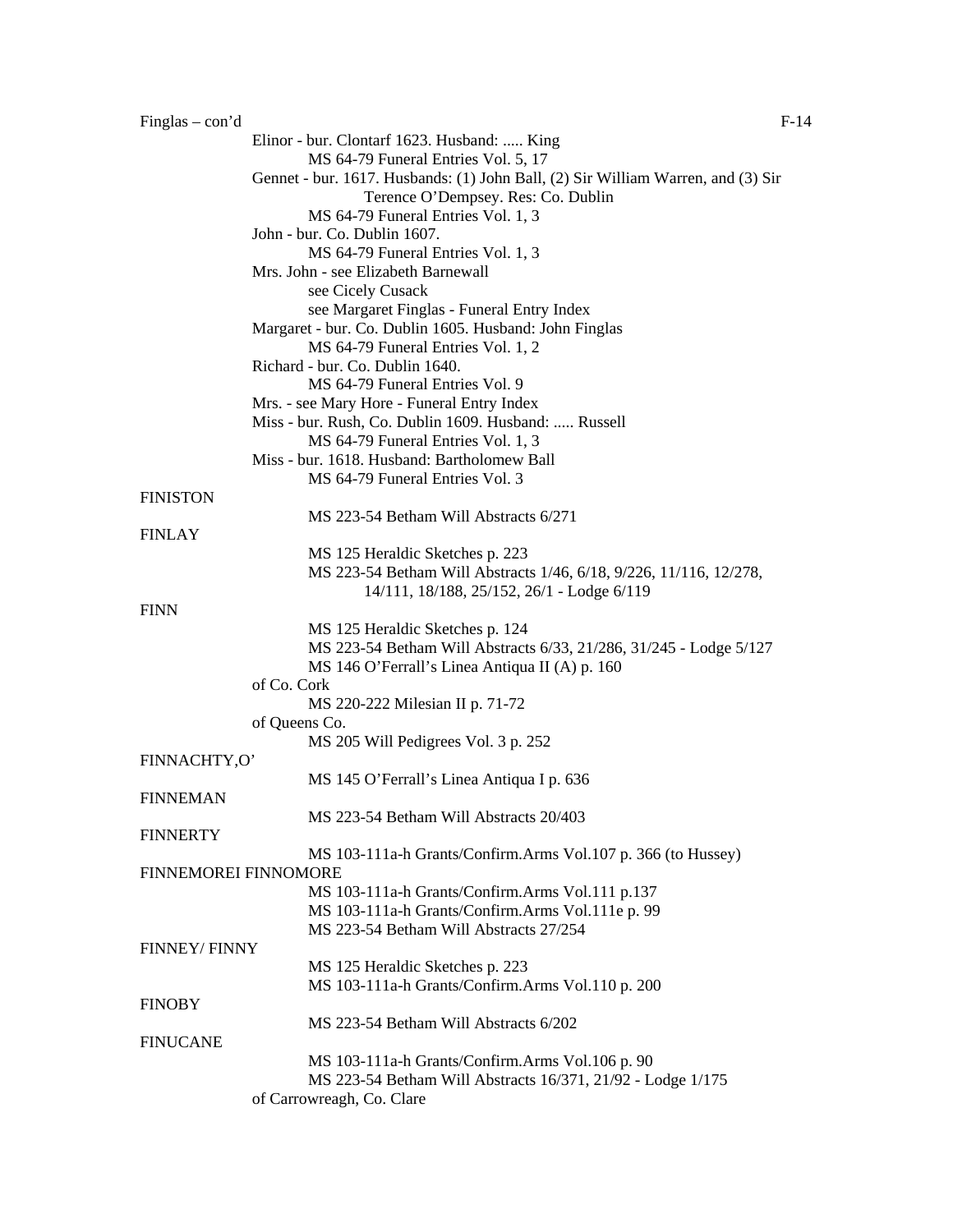| Finucane $-\text{con'}d$ |                                                                         | $F-15$ |
|--------------------------|-------------------------------------------------------------------------|--------|
|                          | MS 261-276 Betham Sketch Pedigrees Series 1, XI p. 120                  |        |
|                          | of Inystymon House, Co. Clare                                           |        |
|                          | MS 261-276 Betham Sketch Pedigrees Series 1, III p. 130                 |        |
|                          | of Co. Clare                                                            |        |
|                          | MS 292-298 Betham Sketch Pedigrees Series 2, VII p. 461                 |        |
|                          | of Co. Clare                                                            |        |
|                          | Loose Pedigrees - see also O'Brien envelope                             |        |
|                          | MS 496-511 Boxes E-F                                                    |        |
| <b>FIONVILLE</b>         |                                                                         |        |
|                          | MS 223-54 Betham Will Abstracts 5/293                                   |        |
| <b>FIRIMORE</b>          |                                                                         |        |
|                          | MS 445 Reynell MSS p. 330                                               |        |
|                          |                                                                         |        |
| <b>FIRMAN</b>            |                                                                         |        |
|                          | MS 103-111a-h Grants/Confirm.Arms Vol.109 p. 353                        |        |
|                          | MS 223-54 Betham Will Abstracts 1/88, 10/320, 21/29, 29/15              |        |
| <b>FIRNE</b>             |                                                                         |        |
|                          | MS 223-54 Betham Will Abstracts 25/175                                  |        |
| <b>FIRTH</b>             |                                                                         |        |
|                          | MS 103-111a-h Grants/Confirm.Arms Vol.107 p. 379 (to Heatly)            |        |
|                          | MS 223-54 Betham Will Abstracts 29/134                                  |        |
| <b>FISH</b>              |                                                                         |        |
|                          | MS 223-54 Betham Will Abstracts 1/19, 2/231, 4/44, 5/131, 6/176, 7/4,   |        |
|                          | 13/138, 23/395, 28/112, 29/1 - Lodge 10/13                              |        |
|                          | of Co. Cavan                                                            |        |
|                          | MS 215-219 Anglo-Irish Pedigrees II p. 270                              |        |
|                          | Sir John, Bart. - bur. 1623.                                            |        |
|                          | MS 64-79 Funeral Entries Vol. 5, 17                                     |        |
| <b>FISHBURN</b>          |                                                                         |        |
|                          | MS 223-54 Betham Will Abstracts 18/128                                  |        |
| <b>FISHER</b>            |                                                                         |        |
|                          | MS 37 Irish Arms at College of Heralds p. 7, 10                         |        |
|                          |                                                                         |        |
|                          | MS 526 Irish Coats of Arms (Fota) p. 101, 111                           |        |
|                          | MS 125 Heraldic Sketches p. 216                                         |        |
|                          | MS 198 Ecclesiastical Visitations p. 444                                |        |
|                          | MS 103-111a-h Grants/Confirm.Arms Vol.108 p.302                         |        |
|                          | MS 103-111a-h Grants/Confirm.Arms Vol.111 p. 41                         |        |
|                          | MS 103-111a-h Grants/Confirm.Arms Vol.111a p.21                         |        |
|                          | MS 223-54 Betham Will Abstracts 2/316, 3/250, 4/105, 5/214, 6/80, 7/57, |        |
|                          | 9/121, 10/227, 12/33, 13/2, 14/68, 16/255, 20/69, 21/407, 22/285,       |        |
|                          | 24/377, 27/33, 29/36, 30/176, 32/148 - Lodge 5/37, 6/20, 7/51, 8/1      |        |
|                          | MS 261-276 Betham Sketch Pedigrees Series 1, XIV p.62                   |        |
|                          | of Co. Cork & Co. Limerick                                              |        |
|                          | Loose Pedigrees                                                         |        |
|                          | of Barston, Warwick, etc.                                               |        |
|                          | MS 543-44 Miscellaneous Pedigrees                                       |        |
|                          | of Hereford, Cornwall, Norfolk, Ireland                                 |        |
|                          | MS 543-44 Miscellaneous Pedigrees                                       |        |
|                          | Sir Edward - bur. 1631. Res: Prospect, Co. Wexford                      |        |
|                          | MS 64-79 Funeral Entries Vol. 5, 17                                     |        |
|                          | Mrs. Henry - see Katherine Giggins - Funeral Entry Index                |        |
|                          | Miss - bur. 1657                                                        |        |
|                          | TO FIND REFERENCES, SEE FILM NUMBER LISTING AND FORE'NORD               |        |
|                          |                                                                         |        |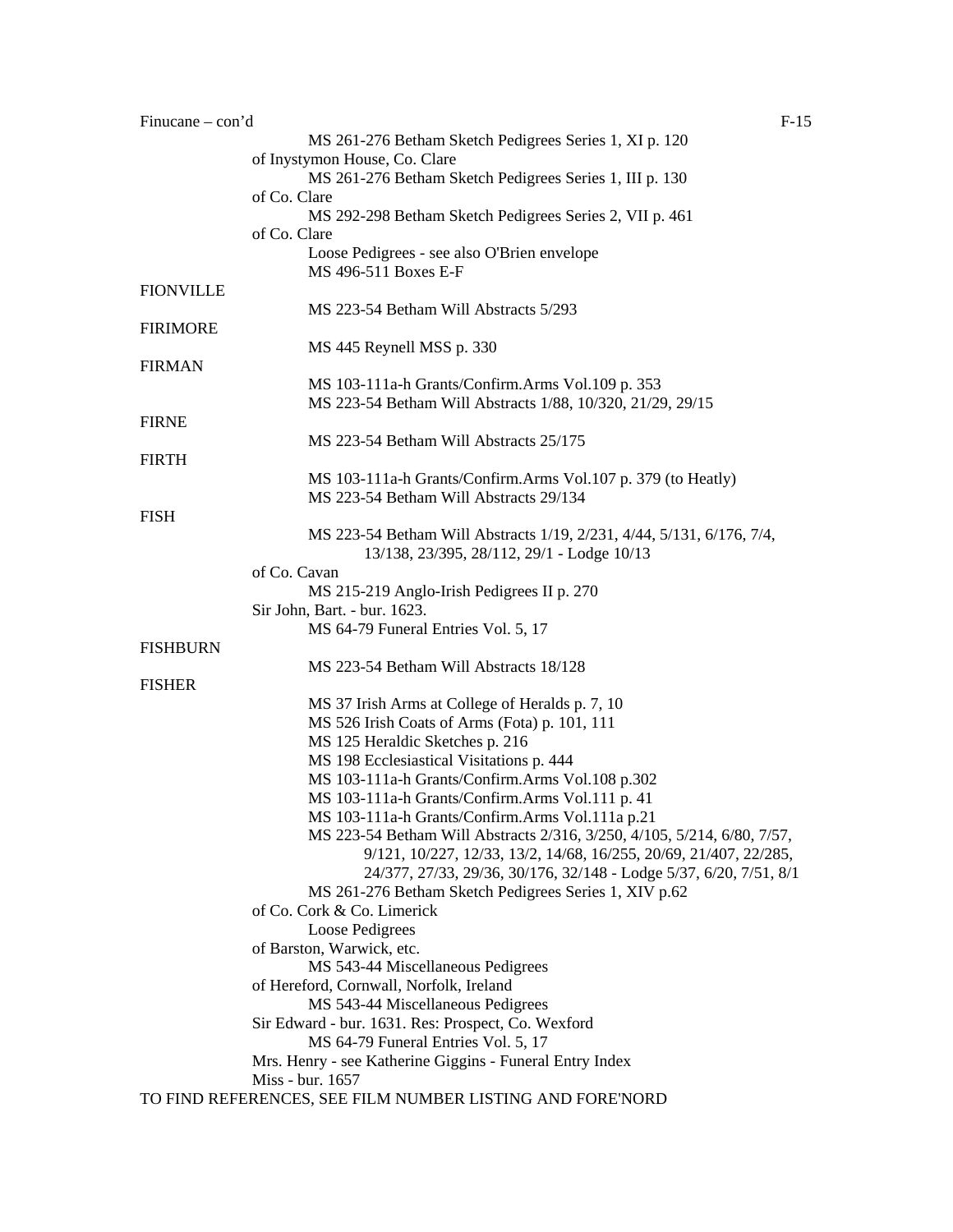| Fisher $-$ con'd     | $F-16$                                                               |
|----------------------|----------------------------------------------------------------------|
|                      | MS 64-79 Funeral Entries Vol. 4, 14, 16                              |
|                      | Capt. - bur. Naas 1659.                                              |
|                      | MS 64-79 Funeral Entries Vol. 4, 14, 16                              |
|                      |                                                                      |
| <b>FITCH</b>         |                                                                      |
|                      | MS 223-54 Betham Will Abstracts 18/158, 24/256, 27/220 - Lodge 1/207 |
| <b>FITTON</b>        |                                                                      |
|                      | MS 215-219 Anglo-Irish Pedigrees II p. 295                           |
|                      | MS 103-111a-h Grants/Confirm.Arms Vol.104 p. 9                       |
|                      | MS 223-54 Betham Will Abstracts 7/260 or 268, 14/140 or 148, 15/72,  |
|                      | 21/367, 32/152 - Lodge 5/55                                          |
|                      | MS 292-298 8etham Sketch Pedigrees Series 2, VII p. 441              |
|                      | of Cheshire                                                          |
|                      | MS 93-97 Chaos 4, p. 115 (funeral entry)                             |
|                      | of Co. Cork & Co. Limerick                                           |
|                      | Loose Pedigrees                                                      |
|                      | of Co. Limerick                                                      |
|                      | MS 215-219 Anglo-Irish Pedigrees II p. 295                           |
|                      | Lady Alexander - see Ann Jolliffe - Funeral Entry Index              |
|                      | Sir Edward - bur. 1579<br>MS 64-79 Funeral Entries Vol. 10           |
|                      | Lady Edward - see Anne Warburton - Funeral Entry Index               |
| <b>FITZ</b>          |                                                                      |
|                      | MS 223-54 Betham Will Abstracts 6/100, 20/378                        |
| <b>FITZALAN</b>      |                                                                      |
|                      | MS 261-276 Betham Sketch Pedigrees Series 1, XII p. 63               |
|                      | Earl of Arundel                                                      |
|                      | MS 261-276 Betham Sketch Pedigrees Series 1, I p. 85                 |
|                      | MS 436 Irwin A p. 277-283                                            |
|                      | MS 432-37 Irwin MSS #430 p. 277                                      |
| <b>FITZALURED</b>    |                                                                      |
|                      | MS 215-219 Anglo-Irish Pedigrees V p. 402                            |
| <b>FITZANNERY</b>    |                                                                      |
|                      | MS 215-219 Anglo-Irish Pedigrees V p. 402                            |
| <b>FITZANTONY</b>    |                                                                      |
|                      | MS 223-54 Betham Will Abstracts 15/277                               |
| FITZAVERY/FITZAUVERY |                                                                      |
|                      | MS 215-219 Anglo-Irish Pedigrees V p. 402                            |
|                      | MS 223-54 Betham Will Abstracts 6/128                                |
|                      | of Co. Meath                                                         |
|                      | MS 215-219 Anglo-Irish Pedigrees V p. 402, 405                       |
|                      | of Colletragh                                                        |
|                      | MS 215-219 Anglo-Irish Pedigrees II p. 275                           |
| <b>FITZCONS</b>      |                                                                      |
|                      | MS 215-219 Anglo-Irish Pedigrees II p. 279                           |
| <b>FITZ-DANIEL</b>   |                                                                      |
|                      | MS 198 Ecclesiastical Visitations p. 181                             |
| <b>FITZ-DAVID</b>    |                                                                      |
|                      | MS 198 Ecclesiastical Visitations p. 182, 201                        |
|                      | FITZ-EDMONDE/ FITZ EDMONDES                                          |
|                      | MS 198 Ecclesiastical Visitations p. 93, 96                          |
|                      | MS 223-54 Betham Will Abstracts 21/359 - Lodge 5/264, 6/13           |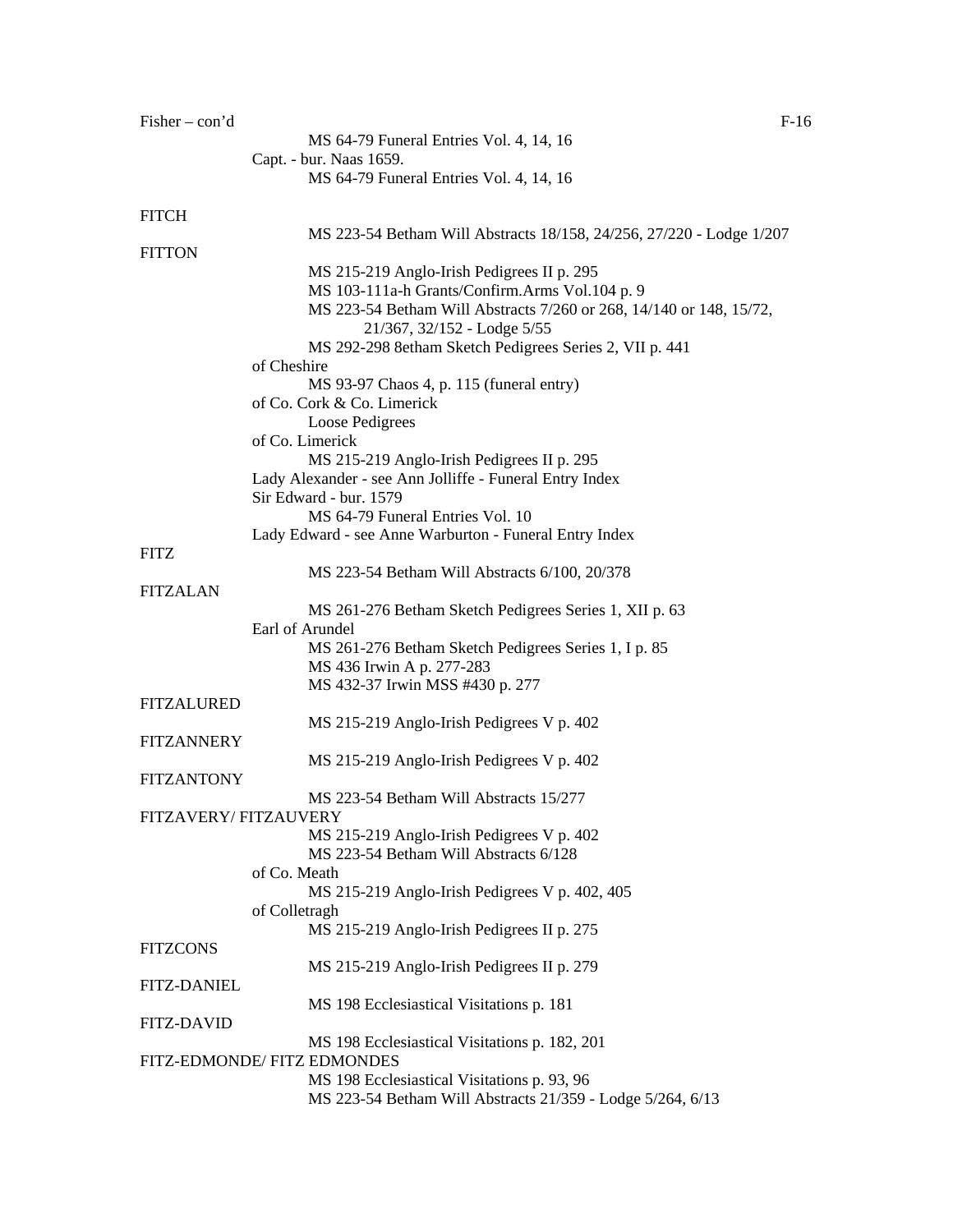FITZ EUSTACE see also Eustace F-17 Loose Pedigrees of Newland, Co. Kildare MS 261-276 Betham Sketch Pedigrees Series 1, X p. 249 FITZGARRET MS 223-54 Betham Will Abstracts 4/20 Mrs. James - see Mary Wogan - Funeral Entry Index Mrs. Richard - see Margaret Cusack - Funeral Entry Index Waiter - bur. Kildare 1629. MS 64-79 Funeral Entries Vol. 5, 17 Miss - bur. Dublin 1602. Husband: Patrick Browne MS 64-79 Funeral Entries Vol. 1 FITZGERALD MS 445 Reynell MSS p. 5 MS 37 Irish Arms at College of Heralds p. 9, 31, 54, 58, 61, 69, 138 MS 125 Heraldic Sketches p. 22, 33, 192, 233 MS 362-78 Betham Letter Books Vol. IX p. 306 - Vol.X p.310 - Vol.XI p.17-18 MS 198 Ecclesiastical Visitations p. 60, 62, 74, 76, 79, 80, 174, 178, 185, 600, 618, 660 MS 199 Ecclesiastical Visitations p. 215, 325, 416, 463 MS 103-111a-h Grants/Confirm.Arms Vol.105 p. 7, 94 MS 103-111a-h Grants/Confirm.Arms Vol.106 p. 95, 161 MS 103-111a-h Grants/Confirm.Arms Vol.108 p. 195 (Purcell) MS 103-111a-h Grants/Confirm.Arms Vol.108 p. 312 (Foster Vesey) MS 103-111a-h Grants/Confirm.Arms Vol.109 p. 253 MS 103-111a-h Grants/Confirm.Arms Vol.110 p. 31 MS 103-111a-h Grants/Confirm.Arms Vol.111 p. 143 MS 103-111a-h Grants/Confirm.Arms Vol.111a p. 94 MS 103-111a-h Grants/Confirm.Arms Vol.111b p. 6 MS 103-111a-h Grants/Confirm.Arms Vol.111b p. 96 (see Griffin) MS 223-54 Betham Will Abstracts 1/71, 2/21, 3/27, 4/91, 5/4, 6/179, 7/303, 8/136, 9/149, 10/60, 11/23 or 33, 12/127, 13/124, 14/43, 15/37, 16/6 17/9, 18/241, 19/63, 20/16, 21/197, 22/44, 24/240, 25/39, 26/65, 27/37, 28/140, 29/52, 30/128, 31/52, 32/43 - Lodge 1/19, 2/37, 3/1, 4/55, 5/53, 6/41, 7/4, 8/8, 9/7, 10/2 MS 147 O'Ferrall's Linea Antiqua III p. 1, 13 Magrath MS 103-111a-h Grants/Confirm.Arms Vol.105 p. 115 MS 103-111a-h Grants/Confirm.Arms Vol.107 p. 51 (to Nugent) MS 103-111a-h Grants/Confirm.Arms Vol.107 p. 226 (name change - Day) Master Penrose . MS 103-111a-h Grants/Confirm.Arms Vol.110 p. 202 Index - Vol. X p. 276 of Lackenstown, Co. Westmeath MS 261-276 Betham Sketch Pedigrees Series 1, XIV p. 55 of Sligo MS 261-276 Betham Sketch Pedigrees Series 1, X p. 240 of Smithstown, Co. Clare MS 261-276 Betham Sketch Pedigrees Series 1, X p. 199 of Carrighilly, Co. Waterford MS 261-276 Betham Sketch Pedigrees Series 1, X p. 199 of Collistown, Co. Louth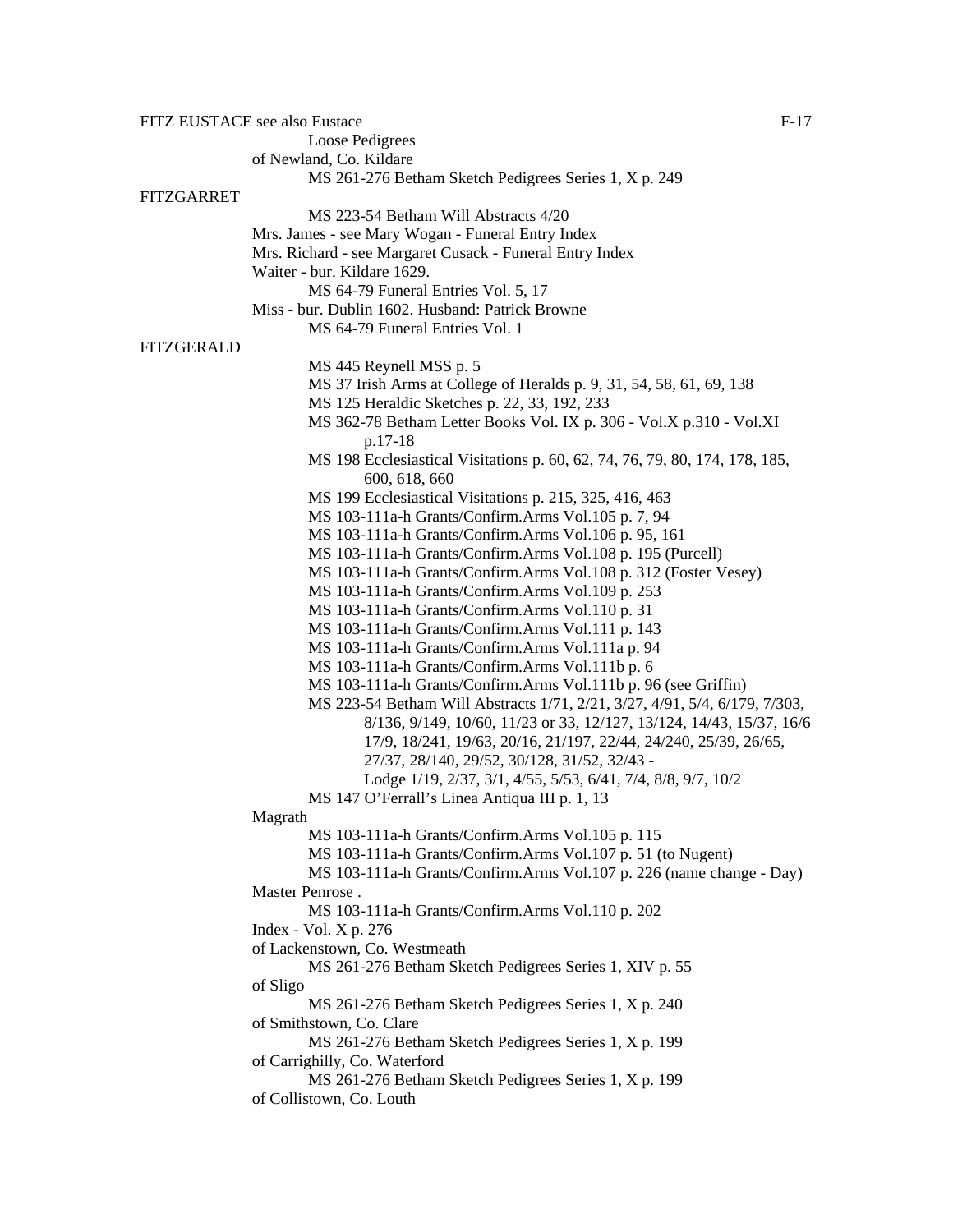Fitz Gerald – con'd F-18 MS 261-276 Betham Sketch Pedigrees Series 1, X p. 200 of Co. Cork MS 261-276 Betham Sketch Pedigrees Series 1, X p. 199-201 MS 292-298 Betham Sketch Pedigrees Series 2, III p. 70-72, & VII p. 161 & III p. 275 of Morrigan's, Co. Limerick MS 261-276 Betham Sketch Pedigrees Series 1, X p. 201 of Co. Kerry MS 261-276 Betham Sketch Pedigrees Series 1, X p. 202-203 of Glyn, Co. Limerick MS 261-276 Betham Sketch Pedigrees Series 1, X p. 204, 230 of Kilmead, Co. Kildare MS 261-276 Betham Sketch Pedigrees Series 1, X p. 204, 323 of Ballymacshonuk, Co. Waterford MS 261-276 Betham Sketch Pedigrees Series 1, X p. 205 of Kilkippe, Co. Waterford MS 261-276 Betham Sketch Pedigrees Series 1, X p. 205 of Ballygogarty MS 261-276 Betham Sketch Pedigrees Series 1, X p. 205 of Cooleshill MS 261-276 Betham Sketch Pedigrees Series 1, X p. 205 of Ballynagall, Co. Limerick MS 261-276 Betham Sketch Pedigrees Series 1, X p. 206 of Thomastown, Co. Limerick MS 261-276 Betham Sketch Pedigrees Series 1, X p. 206 of Brownstown, Co. Kildare MS 261-276 Betham Sketch Pedigrees Series 1, X p. 260 of Puncher's Grange, Co. Kildare MS 261-276 Betham Sketch Pedigrees Series 1, X p. 249, 254 of Ballyroan, Queens Co. MS 261-276 Betham Sketch Pedigrees Series 1, X p. 254 of Cloyne MS 261-276 Betham Sketch Pedigrees Series 1, X p. 315, 319 of Castleishen, Co. Cork MS 261-276 Betham Sketch Pedigrees Series 1, X p. 321 MS 261-276 Betham Sketch Pedigrees Series 1, XVI p. 308 MS 292-298 Betham Sketch Pedigrees Series 2, VII p. 163 MS 112 Brooke (Baronets Pedigrees) p. 26 Knight of Kerry MS 261 -276 Betham Sketch Pedigrees Series 1, X p. 323-330 MS 292-298 Betham Sketch Pedigrees Series 2, III p. 40 MS 93-97 Chaos 2, p. 60 Loose Pedigrees of Drogheda MS 261-276 Betham Sketch Pedigrees Series 1, X p. 219 MS 261-276 Betham Sketch Pedigrees Series 1, X p. 195 Earl of Desmond MS 261-276 Betham Sketch Pedigrees Series 1, X p. 196-198, 290, 295-321 MS 292-298 Betham Sketch Pedigrees Series 2, III p. 57, 63, 69, 77 Loose Pedigrees MS 496-511 Boxes E-F TO FIND REFERENCES, SEE FILM NUMBER LISTING AND FOREWORD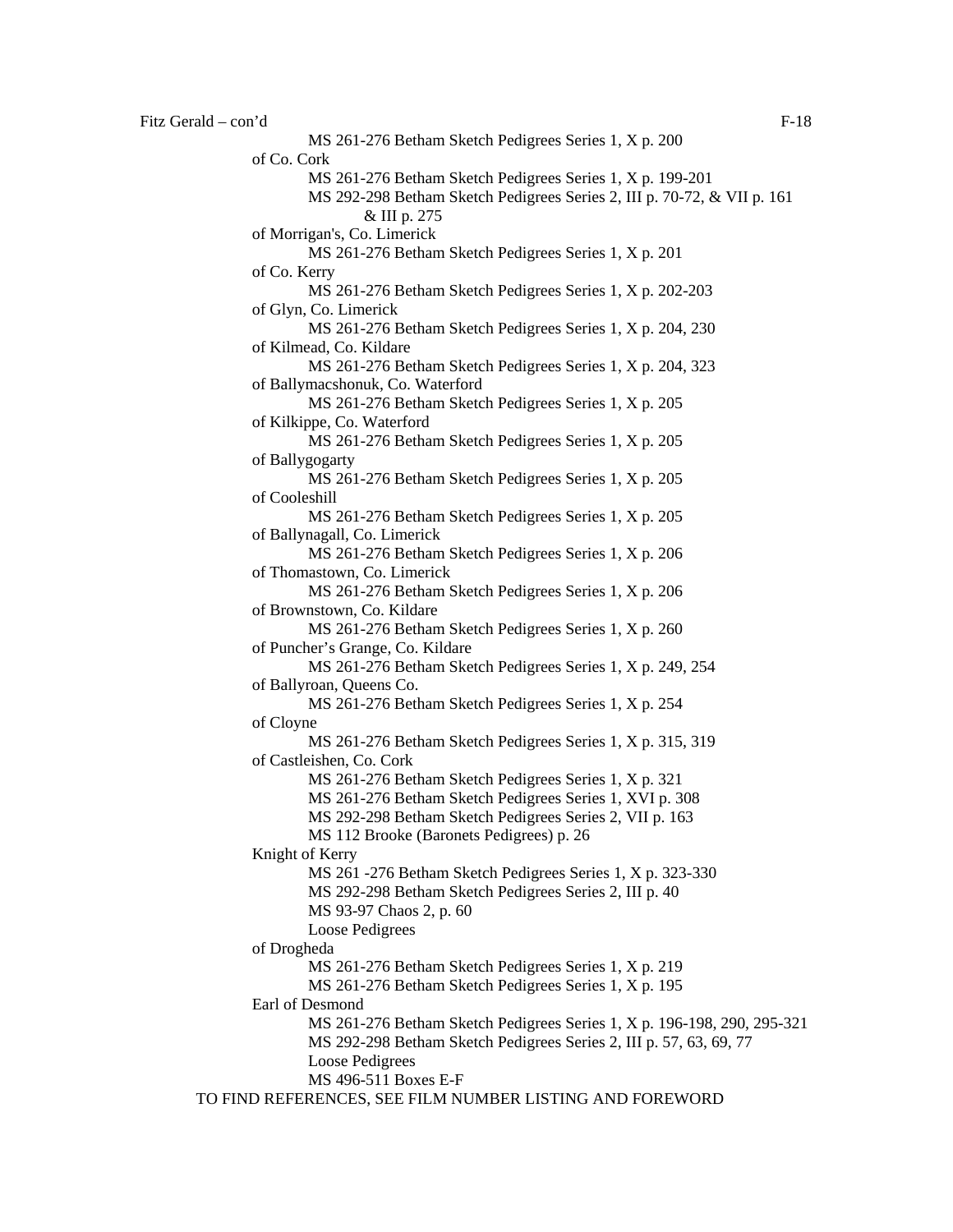MS 112 Brooke (Baronets Pedigrees) p. 372-379 of Moycollop, Co. Waterford MS 261-276 Betham Sketch Pedigrees Series 1, X p. 197 MS 112 Brooke (Baronets Pedigrees) p. 329, 378 of Dungarven, Co. Waterford MS 261-276 Betham Sketch Pedigrees Series 1, X p. 199 of Ballywilliam, Co. Cork MS 261-276 Betham Sketch Pedigrees Series 1, X p. 199 of Inchicronan, Co. Clare MS 261-276 Betham Sketch Pedigrees Series 1, III p. 89 MS 261-276 Betham Sketch Pedigrees Series 1, IV p. 221 of Ennis, Co. Clare MS 261-276 Betham Sketch Pedigrees Series 1, IV p. 234, 243 of Doonbeg, Co. Clare MS 261-276 Betham Sketch Pedigrees Series 1, VI p. 362 of Cork begg, Co. Cork MS 261-276 Betham Sketch Pedigrees Series 1, IX p. 175 of Lisheen, Co. Tipperary MS 261-276 Betham Sketch Pedigrees Series 1, IX p. 176 of Osbertstown, Co. Kildare MS 261-276 Betham Sketch Pedigrees Series 1, XII p. 194 of Charleville, Co. Cork . MS 261-276 Betham Sketch Pedigrees Series 1, VIII p. 332 Knight of Glyn MS 261-276 Betham Sketch Pedigrees Series 1, I p. 176 MS 436 Irwin A p. 408 of Newcastle, Co. Longford MS 261-276 Betham Sketch Pedigrees Series 1, II p. 143 of Donore MS 261-276 Betham Sketch Pedigrees Series 1, VII p. 87 Loose Pedigrees - see also Jackson envelope of Scullagestown MS 261-276 Betham Sketch Pedigrees Series 1, XVI p. 95 of Cloyne & Rostellan MS 261-276 Betham Sketch Pedigrees Series 1, XVI p. 306 of Cloyne, Co. Cork MS 292-298 Betham Sketch Pedigrees Series 2, III p. 69 of Dromona MS 292-298 Betham Sketch Pedigrees Series 2, III p. 1 of Ganvens, Co. Kerry MS 292-298 Betham Sketch Pedigrees Series 2, p. 186 Duke of Leinster MS 292-298 Betham Sketch Pedigrees Series 2, II p. 383 MS 185 Lords Entries Vol. III p. 2 of Tyrcrahan, Co. Meath MS 292-298 Betham Sketch Pedigrees Series 2, III p. 29-31 of Morett, Queens Co. MS 292-298 Betham Sketch Pedigrees Series 2, III p. 35, 73 Knight of the Valley MS 292-298 Betham Sketch Pedigrees Series 2, III p. 39, 42 Obits of MS 292-298 Betham Sketch Pedigrees Series 2, III p. 45, 51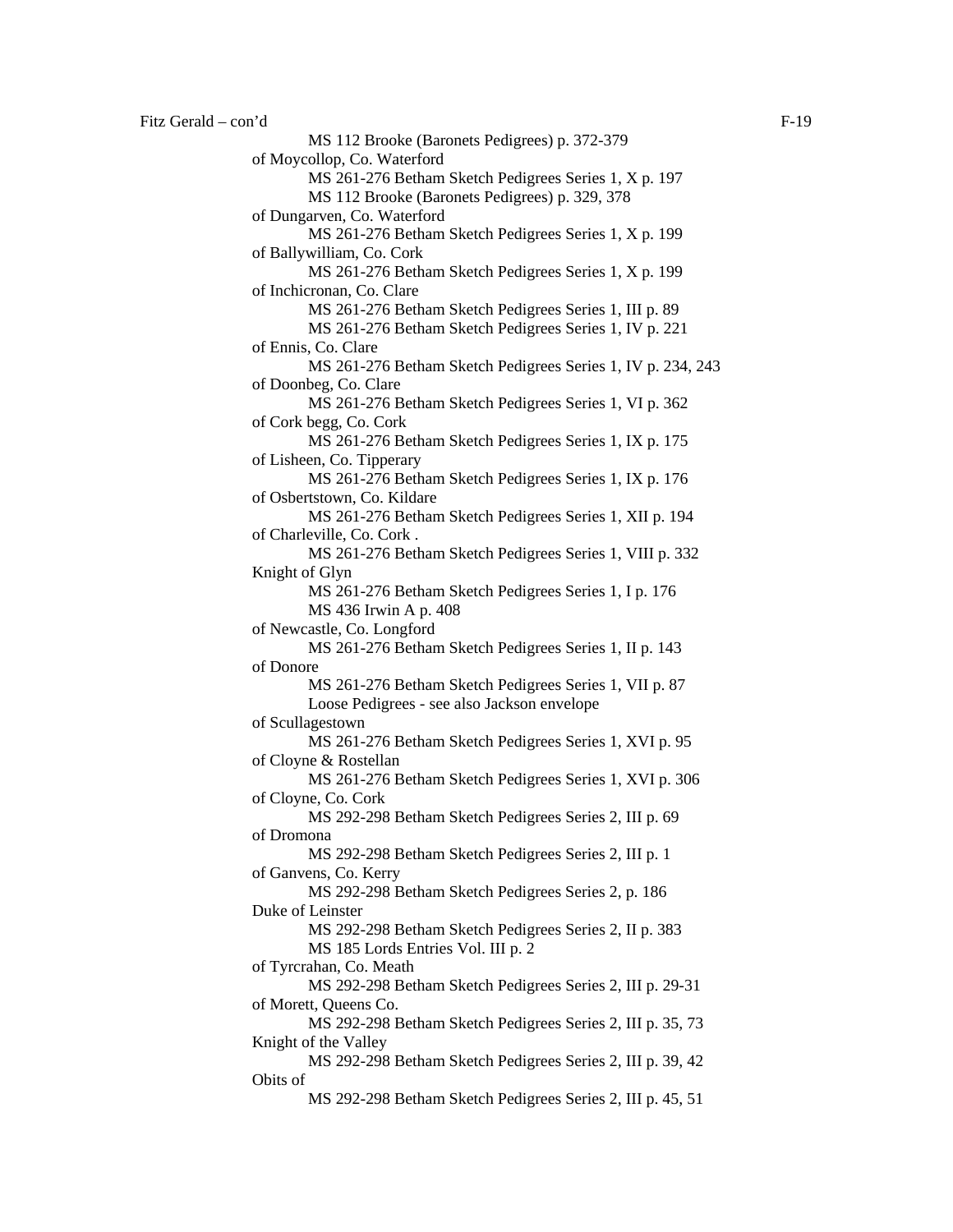```
Fitz Gerald – con'd F-20
   of Carrogoran, Co. Clare 
            MS 292-298 Betham Sketch Pedigrees Series 2, III p. 49 
   Dean of Cork, Bishop of Clonfert 
            MS 384 Donavan MSS p. 163 or 165 
   Vesey 
            MS 385 Bewley MSS p. 132 
   of Queens Co. 
            MS 384 Donavan MSS p. 92 
   Earl of Kildare 
           MS 436 Irwin A p. 408 
            MS 93-97 Chaos 3, p. 58 
            MS 93-97 Chaos 1, p. 55 
            MS 112 Brooke (Baronets Pedigrees) p. 338 
            MS 183 Lords Entries Vol. I p. 1, 15, 199, 209, 311 
   of Kildare (funeral entry) 
            MS 93-97 Chaos 4, p. 197 
            MS 93-97 Chaos 2, p. 39-49 
            MS 215-219 Anglo-Irish Pedigrees II p. 107 and III p. 149 
   Baron Lecale of Ardglass , Co. Down 
            MS 186 Lords Entries Vol. IV p. 212 
   of Co. Clare & Co. Limerick 
            MS 385 Bewley MSS p. 26, 36 
            MS 404-5 Davies MSS I no page given 
            MS 573-576 Sadleir Pedigrees 576 p. 82 
            Loose Pedigrees 
   of Ballybrittas, Queens Co. 
            MS 496-511 Boxes E-F 
   of Ballynard, Co. Limerick 
            MS 112 Brooke (Baronets Pedigrees) p. 214 
   of Co. Limerick 
            MS 215-219 Anglo-Irish Pedigrees V p. 285, 286, 287-9, 291, 292, 295 
   of Kilminchy, Queens Co. 
            MS 184 Lords Entries Vol. II p. 44 
   of Inchecrenan, Co. Clare 
            MS 187 Lords Entries Vol. V p. 175 
   Alsone - bur. Dublin 1638. Husband: John Dowd 
            MS 64-79 Funeral Entries Vol. 7 
   Anne - bur. 1624. Husband: John Delafield. Res: Co. Meath 
            MS 64-79 Funeral Entries Vol. 5, 17 
   Anne - bur. Mullingar 1635. Husband: John Hope 
            MS 64-79 Funeral Entries Vol. 6 
   Cicely - bur. Dublin 1597. Husband: (1) ..... Dardio, (2) ..... Fitzsimons 
            MS 64-79 Funeral Entries Vol. 1 
   Sir Edward - bur. c. 1625. Res : Tecroghan, Co. Meath 
            MS 64-79 Funeral Entries Vol. 5, 17 
   Mrs. Edward - see Joan Davies - Funeral Entry Index 
   Elizabeth - bur. 1617. Husband: Donogh O'Brien, 4th Earl of Thomond 
            MS 64-79 Funeral Entries Vol. 3 
   Elizabeth - bur. 1619. Husband: Christopher Barnewall 
            MS 64-79 Funeral Entries Vol. 3 
   Elizabeth, Countess of Kildare - see Lady Elizabeth Hollis - Funeral Entry Index 
   Ellis - bur. Co. Wexford 1644. Husband: Sir Thomas Esmond.
```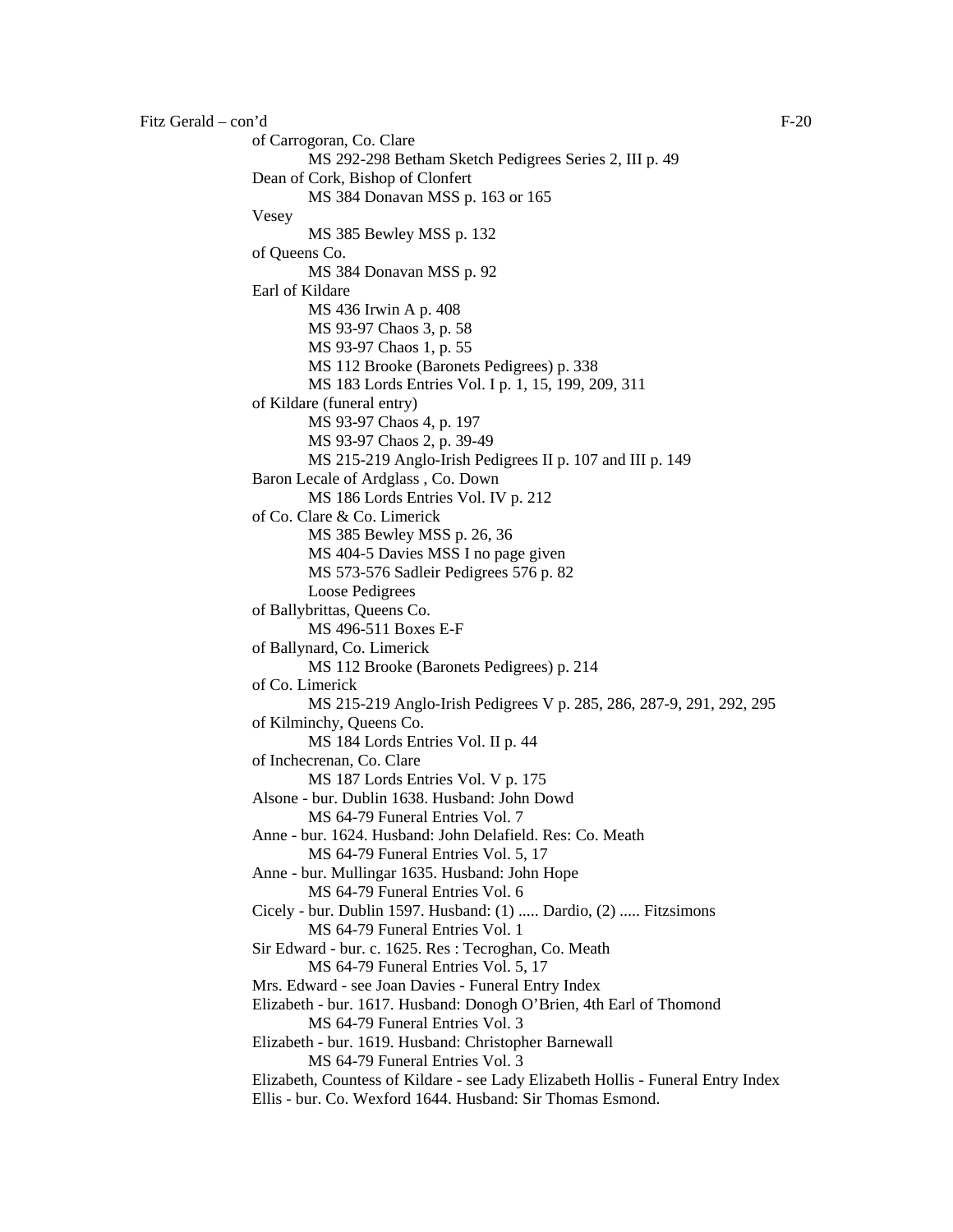MS 64-79 Funeral Entries Vol. 10 Garrett - bur. Kildare 1637. Wives: (1) Anne Kavenagh, (2) Elinor Lynch, widow of (a) David O'Duda, (b) Sir Leonard Guest, (c) Capt. Wm. May, and (d) Capt. Lysacht O'Connor, 3rd son of Maurice Fitzgerald. (3) Ellice Davello, widow of (a) ..... Grace, (b) Waiter Fitzgerald. Garrett - bur. Co. Limerick 1637. MS 64-79 Funeral Entries Vol. 7 Garrett - bur. Dublin 1661. MS 64-79 Funeral Entries Vol. 4, 7, 10, 14, 16 Gerald - bur. 1611. Res: Allon, Co. Kildare MS 64-79 Funeral Entries Vol. 1, 3 Gerald, 14th Earl of Kildare - bur Kildare 1611. Wife: Elizabeth Nugent MS 64-79 Funeral Entries Vol. 1, 3 Gerald - bur. 1616. MS 64-79 Funeral Entries Vol. 1, 3 Gerald - bur. 1620. Res: Allon, Co. Kildare MS 64-79 Funeral Entries Vol. 3 Gerald, 15th Earl of Kildare - bur. 1620, age 9 MS 64-79 Funeral Entries Vol. 3 Mrs. Gerald - see Margaret Bowen see Anne O'Dempsey - Funeral Entry Index Gerrat - bur. 1638. Res: Co. Limerick MS 64-79 Funeral Entries Vol. 7 Henry, 12th Earl of Kildare - bur. Kildare 1595. Wife: Lady Frances Howard MS 64-79 Funeral Entries Vol. 1, 2 James - bur. Co. Westmeath 1634 MS 64-79 Funeral Entries Vol. 6 James - bur. Co. Kerry 1634 MS 64-79 Funeral Entries Vol. 6 James - bur. Cloyne 1635 MS 64-79 Funeral Entries Vol. 6 James - bur. Cloyne 1638 MS 64-79 Funeral Entries Vol. 17 Capt. James - bur. ? MS 64-79 Funeral Entries Vol. 7 Mrs. James - see Margaret Fitz Gerald see Katherine Lee - Funeral Entry Index John - bur. 1610 MS 64-79 Funeral Entries Vol. 1, 3 John - bur. Co. Kildare 1620 MS 64-79 Funeral Entries Vol. 3 John - bur. 1626. Res: Co. Waterford MS 64-79 Funeral Entries Vol. 5, 17 John alias Baron - bur. Co. Wexford 1637 MS 64-79 Funeral Entries Vol. 7 Sir John - bur. Cloyne 1640 MS 64-79 Funeral Entries Vol. 9 Mabel - bur. 1631. Husband: Richard Lane. Res: Co. Roscommon MS 64-79 Funeral Entries Vol. 5, 17 Mabel, Countess of Kildare - see Mabel Browne - Funeral Entry Index Margaret - bur. 1618. Husbands: (1) James Fitzgerald, (2) William Rochford, (3) David Hethrington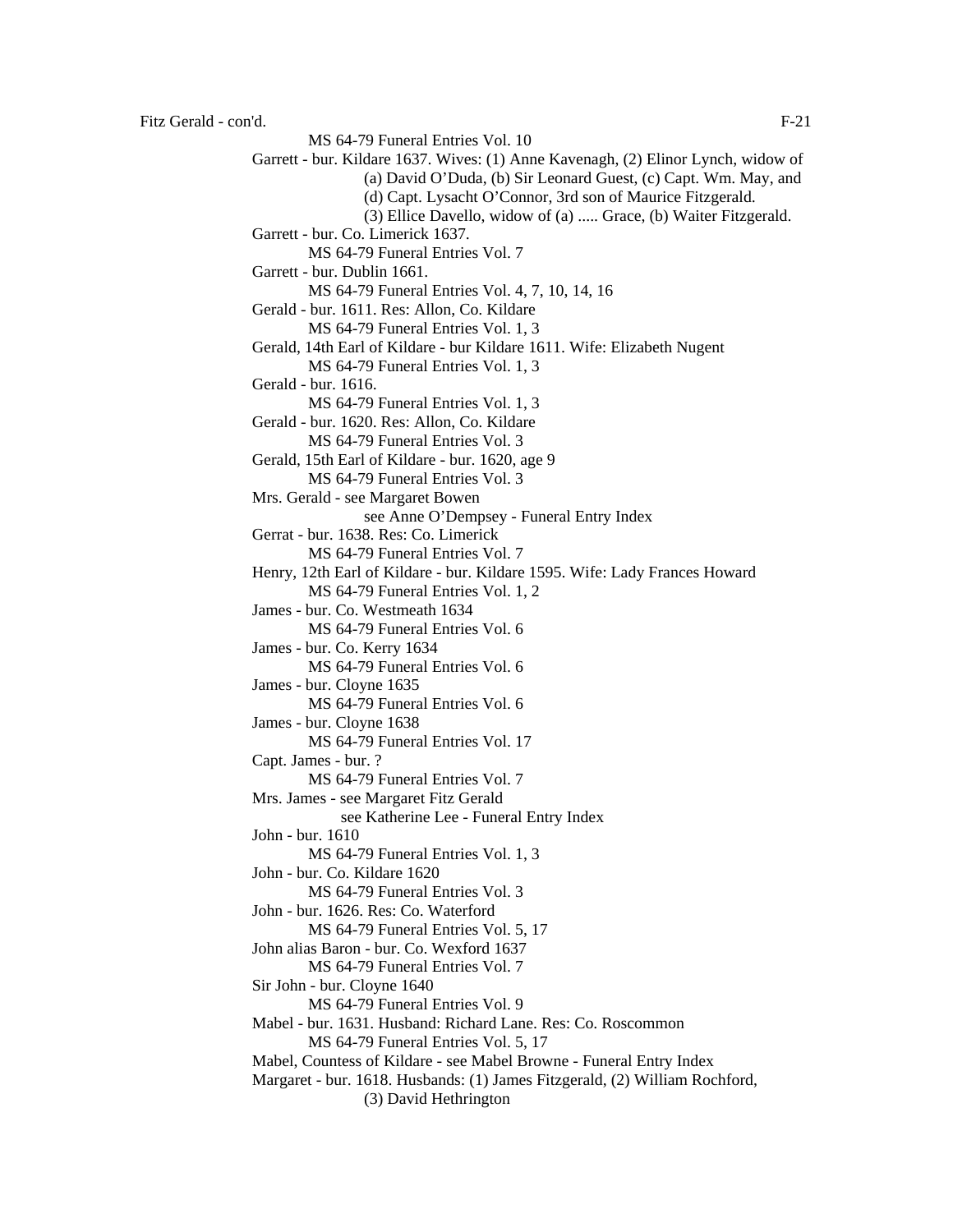MS 64-79 Funeral Entries Vol. 1, 3 Mary - bur. 1610. Husband: Christopher Nugent, Lord Delvin MS 64-79 Funeral Entries Vol. 1, 3 Mary - bur. Laragh 1614. Husband: Sir Terence O'Dempsey MS 64-79 Funeral Entries Vol. 3 Morish - bur. Athlone 1634. MS 64-79 Funeral Entries Vol. 6, 17 Morish - bur. Co. Limerick 1635 MS 64-79 Funeral Entries Vol. 6 Morish - bur. Kildare 1637 MS 64-79 Funeral Entries Vol. 7 Mrs. Morish - see Rose Nangle - Funeral Entry Index Redmond - bur. Co. Kildare 1624 MS 64-79 Funeral Entries Vol. 5, 17 Robert - bur. Dublin 1698 MS 64-79 Funeral Entries Vol. 10 Thomas - bur. Co. Limerick 1635 MS 64-79 Funeral Entries Vol. 6 Wentworth, 17th Earl of Kildare - bur. Dublin 1663. Wife: Lady Elizabeth Holles. MS 64-79 Funeral Entries Vol. 4, 14, 16 William - bur. 1620. Res: Co. Kildare MS 64-79 Funeral Entries Vol. 3 William - bur. Tralee 1640. The Knight of Kerry. Wife: Mary O'Conor MS 64-79 Funeral Entries Vol. 9 Sir William - bur. Drogheda 1670 MS 64-79 Funeral Entries Vol. 4, 14, 16 Mr. - bur. ? Wife: ..... Barnewall MS 64-79 Funeral Entries Vol. 3 Mr. - bur.? Wife: ..... Cusack MS 64-79 Funeral Entries Vol. 3 Mr. - bur. 1663 MS 64-79 Funeral Entries Vol. 4, 14, 16 Mr. - bur. Dublin 1671 MS 64-79 Funeral Entries Vol. 4, 14, 16 Miss - bur. 1705. Husband: ..... Donnellan (in pencil: John Donnellan = Mabel (dau. of Sir Luke Fitzgerald of Tecroghan + 1710) MS 64-79 Funeral Entries Vol. 17 Countess of Kildare - see Lady Joan Boyle - Funeral Entry Index Miss - bur. Dublin 1665 MS 64-79 Funeral Entries Vol. 4, 14, 16 FITZGERROTT Alsone - bur. Dublin 1638. Husband: James Dowd MS 64-79 Funeral Entries Vol. 7 **FITZGIBBON** MS 215-219 Anglo-Irish Pedigrees V p. 293 MS 37 Irish Arms at College of Heralds p. 20, 344 MS 103-111a-h Grants/Confirm.Arms Vol.109 p. 283 (Dillon to) MS 223-54 Betham Will Abstracts 1/94, 5/213, 7/349, 8/254, 12/228, 13/132, 16/355, 22/217, 28/153, 29/63 - Lodge 1/73, 6/85 the White Knight MS 261-276 Betham Sketch Pedigrees Series 1, X p. 229 MS 292-298 Betham Sketch Pedigrees Series 2, III p. 23-27, 41, 43, 69, 275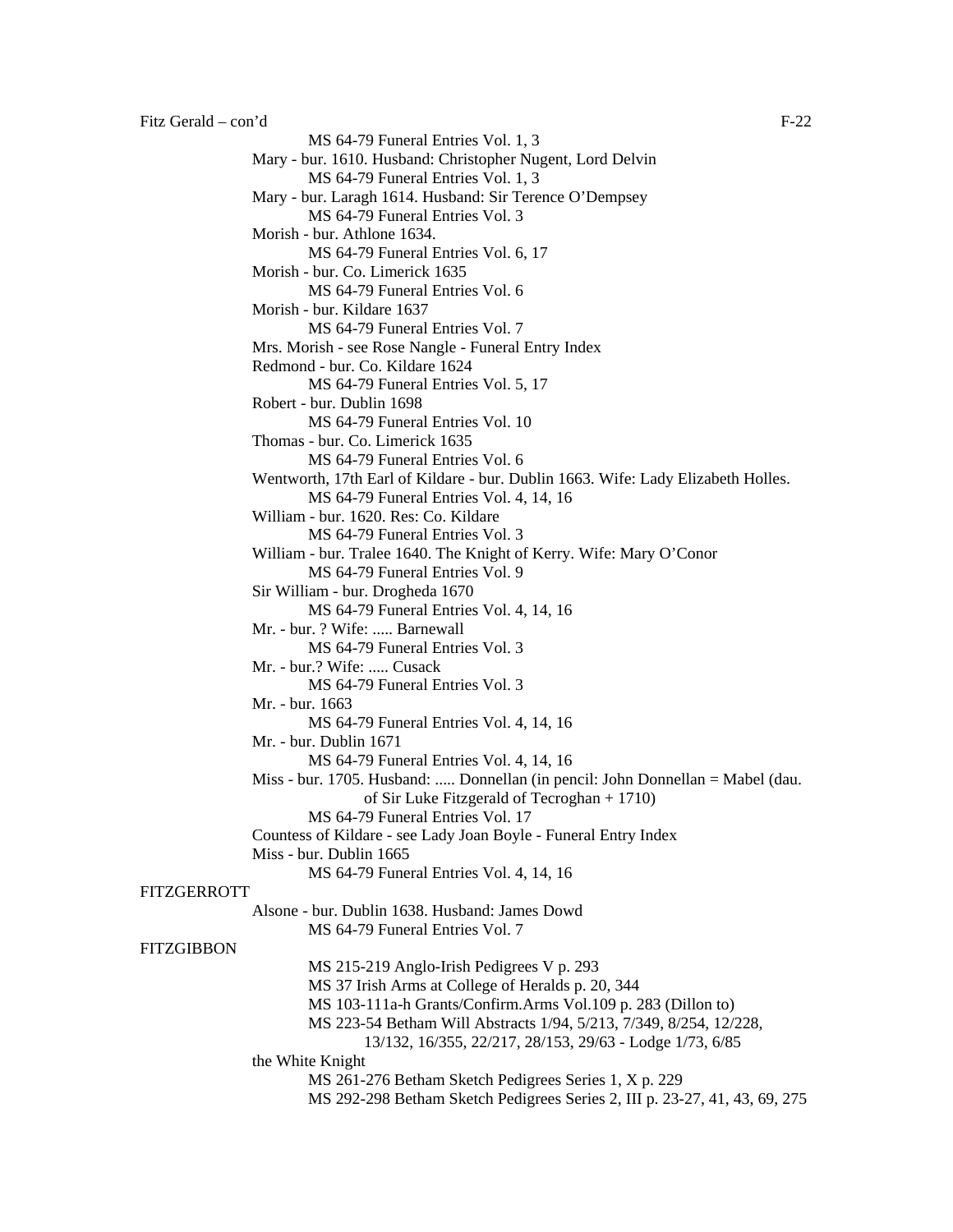| Fitzgibbon $-$ con'd | $F-23$                                                                 |  |
|----------------------|------------------------------------------------------------------------|--|
|                      | MS 261 - 276 Betham Sketch Pedigrees Series 1, IV p. 242               |  |
|                      | MS 292-298 Betham Sketch Pedigrees Series 2, II p. 186                 |  |
|                      | of Mitchelstown                                                        |  |
|                      | MS 261-276 Betham Sketch Pedigrees Series 1, I p. 177-179              |  |
|                      | MS 261-276 Betham Sketch Pedigrees Series 1, X p. 207                  |  |
|                      | of Ballynescudane, Co. Limerick                                        |  |
|                      | MS 261-276 Betham Sketch Pedigrees Series 1, X p. 207                  |  |
|                      | of Limerick                                                            |  |
|                      | MS 292-298 Betham Sketch Pedigrees Series 2, III p. 17                 |  |
|                      | MS 215-219 Anglo-Irish Pedigrees V p. 293, 300                         |  |
|                      | MS 183 Lords Entries Vol. I p. 189                                     |  |
|                      | of Great Wood, Co. Cork                                                |  |
|                      | MS 292-298 Betham Sketch Pedigrees Series 2, III p. 75                 |  |
|                      | <b>Baron</b>                                                           |  |
|                      | MS 185 Lords Entries Vol. III p. 162                                   |  |
|                      | Viscount                                                               |  |
|                      | MS 185 Lords Entries Vol. III p. 426                                   |  |
|                      | Earl of Clare                                                          |  |
|                      | MS 185 Lords Entries Vol. III p. 476                                   |  |
|                      | Judge                                                                  |  |
|                      | Loose Pedigrees                                                        |  |
| <b>FITZHARDING</b>   |                                                                        |  |
|                      | MS 215-219 Anglo-Irish Pedigrees II p. 274                             |  |
|                      | MS 223-54 Betham Will Abstracts 18/340                                 |  |
|                      | Viscount                                                               |  |
|                      | MS 215-219 Anglo-Irish Pedigrees II p. 274                             |  |
| <b>FITZHARRIS</b>    |                                                                        |  |
|                      | MS 215-219 Anglo-Irish Pedigrees II p. 276 and V p. 300                |  |
|                      | MS 223-54 Betham Will Abstracts 3/120, 15/24, 29/1, 30/17 - Lodge 3/59 |  |
|                      | of Kilcavan                                                            |  |
|                      | MS 215-219 Anglo-Irish Pedigrees II p. 276                             |  |
|                      | of Ballykerockbeg                                                      |  |
|                      | MS 215-219 Anglo-Irish Pedigrees II p. 277                             |  |
|                      | of Mackmayer, Co. Wexford                                              |  |
|                      | MS 215-219 Anglo-Irish Pedigrees II p. 278                             |  |
|                      | of Co. Limerick                                                        |  |
|                      | MS 215-219 Anglo-Irish Pedigrees V p. 300                              |  |
|                      | Sir Edward - bur. Co. Limerick 1640                                    |  |
|                      | MS 64-79 Funeral Entries Vol. 9                                        |  |
|                      | James - bur. Ross 1635                                                 |  |
|                      | MS 64-79 Funeral Entries Vol. 6                                        |  |
|                      | Marcus - bur. c. 1629                                                  |  |
|                      | MS 64-79 Funeral Entries Vol. 5                                        |  |
|                      | Matthew - bur. Co. Wexford 1637. Wife: Anstace Chevers                 |  |
|                      | MS 64-79 Funeral Entries Vol. 7                                        |  |
| <b>FITZHENRY</b>     |                                                                        |  |
|                      | MS 215-219 Anglo-Irish Pedigrees II 272                                |  |
|                      | MS 198 Ecclesiastical Visitations p. 98                                |  |
|                      | MS 103-111a-h Grants/Confirm.Arms Vol.106 p. 29, 30                    |  |
|                      | MS 223-54 Betham Will Abstracts 13/150 or 158, 15/233                  |  |
|                      | MS 215-219 Anglo-Irish Pedigrees II p. 272                             |  |
|                      | TO FIND REFERENCES, SEE FILM NUMBER LISTING AND FOREWORD               |  |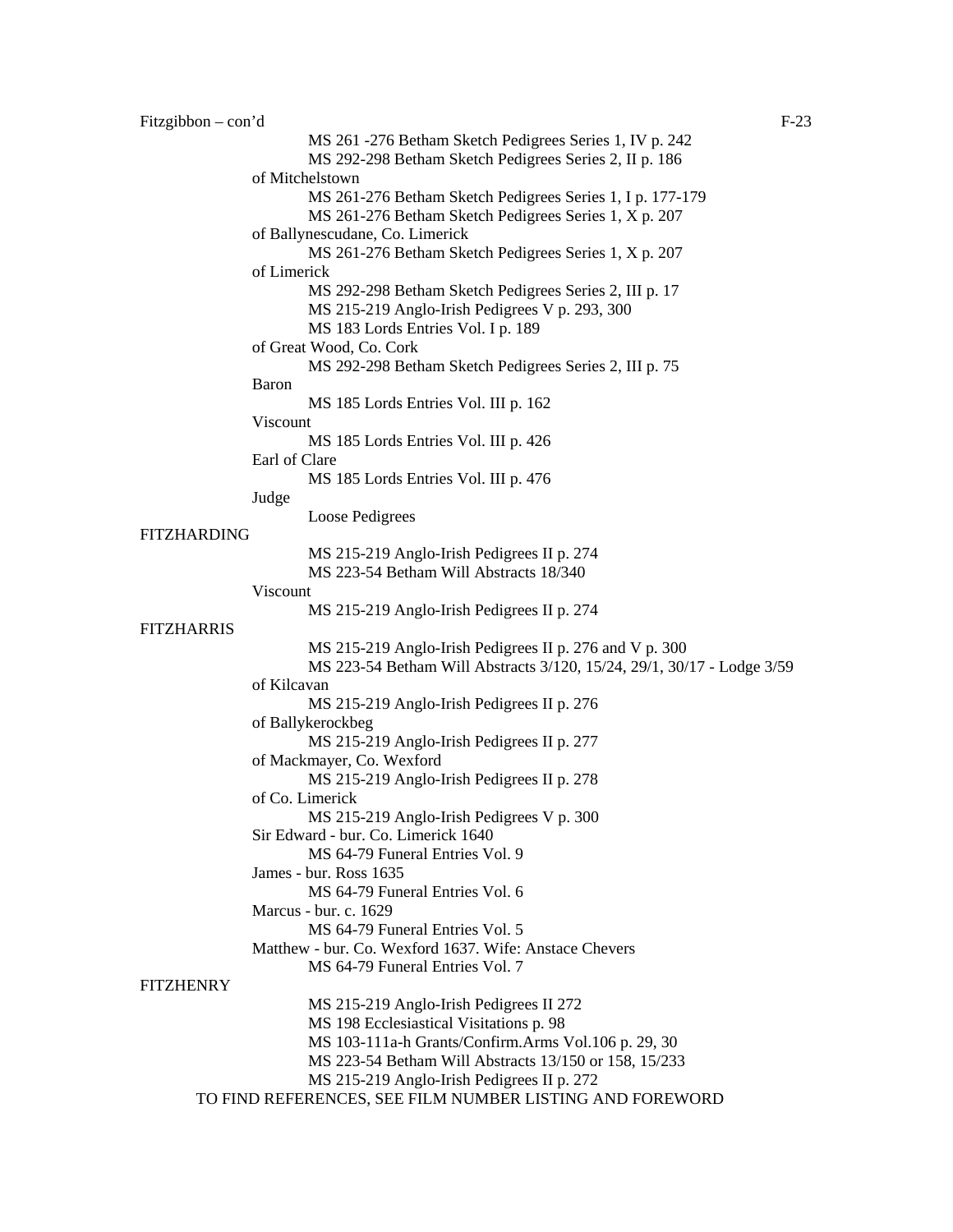| Fitzhenry $-$ con'd  |                                                                              | $F-24$ |
|----------------------|------------------------------------------------------------------------------|--------|
|                      | of Balymakesey                                                               |        |
|                      | MS 261-276 Betham Sketch Pedigrees Series 1, IV p. 39-40                     |        |
|                      | of Co. Wexford                                                               |        |
|                      | MS 215-219 Anglo-Irish Pedigrees II p. 272                                   |        |
|                      | Cicely - bur. 1610. Husband: Patrick Sarsfield. Res: Co. Kildare             |        |
|                      | MS 64-79 Funeral Entries Vol. 1, 3                                           |        |
| <b>FITZ HERBERT</b>  |                                                                              |        |
|                      | MS 445 Reynell MSS p. 75, 137                                                |        |
|                      | MS 103-111a-h Grants/Confirm.Arms Vol.108 p. 436 (see Ruxton)                |        |
|                      | MS 103-111a-h Grants/Confirm.Arms Vol.109 p. 29 (Rothwell to)                |        |
|                      | MS 223-54 Betham Will Abstracts 2/156, 25/102, 32/106 - Lodge 6/216          |        |
|                      | MS 205 Will Pedigrees Vol. 3 p. 260                                          |        |
|                      | of Rathkeale, Co. Limerick                                                   |        |
|                      | MS 261-276 Betham Sketch Pedigrees Series 1, VI p. 280                       |        |
|                      | of Cork                                                                      |        |
|                      | MS 261-276 Betham Sketch Pedigrees Series 1, I p. 200                        |        |
|                      | Baron St. Helens                                                             |        |
|                      | MS 185 Lords Entries Vol. III p. 296                                         |        |
| <b>FITZHUGH</b>      |                                                                              |        |
|                      | MS 103-111a-h Grants/Confirm.Arms Vol. 103 p. 26                             |        |
| <b>FITZ JANIES</b>   |                                                                              |        |
|                      | MS 223-54 Betham Will Abstracts 18/327                                       |        |
| <b>FITZ-JEFFERIS</b> |                                                                              |        |
|                      | MS 199 Ecclesiastical Visitations p. 169                                     |        |
| <b>FITZ JOHN</b>     |                                                                              |        |
|                      | MS 215-219 Anglo-Irish Pedigrees II p. 271                                   |        |
|                      | MS 198 Ecclesiastical Visitations p. 358                                     |        |
|                      | MS 199 Ecclesiastical Visitations p. 133, 445                                |        |
|                      | MS 223-54 Betham Will Abstracts 15/277, 24/173 - Lodge 2/28, 4/225,<br>5/252 |        |
|                      | Lord of Clavering                                                            |        |
|                      | MS 261-276 Betham Sketch Pedigrees Series 1, V p. 119                        |        |
|                      | of Moylough (Baron Delvin)                                                   |        |
|                      | MS 261-276 Betham Sketch Pedigrees Series 1, V p. 133                        |        |
|                      | of Co. Meath                                                                 |        |
|                      | MS 215-219 Anglo-Irish Pedigrees II p. 271                                   |        |
|                      | MS 432-37 Irwin MSS #436 p. 241                                              |        |
|                      | MS 432-37 Irwin MSS #438 Pt X                                                |        |
| <b>FITZJONES</b>     |                                                                              |        |
|                      | MS 198 Ecclesiastical Visitations p. 576, 609                                |        |
| <b>FITZLEONS</b>     |                                                                              |        |
|                      | of Co. Dublin                                                                |        |
|                      | MS 215-219 Anglo-Irish Pedigrees II p. 279                                   |        |
|                      | FITZ MAURICE/ FITZ MORIS see also Morris                                     |        |
|                      | MS 215-219 Anglo-Irish Pedigrees II p. 338                                   |        |
|                      | MS 280-85 Fisher MSS V p. 142                                                |        |
|                      | MS 198 Ecclesiastical Visitations p. 392                                     |        |
|                      | MS 103-111a-h Grants/Confirm.Arms Vol. 103 p. 55, 68                         |        |
|                      | MS 223-54 Betham Will Abstracts 1/35, 3/196, 4/43, 6/66, 8/247, 9/258,       |        |
|                      | 11/193, 15/196, 16/157, 17/33, 19/14, 20/146, 21/359, 22/362 or              |        |
|                      | 367, 23/397, 24/203, 28/215, 32/25 - Lodge 1/13, 3/151, 5/106,               |        |
|                      | 6/37, 7/18, 8/57, 9/67, 10/81                                                |        |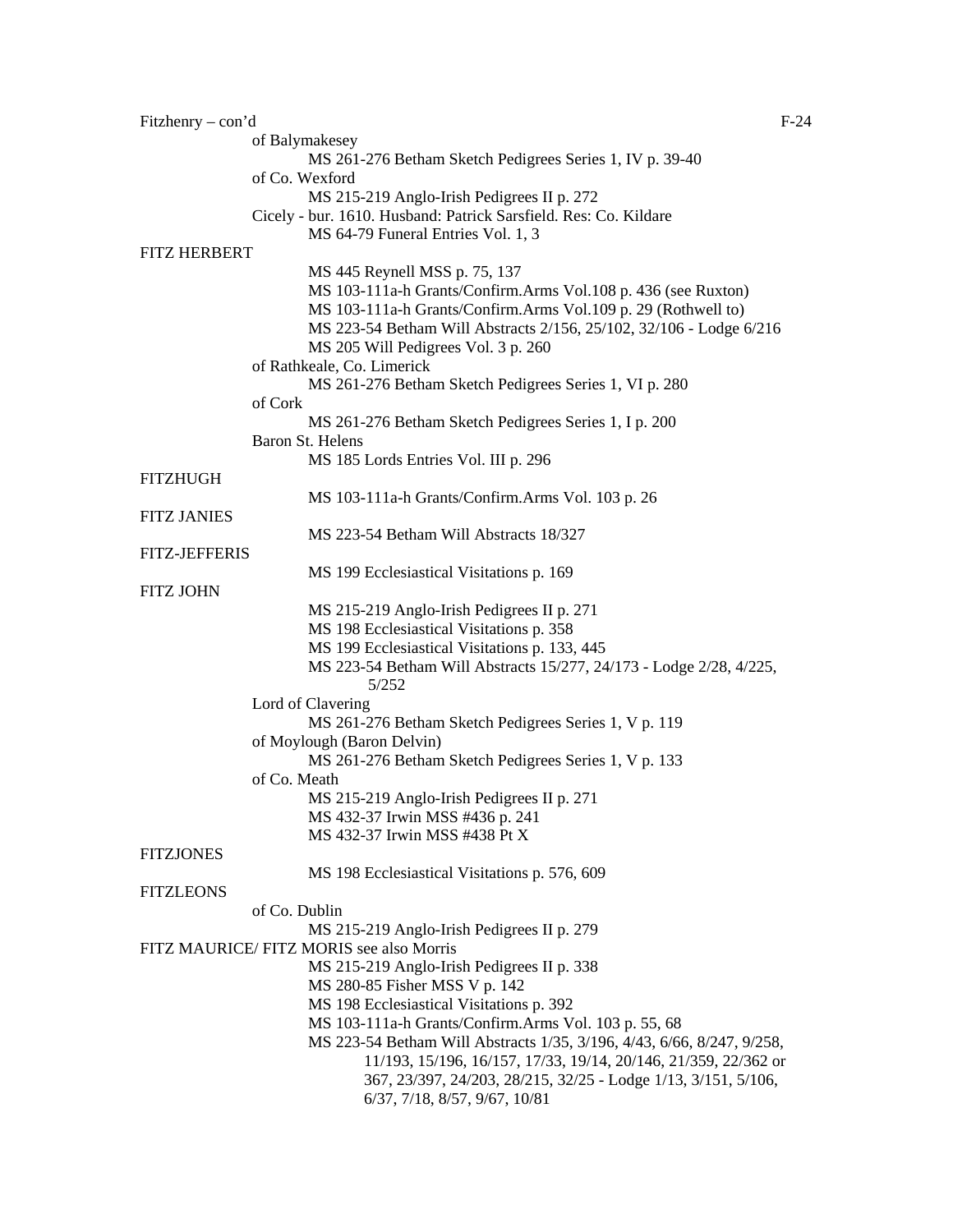Fitz Maurice/ Fitz Moris – con'd. F-25 MS 147 O'Ferrall's Linea Antiqua III p. 51 Viscount (Petty) MS 103-111a-h·Grants/Confirm.Arms Vol.103 p. 68 Earl of Kerry MS 103-111a-h Grants/Confirm.Arms Vol.103 p. 131 MS 183 Lords Entries Vol. I p. 136, 223 Lord of Kerry MS 261-276 Betham Sketch Pedigrees Series 1, X p. 333-342 of Duaghnafealy MS 261-276 Betham Sketch Pedigrees Series 1, X p. 346 of Listowel, Co. Kerry MS 261-276 Betham Sketch Pedigrees Series 1, X p. 349 of Dublin MS 261-276 Betham Sketch Pedigrees Series 1, X p. 350 of Blackhall, Co. Kildare MS 261-276 Betham Sketch Pedigrees Series 1, X p. 260 MS 292-298 Betham Sketch Pedigrees Series 2, I p. 496-515 of Co. Kerry & Co. Limerick MS 573-576 Sadleir Pedigrees 576 p. 52 Loose Pedigrees of Cropeal, Co. Kerry MS 215-219 Anglo-Irish Pedigrees II p. 338 Garrett - bur. Dublin 1662 MS 64-79 Funeral Entries Vol. 4, 10, 14, 16 Thomas, Lord of Kerry - bur. 1630 MS 64-79 Funeral Entries Vol. 5, 17 FITZ NICHOL MS 215-219 Anglo-Irish Pedigrees II p. 292 of Co. Wexford MS 215-219 Anglo-Irish Pedigrees II p. 292 of Ballygarter MS 215-219 Anglo-Irish Pedigrees II p. 293 John - bur. Co. Wexford 1634. MS 64-79 Funeral Entries Vol. 6 FITZ OSBERN Count of Breteuil MS 432-371rwin MSS 436 p. 253 FITZ PATRICK MS 445 Reynell MSS p. 77, 140 MS 37 Irish Arms at College of Heralds p. 45, 57, 198, 330 or 380 MS 103-111a-h Grants/Confirm.Arms Vol.107 p. 234 (name change – Wilson) MS 223-54 Betham Will Abstracts 2/142, 3/279, 4/21, 6/35, 7/25, 9/166, 11/96, 14/75, 15/62, 16/87, 22/267, 23/19?, 24/177, 32/41 - Lodge 4/126, 5/102, 7/58, 8/2, 9/6, 10/14 MS 220-222 Milesian II p. 66-70 MS 146 O'Ferrall's Linea Antiqua II (A) p. 430, 432, 433, 434, 438, 444 Baron Gowran MS 103-111a-h Grants/Confirm.Arms Vol.103 p. 21 MS 103-111a-h Grants/Confirm.Arms Vol.111a p. 111 of Clonleagh, Co. Wexford TO FIND REFERENCES, PLEASE SEE FILM NUMBER LISTING AND FOREWORD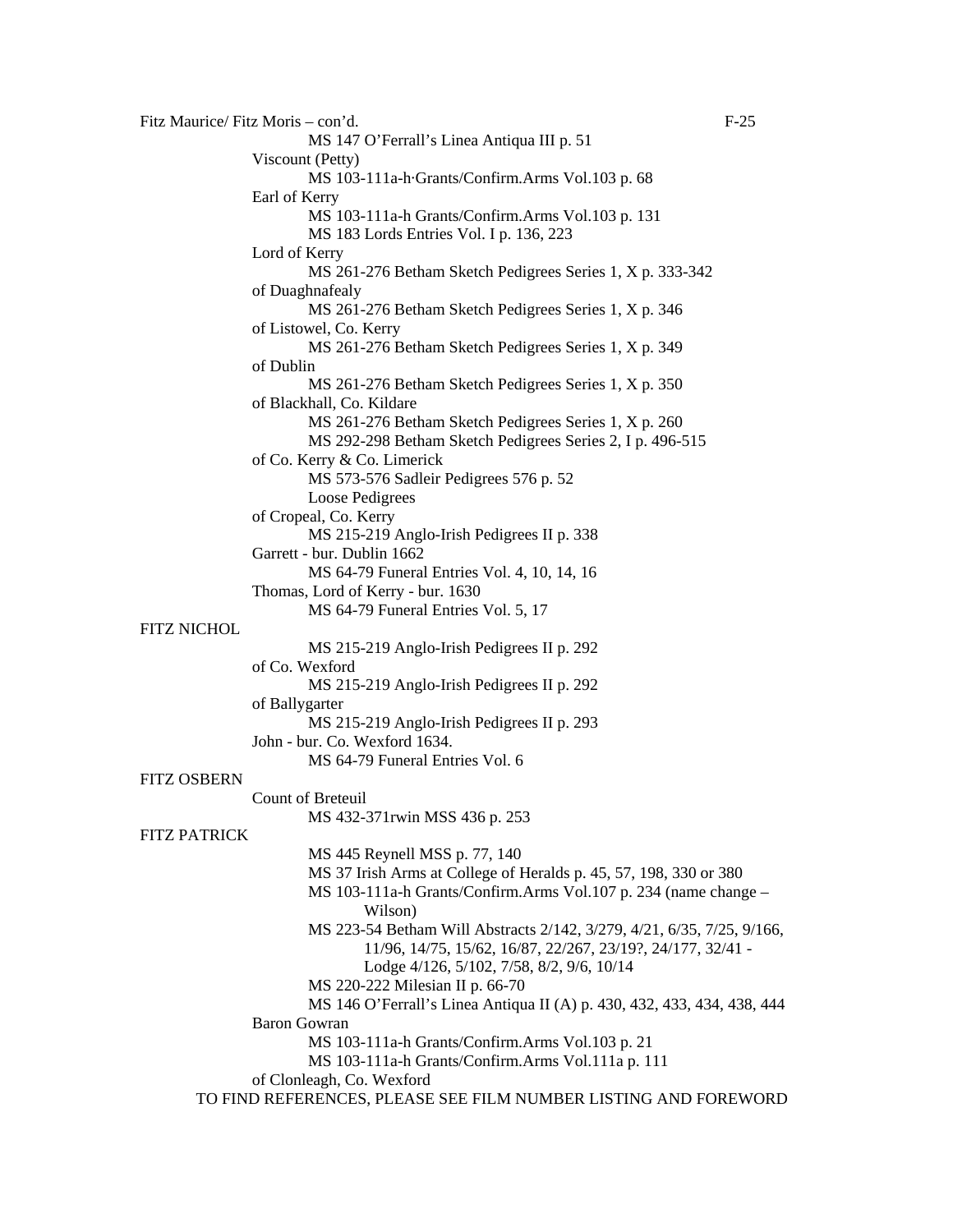| Fitz Patrick – con'd<br>$F-26$ |                                                                                      |  |
|--------------------------------|--------------------------------------------------------------------------------------|--|
|                                | MS 261-276 Betham Sketch Pedigrees Series 1, I p. 235                                |  |
|                                | of Leix                                                                              |  |
|                                | Loose Pedigrees                                                                      |  |
|                                | Daniel - bur. Queens Co. 1634                                                        |  |
|                                | MS 64-79 Funeral Entries Vol. 6                                                      |  |
|                                | Darby - bur. Limerick                                                                |  |
|                                | MS 64-79 Funeral Entries Vol. 7                                                      |  |
|                                | Geoffrey - bur. Queens Co. 1630. Wives: (1) Mean Cashin, (2) Margaret Purcell        |  |
|                                | MS 64-79 Funeral Entries Vol. 5, 17                                                  |  |
|                                | Geoffrey - bur. Queens Co. 1638                                                      |  |
|                                | MS 64-79 Funeral Entries Vol. 7                                                      |  |
|                                | Mrs. John - see Lady Elizabeth Butler - Funeral Entry Index                          |  |
|                                | Teige, Lord Fitzgerald - bur. Queens Co. 1627<br>MS 64-79 Funeral Entries Vol. 5, 17 |  |
|                                | Dr. Thady - bur. Dublin 1674                                                         |  |
|                                | MS 64-79 Funeral Entries Vol. 4, 11, 14                                              |  |
| <b>FITZ PETER</b>              |                                                                                      |  |
|                                | MS 223-54 Betham Will Abstracts - Lodge 1/29                                         |  |
| <b>FITZ PIERCE</b>             |                                                                                      |  |
|                                | Sir James - bur. Co. Kildare 1637. Wife: Elinor Luttrell                             |  |
|                                | MS 64-79 Funeral Entries Vol. 7                                                      |  |
| <b>FITZ REYMONDS</b>           |                                                                                      |  |
|                                | of Waterford                                                                         |  |
|                                | MS 261-276 Betham Sketch Pedigrees Series 1, X p. 291                                |  |
|                                | of Moyalanrith, Co. Kildare                                                          |  |
|                                | MS 261-276 Betham Sketch Pedigrees Series 1, X p. 291                                |  |
| <b>FITZ RICHARD</b>            |                                                                                      |  |
|                                | MS 215-219 Anglo-Irish Pedigrees II p. 294                                           |  |
|                                | MS 223-54 Betham Will Abstracts 21/363                                               |  |
|                                | of Kilbride, Co. Down                                                                |  |
|                                | MS 215-219 Anglo-Irish Pedigrees II p. 294 and V p. 402                              |  |
| <b>FITZ ROLAND</b>             |                                                                                      |  |
|                                | MS 198 Ecclesiastical Visitations p. 397, 398                                        |  |
| <b>FITZRORY</b>                |                                                                                      |  |
|                                | MS 215-219 Anglo-Irish Pedigrees II p. 275                                           |  |
|                                | MS 223-54 Betham Will Abstracts 14/62                                                |  |
|                                | Robert - bur. 1682                                                                   |  |
|                                | MS 64-79 Funeral Entries Vol. 4, 12, 14                                              |  |
| <b>FITZROY</b>                 |                                                                                      |  |
|                                | MS 223-54 Betham Will Abstracts - Lodge 5/9<br>FITZ SIMON/ FITZ SIMMONS              |  |
|                                | MS 215-219 Anglo-Irish Pedigrees II p. 285                                           |  |
|                                | MS 198 Ecclesiastical Visitations p. 394, 557                                        |  |
|                                | MS 199 Ecclesiastical Visitations p. 330, 437                                        |  |
|                                | MS 103-111a-h Grants/Confirm.Arms Vol.111a p. 100                                    |  |
|                                | MS 223-54 Betham Will Abstracts 2/192, 3/31, 4/132, 7/69, 8/14, 9/6,                 |  |
|                                | 11/96, 13/89, 15/42, 16/343, 17/112, 18/322, 19/159, 20/246,                         |  |
|                                | 21/270, 22/56, 23/22, 24/1, 27/336, 31/253, 32/153 - Lodge 4/107,                    |  |
|                                | 5/254, 7/45, 9130, 10/31                                                             |  |
|                                | MS 112 Brooke (Baronets Pedigrees) p. 353                                            |  |
|                                | MS 215-219 Anglo-Irish Pedigrees 11 p. 92                                            |  |
|                                | TO FIND REFERENCES, PLEASE SEE FILM NUMBER LISTING AND FOREWORD                      |  |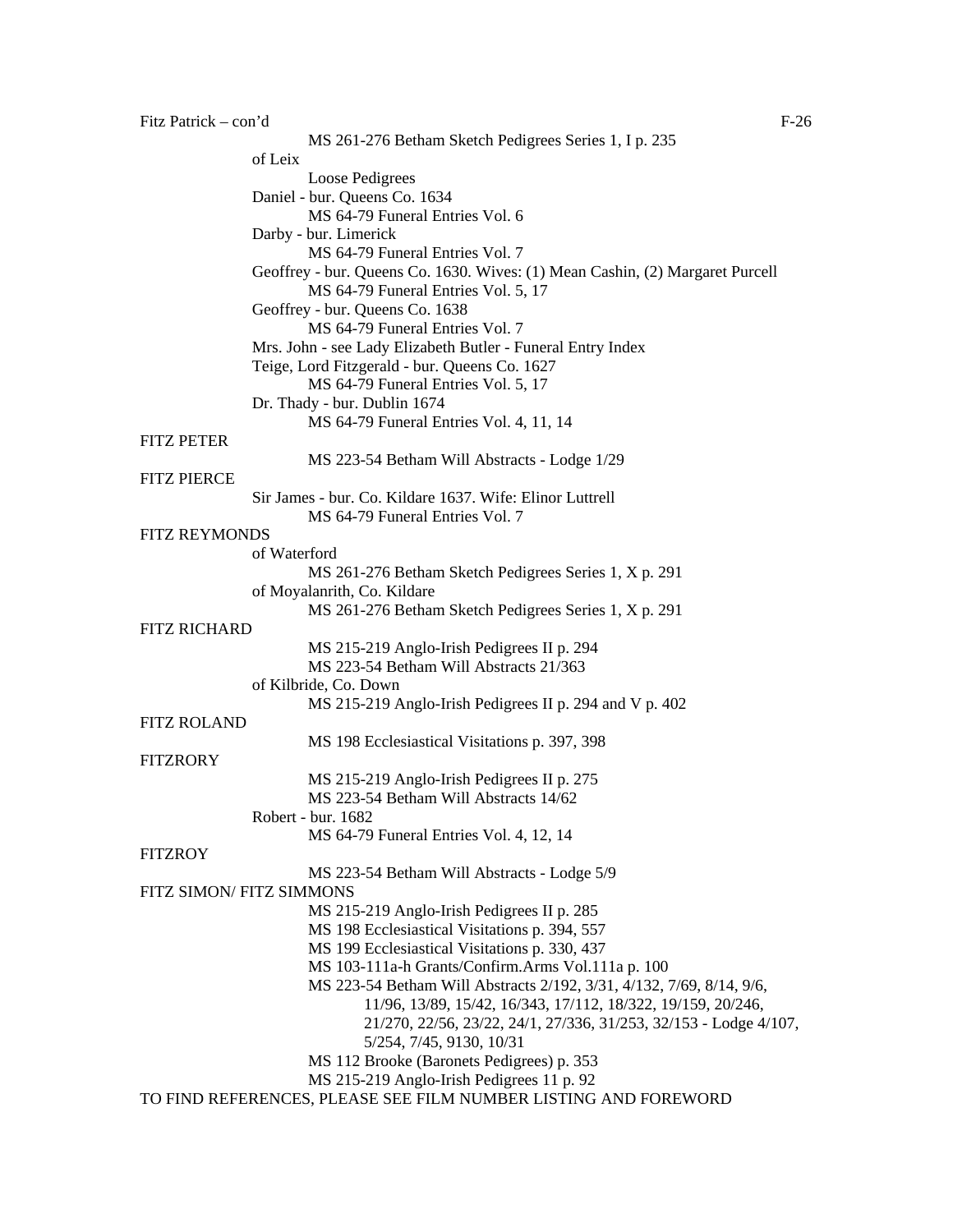```
Fitz Simon/ Fitz Simmons - con'd. F-27
                of Dublin 
                        Loose Pedigrees 
                        MS 215-219 Anglo-Irish Pedigrees II p. 283, 285-287 
                of Co. Westmeath 
                        MS 215-219 Anglo-Irish Pedigrees II p. 288 
                of Co. Meath 
                        MS 215-219 Anglo-Irish Pedigrees II p. 291 
                of Co. Down 
                        MS 215-219 Anglo-Irish Pedigrees II p. 289, 290 
                Ales - bur. 1618. Husband: John Cary. Res: Dublin 
                        MS 64-79 Funeral Entries Vol. 3 
                Mrs.Christopher - see Ales Luttrell 
                Elenor - bur. Dublin 1609. Husbands: (1) William Gertrie, and (2) Christopher 
                                 Fitzwilliam 
                        MS 64-79 Funeral Entries Vol. 1, 3 
                James - bur. Dublin 1597 
                        MS 64-79 Funeral Entries Vol. 1, 2 
                Joan - bur. Dublin 1600. Husband: Christopher Fagan 
                        MS 64-79 Funeral Entries Vol. 1, 2 
                John - bur. 1614. Res: Co. Dublin 
                        MS 64-79 Funeral Entries Vol. 3 
                Katherine - bur. Dublin 1617. Husband: Andrew Brereton. 
                        MS 64-79 Funeral Entries Vol. 1, 3 
                Robert - bur. 1617. Res: Dublin 
                        MS 64-79 Funeral Entries Vol. 1, 3 
                Thomas - bur. Dublin 1595 
                        MS 64-79 Funeral Entries Vol. 1 
                Mrs. William - see Agnes Janes - Funeral Entry Index 
                Miss - bur. Dublin 1610. Husband: ..... Wirall 
                        MS 64-79 Funeral Entries Vol. 1 
                Miss - bur. ? Husbands: (1) Richard Rounsell, (2) Ralph Sankie 
                        MS 64-79 Funeral Entries Vol. 1, 3 
                female - bur. Dublin 1602 
                        MS 64-79 Funeral Entries Vol. 1 
                Mrs. - see Cicely Fitz Gerald - Funeral Entry Index 
FITZSTEPHENS
                Robert - bur. Dublin 1598 
                        MS 64-79 Funeral Entries Vol. 1 
FITZ THOMAS 
                        MS 198 Ecclesiastical Visitations p. 629 
FITZURE
                        MS 223-54 Betham Will Abstracts 4/275
FITZ WALTER 
                        MS 362-78 Betham Letter Books Vol.IV p. 216 
                Baron 
                        MS 292-298 Betham Sketch Pedigrees Series 2, III p. 68 
FITZWARYNE see also Warren 
FITZWIGRAM 
                        MS 103-111a-h Grants/Confirm.Arms Vol.107 p. 73 
FITZ WILLIAM/ FITZ WILLIAMS 
                        MS 215-219 Anglo-Irish Pedigrees II p. 280 
                        MS 103-111a-h Grants/Confirm.Arms Vol.103 p. 26
```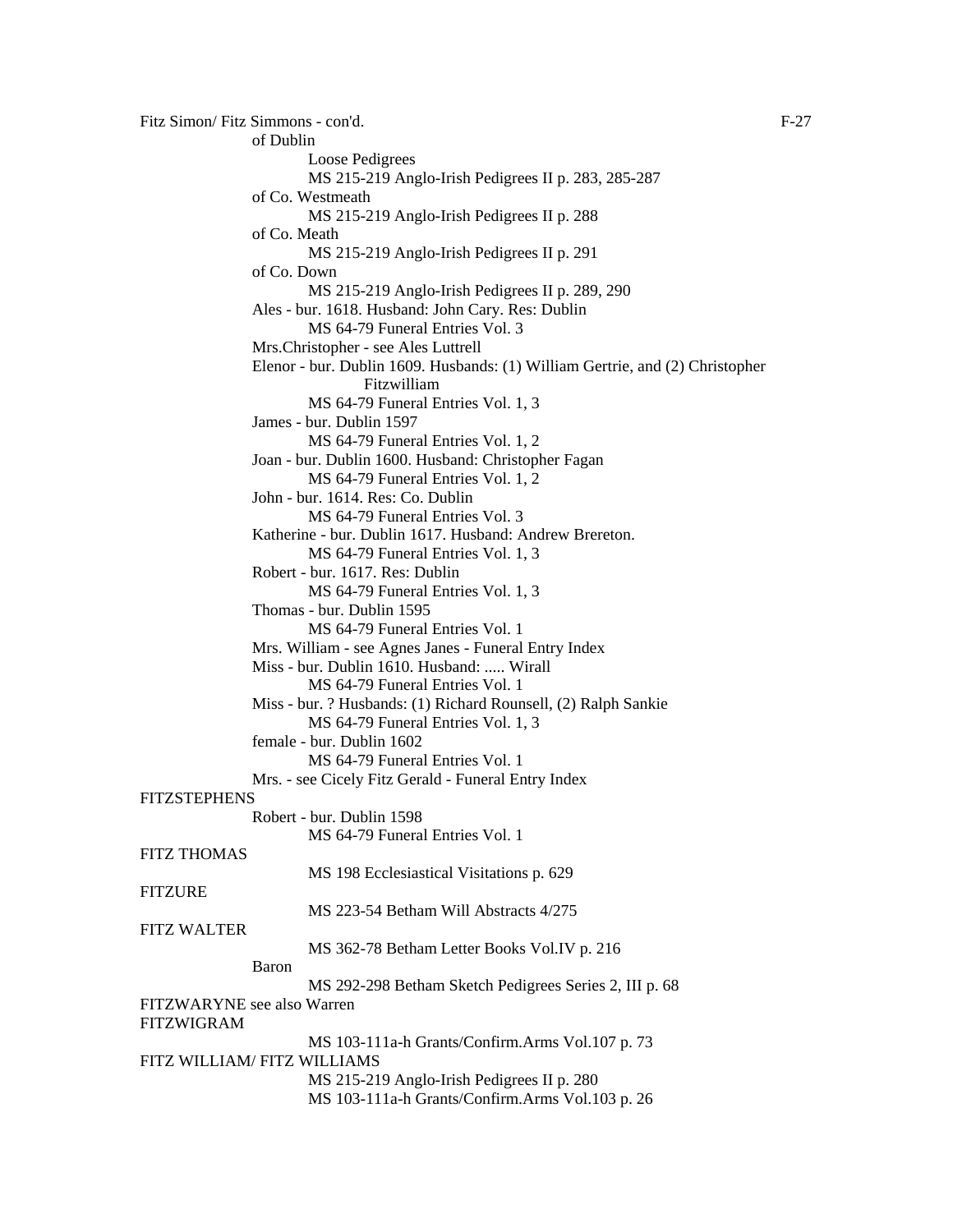Fitz William/ Fitz Williams – con'd F-28 MS 223-54 Betham Will Abstracts 2/12, 3/33, 4/22, 5/323, 6/410, 10/38, 18/341, 19/282 - Lodge 4/69, 5/251, 7/23 or 25, 9/105 MS 496-511 Boxes E-F of Dublin MS 261-276 Betham Sketch Pedigrees Series 1, XVI p. 91 MS 292-298 Betham Sketch Pedigrees Series 2, VII p. 445 MS 215-219 Anglo-Irish Pedigrees II p. 280, 284 of Merrion MS 292-298 Betham Sketch Pedigrees Series 2, VII p. 451 of Co. Roscommon MS 292-298 Betham Sketch Pedigrees Series 2, VII p. 444 Viscount, of Meryon MS 183 Lords Entries Vol. I p. 315 MS 184 Lords Entries Vol. II p. 90, 94 Earl MS 184 Lords Entries Vol. II p. 1, 118 Christopher - bur. 1620. Res: Dublin MS 64-79 Funeral Entries Vol. 3 Mrs. Christopher - see Elenor Fitzsimon - Funeral Entry Index Edward - bur. Dublin 1634 MS 64-79 Funeral Entries Vol. 6 Katherine - bur. 1602. Husband: Christopher Preston, 4th Viscount Gormanston MS 64-79 Funeral Entries Vol. 1, 2 Nicholas - bur. Co. Dublin 1635 MS 64-79 Funeral Entries Vol. 6, 17 Mrs. Nicholas - see Mabel Nangle - Funeral Entry Index Oliver, 1st Earl of Tyrconnell - bur. Co. Dublin 1667. Wives: (1) Dorothy Brereton, and (2) Lady Eleanor Holies MS 64-79 Funeral Entries Vol. 4, 14, 16 William - bur. Tallagh 1605 MS 64-79 Funeral Entries Vol. 1, 3 William - bur. 1616. Res: Merrion MS 64-79 Funeral Entries Vol. 1, 3 Mrs. William - see Margaret St. Lawrence - Funeral Entry Index Mr. - bur. Donnybrook 1595 MS 64-79 Funeral Entries Vol. 1 FIVVY MS 223-54 Betham Will Abstracts 17/77 FLACK MS 213 Antrim Families p. 221 b FLADD MS 436 Irwin A p. 166 FLAHIE/ FLAHY MS 37 Irish Arms at College of Heralds p. 365 MS 199 Ecclesiastical Visitations p. 284 FLAHERLY/FLAHERTY MS 526 Irish Coats of Arms (Fota) p. 99 MS 223-54 Betham Will Abstracts 3/254, 5/259, 6/401, 15/277, 16/367, 17/13 or 18, 22/321 MS 146 O'Ferrall's Linea Antiqua II (A) p. 42, 59 of Lemonfield, Co. Galway MS 183 Lords Entries Vol. I p. 127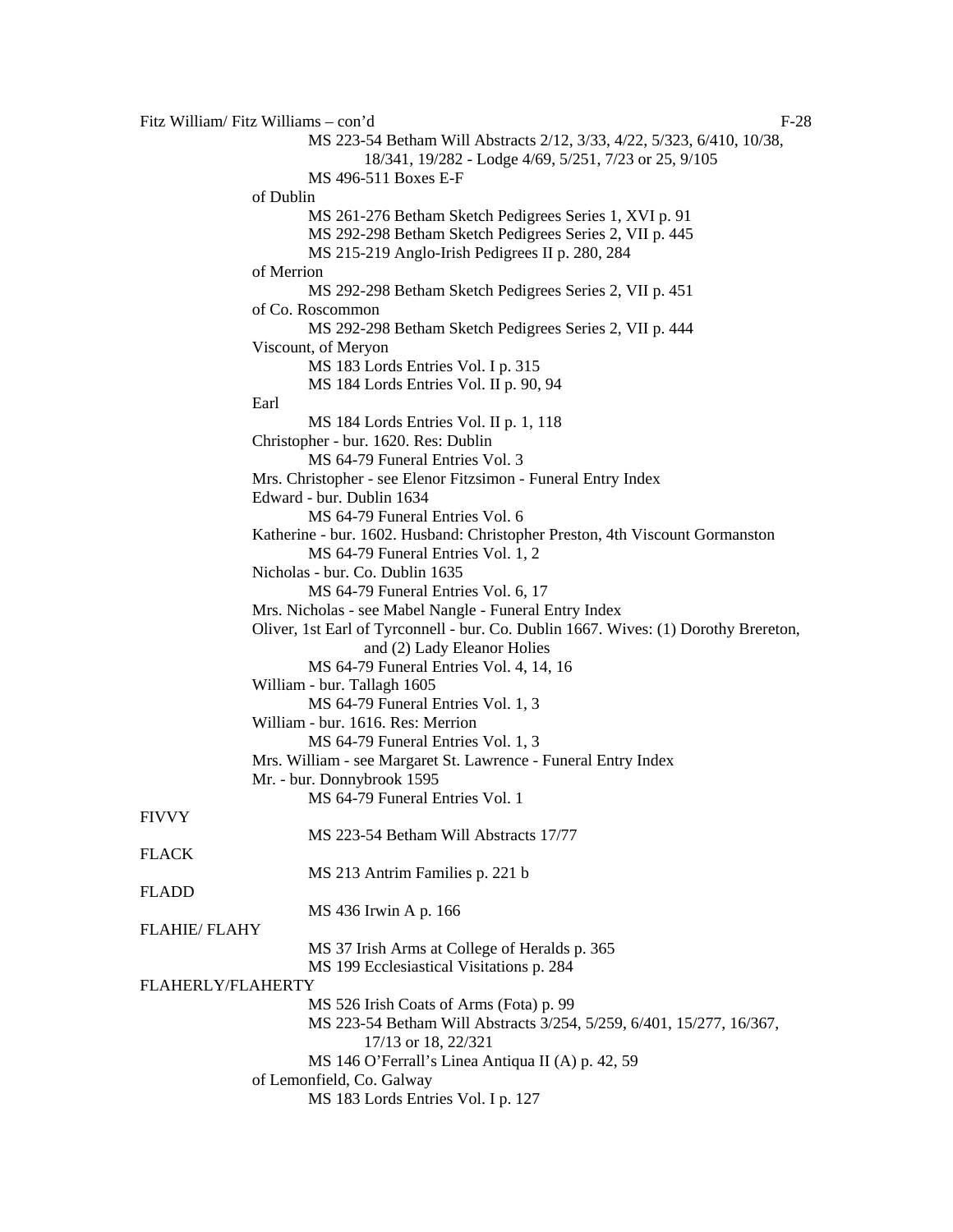| <b>FLAMESBY</b>    | $F-29$                                                                                 |
|--------------------|----------------------------------------------------------------------------------------|
|                    | MS 198 Ecclesiastical Visitations p. 625                                               |
| FLANAGAN/ FLANIGAN |                                                                                        |
|                    | MS 125 Heraldic Sketches p. 120                                                        |
|                    | MS 198 Ecclesiastical Visitations p. 213, 214, 252, 272, 279, 289                      |
|                    | MS 223-54 Betham Will Abstracts 1/252, 7/412, 9/4, 10/287, 11/23, 15/130,              |
|                    | 16/69, 17/94, 18/307, 19/158, 20/279, 24/34, 25/330, 30/177                            |
|                    | MS 146 O'Ferrall's Linea Antiqua II p. 175                                             |
|                    | of Ely of Clann Cathal                                                                 |
|                    | MS 145 O'Ferrall's Linea Antiqua I p. 150, 634, 635                                    |
|                    | of Tuath. Ratho.                                                                       |
|                    | MS 145 O'Ferrall's Linea Antiqua I p. 498                                              |
|                    | Giollaboy - bur. Co. Roscommon 1639                                                    |
|                    | MS 64-79 Funeral Entries Vol. 7                                                        |
| <b>FLANDERS</b>    |                                                                                        |
|                    | Count of                                                                               |
|                    | MS 436 Irwin A p. 230                                                                  |
|                    | MS 432-37 Irwin MSS #436 p. 230                                                        |
| <b>FLANNERY</b>    |                                                                                        |
|                    | MS 223-54 Betham Will Abstracts 13/173                                                 |
| <b>FLASKE</b>      |                                                                                        |
|                    | MS 198 Ecclesiastical Visitations p. 468                                               |
| <b>FLATHER</b>     |                                                                                        |
|                    | MS 223-54 Betham Will Abstracts 20/325                                                 |
| <b>FLATSBURY</b>   |                                                                                        |
|                    | MS 215-219 Anglo-Irish Pedigrees II p. 296                                             |
|                    | MS 223-54 Betham Will Abstracts - Lodge 6/231                                          |
|                    | of Dublin                                                                              |
|                    | MS 261-276 Betham Sketch Pedigrees Series 1, XII p. 194                                |
|                    | of Osbertstown, Co. Kildare<br>MS 261-276 Betham Sketch Pedigrees Series 1, XII p. 195 |
|                    | of Co. Kildare                                                                         |
|                    | MS 215-219 Anglo-Irish Pedigrees II p. 296                                             |
| <b>FLATTERBURY</b> |                                                                                        |
|                    | Margaret - bur. Co. Wicklow 1623. Husband: Pierce Walsh                                |
|                    | MS 64-79 Funeral Entries Vol. 5, 17                                                    |
| <b>FLATTRY</b>     |                                                                                        |
|                    | MS 223-54 Betham Will Abstracts 8/292, 11/286                                          |
| <b>FLEESON</b>     |                                                                                        |
|                    | MS 362-78 Betham Letter Books Vol.XVI p. 196                                           |
|                    | MS 223-54 Betham Will Abstracts 18/171, 21/262                                         |
|                    | of Athy                                                                                |
|                    | Loose Pedigrees                                                                        |
| <b>FLEETWOOD</b>   |                                                                                        |
|                    | MS 125 Heraldic Sketches p. 290                                                        |
|                    | MS 198 Ecclesiastical Visitations p.656, 662                                           |
|                    | MS 199 Ecclesiastical Visitations p. 36                                                |
|                    | MS 223-54 Betham Will Abstracts 4/321?, 5/213, 12/184, 21/29, 25/61 -                  |
|                    | Lodge 1/205, 5/91, 6/215, 7/114                                                        |
|                    | of Co. Stafford & Co. Cork                                                             |
|                    | MS 385 Bewley MSS p. 384                                                               |
|                    | of Kings Co.                                                                           |
|                    | TO FIND REFERENCES, PLEASE SEE FILM NUMBER LISTING AND FOREWORD                        |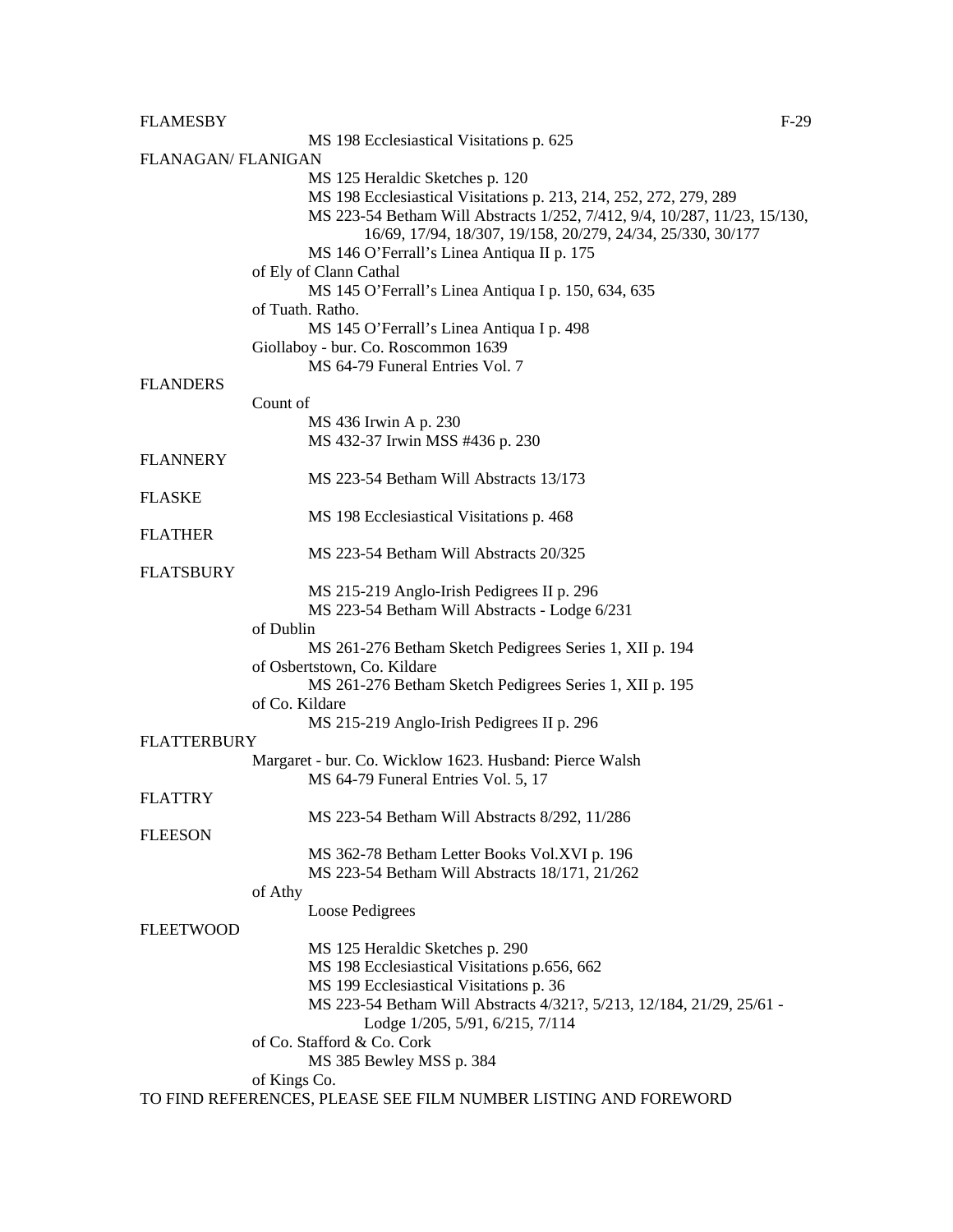MS 573-576 Sadleir Pedigrees 576 p. 80 Hester - bur. Dublin 1639. Husband: Oliver Lambert, 1st Lord Baron of Cavan MS 64-79 Funeral Entries Vol. 8 FLEMING MS 213 Antrim Families p. 215 MS 526 Irish Coats of Arms (Fota) p. 105 MS 125 Heraldic Sketches p. 223, 244, 245, 297 MS 362-78 Betham Letter Books Vol. X p. 18 MS 198 Ecclesiastical Visitations p. 372, 520, 585, 632 MS 199 Ecclesiastical Visitations p. 232, 342, 371 MS 445 Reynell MSS 143 MS 103-111a-h Grants/Confirm.Arms Vol.110 p. 203 MS 103-111a-h Grants/Confirm.Arms Vol.111 p. 129 MS 223-54 Betham Will Abstracts 5/227 MS 223-54 Betham Will Abstracts 1/40, 2/21, 3/38, 4/132, 5/227, 5/287, 6/8, 7/36, 8/45, 9/186, 10/73, 11/163, 12/76, 13/134, 14/115, 15/43, 17/102*,* 18/91, 20/112, 21/135, 23/42, 24/20, 25/201, 27/10, 28/228, 32/159 - Lodge 1/95, 2/23, 4/64, 5/257, 10/4 of Co. Cork MS 527 McLysaght MSS p. 56-7 Lord of Slane (claim to title) MS 261-276 Betham Sketch Pedigrees Series 1, I p. 205 MS 496-511 Boxes E-F of Staholmosk MS 261-276 Betham Sketch Pedigrees Series 1, V p. 168 of Cullough, Co. Galway MS 261-276 Betham Sketch Pedigrees Series 1, V p. 210 of Dublin MS 261-276 Betham Sketch Pedigrees Series 1, VII p. 239 of Kells Abbey, Co. Meath MS 261-276 Betham Sketch Pedigrees Series 1, XI p. 127 of Boardstown, Co. Westmeath MS 261-276 Betham Sketch Pedigrees Series 1, XI p. 127 of Dublin & Cork MS 292-298 Betham Sketch Pedigrees Series 2, VII p. 451-453 of Co. Limerick MS 292-298 Betham Sketch Pedigrees Series 2, VII p. 457 of Dunboyne MS 292-298 Betham Sketch Pedigrees Series 2, II p. 185 MS 292-298 Betham Sketch Pedigrees Series 2, III p. 44 of Co. Monaghan, Co. Cavan, & Co. Fermanagh MS 384 Donavan MSS p. 90 of Co. Donegal MS 384 Donavan MSS p. 90 of Co. Meath, Dublin, Co. Sligo Loose Pedigrees of Castleblayney & USA Loose Pedigrees Christopher, 7th Lord of Slane - bur. Co. Meath 1625. Wife: Eleanor Barnewall MS 64-79 Funeral Entries Vol. 5, 17 Elinor - bur. 1596. "Lady of Galtram" MS 64-79 Funeral Entries Vol. 1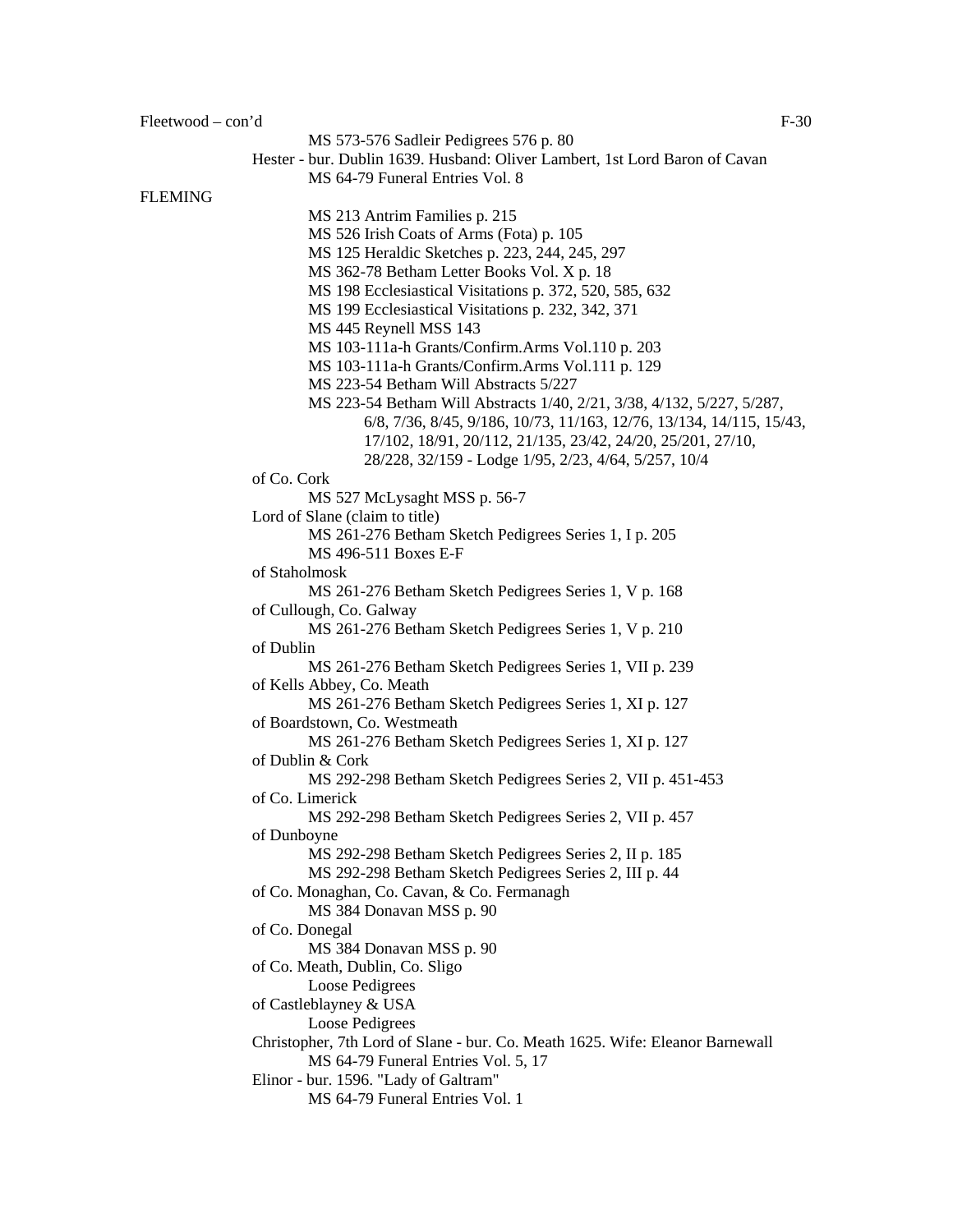**FLEURY** 

 $F=31$  Feming – con'd. Elinor, Lady Slane - bur. 1616. MS 64-79 Funeral Entries Vol. 1, 3 Eleanor, Lady Slane - see Eleanor Barnewall- Funeral Entry Index MS 64-79 Funeral Entries Vol. 7 James - bur. Co. Cavan 1637. High Sheriff of Co. Cavan. Wives: (1) Alsone Fox, and (2) Bridget Sarsfield MS 64-79 Funeral Entries Vol. 7 James - bur. Co. Meath 1638 MS 64-79 Funeral Entries Vol. 7 John - bur. Dublin 1637. Wife: Elizabeth Martin MS 64-79 Funeral Entries Vol. 7 Mrs. John - see Elizabeth Martine see Katherine Wafer - Funeral Entry Index Mary - bur. Co. Kildare 1622. Husband: Sir Thomas Allen MS 64-79 Funeral Entries Vol. 5, 17 Patrick - bur. Co. Kildare 1633 MS 64-79 Funeral Entries Vol. 6 Mrs. Patrick - see Katherine Basnet - Funeral Entry Index Mrs. Sebastien - see Jane Bisse Thomas, 15th Baron of Slane - bur. Slane 1597. Wife: Katherine Preston MS 64-79 Funeral Entries Vol. 1, 2 Thomas - bur. Co. Meath 1636. Second son of Garret Fleming. Wife: Rose Fitzjohns. MS 64-79 Funeral Entries Vol. 7, 17 Mrs. Thomas - see Thomasin Sweetman ? bur. 1610 MS 64-79 Funeral Entries Vol. 1, 3 Miss - bur. 1679. Husband: ...... Betagh MS 64-79 Funeral Entries Vol. 4, 11, 14 William - bur. Gloucester 1643. MS 64-79 Funeral Entries Vol. 9 **FLETCHER** MS 125 Heraldic Sketches p. 11, 87, 287 MS 198 Ecclesiastical Visitations p. 3, 27 MS 445 Reynell MSS p. 161 MS 103-111a-h Grants/Confirm.Arms Vol.107 p. 338 MS 103-111a-h Grants/Confirm.Arms Vol.111 p. 56, 134 MS 223-54 Betham Will Abstracts 1/212, 2/231, 3/127, 5/155, 6/254, 9/25, 10/35, 11/192, 13/166, 15/206, 17/307 or 387, 18/270, 19/102, 20/336, 21/4, 23/441 or 461, 24/252, 28/212, 29/162, 30/47 or 67, 31/336, 32/274 - Lodge 4133, 5/107 Lord Imerpeffer MS 412 Barry MSS p. 5 of Cork MS 496-511 Boxes E-F MS 103-111a-h Grants/Confirm.Arms Vol.111 p. 174 (change of name) of Queens Co., Cork, & Waterford MS 384 Donavan MSS p. 96 MS 527 McLysaght MSS p. 192 **FLEWELLIN** MS 223-54 Betham Will Abstracts 5/108

TO FIND REFERENCES, PLEASE SEE FILM NUMBER LISTING AND FOREWORD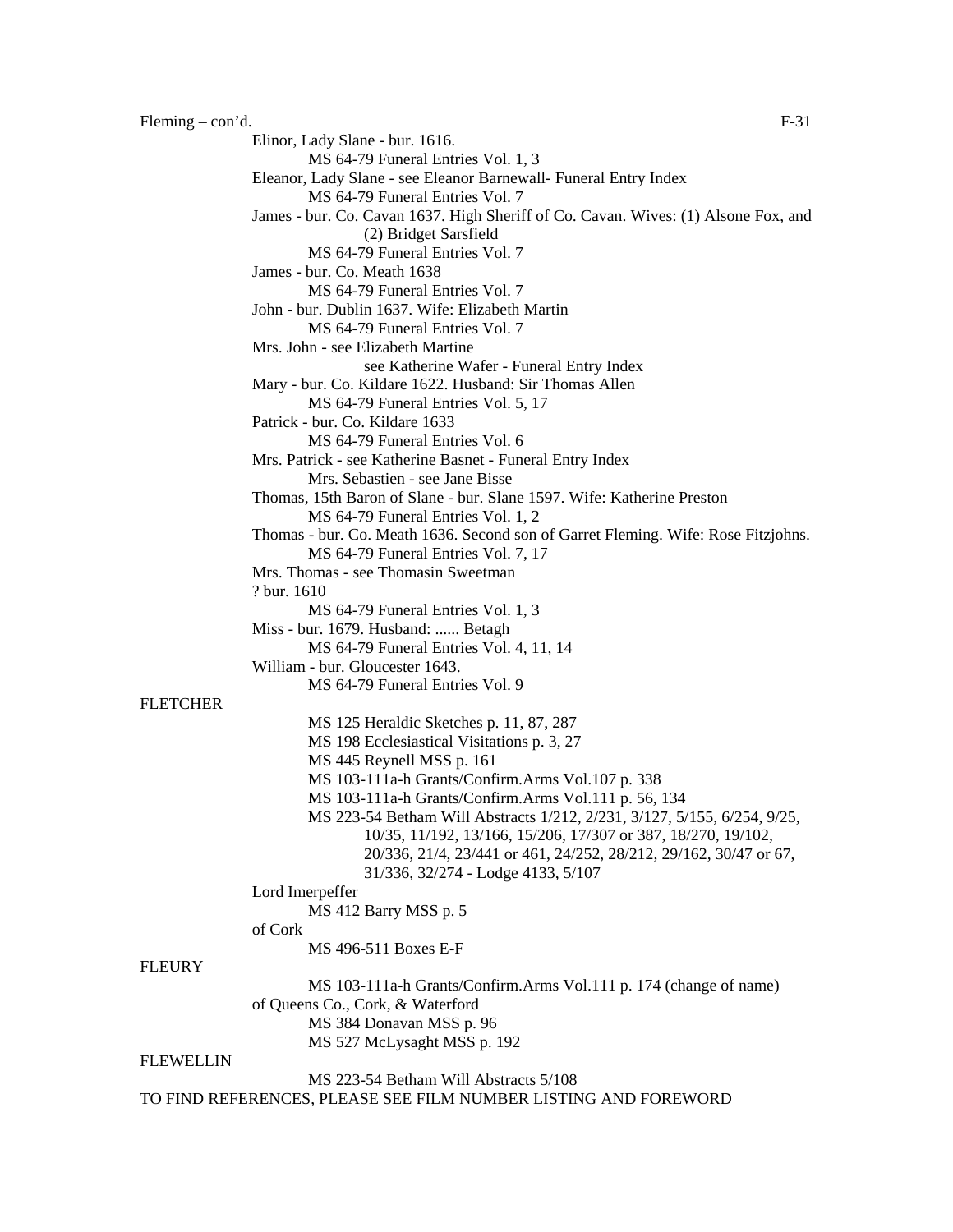| <b>FLIMSBY</b>  | $F-32$                                                                                                                                          |  |
|-----------------|-------------------------------------------------------------------------------------------------------------------------------------------------|--|
|                 | MS 223-54 Betham Will Abstracts 6/8                                                                                                             |  |
| <b>FLING</b>    |                                                                                                                                                 |  |
|                 | MS 223-54 Betham Will Abstracts 2/345, 9/295, 11/302, 25/101, 29/121,                                                                           |  |
|                 | 30/157                                                                                                                                          |  |
| <b>FLINN</b>    |                                                                                                                                                 |  |
|                 | MS 223-54 Betham Will Abstracts 2/231, 8/267, 11/107, 12/193, 13/299,<br>14/393, 15/197, 17/268, 20/127, 21/168, 23/95, 29/45, 30/233 or<br>283 |  |
|                 | of Tuirhe                                                                                                                                       |  |
|                 | MS 146 O'Ferrall's Linea Antiqua II (A) p. 127                                                                                                  |  |
|                 | of Line                                                                                                                                         |  |
|                 | MS 145 O'Ferrall's Linea Antiqua I p. 645                                                                                                       |  |
| <b>FLIN</b>     |                                                                                                                                                 |  |
|                 | MS 223-54 Betham Will Abstracts 3/50                                                                                                            |  |
| <b>FLINTER</b>  |                                                                                                                                                 |  |
|                 | MS 223-54 Betham Will Abstracts 21/409, 31/284                                                                                                  |  |
| <b>FLISH</b>    |                                                                                                                                                 |  |
|                 | MS 215-219 Anglo-Irish Pedigrees II p. 270                                                                                                      |  |
| FLOOD/FLUDD     |                                                                                                                                                 |  |
|                 | MS 215-219 Anglo-Irish Pedigrees II p. 298                                                                                                      |  |
|                 | MS 125 Heraldic Sketches p. 217                                                                                                                 |  |
|                 | MS 362-78 Betham Letter Books Vol.XIII p.30                                                                                                     |  |
|                 | MS 199 Ecclesiastical Visitations p. 36                                                                                                         |  |
|                 |                                                                                                                                                 |  |
|                 | MS 103-111a-h Grants/Confirm.Arms Vol.106 p. 115 (late Solly)                                                                                   |  |
|                 | MS 103-111a-h Grants/Confirm.Arms Vol.107 p. 152 (from Lloyd)                                                                                   |  |
|                 | MS 103-111a-h Grants/Confirm.Arms Vol.107 p. 166 (see Jessex)                                                                                   |  |
|                 | MS 223-54 Betham Will Abstracts 1/113, 2/339, 4/22, 5/73, 6/281, 7/19,                                                                          |  |
|                 | 8/229, 10/283, 11/24, 15/73, 16/391, 21/96, 22/158, 23/32, 24/65,                                                                               |  |
|                 | 27/13, 28/323, 29/105 - Lodge 5/31, 6/196, 10/1                                                                                                 |  |
|                 | MS 385 Bewley MSS p. 100                                                                                                                        |  |
|                 | of Flood Hall, Co. Kilkenny                                                                                                                     |  |
|                 | MS 261-276 Betham Sketch Pedigrees Series 1, XII p. 204 et.seq.                                                                                 |  |
|                 | of Burnchurch, Co. Kilkenny                                                                                                                     |  |
|                 | MS 261-276 Betham Sketch Pedigrees Series 1, XII p. 204, 220                                                                                    |  |
|                 | of Slaney Lodge, Co. Wexford                                                                                                                    |  |
|                 | MS 261-276 Betham Sketch Pedigrees Series 1, II p. 160                                                                                          |  |
|                 | of Rathcannon                                                                                                                                   |  |
|                 | Loose Pedigrees                                                                                                                                 |  |
|                 | of Kilkenny                                                                                                                                     |  |
|                 | MS 112 Brooke (Baronets Pedigrees) p. 30                                                                                                        |  |
|                 | of Queens Co.                                                                                                                                   |  |
|                 | MS 205 Will Pedigrees Vol. 3 p. 244                                                                                                             |  |
|                 | MS 183 Lords Entries Vol. I p. 171, 189                                                                                                         |  |
| <b>FLOORYS</b>  |                                                                                                                                                 |  |
|                 | MS 223-54 .Betham Will Abstracts 18/255                                                                                                         |  |
| <b>FLORADAM</b> |                                                                                                                                                 |  |
|                 | MS 223-54 Betham Will Abstracts 19/143                                                                                                          |  |
|                 |                                                                                                                                                 |  |
| <b>FLORENCE</b> |                                                                                                                                                 |  |
|                 | MS 223-54 Betham Will Abstracts - Lodge 5/153                                                                                                   |  |
| <b>FLOWNE</b>   |                                                                                                                                                 |  |
|                 | MS 199 Ecclesiastical Visitations p. 73, 91                                                                                                     |  |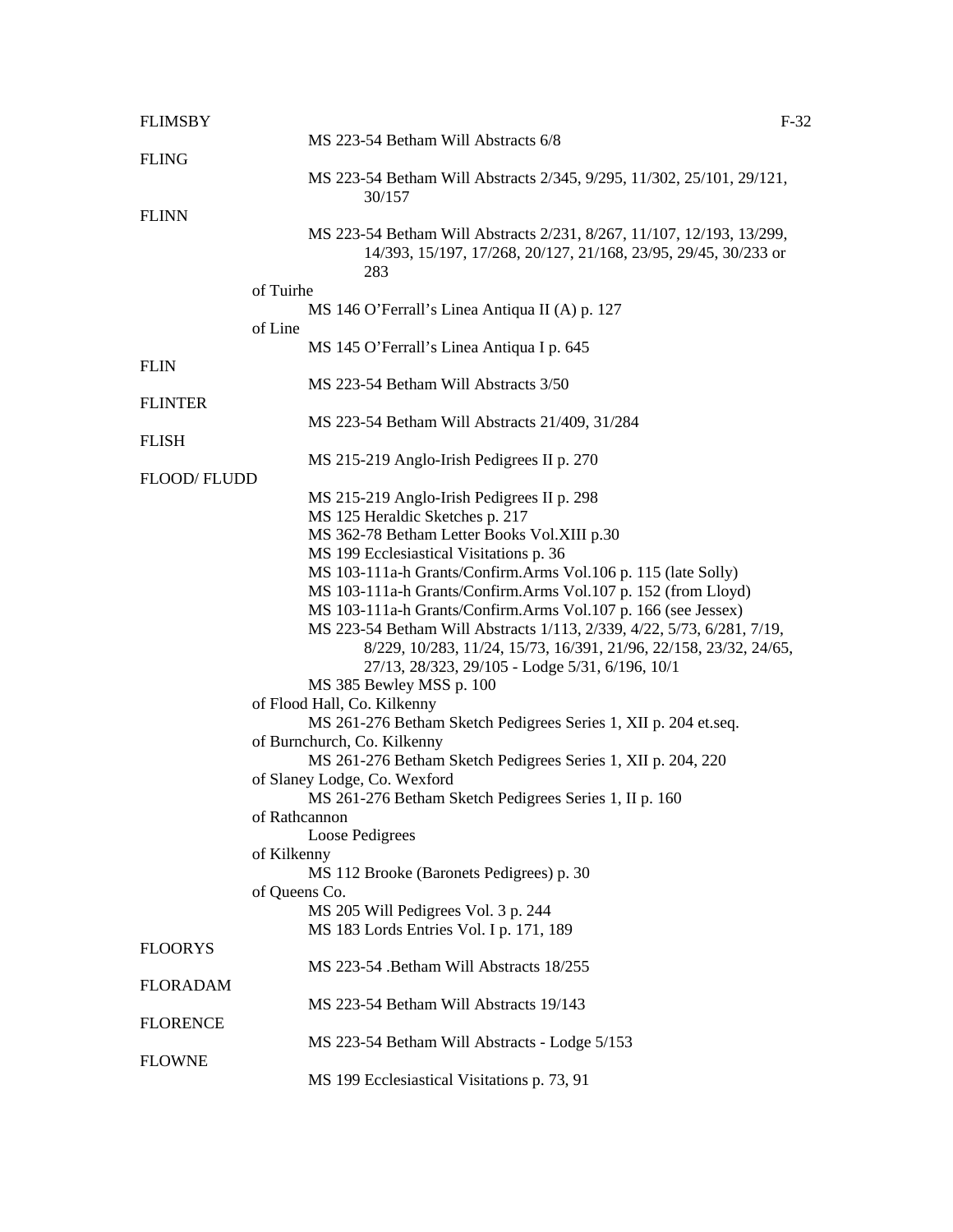|                    | MS 215-219 Anglo-Irish Pedigrees II p. 298                          |
|--------------------|---------------------------------------------------------------------|
|                    | MS 37 Irish Arms at College of Heralds p. 15, 37, 48                |
|                    | MS 199 Ecclesiastical Visitations p. 103, 120, 149                  |
|                    | MS 223-54 Betham Will Abstracts 2/49, 3/358, 5/115, 8/271, 12/273,  |
|                    | 21/79, 31/307 - Lodge 6/83                                          |
|                    | Viscount Ashbrook                                                   |
|                    | MS 261-276 Betham Sketch Pedigrees Series 1, VI p. 85, 86           |
|                    | MS 185 Lords Entries Vol. III p. 328                                |
|                    | MS 184 Lords Entries Vol. II p. 104                                 |
|                    | of Dourosse, Co. Fermanagh                                          |
|                    | MS 215-219 Anglo-Irish Pedigrees II p. 298                          |
|                    | Capt. Thomas - bur. Finglas 1674.                                   |
|                    | MS 64-79 Funeral Entries Vol. 4, 11, 14                             |
|                    | Sir William - bur. Finglas 1681.                                    |
|                    | MS 64-79 Funeral Entries Vol. 4, 11, 14                             |
|                    | Lady William - see  Weldon - Funeral Entry Index                    |
| <b>FLOWERDEW</b>   |                                                                     |
|                    | Thomas - bur. 1619. Res: Norfolkshire                               |
|                    | MS 64-79 Funeral Entries Vol. 3                                     |
| <b>FLOYD</b>       |                                                                     |
|                    | MS 526 Irish Coats of Arms (Fota) p. 90                             |
|                    | MS 223-54 Betham Will Abstracts 4/340, 5/293, 11/277, 32/207 or 287 |
|                    | Mrs. Gerrard - see Mary Jennings - Funeral Entry Index              |
|                    | Mrs. Richard - see Margaret Dillon - Funeral Entry Index            |
| <b>FLUDDY</b>      |                                                                     |
|                    | of Kilclonfert                                                      |
|                    | MS 220-222 Milesian II p. 92                                        |
| <b>FLYNN</b>       |                                                                     |
|                    | MS 125 Heraldic Sketches p. 5                                       |
|                    | MS 199 Ecclesiastic visitations p. 12, 13, 416                      |
|                    | MS 223-54 Betham Will Abstracts 6/316                               |
|                    | of Co. Roscommon                                                    |
|                    | Loose Pedigrees                                                     |
| <b>FOCK</b>        |                                                                     |
|                    | Baron de Robeck                                                     |
|                    | MS 385 Bewley MSS p. 476                                            |
| FOGARTY/FOGARTHY   |                                                                     |
|                    | MS 125 Heraldic Sketches p. 13                                      |
|                    | MS 198 Ecclesiastical Visitations p. 393                            |
|                    | MS 223-54 Betham Will Abstracts 15/126, 18/207, 19/176              |
|                    | MS 145 O'Ferrall's Linea Antiqua I p. 433                           |
|                    |                                                                     |
|                    | of Castle Fogarty                                                   |
|                    | MS 261-276 Betham Sketch Pedigrees Series 1, XVI p. 125             |
|                    | of Co. Tipperary                                                    |
| <b>FOLAM</b>       | MS 220-222 Milesian II p. 93                                        |
|                    |                                                                     |
|                    | MS 223-54 Betham Will Abstracts 2/141                               |
| <b>FOLDS</b>       |                                                                     |
|                    | MS 223-54 Betham Will Abstracts 11/151, 18/266, 19/357              |
| <b>FOLIE/FOLEY</b> |                                                                     |
|                    | MS 526 Irish Coats of Arms (Fota) p. 86                             |
|                    | MS 125 Heraldic Sketches p. 266                                     |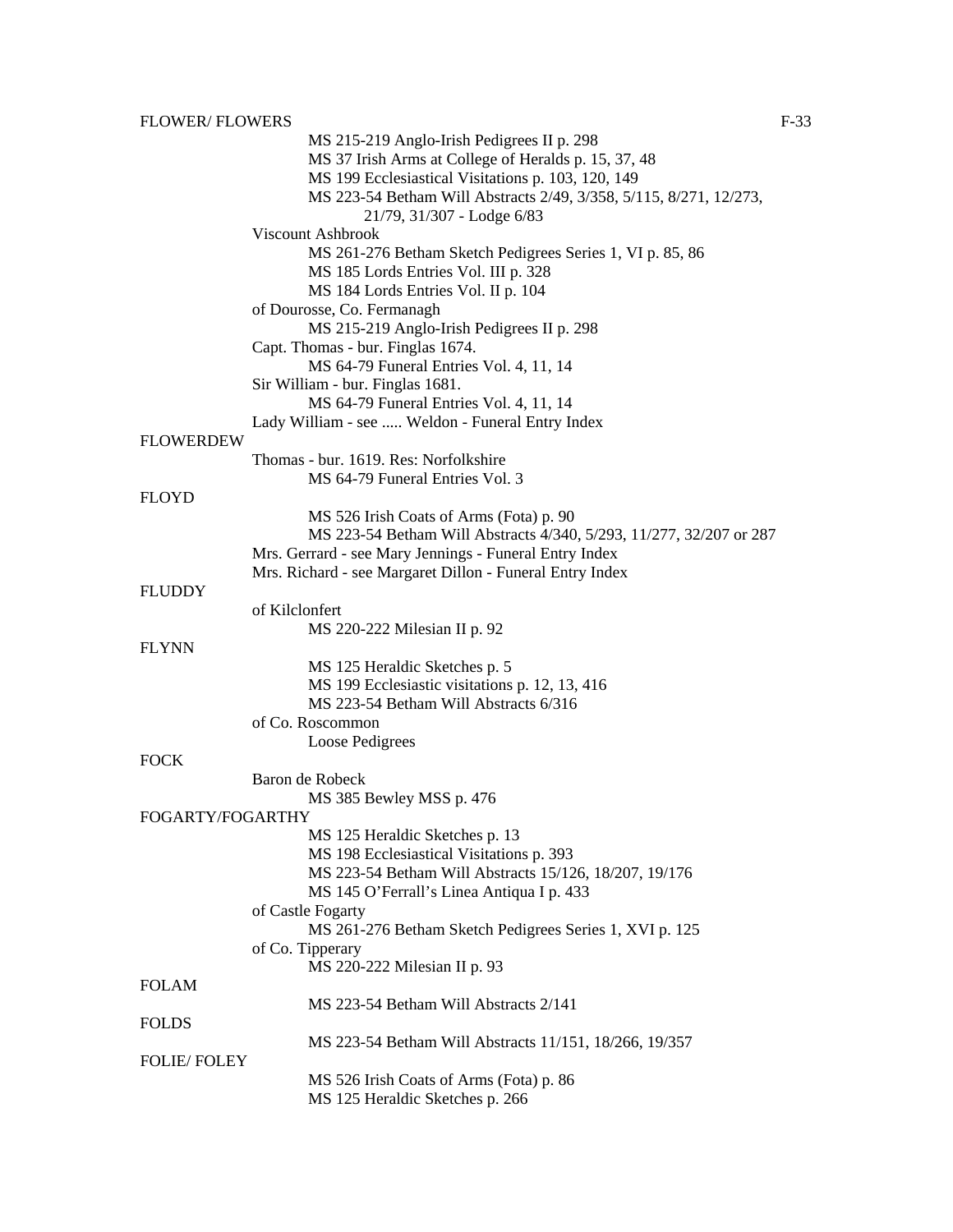| $Folie/Foley - con'd$ | $F-34$                                                                                                                        |
|-----------------------|-------------------------------------------------------------------------------------------------------------------------------|
|                       | MS 223-54 Betham Will Abstracts 1/321, 3/12, 5/144, 6/224, 8/282, 10/71,<br>14/66, 19/38, 22/142, 24/277, 25/300 - Lodge 5/89 |
|                       | <b>Mapas</b>                                                                                                                  |
|                       | MS 103-111a-h Grants/Confirm.Arms Vol.103 p. 130                                                                              |
|                       | of Dublin                                                                                                                     |
|                       | MS 436 Irwin A p. 95                                                                                                          |
|                       | of Clonnel, Co. Tipperary                                                                                                     |
|                       | MS 573-576 Sadleir Pedigrees #576 p. 82                                                                                       |
| <b>FOLLETT</b>        |                                                                                                                               |
| <b>FOLLIOTT</b>       | MS 223-54 Betham Will Abstracts 8/78, 25/280 or 288                                                                           |
|                       | MS 215-219 Anglo-Irish Pedigrees II p. 304                                                                                    |
|                       | MS 362-78 Betham Letter Books Vol. VII p.69, 145                                                                              |
|                       | MS 223-54 Betham Will Abstracts 2/262, 3/199, 4/101, 10/265, 12/56,<br>16/329, 20/192, 27/47, 31/286, 32/268 - Lodge 6/240    |
|                       | of Londonderry                                                                                                                |
|                       | MS 261-276 Betham Sketch Pedigrees Series 1, VI p. 286, 287                                                                   |
|                       | of Nottinghamshire                                                                                                            |
|                       | MS 261-276 Betham Sketch Pedigrees Series 1, VI p. 288                                                                        |
|                       | MS 292-298 Betham Sketch Pedigrees Series 2, III p. 252                                                                       |
|                       | of Ballyshannon, Co. Donegal                                                                                                  |
|                       | MS 261-276 Betham Sketch Pedigrees Series 1, X p. 423, 426                                                                    |
|                       | MS 215-219 Anglo-Irish Pedigrees II p. 304<br>of Worcestershire,                                                              |
|                       | MS 261-276 Betham Sketch Pedigrees Series 1, X p. 423                                                                         |
|                       | MS 261-276 Betham Sketch Pedigrees Series 1, V p. 217-220                                                                     |
|                       | MS 292-298 Betham Sketch Pedigrees Series 2, III p. 19-21                                                                     |
|                       | Loose Pedigrees                                                                                                               |
|                       | of Derry                                                                                                                      |
|                       | MS 385 Bewley MSS p. 480                                                                                                      |
|                       | MS 404-5 Davies MSS no page given                                                                                             |
|                       | of Hollybrook, Co. Sligo                                                                                                      |
|                       | MS 261-276 Betham Sketch Pedigrees Series 1, X p. 425                                                                         |
|                       | Frances - bur. Boyle 1637. Husband: Sir Robert King                                                                           |
|                       | MS 64-79 Funeral Entries Vol. 7                                                                                               |
|                       | Sir Henry, Lord Ballyshannon - bur. 1622.                                                                                     |
|                       | MS 64-79 Funeral Entries Vol. 5, 17                                                                                           |
|                       | Michael - bur. Dublin 1638.                                                                                                   |
|                       | MS 64-79 Funeral Entries Vol. 7, 17                                                                                           |
| <b>FOLYARD</b>        |                                                                                                                               |
|                       | Miss - bur. Dublin 1677. Husband: Sir John Povey                                                                              |
| <b>FOORD</b>          | MS 64-79 Funeral Entries Vol. 4, 11, 14                                                                                       |
|                       | MS 526 Irish Coats of Arms (Fota) p. 68, 72, 80                                                                               |
|                       | MS 125 Heraldic Sketches p. 253, 266, 298                                                                                     |
|                       | Loose Pedigrees                                                                                                               |
|                       | Lady - see  Row - Funeral Entry Index                                                                                         |
| FOOT/FOOTE            |                                                                                                                               |
|                       | MS 223-54 Betham Will Abstracts 6/133, 9/75, 11/148, 17/120, 19/241,<br>20/131 - Lodge 7/46                                   |
|                       | MS 125 Heraldic Sketches p. 9, 110, 297, 299                                                                                  |
|                       | MS 445 Reynell MSS p. 205                                                                                                     |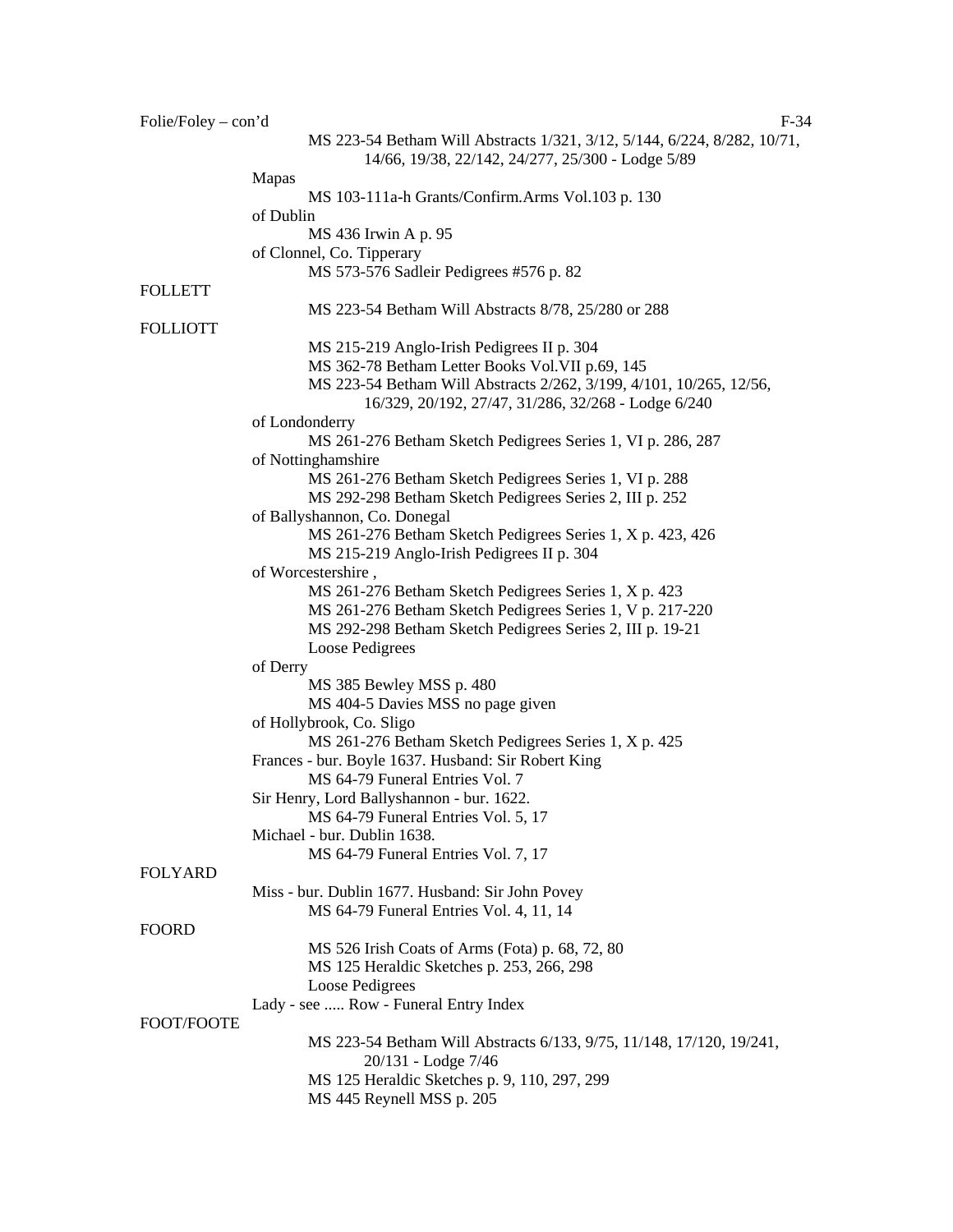Foot/Foote – con'd F-35 MS 103-111a-h Grants/Confirm.Arms Vol.110 p. 196 of Milford. Co. Cork Loose Pedigrees Thomas - bur. Co. Meath 1634 MS 64-79 Funeral Entries Vol. 6 FORBES MS 215-219 Anglo-Irish Pedigrees II p. 307 MS 280-85 Fisher MSS III p. 53 MS 125 Heraldic Sketches p. 264, 272, 274 MS 199 Ecclesiastical Visitations p. 257 MS 103-111a-h Grants/Confirm.Arms Vol.108 p. 255 (Morgan) MS 223-54 Betham Will Abstracts 1/287, 5/144, 6/226, 7/328, 8/70, 9/183, 11/23, 12/303, 14/215, 15/221, 16/157, 19/204 or 234, 20/287, 21/56 - Lodge 1/217, 5/212, 6/234, 8/5, 10/39 of London MS 261-276 Betham Sketch Pedigrees Series 1, II p. 55 Earl of Granard MS 185 Lords Entries Vol. III p. 64 MS 183 Lords Entries Vol. I p. 285 MS 187 Lords Entries Vol. V p. 185, 259 of Co. Leitrim MS 215-219 Anglo-Irish Pedigrees II p. 307 Arms MS 183 Lords Entries Vol. I p. 12 Viscountess MS 184 Lords Entries Vol. II p. 173 Viscount MS 184 Lords Entries Vol. II p. 175 Rt. Hon. Jane. C.S.C. of Granard - see Jane Colclough Selina Morgan - Funeral Entry Index FORBUSH MS 526 Irish Coats of Arms (Fota) p. 107 FORD/ FORDE MS 280-85 Fisher MSS II, p. 111, 123 MS 125 Heraldic Sketches p. 277 MS 362-78 Betham Letter Books Vol.XIV p. 130 MS 198 Ecclesiastical Visitations p. 118, 147, 152 MS 103-111a-h Grants/Confirm.Arms Vol.111b p.31 (Hon. Abraham Lockett) MS 103-111a-h Grants/Confirm.Arms Vol.111d p. 111 MS 223-54 Betham Will Abstracts 1/23, 3/278, 5/232, 6/234, 7/324, 10/334, 11/109, 12/46 or 116, 14/36, 15/4, 16/110, 20/327, 21/74 or 94, 22/249, 23/106, 24/202, 26/82, 28/258, 30/203- Lodge 3/131, 4/265, 5/174, 6/21, 7/22 of Chagford. Co. Devon MS 261-276 Betham Sketch Pedigrees Series 1. XIII p. 182 of London Loose Pedigrees - see Booth MS 261-276 Betham Sketch Pedigrees Series 1, XIII p. 181, 194 of Johnstown, Co. Meath MS 261-276 Betham Sketch Pedigrees Series 1, XI p. 136 of Limerick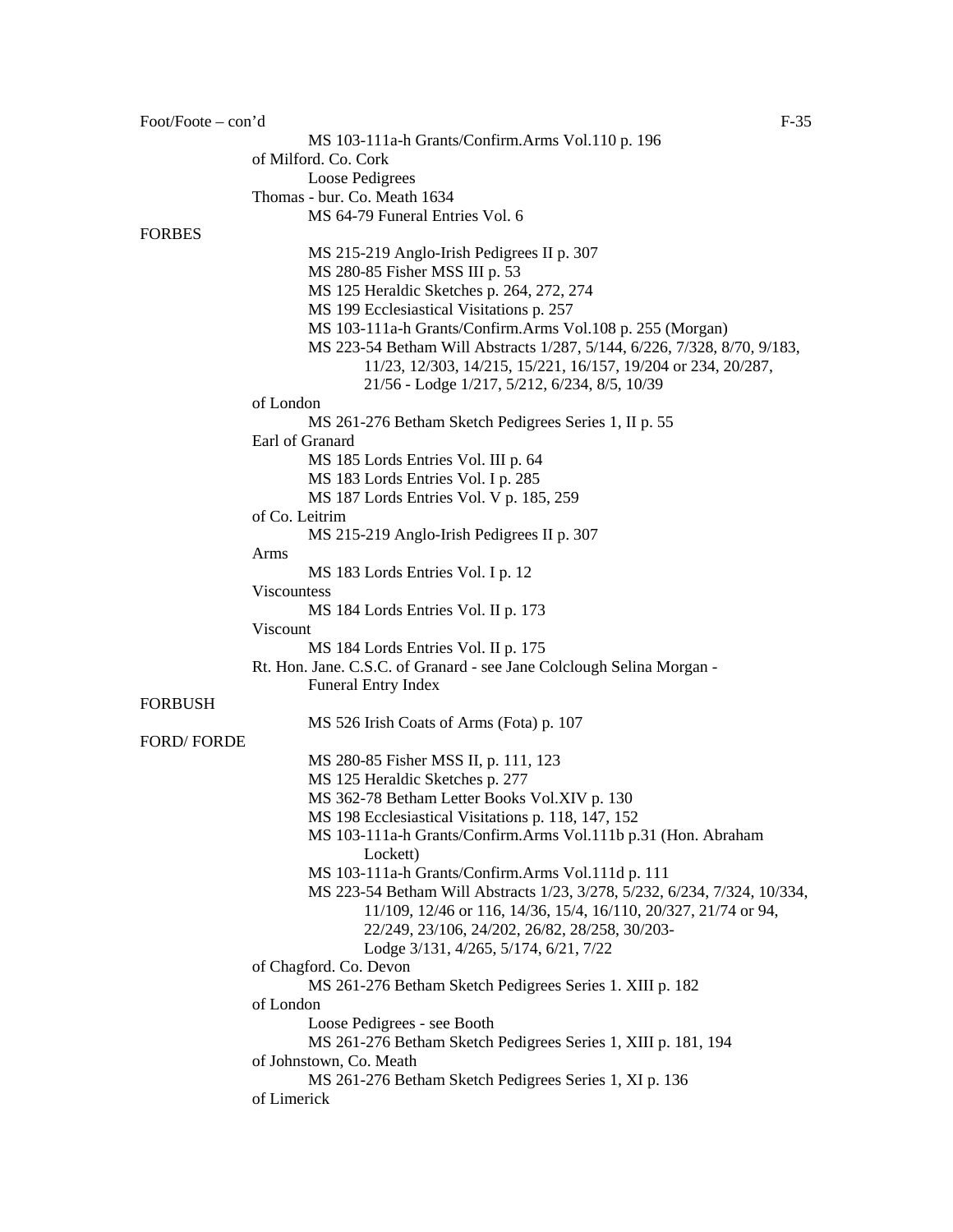| Ford/Forde-con'd      |                                                                                               | $F-36$ |
|-----------------------|-----------------------------------------------------------------------------------------------|--------|
|                       | MS 261-276 Betham Sketch Pedigrees Series 1, XI p. 137                                        |        |
|                       | Arms                                                                                          |        |
|                       | MS 292-298 Betham Sketch Pedigrees Series 2, II p. 207                                        |        |
|                       | of Co. Fermanagh<br>MS 384 Donavan MSS p. 95                                                  |        |
|                       | of Co. Meath                                                                                  |        |
|                       | MS 261-276 Betham Sketch Pedigrees Series 1, XV p. 244<br>MS 385 Bewley MSS p. 30             |        |
|                       | of Slade End                                                                                  |        |
|                       | MS 261-276 Betham Sketch Pedigrees Series 1, XIII p. 178<br>of Listurne & Dunboyne, Co. Meath |        |
|                       | MS 261-276 Betham Sketch Pedigrees Series 1, XI, p. 133, 136                                  |        |
|                       | of Coolegrainey, Co. Wexford<br>MS 261-276 Betham Sketch Pedigrees Series 1, XI p. 133        |        |
|                       | of Drogheda                                                                                   |        |
|                       | MS 261-276 Betham Sketch Pedigrees Series 1, XI p. 135<br>of Ballyronan, Co. Wicklow          |        |
|                       | MS 261-276 Betham Sketch Pedigrees Series 1, XIV p. 56                                        |        |
|                       | MS 412 Barry MSS p. 36a                                                                       |        |
|                       | Humphrey - bur. Dublin 1597                                                                   |        |
|                       | MS 64-79 Funeral Entries Vol. 1                                                               |        |
| <b>FORE</b>           |                                                                                               |        |
|                       | MS 223-54 Betham Will Abstracts 24/307                                                        |        |
| <b>FORESIDE</b>       |                                                                                               |        |
|                       | MS 223-54 Betham Will Abstracts 8/204                                                         |        |
| <b>FORRES</b>         |                                                                                               |        |
|                       | of Cork                                                                                       |        |
|                       | MS 261-276 Betham Sketch Pedigrees Series 1, VI p. 344                                        |        |
| <b>FORREST</b>        |                                                                                               |        |
|                       | MS 223-54 Betham Will Abstracts 3/262, 5/180, 17/73, 19/1, 22/13? -<br>Lodge 1/209, 6/112     |        |
| <b>FORRESTALL</b>     |                                                                                               |        |
|                       | MS 223-54 Betham Will Abstracts 15/47, 30/247                                                 |        |
| <b>FORRESTER</b>      |                                                                                               |        |
|                       | MS 223-54 Betham Will Abstracts 18/310, 20/52, 21/282, 24/122 -                               |        |
|                       | Lodge 6/8, 10/23                                                                              |        |
| <b>FORREST</b>        |                                                                                               |        |
|                       | MS 125 Heraldic Sketches p. 170                                                               |        |
|                       | MS 445 Reynell MSS p. 145                                                                     |        |
| <b>FORSTALL</b>       |                                                                                               |        |
|                       | MS 215-219 Anglo-Irish Pedigrees II p. 305                                                    |        |
|                       | MS 37 Irish Arms at College of Heralds p. 18, 36, 39, 73                                      |        |
|                       | MS 223-54 Betham Will Abstracts 2/192, 5/129, 15/168, 18/102                                  |        |
|                       | of Co. Kilkenny                                                                               |        |
|                       | MS 215-219 Anglo-Irish Pedigrees II p. 305, 306                                               |        |
|                       | Elenor - bur. Kilkenny 1685. Husband: Thomas Gardiner                                         |        |
|                       | MS 64-79 Funeral Entries Vol. 10                                                              |        |
|                       | Luke - bur. Dublin 1681                                                                       |        |
|                       | MS 64-79 Funeral Entries Vol. 4, 11, 14                                                       |        |
|                       | Mrs. Luke - see Alsone Peppard - Funeral Entry Index                                          |        |
| <b>FORSTER/FOSTER</b> |                                                                                               |        |
|                       | MS 215-219 Anglo-Irish Pedigrees II p. 301, 342                                               |        |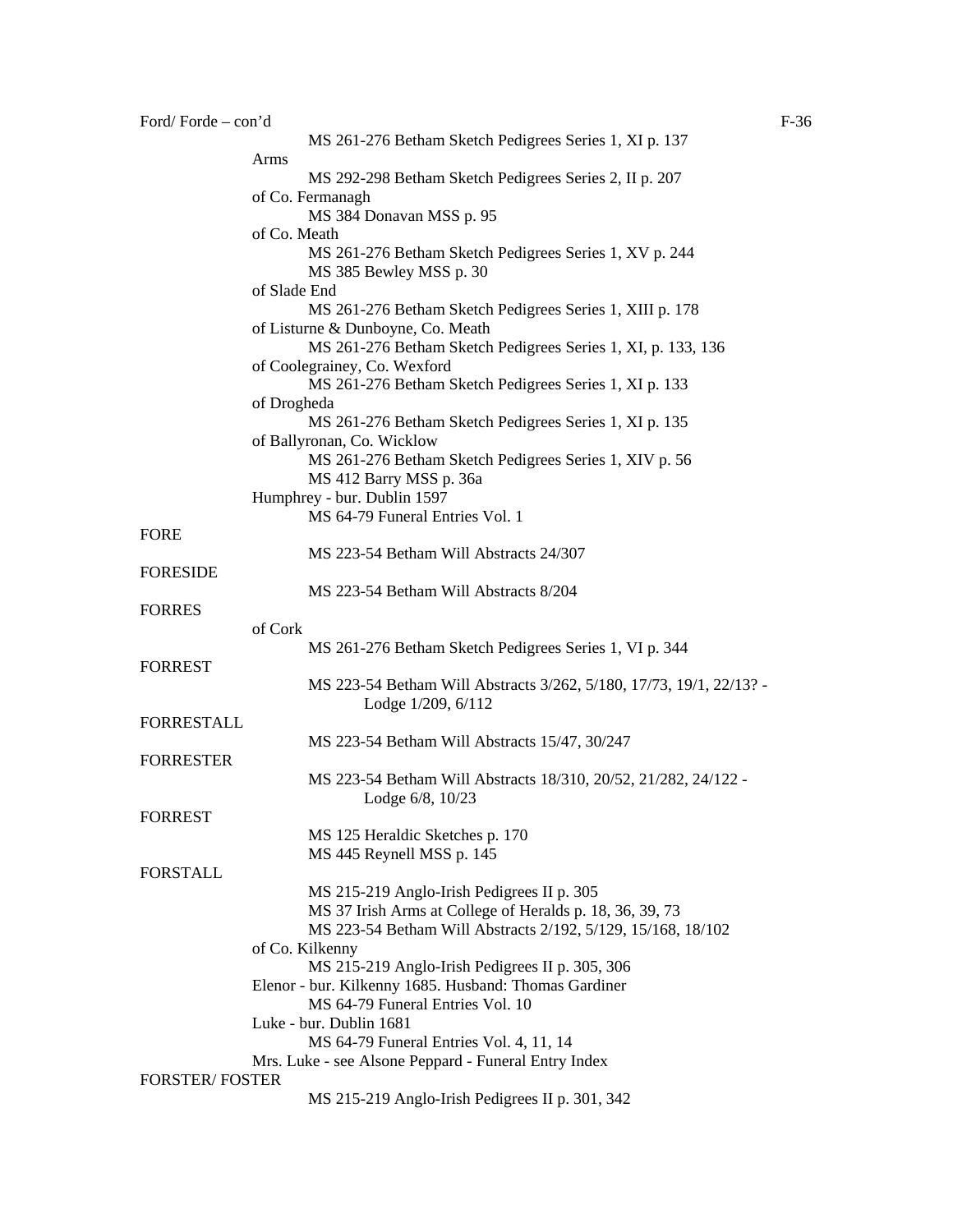MS 280-85 Fisher MSS II, p. 127 MS 125 Heraldic Sketches p. 145, 266 MS 198 Ecclesiastical Visitations p.6, 24, 34, 209, 245, 432 MS 445 Reynell MSS p. 130 MS 103-111a-h Grants/Confirm.Arms Vol.103 p. 133 MS 103-111a-h Grants/Confirm.Arms Vol.106 p. 33 MS 103-111a-h Grants/Confirm.Arms Vol.109 p. 331 (Haire) MS 223-54 Betham Will Abstracts 1/2, 2/5, 3/95, 4/339, 5/35, 6/35, 7/53, 8/358, 9/24, 10/288, 12/70, 14/317, 16/322, 17/7, 18/213, 19/58, 21/237, 22/281, 23/17, 24/2, 25/110, 26/85, 30/164, 31/130 - Lodge 2/139, 3/89, 4/209, 5/100, 7/18, 8/16, 9/102 of Forrest, Co. Dublin MS 261-276 Betham Sketch Pedigrees Series 1, IV p. 54, 56 of Dublin, & Tullaghan, Co. Monaghan MS 496-511 Boxes E-F of Dublin MS 112 Brooke (Baronets Pedigrees) p. 82 MS 215-219 Anglo-Irish Pedigrees II p. 348 of Killeagh MS 215-219 Anglo-Irish Pedigrees II p. 301, 344 of Kilgreege MS 215-219 Anglo-Irish Pedigrees II p. 342 of Co. Westmeath MS 215-219 Anglo-Irish Pedigrees II p. 301 of Co. Dublin MS 215-219 Anglo-Irish Pedigrees II p. 302 of Co. Fermanagh MS 215-219 Anglo-Irish Pedigrees II p. 302 Mrs. Charles - see Mabel Cardiff - Funeral Entry Index Elenor - see Foster - Funeral Entry Index Elizabeth - bur. 1623. Husband: Meiler Fyan. Res: Drogheda MS 64-79 Funeral Entries Vol. 3, 5, 17 Jane - bur. Dublin 1640. Husbands: (1) Thomas Eliott, and (2) Thomas Plunket MS 64-79 Funeral Entries Vol. 9 John - bur. 1613. Res: Dublin MS 64-79 Funeral Entries Vol. 3 John - bur. 1617. Res: Dublin MS 64-79 Funeral Entries Vol. 1, 3 Mrs. John - see Mary Gough - Funeral Entry Index Margaret - bur. Dublin 1640. Husband: Christopher Bisse MS 64-79 Funeral Entries Vol. 9, 17 Richard, Mayor of Dublin - bur. 1626. Res: Dublin MS 64-79 Funeral Entries Vol. 5, 17 Thomas - bur. Dublin 1635. MS 64-79 Funeral Entries Vol. 6 Mr. eldest son of Sir Christopher Forster - bur. 1657. Wife: .... Hvetson MS 64-79 Funeral Entries Vol. 4, 14, 16 Mr. - bur. c. 1660. Wife: ..... Borrowes MS 64-79 Funeral Entries Vol. 4, 14, 16 Mrs. - see ..... Denny - Funeral Entry Index Miss - bur. 1620. Husband: ..... Plunket

MS 64-79 Funeral Entries Vol. 3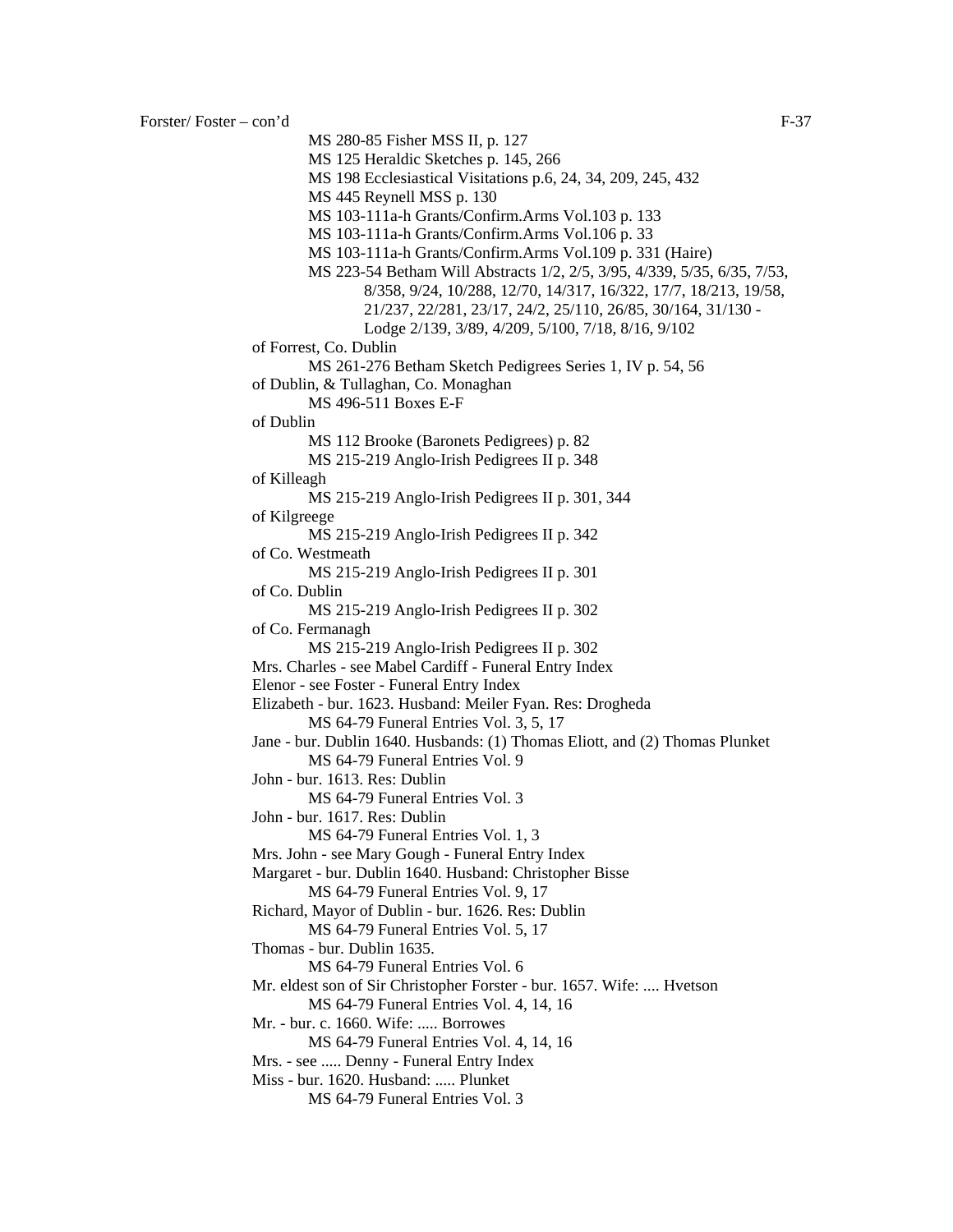| FORSYTH/FORSYTHE |                                                                     | $F-38$ |
|------------------|---------------------------------------------------------------------|--------|
|                  | MS 198 Ecclesiastical Visitations p. 582, 538, 615                  |        |
|                  | MS 445 Reynell MSS p. 131                                           |        |
|                  | MS 223-54 Betham Will Abstracts 8/205, 9/302, 28/295                |        |
| <b>FORTASTER</b> |                                                                     |        |
|                  | Viscount (McKenzie)                                                 |        |
|                  | MS 103-111a-h Grants/Confirm.Arms Vol.103 p. 95                     |        |
| <b>FORTESCUE</b> |                                                                     |        |
|                  |                                                                     |        |
|                  | MS 37 Irish Arms at College of Heralds p. 1, 59                     |        |
|                  | MS 445 Reynell MSS p. 13                                            |        |
|                  | MS 223-54 Betham Will Abstracts 2/168, 5/284, 8/95, 12/268, 16/259, |        |
|                  | 19/118, 20/52, 25/227, 28/17, 30/188, 31/59 - Lodge 4/234           |        |
|                  | Baron                                                               |        |
|                  | MS 103-111a-h Grants/Confirm.Arms Vol.103 p. 59                     |        |
|                  | MS 103-111a-h Grants/Confirm.Arms Vol.108 p. 388 (Parkinson)        |        |
|                  | Sir Chichester (Appt. as Ulster)                                    |        |
|                  | MS 93-97 Chaos 2, p. 59                                             |        |
|                  | of Dromiskin, Co. Louth                                             |        |
|                  | MS 261-276 Betham Sketch Pedigrees Series 1, II p. 202              |        |
|                  | MS 187 Lords Entries Vol. V p. 97                                   |        |
|                  | <b>Baron Clermont</b>                                               |        |
|                  | MS 292-298 Betham Sketch Pedigrees Series 2, I p. 7                 |        |
|                  | Earl of Clermont                                                    |        |
|                  | MS 184 Lords Entries Vol. II p. 26                                  |        |
|                  | of Winstone, Devon                                                  |        |
|                  | MS 496-511 Boxes E-F                                                |        |
|                  |                                                                     |        |
|                  | of Co. Down, etc.                                                   |        |
|                  | MS 496-511 Boxes E-F                                                |        |
|                  | of Co. Louth                                                        |        |
|                  | MS 112 Brooke (Baronets Pedigrees) p. 356                           |        |
|                  | Lord                                                                |        |
|                  | MS 183 Lords Entries Vol. I p. 265                                  |        |
|                  | Lady Faithfull - see Anne Moore - Funeral Entry Index               |        |
|                  | John - bur. Drogheda 1668                                           |        |
|                  | MS 64-79 Funeral Entries Vol. 4, 14, 16                             |        |
|                  | Mrs. - see  Kingsmill - Funeral Entry Index                         |        |
| <b>FORTH</b>     |                                                                     |        |
|                  | MS 215-219 Anglo-Irish Pedigrees II p. 308                          |        |
|                  | MS 199 Ecclesiastical Visitations p. 433, 461                       |        |
|                  | MS 223-54 Betham Will Abstracts 2/253, 4/264, 5/166, 6/136, 16/338, |        |
|                  | 17/335, 20/40, 26/174 - Lodge 6/187, 10/13                          |        |
|                  | of Redwood, Kings Co.                                               |        |
|                  | MS 261 -276 Betham Sketch Pedigrees Series 1, XI p. 136             |        |
|                  | of Culenim, Co. Cavan                                               |        |
|                  | MS 261-276 Betham Sketch Pedigrees Series 1, XI p. 136              |        |
|                  |                                                                     |        |
|                  | of Ballynagarram, Co. Limerick                                      |        |
|                  | MS 261-276 Betham Sketch Pedigrees Series 1, XI p. 137              |        |
|                  | of Kings Co.                                                        |        |
|                  | MS 384 Donavan MSS p. 91                                            |        |
|                  | MS 261-276 Betham Sketch Pedigrees Series 1, XV p. 244              |        |
|                  | MS 573-576 Sadleir Pedigrees #576 p. 78                             |        |
|                  | Loose Pedigrees                                                     |        |
|                  | Commission of Capt. Saml.                                           |        |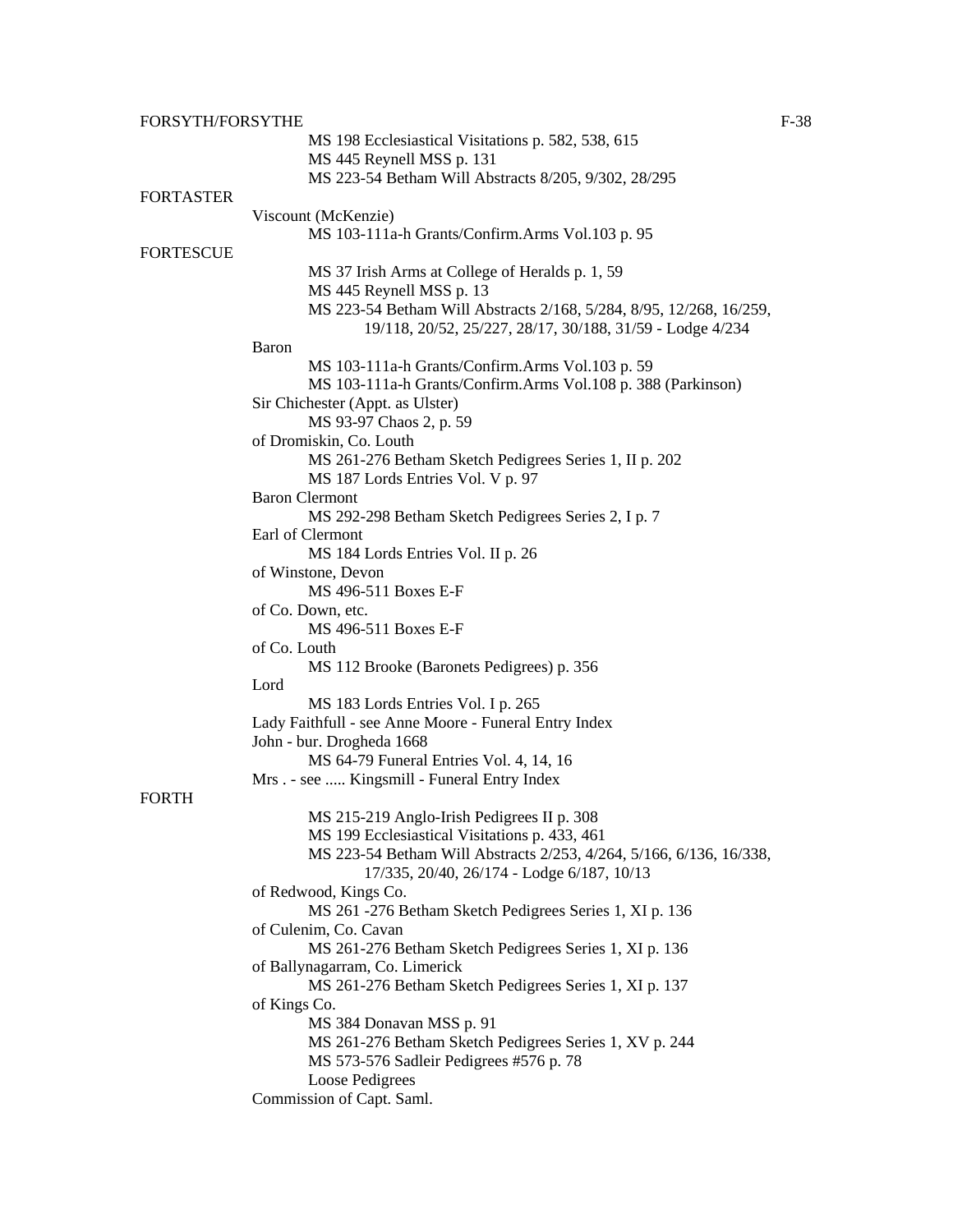| Forth $-$ con'd                |                                                                        | $F-39$ |
|--------------------------------|------------------------------------------------------------------------|--------|
|                                | MS 496-511 Boxes E-F                                                   |        |
|                                | of Dublin                                                              |        |
|                                | MS 215-219 Anglo-Irish Pedigrees II p. 308                             |        |
|                                | Sir Ambrose - bur. Dublin 1609                                         |        |
|                                | MS 64-79 Funeral Entries Vol. 1, 3                                     |        |
|                                | Lady Ambrose - see Margaret Geyton - Funeral Entry Index               |        |
|                                | Mrs. Humphrey - see Margaret Newman - Funeral Entry Index              |        |
| <b>FORTICK</b>                 |                                                                        |        |
|                                | MS 103-111a-h Grants/Confirm.Arms Vol.103 p. 39                        |        |
| <b>FORTIES</b>                 |                                                                        |        |
|                                | MS 223-54 Betham Will Abstracts 8/363                                  |        |
|                                |                                                                        |        |
| <b>FORTON</b>                  |                                                                        |        |
|                                | MS 223-54 Betham Will Abstracts 22/90                                  |        |
| <b>FORTROSE</b>                |                                                                        |        |
|                                | Viscount McKenzie                                                      |        |
|                                | MS 184 Lords Entries Vol. II p. 2                                      |        |
| <b>FORTUNE</b>                 |                                                                        |        |
|                                | MS 223-54 Betham Will Abstracts 6/4, 26/151                            |        |
| <b>FORWARD</b>                 |                                                                        |        |
|                                | MS 103-111a-h Grants/Confirm.Arms Vol.103 p. 35                        |        |
|                                | MS 103-111a-h Grants/Confirm.Arms Vol.106 p. 91 (to Howard)            |        |
|                                | MS 223-54 Betham Will Abstracts 4/245, 31/269 - Lodge 5/16, 10/37      |        |
|                                | Baron Clonmore, Earl of Wicklow                                        |        |
|                                | MS 261-276 Betham Sketch Pedigrees Series 1, II p. 92                  |        |
|                                | of Castle Forward, Co. Donegal                                         |        |
|                                | MS 184 Lords Entries Vol. II p. 42                                     |        |
| <b>FOSBERRY</b>                |                                                                        |        |
|                                | MS 223-54 Betham Will Abstracts 13/16, 19/115, 23/266                  |        |
|                                | of Kilcooley, Co. Limerick                                             |        |
|                                |                                                                        |        |
|                                | MS 436 Irwin A p. 72                                                   |        |
|                                | of Co. Limerick                                                        |        |
|                                | Loose Pedigrees                                                        |        |
|                                | MS 432-371rwin MSS 436 p. 72                                           |        |
|                                | of Co. Tipperary                                                       |        |
|                                | MS 496-511 Boxes E-F                                                   |        |
| <b>FOSHOW</b>                  |                                                                        |        |
|                                | MS 223-54 Betham Will Abstracts 4/235                                  |        |
| <b>FOSSETT</b>                 |                                                                        |        |
|                                | MS 223-54 Betham Will Abstracts 16/68                                  |        |
| <b>FOSTER</b> see also Forster |                                                                        |        |
|                                | MS 215-219 Anglo-Irish Pedigrees II p. 303                             |        |
|                                | MS 213 Antrim Families p. 334                                          |        |
|                                | MS 280-85 Fisher MSS III p. 315, and V p. 155                          |        |
|                                | MS 103-111a-h Grants/Confirm.Arms Vol.105 p. 38                        |        |
|                                | MS 103-111a-h Grants/Confirm.Arms Vo1.106 p. 100+                      |        |
|                                | MS 103-111a-h Grants/Confirm.Arms Vol.107 p. 360 (to Blake)            |        |
|                                | MS 223-54 Betham Will Abstracts 1/191, 4/4, 5/85, 6/136, 7/267, 8/358, |        |
|                                | 9/25, 10/95, 12/20, 17/229, 21/386, 31/130 - Lodge 4/61, 5/45, 6/87    |        |
|                                | of Antrim Castle                                                       |        |
|                                |                                                                        |        |
|                                | MS 261-276 Betham Sketch Pedigrees Series 1, III p. 190                |        |
|                                | MS 292-298 Betham Sketch Pedigrees Series 2, I p. 385                  |        |
|                                | of Galway                                                              |        |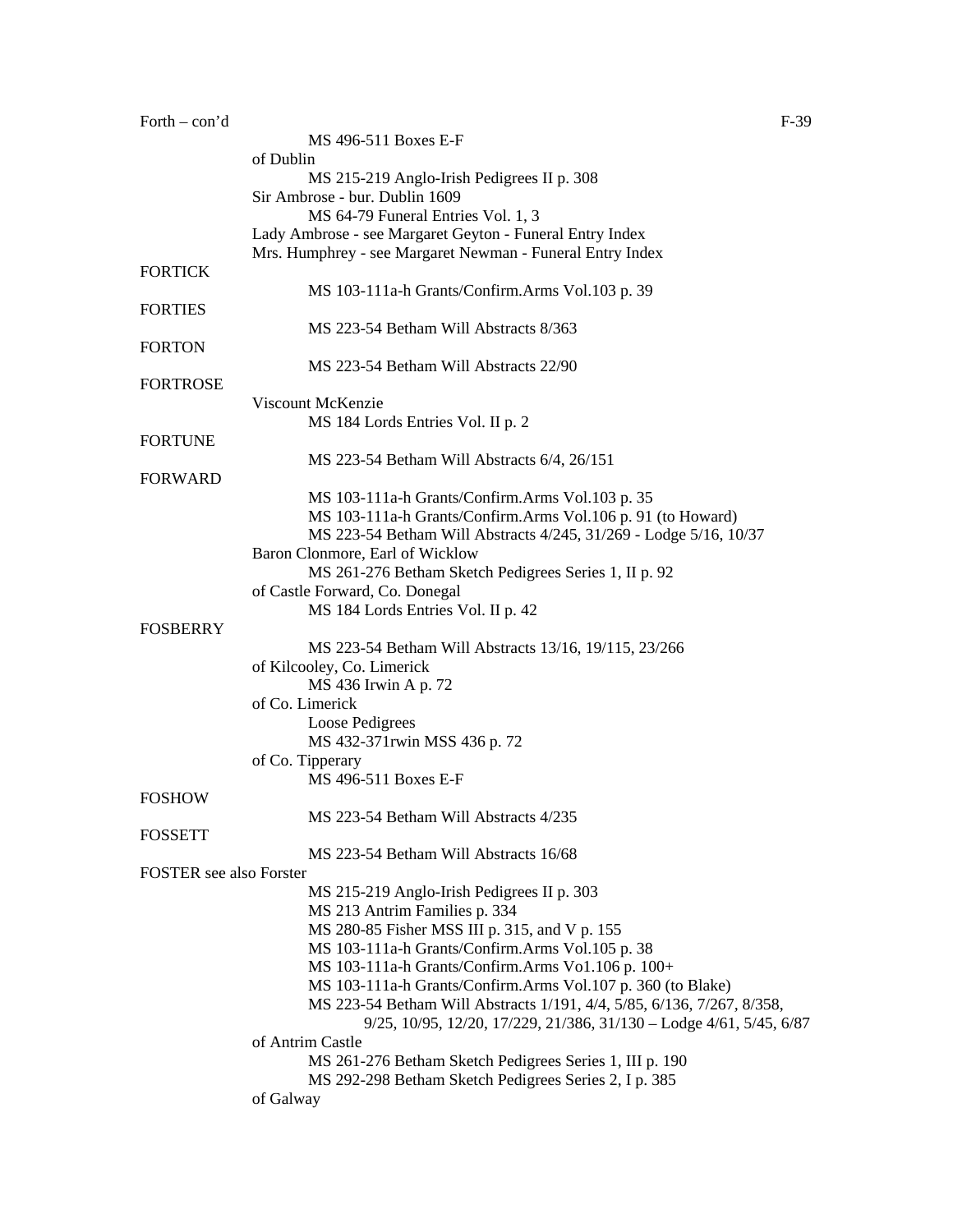Foster – con'd F-40 MS 93-97 Chaos 1, p. 84-89 of Northumberland & Herts. MS 93-97 Chaos 1, p. 91-94 Viscountess Ferrard MS 186 Lords Entries Vol. IV p. 50 Baroness Oriel MS 185 Lords Entries Vol. III p. 260 of Moyrieski, Co. Clare MS 385 Bewley MSS p. 132 of Co. Meath MS 215-219 Anglo-Irish Pedigrees II p. 303 of Co. Louth MS 183 Lords Entries Vol. I p. 157 Elenor - bur. Dublin 1597 MS 64-79 Funeral Entries Vol. 1, 2 Mrs. John - see Rose Quatermas - Funeral Entry Index Margaret - bur. Dublin 1597. Husband: John Dungan MS 64-79 Funeral Entries Vol. 1 Margaret - bur. Dublin 1639. Husband: Thomas Harding MS 64-79 Funeral Entries Vol. 8 FOTHERGILL MS 125 Heraldic Sketches p. 298 FOTIERELL MS 223-54 Betham Will Abstracts 3/228, 17/357, 29/37, 31/213 FOULKEI FOULKES MS 362-78 Betham Letter Books Vol. XV, p. 61, 182-95 MS 223-54 Betham Will Abstracts 3/237, 4/297, 9/170, 13/222, 16/308, 22/325, 30/232 - Lodge 1/209 of Ballynikilly, Co. Cork MS 261-276 Betham Sketch Pedigrees Series 1, XII p. 32 of Fallow, Co. Waterford MS 261-276 Betham Sketch Pedigrees Series 1, XII p. 34 of Shanegarry & Tullow, Co. Waterford MS 261-276 Betham Sketch Pedigrees Series 1, VI p. 65, 67 of Co. Waterford MS 183 Lords Entries Vol. I p. 185 FOURTANIER MS 223-54 Betham Will Abstracts 8/163 FOWKE/ FOWKES MS 526 Irish Coats of Arms (Fota) p. 92 MS 223-54 Betham Will Abstracts 1/212, 24/355, 25/331, 26/156, 30/46 - Lodge 2/55 of Youghal, Co. Cork MS 261-276 Betham Sketch Pedigrees Series 1, VI p. 65 of Brewood, Co. Stafford MS 261-276 Betham Sketch Pedigrees Series 1, VI p. 58 of Ardee, Co. Louth MS 261-276 Betham Sketch Pedigrees Series 1, VI p. 60 of Staffordshire MS 261-276 Betham Sketch Pedigrees Series 1, VI p. 61 of Dublin MS 261-276 Betham Sketch Pedigrees Series 1, VI p. 61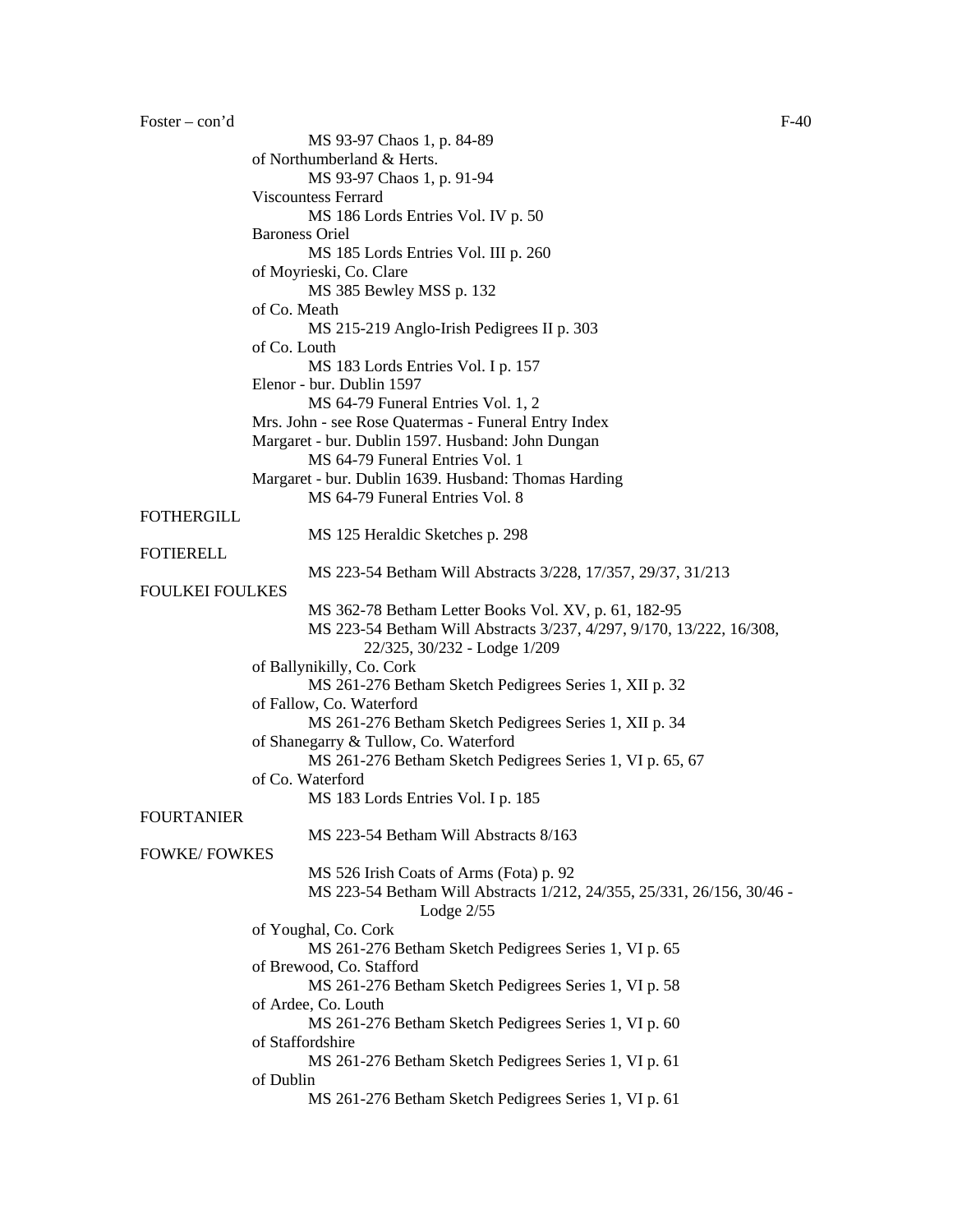| Fowke/Fowkes - con'd |                                                                                                    | $F-41$ |
|----------------------|----------------------------------------------------------------------------------------------------|--------|
|                      | of Cork                                                                                            |        |
|                      | MS 261-276 Betham Sketch Pedigrees Series 1, VI p. 108                                             |        |
|                      | Mrs. Bartholomew - see Frances White - Funeral Entry Index                                         |        |
|                      | Col. John - bur. Ardee 1665                                                                        |        |
|                      | MS 64-79 Funeral Entries Vol. 4, 14, 16                                                            |        |
| <b>FOWLE</b>         |                                                                                                    |        |
|                      | MS 223-54 Betham Will Abstracts 4/101, 17/298, 31/68                                               |        |
| <b>FOWLER</b>        |                                                                                                    |        |
|                      | MS 213 Antrim Families p. 202                                                                      |        |
|                      | MS 198 Ecclesiastical Visitations p. 290                                                           |        |
|                      | MS 445 Reynell MSS p. 49, 149, 157<br>MS 103-111a-h Grants/Confirm.Arms Vol.110 p. 174             |        |
|                      | MS 223-54 Betham Will Abstracts 6/213, 8/342, 9/299, 12/64, 13/145,                                |        |
|                      | 17/272, 19/149, 20/129, 28/81                                                                      |        |
|                      | John - bur. Wexford 1636. Wife: Margaret                                                           |        |
|                      | MS 64-79 Funeral Entries Vol. 7                                                                    |        |
| <b>FOWLIS</b>        |                                                                                                    |        |
|                      | MS 125 Heraldic Sketches p. 300                                                                    |        |
| <b>FOWLOWE</b>       |                                                                                                    |        |
|                      | MS 223-54 Betham Will Abstracts 4/138                                                              |        |
| <b>FOWNES</b>        |                                                                                                    |        |
|                      | MS 526 Irish Coats of Arms (Fota) p. 64                                                            |        |
|                      | MS 103-111a-h Grants/Confirm.Arms Vol.104 p. 12                                                    |        |
|                      | of Dublin                                                                                          |        |
|                      | MS 261-276 Betham Sketch Pedigrees Series 1, XII p. 339                                            |        |
|                      | MS 223-54 Betham Will Abstracts 26/323 - Lodge 3/81, 6/166, 7/38                                   |        |
| <b>FOX</b>           |                                                                                                    |        |
|                      | MS 215-219 Anglo-Irish Pedigrees II p. 299 and V p. 273                                            |        |
|                      | MS 526 Irish Coats of Arms (Fota) p. 96, 103                                                       |        |
|                      | MS 125 Heraldic Sketches p. 70, 270                                                                |        |
|                      | MS 362-78 Betham Letter Books Vol. II p. 61                                                        |        |
|                      | MS 198 Ecclesiastical Visitations p. 604                                                           |        |
|                      | MS 199 Ecclesiastical Visitations p. 98                                                            |        |
|                      | MS 445 Reynell MSS p. 111, 128, 140                                                                |        |
|                      | MS 103-111a-h Grants/Confirm.Arms Vol.107 p. 189, 273                                              |        |
|                      | MS 223-54 Betham Will Abstracts 2/212, 3/294, 4/8, 5/177, 6/140, 8/151,                            |        |
|                      | 10/354, 11/92, 12/211, 16/32 or 82, 17/35, 19/10, 20/326, 22/7,                                    |        |
|                      | 23/359, 24/284, 25/45, 26/247, 28/269, 29/120, 30/154, 31/241,<br>32/150 - Lodge 1/73, 5/210, 10/3 |        |
|                      | MS 145 O'Ferrall's Linea Antiqua I p. 496                                                          |        |
|                      | of Cornwall                                                                                        |        |
|                      | MS 261-276 Betham Sketch Pedigrees Series 1, VIII p. 239                                           |        |
|                      | MS 292-298 Betham Sketch Pedigrees Series 2, I p. 189                                              |        |
|                      | of Exeter                                                                                          |        |
|                      | MS 436 Irwin A p. 95                                                                               |        |
|                      | of Co. Tipperary                                                                                   |        |
|                      | MS 215-219 Anglo-Irish Pedigrees II p. 298                                                         |        |
|                      | of Co. Limerick                                                                                    |        |
|                      | MS 215-219 Anglo-Irish Pedigrees II p. 299                                                         |        |
|                      | MS 215-219 Anglo-Irish Pedigrees V p. 273, 274                                                     |        |
|                      | MS 215-219 Anglo-Irish Pedigrees V p. 284, 303, 310                                                |        |
|                      | MS 183 Lords Entries Vol. 1 p. 211                                                                 |        |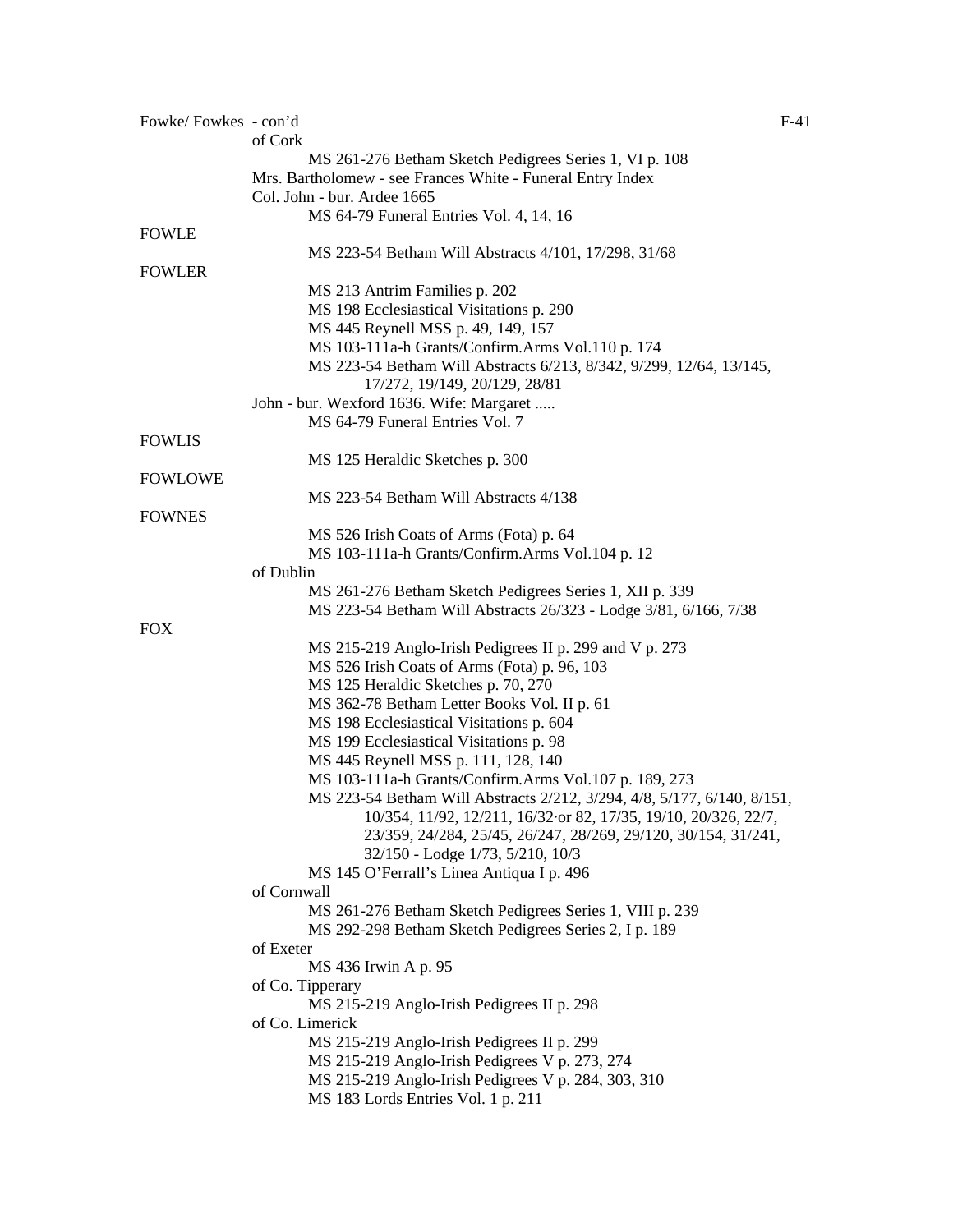|                   | of Co. Longford                                                                  |
|-------------------|----------------------------------------------------------------------------------|
|                   | MS 215-219 Anglo-Irish Pedigrees II p. 300                                       |
|                   | of Kilcoursy, Kings Co., Dublin, Co. Meath                                       |
|                   | MS 112 Brooke (Baronets Pedigrees) p. 284                                        |
|                   | Brassell - bur. Kings Co. 1639                                                   |
|                   | MS 64-79 Funeral Entries Vol. 8                                                  |
|                   | Nathaniel - bur. Co. Longford 1634                                               |
|                   | MS 64-79 Funeral Entries Vol. 6                                                  |
|                   | Sir Patrick - bur. 1618. Res: Moyvore, Co. Westmeath                             |
|                   | MS 64-79 Funeral Entries Vol. 3                                                  |
|                   | Mr. - bur. Dublin 1662. Wife:  . Tuite                                           |
|                   | MS 64-79 Funeral Entries Vol. 4, 14<br>Mrs. - see  Bowthby - Funeral Entry Index |
| <b>FOXALL</b>     |                                                                                  |
|                   | MS 125 Heraldic Sketches p. 90, 127                                              |
|                   | MS 223-54 Betham Will Abstracts 3/341, 5/253, 9/166 - Lodge 5/123                |
|                   | of Dublin                                                                        |
|                   | MS 261-276 Betham Sketch Pedigrees Series 1, XVI p. 18, 21, 22                   |
| <b>FOXBERRY</b>   |                                                                                  |
|                   | MS 223-54 Betham Will Abstracts 12/32                                            |
| <b>FOXCROFT</b>   |                                                                                  |
|                   | MS 223-54 Betham Will Abstracts 11/142, 18/172                                   |
| <b>FOXTETH</b>    |                                                                                  |
|                   | Alderman - bur. 1668. Res: Drogheda                                              |
|                   | MS 64-79 Funeral Entries Vol. 4, 14, 16                                          |
|                   | Mrs. Toxteth - see Dorcas Tichborne - Funeral Entry Index                        |
| <b>FOXWISH</b>    |                                                                                  |
|                   | MS 223-54 Betham Will Abstracts 6/244                                            |
| <b>FOY</b>        |                                                                                  |
|                   | MS 223-54 Betham Will Abstracts 3/97, 6/397, 23/10, 25/209                       |
|                   | <b>Bishop of Waterford</b>                                                       |
|                   | MS 183 Lords Entries Vol. I p. 21                                                |
|                   | Rt. Rev. Nathaniel, Bishop of Waterford - bur. Waterford 1707                    |
|                   | MS 64-79 Funeral Entries Vol. 17                                                 |
| <b>FRACKLETON</b> |                                                                                  |
|                   | of Dromore, Co. Down                                                             |
| <b>FRAINGE</b>    | MS 496-511 Boxes E-F                                                             |
|                   | MS 526 Irish Coats of Arms (Fota) p. 88                                          |
| <b>FRAMAPEA</b>   |                                                                                  |
|                   | MS 223-54 Betham Will Abstracts 17/74                                            |
| <b>FRAMPTON</b>   |                                                                                  |
|                   | MS 223-54 Betham Will Abstracts 7/327                                            |
| <b>FRANCE</b>     |                                                                                  |
|                   | MS 103-111a-h Grants/Confirm.Arms Vol.111 p. 121 (change of name)                |
|                   | MS 223-54 Betham Will Abstracts 8/152, 16/398, 18/395 - Lodge 8/47               |
|                   | Duke of                                                                          |
|                   | MS 436 Irwin A p. 236-238                                                        |
| <b>FRANCIS</b>    |                                                                                  |
|                   | MS 103-111a-h Grants/Confirm.Arms Vol.1 05 p. 39                                 |
|                   | MS 103-111a-h Grants/Confirm.Arms Vol.1 08 p. 145                                |
|                   | MS 223-54 Betham Will Abstracts 4/79, 6/110, 11/323, 13/209, 14/141,             |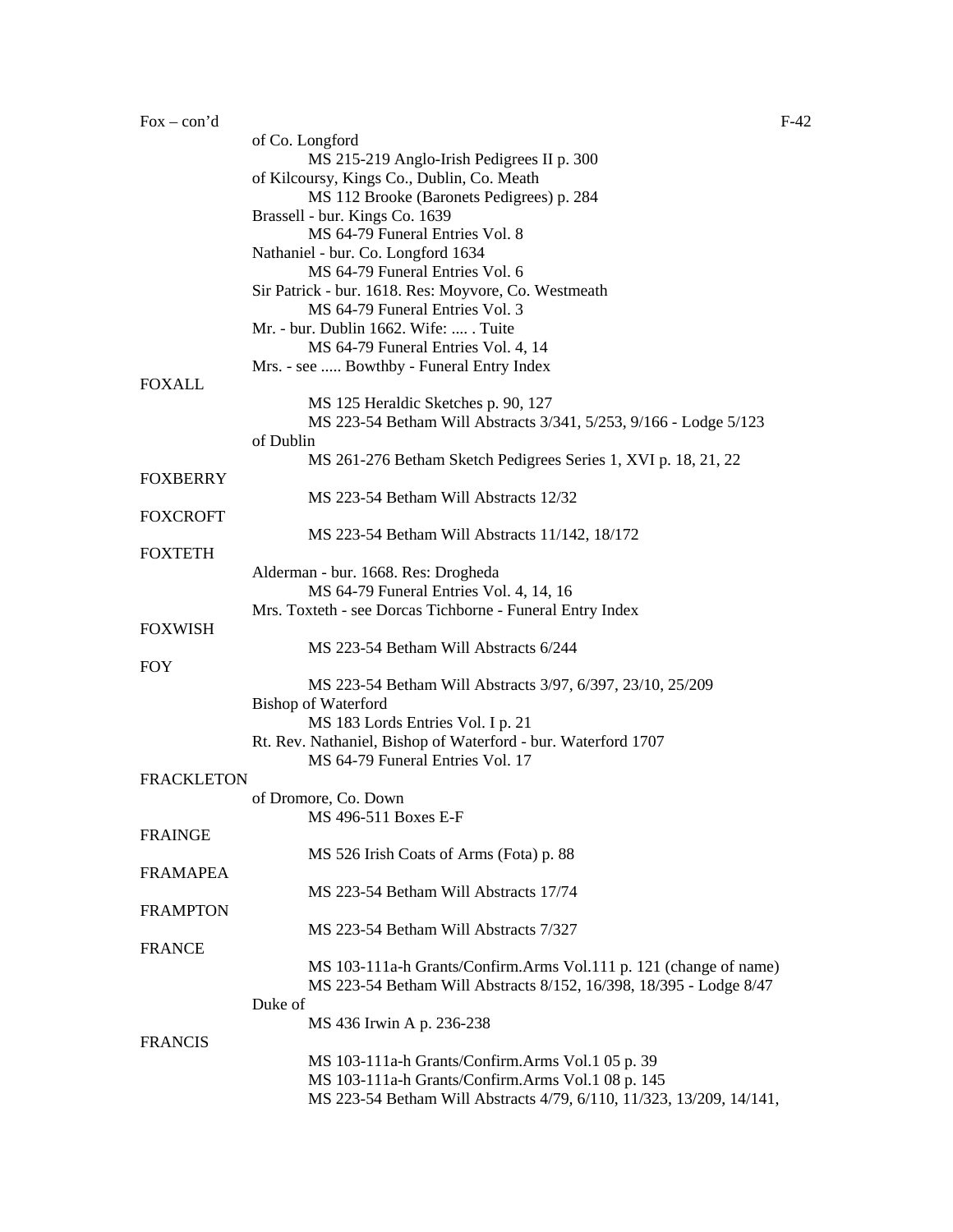Francis – con'd F-43 15/123, 21/149 Richard - bur. Dublin 1659. Wives: (1) ... .. Simons, and (2) Mary Giles MS 64-79 Funeral Entries Vol. 4, 14, 16 Mrs. Richard - see Mary Gyles - Funeral Entry Index FRANCQUEFORD/FRANKFORT MS 223-54 Betham Will Abstracts 11/157 Baron (Morres) MS 186 Lords Entries Vol. IV p. 160 FRANK/ FRANKS/ FRANCK MS 445 Reynell MSS p. 120 MS 103-111a-h Grants/Confirm.Arms Vol.108 p. 332 MS 103-111a-h Grants/Confirm.Arms Vol.111c p. 74 of Co. Limerick Loose Pedigrees of Kings Co. MS 573-576 Sadleir Pedigrees 576 p. 80, 84 MS 573-576 Sadleir Pedigrees 573 no page given John - bur. 1620. Res: Dublin MS 64-79 Funeral Entries Vol. 3 Mrs .. - see Jane Parsons - Funeral Entry Index FRANKLAND MS 125 Heraldic Sketches p. 262 MS 223-54 Betham Will Abstracts 3/51, 11/191, 12/41, 18/137, 21/75*,*  23/111, 27/136 - Lodge 1/89, 3/31, 4/109, 6/49 of Co. Cork MS 404-5 Davies MSS II no page given MS 611 Lodge Family p. 46 or 66 MS 630 Misc Pedigrees FRANKLIN/FRANKLYN MS 125 Heraldic Sketches p. 162, 262 MS 198 Ecclesiastical Visitations p. 192 MS 103-111a-h Grants/Confirm.Arms Vol.107 p. 210 MS 223-54 Betham Will Abstracts 1/86, 3/1, 5/2, 6/361, 7/29, 9/300, 11/159, 12/26, 15/266, 17/301, 18/254, 20/115, 29/286 of Kilquam, Co. Kerry MS 261-276 Betham Sketch Pedigrees Series 1, VI p. 144 of Co. Cork MS 404-5 Davies MSS II no page given Henry - bur. Drogheda 1637 MS 64-79 Funeral Entries Vol. 7 FRANOSSE MS 223-54 Betham Will Abstracts 16/334 FRASER/ FRAZER/ FRAZIER MS 125 Heraldic Sketches p. 139, 140, 264, 296, 298 MS 199 Ecclesiastical Visitations p. 212 MS 103-111a-h Grants/Confirm.Arms Vol.111 p. 87 MS 223-54 Betham Will Abstracts 4/327, 5/29, 7/250, 10/37, 24/181, 32/114 - Lodge 4/155, 5/56, 6/223 MS 223-54 Betham Will Abstracts 6/215, 7/73, 9/128, 12/119, 14/235, 19/7 of Lovatt MS 432-37 Irwin MSS 437 Pt. II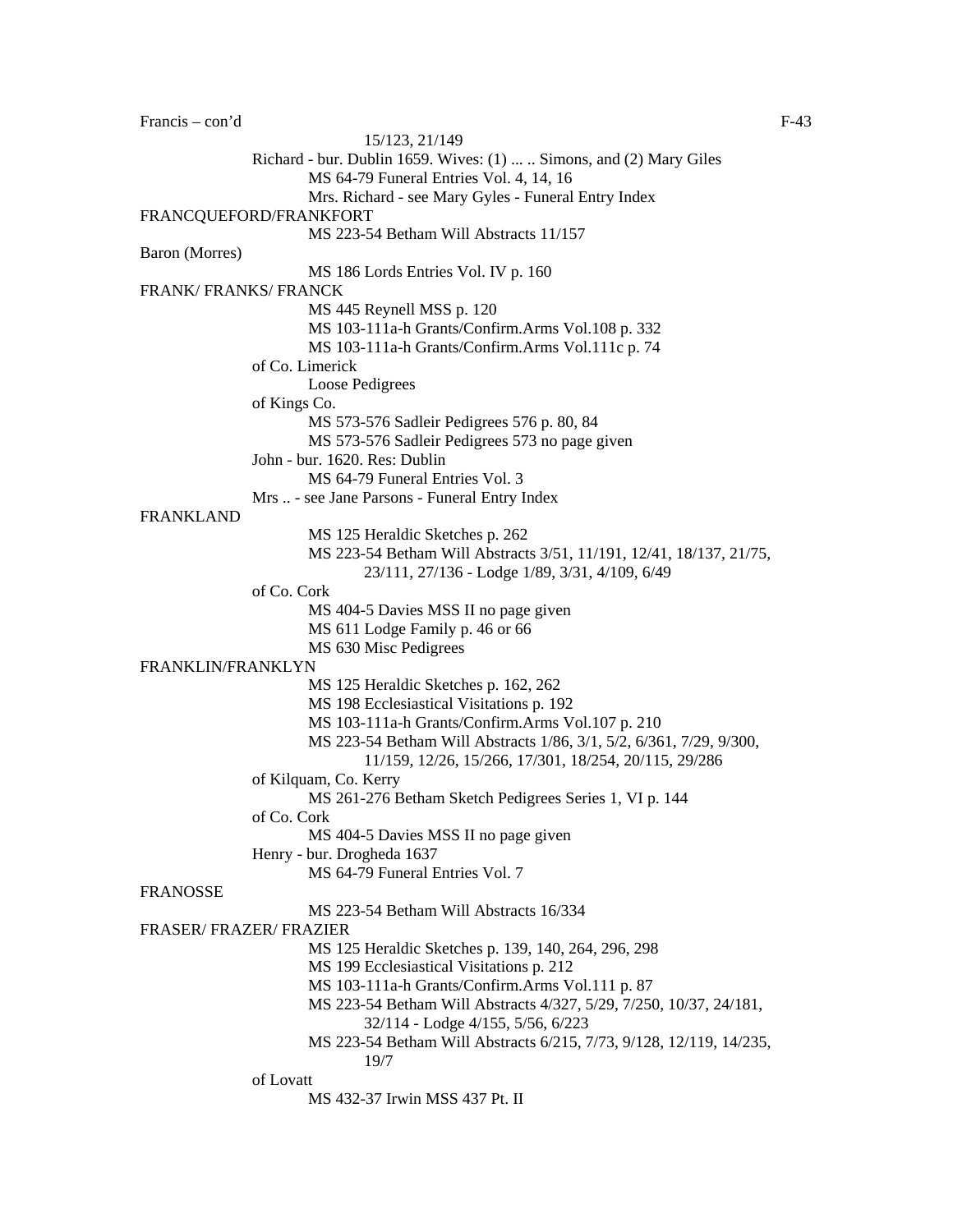| FRAUNCHE - see French<br><b>FRAYNE</b> |                                                                          | $F-44$ |
|----------------------------------------|--------------------------------------------------------------------------|--------|
|                                        | MS 198 Ecclesiastical Visitations p. 593, 651                            |        |
|                                        | MS 215-219 Anglo-Irish Pedigrees 11 p. 320                               |        |
|                                        | MS 223-54 Betham Will Abstracts 15/243, 29/123                           |        |
|                                        | of Ballinkeddy                                                           |        |
|                                        | MS 215-219 Anglo-Irish Pedigrees 11 p. 320                               |        |
|                                        | of Carrick                                                               |        |
|                                        | MS 215-219 Anglo-Irish Pedigrees 11 p. 320                               |        |
| <b>FREAME</b>                          |                                                                          |        |
|                                        | MS 184 Lords Entries Vol. II p. 30                                       |        |
| <b>FRECAN</b>                          |                                                                          |        |
|                                        | MS 223-54 Betham Will Abstracts 19/371                                   |        |
| <b>FRECKLETON</b>                      |                                                                          |        |
|                                        | Sir Ferdinando - bur. 1609                                               |        |
|                                        | MS 64-79 Funeral Entries Vol. 1, 3                                       |        |
| <b>FRED</b>                            |                                                                          |        |
|                                        | MS 198 Ecclesiastical Visitations p. 467                                 |        |
| <b>FREDERICK</b>                       |                                                                          |        |
|                                        | MS 199 Ecclesiastical Visitations p. 157                                 |        |
|                                        | MS 223-54 Betham Will Abstracts 1/304 - Lodge 10/131                     |        |
|                                        | Duke of Dorset                                                           |        |
|                                        | MS 261-276 Betham Sketch Pedigrees Series 1, IX p. 77                    |        |
| <b>FREELAND</b>                        |                                                                          |        |
|                                        | MS 223-54 Betham Will Abstracts 1/107, 27/132                            |        |
|                                        | FREEMAN see also Deane alias Freeman                                     |        |
|                                        | MS 526 Irish Coats of Arms (Fota) p. 96                                  |        |
|                                        | MS 125 Heraldic Sketches p. 65, 76                                       |        |
|                                        | MS 103-111a-h Grants/Confirm.Arms Vol.105 p. 101                         |        |
|                                        | MS 103-111a-h Grants/Confirm.Arms Vol.109 p. 275                         |        |
|                                        | MS 223-54 Betham Will Abstracts 1/88, 2/205, 3/67, 4/159, 6/99, 9/216,   |        |
|                                        | 10/351, 11/227, 13/128, 16/46, 17/94, 19/315, 20/307, 21/159,            |        |
|                                        | 22/31 or 81, 23/52, 24/45, 25/47, 28/289, 32/247 - Lodge 1/199,          |        |
|                                        | 4/225                                                                    |        |
|                                        |                                                                          |        |
|                                        | of Kings Co., & Co. Tipperary                                            |        |
|                                        | MS 412 Barry MSS p. 6a<br>of Kings Co. and Co. Cork                      |        |
|                                        |                                                                          |        |
|                                        | Loose Pedigrees                                                          |        |
|                                        | of Castlecor, Co. Cork                                                   |        |
|                                        | MS 279 Stephens MSS no page given                                        |        |
|                                        | of Ballinware, Co. Tipperary                                             |        |
|                                        | MS 573-576 Sadleir Pedigrees 576 p. 81, 85                               |        |
|                                        | Arms                                                                     |        |
|                                        | MS 183 Lords Entries Vol. I p. 26                                        |        |
|                                        | Lord Chancellor                                                          |        |
|                                        | MS 183 Lords Entries Vol. I p. 26                                        |        |
|                                        | Elizabeth - bur. Monkstown, Co. Dublin 1684. Husband: Robert Meller M.D. |        |
|                                        | MS 64-79 Funeral Entries Vol. 12, 13, 14                                 |        |
|                                        | ? bur. c. 1655                                                           |        |
|                                        | MS 64-79 Funeral Entries Vol. 14, 16                                     |        |
| <b>FREGUSIUS</b>                       |                                                                          |        |
|                                        | of Tugusius                                                              |        |
|                                        | TO FIND REFERENCES, PLEASE SEE FILM NUMBER LISTING AND FOREWORD          |        |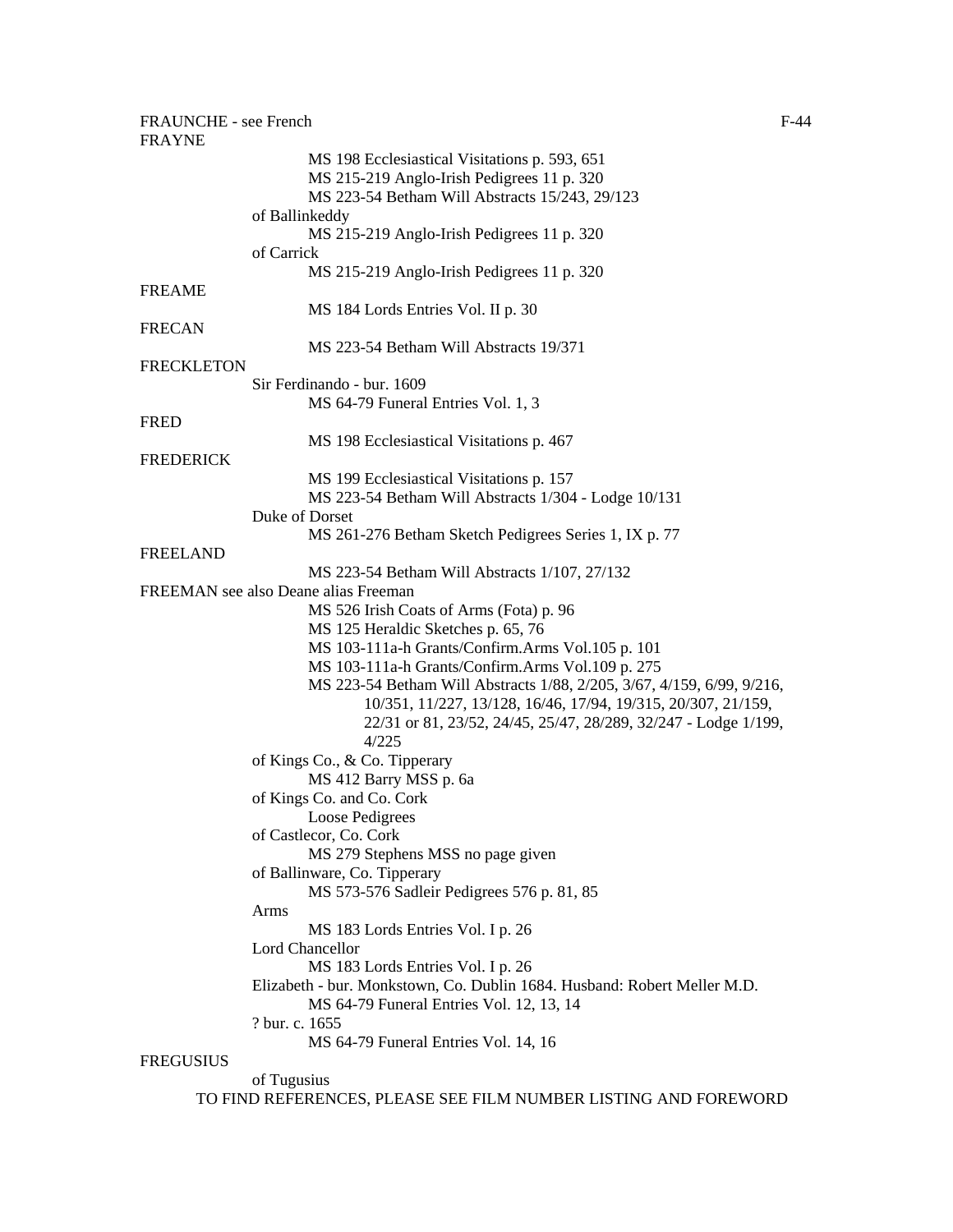| Fregusius – $con2d$ | $F-45$                                                                    |
|---------------------|---------------------------------------------------------------------------|
|                     | MS 103-111a-h Grants/Confirm.Arms Vol.103 p. 43                           |
| <b>FREKE</b>        |                                                                           |
|                     | MS 223-54 Betham Will Abstracts 4/157, 10/100 - Lodge 6/95                |
| <b>FRENCH</b>       |                                                                           |
|                     | MS 526 Irish Coats of Arms (Fota) p. 79                                   |
|                     | MS 125 Heraldic Sketches p. 83                                            |
|                     | MS 198 Ecclesiastical Visitations p. 37, 565, 570, 581,586                |
|                     | MS 199 Ecclesiastical Visitations p. 347, 369                             |
|                     | MS 445 Reynell MSS p. 115, 143                                            |
|                     | MS 103-111a-h Grants/Confirm.Arms Vol.110 p. 63                           |
|                     | MS 103-111a-h Grants/Confirm.Arms Vol.110 p. 172                          |
|                     | MS 103-111a-h Grants/Confirm.Arms Vol.111a p. 77 (Stuart-French)          |
|                     | MS 103-111a-h Grants/Confirm.Arms Vol.111 b p. 38 (Stuart)                |
|                     | $p. 64$ (J. M. Viscount)                                                  |
|                     | MS 103-111a-h Grants/Confirm.Arms Vol.111c p. 21                          |
|                     | MS 103-111a-h Grants/Confirm.Arms Vol.111e p. 9                           |
|                     | MS 223-54 Betham Will Abstracts 1/29, 2/3, 3/14, 4/201, 5/16, 6/4, 7/37,  |
|                     | 8/160, 9/149, 10/356, 11/30, 12/30, 13/32, 14/284, 15/43, 16/144,         |
|                     | 17/34, 18/266, 19/219, 20/114, 21/73, 22/86, 23/12, 24/246, 25/309,       |
|                     | 26/186, 27/137, 28/115, 30/4, 32/172 - Lodge 1/17, 2/93, 8/115            |
| Arthur              |                                                                           |
|                     | MS 103-111a-h Grants/Confirm.Arms Vol.106 p. 13                           |
|                     | of Mornington Park, Artane, Dublin                                        |
|                     | MS 261-276 Betham Sketch Pedigrees Series 1, XV p. 260                    |
| of Galway           |                                                                           |
|                     | MS 261-276 Betham Sketch Pedigrees Series 1, III p. 45, 46, 49, 50-52     |
|                     | MS 261-276 Betham Sketch Pedigrees Series 1, IX p. 136-147                |
|                     | MS 292-298 Betham Sketch Pedigrees Series 2, VI I p. 306                  |
| of Dublin           |                                                                           |
|                     | MS 261-276 Betham Sketch Pedigrees Series 1, III p. 45, 48, 52            |
|                     | of Kinsale, Co. Cork                                                      |
|                     | MS 261-276 Betham Sketch Pedigrees Series 1, III p. 47                    |
|                     | of Belturbet, Co. Cavan                                                   |
|                     | MS 261-276 8etham Sketch Pedigrees Series 1, III p. 48                    |
|                     | MS 261-276 Betham Sketch Pedigrees Series 1, IX p. 128                    |
| Dean of Ross        |                                                                           |
|                     | MS 261-276 Betham Sketch Pedigrees Series 1, III p. 52                    |
|                     | of Aghaqlosk, Co. Mayo                                                    |
|                     | MS 261-276 8etham Sketch Pedigrees Series 1, III p. 52                    |
| of Sligo            |                                                                           |
|                     | MS 261-276 8etham Sketch Pedigrees Series 1, IX p. 132                    |
|                     | of Frenchpark, Co. Roscommon                                              |
|                     | MS 261-276 Betham Sketch Pedigrees Series 1, III p. 242                   |
|                     | MS 261-276 Betham Sketch Pedigrees Series 1, IX p. 116 et.seq.            |
|                     | MS 292-298 Betham Sketch Pedigrees Series 2, III p. 81<br>Loose Pedigrees |
|                     | of St. Sebastian's, Spain                                                 |
|                     | MS 261-276 Betham Sketch Pedigrees Series 1, III p. 52                    |
|                     | MS 292-298 Betham Sketch Pedigrees Series 2, II p. 207                    |
|                     | of Mulpit, Co. Galway                                                     |
|                     | MS 436 Irwin A p. 81                                                      |
|                     | of Cloonquin, Co. Roscommon                                               |
|                     |                                                                           |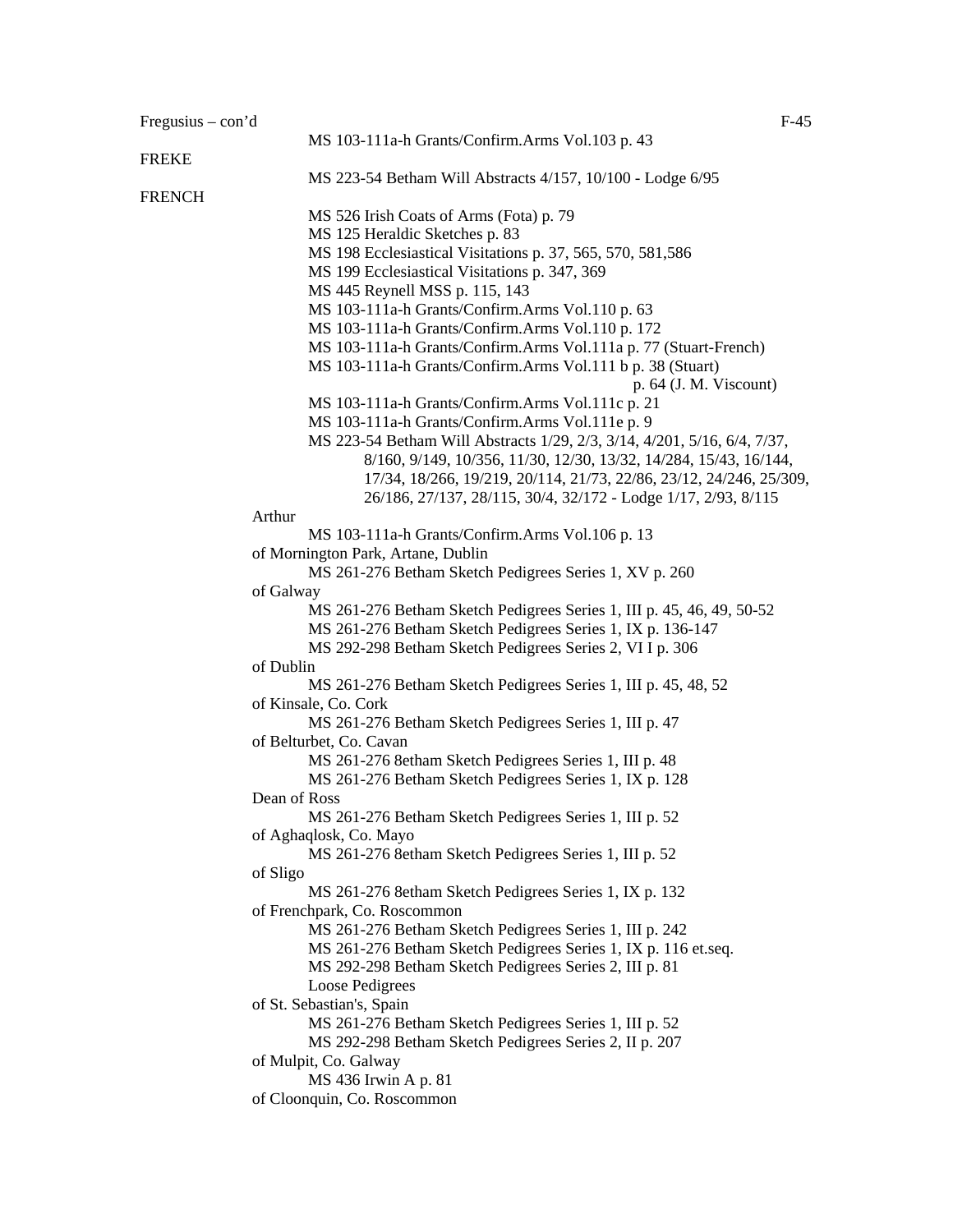```
MS 436 Irwin A p. 82-83 
                        MS 496-511 Boxes E-F 
                        MS 432-37 Irwin MSS #433 p. 106-109 - #445 p. 439-443 - #445 p.1-11, 
                                  15, 20-38 - #436 p. 81-3 - #438 Pt. VIII 
                of Co. Galway 
                        MS 436 Irwin A p. 87 
                        MS 93-97 Chaos 3 p. 3 
                        MS 215-219 Anglo-Irish Pedigrees II p. 310, 314-331 
                        MS 432-37 Irwin MSS #433 p. 67 
                Baroness 
                        MS 186 Lords Entries Vol. IV p. 102 
                of Co. Cork 
                        MS 215-219 Anglo-Irish Pedigrees II p. 319 
                        MS 404-5 Davies MSS I & II, no page given
                        Loose Pedigrees 
                of Co. Wexford 
                        MS 215-219 Anglo-Irish Pedigrees II p. 309 
                of Oakport, Co. Roscommon 
                        MS 184 Lords Entries Vol. II p. 108 
                Lord de Freyne 
                        MS 187 Lords Entries Vol. V p. 281 
                of Moniaca 
                        MS 412 Barry MSS p. 68 
                Elinor - bur. 1635. Husbands: (1) Stephen Lynch, Galway, (2) Edward Browne, 
                                  Galway, and (3) Walter Blake, Galway 
                        MS 64-79 Funeral Entries Vol. 6 
                John - bur. Galway 1634 
                        MS 64-79 Funeral Entries Vol. 6 
                Dr. Mathew - bur. Dublin 1714 
                        MS 64-79 Funeral Entries Vol. 17 
                Sir Peter - bur. 1631. Res: Galway 
                        MS 64-79 Funeral Entries Vol. 5, 10, 17 
                Mr. - bur. 1656. Wife: ..... Dutton 
                        MS 64-79 Funeral Entries Vol. 4, 14, 16 
                Miss - bur. in Connaught 1720. Husband: ... .. King 
                        MS 64-79 Funeral Entries Vol. 17 
FRENCHBREWSTER 
                        MS 103-111a-h Grants/Confirm.Arms Vol.109 p. 301 
FREND/ FRIEND 
                        MS 526 Irish Coats of Arms (Fota) p. 80 
                        MS 223-54 Betham Will Abstracts 7/102, 11/189, 21/82, 23/343, 24/365, 
                                  25/231, 28/286 
                        MS 223-54 Betham Will Abstracts 19/8
                of Boshell 
                        MS 573-576 Sadleir Pedigrees 576 p. 79 
                        Loose Pedigrees 
FRENER 
                        MS 223-54 Betham Will Abstracts 31/79
FRENEY/ FRENY 
                        MS 215-219 Anglo-Irish Pedigrees II p. 322 
                        MS 223-54 Betham Will Abstracts 11/313
```
of Co. Kilkenny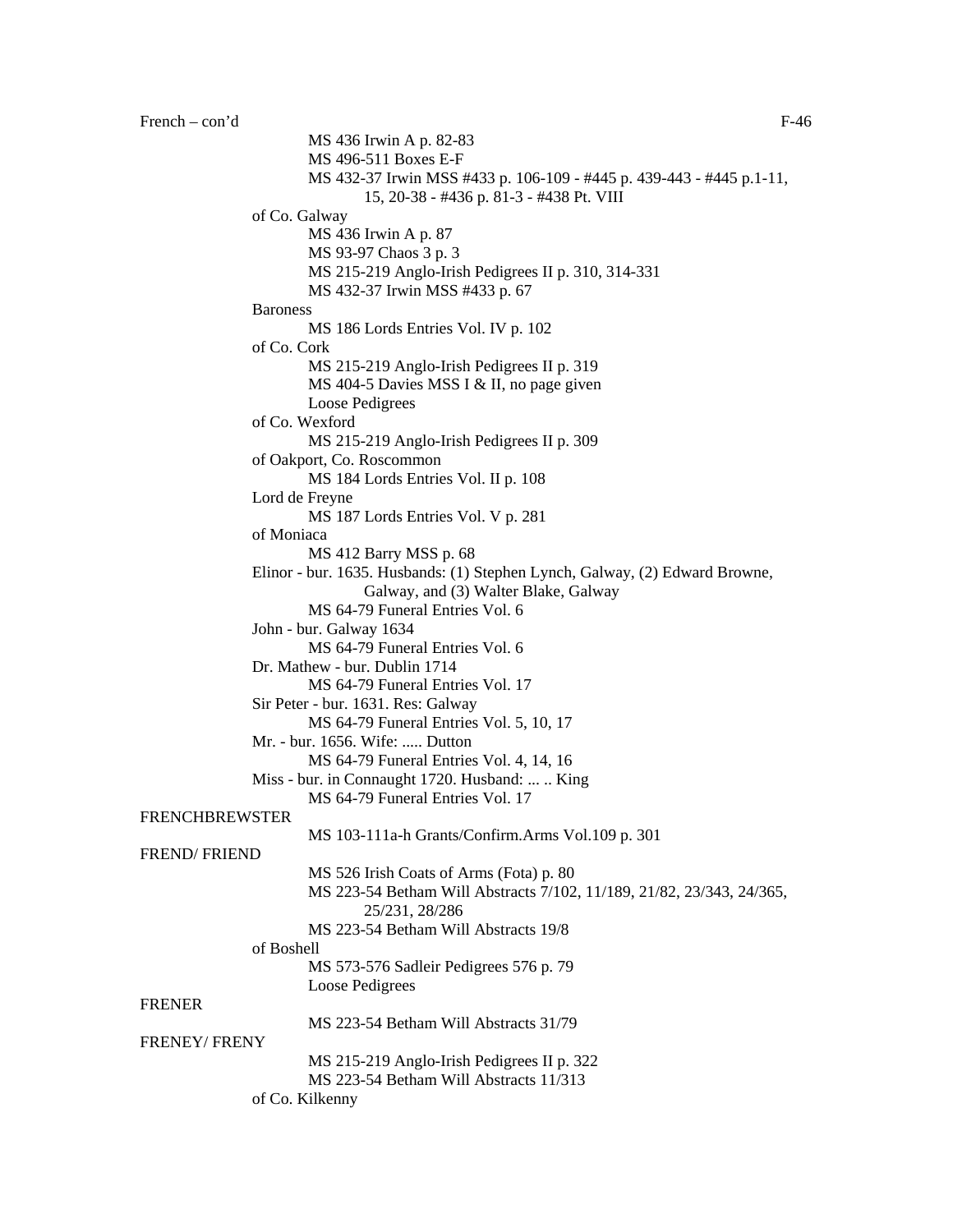| Freney/Freny – con'd |                                                                                     | F-47 |
|----------------------|-------------------------------------------------------------------------------------|------|
| <b>FRESHWATER</b>    | MS 215-219 Anglo-Irish Pedigrees II p. 322                                          |      |
|                      | Mrs. - bur. Dublin 1661<br>MS 64-79 Funeral Entries Vol. 4, 14, 16                  |      |
| <b>FRESWOOD</b>      | MS 223-54 Betham Will Abstracts 22/302                                              |      |
| <b>FREW</b>          |                                                                                     |      |
| <b>FREWEN</b>        | MS 223-54 Betham Will Abstracts 11/289                                              |      |
|                      | MS 223-54 Betham Will Abstracts 6/403, 9/141<br>of Castleconnell<br>Loose Pedigrees |      |
| FREYGELL             | of Suffolk                                                                          |      |
|                      | MS 432-37 Irwin MSS 436 p. 404                                                      |      |
| <b>FRIAR</b>         | MS 223-54 Betham Will Abstracts 3/341, 7/108                                        |      |
| <b>FRICELL</b>       | MS 223-54 Betham Will Abstracts 2/281, 14/27                                        |      |
| FRIELL, O'           |                                                                                     |      |
| <b>FRIER</b>         | MS 146 O'Ferrall's Linea Antiqua II (A) p. 493                                      |      |
| <b>FRISNAM</b>       | MS 223-54 Betham Will Abstracts 3/341, 32/287                                       |      |
|                      | MS 223-54 Betham Will Abstracts 21/101                                              |      |
| <b>FRITH</b>         | MS 223-54 Betham Will Abstracts 17/21, 30/323 - Lodge 3/99, 6/206                   |      |
| <b>FRIZELL</b>       |                                                                                     |      |
|                      | MS 213 Antrim Families p. 223, 241                                                  |      |
|                      | MS 125 Heraldic Sketches p. 44                                                      |      |
|                      | MS 103-111a-h Grants/Confirm.Arms Vol.111e p. 149<br>of Castlekevin, Co. Wicklow    |      |
|                      | MS 407 Carmichael MSS no page given                                                 |      |
|                      | MS 573-576 Sadleir Pedigrees 575                                                    |      |
| FROGG                |                                                                                     |      |
|                      | MS 223-54 Betham Will Abstracts 2/281                                               |      |
| <b>FROOD</b>         |                                                                                     |      |
|                      | MS 223-54 Betham Will Abstracts 11/264, 19/372                                      |      |
| <b>FROST</b>         |                                                                                     |      |
|                      | MS 103-111a-h Grants/Confirm.Arms Vol.111a p. 71                                    |      |
| <b>FROTHERINGHAM</b> | MS 223-54 Betham Will Abstracts 16/93, 22/10, 30/26, 32/148                         |      |
|                      | MS 198 Ecclesiastical Visitations p. 115, 125, 136, 145, 154, 176, 180, 171,<br>239 |      |
|                      | MS 199 Ecclesiastical Visitations p. 321                                            |      |
| <b>FROWD</b>         |                                                                                     |      |
|                      | MS 223-54 Betham Will Abstracts 2173                                                |      |
| FRY/FRYE             |                                                                                     |      |
|                      | MS 103-111 a-h Grants/Confirm.Arms Vol.111b p.18                                    |      |
|                      | MS 223-54 Betham Will Abstracts 11/250, 13/51, 15/302, 19/307, 20/325,<br>28/218    |      |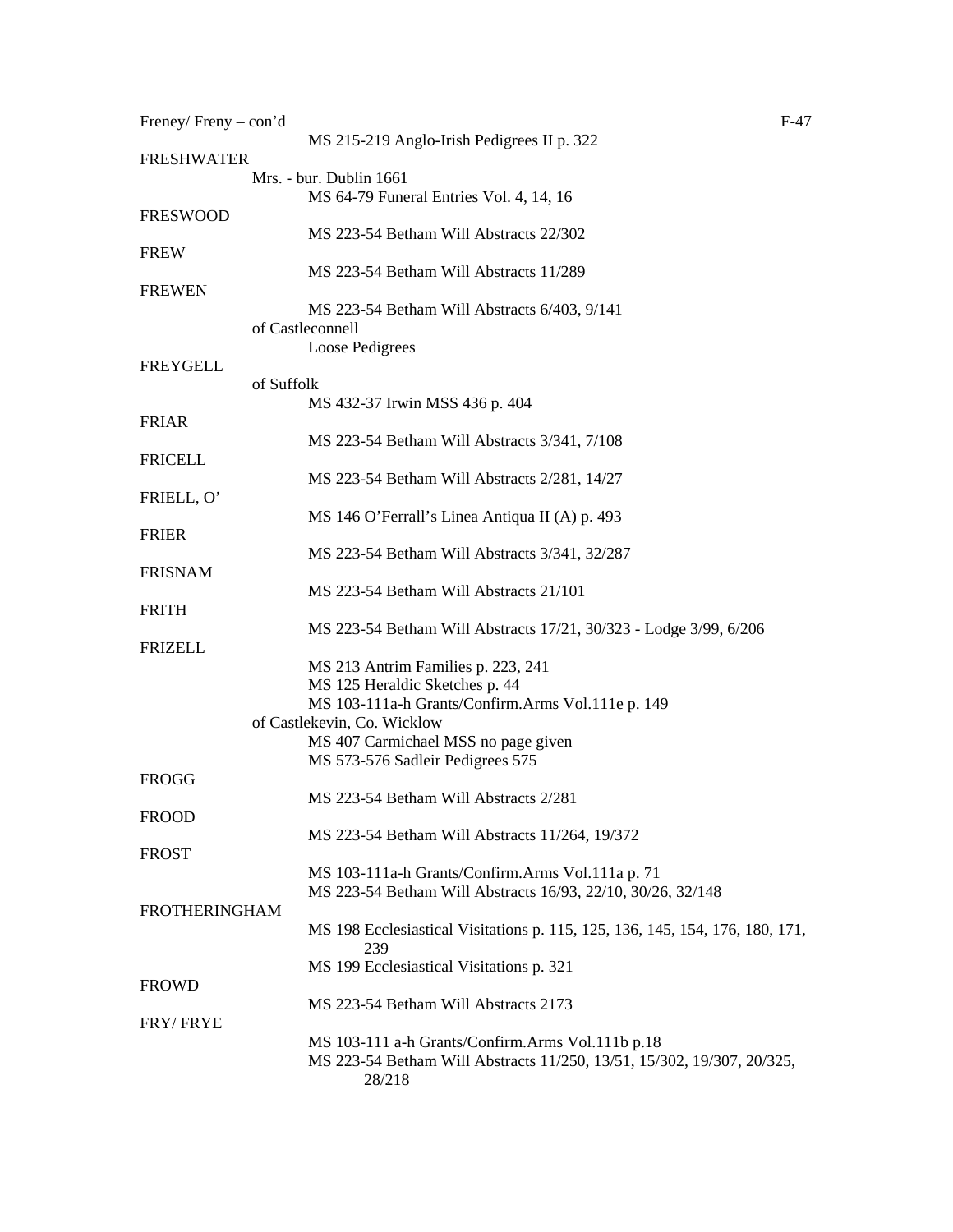| <b>FRYER</b>     | $F-48$                                                                      |
|------------------|-----------------------------------------------------------------------------|
|                  | MS 445 Reynell MSS p. 62, 126                                               |
| <b>FUDGE</b>     |                                                                             |
|                  | MS 223-54 Betham Will Abstracts 5/159, 8/178, 12/169, 18/212                |
| <b>FUDGER</b>    | MS 223-54 Betham Will Abstracts 10/248                                      |
| <b>FULFORD</b>   |                                                                             |
|                  | MS 445 Reynell MSS p. 41                                                    |
| <b>FULKE</b>     |                                                                             |
|                  | of Gonston                                                                  |
|                  | MS 412 Barry MSS p. 12, 16                                                  |
| <b>FULLAM</b>    |                                                                             |
|                  | MS 223-54 Betham Will Abstracts 3/46, 11/134, 12/111, 14/405, 20/182,       |
|                  | 28/16                                                                       |
| <b>FULLAN</b>    |                                                                             |
|                  | MS 198 Ecclesiastical Visitations p. 420                                    |
| <b>FULLARD</b>   | MS 199 Ecclesiastical Visitations p. 405                                    |
|                  | MS 223-54 Betham Will Abstracts 25/325                                      |
| <b>FULLER</b>    |                                                                             |
|                  | MS 280-85 Fisher MSS I p. 69 and II p. 117                                  |
|                  | MS 198 Ecclesiastical Visitations p. 111, 137, 147, 174, 176, 206, 376, 404 |
|                  | MS 199 Ecclesiastical Visitations p. 316, 405                               |
|                  | MS 103-111a-h Grants/Confirm.Arms Vol.109 p. 299                            |
|                  | MS 223-54 Betham Will Abstracts 5/131, 6/294, 9/232, 11/290, 12/210,        |
|                  | 13/36, 14/299, 17/205, 19/319, 20/424, 21/230, 31/331                       |
|                  | of Dorking, & Co. Tipperary                                                 |
|                  | MS 404-5 Davies MSS II no page given                                        |
|                  | of Cork & Kerry                                                             |
|                  | MS 404-5 Davies MSS I no page given                                         |
|                  | <b>Bishop of Niagara</b>                                                    |
|                  | Loose Pedigrees - see England envelope                                      |
|                  | of Kings Co.                                                                |
|                  | Loose Pedigrees                                                             |
| <b>FULLERTON</b> | MS 573-576 Sadleir Pedigrees 576 p.85                                       |
|                  | MS 37 Irish Arms at College of Heralds p. 18, 404                           |
|                  | MS 103-111a-h Grants/Confirm.Arms Vol.111d p. 89                            |
|                  | MS 223-54 Betham Will Abstracts 4/103, 12/111, 14/299, 28/268               |
| <b>FULLMER</b>   |                                                                             |
|                  | MS 223-54 Betham Will Abstracts 26/25                                       |
| <b>FULTHORP</b>  |                                                                             |
|                  | Arms                                                                        |
|                  | MS 183 Lords Entries Vol. I p. 191                                          |
| <b>FULTON</b>    |                                                                             |
|                  | MS 103-111a-h Grants/Confirm.Arms Vol.108 p. 412                            |
|                  | MS 103-111a-h Grants/Confirm Vol.110 p. 225                                 |
|                  | MS 223-54 Betham Will Abstracts 6/395, 7/128, 20/90                         |
|                  | of Dublin, etc.                                                             |
|                  | Loose Pedigrees                                                             |
| <b>FRUMBALL</b>  | MS 223-54 Betham Will Abstracts 6/210                                       |
|                  |                                                                             |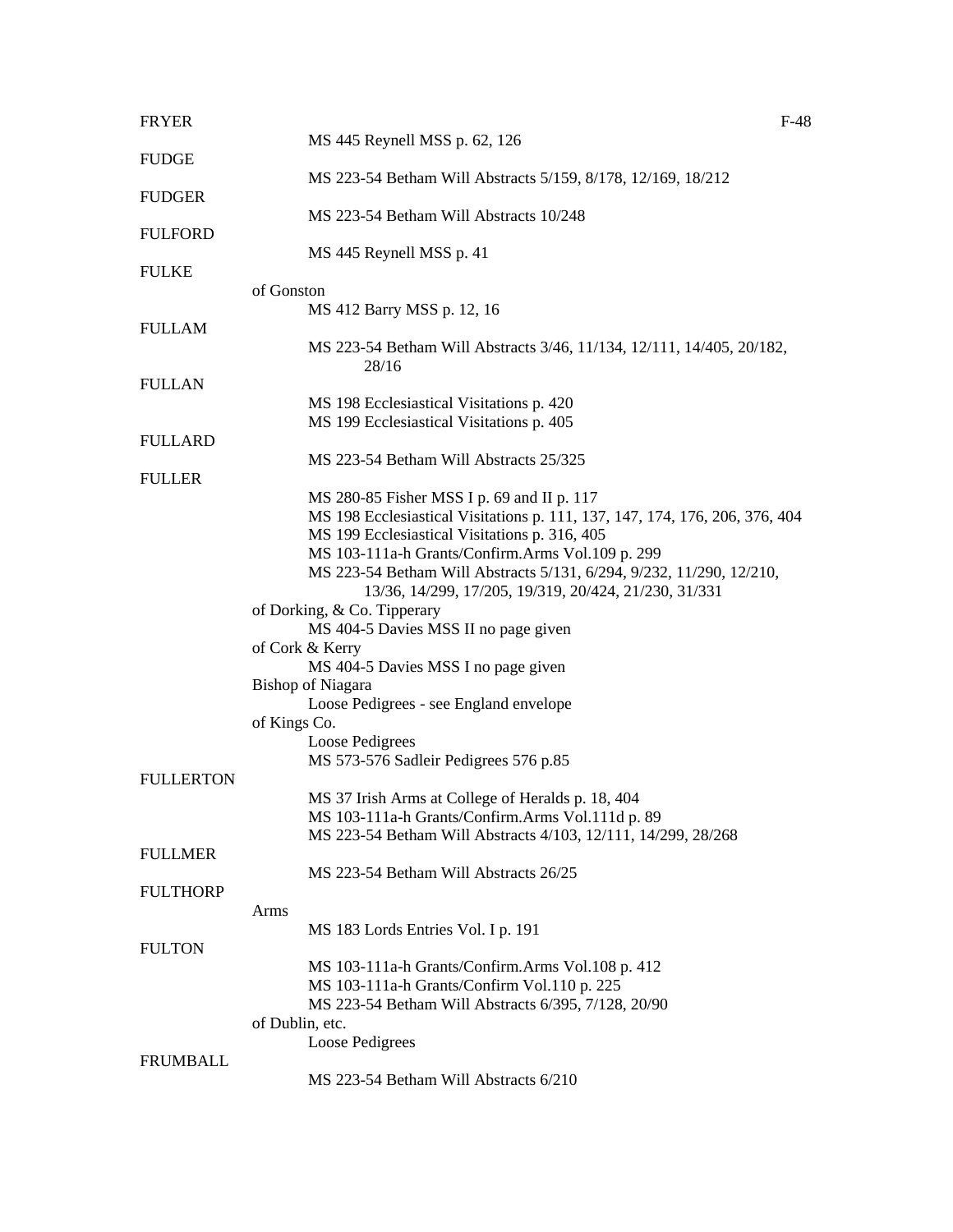| <b>FUNLEY</b>           |                                                                                                                | $F-59$ |
|-------------------------|----------------------------------------------------------------------------------------------------------------|--------|
|                         | MS 223-54 Betham Will Abstracts 21/294                                                                         |        |
| <b>FUNSTER</b>          |                                                                                                                |        |
|                         | MS 223-54 Betham Will Abstracts 32/183                                                                         |        |
| <b>FURLONG</b>          |                                                                                                                |        |
|                         | MS 280-85 Fisher MSS III p. 2                                                                                  |        |
|                         | MS 125 Heraldic Sketches p. 296                                                                                |        |
|                         | MS 198 Ecclesiastical Visitations p. 360, 371, 436, 447                                                        |        |
|                         | MS 199 Ecclesiastical Visitations p. 347, 370                                                                  |        |
|                         | MS 223-54 Betham Will Abstracts 9/326, 17/222, 21/23, 25/104, 28/70,<br>30/23, 31/341                          |        |
|                         | of Co. Wexford                                                                                                 |        |
|                         | MS 215-219 Anglo-Irish Pedigrees II p. 311-313, 323, 324                                                       |        |
|                         | of Blackall                                                                                                    |        |
|                         | MS 215-219 Anglo-Irish Pedigrees II p. 323                                                                     |        |
|                         | William - bur. 1636. Wife: Margaret Walsh. Res: Horestown. Died in Germany.<br>MS 64-79 Funeral Entries Vol. 7 |        |
| <b>FURNELL</b>          |                                                                                                                |        |
|                         | MS 223-54 Betham Will Abstracts 6/13 - Lodge 6/173                                                             |        |
| <b>FURNESS</b>          |                                                                                                                |        |
|                         | MS 223-54 Betham Will Abstracts 5/63, 6/307                                                                    |        |
| <b>FURNIVAL</b>         |                                                                                                                |        |
|                         | Lord                                                                                                           |        |
|                         | MS 261-276 Betham Sketch Pedigrees Series 1, V p. 117                                                          |        |
|                         | MS 261-276 Betham Sketch Pedigrees Series 1, III p. 158                                                        |        |
| <b>FURRES</b>           |                                                                                                                |        |
|                         | MS 215-219 Anglo-Irish Pedigrees II p. 21                                                                      |        |
|                         | MS 223-54 Betham Will Abstracts 2/36                                                                           |        |
|                         | of Kings Co.                                                                                                   |        |
|                         | MS 215-219 Anglo-Irish Pedigrees II p. 321                                                                     |        |
| <b>FURREY</b>           |                                                                                                                |        |
|                         | Mrs. William - see Katherine Basnet - Funeral Entry Index                                                      |        |
| <b>FURY</b>             |                                                                                                                |        |
|                         | MS 125 Heraldic Sketches p. 296                                                                                |        |
|                         | MS 223-54 Betham Will Abstracts 13/251, 20/263, 27/326                                                         |        |
| <b>FUSTYN</b>           |                                                                                                                |        |
|                         | MS 198 Ecclesiastical Visitations p. 201                                                                       |        |
| <b>FUTHER</b>           |                                                                                                                |        |
|                         | MS 223-54 Betham Will Abstracts 3/229                                                                          |        |
| <b>FUTTON</b>           |                                                                                                                |        |
|                         | MS 223-54 Betham Will Abstracts 3/279                                                                          |        |
| <b>FYAN/FYNEN/FYENS</b> |                                                                                                                |        |
|                         | MS 215-219 Anglo-Irish Pedigrees II p. 321                                                                     |        |
|                         | MS 223-54 Betham Will Abstracts 1/340, 2/169, 30/184 - Lodge 4/69, 6/17                                        |        |
|                         | MS 223-54 Betham Will Abstracts 8/255, 15/16, 31/227                                                           |        |
|                         | MS 146 O'Ferrall's Linea Antiqua II p. 432                                                                     |        |
|                         | of Dublin<br>MS 215-219 Anglo-Irish Pedigrees II p. 321, 322, 323                                              |        |
|                         | Amy - bur. Dublin 1600. Husbands: (1) Robert Barnewall, 5th Baron of                                           |        |
|                         | Trimlestown, and (2) Christopher Segrave                                                                       |        |
|                         | MS 64-79 Funeral Entries Vol. 1, 2                                                                             |        |
|                         | Mrs. Francis - see Katherine Dermott                                                                           |        |
|                         | Mary - bur. 1634. Husband: Peter Dermott. Res: Dublin                                                          |        |
|                         |                                                                                                                |        |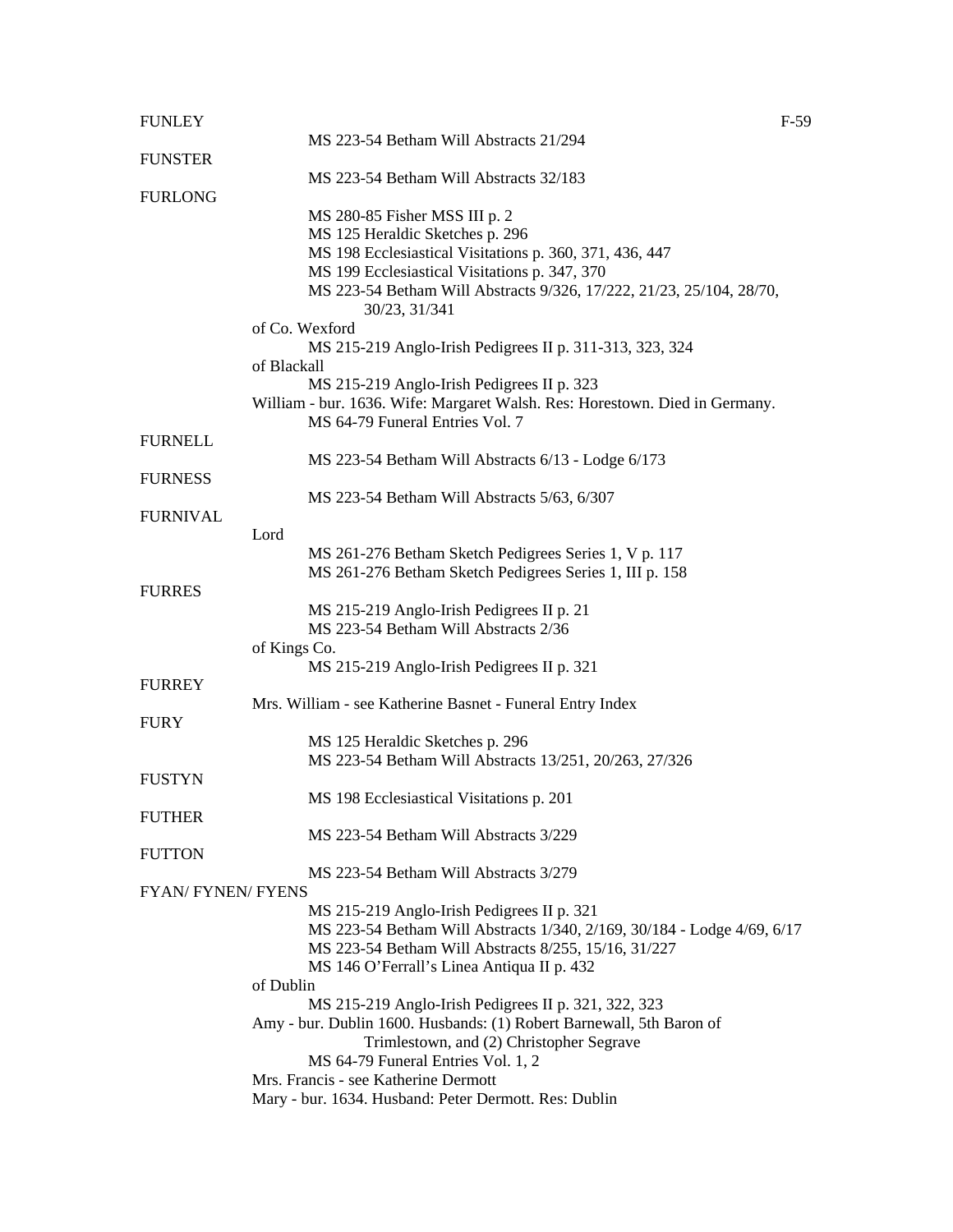Fyan/ Fynen/ Fyens – con'd F-50 MS 64-79 Funeral Entries Vol. 6 Mrs. Meiler - see Elizabeth Forster - Funeral Entry index Nicholas - bur. 1605. Res: Dublin MS 64-79 Funeral Entries Vol. 1 Donogh McTeige - bur. Queens Co. 1634 MS 64-79 Funeral Entries Vol. 6 FYLER MS 125 Heraldic Sketches p. 285 FYNE/ FYNN/ FYNNE/ O'FYNN MS 215-219 Anglo-Irish Pedigrees II p. 322 MS 223-54 Betham Will Abstracts 6/122, 9/67, 28/96 MS 145 O'Ferrall's Linea Antiqua I p. 598 of Co. Mayo MS 261-276 Betham Sketch Pedigrees Series 1, XIV p. 280 of Queens Co. MS 215-219 Anglo-Irish Pedigrees II p. 322 Henry - bur. 163? Res: Co. Meath MS 64-79 Funeral Entries Vol. 6, 17 William - bur. Dublin 1611 MS 64-79 Funeral Entries Vol. 1, 3 **FYTTON** MS 93-97 Chaos 4 p. 61 (funeral entry)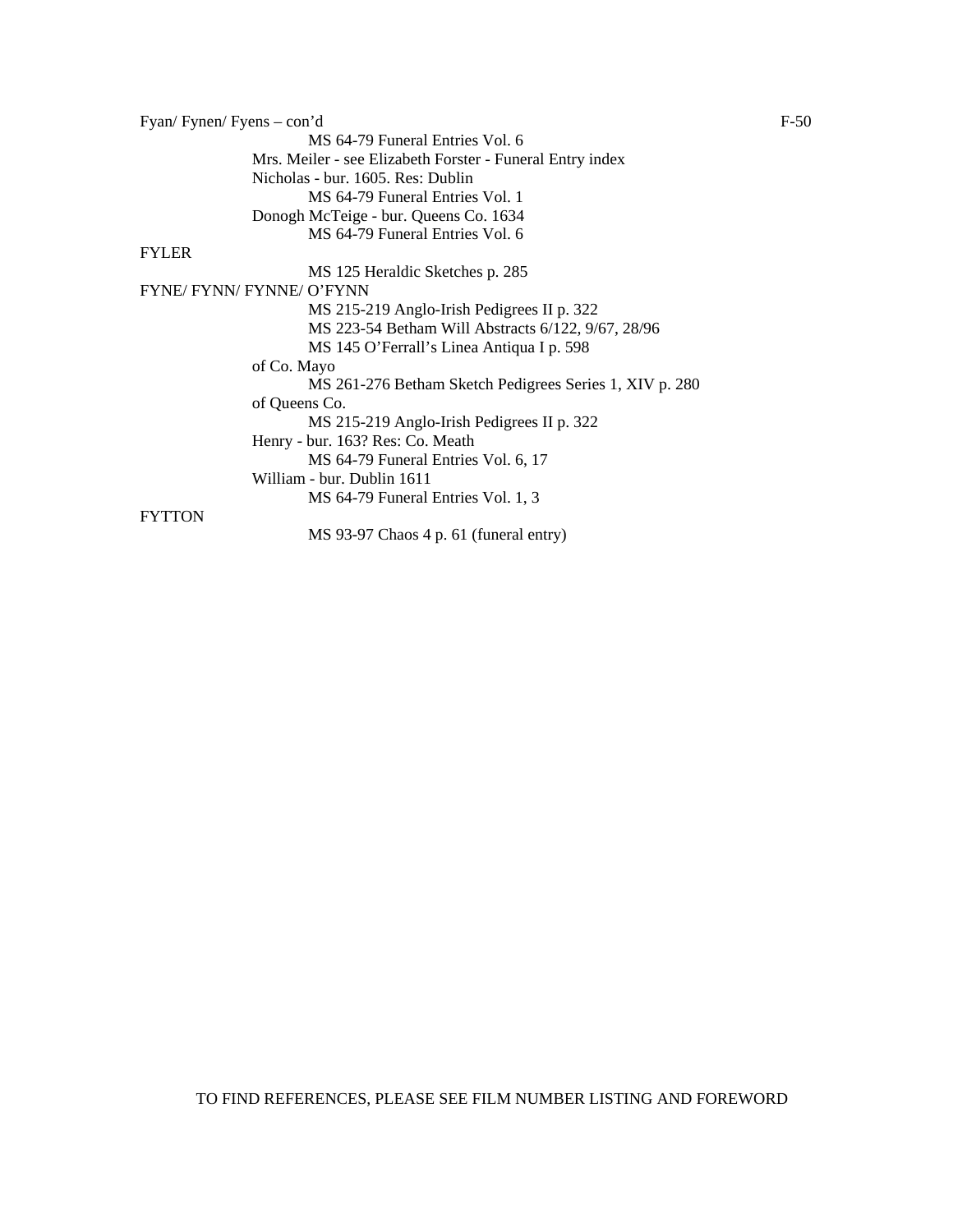## $GAA$  G-1

|                         | MS 223-54 Betham Will Abstracts 6/221                                                                                                       |
|-------------------------|---------------------------------------------------------------------------------------------------------------------------------------------|
| <b>GABBETT / GABBIT</b> |                                                                                                                                             |
|                         | MS 103-111a-h Grants/Confirm.Arms Vol.110 p. 180 - (Mulhallen) Grant &                                                                      |
|                         | Exemp.                                                                                                                                      |
|                         | MS 223-54 Betham Will Abstracts 1/271, 2/275, 4/307, 6/109, 7/29, 11/227,<br>16/379, 21/109, 25/1 or 7, 26/232, 29/54, 32/114 - Lodge 7/120 |
|                         | of Co. Cork                                                                                                                                 |
|                         | Loose Pedigrees                                                                                                                             |
| GADAVAN, O'             |                                                                                                                                             |
|                         | MS 146 O'Ferrall's Linea Antiqua II p. 175                                                                                                  |
| <b>GAFFNEY</b>          |                                                                                                                                             |
|                         | MS 223-54 Betham Will Abstracts 11/136, 14/76, 17/151, 26/255, 29/323 -<br>Lodge $5/286$                                                    |
|                         | of Kilkenny                                                                                                                                 |
|                         | MS 220-222 Milesian II, p. 97                                                                                                               |
| <b>GAFFREY</b>          |                                                                                                                                             |
|                         | MS 223-54 Betham Will Abstracts 29/323                                                                                                      |
| GAGE                    |                                                                                                                                             |
|                         | MS 292-298 Betham Sketch Pedigrees Series 2, VII, p.327<br>MS 103-111a-h Grants/Confirm.Arms Vol.109 p. 375 (Baillie)                       |
|                         | MS 223-54 Betham Will Abstracts 1/169, 5/125, 6/249, 13/279, 14/257,                                                                        |
|                         | 16/397, 17/185, 30/34 - Lodge 4/227, 5/119                                                                                                  |
|                         | Lord                                                                                                                                        |
|                         | MS 183 Lords Entries Vol. I p. 221                                                                                                          |
|                         | Loose Pedigrees                                                                                                                             |
|                         | Mary - bur. 1639 at Coleraine. Husbands: (1) John Rowley of Co. Derry, (2) Sir                                                              |
|                         | George Trevelyan res. Devon, and (3) Robert Macklelan, Lord                                                                                 |
|                         | Kirkcudbright                                                                                                                               |
|                         | MS 64-79 Funeral Entries Vol. 8                                                                                                             |
| GAGGIN                  |                                                                                                                                             |
|                         | MS 223-54 Betham Will Abstracts 16/114                                                                                                      |
| <b>GAGHRAN</b>          |                                                                                                                                             |
|                         | MS 223-54 Betham Will Abstracts 1/172                                                                                                       |
| <b>GAHAN</b>            |                                                                                                                                             |
|                         | MS 223-54 Betham Will Abstracts 9/45, 14/411, 15/38, 26/113 - Lodge<br>5/214                                                                |
|                         | of Coolquil, Co. Tipperary                                                                                                                  |
|                         | MS 261-276 Betham Sketch Pedigrees Series 1, XVI, p. 218                                                                                    |
|                         | of Dublin & Co. Kildare                                                                                                                     |
|                         | MS 384 Donavan MSS p. 108                                                                                                                   |
|                         | of Co. Tipperary                                                                                                                            |
|                         | MS 573-576 Sadleir Pedigrees, 576 p. 94                                                                                                     |
|                         | Loose Pedigrees                                                                                                                             |
| <b>GAICK</b>            |                                                                                                                                             |
|                         | of Kings Co.                                                                                                                                |
|                         | MS 573-576 Sadleir Pedigrees, 576 p. 90                                                                                                     |
| <b>GAILER</b>           |                                                                                                                                             |
|                         | MS 223-54 Betham Will Abstracts 21/437                                                                                                      |
| <b>GAILON</b>           |                                                                                                                                             |
|                         | MS 223-54 Betham Will Abstracts 28/49                                                                                                       |
|                         | TO FIND REFERENCES, SEE FILM NUMBER LISTING AND FOREWORD                                                                                    |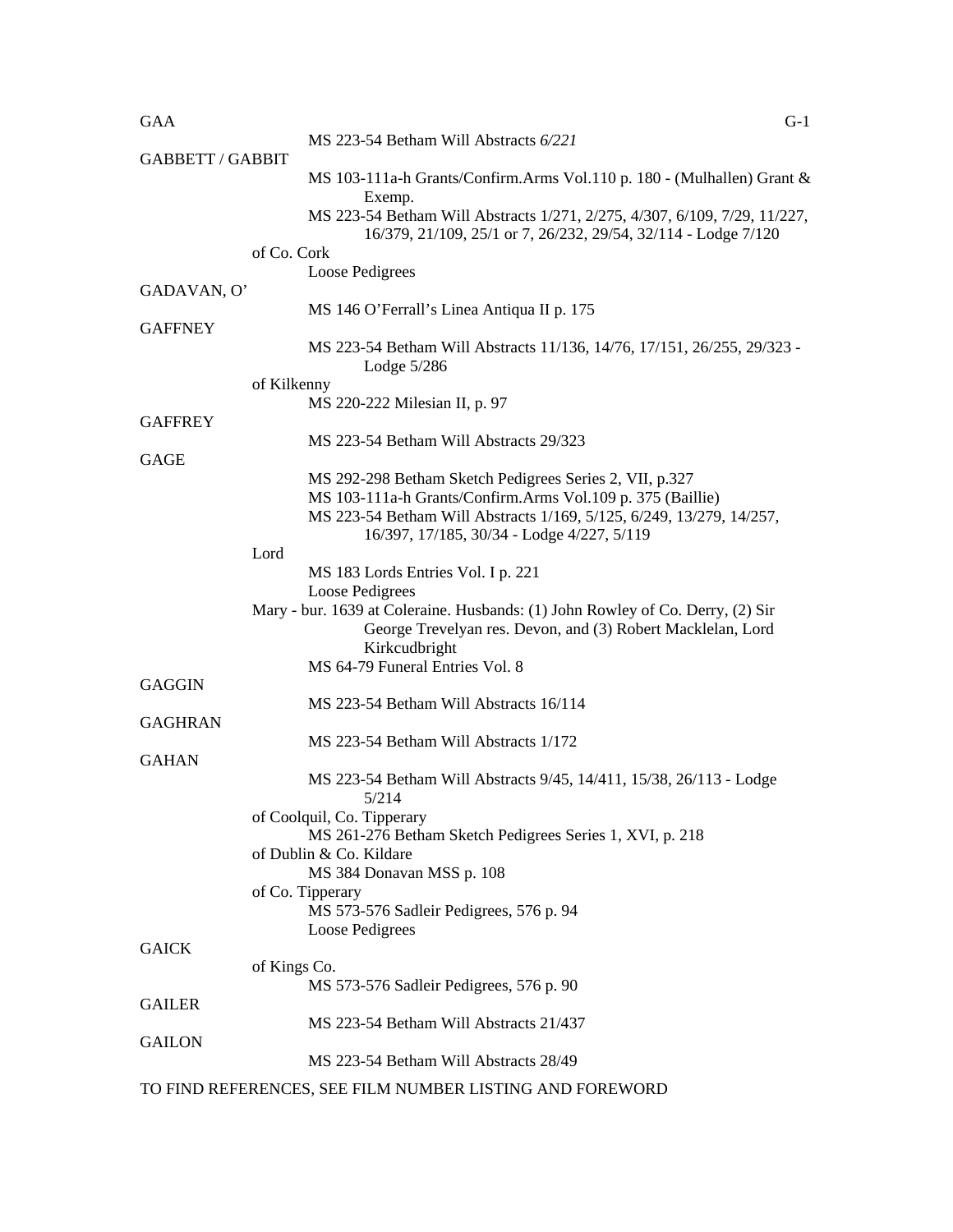GAINOR GERMAN COMMUNICATION CONTINUES ON THE CONTINUES OF A SECOND CONTINUES OF A SECOND CONTINUES OF A SECOND CONTINUES OF A SECOND CONTINUES OF A SECOND CONTINUES OF A SECOND CONTINUES OF A SECOND CONTINUES OF A SECOND C MS 145 O'Ferrall's Linea Antiqua I p. 241 GAINSBOROUGH Earl of (Noel) MS 184 Lords Entries Vol. 11 p. 94 **GAISFORD**  MS 103-111a-h Grants/Confirm.Arms Vol.111c p. 52 - Confirmation **GALBALLY**  MS 223-54 Betham Will Abstracts 3/259 GALBRAITH MS 125 Heraldic Sketches p. 39, 142 MS 199 Ecclesiastical Visitations p. 221, 261 MS 1 03-111a-h Grants/ Vol.1 06 p. 38, 44 MS 223-54 Betham Will Abstracts 1/287, 3/87, 4/297, 5/107, 6/149, 9/2, 10/305, 14/87, 15/137, 16/327, 19/407, 21/100, 23/247, 24/247 or 267, 25/342, 26/176 - Lodge 1/190, 4/241, 5/209, 6/168, 7/104. 10/5 of Blessingboume, Co. Tyrone MS 261-276 Betham Sketch Pedigrees Series 1, IV, p. 113, 120 of Glasgow MS 261-276 Betham Sketch Pedigrees Series 1, IV, p. 113 of Cloncornick, Co. Leitrim MS 261-276 Betham Sketch Pedigrees Series 1, IV, p. 114, 120 of Shanevalley, Co. Donegal MS 261-276 Betham Sketch Pedigrees Series 1, IV, p. 114-115, 118, 145 of Dunduff's Fort, Co. Donegal MS 261-276 Betham Sketch Pedigrees Series 1, IV, p. 114-115 of Dowish, Co. Donegal MS 261-276 Betham Sketch Pedigrees Series 1, IV, p. 114-115 and III p. 93 of Kilkessy, Co. Tyrone MS 261-276 Betham Sketch Pedigrees Series 1, IV, p. 118 of Edinburgh MS 261-276 Betham Sketch Pedigrees Series 1, IV, p. 118-119 of Domchappel MS 261-276 Betham Sketch Pedigrees Series 1, IV, p. 118 of Magavelin, Co. Donegal MS 261-276 Betham Sketch Pedigrees Series 1, IV, p. 118 of Bara, Co. Tyrone MS 261-276 Betham Sketch Pedigrees Series 1, IV, p. 118 of Eister Winchiellia MS 261-276 Betham Sketch Pedigrees Series 1, IV, p. 119 of Falkirk

> MS 261-276 Betham Sketch Pedigrees Series 1, IV, p. 119 of Cappahard, Co. Galway

MS 261-276 Betham Sketch Pedigrees Series 1, IV, p. 121

of Co. Galway

MS 384 Donavan MSS p. 110

GALE/ GAYLE/ GALES - see also Geale

MS 526 Irish Coats of Arms (Fota) p. 6, 54

MS 125 Heraldic Sketches p. 295

MS 223-54 Betham Will Abstracts 1/161, 5/237, 9/208, 13/112, 24/27,

26/316, 28/340, 30/103, 31/239 - Lodge 6/140

of Jamaica

MS 186 Lords Entries Vol. IV p. 228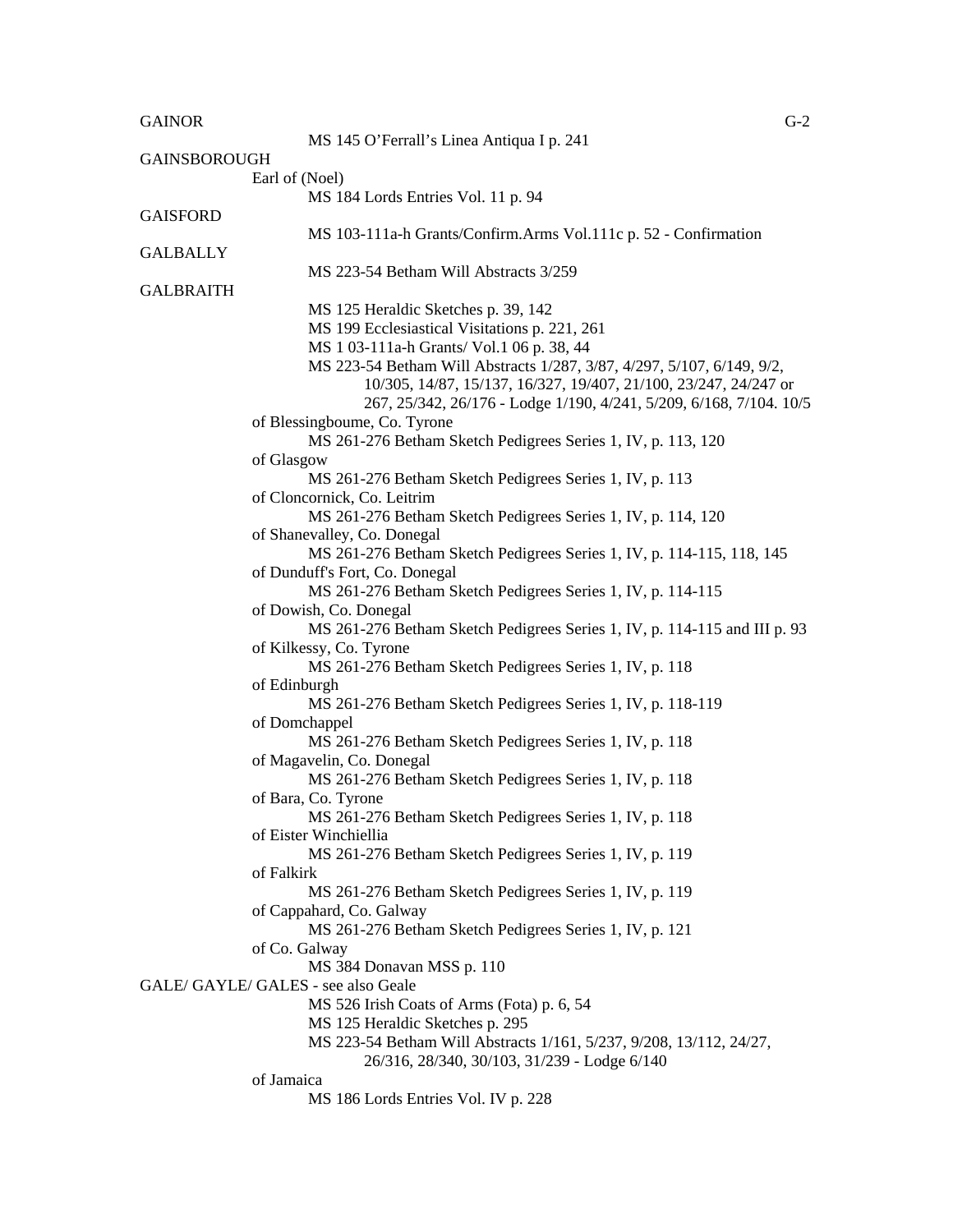| Gale/ Gayle/ Gayles – con'd | $G-3$                                                                        |
|-----------------------------|------------------------------------------------------------------------------|
|                             | of Ashfield Hall, Carlow                                                     |
|                             | Loose Pedigrees                                                              |
|                             | of Co. Donegal                                                               |
|                             | MS 215-219 Anglo-Irish Pedigrees III, p. 18                                  |
|                             | GALLAGHER, O'/ GALLAGHER                                                     |
|                             | MS 145 O'Ferrall's Linea Antiqua I, p. 481, 490, 500                         |
|                             | MS 125 Heraldic Sketches p. 200                                              |
|                             | MS 223-54 Betham Will Abstracts 6/397, 7/34, 9/193, 13/26, 25/10, 27/241     |
|                             | 30/64                                                                        |
|                             |                                                                              |
| <b>GALLAN</b>               |                                                                              |
|                             | MS 223-54 Betham Will Abstracts 18/118                                       |
| <b>GALLAND</b>              |                                                                              |
|                             | MS 223-54 Betham Will Abstracts 3/102, 5/183, 8/144                          |
| <b>GALLIGAN</b>             |                                                                              |
|                             | MS 223-54 Betham Will Abstracts 17/134                                       |
| <b>GALLOWAY</b>             |                                                                              |
|                             | MS 125 Heraldic Sketches p. 283                                              |
|                             | MS 103-111a-h Grants/Confirm.Arms Vol.111a p. 27 - Confirmation              |
|                             | Lord of                                                                      |
|                             | MS 436 Irwin A p. 211                                                        |
|                             | MS 432-371rwin MSS 437, Pt 11                                                |
|                             | Earl of                                                                      |
|                             | MS 432-37 Irwin MSS 436, p. 211                                              |
| <b>GALLWAY</b>              |                                                                              |
|                             |                                                                              |
|                             | MS 103-111a-h Grants/Confirm.Arms Vol.111 p. 78 - Confirmation               |
|                             | Viscount (Arundell)                                                          |
|                             | MS 184 Lords Entries Vol. II p. 120                                          |
|                             | Sir Jeffrey - bur. Kinsale 1636. Wives: (1) Ann Comyn, and (2) Mary McSheehy |
|                             | MS 64-79 Funeral Entries Vol. 7, 17                                          |
|                             | William - bur. c. 1637. Res: Kinsale                                         |
|                             | MS 64-79 Funeral Entries Vol. 7                                              |
|                             | Earl (Ruvigny)                                                               |
|                             | MS 103-111a-h Grants/Confirm.Arms Vol.104 p. 13                              |
| <b>GALMAY</b>               |                                                                              |
|                             | MS 223-54 Betham Will Abstracts - Lodge 1/1 or 6, 3/109, 8/65                |
| <b>GALMOR</b>               |                                                                              |
|                             | of Belmont                                                                   |
|                             | MS 261-276 Betham Sketch Pedigrees Series 1, III, p. 208                     |
| <b>GALNEY</b>               |                                                                              |
|                             | MS 223-54 Betham Will Abstracts 3/221                                        |
| <b>GALPEY</b>               |                                                                              |
|                             |                                                                              |
|                             | MS 223-54 Betham Will Abstracts 18/382                                       |
| <b>GALT</b>                 |                                                                              |
|                             | MS 103-111a-h Grants/Confirm.Arms Vol.110 p. 219                             |
|                             | MS 223-54 Betham Will Abstracts 1/320, 12/204, 13/207, 18/6, 27/229 and      |
|                             | 303                                                                          |
| <b>GALTRIM</b>              |                                                                              |
|                             | MS 223-54 Betham Will Abstracts 4/32 - Lodge 4/279                           |
|                             | Barony of                                                                    |
|                             | MS 292-298 Betham Sketch Pedigrees Series 2, I, p. 115                       |
|                             | John - bur. 1622. Res: Dublin                                                |
|                             | TO FIND REFERENCES, SEE FILM NUMBER LISTING AND FOREWORD                     |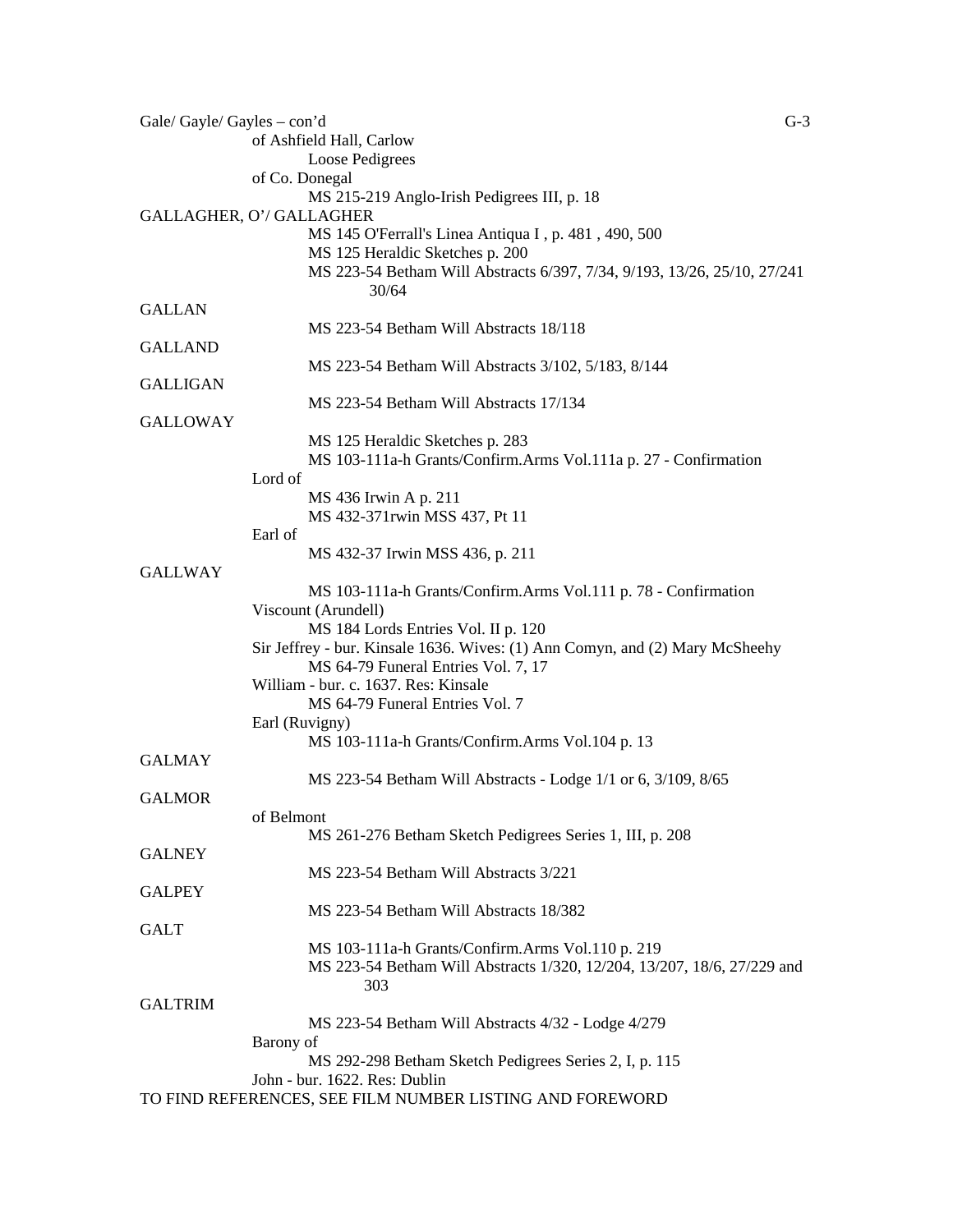| Galtrim $-$ con'd | $G-4$                                                                     |
|-------------------|---------------------------------------------------------------------------|
|                   | MS 64-79 Funeral Entries Vol. 17                                          |
|                   | Margaret - bur. Dublin 1596. Husband: Michael Chamberlain                 |
|                   | MS 64-79 Funeral Entries Vol. 1                                           |
|                   | Waiter - bur. Dublin 1603                                                 |
|                   | MS 64-79 Funeral Entries Vol. 1, 2                                        |
|                   | Mrs. Waiter - see Joan Cusack - Funeral Entry Index                       |
|                   | see Elizabeth Pentoney - Funeral Entry index                              |
| <b>GALTROP</b>    |                                                                           |
|                   | MS 223-54 Betham Will Abstracts 17/283                                    |
| <b>GALVIN</b>     |                                                                           |
|                   | MS 125 Heraldic Sketches p. 113, 124                                      |
|                   | MS 223-54 Betham Will Abstracts 14/280, 16/276                            |
|                   | GALWA Y see also Galwey and Gallway                                       |
|                   | MS 125 Heraldic Sketches p. 84, 100, 121                                  |
|                   | MS 223-54 Betham Will Abstracts 2/217, 3/106, 4/93, 5/235, 6/107, 7/245,  |
|                   | 8/340, 10/75, 12/62, 16/276, 19/116, 20/109, 22/423, 23/55, 24/195,       |
|                   | 30/32, 32/86 - Lodge 1/155                                                |
|                   | of Castlehaven, Co. Cork                                                  |
|                   | MS 292-298 Betham Sketch Pedigrees Series 2, XVI, p. 86                   |
|                   | of Cork                                                                   |
|                   |                                                                           |
|                   | MS 292-298 Betham Sketch Pedigrees Series 2, VII, p. 265                  |
|                   | MS 215-219 Anglo-Irish Pedigrees II p. 81                                 |
|                   | of Co. Cork                                                               |
|                   | Loose Pedigrees                                                           |
|                   | MS 404-5 Davies MSS, I                                                    |
|                   | MS 496-511 Box H                                                          |
|                   | MS 215-219 Anglo-Irish Pedigrees III p. 1-11 and V p. 273                 |
|                   | of Dundangan, Co. Cork                                                    |
|                   | MS 112 Brooke (Baronets Pedigrees) p. 68                                  |
|                   | of Kinsale & Limerick                                                     |
|                   | MS 215-219 Anglo-Irish Pedigrees III, p. ii or 11                         |
|                   | Viscount (Ruvigny)                                                        |
|                   | MS 103-111a-h Grants/Confirm.Arms Vol. 103 p. 8                           |
| <b>GALWEY</b>     |                                                                           |
|                   | of Co. Tipperary                                                          |
|                   | MS 404-5 Davies MSS II                                                    |
| <b>GAMBALL</b>    |                                                                           |
|                   | of Dublin                                                                 |
|                   | MS 261-276 Betham Sketch Pedigrees Series 1, VII, p. 274                  |
| <b>GAMBELL</b>    |                                                                           |
|                   | of Tubber, Westmeath                                                      |
|                   | MS 261-276 Betham Sketch Pedigrees Series 1, II, p. 188                   |
| <b>GAMBLE</b>     |                                                                           |
|                   | MS 213 Antrim Families p. 200                                             |
|                   | MS 362-78 Betham Letter Books Vol.XVII p. 278                             |
|                   | MS 103-111a-h Grants/Confirm.Arms Vol.108 p. 33 - see Miller              |
|                   | MS 103-111a-h Grants/Confirm.Arms Vol.111a p. 83 - Confirmation           |
|                   |                                                                           |
|                   | MS 223-54 Betham Will Abstracts 3/234, 4/62, 5/45, 6/361, 9/29, 12/233,   |
|                   | 14/302, 16/273, 17/21, 20/77, 21/121 - Lodge 2/65, 4/257, 5/162,<br>10/13 |
|                   |                                                                           |
|                   | of Belfast                                                                |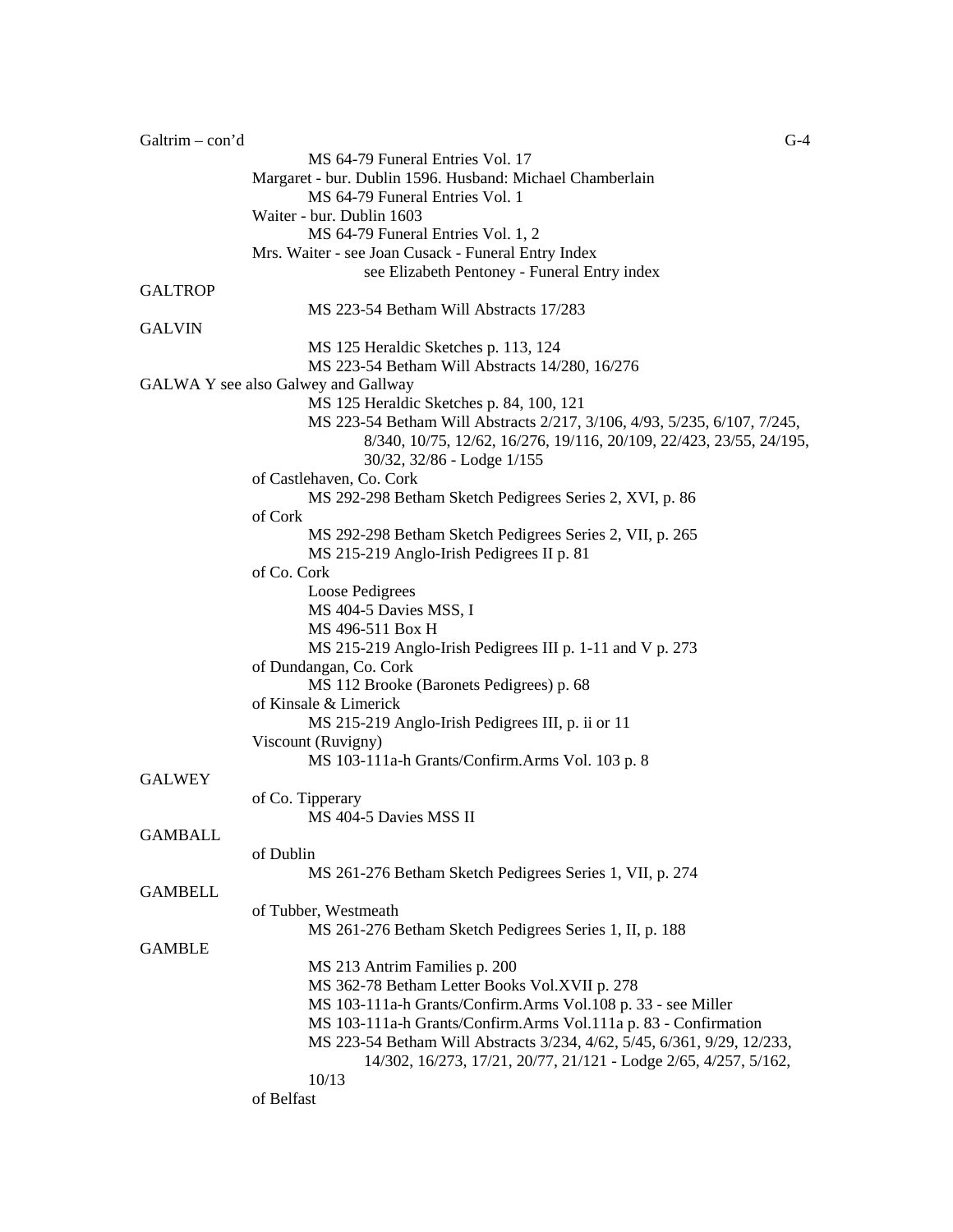| $Gamble - con'd$    |                                                                       | $G-5$ |
|---------------------|-----------------------------------------------------------------------|-------|
|                     | MS 261-276 Betham Sketch Pedigrees Series 1, XIV, p. 102 or 182       |       |
|                     | of Old Court, Cork                                                    |       |
|                     | MS 261-276 Betham Sketch Pedigrees Series 1, II, p. 189               |       |
|                     | of Duross, Co. Fermanagh                                              |       |
|                     | MS 261-276 Betham Sketch Pedigrees Series 1, VII, p. 274              |       |
|                     | of London                                                             |       |
|                     | MS 384 Donavan MSS p. 109                                             |       |
|                     | of Co. Cork                                                           |       |
|                     | MS 404-5 Davies MSS II                                                |       |
| <b>GAMBOLD</b>      | MS 223-54 Betham Will Abstracts 6/81                                  |       |
| <b>GAMMON/GAMAN</b> |                                                                       |       |
|                     | MS 213 Antrim Families p. 201                                         |       |
|                     | MS 223-54 Betham Will Abstracts 9/278                                 |       |
| <b>GAMVILL</b>      |                                                                       |       |
|                     | MS 223-54 Betham Will Abstracts 3/381                                 |       |
| <b>GANDON</b>       |                                                                       |       |
|                     | of Canonbrook, Co. Dublin                                             |       |
|                     | MS 205 Will Pedigrees Vol. 3 p. 109                                   |       |
| <b>GANLEY</b>       |                                                                       |       |
|                     | MS 223-54 Betham Will Abstracts 8/70, 17/220 or 228                   |       |
| <b>GANNON</b>       |                                                                       |       |
|                     | MS 223-54 Betham Will Abstracts 7/150, 13/145, 14/376, 23/77, 28/234, |       |
|                     | 31/192                                                                |       |
| <b>GAPE</b>         |                                                                       |       |
|                     | of St. Alban's                                                        |       |
|                     | MS 183 Lords Entries Vol. I p. 233                                    |       |
| <b>GARA/ O'GARA</b> |                                                                       |       |
|                     | MS 145 O'Ferrall's Linea Antiqua I, p. 150-151                        |       |
|                     | MS 223-54 Betham Will Abstracts 7/207                                 |       |
| <b>GARAWAN</b>      |                                                                       |       |
|                     | MS 103-111a-h Grants/Confirm.Arms Vol.111d p. 121 - Confirmation      |       |
| <b>GARAWAY</b>      |                                                                       |       |
|                     | MS 199 Ecclesiastical Visitations p. 256                              |       |
| <b>GARDE</b>        |                                                                       |       |
|                     | MS 223-54 Betham Will Abstracts 6/108, 14/232, 21/397                 |       |
|                     | of Co. Cork, etc.                                                     |       |
|                     | MS 404-5 Davies MSS I                                                 |       |
|                     | of Co. Waterford (see also Boles)                                     |       |
|                     | Loose Pedigrees                                                       |       |
| <b>GARDEN</b>       |                                                                       |       |
|                     | MS 223-54 Betham Will Abstracts 4/237, 6/illeg., 16/367               |       |
| <b>GARDINER</b>     |                                                                       |       |
|                     | MS 526 Irish Coats of Arms (Fota) p. 105                              |       |
|                     | MS 125 Heraldic Sketches p. 248, 284                                  |       |
|                     | MS 199 Ecclesiastical Visitations p. 74                               |       |
|                     | MS 103-111a-h Grants/Confirm.Arms Vol.104 p. 4                        |       |
|                     | Baron Mount joy                                                       |       |
|                     | MS 185 Lords Entries Vol. III p. 212                                  |       |
| <b>GARDNER</b>      | Mrs. Thomas - see Elenor Forstall - Funeral Entry Index               |       |
|                     |                                                                       |       |
|                     | MS 103-111a-h Grants/Confirm.Arms Vol.111 p. 177 - Grant              |       |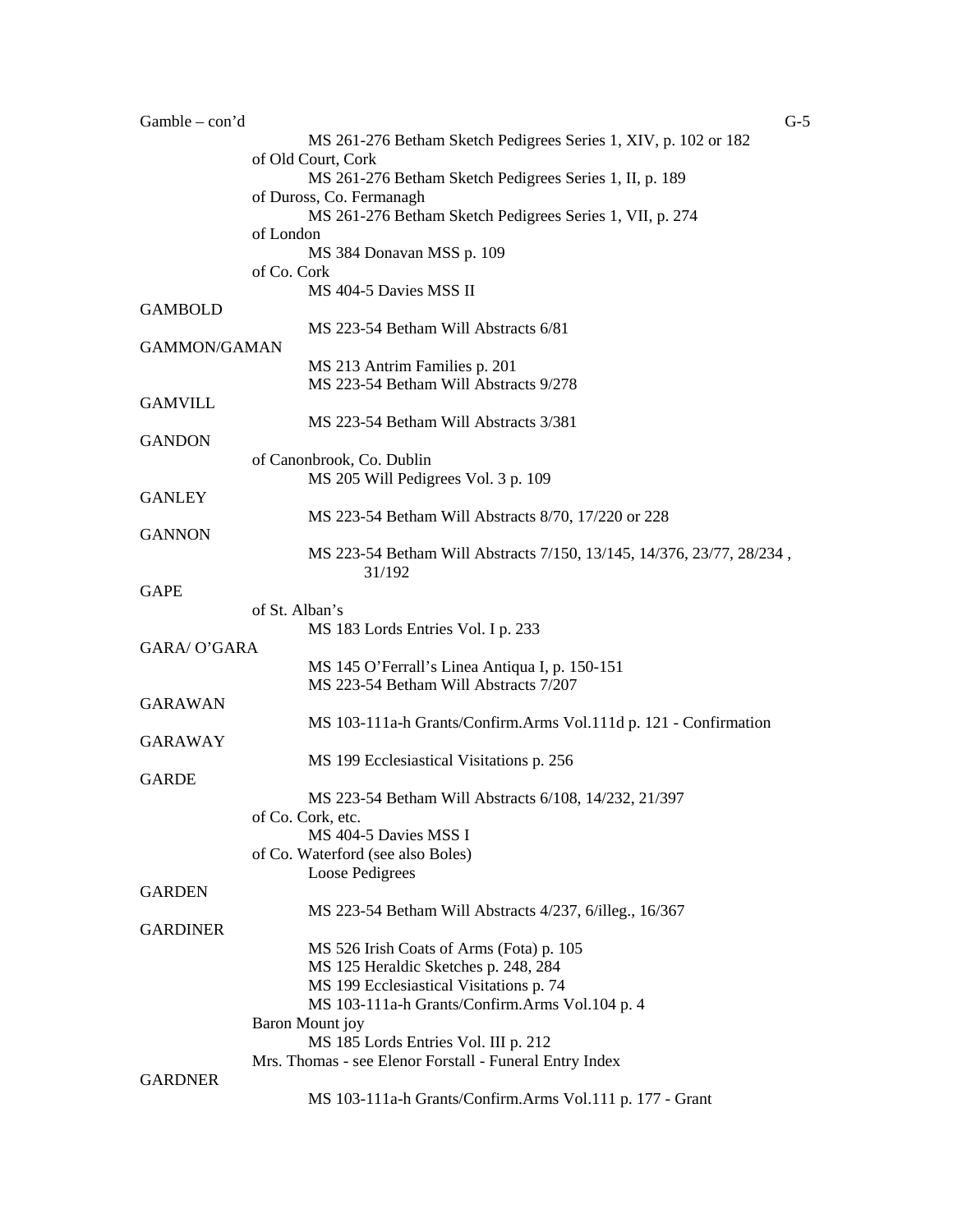Gardner – con'd G-6 MS 223-54 Betham Will Abstracts 1/195, 2/171, 3/335, 4/22, 5/253, 6/55, 7/10, 8/179, 10/96, 11/170 or 178, 12/216, 13/12, 14/402, 15/169, 16/337, 17/124, 19/373, 20/78, 21/347, 22/28, 23/185, 24/294, 25/92, 27/313 - Lodge 3/73, 5/100 , 6/16, 8/51 of Antrim & Derry MS 93-97 Chaos 3, p. 5 Baron of Uttoneter MS 186 Lords Entries Vol. IV p. 228 of Coleraine, Co. Derry MS 186 Lords Entries Vol. IV p. 228 of Boston, New England MS 183 Lords Entries Vol. I p. 321 GARGAN MS 223-54 Betham Will Abstracts 32/210 GARLAND MS 223-54 Betham Will Abstracts 3/11, 22/83 **GARMON** MS 223-54 Betham Will Abstracts 20/232 GARNER MS 223-54 Betham Will Abstracts 11/215 of Dublin MS 261-276 Betham Sketch Pedigrees Series 1, XIV, p. 82 **GARNETT** MS 215-219 Anglo-Irish Pedigrees V p. 122 MS 385 Bewley MSS p. 119 MS 125 Heraldic Sketches p. 90 MS 223-54 Betham Will Abstracts 8/336, 13/34, 14/241, 15/171, 21/15, 23/203, 26/327, 31/122 - Lodge 2/103, 8/8 of Co. Meath MS 278 Ball MSS p. 342 MS 215-219 Anglo-Irish Pedigrees V, p. 126-129, 152-158 of Belfast MS 215-219 Anglo-Irish Pedigrees V p. 124 **GARNON** MS 223-54 Betham Will Abstracts 2/195 GARRAD MS 223-54 Betham Will Abstracts 2/83, 4/300 GARRALTIME MS 199 Ecclesiastical Visitations p. 280 GARRAN MS 223-54 Betham Will Abstracts - Lodge 6/144 GARRAND MS 223-54 Betham Will Abstracts 6/327 GARRAWAY MS 223-54 Betham Will Abstracts 24/335 GARRETT/ GARRET MS 125 Heraldic Sketches p. 246 MS 223-54 Betham Will Abstracts 3/109, 5/96, 7/33, 12/40, 13/250, 14/375, 17/179, 21/96, 31/122 - Lodge 3/127, 5/147, 6/195, 8/8 Thomas - bur. Dublin 1598 MS 64-79 Funeral Entries Vol. 1, 2

Mrs. Thomas - see ..... Nangle - Funeral Entry Index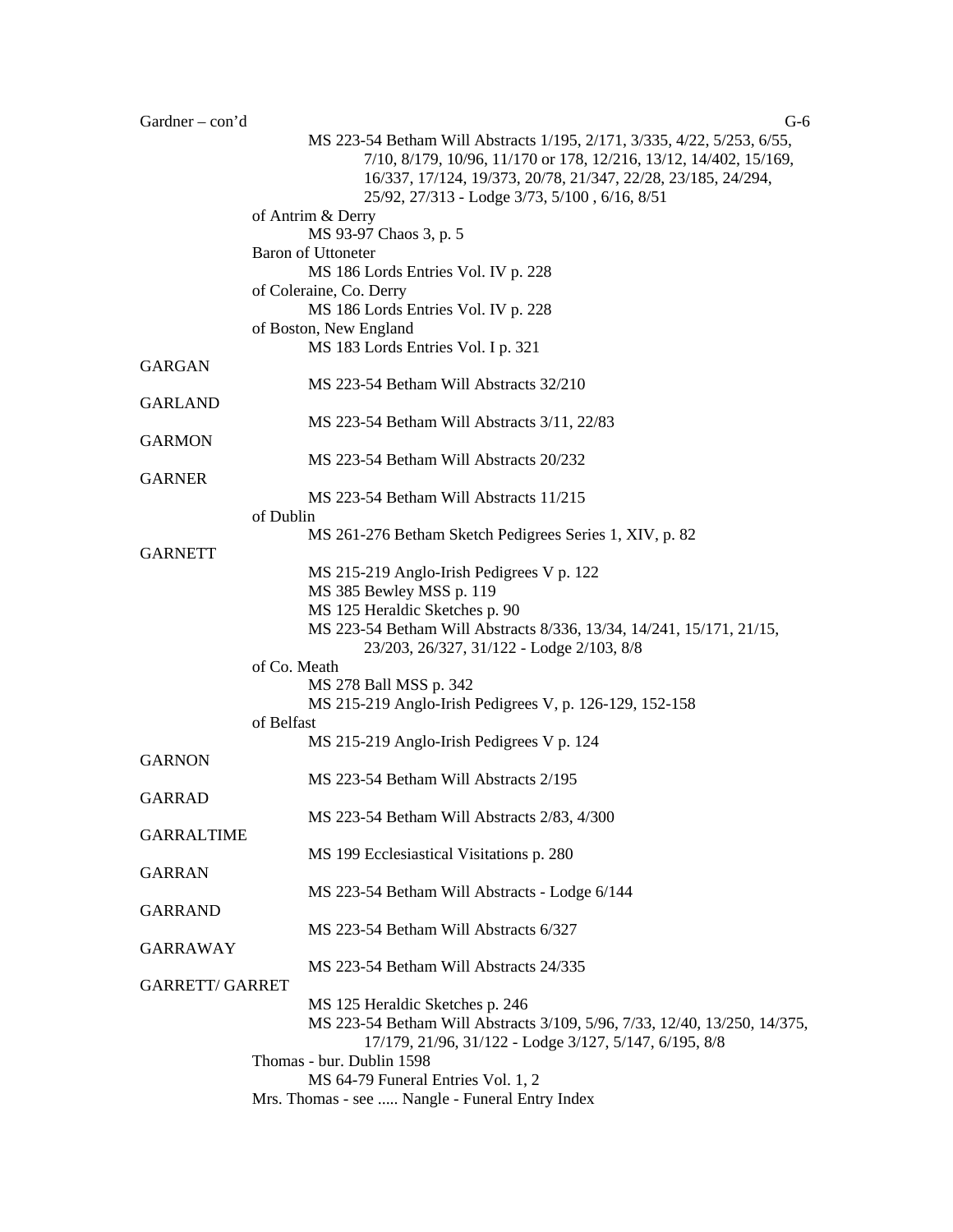| <b>GARRIGNE</b>         | $G-7$                                                                                                                   |
|-------------------------|-------------------------------------------------------------------------------------------------------------------------|
|                         | MS 223-54 Betham Will Abstracts 18/71                                                                                   |
| <b>GARROCK</b>          |                                                                                                                         |
| <b>GARRY</b>            | MS 198 Ecclesiastical Visitations p. 290                                                                                |
|                         | MS 198 Ecclesiastical Visitations p. 487                                                                                |
|                         | MS 223-54 Betham Will Abstracts 1/58, 22/314                                                                            |
|                         | of Co. Galway                                                                                                           |
|                         | MS 215-219 Anglo-Irish Pedigrees III p. 61                                                                              |
| <b>GARSCHET</b>         |                                                                                                                         |
|                         | MS 223-54 Betham Will Abstracts 6/308                                                                                   |
| <b>GARSTIN</b>          |                                                                                                                         |
|                         | MS 103-111a-h Grants/Confirm.Arms Vol.108 p. 207<br>MS 223-54 Betham Will Abstracts 3/92, 4/229, 10/239, 11/94, 14/255, |
|                         | 15/206, 20/322, 25/13, 28/31, 29/70, 30/215 - Lodge 4/65, 7/118,                                                        |
|                         | 8/117                                                                                                                   |
| <b>GARTH</b>            |                                                                                                                         |
|                         | MS 526 Irish Coats of Arms (Fota) p. 113                                                                                |
|                         | MS 223-54 Betham Will Abstracts - Lodge 7/38                                                                            |
| <b>GARTLAN/GARTLAND</b> |                                                                                                                         |
|                         | MS 125 Heraldic Sketches p. 7                                                                                           |
| <b>GARTSIDE</b>         | MS 198 Ecclesiastical Visitations p. 469                                                                                |
|                         | MS 103-111a-h Grants/Confirm.Arms Vol. 111 p. 29 - change of name to                                                    |
|                         | Spaight, and Arms                                                                                                       |
|                         | MS 223-54 Betham Will Abstracts 13/19, 24/355                                                                           |
| <b>GARVAGH</b>          |                                                                                                                         |
|                         | MS 103-111a-h Grants/Confirm.Arms Vol.106 p. 111                                                                        |
|                         | Lord                                                                                                                    |
|                         | MS 261 -276 Betham Sketch Pedigrees Series 1, I, p. 233                                                                 |
|                         | Baron (Canning)<br>MS 187 Lords Entries Vol. V p. 107, 323                                                              |
| <b>GARVAN</b>           |                                                                                                                         |
|                         | MS 103-111a-h Grants/Confirm.Arms Vol.111c p. 120 - Confirmation                                                        |
|                         | MS 223-54 Betham Will Abstracts 3/205, 5/110                                                                            |
| GARVEY/O'GARVY          |                                                                                                                         |
|                         | MS 199 Ecclesiastical Visitations p. 423, 535                                                                           |
|                         | MS 145 O'Ferrall's Linea Antiqua I p. 391 and II p. 186                                                                 |
|                         | MS 103-111a-h Grants/Confirm.Arms Vol.111c p. 54 - Confirmation                                                         |
|                         | MS 223-54 Betham Will Abstracts 4/110, 15/280, 18/396, 23/253<br>Lodge $5/255$                                          |
|                         | of Cahircooley                                                                                                          |
|                         | MS 261-276 Betham Sketch Pedigrees Series 1, VII, p. 224                                                                |
|                         | of Castlegar, Co. Mayo                                                                                                  |
|                         | MS 261 -276 Betham Sketch Pedigrees Series 1, IV, p. 129                                                                |
|                         | of Anaghs Castle, Co. Kilkenny                                                                                          |
|                         | MS 261-276 Betham Sketch Pedigrees Series 1, VIII, p. 282 and VII p. 214                                                |
|                         | of Ballinderry, Co. Mayo                                                                                                |
|                         | MS 261-276 Betham Sketch Pedigrees Series 1, VII, p. 208<br>of Moyrisk, Co. Mayo                                        |
|                         | MS 261-276 Betham Sketch Pedigrees Series 1, VII, p. 210                                                                |
|                         | of Aughngown or Aughnagon, Co. Down                                                                                     |
|                         | MS 292-298 Betham Sketch Pedigrees Series 2, VII, p. 213                                                                |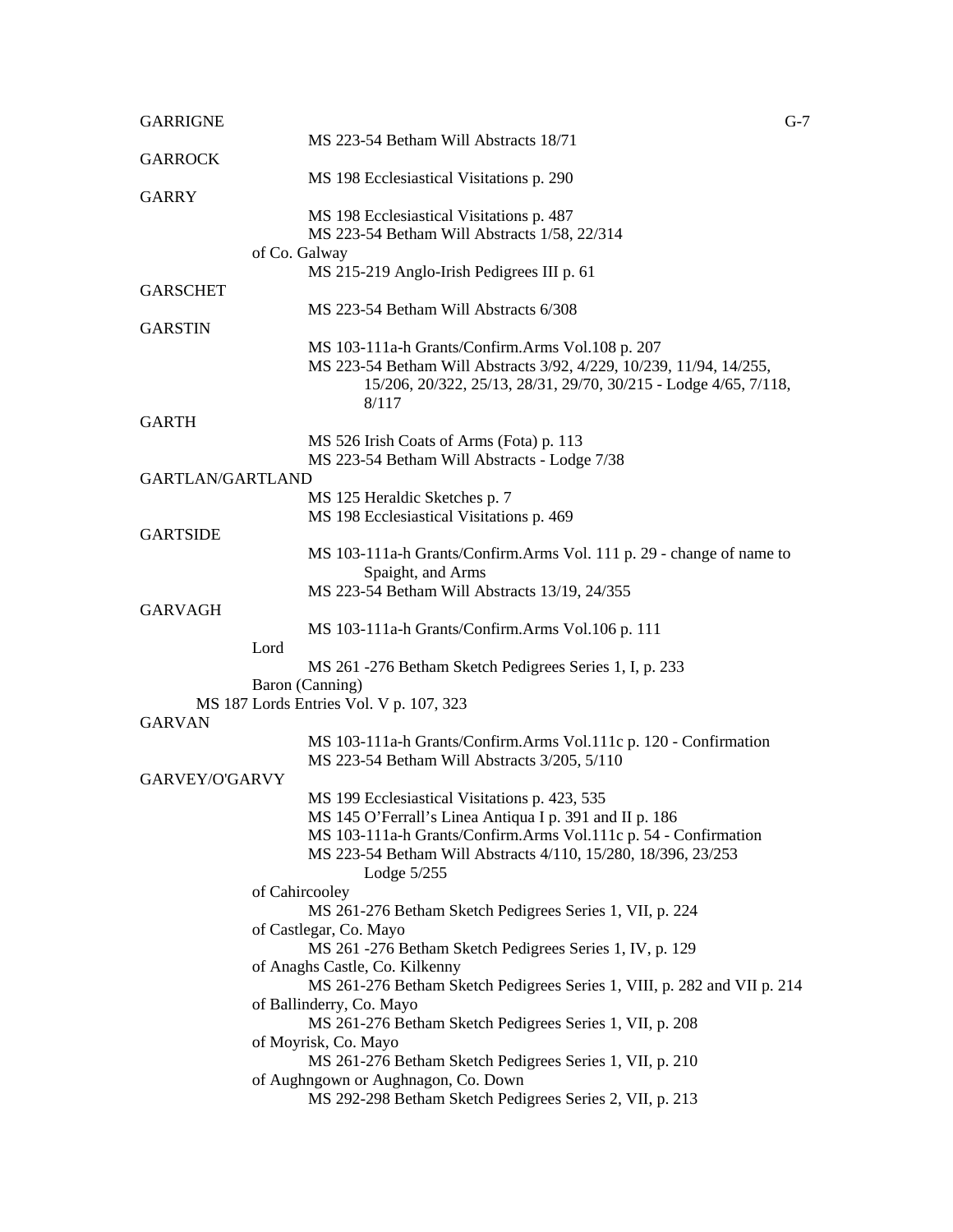| Garvey/ $O'Gary - con'd$ |                                                                  | $G-8$ |
|--------------------------|------------------------------------------------------------------|-------|
|                          | MS 261-276 Betham Sketch Pedigrees Series 1, VII p. 329          |       |
|                          | of Newry, Co. Down                                               |       |
|                          | MS 261-276 Betham Sketch Pedigrees Series 1, VII, p. 218         |       |
|                          | of Fallduff, Co. Mayo                                            |       |
|                          | MS 261-276 Betham Sketch Pedigrees Series 1, VII, p. 222         |       |
|                          | of Co. Mayo                                                      |       |
|                          | Loose Pedigrees                                                  |       |
|                          | of Co. Galway and New Zealand                                    |       |
|                          | Loose Pedigrees                                                  |       |
|                          | Sir Christopher - bur. c. 1638. Res: Lahinch, Co. Mayo.          |       |
|                          | MS 64-79 Funeral Entries Vol. 17                                 |       |
| <b>GASCHET</b>           |                                                                  |       |
|                          |                                                                  |       |
|                          | MS 223-54 Betham Will Abstracts 9/289, 18/216                    |       |
| GASCOIGNE/GASCOYGNE      |                                                                  |       |
|                          | MS 445 Reynell MSS p. 5, 57, 95, 105 or 108, 141, 151            |       |
|                          | MS 223-54 Betham Will Abstracts 11/159 - Lodge 10/51             |       |
|                          | Miss - bur. 1623. Husbands: (1) John Miles, and (2)  Meares      |       |
|                          | MS 64-79 Funeral Entries Vol. 5, 17                              |       |
| <b>GASKELL</b>           |                                                                  |       |
|                          | MS 37 Irish Arms at College of Heralds p. 56, 344                |       |
|                          | MS 223-54 Betham Will Abstracts 12/271                           |       |
| <b>GASKIN</b>            |                                                                  |       |
|                          | MS 223-54 Betham Will Abstracts 8/19, 22/72                      |       |
|                          |                                                                  |       |
| <b>GASLEY</b>            |                                                                  |       |
|                          | MS 223-54 Betham Will Abstracts 23/153                           |       |
| <b>GASH</b>              |                                                                  |       |
|                          | MS 223-54 Betham Will Abstracts 4/117, 5/211                     |       |
| <b>GASON</b>             |                                                                  |       |
|                          | MS 125 Heraldic Sketches p. 26                                   |       |
|                          | MS 103-111a-h Grants/Confirm.Arms Vol.111d p. 147 - Confirmation |       |
|                          | MS 223-54 Betham Will Abstracts 2/8, 19/373, 30/125              |       |
|                          | of Co. Tipperary                                                 |       |
|                          | MS 573-576 Sadleir Pedigrees, 574 no page given                  |       |
| <b>GASSIE</b>            |                                                                  |       |
|                          | MS 198 Ecclesiastical Visitations p. 79                          |       |
| <b>GASTEEN</b>           |                                                                  |       |
|                          | MS 223-54 Betham Will Abstracts 3/130                            |       |
| <b>GASTRELL</b>          |                                                                  |       |
|                          | MS 223-54 Betham Will Abstracts 1/211, 30/43                     |       |
| <b>GATCHELL</b>          |                                                                  |       |
|                          | MS 223-54 Betham Will Abstracts 24/315, 30/144, 31/218           |       |
| <b>GATES</b>             |                                                                  |       |
|                          | MS 223-54 Betham Will Abstracts 5/88, 16/34 - Lodge 1/205        |       |
| <b>GATH</b>              |                                                                  |       |
|                          | MS 223-54 Betham Will Abstracts 6/196                            |       |
|                          |                                                                  |       |
| <b>GATTYWARD</b>         |                                                                  |       |
|                          | MS 223-54 Betham Will Abstracts 6/192                            |       |
| <b>GAUNT</b>             |                                                                  |       |
|                          | MS 223-54 Betham Will Abstracts 2/344                            |       |
| <b>GAUSSEN</b>           |                                                                  |       |
|                          | TO FIND REFERENCES, SEE FILM NUMBER LISTING AND FOREWORD         |       |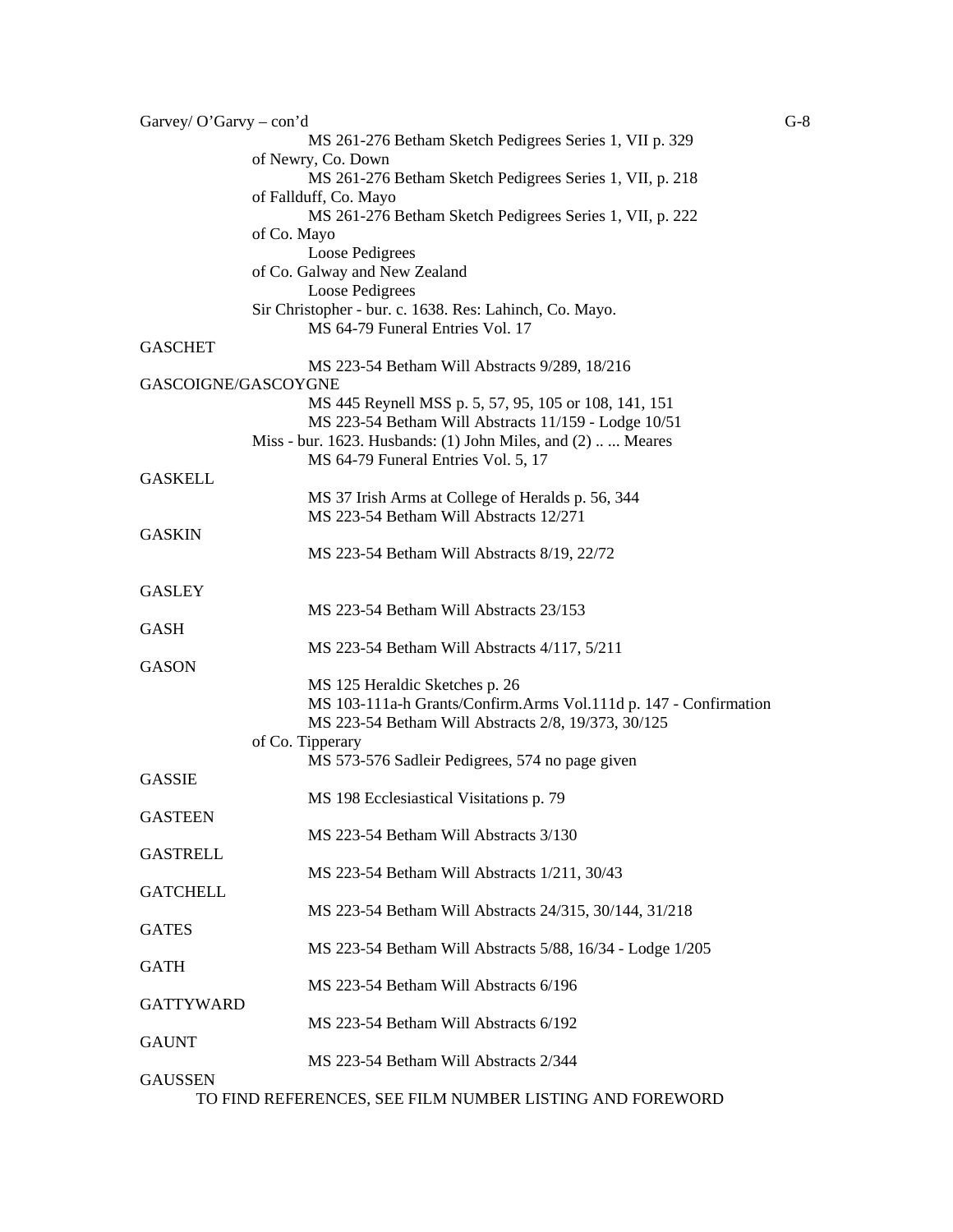| Gaussen $-$ con'd          |                                                                      | $G-9$ |
|----------------------------|----------------------------------------------------------------------|-------|
|                            | MS 526 Irish Coats of Arms (Fota) p. 120                             |       |
|                            | MS 445 Reynell MSS p. 115                                            |       |
| GAVALA, O'                 |                                                                      |       |
|                            | MS 145 O'Ferrall's Linea Antiqua I p. 496 and II p. 428              |       |
| <b>GAVAN/ GAVIN</b>        |                                                                      |       |
|                            | MS 125 Heraldic Sketches p. 118                                      |       |
|                            | MS 223-54 Betham Will Abstracts 6/93, 16/69, 18/2, 28/7, 29/9, 31/92 |       |
|                            | of Co. Limerick                                                      |       |
|                            | MS 215-219 Anglo-Irish Pedigrees V p. 294                            |       |
| <b>GAWEN</b>               |                                                                      |       |
|                            | MS 223-54 Betham Will Abstracts 5/110, 8/181                         |       |
| <b>GAWEY</b>               |                                                                      |       |
|                            | MS 223-54 Betham Will Abstracts 15/280                               |       |
| GAY                        |                                                                      |       |
|                            | MS 223-54 Betham Will Abstracts 1/252, 10/291, 18/331, 24/226 -      |       |
|                            | Lodge 2/103, 7/18                                                    |       |
|                            | of Dublin                                                            |       |
|                            | MS 261 -276 Betham Sketch Pedigrees Series 1, XV, p. 42              |       |
|                            | Rev. - bur. Dublin 1663                                              |       |
|                            | MS 64-79 Funeral Entries Vol. 4, 14, 16                              |       |
| GAYDON - see Geyton        |                                                                      |       |
| <b>GAYER</b>               |                                                                      |       |
|                            | MS 125 Heraldic Sketches p. 23                                       |       |
|                            | MS 223-54 Betham Will Abstracts 5/9, 10/146, 14/351                  |       |
| <b>GAYLEY</b>              |                                                                      |       |
|                            | MS 223-54 Betham Will Abstracts 32/287                               |       |
| <b>GAYMAN</b>              |                                                                      |       |
|                            | MS 223-54 Betham Will Abstracts 5/166                                |       |
| <b>GAYMON</b>              |                                                                      |       |
|                            | MS 223-54 Betham Will Abstracts 12/287                               |       |
| <b>GAYNOR</b>              |                                                                      |       |
|                            | MS 526 Irish Coats of Arms (Fota) p. 102                             |       |
|                            | MS 362-78 Betham Letter Books Vol. VI, p. 219                        |       |
|                            | MS 223-54 Betham Will Abstracts 6/161, 9/96, 14/133, 18/412, 22/337, |       |
|                            | 25/90, 28/58, 32/180                                                 |       |
|                            | of Blackcastle, Co. Westmeath                                        |       |
|                            | MS 261-276 Betham Sketch Pedigrees Series 1, II, p. 218              |       |
|                            | of Lackaghbeg, Queen's Co.                                           |       |
|                            | MS 261-276 Betham Sketch Pedigrees Series 1, II, p. 218              |       |
|                            | Mr. - bur. 1721 . Wife:  Everey                                      |       |
|                            | MS 64-79 Funeral Entries Vol. 17                                     |       |
| <b>GEAGH</b>               |                                                                      |       |
|                            | MS 199 Ecclesiastical Visitations p. 120                             |       |
| <b>GEALE</b> see also Gale |                                                                      |       |
|                            | MS 103-111a-h Grants/Confirm.Arms Vol.107 p. 214 (add'l. name of     |       |
|                            | Brady)                                                               |       |
|                            | MS 103-111a-h Grants/Confirm.Arms Vol.109 p. 391 (Wybrants)          |       |
|                            | MS 223-54 Betham Will Abstracts 14/162                               |       |
|                            | of Mount Geale, Co. Kilkenny                                         |       |
|                            | MS 261 -276 Betham Sketch Pedigrees Series 1, XIV, p. 186            |       |
| <b>GEARY</b>               |                                                                      |       |
|                            | MS 223-54 Betham Will Abstracts 10/119                               |       |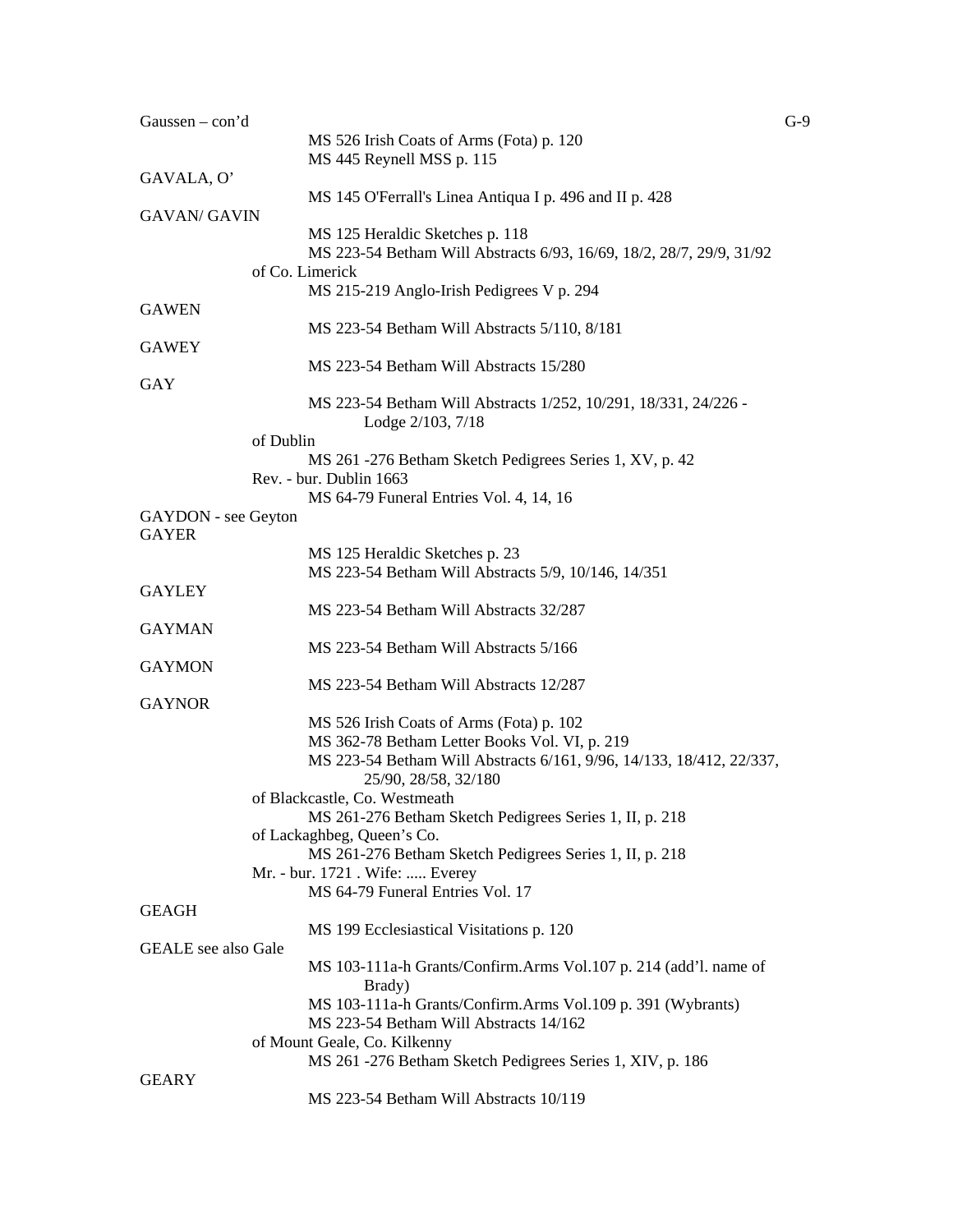| <b>GEASHIUL</b>  |                                                                                                                           | $G-10$ |
|------------------|---------------------------------------------------------------------------------------------------------------------------|--------|
| <b>GEDDINGE</b>  | Lady - see Lady Sarah Boyle - Funeral Entry Index                                                                         |        |
|                  | of Suffolk                                                                                                                |        |
|                  | MS 4361rwin A p. 404                                                                                                      |        |
| <b>GEE</b>       | MS 432-37 Irwin MSS, 436 p. 404                                                                                           |        |
|                  | MS 526 Irish Coats of Arms (Fota) p. 113<br>MS 223-54 Betham Will Abstracts 4/123, 11/224, 13/14, 14/191, 28/97,<br>31/58 |        |
|                  | Ruth - bur. Dublin 1668. Res: Yorkshire                                                                                   |        |
| <b>GEENING</b>   | MS 64-79 Funeral Entries Vol. 4, 14, 16                                                                                   |        |
|                  | MS 223-54 Betham Will Abstracts 28/167                                                                                    |        |
| <b>GEERING</b>   |                                                                                                                           |        |
|                  | MS 198 Ecclesiastical Visitations p. 401                                                                                  |        |
|                  | MS 223-54 Betham Will Abstracts 3/200 or 230 - Lodge 3171, 5/54                                                           |        |
| <b>GEHAN</b>     | MS 223-54 Betham Will Abstracts 13/208 or 238                                                                             |        |
| <b>GEICHEN</b>   |                                                                                                                           |        |
|                  | MS 526 Irish Coats of Arms (Fota) p. 1                                                                                    |        |
| <b>GEILSTING</b> |                                                                                                                           |        |
|                  | MS 223-54 Betham Will Abstracts 30/325 - Lodge 4/97                                                                       |        |
| <b>GEIVES</b>    | MS 223-54 Betham Will Abstracts 5/226                                                                                     |        |
| <b>GELAUGH</b>   |                                                                                                                           |        |
|                  | MS 223-54 Betham Will Abstracts 30/154                                                                                    |        |
| <b>GELIS</b>     |                                                                                                                           |        |
|                  | MS 223-54 Betham Will Abstracts 23/101 or 191                                                                             |        |
| <b>GELSTON</b>   | of Limerick                                                                                                               |        |
|                  | Loose Pedigrees                                                                                                           |        |
| <b>GENEBER</b>   |                                                                                                                           |        |
|                  | MS 223-54 Betham Will Abstracts 19/105                                                                                    |        |
| <b>GENEVILLE</b> |                                                                                                                           |        |
|                  | MS 103-111a-h Grants/Confirm.Arms Vol.110 p. 203 - Conf. of Quartering                                                    |        |
| <b>GENNIS</b>    | MS 223-54 Betham Will Abstracts - Lodge 7/43                                                                              |        |
|                  | of Co. Kerry                                                                                                              |        |
|                  | Loose Pedigrees                                                                                                           |        |
| <b>GENNYS</b>    |                                                                                                                           |        |
|                  | MS 37 Irish Arms at College of Heralds p. 21, 346                                                                         |        |
| <b>GENTLEMAN</b> | MS 64-79 Funeral Entries Vol. 108 p. 314                                                                                  |        |
|                  | MS 223-54 Betham Will Abstracts 23/413 or 613                                                                             |        |
| <b>GEOGHEGAN</b> |                                                                                                                           |        |
|                  | MS 145 O'Ferrall's Linea Antiqua I p. 492                                                                                 |        |
|                  | MS 385 Bewley MSS p. 85                                                                                                   |        |
|                  | MS 103-111a-h Grants/Confirm.Arms Vol.105 p. 47<br>MS 103-111a-h Grants/Confirm.Arms Vol.111c p. 8 - Grant                |        |
|                  | MS 223-54 Betham Will Abstracts 1/85, 3/364, 6/135, 7/199, 10/19, 11/74,                                                  |        |
|                  | 12/91, 13/208, 15/217, 17/114, 19/60, 20/102, 21/35, 22/35, 23/323,                                                       |        |
|                  | $27/60$ , $31/217 -$ Lodge $4/165$                                                                                        |        |
|                  |                                                                                                                           |        |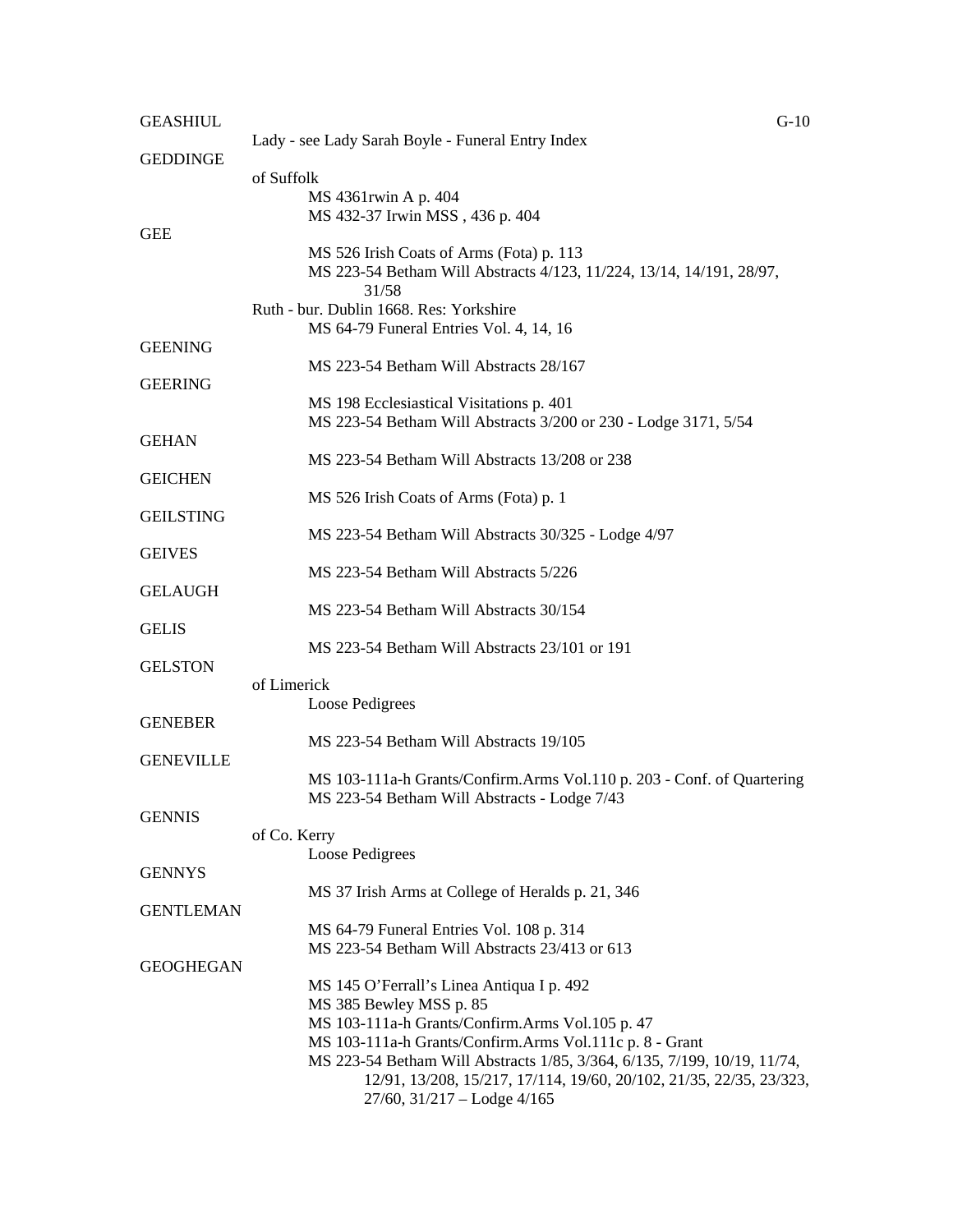| Geoghegan $-$ con'd.   | $G-11$                                                                |  |
|------------------------|-----------------------------------------------------------------------|--|
|                        | of Jamestown, Co. Westmeath                                           |  |
|                        | MS 261-276 Betham Sketch Pedigrees Series 1, XI, p. 75                |  |
|                        | of Castletown, Co. Westmeath                                          |  |
|                        | MS 261-276 Betham Sketch Pedigrees Series 1, XI, p. 77                |  |
|                        | of Bunowen, Co. Galway                                                |  |
|                        | MS 261-276 Betham Sketch Pedigrees Series 1, XI, p. 77                |  |
|                        |                                                                       |  |
|                        | MS 292-298 Betham Sketch Pedigrees Series 2, IV, p. 69                |  |
|                        | of Ballybriggen                                                       |  |
|                        | MS 261-276 Betham Sketch Pedigrees Series 1, XI, p. 78                |  |
|                        | of Newtown                                                            |  |
|                        | MS 261-276 Betham Sketch Pedigrees Series 1, XI, p. 80                |  |
| <b>GEOGIN</b>          |                                                                       |  |
|                        | MS 223-54 Betham Will Abstracts 13/45                                 |  |
| <b>GEORGE/ GEORGES</b> |                                                                       |  |
|                        | MS 125 Heraldic Sketches p. 300                                       |  |
|                        | MS 103-111a-h Grants/Confirm.Arms Vol.103 p. 154                      |  |
|                        | MS 103-111a-h Grants/Confirm.Arms Vol.111 p. 110 - change of name to  |  |
|                        | Barter, and Arms                                                      |  |
|                        |                                                                       |  |
|                        | MS 223-54 Betham Will Abstracts 6/225, 8/225, 13/153, 15/290, 16/193, |  |
|                        | 19/11, 32/35                                                          |  |
|                        | of Dublin                                                             |  |
|                        | MS 261-276 Betham Sketch Pedigrees Series 1, XIV, p. 18               |  |
|                        | of Queens Co.                                                         |  |
|                        | MS 215-219 Anglo-Irish Pedigrees III, p. 14-15                        |  |
| GEORGE/ST.             |                                                                       |  |
|                        | MS 223-54 Betham Will Abstracts 6/225, 8/225, 9/33, 13/119, 15/290,   |  |
|                        | 16/132, 19/11, 32/35                                                  |  |
| <b>GEOUGH</b>          |                                                                       |  |
|                        | MS 223-54 Betham Will Abstracts 17/235                                |  |
| <b>GERAGHTY</b>        |                                                                       |  |
|                        |                                                                       |  |
|                        | MS 125 Heraldic Sketches p. 98                                        |  |
|                        | MS 223-54 Betham Will Abstracts 7/280, 22/223                         |  |
| <b>GERALDINE</b>       |                                                                       |  |
|                        | MS 261-276 Betham Sketch Pedigrees Series 1, X, p. 293                |  |
|                        | Richard - bur. Waterford 1638                                         |  |
|                        | MS 64-79 Funeral Entries Vol. 7, 17                                   |  |
| <b>GERALO</b>          |                                                                       |  |
|                        | MS 223-54 Betham Will Abstracts 4/84, 6/9, 16/391, 17/312, 30/192     |  |
|                        | - Lodge $5/176$ , $8/5$ , $9/5$                                       |  |
| <b>GERAN</b>           |                                                                       |  |
|                        | MS 223-54 Betham Will Abstracts 12/92                                 |  |
|                        |                                                                       |  |
| <b>GERARD</b>          |                                                                       |  |
|                        | MS 125 Heraldic Sketches p. 48, 159                                   |  |
|                        | MS 223-54 Betham Will Abstracts 3/54, 6/397?, 7/156, 11/290, 13/269,  |  |
|                        | 23/79, 32/275 - Lodge 4/154, 5/11, 6/3                                |  |
| <b>GERATTERY</b>       |                                                                       |  |
|                        | MS 223-54 Betham Will Abstracts 22/296                                |  |
| <b>GERLAN</b>          |                                                                       |  |
|                        | MS 223-54 Betham Will Abstracts 27/55                                 |  |
| <b>GERLAND</b>         |                                                                       |  |
|                        | of Ballintogher                                                       |  |
|                        | MS 215-219 Anglo-Irish Pedigrees III, p. 16                           |  |
|                        |                                                                       |  |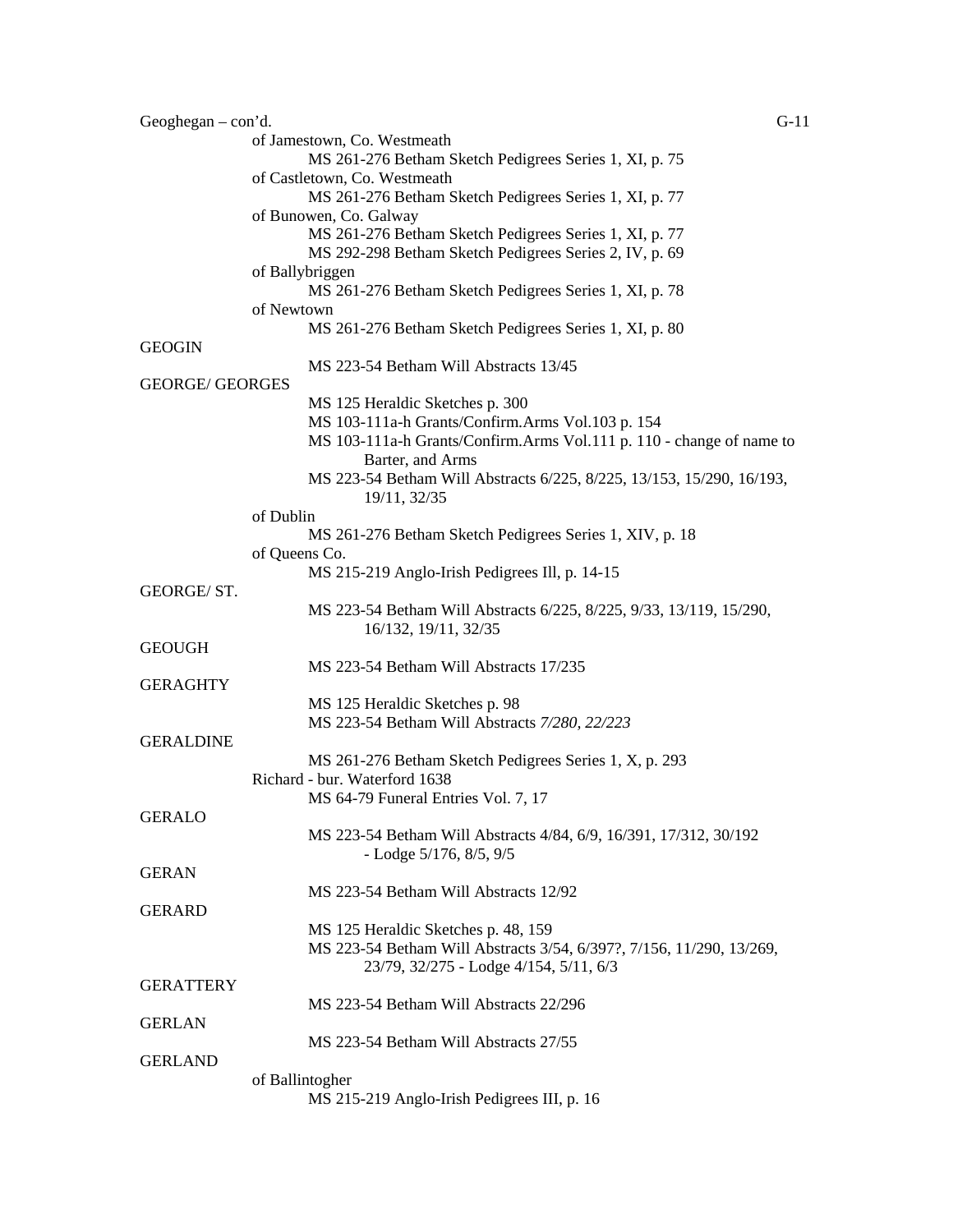## GERMAN G-12

|                | MS 223-54 Betham Will Abstracts - Lodge 2/19                                                |
|----------------|---------------------------------------------------------------------------------------------|
| <b>GERNELL</b> |                                                                                             |
|                | MS 223-54 Betham Will Abstracts 8/55                                                        |
| <b>GERNON</b>  |                                                                                             |
|                | MS 125 Heraldic Sketches p. 299                                                             |
|                | MS 223-54 Betham Will Abstracts 3/78 or 98, 4/53, 7/220, 8/310,                             |
|                | 9/18, 11/310, 12/79 or 99, 14/20, 16/69, 17/152, 22/92 - Lodge                              |
|                | 5/260, 9/82                                                                                 |
|                | of Co. Louth                                                                                |
|                | MS 215-219 Anglo-Irish Pedigrees III p. 12                                                  |
|                | MS 215-219 Anglo-Irish Pedigrees V, p. 219-220, 226 et seq.                                 |
|                | of Gernonstown, Co. Louth                                                                   |
|                | MS 261-276 Betham Sketch Pedigrees Series 1, II, p. 184                                     |
|                | MS 292-298 Betham Sketch Pedigrees Series 2, III, p. 89 and VII p. 348                      |
|                | MS 215-219 Anglo-Irish Pedigrees V, p. 223                                                  |
|                | of Dublin                                                                                   |
|                | MS 215-219 Anglo-Irish Pedigrees III p. 14                                                  |
|                | MS 215-219 Anglo-Irish Pedigrees V, p. 222                                                  |
|                | MS 205 Will Pedigrees Vol. 3 p. 194                                                         |
|                | of Stabanon & Dromaghan, Co. Louth                                                          |
|                | MS 215-219 Anglo-Irish Pedigrees III p. 14, 16<br>MS 215-219 Anglo-Irish Pedigrees V p. 225 |
|                |                                                                                             |
|                | of Mayne<br>MS 215-219 Anglo-Irish Pedigrees III, p. 17                                     |
|                | of Co. Meath                                                                                |
|                | MS 215-219 Anglo-Irish Pedigrees V p. 220, 245                                              |
|                | of Derbyshire & Suffock                                                                     |
|                | MS 215-219 Anglo-Irish Pedigrees V p. 227                                                   |
|                | of Killincowle & Gernonstown, Co. Louth                                                     |
|                | MS 205 Will Pedigrees Vol. 3 p. 189-201                                                     |
|                | Anthony - bur. 1623                                                                         |
|                | MS 64-79 Funeral Entries Vol. 5, 17                                                         |
|                | Edward - bur. 1621                                                                          |
|                | MS 64-79 Funeral Entries Vol. 3                                                             |
|                | Elenor - bur. 1620. Husband: John Netterville. Res: Dowth                                   |
|                | MS 64-79 Funeral Entries Vol. 3                                                             |
|                | John - bur. 1634                                                                            |
|                | MS 64-79 Funeral Entries Vol. 6                                                             |
|                | John - bur. Dublin 1635                                                                     |
|                | MS 64-79 Funeral Entries Vol. 6                                                             |
|                | Richard - bur. 1634. Res: Co. Louth                                                         |
|                | MS 64-79 Funeral Entries Vol. 6                                                             |
|                | Mrs. Roger - see Joan Barnewall - Funeral Entry Index                                       |
|                | Mr. - bur. Dublin 1664                                                                      |
|                | MS 64-79 Funeral Entries Vol. 4, 14, 16                                                     |
| <b>GERRARD</b> |                                                                                             |
|                | MS 112 Brooke (Baronets Pedigrees) p. 344, 346                                              |
|                | MS 103-111a-h Grants/Confirm.Arms Vol.111a p. 119 - Grant & Exemp.                          |
|                | from Johnston                                                                               |
|                | MS 103-111a-h Grants/Confirm.Arms Vol.111b p. 10 - Grant & Exemplif.                        |
|                | MS 103-111a-h Grants/Confirm.Arms Vol.111c p. 26 - Confirmation<br>of Co. Meath             |
|                |                                                                                             |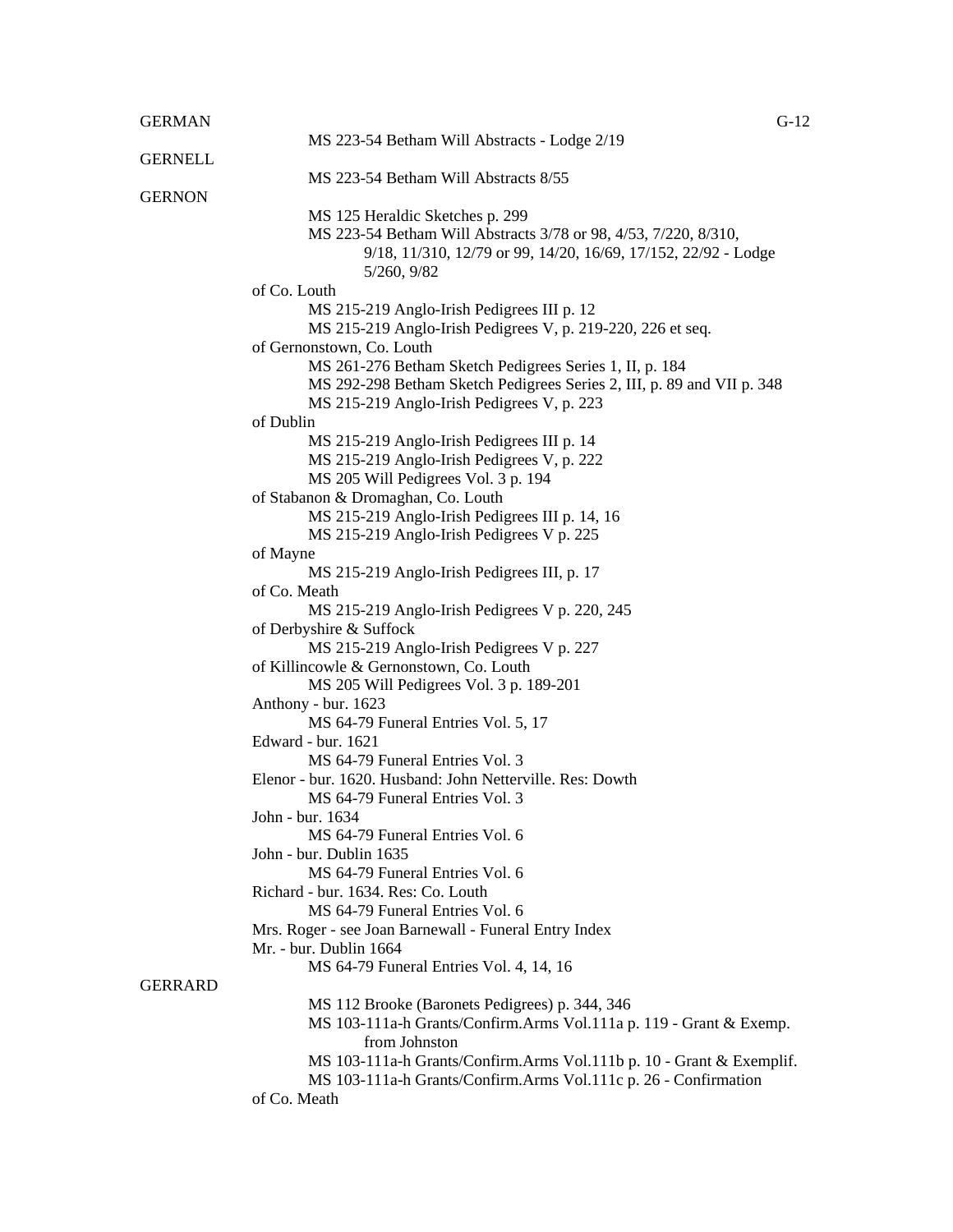| Gerrard – con'd.       | $G-13$                                                                            |
|------------------------|-----------------------------------------------------------------------------------|
|                        | MS 261-276- Betham Sketch Pedigrees Series 1, XIV, p. 307                         |
|                        | of Harrow on the Hill, Middlesea                                                  |
|                        | MS 183 Lords Entries Vol. I p. 261                                                |
| <b>GERROTT/ GERROT</b> |                                                                                   |
|                        | Cicely - bur. Dublin 1628. Husband: George Devenish                               |
|                        | MS 64-79 Funeral Entries Vol. 5, 17                                               |
|                        | Mary - bur. Dublin 1638. Husband: Thomas Allen<br>MS 64-79 Funeral Entries Vol. 7 |
| <b>GERRY</b>           |                                                                                   |
|                        | MS 223-54 Betham Will Abstracts 11/58                                             |
| <b>GERTON</b>          |                                                                                   |
|                        | MS 223-54 Betham Will Abstracts 4/214                                             |
| <b>GERTRIE</b>         |                                                                                   |
|                        | Mrs. William - see Elenor FitzSimon - Funeral Entry Index                         |
| <b>GERVAIS</b>         |                                                                                   |
|                        | MS 125 Heraldic Sketches p. 156                                                   |
|                        | MS 103-111a-h Grants/Confirm.Arms Vol.108 p. 49                                   |
|                        | MS 223-54 Betham Will Abstracts 8/302, 9/132, 10/134, 18/71, 24/3588,             |
|                        | 26/293 - Lodge 4/160                                                              |
|                        | of Waterford                                                                      |
|                        | MS 384 Donavan MSS p. 112                                                         |
| <b>GERVAN</b>          |                                                                                   |
|                        | MS 223-54 Betham Will Abstracts 8/342                                             |
| <b>GERVYS</b>          |                                                                                   |
|                        | MS 223-54 Betham Will Abstracts 3/135                                             |
| <b>GESHIELL</b>        |                                                                                   |
|                        | MS 223-54 Betham Will Abstracts 24/143                                            |
| <b>GETHIN/ GETHINS</b> |                                                                                   |
|                        | MS 183 Lords Entries Vol. I p. 195                                                |
|                        | MS 223-54 Betham Will Abstracts 5/192, 27/311 or 111 - Lodge 7/97<br>of Co. Cork  |
|                        | MS 112 Brooke (Baronets Pedigrees) p. 113                                         |
| <b>GETHINGS</b>        |                                                                                   |
|                        | MS 223-54 Betham Will Abstracts 9/316, 10/118                                     |
| <b>GEU</b>             |                                                                                   |
|                        | MS 223-54 Betham Will Abstracts - Lodge 10/87                                     |
| <b>GEYDEN/ GEYDON</b>  |                                                                                   |
|                        | Loose Pedigrees - see Eustace Env.                                                |
|                        | MS 223-54 Betham Will Abstracts 3/21 5 - Lodge 3/67                               |
| <b>GEYTON</b>          |                                                                                   |
|                        | Alsone - bur. Dublin 1639. Husband: Nicholas Quaytrod                             |
|                        | MS 64-79 Funeral Entries Vol. 8                                                   |
|                        | John - bur. Dublin 1596                                                           |
|                        | MS 64-79 Funeral Entries Vol. 1                                                   |
|                        | John - bur. Co. Kildare 1610. Res: Irishtown                                      |
|                        | MS 64-79 Funeral Entries Vol. 1, 3                                                |
|                        | John - bur. 1619. res: Crumlin                                                    |
|                        | MS 64-79 Funeral Entries Vol. 3                                                   |
|                        | Katherine - bur. Dublin 1596. Husband: Nicholas Colman                            |
|                        | MS 64-79 Funeral Entries Vol. 1                                                   |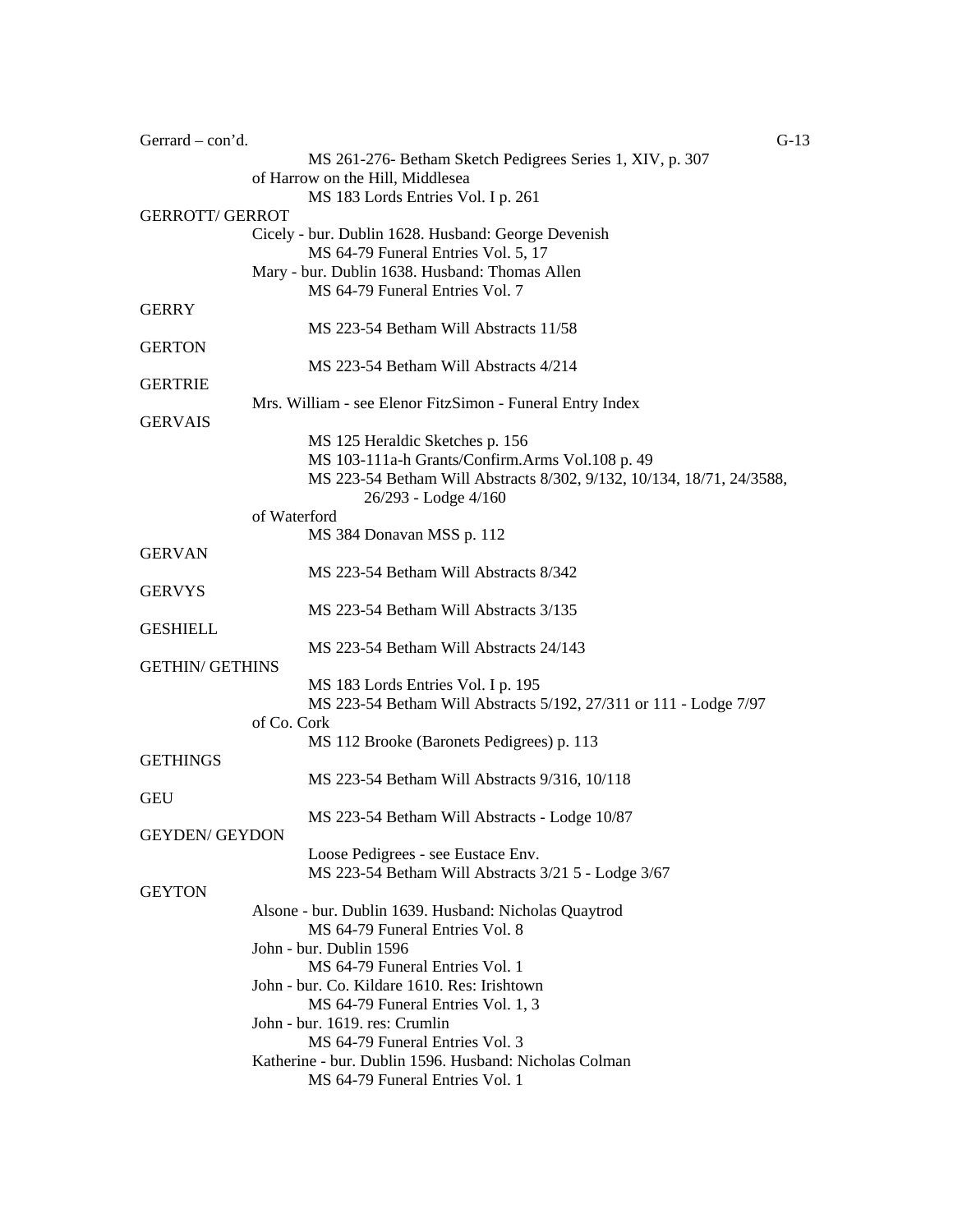| Geyton $-$ con'd | $G-14$                                                                         |
|------------------|--------------------------------------------------------------------------------|
|                  | Margaret - bur. Dublin, no date given. Husbands: (1) Thomas Usher, (2) Richard |
|                  | Staine, and (3) Sir Ambrose Forth                                              |
|                  | MS 64-79 Funeral Entries Vol. 1, 2                                             |
|                  | Sirnon - bur. 1621 . Res: Dublin                                               |
|                  |                                                                                |
|                  | MS 64-79 Funeral Entries Vol. 3                                                |
| <b>GHIST</b>     |                                                                                |
|                  | MS 223-54 Betham Will Abstracts 3/364                                          |
| <b>GHRIMES</b>   |                                                                                |
|                  | MS 223-54 Betham Will Abstracts 16/263                                         |
| <b>GIBALL</b>    |                                                                                |
|                  | MS 223-54 Betham Will Abstracts 13/81, 22/13, 23/73 or 93                      |
| <b>GIBBINGS</b>  |                                                                                |
|                  |                                                                                |
|                  | MS 103-111a-h Grants/Confirm.Arms Vol.108 p. 344                               |
|                  | MS 223-54 Betham Will Abstracts 7/131, 8/308, 31/277, 32/172                   |
| <b>GIBBINS</b>   |                                                                                |
|                  | of Dublin                                                                      |
|                  | MS 215-219 Anglo-Irish Pedigrees III p. 356                                    |
|                  | of Co. Cork                                                                    |
|                  | MS 404-5 Davies MSS I                                                          |
|                  |                                                                                |
|                  | Loose Pedigrees - see also Wright Env.                                         |
| <b>GIBBONS</b>   |                                                                                |
|                  | MS 223-54 Betham Will Abstracts 1/278 or 288, 2/345, 3/154, 9/172, 1/69,       |
|                  | 12/115, 13/268, 16/26, 17/111, 18/31, 19/351, 21/220, 22/386,                  |
|                  | 23/288, 25/308, 26/327, 27/125, 30/214, 31/241 - Lodge 3/33, 6/3               |
|                  | of Dublin                                                                      |
|                  | MS 261-276 Betham Sketch Pedigrees Series 1, XIII, p. 12                       |
|                  |                                                                                |
|                  | of Co. Down                                                                    |
|                  | MS 496-511 Box C - see Cruise                                                  |
|                  | John - bur. Dublin 1633                                                        |
|                  | MS 64-79 Funeral Entries Vol. 6                                                |
|                  | Miss - bur. Dublin 1681. Husband:  Preston                                     |
|                  | MS 64-79 Funeral Entries Vol. 4, 11, 14                                        |
|                  |                                                                                |
|                  | Miss - bur. 1632. Husband:   Fagan. Res: Dublin                                |
|                  | MS 64-79 Funeral Entries Vol. 5, 17                                            |
|                  | ? - bur. c. 1629                                                               |
|                  | MS 64-79 Funeral Entries Vol. 17                                               |
| <b>GIBBS</b>     |                                                                                |
|                  | MS 432-37 Irwin MSS, 435 p. 124-126                                            |
|                  | MS 432-37 Irwin MSS, 438 pt. VII and pt. X                                     |
|                  |                                                                                |
|                  | MS 125 Heraldic Sketches p. 88                                                 |
|                  | MS 103-111a-h Grants/Confirm.Arms Vol.107 p. 416                               |
|                  | MS 103-111a-h Grants/Confirm.Arms Vol.108 p. 229                               |
|                  | MS 223-54 Betham Will Abstracts 6/324, 7/359, 11/131, 22/374 - Lodge           |
|                  | 1/190                                                                          |
|                  | of Derry                                                                       |
|                  |                                                                                |
|                  | MS 261-276 Betham Sketch Pedigrees Series 1, XIII, p. 302-305                  |
|                  | of England                                                                     |
|                  | MS 261-276 Betham Sketch Pedigrees Series 1, XIII, p. 308-317                  |
|                  | of Elmeston                                                                    |
|                  | MS 436 Irwin A p. 458                                                          |
|                  | of Dublin                                                                      |
|                  | MS 407 Carmichael MSS - no page given                                          |
|                  |                                                                                |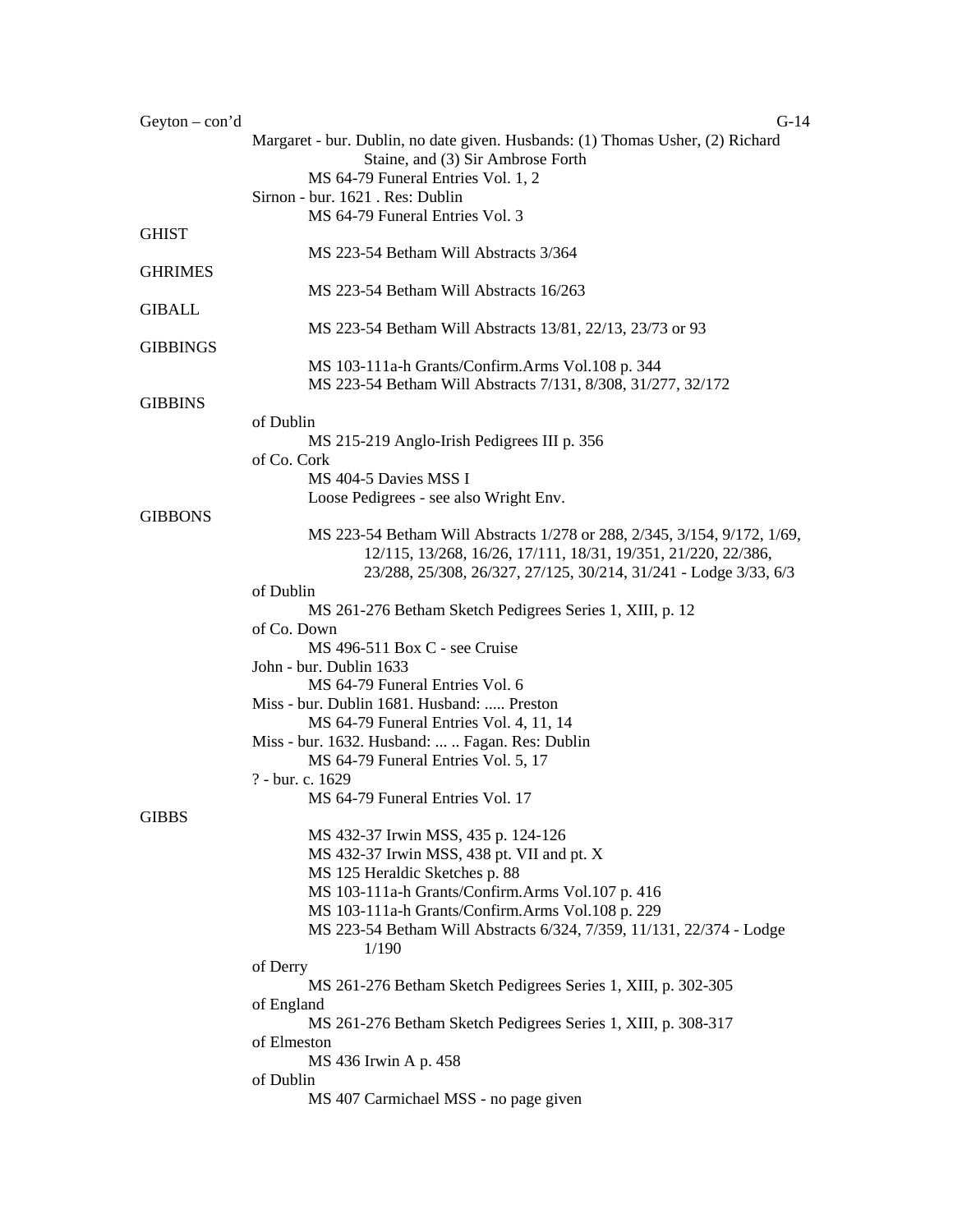| $Gibbs - con'd.$ | $G-15$                                                                   |
|------------------|--------------------------------------------------------------------------|
|                  | of Co. Cork                                                              |
|                  | Loose Pedigrees                                                          |
| <b>GIBNEY</b>    |                                                                          |
|                  | MS 223-54 Betham Will Abstracts 12/11                                    |
| <b>GIBSON</b>    |                                                                          |
|                  | MS 213 Antrim Families p. 225                                            |
|                  | MS 125 Heraldic Sketches p. 172, 184                                     |
|                  | MS 103-111a-h Grants/Confirm.Arms Vol.110 p. 65 - Grant                  |
|                  | MS 223-54 Betham Will Abstracts 1/195, 2/335, 4/139, 5/111, 6/30, 10/39, |
|                  | 11/116, 13/168, 14/201, 18/381, 21/281, 22/166, 24/412, 27/48,           |
|                  | 28/95, 30/83, 32/192 - Lodge 5/15, 6/11                                  |
|                  | Mrs. John - see Lettice Barry - Funeral Entry Index                      |
|                  | Major Seafow1- bur. Drogheda 1671                                        |
|                  | MS 64-79 Funeral Entries Vol. 4, 14, 16                                  |
| <b>GIBTON</b>    |                                                                          |
|                  | MS 223-54 Betham Will Abstracts 1/73, 4/179, 6/88, 9/342, 12/245,        |
|                  | 27/200                                                                   |
| <b>GIDDINGS</b>  |                                                                          |
|                  | MS 223-54 Betham Will Abstracts 11/333                                   |
| <b>GIDEON</b>    |                                                                          |
|                  | <b>Baron Eardley</b>                                                     |
|                  | MS 261-276 Betham Sketch Pedigrees Series 1, VII, p. 147                 |
|                  | of Spalding, Lincolnshire                                                |
|                  | MS 185 Lords Entries Vol. III p. 224                                     |
| <b>GIFFARD</b>   |                                                                          |
|                  | of Drommartin, Co. Dublin                                                |
|                  | MS 261-276 Betham Sketch Pedigrees Series 1, XVI, p. 328                 |
|                  | MS 292-298 Betham Sketch Pedigrees Series 2, VII, p. 334                 |
|                  | of Castle Jordan, Co. Meath                                              |
|                  | MS 573-576 Sadleir Pedigrees, 576 p. 95                                  |
|                  | of Co. Cork, New Ross, etc.                                              |
|                  | Loose Pedigrees - 2 Envs.                                                |
| <b>GIFFORD</b>   |                                                                          |
|                  | MS 103-111a-h Grants/Confirm.Arms Vol.103 p. 72                          |
|                  | MS 103-111a-h Grants/Confirm.Arms Vol.104 p. 6                           |
|                  | MS 223-54 Betham Will Abstracts 1/44, 3/191, 4/238, 5/112, 6/413, 8/316, |
|                  | 10/237, 11/271, 12/15 or 18, 14/222, 18/160, 19/68, 27/10 -              |
|                  | Lodge 4/171, 5/7, 6/71, 7/123                                            |
|                  | of Ballysop                                                              |
|                  | MS 261-276 Betham Sketch Pedigrees Series 1, XIV, p. 104                 |
|                  | of Co. Meath                                                             |
|                  | MS 186 Lords Entries Vol. IV p. 264                                      |
|                  | MS 215-219 Anglo-Irish Pedigrees II, p. 333                              |
|                  | Earl of Longville                                                        |
|                  | MS 496-511 Box G H I                                                     |
|                  | of Aherne, Co. Cork                                                      |
|                  | MS 279 Stephens MSS - no page given                                      |
|                  | of Co. Mayo                                                              |
|                  | MS 215-219 Anglo-Irish Pedigrees III, p. 19                              |
|                  | of Co. Wexford                                                           |
|                  | MS 215-219 Anglo-Irish Pedigrees V, p. 383                               |
|                  | Elizabeth - bur. Castlejordan 1629. Husband: Sir William Colley          |
|                  |                                                                          |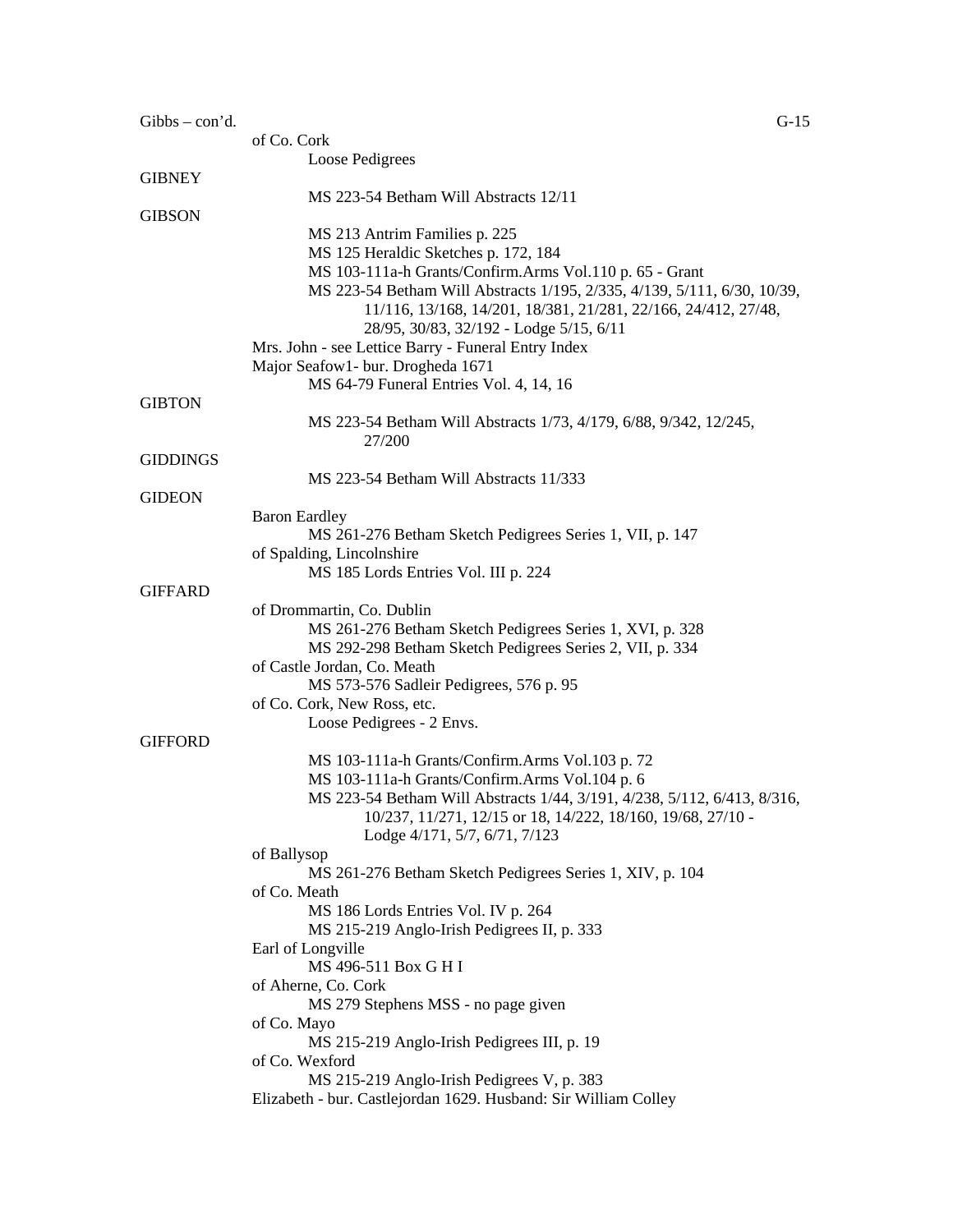| $Gifford - con' d$ | $G-16$                                                                                              |
|--------------------|-----------------------------------------------------------------------------------------------------|
|                    | MS 64-79 Funeral Entries Vol. 5, 17                                                                 |
|                    | Sir John - bur. Castlejordan 1657                                                                   |
|                    | MS 64-79 Funeral Entries Vol. 4, 7                                                                  |
|                    | Katherine - bur. Dublin 1597<br>MS 64-79 Funeral Entries Vol. 1                                     |
|                    | Sir Thomas - bur. Dublin 1662                                                                       |
|                    | MS 64-79 Funeral Entries Vol. 4, 10, 14, 16                                                         |
|                    | Col. - bur. 1707. Res: Castlejordan                                                                 |
|                    | MS 64-79 Funeral Entries Vol. 17                                                                    |
|                    | Mr. John - bur. 1657. Wife:  Jepson                                                                 |
|                    | MS 64-79 Funeral Entries Vol. 14, 16                                                                |
| <b>GIGGINS</b>     |                                                                                                     |
|                    | Katherine - bur. 1620. Husband: Henry Fisher<br>MS 64-79 Funeral Entries Vol. 3                     |
|                    | Mrs. Thomas - see Margaret Handcock - Funeral Entry Index                                           |
| <b>GIKIN</b>       |                                                                                                     |
|                    | MS 223-54 Betham Will Abstracts 31/281                                                              |
| <b>GILBERD</b>     |                                                                                                     |
|                    | MS 125 Heraldic Sketches p. 277                                                                     |
| <b>GILBERT</b>     |                                                                                                     |
|                    | MS 223-54 Betham Will Abstracts 2/225, 3/67, 4/102, 5/169, 6/94, 8/134,                             |
|                    | 10/51, 11/36, 13/199, 16/144, 24/293, 28/39, 29/125 - Lodge 5/224,<br>7/79                          |
|                    | of Humphreystown, Co. Wicklow                                                                       |
|                    | MS 261-276 Betham Sketch Pedigrees Series 1, IV, p. 58                                              |
|                    | of Ballyronan, Co. Wicklow                                                                          |
|                    | MS 261-276 Betham Sketch Pedigrees Series 1, XIV, p. 56                                             |
|                    | of Kilminchy, Queens Co.                                                                            |
|                    | MS 261-276 Betham Sketch Pedigrees Series 1, XIII, p. 138                                           |
|                    | of Queens Co.                                                                                       |
|                    | MS 384 Donavan MSS p. 112<br>MS 573-576 Sadleir Pedigrees, 576 p. 91                                |
|                    | Gertrude - bur. Dublin 1724                                                                         |
|                    | MS 64-79 Funeral Entries Vol. 17                                                                    |
|                    | Mrs. St. Leger - see  Vigours - Funeral Entry Index                                                 |
|                    | Miss - bur. Dublin 1666                                                                             |
|                    | MS 64-79 Funeral Entries Vol. 4, 14, 16                                                             |
|                    | Miss - bur. 1657.                                                                                   |
|                    | MS 64-79 Funeral Entries Vol. 4, 14, 16                                                             |
|                    | Mrs - see Elizabeth Hutchinson - Funeral Entry Index<br>Mrs. - see  Springham - Funeral Entry Index |
| <b>GILBORNE</b>    |                                                                                                     |
|                    | MS 223-54 Betham Will Abstracts 21/333, 29/105, 31/322 - Lodge 1/175                                |
|                    | of Charing, Kent                                                                                    |
|                    | MS 261-276 Betham Sketch Pedigrees Series 1, II, p. 111                                             |
|                    | of Ballingarry, Co. Limerick                                                                        |
|                    | MS 261-276 Betham Sketch Pedigrees Series 1, II, p. 111                                             |
|                    | of Mount Eagle, Queens Co.                                                                          |
|                    | MS 261-276 Betham Sketch Pedigrees Series 1, II, p. 112<br>of Dublin                                |
|                    | MS 261-276 Betham Sketch Pedigrees Series 1, II, p. 112                                             |
|                    | of Co. Limerick                                                                                     |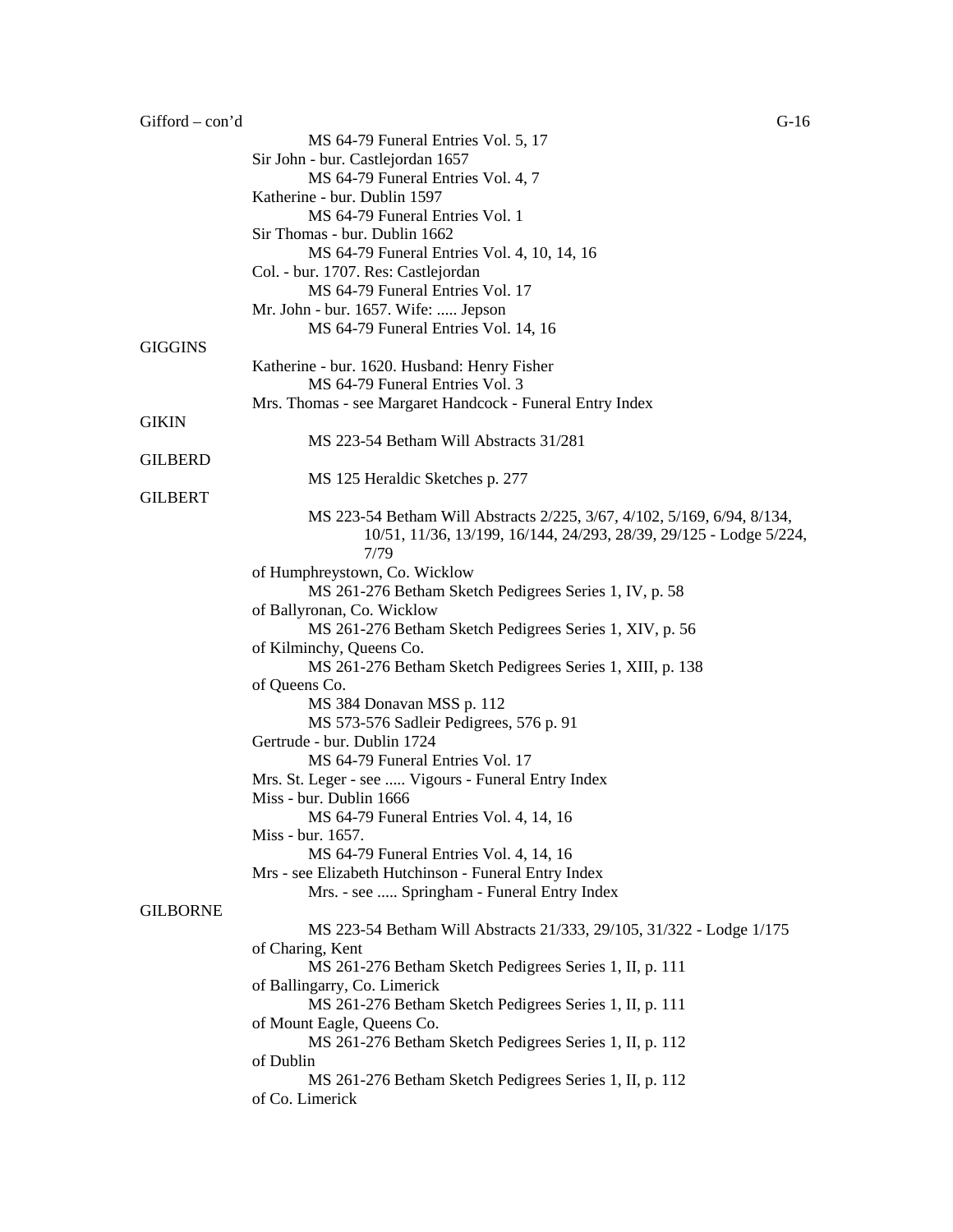| Gilborne $-\text{con'}d$ |                                                                                                                                       | $G-17$ |
|--------------------------|---------------------------------------------------------------------------------------------------------------------------------------|--------|
| <b>GILBUTT</b>           | MS 404-5 Davies MSS II                                                                                                                |        |
| <b>GILCHRIST</b>         | MS 223-54 Betham Will Abstracts 21/108                                                                                                |        |
|                          | MS 223-54 Betham Will Abstracts 6/75, 17/13                                                                                           |        |
| <b>GILDEA</b>            | MS 223-54 Betham Will Abstracts 26/137                                                                                                |        |
| <b>GILDIA</b>            |                                                                                                                                       |        |
| <b>GILES</b>             | MS 103-111a-h Grants/Confirm.Arms Vol.110 p. 59 - Confirmation                                                                        |        |
|                          | MS 223-54 Betham Will Abstracts 1/279, 3/251, 9/219, 12/179, 14/232,<br>16/389, 22/402, 30/335, 31/59 - Lodge 4/198                   |        |
|                          | of Youghal, Co. Cork                                                                                                                  |        |
|                          | Loose Pedigrees                                                                                                                       |        |
| <b>GILFORD</b>           | MS 404-5 Davies MSS II                                                                                                                |        |
|                          | Earl of                                                                                                                               |        |
|                          | MS 186 Lords Entries Vol. IV p. 220                                                                                                   |        |
| <b>GILHOOLY</b>          |                                                                                                                                       |        |
| <b>GILIAT</b>            | MS 223-54 Betham Will Abstracts 13/295                                                                                                |        |
|                          | MS 223-54 Betham Will Abstracts 6/108                                                                                                 |        |
| <b>GILILAN</b>           |                                                                                                                                       |        |
|                          | MS 223-54 Betham Will Abstracts 16/273                                                                                                |        |
| <b>GILL</b>              |                                                                                                                                       |        |
|                          | MS 125 Heraldic Sketches p. 270                                                                                                       |        |
|                          | MS 103-111a-h Grants/Confirm.Arms Vol.111 p. 24 - Confirmation                                                                        |        |
|                          | MS 223-54 Betham Will Abstracts 3/316, 6/80, 9/270, 10/63, 12/271,<br>14/17, 18/393, 21/347, 24/231 or 330 - Lodge 3/133, 5/13, 7/112 |        |
|                          | 1/2                                                                                                                                   |        |
| <b>GILLAMPHY</b>         |                                                                                                                                       |        |
|                          | MS 223-54 Betham Will Abstracts 28/201                                                                                                |        |
| <b>GILLAGH</b>           |                                                                                                                                       |        |
| <b>GILLARAN</b>          | MS 223-54 Betham Will Abstracts 12/90                                                                                                 |        |
|                          | MS 223-54 Betham Will Abstracts 6/124                                                                                                 |        |
| <b>GILLAN</b>            |                                                                                                                                       |        |
|                          | MS 213 Antrim Families p. 210                                                                                                         |        |
| <b>GILLANOYLE</b>        |                                                                                                                                       |        |
| <b>GILLESPIE</b>         | MS 223-54 Betham Will Abstracts 3/133                                                                                                 |        |
|                          | MS 526 Irish Coats of Arms (Fota) p. 84                                                                                               |        |
|                          | MS 223-54 Betham Will Abstracts 1/295, 5/163, 6/360, 10/3445, 14/196,                                                                 |        |
|                          | 18/91, 22/84, 24/135, 25/202                                                                                                          |        |
|                          | of Co. Down                                                                                                                           |        |
|                          | MS 261-276 Betham Sketch Pedigrees Series 1, XIV, p. 245                                                                              |        |
| <b>GILLIES</b>           | MS 223-54 Betham Will Abstracts 23/261                                                                                                |        |
| <b>GILLIGAN</b>          |                                                                                                                                       |        |
|                          | MS 223-54 Betham Will Abstracts 6/99, 12/105                                                                                          |        |
|                          | TO FIND REFERENCES, SEE FILM NUMBER LISTING AND FORWORD                                                                               |        |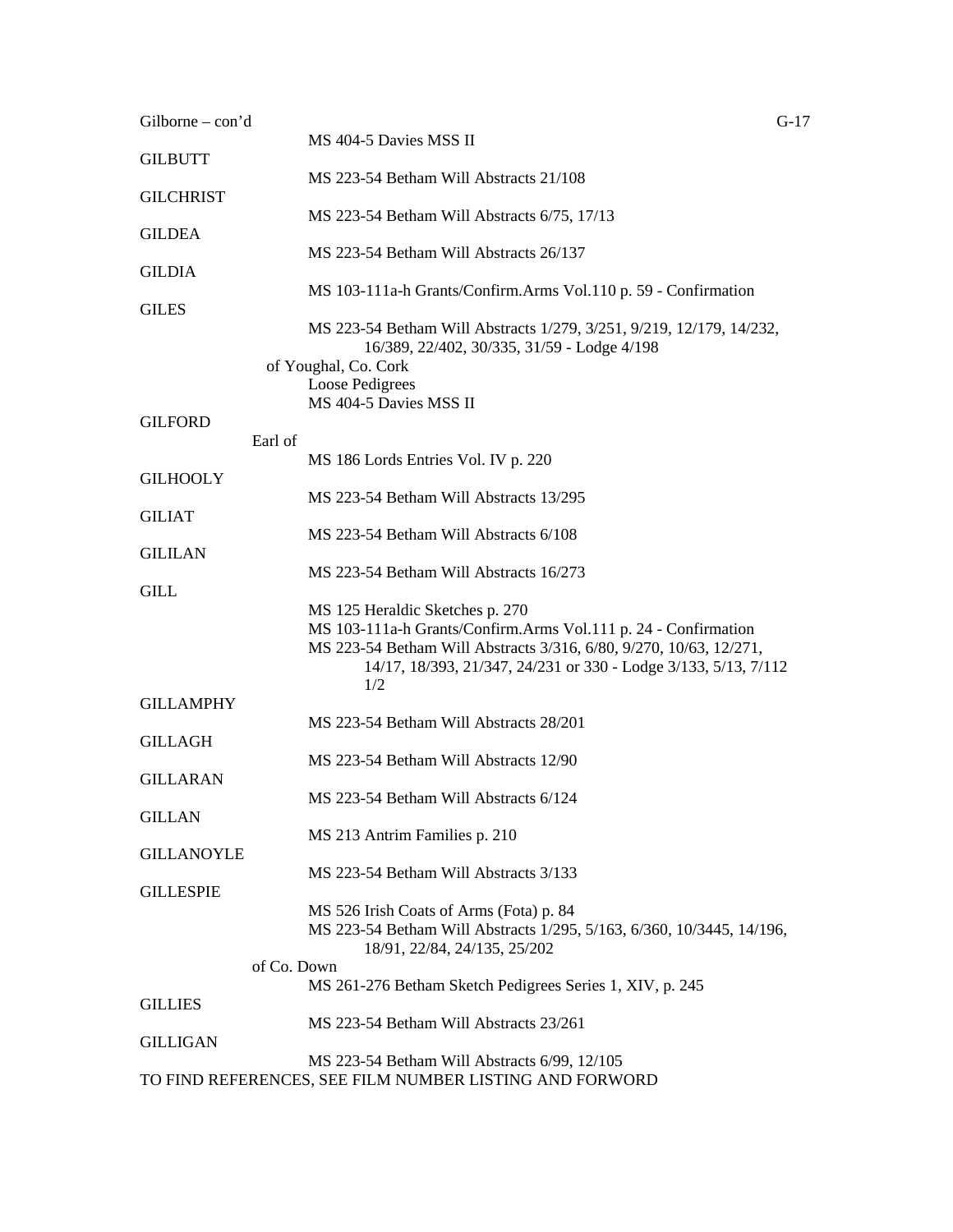| <b>GILLIN</b>                |                                                                         | $G-18$ |
|------------------------------|-------------------------------------------------------------------------|--------|
|                              | MS 223-54 Betham Will Abstracts 5/187                                   |        |
| <b>GILLING</b>               |                                                                         |        |
|                              | MS 223-54 Betham Will Abstracts 30/306                                  |        |
| <b>GILLINANE</b>             |                                                                         |        |
|                              | of Co. Limerick                                                         |        |
| <b>GILLIOT</b>               | MS 215-219 Anglo-Irish Pedigrees V, p. 309                              |        |
|                              | MS 223-54 Betham Will Abstracts 7/71                                    |        |
| <b>GILLMAN/ GILMAN</b>       |                                                                         |        |
|                              | MS 146 O'Ferrall's Linea Antiqua II p. 333                              |        |
|                              | MS 292-298 Betham Sketch Pedigrees Series 2, VII, p. 337                |        |
|                              | MS 37 Irish Arms at College of Heralds p. 221                           |        |
|                              | MS 103-111a-h Grants/Confirm.Arms Vol.105 p. 104                        |        |
|                              | MS 103-111a-h Grants/Confirm.Arms Vol.108 p. 318                        |        |
|                              | MS 223-54 Betham Will Abstracts 1/277, 2/94, 3/326, 4/182, 5/51, 6/364, |        |
|                              | 9/257, 23/422, 32/207 - Lodge 4/125                                     |        |
|                              | of Co. Cork (Grant)                                                     |        |
|                              | MS 496-511 Box G H I                                                    |        |
|                              | of Carrygrohan, Co. Cork                                                |        |
|                              | MS 215-219 Anglo-Irish Pedigrees I p. 97                                |        |
| <b>GILLRAY</b>               |                                                                         |        |
|                              | the Cartoonist                                                          |        |
| <b>GILLYSAGHT</b>            | Loose Pedigrees                                                         |        |
|                              | Connor - bur. Kilfenora 1637                                            |        |
|                              | MS 64-79 Funeral Entries Vol. 7                                         |        |
| <b>GILMER</b>                |                                                                         |        |
|                              | MS 223-54 Betham Will Abstracts 1/159, 10/344, 14/17, 25/279            |        |
| <b>GILMORE/ GILMOUR</b>      |                                                                         |        |
|                              | MS 125 Heraldic Sketches p. 169                                         |        |
|                              | MS 223-54 Betham Will Abstracts 3/81, 12/102, 21/340, 23/272, 28/93 -   |        |
|                              | Lodge $6/217$                                                           |        |
| <b>GILPIN</b>                |                                                                         |        |
|                              | MS 103-111a-h Grants/ Vol.110 p. 55 - Grant & Exemplification           |        |
| <b>GILSENAN</b>              |                                                                         |        |
|                              | MS 223-54 Betham Will Abstracts 4/20                                    |        |
| <b>GILSON</b>                |                                                                         |        |
|                              | MS 223-54 Betham Will Abstracts 27/336                                  |        |
|                              | John - bur. 1610                                                        |        |
| <b>GILSONAN</b>              | MS 64-79 Funeral Entries Vol. 1, 3                                      |        |
|                              | of Culmullen                                                            |        |
|                              | MS 220-222 Milesian II p. 120                                           |        |
| <b>GINKELL or DE GINKILL</b> |                                                                         |        |
|                              | MS 103-111a-h Grants/Confirm.Arms Vol.103 p. 8                          |        |
|                              | MS 103-111a-h Grants/Confirm.Arms Vol.104 p. 14                         |        |
| <b>GINNIS</b>                |                                                                         |        |
|                              | MS 223-54 Betham Will Abstracts 20/214                                  |        |
| <b>GINVIN</b>                |                                                                         |        |
|                              | MS 223-54 Betham Will Abstracts 14/73                                   |        |
| <b>GIROLER</b>               |                                                                         |        |
|                              | MS 223-54 Betham Will Abstracts 14/379                                  |        |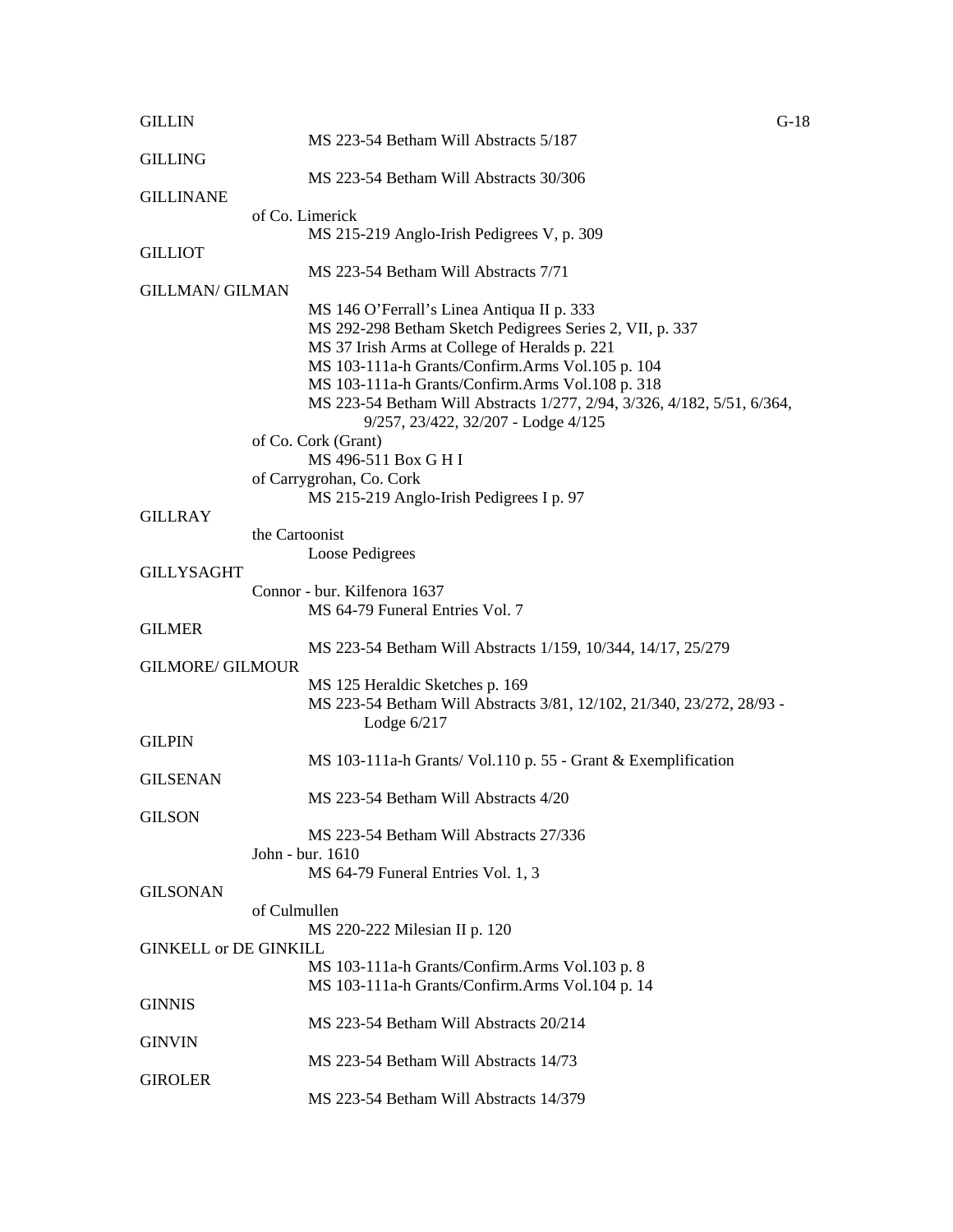## GISBORNE G-19

|                  |            | MS 223-54 Betham Will Abstracts 5/277                                                                          |
|------------------|------------|----------------------------------------------------------------------------------------------------------------|
|                  | of Lismore | MS 573-576 Sadleir Pedigrees, 576 p. 92                                                                        |
| <b>GITHENS</b>   |            |                                                                                                                |
| <b>GITHRENS</b>  |            | MS 223-54 Betham Will Abstracts 20/206                                                                         |
|                  |            | MS 223-54 Betham Will Abstracts 27/141?                                                                        |
| <b>GIVIN</b>     |            | MS 223-54 Betham Will Abstracts 15/4, 18/415, 26/70                                                            |
| <b>GLADWELL</b>  |            |                                                                                                                |
|                  |            | MS 223-54 Betham Will Abstracts 14/107, 16/179, 22/46, 27/225                                                  |
| <b>GLADWORTH</b> |            | MS 223-54 Betham Will Abstracts 27/187                                                                         |
| <b>GLAITIER</b>  |            |                                                                                                                |
| <b>GLANALLY</b>  |            | MS 223-54 Betham Will Abstracts 21/227                                                                         |
|                  |            | Loose Pedigrees                                                                                                |
| <b>GLANDOLPH</b> |            | MS 526 Irish Coats of Arms (Fota) p. 62                                                                        |
| <b>GLANDORE</b>  |            |                                                                                                                |
|                  | Earl of    | MS 292-298 Betham Sketch Pedigrees Series 2, I p. 6                                                            |
|                  |            | MS 185 Lords Entries Vol. III, p. 30, 92 (Crosbie)                                                             |
| <b>GLANDURE</b>  |            |                                                                                                                |
| <b>GLANER</b>    |            | MS 526 Irish Coats of Arms (Fota) p. 62                                                                        |
|                  |            | Miss - bur. 1632. Husband: Sir John Ash. Res: Trim                                                             |
| <b>GLANNAN</b>   |            | MS 64-79 Funeral Entries Vol. 5, 17                                                                            |
|                  |            | MS 223-54 Betham Will Abstracts 14/213                                                                         |
| <b>GLANVILL</b>  |            | MS 223-54 Betham Will Abstracts 20/118 - Lodge 1/91                                                            |
| <b>GLASCOCK</b>  |            |                                                                                                                |
|                  |            | MS 407 Carmichael MSS, no page given<br>MS 223-54 Betham Will Abstracts 14/183, 16/131, 19/176, 23/394, 24/31, |
|                  |            | 26/20, 31/166 - Lodge 6/214, 9/64                                                                              |
|                  | of Dublin  |                                                                                                                |
| <b>GLASCOE</b>   |            | MS 261-276 Betham Sketch Pedigrees Series 1, XV p. 168                                                         |
|                  |            | MS 223-54 Betham Will Abstracts 10/47, 14/296                                                                  |
| GLASCOT/GLASCOT  |            | MS 223-54 Betham Will Abstracts 1/65, 9/166, 11/334, 25/150, 26/33,                                            |
|                  |            | 27/39 - Lodge 6/133                                                                                            |
|                  |            | of Pilltown, Co. Wexford and London                                                                            |
|                  |            | MS 261-276 Betham Sketch Pedigrees Series 1, XIV p. 105<br>MS 279 Stephens MSS no page given                   |
|                  |            | of Aldertown, Co. Wexford                                                                                      |
|                  |            | MS 279 Stephens MSS, no page given<br>MS 278 Ball MSS p. 224                                                   |
| <b>GLASS</b>     |            |                                                                                                                |
|                  |            | MS 223-54 Retham Will Abstracts 8/65 27/249 - Lodge 5/105                                                      |

MS 223-54 Betham Will Abstracts 8/65, 27/249 - Lodge 5/105 TO FIND REFERENCES, SEE FILM NUMBER LISTING AND FOREWORD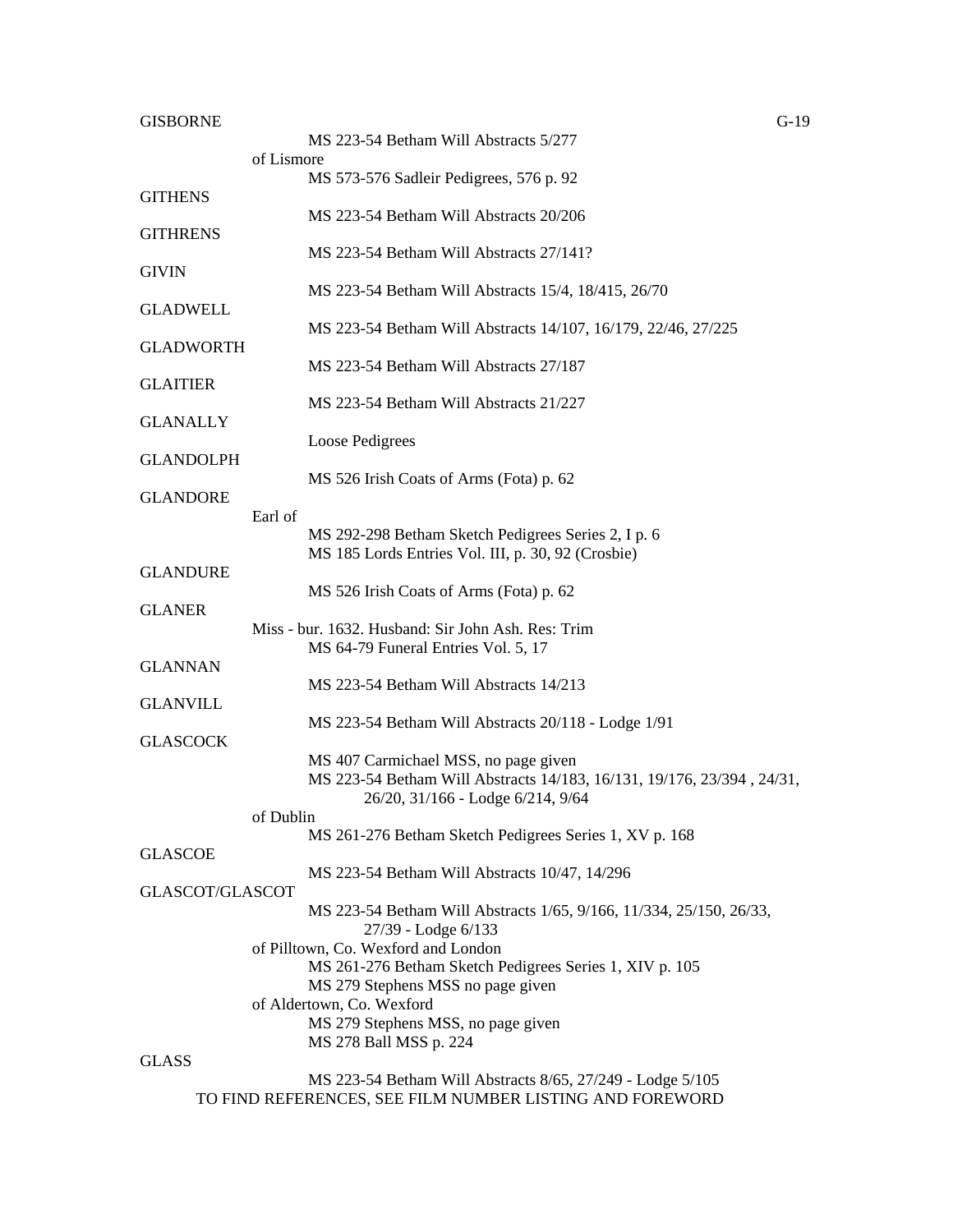| <b>GLASSON</b>               |                                                                                        | $G-20$ |
|------------------------------|----------------------------------------------------------------------------------------|--------|
|                              | MS 223-54 Betham Will Abstracts 9/52                                                   |        |
| <b>GLAZIER</b>               |                                                                                        |        |
|                              | MS 223-54 Betham Will Abstracts - Lodge 1/39                                           |        |
| <b>GLEADOWE</b>              |                                                                                        |        |
|                              | MS 103-111a-h Grants/Confirm.Arms Vol.103 - see Newcomen                               |        |
|                              | MS 223-54 Betham Will Abstracts 6/312, 7/402 or 602, 26/313 - Lodge                    |        |
|                              | 4/102                                                                                  |        |
| <b>GLEDSTANES/ GLADSTONE</b> |                                                                                        |        |
|                              | MS 280-85 Fisher MSS V 149                                                             |        |
|                              | MS 103-111a-h Grants/Confirm.Arms Vol. 109 p. 233 (Hornidge to)                        |        |
|                              | MS 223-54 Betham Will Abstracts 1/54, 12/85, 14/159, 15/249, 19/141,                   |        |
|                              | 22/393, 32/124 - Lodge 5/16, 6/75, 8/95                                                |        |
| <b>GLEED</b>                 |                                                                                        |        |
|                              | MS 223-54 Betham Will Abstracts 1/77                                                   |        |
| <b>GLEESON</b>               |                                                                                        |        |
|                              | MS 223-54 Betham Will Abstracts 17/252                                                 |        |
| GLEG/ GLEGG                  |                                                                                        |        |
|                              | MS 223-54 Betham Will Abstracts 7/100                                                  |        |
|                              | John - bur. 1647 Dublin.                                                               |        |
|                              | MS 64-79 Funeral Entries Vol. 10                                                       |        |
|                              | Capt. - bur. 1654 Dublin. Wife:  Ashburnham<br>MS 64-79 Funeral Entries Vol. 4, 14, 16 |        |
| <b>GLEN</b>                  |                                                                                        |        |
|                              | MS 223-54 Betham Will Abstracts 19/6                                                   |        |
| <b>GLENAN</b>                |                                                                                        |        |
|                              | MS 223-54 Betham Will Abstracts 25/215                                                 |        |
| <b>GLENAWLEY</b>             |                                                                                        |        |
|                              | Lord - see Hamilton - Funeral Entry Index                                              |        |
| <b>GLENBERVIE</b>            |                                                                                        |        |
|                              | Lord                                                                                   |        |
|                              | MS 292-298 Betham Sketch Pedigrees Series 2, I p. 155                                  |        |
|                              | Baron (Douglas)                                                                        |        |
|                              | MS 186 Lords Entries Vol. IV p. 220                                                    |        |
|                              | Lord (Douglas)                                                                         |        |
|                              | MS 496-511 Box G H I                                                                   |        |
| <b>GLENCROP</b>              |                                                                                        |        |
|                              | MS 223-54 Betham Will Abstracts 17/97                                                  |        |
| <b>GLENDINING</b>            |                                                                                        |        |
|                              | of Co. Longford, Co. Cavan                                                             |        |
|                              | Loose Pedigrees                                                                        |        |
| <b>GLENN</b>                 |                                                                                        |        |
|                              | MS 147 O'Ferrall's Linea Antiqua III p. 227                                            |        |
|                              | MS 103-111a-h Grants/Confirm.Arms Vol.III p. 76 - Grant                                |        |
| <b>GLENNAN</b>               |                                                                                        |        |
|                              | MS 526 Irish Coats of Arms (Fota) p. 116                                               |        |
| <b>GLENNY</b>                |                                                                                        |        |
|                              | of Newry                                                                               |        |
|                              | MS 261-276 Betham Sketch Pedigrees Series 1, XVI, p. 259-60                            |        |
| <b>GLENTWORTH</b>            |                                                                                        |        |
|                              | MS 223-54 Betham Will Abstracts 13/82                                                  |        |
|                              | Baron (Pery)                                                                           |        |
|                              | TO FIND REFERENCES, SEE FILM NUMBER LISTING AND FOREWORD                               |        |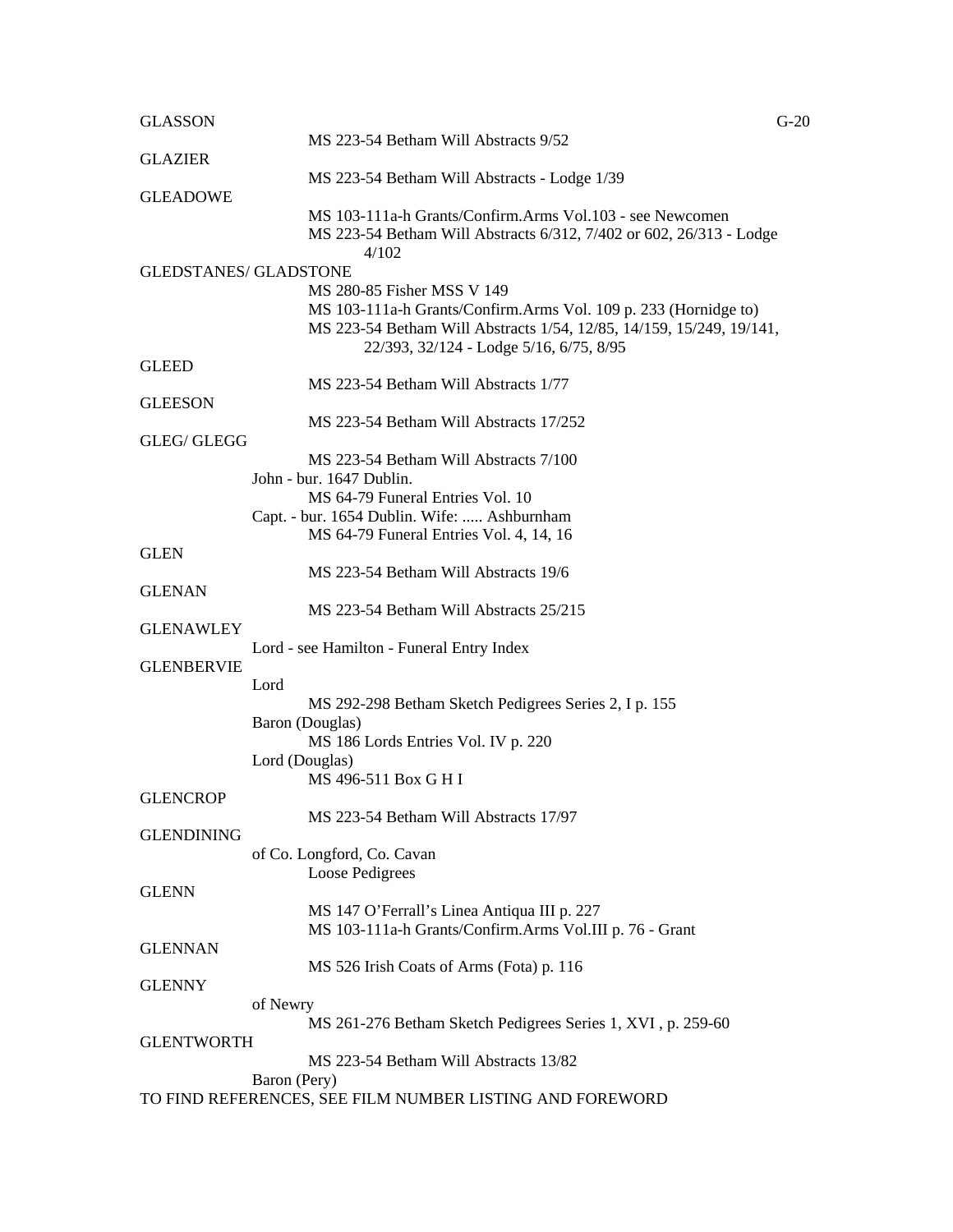| Glentworth - con'd    |                                                                           | $G-21$ |
|-----------------------|---------------------------------------------------------------------------|--------|
|                       | MS 185 Lords Entries Vol. III p. 256, 466                                 |        |
| <b>GLIBBORNE</b>      | MS 223-54 Betham Will Abstracts 17/350 or 358                             |        |
| GLIN, Knight of       |                                                                           |        |
|                       | of Co. Leinster                                                           |        |
|                       | MS 527 McLysaght MSS p. 115                                               |        |
| GLINN                 |                                                                           |        |
|                       | MS 223-54 Betham Will Abstracts 12/262, 17/246, 21/395, 22/61, 32/143     |        |
|                       | Mrs. - see Edith Mervin - Funeral Entry Index                             |        |
| GLISSAN               |                                                                           |        |
|                       | MS 223-54 Betham Will Abstracts 4/17                                      |        |
| GLOSTER               |                                                                           |        |
|                       | MS 223-54 Betham Will Abstracts 12/40                                     |        |
| GLOUCESTER            |                                                                           |        |
|                       | Earl of (see also Clare)                                                  |        |
|                       | MS 436 Irwin A p. 224<br>MS 436 Irwin A p. 224                            |        |
| <b>GLOVER</b>         |                                                                           |        |
|                       | MS 223-54 Betham Will Abstracts 2/93, 4/304, 5/238, 10/150, 17/306,       |        |
|                       | 19/350, 22/221                                                            |        |
| of Co. Cork           |                                                                           |        |
|                       | MS 404-5 Davies MSS I                                                     |        |
|                       | Robert - bur. 1633 Cork                                                   |        |
|                       | MS 64-79 Funeral Entries Vol. 6                                           |        |
| GOAD                  |                                                                           |        |
|                       | MS 198 Ecclesiastical Visitations p. 267                                  |        |
| GOBBET                |                                                                           |        |
|                       | MS 223-54 Betham Will Abstracts 3/106                                     |        |
| GOBBORNE              |                                                                           |        |
|                       | MS 199 Ecclesiastical Visitations p. 14                                   |        |
| <b>GOBION</b>         |                                                                           |        |
| <b>GOBYNS/ GOBYON</b> | MS 223-54 Betham Will Abstracts 4/36                                      |        |
| Arms                  |                                                                           |        |
|                       | MS 183 Lords Entries Vol. I p. 280                                        |        |
|                       | MS 184 Lords Entries Vol. II p. 112                                       |        |
|                       | MS 103-111a-h Grants/Confirm.Arms Vol.103 p. 23                           |        |
| <b>GODBY</b>          |                                                                           |        |
|                       | MS 526 Irish Coats of Arms (Fota) p. 102                                  |        |
| <b>GODDARD</b>        |                                                                           |        |
|                       | MS 223-54 Betham Will Abstracts 6/393                                     |        |
| GODDON                |                                                                           |        |
|                       | MS 223-54 Betham Will Abstracts 22/69                                     |        |
| <b>GODFREY</b>        |                                                                           |        |
|                       | MS 223-54 Betham Will Abstracts 2/260, 4/15, 6/163, 9/53, 22/178, 29/144  |        |
|                       | Lodge 1/91, 3/123, 4/161, 5/133                                           |        |
|                       | of Co. Tipperary                                                          |        |
|                       | MS 573-576 Sadleir Pedigrees 576 p. 93                                    |        |
|                       | of Bushfield, Co. Kerry<br>MS 112 Brooke (Baronets Pedigrees) p. 118, 150 |        |
|                       | Willison - bur. 1639 Coleraine                                            |        |
|                       | TO FIND REFERENCES, SEE FILM NUMBER LISTING AND FOREWORD                  |        |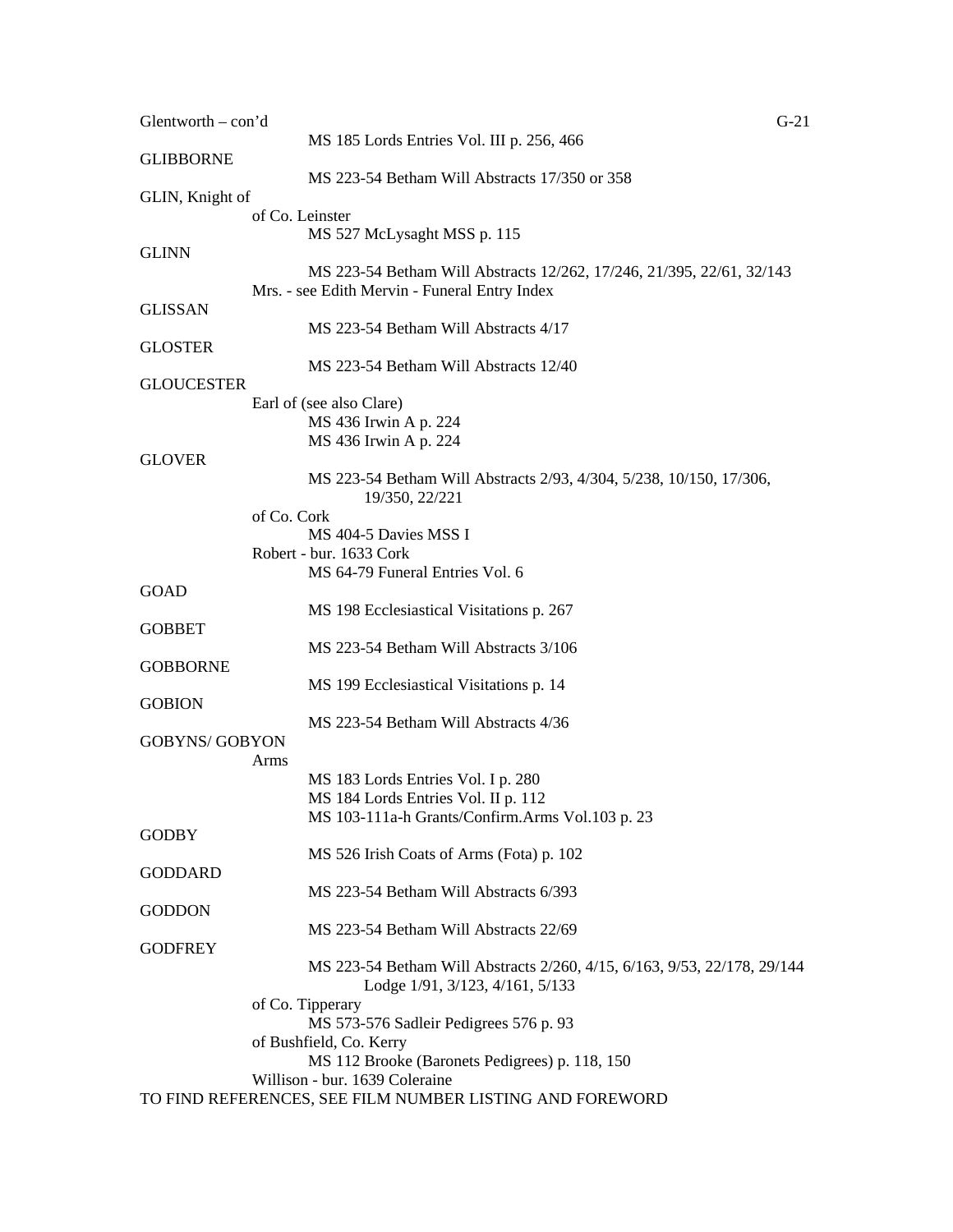| Godfrey $-$ con'd |                                                                                                                                                                              | $G-22$ |
|-------------------|------------------------------------------------------------------------------------------------------------------------------------------------------------------------------|--------|
|                   | MS 64-79 Funeral Entries Vol. 8                                                                                                                                              |        |
| <b>GODKINS</b>    | MS 223-54 Betham Will Abstracts 14/284                                                                                                                                       |        |
| <b>GODLEY</b>     | MS 103-111a-h Grants/Confirm.Arms Vo1.106 p. 2<br>MS 223-54 Betham Will Abstracts 10/189, 17/27, 19/36, 21/7 or 9                                                            |        |
| <b>GODLING</b>    | MS 526 Irish Coats of Arms (Fota) p. 99                                                                                                                                      |        |
| <b>GODOLPHIN</b>  |                                                                                                                                                                              |        |
|                   | Sir William - British Ambassador to Spain<br>MS 64-79 Funeral Entries Vol. 10                                                                                                |        |
| <b>GODSELL</b>    |                                                                                                                                                                              |        |
|                   | MS 280-85 Fisher MSS V 107<br>MS 223-54 Betham Will Abstracts 5/97, 19/420, 29/66                                                                                            |        |
| <b>GODSCHEL</b>   | MS 223-54 Betham Will Abstracts - Lodge 5/56                                                                                                                                 |        |
| <b>GODWELL</b>    |                                                                                                                                                                              |        |
| <b>GOE</b>        | MS 198 Ecclesiastical Visitations p. 115                                                                                                                                     |        |
|                   | MS 223-54 Betham Will Abstracts 14/389                                                                                                                                       |        |
| <b>GOERY</b>      | of Co. Meath                                                                                                                                                                 |        |
|                   | MS 215-219 Anglo-Irish Pedigrees III, p. 55                                                                                                                                  |        |
| <b>GOFF</b>       |                                                                                                                                                                              |        |
|                   | MS 125 Heraldic Sketches p. 42                                                                                                                                               |        |
|                   | MS 280-85 Fisher MSS VI, p. 14                                                                                                                                               |        |
|                   | MS 103-111a-h Grants/Confirm.Arms Vol.107 p. 310                                                                                                                             |        |
|                   | MS 103-111a-h Grants/Confirm.Arms Vol.108 p. 348<br>MS 223-54 Betham Will Abstracts 4/55, 8/174, 10/277, 12/278, 16/112,<br>21/37, 24/30 or 38, 26/310, 29/162, 31/49, 32/75 |        |
|                   | of Dublin & Cork                                                                                                                                                             |        |
|                   | Loose Pedigrees                                                                                                                                                              |        |
|                   | Goff after Davis                                                                                                                                                             |        |
| <b>GOFFEY</b>     | MS 103-111a-h Grants/Confirm.Arms Vol.107 p. 314                                                                                                                             |        |
|                   | MS 198 Ecclesiastical Visitations p. 621                                                                                                                                     |        |
| <b>GOGAINE</b>    | of Co. Cork                                                                                                                                                                  |        |
|                   | MS 215-219 Anglo-Irish Pedigrees III, p. 57-59                                                                                                                               |        |
| <b>GOGAN</b>      |                                                                                                                                                                              |        |
|                   | MS 223-54 Betham Will Abstracts 24/377, 27/258                                                                                                                               |        |
| <b>GOGARTY</b>    |                                                                                                                                                                              |        |
|                   | MS 103-111a-h Grants/Confirm.Arms Vol.110 p. 182 - Grant                                                                                                                     |        |
|                   | MS 103-111a-h Grants/Confirm.Arms Vol.111c p. 32 - Grant<br>MS 223-54 Betham Will Abstracts 6/200, 24/103                                                                    |        |
| <b>GOGGIN</b>     |                                                                                                                                                                              |        |
|                   | MS 223-54 Betham Will Abstracts 11/208 or 238, 14/23, 16/348, 21/244                                                                                                         |        |
| <b>GOGHA</b>      |                                                                                                                                                                              |        |
| <b>GOIE</b>       | MS 223-54 Betham Will Abstracts - Lodge 4/103                                                                                                                                |        |
|                   | MS 198 Ecclesiastical Visitations p. 192                                                                                                                                     |        |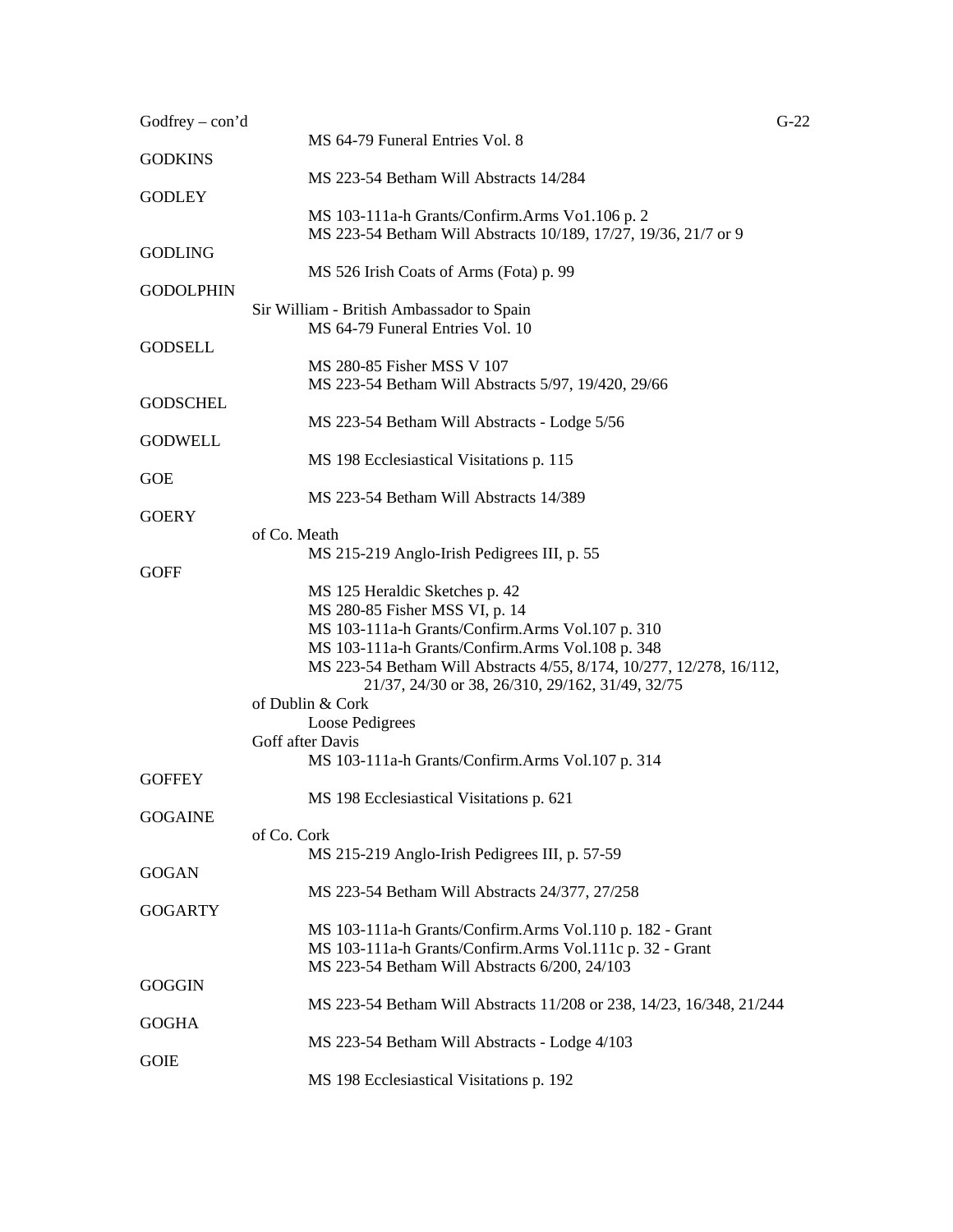| <b>GOING</b>       |                                                                       | $G-23$ |
|--------------------|-----------------------------------------------------------------------|--------|
|                    | MS 125 Heraldic Sketches p. 63, 247                                   |        |
|                    | MS 103-111a-h Grants/Confirm.Arms Vol.111c p. 86 - Confirmation       |        |
|                    | MS 223-54 Betham Will Abstracts 6/147, 12/33, 20/349, 21/208, 24/278, |        |
|                    | 31/57                                                                 |        |
|                    | of Essex & Co. Tipperary                                              |        |
|                    | MS 404-5 Davies MSS I                                                 |        |
| GOLBORNE/GOLDBORNE |                                                                       |        |
|                    |                                                                       |        |
|                    | MS 199 Ecclesiastical Visitations p. 3, 5, 6, 23, 30                  |        |
|                    | <b>Bishop of Kildare</b>                                              |        |
|                    | MS 93-97 Chaos 4, p. 65 (funeral entry)                               |        |
|                    | Rev. John - bur. 1637 Co. Kildare                                     |        |
|                    | MS 64-79 Funeral Entries Vol. 13, 14                                  |        |
|                    | Mrs. John - see Margaret Ringwood - Funeral Entry Index               |        |
|                    | Mrs. Richard - see Katherine Wharton - Funeral Entry Index            |        |
|                    | Miss - bur. 1689. Husband:  Camey                                     |        |
|                    | MS 64-79 Funeral Entries Vol. 13                                      |        |
| GOLD               |                                                                       |        |
|                    | of Knocksany, Co. Limerick                                            |        |
|                    | MS 261-276 Betham Sketch Pedigrees Series 1, I, p. 66                 |        |
|                    | of Corbally, Co. Limerick                                             |        |
|                    | MS 261 -276 8etham Sketch Pedigrees Series 1, I, p. 67                |        |
|                    | of Cork                                                               |        |
|                    | MS 261 - 276 8etham Sketch Pedigrees Series 1, I, p. 69               |        |
|                    | MS 215-219 Anglo-Irish Pedigrees III p. 27                            |        |
|                    | ? - bur. 1650                                                         |        |
|                    | MS 64-79 Funeral Entries Vol. 4, 14, 16                               |        |
| <b>GOLDBURNE</b>   |                                                                       |        |
|                    |                                                                       |        |
|                    | MS 223-54 Betham Will Abstracts 4/37, 8/351                           |        |
| <b>GOLDEY</b>      |                                                                       |        |
|                    | MS 223-54 Betham Will Abstracts 32/81 - Lodge 4/277                   |        |
| <b>GOLDFINCH</b>   |                                                                       |        |
|                    | MS 125 Heraldic Sketches p. 286                                       |        |
|                    | MS 198 Ecclesiastical Visitations p. 658                              |        |
| <b>GOLDING</b>     |                                                                       |        |
|                    | MS 125 Heraldic Sketches p. 44, 107                                   |        |
|                    | MS 199 Ecclesiastical Visitations p. 238                              |        |
|                    | MS 223-54 Betham Will Abstracts 1/88, 2/117, 3/32, 5/15, 7/412, 9/2,  |        |
|                    | 11/302, 12/91 or 98, 16/182, 20/340 or 360, 25/81 - Lodge 4/204,      |        |
|                    | 5/251, 7/25                                                           |        |
|                    | of Co. Meath                                                          |        |
|                    | MS 215-219 Anglo-Irish Pedigrees III, p. 20, 22                       |        |
|                    | of Co. Kildare                                                        |        |
|                    | MS 215-219 Anglo-Irish Pedigrees III, p. 21                           |        |
|                    | of Portmarnock, Co. Dublin                                            |        |
|                    | MS 215-219 Anglo-Irish Pedigrees III, p. 23                           |        |
|                    | of Jobstown                                                           |        |
|                    | MS 215-219 Anglo-Irish Pedigrees III, p. 24                           |        |
|                    | William - bur. Dublin 1607                                            |        |
|                    | MS 64-79 Funeral Entries Vol. 1, 3                                    |        |
| <b>GOLD MAN</b>    |                                                                       |        |
|                    | MS 125 Heraldic Sketches p. 301                                       |        |
|                    |                                                                       |        |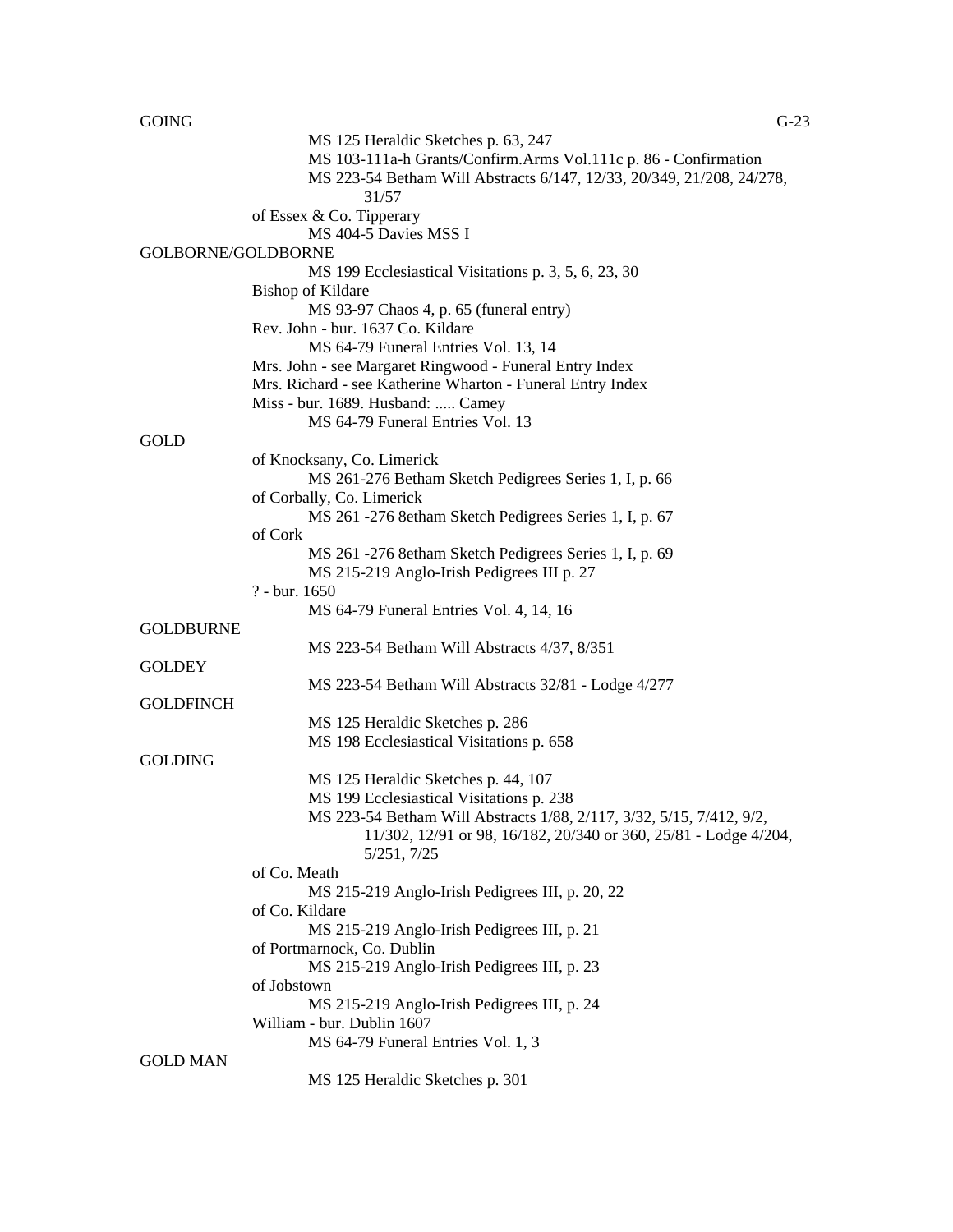| <b>GOLDSBOROUGH</b> |                                                                                                 | $G-24$ |
|---------------------|-------------------------------------------------------------------------------------------------|--------|
|                     | MS 223-54 Betham Will Abstracts 5/116, 14/171, 24/294                                           |        |
| <b>GOLDSBURY</b>    |                                                                                                 |        |
|                     | MS 199 Ecclesiastical Visitations p. 244                                                        |        |
|                     | MS 223-54 Betham Will Abstracts 8/11, 18/157, 24/395                                            |        |
| <b>GOLDSMITH</b>    |                                                                                                 |        |
|                     | MS 125 Heraldic Sketches p. 288                                                                 |        |
|                     | MS 198 Ecclesiastical Visitations p. 646, 659                                                   |        |
|                     | MS 385 Bewley MSS p. 212<br>MS 223-54 Betham Will Abstracts 1/183, 5/89, 6/157, 13/210, 17/293, |        |
|                     | 30/211-Lodge 5/100                                                                              |        |
|                     | of Ballyoughter, Co. Roscommon                                                                  |        |
|                     | MS 436 Irwin A, p. 408                                                                          |        |
|                     | of Co. Meath & Co. Roscommon                                                                    |        |
|                     | MS 278 Ball MSS p. 140                                                                          |        |
|                     | of Co. Mayo                                                                                     |        |
|                     | MS 432-37 Irwin MSS 433, p. 195-205                                                             |        |
|                     | MS 432-37 Irwin MSS 435, p. 72-3                                                                |        |
| <b>GOLGAN</b>       | MS 432-37 Irwin MSS 436, p. 408                                                                 |        |
|                     | MS 223-54 Betham Will Abstracts 11/268                                                          |        |
| <b>GOLLACK</b>      |                                                                                                 |        |
|                     | MS 280-85 Fisher MSS III, p. 9                                                                  |        |
|                     | MS 223-54 Betham Will Abstracts 1/253                                                           |        |
| <b>GOLLOHER</b>     |                                                                                                 |        |
|                     | MS 223-54 Betham Will Abstracts 25/21                                                           |        |
| <b>GOMONET</b>      |                                                                                                 |        |
|                     | MS 223-54 Betham Will Abstracts 29/24                                                           |        |
| <b>GONAN</b>        |                                                                                                 |        |
|                     | MS 223-54 Betham Will Abstracts 14/198                                                          |        |
| <b>GONDALIER</b>    |                                                                                                 |        |
|                     | MS 223-54 Betham Will Abstracts 9/275                                                           |        |
| <b>GONNE</b>        |                                                                                                 |        |
|                     | MS 223-54 Betham Will Abstracts - Lodge 4/274, 5/46, 7/94                                       |        |
| <b>GONNER</b>       |                                                                                                 |        |
|                     | MS 223-54 Betham Will Abstracts - Lodge 2/67                                                    |        |
| <b>GONSON</b>       |                                                                                                 |        |
|                     | MS 223-54 Betham Will Abstracts 27/144                                                          |        |
| <b>GONTIE</b>       |                                                                                                 |        |
|                     | MS 223-54 Betham Will Abstracts 3/5                                                             |        |
| GOODE/ GOOD         |                                                                                                 |        |
|                     | MS 199 Ecclesiastical Visitations p. 28, 43, 403                                                |        |
|                     | MS 223-54 Betham Will Abstracts 19/58, 28/115                                                   |        |
|                     | Kimborough - bur. Dublin 1635. Husband: Robert Barnewall                                        |        |
|                     | MS 64-79 Funeral Entries Vol. 6, 17                                                             |        |
| <b>GOODACRE</b>     |                                                                                                 |        |
|                     | MS 223-54 Betham Will Abstracts 1/184                                                           |        |
| <b>GOODBODY</b>     |                                                                                                 |        |
|                     | MS 223-54 Betham Will Abstracts 20/280, 211235                                                  |        |
| <b>GOODCHILD</b>    | MS 223-54 Betham Will Abstracts 19/245                                                          |        |
| <b>GOODENOUGH</b>   |                                                                                                 |        |
|                     | MS 223-54 Betham Will Abstracts 23/437, 25/121                                                  |        |
|                     |                                                                                                 |        |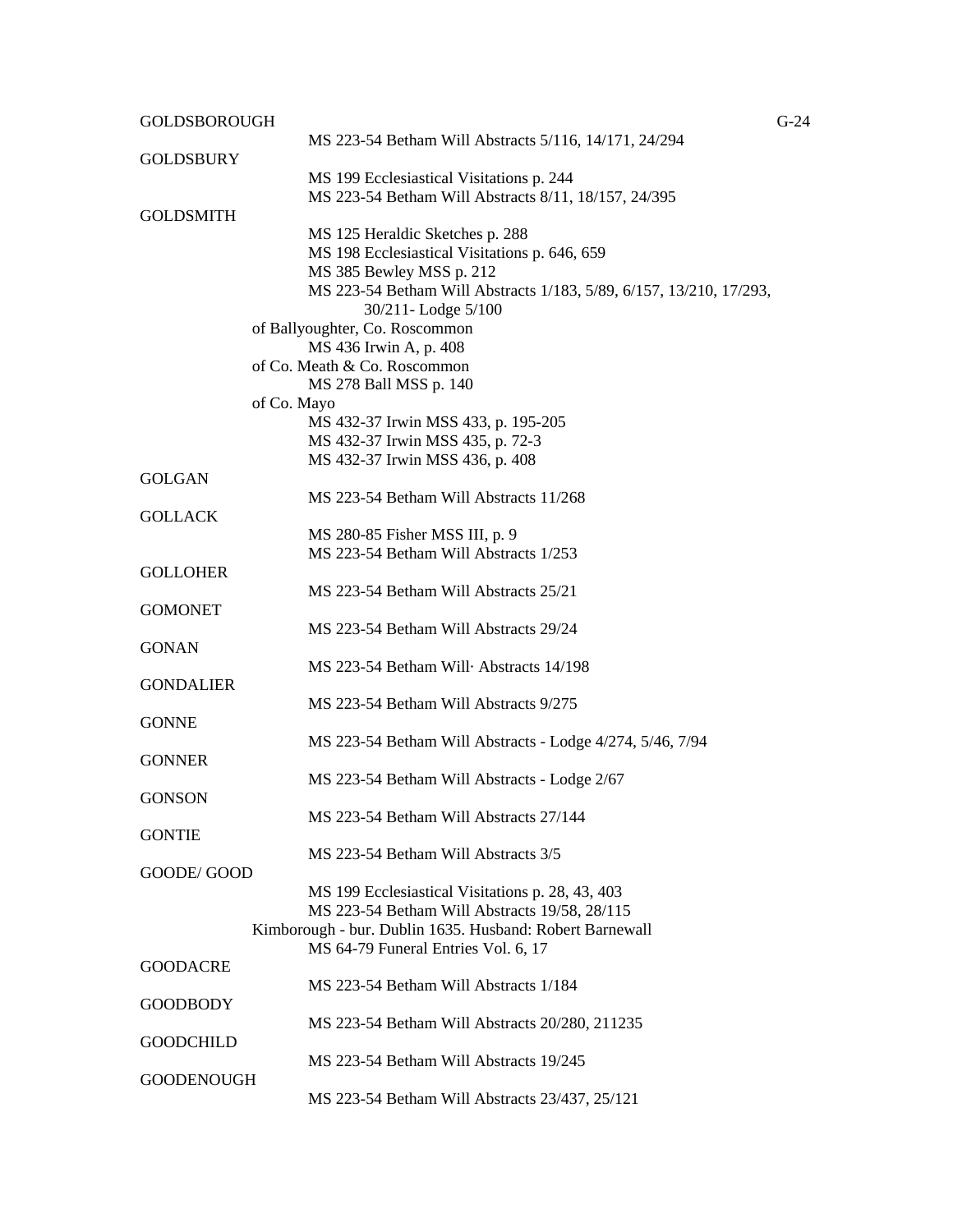| <b>GOODHAIR</b>       |                                                                                                            | $G-25$ |
|-----------------------|------------------------------------------------------------------------------------------------------------|--------|
|                       | MS 223-54 Betham Will Abstracts - Lodge 2/81                                                               |        |
| <b>GOODING</b>        |                                                                                                            |        |
|                       | MS 199 Ecclesiastical Visitations p. 472                                                                   |        |
| <b>GOODISON</b>       | MS 125 Heraldic Sketches p. 289                                                                            |        |
|                       | MS 198 Ecclesiastical Visitations p.116, 138, 145, 201, 413 or 418                                         |        |
|                       | MS 223-54 Betham Will Abstracts 31/335, 32/11                                                              |        |
| <b>GOODLAD</b>        |                                                                                                            |        |
|                       | MS 198 Ecclesiastical Visitations p. 462                                                                   |        |
|                       | Robert - bur. Co. Tyrone 1636. Son & heir of Thomas Goodlad. Wife: Fenelly                                 |        |
|                       | McDonnell                                                                                                  |        |
|                       | MS 64-79 Funeral Entries Vol. 7                                                                            |        |
| <b>GOODLET</b>        |                                                                                                            |        |
|                       | MS 223-54 Betham Will Abstracts - Lodge 9/47                                                               |        |
| <b>GOOD MAN</b>       |                                                                                                            |        |
|                       | MS 223-54 Betham Will Abstracts 13/273, 15/281, 20/16                                                      |        |
|                       | of Co. Dublin                                                                                              |        |
|                       | MS 215-219 Anglo-Irish Pedigrees III, p. 34, 35<br>Mrs. George - see Margaret Cludde - Funeral Entry Index |        |
|                       | Rose - bur. Rathmichael 1609. Husband: John Walsh                                                          |        |
|                       | MS 64-79 Funeral Entries Vol. 1, 3                                                                         |        |
|                       | William - bur. Co. Dublin 1622.                                                                            |        |
|                       | MS 64-79 Funeral Entries Vol. 5, 17                                                                        |        |
| <b>GOODRICK</b>       |                                                                                                            |        |
|                       | MS 223-54 Betham Will Abstracts 21/3                                                                       |        |
| <b>GOODRIDGE</b>      |                                                                                                            |        |
|                       | of St. Albans                                                                                              |        |
|                       | MS 573-576 Sadleir Pedigrees 576 p. 93                                                                     |        |
| <b>GOODWIN</b>        |                                                                                                            |        |
|                       | MS 125 Heraldic Sketches p. 83                                                                             |        |
|                       | MS 362-78 Betham Letter Books Vol. XII p. 7<br>MS 198 Ecclesiastical Visitations p. 186, 209               |        |
|                       | MS 223-54 Betham Will Abstracts 1/123, 2/139, 3/644, 4/341, 7/321,                                         |        |
|                       | 8/197, 9/34, 10/99, 12/64, 14/314, 19/131, 20/190, 21/69, 23/395,                                          |        |
|                       | 26/8, 30/25, 31/332 - Lodge 4/271, 5/212, 7/14                                                             |        |
|                       | Capt. William - bur. Dublin 1597                                                                           |        |
|                       | MS 64-79 Funeral Entries Vol. 1                                                                            |        |
| <b>GOODWING</b>       |                                                                                                            |        |
|                       | Mr.- bur. c. 1601 . Wife:  Lattin                                                                          |        |
|                       | MS 64-79 Funeral Entries Vol. 3                                                                            |        |
| <b>GOODYER</b>        |                                                                                                            |        |
|                       | MS 223-54 Betham Will Abstracts 22/71                                                                      |        |
| <b>GOOKEN/ GOOKIN</b> |                                                                                                            |        |
|                       | MS 223-54 Betham Will Abstracts 4/199, 7/245, 9/216 - Lodge 1/113, 7/56                                    |        |
|                       | of Kent & Co. Cork<br>MS 404-5 Davies MSS II                                                               |        |
|                       | of Co. Cork                                                                                                |        |
|                       | Loose Pedigrees                                                                                            |        |
|                       | MS 215-219 Anglo-Irish Pedigrees III p. 25                                                                 |        |
|                       | Sir Vincent - bur. Goucestershire 1637. Res: Co. Cork                                                      |        |
|                       | MS 64-79 Funeral Entries Vol. 7                                                                            |        |
|                       | TO FIND REFERENCES, SEE FILM NUMBER LISTING AND FOREWORD                                                   |        |
|                       |                                                                                                            |        |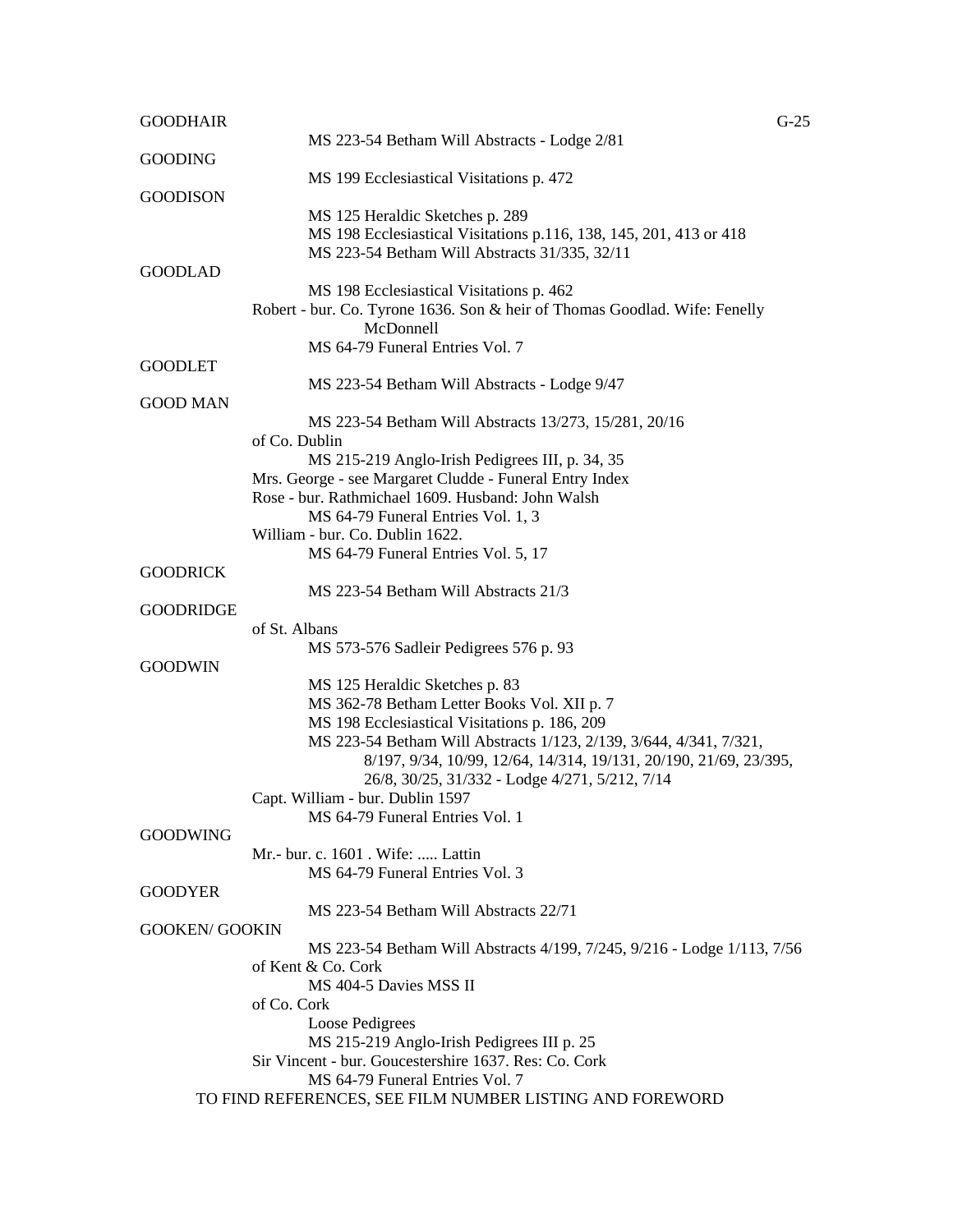| <b>GOOKER</b>   | $G-26$                                                                                                                                       |
|-----------------|----------------------------------------------------------------------------------------------------------------------------------------------|
|                 | MS 223-54 Betham Will Abstracts 2/265                                                                                                        |
| <b>GOOLIN</b>   |                                                                                                                                              |
|                 | MS 223-54 Betham Will Abstracts 3/39                                                                                                         |
| <b>GOONE</b>    |                                                                                                                                              |
|                 | MS 198 Ecclesiastical Visitations p. 182-3, 196                                                                                              |
|                 | MS 199 Ecclesiastical Visitations p. 73                                                                                                      |
| <b>GOORA</b>    |                                                                                                                                              |
|                 | MS 223-54 Betham Will Abstracts - Lodge 6/31                                                                                                 |
| <b>GOOSENEY</b> |                                                                                                                                              |
|                 | MS 223-54 Betham Will Abstracts 12/27                                                                                                        |
| <b>GORDALL</b>  |                                                                                                                                              |
| <b>GORDE</b>    | MS 526 Irish Coats of Arms (Fota) p. 92                                                                                                      |
|                 | MS 198 Ecclesiastical Visitations p. 378                                                                                                     |
| <b>GORDON</b>   |                                                                                                                                              |
|                 | MS 213 Antrim Families p. 317                                                                                                                |
|                 | MS 183 Lords Entries Vol. I p. 155                                                                                                           |
|                 | MS 432-37 Irwin MSS 436 p. 319-323                                                                                                           |
|                 | MS 125 Heraldic Sketches p. 284                                                                                                              |
|                 | MS 199 Ecclesiastical Visitations p. 212                                                                                                     |
|                 | MS 37 Irish Arms at College of Heralds p. 56, 313                                                                                            |
|                 | MS 103-111a-h Grants/Confirm.Arms Vol.107 p. 398 (take add'l. name                                                                           |
|                 | Moore)                                                                                                                                       |
|                 | MS 103-111a-h Grants/Confirm.Arms Vol.111 p. 106 - Confirmation                                                                              |
|                 | MS 103-111a-h Grants/Confirm.Arms Vol.111e p. 151 - Confirmation                                                                             |
|                 | MS 223-54 Betham Will Abstracts 1/298, 6/393, 7/151, 8/57, 10/56,                                                                            |
|                 | 12/193, 13/119, 14/187, 15/228, 17/348, 18/275 or 295, 19/298,                                                                               |
|                 | 22/384, 23/345, 24/117, 27/212, 28/265, 30/314, 31/84 -                                                                                      |
|                 | Lodge 4/192, 5/109, 6/197, 10/18                                                                                                             |
|                 | of Newry, Co. Down                                                                                                                           |
|                 | MS 93-97 Chaos 1, p. 105-108                                                                                                                 |
|                 | of Kenmare                                                                                                                                   |
|                 | MS 93-97 Chaos 1, p. 57                                                                                                                      |
|                 | of Huntly                                                                                                                                    |
|                 | MS 436 Irwin A p. 320, 323                                                                                                                   |
|                 | of Lackagh, Co. Donegal                                                                                                                      |
|                 | MS 278 Ball MSS p. 10                                                                                                                        |
|                 | of Co. Down                                                                                                                                  |
|                 | MS 573-576 Sadleir Pedigrees 576 p. 100                                                                                                      |
|                 | of Ireland - see MS 702 and 702A                                                                                                             |
| <b>GORE</b>     |                                                                                                                                              |
|                 | MS 526 Irish Coats of Arms (Fota) p. 73                                                                                                      |
|                 | MS 125 Heraldic Sketches p. 50, 59                                                                                                           |
|                 | MS 362-78 Betham Letter Books Vol. VIII p. 248 - Vol. XII p. 150, 200                                                                        |
|                 | MS 37 Irish Arms at College of Heralds p. 23, 25, 119, 393                                                                                   |
|                 | MS 103-111a-h Grants/Confirm.Arms Vol.103 p. 61, 79, 91, 92, 95                                                                              |
|                 | MS 103-111a-h Grants/Confirm.Arms Vol.106 p. 47                                                                                              |
|                 | MS 103-111a-h Grants/Confirm.Arms Vol.109 p. 411 (to Hickman)                                                                                |
|                 | MS 103-111a-h Grants/Confirm.Arms Vol.109 p. 368                                                                                             |
|                 | MS 103-111a-h Grants/Confirm.Arms Vol.110 p. 132 (Knox) - Grant                                                                              |
|                 | MS 223-54 Betham Will Abstracts 1/4, 2/234, 3/159, 4/15, 5/84, 6/302,<br>7/30, 8/151, 9/348, 11/102, 16/195, 17/109, 19/235, 21/384, 22/393, |
|                 |                                                                                                                                              |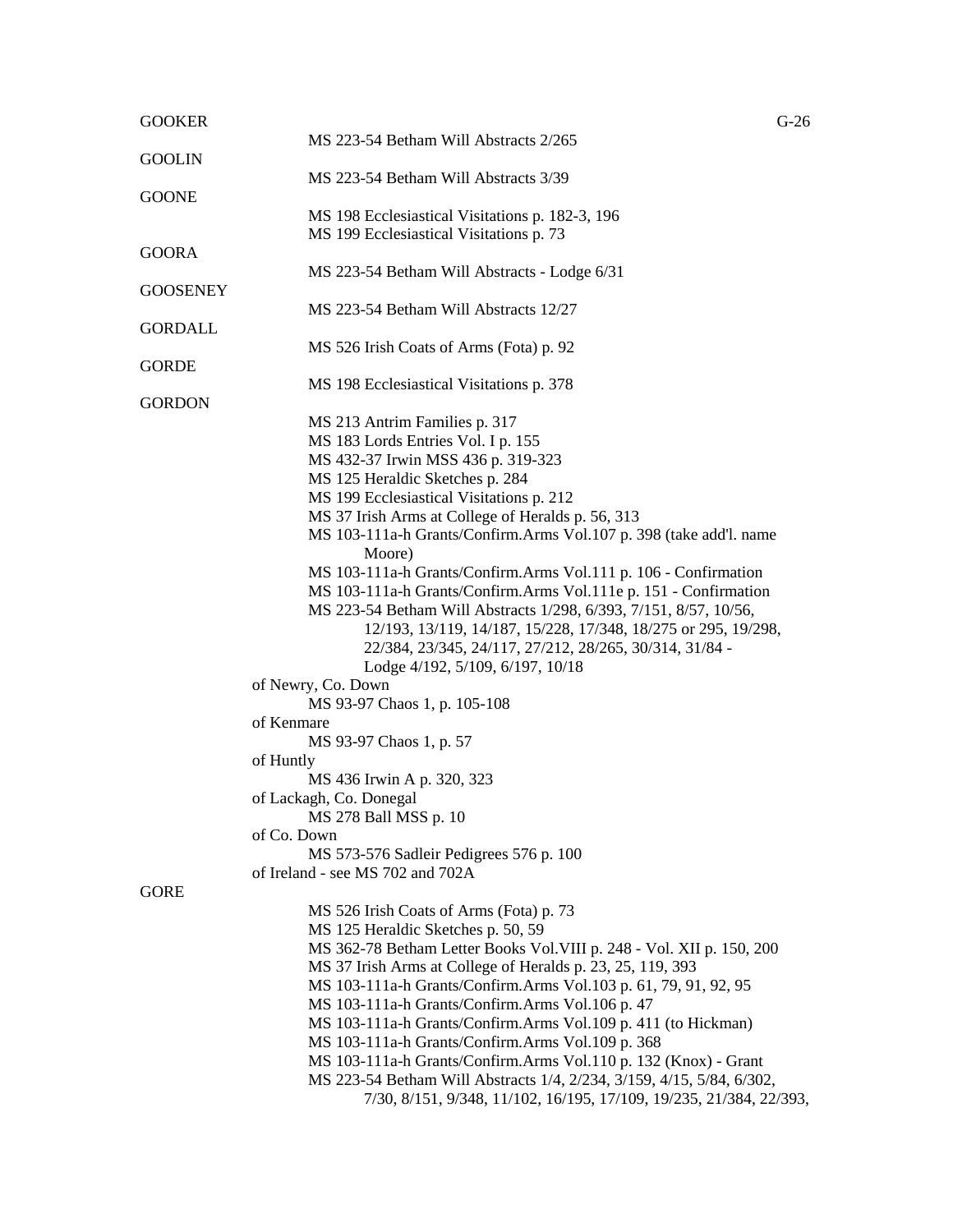Gore – con'd G-27 23/269, 27/347, 32/105 - Lodge 1/43, 2/45, 3/2, 4/104, 5/121, 6/26, 7/79, 8/70, 10/6 of Belleek, Co. Mayo MS 261-276 Betham Sketch Pedigrees Series 1, IV, p. 154 Earl of Arran MS 261-276 Betham Sketch Pedigrees Series 1, XVI, p. 203 MS 261-276 Betham Sketch Pedigrees Series 1, XII, p. 270 Loose Pedigrees of London MS 436 Irwin A, p. 101-102 of London & Manor Gore MS 112 Brooke (Baronets Pedigrees) p. 124 MS 432-37 Irwin MSS 436 p. 101-2 of Co. Mayo MS 436 Irwin A, p. 108 of Co. Donegal MS 215-219 Anglo-Irish Pedigrees III p. 46 of Newtown, Co. Mayo MS 183 Lords Entries Vol. I p. 321 of Co. Donegal & Co. Sligo MS 112 Brooke (Baronets Pedigrees) p. 73 Baron Annally MS 185 Lords Entries Vol. III p. 220 MS 103-111a-h Grants/Confirm.Arms Vol. 103 p. 95 Bishop of Waterford Loose Pedigrees Earl of Ross MS 184 Lords Entries Vol. II p. 52 Arms MS 184 Lords Entries Vol. II p. 44 Mistress Anne - bur. Dublin 1666 MS 64-79 Funeral Entries Vol. 4, 14, 16 Lt. Col. Henry - bur. Loughreagh 1651 MS 64-79 Funeral Entries Vol. 7 Sir Paul- bur. c. 1630. Wife: ..... Wickliffe MS 64-79 Funeral Entries Vol. 5, 17 Viscount Sudley MS 103-111a-h Grants/Confirm.Arms Vol.103 p. 79 Baron Gore MS 103-111a-h Grants/Confirm.Arms Vol.103 p. 91 MS 223-54 Betham Will Abstracts - Lodge 5/99 GORGE/ GORGES MS 280-85 Fisher MSS V, p. 67 MS 526 Irish Coats of Arms (Fota) p. 84 MS 223-54 Betham Will Abstracts 1/67, 2/162, 3/247, 7/150, 14/55, 19/105, 25/230, 31/73 - Lodge 4/88, 7/98, 10/27

of Londonderry

**GOREY** 

MS 261-276 Betham Sketch Pedigrees Series 1, XIV, p. 178

MS 292-298 Betham Sketch Pedigrees Series 2, VII p. 304

of Co. Meath & Co. Tyrone

MS 385 Bewley MSS , no page given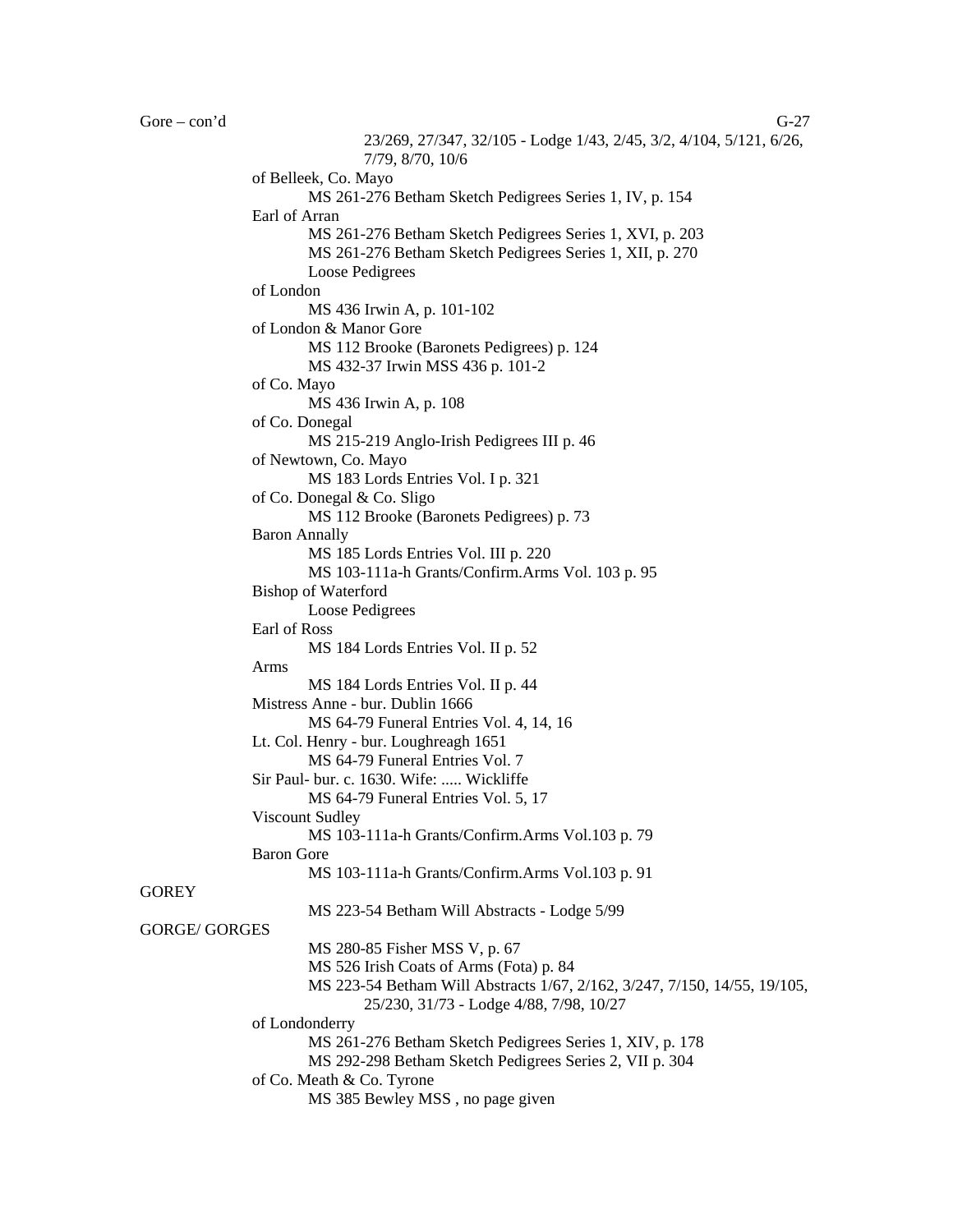| Gorge/ Gorges     |                                                                          | $G-28$ |
|-------------------|--------------------------------------------------------------------------|--------|
|                   | of Wills                                                                 |        |
|                   | Loose Pedigrees                                                          |        |
|                   | of Co. Meath & Co. Dublin                                                |        |
|                   | MS 496-511 Box G H I                                                     |        |
|                   | of Kilbrew, Co. Meath & St. Catherine's Grove, Co. Dublin                |        |
|                   | MS 112 Brooke (Baronets Pedigrees) p. 28                                 |        |
|                   | MS 183 Lords Entries Vol. I p. 195, 197                                  |        |
| <b>GORGYS</b>     |                                                                          |        |
|                   | Arms                                                                     |        |
|                   | MS 183 Lords Entries Vol. I p. 12                                        |        |
| <b>GORING</b>     |                                                                          |        |
|                   | MS 223-54 Betham Will Abstracts - Lodge 1/205, 4/88                      |        |
| <b>GORMAN</b>     |                                                                          |        |
|                   | MS 103-111a-h Grants/Confirm.Arms Vol.107 p. 39                          |        |
|                   | MS 103-111a-h Grants/Confirm.Arms Vol.111e p. 165                        |        |
|                   | MS 223-54 Betham Will Abstracts 1/92, 4/257, 5/3, 7/149, 10/311, 11/260, |        |
|                   | 12/92, 13/120 or 128, 15/265, 18/336, 19/385, 21/123, 23/265,            |        |
|                   | 24/86, 25/209, 26/275, 31/280 - Lodge 6/196                              |        |
|                   | of Glenavy, Co. Antrim                                                   |        |
|                   | MS 261-276 Betham Sketch Pedigrees Series 1, XVI, p. 216                 |        |
| <b>GORMANSTON</b> |                                                                          |        |
|                   | MS 223-54 Betham Will Abstracts 7/5, 19/140, 20/222, 21/409, 25/187      |        |
|                   | Lodge 51179                                                              |        |
|                   | Viscount - see Preston                                                   |        |
|                   | MS 187 Lords Entries Vol. V p. 45, 358                                   |        |
|                   | Lady - see Katherine FitzWilliam - Funeral Entry Index                   |        |
| <b>GORMIT</b>     |                                                                          |        |
|                   | MS 223-54 Betham Will Abstracts 12/12                                    |        |
| <b>GORMLEY</b>    |                                                                          |        |
|                   | MS 223-54 Betham Will Abstracts 3/70                                     |        |
| <b>GORSE</b>      |                                                                          |        |
|                   | MS 198 Ecclesiastical Visitations p. 374, 401                            |        |
| <b>GORSEY</b>     |                                                                          |        |
|                   | MS 223-54 Betham Will Abstracts 29/96                                    |        |
| <b>GORST</b>      |                                                                          |        |
|                   | MS 198 Ecclesiastical Visitations p. 393, 397                            |        |
|                   | MS 223-54 Betham Will Abstracts 9/74, 22/395                             |        |
| <b>GORT</b>       |                                                                          |        |
|                   | MS 125 Heraldic Sketches p. 178                                          |        |
|                   | MS 223-54 Betham Will Abstracts - Lodge 4/147                            |        |
|                   | Lord                                                                     |        |
|                   | MS 103-111a-h Grants/Confirm.Arms Vol.106 p.104                          |        |
|                   | Viscount - see Vereker                                                   |        |
| <b>GORVAN</b>     |                                                                          |        |
|                   | MS 223-54 Betham Will Abstracts 5/336                                    |        |
| <b>GOSFORD</b>    |                                                                          |        |
|                   | MS 223-54 Betham Will Abstracts 1/64, 2/73, 20/96                        |        |
|                   | Earl of                                                                  |        |
|                   | MS 261-276 Betham Sketch Pedigrees Series 1, VI, p. 87                   |        |
|                   | Viscount (Acheson)                                                       |        |
|                   | MS 185 Lords Entries Vol. III p. 280                                     |        |
|                   |                                                                          |        |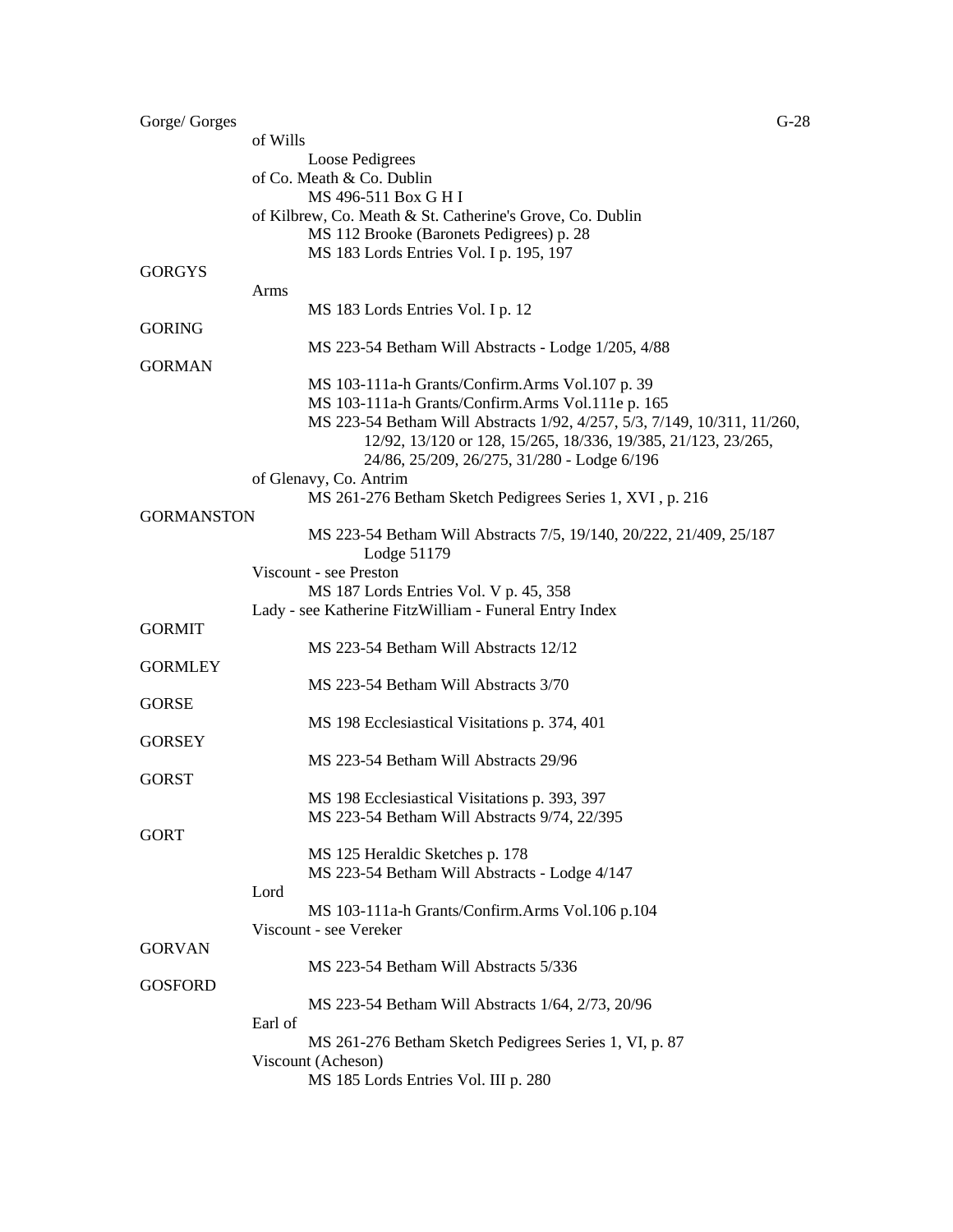| <b>GOSFRIGHT</b>      | $G-29$                                                                               |  |
|-----------------------|--------------------------------------------------------------------------------------|--|
|                       | of Essex                                                                             |  |
|                       | MS 184 Lords Entries Vol. II p. 74                                                   |  |
| <b>GOSLIN</b>         |                                                                                      |  |
|                       | MS 223-54 Betham Will Abstracts 4/49 - Lodge 6/115, 9/13                             |  |
|                       | of Kilkenny                                                                          |  |
|                       | MS 384 Donavan MSS p. 113                                                            |  |
| <b>GOSNOLD</b>        |                                                                                      |  |
|                       | Miss Mary - bur. Dublin 1659. Husband: Sir Richard Pepys, Baron of the Exchequer     |  |
|                       | MS 64-79 Funeral Entries Vol. 4, 14, 16                                              |  |
| <b>GOSSAN/ GOSSON</b> |                                                                                      |  |
|                       | MS 125 Heraldic Sketches p. 253<br>MS 223-54 Betham Will Abstracts 27/49             |  |
| <b>GOSSETT</b>        |                                                                                      |  |
|                       | MS 125 Heraldic Sketches p. 258                                                      |  |
| <b>GOSTELOWE</b>      |                                                                                      |  |
|                       | MS 223-54 Betham Will Abstracts 4/172                                                |  |
| <b>GOSTWICK</b>       |                                                                                      |  |
|                       | Mary - bur. Dublin 1639. Husband: Sir Maurice Williams                               |  |
|                       | MS 64-79 Funeral Entries Vol. 1639                                                   |  |
| <b>GOTTON</b>         |                                                                                      |  |
|                       | MS 223-54 Betham Will Abstracts 4/242                                                |  |
| <b>GOUBRIST</b>       |                                                                                      |  |
|                       | MS 223-54 Betham Will Abstracts 11/286, 32/178                                       |  |
| <b>GOUCHE</b>         |                                                                                      |  |
|                       | MS 223-54 Betham Will Abstracts 29/2                                                 |  |
| GOUGH - see also Goff |                                                                                      |  |
|                       | MS 362-78 Betham Letter Books Vol.III p. 211, 249                                    |  |
|                       | MS 198 Ecclesiastical Visitations p. 107, 135, 173, 184, 201-3, 210, 518             |  |
|                       | MS 199 Ecclesiastical Visitations p. 103, 143                                        |  |
|                       | MS 223-54 Betham Will Abstracts 1/55, 2/48, 3/38, 4/43, 9/55,                        |  |
|                       | 11/227, 15/41, 16/92, 22/35, 23/319, 24/362, 25/392, 26/291 -                        |  |
|                       | Lodge 5/208, 7/14                                                                    |  |
|                       | Loose Pedigrees                                                                      |  |
|                       | MS 103-111a-h Grants/Confirm.Arms Vol.106 p.89                                       |  |
|                       | Lord Bishop of Limerick                                                              |  |
|                       | MS 261-276 Betham Sketch Pedigrees Series 1, III, p. 111 et seq.                     |  |
|                       | of Kilmanihan, Co. Waterford                                                         |  |
|                       | MS 261-276 Betham Sketch Pedigrees Series 1, III, p. 89, 234                         |  |
|                       | of Mountmellicki, Bristol & Dublin                                                   |  |
|                       | MS 385 Bewley MSS p. 90                                                              |  |
|                       | Hugh, Viscount<br>MS 496-511 Box G H I - grant of supporter and augmentation of arms |  |
|                       | of Co. Limerick                                                                      |  |
|                       | <b>MS 404-5 Davies MSS 11</b>                                                        |  |
|                       | Loose Pedigrees                                                                      |  |
|                       | of Wiltshire                                                                         |  |
|                       | MS 278 Ball MSS p. 182                                                               |  |
|                       | of Cork and Clare                                                                    |  |
|                       | MS 278 Ball MSS p. 185                                                               |  |
|                       | of Limerick                                                                          |  |
|                       | MS 278 Ball MSS p. 186                                                               |  |
|                       | TO FIND REFERENCES, SEE FILM NUMBER LISTING AND FOREWORD                             |  |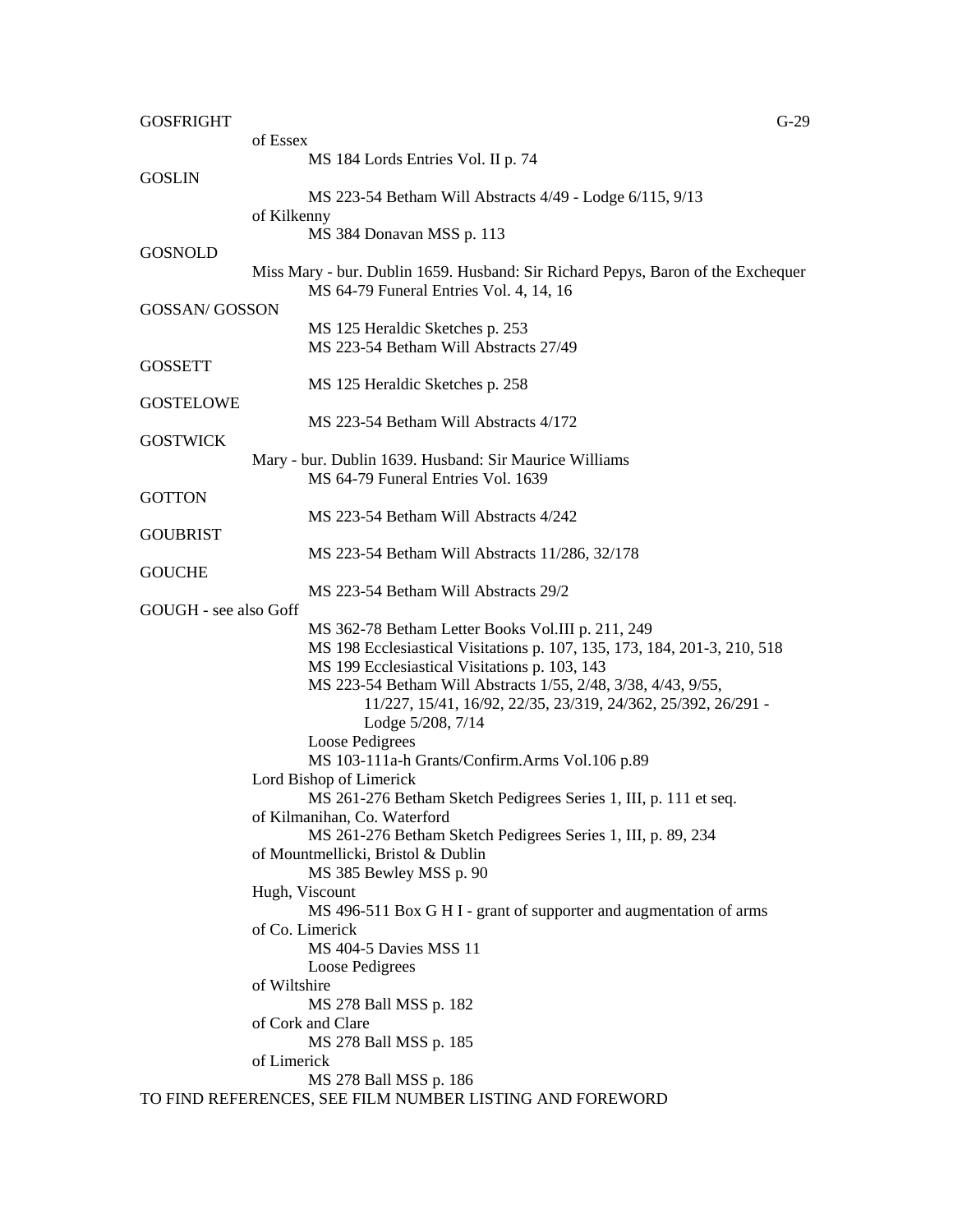Gough – con'd.  $\qquad \qquad$  G-30

of Co. Tipperary MS 278 Ball MSS p. 191 MS 215-219 Anglo-Irish Pedigrees III, p. 45 of Staffordshire MS 278 Ball MSS p. 193 of Waterford MS 215-219 Anglo-Irish Pedigrees III p. 44 Edward - bur. 1632. Res: Dublin MS 64-79 Funeral Entries Vol. 5, 17 Rt. Rev. Francis - bur. Limerick 1634 MS 64-79 Funeral Entries Vol. 6 Mary - bur. 1624. Husbands: (1) John Foster, (2) Edward Janes. Res: Dublin MS 64-79 Funeral Entries Vol. 5, 17 Patrick - bur. 1626. Res: Dublin MS 64-79 Funeral Entries Vol. 5, 17 Sir Thomas - bur. Clonmel 1635. MS 64-79 Funeral Entries Vol. 6 William - bur. 1604. Res: Dublin MS 64-79 Funeral Entries Vol. 1, 2 Mr. - bur. c. 1655 MS 64-79 Funeral Entries Vol. 14, 16 Mr. - bur. 1655. Wife: ..... Pierce MS 64-79 Funeral Entries Vol. 14, 16 Mrs. - see Elizabeth Burford Miss - bur. Dublin 1633. Husband: ..... Ball. MS 64-79 Funeral Entries Vol. 4, 12, 14 GOULD/ GOOLD MS 198 Ecclesiastical Visitations p. 98 MS 526 Irish Coats of Arms (Fota) p. 90 MS 37 Irish Arms at College of Heralds - page numbers illegible MS 103-111a-h Grants/Confirm.Arms Vol.105 p. 3 MS 103-111a-h Grants/Confirm.Arms Vol.108 p. 215 MS 103-111a-h Grants/Confirm.Arms Vol.111 - see Verschoyle MS 223-54 Betham Will Abstracts 1/19, 3/39, 4/107, 5/162, 8/275, 11/247, 12/63, 14/314, 19/97, 20/136, 23/385, 31/16 - Lodge 2/55, 5/42, 6/23 of Doolglasse, Co. Cork MS 261-276 Betham Sketch Pedigrees Series 1, I, p. 65 Loose Pedigrees of Co. Cork MS 215-219 Anglo-Irish Pedigrees III, p. 28-30, 32-3 of Limerick MS 215-219 Anglo-Irish Pedigrees III p. 31 of Kilmallock, Co. Limerick MS 215-219 Anglo-Irish Pedigrees V, p. 282-3 MS 184 Lords Entries Vol. II p. 165 Henry - bur. Cork 1634 MS 64-79 Funeral Entries Vol. 6, 17 Stephen - bur. Cork 1635 MS 64-79 Funeral Entries Vol. 6 Thomas - bur. Cork 1634 TO FIND REFERENCES, SEE FILM NUMBER LISTING AND FOREWORD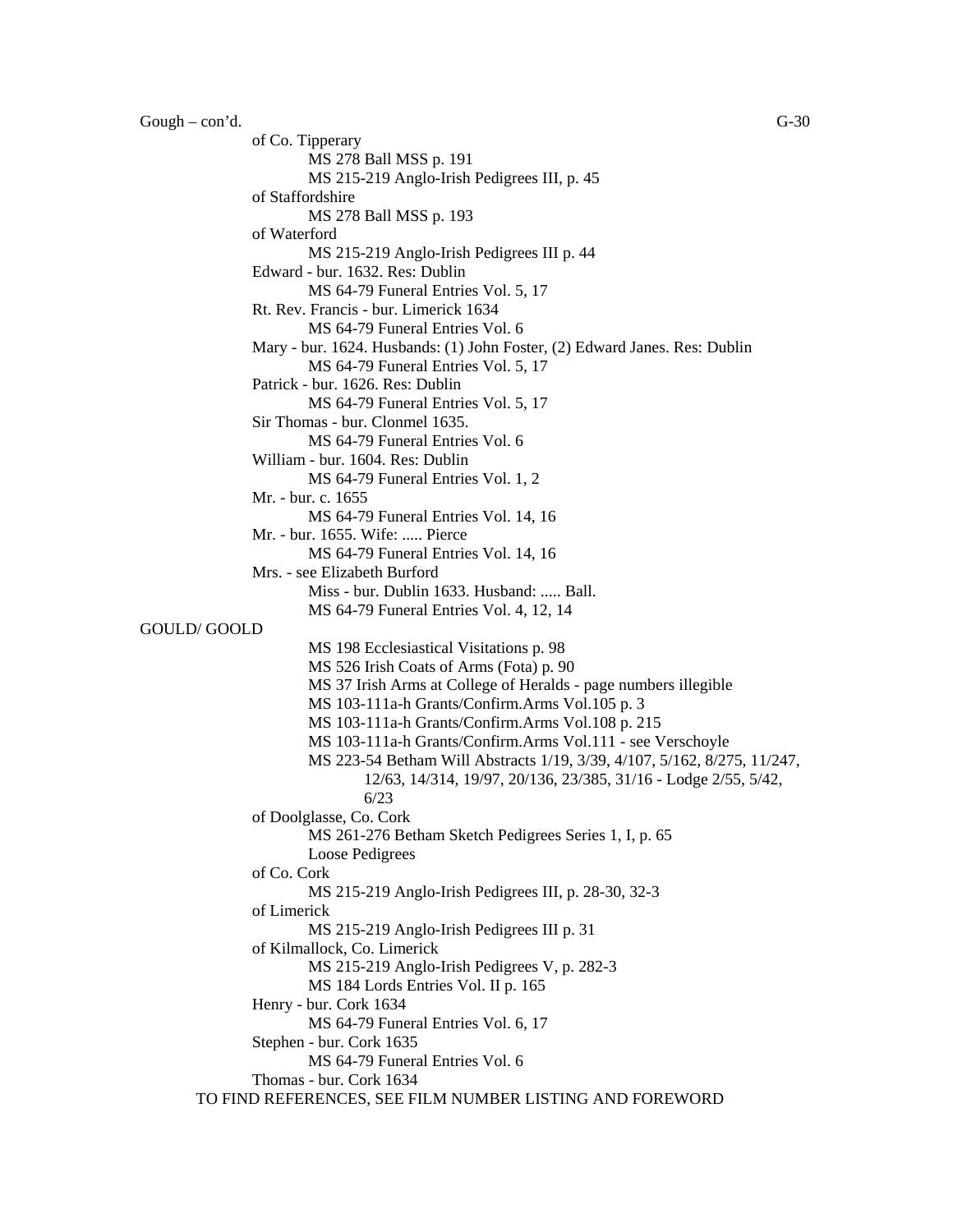| Gould/Goold-con'd | $G-31$                                                                  |  |
|-------------------|-------------------------------------------------------------------------|--|
|                   | MS 64-79 Funeral Entries Vol. 6                                         |  |
|                   | Walter - bur. Cork 1634.                                                |  |
|                   | MS 64-79 Funeral Entries Vol. 6                                         |  |
| <b>GOULDEN</b>    |                                                                         |  |
|                   | MS 223-54 Betham Will Abstracts 11/302, 12/98, 18/270 - Lodge 4/68      |  |
| <b>GOULDING</b>   |                                                                         |  |
|                   | MS 103-111a-h Grants/Confirm.Arms Vol.111 p. 114 - Confirmation         |  |
|                   | MS 103-111a-h Grants/Confirm.Arms Vol.111c p. 74 - (see Sheppard) -     |  |
|                   | Conf.                                                                   |  |
|                   | of Co. Westmeath                                                        |  |
|                   | MS 215-219 Anglo-Irish Pedigrees III, p. 26                             |  |
| <b>GOURNAY</b>    |                                                                         |  |
|                   | MS 223-54 Betham Will Abstracts 18/207, 22/188                          |  |
| <b>GOWAN</b>      |                                                                         |  |
|                   |                                                                         |  |
|                   | MS 223-54 Betham Will Abstracts 11/264, 20/88, 25/168                   |  |
| <b>GOWER</b>      |                                                                         |  |
|                   | MS 526 Irish Coats of Arms (Fota) p. 76                                 |  |
|                   | MS 103-111a-h Grants/Confirm.Arms Vol.111 - see Langrishe               |  |
|                   | MS 223-54 Betham Will Abstracts 3/195, 23/120                           |  |
|                   | Earl of                                                                 |  |
|                   | MS 183 Lords Entries Vol. I p. 211                                      |  |
|                   | ? - bur. Dublin 1669                                                    |  |
|                   | MS 64-79 Funeral Entries Vol. 4, 14, 16                                 |  |
| <b>GOWILL</b>     |                                                                         |  |
|                   | MS 223-54 Betham Will Abstracts 3/52                                    |  |
| <b>GOWRAN</b>     |                                                                         |  |
|                   | MS 223-54 Betham Will Abstracts 2/58                                    |  |
|                   | Baron (FitzPatrick)                                                     |  |
|                   | MS 103-111a-h Grants/Confirm.Arms Vol.103 p. 21                         |  |
| <b>GOYER</b>      |                                                                         |  |
|                   | MS 223-54 Betham Will Abstracts 13/62                                   |  |
| GRAAS             |                                                                         |  |
|                   | Arms                                                                    |  |
|                   | MS 183 Lords Entries Vol. I p. 12                                       |  |
| <b>GRABB</b>      |                                                                         |  |
|                   | MS 223-54 Betham Will Abstracts 17/281                                  |  |
| <b>GRACE</b>      |                                                                         |  |
|                   | MS 292-298 Betham Sketch Pedigrees Series 2, III, p. 97, 113            |  |
|                   | MS 125 Heraldic Sketches p. 290                                         |  |
|                   | MS 362-78 Betham Letter Books Vol. VII p. 281                           |  |
|                   | MS 103-111a-h Grants/Confirm.Arms Vol.109 p. 203 (see Langley)          |  |
|                   | MS 103-111a-h Grants/Confirm.Arms Vol.111 - see Langrishe               |  |
|                   | MS 223-54 Betham Will Abstracts 1/207, 2/23, 3/62, 4/135, 5/230, 7/103, |  |
|                   | 8/112, 9/144, 10/60, 12/18, 13/27, 15/46, 16/96, 19/22, 20/317,         |  |
|                   | 24/240, 27/99, 28/85, 30/14, 31/208 - Lodge 1/190, 3/61, 8/133,         |  |
|                   | 10/18                                                                   |  |
|                   | of Co. Kilkenny                                                         |  |
|                   | MS 412 Barry MSS p. 35                                                  |  |
|                   | MS 93-97 Chaos 2, p. 56 (Arms)                                          |  |
|                   | MS 215-219 Anglo-Irish Pedigrees p. 38, 41, 51-54                       |  |
|                   | of Ballylinch, Co. Kilkenny and Gracefield, Queens Co.                  |  |
|                   | MS 292-298 Betham Sketch Pedigrees Series 2, III, p. 103, 105           |  |
|                   |                                                                         |  |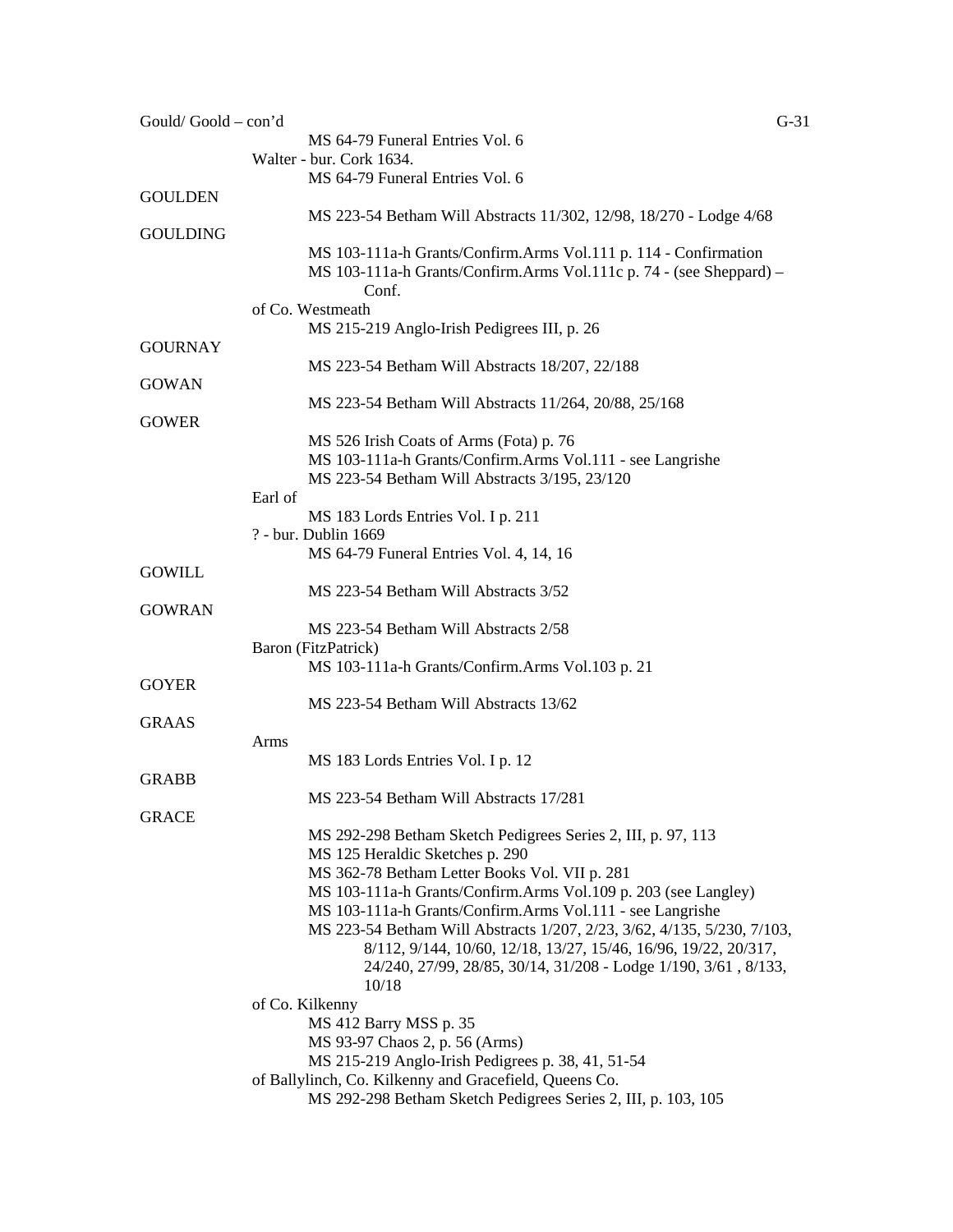| $Trace - con' d.$ | $G-32$                                                                        |
|-------------------|-------------------------------------------------------------------------------|
|                   | of Co. Sligo                                                                  |
|                   | MS 215-219 Anglo-Irish Pedigrees III, p. 37                                   |
|                   | of Co. Tipperary & Kings Co.                                                  |
|                   | MS 215-219 Anglo-Irish Pedigrees III, p. 40, 41                               |
|                   | Oliver - bur. Kilkenny 1637- Wife: Joan Horsfall. Son & heir of Robert Grace. |
|                   | MS 64-79 Funeral Entries Vol. 7                                               |
|                   | Patrick - bur. Co. Kildare 1634                                               |
|                   | MS 64-79 Funeral Entries Vol. 6                                               |
|                   | Walter - bur. Maryborough 1635                                                |
|                   | MS 64-79 Funeral Entries Vol. 6                                               |
| <b>GRADIN</b>     |                                                                               |
|                   | MS 198 Ecclesiastical Visitations p. 292                                      |
| <b>GRADWELL</b>   |                                                                               |
|                   | MS 103-111a-h Grants/Confirm.Arms Vol.108 p. 199                              |
| <b>GRADY</b>      |                                                                               |
|                   | MS 125 Heraldic Sketches p. 166                                               |
|                   | MS 223-54 Betham Will Abstracts 6/274, 7/232, 9/295, 13/9, 14/93 or 98,       |
|                   | 17/166, 20/132, 21/5, 22/74, 23/99, 24/185, 28/154 - Lodge 2/49,              |
|                   | or 149, 5/229 or 329, 6/1, 9/38                                               |
|                   | of Limerick                                                                   |
|                   | Loose Pedigrees                                                               |
|                   | MS 215-219 Anglo-Irish Pedigrees V, p. 275, 297, 302, 304-5                   |
|                   | of Co. Limerick & Co. Clare                                                   |
|                   | MS 220-222 Milesian II, p. 124-127                                            |
| <b>GRAFFAN</b>    |                                                                               |
|                   | MS 223-54 Betham Will Abstracts 32/202                                        |
| <b>GRAGE</b>      |                                                                               |
|                   | MS 223-54 Betham Will Abstracts 9/285                                         |
| <b>GRAHAM</b>     |                                                                               |
|                   | MS 432-37 Irwin MSS 436, p. 167                                               |
|                   | MS 445 Reynell MSS p. 137, 159, 162                                           |
|                   | MS 526 Irish Coats of Arms (Fota) p. 64                                       |
|                   | MS 125 Heraldic Sketches p. 114, 291                                          |
|                   | MS 362-78 Betham Letter Books Vol.IV p. 133-4, 172 - Vol.XIII p. 22           |
|                   | MS 198 Ecclesiastical Visitations p. 294                                      |
|                   | MS 103-111a-h Grants/Confirm.Arms Vol.106 p. 106                              |
|                   | MS 103-111a-h Grants/Confirm.Arms Vol.108 p. 117                              |
|                   | MS 103-111a-h Grants/Confirm.Arms Vol.109 p. 403 (Savage) I                   |
|                   | MS 223-54 Betham Will Abstracts 2/158, 3/79, 5/70, 6/157, 7/129, 8/86,        |
|                   | 10/264, 11/53, 12/78, 13/207, 14/314, 15/231, 16/17, 17/236, 18/91,           |
|                   | 19/155, 20/79, 21/9, 22/70, 23/308, 24/354, 28/55, 30/336, 31/90,             |
|                   | 32/302 - Lodge 4/192, 5/277, 6/109, 7/112, 1/2                                |
|                   | of Dronecroyne, Co. Fermanagh                                                 |
|                   | MS 261-276 Betham Sketch Pedigrees Series 1, XII, p. 212                      |
|                   | of Tullygraham, Co. Monaghan                                                  |
|                   | MS 261-276 Betham Sketch Pedigrees Series 1, XII, p. 214                      |
|                   | of Hockley Lodge, Co. Armagh                                                  |
|                   | MS 261-276 Betham Sketch Pedigrees Series 1, IV, p. 136                       |
|                   | Toler                                                                         |
|                   | MS 186 Lords Entries Vol. IV p. 224                                           |
|                   | MS 103-111a-h Grants/Confirm.Arms Vol.106 p. 163                              |
|                   | of Dublin                                                                     |
|                   |                                                                               |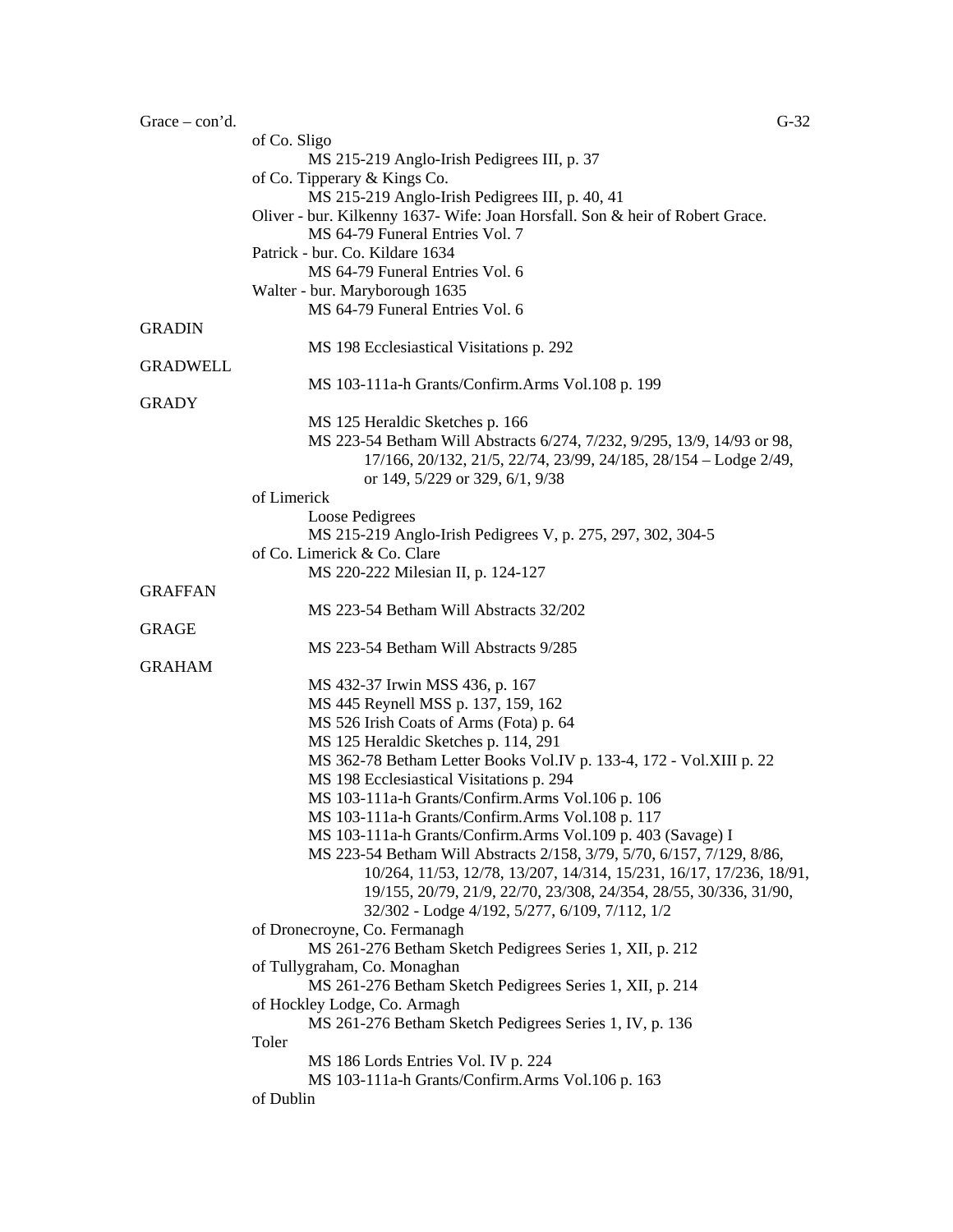| Graham $-$ con'd.        |                                                                      | $G-33$ |
|--------------------------|----------------------------------------------------------------------|--------|
|                          | MS 412 Barry MSS p. 25                                               |        |
|                          | of Co. Armagh                                                        |        |
|                          | MS 573-576 Sadleir Pedigrees 576 p. 101                              |        |
|                          | of Belfast                                                           |        |
|                          | MS 407 Carmichael MSS, no page given                                 |        |
|                          | of Co. Cork                                                          |        |
|                          | MS 404-5 Davies MSS I                                                |        |
|                          | of Ballylenan, Queens Co.                                            |        |
|                          | MS 404-5 Davies MSS I                                                |        |
|                          | of Co. Monaghan                                                      |        |
|                          | Loose Pedigrees                                                      |        |
|                          | of Dublin and Co. Cork                                               |        |
|                          | Loose Pedigrees                                                      |        |
|                          | of Co. Cavan & Co. Wicklow                                           |        |
|                          | MS 215-219 Anglo-Irish Pedigrees III, p. 47, 48                      |        |
|                          | of Queens Co.                                                        |        |
|                          | MS 215-219 Anglo-Irish Pedigrees III, p. 50                          |        |
| <b>GRAHIR</b>            |                                                                      |        |
|                          | MS 223-54 Betham Will Abstracts 4/201                                |        |
| <b>GRANARD</b>           |                                                                      |        |
|                          | MS 280-85 Fisher MSS IV, p. 96                                       |        |
|                          | Earl of (Forbes)                                                     |        |
|                          | MS 183 Lords Entries Vol. II, p. 175, 177                            |        |
|                          | MS 185 Lords Entries Vol. III p. 64                                  |        |
|                          | MS 187 Lords Entries Vol. V p. 185, 259                              |        |
|                          | MS 543-44 Miscellaneous Pedigrees - see Knights of Malta             |        |
|                          | Countess of                                                          |        |
|                          | MS 103-111a-h Grants/Confirm.Arms Vol.108 p. 255                     |        |
| <b>GRANBY</b>            |                                                                      |        |
|                          |                                                                      |        |
|                          | MS 223-54 Betham Will Abstracts - Lodge 4/149<br>Lord                |        |
|                          |                                                                      |        |
| <b>GRANDISON</b>         | MS 184 Lords Entries Vol. II p. 124                                  |        |
|                          |                                                                      |        |
|                          | MS 223-54 Betham Will Abstracts - Lodge 2/91                         |        |
|                          | Lord - see also St. John                                             |        |
|                          | MS 261-276 Betham Sketch Pedigrees Series 1, I, p. 529               |        |
|                          | Viscount of Limerick - see St. John - Funeral Entry Index            |        |
|                          | Viscountess (Villiers)                                               |        |
|                          | MS 103-111a-h Grants/Confirm.Arms Vol.103 p. 55                      |        |
| <b>GRANDY</b>            |                                                                      |        |
|                          | MS 223-54 Betham Will Abstracts 28/65                                |        |
| <b>GRANGE</b>            |                                                                      |        |
|                          | of Arklow, Co. Wicklow & Dublin                                      |        |
|                          | MS 261-276 Betham Sketch Pedigrees Series 1, XV, p. 134-139          |        |
| <b>GRANGER/ GRAINGER</b> |                                                                      |        |
|                          | MS 125 Heraldic Sketches p. 266                                      |        |
|                          | MS 103-111a-h Grants/Confirm.Arms Vol.109 p. 71 (to Parry)           |        |
|                          | MS 223-54 Betham Will Abstracts 7/225, 9/179, 15/214, 23173, 25/110, |        |
|                          | 26/324, 28178, 29/194 - Lodge 4/303                                  |        |
| <b>GRANSETT</b>          |                                                                      |        |
|                          | of Dublin                                                            |        |
|                          | MS 215-219 Anglo-Irish Pedigrees Ill, p. 42                          |        |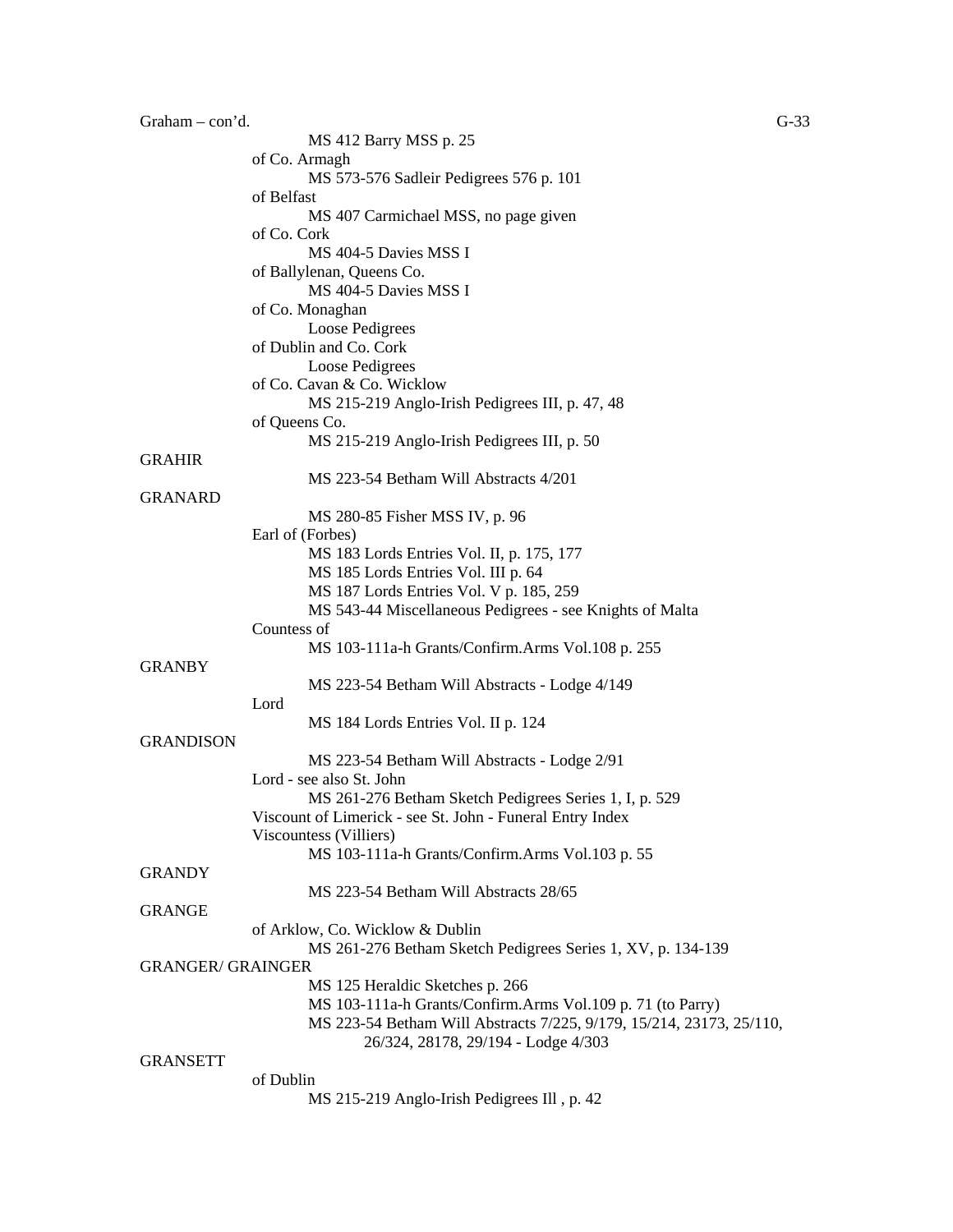|                         | MS 280-85 Fisher MSS V, p. 64                                           |
|-------------------------|-------------------------------------------------------------------------|
| <b>GRANT</b>            |                                                                         |
|                         | MS 183 Lords Entries Vol. I p. 259 - Grant                              |
|                         | MS 292-298 Betham Sketch Pedigrees Series 2, III, p. 131                |
|                         | MS 198 Ecclesiastical Visitations p. 453                                |
|                         | MS 223-54 Betham Will Abstracts 2/344, 3/216, 5/307, 7/128, 8/274,      |
|                         | 12/235, 13/171, 25/309, 29/31, 31/134 - Lodge 6/213                     |
|                         | of Kilmurry, Co. Cork                                                   |
|                         | MS 261 -276 Betham Sketch Pedigrees Series 1, XII, p. 240               |
|                         | of Nolton, Pembrokeshire                                                |
|                         | MS 261-276 Betham Sketch Pedigrees Series 1, II, p. 56                  |
|                         | of Robuck, Co. Dublin                                                   |
|                         | MS 261-276 Betham Sketch Pedigrees Series 1, II, p. 57                  |
|                         | of Raythcormick, Co. Westmeath                                          |
|                         | MS 261-276 Betham Sketch Pedigrees Series 1, II, p. 58                  |
|                         | of Tullamore, Kings Co.                                                 |
|                         | MS 261-276 Betham Sketch Pedigrees Series 1, II, p. 59                  |
|                         | of Edinburgh                                                            |
|                         | MS 385 Bewley MSS p. 469                                                |
|                         | of Co. Tipperary                                                        |
|                         | MS 215-219 Anglo-Irish Pedigrees III, p. 43                             |
| <b>GRANTHAM</b>         |                                                                         |
|                         | MS 223-54 Betham Will Abstracts 1/232, 9/304, 18/24, 31/177             |
| <b>GRANTS OF LAND</b>   |                                                                         |
|                         | MS 292-298 Betham Sketch Pedigrees Series 2, III, p. 131                |
| <b>GRANVILLE</b>        |                                                                         |
|                         | Earl of                                                                 |
|                         | MS 183 Lords Entries Vol. I p. 213                                      |
| <b>GRANWELL</b>         |                                                                         |
|                         | MS 223-54 Betham Will Abstracts 32/134                                  |
| <b>GRASDUE</b>          |                                                                         |
|                         | MS 223-54 Betham Will Abstracts 4/252                                   |
| <b>GRASMER</b>          |                                                                         |
|                         | MS 223-54 Betham Will Abstracts 4/258                                   |
| <b>GRASTY</b>           |                                                                         |
|                         | MS 223-54 Betham Will Abstracts 23/7                                    |
| <b>GRATTAN/ GRATTON</b> |                                                                         |
|                         | MS 445 Reynell MSS p. 71                                                |
|                         | MS 125 Heraldic Sketches p. 120, 198                                    |
|                         | MS 362-78 Betham Letter Books Vol.XVIII p. 113                          |
|                         | MS 103-111a-h Grants/Confirm.Arms Vo1.108 p. 253 (Bellew)               |
|                         | MS 103-111a-h Grants/Confirm.Arms Vol.108 p. 123 (Guinness)             |
|                         | MS 223-54 Betham Will Abstracts 2/6, 3/154, 6/147, 8/42, 9/341, 11/323, |
|                         | 14/164, 16/183, 17/315, 19/164, 23/331, 24/239, 31/238 -                |
|                         | Lodge 4/124, 5/99, 7/8, 1/2                                             |
|                         | of Dublin                                                               |
|                         | MS 278 Ball MSS p. 299                                                  |
|                         | of Belcamp, Co. Dublin                                                  |
|                         | MS 205 Will Pedigrees Vol. 3 p. 136                                     |
|                         | MS 543-44 Miscellaneous Pedigrees<br>of Co. Fermanagh                   |
|                         | MS 205 Will Pedigrees Vol. 3 p. 137                                     |
|                         |                                                                         |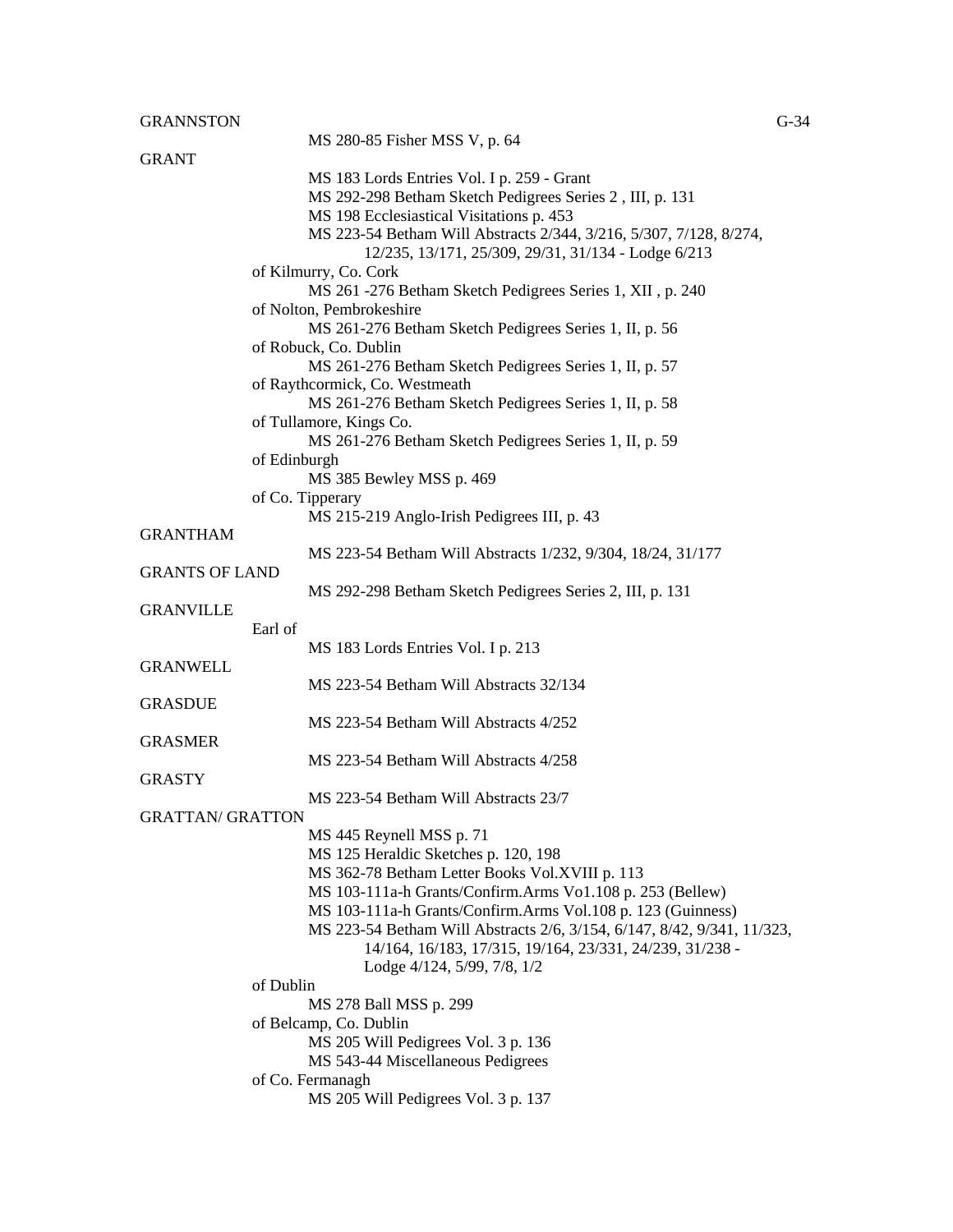| Grattan/Gratton $-$ con'd |                                                                              | $G-35$ |
|---------------------------|------------------------------------------------------------------------------|--------|
|                           | of Rabbitfield, Co. Kildare                                                  |        |
|                           | MS 205 Will Pedigrees Vol. 3 p. 140                                          |        |
|                           | of Carbery & Edenderry, Co. Kildare                                          |        |
|                           | MS 205 Will Pedigrees Vol. 3 p. 142, 144                                     |        |
|                           | of Clonmeen, Co. Kildare                                                     |        |
|                           | MS 205 Will Pedigrees Vol. 3 p. 150                                          |        |
| <b>GRAVE/ GRAVES</b>      |                                                                              |        |
|                           | MS 198 Ecclesiastical Visitations p. 201                                     |        |
|                           | MS 37 Irish Arms at College of Heralds p. 18, 22, 115, 118                   |        |
|                           | MS 103-111a-h Grants/Confirm.Arms Vol.109 p. 37                              |        |
|                           | MS 103-111a-h Grants/Confirm.Arms Vol.111e p. 199 - Confirmation             |        |
|                           | MS 223-54 Betham Will Abstracts 2/211, 4/245, 5/149, 6/192, 8/265, 9/5,      |        |
|                           | 13/281, 15/74, 18/315, 20/205, 23/299, 27/306, 32/223                        |        |
|                           | <b>Baron</b>                                                                 |        |
|                           | MS 185 Lords Entries Vol. III p. 438                                         |        |
|                           | of Dublin and Limerick                                                       |        |
|                           | MS 261-276 Betham Sketch Pedigrees Series 1, XIV, p. 347                     |        |
|                           | of Kings Co.                                                                 |        |
|                           | MS 573-576 Sadleir Pedigrees 576 p. 90                                       |        |
|                           | of Dublin                                                                    |        |
|                           | MS 573-576 Sadleir Pedigrees 574 no page given                               |        |
|                           | of Co. Limerick                                                              |        |
|                           | Loose Pedigrees                                                              |        |
|                           | of Waterford & Kilkenny                                                      |        |
|                           | MS 573-576 Sadleir Pedigrees 576 p. 98                                       |        |
| <b>GRAVELL</b>            |                                                                              |        |
|                           | MS 223-54 Betham Will Abstracts 14/151                                       |        |
| <b>GRAVENOR</b>           |                                                                              |        |
|                           | Capt. - bur. Dublin 1662                                                     |        |
|                           | MS 64-79 Funeral Entries Vol. 4, 14, 16                                      |        |
| <b>GRAVETT</b>            |                                                                              |        |
|                           | MS 647 Heard Collection p. 80                                                |        |
| <b>GRAY</b>               |                                                                              |        |
|                           | MS 103-111a-h Grants/Confirm.Arms Vol.106 p. 53                              |        |
|                           | MS 103-111a-h Grants/Confirm.Arms Vol.107 p.177                              |        |
|                           | MS 103-111a-h Grants/Confirm.Arms Vol.109 p. 17                              |        |
|                           | MS 103-111a-h Grants/Confirm.Arms Vol.110 p. 187 - Confirmation              |        |
|                           | MS 103-111a-h Grants/Confirm.Arms Vol.111c p. 75 - Confirmation              |        |
|                           | MS 103-111a-h Grants/Confirm.Arms Vol.111e p. 137 - Confirmation             |        |
|                           | MS 223-54 Betham Will Abstracts 3/102, 4/283, 6/420, 7/334, 8/360,           |        |
|                           | 10/226, 11/208, 12/58, 13/120, 15/196, 16/26, 17/81, 19/204,                 |        |
|                           |                                                                              |        |
|                           | 20/74, 21/320, 23/313, 24/70, 26/235, 30/90, 32/287 - Lodge                  |        |
|                           | $6/234$ , $10/19$                                                            |        |
|                           | of Ballincor, Kings Co.                                                      |        |
|                           | MS 261-276 Betham Sketch Pedigrees Series 1, IV, p. 165                      |        |
|                           | Lord, of Rotherfield                                                         |        |
|                           | MS 261-276 Betham Sketch Pedigrees Series 1, XII, p. 62                      |        |
|                           | of Lahauna, Co. Cork,                                                        |        |
|                           | MS 261-276 Betham Sketch Pedigrees Series 1, XIV, p. 164                     |        |
|                           | Mary - bur. Dublin 1607. Husbands: (1) John Jennyns, (2) William Pigott, and |        |
|                           | (3) Giles Allen                                                              |        |
|                           | MS 64-79 Funeral Entries Vol. 1, 3                                           |        |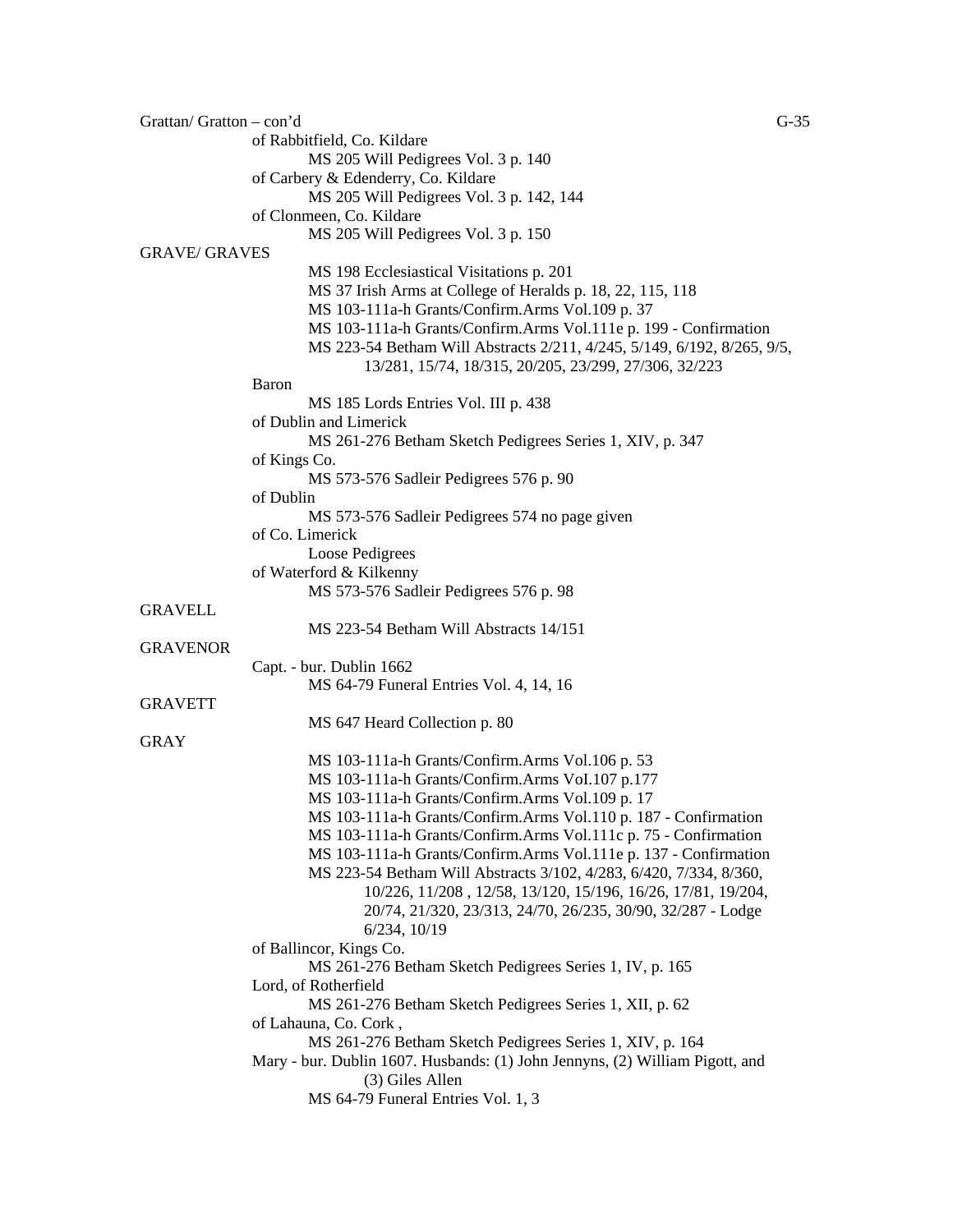| $Gray - con'd$                 |                                                                                                                                     | $G-36$ |
|--------------------------------|-------------------------------------------------------------------------------------------------------------------------------------|--------|
|                                | Capt. - bur. Dublin 1675                                                                                                            |        |
|                                | MS 64-79 Funeral Entries Vol. 4, 11, 14                                                                                             |        |
| <b>GRAYBURN</b>                |                                                                                                                                     |        |
|                                | MS 223-54 Betham Will Abstracts 12/53, 23/17                                                                                        |        |
| <b>GRAYDON</b>                 |                                                                                                                                     |        |
|                                | MS 223-54 Betham Will Abstracts 1/39, 4/250, 6/194, 10/29, 13/240,<br>14/28, 21/342, 25/12, 26/296 - Lodge 5/196, 6/38, 7/36, 8/176 |        |
|                                | of Killishee, Co. Kildare<br>MS 261-276 Betham Sketch Pedigrees Series 1, XI, p. 125-6                                              |        |
|                                | of Co. Fermanagh<br>MS 573-576 Sadleir Pedigrees 576 p. 99, 100                                                                     |        |
|                                | of Dublin                                                                                                                           |        |
|                                | MS 205 Will Pedigrees Vol. 3 p. 129-133                                                                                             |        |
|                                | of Co. Dublin, Co. Wicklow, Co. Kildare                                                                                             |        |
|                                |                                                                                                                                     |        |
|                                | MS 205 Will Pedigrees Vol. 3 p. 130                                                                                                 |        |
|                                | of Co. Sligo                                                                                                                        |        |
|                                | MS 205 Will Pedigrees Vol. 3 p. 131                                                                                                 |        |
| <b>GRAYSON</b>                 |                                                                                                                                     |        |
|                                | MS 223-54 Betham Will Abstracts 6/210, 16/334                                                                                       |        |
| <b>GREAME/ GREAMES</b>         |                                                                                                                                     |        |
|                                | MS 223-54 Betham Will Abstracts 4/27, 12/197                                                                                        |        |
|                                | Sir George - bur. 1619                                                                                                              |        |
|                                | MS 64-79 Funeral Entries Vol. 3                                                                                                     |        |
|                                | Mr. - no burial date. Wife:  Hetherington                                                                                           |        |
|                                | MS 64-79 Funeral Entries Vol. 3                                                                                                     |        |
|                                | Sir Richard - bur. 1626. Res: Queens Co. - see also Graham                                                                          |        |
|                                | MS 64-79 Funeral Entries Vol. 5, 17                                                                                                 |        |
| <b>GREATHORN</b>               |                                                                                                                                     |        |
|                                | MS 223-54 Betham Will Abstracts 20/207 or 307                                                                                       |        |
| <b>GREATOREN</b>               |                                                                                                                                     |        |
|                                | Valentine - bur. Lismore 1683                                                                                                       |        |
|                                | MS 64-79 Funeral Entries Vol. 10                                                                                                    |        |
|                                |                                                                                                                                     |        |
|                                | William - bur. 1623. Res: Co. Waterford                                                                                             |        |
|                                | MS 64-79 Funeral Entries Vol. 5, 17                                                                                                 |        |
| <b>GREATRAKES</b>              |                                                                                                                                     |        |
|                                | MS 280-85 Fisher MSS V, p. 48                                                                                                       |        |
|                                | MS 223-54 Betham Will Abstracts 2/201, 19/296, 26/297, 31/14 -                                                                      |        |
|                                | Lodge 31115, 5/213 or 218                                                                                                           |        |
|                                | of Rathkeale                                                                                                                        |        |
|                                | MS 404-5 Davies MSS I                                                                                                               |        |
|                                | of Co. Waterford                                                                                                                    |        |
|                                | Loose Pedigrees                                                                                                                     |        |
|                                | MS 215-219 Anglo-Irish Pedigrees III p. 60                                                                                          |        |
| <b>GREEHY</b>                  |                                                                                                                                     |        |
|                                | MS 223-54 Betham Will Abstracts 1/97                                                                                                |        |
| <b>GREEN</b> - see also Greene |                                                                                                                                     |        |
|                                | MS 407 Carmichael MSS, no page given                                                                                                |        |
|                                | MS 223-54 Betham Will Abstracts 1/22, 2/235, 3/100, 4/207, 5/46, 6/29,                                                              |        |
|                                | 7/19, 8/307, 9/325, 10/236, 11/192, 12/62, 13/51, 14/227, 15/23,                                                                    |        |
|                                | 16/57, 17/262, 18/41, 19/94, 20/87, 21/150, 22/183, 23/24,                                                                          |        |
|                                |                                                                                                                                     |        |
|                                | 24/9/25/247, 26/322, 27/189, 28/55, 29/44, 30/65, 31/14, 32/74                                                                      |        |
|                                | - Lodge $1/87$ , $4/225$ , $5/61$ , $6/1$ , $9/19$ , $10/42$                                                                        |        |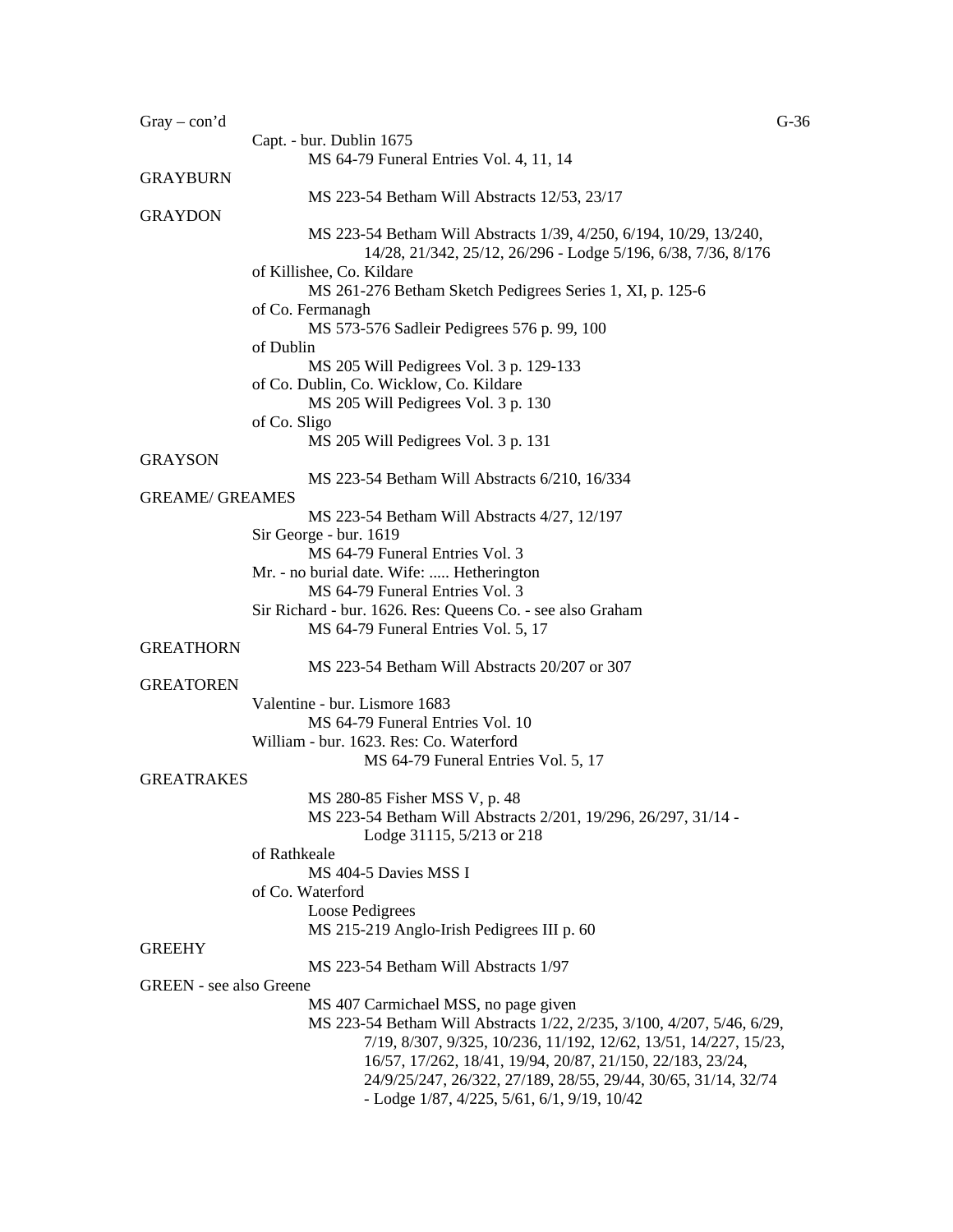GREENAP

of Old Abbey, Co. limerick MS 261-276 Betham Sketch Pedigrees Series 1, XI, p. 114-5 of Dublin MS 261-276 Betham Sketch Pedigrees Series 1, XI, p. 112-3 of Ballymackey, Co. Tipperary MS 261-276 Betham Sketch Pedigrees Series 1, XI, p. 112 and XIV, p. 51 of Graigue, Co. limerick MS 261-276 Betham Sketch Pedigrees Series 1, XI, p. 99 of Greens Norton MS 93-97 Chaos 1, p. 169 of Co. Limerick MS 186 Lords Entries Vol. IV p. 225 MS 404-5 Davies MSS I of Co. Galway and Surrey MS 112 Brooke (Baronets Pedigrees) p. 162 Katherine - bur. Dublin 1597. Husband: Thomas Chambers MS 64-79 Funeral Entries Vol. 1, 2 Paul - bur. Dublin 1595 MS 64-79 Funeral Entries Vol. 1 Richard - bur. Dublin 1665 MS 64-79 Funeral Entries Vol. 4, 14, 16 Robert - bur. Dublin 1653 MS 64-79 Funeral Entries Vol. 4, 14, 16 Mistress - bur. Dublin 1677 MS 64-79 Funeral Entries Vol. 4, 11, 14 MS 223-54 Betham Will Abstracts 12/1 GREENE - see also Green MS 526 Irish Coats of Arms (Fota) p. 85 MS 125 Heraldic Sketches p. 165, 185, 266 MS 198 Ecclesiastical Visitations p. 196, 199, 407 MS 103-111a-h Grants/Confirm.Arms Vol.110 p. 161, 191-194 - Conf. of Arms MS 103-111a-h Grants/Confirm.Arms Vol.111e no page given of Greenville, Co. Kilkenny MS 261-276 Betham Sketch Pedigrees Series 1, XI, p. 115 of Kilmanaheen Castle, Co. Waterford MS 261-276 Betham Sketch Pedigrees Series 1, XI, p. 116 Loose Pedigrees - see Rugge Env. of Low Grange, Co. Kilkenny MS 261-276 Betham Sketch Pedigrees Series 1, XI, p. 116 of Dublin & Co. Wicklow MS 384 Donavan MSS p. 111 MS 543-44 Miscellaneous Pedigrees of Co. Louth MS 412 Barry MSS p. 33 of Killaghy Castle, Co. Tipperary MS 573-576 Sadleir Pedigrees 574, no page given of Co. Kilkenny, Co. Limerick , MS 404-5 Davies MSS II Loose Pedigrees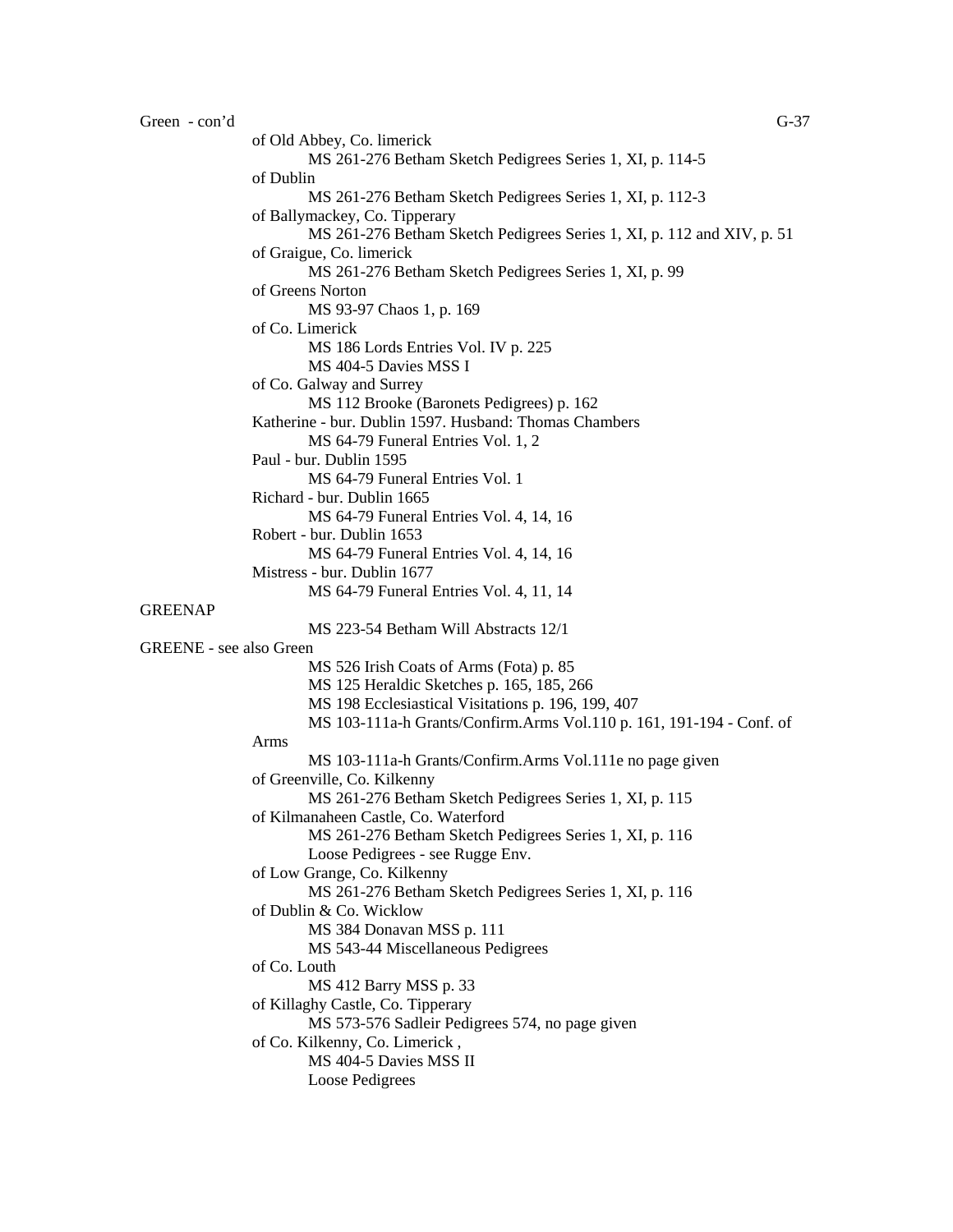| Greene $-\text{con'}d$ |                                                                                                                  | $G-38$ |
|------------------------|------------------------------------------------------------------------------------------------------------------|--------|
|                        | of Co. Waterford                                                                                                 |        |
|                        | <b>Loose Pedigrees</b>                                                                                           |        |
| <b>GREENEWELL</b>      |                                                                                                                  |        |
| <b>GREENHAM</b>        | MS 223-54 Betham Will Abstracts 23/384                                                                           |        |
|                        | MS 223-54 Betham Will Abstracts 14/5, 18/213, 28/129                                                             |        |
|                        | of Stradbally, Queens Co.                                                                                        |        |
|                        | MS 261-276 Betham Sketch Pedigrees Series 1, XVI, p. 350 and VIII, p.<br>330                                     |        |
|                        | of Tonnagh, Co. Cavan,                                                                                           |        |
|                        | MS 261-276 Betham Sketch Pedigrees Series 1, XVI, p. 350                                                         |        |
|                        | John - bur. Dublin 1637. Wife: Margaret Dodd                                                                     |        |
|                        | MS 64-79 Funeral Entries Vol. 7                                                                                  |        |
| <b>GREENING</b>        |                                                                                                                  |        |
|                        | MS 199 Ecclesiastical Visitations p. 187<br>MS 103-111a-h Grants/Confirm.Arms Vol.111e p. 184                    |        |
| <b>GREENLAW</b>        |                                                                                                                  |        |
|                        | MS 223-54 Betham Will Abstracts 5/8                                                                              |        |
| <b>GREENSHIELDS</b>    |                                                                                                                  |        |
|                        | MS 223-54 Betham Will Abstracts 12/206                                                                           |        |
| <b>GREENWOOD</b>       |                                                                                                                  |        |
|                        | MS 223-54 Betham Will Abstracts 24/330, 28/323                                                                   |        |
| <b>GREER</b>           |                                                                                                                  |        |
|                        | MS 445 Reynell MSS p. 126                                                                                        |        |
|                        | MS 103-111a-h Grants/Confirm.Arms Vol.108 p. 83<br>MS 103-111a-h Grants/Confirm.Arms Vol.111b p. 8 - Certificate |        |
|                        | MS 223-54 Betham Will Abstracts 12/299, 13/122, 27/1, 31/18                                                      |        |
|                        | of Lurgan, Co. Armagh                                                                                            |        |
|                        | MS 261-276 Betham Sketch Pedigrees Series 1, VII, p. 320-323                                                     |        |
|                        | of Redford, Co. Tyrone                                                                                           |        |
|                        | MS 261-276 Betham Sketch Pedigrees Series 1, VII, p. 320-325                                                     |        |
| <b>GREEVES</b>         |                                                                                                                  |        |
|                        | MS 37 Irish Arms at College of Heralds p. 412                                                                    |        |
|                        | MS 198 Ecclesiastical Visitations p. 566                                                                         |        |
|                        | MS 223-54 Betham Will Abstracts 12/195, 13/97, 14/247, 16/151, 31/246                                            |        |
| <b>GREGG</b>           | MS 125 Heraldic Sketches p. 118                                                                                  |        |
|                        | MS 199 Ecclesiastical Visitations p. 439                                                                         |        |
|                        | MS 445 Reynell MSS p. 15                                                                                         |        |
|                        | MS 103-111a-h Grants/Confirm.Arms Vol.111a p. 16 - Confirmation                                                  |        |
|                        | MS 223-54 Betham Will Abstracts 5/133, 10/357, 12/93, 13/224, 15/111,                                            |        |
|                        | 17/137, 18/74, 20/424, 27/48, 28/179 - Lodge 5/100                                                               |        |
| of Dublin              |                                                                                                                  |        |
|                        | MS 384 Donavan MSS p. 107                                                                                        |        |
| of Co. Cork            |                                                                                                                  |        |
|                        | MS 496-511 Box G H I                                                                                             |        |
| <b>GREGOR</b>          |                                                                                                                  |        |
|                        | MS 125 Heraldic Sketches p. 143<br>MS 198 Ecclesiastical Visitations p. 273, 452, 635, 653                       |        |
| <b>GREGORY</b>         |                                                                                                                  |        |
|                        | MS 125 Heraldic Sketches p. 117                                                                                  |        |
|                        | MS 362-78 Betham Letter Books Vol.XVI p. 255                                                                     |        |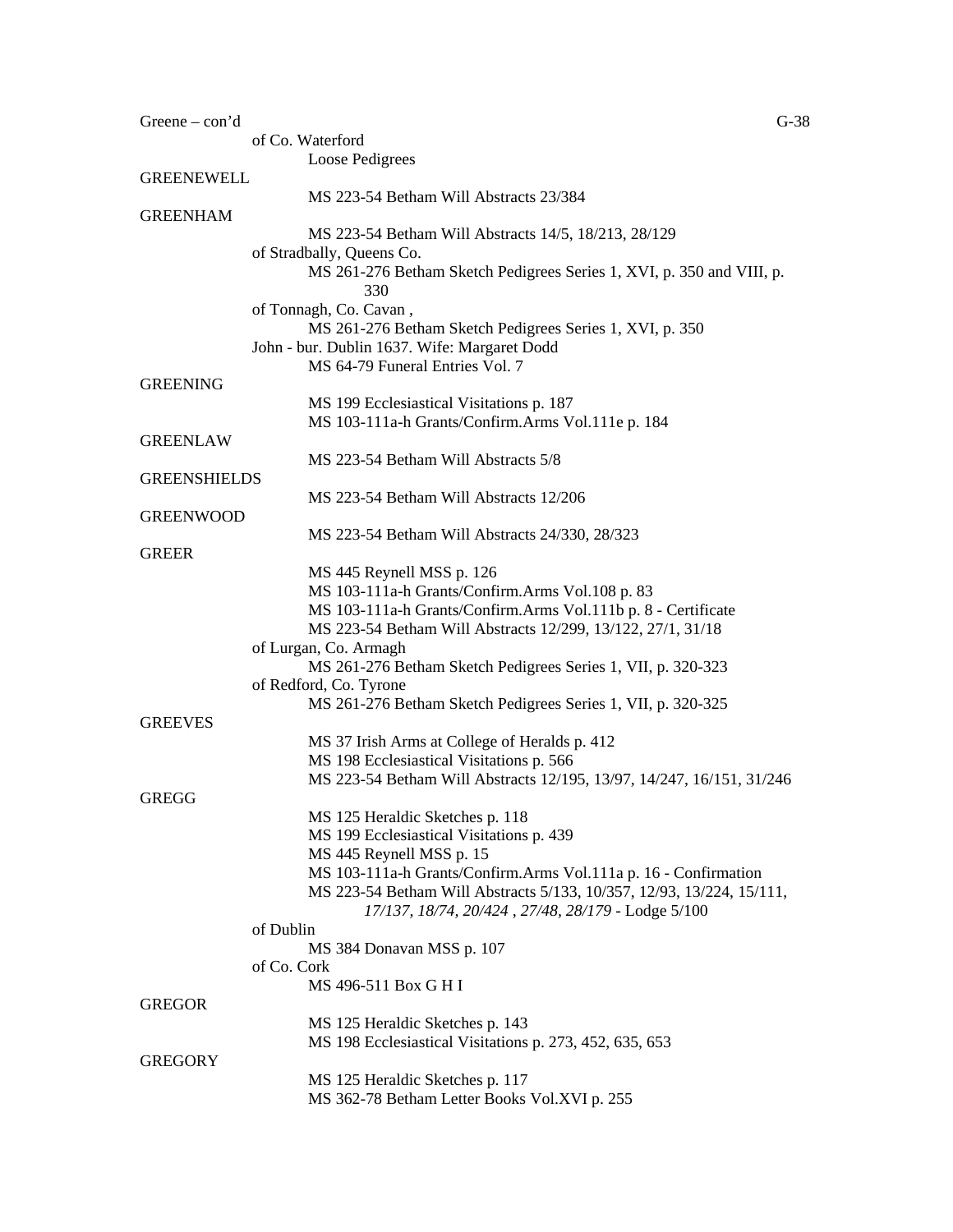| $Gregory - con'd$        | $G-39$                                                                   |  |
|--------------------------|--------------------------------------------------------------------------|--|
|                          | MS 543-44 Miscellaneous Pedigrees                                        |  |
|                          | MS 103-111a-h Grants/Confirm.Arms Vol.111 b p. 61 - Confirmation         |  |
|                          | MS 223-54 Betham Will Abstracts 1/20, 4/149, 5/111, 7/76, 8/184, 11/202, |  |
|                          | 16/395, 20/49, 21 /87, 24/395, 25/141, 26/77, 30/99 - Lodge 8/125        |  |
| of Dublin                |                                                                          |  |
|                          | MS 261-276 Betham Sketch Pedigrees Series 1, IV, p. 217                  |  |
| <b>GREHAN/ GREAN</b>     |                                                                          |  |
|                          | MS 223-54 Betham Will Abstracts 12/300, 14/155                           |  |
|                          | MS 280-85 Fisher MSS III, p. 10                                          |  |
|                          | MS 125 Heraldic Sketches p. 45                                           |  |
|                          | MS 103-111a-h Grants/Confirm.Arms Vol.109 p. 13                          |  |
| <b>GRENAN</b>            |                                                                          |  |
|                          | MS 199 Ecclesiastical Visitations p. 7, 8, 16, 208                       |  |
| <b>GREND</b>             |                                                                          |  |
|                          | MS 223-54 Betham Will Abstracts 4/217                                    |  |
| <b>GRENFELD</b>          |                                                                          |  |
| of Yorkshire             |                                                                          |  |
|                          | MS 112 Brooke (Baronets Pedigrees) p. 139                                |  |
| <b>GRENNAN</b>           |                                                                          |  |
|                          | MS 223-54 Betham Will Abstracts 9/61 OR 67                               |  |
| <b>GRENT</b> - see Grant |                                                                          |  |
| <b>GRENVILLE</b>         |                                                                          |  |
|                          | MS 223-54 Betham Will Abstracts - Lodge 4/225                            |  |
| <b>GRESHAM</b>           |                                                                          |  |
|                          | MS 280-85 Fisher MSS III, p. 10                                          |  |
|                          | MS 125 Heraldic Sketches p. 45                                           |  |
| <b>GRESSAN/ GRESSON</b>  |                                                                          |  |
|                          | MS 445 Reynell MSS p. 159, 161                                           |  |
|                          | MS 125 Heraldic Sketches p. 78, 101                                      |  |
|                          | MS 223-54 Betham Will Abstracts 14/326, 16/170, 20/194                   |  |
| <b>GRESLEY</b>           |                                                                          |  |
|                          | MS 278 Ball MSS p. 154                                                   |  |
| of Bristol               |                                                                          |  |
|                          | MS 496-511 Sax G H I                                                     |  |
| <b>GREVILLE</b>          |                                                                          |  |
|                          | MS 37 Irish Arms at College of Heralds p. illegible                      |  |
|                          | MS 125 Heraldic Sketches p. 146                                          |  |
|                          | MS 103-111a-h Grants/Confirm.Arms Vol.109 p. 115 (Nugent)                |  |
|                          | MS 223-54 Betham Will Abstracts 18/237, 19/166 - Lodge 5/69              |  |
|                          | of Southampton                                                           |  |
|                          | MS 112 Brooke (Baronets Pedigrees) p. 337                                |  |
|                          | MS 184 Lords Entries Vol. II p. 54                                       |  |
| <b>GREW</b>              |                                                                          |  |
|                          | MS 223-54 Betham Will Abstracts 24/171                                   |  |
| <b>GREY</b>              |                                                                          |  |
|                          | MS 125 Heraldic Sketches p. 112, 249                                     |  |
|                          | MS 198 Ecclesiastical Visitations p. 457, 469                            |  |
|                          |                                                                          |  |
|                          | MS 223-54 Betham Will Abstracts - Lodge 1/205                            |  |
|                          | of Rotherfield                                                           |  |
|                          | MS 261-276 Betham Sketch Pedigrees Series 1, XV, p. 79                   |  |
|                          | of Slane Castle, Co. Meath                                               |  |
|                          | MS 261-276 Betham Sketch Pedigrees Series 1, III or IV, p. 227           |  |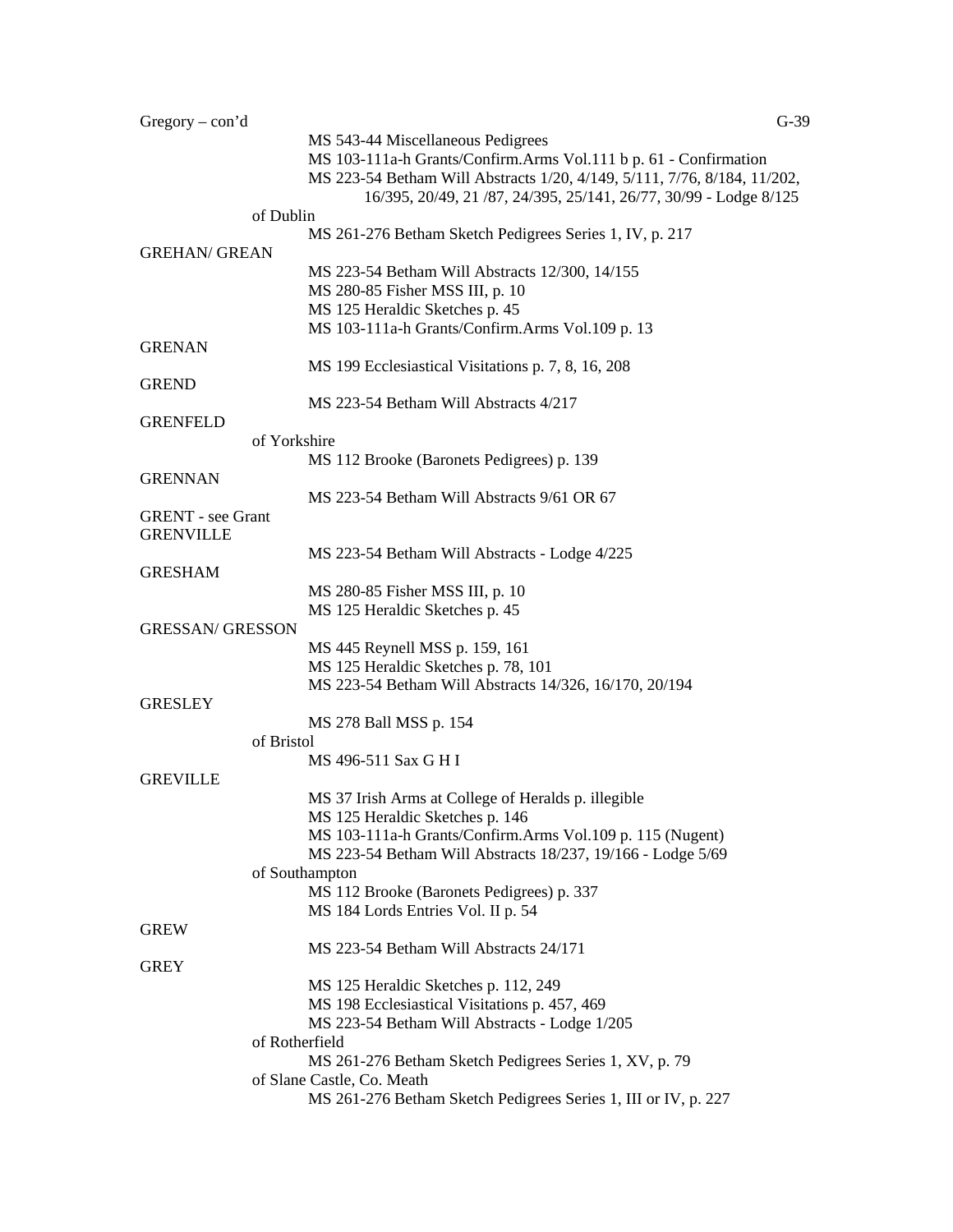| Grey-con'd                 |                                                                      | $G-40$ |
|----------------------------|----------------------------------------------------------------------|--------|
|                            | of Groby                                                             |        |
|                            | MS 436 Irwin A p. 57                                                 |        |
|                            | Lord Groby                                                           |        |
|                            | MS 112 Brooke (Baronets Pedigrees) p. 286, 322, 338                  |        |
|                            | Mrs. Henry - see Elizabeth Deane - Funeral Entry Index               |        |
| <b>GREYNE</b>              |                                                                      |        |
|                            | of Cumberland                                                        |        |
|                            | MS 93-97 Chaos 4, p. 113 (Arms)                                      |        |
| <b>GRIBBLE</b>             | MS 223-54 Betham Will Abstracts 30/343                               |        |
| <b>GRICE</b>               |                                                                      |        |
|                            | MS 223-54 Betham Will Abstracts - Lodge 6/95                         |        |
|                            | of Ballysoolan                                                       |        |
|                            | MS 261-276 Betham Sketch Pedigrees Series 1, XV, p. 42               |        |
| <b>GRIE</b>                |                                                                      |        |
|                            | MS 198 Ecclesiastical Visitations p. 192                             |        |
| <b>GRIER</b>               |                                                                      |        |
|                            | MS 223-54 Betham Will Abstracts 5/93, 14/56, 16/339, 21/342, 22/387, |        |
|                            | 32/325                                                               |        |
| <b>GRIERSON</b>            |                                                                      |        |
|                            | MS 223-54 Betham Will Abstracts 7/3431, 25/102, 28/4                 |        |
|                            | of Co. Meath & Dublin                                                |        |
|                            | MS 215-219 Anglo-Irish Pedigrees V p. 136-141                        |        |
|                            | of Lag                                                               |        |
|                            | MS 215-219 Anglo-Irish Pedigrees V p. 142                            |        |
| <b>GRIFFIN</b>             |                                                                      |        |
|                            | MS 526 Irish Coats of Arms (Fota) p. 100                             |        |
|                            | MS 125 Heraldic Sketches p. 176                                      |        |
|                            | MS 198 Ecclesiastical Visitations p. 462, 633, 658                   |        |
|                            | MS 199 Ecclesiastical Visitations p. 73, 74, 75                      |        |
|                            | MS 103-111a-h.GrantsConfirm.Arms Vol.1 09 p. 195                     |        |
|                            | MS 103-111a-h Grants/Confirm.Arms Vol.110 p. 96 - Confirmation       |        |
|                            | MS 103-111a-h Grants/Confirm.Arms Vol.111 b p. 96 - Confirmation     |        |
|                            | MS 223-54 Betham Will Abstracts 1/106, 3/166, 4/238, 6/4, 10/303,    |        |
|                            | 11/226, 13/271, 17/24, 19/159, 20/52, 21/301, 24/325 - Lodge         |        |
|                            | 5/193                                                                |        |
|                            | of Co. Westmeath                                                     |        |
|                            | MS 215-219 Anglo-Irish Pedigrees III p. 50                           |        |
| <b>GRIFFITH/ GRIFFITHS</b> | MS 37 Irish Arms at College of Heralds p. 31, 33                     |        |
|                            | MS 526 Irish Coats of Arms (Fota) p. 12, 13, 15                      |        |
|                            | MS 125 Heraldic Sketches p. 32, 148, 169                             |        |
|                            | MS 362-78 Betham Letter Books Vol.XI or XII p. 65, 122               |        |
|                            | MS 198 Ecclesiastical Visitations p. 622, 626, 631, 633, 668         |        |
|                            | MS 199 Ecclesiastical Visitations p. 94, 425                         |        |
|                            | MS 103-111a-h Grants/Confirm.Arms Vol.107 p. 256                     |        |
|                            | MS 103-111a-h Grants/Confirm.Arms Vol.108 p. 213, 217                |        |
|                            | MS 223-54 Betham Will Abstracts 3/133, 4/339, 6/291, 7/102, 8/72,    |        |
|                            | 10/138 11/155, 12/120, 13/312, 16/72, 17/6, 18/273, 21/328,          |        |
|                            | 24/356, 30/237, 31/233 or 283 - Lodge 1/103, 4/73, 6/191             |        |
|                            | of Drum, Co. Monaghan                                                |        |
|                            | MS 261-276 Betham Sketch Pedigrees Series 1, VIII, p. 310            |        |
|                            |                                                                      |        |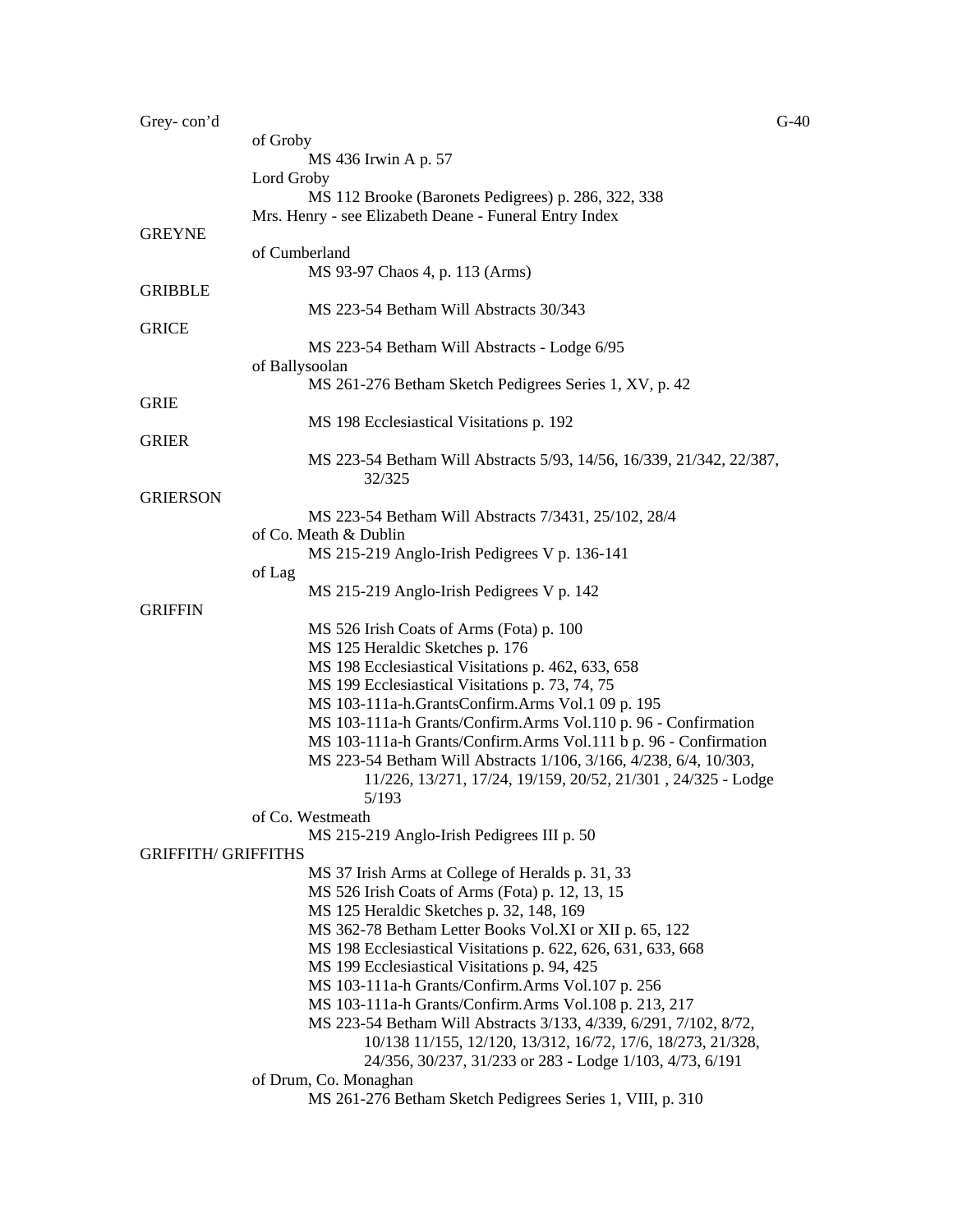$G$ -41 Griffiths – con'd G-41 of Ballytwenan, Co. Sligo MS 261-276 Betham Sketch Pedigrees Series 1, VIII, p. 300 of Angel Court, Westminster MS 261-276 Betham Sketch Pedigrees Series 1, VIII, p. 302 of Portarlington, Queens Co. MS 261-276 Betham Sketch Pedigrees Series 1, VIII p. 308 Dean of Ross MS 261-276 Betham Sketch Pedigrees Series 1, VIII p. 303 of Kilrush , Co. Kildare MS 261-276 Betham Sketch Pedigrees Series 1, VIII, p. 307 of Aughacloy, Co. Tyrone MS 261-276 Betham Sketch Pedigrees Series 1, VIII, p. 309-311 of Tadine MS 261-276 Betham Sketch Pedigrees Series 1, VIII, p. 292 of Co. Donegal MS 261-276 Betham Sketch Pedigrees Series 1, VIII, p. 293, 296 of Dublin MS 261 -276 Betham Sketch Pedigrees Series 1, VIII, p. 296 of Drumnisk, Co. Leitrim MS 261-276 Betham Sketch Pedigrees Series 1, VIII, p. 297 of Curranburge, Co. Fermanagh MS 261-276 Betham Sketch Pedigrees Series 1, VIII, p. 298 of Ballincarr, Co. Sligo MS 261-276 Betham Sketch Pedigrees Series 1, VIII, p. 299 of North Wales MS 385 Bewley MSS , no page given MS 93-97 Chaos 5, p. 4 of Carnarvon MS 496-511 Box G H I of Co. Cork MS 183 Lords Entries Vol. I p. 191 Lady (Morris) - see Edith Mervin - Funeral Entry Index Judge - bur. Dublin 1666 MS 64-79 Funeral Entries Vol. 4, 14, 16 Mrs. - see Mary Brereton - Funeral Entry Index Miss - bur. 1657. Husband: ..... Shane MS 64-79 Funeral Entries Vol. 4, 14, 16 GRIGG - also Gregg of Ardprior . MS 543-44 Miscellaneous Pedigrees GRIMANCLET MS 223-54 Betham Will Abstracts 22/72 **GRIMES** MS 223-54 Betham Will Abstracts 4/237 GRIMESDICH MS 223-54 Betham Will Abstracts 3/260, 4/226 George - bur. 1616. Res: Dublin MS 64-79 Funeral Entries Vol. 3 Mrs. George - see Katherine Lundy - Funeral Entry Index Mary - bur. 1623. Husband: George Loe. Res: Dublin MS 64-79 Funeral Entries Vol. 5, 17 Mrs. - see Joan Lodge - Funeral Entry Index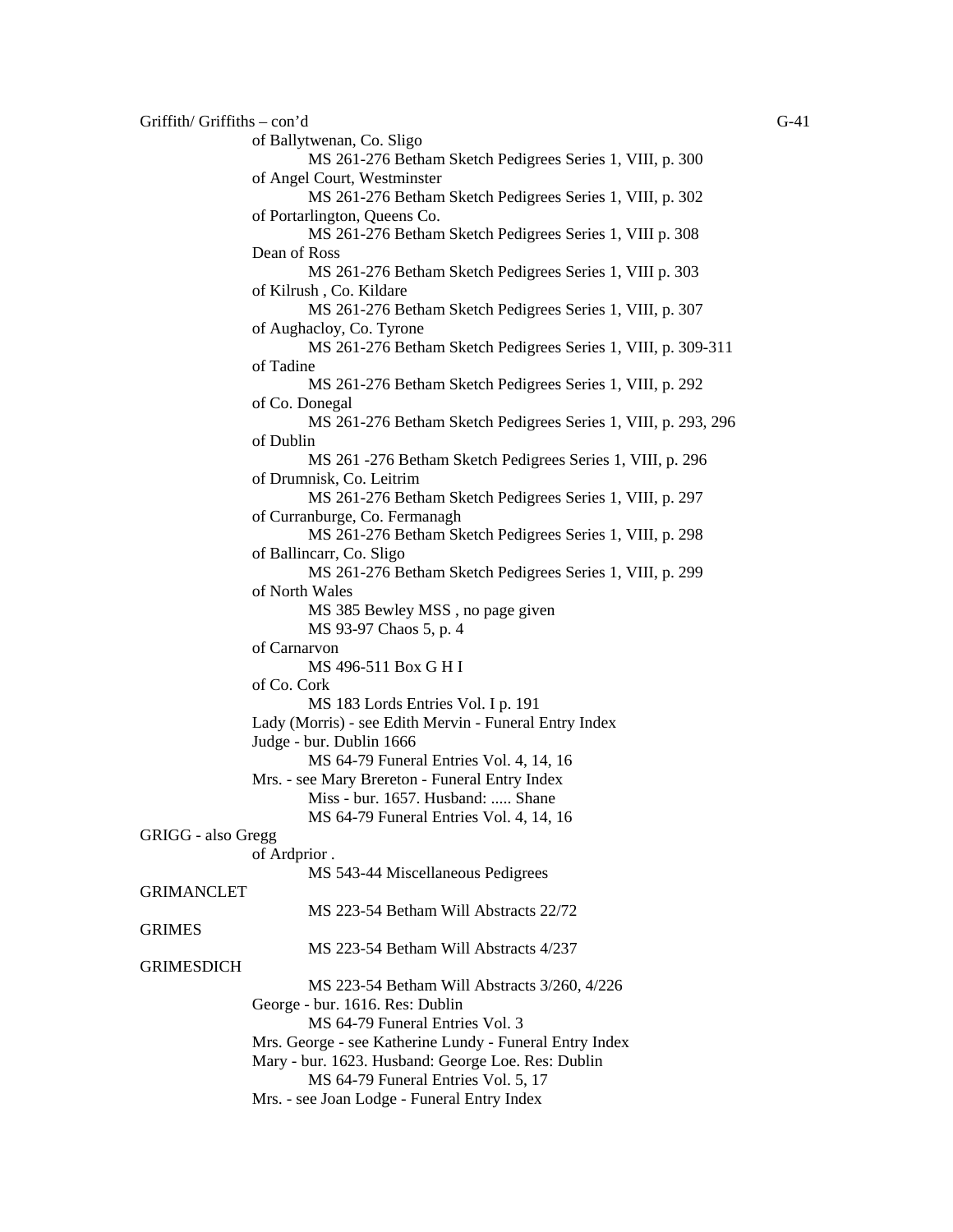| <b>GRIMSHAW</b> |                                                                                  | $G-42$ |
|-----------------|----------------------------------------------------------------------------------|--------|
|                 | MS 223-54 Betham Will Abstracts 3/177, 23/213                                    |        |
|                 | of Co. Cavan & Co. Fermanagh                                                     |        |
|                 | Loose Pedigrees                                                                  |        |
| <b>GRIMSTON</b> |                                                                                  |        |
|                 | MS 37 Irish Arms at College of Heralds p. 17, 19, 23, 134, 266, 361              |        |
|                 | Viscount                                                                         |        |
|                 | MS 183 Lords Entries Vol. I p. 231                                               |        |
|                 | MS 184 Lords Entries Vol. 11 p. 92                                               |        |
|                 | MS 103-111a-h Grants/Confirm.Arms Vol.103 p. 33                                  |        |
| <b>GRINDALL</b> |                                                                                  |        |
|                 | MS 223-54 Betham Will Abstracts 17/155, 22/353                                   |        |
| <b>GRINDLEY</b> |                                                                                  |        |
|                 | of Peckham                                                                       |        |
|                 | MS 543-44 Miscellaneous Pedigrees                                                |        |
| <b>GRIPHA</b>   |                                                                                  |        |
|                 | MS 223-54 Betham Will Abstracts 13/161                                           |        |
| <b>GROBIS</b>   |                                                                                  |        |
|                 | MS 223-54 Betham Will Abstracts 7/25                                             |        |
| <b>GROBY</b>    |                                                                                  |        |
|                 | Lord of - see De Quincey                                                         |        |
| <b>GRODNATZ</b> |                                                                                  |        |
|                 | MS 223-54 Betham Will Abstracts 28/105                                           |        |
| <b>GROGAN</b>   |                                                                                  |        |
|                 | MS 280-85 Fisher MSS VI, p. 97                                                   |        |
|                 | MS 125 Heraldic Sketches p. 78                                                   |        |
|                 | MS 103-111a-h. Grants/Confirm.Arms Vol.103 p. 78                                 |        |
|                 | MS 103-111a-h Grants/Confirm.Arms Vol.107 p. 22 (take add 'I. name               |        |
|                 | Morgan)                                                                          |        |
|                 | MS 103-111a-h Grants/Confirm.Arms Vol.108 p. 249                                 |        |
|                 | MS 223-54 Betham Will Abstracts 1/199, 2/121, 4/3, 16/318, 17/68,                |        |
|                 | 22/327, 31/175 - Lodge 1/185, 4/173, 9/71                                        |        |
|                 | of Johnstown, Co. Wexford                                                        |        |
|                 | MS 261-276 Betham Sketch Pedigrees Series 1, XII, p. 276                         |        |
|                 | of Guybridge, Co. Limerick                                                       |        |
|                 |                                                                                  |        |
|                 | MS 261-276 Betham Sketch Pedigrees Series 1, XII, p. 278                         |        |
|                 | of Co. Antrim                                                                    |        |
|                 | MS 261-276 Betham Sketch Pedigrees Series 1, XII, p. 280<br>MS 496-511 Box G H I |        |
|                 |                                                                                  |        |
|                 | Rector of Balrothery                                                             |        |
|                 | MS 407 Carmichael MSS, no page given                                             |        |
|                 | of Co. Wexford                                                                   |        |
|                 | MS 407 Carmichael MSS, no page given                                             |        |
|                 | Loose Pedigrees                                                                  |        |
|                 | of Co. Wexford & Dublin                                                          |        |
|                 | MS 404-5 Davies MSS II                                                           |        |
| <b>GROINE</b>   |                                                                                  |        |
|                 | MS 125 Heraldic Sketches p. 13                                                   |        |
| <b>GROLLIER</b> |                                                                                  |        |
|                 | MS 223-54 Betham Will Abstracts 1/303                                            |        |
| <b>GROME</b>    |                                                                                  |        |
|                 | MS 223-54 Betham Will Abstracts 7/53 or 58                                       |        |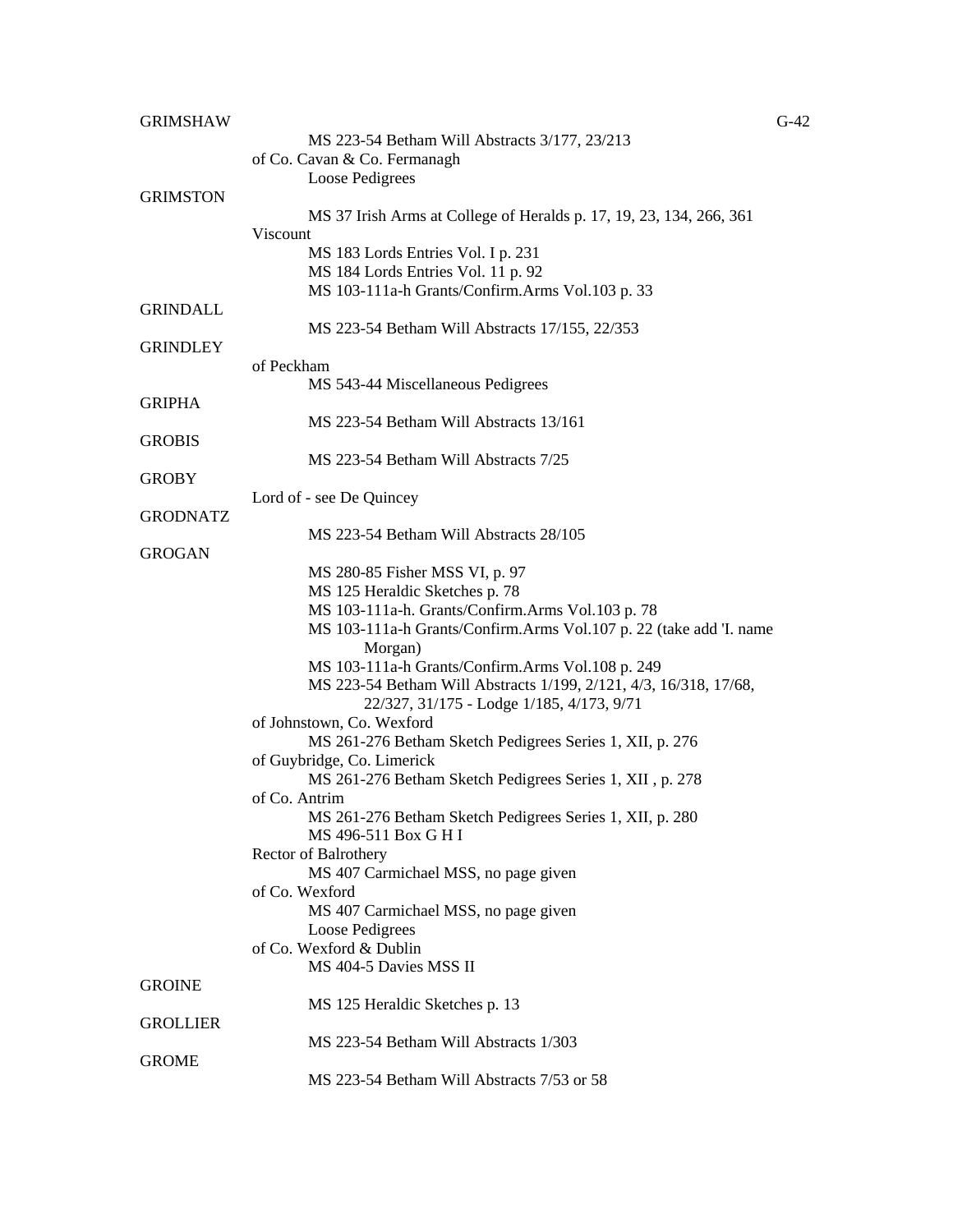| <b>GROMWELL</b>  |                                                                                         | $G-43$ |
|------------------|-----------------------------------------------------------------------------------------|--------|
|                  | MS 223-54 Betham Will Abstracts 1/21, 13/68, 26/226                                     |        |
|                  | of Limerick                                                                             |        |
|                  | MS 215-219 Anglo-Irish Pedigrees V p. 275, 294                                          |        |
| <b>GRONES</b>    |                                                                                         |        |
|                  | MS 526 Irish Coats of Arms (Fota) p. 65                                                 |        |
| <b>GROOME</b>    |                                                                                         |        |
|                  | MS 223-54 Betham Will Abstracts 1/26, 3/1265, 6/20, 29/6 - Lodge 2/49,                  |        |
|                  | 6/199                                                                                   |        |
| <b>GROSVENOR</b> |                                                                                         |        |
|                  | MS 223-54 Betham Will Abstracts 4/302, 24/40, 28/56, 32/104<br>Capt. - bur. Dublin 1662 |        |
|                  | MS 64-79 Funeral Entries Vol. 4, 14, 16                                                 |        |
| <b>GROTHIER</b>  |                                                                                         |        |
|                  | MS 223-54 Betham Will Abstracts 26/158                                                  |        |
| <b>GROUD</b>     |                                                                                         |        |
|                  | MS 223-54 Betham Will Abstracts 13/245                                                  |        |
| <b>GROVE</b>     |                                                                                         |        |
|                  | MS 103-111a-h Grants/Confirm.Arms Vol.105 p. 1, 9, 48, 50                               |        |
|                  | MS 103-111a-h Grants/Confirm.Arms Vol.110 p. 43 (see White)                             |        |
|                  | MS 103-111a-h Grants/Confirm.Arms Vol.111c p. 25 - Grant                                |        |
|                  | of Donegal & Cork                                                                       |        |
|                  | MS 496-511 Box G H I                                                                    |        |
|                  | Thomas - bur. Dublin 1681. Res: Donegal                                                 |        |
|                  | MS 64-79 Funeral Entries Vol. 4, 11, 14                                                 |        |
|                  | Miss - bur. Dublin 1597. Husband: John Kennedy                                          |        |
|                  | MS 64-79 Funeral Entries Vol. 1, 2                                                      |        |
| <b>GROVEL</b>    |                                                                                         |        |
|                  | MS 223-54 Betham Will Abstracts 4/188, 6/51, 7/193, 8/363, 9/203, 11/50,                |        |
|                  | 14/55, 15/229, 17/215, 23/304, 24/399 - Lodge 1/85, 5/127                               |        |
| <b>GROZETT</b>   |                                                                                         |        |
| <b>GROZIER</b>   | MS 223-54 Betham Will Abstracts - Lodge 5/16                                            |        |
|                  | MS 223-54 Betham Will Abstracts 5/73                                                    |        |
| <b>GRUBB</b>     |                                                                                         |        |
|                  | MS 125 Heraldic Sketches p. 141                                                         |        |
|                  | MS 103-111a-h Grants/Confirm.Arms Vol.111 p. 141 - Confirmation                         |        |
|                  | MS 223-54 Betham Will Abstracts 12/195, 14/53, 17/190, 25/74                            |        |
|                  | of Northampton                                                                          |        |
|                  | MS 496-511 Box G H I                                                                    |        |
| <b>GRUBER</b>    |                                                                                         |        |
|                  | MS 223-54 Betham Will Abstracts 21/180 or 190, 30/295, 31/166 -                         |        |
|                  | Lodge $5/210$                                                                           |        |
| <b>GRUBHAM</b>   |                                                                                         |        |
|                  | MS 362-78 Betham Letter Books Vol.IV p. 233                                             |        |
| <b>GRUEBER</b>   |                                                                                         |        |
|                  | of Dublin                                                                               |        |
|                  | MS 384 Donavan MSS p. 113                                                               |        |
| <b>GRUMBRUMB</b> |                                                                                         |        |
|                  | MS 223-54 Betham Will Abstracts 21/105                                                  |        |
| <b>GRUMLEY</b>   |                                                                                         |        |
|                  | MS 223-54 Betham Will Abstracts 12/194, 14/360, 25/292, 27/283                          |        |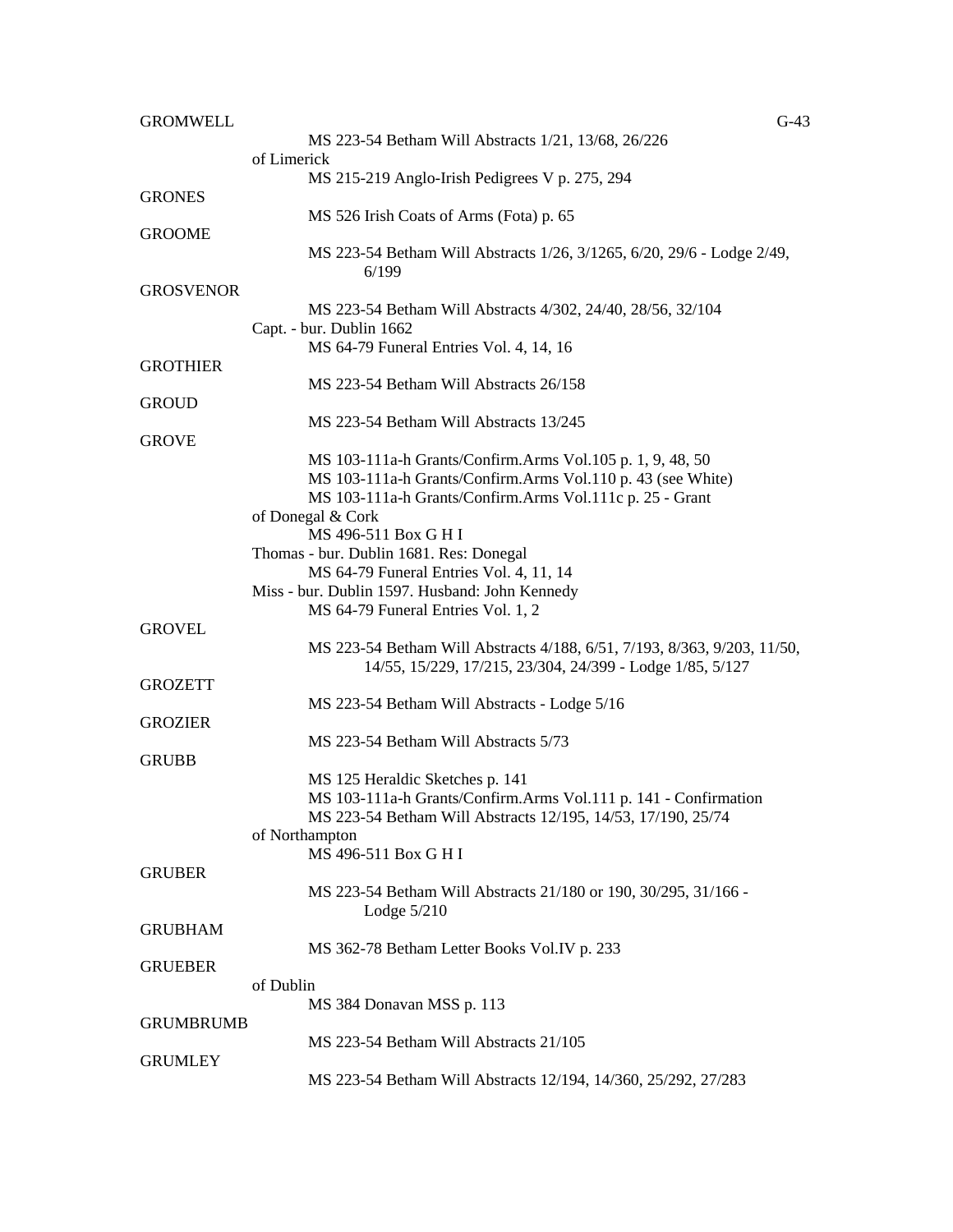| <b>GRUNDELL</b>                 | $G-44$                                                                      |
|---------------------------------|-----------------------------------------------------------------------------|
|                                 | of Durnan, Co. Armagh                                                       |
|                                 | MS 278 Ball MSS p. 264                                                      |
| <b>GRUNDY</b>                   |                                                                             |
|                                 | MS 223-54 Betham Will Abstracts 17/203, 32/231                              |
| <b>GRYDON</b>                   |                                                                             |
|                                 | MS 223-54 Betham Will Abstracts - Lodge 2/99                                |
| <b>GRYMES</b> - see also Grimes |                                                                             |
|                                 |                                                                             |
|                                 | Christian - bur. Queens Co. 1624                                            |
|                                 | MS 64-79 Funeral Entries Vol. 5, 17                                         |
|                                 | Fergus - bur. 1617                                                          |
|                                 | MS 64-79 Funeral Entries Vol. 1                                             |
|                                 | Corporal Fergus - bur. Dublin 1666                                          |
|                                 | MS 64-79 Funeral Entries Vol. 4, 14, 16                                     |
| <b>GRYMESDITCH</b>              |                                                                             |
|                                 | of Co. Meath                                                                |
|                                 | MS 215-219 Anglo-Irish Pedigrees III p. 56                                  |
| <b>GUALYDE</b>                  |                                                                             |
|                                 | MS 223-54 Betham Will Abstracts 21/104                                      |
| <b>GUBBINS</b>                  |                                                                             |
|                                 | MS 362-78 Betham Letter Books Vol. VII p. 261                               |
|                                 | Loose Pedigrees                                                             |
|                                 |                                                                             |
|                                 | MS 103-111a-h Grants/Confirm.Arms Vol.111a p. 98 - Confirmation             |
|                                 | MS 223-54 Betham Will Abstracts 6/106, 12/143, 13/157, 16/326, 19/421,      |
|                                 | 25/232, 31/12 - Lodge 1/155, 4/86, 5/119, 6/122                             |
| <b>GUERIN</b>                   |                                                                             |
|                                 | MS 103-111a-h Grants/Confirm.Arms Vol.111d p. 145 - Confirmation            |
| <b>GUEST</b>                    |                                                                             |
|                                 | MS 223-54 Betham Will Abstracts 5/114, 22/197                               |
|                                 | Angel - bur. Dublin 1608. Husbands: (1)  Wheatley, and (2) Sir Henry Crofts |
|                                 | MS 64-79 Funeral Entries Vol. 1, 3                                          |
| <b>GUFF</b>                     |                                                                             |
|                                 | MS 223-54 Betham Will Abstracts 15/225, 28/191                              |
| <b>GUIDEON</b>                  |                                                                             |
|                                 | MS 183 Lords Entries Vol. I p. 221                                          |
| <b>GUIGNARD</b>                 |                                                                             |
|                                 |                                                                             |
|                                 | MS 223-54 Betham Will Abstracts 3/104                                       |
| <b>GUILFORD</b>                 |                                                                             |
|                                 | MS 223-54 Betham Will Abstracts - Lodge 5/13                                |
| <b>GUILFOYLE</b>                |                                                                             |
|                                 | MS 146 O'Ferrall's Linea Antiqua II p. 499 A                                |
| <b>GUILLAMORE</b>               |                                                                             |
|                                 | MS 199 Ecclesiastical Visitations p. 344                                    |
|                                 | MS 103-111a-h Grants/Confirm.Arms Vol.107 p. 46 (Viscount)                  |
| <b>GUILLAMUS</b>                |                                                                             |
|                                 | MS 198 Ecclesiastical Visitations p. 661                                    |
| <b>GUILLIM</b>                  |                                                                             |
|                                 | Parr - bur. 1618. Res: Newry                                                |
|                                 | MS 64-79 Funeral Entries Vol. 3                                             |
| <b>GUINNE</b>                   |                                                                             |
|                                 | MS 223-54 Betham Will Abstracts 17/155                                      |
| <b>GUINNESS</b>                 |                                                                             |
|                                 |                                                                             |
|                                 | Loose Pedigrees                                                             |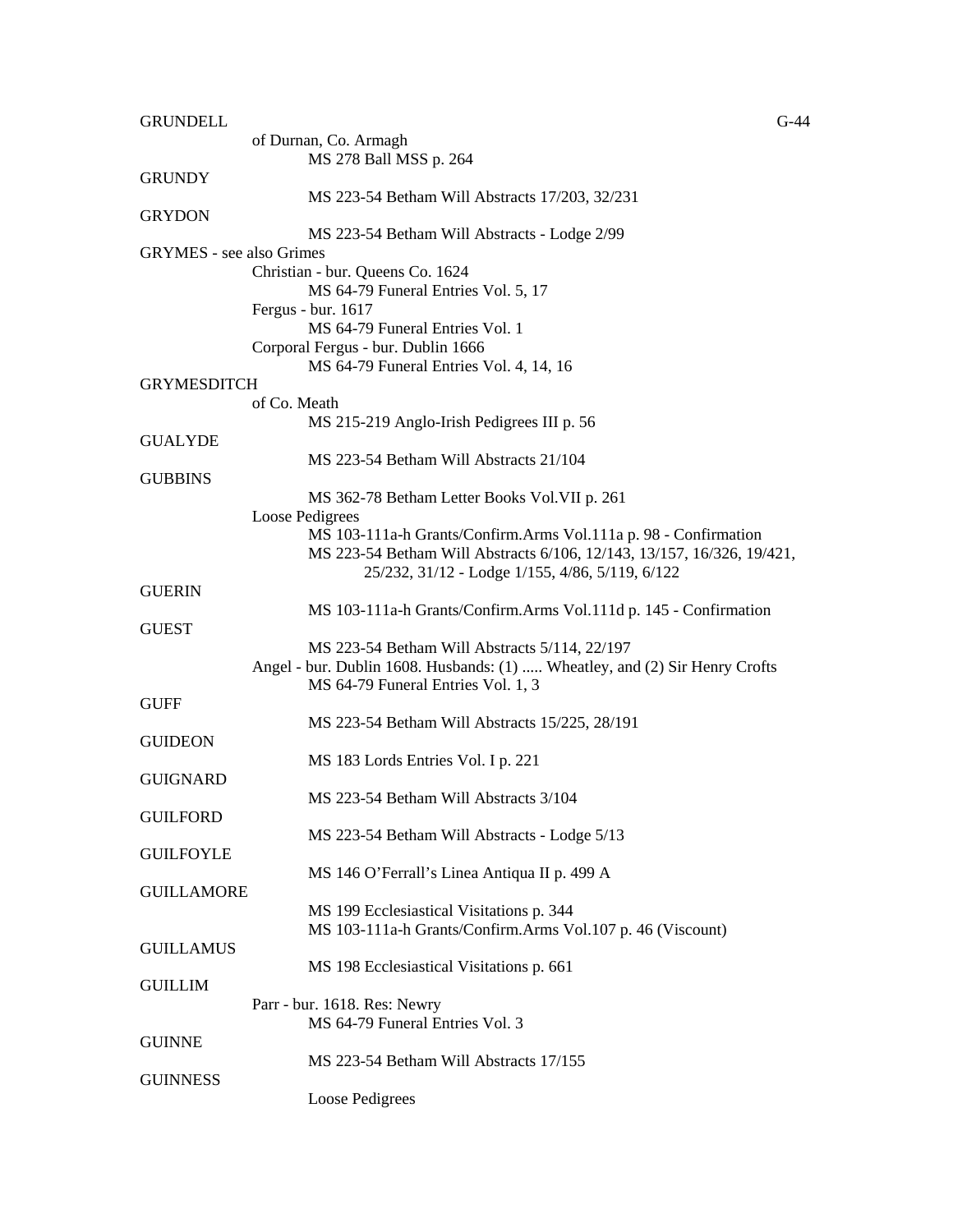| Guinness $-$ con'd. | $G-45$                                                                             |
|---------------------|------------------------------------------------------------------------------------|
|                     | MS 205 Will Pedigrees Vol. 3 p. 151                                                |
|                     | MS 103-111a-h Grants/Confirm.Arms Vol.106 p. 65                                    |
|                     | MS 103-111a-h Grants/Confirm.Arms Vol.108 p. 125                                   |
|                     | MS 223-54 Betham Will Abstracts 19/36, 31/238                                      |
|                     | of Celbridge, Co. Kildare                                                          |
|                     | MS 261-276 Betham Sketch Pedigrees Series 1, IV, p. 203 and XI p. 158<br>of Dublin |
|                     |                                                                                    |
|                     | MS 407 Carmichael MSS, no page given                                               |
|                     | Baron Iveagh.                                                                      |
|                     | MS 187 Lords Entries Vol. V p. 332                                                 |
| <b>GUION</b>        |                                                                                    |
|                     | MS 223-54 Betham Will Abstracts 11/262                                             |
| <b>GUIRE</b>        |                                                                                    |
|                     | MS 223-54 Betham Will Abstracts 26/213                                             |
| <b>GUIRT</b>        |                                                                                    |
|                     | MS 223-54 Betham Will Abstracts - Lodge 5/105                                      |
| <b>GUISE</b>        |                                                                                    |
|                     | MS 223-54 Betham Will Abstracts 16/281                                             |
| <b>GULDEFORD</b>    |                                                                                    |
|                     | MS 223-54 Betham Will Abstracts 29/77                                              |
| <b>GULLAHER</b>     |                                                                                    |
|                     | MS 223-54 Betham Will Abstracts 15/264                                             |
| <b>GULLENSON</b>    |                                                                                    |
|                     | MS 223-54 Betham Will Abstracts 23/288                                             |
| <b>GULLEVAN</b>     |                                                                                    |
|                     | MS 223-54 Betham Will Abstracts 23/323                                             |
| <b>GULSTON</b>      |                                                                                    |
|                     | Prebendary of Winchester                                                           |
|                     | MS 183 Lords Entries Vol. I p. 155                                                 |
| <b>GUMBLETON</b>    |                                                                                    |
|                     | MS 526 Irish Coats of Arms (Fota) p. 36, 426                                       |
|                     | MS 103-111a-h Grants/Confirm.Arms Vol.110 p. 218 - Confirmation                    |
|                     |                                                                                    |
|                     | MS 103-111a-h Grants/Confirm.Arms Vol.111 p. 70 - see Hunt                         |
|                     | MS 223-54 Betham Will Abstracts 7/1, 12/127 - Lodge 5/236                          |
| <b>GUMLEY</b>       |                                                                                    |
|                     | of Bailieboro, Co. Cavan                                                           |
|                     | MS 573-576 Sadleir Pedigrees 576 p. 96                                             |
| <b>GUN/ GUNN</b>    |                                                                                    |
|                     | MS 125 Heraldic Sketches p. 76                                                     |
|                     | MS 199 Ecclesiastical Visitations p. 82                                            |
|                     | MS 103-111a-h Grants/Confirm.Arms Vol.103 p. 50                                    |
|                     | MS 223-54 Betham Will Abstracts 4/310, 6/168, 7/16, 10/250, 11/1, 12/75,           |
|                     | 13/186 - Lodge 1/89                                                                |
|                     | of Ratowe, Co. Kerry                                                               |
|                     | MS 186 Lords Entries Vol. IV p.180                                                 |
|                     | MS 527 McLysaght MSS p.49                                                          |
|                     | Cuninghame - bur. Leckampton, Glouscestershire 1873. Husbands: (1) Pierce          |
|                     | Kenifeck Mahony, and (2) William Henry Vicars                                      |
|                     | MS 64-79 Funeral Entries Vol. 15                                                   |
|                     | MS 103-111a-h Grants/Confirm.Arms Vol.106 p. 166                                   |
| <b>GUNAN</b>        |                                                                                    |
|                     | MS 223-54 Betham Will Abstracts 13/274                                             |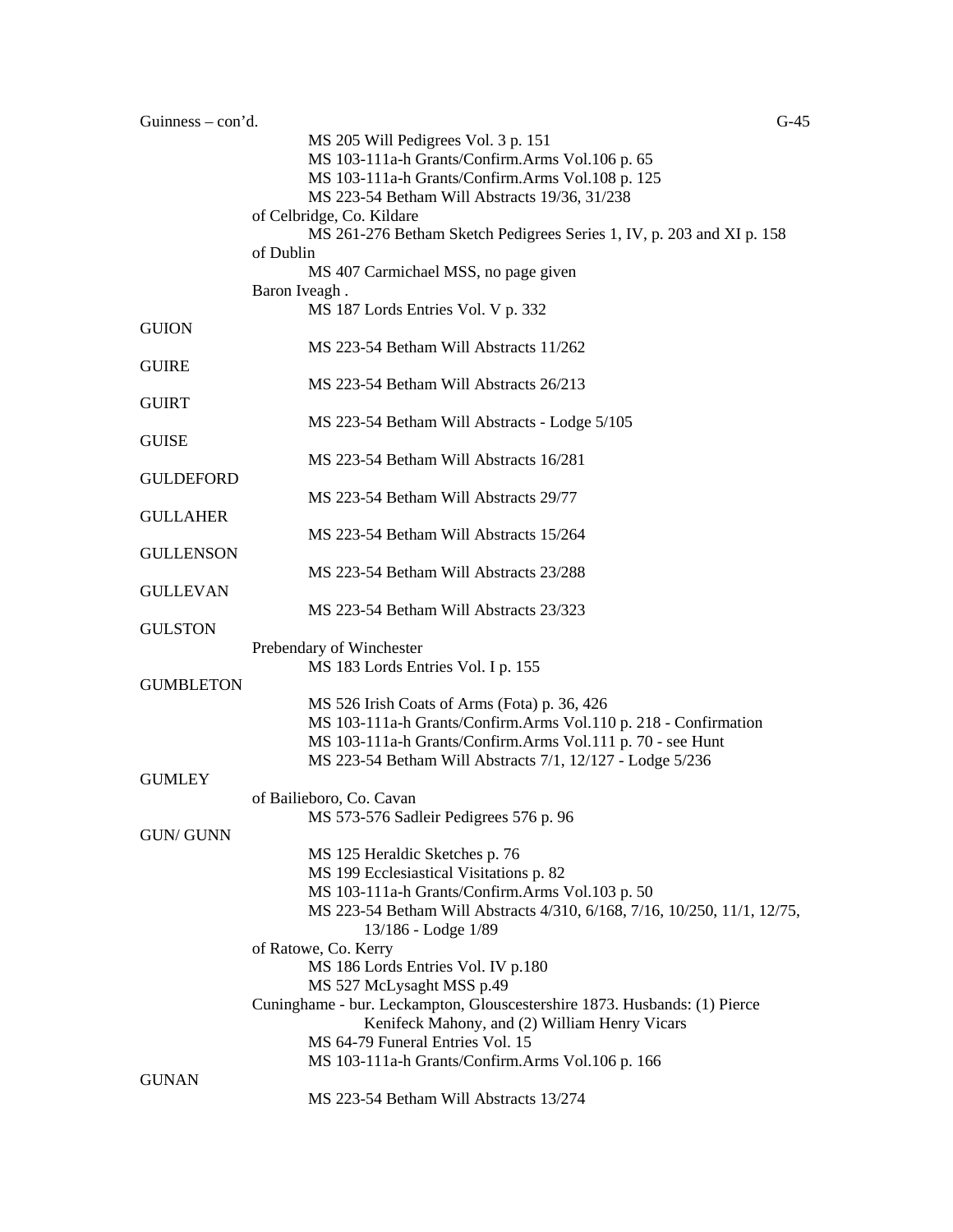| <b>GUNNING</b>      | $G-46$                                                                 |
|---------------------|------------------------------------------------------------------------|
|                     | MS 223-54 Betham Will Abstracts 11/169, 13/285, 18/121, 24/392, 25/346 |
|                     | Lodge 6/84, 8/33, 9/37                                                 |
|                     | of Holywell, Co. Roscommon                                             |
|                     | MS 261-276 Betham Sketch Pedigrees Series 1, XVI, p. 71                |
|                     | of Killinvoy, Co. Roscommon                                            |
|                     | MS 261-276 Betham Sketch Pedigrees Series 1, XVI, p. 72                |
|                     | of Tubber, Co. Roscommon                                               |
|                     | MS 543-44 Miscellaneous Pedigrees                                      |
|                     | of London                                                              |
|                     | MS 183 Lords Entries Vol. I p. 127                                     |
| <b>GUNSTER</b>      |                                                                        |
|                     | MS 223-54 Betham Will Abstracts 7/56                                   |
| <b>GUNSTON</b>      |                                                                        |
|                     | MS 223-54 Betham Will Abstracts 22/222                                 |
| <b>GUNTER</b>       |                                                                        |
|                     | MS 223-54 Betham Will Abstracts - Lodge 4/93                           |
| GURNEY, DE          |                                                                        |
|                     | MS 261-276 Betham Sketch Pedigrees Series 1, XII, p. 66                |
| <b>GURNLEY</b>      |                                                                        |
|                     | MS 223-54 Betham Will Abstracts 30/243                                 |
| <b>GURTY</b>        |                                                                        |
|                     | MS 223-54 Betham Will Abstracts 5/254                                  |
| <b>GUSTARD</b>      |                                                                        |
|                     | MS 223-54 Betham Will Abstracts 19/130 - Lodge 8/98                    |
| <b>GUTHRIE</b>      |                                                                        |
|                     | MS 223-54 Betham Will Abstracts 32/81                                  |
| <b>GUY</b>          |                                                                        |
|                     | MS 223-54 Betham Will Abstracts 5/63, 7/70 - Lodge 1/9                 |
| <b>GUYDICKENS</b>   |                                                                        |
|                     | MS 223-54 Betham Will Abstracts - Lodge 2/53                           |
|                     | of Sweden                                                              |
|                     | MS 186 Lords Entries Vol. IV p. 262                                    |
| <b>GUYON</b>        |                                                                        |
|                     | MS 37 Irish Arms at College of Heralds p. 44, 344                      |
|                     | MS 223-54 Betham Will Abstracts 21/415                                 |
| <b>GWYLLIM</b>      |                                                                        |
|                     | MS 223-54 Betham Will Abstracts 4/194, 8/23                            |
|                     | of Cavan                                                               |
|                     | MS 432-37 Irwin MSS 432, p. 83-4, 86-7, 95-98                          |
|                     | of Ballyconnell, Co. Cavan                                             |
|                     | MS 261-276 Betham Sketch Pedigrees Series 1, XII, p.56                 |
| GWYN/ GWYNN/ GWYNNE |                                                                        |
|                     | MS 125 Heraldic Sketches p. 300                                        |
|                     | MS 198 Ecclesiastical Visitations p. 86, 87                            |
|                     | MS 199 Ecclesiastical Visitations p. 108                               |
|                     | MS 103-111a-h Grants/Confirm.Arms Vol.103 p. 2                         |
|                     | MS 223-54 Betham Will Abstracts 3/360, 21/125, 23/248                  |
| <b>GYHEN</b>        |                                                                        |
|                     | MS 223-54 Betham Will Abstracts - Lodge 2/123, 5/92                    |
| <b>GYLAGH</b>       | MS 223-54 Betham Will Abstracts 2/131                                  |
|                     | TO FIND REFERENCES, PLEASE SEE FILM NUMBER LISTING AND FOREWORD        |
|                     |                                                                        |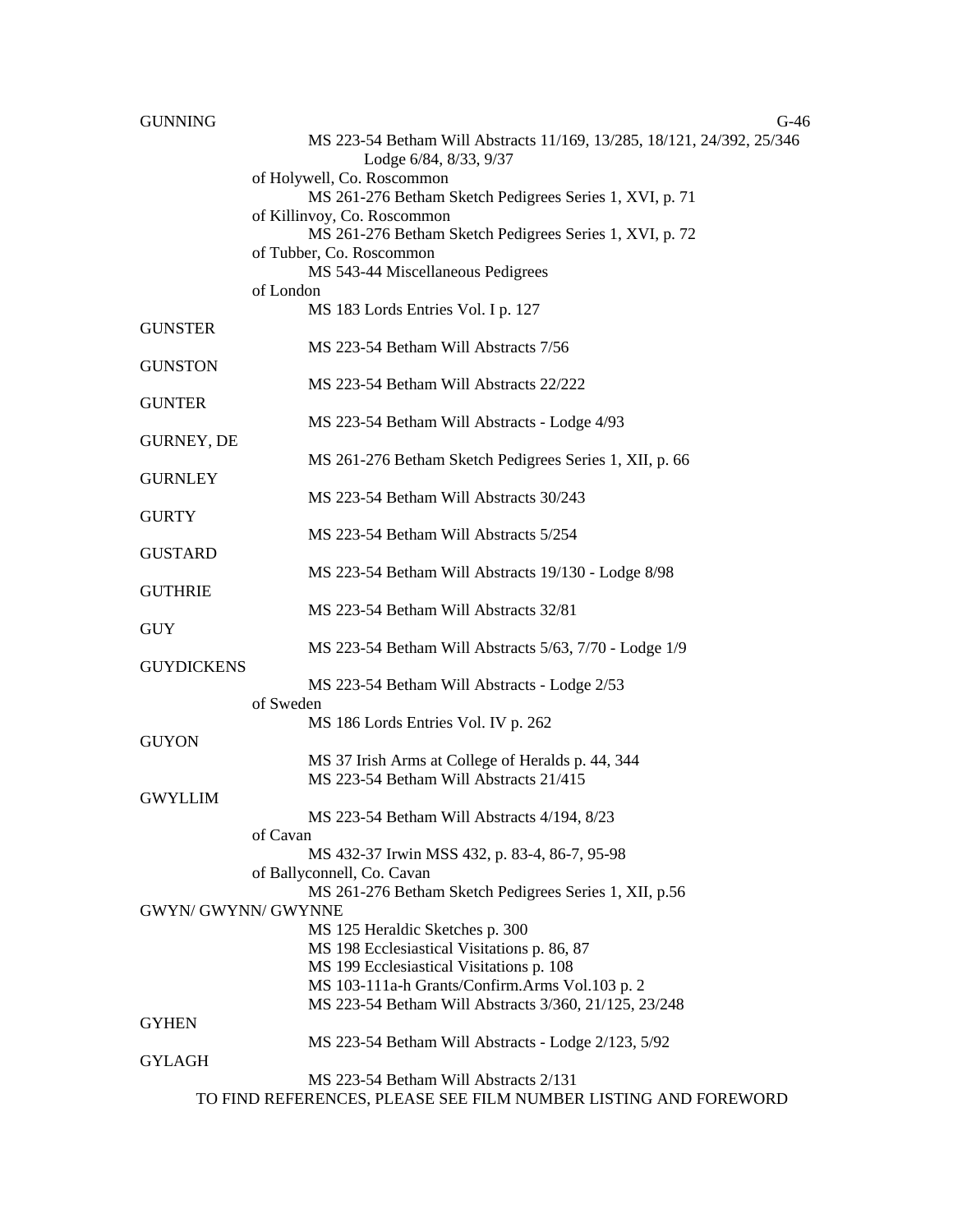## GYLES GYLES

|                  | MS 223-54 Betham Will Abstracts 18/415, 32/243<br>Mary - bur. Dublin 1652. Husband: Richard Francis<br>MS 64-79 Funeral Entries Vol. 4, 7, 14, 16 |
|------------------|---------------------------------------------------------------------------------------------------------------------------------------------------|
| GYNAN<br>GYTTHIN | MS 223-54 8etham Will Abstracts 5/45                                                                                                              |
|                  | MS 198 Ecclesiastical Visitations p. 214                                                                                                          |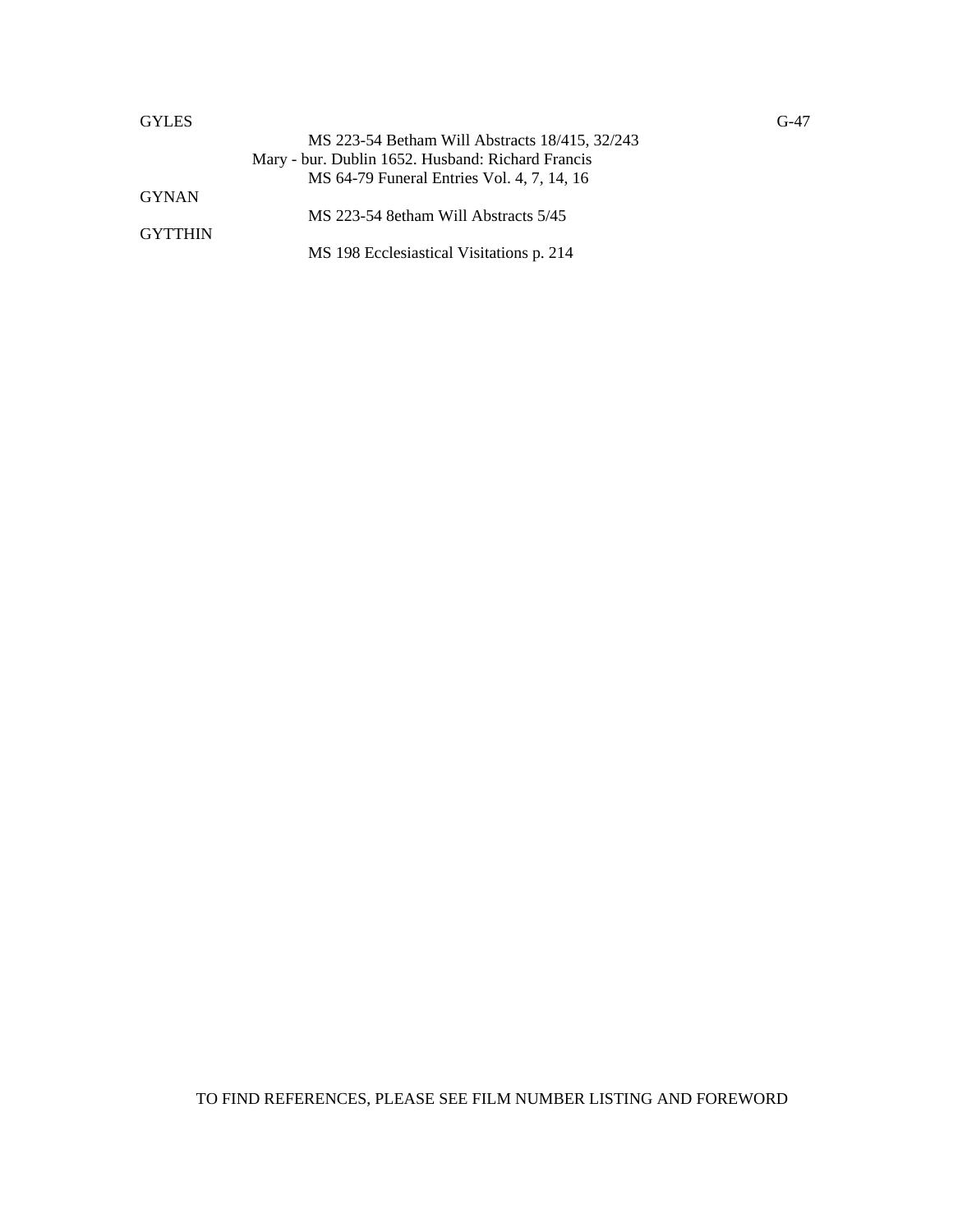| <b>HACCOMB</b> | $H-1$                                                                            |
|----------------|----------------------------------------------------------------------------------|
|                | MS 292-298 Betham Sketch Pedigrees Series 2, I, p. 217, 237                      |
| <b>HACKERT</b> |                                                                                  |
|                | of Dublin                                                                        |
|                | MS 261-276 Betham Sketch Pedigrees Series 1, XIV, p. 198                         |
|                | MS 527 McLysaght MSS p. 7 et. seq.                                               |
|                | of Massachusetts                                                                 |
|                | MS 527 McLysaght MSS p. 105                                                      |
| <b>HACKETT</b> |                                                                                  |
|                | MS 385 Bewley MSS p. 93                                                          |
|                | MS 147 O'Ferrall's Linea Antiqua III p. 224                                      |
|                | MS 103-111a-h Grants/Confirm.Arms Vol.108 p. 137                                 |
|                | MS 103-111a-h Grants/Confirm.Arms Vol.111 p. 200 - Confirmation                  |
|                | MS 223-54 Betham Will Abstracts 3/217, 5/238, 6/7, 7/78, 9/235, 10/92,           |
|                | 11/21, 13/241, 15/50, 17/34, 19/79, 21/400, 23/41 or 61, 27/178,                 |
|                | 32/174 - Lodge 1/35, 5/116, 10/8                                                 |
|                | of Co. Tyrone                                                                    |
|                | Loose Pedigrees                                                                  |
|                | of Derries (Offaly)                                                              |
|                | Loose Pedigrees                                                                  |
|                | of King's Co.                                                                    |
|                | MS 573-576 Sadleir Pedigrees 576 p. 113                                          |
|                | of Co. Tipperary                                                                 |
|                | MS 215-219 Anglo-Irish Pedigrees III p. 111-115                                  |
|                | John - bur. 1639 Fethard                                                         |
|                | MS 64-79 Funeral Entries Vol. 8                                                  |
|                | Walter - bur. Co. Tipperary 1637<br>MS 64-79 Funeral Entries Vol. 7              |
|                |                                                                                  |
|                | Mrs. - see  Tannat in MS 64-79 Funeral Entries index<br>Miss - bur. Wicklow 1718 |
|                | MS 64-79 Funeral Entries Vol. 17                                                 |
| <b>HACTHY</b>  |                                                                                  |
|                | MS 223-54 Betham Will Abstracts 24/310                                           |
| <b>HADAGAN</b> |                                                                                  |
|                | MS 223-54 Betham Will Abstracts 3/85                                             |
| <b>HADDOCK</b> |                                                                                  |
|                | MS 223-54 Betham Will Abstracts 4/159, 8/65, 9/331, 17/153, 21/343,              |
|                | 23/404 - Lodge 4/192, 6/115                                                      |
| <b>HADDON</b>  |                                                                                  |
|                | MS 223-54 Betham Will Abstracts 2/121, 14/276                                    |
| <b>HADLEY</b>  |                                                                                  |
|                | MS 223-54 Betham Will Abstracts 22/435                                           |
| <b>HADLOCK</b> |                                                                                  |
|                | MS 223-54 Betham Will Abstracts - Lodge 61204                                    |
| <b>HADOKES</b> |                                                                                  |
|                | MS 223-54 Betham Will Abstracts 13/38                                            |
| <b>HADSON</b>  |                                                                                  |
|                | MS 223-54 Betham Will Abstracts 17/20                                            |
|                | of Co. Monaghan                                                                  |
|                | MS 215-219 Anglo-Irish Pedigrees III p. 85                                       |
| <b>HADSOR</b>  |                                                                                  |
|                | MS 223-54 Betham Will Abstracts 4/153, 11/225 - Lodge 5/259, 7/43                |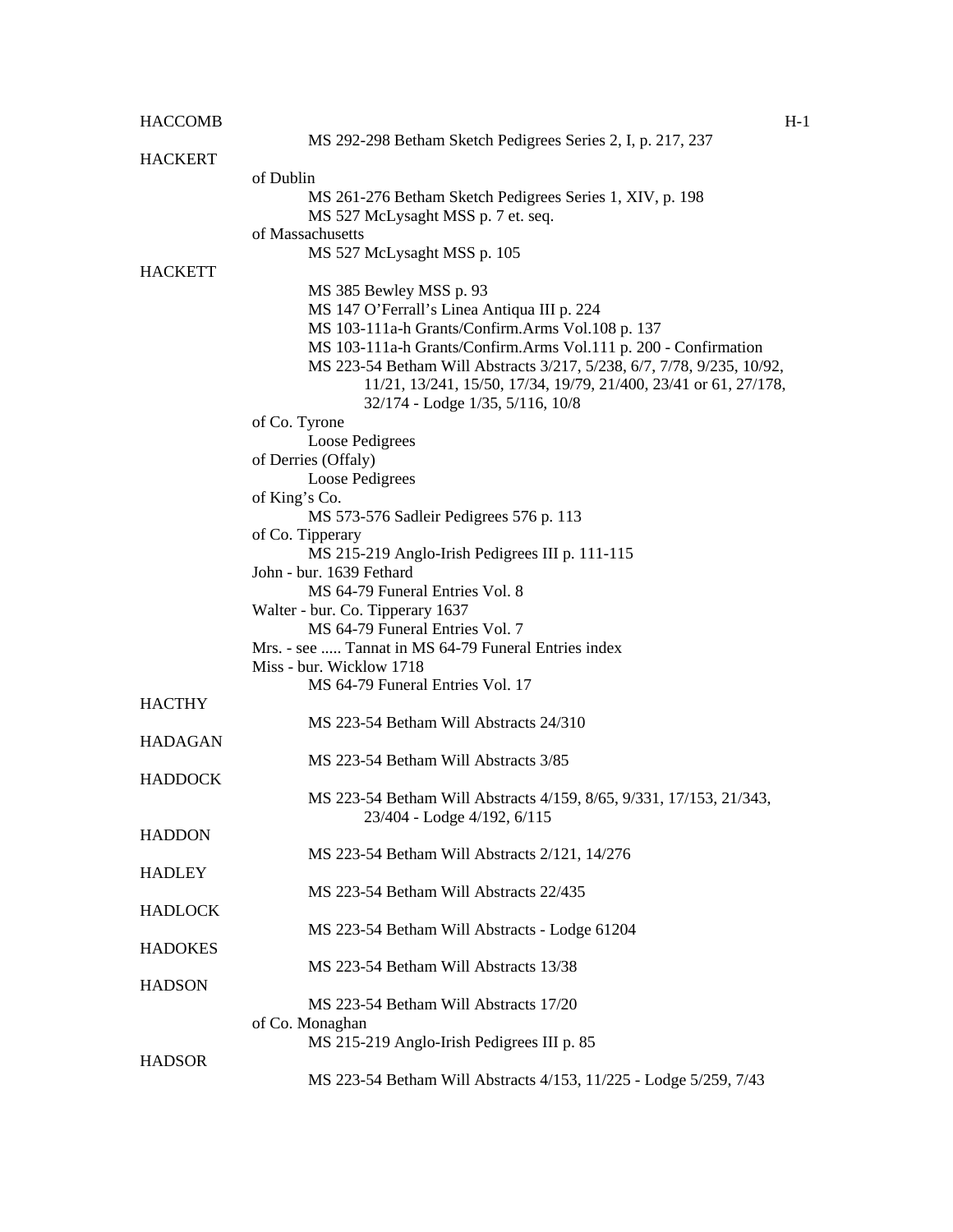| <b>HAFFETT</b>   |                    |                                                                                                                | $H-2$ |
|------------------|--------------------|----------------------------------------------------------------------------------------------------------------|-------|
|                  |                    | MS 199 Ecclesiastical Visitations p. 211                                                                       |       |
| <b>HAFFEY</b>    |                    |                                                                                                                |       |
|                  |                    | MS 103-111a-h Grants/Confirm.Arms Vol.106 p. 101                                                               |       |
|                  | of Armagh & Bath   | MS 261-276 Betham Sketch Pedigrees Series 1, V, p. 166                                                         |       |
| <b>HAFFIELD</b>  |                    |                                                                                                                |       |
|                  |                    | MS 223-54 Betham Will Abstracts 10/188                                                                         |       |
| <b>HAFFORD</b>   |                    |                                                                                                                |       |
|                  | of Co. Westmeath   |                                                                                                                |       |
|                  |                    | Loose Pedigrees                                                                                                |       |
| <b>HAGAN</b>     |                    |                                                                                                                |       |
|                  |                    | MS 103-111a-h Grants/Confirm.Arms Vol.106 p. 148                                                               |       |
|                  |                    | MS 125 Heraldic Sketches p. 201                                                                                |       |
|                  | Mahon              | MS 223-54 Betham Will Abstracts 17/117, 27/206                                                                 |       |
|                  |                    | MS 103-111a-h Grants/Confirm.Arms Vol.11 0 p. 105 - Grant &                                                    |       |
|                  |                    | Exemplification                                                                                                |       |
| <b>HAGAR</b>     |                    |                                                                                                                |       |
|                  |                    | Miss - no burial place or date. Husband:   Jephson                                                             |       |
|                  |                    | MS 64-79 Funeral Entries Vol. 3                                                                                |       |
| <b>HAGBY</b>     |                    |                                                                                                                |       |
|                  |                    | MS 199 Ecclesiastical Visitations p. 429                                                                       |       |
| <b>HAGDEN</b>    |                    |                                                                                                                |       |
|                  |                    | MS 223-54 Betham Will Abstracts 25/25                                                                          |       |
| <b>HAGDOCK</b>   |                    |                                                                                                                |       |
|                  |                    | MS 223-54 Betham Will Abstracts 19/130                                                                         |       |
| <b>HAGERTY</b>   |                    |                                                                                                                |       |
|                  |                    | MS 146 O'Ferrall's Linea Antiqua II p. 497 (A)<br>MS 223-54 Betham Will Abstracts 11/25, 13/250, 20/71, 22/287 |       |
| <b>HAGHERIN</b>  |                    |                                                                                                                |       |
|                  |                    | MS 223-54 Betham Will Abstracts 5/183, 8/147                                                                   |       |
| <b>HAGTHORPE</b> |                    |                                                                                                                |       |
|                  |                    | MS 223-54 Betham Will Abstracts 4/325                                                                          |       |
| HAGUE - see Haig |                    |                                                                                                                |       |
| <b>HAHY</b>      |                    |                                                                                                                |       |
|                  |                    | MS 223-54 Betham Will Abstracts 16/15                                                                          |       |
| <b>HAIG</b>      |                    |                                                                                                                |       |
|                  |                    | MS 125 Heraldic Sketches p. 206, 226                                                                           |       |
|                  |                    | MS 445 Reynell MSS p. 138                                                                                      |       |
| <b>HAIGHTON</b>  |                    | MS 223-54 Betham Will Abstracts 12/197                                                                         |       |
| <b>HAINES</b>    |                    |                                                                                                                |       |
|                  | of Sussex & Dublin |                                                                                                                |       |
|                  |                    | MS 278 Ball MSS p. 172                                                                                         |       |
| <b>HAIRE</b>     |                    |                                                                                                                |       |
|                  |                    | MS 103-111a-h Grants/Confirm.Arms Vol.108 p.39                                                                 |       |
|                  |                    | MS 103-111a-h Grants/Confirm.Arms Vol.109 p. 331 - Forster                                                     |       |
|                  |                    | MS 526 Irish Coats of Arms (Fota) p. 117                                                                       |       |
|                  |                    | MS 125 Heraldic Sketches p. 151                                                                                |       |
|                  |                    | MS 223-54 Betham Will Abstracts 5/322, 26/290                                                                  |       |
|                  | of Co. Monaghan    |                                                                                                                |       |
|                  |                    | TO FIND REFERENCES, SEE FILM NUMBER LISTING AND FOREWORD                                                       |       |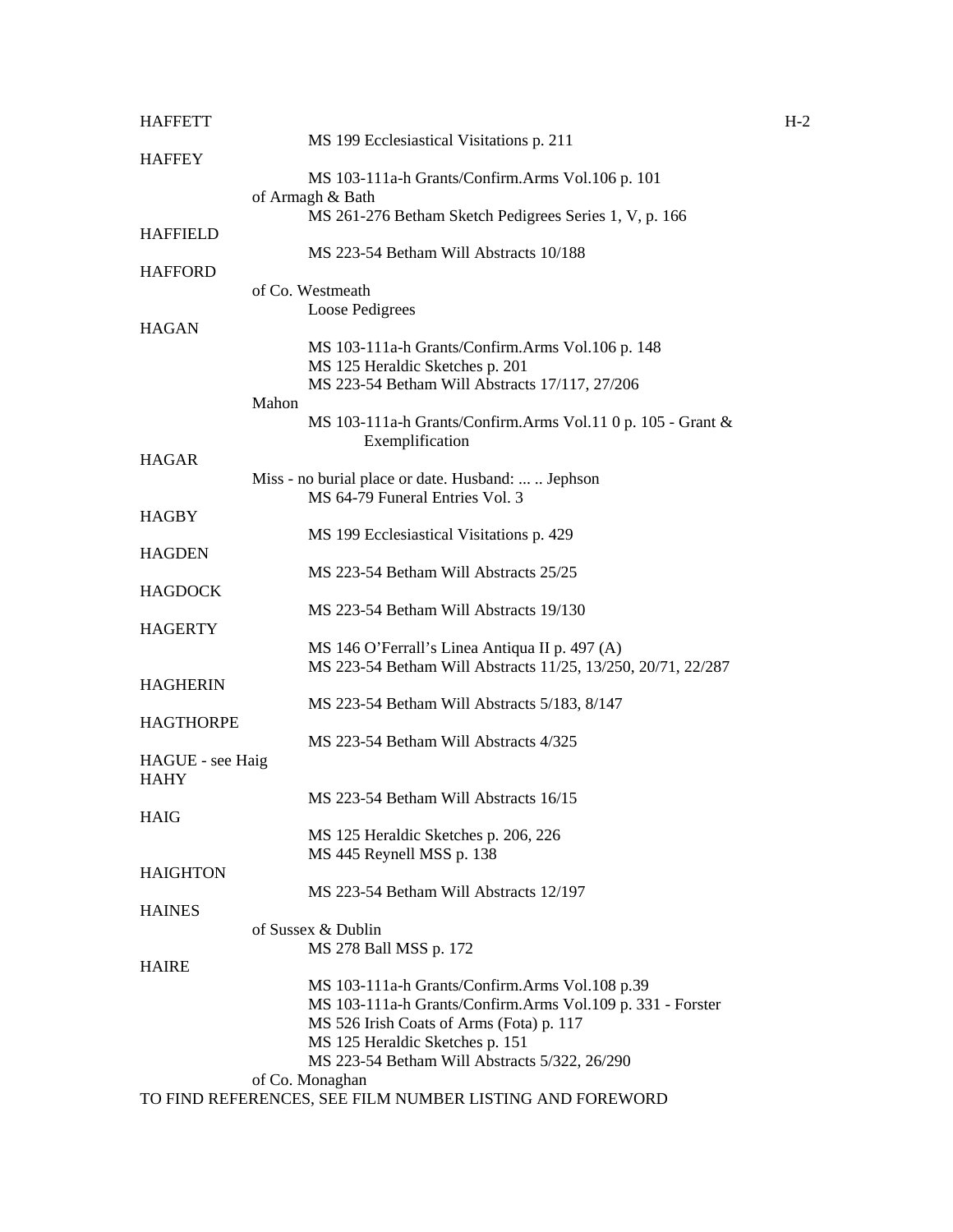| Haire $-$ con'd   |                                                                                                                                          | $H-3$ |
|-------------------|------------------------------------------------------------------------------------------------------------------------------------------|-------|
| <b>HAITLEY</b>    | Loose Pedigrees                                                                                                                          |       |
|                   | MS 223-54 Betham Will Abstracts 6/366                                                                                                    |       |
| <b>HAKEN</b>      |                                                                                                                                          |       |
|                   | MS 223-54 Betham Will Abstracts 2/245                                                                                                    |       |
| <b>HAKES</b>      | MS 223-54 Betham Will Abstracts 20/352                                                                                                   |       |
| <b>HALAHAN</b>    |                                                                                                                                          |       |
|                   | MS 223-54 Betham Will Abstracts 5/6                                                                                                      |       |
|                   | Loose Pedigrees                                                                                                                          |       |
| <b>HALBRIDGE</b>  | MS 223-54 Betham Will Abstracts 17/19                                                                                                    |       |
| <b>HALDANE</b>    |                                                                                                                                          |       |
|                   | MS 103-111a-h Grants/Confirm.Arms Vol.109 p. 407 - Chinnery                                                                              |       |
|                   | MS 37 Irish Arms at College of Heralds p. 60, 279                                                                                        |       |
| <b>HALE/HALES</b> | MS 526 Irish Coats of Arms (Fota) p. 118                                                                                                 |       |
|                   | MS 223-54 Betham Will Abstracts 3/142, 4/118, 5/161, 6/41, 7/166,                                                                        |       |
|                   | 9/170, 16/33, 19/351, 22/252, 31/56 - Lodge 4/78, 5/127, 9/119                                                                           |       |
| of Co. Cork       |                                                                                                                                          |       |
| <b>HALEY</b>      | Loose Pedigrees                                                                                                                          |       |
|                   | MS 223-54 Betham Will Abstracts 5/55, 7/298, 16/232, 20/214, 23/139                                                                      |       |
| <b>HALFIELD</b>   |                                                                                                                                          |       |
| HALIDAY/ HALLIDAY | MS 223-54 Betham Will Abstracts 25/10                                                                                                    |       |
|                   | MS 103-111a-h Grants/Confirm.Arms Vol.108 p. 237                                                                                         |       |
|                   | MS 223-54 Betham Will Abstracts 17/87, 28/120                                                                                            |       |
| <b>HALL</b>       |                                                                                                                                          |       |
|                   | MS 261-276 Betham Sketch Pedigrees Series 1, VI, p. 231<br>MS 103-111a-h Grants/Confirm.Arms Vol.106 p. 1                                |       |
|                   | MS 103-111a-h Grants/Confirm.Arms Vol.110 p. 170 - Confirmation                                                                          |       |
|                   | MS 103-111a-h Grants/Confirm.Arms Vol.111 p. 99 - Confirmation                                                                           |       |
|                   | MS 103-111a-h Grants/Confirm.Arms Vol.111 b p. 37                                                                                        |       |
|                   | MS 103-111a-h Grants/Confirm.Arms Vol.111 e p. 113                                                                                       |       |
|                   | MS 526 Irish Coats of Arms (Fota) p. 77-8, 69 or 89, 104                                                                                 |       |
|                   | MS 125 Heraldic Sketches p. 5, 8, 216, 258, 263, 267                                                                                     |       |
|                   | MS 362-78 Betham Letter Books Vol. VII p. 34                                                                                             |       |
|                   | MS 199 Ecclesiastical Visitations p. 206, 210                                                                                            |       |
|                   | MS 445 Reynell MSS p. 117, 143 (Dare)                                                                                                    |       |
|                   | MS 223-54 Betham Will Abstracts 1/7, 3/114, 4/229, 5/317, 6/37, 7/26,                                                                    |       |
|                   | 8/82, 9/158, 11/249, 12/137, 13/242, 14/224, 15/1, 16/106, 18/108                                                                        |       |
|                   | or 168, 20/71, 21/159, 22/420, 23/205, 25/168, 26/2, 28/17, 29/2,<br>30/180, 31/59, 32/223 - Lodge 1/85, 2/25, 4/110, 5/15, 6/205, 7/23, |       |
|                   | 9/93                                                                                                                                     |       |
|                   | of Park Hall, Notts.                                                                                                                     |       |
|                   | Loose Pedigrees                                                                                                                          |       |
|                   | of Nottinghamshire                                                                                                                       |       |
|                   | MS 261-276 Betham Sketch Pedigrees Series 1, VII, p. 308                                                                                 |       |
|                   | of Tully, Co. Donegal                                                                                                                    |       |
|                   | MS 292-298 Betham Sketch Pedigrees Series 2, III, p. 205                                                                                 |       |
|                   | TO FIND REFERENCES, SEE FILM NUMBER LISTING AND FOREWORD                                                                                 |       |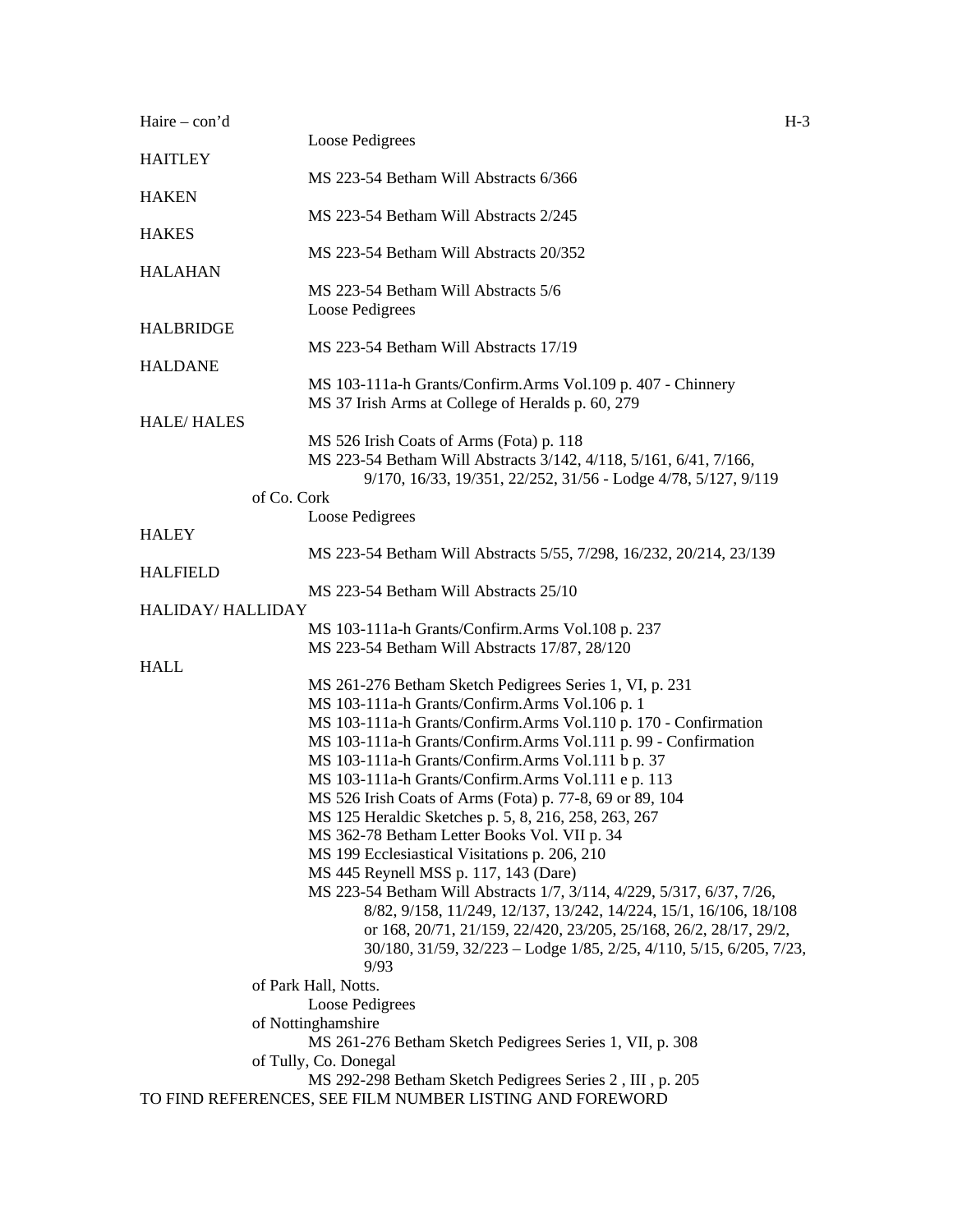| $Hall - con'd$       |                                                                    | $H-4$ |
|----------------------|--------------------------------------------------------------------|-------|
|                      | of Nova Scotia & Dublin                                            |       |
|                      | MS 412 Barry MSS p. 72                                             |       |
|                      | of Enniskillen, Co. Fermanagh                                      |       |
|                      | MS 261-276 Betham Sketch Pedigrees Series 1, XIV, p. 361           |       |
|                      | MS 278 Ball MSS p. 156                                             |       |
|                      | MS 573-576 Sadleir Pedigrees 576 p. 117                            |       |
|                      | of Gloucestershire                                                 |       |
|                      | MS 183 Lords Entries Vol. I p. 221                                 |       |
|                      | Dorothy - bur. Dublin 1714. Husband:  . Bayly.                     |       |
|                      | MS 64-79 Funeral Entries Vol. 17                                   |       |
| <b>HALLAGHAN</b>     |                                                                    |       |
|                      | MS 125 Heraldic Sketches p. 245                                    |       |
| <b>HALLAM</b>        |                                                                    |       |
|                      | MS 223-54 Betham Will Abstracts 4/182, 7/97                        |       |
| <b>HALLAN</b>        |                                                                    |       |
|                      | MS 223-54 Betham Will Abstracts 6/312                              |       |
| <b>HALLASON</b>      |                                                                    |       |
|                      | MS 223-54 Betham Will Abstracts 6/343, 8/192, 15/248 - Lodge 4/101 |       |
| <b>HALLIGAN</b>      |                                                                    |       |
|                      | MS 223-54 Betham Will Abstracts 22/407                             |       |
| <b>HALLINAN</b>      |                                                                    |       |
|                      | MS 223-54 Betham Will Abstracts 17/22, 23/59, 32/296               |       |
| <b>HALLIWELL</b>     |                                                                    |       |
|                      | MS 198 Ecclesiastical Visitations p. 344                           |       |
| HALLORAN/ O'HALLURAN |                                                                    |       |
|                      | MS 146 O'Ferrall's Linea Antiqua II p. 493 (A)                     |       |
|                      |                                                                    |       |
|                      | of Sahardine, Co. Clare                                            |       |
|                      | MS 261-276 Betham Sketch Pedigrees Series 1, VIII, p. 218          |       |
|                      | of Ratoath, Co. Meath                                              |       |
|                      | MS 261-276 Betham Sketch Pedigrees Series 1, VIII, p. 219          |       |
| <b>HALLOWES</b>      |                                                                    |       |
|                      | MS 445 Reynell MSS p. 120, 140                                     |       |
|                      | MS 125 Heraldic Sketches p. 140                                    |       |
|                      | of Dublin                                                          |       |
|                      | MS 407 Carmichael MSS - no page given                              |       |
| <b>HALLURANE</b>     |                                                                    |       |
|                      | of Limerick                                                        |       |
|                      | MS 215-219 Anglo-Irish Pedigrees V p. 274, 302                     |       |
| <b>HALLYNAM</b>      |                                                                    |       |
|                      | MS 223-54 Betham Will Abstracts 24/142                             |       |
| <b>HALPEAD</b>       |                                                                    |       |
|                      | MS 223-54 Betham Will Abstracts 16/110                             |       |
| <b>HALPEN</b>        |                                                                    |       |
|                      | MS 223-54 Betham Will Abstracts 5/124, 18/50 - Lodge 2/123, 5/92   |       |
| <b>HALPENNY</b>      |                                                                    |       |
|                      | MS 223-54 Betham Will Abstracts 11/4, 14/101, 16/34, 17/22         |       |
|                      | Anthony - bur. Dublin 1598                                         |       |
|                      | MS 64-79 Funeral Entries Vol. 1, 2                                 |       |
|                      | Mrs. Anthony - see Mary Dardis - Funeral Entry Index               |       |
|                      | Frances - bur. 1606. Husband: Philip Couran. Res: Dublin.          |       |
|                      | MS 64-79 Funeral Entries Vol. 1, 3 or 8                            |       |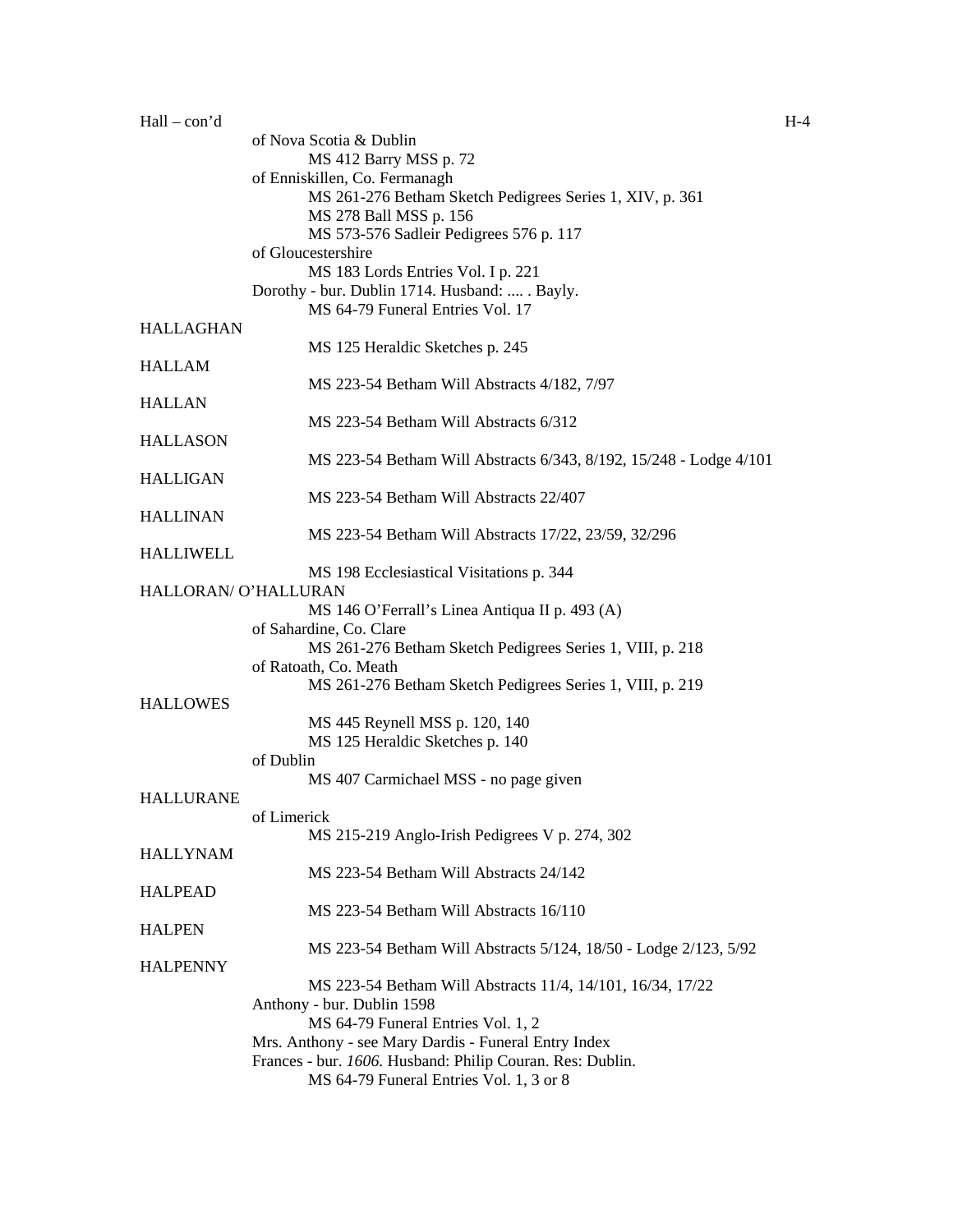| <b>HALPIN</b>              | $H-5$                                                                                      |
|----------------------------|--------------------------------------------------------------------------------------------|
|                            | of Cavan                                                                                   |
|                            | MS 385 Bewley MSS p. 104                                                                   |
| <b>HALTON</b>              |                                                                                            |
|                            | MS 526 Irish Coats of Arms (Fota) p. 4, 5                                                  |
|                            | MS 199 Ecclesiastical Visitations p. 454                                                   |
|                            | MS 223-54 Betham Will Abstracts 2/147, 7/4, 11/286, 19/94 - Lodge 10/23                    |
| <b>HALTRIGE/ HALTRIDGE</b> |                                                                                            |
|                            | MS 103-111a-h Grants/Confirm.Arms Vol. 103 p. 6                                            |
|                            | MS 223-54 Betham Will Abstracts 23/258                                                     |
|                            |                                                                                            |
| HALY/HALLY/O'HALY          |                                                                                            |
|                            | MS 146 O'Ferrall's Linea Antiqua II p. 499                                                 |
|                            | MS 362-78 Betham Letter Books Vol.XI p. 72                                                 |
|                            | of Cork                                                                                    |
|                            | MS 93-97 Chaos 3, p. 85                                                                    |
|                            | MS 215-219 Anglo-Irish Pedigrees III p. 87                                                 |
|                            | MS 215-219 Anglo-Irish Pedigrees V p. 270, 299, 300                                        |
|                            | MS 220-222 Milesian II p. 132                                                              |
| <b>HALYDE</b>              |                                                                                            |
|                            | MS 198 Ecclesiastical Visitations p. 177                                                   |
| <b>HAMBY</b>               |                                                                                            |
|                            |                                                                                            |
|                            | Jane - bur. Cork 1683. Husband: Capt. Roger Brettridge<br>MS 64-79 Funeral Entries Vol. 14 |
|                            |                                                                                            |
| <b>HAMELTON</b>            |                                                                                            |
|                            | MS 526 Irish Coats of Arms (Fota) p. 85                                                    |
| <b>HAMERSLIE</b>           |                                                                                            |
|                            | MS 223-54 Betham Will Abstracts 6/266, 16/323, 24/123                                      |
| <b>HAMERTON</b>            |                                                                                            |
|                            | MS 223-54 Betham Will Abstracts 18/254, 28/32 - Lodge 3/3, 5/88                            |
|                            | of Co. Tipperary                                                                           |
|                            | MS 573-576 Sadleir Pedigrees 576 p. 97                                                     |
|                            | Loose Pedigrees                                                                            |
| <b>HAMES</b>               |                                                                                            |
|                            | Margery - bur. 1630. Husband: James Watson. Res: Dublin                                    |
|                            | MS 64-79 Funeral Entries Vol. 5, 17                                                        |
| <b>HAMETT</b>              |                                                                                            |
|                            | MS 223-54 Betham Will Abstracts 13/36                                                      |
|                            |                                                                                            |
| <b>HAMILL</b>              |                                                                                            |
|                            | MS 103-111a-h Grants/Confirm.Arms Vol.109 p. 91                                            |
|                            | MS 223-54 Betham Will Abstracts 6/404, 7/282, 11/314, 14/163, 17/339,                      |
|                            | 18/57, 21/42, 23/41?, 25/75, 30/335, 32/87 - Lodge 6/206                                   |
|                            | of Co. Down                                                                                |
|                            | MS 384 Donavan MSS p. 141                                                                  |
|                            | MS 215-219 Anglo-Irish Pedigrees III p. 91                                                 |
|                            | of Drogheda                                                                                |
|                            | MS 384 Donavan MSS p. 141                                                                  |
| <b>HAMILTON</b>            |                                                                                            |
|                            | MS 432-37 Irwin MSS 433, p. 125-127                                                        |
|                            | MS 103-111a-h Grants/Confirm.Arms Vol.103 p. 7, 23, 25, 34, 49, 60                         |
|                            | MS 103-111a-h Grants/Confirm.Arms Vol.106 p. 103 or 8, 26, 150, 92                         |
|                            | MS 103-111a-h Grants/Confirm.Arms Vol.108 p. 434, 264, 225                                 |
|                            |                                                                                            |
|                            | TO FIND REFERENCES, SEE FILM NUMBER LISTING AND FOREWORD                                   |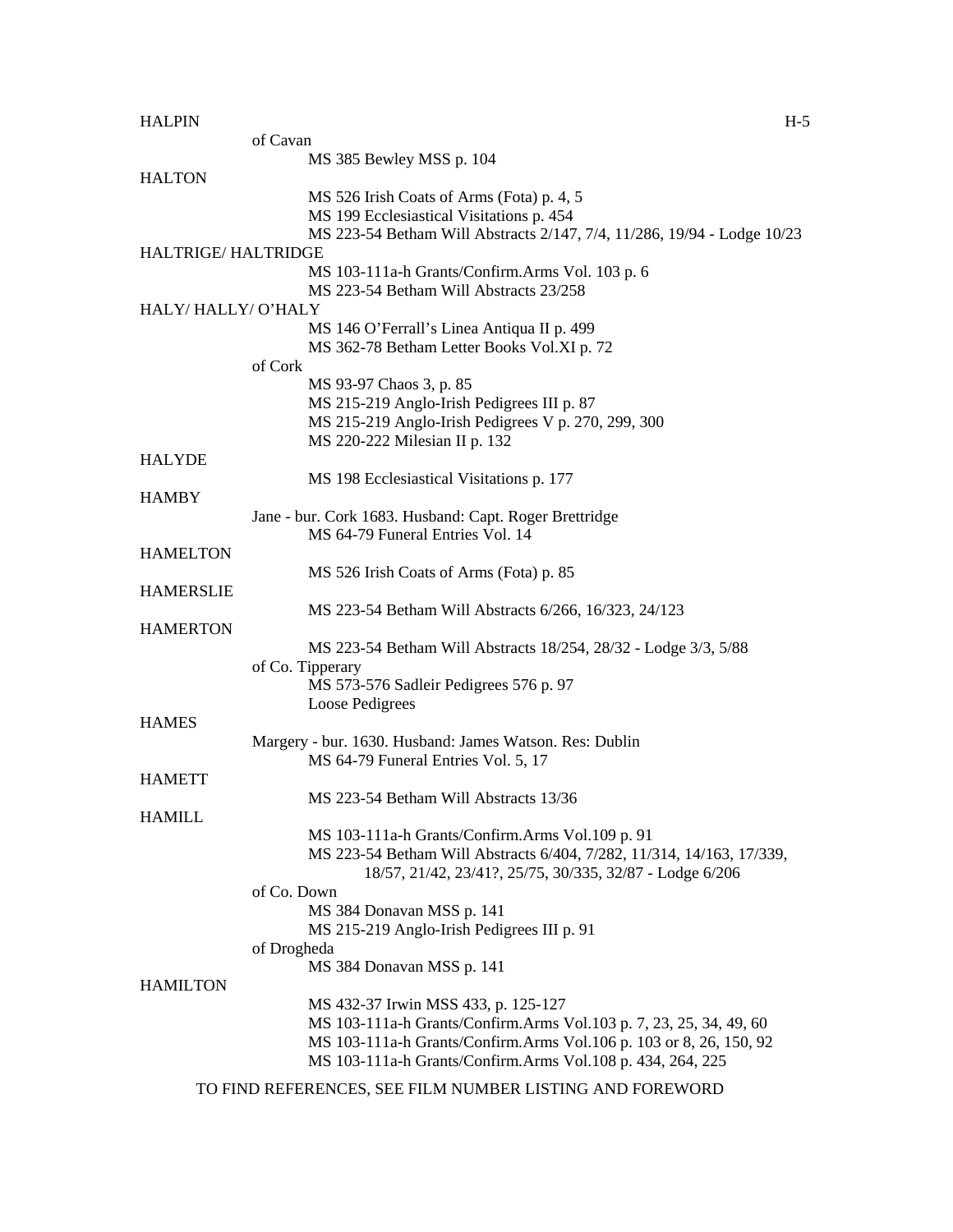- MS 103-111a-h Grants/Confirm.Arms Vol.109 p. 249, 327, 369
- MS 103-111a-h Grants/Confirm.Arms Vol.109 p. 257 Temple Blackwood, Earl of Dufferin
- MS 103-111a-h Grants/Confirm.Arms Vol.110 p. 111 Shaw Grant & Exemp.
- MS 103-111a-h Grants/Confirm.Arms Vol.110 p. 113, 154 Confirmation
- MS 103-111a-h Grants/Confirm.Arms Vol.110 p. 155 Ormsby Grant & Exemp.
- MS 103-111a-h Grants/Confirm.Arms Vol.111 b p. 49 Confirmation
- MS 103-111a-h Grants/Confirm.Arms Vol.111c p. 43a Confirmation
- MS 103-111a-h Grants/Confirm.Arms Vol.111d p. 21 Confirmation
- MS 445 Reynell MSS p. 15, 21 , 68, 116
- MS 280-85 Fisher MSS V 150
- MS 526 Irish Coats of Arms (Fota) p. 82, 121
- MS 125 Heraldic Sketches p. 76, 85, 106, 129, 164, 178, 220
- MS 362-78 Betham Letter Books Vol. II p. 123
- MS 198 Ecclesiastical Visitations p. 290, 291, 308, 322, 343, 460, 467-8
- MS 199 Ecclesiastical Visitations p. 213, 261
- MS 223-54 Betham Will Abstracts 1/25, 2/63, 3/62, 4/7, 5/44, 6/9, 7/30, 8/81, 9/118, 10/4, 11/124, 12/14, 13/131, 14/168, 15/7, 16/31, 17/58, 18/63, 19/24, 20/192, 21/3, 22/150, 23/\_0, 24/57, 25/37, 26/10, 27/316, 28/61, 29/35, 30/112, 31/81, 32/6 - Lodge 1/1, 2/4, 4/13, 5/11, 6/97, 7/35, 8/28, 10/5
- of Caledon, Co. Tyrone
	- MS 261-276 Betham Sketch Pedigrees Series 1, XI, p. 144
- of Beltrim & Montaloney, Co. Tyrone
	- MS 261-276 Betham Sketch Pedigrees Series 1, III, p. 67
- of Leanagh, Co. Tyrone
	- MS 261-276 Betham Sketch Pedigrees Series 1, III, p. 68
- of Castlereagh, Co. Roscommon
	- MS 261-276 Betham Sketch Pedigrees Series 1, III, p. 69
- of Strabane, Co. Tyrone
	- MS 261-276 Betham Sketch Pedigrees Series 1, III, p. 202-3
- MS 432-37 Irwin MSS 434, p. 303-305 MS435 p. 46-7 MS436 p. 120-2 of Dublin
	- MS 261 -276 Betham Sketch Pedigrees Series 1, III, p. 71 and XII, p. 283 MS 93-97 Chaos 1, p. 71 (Arms)
	-
- of Hamwood, Co. Meath
	- MS 261-276 Betham Sketch Pedigrees Series 1, XI, p. 142
- of Drumbeg, Co. Down
	- MS 261-276 Betham Sketch Pedigrees Series 1, VI, p. 54
- of Killeleagh & Bangor, Co. Down
	- MS 261-276 Betham Sketch Pedigrees Series 1, XI , p. 46 et.seq. and VIII ,
		- p.61
- of Manorhamilton
- MS 261-276 Betham Sketch Pedigrees Series 1, II, p. 134
- of Bailieboro, Co. Cavan
	- MS 261-276 Betham Sketch Pedigrees Series 1, XI, p. 49

```
of Knock, Co. Dublin
```
TO FIND REFERENCES, SEE FILM NUMBER LISTING AND FOREWORD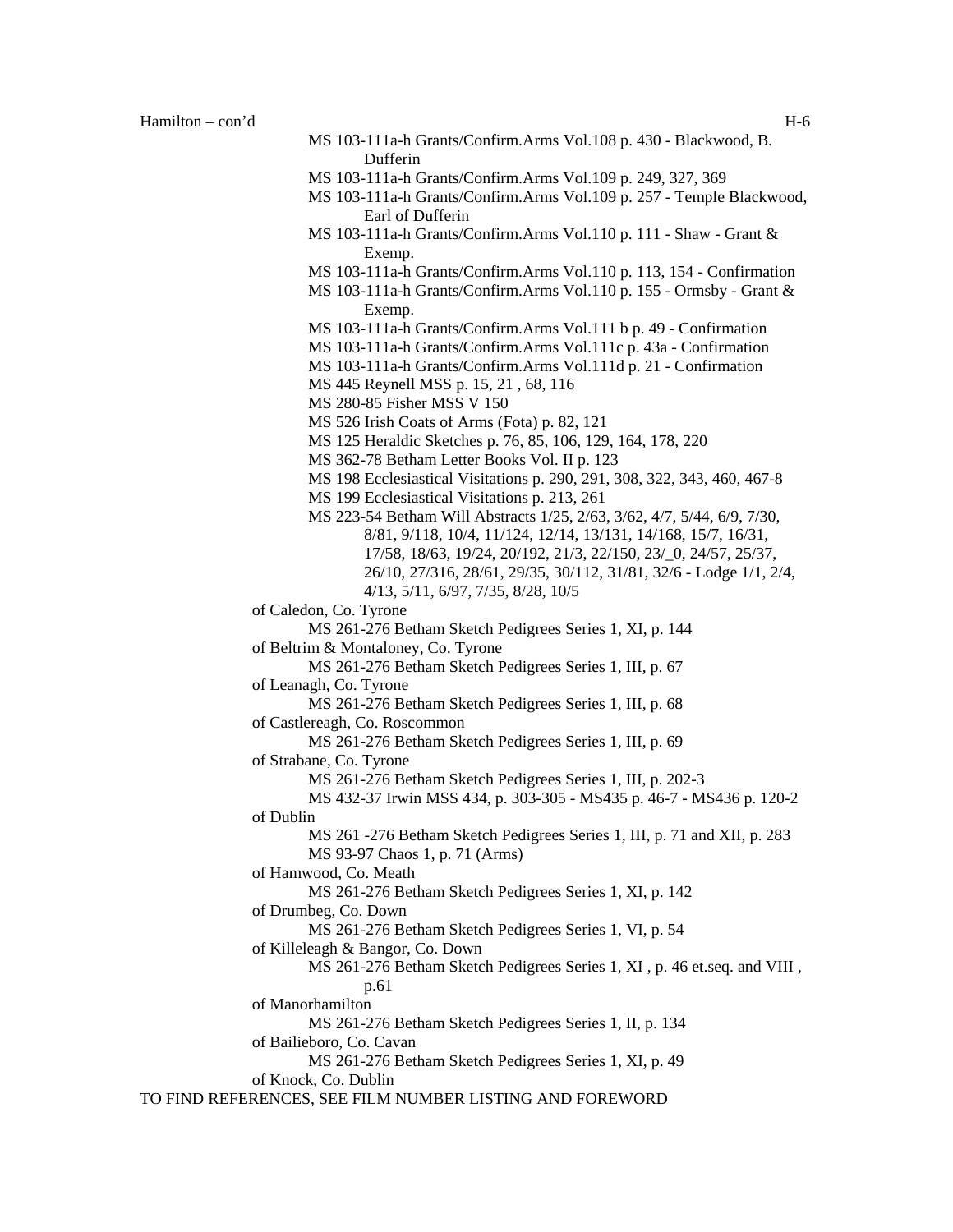```
Hamilton – con'd H-7 
           MS 261-276 Betham Sketch Pedigrees Series 1, XI, p. 140 
   of Bangor, Co. Down 
           MS 292-298 Betham Sketch Pedigrees Series 2, VI , p. 44-5 
           MS 183 Lords Entries Vol. I p. 123 
   of Lanarkshire 
           MS 292-298 Betham Sketch Pedigrees Series 2, III, p. 207 
   of King's Co. & Co. Cavan 
           MS 385 Bewley MSS, no page given 
   of Tyrone 
           MS 93-97 Chaos 4, p. 217 (Arms) 
           MS 112 Brooke (Baronets Pedigrees) p. 100 
   of Co.Meath 
           MS 261-276 Betham Sketch Pedigrees Series 1, XIV, p. 146 
   !of Co. Monaghan 
           MS 261-276 Betham Sketch Pedigrees Series 1, XV, p. 204 
   of Tully-dowey, Co. Tyrone 
           MS 261-276 Betham Sketch Pedigrees Series 1, XIV p. 194 
   of Scotland 
           MS 496-511 Box G H I 
   of Co. Down and Co. Antrim 
           MS 496-511 Box G H I 
   of Co. Tyrone 
           Loose Pedigrees 
   of Brownhall, Ballistra, Co. Donegal 
           Loose Pedigrees 
   of Killesladie 
           MS 647 Heard Collection p. 74 
   of Evenagh, Co. Down 
           MS 112 Brooke (Baronets Pedigrees) p. 350 
   of Cadzow, Co. Dublin, Co. Cavan 
           MS 215-219 Anglo-Irish Pedigrees II p. 360 
   of Castlehamilton, Co. Cavan 
           MS 184 Lords Entries Vol. II p. 116 
   of Co. Armagh 
           MS 215-219 Anglo-Irish Pedigrees III p. 92 
   of Co. Leitrim 
           MS 215-219 Anglo-Irish Pedigrees III p. 95 
   of Co. Cavan 
           MS 215-219 Anglo-Irish Pedigrees III p. 97, 99 
   of Co. Down 
           MS 215-219 Anglo-Irish Pedigrees III p. 98, 101 
   Wm. Rowan of Dublin 
           MS 527 McLysaght MSS p. 11 
   Earl of Abercorn 
           MS 261-276 Betham Sketch Pedigrees Series 1, III, p. 64 et.seq. 
           MS 183 Lords Entries Vol. I p. 247 
   Lord of Cadzow & Earl of Arran 
           MS 436 Irwin A p. 120-22 
   Viscount Boyne 
           MS 185 Lords Entries Vol. III p. 198 
   Lord Boyne 
           MS 183 Lords Entries Vol. I p. 99, 303
```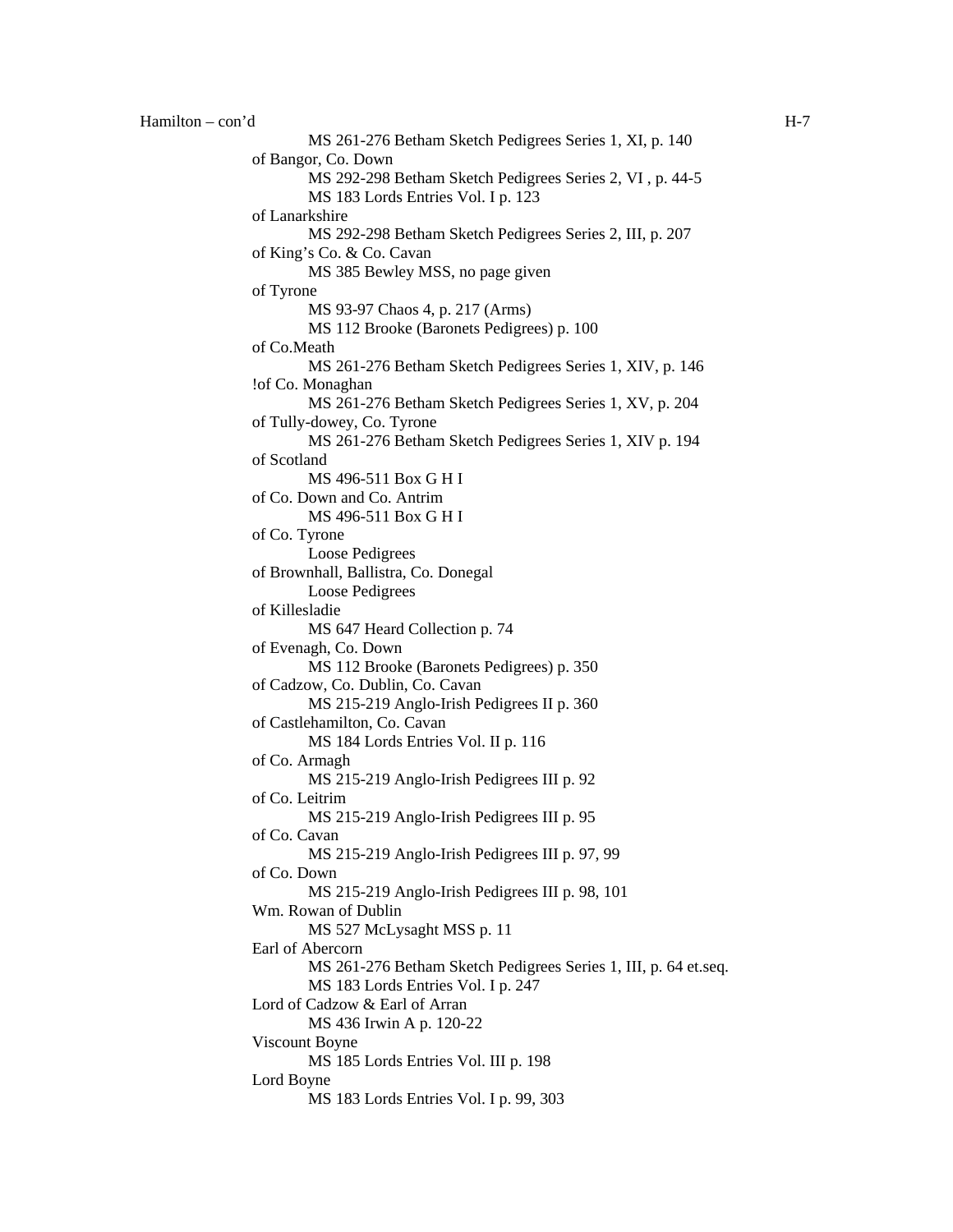Viscount Strabane MS 185 Lords Entries Vol. III p. 244 MS 187 Lords Entries Vol. V p. 131 Arms Loose Pedigrees MS 183 Lords Entries Vol. I p. 37, 51 MS 184 Lords Entries Vol. II p. 32 Earl of Orkney MS 183 Lords Entries Vol. I p. 197, 239, 317 Earl of Salisbury MS 183 Lords Entries Vol. I p. 287 Baron of Glanauly MS 183 Lords Entries Vol. I p. 7 Duke of Brandon MS 183 Lords Entries Vol. I p. 165 Duke of Hamilton MS 184 Lords Entries Vol. II p. 131, 133 Baron Hamilton MS 103-111a-h Grants/Confirm.Arms Vol.103 p. 23 Viscount Limerick & Baron Clonebay MS 103-111a-h Grants/Confirm.Arms Vol.103 p. 34 Barrett MS 103-111a-h Grants/Confirm.Arms Vol.110 p. 97 - Grant & Exemplification Lord Holmpatrick MS 103-111a-h Grants/Confirm.Arms Vol.111 p. 5 - Confirmation Tittle-Hamilton MS 103-111a-h Grants/Confirm.Arms Vol.111 p. 25, 170 - Change of name and Arms Ann - bur. 1630 or 1680. Husband: John Browne. MS 64-79 Funeral Entries Vol. 4, 11, 14 Rt. Hon. Claud, Lord, Baron of Strabane - bur. Strabane 1638. MS 64-79 Funeral Entries Vol. 7 Sir Claud - bur. Roscrea 1640 MS 64-79 Funeral Entries Vol. 9, 17 Sir Francis, Bart. - bur. 1674. Res: Co. Cavan MS 64-79 Funeral Entries Vol. 11, 14 Sir Francis - bur. 1713 Co. Cavan. MS 64-79 Funeral Entries Vol. 17 Sir Hans, Bart. - bur. Co. Armagh 1681 MS 64-79 Funeral Entries Vol. 4, 11, 14 Lady Hans - see Madeleine Trevor - Funeral Entry Index Henry - 2nd Earl of Clanbrassill - bur. Dublin 1675 MS 64-79 Funeral Entries Vol. 4, 11, 14 James, Kt. Earl of Clanbrassill- bur. Bangor 1659. Wife: Lady Anne Carey MS 64-79 Funeral Entries Vol. 4, 14, 16 Lady Johanna - see Johanna Everard - Funeral Entry Index John - bur. Co. Armagh 1639 or 1689. MS 64-79 Funeral Entries Vol. 8, 17 Rt. Rev. Malcolm - Archbishop of Cashel - bur. 1628 MS 64-79 Funeral Entries Vol. 5, 17 Mary - bur. Dublin 1676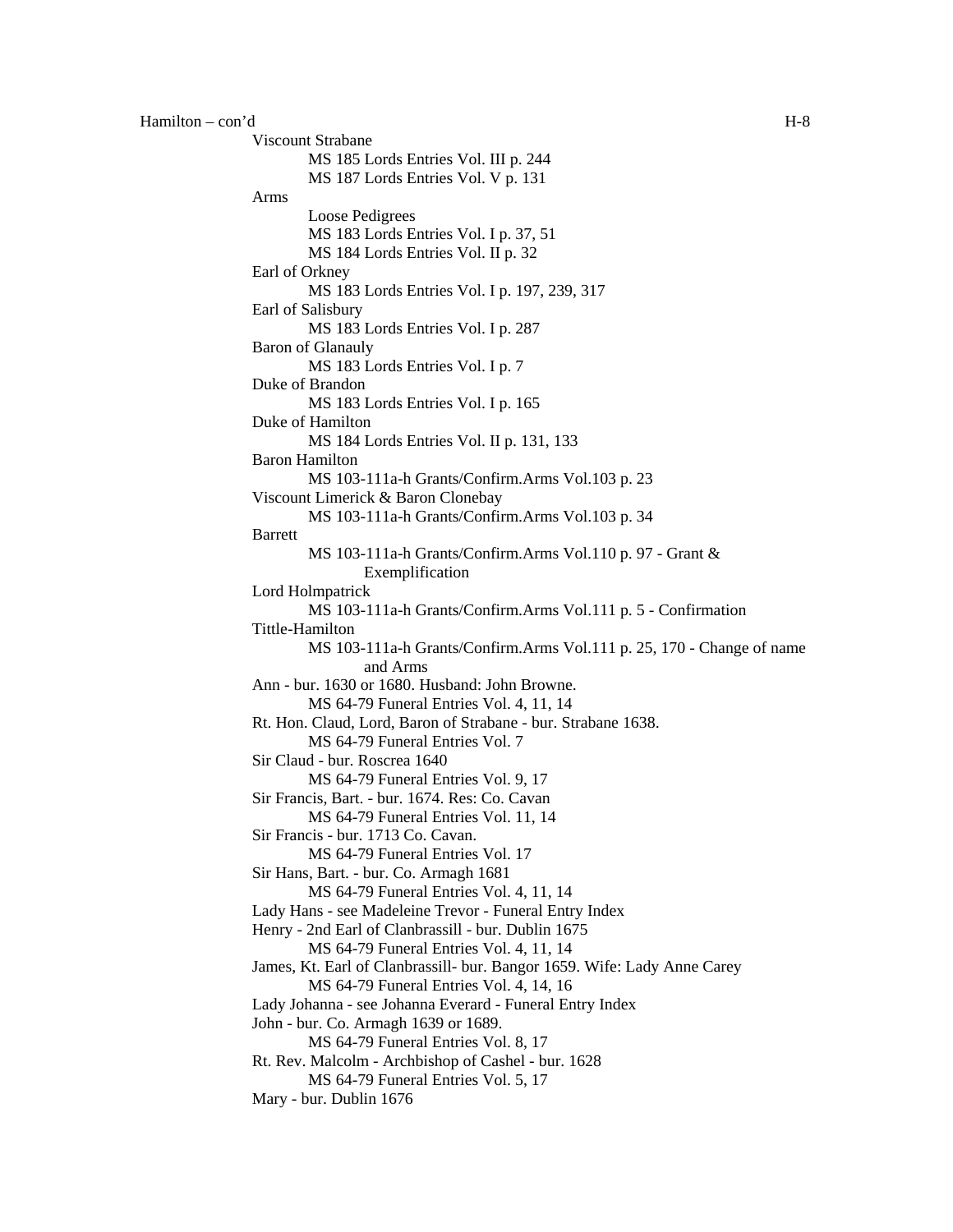Hamilton – con'd H-9 MS 64-79 Funeral Entries Vol. 4, 11, 14 Major Robert - bur. Dublin 1666 MS 64-79 Funeral Entries Vol. 4, 14, 16 Sidney - bur. Dublin 1685. Husband: Sir John Humes MS 64-79 Funeral Entries Vol. 12, 13, 14 Susanna, Lady Glenawly - see Susanna Balfour - Funeral Entry Index Cornet William - bur. 1679 MS 64-79 Funeral Entries Vol. 11, 14 William - bur. Downpatrick 1686 MS 64-79 Funeral Entries Vol. 12, 13, 14 ? - bur. c. 1685 MS 64-79 Funeral Entries Vol. 14 Mr. - bur. 1679. Wife : ..... Sands MS 64-79 Funeral Entries Vol. 4 Countess of Claneboye - see Jane Phillips - Funeral Entry Index Mrs. - see ..... Faye - Funeral Entry Index Miss - bur. Dublin 1653. Husband: .... .Dungan MS 64-79 Funeral Entries Vol. 4, 14, 16 HAMLIN/ HAMLYN MS 198 Ecclesiastical Visitations p. 460 MS 223-54 Betham Will Abstracts 4/148, 6/223, 16/242 - Lodge 5/131, 6/153 of Co. Meath MS 215-219 Anglo-Irish Pedigrees III p. 94 HAMMER MS 223-54 Betham Will Abstracts 7/4 of Flintshire MS 183 Lords Entries Vol. I p. 205 **HAMMERSLEY** of Holycross, Tipperary MS 543-44 Miscellaneous Pedigrees of Tipperary and King's Co. MS 573-576 Sadleir Pedigrees 576 p. 109 **HAMMERTON** MS 125 Heraldic Sketches p. 49 **HAMMOND** MS 199 Ecclesiastical Visitations p. 72 Elizabeth - bur. Dublin 1672 MS 64-79 Funeral Entries Vol. 4, 11, 14, 16 Colonel - bur. Dublin 1654. Wife: ..... Hampden MS 64-79 Funeral Entries Vol. 4, 14, 16 **HAMMY** MS 223-54 Betham Will Abstracts 13/134 **HAMON** MS 223-54 Betham Will Abstracts 8/148 , 21/227, 23/249 - Lodge 10/13 Nathaniel - bur. 1622. Res: Dublin MS 64-79 Funeral Entries Vol. 5, 17 **HAMOND** MS 223-54 Betham Will Abstracts 2/103 , 3/26, 9/185, 13/262, 15/264, 18/16 - Lodge 5/275, 9/7 **HAMPDEN** MS 125 Heraldic Sketches p. 285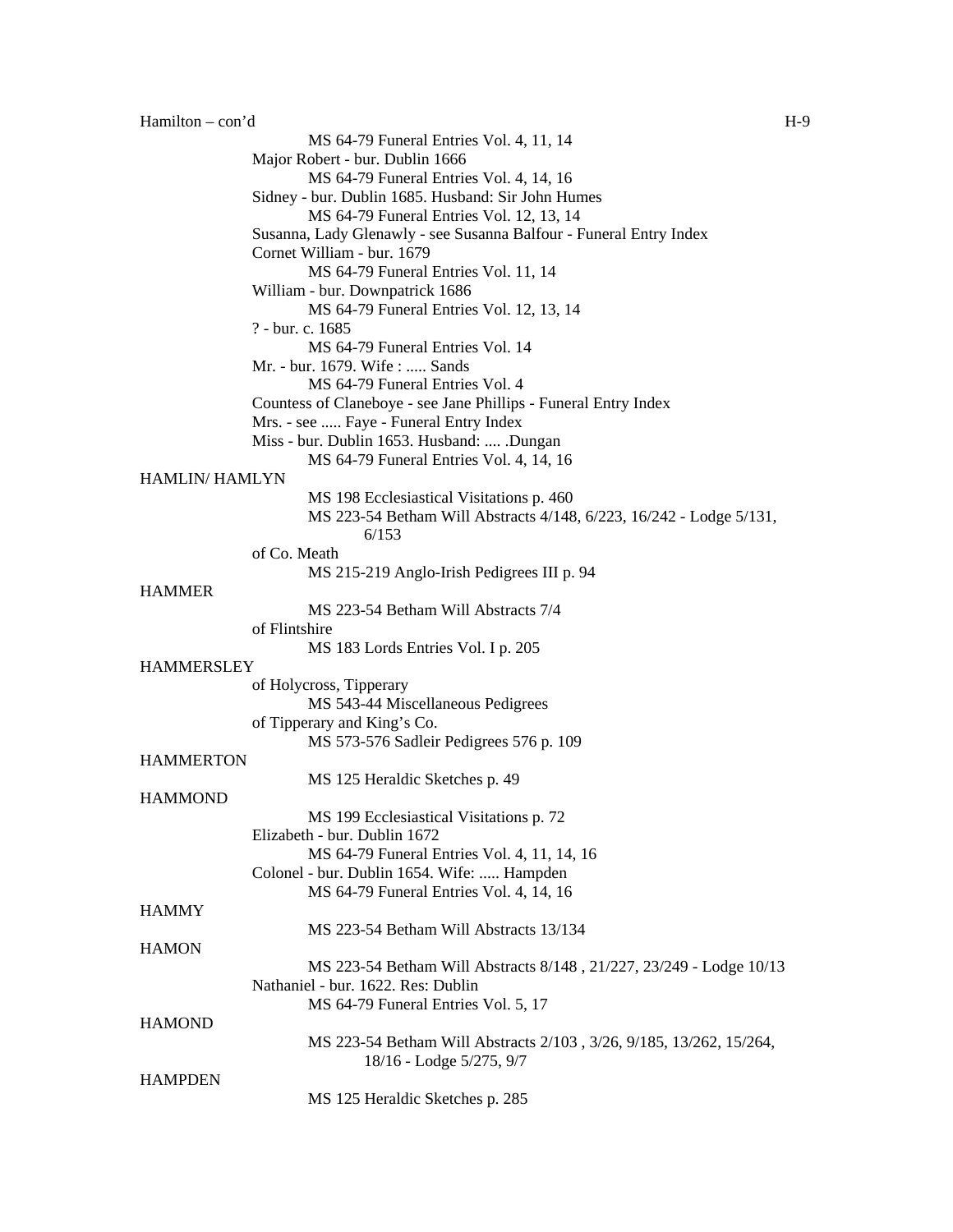|                  | Earl of - see De Quincy                                                               |
|------------------|---------------------------------------------------------------------------------------|
| HAMPSON          |                                                                                       |
|                  | MS 103-111a-h Grants/Confirm.Arms Vol.103 p. 32                                       |
|                  | MS 103-111a-h Grants/Confirm.Arms Vol.111b p. 88 - Pollard - Grant                    |
|                  | MS 526 Irish Coats of Arms (Fota) p. 106                                              |
|                  | MS 362-78 Betham Letter Books Vol. X p. 84                                            |
|                  | MS 223-54 Betham Will Abstracts 18/204, 21/300                                        |
|                  | of Aghacreevy, Co. Cavan<br>MS 261-276 Betham Sketch Pedigrees Series 1, IX, p. 290   |
|                  | Inner Temple, London                                                                  |
|                  | MS 261-276 Betham Sketch Pedigrees Series 1, VIII, p. 44                              |
| <b>HAMPTON</b>   |                                                                                       |
|                  | MS 198 Ecclesiastical Visitations p. 455                                              |
|                  | Rt. Rev. Christopher - Lord Primate - bur. Drogheda 1624                              |
|                  | MS 64-79 Funeral Entries Vol. 7                                                       |
|                  | Mr. - bur. Rathfarnham 1651                                                           |
|                  | MS 64-79 Funeral Entries Vol. 4, 14, 16                                               |
| <b>HAMSON</b>    |                                                                                       |
|                  | of Aughacreevy, Co. Cavan<br>MS 261-276 Betham Sketch Pedigrees Series 1, VIII, p. 48 |
| <b>HANBURY</b>   |                                                                                       |
|                  | MS 125 Heraldic Sketches p. 300                                                       |
|                  | MS 37 Irish Arms at College of Heralds p. 20, 43, 58, 84, 275                         |
|                  | MS 223-54 Betham Will Abstracts 4/100, 6/102, 18/380                                  |
| <b>HANCEN</b>    |                                                                                       |
|                  | MS 223-54 Betham Will Abstracts 8/80                                                  |
| <b>HANCHET</b>   |                                                                                       |
| <b>HANCOCK</b>   | MS 223-54 Betham Will Abstracts 30/309                                                |
|                  | MS 103-111a-h Grants/Confirm.Arms Vol.111 p. 156 - Confirmation                       |
|                  | MS 223-54 Betham Will Abstracts 21/133                                                |
| <b>HAND</b>      |                                                                                       |
|                  | MS 103-111a-h Grants/Confirm.Arms Vol.111 p. 46 - Confirmation                        |
|                  | MS 125 Heraldic Sketches p. 298                                                       |
|                  | MS 223-54 Betham Will Abstracts 5/3, 8/58, 13/267, 16/203 or 243, 19/398,<br>32/308   |
|                  | of Co. Wicklow                                                                        |
|                  | MS 215-219 Anglo-Irish Pedigrees III p. 82                                            |
|                  | Eleanor - bur. Dublin 1640. Husband: Robert Jordan                                    |
|                  | MS 64-79 Funeral Entries Vol. 9, 17                                                   |
| <b>HANDBUDYE</b> |                                                                                       |
| HANDCOCK         | MS 198 Ecclesiastical Visitations p. 287, 290                                         |
|                  | MS 125 Heraldic Sketches p. 79                                                        |
|                  | MS 223-54 Betham Will Abstracts 1/64, 2/195, 4/158, 5/89, 7/177, 9/306,               |
|                  | 10/307, 11/12, 12/47, 15/50, 21/150, 23/42, 24/223, 26/207, 27/209,                   |
|                  | 28/53, 29/93, 31/283, 32/9 - Lodge 3/141, 4/166, 5/75, 6/66, 8/73,                    |
|                  | $9/19$ , $10/13$                                                                      |
|                  | of Twyford, Co. Westmeath                                                             |
|                  | MS 261-276 Betham Sketch Pedigrees Series 1, IV, p. 78, 80                            |
|                  | of Dublin                                                                             |
|                  | MS 261-276 Betham Sketch Pedigrees Series 1, IV, p. 78, 81, 85                        |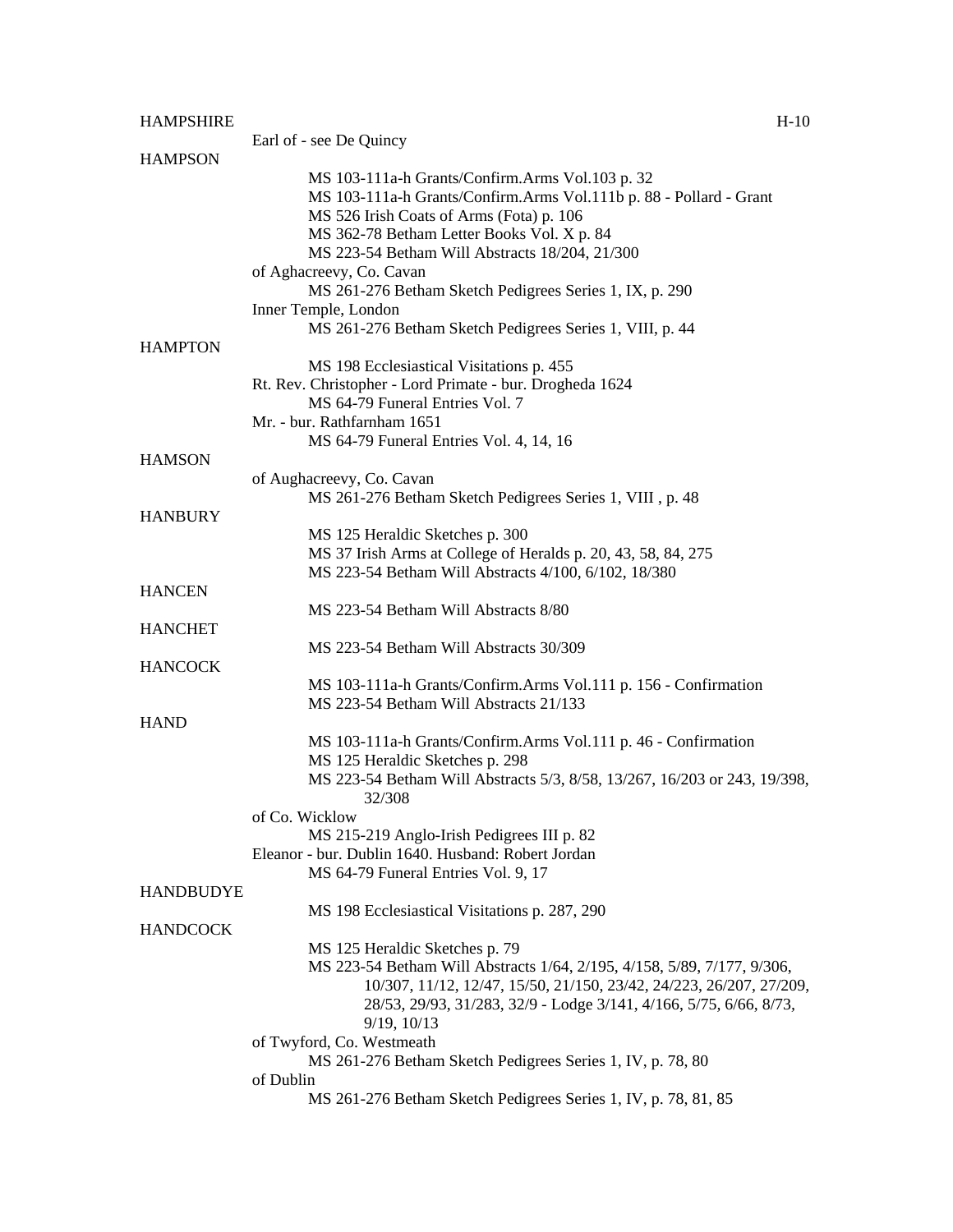| $Hancock - cont'd$ |                                                              | $H-11$ |
|--------------------|--------------------------------------------------------------|--------|
|                    | MS 215-219 Anglo-Irish Pedigrees III p. 75, 81               |        |
|                    | of Balliduff, Co. Wexford                                    |        |
|                    | MS 261-276 Betham Sketch Pedigrees Series 1, IV, p. 79       |        |
|                    | of Annaghduffe, Co. Leitrim                                  |        |
|                    | MS 261-276 Betham Sketch Pedigrees Series 1, IV, p. 80       |        |
|                    | of Waterstown                                                |        |
|                    |                                                              |        |
|                    | MS 261-276 Betham Sketch Pedigrees Series 1, IV, p. 81       |        |
|                    | of Kilmore, Co. Cavan                                        |        |
|                    | MS 261-276 Betham Sketch Pedigrees Series 1, IV, p. 83, 84   |        |
|                    | MS 292-298 Betham Sketch Pedigrees Series 2, III, p. 209     |        |
|                    | of Co. Meath                                                 |        |
|                    | MS 186 Lords Entries Vol. IV p. 255                          |        |
|                    | of Athlone                                                   |        |
|                    | MS 186 Lords Entries Vol. IV p. 258 et.seq.                  |        |
|                    | Lord Castlemaine                                             |        |
|                    | MS 261-276 Betham Sketch Pedigrees Series 1, IV, p. 78, 79   |        |
|                    | Eleanor - bur. Dublin 1638. Husband: Richard Nugent          |        |
|                    | MS 64-79 Funeral Entries Vol. 7, 17                          |        |
|                    | Capt. James - bur. Dublin 1632                               |        |
|                    |                                                              |        |
|                    | MS 64-79 Funeral Entries Vol. 5, 17                          |        |
|                    | Katherine - bur. Lismolin 1625. Husband:  Cusack             |        |
|                    | MS 64-79 Funeral Entries Vol. 5, 17                          |        |
|                    | Margaret - bur. 1624. Husband: Thomas Giggins. Res: Dublin   |        |
|                    | MS 64-79 Funeral Entries Vol. 5, 17                          |        |
|                    | Mathew - bur. 1618. Res: Dublin                              |        |
|                    | MS 64-79 Funeral Entries Vol. 3                              |        |
|                    | Mrs. Mathew - see Katherine Fagan - Funeral Entry Index      |        |
| <b>HANDER</b>      |                                                              |        |
|                    | MS 198 Ecclesiastical Visitations p. 483                     |        |
| <b>HANDISIDE</b>   |                                                              |        |
|                    | MS 223-54 Betham Will Abstracts 10/187, 18/17 - Lodge 6/88   |        |
| <b>HANDLEY</b>     |                                                              |        |
|                    | MS 362-78 Betham Letter Books Vol. V p. 76                   |        |
| <b>HANDSON</b>     |                                                              |        |
|                    |                                                              |        |
|                    | Mrs. - see  Jones - Funeral Entry Index                      |        |
| <b>HANDY</b>       |                                                              |        |
|                    | MS 125 Heraldic Sketches p. 165                              |        |
|                    | MS 223-54 Betham Will Abstracts 3/179, 11/11, 21/230, 30/141 |        |
|                    | of Kilbey, Co. Westmeath                                     |        |
|                    | MS 543-44 Miscellaneous Pedigrees                            |        |
|                    | of Co. Westmeath & Dublin                                    |        |
|                    | MS 261-276 Betham Sketch Pedigrees Series 1, XIV, p. 281     |        |
| <b>HANDYSIDE</b>   |                                                              |        |
|                    | MS 445 Reynell MSS p. 115                                    |        |
| <b>HANERSLY</b>    |                                                              |        |
|                    | MS 223-54 Betham Will Abstracts 15/1                         |        |
| <b>HANES</b>       |                                                              |        |
|                    | MS 223-54 Betham Will Abstracts 7/190                        |        |
|                    | HANGBERNE/ O'HANGBERNE                                       |        |
|                    | MS 146 O'Ferrall's Linea Antiqua II p. 497 (A)               |        |
| <b>HANGER</b>      |                                                              |        |
|                    |                                                              |        |
|                    | <b>Baron Coleraine</b>                                       |        |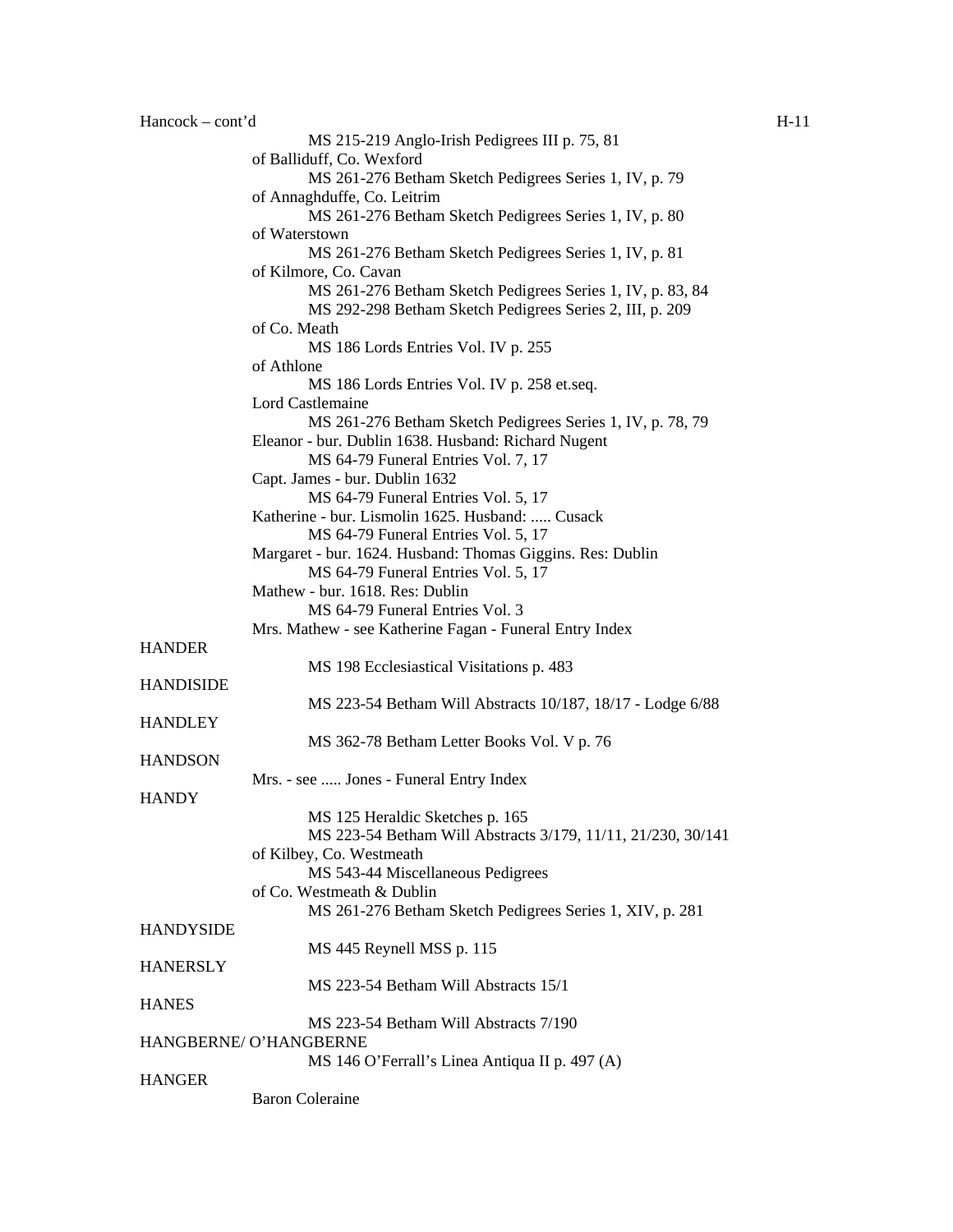| $Hanger - con'd$        |                                                                        | $H-12$ |
|-------------------------|------------------------------------------------------------------------|--------|
|                         | MS 184 Lords Entries Vol. II p. 10                                     |        |
|                         | MS 103-111a-h Grants/Confirm.Arms Vol.103 p. 87                        |        |
| <b>HANHAM</b>           |                                                                        |        |
|                         | MS 223-54 Betham Will Abstracts 3/168                                  |        |
|                         |                                                                        |        |
| HANKS/HANKES            |                                                                        |        |
|                         | MS 125 Heraldic Sketches p. 146                                        |        |
|                         | MS 223-54 Betham Will Abstracts 6/76, 18/170 - Lodge 10/81             |        |
| HANLON/ O'HANLON        |                                                                        |        |
|                         | MS 146 O'Ferrall's Linea Antiqua II p. 185 (A)                         |        |
|                         | MS 223-54 Betham Will Abstracts 10174, 11/64, 17/127, 23/25            |        |
| HANLY/ O'HANL Y/ HANLEY |                                                                        |        |
|                         |                                                                        |        |
|                         | MS 146 O'Ferrall's Linea Antiqua II p. 64, 93 (A)                      |        |
|                         | MS 198 Ecclesiastical Visitations p. 340                               |        |
|                         | MS 223-54 Betham Will Abstracts 5/79, 7/327, 8/160, 9/337, 13/211,     |        |
|                         | 19/279, 20/352, 29/5 or 6 - Lodge 5/219                                |        |
| <b>HANMER</b>           |                                                                        |        |
|                         | MS 223-54 Betham Will Abstracts 10/248 - Lodge 10/31                   |        |
| HANNA/ HANNAH           |                                                                        |        |
|                         |                                                                        |        |
|                         | MS 199 Ecclesiastical Visitations p. 213                               |        |
|                         | MS 223-54 Betham Will Abstracts 8/195, 16/150, 18/417, 20/358, 23/427, |        |
|                         | 30/108                                                                 |        |
| <b>HANNAN</b>           |                                                                        |        |
|                         | MS 362-78 Betham Letter Books Vol. XIX p. 153 or 158                   |        |
|                         | MS 199 Ecclesiastical Visitations p. 111                               |        |
|                         | of Limerick                                                            |        |
|                         |                                                                        |        |
|                         | MS 215-219 Anglo-Irish Pedigrees V p. 278                              |        |
| <b>HANNAY</b>           |                                                                        |        |
|                         | MS 223-54 Betham Will Abstracts 1/31, 26/250                           |        |
|                         | Sir Robert - bur. c. 1595                                              |        |
|                         | MS 64-79 Funeral Entries Vol. 1                                        |        |
|                         | Mr. - bur. 1657. Wife:  Stewart                                        |        |
|                         | MS 64-79 Funeral Entries Vol. 4, 14, 16                                |        |
| <b>HANNEY</b>           |                                                                        |        |
|                         |                                                                        |        |
|                         | Lady - see   Stewart - Funeral Entry Index                             |        |
| <b>HANNIGAN</b>         |                                                                        |        |
|                         | MS 223-54 Betham Will Abstracts 5/158, 6/398                           |        |
| <b>HANNILL</b>          |                                                                        |        |
|                         | MS 223-54 Betham Will Abstracts 19/432                                 |        |
| <b>HANNIN</b>           |                                                                        |        |
|                         | of Co. Galway                                                          |        |
|                         |                                                                        |        |
|                         | MS 205 Will Pedigrees Vol. 3 p. 283                                    |        |
| <b>HANNINGS</b>         |                                                                        |        |
|                         | MS 223-54 Betham Will Abstracts 32/249                                 |        |
| <b>HANNINGTON</b>       |                                                                        |        |
|                         | MS 125 Heraldic Sketches p. 218                                        |        |
|                         | MS 223-54 Betham Will Abstracts 3/274, 7/12                            |        |
| <b>HANNON</b>           |                                                                        |        |
|                         |                                                                        |        |
|                         | MS 223-54 Betham Will Abstracts 18/85, 24/216?, 25/315                 |        |
| HANRAHAN/ O'HANRAHAN    |                                                                        |        |
|                         | MS 146 O'Ferrall's Linea Antiqua II p. 423                             |        |
| HANRATTY/ O'HANRA ITY   |                                                                        |        |
|                         | MS 146 O'Ferrall's Linea Antiqua II p. 153                             |        |
|                         |                                                                        |        |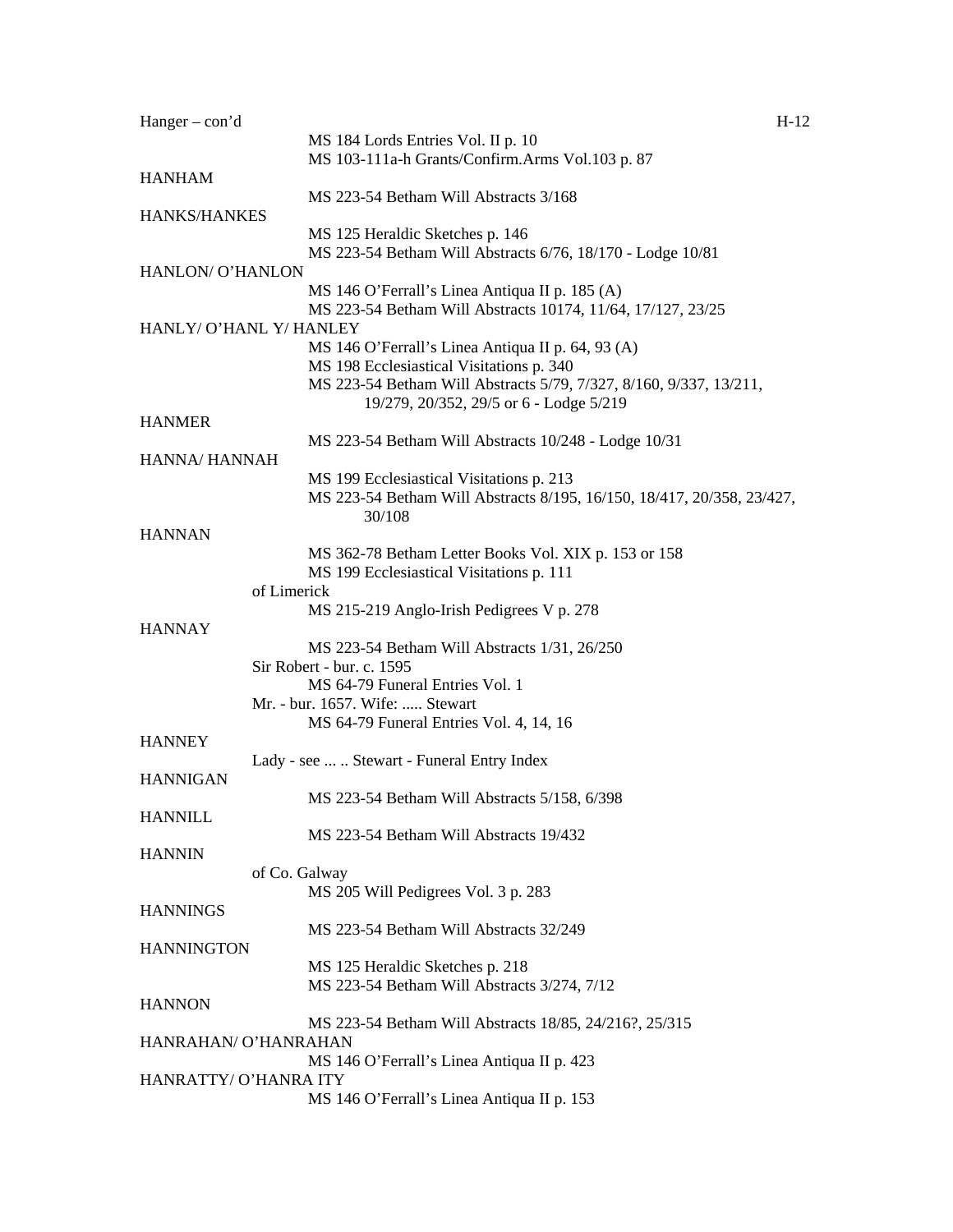## $H-13$   $H-13$

|                  | MS 223-54 Betham Will Abstracts 25/67                                                         |
|------------------|-----------------------------------------------------------------------------------------------|
| <b>HANSAGHEN</b> | MS 223-54 Betham Will Abstracts 13/161                                                        |
| <b>HANSARD</b>   |                                                                                               |
|                  | MS 223-54 Betham Will Abstracts - Lodge 6/71                                                  |
|                  | of London, & Lifford, Co. Donegal                                                             |
|                  | MS 292-298 Betham Sketch Pedigrees Series 2, III, p. 203                                      |
|                  | Sir Richard - bur. 1619                                                                       |
|                  | MS 64-79 Funeral Entries Vol. 3<br>Lady Richard - see Anne Marbury - Funeral Entry Index      |
| HANSHAW          |                                                                                               |
|                  | MS 223-54 Betham Will Abstracts 31/284                                                        |
| <b>HANSLEY</b>   |                                                                                               |
|                  | MS 223-54 Betham Will Abstracts 17/39                                                         |
| HANSOM           |                                                                                               |
| <b>HANSON</b>    | Mrs. - see  Moore. Funeral Entry Index                                                        |
|                  | MS 223-54 Betham Will Abstracts 13/310, 19/15                                                 |
| <b>HANTON</b>    |                                                                                               |
|                  | MS 198 Ecclesiastical Visitations p. 360                                                      |
|                  | MS 223-54 Betham Will Abstracts 19/180                                                        |
| HANY             |                                                                                               |
|                  | MS 223-54 Betham Will Abstracts 18/260                                                        |
| <b>HANYNE</b>    | John - bur. Co. Galway 1638                                                                   |
|                  | MS 64-79 Funeral Entries Vol. 7, 17                                                           |
| <b>HAPPER</b>    |                                                                                               |
|                  | MS 223-54 Betham Will Abstracts 24/341                                                        |
| HARA/ O'HARA     |                                                                                               |
|                  | MS 145 O'Ferrall's Linea Antiqua I p. 150, 151, 153                                           |
|                  | MS 198 Ecclesiastical Visitations p. 411<br>MS 223-54 Betham Will Abstracts 4/6, 5/240 or 260 |
|                  | Teige - bur. Stradbally 1634                                                                  |
|                  | MS 64-79 Funeral Entries Vol. 6, 17                                                           |
| HARBERT          |                                                                                               |
|                  | MS 103-111a-h Grants/Confirm.Arms Vol.103 p. 2                                                |
|                  | MS 199 Ecclesiastical Visitations p. 467                                                      |
|                  | MS 223-54 Betham Will Abstracts 5/116, 31/244<br>Sir Edward - bur. King's Co. 1629            |
|                  | MS 64-79 Funeral Entries Vol. 5, 17                                                           |
| <b>HARBERTON</b> |                                                                                               |
|                  | MS 223-54 Betham Will Abstracts 21/304 or 306                                                 |
|                  | Viscount (Pomeroy)                                                                            |
|                  | MS 185 Lords Entries Vol. III, p. 312                                                         |
|                  | MS 496-511 Box G H I<br>MS 184 Lords Entries Vol. II p. 153, 155                              |
|                  | MS 187 Lords Entries Vol. V p. 123                                                            |
| HARBOROUGH       |                                                                                               |
|                  | Earl of                                                                                       |
|                  | MS 183 Lords Entries Vol. I p. 263                                                            |
| HARBURN          |                                                                                               |
|                  | MS 223-54 Betham Will Abstracts 5/58, 9/285, 13/4, 28/65                                      |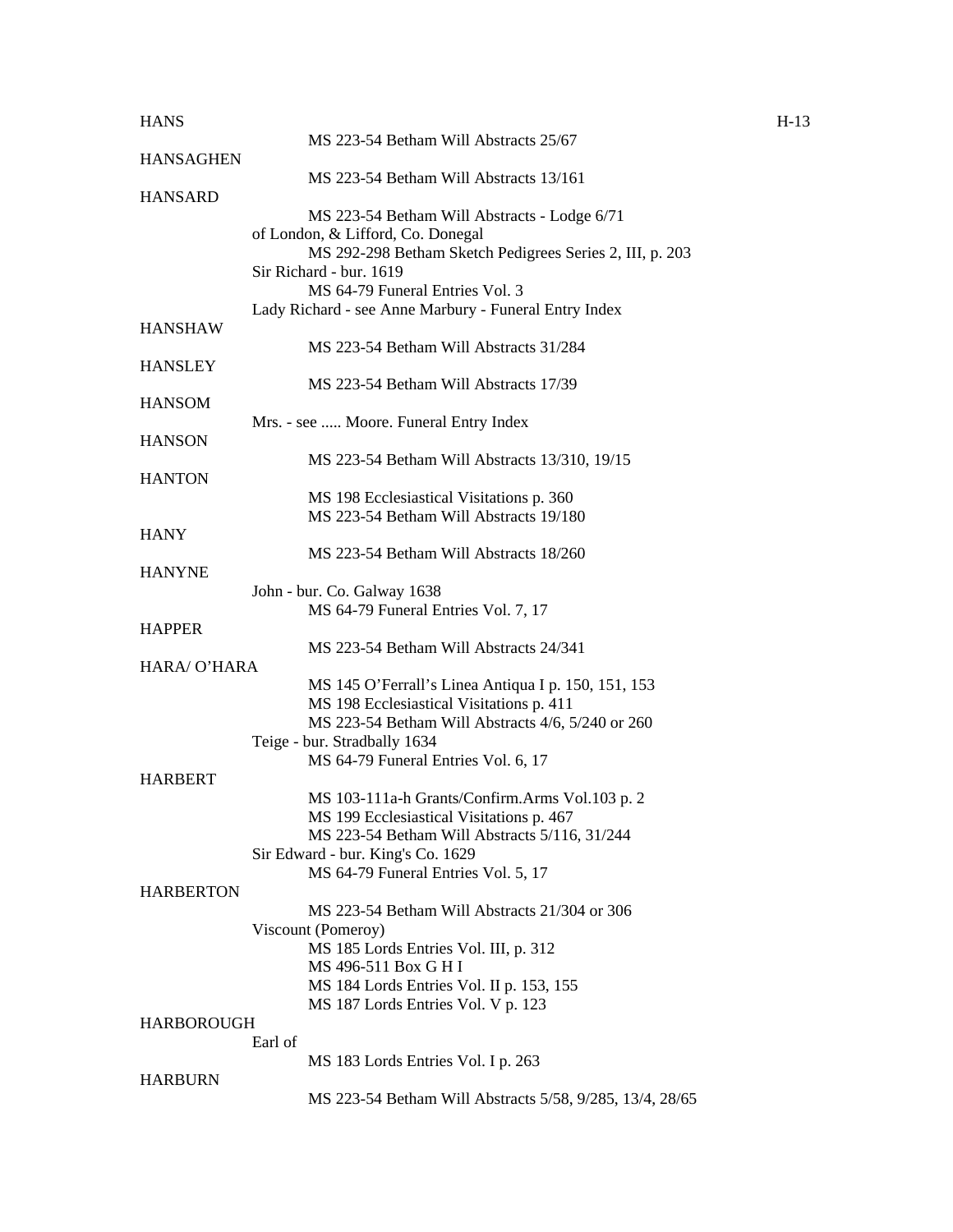| <b>HARCOURT</b>    | $H-14$                                                                  |
|--------------------|-------------------------------------------------------------------------|
|                    | Sir Simon - bur. Dublin 1642                                            |
|                    | MS 64-79 Funeral Entries Vol. 10                                        |
| <b>HARDAWAY</b>    |                                                                         |
|                    | MS 223-54 Betham Will Abstracts 6/317                                   |
| <b>HARDCASTLE</b>  |                                                                         |
|                    | MS 223-54 Betham Will Abstracts 26/267                                  |
| <b>HARDIN</b>      |                                                                         |
|                    | MS 223-54 Betham Will Abstracts 11/263, 121275, 13/17, 16/350, 17/134,  |
|                    | 18/224, 25179, 28/84, 31/26 - Lodge 6175                                |
| <b>HARDING</b>     |                                                                         |
|                    | MS 198 Ecclesiastical Visitations p. 400-1, 505                         |
|                    | MS 199 Ecclesiastical Visitations p. 396                                |
|                    | of Dublin                                                               |
|                    | MS 261-276 Betham Sketch Pedigrees Series 1, VIII, p. 572-5, 578        |
|                    | of Cork                                                                 |
|                    | MS 404-5 Davies MSS I                                                   |
|                    | of Co. Galway & King's Co.                                              |
|                    | MS 573-576 Sadleir Pedigrees 576 p. 108                                 |
|                    | of Maryborough, Queen's Co.                                             |
|                    | MS 215-219 Anglo-Irish Pedigrees III p. 78                              |
|                    | Mrs. Thomas - see Margaret Foster - Funeral Entry index                 |
|                    | Miss - bur. Dublin 1660                                                 |
|                    | MS 64-79 Funeral Entries Vol. 4, 14, 16                                 |
| <b>HARDIMAN</b>    |                                                                         |
|                    | of Loughrea, Co. Galway                                                 |
|                    | MS 543-44 Miscellaneous Pedigrees                                       |
| <b>HARDINGE</b>    |                                                                         |
|                    | MS 125 Heraldic Sketches p. 161, 179, 181                               |
|                    | MS 223-54 Betham Will Abstracts 1/56, 2/118, 3/68, 4/285, 5/130, 6/360, |
|                    | 8/88, 9/137 or 139, 10/113, 12/28, 14/294, 16/276, 18/420, 20/342,      |
|                    | 21/100, 22/409, 23/82, 26/343 or 345, 27/179, 31/45 - Lodge 1/87,       |
|                    | 6/59                                                                    |
|                    | of Dublin & Lancaster                                                   |
|                    | MS 384 Donavan MSS p. 131                                               |
|                    | Revd. Henry Sirre                                                       |
|                    | MS 103-111a-h Grants/Confirm.Arms Vol.107 p. 89                         |
| <b>HARDMAN</b>     |                                                                         |
|                    | MS 223-54 Betham Will Abstracts 1/271, 6/295, 24/355                    |
| <b>HARDRICK</b>    |                                                                         |
|                    | MS 223-54 Betham Will Abstracts 16/277                                  |
| HARDWICKE/HARDWICK |                                                                         |
|                    | MS 223-54 Betham Will Abstracts 12/158                                  |
|                    | Earl of                                                                 |
|                    | MS 93-97 Chaos 4, p. 153                                                |
| <b>HARDY</b>       |                                                                         |
|                    | MS 103-111a-h Grants/Confirm.Arms Vol.107 p. 274                        |
|                    | MS 125 Heraldic Sketches p. 62                                          |
|                    | MS 199 Ecclesiastical Visitations p. 390                                |
|                    | MS 223-54 Betham Will Abstracts 5/321, 6/236, 13/14, 18/342, 19/262,    |
|                    | 21/37, 22/245, 27/37 or 39                                              |
|                    |                                                                         |

TO FIND REFERENCES, SEE FILM NUMBER LISTING AND FOREWORD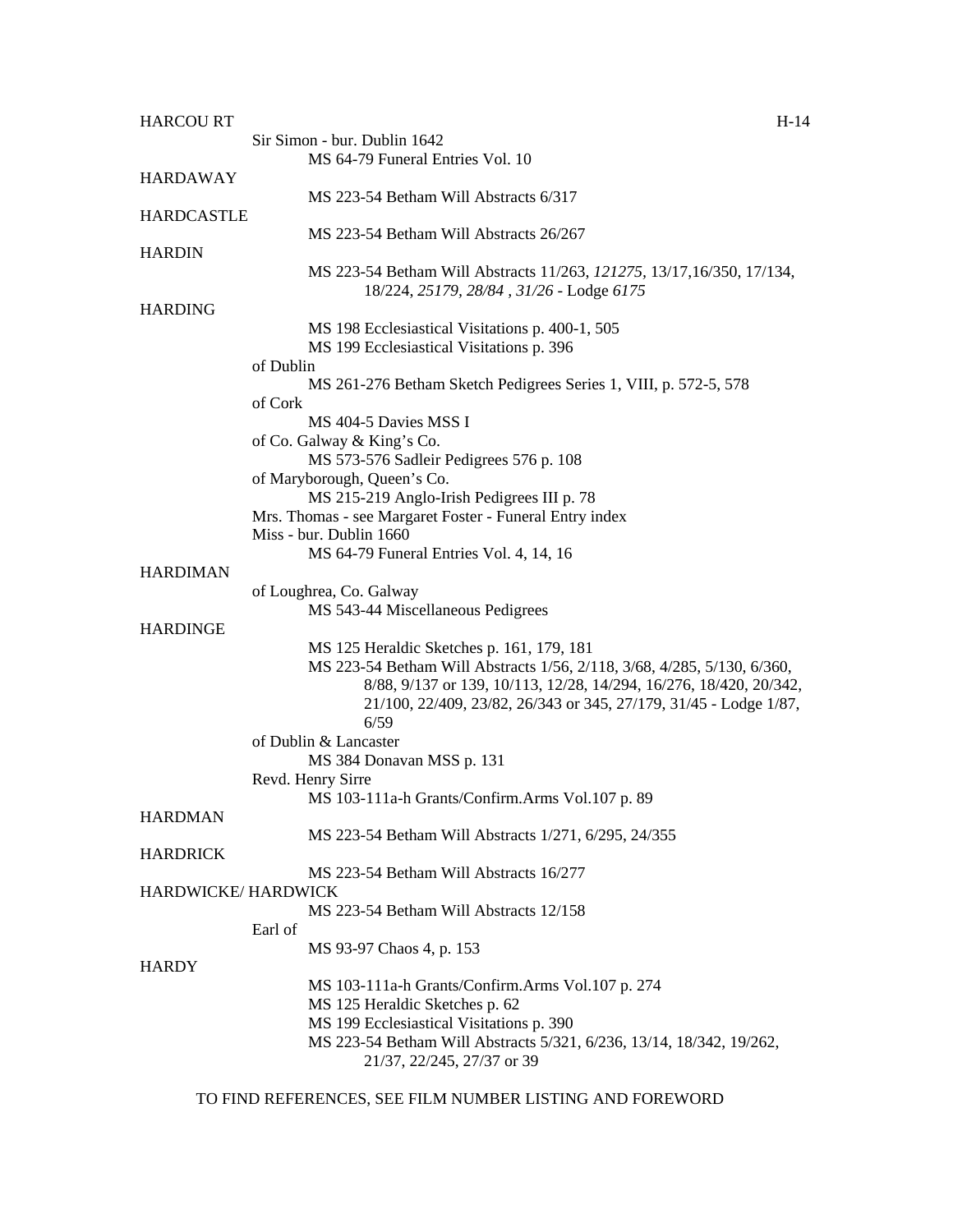| <b>HARDYMAN</b>           |                                                                               | $H-15$ |
|---------------------------|-------------------------------------------------------------------------------|--------|
|                           | MS 223-54 Betham Will Abstracts 19/66                                         |        |
| <b>HARE</b>               | MS 223-54 Betham Will Abstracts 4/296, 8/241, 18/29, 20/90, 26/187,<br>31/147 |        |
|                           | <b>Baron Ennismore</b>                                                        |        |
|                           | MS 186 Lords Entries Vol. IV, p. 184                                          |        |
|                           | of Co. Cork                                                                   |        |
|                           | MS 573-576 Sadleir Pedigrees 576 p. 121<br>Loose Pedigrees                    |        |
|                           | Earl of Listowel                                                              |        |
|                           | Loose Pedigrees                                                               |        |
| <b>HAREPY</b>             |                                                                               |        |
| <b>HAREST</b>             | MS 223-54 Betham Will Abstracts 22/298                                        |        |
|                           | MS 198 Ecclesiastical Visitations p. 504                                      |        |
| <b>HARFOOT</b>            |                                                                               |        |
|                           | MS 223-54 Betham Will Abstracts 4/215                                         |        |
| <b>HARFORD</b>            | MS 526 Irish Coats of Arms (Fota) p. 63                                       |        |
|                           | MS 223-54 Betham Will Abstracts 3/131, 5/116, 12/48 or 118, 28/136,<br>32/210 |        |
|                           | alias Hofford                                                                 |        |
|                           | Loose Pedigrees                                                               |        |
| <b>HARGADON</b>           | MS 223-54 Betham Will Abstracts 19/217                                        |        |
| <b>HARGAN</b>             |                                                                               |        |
|                           | MS 223-54 Betham Will Abstracts 21/168                                        |        |
| <b>HARGEE</b>             | MS 198 Ecclesiastical Visitations p. 321                                      |        |
| <b>HARGRAVE/HARGREAVE</b> |                                                                               |        |
|                           | MS 103-111a-h Grants/Confirm.Arms Vol.111c p. 79 - Confirmation               |        |
|                           | MS 445 Reynell MSS p. 35                                                      |        |
| <b>HARKINS</b>            | MS 223-54 Betham Will Abstracts 5/80, 16/41, 19/414 or 419, 21/26             |        |
|                           | MS 223-54 Betham Will Abstracts 22/180                                        |        |
| <b>HARKNESS</b>           |                                                                               |        |
|                           | MS 103-111a-h Grants/Confirm.Arms Vol.107 p. 96 - Grant                       |        |
| <b>HARLACKENDEN</b>       | MS 223-54 Betham Will Abstracts - Lodge 1/207                                 |        |
| <b>HARLAND</b>            |                                                                               |        |
|                           | MS 37 Irish Arms at College of Heralds p. 68, 83                              |        |
|                           | MS 223-54 Betham Will Abstracts 8/206                                         |        |
| <b>HARLESTON</b>          | MS 223-54 Betham Will Abstracts 6/191                                         |        |
| <b>HARLEY</b>             |                                                                               |        |
|                           | MS 223-54 Betham Will Abstracts 8/221                                         |        |
| <b>HARLIN</b>             |                                                                               |        |
| <b>HARLING</b>            | MS 223-54 Betham Will Abstracts 28/121                                        |        |
|                           | MS 223-54 Betham Will Abstracts 4/203                                         |        |
| <b>HARLOE</b>             |                                                                               |        |
|                           | MS 223-54 Betham Will Abstracts 11/155, 28/291, 32/304                        |        |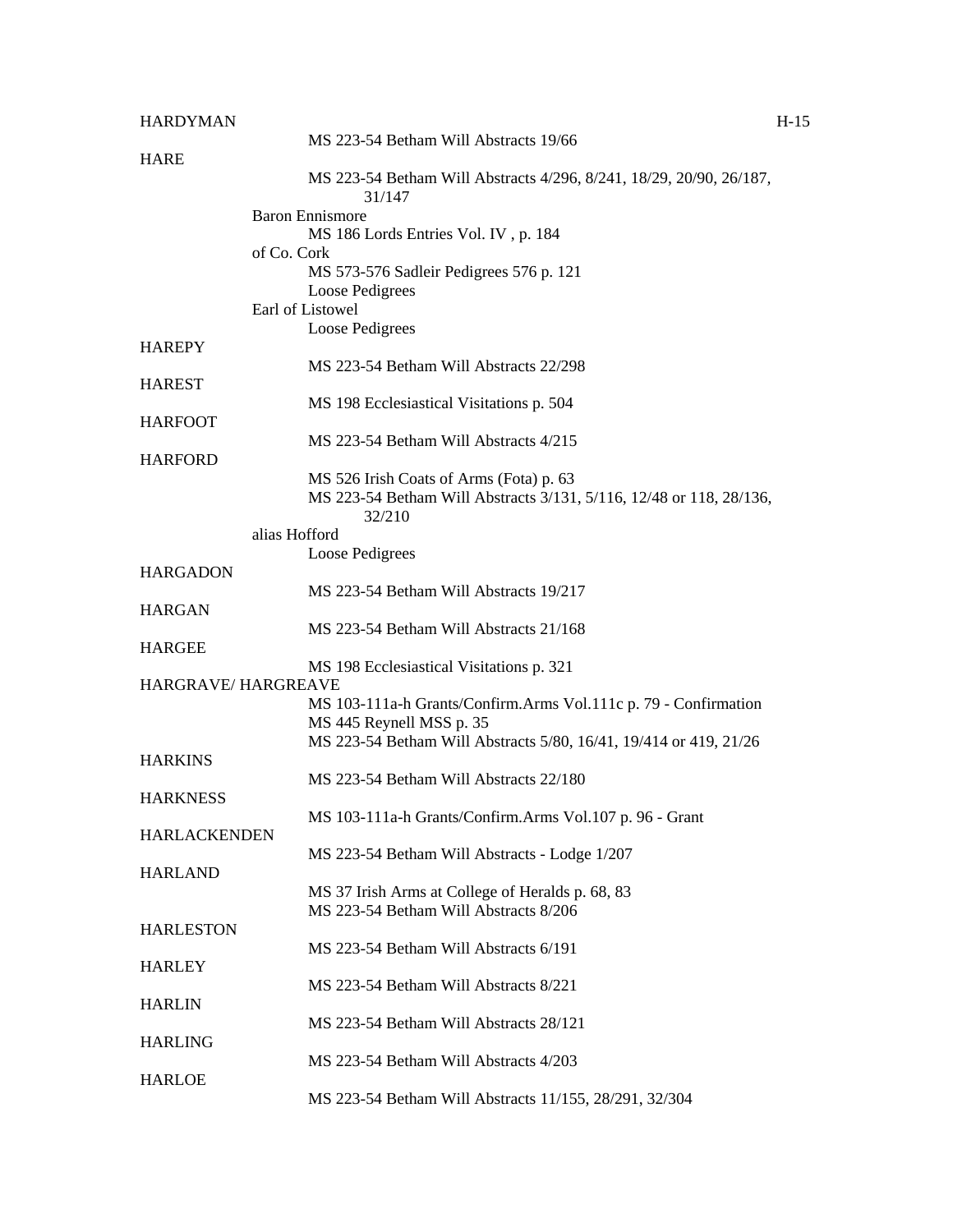## HARLY FIGURE 1.16

|                   | Robt. Way Aldn.                                                         |
|-------------------|-------------------------------------------------------------------------|
|                   | MS 103-111a-h Grants/Confirm.Arms Vol.107 p. 53                         |
|                   |                                                                         |
| <b>HARMAN</b>     |                                                                         |
|                   | MS 103-111a-h Grants/Confirm.Arms Vol.103 p. 129                        |
|                   | MS 103-111a-h Grants/Confirm.Arms Vol.110 p. 189 - Confirmation         |
|                   | MS 103-111a-h Grants/Confirm.Arms Vol.111d p. 105 - King - Royal        |
|                   | Licence                                                                 |
|                   | MS 125 Heraldic Sketches p. 214, 215                                    |
|                   | MS 362-78 Betham Letter Books Vol.I p. 9                                |
|                   | MS 223-54 Betham Will Abstracts 1/270, 3/80, 4/114, 5/30, 6/213, 9/142, |
|                   | 11/27, 18/91, 19/213, 21/95, 25/106, 30/196 - Lodge 1/87, 2/87,         |
|                   | $4/109$ , $5/13$ , $6/198$ , $7/120$                                    |
|                   | of Newcastle, Co. Longford                                              |
|                   | MS 184 Lords Entries Vol. II p. 44                                      |
|                   | <b>Baron Oxmantown</b>                                                  |
|                   | MS 185 Lords Entries Vol. III, p. 352                                   |
|                   | <b>Edward Charles Stopford King</b>                                     |
|                   | MS 103-111a-h Grants/Confirm.Arms Vol.111 p. 65, 207 - Grant &          |
|                   | Exemplif.                                                               |
|                   | Sir Thomas - bur. Dublin 1667                                           |
|                   | MS 64-79 Funeral Entries Vol. 4, 14, 16                                 |
|                   |                                                                         |
|                   | Lady Thomas - see Ann Jones - Funeral Entry Index                       |
| <b>HARMAND</b>    |                                                                         |
|                   | MS 526 Irish Coats of Arms (Fota) p. 94                                 |
| <b>HARMER</b>     |                                                                         |
|                   | MS 223-54 Betham Will Abstracts - Lodge 5/104                           |
| <b>HARNER</b>     |                                                                         |
|                   | MS 199 Ecclesiastical Visitations p.228                                 |
| <b>HARNETT</b>    |                                                                         |
|                   | MS 362-78 Betham Letter Books Vol. XVII p. 97                           |
|                   | MS 223-54 Betham Will Abstracts 11/221, 18/312                          |
|                   | of Templeglanton, Co. Limerick                                          |
|                   | MS 261-276 Betham Sketch Pedigrees Series 1, VII, p. 226                |
|                   | of Ballyloughan, Co. Kerry                                              |
|                   | MS 261-276 Betham Sketch Pedigrees Series 1, VII, p. 227                |
|                   | of Co. Kerry                                                            |
|                   | MS 404-5 Davies MSS I                                                   |
| <b>HARNETTSON</b> |                                                                         |
|                   | MS 223-54 Betham Will Abstracts 23/416                                  |
| HARNEY/HARNYE     |                                                                         |
|                   |                                                                         |
|                   | MS 526 Irish Coats of Arms (Fota) p. 64                                 |
|                   | MS 199 Ecclesiastical Visitations p. 106, 236, 276                      |
| <b>HAROD</b>      |                                                                         |
|                   | MS 223-54 Betham Will Abstracts 24/277                                  |
| <b>HAROLD</b>     |                                                                         |
|                   | MS 223-54 Betham Will Abstracts 1/108, 4/105, 6/53, 15/110, 17/135,     |
|                   | 18/208, 19/386, 22/363, 23/291 - Lodge 4/152, 6/39                      |
|                   | MS 496-511 Box H                                                        |
|                   | of Pennywell, Co. Limerick                                              |
|                   | MS 261-276 Betham Sketch Pedigrees Series 1, XVI, p. 86                 |
|                   | of Harold's Cross, Co. Dublin                                           |
|                   | MS 292-298 Betham Sketch Pedigrees Series 2, III, p. 183-193            |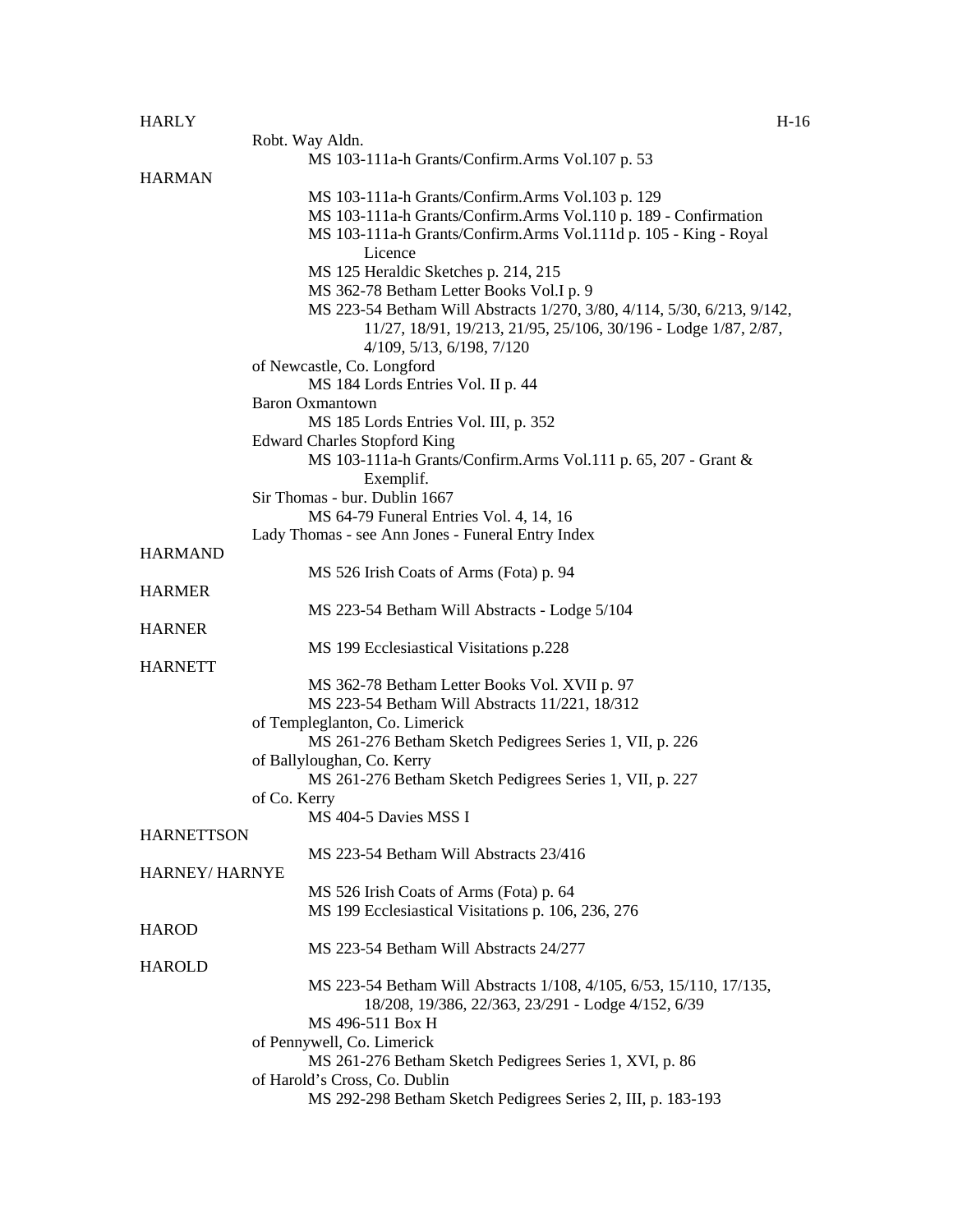| $Harold - con'd$  |                                                                         | H-17 |
|-------------------|-------------------------------------------------------------------------|------|
|                   | of Dublin & Limerick                                                    |      |
|                   | Loose Pedigrees                                                         |      |
|                   | of Co. Dublin                                                           |      |
|                   | MS 215-219 Anglo-Irish Pedigrees III p. 84                              |      |
|                   | of Ballynoe                                                             |      |
|                   | MS 215-219 Anglo-Irish Pedigrees V p. 288                               |      |
|                   | Pierce - bur. Limerick 1633                                             |      |
|                   | MS 64-79 Funeral Entries Vol. 6                                         |      |
|                   |                                                                         |      |
|                   | Rose - bur. 1614. Husband: Edward Bee                                   |      |
|                   | MS 64-79 Funeral Entries Vol. 3                                         |      |
|                   | Mrs. William - see Katherine Walsh - Funeral Entry Index                |      |
| <b>HARPER</b>     |                                                                         |      |
|                   | MS 526 Irish Coats of Arms (Fota) p. 16-7                               |      |
|                   | MS 198 Ecclesiastical Visitations p. 468                                |      |
|                   | MS 223-54 Betham Will Abstracts 2/243, 5/160, 8/55, 11/115, 12/320,     |      |
|                   | 13/129, 14/297, 15/283, 18/282, 19/255 - Lodge 5/348                    |      |
|                   | of Plymouth                                                             |      |
|                   | MS 496-511 Box G H I                                                    |      |
|                   | of Bloomville                                                           |      |
|                   | MS 573-576 Sadleir Pedigrees 576 p. 109                                 |      |
| <b>HARPOLE</b>    |                                                                         |      |
|                   | MS 198 Ecclesiastical Visitations p. 399, 462                           |      |
|                   | MS 223-54 Betham Will Abstracts 5/199                                   |      |
|                   | See also Hartpole                                                       |      |
|                   |                                                                         |      |
|                   | Ales - bur. Queen's Co. 1634. Husband: Robert Bowen                     |      |
|                   | MS 64-79 Funeral Entries Vol. 6, 17                                     |      |
|                   | George - bur. 1632. Res: Queen's Co.                                    |      |
|                   | MS 64-79 Funeral Entries Vol. 5, 17                                     |      |
|                   | Sir Robert - bur. 1632 or 82                                            |      |
|                   | MS 64-79 Funeral Entries Vol. 4, 12, 14                                 |      |
|                   | HARRACKSTON/ O'HARRACKSTON                                              |      |
|                   | MS 146 O'Ferrall's Linea Antiqua II p. 423                              |      |
| <b>HARRELL</b>    |                                                                         |      |
|                   | MS 223-54 Betham Will Abstracts 10/225                                  |      |
| <b>HARRICKS</b>   |                                                                         |      |
|                   | MS 125 Heraldic Sketches p. 261                                         |      |
| <b>HARRIE</b>     |                                                                         |      |
|                   | MS 198 Ecclesiastical Visitations p. 479                                |      |
| <b>HARRINGTON</b> |                                                                         |      |
|                   | MS 526 Irish Coats of Arms (Fota) p. 65                                 |      |
|                   |                                                                         |      |
|                   | MS 199 Ecclesiastical Visitations p. 411                                |      |
|                   | MS 223-54 Betham Will Abstracts 2147, 3/81, 7/298, 8/99, 17/40, 21/10,  |      |
|                   | 23/144, 25/6, 26/291 - Lodge 2/113, 3/69, 4/59                          |      |
|                   | of Co. Kildare                                                          |      |
|                   | MS 215-219 Anglo-Irish Pedigrees III p. 83                              |      |
|                   | Earl of                                                                 |      |
|                   | MS 183 Lords Entries Vol. I p. 203                                      |      |
|                   | Earl of (Stanhope)                                                      |      |
|                   | MS 184 Lords Entries Vol. II p. 2, 96, 98                               |      |
|                   | Anne - bur. Dublin 1639. Husband: Sir Thomas Roper, Viscount Baltinglas |      |
|                   | TO FIND REFERENCES, SEE FILM NUMBER LISTING AND FOREWORD                |      |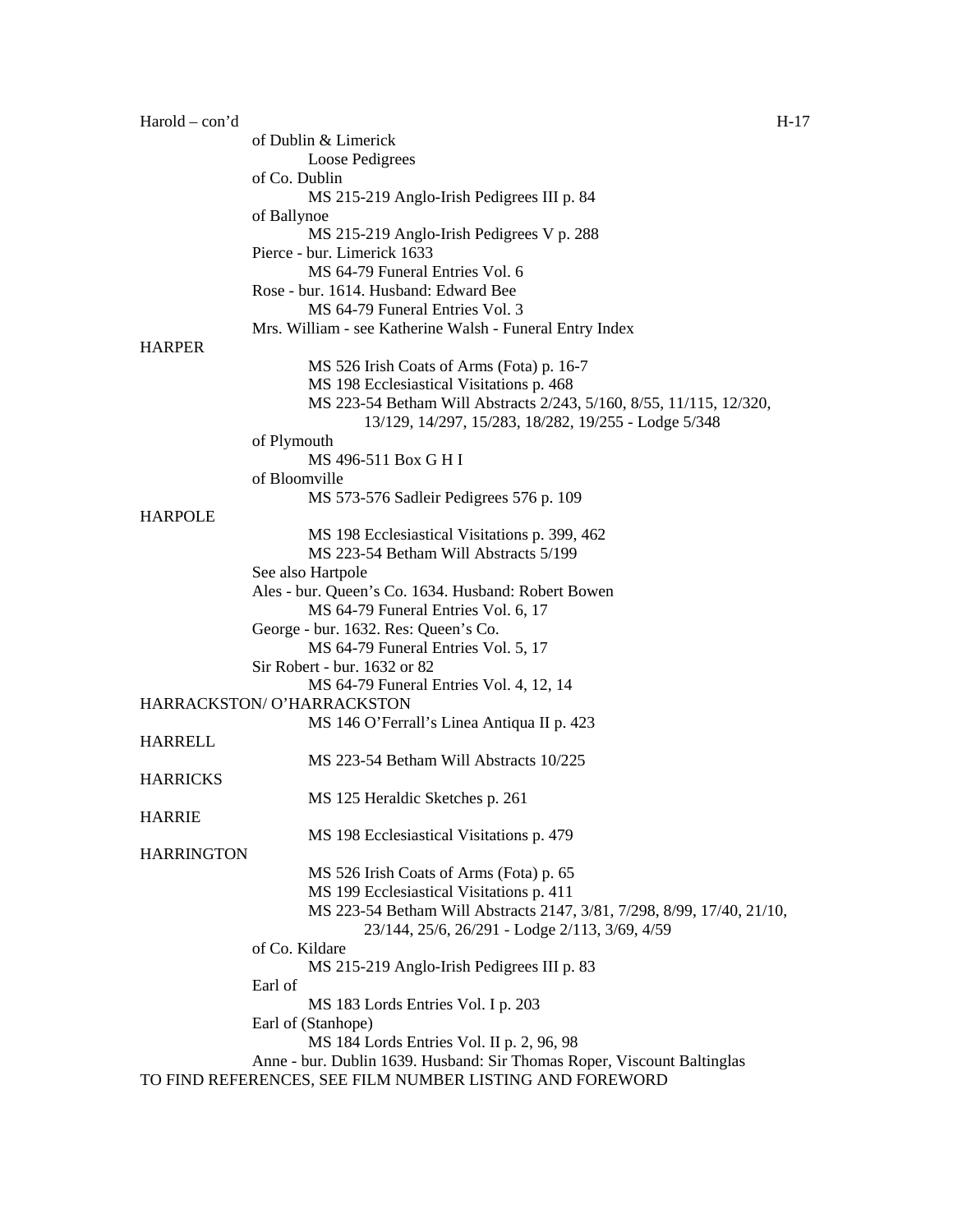Harrington – con'd H-18 MS 64-79 Funeral Entries Vol. 8 Sir Henry - bur. 1612, died in England MS 64-79 Funeral Entries Vol. 3 HARRIOT MS 223-54 Betham Will Abstracts 8/66 HARRIS/ HARYS MS 292-298 Betham Sketch Pedigrees Series 2, III, p. 131 MS 432-37 Irwin MSS 434 p. 407 - MS435 p. 28, 55-61 - MS436 p. 393 MS 103-111a-h Grants/Confirm.Arms Vol.107 p. 412 - to Temple MS 103-111a-h Grants/Confirm.Arms Vol.109 p. 321 MS 103-111a-h Grants/Confirm.Arms VoI.111 p.71- to Temple - Change of Name and Arms MS 445 Reynell MSS p. 118 MS 280-85 Fisher MSS V 49 MS 362-78 Betham Letter Books Vol.VII p. 42 MS 198 Ecclesiastical Visitations p. 372, 409, 438, 488 MS 199 Ecclesiastical Visitations p. 347, 370 MS 223-54 Betham Will Abstracts 1/3, 3/138, 4/243, 5/195, 6/308, 7/391, 9/201 or 9/207, 11/1445, 13/110, 16/307, 17/17, 18/368, 20/227, 21/210, 22/403, 23/1, 24/249, 25/118, 26/131, 30/80, 31/150 - Lodge 3/39, 4/110, 6/193. of Co. Roscommon MS 436 Irwin A p. 393 Co. Roscommon & Dublin MS 496-511 Box G H I of Co. Cork Loose Pedigrees - see also Radcliffe Env. of Co. Monaghan MS 215-219 Anglo-Irish Pedigrees III p. 96 See Smith MS 183 Lords Entries Vol. I p. 155 Sir Edward - bur. Co. Cork 1636. Wives: (1) Elizabeth Farwell, and (2) Jane Bussy. Res: Cahermony MS 64-79 Funeral Entries Vol. 7, 17 Lady Edward - see ..... Jane Bussy - Funeral Entry Index Elizabeth - bur. Dublin 1635. Husband: William Scott MS 64-79 Funeral Entries Vol. 6, 17 **HARRISON** MS 103-111a-h Grants/Confirm.Arms Vol.107 p. 68, 238, 113 MS 103-111a-h Grants/Confirm.Arms Vol.108 p. 16 MS 103-111a-h Grants/Confirm.Arms Vol.111e p. 19 - Confirmation MS 125 Heraldic Sketches p. 90, 146 MS 362-78 Betham Letter Books Vol.XV p. 316 MS 198 Ecclesiastical Visitations p. 294 MS 223-54 Betham Will Abstracts 2/77 or 177, 3/92, 4/67, 5/162, 6/107, 7/69, 9/173, 12/18, 13/98, 14/351, 15/100, 16/236, 17/103, 20/330 or 334, 21/1, 22/18, 23/69, 24/108, 25/181, 27/7, 28/34, 29/78, 31/227, 32/27 - Lodge 5/237, 6/125 of Heynestown, Co. Louth MS 261-276 Betham Sketch Pedigrees Series 1, XII, p. 200 of Creean, Co. Wexford MS 261-276 Betham Sketch Pedigrees Series 1, XII*,* p. 202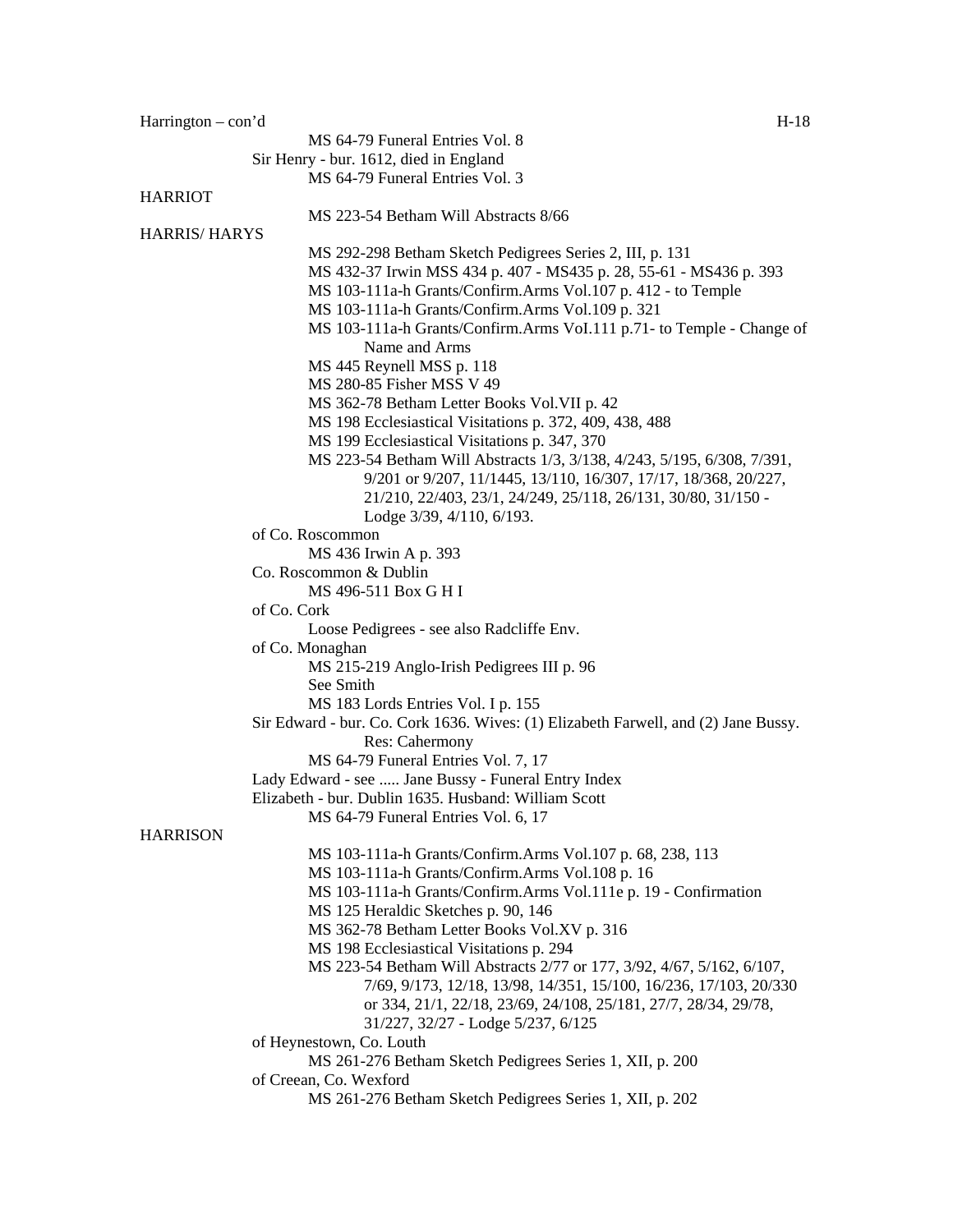| $Harrison - con'd$ |                                                                                | $H-19$ |
|--------------------|--------------------------------------------------------------------------------|--------|
|                    | of Dublin                                                                      |        |
|                    | MS 261-276 Betham Sketch Pedigrees Series 1, XII, p. 203                       |        |
|                    | of Castle Lyons, Co. Cork                                                      |        |
|                    | MS 261-276 Betham Sketch Pedigrees Series 1, XV, p. 42                         |        |
|                    | of Co. Clare                                                                   |        |
|                    | MS 573-576 Sadleir Pedigrees 576 p. 107                                        |        |
|                    | of Cloughjordan, Co. Tipperary                                                 |        |
|                    | MS 573-576 Sadleir Pedigrees 576 p. 112                                        |        |
|                    | of Co. Tyrone & Yorkshire                                                      |        |
|                    | MS 215-219 Anglo-Irish Pedigrees III p. 88                                     |        |
|                    | of Co. Meath                                                                   |        |
|                    | MS 215-219 Anglo-Irish Pedigrees III p. 89                                     |        |
|                    | MS 432-37 Irwin MSS 435 p. 74-6                                                |        |
|                    | Edith - bur. Tullow 1684. Husband: John Bagot                                  |        |
|                    | MS 64-79 Funeral Entries Vol. 12, 13, 14                                       |        |
|                    | Peter, Clerk of the Chancery - bur. 1630                                       |        |
|                    | MS 64-79 Funeral Entries Vol. 5, 17                                            |        |
|                    | Mr. - bur. Dublin 1667. Comptroller of the Castle.                             |        |
|                    | MS 64-79 Funeral Entries Vol. 14, 16                                           |        |
|                    | Mrs. - see   Segrave - see Funeral Entry Index                                 |        |
| <b>HARROWBY</b>    |                                                                                |        |
| Lord               |                                                                                |        |
|                    | MS 205 Will Pedigrees Vol. 3 p. 343                                            |        |
| <b>HARRY</b>       | MS 223-54 Betham Will Abstracts 1/315                                          |        |
| <b>HARSH</b>       |                                                                                |        |
|                    | MS 223-54 Betham Will Abstracts 24/414                                         |        |
| HART/ O'HART       |                                                                                |        |
|                    | of Dublin                                                                      |        |
|                    | MS 146 O'Ferrall's Linea Antiqua II p. 175                                     |        |
|                    | MS 103-111a-h Grants/Confirm.Arms Vol.110 p. 158 - Grant                       |        |
|                    | MS 103-111a-h Grants/Confirm.Arms Vol.111c p. 50 - Confirmation                |        |
|                    | MS 280-85 Fisher MSS II, p.186                                                 |        |
|                    | MS 125 Heraldic Sketches p. 67, 164                                            |        |
|                    | MS 198 Ecclesiastical Visitations p. 117, 121, 457                             |        |
|                    | MS 199 Ecclesiastical Visitations p. 221, 426                                  |        |
|                    | MS 223-54 Betham Will Abstracts 1/155, 2/2760, 4/152, 5/131, 6/213,            |        |
|                    | 8/206, 10/119, 11/185, 13/139, 15/131, 16/70, 19/159, 20/147,                  |        |
|                    | 23/321 or 21 or 2, 24/31, 25/143, 26/2, 28/82, 29/42, 30/177, 31/159           |        |
|                    | or 31/199 - Lodge 1/31, 4/107, 7/71                                            |        |
|                    | MS 261.276 Betham Sketch Pedigrees Series 1, VI, p. 231                        |        |
|                    | of Muff, Co. Donegal                                                           |        |
|                    | MS 261-276 Betham Sketch Pedigrees Series 1, VIII, p. 160-2                    |        |
|                    | of Glenalla, Co. Donegal                                                       |        |
|                    | MS 261-276 Betham Sketch Pedigrees Series 1, VIII, p. 165                      |        |
|                    | of Cloghnamanagh, Co. Limerick                                                 |        |
|                    | MS 261-276 Betham Sketch Pedigrees Series 1, XV, p. 44                         |        |
|                    | of Coolbruss, Co. Limerick                                                     |        |
|                    | MS 261-276 Betham Sketch Pedigrees Series 1, XV, p. 46 et. seq.                |        |
|                    | of Lullington, Kent                                                            |        |
|                    | MS 261-276 Betham Sketch Pedigrees Series 1, XV, p. 52                         |        |
|                    | Capt. Henry - bur. Derry 1636. Born in Suffolk. Wife: Frances Bosvile of Kent. |        |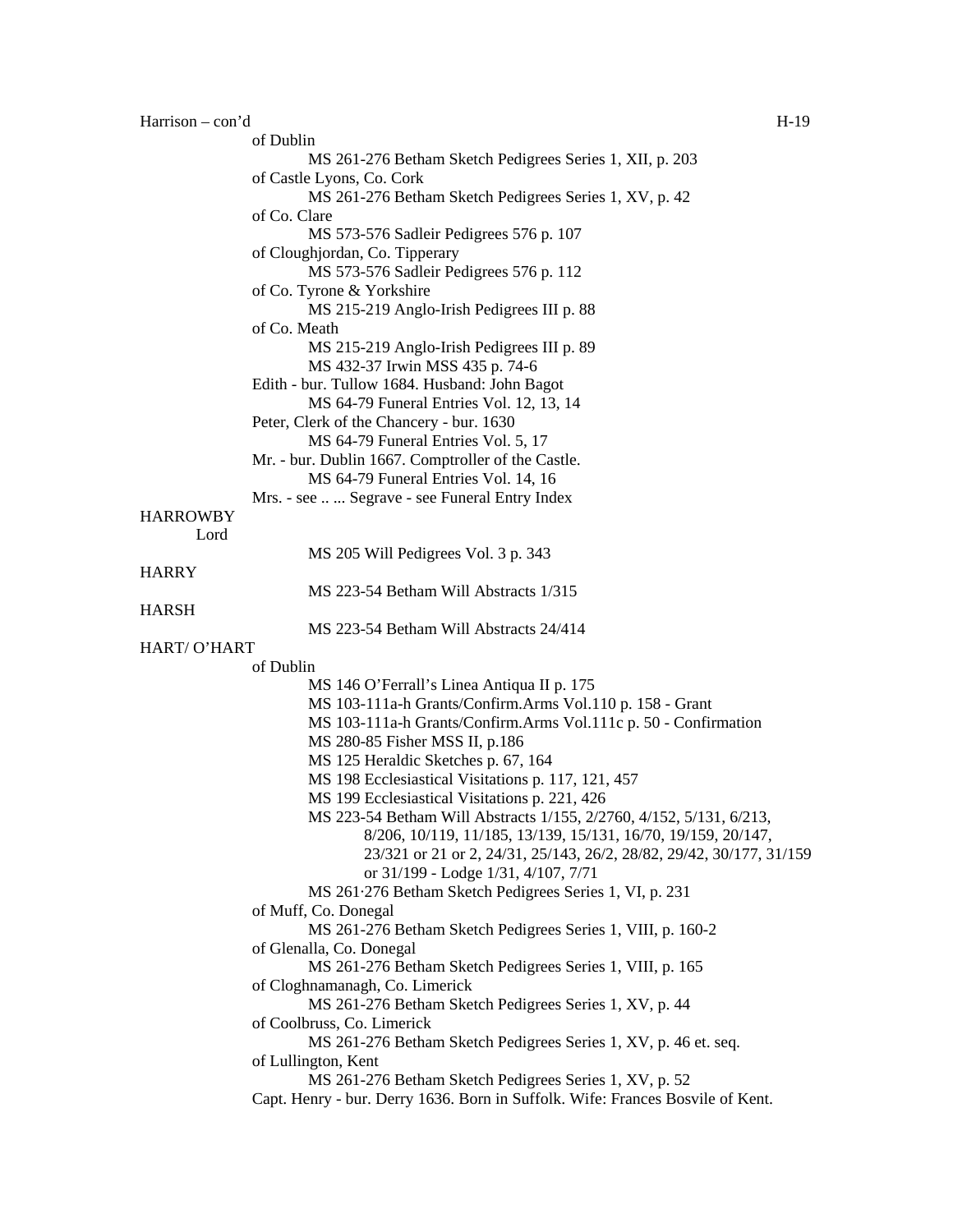| Hart/ $O'$ Hart – con'd     |                                                                                                                             | $H-20$ |
|-----------------------------|-----------------------------------------------------------------------------------------------------------------------------|--------|
|                             | MS 64-79 Funeral Entries Vol. 7, 17                                                                                         |        |
|                             | Joan - bur. Dublin 1607. Husband: Robert Legge                                                                              |        |
|                             | MS 64-79 Funeral Entries Vol. 1, 3                                                                                          |        |
|                             | Capt. Pierce - bur. Dublin 1664                                                                                             |        |
|                             | MS 64-79 Funeral Entries Vol. 4, 14, 16                                                                                     |        |
| <b>HARTAGAN</b>             |                                                                                                                             |        |
|                             | MS 146 O'Ferrall's Linea Antiqua II p. 487 (A)                                                                              |        |
| <b>HARTBURNE</b>            | MS 223-54 Betham Will Abstracts 13/41                                                                                       |        |
| <b>HARTE</b>                |                                                                                                                             |        |
|                             | MS 198 Ecclesiastical Visitations p. 146, 150                                                                               |        |
|                             | of Co. Sligo                                                                                                                |        |
|                             | Loose Pedigrees                                                                                                             |        |
|                             | of Co. Clare, Co. Limerick, Herts.                                                                                          |        |
|                             | Loose Pedigrees                                                                                                             |        |
| <b>HARTER</b>               |                                                                                                                             |        |
|                             | MS 223-54 Betham Will Abstracts 4/45                                                                                        |        |
| <b>HARTFELL</b>             |                                                                                                                             |        |
|                             | Earl of - see Johnston                                                                                                      |        |
| <b>HARTFORD</b>             |                                                                                                                             |        |
|                             | of Irishtown, Co. Kilkenny                                                                                                  |        |
|                             | MS 261-276 Betham Sketch Pedigrees Series 1, IV, p. 253                                                                     |        |
| <b>HARTIGAN</b>             |                                                                                                                             |        |
|                             | MS 103-111a-h Grants/Confirm.Arms Vol.111c p. 80 - Confirmation                                                             |        |
| <b>HARTLAND</b>             |                                                                                                                             |        |
|                             | MS 362-78 Betham Letter Books Vol. IV p.290                                                                                 |        |
| <b>HARTLEY</b>              |                                                                                                                             |        |
|                             | MS 362-78 Betham Letter Books Vol. XII or XIII p. 188                                                                       |        |
|                             | MS 103-111a-h Grants/Confirm.Arms Vol.108 p. 310                                                                            |        |
| <b>HARTNEY</b>              |                                                                                                                             |        |
|                             | MS 223-54 Betham Will Abstracts 20/388                                                                                      |        |
| HARTPOLE - see also Harpole |                                                                                                                             |        |
|                             | MS 103-111a-h Grants/Confirm.Arms Vol.108 p. 294<br>MS 223-54 Betham Will Abstracts 1/235, 31/65 - Lodge 3/147, 4/126, 9/11 |        |
|                             | of England                                                                                                                  |        |
|                             | MS 496-511 Box G H I                                                                                                        |        |
|                             | of Shrule, Queens Co. & Co. Carlow                                                                                          |        |
|                             | MS 215-219 Anglo-Irish Pedigrees III p. 79, 80                                                                              |        |
|                             | Lady William - see Mary Brereton - Funeral Entry index                                                                      |        |
| <b>HARREL/HARELS</b>        |                                                                                                                             |        |
|                             | MS 103-111a-h Grants/Confirm.Arms Vol.111a p. 2                                                                             |        |
|                             | MS 103-111a-h Grants/Confirm.Arms Vol.111e p. 187 - Confirmation                                                            |        |
| <b>HARTOP</b>               |                                                                                                                             |        |
|                             | MS 223-54 Betham Will Abstracts 8/130                                                                                       |        |
|                             | of Leicestershire                                                                                                           |        |
|                             | MS 183 Lords Entries Vol. I p. 241                                                                                          |        |
| <b>HARTRICK</b>             |                                                                                                                             |        |
|                             | MS 362-78 Betham Letter Books Vol. XVII p. 96                                                                               |        |
| <b>HARTSON</b>              |                                                                                                                             |        |
|                             | MS 223-54 Betham Will Abstracts 1/209, 4/333, 8/241, 16/9                                                                   |        |
| <b>HARTSTONGE</b>           |                                                                                                                             |        |
|                             | MS 103-111a-h Grants/Confirm.Arms Vol.105 p. 11 - see also Limerick                                                         |        |
|                             |                                                                                                                             |        |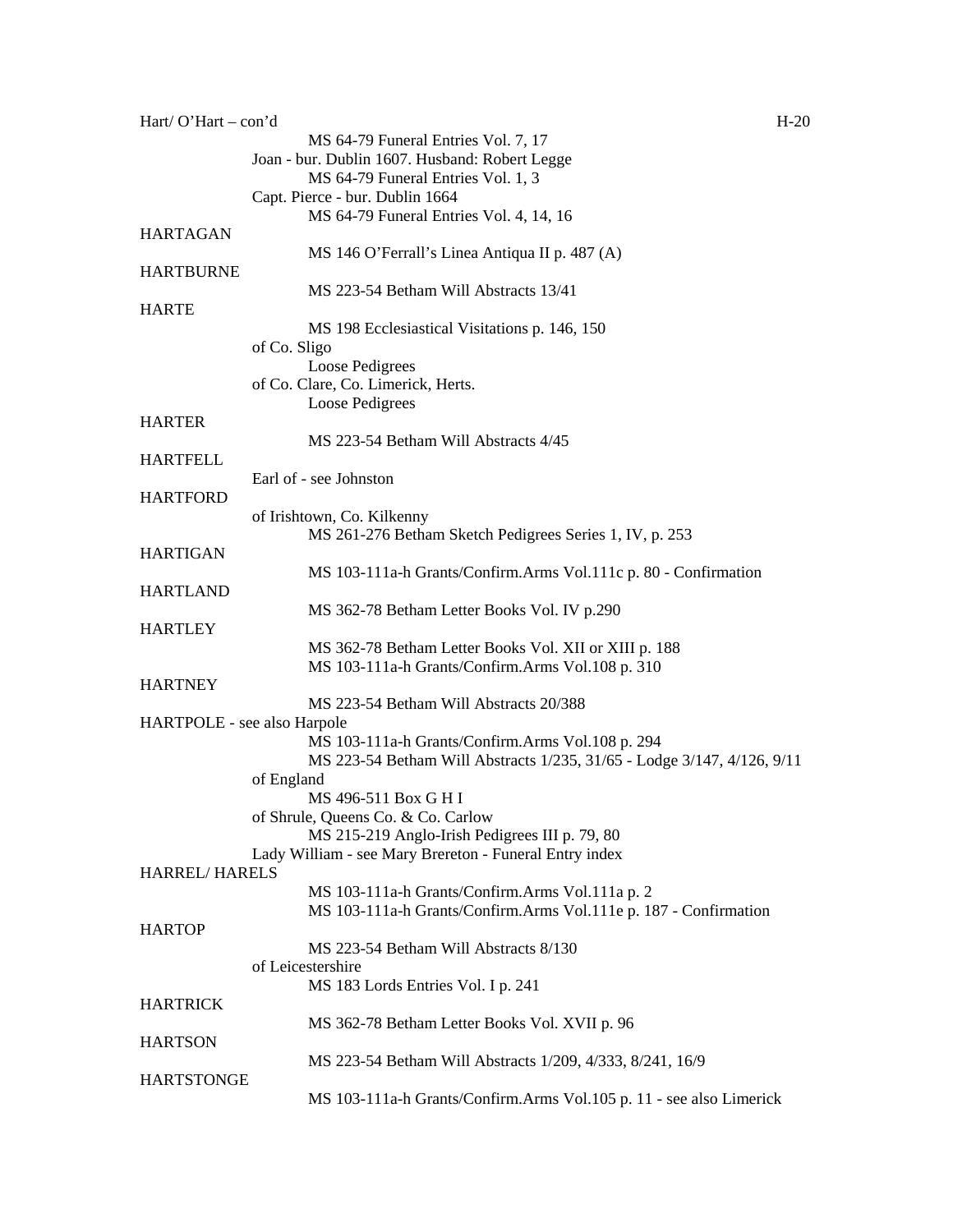| $Hartstone - con'd$ |                                                                         | $H-21$ |
|---------------------|-------------------------------------------------------------------------|--------|
|                     | MS 103-111a-h Grants/Confirm.Arms Vol.106 p. 7                          |        |
|                     | MS 103-111a-h Grants/Confirm.Arms Vol.107 p. 392 - from Weld            |        |
|                     | MS 103-111a-h Grants/Confirm.Arms Vol.110 - see Knox-Gore               |        |
|                     | MS 103-111a-h Grants/Confirm.Arms Vol.111 - see Cornwall                |        |
|                     | MS 223-54 Betham Will Abstracts 2/40 or 70 or 90, 4/150, 9/254, 10/283, |        |
|                     |                                                                         |        |
|                     | 13/82 - Lodge 4/195, 5/194, 7/39                                        |        |
|                     | of Bruffe                                                               |        |
|                     | MS 261-276 Betham Sketch Pedigrees Series 1, IV, p. 150                 |        |
| <b>HARTSTOPPE</b>   |                                                                         |        |
|                     | MS 223-54 Betham Will Abstracts 7/420                                   |        |
| <b>HARTWELL</b>     |                                                                         |        |
|                     | MS 125 Heraldic Sketches p. 200                                         |        |
|                     | MS 223-54 Betham Will Abstracts 20/360, 27/337 - Lodge 2/41, 5/7        |        |
| <b>HARTWICKE</b>    |                                                                         |        |
|                     | MS 223-54 Betham Will Abstracts 28/64                                   |        |
| <b>HARTY</b>        |                                                                         |        |
|                     | MS 125 Heraldic Sketches p. 42                                          |        |
|                     | MS 198 Ecclesiastical Visitations p. 268                                |        |
| <b>HARVEY</b>       |                                                                         |        |
|                     |                                                                         |        |
|                     | MS 432-37 Irwin MSS 435 p. 134                                          |        |
|                     | MS 103-111a-h Grants/Confirm.Arms Vo1.106 p. 102                        |        |
|                     | MS 103-111a-h Grants/Confirm.Arms Vol.110 p. 129 - Confirmation         |        |
|                     | MS 37 Irish Arms at College of Heralds p. 21, 97                        |        |
|                     | MS 125 Heraldic Sketches p. 277                                         |        |
|                     | MS 223-54 Betham Will Abstracts 4/44 or 64, 5/4, 6/236, 8/227, 9/226,   |        |
|                     | 12/265, 13/71, 15/204, 16/296, 176/80, 20/79, 21/49, 22/208,            |        |
|                     | 23/192, 24/12, 26/175, 29/125, 31/136 - Lodge 3/71, 4/151               |        |
|                     | See also Bateson                                                        |        |
|                     | of Killiane Castle, Co. Wexford                                         |        |
|                     |                                                                         |        |
|                     | MS 261-276 Betham Sketch Pedigrees Series 1, III, p. 61                 |        |
|                     | of Thinley, Bedfordshire                                                |        |
|                     | MS 261-276 Betham Sketch Pedigrees Series 1, XIII, p. 124               |        |
|                     | of Co. Wexford                                                          |        |
|                     | MS 292-298 Betham Sketch Pedigrees Series 2, III, p. 197-202, 211       |        |
|                     | Marriage Settlement 1757                                                |        |
|                     | MS 93-97 Chaos 5, p. 48                                                 |        |
|                     | Captain George - bur. Maryborough 1599                                  |        |
|                     | MS 64-79 Funeral Entries Vol. 1, 2                                      |        |
|                     | Jane - bur. 1619. Husband: John Bennis                                  |        |
|                     | MS 64-79 Funeral Entries Vol. 3                                         |        |
|                     |                                                                         |        |
|                     | Mrs. John - see Rose Usher - Funeral Entry Index                        |        |
| <b>HARVIES</b>      |                                                                         |        |
|                     | MS 223-54 Betham Will Abstracts 3/268                                   |        |
| <b>HARWARD</b>      |                                                                         |        |
|                     | MS 223-54 Betham Will Abstracts 12/314                                  |        |
|                     | Mrs. Henry - see Milicent Culefer - Funeral Entry Index                 |        |
| <b>HARWOOD</b>      |                                                                         |        |
|                     | MS 223-54 Betham Will Abstracts 5/19, 8/48, 14/228, 24/67               |        |
| <b>HASE</b>         |                                                                         |        |
|                     | MS 223-54 Betham Will Abstracts 18/117                                  |        |
|                     |                                                                         |        |
| <b>HASELRIG</b>     |                                                                         |        |
|                     | MS 223-54 Betham Will Abstracts 4/126, 30/37                            |        |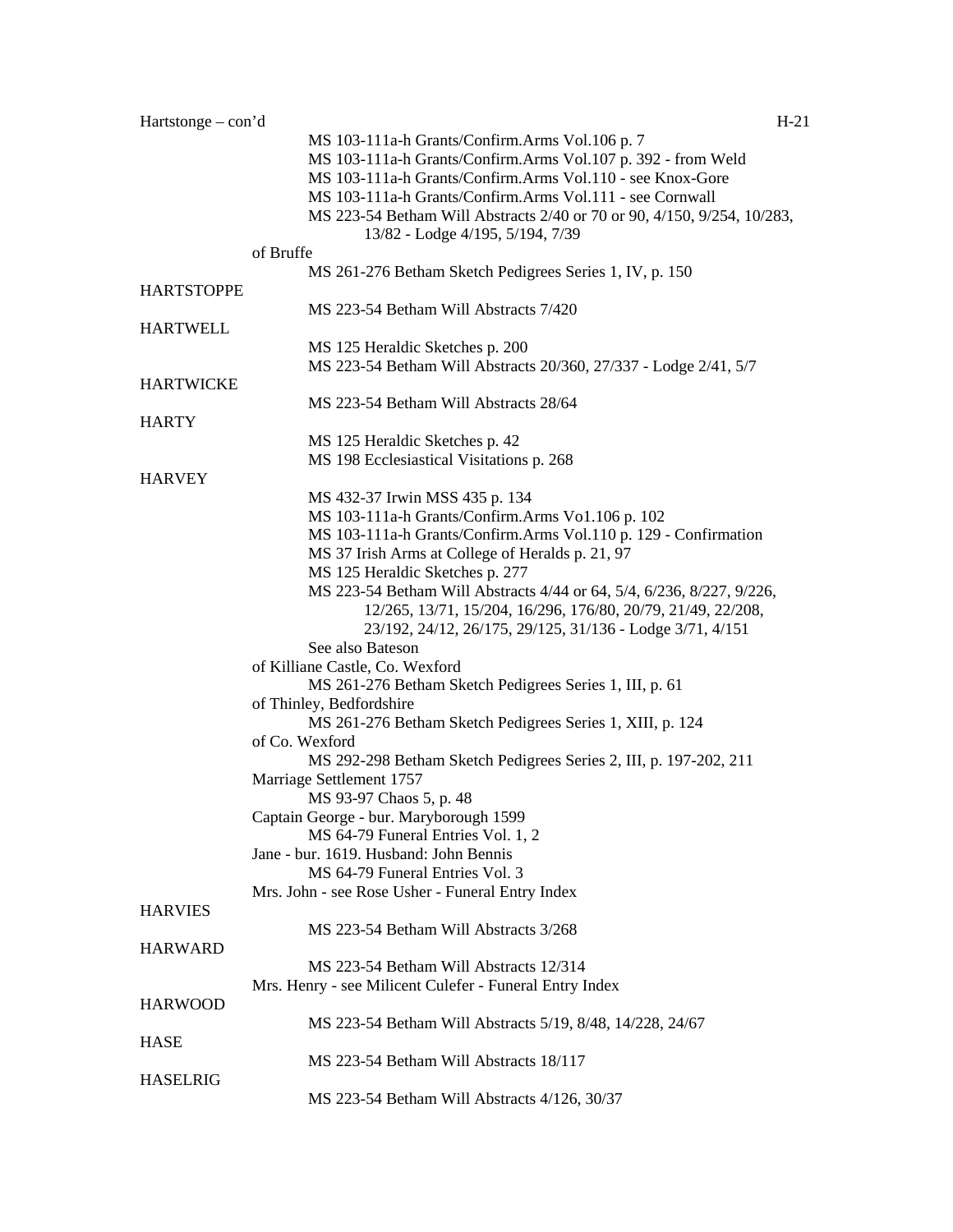| <b>HASKE</b>          | $H-22$                                                                                                                    |  |
|-----------------------|---------------------------------------------------------------------------------------------------------------------------|--|
|                       | MS 223-54 Betham Will Abstracts 20/320                                                                                    |  |
| <b>HASKET</b>         |                                                                                                                           |  |
|                       | MS 223-54 Betham Will Abstracts 15/228                                                                                    |  |
| <b>HASKINS</b>        |                                                                                                                           |  |
|                       | MS 198 Ecclesiastical Visitations p. 634, 646<br>MS 223-54 Betham Will Abstracts 14/8, 18/141 or 144 or 147 or 161 or 164 |  |
|                       | or 167, 30/155 - Lodge 9/104 1/2                                                                                          |  |
| <b>HASLACK</b>        |                                                                                                                           |  |
|                       | MS 223-54 Betham Will Abstracts 8/23                                                                                      |  |
| <b>HASLAM</b>         |                                                                                                                           |  |
|                       | MS 198 Ecclesiastical Visitations p. 420                                                                                  |  |
|                       | MS 199 Ecclesiastical Visitations p. 405                                                                                  |  |
|                       | MS 223-54 Betham Will Abstracts 3/130, 15/230                                                                             |  |
| <b>HASLAND</b>        |                                                                                                                           |  |
|                       | MS 223-54 Betham Will Abstracts 27/48                                                                                     |  |
| <b>HASLEHURST</b>     |                                                                                                                           |  |
|                       | MS 223-54 Betham Will Abstracts - Lodge 9/110                                                                             |  |
| <b>HASLETON</b>       |                                                                                                                           |  |
|                       | MS 223-54 Betham Will Abstracts 9/28                                                                                      |  |
| <b>HASLETT</b>        |                                                                                                                           |  |
|                       | MS 103-111a-h Grants/Confirm.Arms Vol.107 p. 316<br>MS 362-78 Betham Letter Books Vol. XVIII p. 22                        |  |
|                       | MS 199 Ecclesiastical Visitations p. 210, 215                                                                             |  |
|                       | MS 223-54 Betham Will Abstracts 11/287, 12/279, 17/249                                                                    |  |
| <b>HASLOP</b>         |                                                                                                                           |  |
|                       | MS 223-54 Betham Will Abstracts 22/395                                                                                    |  |
| <b>HASSARD</b>        |                                                                                                                           |  |
|                       | MS 223-54 Betham Will Abstracts 7/236, 8/289, 15/5, 17/271                                                                |  |
| <b>HASSEU HASSELS</b> |                                                                                                                           |  |
|                       | MS 184 Lords Entries Vol. II p. 40                                                                                        |  |
|                       | MS 103-111a-h Grants/Confirm.Arms Vol.103 p. 57                                                                           |  |
|                       | Richard - bur. Dublin 1600. Res: London                                                                                   |  |
|                       | MS 64-79 Funeral Entries Vol. 1, 2                                                                                        |  |
| <b>HASSETT</b>        |                                                                                                                           |  |
|                       | MS 223-54 Betham Will Abstracts 4/166, 5/251, 13/16, 19/61 -                                                              |  |
| <b>HASTHEA</b>        | Lodge 5/98, 10/8                                                                                                          |  |
|                       | MS 198 Ecclesiastical Visitations p. 213                                                                                  |  |
| <b>HASTIE</b>         |                                                                                                                           |  |
|                       | MS 223-54 Betham Will Abstracts 16/153                                                                                    |  |
| <b>HASTINGS</b>       |                                                                                                                           |  |
|                       | MS 280-85 Fisher MSS IV 226                                                                                               |  |
|                       | MS 125 Heraldic Sketches p. 10, 42, 54                                                                                    |  |
|                       | MS 223-54 Betham Will Abstracts 1/66, 3/96, 6/2976, 8/74, 9/225, 11/293,                                                  |  |
|                       | 13/299, 16/96, 17/313, 21/22, 23/341, 24/220, 25/177, 28/23                                                               |  |
|                       | of Dublin                                                                                                                 |  |
|                       | MS 407 Carmichael MSS - no page given                                                                                     |  |
|                       | of Dublin, Co. Fermanagh & Co. Monaghan                                                                                   |  |
|                       | MS 261-276 Betham Sketch Pedigrees Series 1, XV, p. 289 and XIV, p. 200                                                   |  |
|                       | of Dublin & Co. Donegal<br>MS 412 Barry MSS p. 6a                                                                         |  |
|                       | TO FIND REFERENCES, SEE FILM NUMBER LISTING AND FOREWORD                                                                  |  |
|                       |                                                                                                                           |  |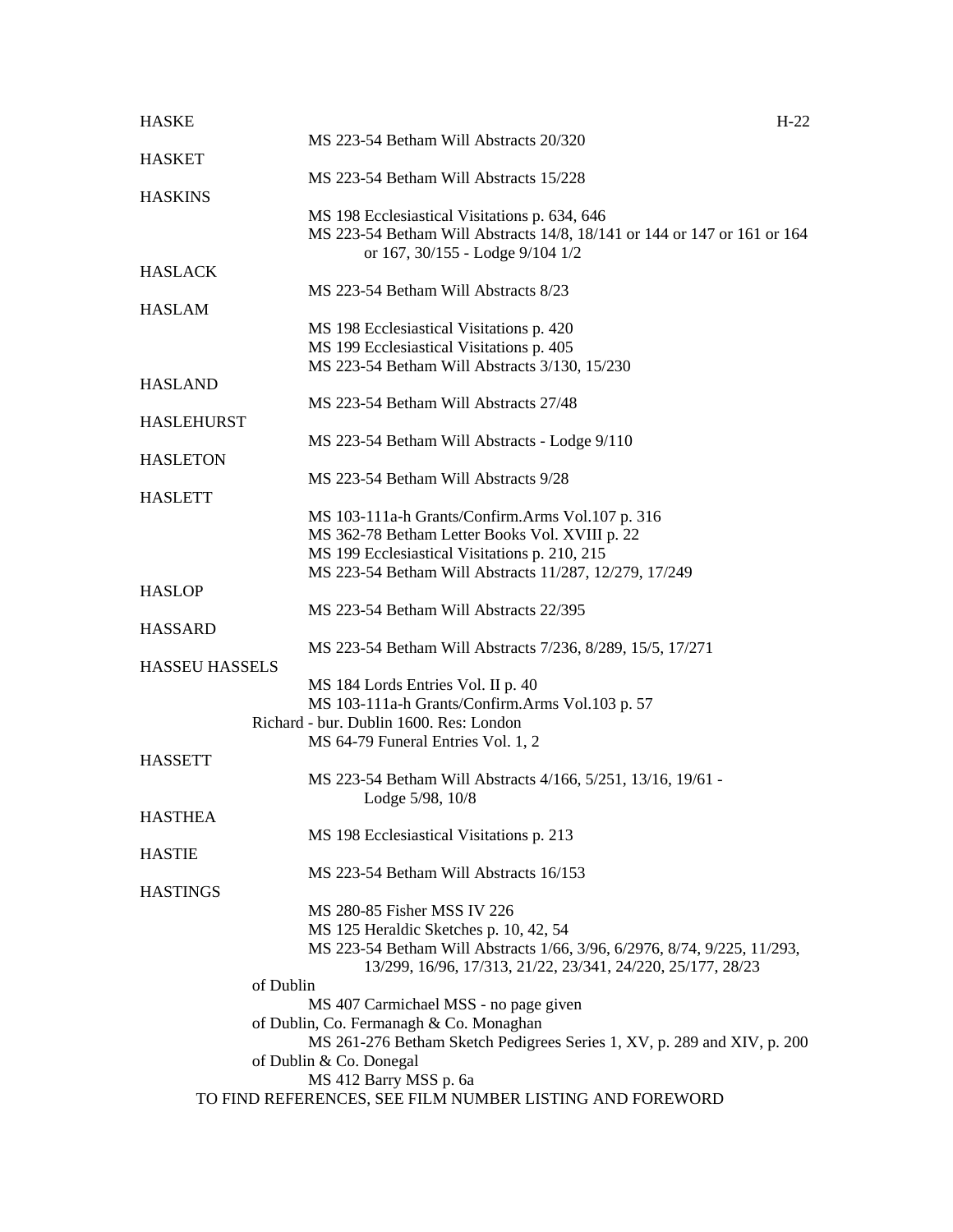| $Hastings - con'd$ | $H-23$                                                                                |
|--------------------|---------------------------------------------------------------------------------------|
|                    | of Killaloe, Co. Clare                                                                |
|                    | MS 404-5 Davies MSS I and II                                                          |
|                    | of Armagh                                                                             |
|                    | MS 215-219 Anglo-Irish Pedigrees III p. 93                                            |
|                    | Earl of Huntington                                                                    |
|                    | MS 261-276 Betham Sketch Pedigrees Series 1, VII, p. 160                              |
|                    | MS 279 Stephens MSS - no page given                                                   |
|                    | MS 184 Lords Entries Vol. II p. 38                                                    |
|                    |                                                                                       |
|                    | MS 543-44 Miscellaneous Pedigrees                                                     |
|                    | Earl of Moira                                                                         |
|                    | MS 185 Lords Entries Vol. III p. 374                                                  |
|                    | Miss Mary - bur. Dublin 1673. Husband: Richard St. George                             |
|                    | MS 64-79 Funeral Entries Vol. 4, 11, 14                                               |
| <b>HASTIER</b>     |                                                                                       |
|                    | MS 223-54 Betham Will Abstracts 22/184                                                |
| <b>HASTIEY</b>     |                                                                                       |
|                    | MS 223-54 Betham Will Abstracts 12/3                                                  |
| <b>HASUM</b>       |                                                                                       |
|                    | MS 223-54 Betham Will Abstracts 4/11                                                  |
|                    |                                                                                       |
| HASZARD/HAZZARD    |                                                                                       |
|                    | MS 526 Irish Coats of Arms (Fota) p. 94                                               |
|                    | MS 125 Heraldic Sketches p. 192                                                       |
| <b>HATBEANE</b>    |                                                                                       |
|                    | Miss - bur. Dublin 1654. Husband: Robert Molesworth                                   |
|                    | MS 64-79 Funeral Entries Vol. 4, 14, 16                                               |
| <b>HATCH</b>       |                                                                                       |
|                    | MS 103-111a-h Grants/Confirm.Arms Vol.108 p. 47                                       |
|                    | MS 103-111a-h Grants/Confirm.Arms Vol.111 a p. 105 - Confirmation                     |
|                    | MS 223-54 Betham Will Abstracts 2/90, 6/139, 8/80, 15/211, 18/210, 27/47              |
|                    |                                                                                       |
|                    | $-Lodge$ 10/10                                                                        |
|                    | of Dublin                                                                             |
|                    | MS 384 Donavan MSS p. 137                                                             |
| <b>HATCHELL</b>    |                                                                                       |
|                    | MS 223-54 Betham Will Abstracts 14/23                                                 |
| <b>HATCH ER</b>    |                                                                                       |
|                    | MS 223-54 Betham Will Abstracts - Lodge 10/127                                        |
| <b>HATFIELD</b>    |                                                                                       |
|                    | MS 125 Heraldic Sketches p. 9                                                         |
|                    | MS 223-54 Betham Will Abstracts 1/159, 12/259, 29/123 - Lodge 4/53, 5/83              |
|                    |                                                                                       |
|                    | of Willoughby, Notts.                                                                 |
|                    | MS 278 Ball MSS p. 237                                                                |
|                    | Mrs. Ridgely - see Abigail Bollardt - Funeral entry index - this entry relates to the |
|                    | Husb.                                                                                 |
| <b>HATSON</b>      |                                                                                       |
|                    | MS 223-54 Betham Will Abstracts 5/162                                                 |
| <b>HATI</b>        |                                                                                       |
|                    | MS 223-54 Betham Will Abstracts 16/99                                                 |
| <b>HATIENFIELD</b> |                                                                                       |
|                    | MS 223-54 Betham Will Abstracts 5/256                                                 |
| <b>HATTON</b>      |                                                                                       |
|                    |                                                                                       |
|                    | MS 103-111a-h Grants/Confirm.Arms Vol.108 p. 233                                      |
|                    | MS 103-111a-h Grants/Confirm.Arms Vol.111 p. 231 - Parker - Change of                 |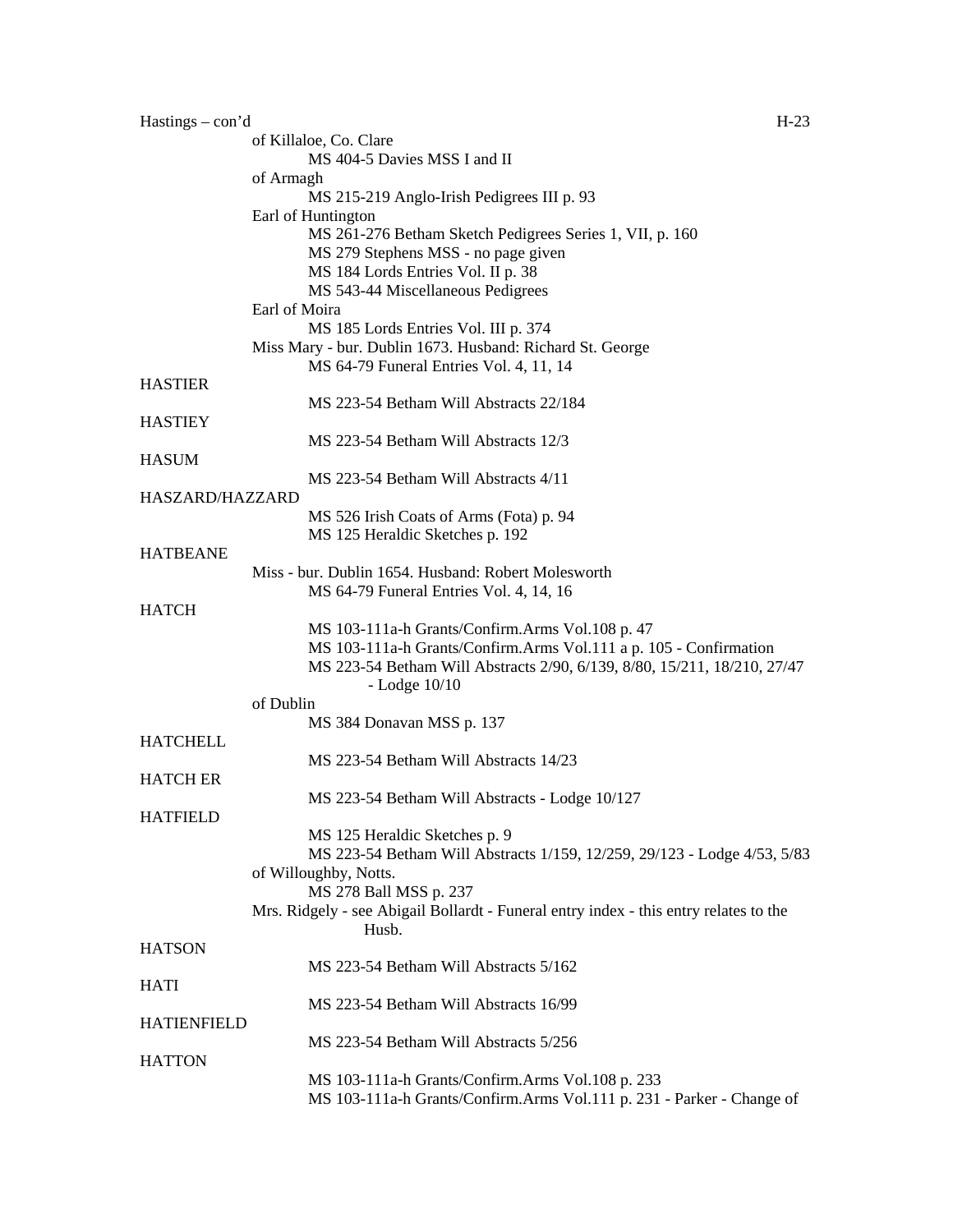|                    | Name and Arms                                                     |
|--------------------|-------------------------------------------------------------------|
|                    | MS 280-85 Fisher MSS VI, p. 20                                    |
|                    | MS 198 Ecclesiastical Visitations p. 470, 583, 592, 598, 649, 655 |
|                    | MS 199 Ecclesiastical Visitations p. 91                           |
|                    | MS 223-54 Betham Will Abstracts 3/121, 4/317, 5/139, 7/96, 32/218 |
|                    | of Noldenby                                                       |
|                    | MS 261-276 Betham Sketch Pedigrees Series 1, II, p. 113           |
|                    | of Co. Wexford                                                    |
|                    |                                                                   |
|                    | MS 261-276 Betham Sketch Pedigrees Series 1, XIV, p. 321          |
|                    | of Co. Fermanagh                                                  |
|                    | MS 215-219 Anglo-Irish Pedigrees III p. 102                       |
|                    | Rev. Edward, J.P. - Archdeacon of Ardagh - bur. 1632              |
|                    | MS 64-79 Funeral Entries Vol. 5, 17                               |
|                    | James - bur. Clones 1637. Wife: Anne                              |
|                    | MS 64-79 Funeral Entries Vol. 7                                   |
| <b>HAUD</b>        |                                                                   |
|                    | MS 223-54 Betham Will Abstracts 24/61                             |
| <b>HAUGHERIN</b>   |                                                                   |
|                    | MS 223-54 Betham Will Abstracts 10/95, 29/105                     |
|                    |                                                                   |
| <b>HAUGHTON</b>    |                                                                   |
|                    | MS 199 Ecclesiastical Visitations p. 255                          |
|                    | MS 445 Reynell MSS p. 140                                         |
|                    | MS 223-54 Betham Will Abstracts 4/147, 11/93, 14/62, 15/298,      |
|                    | 16/93, 17/327, 18/293, 32/155                                     |
|                    | Mary - bur. Leixlip 1622. Husband: Lershagh O'Connor              |
|                    | MS 64-79 Funeral Entries Vol. 5, 17                               |
|                    | Mr. - bur. Dublin 1668                                            |
|                    | MS 64-79 Funeral Entries Vol. 4, 14, 16                           |
| <b>HAULTON</b>     |                                                                   |
|                    |                                                                   |
|                    | MS 526 Irish Coats of Arms (Fata) p. 5                            |
| <b>HAUNSAUGHAM</b> |                                                                   |
|                    | MS 223-54 Betham Will Abstracts 17/193                            |
| <b>HAUNTON</b>     |                                                                   |
|                    | MS 125 Heraldic Sketches p. 273                                   |
| <b>HAUTENVILLE</b> |                                                                   |
|                    | MS 223-54 Betham Will Abstracts 9/160, 14/189, 22/301             |
| <b>HAUTERVILLE</b> |                                                                   |
|                    | MS 223-54 Betham Will Abstracts 22/370                            |
|                    |                                                                   |
| <b>HAVEN</b>       |                                                                   |
|                    | MS 223-54 Betham Will Abstracts 12/73, 24/135                     |
| <b>HAVERLY</b>     |                                                                   |
|                    | MS 223-54 Betham Will Abstracts 11/267                            |
| <b>HAVERS</b>      |                                                                   |
|                    | Miss - bur. Dublin 1667. Husband: Sir Jerome Alexander            |
|                    | MS 64-79 Funeral Entries Vol. 4, 14                               |
| <b>HAVERSHAM</b>   |                                                                   |
|                    | MS 223-54 Betham Will Abstracts 5/9                               |
| <b>HAVESTY</b>     |                                                                   |
|                    |                                                                   |
|                    | MS 223-54 Betham Will Abstracts 19/31                             |
| <b>HAVETSON</b>    |                                                                   |
|                    | MS 223-54 Betham Will Abstracts 15/82                             |
|                    | TO FIND REFERENCES, SEE FILM NUMBER LISTING AND FOREWORD          |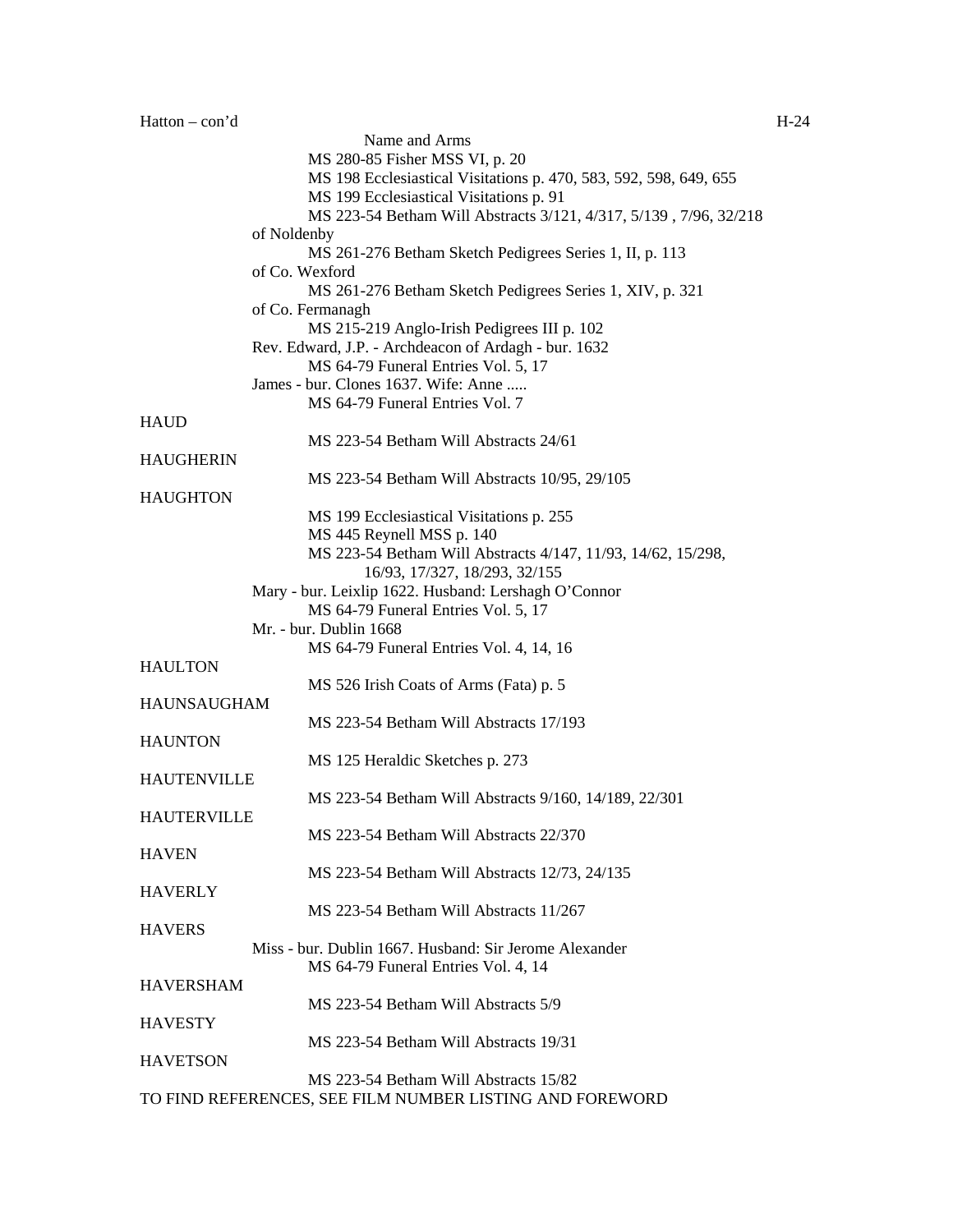| <b>HAVILAND</b>     |                                                                              | $H-25$ |
|---------------------|------------------------------------------------------------------------------|--------|
|                     | MS 223-54 Betham Will Abstracts 5/283 - Lodge 4/43                           |        |
| <b>HAWARD</b>       |                                                                              |        |
|                     | MS 198 Ecclesiastical Visitations p. 249, 695                                |        |
|                     | MS 223-54 Betham Will Abstracts 4/15                                         |        |
|                     | of Dublin                                                                    |        |
|                     | MS 261-276 Betham Sketch Pedigrees Series 1, III, p. 196                     |        |
| <b>HAWARDEN</b>     |                                                                              |        |
|                     | Viscount                                                                     |        |
|                     | MS 292-298 Betham Sketch Pedigrees Series 2, VII, p. 125<br>Viscount (Maude) |        |
|                     | MS 185 Lords Entries Vol. III p. 422                                         |        |
| <b>HAWES</b>        |                                                                              |        |
|                     | MS 223-54 Betham Will Abstracts 14/59, 24/178 - Lodge 5/111                  |        |
|                     | Mrs. Anthony - see  Mewes - Funeral Entry Index                              |        |
| <b>HAWFORD</b>      |                                                                              |        |
|                     | MS 223-54 Betham Will Abstracts 5/275                                        |        |
| <b>HAWHEY</b>       |                                                                              |        |
|                     | MS 223-54 Betham Will Abstracts - Lodge 5/132                                |        |
| <b>HAWKDREDGE</b>   |                                                                              |        |
|                     | MS 223-54 Betham Will Abstracts 13/190                                       |        |
| <b>HAWKER</b>       |                                                                              |        |
|                     | MS 412 Barry MSS p. 36a                                                      |        |
| <b>HAWKE/HAWKES</b> |                                                                              |        |
|                     | MS 125 Heraldic Sketches p. 104, 231, 280                                    |        |
|                     | MS 198 Ecclesiastical Visitations p. 304, 318, 336                           |        |
|                     | MS 199 Ecclesiastical Visitations p. 315, 317                                |        |
|                     | MS 223-54 Betham Will Abstracts 10/124, 21/135 or 155 - Lodge 10/44          |        |
|                     | of Co. Roscommon                                                             |        |
|                     | MS 261-276 Betham Sketch Pedigrees Series 1, XIV, p. 303                     |        |
|                     | Cornock                                                                      |        |
|                     | MS 103-111a-h Grants/Confirm.Arms Vol.110 p. 41 - Grant                      |        |
|                     | & Exemplification                                                            |        |
| <b>HAWKESHAW</b>    |                                                                              |        |
|                     | MS 223-54 Betham Will Abstracts 12/76, 14/283, 16/285, 17/218, 21/42,        |        |
|                     | 23/205, 25/346, 26/2, 27/173                                                 |        |
| <b>HAWKESHEAD</b>   | MS 223-54 Betham Will Abstracts 5/6                                          |        |
| <b>HAWKESLEY</b>    |                                                                              |        |
|                     | MS 125 Heraldic Sketches p. 181                                              |        |
| <b>HAWKEY</b>       |                                                                              |        |
|                     | MS 223-54 Betham Will Abstracts 22/39                                        |        |
| <b>HAWKINS</b>      |                                                                              |        |
|                     | MS 103-111a-h Grants/Confirm.Arms Vol.103 p. 2, 96                           |        |
|                     | MS 125 Heraldic Sketches p. 102                                              |        |
|                     | MS 362-78 Betham Letter Books Vol. II p.214                                  |        |
|                     | MS 223-54 Betham Will Abstracts 2/127, 3/161, 4/41, 5/307 or 407, 6/291      |        |
|                     | or 298, 7/20, 8/250, 9/130, 10/166, 14/278, 15/61, 17/237, 19/334,           |        |
|                     | 20/344 or 10/349, 22/113, 23/110, 25/61, 26/65, 27/341, 29/37,               |        |
|                     | $31/116 - 5/1, 6/10, 9/73$                                                   |        |
|                     | See also Whitshead                                                           |        |
|                     | of Rathfryland                                                               |        |
|                     | TO FIND REFERENCES, SEE FILM NUMBER LISTING AND FOREWORD                     |        |
|                     |                                                                              |        |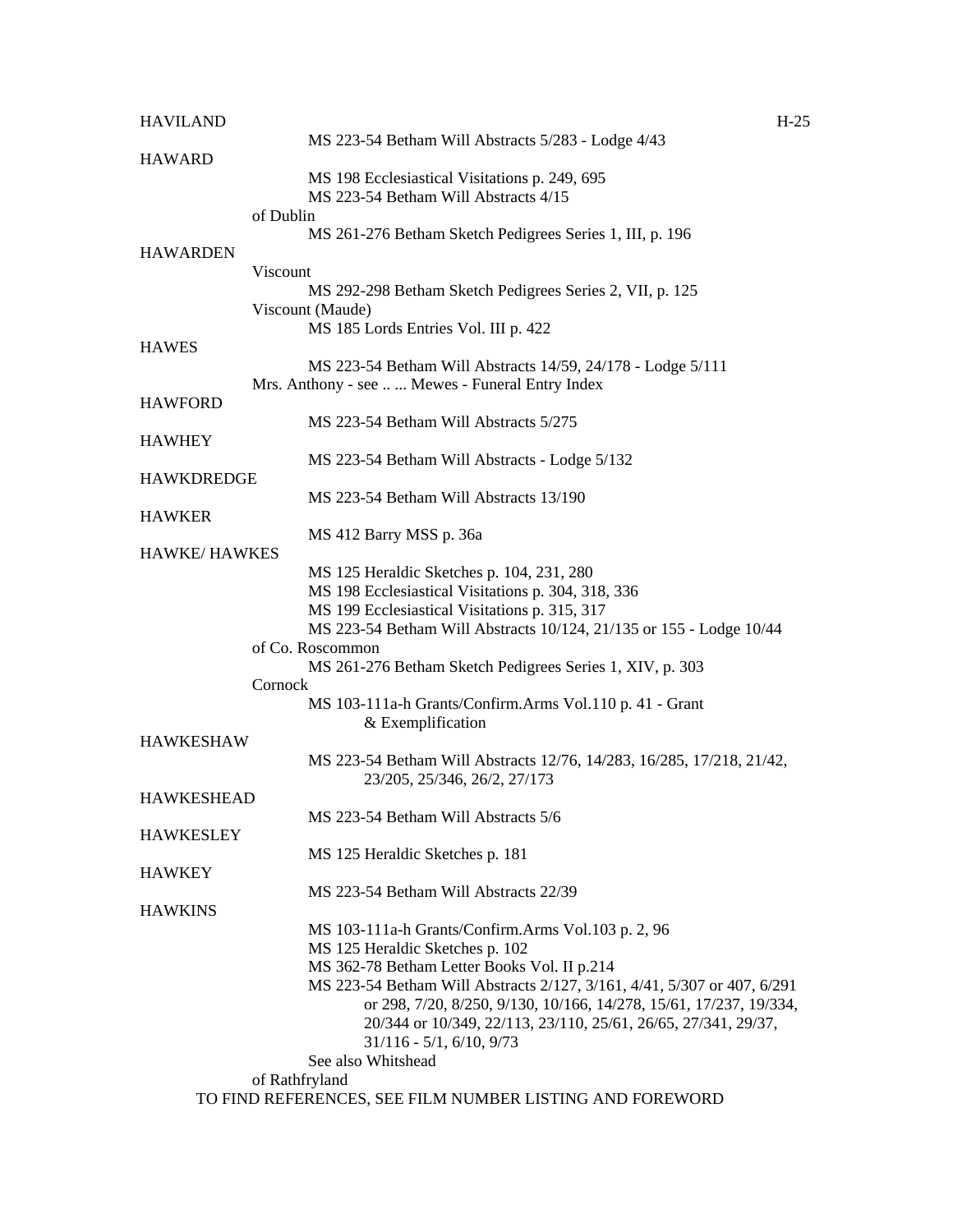Hawkins – con'd. H-26 MS 183 Lords Entries Vol. I p. 7 of Dublin & Rathfriland, Co. Down MS 261-276 Betham Sketch Pedigrees Series 1, III, p. 75 Ulster King of Arms MS 183 Lords Entries Vol. I p. 5 Arms MS 183 Lords Entries Vol. I p. 85 Anthony MS 103-111a-h Grants/Confirm.Arms Vol.105 p. 118 Alderman William - bur. Dublin 1630 MS 64-79 Funeral Entries Vol. 4, 11, 14 Miss - bur. Dublin 1669. Husband: ..... Bryan MS 64-79 Funeral Entries Vol. 4, 14, 16 HAWKS HAW MS 362-78 Betham Letter Books Vol.IX p. 276 of London, etc. MS 261-276 Betham Sketch Pedigrees Series 1, XVI, p. 13 and XI II p. 243 of Kilmarren, Co. Monaghan MS 261-276 Betham Sketch Pedigrees Series 1, XVI, p. 14 of Dublin MS 261-276 Betham Sketch Pedigrees Series 1, XVI, p. 17 Rev. William MS 103-111a-h Grants/Confirm.Arms Vol.107 p. 11 HAWKSWORTH MS 223-54 Betham Will Abstracts 25/136 - Lodge 9/52 **HAWLEY** MS 496-511 Box G H I Miss - bur. Drogheda 1665. Husband: Lord Primate Bramhall MS 64-79 Funeral Entries Vol. 4, 14, 16 **HAWNLEY** MS 223-54 Betham Will Abstracts 12/272 HAWORTH MS 223-54 Betham Will Abstracts 2/167 **HAWTHORN** MS 125 Heraldic Sketches p. 243 MS 199 Ecclesiastical Visitations p. 214 **HAWTON** MS 223-54 Betham Will Abstracts 22/14 HAWTREY MS 404-5 Davies MSS II, no page given MS 223-54 Betham Will Abstracts - Lodge 5/139 **HAY** MS 362-78 Betham Letter Books Vol. VIII p. 150, 239 MS 198 Ecclesiastical Visitations p. 378, 430 MS 199 Ecclesiastical Visitations p. 344, 366 MS 223-54 Betham Will Abstracts 4/215, 14/94, 16/149, 23/295 - Lodge 1/207, 6177 of Slade, Co. Wexford MS 292-298 Betham Sketch Pedigrees Series 2, III, p. 133-153 of Lockerworth, Edinburgh MS 436 Irwin A p. 360, 366 TO FIND REFERENCES, SEE FILM NUMBER LISTING AND FOREWORD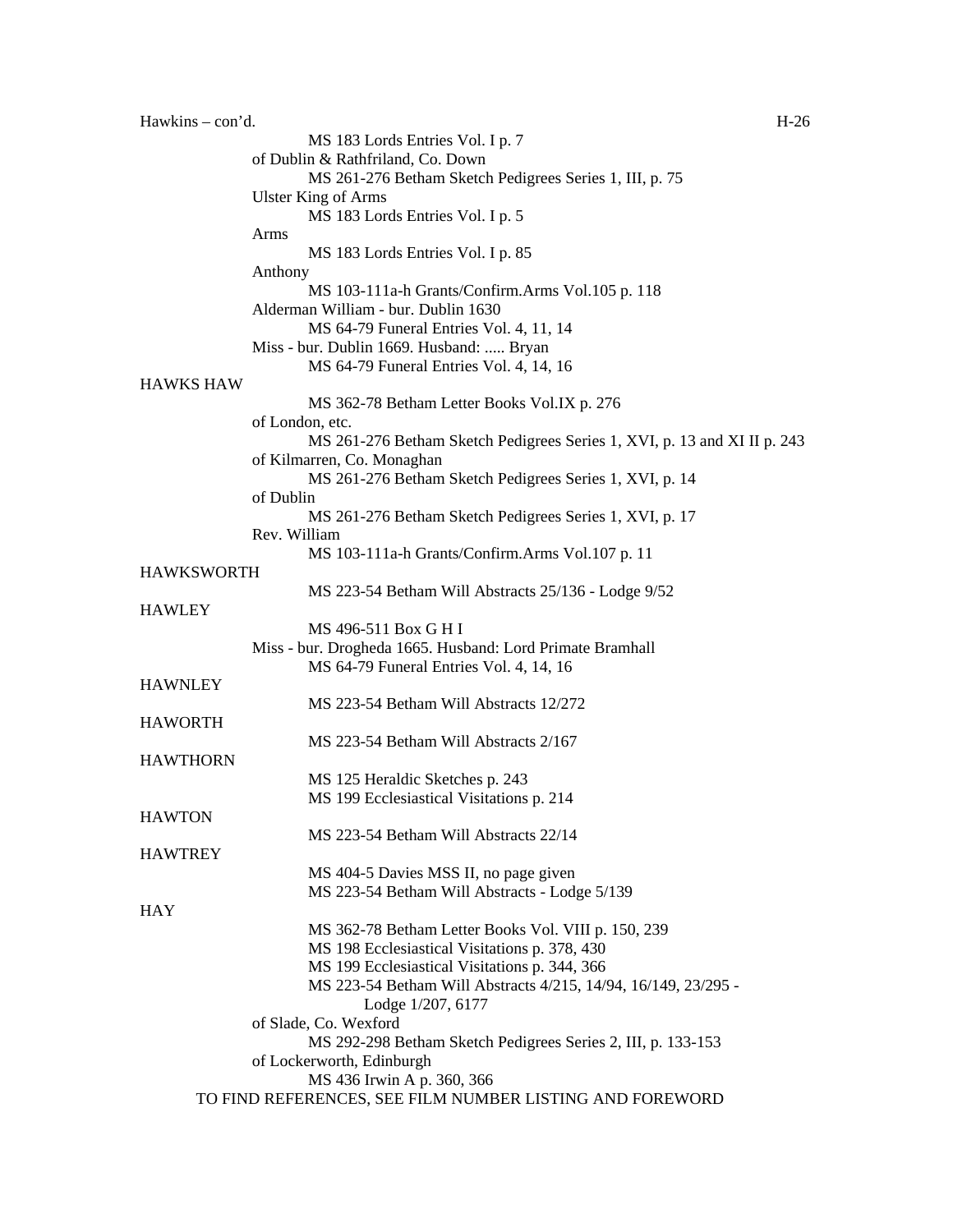| $Hay - con'd$  | $H-27$                                                                      |
|----------------|-----------------------------------------------------------------------------|
|                | MS 432-37 Irwin MSS 437 Pt. II                                              |
|                | MS 432-37 Irwin MSS 436 p. 360                                              |
|                | of Erroll                                                                   |
|                | MS 432-37 Irwin MSS 437 Pt I                                                |
|                | Edward - bur. Co. Wexford 1638                                              |
|                | MS 64-79 Funeral Entries Vol. 7, 17                                         |
|                | Lady James - see  Laxton - Funeral Entry Index                              |
|                | William - bur. Kilkenny 1636                                                |
|                | MS 64-79 Funeral Entries Vol. 6, 17                                         |
| <b>HAYCOCK</b> |                                                                             |
|                | MS 223-54 Betham Will Abstracts 6/263, 8/311                                |
| <b>HAYDEN</b>  |                                                                             |
|                | MS 125 Heraldic Sketches p. 6                                               |
|                | MS 223-54 Betham Will Abstracts 5/340, 14/128, 16/275, 20/300, 23/13 -      |
|                | Lodge $5/5$                                                                 |
| <b>HAYES</b>   |                                                                             |
|                | MS 103-111a-h Grants/Confirm.Arms Vol.109 p. 165                            |
|                | MS 526 Irish Coats of Arms (Fota) p. 106                                    |
|                | MS 125 Heraldic Sketches p. 14, 104, 112, 261, 291                          |
|                | MS 198 Ecclesiastical Visitations p. 114, 194                               |
|                | MS 223-54 Betham Will Abstracts 1/16, 2/247, 3/30, 4/339, 5/16, 6/?, 9/233, |
|                | 14/94, 16/149, 18/309, 20/365, 21/367, 22/16, 25/88, 26/193,                |
|                | 28/84, 30/41, 31/183, 32/10 - Lodge 1/87, 2/41, 4/61                        |
|                | of Co. Clare                                                                |
|                | MS 292-298 Betham Sketch Pedigrees Series 2, III, p. 195                    |
|                | of Co. Dublin                                                               |
|                | MS 384 Donavan MSS p. 138                                                   |
|                | MS 412 Barry MSS p. 33                                                      |
|                | of Co. Wicklow                                                              |
|                | MS 573-576 Sadleir Pedigrees 576 p. 105, 107                                |
|                | of Drumbo Castle, Co. Donegal                                               |
|                | MS 112 Brooke (Baronets Pedigrees) p. 77                                    |
|                | of Co. Donegal<br>MS 215-219 Anglo-Irish Pedigrees I p. 100                 |
|                | of Co. Cork                                                                 |
|                | MS 215-219 Anglo-Irish Pedigrees III p. 86                                  |
| <b>HAYLES</b>  |                                                                             |
|                | MS 223-54 Betham Will Abstracts 20/72                                       |
| <b>HAYLY</b>   |                                                                             |
|                | MS 199 Ecclesiastical Visitations p. 430                                    |
| <b>HAYMAN</b>  |                                                                             |
|                | MS 223-54 Betham Will Abstracts 4/108, 7/166, 28/96                         |
|                | of Youghal, Co. Cork                                                        |
|                | Loose Pedigrees                                                             |
| <b>HAYMAND</b> |                                                                             |
|                | MS 223-54 Betham Will Abstracts - Lodge 4/139                               |
| <b>HAYNES</b>  |                                                                             |
|                | MS 526 Irish Coats of Arms (Fota) p. 119                                    |
|                | MS 223-54 Betham Will Abstracts 1/263, 2/94, 3/305, 4/193, 10/330,          |
|                | 15/260, 24/260, 28/176                                                      |
|                | of Cornhill                                                                 |
|                | TO FIND REFERENCES, SEE FILM NUMBER LISTING AND FOREWORD                    |
|                |                                                                             |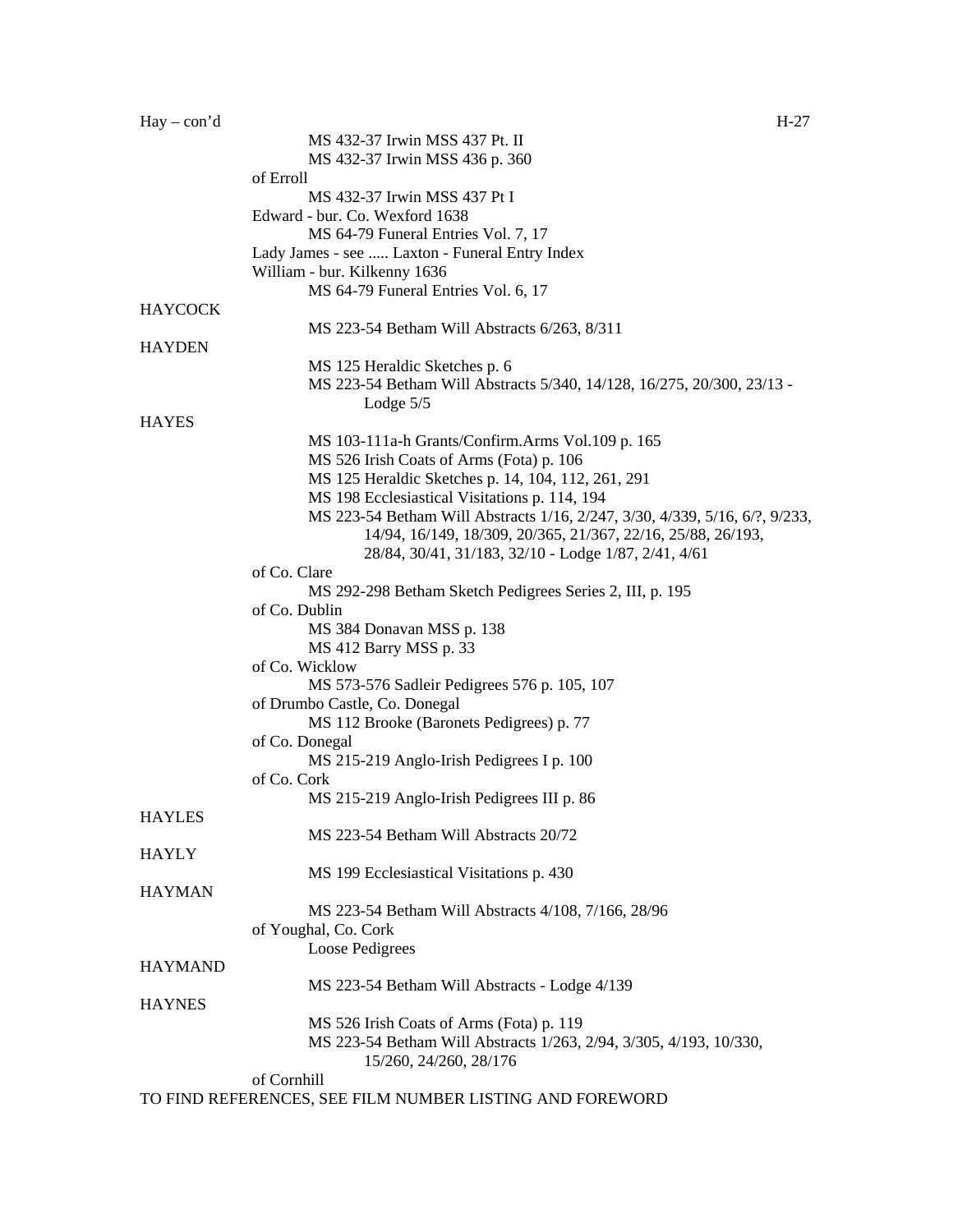| $Haynes - con'd$                                                           | $H-28$                                                                |
|----------------------------------------------------------------------------|-----------------------------------------------------------------------|
| MS 432-37 Irwin MSS 435 p. 132-4<br><b>HAYTER</b>                          |                                                                       |
| Mrs. Michael - see Elizabeth Usher - Funeral Entry Index<br><b>HAYWARD</b> |                                                                       |
| MS 198 Ecclesiastical Visitations p. 632                                   |                                                                       |
| <b>HAYWOOD</b><br>MS 412 Barry MSS p. 18                                   |                                                                       |
| MS 407 Carmichael MSS - no page given                                      |                                                                       |
| <b>HAZELTON</b>                                                            | MS 223-54 Betham Will Abstracts 6/150 - Lodge 4/26, 6/118             |
|                                                                            | MS 103-111a-h Grants/Confirm.Arms Vol.111d p. 97 - Orr - Confirmation |
| MS 223-54 Betham Will Abstracts 12/196<br><b>HAZLITT</b>                   |                                                                       |
| MS 223-54 Betham Will Abstracts 24/290                                     |                                                                       |
| <b>HEA/O'HEA</b>                                                           |                                                                       |
| MS 145 O'Ferrall's Linea Antiqua I p. 62                                   |                                                                       |
|                                                                            | MS 223-54 Betham Will Abstracts - Lodge 5/135                         |
| <b>HEAD</b>                                                                |                                                                       |
| MS 223-54 Betham Will Abstracts 21/439<br>of Derry, Co. Tipperary          |                                                                       |
|                                                                            | MS 261-276 Betham Sketch Pedigrees Series 1, IV, p. 102               |
| of Co. Tipperary                                                           |                                                                       |
| MS 186 Lords Entries Vol. IV p. 225                                        |                                                                       |
| <b>HEADFORD</b>                                                            |                                                                       |
|                                                                            | MS 103-111a-h Grants/Confirm.Arms Vol.111e p. 15 - Certificate        |
| Baron - see Taylor, Baron Headford                                         |                                                                       |
| MS 103-111a-h Grants/Confirm.Arms Vol.103                                  |                                                                       |
| <b>HEADFORT</b><br>Lord                                                    |                                                                       |
|                                                                            | MS 223-54 Betham Will Abstracts 6/419, 16/392 - Lodge 2/151           |
| <b>HEADLEY</b>                                                             |                                                                       |
| Lord (Winn)                                                                |                                                                       |
| MS 186 Lords Entries Vol. IV p. 86                                         |                                                                       |
| <b>HEAGE</b>                                                               |                                                                       |
| MS 223-54 Betham Will Abstracts 14/372                                     |                                                                       |
| <b>HEALES</b>                                                              |                                                                       |
| MS 223-54 Betham Will Abstracts 141388<br><b>HEALLY</b>                    |                                                                       |
|                                                                            | MS 223-54 Betham Will Abstracts 5/24, 9/142, 10/41, 12/183, 14/76,    |
| 16/279, 24/70 - Lodge 7/114                                                |                                                                       |
| <b>HEALY</b>                                                               |                                                                       |
| MS 125 Heraldic Sketches p. 281                                            |                                                                       |
| MS 198 Ecclesiastical Visitations p. 196                                   |                                                                       |
| MS 445 Reynell MSS p. 141                                                  |                                                                       |
| of Dublin                                                                  | MS 261-276 Betham Sketch Pedigrees Series 1, XIV, p. 60               |
| <b>HEANY</b>                                                               |                                                                       |
| MS 223-54 Betham Will Abstracts 6/52, 27/93                                |                                                                       |
| <b>HEAPHY</b>                                                              |                                                                       |
|                                                                            | MS 223-54 Betham Will Abstracts 14/21, 21/240, 27/96 - Lodge 1/87     |
| TO FIND REFERENCES, SEE FILM NUMBER LISTING AND FOREWORD                   |                                                                       |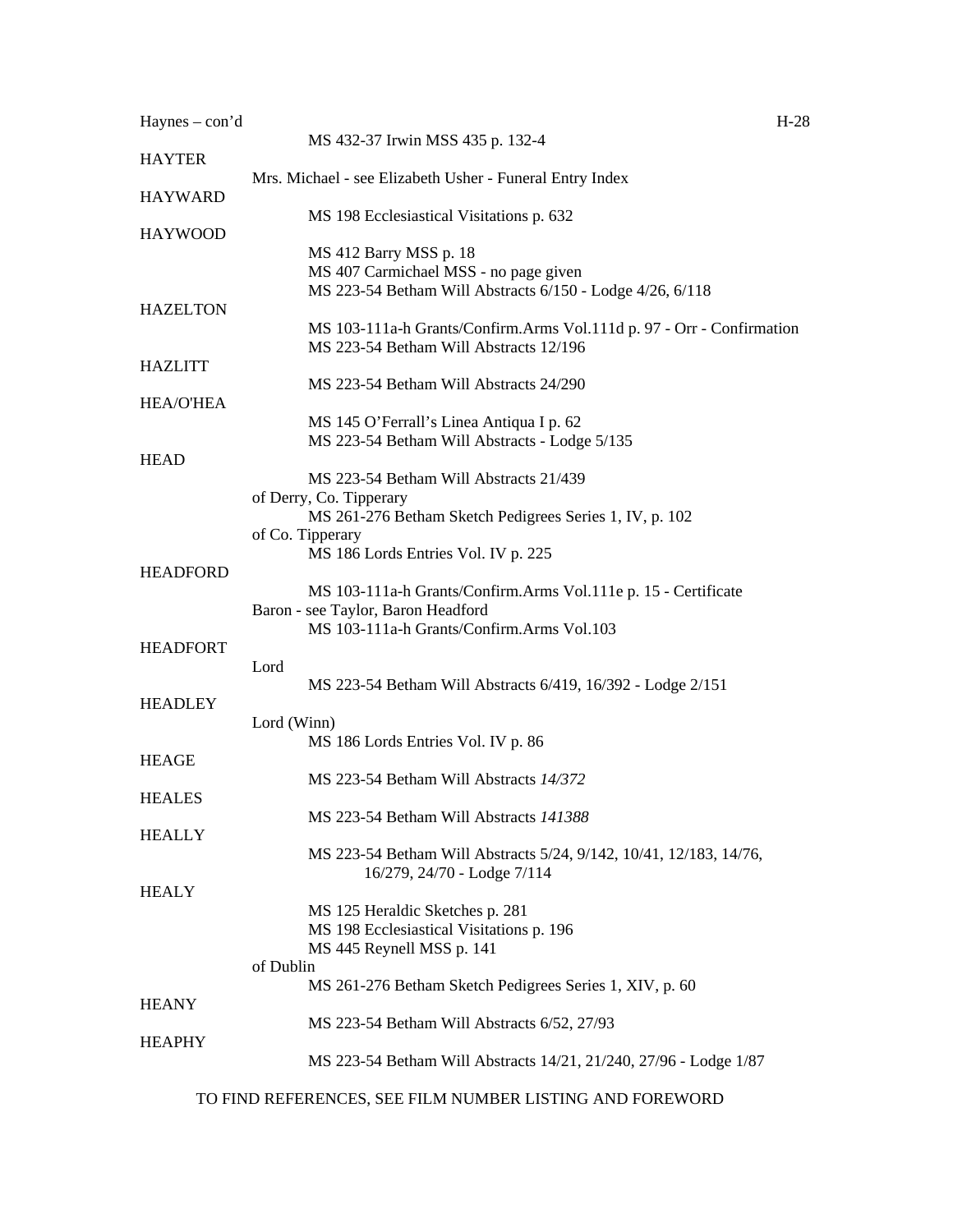| <b>HEARD</b>          |                                                                      | $H-29$ |
|-----------------------|----------------------------------------------------------------------|--------|
|                       | MS 445 Reynell MSS p. 140                                            |        |
|                       | MS 223-54 Betham Will Abstracts 9/173, 16/393                        |        |
|                       | of Cork                                                              |        |
|                       | MS 292-298 Betham Sketch Pedigrees Series 2, III, p. 217             |        |
|                       | of Co. Cork                                                          |        |
|                       | MS 412 Barry MSS p. 41                                               |        |
|                       | of Kinsale, Co. Cork                                                 |        |
|                       | MS 496-511 Box G H I                                                 |        |
| <b>HEARN</b>          |                                                                      |        |
|                       | MS 103-111a-h Grants/Confirm.Arms Vol.110 p. 7 - Confirmation        |        |
|                       | MS 223-54 Betham Will Abstracts 5/103, 9/14, 10/24, 18/187, 22/123,  |        |
|                       | 29/200 - Lodge 3/1, 6/116                                            |        |
|                       | of Dublin                                                            |        |
|                       | MS 384 Donavan MSS p. 123                                            |        |
|                       | of Co. Fermanagh                                                     |        |
|                       | MS 384 Donavan MSS p. 124                                            |        |
|                       | of Co. Westmeath                                                     |        |
|                       | MS 496-511 Box R - see Rudkin                                        |        |
| <b>HEARTLEY</b>       |                                                                      |        |
|                       | MS 223-54 Betham Will Abstracts 13/133                               |        |
| <b>HEARTPOOLE</b>     |                                                                      |        |
|                       | MS 199 Ecclesiastical Visitations p. 404                             |        |
| <b>HEASE</b>          |                                                                      |        |
|                       | MS 223-54 Betham Will Abstracts 6/43 or 343                          |        |
| <b>HEASLETT</b>       |                                                                      |        |
|                       | MS 103-111a-h Grants/Confirm.Arms Vol.111c p. 71 - Confirmation      |        |
| <b>HEATH</b>          |                                                                      |        |
|                       | MS 573-576 Sadleir Pedigrees 576 p. 251                              |        |
|                       | MS 103-111a-h Grants/Confirm.Arms Vol.103 p. 1                       |        |
|                       | MS 445 Reynell MSS p. 162                                            |        |
|                       | MS 223-54 Betham Will Abstracts 3/319, 11/341, 19/158, 31/162        |        |
|                       | Mr. - bur. 1619. Res: Dublin                                         |        |
|                       | MS 64-79 Funeral Entries Vol. 3                                      |        |
| <b>HEATHATE</b>       |                                                                      |        |
|                       | MS 223-54 Betham Will Abstracts 15/141                               |        |
| <b>HEATHCOTE</b>      |                                                                      |        |
|                       | MS 223-54 Betham Will Abstracts 32/56 - Lodge 8/3                    |        |
| <b>HEATHER</b>        |                                                                      |        |
|                       | MS 223-54 Betham Will Abstracts - Lodge 8/14                         |        |
| <b>HEATHFIELD</b>     |                                                                      |        |
|                       | MS 223-54 Betham Will Abstracts 3/198                                |        |
| <b>HEATHPOOLE</b>     |                                                                      |        |
|                       | MS 198 Ecclesiastical Visitations p. 419                             |        |
| <b>HEATHOOOD</b>      |                                                                      |        |
|                       | MS 223-54 Betham Will Abstracts 20/401                               |        |
| <b>HEATLEY/HEATLY</b> |                                                                      |        |
|                       | MS 103-111a-h Grants/Confirm.Arms Vol.106 p. 120 or 129              |        |
|                       | MS 103-111a-h Grants/Confirm.Arms Vol.107 p. 379 - from Frith        |        |
|                       | MS 223-54 Betham Will Abstracts 4/227, 9/130, 13/58, 17/223, 21/207, |        |
|                       | 27/214                                                               |        |
|                       | of Dublin                                                            |        |
|                       | TO FIND REFERENCES, SEE FILM NUMBER LISTING AND FOREWORD             |        |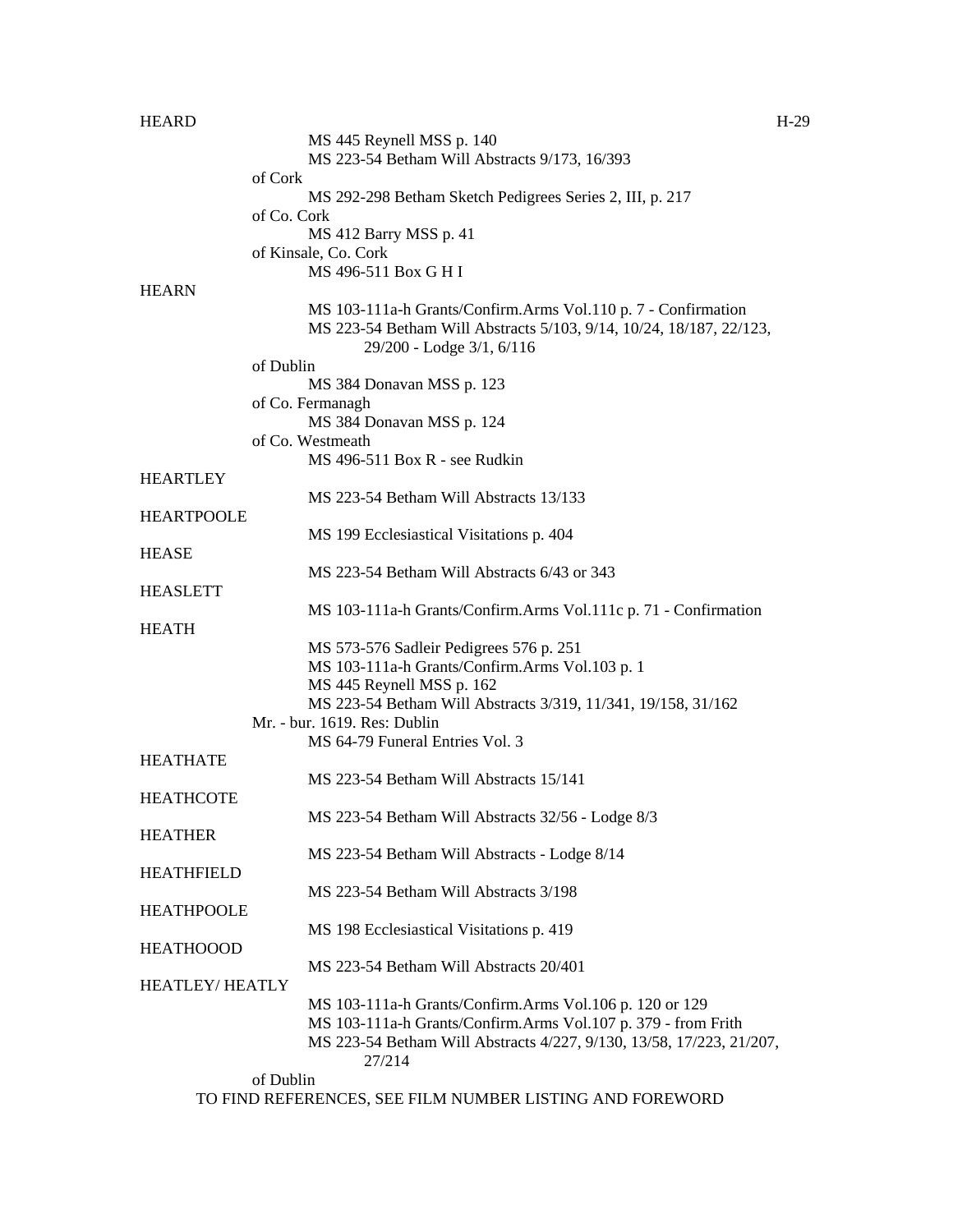| Heatley/Heatly        | $H-30$                                                                           |  |
|-----------------------|----------------------------------------------------------------------------------|--|
|                       | MS 261-276 Betham Sketch Pedigrees Series 1, III, p. 247                         |  |
|                       | MS 292-298 Betham Sketch Pedigrees Series 2, III, p. 215                         |  |
| <b>HEATON</b>         |                                                                                  |  |
|                       | MS 103-111a-h Grants/Confirm.Arms Vol.103 p. 25                                  |  |
|                       | MS 103-111a-h Grants/Confirm.Arms Vol.110 p. 142 - Armstrong - Grant             |  |
|                       | MS 223-54 Betham Will Abstracts 1/15, 2/97, 4/289, 7/326, 16/332 -<br>Lodge 4/93 |  |
|                       | of Balliskanagh, King's Co.                                                      |  |
|                       | MS 573-576 Sadleir Pedigrees 574 no page given                                   |  |
|                       | <b>Bishop</b>                                                                    |  |
|                       | MS 292-298 Betham Sketch Pedigrees Series 2, VI, p. 83                           |  |
| <b>HEAVISIDE</b>      |                                                                                  |  |
|                       | MS 103-111a-h Grants/Confirm.Arms Vol.110 p. 5 - Confirmation                    |  |
|                       | MS 223-54 Betham Will Abstracts 14/97                                            |  |
| <b>HEAVY</b>          |                                                                                  |  |
|                       | MS 223-54 Betham Will Abstracts 8/345, 19/362, 26/329                            |  |
| <b>HEBDEN</b>         |                                                                                  |  |
|                       | MS 223-54 Betham Will Abstracts 20/19                                            |  |
| <b>HEBER</b>          |                                                                                  |  |
|                       | Race of                                                                          |  |
|                       | MS 145 O'Ferrall's Linea Antiqua I p. 23                                         |  |
| <b>HEBLETHWAITE</b>   |                                                                                  |  |
|                       | MS 223-54 Betham Will Abstracts 2/103                                            |  |
| <b>HECKELFIELD</b>    | MS 223-54 Betham Will Abstracts 25/315                                           |  |
| <b>HEDERMAN</b>       |                                                                                  |  |
|                       | of Co. Limerick                                                                  |  |
|                       | Loose Pedigrees                                                                  |  |
| HEDERSCOL/O'HEDERSCOL |                                                                                  |  |
|                       | MS 146 O'Ferrall's Linea Antiqua II p. 452                                       |  |
| <b>HEDGES</b>         |                                                                                  |  |
|                       | MS 223-54 Betham Will Abstracts 6/385, 25/331, 29/31 - Lodge 2/7                 |  |
|                       | of Macroom, Co. Cork                                                             |  |
|                       | MS 261-276 Betham Sketch Pedigrees Series 1, VIII, p. 60                         |  |
| HEFFERNAN/HEFFERNANE  |                                                                                  |  |
|                       | MS 223-54 Betham Will Abstracts 6/142, 7/73, 15/48, 23/283, 24/59                |  |
|                       | of Co. Limerick                                                                  |  |
|                       | MS 215-219 Anglo-Irish Pedigrees V p. 299                                        |  |
| <b>HEGARTY</b>        |                                                                                  |  |
| <b>HEHIR</b>          | MS 621 Hegarty Papers, Section B                                                 |  |
|                       | MS 223-54 Betham Will Abstracts 12/212, 16/161 - Lodge 5/179                     |  |
| <b>HEIGHINGTON</b>    |                                                                                  |  |
|                       | MS 223-54 Betham Will Abstracts 7/94, 12/160, 14/29, 31/124                      |  |
| <b>HEIMIS</b>         |                                                                                  |  |
|                       | MS 223-54 Betham Will Abstracts 6/409                                            |  |
| <b>HEIR</b>           |                                                                                  |  |
|                       | MS 223-54 Betham Will Abstracts 23/75 or 95                                      |  |
| <b>HEIROMES</b>       |                                                                                  |  |
|                       | MS 223-54 Betham Will Abstracts 3/240 or 260                                     |  |
| <b>HELAGH</b>         |                                                                                  |  |
|                       | MS 199 Ecclesiastical Visitations p. 94                                          |  |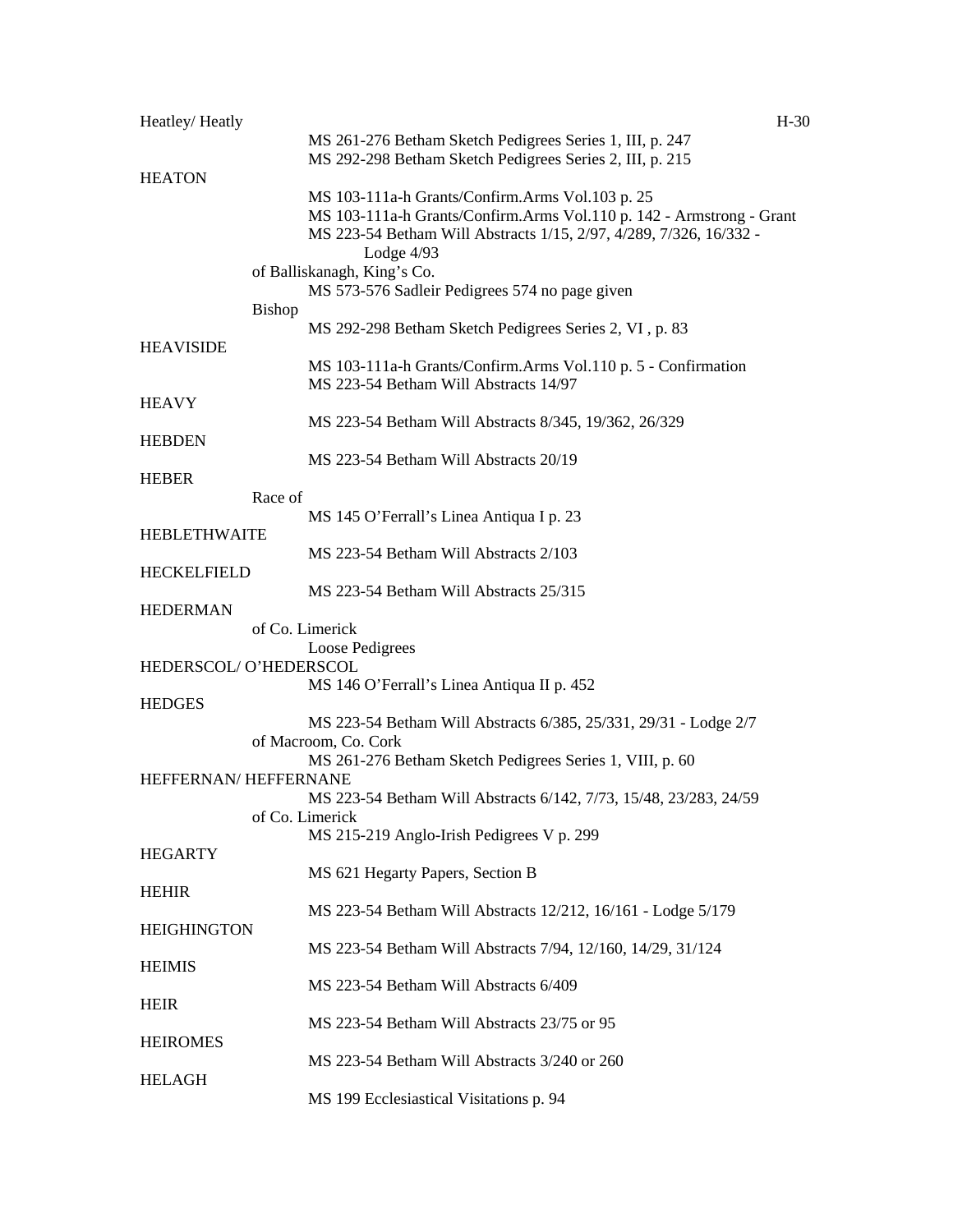| <b>HELDEN</b>       | $H-31$                                                                |  |
|---------------------|-----------------------------------------------------------------------|--|
|                     | MS 223-54 Betham Will Abstracts 13/61                                 |  |
| <b>HELE</b>         | MS 223-54 Betham Will Abstracts - Lodge 6/51                          |  |
| <b>HELIER</b>       |                                                                       |  |
|                     | MS 223-54 Betham Will Abstracts 16/1 or 4                             |  |
| <b>HELLAND</b>      | MS 526 Irish Coats of Arms (Fota) p. 114                              |  |
| <b>HELLEN</b>       |                                                                       |  |
|                     | MS 223-54 Betham Will Abstracts 21/233                                |  |
| <b>HELLIARD</b>     |                                                                       |  |
| <b>HELLICAN</b>     | MS 223-54 Betham Will Abstracts 15/130                                |  |
|                     | MS 278 Ball MSS p. 158                                                |  |
| <b>HELSHAM</b>      |                                                                       |  |
|                     | MS 261-276 Betham Sketch Pedigrees Series 1, VIII, p. 613             |  |
|                     | MS 103-111a-h Grants/Confirm.Arms Vol.107 p. 146 - to Candler         |  |
|                     | MS 103-111a-h Grants/Confirm.Arms Vol.109 p. 209                      |  |
|                     | MS 37 Irish Arms at College of Heralds p. 36, 63                      |  |
|                     | MS 223-54 Betham Will Abstracts 9/215, 26/259 - Lodge 3/115, 4/175,   |  |
|                     | $9/24$ or 26, $10/15$                                                 |  |
| <b>HELY</b>         |                                                                       |  |
|                     | MS 526 Irish Coats of Arms (Fota) p. 117                              |  |
|                     | MS 37 Irish Arms at College of Heralds p. 21, 103                     |  |
|                     | MS 223-54 Betham Will Abstracts 5/129, 10/193, 16/25, 21/425, 22/368, |  |
|                     | 23/377 - Lodge 5/274, 6/192                                           |  |
|                     | of Co. Cork                                                           |  |
|                     | MS 404-5 Davies MSS II                                                |  |
|                     | Loose Pedigrees - see Cheamley Env.                                   |  |
|                     | of Co. Limerick                                                       |  |
|                     | MS 220-222 Milesian II p. 160                                         |  |
| <b>HEMANS</b>       |                                                                       |  |
|                     | MS 543-44 Miscellaneous Pedigrees                                     |  |
|                     | See also Brown of Passage, Co. Cork                                   |  |
| <b>HEMISSY</b>      |                                                                       |  |
|                     | MS 223-54 Betham Will Abstracts 15/261                                |  |
| <b>HEMPENST ALL</b> |                                                                       |  |
|                     |                                                                       |  |
|                     | MS 223-54 Betham Will Abstracts 21/421 or 621                         |  |
| <b>HEMPHILL</b>     |                                                                       |  |
|                     | MS 103-111a-h Grants/Confirm.Arms Vol.111 p. 178 - Grant              |  |
|                     | MS 103-111a-h Grants/Confirm.Arms Vol.111 p. 205 - Confirmation       |  |
|                     | MS 223-54 Betham Will Abstracts 14/188, 16/1                          |  |
| <b>HEMPENSTALL</b>  |                                                                       |  |
|                     | MS 103-111a-h Grants/Confirm.Arms Vol.111e p. 27 - Confirmation       |  |
| <b>HEMSWORTH</b>    |                                                                       |  |
|                     | MS 223-54 Betham Will Abstracts 19/405 - Lodge 2/7                    |  |
|                     | of Dublin                                                             |  |
|                     | MS 261-276 Betham Sketch Pedigrees Series 1, VIII, p. 166             |  |
|                     | of Abbeville, Co. Tipperary                                           |  |
|                     | MS 261 -276 Betham Sketch Pedigrees Series 1, VIII, p. 166            |  |
|                     | <b>Thomas</b>                                                         |  |
|                     | MS 103-111a-h Grants/Confirm.Arms Vol.107 p. 59                       |  |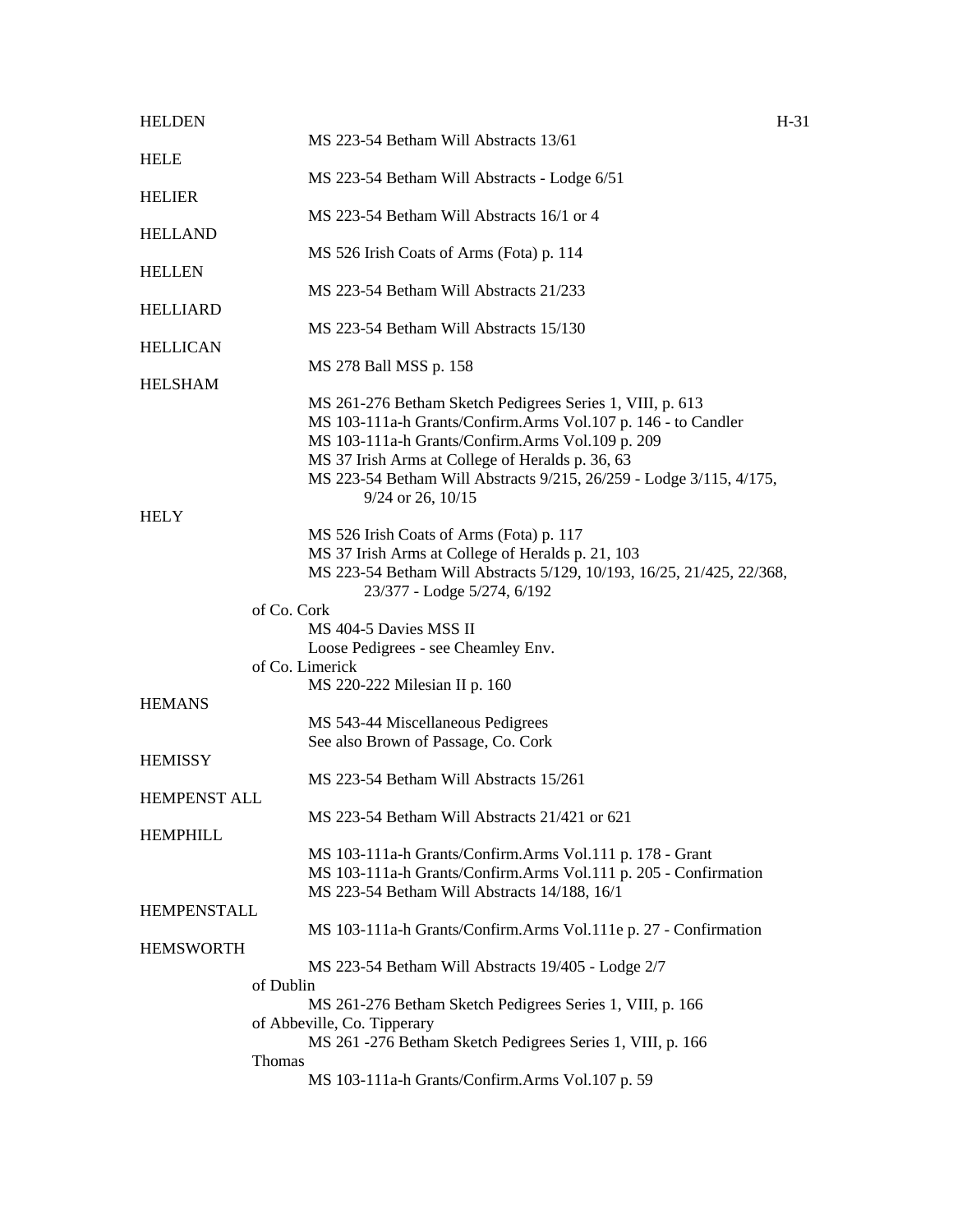| <b>HENCHY</b>      |                                                                                                                                      | $H-32$ |
|--------------------|--------------------------------------------------------------------------------------------------------------------------------------|--------|
|                    | of Feenagh, Co. Clare                                                                                                                |        |
|                    | MS 384 Donavan MSS p. 130                                                                                                            |        |
| <b>HENCOCK</b>     |                                                                                                                                      |        |
|                    | MS 526 Irish Coats of Arms (Fota) p. 110                                                                                             |        |
| <b>HENDERSON</b>   |                                                                                                                                      |        |
|                    | MS 103-111a-h Grants/Confirm.Arms Vol.111 p. 47 - Confirmation                                                                       |        |
|                    | MS 103-111a-h Grants/Confirm.Arms Vol.111a p. 95 - Confirmation                                                                      |        |
|                    | MS 198 Ecclesiastical Visitations p. 372                                                                                             |        |
|                    | MS 199 Ecclesiastical Visitations p. 265                                                                                             |        |
|                    | MS 445 Reynell MSS p. 31                                                                                                             |        |
|                    | MS 223-54 Betham Will Abstracts 6/321, 7/265, 8/242, 9/57, 10/208,<br>11/195, 15/199, 18/407, 20/424, 21/276, 22/321, 23/52, 24/277, |        |
|                    | 26/110, 27/153                                                                                                                       |        |
| <b>HENDLEY</b>     |                                                                                                                                      |        |
|                    | MS 223-54 Betham Will Abstracts 14/186, 21/381, 31/141 - Lodge 1/169,                                                                |        |
|                    | 4/100                                                                                                                                |        |
|                    | of Co. Cork                                                                                                                          |        |
|                    | MS 384 Donavan MSS p. 136                                                                                                            |        |
|                    | Loose Pedigrees                                                                                                                      |        |
| <b>HENDRICK</b>    |                                                                                                                                      |        |
|                    | MS 103-111a-h Grants/Confirm.Arms Vol.103 p. 3                                                                                       |        |
|                    | MS 223-54 Bet ham Will Abstracts 20/327, 22/131, 30/223                                                                              |        |
|                    | of Dublin                                                                                                                            |        |
|                    | MS 384 Donavan MSS p. 140                                                                                                            |        |
|                    | Aylmer                                                                                                                               |        |
|                    | MS 103-111a-h Grants/Confirm.Arms Vol.110 p. 118 - Grant &                                                                           |        |
|                    | Exemplification                                                                                                                      |        |
| <b>HENDRICKSON</b> |                                                                                                                                      |        |
| <b>HENEHER</b>     | MS 223-54 Betham Will Abstracts 27/284                                                                                               |        |
|                    | MS 223-54 Betham Will Abstracts - Lodge 10/18                                                                                        |        |
| HENERGY/ O'HENERGY |                                                                                                                                      |        |
|                    | MS 145 O'Ferrall's Linea Antiqua I p. 497                                                                                            |        |
| <b>HENESSY</b>     |                                                                                                                                      |        |
|                    | MS 223-54 Betham Will Abstracts 8/116, 13/68, 14/23, 23J?, 27/127                                                                    |        |
| <b>HENEY</b>       |                                                                                                                                      |        |
|                    | of Mullangar                                                                                                                         |        |
|                    | MS 527 McLysaght MSS p. 52                                                                                                           |        |
| <b>HENIGAN</b>     |                                                                                                                                      |        |
|                    | of Co. Cork                                                                                                                          |        |
|                    | MS 220-222 Milesian II p. 157                                                                                                        |        |
| HENLEY/HENLY       |                                                                                                                                      |        |
|                    | of Derbyshire                                                                                                                        |        |
|                    | MS 184 Lords Entries Vol. II p. 74                                                                                                   |        |
|                    | Arms                                                                                                                                 |        |
|                    | MS 183 Lords Entries Vol. I p. 307                                                                                                   |        |
|                    | Baron (Eden)                                                                                                                         |        |
| <b>HENN</b>        | MS 186 Lords Entries Vol. IV p. 144                                                                                                  |        |
|                    | MS 103-111a-h Grants/Confirm.Arms Vol.108 p. 151                                                                                     |        |
|                    | MS 37 Irish Arms at College of Heralds p. 21, 346                                                                                    |        |
|                    | MS 445 Reynell MSS p. 43, 127                                                                                                        |        |
|                    |                                                                                                                                      |        |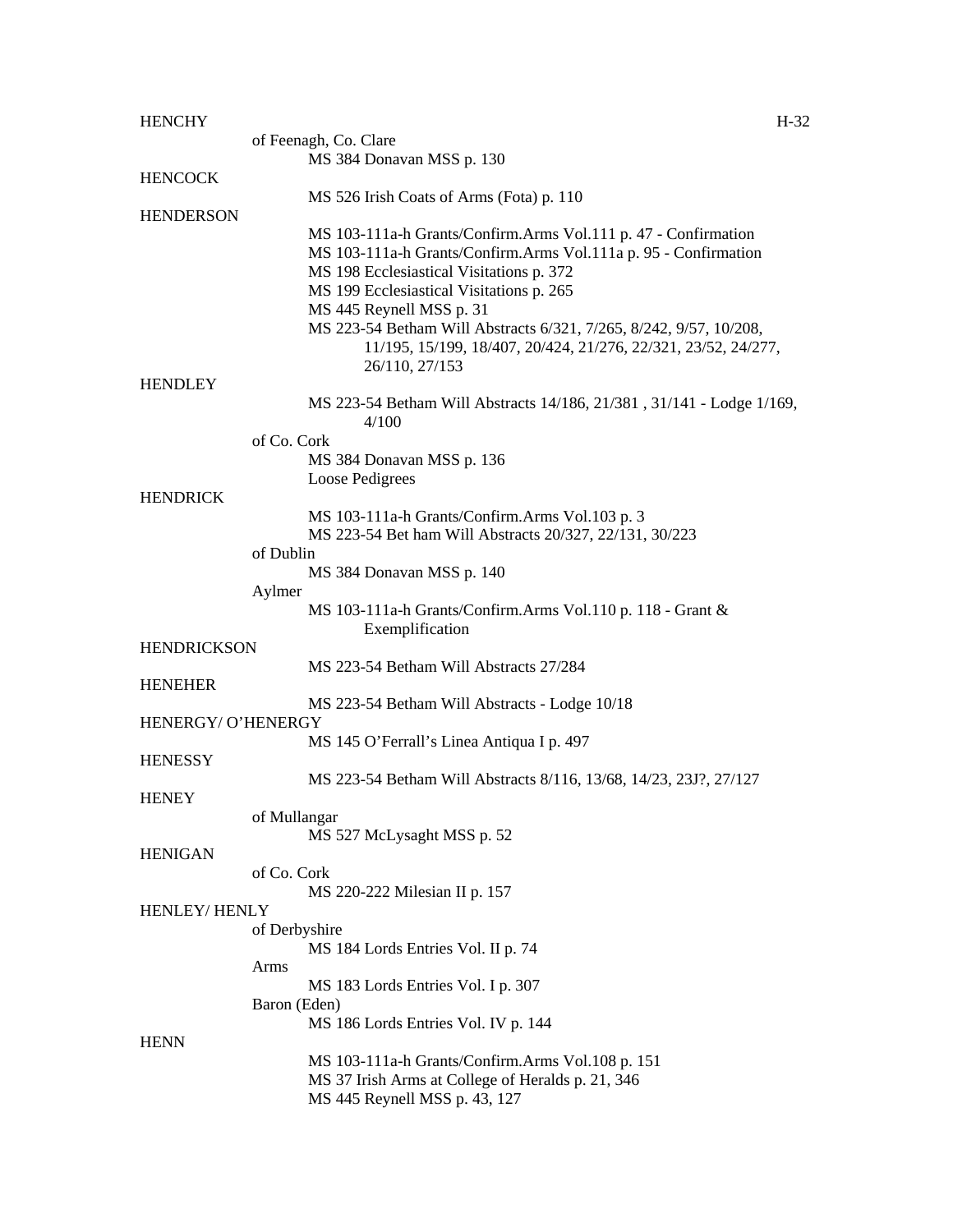| $Henn - con'd$     |                                                                                                      | $H-33$ |
|--------------------|------------------------------------------------------------------------------------------------------|--------|
|                    | MS 223-54 Betham Will Abstracts 13/58, 21/430                                                        |        |
|                    | of Paradise Hill, Co. Clare                                                                          |        |
|                    | MS 261-276 Betham Sketch Pedigrees Series 1, XI, p. 129                                              |        |
|                    | of Co. Clare                                                                                         |        |
|                    | MS 292-298 Betham Sketch Pedigrees Series 2, III, p. 219                                             |        |
|                    | MS 404-5 Davies MSS I                                                                                |        |
|                    | Loose Pedigrees                                                                                      |        |
| HENNE              |                                                                                                      |        |
|                    | of Dorking, Surrey & Wingfield, Berkshire<br>MS 261-276 Betham Sketch Pedigrees Series 1, XI, p. 130 |        |
| <b>HENNEKER</b>    |                                                                                                      |        |
|                    | Baron of Stratford upon Slaney, Co. Wicklow                                                          |        |
|                    | MS 186 Lords Entries Vol. IV p. 168                                                                  |        |
| <b>HENNERY</b>     |                                                                                                      |        |
|                    | MS 223-54 Betham Will Abstracts 5/37                                                                 |        |
| <b>HENNESSY</b>    |                                                                                                      |        |
|                    | MS 146 O'Ferrall's Linea Antiqua 11 p. 452                                                           |        |
|                    | of Co. Cork                                                                                          |        |
|                    | Loose Pedigrees                                                                                      |        |
| <b>HENNINGSWAY</b> |                                                                                                      |        |
|                    | MS 223-54 Betham Will Abstracts 20/344                                                               |        |
| <b>HENNRICKEN</b>  |                                                                                                      |        |
|                    | MS 223-54 Betham Will Abstracts 22/131                                                               |        |
| HENNSWORTH         |                                                                                                      |        |
|                    | MS 223-54 Betham Will Abstracts 32/73                                                                |        |
|                    | HENRAGHTY/O'HENRAGHTY                                                                                |        |
|                    | MS 146 O'Ferrall's Linea Antiqua II p. 487 (A)                                                       |        |
| HENRICANE          |                                                                                                      |        |
|                    | MS 199 Ecclesiastical Visitations p. 350                                                             |        |
| <b>HENRICUS</b>    |                                                                                                      |        |
|                    | MS 199 Ecclesiastical Visitations p. 376                                                             |        |
| HENRY              |                                                                                                      |        |
|                    | MS 103-111a-h Grants/Confirm.Arms Vol.109 p. 23                                                      |        |
|                    | MS 103-111a-h Grants/Confirm.Arms Vo1.111b p. 36 - Grant &                                           |        |
|                    | Exemplification<br>MS 213 Antrim Families p. 2203                                                    |        |
|                    | MS 362-78 Betham Letter Books Vol. XVIII p. 71                                                       |        |
|                    | MS 223-54 Betham Will Abstracts 4/2, 7/326, 9/11, 10/24, 11/14, 12/50,                               |        |
|                    | 14/61, 16/133, 17/228, 19/222, 21/435, 23/7, 26/215 - Lodge 5/15                                     |        |
|                    | of Drogheda                                                                                          |        |
|                    | MS 261-276 Betham Sketch Pedigrees Series 1, XIII, p. 80, 87                                         |        |
|                    | of Rathe                                                                                             |        |
|                    | MS 292-298 Betham Sketch Pedigrees Series 2, VII, p. 399                                             |        |
|                    | of Straffan                                                                                          |        |
|                    | MS 385 Bewley MSS p. 111                                                                             |        |
|                    | of Co. Kildare                                                                                       |        |
|                    | MS 184 Lords Entries Vol. II p. 108                                                                  |        |
|                    | Loose Pedigrees - 2 envs.                                                                            |        |
| <b>HENSBY</b>      |                                                                                                      |        |
|                    | MS 199 Ecclesiastical Visitations p. 369                                                             |        |
| <b>HENSEY</b>      |                                                                                                      |        |
|                    | MS 526 Irish Coats of Arms (Fota) p. 22, 23                                                          |        |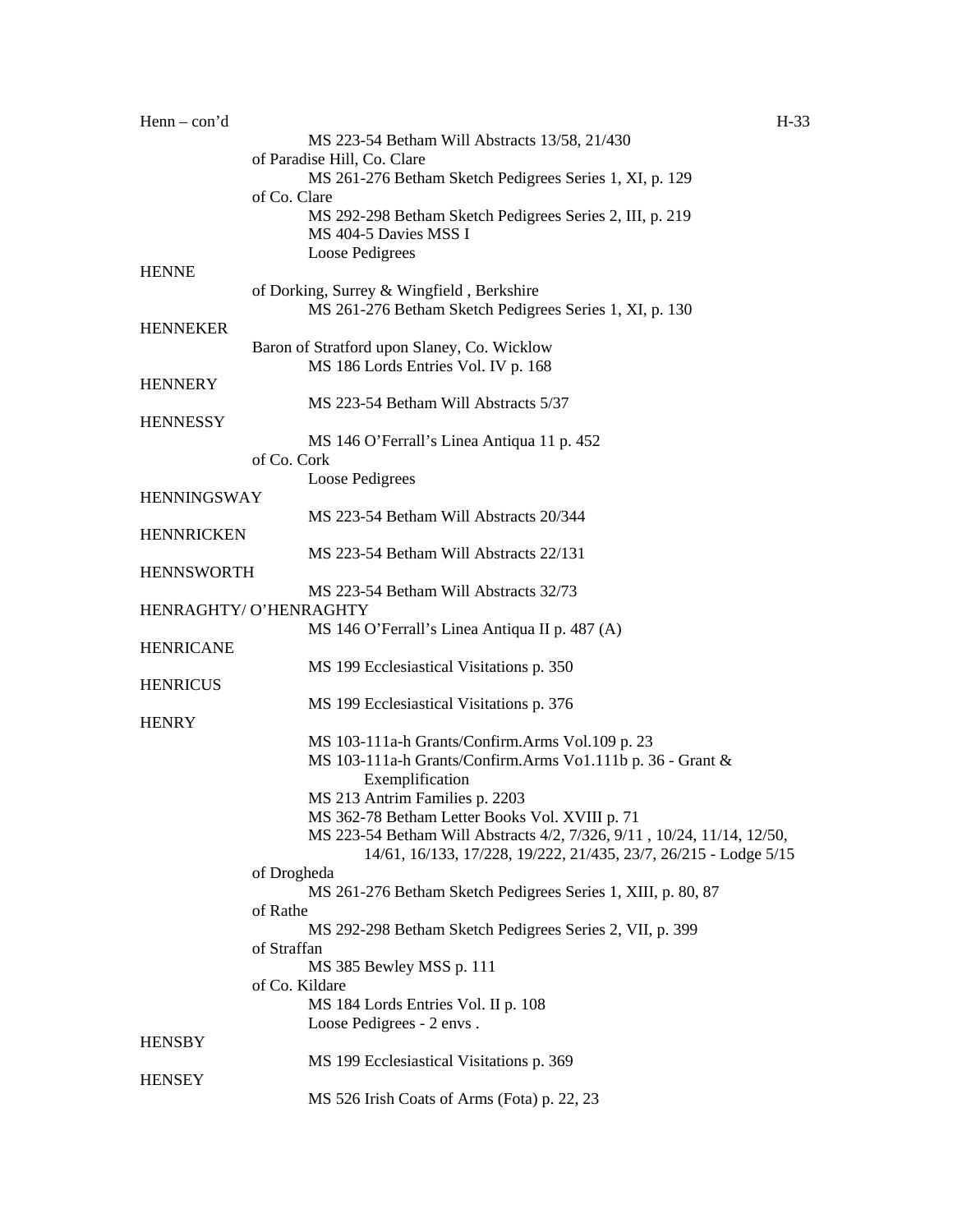| <b>HENSHAW</b>     |                                                                                                                                                       | H-34 |
|--------------------|-------------------------------------------------------------------------------------------------------------------------------------------------------|------|
|                    | MS 223-54 Betham Will Abstracts 1/14, 8/42                                                                                                            |      |
| <b>HENSMAN</b>     | MS 445 Reynell MSS p. 17                                                                                                                              |      |
| <b>HENZELL</b>     |                                                                                                                                                       |      |
|                    | MS 261-276 Betham Sketch Pedigrees Series 1, XIV, p. 56<br>MS 223-54 Betham Will Abstracts 6/336, 8/152, 12/78, 14/173, 27/325,<br>29/146 - Lodge 5/5 |      |
| of King's Co. I    |                                                                                                                                                       |      |
|                    | MS 573-576 Sadleir Pedigrees 576 p. 114                                                                                                               |      |
| HEOGAN/ O'HEOGAN   | MS 145 O'Ferrall's Linea Antiqua I p. 498                                                                                                             |      |
| <b>HEPBURN</b>     |                                                                                                                                                       |      |
|                    | MS 223-54 Betham Will Abstracts 4/215, 8/315, 25/347 - Lodge 6/77                                                                                     |      |
|                    | of Hales (Hailes)                                                                                                                                     |      |
|                    | MS 436 Irwin A p. 329, 335                                                                                                                            |      |
| <b>HEPSON</b>      | MS 432-37 Irwin MSS 436 p. 329 - MS437 Pt. I                                                                                                          |      |
|                    | MS 223-54 Betham Will Abstracts 28/176                                                                                                                |      |
| <b>HEPTENSTALL</b> |                                                                                                                                                       |      |
|                    | MS 223-54 Betham Will Abstracts 5/91, 16/34, 23/59, 30/323                                                                                            |      |
| <b>HERAN</b>       |                                                                                                                                                       |      |
|                    | MS 125 Heraldic Sketches p. 64, 199                                                                                                                   |      |
| <b>HEPENSTAL</b>   |                                                                                                                                                       |      |
|                    | MS 103-111a-h Grants/Confirm.Arms Vol.108 p. 258 - Dopping<br>MS 445 Reynell MSS p. 99, 128                                                           |      |
| <b>HERRAGHTY</b>   |                                                                                                                                                       |      |
|                    | MS 103-111a-h Grants/Confirm.Arms Vol.111e p. 103 - Confirmation                                                                                      |      |
| <b>HERBERT</b>     |                                                                                                                                                       |      |
|                    | MS 103-111a-h Grants/Confirm.Arms Vol.1 03 - see Harbert                                                                                              |      |
|                    | MS 103-111a-h Grants/Confirm.Arms Vol.1 07 p. 240 - in addition to                                                                                    |      |
|                    | Kenney                                                                                                                                                |      |
|                    | MS 103-111a-h Grants/Confirm.Arms Vol.110 p. 208 - quartered by Fair                                                                                  |      |
|                    | MS 125 Heraldic Sketches p. 36<br>MS 198 Ecclesiastical Visitations p. 608                                                                            |      |
|                    | MS 198 Ecclesiastical Visitations p. 37                                                                                                               |      |
|                    | MS 445 Reynell MSS p. 140                                                                                                                             |      |
|                    | MS 223-54 Betham Will Abstracts 1/84, 2/74, 3/164, 6/196, 7/28/8/92, 10/4,                                                                            |      |
|                    | 13/132, 14/142, 16/192, 17/46, 18/102, 23/97 or 397, 24/45, 32/39                                                                                     |      |
|                    | or 32/89 - Lodge 2/131, 4/197, 5/106, 7/38                                                                                                            |      |
|                    | of Rathkeale, Co. Limerick                                                                                                                            |      |
|                    | MS 261-276 Betham Sketch Pedigrees Series 1, VI, p. 280                                                                                               |      |
|                    | MS 261-276 Betham Sketch Pedigrees Series 1, I, p. 201<br>MS 187 Lords Entries Vol. V p. 25                                                           |      |
|                    | of Co. Limerick                                                                                                                                       |      |
|                    | Loose Pedigrees                                                                                                                                       |      |
|                    | MS 215-219 Anglo-Irish Pedigrees V p. 290                                                                                                             |      |
|                    | of Durrow, King's Co.                                                                                                                                 |      |
|                    | MS 261-276 Betham Sketch Pedigrees Series 1, II, p. 259                                                                                               |      |
| of Ragland         |                                                                                                                                                       |      |
|                    | MS 93-97 Chaos 5, p. 10                                                                                                                               |      |
|                    | of Co. Kerry & Co. Cork<br>TO FIND REFERENCES, SEE FILM NUMBER LISTING AND FOREWORD                                                                   |      |
|                    |                                                                                                                                                       |      |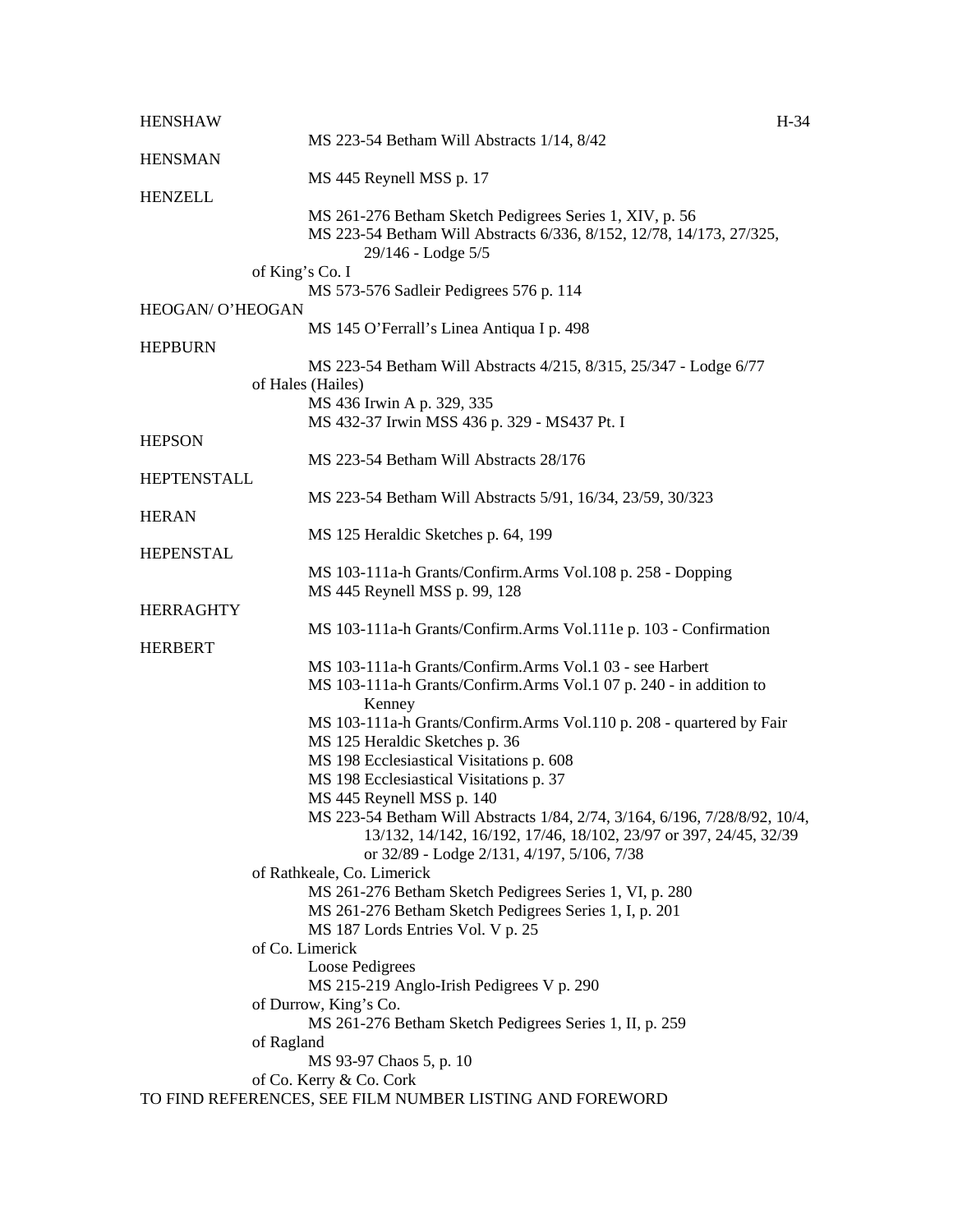| $Herbert - con'd$ |                                                                                       | $H-35$ |
|-------------------|---------------------------------------------------------------------------------------|--------|
|                   | Loose Pedigrees - see Travers Env.                                                    |        |
|                   | of Co. Dublin                                                                         |        |
|                   | MS 215-219 Anglo-Irish Pedigrees III p. 103                                           |        |
|                   | of King's Co.                                                                         |        |
|                   | MS 215-219 Anglo-Irish Pedigrees III p. 103-4                                         |        |
|                   | of Co. Kerry                                                                          |        |
|                   | MS 215-219 Anglo-Irish Pedigrees III p. 109-10<br>Lord                                |        |
|                   | MS 261 -276 Betham Sketch Pedigrees Series 1, XVI, p. 108                             |        |
|                   | <b>Baron of Castle Island</b>                                                         |        |
|                   | MS 93-97 Chaos 5, p. 5                                                                |        |
|                   | Earl of Pembroke                                                                      |        |
|                   | MS 93-97 Chaos 5, p. 11, 12                                                           |        |
|                   | Sir Edward - bur. King's Co. 1629                                                     |        |
|                   | MS 64-79 Funeral Entries Vol. 5, 17                                                   |        |
|                   | Giles - bur. 1657. Wife:  Herbert. Res: Surrey                                        |        |
|                   | MS 64-79 Funeral Entries Vol. 4, 14, 16                                               |        |
|                   | Mrs. Morish - see Margaret Bourk - Funeral Entry Index                                |        |
| <b>HERD</b>       | MS 223-54 Betham Will Abstracts 22/351 or 354                                         |        |
| <b>HERDMAN</b>    |                                                                                       |        |
|                   | MS 198 Ecclesiastical Visitations p. 576, 581                                         |        |
|                   | MS 223-54 Betham Will Abstracts 18/94 or 96                                           |        |
| <b>HEREFORD</b>   |                                                                                       |        |
|                   | MS 184 Lords Entries Vol. II p. 131                                                   |        |
| <b>HEREMON</b>    |                                                                                       |        |
|                   | Race of                                                                               |        |
|                   | MS 145 O'Ferrall's Linea Antiqua I p. 324                                             |        |
| <b>HEREN</b>      |                                                                                       |        |
|                   | MS 198 Ecclesiastical Visitations p. 290                                              |        |
| <b>HERESFORTH</b> | MS 223-54 Betham Will Abstracts 3/249                                                 |        |
| <b>HERIZ</b>      |                                                                                       |        |
|                   | See Smith                                                                             |        |
| <b>HERNE</b>      |                                                                                       |        |
|                   | MS 223-54 Betham Will Abstracts 1/90, 2/129, 6/215, 13/100, 17/331,                   |        |
|                   | 19/17, 26/34, 32/80                                                                   |        |
| <b>HEROLD</b>     |                                                                                       |        |
|                   | MS 526 Irish Coats of Arms (Fota) p. 88                                               |        |
| <b>HERON</b>      |                                                                                       |        |
|                   | MS 103-111a-h Grants/Confirm.Arms Vol.111b p. 41 - Confirmation                       |        |
|                   | MS 103-111a-h Grants/Confirm.Arms Vol.111c p. 46 - Grant                              |        |
|                   | of Tullykeele, Co. Louth<br>MS 261-276 Betham Sketch Pedigrees Series 1, XIII, p. 199 |        |
|                   | of Co. Louth.                                                                         |        |
|                   | MS 205 Will Pedigrees Vol. 3 p. 360                                                   |        |
| <b>HERRICK</b>    |                                                                                       |        |
|                   | MS 223-54 Betham Will Abstracts 1/73, 16/204, 19/20, 20/212, 22/213                   |        |
|                   | of Co. Cork                                                                           |        |
|                   | Loose Pedigrees                                                                       |        |
|                   | of Bellmount                                                                          |        |
|                   | MS 205 Will Pedigrees Vol. 3 p. 87                                                    |        |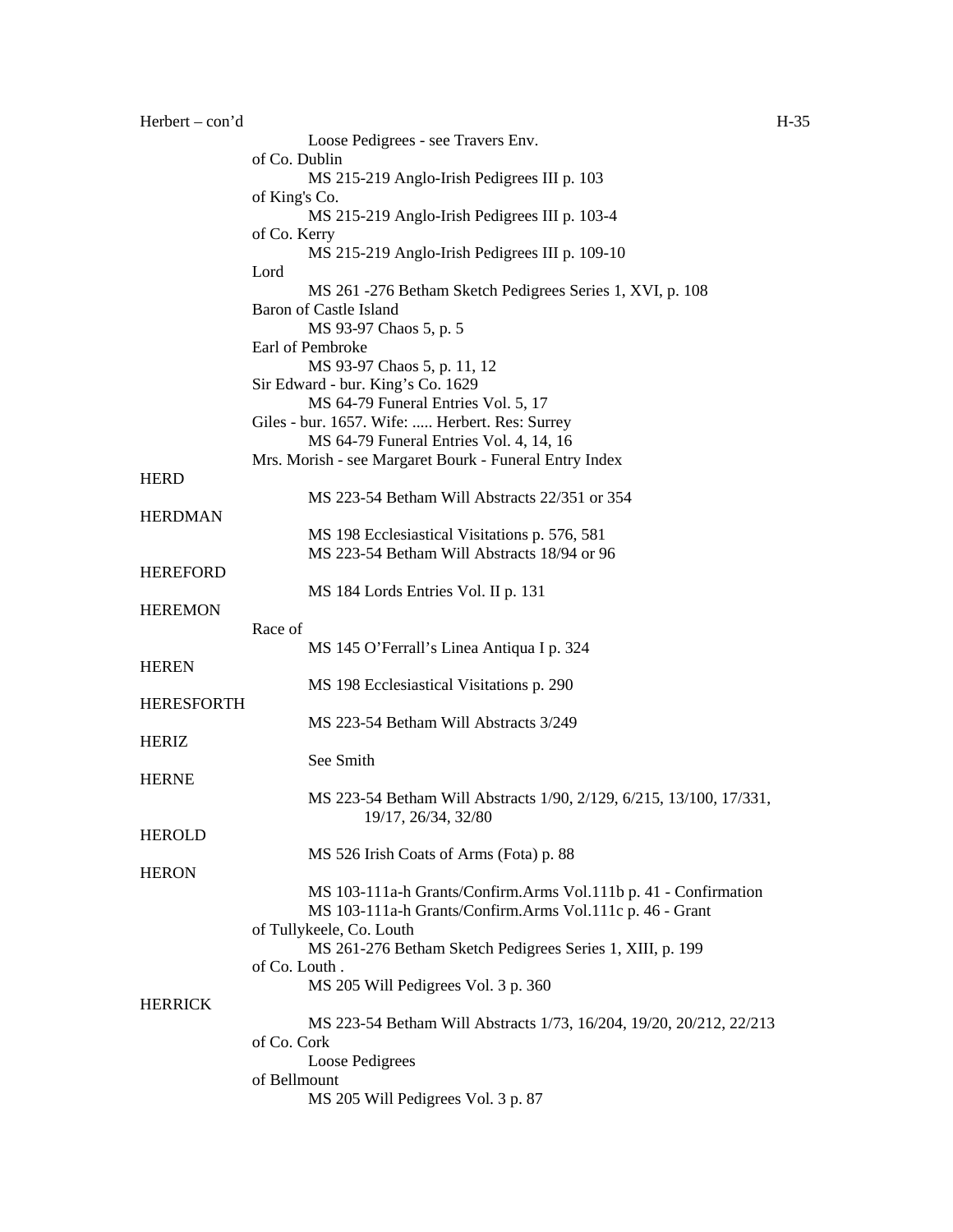| <b>HERRIES</b>      |                |                                                                                                   | $H-36$ |
|---------------------|----------------|---------------------------------------------------------------------------------------------------|--------|
|                     |                | MS 223-54 Betham Will Abstracts 3/272                                                             |        |
| <b>HERRING</b>      |                |                                                                                                   |        |
|                     |                | MS 223-54 Betham Will Abstracts 2/221                                                             |        |
|                     |                | of Egham, Surrey<br>MS 183 Lords Entries Vol. I p. 255                                            |        |
|                     |                | of Queen's Co. and Carlow                                                                         |        |
|                     |                | MS 573-576 Sadleir Pedigrees 576 p. 120                                                           |        |
|                     | Arms           |                                                                                                   |        |
|                     |                | MS 93-97 Chaos 5, p. 25                                                                           |        |
| <b>HERTFORD</b>     |                |                                                                                                   |        |
|                     | Earl of        |                                                                                                   |        |
|                     |                | MS 183 Lords Entries Vol. I p. 161                                                                |        |
| <b>HERVEY</b>       |                |                                                                                                   |        |
|                     |                | MS 125 Heraldic Sketches p. 30, 130, 150<br>MS 445 Reynell MSS p. 118                             |        |
|                     |                | MS 223-54 Betham Will Abstracts 7/250, 31/120 - Lodge 1/137                                       |        |
|                     | Lord           |                                                                                                   |        |
|                     |                | MS 184 Lords Entries Vol. II p. 20, 135                                                           |        |
| <b>HESKETT</b>      |                |                                                                                                   |        |
|                     |                | MS 37 Irish Arms at College of Heralds p. 4, 8                                                    |        |
| <b>HESLIN</b>       |                |                                                                                                   |        |
|                     |                | MS 223-54 Betham Will Abstracts 7/158                                                             |        |
| <b>HESSY</b>        |                |                                                                                                   |        |
|                     |                | MS 223-54 Betham Will Abstracts 16/325                                                            |        |
| <b>HESTER</b>       |                | MS 223-54 Betham Will Abstracts 15/46 - Lodge 6/210                                               |        |
| <b>HETHERINGTON</b> |                |                                                                                                   |        |
|                     |                | MS 198 Ecclesiastical Visitations p.402, 416, 452                                                 |        |
|                     |                | MS 199 Ecclesiastical Visitations p. 403                                                          |        |
|                     |                | MS 223-54 Betham Will Abstracts 1/50, 3/97, 6/21, 9/13, 15/199, 24/316 -                          |        |
|                     |                | Lodge 10/105                                                                                      |        |
|                     | of Queen's Co. |                                                                                                   |        |
|                     |                | MS 215-219Anglo-Irish Pedigrees III p.105, 106                                                    |        |
|                     |                | of Co. Limerick                                                                                   |        |
|                     |                | MS 215-219 Anglo-Irish Pedigrees III p. 107                                                       |        |
|                     |                | David - bur. 1622. Res: Queen's Co.                                                               |        |
|                     |                | MS 64-79 Funeral Entries Vol. 5, 17<br>Mrs. David - see Margaret FitzGerald - Funeral Entry Index |        |
|                     |                | George - bur. 1619. Res: King's Co.                                                               |        |
|                     |                | MS 64-79 Funeral Entries Vol. 3                                                                   |        |
|                     |                | Miss - bur. c. 1618. Husband:   Greame                                                            |        |
|                     |                | MS 64-79 Funeral Entries Vol. 3                                                                   |        |
| <b>HETHERTON</b>    |                |                                                                                                   |        |
|                     |                | MS 223-54 Betham Will Abstracts - Lodge 5/255                                                     |        |
| <b>HETT</b>         |                |                                                                                                   |        |
|                     |                | MS 407 Carmichael MSS - no page given                                                             |        |
| <b>HEVEN</b>        |                |                                                                                                   |        |
|                     |                | MS 223-54 8etham Will Abstracts 3/3, 11/212                                                       |        |
| <b>HEVERIN</b>      |                | MS 223-54 Betham Will Abstracts 11/135                                                            |        |
| <b>HEVY</b>         |                |                                                                                                   |        |
|                     |                | MS 223-54 Betham Will Abstracts 8/15, 12/2, 14/74                                                 |        |
|                     |                |                                                                                                   |        |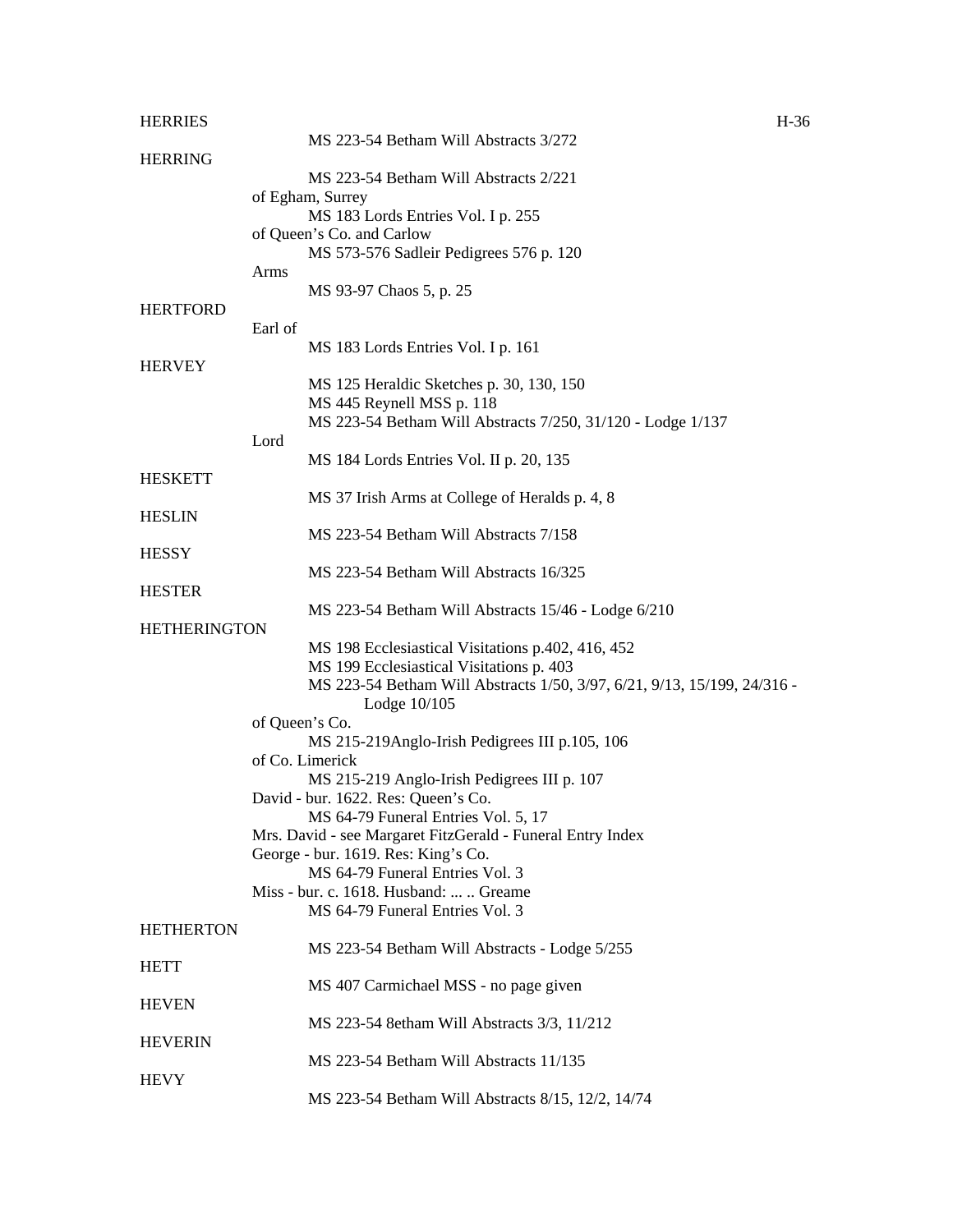## HEW H-37 MS 223-54 Betham Will Abstracts 13/214 **HEWARD** MS 223-54 Betham Will Abstracts 2/301 Nicholas - Chief Chamberlain of the Exchequer - bur. 1618 MS 64-79 Funeral Entries Vol. 3 Miss - bur. Dublin 1675. Husbands: (1) ..... Burrows, and (2) ..... Beaghan MS 64-79 Funeral Entries Vol. 4, 11, 14 HEWELL MS 223-54 Betham Will Abstracts 14/79, 21/268 **HEWES** Mrs. - see .. ... Edwards - Funeral Entry index **HEWETSON** MS 223-54 Betham Will Abstracts 1/11, 4/156, 6/47, 10/318, 12/28, 13/234, 17/307, 20/326, 22/378, 23/\_3, 24/100 - Lodge 7/9 of Co. Kildare MS 385 Bewley MSS - no page given Christopher - bur. Swords 1633 MS 64-79 Funeral Entries Vol. 5, 17 Capt. Thomas - bur. Dublin 1651. Wife: ..... Smith MS 64-79 Funeral Entries Vol. 4, 14, 16 ? - bur. Dublin 1652 MS 64-79 Funeral Entries Vol. 4, 14, 16 **HEWETT** MS 223-54 Betham Will Abstracts 2/278, 3/299, 6/288, 8/324, 9/117, 11/333, 17/272, 19/9, 20/326, 21/335, 23/7, 25/39, 20/103 Baron Lifford MS 103-111a-h Grants/Confirm.Arms Vol.103 p. 97 Viscount Lifford, MS 184 Lords Entries Vol. II p. 4, 155 MS 205 Will Pedigrees Vol. 3 p. 311 HEWLETT Mrs. - bur. Dublin 1669 – "the widow Hewetson's child" MS 64-79 Funeral Entries Vol. 4, 14, 16 Mrs. - see ..... Cusack - Funeral Entry Index **HEWOOD** MS 223-54 Betham Will Abstracts 1/25 **HEWSON** MS 103-111a-h Grants/Confirm.Arms Vol.111d p. 77 - Confirmation MS 445 Reynell MSS p. 125 MS 526 Irish Coats of Arms (Fota) p. 185 MS 223-54 Betham Will Abstracts 3/243, 5/305, 12/45, 13/23, 22/168 - Lodge 4/145 Mrs. John - see ..... Turner - Funeral Entry Index **HEWTON** MS 198 Ecclesiastical Visitations p. 5, 10, 14 **HEY** MS 198 Ecclesiastical Visitations p. 143 **HEYDOCK** MS 223-54 Betham Will Abstracts 1/330 or 390, 3/154, 5/189, 30/283 **HEYDON**

MS 223-54 Betham Will Abstracts 4/101, 7/28, 17/75, 30/279 - TO FIND REFERENCES, SEE FILM NUMBER LISTING AND FOREWORD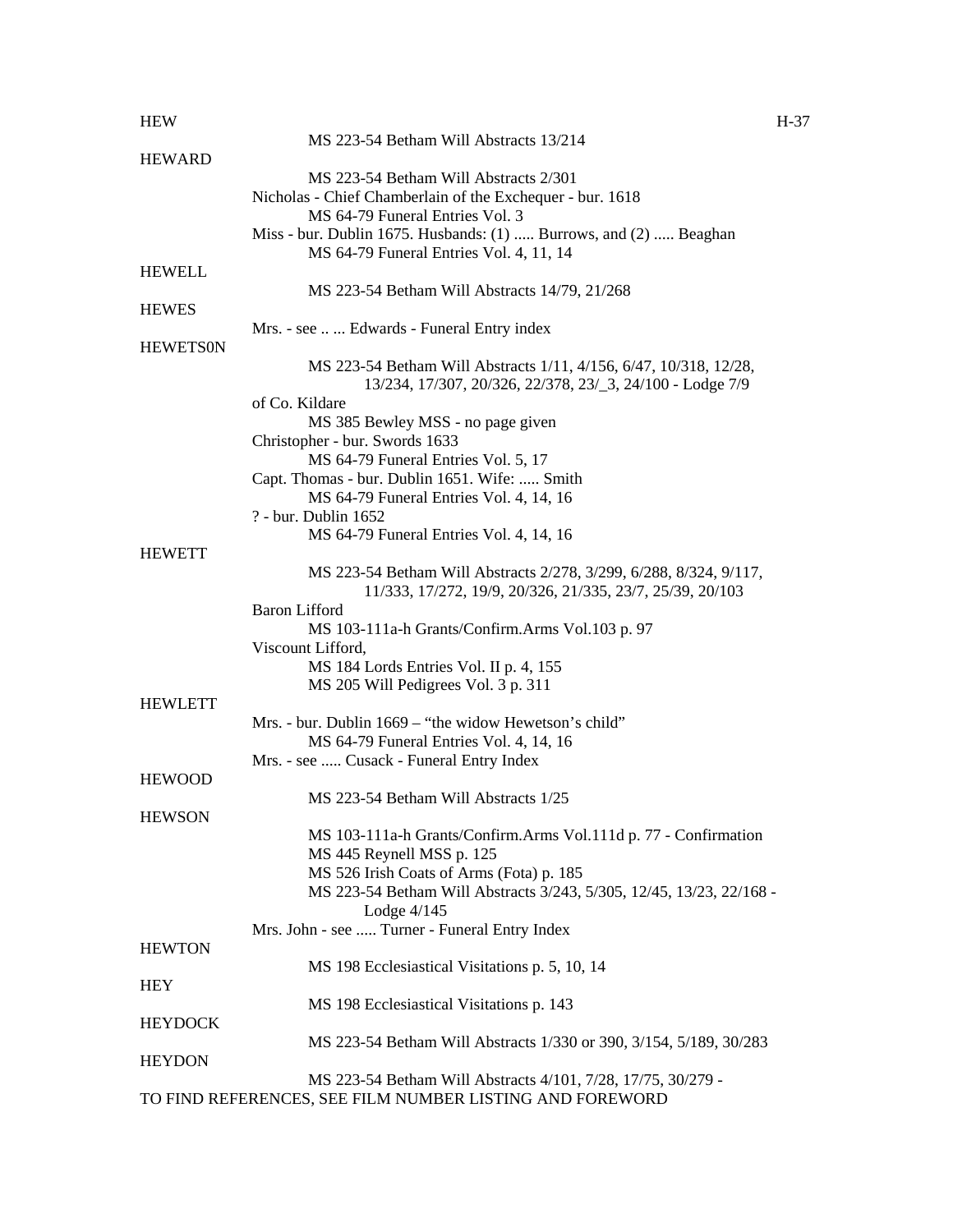| $Heydon - con'd$ | $H-38$                                                                                                           |
|------------------|------------------------------------------------------------------------------------------------------------------|
|                  | Lodge $10/50$                                                                                                    |
|                  | of Whitby, Upper Canada                                                                                          |
|                  | MS 205 Will Pedigrees Vol. 3 p. 83                                                                               |
|                  | Edmund - bur. Co. Tipperary 1637. Wives: (1) Joan Fennell, and (2) Joan Carey<br>MS 64-79 Funeral Entries Vol. 7 |
|                  | Peter - bur. Dublin 1656. Wife: Catherine Purcell                                                                |
|                  | MS 64-79 Funeral Entries Vol. 4, 14, 16                                                                          |
| <b>HEYLAND</b>   |                                                                                                                  |
|                  | MS 223-54 Betham Will Abstracts 3/204, 5/279, 11/249, 12/135, 14/287,                                            |
| <b>HEYLIGGER</b> | 16/338, 17/290, 23/406, 24/104 - Lodge 6/10, 10/119                                                              |
|                  | MS 223-54 Betham Will Abstracts 7/395, 19/419                                                                    |
| HEYNE/ O'HEYNE   |                                                                                                                  |
|                  | MS 145 O'Ferrall's Linea Antiqua I p. 570                                                                        |
|                  | of Co. Limerick                                                                                                  |
|                  | MS 215-219 Anglo-Irish Pedigrees V p. 305                                                                        |
| <b>HEWFORD</b>   |                                                                                                                  |
|                  | MS 198 Ecclesiastical Visitations p. 293                                                                         |
| <b>HEWITT</b>    |                                                                                                                  |
|                  | MS 37 Irish Arms at College of Heralds p. 4, 35, 52, 363                                                         |
|                  | Viscount Lifford                                                                                                 |
|                  | MS 185 Lords Entries Vol. III p. 202                                                                             |
| <b>HEYGATE</b>   |                                                                                                                  |
|                  | Rt. Rev. James - bur. Clones 1638 - Bishop of Kilfenora<br>MS 64-79 Funeral Entries Vol. 7                       |
|                  | Miss - bur. 1661. Husband: Sir  Ashton                                                                           |
|                  | MS 64-79 Funeral Entries Vol. 4, 14, 161                                                                         |
|                  |                                                                                                                  |
| <b>HEYLAND</b>   |                                                                                                                  |
|                  | MS 103-111a-h Grants/Confirm.Arms Vol.108 p. 41                                                                  |
|                  | MS 125 Heraldic Sketches p. 83                                                                                   |
|                  | of Coleraine, Co. Derry                                                                                          |
|                  | MS 261-276 Betham Sketch Pedigrees Series 1, XIV, p. 2, 4                                                        |
|                  | of Maryboro', Queens Co.                                                                                         |
|                  | MS 261-276 Betham Sketch Pedigrees Series 1, XIV, p. 3                                                           |
|                  | of Londonderry                                                                                                   |
|                  | MS 261-276 Betham Sketch Pedigrees Series 1, XIV, p. 4                                                           |
| <b>HEYMEN</b>    | MS 404-5 Davies MSS I                                                                                            |
| <b>HEYWARD</b>   |                                                                                                                  |
|                  | MS 223-54 Betham Will Abstracts 1/342 or 392                                                                     |
| <b>HEYWOOD</b>   |                                                                                                                  |
|                  | MS 37 Irish Arms at College of Heralds p. 40, 165                                                                |
|                  | MS 199 Ecclesiastical Visitations p. 110                                                                         |
|                  | MS 445 Reynell MSS p. 5                                                                                          |
|                  | MS 223-54 Betham Will Abstracts 1/25, 7/373, 12/132, 26/86 - Lodge 6/118                                         |
| <b>HIBBERT</b>   |                                                                                                                  |
|                  | MS 362-78 Betham Letter Books Vol. VII p. 278                                                                    |
|                  | Loose Pedigrees                                                                                                  |
| <b>HIBBOTTS</b>  |                                                                                                                  |
|                  | MS 223-54 Betham Will Abstracts - Lodge 7/28                                                                     |
|                  | TO FIND REFERENCES, SEE FILM NUMBER LISTING AND FOREWORD                                                         |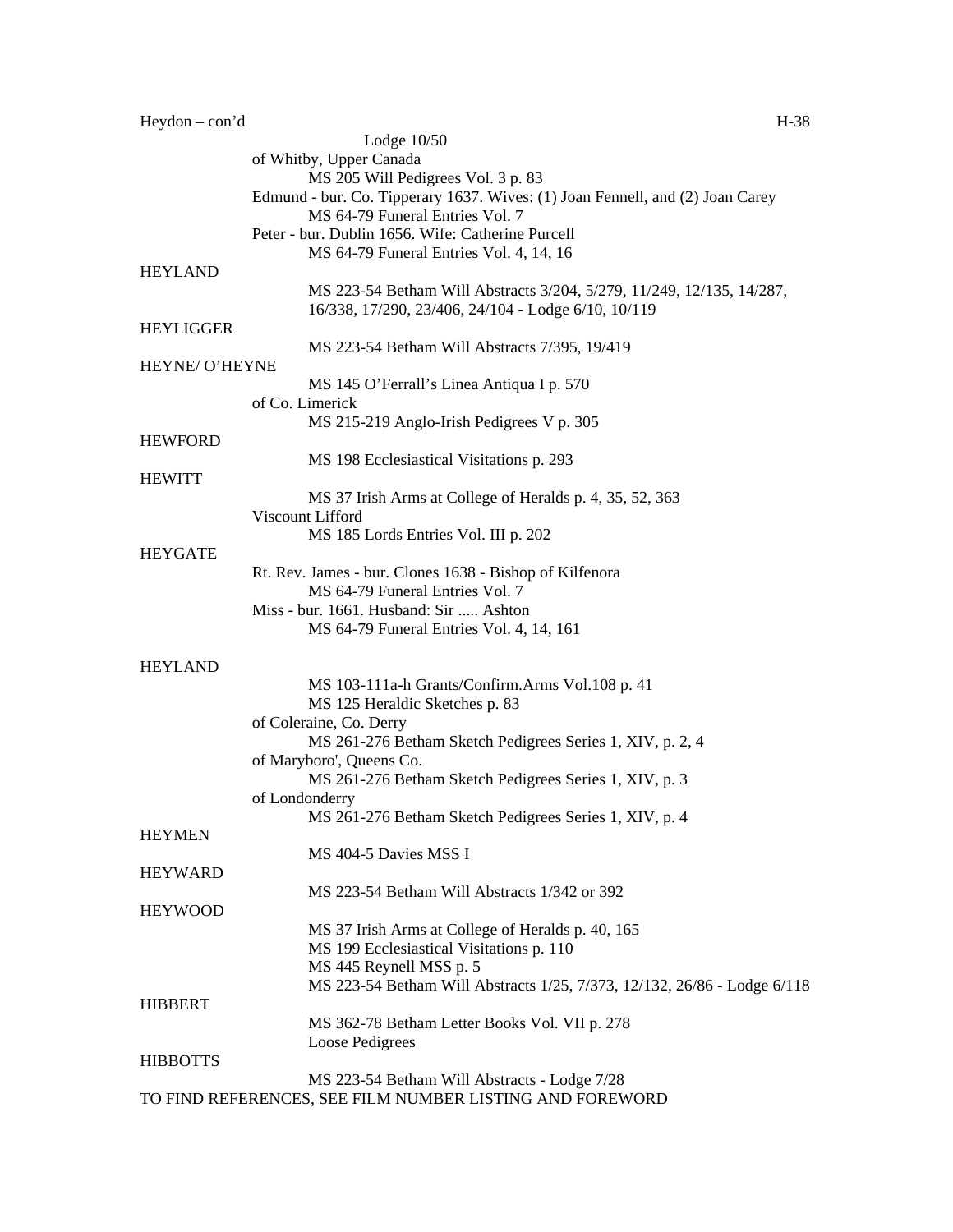Hibbotts – con'd H-39 Sir Thomas - bur. Dublin 1639 MS 64-79 Funeral Entries Vol. 6 Lady Thomas - bur. 1620 MS 64-79 Funeral Entries Vol. 3 **HICKENS** MS 223-54 Betham Will Abstracts 21/299 **HICKES** of Co. Tipperary MS 573-576 Sadleir Pedigrees 576 p. 106 HICKEY/ O'HICKEY MS 215-219 Anglo-Irish Pedigrees V p. 290 MS 145 O'Ferrall's Linea Antiqua I p. 111 MS 280-85 Fisher MSS VI 79 MS 198 Ecclesiastical Visitations p. 162 MS 445 Reynell MSS p. 19, 140 MS 103-111a-h Grants/Confirm.Arms Vol.103 p. 17 MS 103-111a-h Grants/Confirm.Arms Vol.111d p. 188 - Confirmation MS 103-111a-h Grants/Confirm.Arms Vol.111d p. 139 – Grant MS 223-54 Betham Will Abstracts 1/212, 4/104, 5/3, 8/58, 13/35, 14/220, 18/237, 21/369, 22/245, 23/259 or 269, 25/259, 26/112, 27/26, 31/185 – Lodge 2/35 of Dublin MS 261-276 Betham Sketch Pedigrees Series 1, VI, p. 40 of Cashel MS 261-276 Betham Sketch Pedigrees Series 1, VI, p. 41 MS 573-576 Sadleir Pedigrees 576 p. 106 & 112 William, M.D. - bur. Dublin 1677 MS 64-79 Funeral Entries Vol. 4, 11, 14 Mrs. - See .... . Jans - Funeral Entry Index Mr. - bur. c. 1677. Wife: ..... Jans MS 64-79 Funeral Entries Vol. 4, 11 , 14 HICKIE/ O'HICKIE MS 146 O'Ferrall's Linea Antiqua II p. 483 MS 103-111a-h Grants/Confirm.Arms Vol.104 p. 9 MS 103-111a-h Grants/Confirm.Arms Vol.105 p. 96 - see Jephson MS 103-111a-h Grants/Confirm.Arms Vol.111c p. 14 - Confirmation of Limerick MS 215-219 Anglo-Irish Pedigrees V p. 273 **HICKINSON** Isabel - bur. Dublin 1631. Husband: Luke Nightingale MS 64-79 Funeral Entries Vol. 5, 17 HICKLEY MS 223-54 Betham Will Abstracts 16/4· **HICKMAN** MS 280-85 Fisher MSS II, p.152 MS 526 Irish Coats of Arms (Fota) p. 93 MS 125 Heraldic Sketches p. 124 MS 103-111a-h Grants/Confirm.Arms Vol.109 p. 411 - from Gore MS 223-54 Betham Will Abstracts 1/165, 4/63, 5/86, 9/254, 11/18, 13/69, 17/235, 20/329, 24/96, 25/308, 26/216, 30/298, 31/106 - Lodge 4/164, 6/210, 7/96, 10/111 TO FIND REFERENCES, SEE FILM NUMBER LISTING AND FOREWORD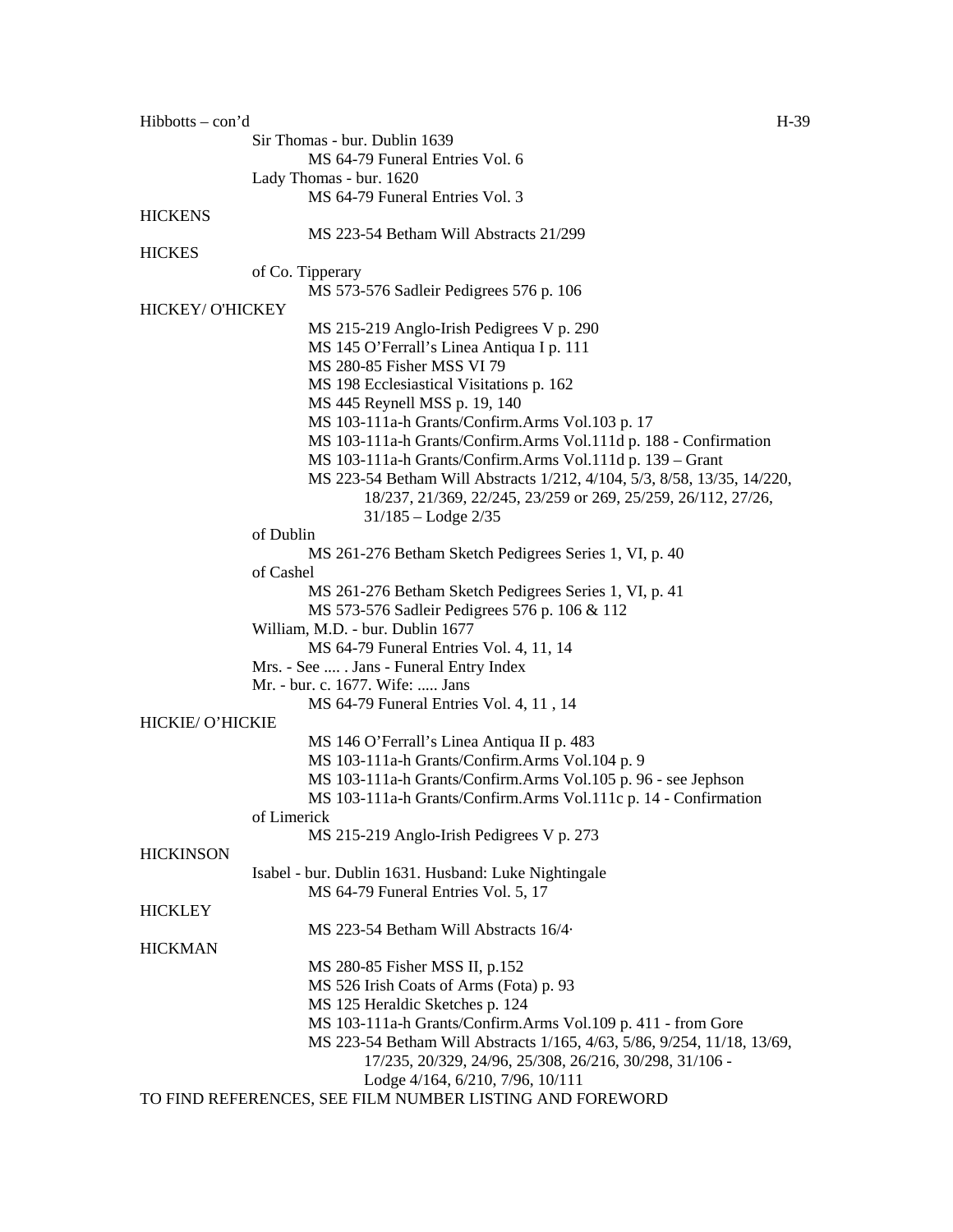| Hickman - con'd |                                                                      | $H-40$ |
|-----------------|----------------------------------------------------------------------|--------|
|                 | of Co. Clare                                                         |        |
|                 | MS 404-5 Davies MSS 11, no page given                                |        |
|                 | Capt. Thomas - bur. Dublin 1714                                      |        |
|                 | MS 64-79 Funeral Entries Vol. 17                                     |        |
|                 | Miss - bur. Dublin 1667. Husband:  Ware                              |        |
|                 | MS 64-79 Funeral Entries Vol. 4, 14                                  |        |
| <b>HICKS</b>    |                                                                      |        |
|                 | MS 432-37 Irwin MSS p. 100-102                                       |        |
|                 | MS 125 Heraldic Sketches p. 297                                      |        |
|                 | MS 103-111a-h Grants/Confirm.Arms Vol.107 p. 162                     |        |
|                 | MS 223-54 Betham Will Abstracts 2/342, 3/1, 11/9, 16/7, 23/424, 29/5 |        |
|                 | Lodge $5/251$                                                        |        |
|                 | of Kilmacanoge, Co. Wicklow                                          |        |
|                 | MS 261-276 Betham Sketch Pedigrees Series 1, XII, p. 198             |        |
|                 | of Dublin & Co. Wicklow                                              |        |
|                 | MS 261-276 Betham Sketch Pedigrees Series 1, XII, p. 198             |        |
| <b>HICKSON</b>  |                                                                      |        |
|                 | MS 125 Heraldic Sketches p. 267                                      |        |
|                 | MS 103-111a-h Grants/Confirm.Arms Vol.107 p.15 - to Mahony           |        |
|                 | MS 223-54 Betham Will Abstracts 7/397, 13/298 - Lodge 2/37           |        |
|                 | of Co. Kerry                                                         |        |
|                 | MS 496-511 Box D                                                     |        |
| <b>HICKY</b>    |                                                                      |        |
|                 | Arms                                                                 |        |
|                 | MS 292-298 Betham Sketch Pedigrees Series 2, II, p. 207              |        |
| <b>HIDE</b>     |                                                                      |        |
|                 | MS 223-54 Betham Will Abstracts 1/198, 2/290, 3/56, 4/88             |        |
|                 | Lady Ann - bur. Dublin 1684. Husband James Butler, Earl of Ossory    |        |
|                 | MS 64-79 Funeral Entries Vol. 12, 13, 14                             |        |
|                 | Julina - bur. Co. Carlow 1683. Husband: Sir Edmond Butler            |        |
|                 | MS 64-79 Funeral Entries Vol. 13, 14                                 |        |
|                 | ? - bur. 1656.                                                       |        |
|                 | MS 64-79 Funeral Entries Vol. 4, 7, 14, 16                           |        |
|                 | Miss - bur. Dublin 1668. Husband:  Middleton                         |        |
|                 | MS 64-79 Funeral Entries Vol. 4, 14, 16                              |        |
|                 | Miss - no burial date. Husband:  Coffy                               |        |
|                 | MS 64-79 Funeral Entries Vol. 12, 13                                 |        |
| <b>HIELT</b>    |                                                                      |        |
|                 | MS 223-54 Betham Will Abstracts 8/239                                |        |
| <b>HIEWS</b>    |                                                                      |        |
|                 | MS 223-54 Betham Will Abstracts 14/155                               |        |
| HIFFERNAN, O'   |                                                                      |        |
|                 | MS 145 O'Ferrall's Linea Antiqua I p. 130-1                          |        |
|                 | MS 223-54 Betham Will Abstracts 17/166, 18/324, 19/17                |        |
| <b>HIGATE</b>   |                                                                      |        |
|                 | MS 198 Ecclesiastical Visitations p. 466, 469                        |        |
|                 | of Co. Fermanagh                                                     |        |
|                 | MS 215-219 Anglo-Irish Pedigrees III p. 108                          |        |
| HIGGIN, O'      |                                                                      |        |
|                 | MS 146 O'Ferrall's Linea Antiqua II p. 269, 298, 301, 495 (A)        |        |
|                 | Daniel - bur. King's Co. 1637                                        |        |
|                 | TO FIND REFERENCES, SEE FILM NUMBER LISTING AND FOREWORD             |        |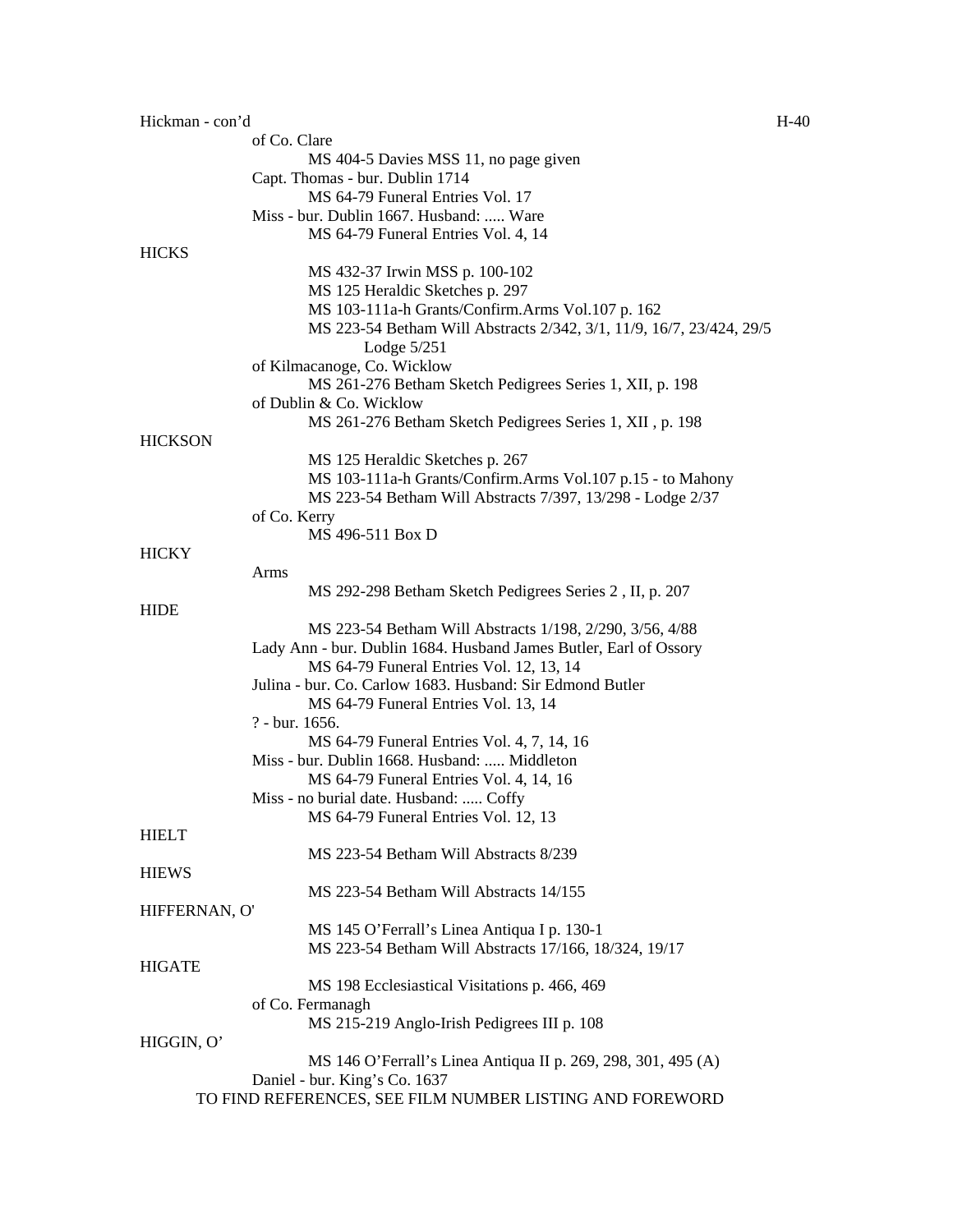| Higgin, O'          | $H-41$                                                                                                           |
|---------------------|------------------------------------------------------------------------------------------------------------------|
|                     | MS 64-79 Funeral Entries Vol. 7                                                                                  |
|                     | Henry - bur. King's Co. 1638                                                                                     |
|                     | MS 64-79 Funeral Entries Vol. 7                                                                                  |
| <b>HIGGINBOTHAM</b> |                                                                                                                  |
|                     | MS 103-111a-h Grants/Confirm.Arms Vol.111 p. 62 - Wybrants, Grant &<br>Exemp.                                    |
|                     | MS 103-111a-h Grants/Confirm.Arms Vol.111 p. 126 - Confirmation                                                  |
|                     | MS 103-111a-h Grants/Confirm.Arms Vol.111 c p. 41 - Wybrant, Grant &<br>Exemp.                                   |
|                     | MS 223-54 Betham Will Abstracts 3/347, 6/176, 7/397, 12/58, 13/1,<br>20/270, 24/72, 27/103, 31/217 - Lodge 6/237 |
| <b>HIGGINS</b>      |                                                                                                                  |
|                     |                                                                                                                  |
|                     | MS 573-576 Sadleir Pedigrees 576 p. 118<br>MS 526 Irish Coats of Arms (Fota) p. 106                              |
|                     |                                                                                                                  |
|                     | MS 125 Heraldic Sketches p. 21, 34                                                                               |
|                     | MS 198 Ecclesiastical Visitations p. 486                                                                         |
|                     | MS 103-111a-h Grants/Confirm.Arms Vol.107 p. 438 - to Brabazon                                                   |
|                     | MS 103-111a-h Grants/Confirm.Arms Vol.108 p. 368                                                                 |
|                     | MS 103-111a-h Grants/Confirm.Arms Vol.111 p. 67 - see Gaprece                                                    |
|                     | Minutoke, Conf                                                                                                   |
|                     | MS 223-54 Betham Will Abstracts 1/133, 3/252, 4/3, 5179, 6/414, 7/375,                                           |
|                     | 8/57, 9/15, 10/208, 13/95, 14/347 or 367, 15/82, 16/318,                                                         |
|                     | 17/15, 20/136, 22/261, 24/166, 26/293, 28171, 30/75, 32/117 -                                                    |
|                     | Lodge 4/151, 6/25, 7/121, 10/58                                                                                  |
|                     | of Benowu, Co. Westmeath                                                                                         |
|                     | MS 261-276 Betham Sketch Pedigrees Series 1, XV, p. 279                                                          |
|                     | James - bur. Co. Derry 1634                                                                                      |
|                     | MS 64-79 Funeral Entries Vol. 6, 17                                                                              |
| <b>HIGGINSON</b>    |                                                                                                                  |
|                     | MS 362-78 Betham Letter Books Vol. XV p. 754                                                                     |
|                     | MS 445 Reynell MSS p. 140                                                                                        |
|                     | MS 103-111a-h Grants/Confirm.Arms Vol.107 p. 173                                                                 |
|                     | MS 103-111a-h Grants/Confirm.Arms Vol.111e p. 175                                                                |
|                     | MS 223-54 Betham Will Abstracts 3/271, 11/285, 16/51, 18/62, 19/1,                                               |
|                     | 24/254, 25/65, 31/300 - Lodge 4/100                                                                              |
|                     | of Co. Antrim                                                                                                    |
|                     | <b>Loose Pedigrees</b>                                                                                           |
|                     | of Ballinderry, Co. Antrim                                                                                       |
|                     | MS 261-276 Betham Sketch Pedigrees Series 1, XII, p. 250                                                         |
| <b>HIGGINTON</b>    |                                                                                                                  |
|                     | MS 223-54 Betham Will Abstracts - Lodge 6/9                                                                      |
| <b>HIGGISON</b>     |                                                                                                                  |
|                     | of Portumna, Co. Galway                                                                                          |
|                     | MS 183 Lords Entries Vol. I p. 132, 297                                                                          |
| <b>HIGHGATE</b>     |                                                                                                                  |
|                     | of Co. Wexford                                                                                                   |
|                     | MS 215-219 Anglo-Irish Pedigrees III p. 109                                                                      |
| <b>HILCOCKE</b>     |                                                                                                                  |
|                     | MS 223-54 Betham Will Abstracts 3/228                                                                            |
| <b>HILGROVE</b>     |                                                                                                                  |
|                     | MS 223-54 Betham Will Abstracts 27/302                                                                           |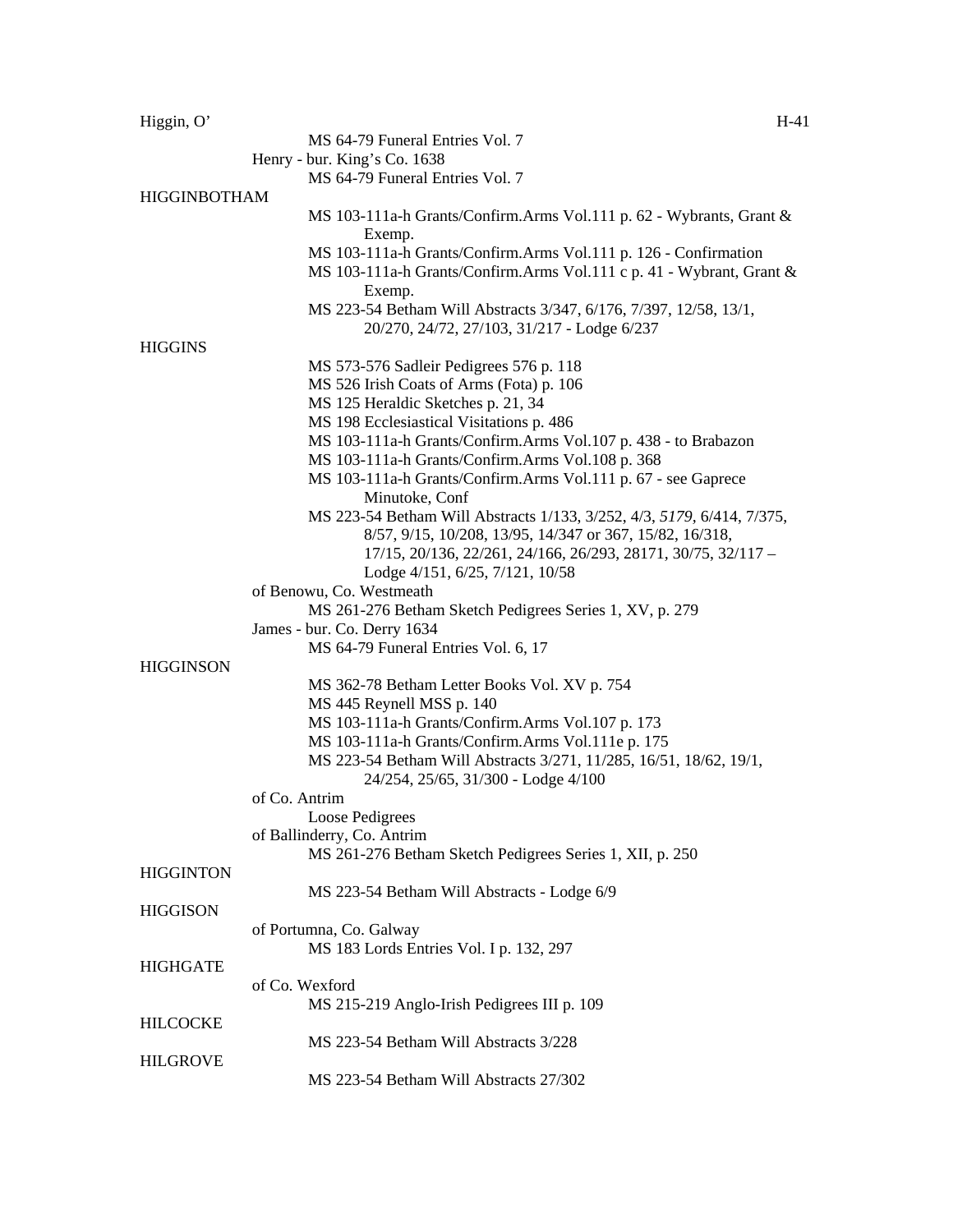| <b>HILK</b> |                                                                                        | $H-42$ |
|-------------|----------------------------------------------------------------------------------------|--------|
|             | MS 223-54 Betham Will Abstracts 9/15 or 75                                             |        |
| <b>HILL</b> |                                                                                        |        |
|             | MS 213 Antrim Families p. 211, 231, 238                                                |        |
|             | MS 37 Irish Arms at College of Heralds p. 54, 320                                      |        |
|             | MS 526 Irish Coats of Arms (Fota) p. 110                                               |        |
|             | MS 125 Heraldic Sketches p. 78, 129, 136                                               |        |
|             | MS 198 Ecclesiastical Visitations p. 11                                                |        |
|             | MS 199 Ecclesiastical Visitations p. 415                                               |        |
|             | MS 103-111a-h Grants/Confirm.Arms Vol.103 p. 28, 36                                    |        |
|             | MS 103-111a-h Grants/Confirm.Arms Vol.106 p. 33 - see Forster                          |        |
|             | MS 103-111a-h Grants/Confirm.Arms Vol.109 p. 423                                       |        |
|             | MS 223-54 Betham Will Abstracts 1/31, 2/85, 3/75, 4/51, 5/218, 6/109,                  |        |
|             | 7/72, 8/98, 9/165, 10/97, 11/288, 12/21, 13/93, 14/254, 15/41,                         |        |
|             | 16/191, 17/130, 18/346, 19/16, 20/223, 22/185, 23/300, 24/24,                          |        |
|             | 25/23, 26/63, 28/17, 30/191, 31/38, 32/279 - Lodge 1/201, 2/71,                        |        |
|             | 4/65, 5/11, 6/2, 7/5, 9171, 10/31                                                      |        |
|             | of Co. Cork                                                                            |        |
|             | Loose Pedigrees - 2 envs.                                                              |        |
|             | of Walworth, Co. Derry                                                                 |        |
|             | MS 261-276 Betham Sketch Pedigrees Series 1, XVI, p. 320                               |        |
|             | of Windgap, Co. Kilkenny                                                               |        |
|             | MS 261-276 Betham Sketch Pedigrees Series 1, III, p. 249                               |        |
|             | MS 292-298 Betham Sketch Pedigrees Series 2, III, p. 155                               |        |
|             | of Forrest, Co. Dublin                                                                 |        |
|             | MS 261-276 Betham Sketch Pedigrees Series 1, IV, p. 54, 56                             |        |
|             | of Mount Hill, Co. Armagh                                                              |        |
|             | MS 261-276 Betham Sketch Pedigrees Series 1, V, p. 135, 145                            |        |
|             | of Londonderry                                                                         |        |
|             | MS 261-276 Betham Sketch Pedigrees Series 1, V, p. 144, 146                            |        |
|             | MS 112 Brooke (Baronets Pedigrees) p. 118                                              |        |
|             |                                                                                        |        |
|             | of St. John's, Co. Wexford<br>MS 261-276 Betham Sketch Pedigrees Series 1, XIV, p. 126 |        |
|             |                                                                                        |        |
|             | MS 279 Step hens MSS, no page given                                                    |        |
|             | of Strangford, & Co. Dublin                                                            |        |
|             | MS 573-576 Sadleir Pedigrees 576 p. 109                                                |        |
|             | of Carlow<br>MS 261-276 Betham Sketch Pedigrees Series 1, XV, p. 148                   |        |
|             |                                                                                        |        |
|             | of Staffordshire                                                                       |        |
|             | MS 404-5 Davies MSS II, no page given                                                  |        |
|             | of Co. Meath                                                                           |        |
|             | MS 215-219 Anglo-Irish Pedigrees III p. 116                                            |        |
|             | of Co. Antrim                                                                          |        |
|             | MS 215-219 Anglo-Irish Pedigrees III p. 118                                            |        |
|             | Arms                                                                                   |        |
|             | MS 183 Lords Entries Vol. I p. 167, 261                                                |        |
|             | MS 184 Lords Entries Vol. II p. 58                                                     |        |
|             | Marquess of Downshire                                                                  |        |
|             | MS 185 Lords Entries Vol. III p. 174, 386                                              |        |
|             | MS 187 Lords Entries Vol. V p. 56                                                      |        |
|             | Earl of Hillsborough                                                                   |        |
|             | MS 183 Lords Entries Vol. I p. 155, 199, 209                                           |        |
|             | Viscount Hillsborough                                                                  |        |
|             |                                                                                        |        |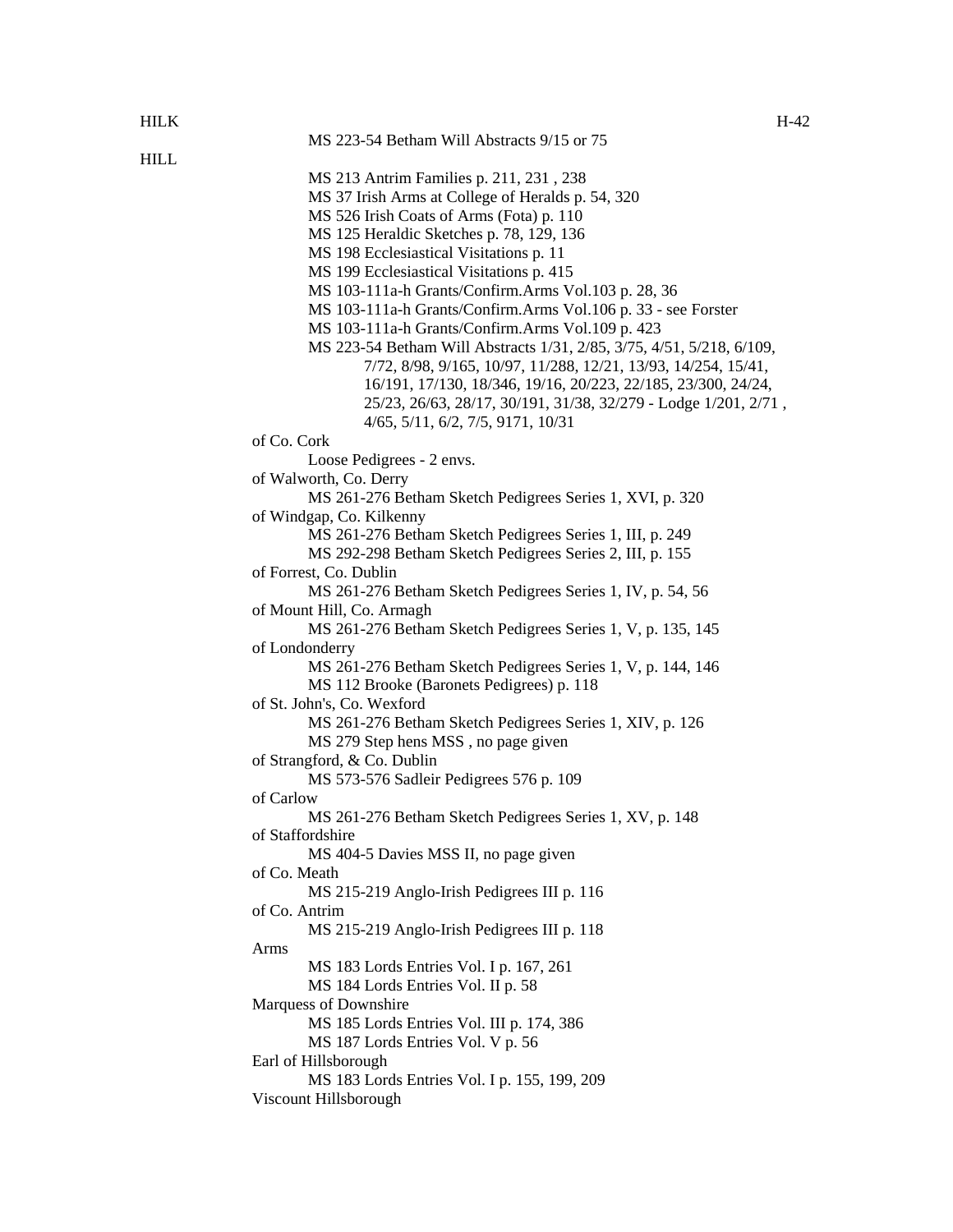|                     | MS 184 Lords Entries Vol. II p. 38                                  |
|---------------------|---------------------------------------------------------------------|
|                     | Mrs. Arthur - see Anne Bolton - Funeral Entry Index                 |
|                     | Francis - bur. Belfast 1637                                         |
|                     | MS 64-79 Funeral Entries Vol. 7                                     |
|                     | James - bur. Co. Meath 1634                                         |
|                     | MS 64-79 Funeral Entries Vol. 6, 17                                 |
|                     | Mrs. John - see Anna Street - Funeral Entry index                   |
|                     | Sir Moses - bur. 1630                                               |
|                     | MS 64-79 Funeral Entries Vol. 5, 17                                 |
|                     | Mrs. Othwell - see Mary Denham - Funeral Entry Index                |
|                     | Penelope - bur. Dublin 1672. Husband: Robert Colville               |
|                     | MS 64-79 Funeral Entries Vol. 4, 11, 14, 16                         |
|                     | Peter - bur. Co. Down 1633                                          |
|                     | MS 64-79 Funeral Entries Vol. 17                                    |
|                     | Col. - bur. 1664                                                    |
|                     | MS 64-79 Funeral Entries Vol. 4, 14, 16                             |
| <b>HILLAN</b>       |                                                                     |
|                     | MS 223-54 Betham Will Abstracts 15/41                               |
| <b>HILLARY</b>      |                                                                     |
|                     | MS 223-54 Betham Will Abstracts 1/350, 4/123, 6/149, 7/401, 12/212, |
|                     | 23/252                                                              |
| <b>HILLAS</b>       |                                                                     |
|                     | MS 125 Heraldic Sketches p. 40, 196                                 |
|                     | MS 198 Ecclesiastical Visitations p. 175                            |
|                     | MS 385 Bewley MSS p. 73                                             |
|                     | MS 103-111a-h Grants/Confirm.Arms Vol.107 p. 350 - from Webb        |
|                     | MS 223-54 Betham Will Abstracts 7/34, 11/6, 18/119                  |
| <b>HILLES</b>       |                                                                     |
|                     | of Rathfriland, Co. Down & Dublin                                   |
|                     | MS 261-276 Betham Sketch Pedigrees Series 1, XVI, p. 162            |
| <b>HILLHOUSE</b>    |                                                                     |
|                     | MS 362-78 Betham Letter Books Vol. VI p. 340, 361                   |
|                     | MS 223-54 Betham Will Abstracts 11/86, 17/61                        |
| <b>HILLIARD</b>     |                                                                     |
|                     | MS 223-54 Betham Will Abstracts 6/253, 8/91, 18/8, 21/307 - Lodge   |
|                     | 1/155, 2/91                                                         |
|                     | of Co. Kerry                                                        |
|                     | MS 404-5 Davies MSS I, no page given                                |
|                     | Loose Pedigrees                                                     |
| <b>HILLIER</b>      |                                                                     |
|                     | MS 37 Irish Arms at College of Heralds p. 62, 130                   |
| <b>HILLMAN</b>      |                                                                     |
|                     | MS 223-54 Betham Will Abstracts 2/307, 13/69                        |
| <b>HILLOCKE</b>     |                                                                     |
|                     | MS 223-54 Betham Will Abstracts 2/37                                |
| <b>HILLOWS</b>      |                                                                     |
|                     | MS 223-54 Betham Will Abstracts 23/216                              |
| <b>HILLSBOROUGH</b> |                                                                     |
|                     | See also Hill                                                       |
| <b>HILTON</b>       |                                                                     |
|                     | MS 198 Ecclesiastical Visitations p. 304, 376, 419                  |

MS 198 Ecclesiastical Visitations p. 304, 376, 419 TO FIND REFERENCES, SEE FILM NUMBER LISTING AND FOREWORD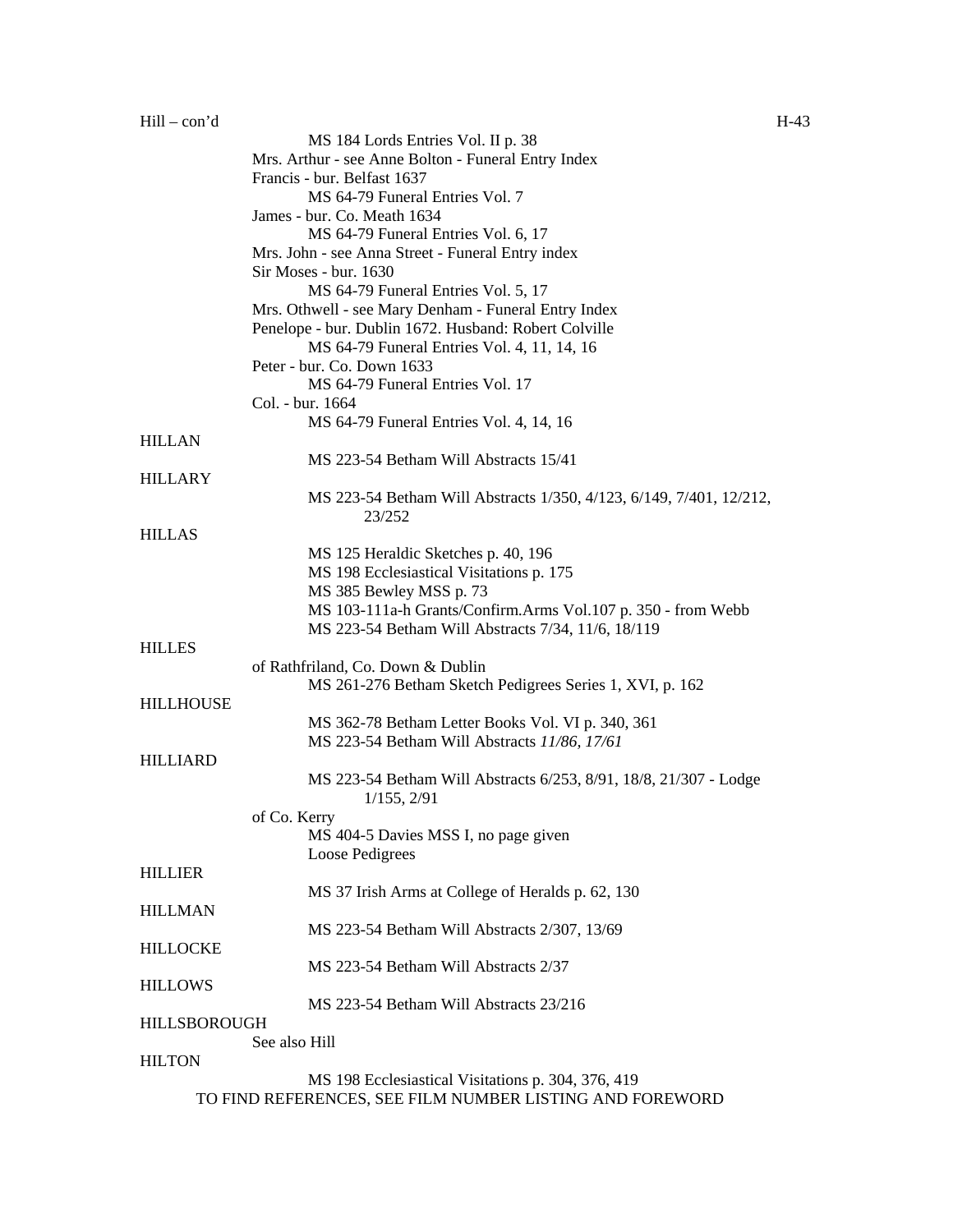| $H-44$                                                                   |
|--------------------------------------------------------------------------|
| MS 199 Ecclesiastical Visitations p. 404                                 |
| MS 223-54 Betham Will Abstracts 3/65                                     |
| Baron - bur. c. 1651. Wife:   Usher                                      |
| MS 64-79 Funeral Entries Vol. 4, 14, 16                                  |
| Mrs. Baron - see  Usher                                                  |
| Margaret - bur. Dublin 1639. Husband: Capt. Andrew Wilson                |
| MS 64-79 Funeral Entries Vol. 8                                          |
|                                                                          |
| MS 223-54 Betham Will Abstracts 15/12                                    |
|                                                                          |
| MS 223-54 Betham Will Abstracts 9/143                                    |
|                                                                          |
| of Chester                                                               |
| MS 278 Ball MSS p. 80, 358                                               |
| of Dublin                                                                |
| MS 278 Ball MSS p. 81, 85, 358                                           |
| of Cork                                                                  |
| MS 278 Ball MSS, p. 358                                                  |
| <b>HINDE/HINDS</b>                                                       |
| MS 125 Heraldic Sketches p. 92                                           |
| MS 199 Ecclesiastical Visitations p. 264                                 |
| MS 432-37 Irwin MSS 432 p. 48, 74, 131-141, 145-149, 157-8, 163          |
| MS 432-37 Irwin MSS 433 p. 57-63                                         |
|                                                                          |
| MS 432-37 Irwin MSS 434 p. 358-9, 367-371, 377-383, 469                  |
| MS 432-37 Irwin MSS 435 p. 109-111                                       |
| MS 432-37 Irwin MSS 436 p. 31, 446                                       |
| MS 223-54 Betham Will Abstracts 2/104, 3/172, 4/295, 5/254, 9/13, 11/54, |
| 21/214, 24/401 - Lodge 4/225, 5/13                                       |
| of Co. Roscommon                                                         |
| MS 436 Irwin A p. 446                                                    |
| of Tarbert, Co. Kerry                                                    |
| MS 436 Irwin A p. 31                                                     |
| of Dublin                                                                |
| MS 436 Irwin A p. 37                                                     |
| of Dublin & Co. Kerry                                                    |
| MS 496-511 Box G H I                                                     |
|                                                                          |
| MS 223-54 Betham Will Abstracts 12/120                                   |
|                                                                          |
| MS 223-54 Betham Will Abstracts 13/282, 19/61                            |
|                                                                          |
| MS 223-54 Betham Will Abstracts 23/354                                   |
|                                                                          |
| MS 223-54 Betham Will Abstracts 14/67                                    |
|                                                                          |
|                                                                          |
| Margaret - bur. Dublin 1597. husband: Christopher Bisse                  |
| MS 64-79 Funeral Entries Vol. 1, 2                                       |
|                                                                          |
| MS 103-111 a-h Grants/Confirm.Arms Vol.111 p. 139 - Confirmation         |
|                                                                          |
| MS 223-54 Betham Will Abstracts 6/140 - Lodge 4/33                       |
|                                                                          |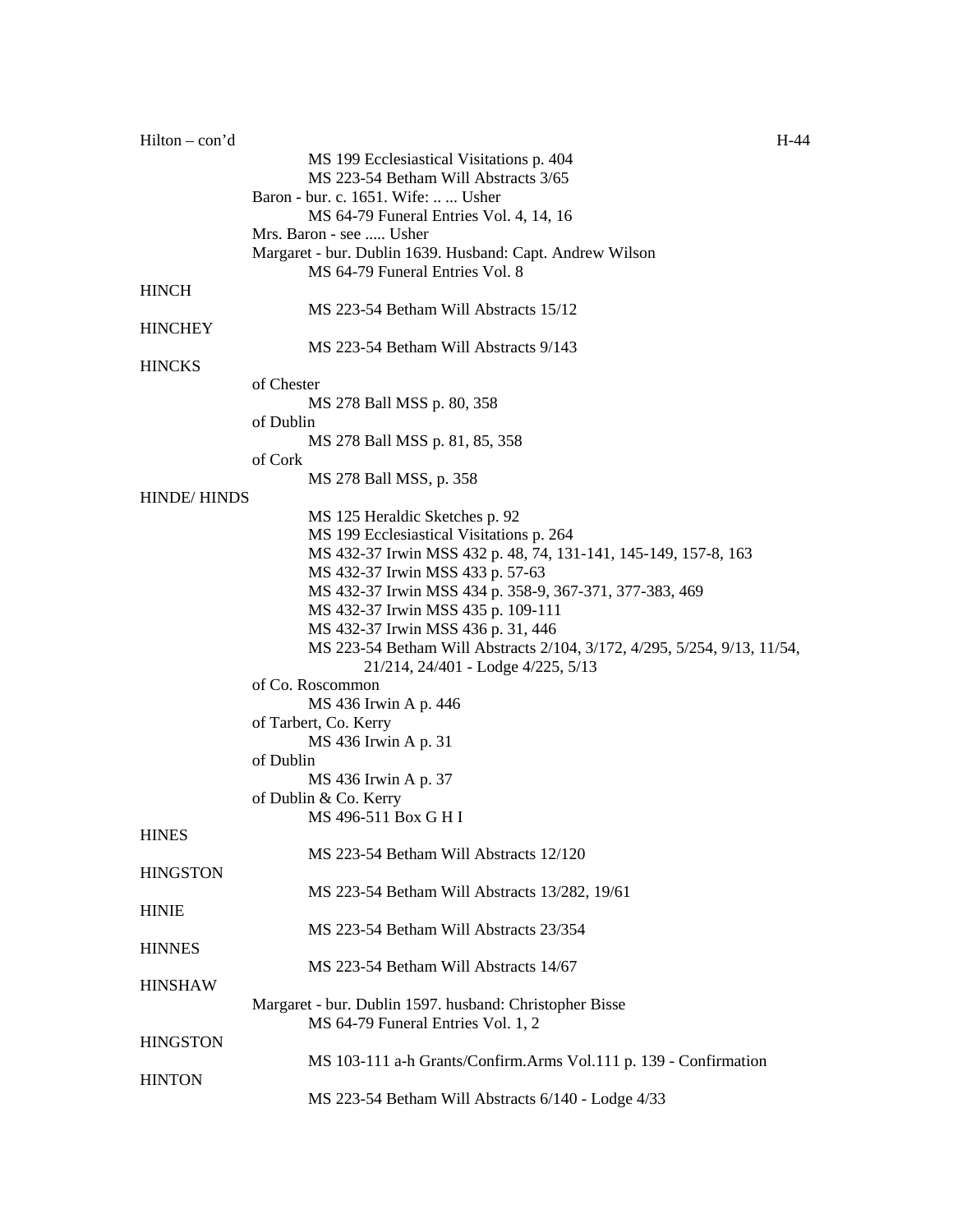|                  | MS 543-44 Miscellaneous Pedigrees                                        |
|------------------|--------------------------------------------------------------------------|
|                  | MS 103-111a-h Grants/Confirm.Arms Vol.106 p. 149                         |
|                  | of Enniscorthy, Co. Wexford                                              |
|                  | MS 261-276 Betham Sketch Pedigrees Series 1, I, p. 183                   |
|                  | of Co. Wexford                                                           |
|                  | MS 496-511 Box G H I                                                     |
|                  | Miss - bur. Co. Carlow 1713. Husband:   Bunbury                          |
|                  | MS 64-79 Funeral Entries Vol. 17                                         |
| <b>HIPPESLEY</b> |                                                                          |
|                  | MS 223-54 Betham Will Abstracts 2/256                                    |
| <b>HIRD</b>      |                                                                          |
|                  | MS 223-54 Betham Will Abstracts 1/129, 31/332                            |
| <b>HIRSCHE</b>   |                                                                          |
|                  | MS 103-111a-h Grants/Confirm.Arms Vol.107 p. 422                         |
| <b>HITCHCOCK</b> |                                                                          |
|                  | MS 199 Ecclesiastical Visitations p. 71-2                                |
|                  | MS 223-54 Betham Will Abstracts 2/85, 4/196, 26/26 - Lodge 2/139         |
| <b>HIXON</b>     |                                                                          |
| <b>HOAD</b>      | MS 223-54 Betham Will Abstracts 5/134                                    |
|                  |                                                                          |
| <b>HOADLEY</b>   | MS 198 Ecclesiastical Visitations p. 19                                  |
|                  |                                                                          |
| <b>HOARE</b>     | MS 103-111a-h Grants/Confirm.Arms Vol.111 - see Langriola                |
|                  | MS 125 Heraldic Sketches p.54                                            |
|                  | MS 362-78 Betham Letter Books Vol. X p. 78, 145                          |
|                  | MS 199 Ecclesiastical Visitations p. 47, 120, 351                        |
|                  | Loose Pedigrees                                                          |
|                  | MS 223-54 Betham Will Abstracts 3/158, 6/8, 9/149, 10/33, 12/244, 16/73, |
|                  | 19/334, 21/210, 22/255, 23/159, 28/313, 30/267, 32/206 -                 |
|                  | Lodge 5/240, 7/11                                                        |
|                  | of Co. Cork                                                              |
|                  | Loose Pedigrees - see Evory Env.                                         |
|                  | of Dungarvan, Co. Waterford                                              |
|                  | MS 215-219 Anglo-Irish Pedigrees III p. 123, 128                         |
|                  | See also Hore                                                            |
|                  | of Co. Kerry                                                             |
|                  | MS 215-219 Anglo-Irish Pedigrees II p. 130                               |
| <b>HOBART</b>    |                                                                          |
|                  | of Dublin & Tunbridge Wells                                              |
|                  | MS 384 Donavan MSS p. 133                                                |
|                  | Earl of Buckingham                                                       |
|                  | MS 261-276 Betham Sketch Pedigrees Series 1, VI, p. 247                  |
|                  | Sir T. - bur. Suffolk 1623                                               |
|                  | MS 64-79 Funeral Entries Vol. 17                                         |
|                  | Mrs. William - see Anne Watson                                           |
| <b>HOBBES</b>    |                                                                          |
|                  | MS 223-54 Betham Will Abstracts 8/182, 12/281, 13/104 or 109, 14/23,     |
|                  | 23/222, 29/129                                                           |
| <b>HOBERT</b>    |                                                                          |
|                  | MS 223-54 Betham Will Abstracts 20/319, 22/161                           |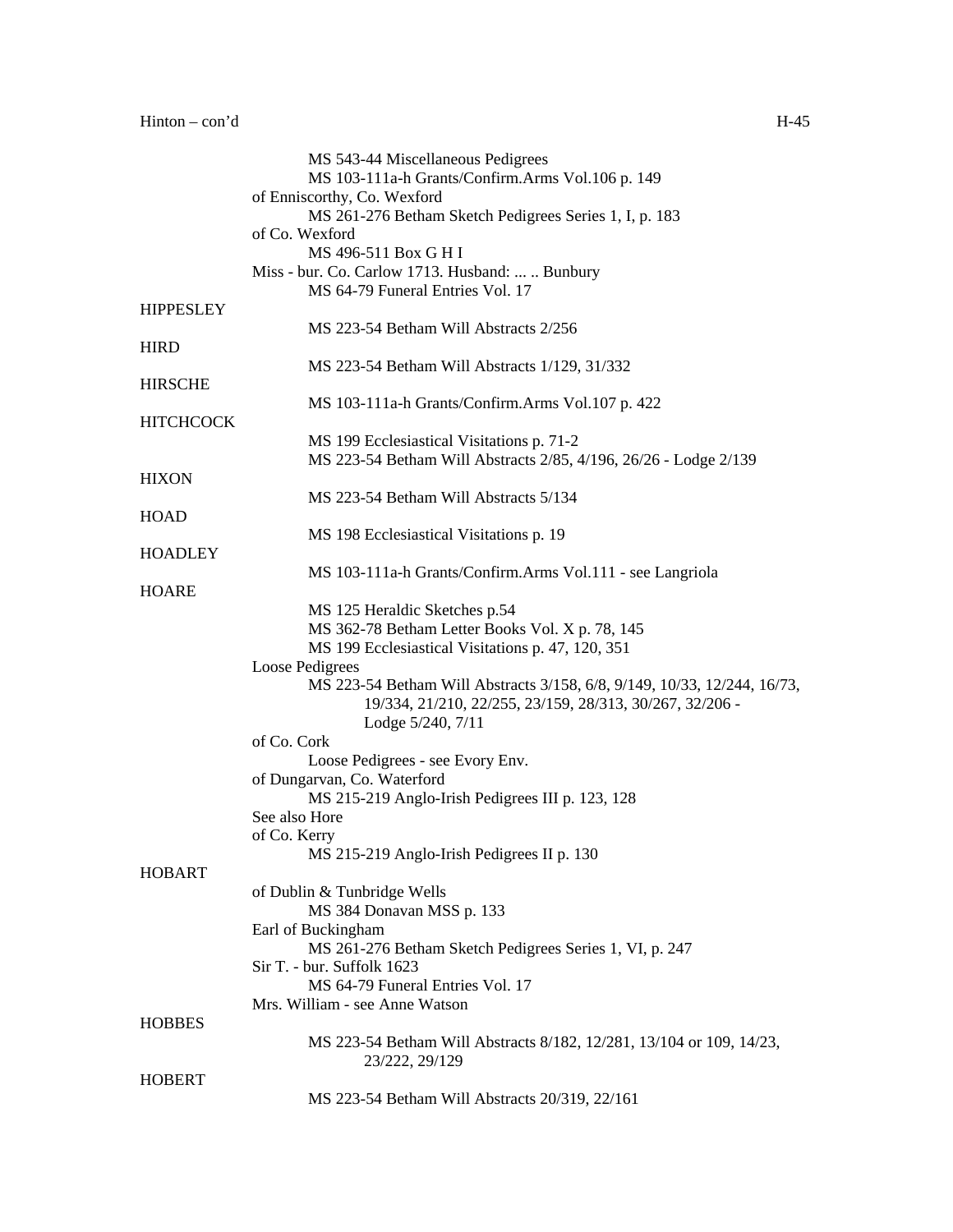| <b>HOBHOUSE</b>        | H-46                                                                     |
|------------------------|--------------------------------------------------------------------------|
|                        | MS 223-54 Betham Will Abstracts 16/44                                    |
| <b>HOBSON</b>          |                                                                          |
|                        | MS 125 Heraldic Sketches p. 172                                          |
|                        | MS 280-85 Fisher MSS "I p. 11                                            |
|                        | MS 223-54 Betham Will Abstracts 1/11, 6/135, 14/290, 18/134, 19/311,     |
|                        | 22/387, 24/119 - Lodge 7/9                                               |
|                        | of Wexford & Co. Tipperary                                               |
|                        | MS 384 Donavan MSS p. 139                                                |
| <b>HODDEN</b>          | MS 223-54 Betham Will Abstracts 13/193                                   |
| <b>HODDER</b>          |                                                                          |
|                        | MS 526 Irish Coats of Arms (Fota) p. 88                                  |
|                        | MS 223-54 Betham Will Abstracts 5/166, 6/399, 8/141, 16/204, 17/334,     |
|                        | 19/335, 21/43, 22/42 - Lodge 3/81, 5/70, 9/100                           |
|                        | of Cork                                                                  |
|                        | MS 404-5 Davies MSS I, no page given                                     |
| <b>HODGE/HODGES</b>    |                                                                          |
|                        | MS 213 Antrim Families p. 211                                            |
|                        | MS 37 Irish Arms at College of Heralds p.23 or 28, 357                   |
|                        | MS 103-111a-h Grants/Confirm.Arms Vol.107 p. 202 - in addition to White  |
|                        | MS 223-54 Betham Will Abstracts - 6/419, 25/129 - Lodge 5/139, 9/30      |
|                        | Anne - bur. 1622. Husband: George Roche. Res: Dublin                     |
|                        | MS 64-79 Funeral Entries Vol. 5, 17                                      |
|                        | Isabel- bur. 1612. Husbands: (1)  , (2) , (3) Michael Chamberlain. Res:  |
|                        | Dublin                                                                   |
|                        | MS 64-79 Funeral Entries Vol. 3                                          |
| <b>HODGENS/HODGINS</b> |                                                                          |
|                        | MS 125 Heraldic Sketches p. 126, 146                                     |
|                        | MS 223-54 Betham Will Abstracts 5/185, 13/1, 14/34                       |
| <b>HODGEON</b>         |                                                                          |
|                        | MS 526 Irish Coats of Arms (Fota) p. 70                                  |
| <b>HODGKINSON</b>      |                                                                          |
|                        | MS 223-54 Betham Will Abstracts 14/265, 19/381, 26/259, 27/330           |
| <b>HODGSON</b>         |                                                                          |
|                        | MS 125 Heraldic Sketches p. 30, 88                                       |
|                        | MS 445 Reynell MSS p. 120, 139                                           |
|                        | MS 223-54 Betham Will Abstracts 1/47 or 67, 4/220, 5/196, 7/337, 10/218, |
|                        | 11/229, 12/156, 16175, 29/123 - Lodge 6/99, 10/31                        |
|                        | of Arklow                                                                |
|                        | MS 543-44 Miscellaneous Pedigrees - see Jackson Pedigree                 |
|                        | of Magherafelt, Co. Londonderry                                          |
|                        | MS 261-276 Betham Sketch Pedigrees Series 1, V, p. 212                   |
| <b>HODKINSON</b>       |                                                                          |
|                        | MS 125 Heraldic Sketches p. 191                                          |
| <b>HODNET</b>          |                                                                          |
|                        | of Co. Cork                                                              |
|                        | MS 215-219 Anglo-Irish Pedigrees III p. 138, 139                         |
|                        | of Timolegue, Co. Cork                                                   |
|                        | MS 261-276 Betham Sketch Pedigrees Series 1, XV, p. 174                  |
| <b>HODSON</b>          |                                                                          |
|                        | MS 103-111a-h Grants/Confirm.Arms Vol.103 p. 126                         |
|                        | MS 280-85 Fisher MSS II p. 129                                           |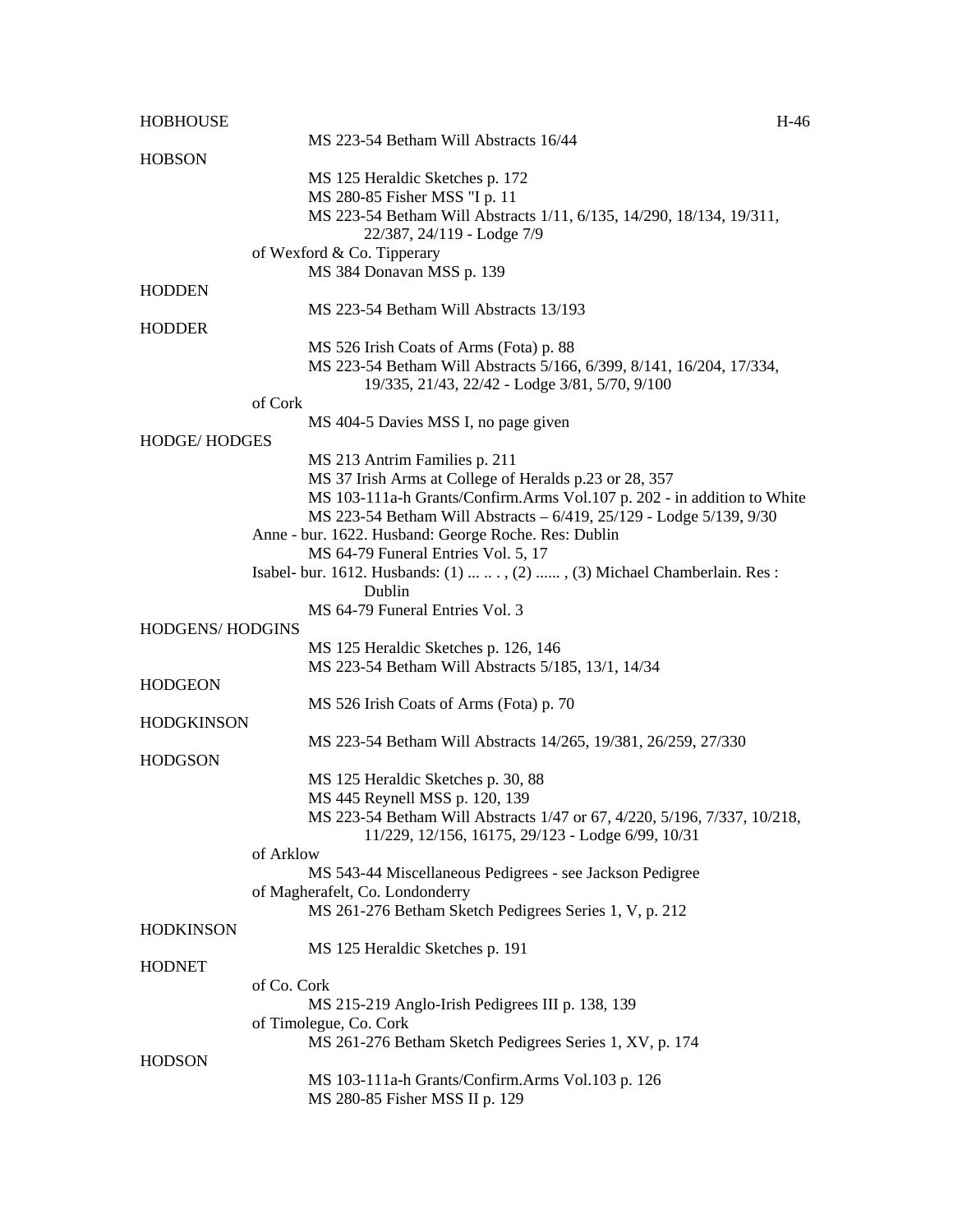| $Hodson - con'd$ | H-47                                                                      |
|------------------|---------------------------------------------------------------------------|
|                  | MS 125 Heraldic Sketches p. 30, 88                                        |
|                  | MS 223-54 Betham Will Abstracts 1/220, 2/288, 4/42, 5/91, 6/91, 6/121,    |
|                  | 7/81, 8/229, 11/209, 14/149, 18/165, 19/380, 21/96, 27/98, 31/77,         |
|                  | 32/39 - Lodge 4/103, 5/151                                                |
|                  | of Co. Westmeath                                                          |
|                  | MS 412 Barry MSS p. 6b                                                    |
|                  | of Co. Wicklow                                                            |
|                  | MS 412 Barry MSS p. 20                                                    |
|                  | of Hollybrook, Co. Wicklow                                                |
|                  | MS 112 Brooke (Baronets Pedigrees) p. 78                                  |
|                  | of Coolkenno, Co. Wicklow                                                 |
|                  | MS 543-44 Miscellaneous Pedigrees                                         |
| HOE              |                                                                           |
|                  | Miss - bur. Dublin 1673. Husband:  Carrick                                |
|                  | MS 64-79 Funeral Entries Vol. 4, 11, 14                                   |
| <b>HOEY</b>      |                                                                           |
|                  | MS 125 Heraldic Sketches p. 68, 222                                       |
|                  | MS 103-111a-h Grants/Confirm.Arms Vol.108 p. 440                          |
|                  | MS 223-54 Betham Will Abstracts 7/414, 12/233, 19/40, 20/416, 21/262,     |
|                  | 29/29, 31/286, 32/158 - Lodge 2/99, 3/115, 5/49, 6/10, 7/28, 9/68,        |
|                  | 10/103                                                                    |
|                  | Elizabeth - bur. Dublin 1681. Husband: Andrews Ram                        |
|                  | MS 64-79 Funeral Entries Vol. 4, 11, 14                                   |
|                  | Elizabeth - bur. Dublin 1683. Husband: Dr. William Pallisur               |
|                  | MS 64-79 Funeral Entries Vol. 12, 13, 14                                  |
|                  | John - bur. 1612                                                          |
|                  | MS 64-79 Funeral Entries Vol. 3                                           |
|                  | Sir John - bur. Dublin 1664                                               |
|                  | MS 64-79 Funeral Entries Vol. 4, 14, 16                                   |
|                  | Mrs. John - see Grace Cade                                                |
| HOGAN/ O'HOGAN   |                                                                           |
|                  | MS 526 Irish Coats of Arms (Fota) p. 119                                  |
|                  | MS 125 Heraldic Sketches p. 190                                           |
|                  | MS 198 Ecclesiastical Visitations p. 243, 271                             |
|                  | MS 199 Ecclesiastical Visitations p. 324                                  |
|                  | MS 145 O'Ferrall's Linea Antiqua I p. 108, 141, 152                       |
|                  | MS 223-54 Betham Will Abstracts 1/19, 3/207, 6/129, 14/8, 15/163, 16/245, |
|                  | 18/274, 19/335, 21/5, 23/160, 24/289, 25/210, 26/224, 27/62,              |
|                  | 28/306, 31/196 - Lodge 2/31                                               |
|                  | of Lisduff, Co. Tipperary                                                 |
|                  | MS 573-576 Sadleir Pedigrees 576 p. 106                                   |
|                  | Mary - bur. Limerick 1638. Husband: John Fanning                          |
|                  | MS 64-79 Funeral Entries Vol. 7, 17                                       |
| <b>HOGERAN</b>   |                                                                           |
|                  | MS 223-54 Betham Will Abstracts 6/101                                     |
| <b>HOGANE</b>    |                                                                           |
|                  | of Craggerne                                                              |
|                  | MS 215-219 Anglo-Irish Pedigrees V p. 287                                 |
| <b>HOGARTH</b>   |                                                                           |
|                  | MS 125 Heraldic Sketches p. 201                                           |
| <b>HOGERTY</b>   |                                                                           |
|                  | MS 223-54 Betham Will Abstracts 15/11                                     |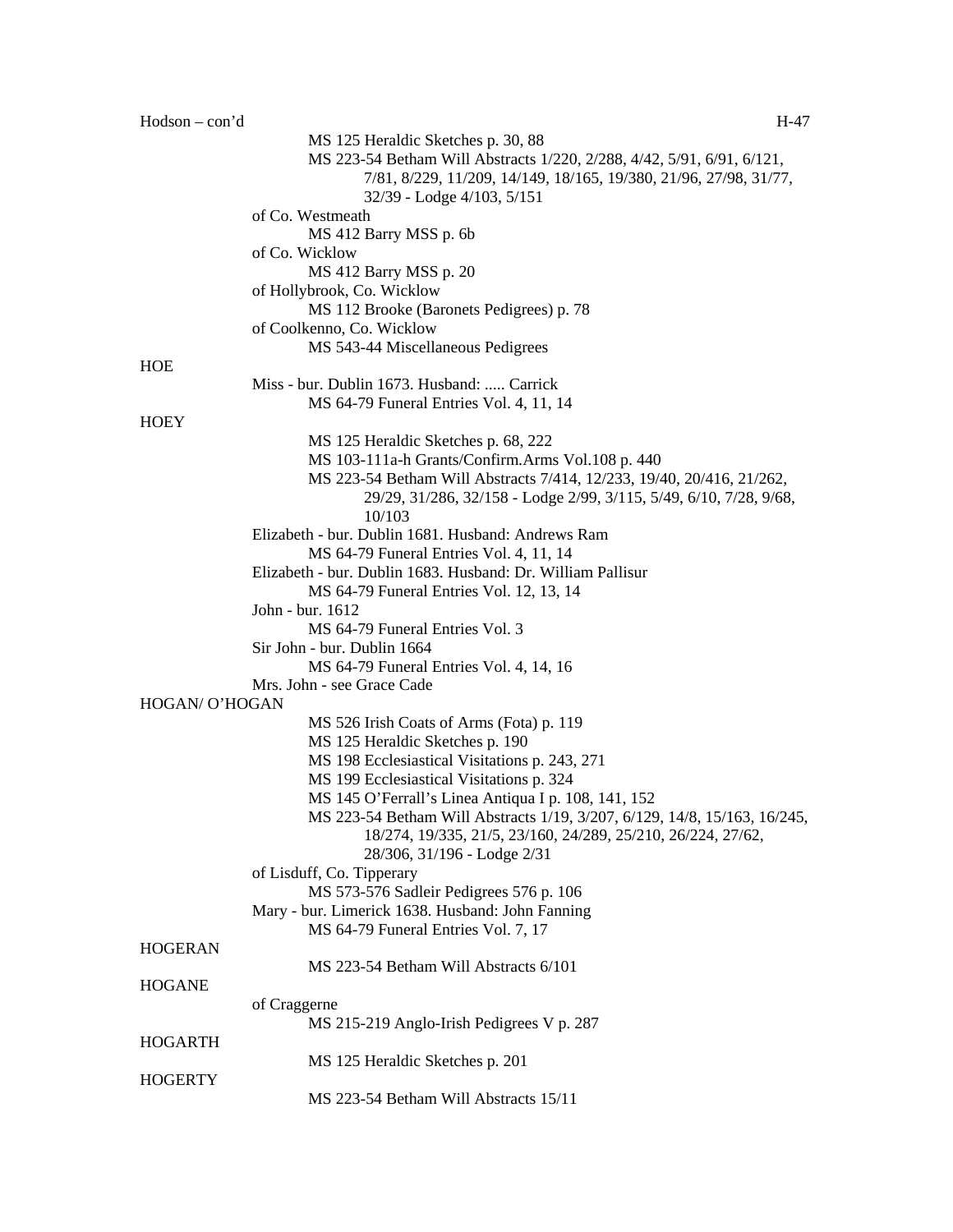| <b>HOGG</b>       | $H-48$                                                                                                                       |  |
|-------------------|------------------------------------------------------------------------------------------------------------------------------|--|
|                   | MS 37 Irish Arms at College of Heralds p. 48, 59, 65 or 165, 333<br>MS 103-111a-h Grants/Confirm.Arms Vol.111b p. 98 - Grant |  |
|                   | MS 223-54 Betham Will Abstracts 13/295, 23/336 - Lodge 6/95<br>of Lisburn, etc.                                              |  |
|                   | Loose Pedigrees                                                                                                              |  |
| <b>HOGGAN</b>     |                                                                                                                              |  |
|                   | MS 223-54 Betham Will Abstracts 8/317                                                                                        |  |
| <b>HOGGART</b>    |                                                                                                                              |  |
|                   | MS 223-54 Betham Will Abstracts 14/175                                                                                       |  |
| <b>HOGGAN</b>     |                                                                                                                              |  |
|                   | MS 362-78 Betham Letter Books Vol. XV p. 54                                                                                  |  |
| <b>HOGHTON</b>    |                                                                                                                              |  |
|                   | MS 223-54 Betham Will Abstracts 3/323                                                                                        |  |
|                   | of Co. Wexford                                                                                                               |  |
|                   | MS 404-5 Davies MSS I, no page given                                                                                         |  |
| <b>HOKER</b>      |                                                                                                                              |  |
|                   | MS 223-54 Betham Will Abstracts 9/315                                                                                        |  |
| <b>HOLAND</b>     |                                                                                                                              |  |
|                   | of Lancaster                                                                                                                 |  |
|                   | MS 432-37 1rwin MSS 436 p. 271                                                                                               |  |
| <b>HOLBERT</b>    |                                                                                                                              |  |
|                   | MS 198 Ecclesiastical Visitations p. 177                                                                                     |  |
| <b>HOLBERTSON</b> |                                                                                                                              |  |
|                   | MS 432-37 Irwin MSS 435 p. 118-123                                                                                           |  |
| HOLCOMBE          |                                                                                                                              |  |
|                   | MS 198 Ecclesiastical Visitations p. 203                                                                                     |  |
|                   | MS 223-54 Betham Will Abstracts 2/57, 26/324                                                                                 |  |
|                   | of Cork                                                                                                                      |  |
|                   | Loose Pedigrees                                                                                                              |  |
| <b>HOLCROFT</b>   |                                                                                                                              |  |
|                   | MS 223-54 Betham Will Abstracts 4/6 - Lodge 8/175                                                                            |  |
| <b>HOLDEN</b>     |                                                                                                                              |  |
|                   | MS 526 Irish Coats of Arms (Fota) p. 4, 5, 65                                                                                |  |
| <b>HOLDING</b>    | MS 223-54 Betham Will Abstracts 6/217, 8/318, 22/210, 23/200                                                                 |  |
|                   | MS 125 Heraldic Sketches p. 295                                                                                              |  |
|                   | MS 223-54 Betham Will Abstracts 17/51, 22/115, 23/115, 32/103                                                                |  |
| <b>HOLDSHIP</b>   |                                                                                                                              |  |
|                   | MS 223-54 Betham Will Abstracts 21/157                                                                                       |  |
| <b>HOLFORD</b>    |                                                                                                                              |  |
|                   | MS 223-54 Betham Will Abstracts 2/65                                                                                         |  |
| <b>HOLGATE</b>    |                                                                                                                              |  |
|                   | MS 198 Ecclesiastical Visitations p. 543                                                                                     |  |
| <b>HOLLAND</b>    |                                                                                                                              |  |
|                   | MS 526 Irish Coats of Arms (Fota) p.112, 116                                                                                 |  |
|                   | MS 445 Reynell MSS p. 159                                                                                                    |  |
|                   | MS 198 Ecclesiastical Visitations p. 27, 77                                                                                  |  |
|                   | MS 223-54 Betham Will Abstracts 1/47, 2/274, 4/77, 6/218, 7/53, 10/82,                                                       |  |
|                   | 14/186, 16/399, 17/95, 18/61, 22/254, 23/254, 24/202, 25/209,                                                                |  |
|                   | 26/58, 31/165                                                                                                                |  |
|                   | Lord                                                                                                                         |  |

MS 261-276 Betham Sketch Pedigrees Series 1, XV, p. 79 and XII p. 61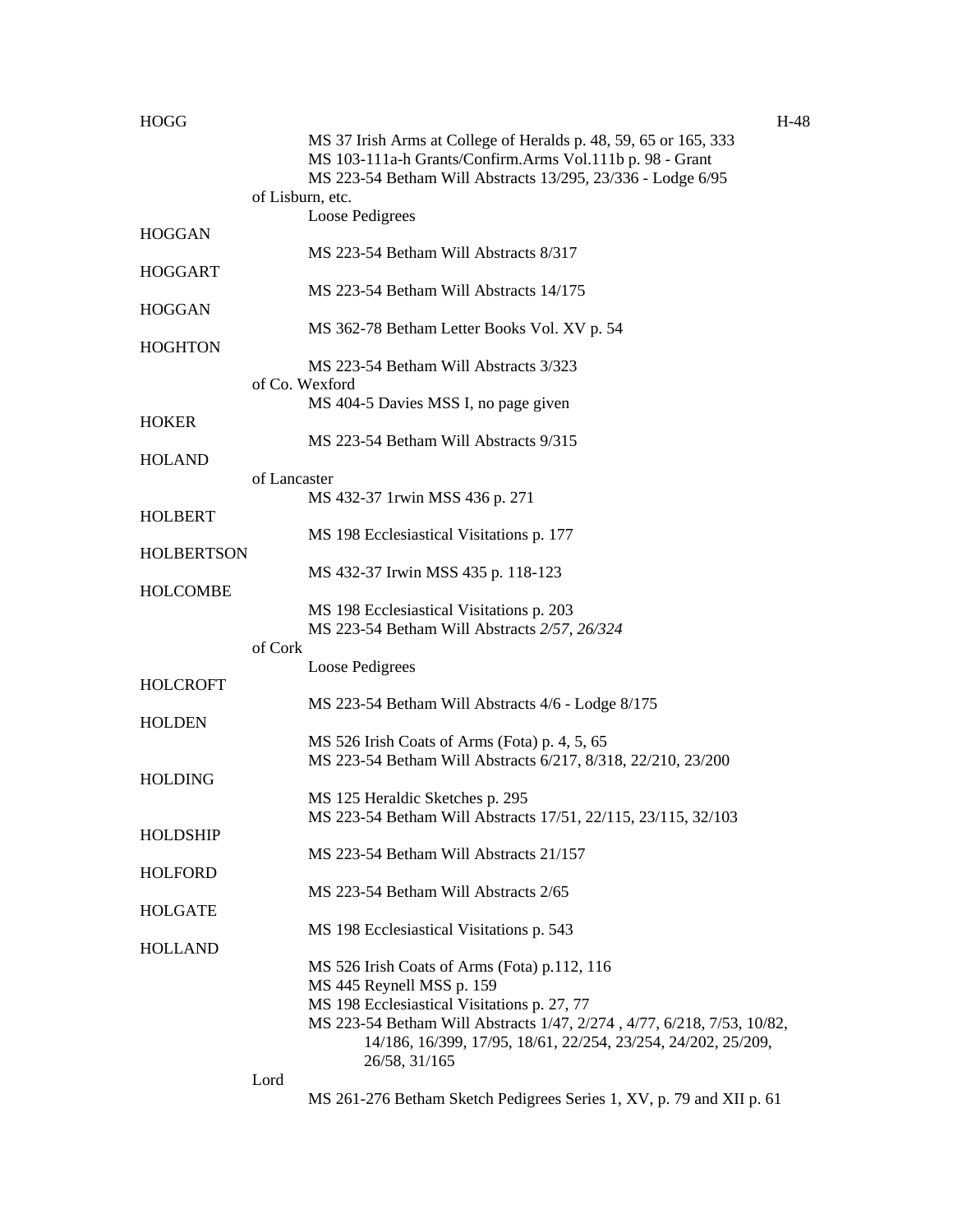| Holland - con'd      |                                                                                | $H-49$ |
|----------------------|--------------------------------------------------------------------------------|--------|
|                      | Earl of Kent                                                                   |        |
|                      | MS 261-276 Betham Sketch Pedigrees Series 1, I, p. 88                          |        |
| <b>HOLLANDSWORTH</b> |                                                                                |        |
|                      | MS 223-54 Betham Will Abstracts 10/266, 24/181, 28/102                         |        |
| <b>HOLLES</b>        |                                                                                |        |
|                      | of Co. Kerry                                                                   |        |
|                      | MS 215-219 Anglo-Irish Pedigrees III p. 361                                    |        |
|                      |                                                                                |        |
|                      | Lady Elizabeth - bur. Dublin 1666. Husband: Wentworth Fitzgerald, 17th Earl of |        |
|                      | Kildare                                                                        |        |
|                      | MS 64-79 Funeral Entries Vol. 4, 14, 16                                        |        |
| <b>HOLLIDAY</b>      |                                                                                |        |
|                      | MS 223-54 Betham Will Abstracts 16/216, 25/270 - Lodge 4/254, 5/3              |        |
|                      | HOLLIGAN or O'HUALAGHAN                                                        |        |
|                      | MS 526 Irish Coats of Arms (Fota) p. 116                                       |        |
| HOLLINGER            |                                                                                |        |
|                      | MS 223-54 Betham Will Abstracts 13/84                                          |        |
| <b>HOLLINGS</b>      |                                                                                |        |
|                      | MS 125 Heraldic Sketches p. 295                                                |        |
| <b>HOLLINGTON</b>    |                                                                                |        |
|                      | MS 199 Ecclesiastical Visitations p. 72, 74                                    |        |
|                      | MS 223-54 Betham Will Abstracts 2/277, 3/239                                   |        |
|                      |                                                                                |        |
| <b>HOLLINGWORTH</b>  |                                                                                |        |
|                      | MS 223-54 Betham Will Abstracts 14/374 or 379                                  |        |
| <b>HOLLINSHEAD</b>   |                                                                                |        |
|                      | MS 292-298 Betham Sketch Pedigrees Series 2, V, p. 251                         |        |
|                      | MS 223-54 Betham Will Abstracts 13/84 - Lodge 5/208                            |        |
| <b>HOLLINSWORTH</b>  |                                                                                |        |
|                      | MS 103-111a-h Grants/Confirm.Arms Vol.111f p.205 - Confirmation                |        |
| <b>HOLLIS</b>        |                                                                                |        |
|                      | MS 223-54 Betham Will Abstracts 3/330, 31/166                                  |        |
| <b>HOLLISTER</b>     |                                                                                |        |
|                      | MS 223-54 Betham Will Abstracts 11/252                                         |        |
| <b>HOLLOWAY</b>      |                                                                                |        |
|                      | MS 125 Heraldic Sketches p. 224                                                |        |
|                      | MS 223-54 Betham Will Abstracts 5/312                                          |        |
|                      |                                                                                |        |
| HOLLYWOOD/HOLLIWOOD  |                                                                                |        |
|                      | MS 223-54 Betham Will Abstracts 1/82, 3/32, 4/23 - Lodge 4/120, 6/145,         |        |
|                      | 7/43                                                                           |        |
|                      | of Co. Dublin                                                                  |        |
|                      | MS 215-219 Anglo-Irish Pedigrees III p. 120                                    |        |
|                      | Mary - bur. 1620                                                               |        |
|                      | MS 64-79 Funeral Entries Vol. 3                                                |        |
|                      | Richard - bur. Dublin 1609                                                     |        |
|                      | MS 64-79 Funeral Entries Vol. 1, 3                                             |        |
|                      | William - bur. Co. Meath 1621.                                                 |        |
|                      | MS 64-79 Funeral Entries Vol. 3                                                |        |
|                      | ? - bur. Artins, Co. Dublin c. 1629.                                           |        |
|                      | MS 64-79 Funeral Entries Vol. 5                                                |        |
|                      |                                                                                |        |
|                      |                                                                                |        |
| <b>HOLMAN</b>        |                                                                                |        |
|                      | MS 526 Irish Coats of Arms (Fata) p. 122                                       |        |

MS 223-54 Betham Will Abstracts 3/121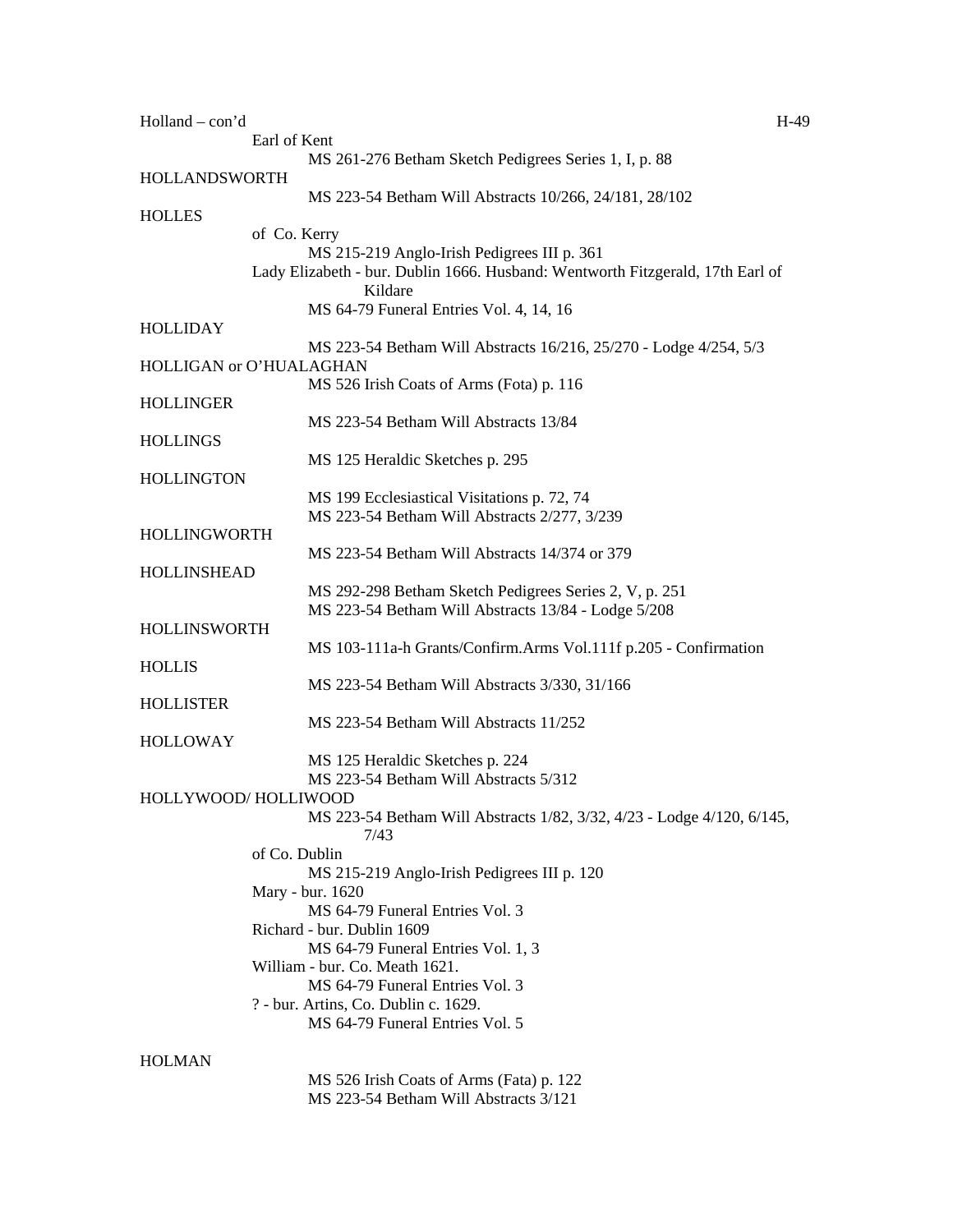HOLT

HOLME/HOLMES H-50 MS 526 Irish Coats of Arms (Fota) p. 94, 104 MS 445 Reynell MSS p. 21, 77, 162 MS 280-85 Fisher MSS II p. 197 MS 125 Heraldic Sketches p. 10, 139, 146 MS 198 Ecclesiastical Visitations p. 55 MS 292-298 Betham Sketch Pedigrees Series 2, Ill , p. 237 MS 103-111a-h Grants/Confirm.Arms Vol. 111 p. 118 - Confirmation MS 103-111a-h Grants/Confirm.Arms Vol.111a p. 23 - Confirmation MS 223-54 Betham Will Abstracts 1/137, 2/73, 3/207, 5/91, 6/180, 7/18, 8/260, 9/105, 11/51, 12/182, 13/59, 14/42, 15/289, 16/235, 17/277, 18/319, 19/423, 20/131, 21/119, 22/102, 23/353, 28/115, 30/249, 31/28 - Lodge 3/17, 4/208, 5/76, 8/136 of Castle Lin MS 261-276. Betham Sketch Pedigrees Series 1, XV, p. 199 of Belfast & Dublin . MS 385 Bewley MSS, no page given of Castlefin, Co. Donegal & Co. Tyrone MS 384 Donavan MSS p. 134 of Co. Cork MS 404-5 Davies MSS I, no page given of Mallow, Co. Cork Loose Pedigrees of Dublin, Co. Kildare & Tipperary MS 573-576 Sadleir Pedigrees 576 p. 110 of Kilmallock MS 183 Lords Entries Vol. I p. 150 Baron MS 186 Lords Entries Vol. IV p. 94 Cicely - bur. Dublin 1608. Husband: Richard Fagan MS 64-79 Funeral Entries Vol. 1, 3 George - bur. Dublin 1675 MS 64-79 Funeral Entries Vol. 4, 11, 14 Peter - bur. Dublin 1675 MS 64-79 Funeral Entries Vol. 4, 11, 14 HOLOHAN MS 223-54 Betham Will Abstracts 3/283 of Co. Kilkenny Loose Pedigrees HOLROYD MS 103-111a-h Grants/Confirm.Arms Vol.110 p. 168 - to Smyth, Exemplification MS 223-54 Betham Will Abstracts 10/189 Baron Sheffield MS 186 Lords Entries Vol. IV p. 22 MS 184 Lords Entries Vol. p. 126 MS 125 Heraldic Sketches p. 9 MS 261-276 Betham Sketch Pedigrees Series 1, XV, p. 295 MS 223-54 Betham Will Abstracts 17/313, 20/283, 23/1, 24/109 or 149, 27/48, 30/242 - Lodge 5/208 of Dublin

MS 261-276 Betham Sketch Pedigrees Series 1, XV, p. 26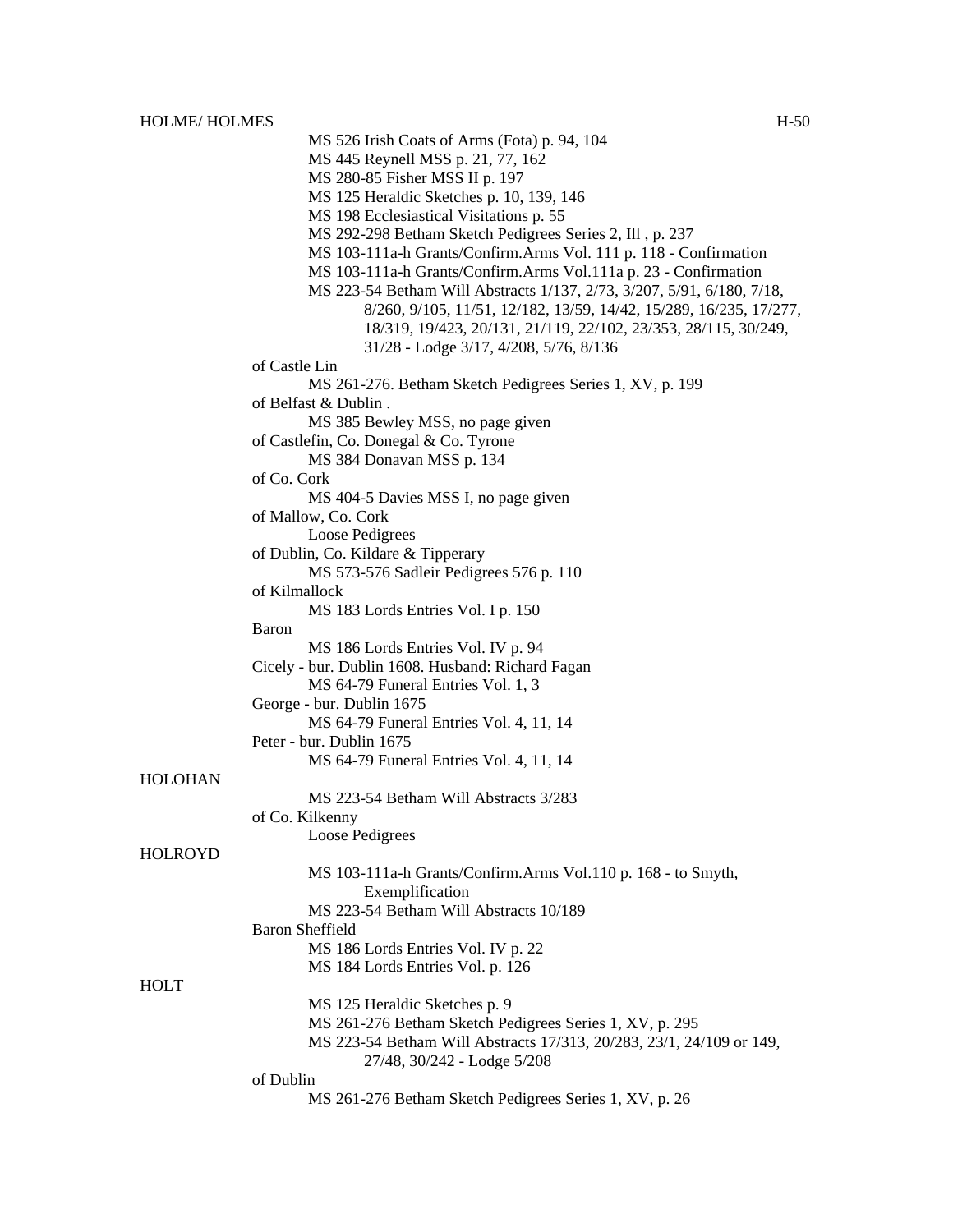|                 | of Co. Kildare                                                                               |
|-----------------|----------------------------------------------------------------------------------------------|
|                 | MS 573-576 Sadleir Pedigrees 576 p. 106                                                      |
|                 | Grace - bur. Palmerstown 1677. Husbands: (1) Sir  Shuckborough, and<br>(2) John Keating K.C. |
|                 | MS 64-79 Funeral Entries Vol. 4, 11, 14                                                      |
| <b>HOLTON</b>   |                                                                                              |
|                 | MS 526 Irish Coats of Arms (Fota) p. 4                                                       |
| <b>HOLWELL</b>  |                                                                                              |
|                 | MS 198 Ecclesiastical Visitations p. 316                                                     |
| HOLYWELL        |                                                                                              |
|                 | MS 223-54 Betham Will Abstracts 5/27                                                         |
| <b>HOMAN</b>    |                                                                                              |
|                 | MS 280-85 Fisher MSS I p. 43                                                                 |
|                 | MS 125 Heraldic Sketches p. 196                                                              |
|                 | MS 445 Reynell MSS p. 117                                                                    |
|                 | MS 103-111a-h Grants/Confirm.Arms Vol.105 p. 5                                               |
|                 | MS 103-111a-h Grants/Confirm.Arms Vol.107 p. 252 - Mulock                                    |
|                 | MS 103-111a-h Grants/Confirm.Arms Vol.111e p. 73 - Confirmation                              |
|                 | MS 223-54 Betham Will Abstracts 3/296, 6/4, 8/362, 16/307, 24/31, 27/149,                    |
|                 | 28/265, 29/160 - Lodge 5/117                                                                 |
|                 | of Moate, & Grenoge, Co. Westmeath                                                           |
|                 |                                                                                              |
|                 | MS 261-276 Betham Sketch Pedigrees Series 1, XIII, p. 112                                    |
|                 | of Dromcolly/Drumcooly, King's Co.                                                           |
|                 | MS 261-276 Betham Sketch Pedigrees Series 1, I, p. 107                                       |
|                 | MS 278 Ball MSS p. 96                                                                        |
|                 | of Ardenode, Co. Kildare, & Dublin                                                           |
|                 | MS 261-276 Betham Sketch Pedigrees Series 1, I, p. 209 and XI p. 90                          |
|                 | of Dunegan, Co. Westmeath                                                                    |
|                 | MS 261-276 Betham Sketch Pedigrees Series 1, I, p. 210 and XIII p. 113                       |
|                 | of Modreeny                                                                                  |
|                 | MS 573-576 Sadleir Pedigrees 576 p. 118                                                      |
|                 | of Co. Westmeath & Co. Donegal                                                               |
|                 | MS 404-5 Davies MSS II, no page given                                                        |
|                 | MS 573-576 Sadleir Pedigrees 576 p. 119, and 574 no page given                               |
|                 | of Grenoge, Co. Westmeath & Dublin                                                           |
|                 | MS 278 Ball MSS p. 90                                                                        |
| <b>HOMBY</b>    |                                                                                              |
|                 | MS 223-54 Betham Will Abstracts 20/280                                                       |
| <b>HOME</b>     |                                                                                              |
|                 |                                                                                              |
|                 | MS 223-54 Betham Will Abstracts 23/38 or 238                                                 |
|                 | of Home, & Douglas/Dunglas, Co. Berwick                                                      |
|                 | MS 436 Irwin A p. 329                                                                        |
|                 | MS 432-37 Irwin MSS 437 Pt II                                                                |
|                 | of Co. Fermanagh                                                                             |
|                 | MS 215-219 Anglo-Irish Pedigrees III p. 137                                                  |
| <b>HOMER</b>    |                                                                                              |
|                 | MS 223-54 Betham Will Abstracts - Lodge 4/30 or 38                                           |
| <b>HOMERTON</b> |                                                                                              |
|                 | MS 223-54 Betham Will Abstracts 13/249                                                       |
| <b>HOMLOKE</b>  |                                                                                              |
|                 | MS 223-54 Betham Will Abstracts 1/141                                                        |
|                 |                                                                                              |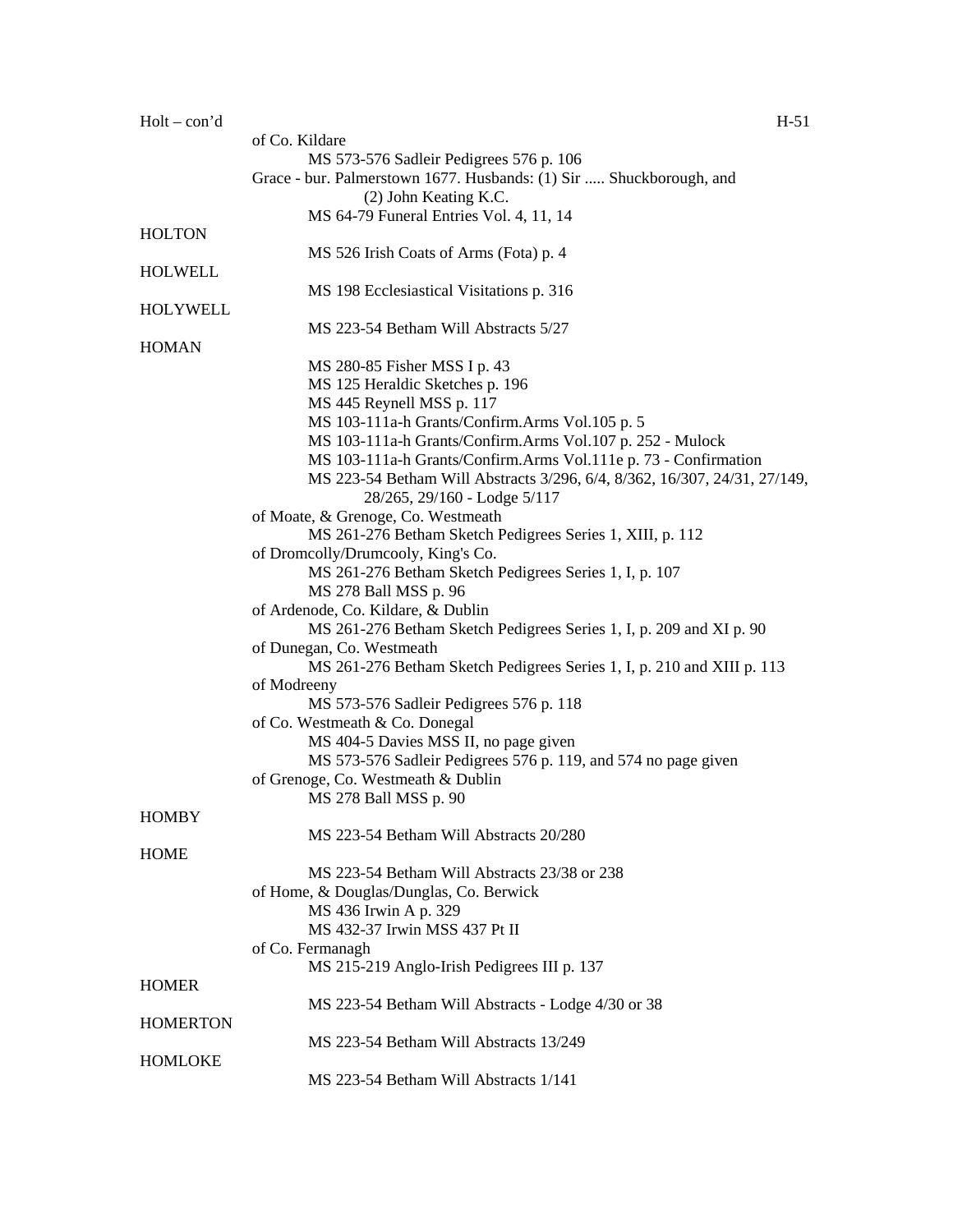| <b>HONAHAN</b>      |                                                                                                                | $H-52$ |
|---------------------|----------------------------------------------------------------------------------------------------------------|--------|
| <b>HONAN</b>        | MS 223-54 Betham Will Abstracts - Lodge 5/49                                                                   |        |
|                     | MS 103-111a-h Grants/Confirm.Arms Vol. 111 p. 211                                                              |        |
|                     | MS 103-111a-h Grants/Confirm.Arms Vol. 111b p. 7 - Hostel, Grant                                               |        |
|                     | MS 103-111a-h Grants/Confirm.Arms Vol. 111e p. 25 - Confirmation                                               |        |
|                     | MS 223-54 Betham Will Abstracts 12/47, 16/372                                                                  |        |
| <b>HONCHY</b>       |                                                                                                                |        |
|                     | MS 103-111a-h Grants/Confirm.Arms Vol.111a p. 38 - Confirmation                                                |        |
| <b>HONDICKS</b>     |                                                                                                                |        |
|                     | MS 223-54 Betham Will Abstracts 20/327                                                                         |        |
| <b>HONE</b>         |                                                                                                                |        |
|                     | MS 223-54 Betham Will Abstracts 5/338, 9/75, 14/179, 19/336, 25/307,<br>27/247, 28/121, 29/179, 31/313, 32/246 |        |
|                     | of Dublin                                                                                                      |        |
|                     | MS 261-276 Betham Sketch Pedigrees Series 1, XV, p. 142                                                        |        |
|                     | MS 543-44 Miscellaneous Pedigrees - 16 grandparents                                                            |        |
| <b>HONER/HONNER</b> |                                                                                                                |        |
|                     | MS 280-85 Fisher MSS III p. 22                                                                                 |        |
| <b>HONNYLOE</b>     |                                                                                                                |        |
|                     | Marion - bur. 1614. Husband: William Browne. Res: Dublin                                                       |        |
|                     | MS 64-79 Funeral Entries Vol. 3                                                                                |        |
| <b>HONOHUN</b>      |                                                                                                                |        |
|                     | MS 223-54 Betham Will Abstracts 32/43                                                                          |        |
| <b>HONOR</b>        | MS 223-54 Betham Will Abstracts 8/117, 15/226, 21/33                                                           |        |
| <b>HONSON</b>       |                                                                                                                |        |
|                     | MS 223-54 Betham Will Abstracts 13/310                                                                         |        |
| <b>HOOD</b>         |                                                                                                                |        |
|                     | MS 223-54 Betham Will Abstracts 19/200, 29/114, 32/135                                                         |        |
|                     | <b>Baron Bridport</b>                                                                                          |        |
|                     | MS 184 Lords Entries Vol. II p. 139                                                                            |        |
|                     | MS 185 Lords Entries Vol. III p.442                                                                            |        |
| <b>HOOKE</b>        |                                                                                                                |        |
|                     | MS 412 Barry MSS p. 8                                                                                          |        |
|                     | MS 198 Ecclesiastical Visitations p. 463                                                                       |        |
|                     | MS 223-54 Betham Will Abstracts 4/52, 23/20 or 220 - Lodge 2/111                                               |        |
| <b>HOOKER</b>       |                                                                                                                |        |
|                     | Mr. - bur. Dublin 1667                                                                                         |        |
|                     | MS 64-79 Funeral Entries Vol. 4, 14, 16                                                                        |        |
| <b>HOOLE</b>        |                                                                                                                |        |
|                     | MS 223-54 Betham Will Abstracts 8/155, 29/35                                                                   |        |
| <b>HOOPE</b>        |                                                                                                                |        |
|                     | MS 223-54 Betham Will Abstracts 1/212, 30/47, 31/5                                                             |        |
| <b>HOOPER</b>       | MS 223-54 Betham Will Abstracts 8//21, 10/307, 22/251 - Lodge 1/33                                             |        |
| <b>HOOPES</b>       |                                                                                                                |        |
|                     | MS 223-54 Betham Will Abstracts 25/1, 26/61                                                                    |        |
| <b>HOOTON</b>       |                                                                                                                |        |
|                     | MS 198 Ecclesiastical Visitations p. 294                                                                       |        |
| <b>HOPE</b>         |                                                                                                                |        |
|                     | MS 125 Heraldic Sketches p. 286                                                                                |        |
|                     | TO FIND REFERENCES, PLEASE SEE FILM NUMBER LISTING AND FOREWORD                                                |        |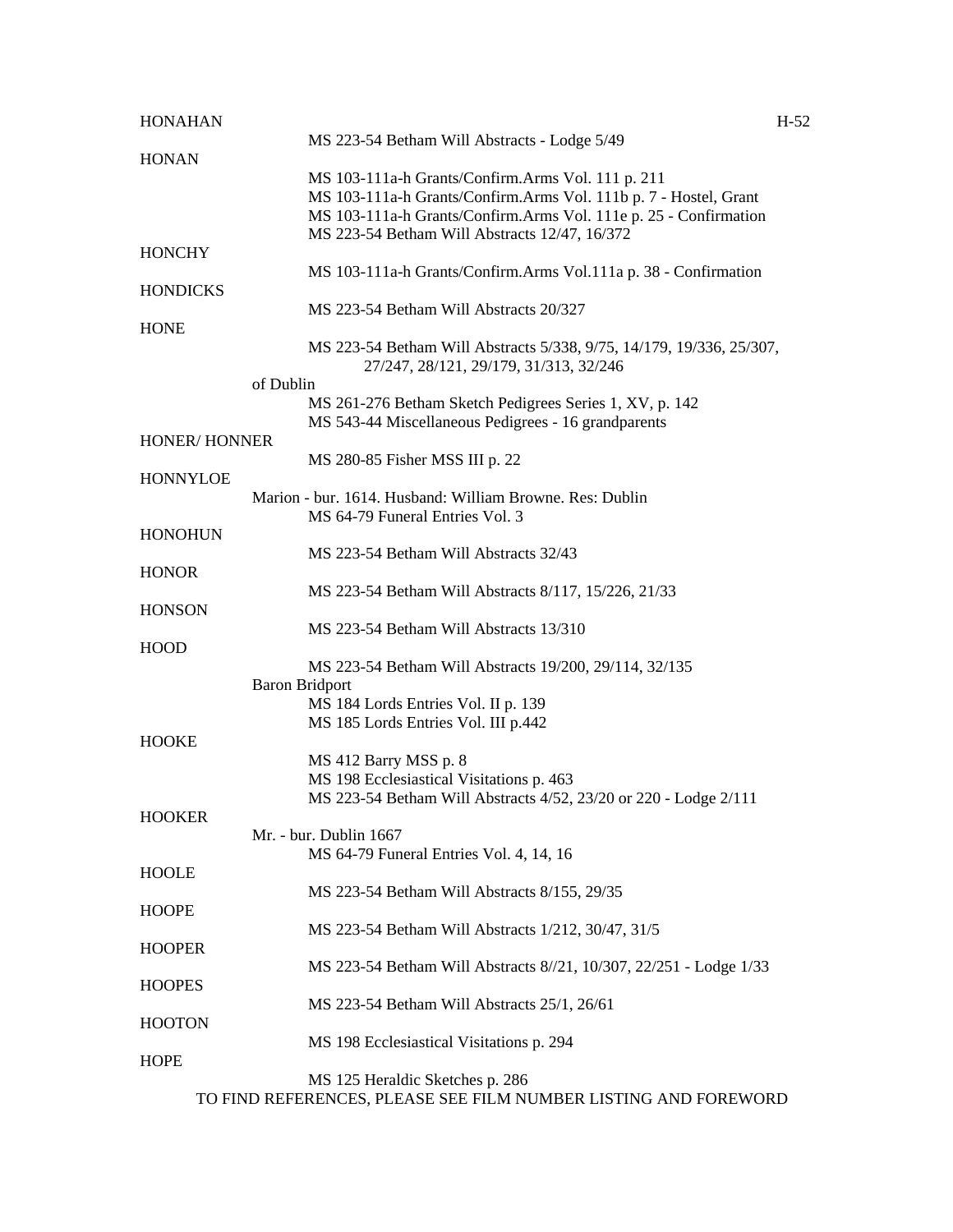HOPPE

HOPPER

**HOPTON** 

of Mullingar

| $Hope - con'd$   | $H-53$                                                                        |
|------------------|-------------------------------------------------------------------------------|
|                  | MS 198 Ecclesiastical Visitations p. 603, 662                                 |
|                  | MS 199 Ecclesiastical Visitations p. 465                                      |
|                  | MS 223-54 Betham Will Abstracts 3/111, 14/14, 30/227                          |
|                  | John - bur. Mullingar 1637. Eldest son of Edmond Hope. Wife: Anne Fitzgerald. |
|                  | MS 64-79 Funeral Entries Vol. 7                                               |
|                  | Mrs. John - see Anna Fitz Gerald - Funeral Entry Index                        |
|                  | Margaret - bur. 1608. Husbands: (1) Edwart Tuite, res : Dublin, and           |
|                  | (2) Michael Chamberlain                                                       |
|                  | MS 64-79 Funeral Entries Vol. 1, 3                                            |
|                  | Sir Roger - bur. 1627.                                                        |
|                  | MS 64-79 Funeral Entries Vol. 5, 17                                           |
|                  | Thomas - bur. 1611 . Res: Mullingar                                           |
|                  | MS 64-79 Funeral Entries Vol. 3                                               |
| <b>HOPES</b>     |                                                                               |
|                  | MS 223-54 Betham Will Abstracts 22/152 - Lodge 5/98                           |
| <b>HOPKINS</b>   |                                                                               |
|                  | MS 213 Antrim Families p. 238                                                 |
|                  | MS 125 Heraldic Sketches p. 15, 118, 154                                      |
|                  | MS 362-78 Betham Letter Books Vol. XII, p. 98                                 |
|                  | MS 445 Reynell MSS p.9, 14 or 141                                             |
|                  | MS 103-111 a-h Grants/Confirm.Arms Vol.103 p. 116                             |
|                  | MS 103-111 a-h Grants/Confirm.Arms Vol.1 08 p. 187 - see Parfitt              |
|                  | MS 223-54 Betham Will Abstracts 2/48, 3/1, 5/332, 6/137, 7178, 8/81,          |
|                  | 10/34, 11/106 or 136, 12/184, 15/259, 16/57, 19/61, 22/180, 3/221,            |
|                  | 24/281, 28/320, 29/23, 30/75 - Lodge 4/233                                    |
|                  | of Gillstown, Co. Meath                                                       |
|                  | MS 261-276 Betham Sketch Pedigrees Series 1, XI, p. 89                        |
|                  | of Possickstown, Co. Meath                                                    |
|                  | MS 261-276 Betham Sketch Pedigrees Series 1, XI, p. 87<br>of Skryne           |
|                  | MS 261-276 Betham Sketch Pedigrees Series 1, XI, p. 86, 87                    |
|                  | of Athboy, Co. Meath                                                          |
|                  | MS 112 Brooke (Baronets Pedigrees) p. 3                                       |
|                  | MS 261-276 Betham Sketch Pedigrees Series 1, XI, p. 91                        |
|                  | of Gorey, Co. Wexford                                                         |
|                  | MS 261-276 Betham Sketch Pedigrees Series 1, IV, p. 268                       |
|                  | of Ballymore Eustace, Co. Kildare                                             |
|                  | MS 261-276 Betham Sketch Pedigrees Series 1, IV, p. 269                       |
|                  | of Co. Wexford                                                                |
|                  | MS 384 Donavan MSS p. 135                                                     |
|                  | <b>Bishop of Derry</b>                                                        |
|                  | MS 261-276 Betham Sketch Pedigrees Series 1, XI, p. 86                        |
| <b>HOPKINSON</b> |                                                                               |
|                  | MS 445 Reynell MSS p. 3                                                       |

MS 223-54 Betham Will Abstracts 7/40, 18/55

MS 215-219 Anglo-Irish Pedigrees III p. 131

Loose Pedigrees - see Swillington Env.

MS 223-54 Betham Will Abstracts 13/767, 31/7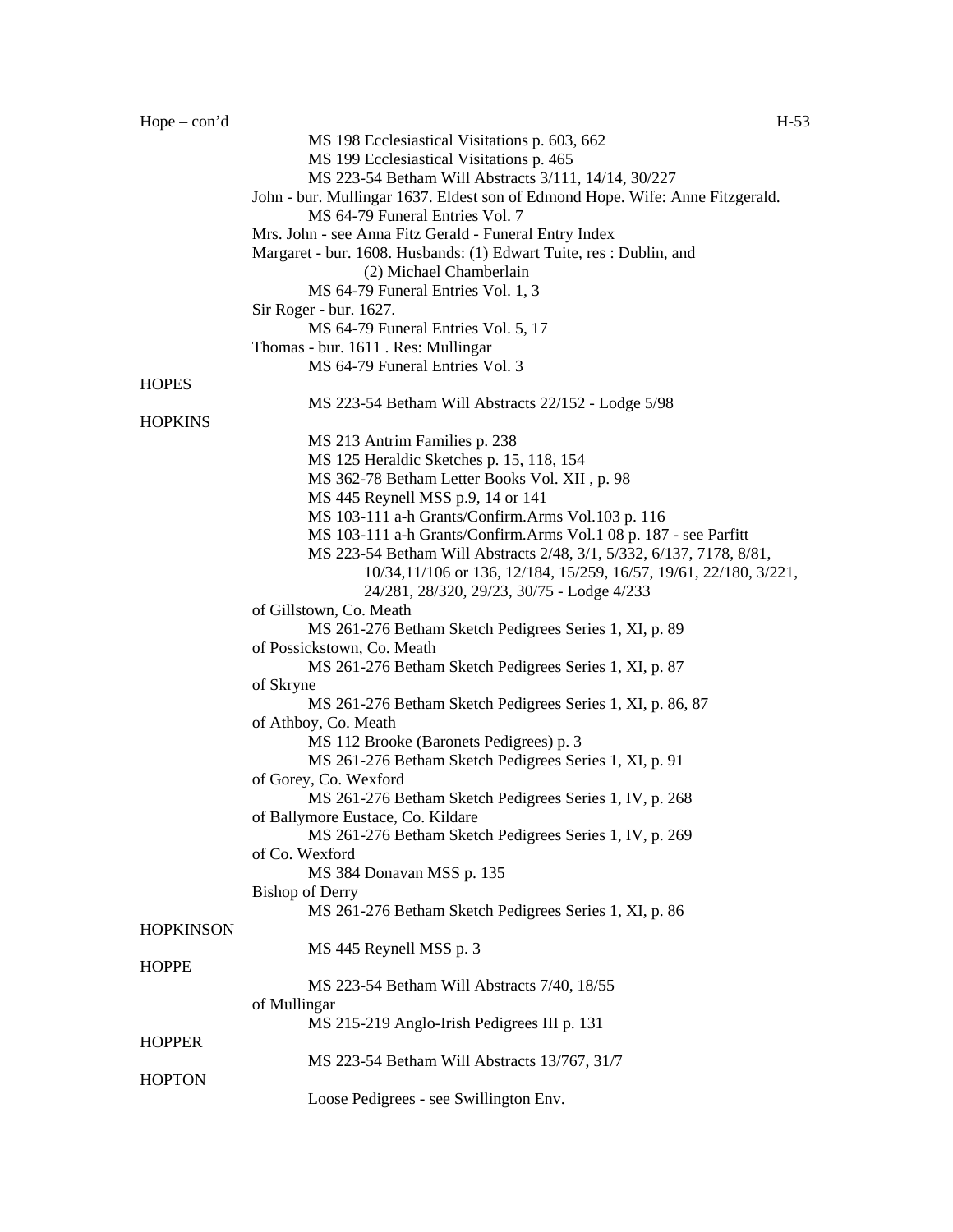| <b>HOPWOOD</b>        | $H-54$                                                                        |
|-----------------------|-------------------------------------------------------------------------------|
|                       | MS 223-54 Betham Will Abstracts 21/130                                        |
| <b>HORAN/ O'HORAN</b> |                                                                               |
|                       | MS 146 O'Ferrall's Linea Antiqua II p. 495 (A)                                |
|                       | MS 223-54 Betham Will Abstracts 10/1, 24/254, 25/298                          |
|                       | of Newcastle, Co. Limerick                                                    |
|                       | MS 261-276 Betham Sketch Pedigrees Series 1, XVI, p. 108                      |
| <b>HORDER</b>         |                                                                               |
|                       | MS 103-111a-h Grants/Confirm.Arms Vol.111b p. 3 - Grant &                     |
|                       | Exemplification                                                               |
| <b>HORE</b>           |                                                                               |
|                       | MS 125 Heraldic Sketches p. 133                                               |
|                       | MS 362-78 Betham Letter Books Vol. XVI p. 286                                 |
|                       | MS 199 Ecclesiastical Visitations p. 196, 375                                 |
|                       | Loose Pedigrees                                                               |
|                       | MS 223-54 Betham Will Abstracts 1/144, 4/128, 9/149, 13/90, 16/201,           |
|                       | 19/57, 20/54, 22/63 or 163, 24/119, 28/78, 29/79 - Lodge 4/226,               |
|                       | 5/149, 10/15                                                                  |
|                       | of Co. Wexford                                                                |
|                       | MS 215-219 Anglo-Irish Pedigrees III p. 122, 124-127                          |
|                       | of Cork                                                                       |
|                       | MS 215-219 Anglo-Irish Pedigrees III p. 126                                   |
|                       | of the Pole, Co. Wexford                                                      |
|                       | MS 215-219 Anglo-Irish Pedigrees III p. 127                                   |
|                       | of Co. Dublin & Co. Wexford                                                   |
|                       | MS 215-219 Anglo-Irish Pedigrees III p. 129                                   |
|                       | Alsone - bur. Co. Dublin 1617                                                 |
|                       | MS 64-79 Funeral Entries Vol. 1, 3                                            |
|                       | John - bur. Cork 1629                                                         |
|                       | MS 64-79 Funeral Entries Vol. 17                                              |
|                       | Mrs. Luke - see Anstace Murphy - Funeral Entry Index                          |
|                       | Mary - bur. 1617. Husband:  Finglas                                           |
|                       | MS 64-79 Funeral Entries Vol. 1, 3                                            |
|                       | Michael- no burial date or place. Res: Dungarvan                              |
|                       | MS 64-79 Funeral Entries Vol. 17                                              |
|                       | Philip - bur. Co. Wexford 1630                                                |
|                       | MS 64-79 Funeral Entries Vol. 5, 17                                           |
|                       | Thomas - bur. Dungarvan 1634                                                  |
|                       | MS 64-79 Funeral Entries Vol. 6, 17                                           |
|                       | Waiter - bur. 1636. 4th son of Edmund Hore. Wife: Alsone Hore. Res: Waterford |
|                       | MS 64-79 Funeral Entries Vol. 7, 17                                           |
| <b>HOREAGAN</b>       |                                                                               |
|                       | MS 198 Ecclesiastical Visitations p. 418                                      |
|                       | MS 199 Ecclesiastical Visitations p. 403                                      |
| <b>HORENAN</b>        |                                                                               |
|                       | MS 198 Ecclesiastical Visitations p. 401, 561                                 |
| <b>HORISH</b>         |                                                                               |
|                       | MS 526 Irish Coats of Arms (Fota) p. 84                                       |
|                       | MS 223-54 Betham Will Abstracts 2/207, 3/304, 7/282, 11/57, 3/83              |
|                       | of Ballyboghil, Co. Dublin                                                    |
|                       | MS 278 Ball MSS p. 194                                                        |
| <b>HORMAN</b>         |                                                                               |

MS 223-54 Betham Will Abstracts 3/97 or 99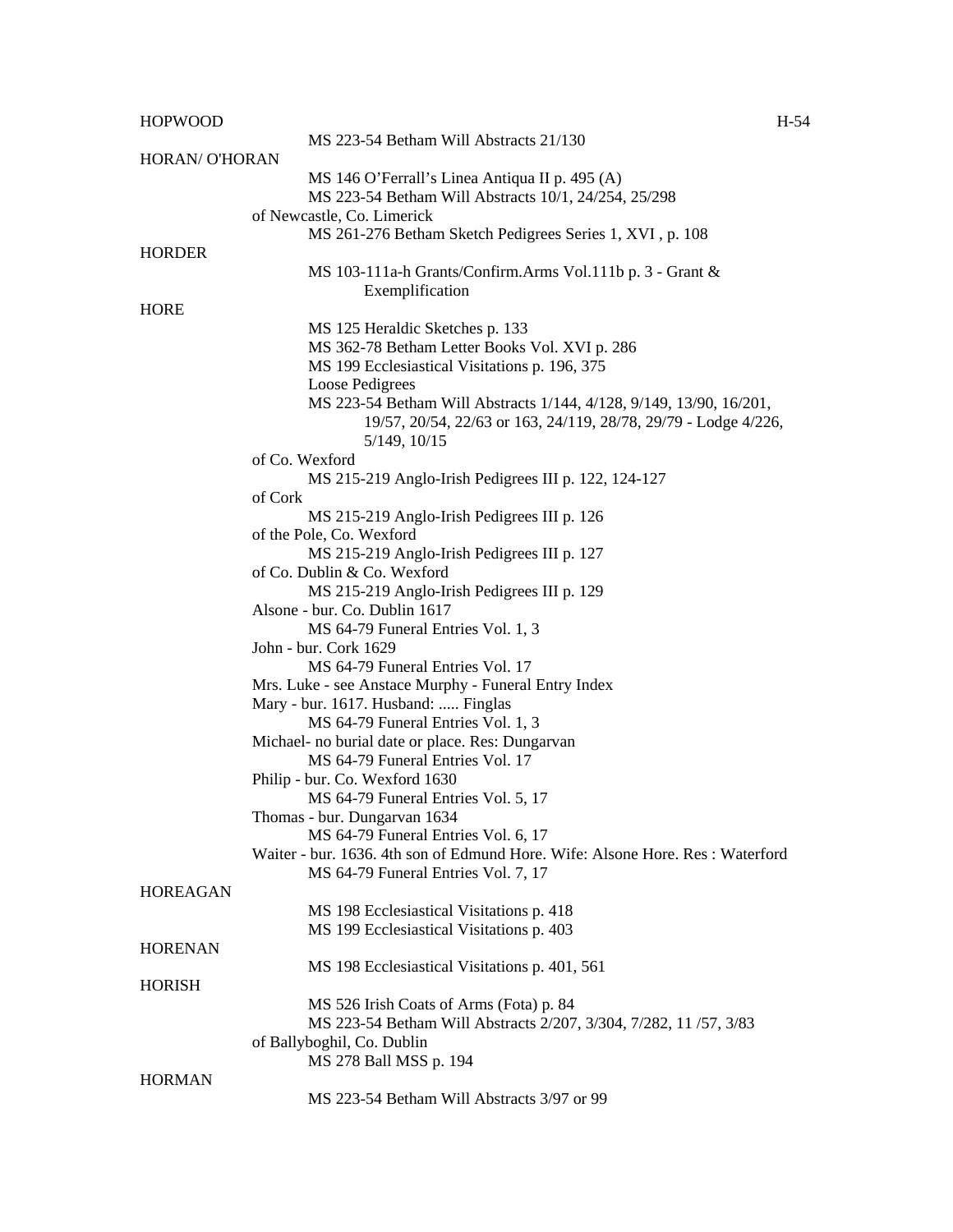| <b>HORNBY</b>     |                                                                                        | $H-55$ |
|-------------------|----------------------------------------------------------------------------------------|--------|
|                   | MS 125 Heraldic Sketches p. 295                                                        |        |
| <b>HORNCASTLE</b> |                                                                                        |        |
|                   | MS 103-111a-h Grants/Confirm.Arms Vol.104 p. 4<br>MS 223-54 Betham Will Abstracts 3/56 |        |
| <b>HORNDYE</b>    |                                                                                        |        |
|                   | MS 223-54 Betham Will Abstracts 32/100                                                 |        |
| <b>HORNE</b>      |                                                                                        |        |
|                   | MS 125 Heraldic Sketches p. 295                                                        |        |
|                   | MS 223-54 Betham Will Abstracts 3/148                                                  |        |
| <b>HORNER</b>     |                                                                                        |        |
|                   | MS 223-54 Betham Will Abstracts 8/55, 25/152                                           |        |
| <b>HORNIDGE</b>   |                                                                                        |        |
|                   | MS 103-111a-h Grants/Confirm.Arms Vol.109 p. 233 - to Gledstanes                       |        |
|                   | MS 223-54 Betham Will Abstracts 4/339, 9/107, 11/338, 14/161                           |        |
|                   | of Tubbapatrick, Co. Wicklow                                                           |        |
|                   | MS 261-276 Betham Sketch Pedigrees Series 1, I, p. 204                                 |        |
|                   | of Killoneen, King's Co.<br>MS 384 Donavan MSS p. 137                                  |        |
|                   | of Russellstown, Co. Wicklow                                                           |        |
|                   | MS 384 Donavan MSS p. 138                                                              |        |
| <b>HORNIWOOD</b>  |                                                                                        |        |
|                   | of Charing, Kent                                                                       |        |
|                   | MS 261-276 Betham Sketch Pedigrees Series 1, I, p. 252                                 |        |
| <b>HOROLIN</b>    |                                                                                        |        |
|                   | MS 223-54 Betham Will Abstracts 28/97                                                  |        |
| <b>HORON</b>      |                                                                                        |        |
|                   | MS 223-54 Betham Will Abstracts 22/176                                                 |        |
| <b>HORROD</b>     |                                                                                        |        |
|                   | MS 223-54 Betham Will Abstracts 22/51                                                  |        |
| HORSEFALL         |                                                                                        |        |
|                   | MS 223-54 Betham Will Abstracts 16/186                                                 |        |
| <b>HORSEMAN</b>   |                                                                                        |        |
|                   | MS 223-54 Betham Will Abstracts 27/254                                                 |        |
| <b>HORSEY</b>     | Rev. George - bur. Co. Cork 1639                                                       |        |
|                   | MS 64-79 Funeral Entries Vol. 17                                                       |        |
| <b>HORT</b>       |                                                                                        |        |
|                   | MS 125 Heraldic Sketches p. 38, 103                                                    |        |
|                   | MS 223-54 Betham Will Abstracts 1/22, 5/72, 11/28, 13/2, 15/196, 28/218 -              |        |
|                   | Lodge $1/129$                                                                          |        |
|                   | of Co. Kildare & Co. Meath                                                             |        |
|                   | MS 573-576 Sadleir Pedigrees 576 p. 118                                                |        |
| <b>HORTLEY</b>    |                                                                                        |        |
|                   | Rev. George - bur. Rosscarbery 1639.                                                   |        |
|                   | MS 64-79 Funeral Entries Vol. 8                                                        |        |
| <b>HORTON</b>     |                                                                                        |        |
|                   | MS 184 Lords Entries Vol. II p. 94, 137                                                |        |
|                   | MS 223-54 Betham Will Abstracts 12/278                                                 |        |
| <b>HORSFALL</b>   |                                                                                        |        |
|                   | MS 103-111a-h Grants/Confirm.Arms Vol. 111 - see Langriola                             |        |
| <b>HOSH</b>       | MS 223-54 Betham Will Abstracts 15/175                                                 |        |
|                   |                                                                                        |        |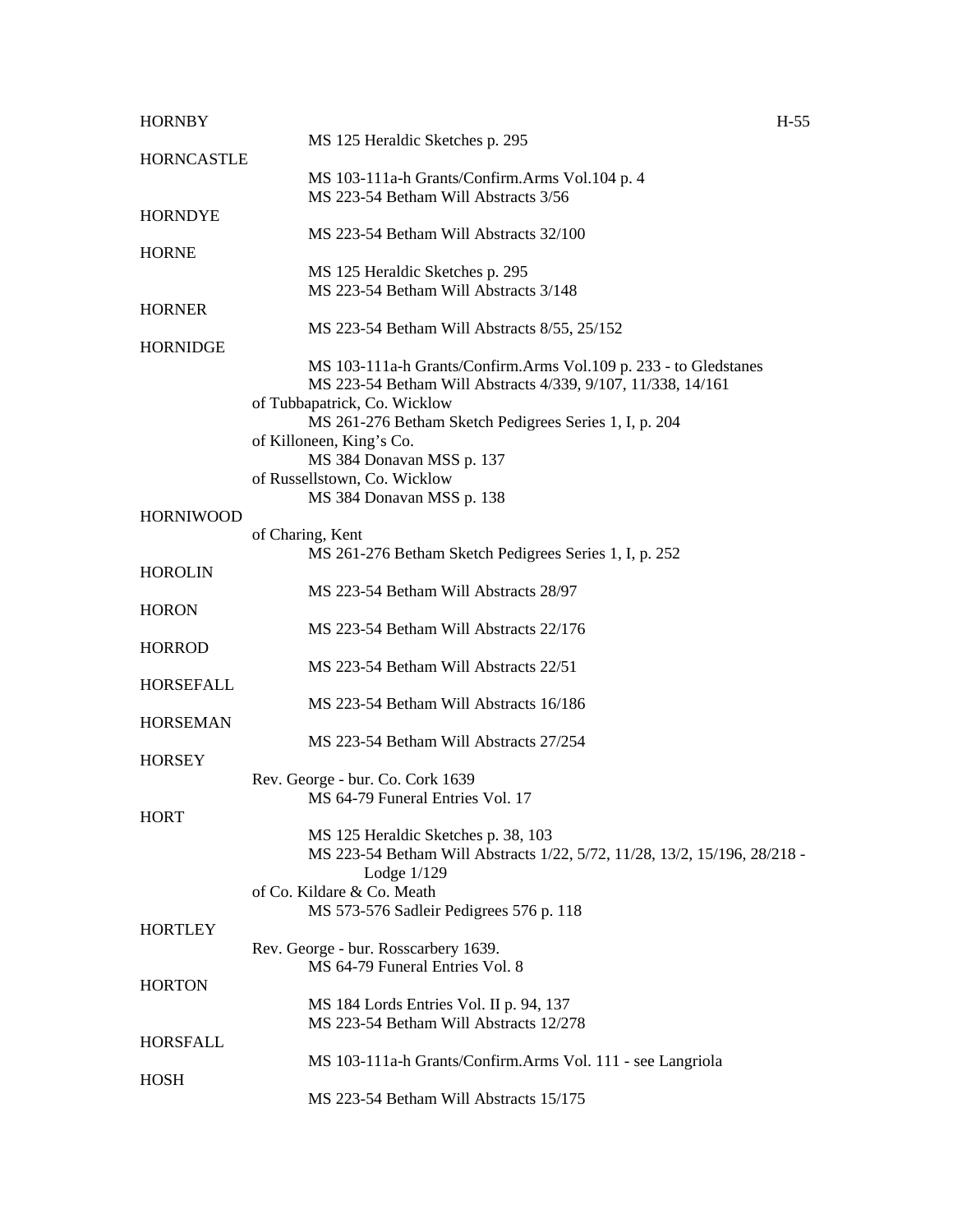| HOSKINS/HOSKYNS  |                                                                         | $H-56$ |
|------------------|-------------------------------------------------------------------------|--------|
|                  | MS 223-54 Betham Will Abstracts 2/294, 5/95                             |        |
|                  | Miss - bur. Dublin 1666. Husband:  Bennett                              |        |
|                  | MS 64-79 Funeral Entries Vol. 4, 14, 16                                 |        |
| <b>HOTHAM</b>    |                                                                         |        |
|                  | MS 223-54 Betham Will Abstracts - Lodge 1/7                             |        |
|                  | of Suffolk                                                              |        |
|                  |                                                                         |        |
|                  | Loose Pedigrees                                                         |        |
|                  | Baron                                                                   |        |
|                  | MS 187 Lords Entries Vol. V p. 239                                      |        |
|                  | <b>Baron Scarborough</b>                                                |        |
|                  | MS 186 Lords Entries Vol. IV p. 14                                      |        |
| <b>HOUBLON</b>   |                                                                         |        |
|                  | MS 183 Lords Entries Vol. I p. 261                                      |        |
| <b>HOUGH</b>     |                                                                         |        |
|                  | MS 223-54 Betham Will Abstracts 31/12, 32/244                           |        |
| <b>HOUGHTON</b>  |                                                                         |        |
|                  |                                                                         |        |
|                  | MS 223-54 Betham Will Abstracts 3/271, 5/112, 6/159, 9170, 10/327,      |        |
|                  | 11/115, 12/5, 19/353, 20/330, 21/350, 25/56, 27/10, 28/205 -            |        |
|                  | Lodge 1/190, 5/3, 7/119                                                 |        |
|                  | of Stabamon, Co. Louth                                                  |        |
|                  | MS 261-276 Betham Sketch Pedigrees Series 1, XVI, p. 310                |        |
|                  | of Kilmanock, Co. Wexford                                               |        |
|                  | MS 261-276 Betham Sketch Pedigrees Series 1, XII, p. 164 and XVI p. 312 |        |
|                  | of Co. Wexford                                                          |        |
|                  | Loose Pedigrees                                                         |        |
|                  |                                                                         |        |
| <b>HOULDING</b>  |                                                                         |        |
|                  | MS 223-54 Betham Will Abstracts 22/116                                  |        |
| HOULDISHE        |                                                                         |        |
|                  | MS 198 Ecclesiastical Visitations p. 600                                |        |
| <b>HOULDON</b>   |                                                                         |        |
|                  | MS 223-54 Betham Will Abstracts 11/162                                  |        |
| <b>HOULDSHIP</b> |                                                                         |        |
|                  | MS 223-54 Betham Will Abstracts 19/255                                  |        |
| <b>HOULT</b>     |                                                                         |        |
|                  | Anne - bur. Dublin 1596. Husband: Henry Pearcell                        |        |
|                  |                                                                         |        |
|                  | MS 64-79 Funeral Entries Vol. 1                                         |        |
|                  | Michael - bur. Queen's Co. 1637                                         |        |
|                  | MS 64-79 Funeral Entries Vol. 7                                         |        |
| <b>HOULTON</b>   |                                                                         |        |
|                  | MS 223-54 Betham Will Abstracts 2/39                                    |        |
| <b>HOUNBY</b>    |                                                                         |        |
|                  | MS 261-276 Betham Sketch Pedigrees Series 1, VI, p. 1                   |        |
| <b>HOURAGHEN</b> |                                                                         |        |
|                  | MS 223-54 Betham Will Abstracts 13/299, 28/203                          |        |
| <b>HOUSE</b>     |                                                                         |        |
|                  | MS 223-54 Betham Will Abstracts 8/348                                   |        |
|                  |                                                                         |        |
|                  | MS 125 Heraldic Sketches p. 51                                          |        |
|                  | MS 362-78 Betham Letter Books Vol. VII p. 278                           |        |
| <b>HOUSLOW</b>   |                                                                         |        |
|                  | MS 223-54 Betham Will Abstracts 18/91                                   |        |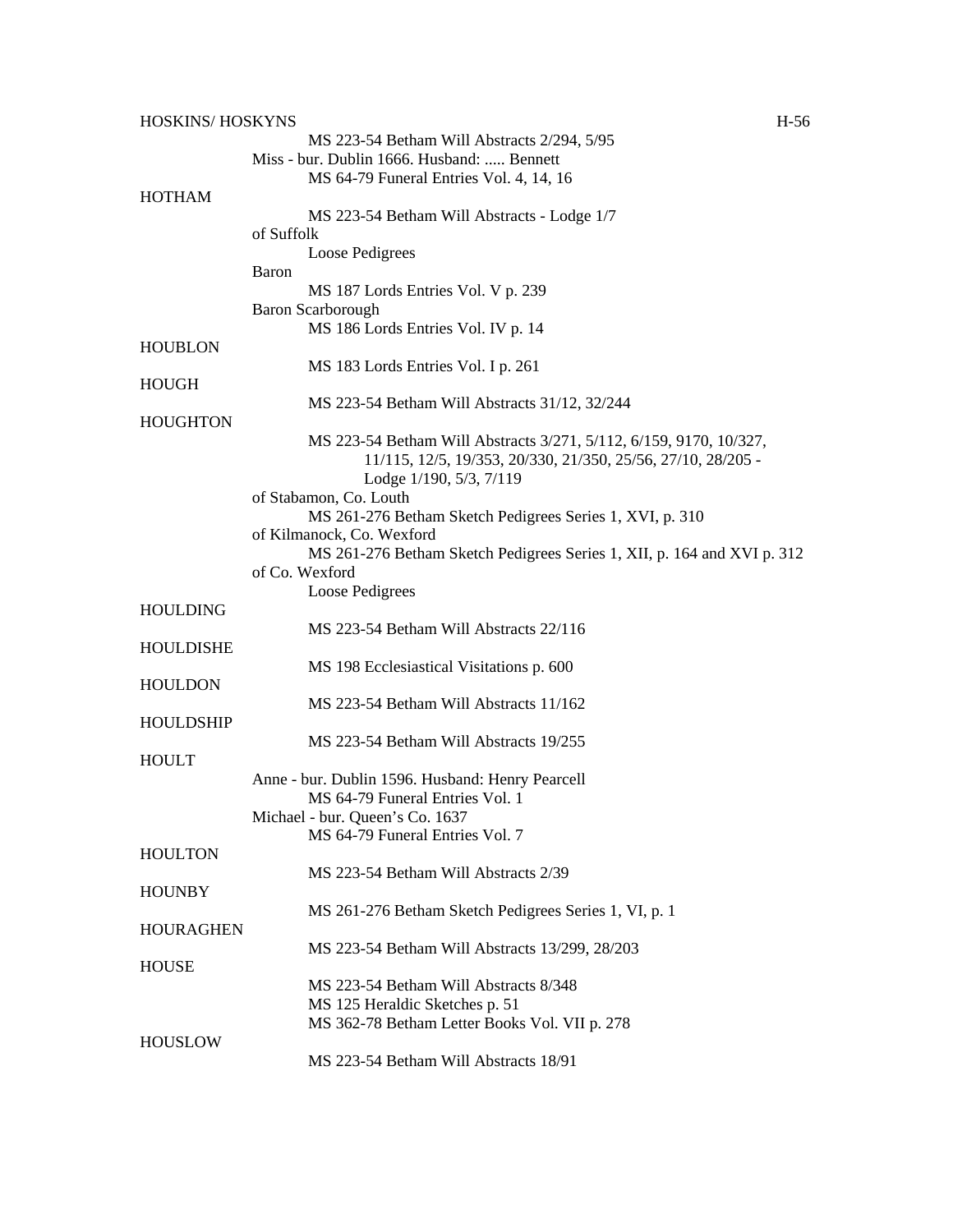| <b>HOUSTON</b>  | H-57                                                                      |
|-----------------|---------------------------------------------------------------------------|
|                 | MS 223-54 Betham Will Abstracts 1/332, 3/202, 5/119, 14/14, 15/142,       |
|                 | 16/110, 17/93, 23/83, 24/23, 25/338, 28/3, 30/106, 31/330 - Lodge         |
|                 | 4/285, 6/3, 8/33                                                          |
|                 | MS 103-111a-h Grants/Confirm.Arms Vol.107 p. 254 - in addition to         |
|                 | <b>Blackeston</b>                                                         |
|                 | of Dublin                                                                 |
|                 | MS 261-276 Betham Sketch Pedigrees Series 1, XIV, p. 371                  |
|                 | of Co. Antrim                                                             |
|                 | MS 215-219 Anglo-Irish Pedigrees III p. 135                               |
| <b>HOUVIGAN</b> |                                                                           |
|                 | MS 223-54 Betham Will Abstracts 15/155, 30/99                             |
| <b>HOVENDEN</b> |                                                                           |
|                 | MS 223-54 Betham Will Abstracts 1/109, 21392, 3/109, 16/299, 28/92 -      |
|                 | Lodge $5/190$                                                             |
|                 | of Tankardstown, Queen's Co.                                              |
|                 | MS 292-298 Betham Sketch Pedigrees Series 2, III, p. 227, 236             |
|                 | of Queen's Co.                                                            |
|                 | MS 412 Barry MSS p. 12, 14                                                |
|                 | MS 407 Carmichael MSS, no page given                                      |
|                 | MS 215-219 Anglo-Irish Pedigrees III p. 132, 133                          |
|                 | of Co. Armagh                                                             |
|                 | MS 215-219 Anglo-Irish Pedigrees III p. 134                               |
|                 | of Co. Wexford                                                            |
|                 | MS 215-219 Anglo-Irish Pedigrees III p. 135                               |
|                 | Mrs. Pierce - see Joan Daviles - Funeral Entry Index                      |
| <b>HOVENSEN</b> |                                                                           |
|                 | MS 103-111a-h Grants/Confirm.Arms Vol.103 p. 2                            |
| <b>HOWAN</b>    |                                                                           |
|                 | MS 223-54 Betham Will Abstracts 23/49                                     |
| <b>HOWARD</b>   |                                                                           |
|                 | MS 37 Irish Arms at College of Heralds p. 14, 40, 273, 303                |
|                 | MS 526 Irish Coats of Arms (Fota) p. 84                                   |
|                 | MS 125 Heraldic Sketches p. 92, 147                                       |
|                 | MS 362-78 Betham Letter Books Vol.V p. 23                                 |
|                 | MS 199 Ecclesiastical Visitations p. 429                                  |
|                 | MS 445 Reynell MSS p. 105                                                 |
|                 | MS 103-111 a-h Grants/ Vol.1 03 p. 14, 35                                 |
|                 | MS 103-111a-h Grants/ Vol.106 p. 94 - from Forward                        |
|                 | MS 103-111 a-h Grants/ Vol.11 0 p. 27 - Bury, Grant & Exemp.              |
|                 | MS 103-111a-h Grants/ Vol.110 p. 77 - Grant                               |
|                 | MS 223-54 Betham Will Abstracts 3/183, 6/47, 7/295, 8/208, 9/51, 11/12,   |
|                 | 12178, 13/80, 14/349 or 369, 16/144 or 164, 18/330,                       |
|                 | 20/366, 21/387, 23/154, 27/118, 31/84 - Lodge 1/21 or 217, 2/103,         |
|                 | 4/167, 5/229, 6/116, 10/6                                                 |
|                 | of Dublin                                                                 |
|                 | MS 261-276 Betham Sketch Pedigrees Series 1, V, p. 85, 88, 89, 91         |
|                 | MS 183 Lords Entries Vol. I p. 28                                         |
|                 | of Shelton, Co. Wicklow                                                   |
|                 | MS 261-276 Betham Sketch Pedigrees Series 1, V, p. 86<br>of Co. Westmeath |
|                 | MS 261-276 Betham Sketch Pedigrees Series 1, V, p. 90                     |
|                 | TO FIND REFERENCES, SEE FILM NUMBER LISTING AND FOREWORD                  |
|                 |                                                                           |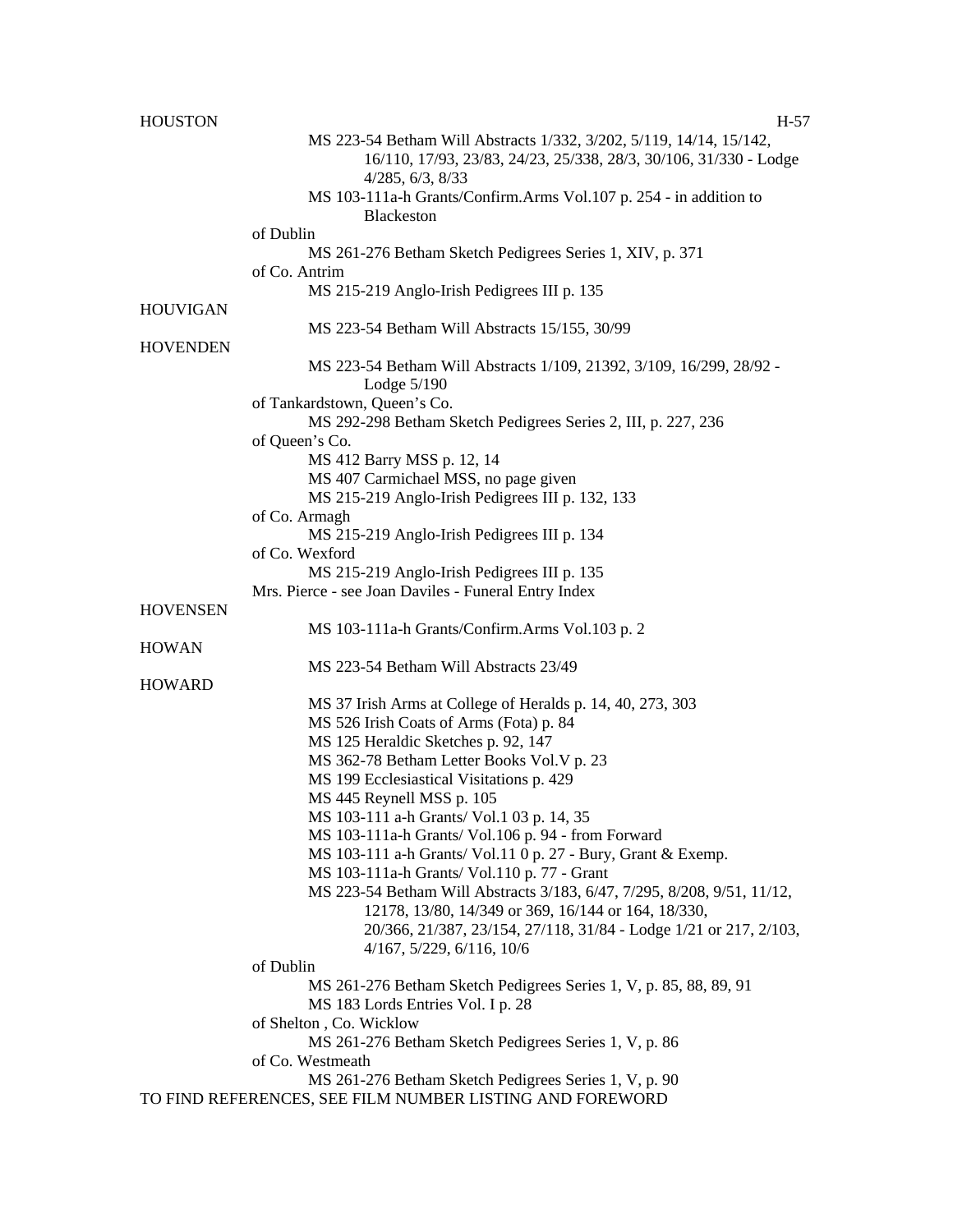| $However How and — con' d$ | H-58                                                                    |
|----------------------------|-------------------------------------------------------------------------|
|                            | of Clonony & Co. Wicklow                                                |
|                            | MS 573-576 Sadleir Pedigrees 576 p. 109 & 118                           |
|                            | Baron Clonmore (Earl of Wicklow)                                        |
|                            | MS 261-276 Betham Sketch Pedigrees Series 1, II, p. 92                  |
|                            | Loose Pedigrees                                                         |
|                            | MS 183 Lords Entries Vol. II p. 40                                      |
|                            | Viscount Wicklow                                                        |
|                            | MS 185 Lords Entries Vol. III p. 252                                    |
|                            | <b>Countess of Wicklow</b>                                              |
|                            |                                                                         |
|                            | MS 185 Lords Entries Vol. III p. 402                                    |
|                            | Earl of Carlisle                                                        |
|                            | Loose Pedigrees                                                         |
|                            | <b>Bishop of Elphin</b>                                                 |
|                            | MS 183 Lords Entries Vol. I p. 301                                      |
|                            | MS 184 Lords Entries Vol. II p. 23                                      |
|                            | Martha - bur. Dublin 1598. Husband: Sir  Bourchier                      |
|                            | MS 64-79 Funeral Entries Vol. 1, 2                                      |
|                            | Rt. Hon. Thomas, Earl of Suffolk - bur. Essex 1626                      |
|                            | MS 64-79 Funeral Entries Vol. 17                                        |
|                            | Mrs. William - see Elizabeth Usher - Funeral Entry Index                |
| <b>HOWE/HOWES</b>          |                                                                         |
|                            | MS 362-78 Betham Letter Books Vol. IV p. 233                            |
|                            | MS 198 Ecclesiastical Visitations p. 288, 289                           |
|                            | MS 223-54 Betham Will Abstracts 3/236, 4/10, 10/332, 13/127, 14/395,    |
|                            | 16/41, 18/133, 20/328, 23/3, 25/241, 30/33, 32/273 - Lodge 3/41         |
|                            | Earl                                                                    |
|                            | MS 261-276 Betham Sketch Pedigrees Series 1, I, p. 90                   |
|                            | Lord                                                                    |
|                            | MS 183 Lords Entries Vol. I p. 241                                      |
|                            | Viscount                                                                |
|                            | MS 103-111a-h Grants/Confirm.Arms Vol.103 p. 11                         |
| <b>HOWELL</b>              |                                                                         |
|                            | MS 223-54 Betham Will Abstracts 4/48, 6/143, 17/135, 19/347 or 367,     |
|                            | 22/323, 30/319, 31/172                                                  |
|                            |                                                                         |
|                            | of Co. Tipperary                                                        |
|                            | MS 215-219 Anglo-Irish Pedigrees III p. 137                             |
| HOWIE                      |                                                                         |
|                            | MS 223-54 Betham Will Abstracts 8/306, 31/285                           |
| <b>HOWISON</b>             |                                                                         |
|                            | MS 223-54 Betham Will Abstracts 1/74, 9/226, 12/67, 15/8, 19/76, 26/160 |
|                            | of Dublin                                                               |
|                            | MS 261-276 Betham Sketch Pedigrees Series 1, XIII, p. 1, 76, 84         |
|                            | of Springtown, Co. Longford & Dublin                                    |
|                            | MS 261-276 Betham Sketch Pedigrees Series 1, XIII, p. 78                |
| <b>HOWLEY</b>              |                                                                         |
|                            | MS 125 Heraldic Sketches p. 128                                         |
|                            | MS 445 Reynell MSS p. 143, 323                                          |
|                            | MS 223-54 Betham Will Abstracts 5/70, 8/184                             |
| <b>HOWLIN</b>              |                                                                         |
|                            | MS 125 Heraldic Sketches p. 187                                         |
|                            | Loose Pedigrees (Darcy)                                                 |
|                            | MS 223-54 Betham Will Abstracts 9/89, 14/74 or 76, 28/97                |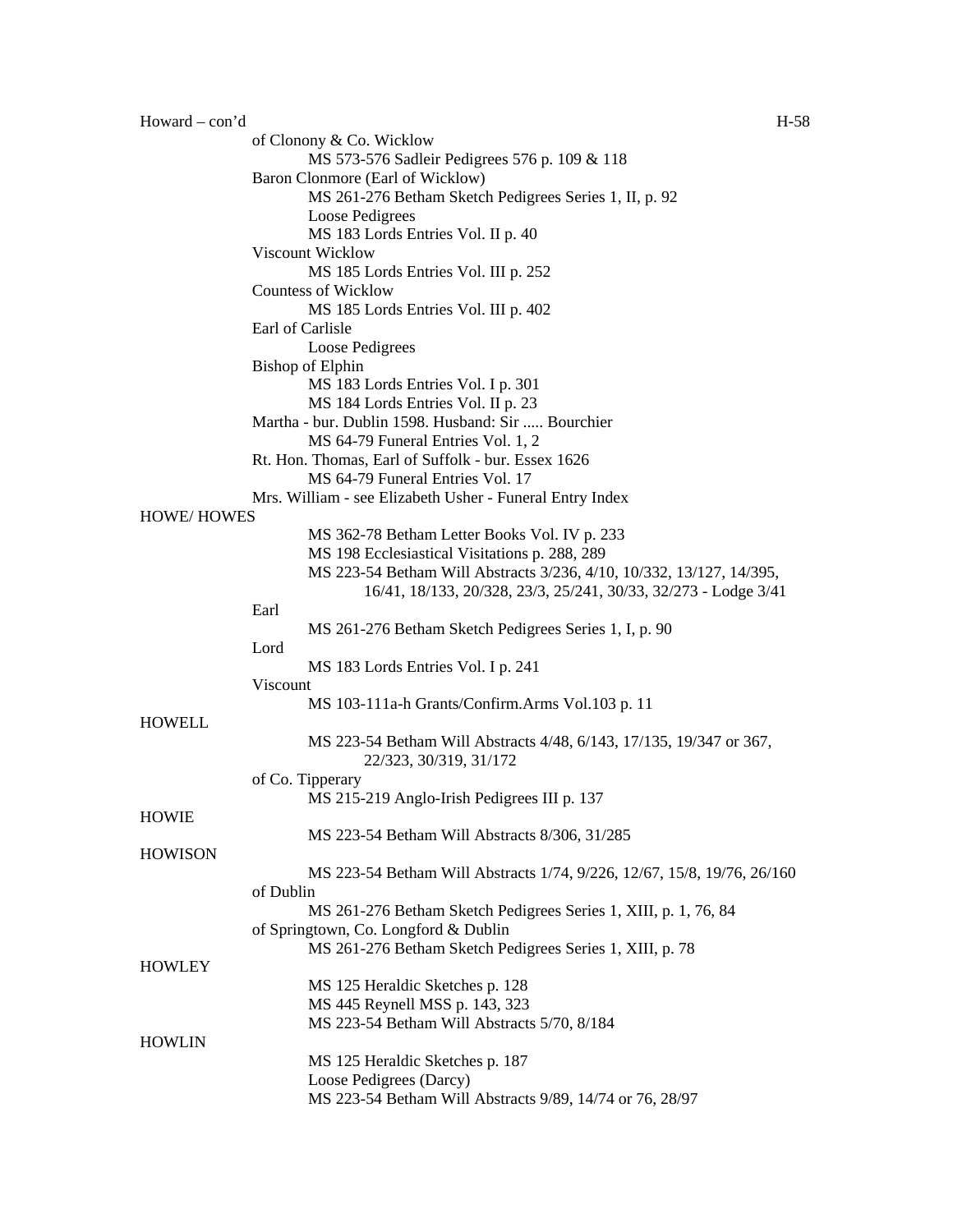| <b>HOWLING</b>     |                                                                     | $H-59$ |
|--------------------|---------------------------------------------------------------------|--------|
|                    | of Co. Louth                                                        |        |
|                    | MS 292-298 Betham Sketch Pedigrees Series 2, VII, p. 399            |        |
| <b>HOWTH</b>       |                                                                     |        |
|                    | MS 198 Ecclesiastical Visitations p. 551                            |        |
|                    | MS 223-54 Betham Will Abstracts 15/231, 18/341 - Lodge 3/1, 4/78,   |        |
|                    | 5/272, 6/149, 7/43, 8/117, 9/46                                     |        |
|                    | Lord                                                                |        |
|                    | MS 183 Lords Entries Vol. I p. 195                                  |        |
| <b>HOWYN</b>       |                                                                     |        |
|                    |                                                                     |        |
|                    | MS 199 Ecclesiastical Visitations p. 504                            |        |
| <b>HOXWELL</b>     |                                                                     |        |
|                    | MS 223-54 Betham Will Abstracts 30/300                              |        |
| HOY/HOYE           |                                                                     |        |
|                    | MS 198 Ecclesiastical Visitations p. 544, 658                       |        |
|                    | MS 37 Irish Arms at College of Heralds p. 37, 241, 313              |        |
|                    | MS 223-54 Betham Will Abstracts 1/161, 4/337, 21/81 - Lodge 3/115   |        |
| <b>HOYLAN</b>      |                                                                     |        |
|                    | MS 223-54 Betham Will Abstracts 3/178                               |        |
| HOYLE              |                                                                     |        |
|                    | MS 103-111a-h Grants/Confirm.Arms Vol.108 p. 350                    |        |
|                    | MS 223-54 Betham Will Abstracts 3/105, 11 /238 - Lodge 7/77         |        |
|                    | of Kilteale, Queen's Co.                                            |        |
|                    | MS 261-276 Betham Sketch Pedigrees Series 1, XIV, p. 1              |        |
|                    | of Ballygibbon, Co. Tipperary, & Kiltale, Queen's Co.               |        |
|                    | MS 278 Ball MSS p. 354                                              |        |
|                    |                                                                     |        |
| <b>HOYSTED</b>     |                                                                     |        |
|                    | MS 280-85 Fisher MSS III p. 38                                      |        |
|                    | MS 223-54 Betham Will Abstracts 1/163 - Lodge 6/19                  |        |
| <b>HOYTE</b>       |                                                                     |        |
|                    | of Co. Westmeath                                                    |        |
|                    | MS 184 Lords Entries Vol. II p. 1a                                  |        |
| HUANEY, O'         |                                                                     |        |
|                    | MS 145 O'Ferrall's Linea Antiqua I p. 142                           |        |
| <b>HUBAND</b>      |                                                                     |        |
|                    | MS 125 Heraldic Sketches p. 173, 235                                |        |
|                    | MS 445 Reynell MSS p. 21                                            |        |
|                    | MS 223-54 Betham Will Abstracts 5/23, 6/25, 7/180, 13/261, 17/225,  |        |
|                    | 22/343, 25/256, 31/283                                              |        |
|                    | of Warwickshire                                                     |        |
|                    | MS 292-298 Betham Sketch Pedigrees Series 2, III, p. 239-250        |        |
|                    |                                                                     |        |
| <b>HUBBARD</b>     |                                                                     |        |
|                    | MS 223-54 Betham Will Abstracts 18/386, 19/212, 23/91, 24/91 -      |        |
|                    | Lodge 1/167, 3/95, 6/73                                             |        |
| <b>HUBBLETHORN</b> |                                                                     |        |
|                    | MS 223-54 Betham Will Abstracts - Lodge 5/224                       |        |
| <b>HUBERSHE</b>    |                                                                     |        |
|                    | MS 198 Ecclesiastical Visitations p. 544                            |        |
| <b>HUBERT</b>      |                                                                     |        |
|                    | MS 223-54 Betham Will Abstracts 3/122, 18/273, 24/91 - Lodge 1/167, |        |
|                    | 3/95, 6/78                                                          |        |
| <b>HUCHOT</b>      |                                                                     |        |
|                    | Marquis de la Bedrydre                                              |        |
|                    |                                                                     |        |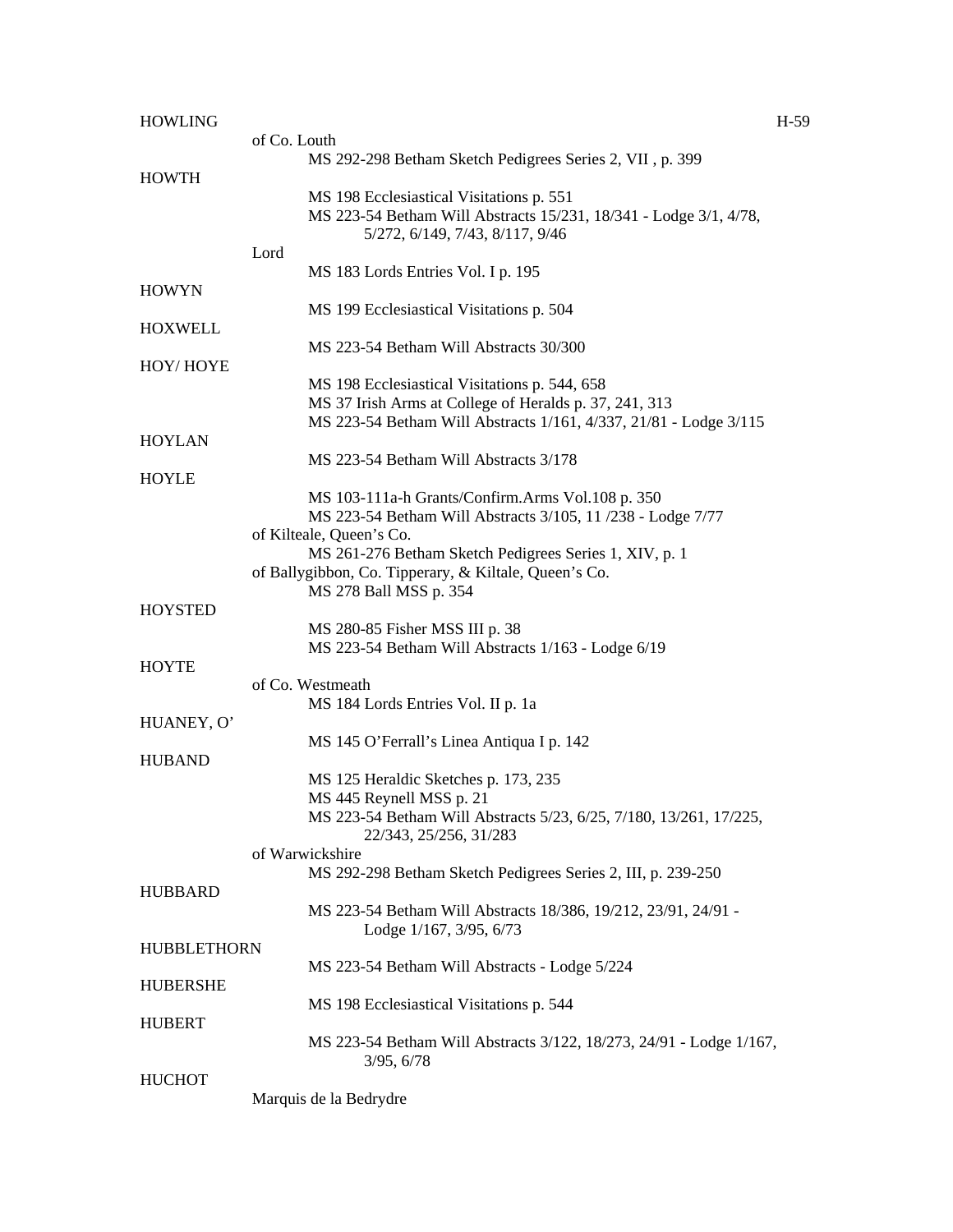| $Huchot - con'd$              | $H-60$                                                                                                                                                                                                                                                                                                                                                                                                                                                                                                                                                                 |
|-------------------------------|------------------------------------------------------------------------------------------------------------------------------------------------------------------------------------------------------------------------------------------------------------------------------------------------------------------------------------------------------------------------------------------------------------------------------------------------------------------------------------------------------------------------------------------------------------------------|
| <b>HUCKMORE</b>               | MS 103-111a-h Grants/Confirm.Arms Vol.111c p. 67 - Confirmation                                                                                                                                                                                                                                                                                                                                                                                                                                                                                                        |
| <b>HUDD</b>                   | MS 261-276 Betham Sketch Pedigrees Series 1, XII, p. 144                                                                                                                                                                                                                                                                                                                                                                                                                                                                                                               |
| <b>HUDDESTONE</b>             | MS 223-54 Betham Will Abstracts 2/197                                                                                                                                                                                                                                                                                                                                                                                                                                                                                                                                  |
| <b>HUDDLESTONE</b>            | MS 223-54 Betham Will Abstracts 23/106                                                                                                                                                                                                                                                                                                                                                                                                                                                                                                                                 |
|                               | MS 223-54 Betham Will Abstracts 3/155, 5/291, 21/354 - Lodge 7/19                                                                                                                                                                                                                                                                                                                                                                                                                                                                                                      |
| <b>HUDGINS</b>                | MS 223-54 Betham Will Abstracts 32/65                                                                                                                                                                                                                                                                                                                                                                                                                                                                                                                                  |
| <b>HUDSON</b>                 | MS 37 Irish Arms at College of Heralds p. 64, 203<br>MS 526 Irish Coats of Arms (Fota) p. 113<br>MS 125 Heraldic Sketches p. 88, 161, 207<br>MS 445 Reynell MSS p. 21<br>MS 198 Ecclesiastical Visitations p. 62, 371<br>MS 199 Ecclesiastical Visitations p. 346<br>MS 184 Lords Entries Vol. II p. 131<br>MS 103-111a-h Grants/Confirm.Arms Vol.110 p. 99 - Kinahan, Grant &<br>Exemp.<br>MS 223-54 Betham Will Abstracts 2/212, 3/160, 4/247 or 297, 5/91, 6/37,<br>8/201, 10/268, 11/82, 14/12, 19/259, 20/315, 23/42, 28/14,<br>30/305 - Lodge 3/139 or 159, 5/21 |
|                               | of London                                                                                                                                                                                                                                                                                                                                                                                                                                                                                                                                                              |
|                               | Loose Pedigrees                                                                                                                                                                                                                                                                                                                                                                                                                                                                                                                                                        |
| <b>HUES</b>                   | MS 198 Ecclesiastical Visitations p. 392                                                                                                                                                                                                                                                                                                                                                                                                                                                                                                                               |
| <b>HUET</b><br><b>HUETSON</b> | MS 223-54 Betham Will Abstracts 1/183<br>Mrs. Charles - see Ida Saunders - Funeral Entry Index                                                                                                                                                                                                                                                                                                                                                                                                                                                                         |
|                               | MS 223-54 Betham Will Abstracts 18/332, 23/107<br>Sarah - bur. Finglas 1670. Husband:   Phillips. See also Hewetson.<br>MS 64-79 Funeral Entries Vol. 4, 14, 16                                                                                                                                                                                                                                                                                                                                                                                                        |
| <b>HUEY</b>                   | MS 223-54 Betham Will Abstracts 18/108, 25/226, 27/291, 28/295                                                                                                                                                                                                                                                                                                                                                                                                                                                                                                         |
| <b>HUFFAM</b>                 | of London                                                                                                                                                                                                                                                                                                                                                                                                                                                                                                                                                              |
|                               | <b>Loose Pedigrees</b>                                                                                                                                                                                                                                                                                                                                                                                                                                                                                                                                                 |
| <b>HUGAS</b>                  | MS 223-54 Betham Will Abstracts 27/48                                                                                                                                                                                                                                                                                                                                                                                                                                                                                                                                  |
| <b>HUGAW</b>                  | MS 223-54 Betham Will Abstracts - Lodge 6/13                                                                                                                                                                                                                                                                                                                                                                                                                                                                                                                           |
| <b>HUGES</b>                  | MS 223-54 Betham Will Abstracts 31/169                                                                                                                                                                                                                                                                                                                                                                                                                                                                                                                                 |
| <b>HUGESSON</b>               | MS 223-54 Betham Will Abstracts 24/104                                                                                                                                                                                                                                                                                                                                                                                                                                                                                                                                 |
| <b>HUGGARD</b>                |                                                                                                                                                                                                                                                                                                                                                                                                                                                                                                                                                                        |
|                               | Arms<br>Loose Pedigrees                                                                                                                                                                                                                                                                                                                                                                                                                                                                                                                                                |
|                               | of Co. Kerry                                                                                                                                                                                                                                                                                                                                                                                                                                                                                                                                                           |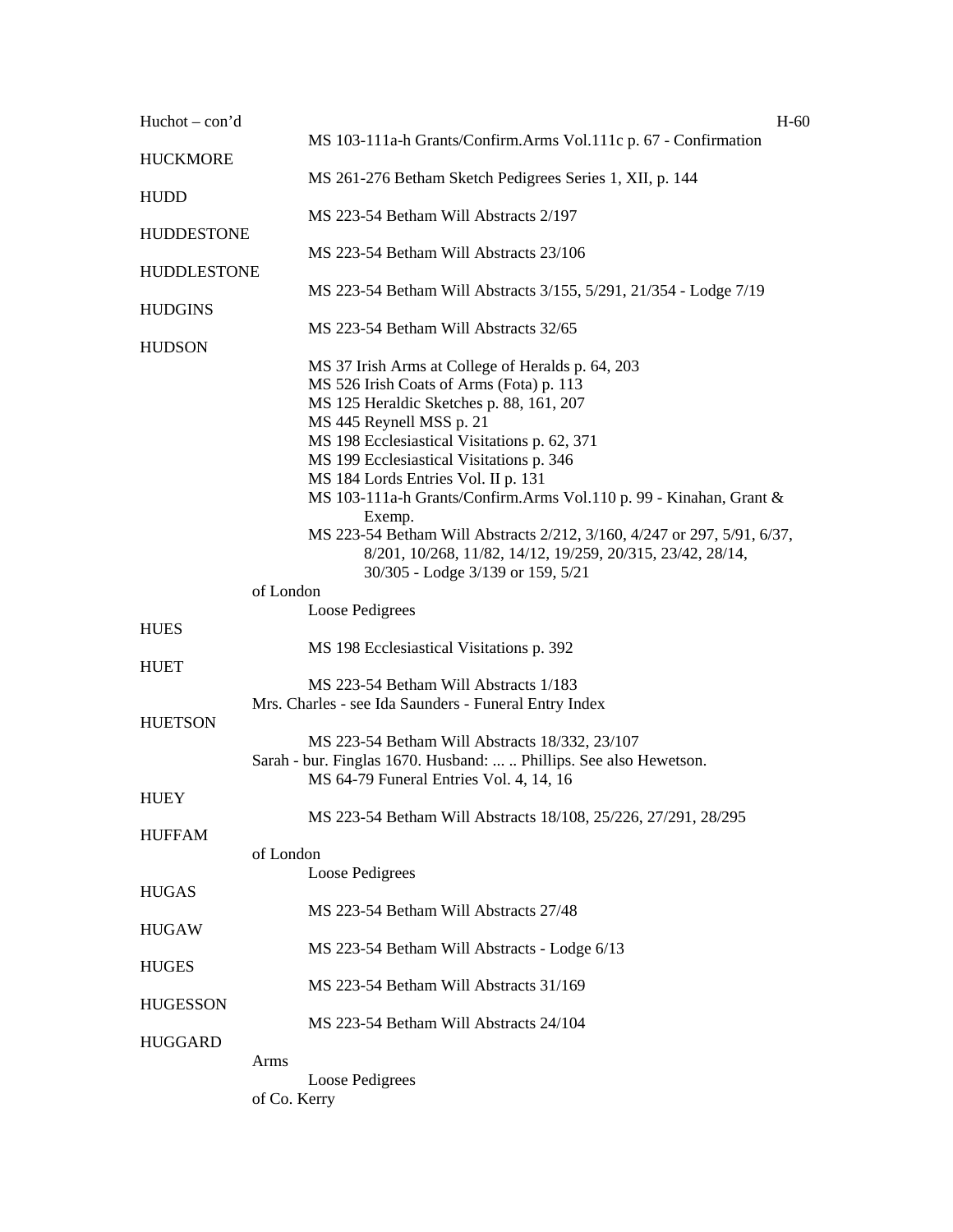| Huggard $-$ con'd    |                                                                           | $H-61$ |
|----------------------|---------------------------------------------------------------------------|--------|
|                      | MS 205 Will Pedigrees Vol. 3 p. 164-5                                     |        |
| <b>HUGGINS</b>       |                                                                           |        |
|                      | MS 362-78 Betham Letter Books Vol. XVI p. 111, 47 or 119                  |        |
| HUGH,O'              |                                                                           |        |
|                      | MS 146 O'Ferrall's Linea Antiqua II p. 423                                |        |
| <b>HUGHES</b>        |                                                                           |        |
|                      | MS 445 Reynell MSS p. 140                                                 |        |
|                      | MS 280-85 Fisher MSS VI p. 12                                             |        |
|                      | MS 198 Ecclesiastical Visitations p. 35-7, 392, 415                       |        |
|                      | MS 199 Ecclesiastical Visitations p. 208, 250, 256                        |        |
|                      | MS 146 O'Ferrall's Linea Antiqua II p. 483                                |        |
|                      | MS 103-111a-h Grants/Confirm.Arms Vol. 108 p. 404                         |        |
|                      | MS 223-54 Betham Will Abstracts 1/23, 3/120 or 119, 4/106, 5/60, 7/70,    |        |
|                      | 8/108, 9/136, 12/72, 14/363, 15/67, 16/99, 18/171, 19/50, 20/81,          |        |
|                      | 21/171, 22/122, 23/52 or 152, 25/255, 26/15, 28/26, 30/96,                |        |
|                      | 31/198, 32/54                                                             |        |
|                      | of Co. Tipperary                                                          |        |
|                      | MS 573-576 Sadleir Pedigrees 576 p. 105                                   |        |
|                      | of Co. Mayo                                                               |        |
|                      | MS 215-219 Anglo-Irish Pedigrees V p. 338c                                |        |
| <b>HUGHY</b>         | MS 223-54 8etham Will Abstracts 17/101                                    |        |
|                      |                                                                           |        |
| <b>HUGO</b>          |                                                                           |        |
| <b>HUISH/ HUISHE</b> | MS 223--54 8etham Will Abstracts 6121, 29/20                              |        |
|                      | Loose Pedigrees - see also Huyshe                                         |        |
|                      | MS 223-54 8etham Will Abstracts 4/286, 5/182                              |        |
| <b>HUITT</b>         |                                                                           |        |
|                      | MS 199 Ecclesiastical Visitations p. 212                                  |        |
| <b>HUKY</b>          |                                                                           |        |
|                      | of Co. Limerick                                                           |        |
|                      | MS 215-219 Anglo-Irish Pedigrees V p. 296                                 |        |
| <b>HULCOME</b>       |                                                                           |        |
|                      | MS 198 Ecclesiastical Visitations p. 124, 152, 176                        |        |
| <b>HULETT</b>        |                                                                           |        |
|                      | MS 223-54 Betham Will Abstracts 13/235, 20/382 - Lodge 10/113             |        |
| <b>HULNGS</b>        |                                                                           |        |
|                      | MS 223-54 Betham Will Abstracts 7/96, 14/363                              |        |
| <b>HULL</b>          |                                                                           |        |
|                      | MS 280-85 Fisher MSS I p. 7                                               |        |
|                      | MS 125 Heraldic Sketches p. 295                                           |        |
|                      | MS 198 Ecclesiastical Visitations 106, 136, 141, 143                      |        |
|                      | MS 223-54 Betham Will Abstracts 1/4, 3/122, 7/19, 11/195, 21/310, 28/77 - |        |
|                      | Lodge 6/124, 9/73                                                         |        |
|                      | of Cloghmakilty, Co. Cork                                                 |        |
|                      | MS 261-276 Betham Sketch Pedigrees Series 1, IX, p. 210-213               |        |
|                      | of Co. Cork                                                               |        |
|                      | MS 404-5 Davies MSS II, no page given                                     |        |
|                      | of Hameldon                                                               |        |
|                      | Loose Pedigrees                                                           |        |
|                      | See also Tonson                                                           |        |
|                      | MS 103-111a-h Grants/Confirm.Arms Vol.103 p. 100                          |        |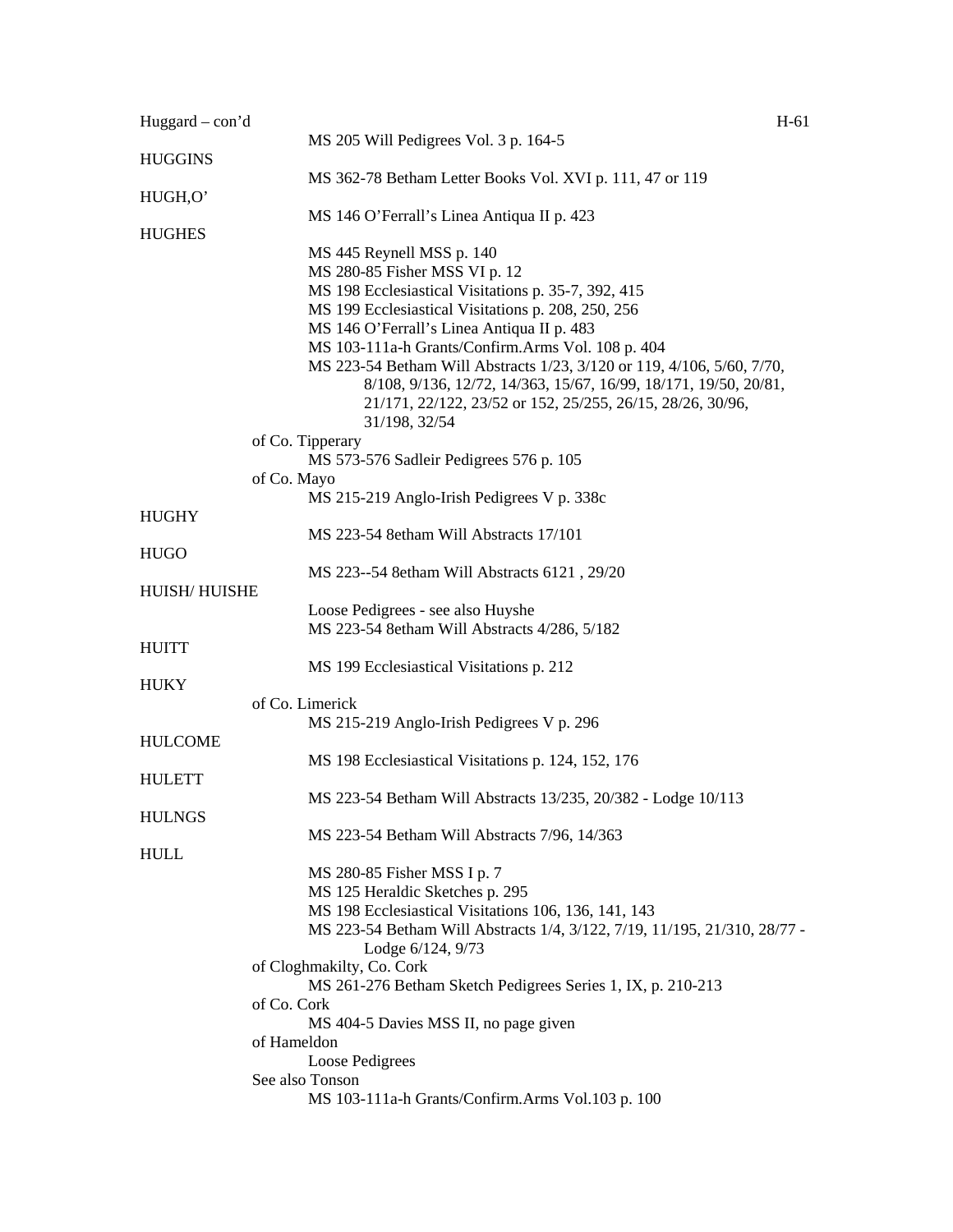| $Hull - con'd$    |                                                                               | $H-62$ |
|-------------------|-------------------------------------------------------------------------------|--------|
|                   | Argentine - bur. 1637. Eldest son & heir of Sir William Hull. Wife: Thomasine |        |
|                   | Pigott. Res: Co. Cork                                                         |        |
|                   | MS 64-79 Funeral Entries Vol. 7                                               |        |
|                   | George - bur. Down 1639                                                       |        |
|                   |                                                                               |        |
|                   | MS 64-79 Funeral Entries Vol. 8, 17                                           |        |
|                   | Henry - bur. 1637. Res: Devonshire/Cork                                       |        |
|                   | MS 64-79 Funeral Entries Vol. 7                                               |        |
|                   | Mr. - bur. Dublin 1677                                                        |        |
|                   | MS 64-79 Funeral Entries Vol. 4, 11, 14                                       |        |
| <b>HULLER</b>     |                                                                               |        |
|                   | MS 223-51 Betham Will Abstracts 17/132                                        |        |
| <b>HUMBLE</b>     |                                                                               |        |
|                   | MS 362-78 Betham Letter Books Vol. VI p. 144                                  |        |
|                   | MS 223-54 Betham Will Abstracts 3/156, 14/340                                 |        |
|                   |                                                                               |        |
|                   | of Dublin, & Clonskeran, Co. Waterford                                        |        |
|                   | MS 261-276 Betham Sketch Pedigrees Series 1, II, p. 197                       |        |
|                   | of London                                                                     |        |
|                   | MS 261-276 Betham Sketch Pedigrees Series 1, II, p. 197                       |        |
|                   | MS 292-298 Betham Sketch Pedigrees Series 2, III, p. 157-163                  |        |
|                   | John Nugent                                                                   |        |
|                   | MS 103-111a-h Grants/Confirm.Arms Vol.107 p. 58                               |        |
| <b>HUME/HUMES</b> |                                                                               |        |
|                   | MS 37 Irish Arms at College of Heralds p. 55, 180                             |        |
|                   | MS 125 Heraldic Sketches p. II, 128, 241                                      |        |
|                   |                                                                               |        |
|                   | MS 261-276 Betham Sketch Pedigrees Series 1, IV, p. 196, 213                  |        |
|                   | MS 292-298 Betham Sketch Pedigrees Series 2, III, p. 237                      |        |
|                   | MS 103-111a-h Grants/Confirm.Arms Vol.103 p. 25, 49                           |        |
|                   | MS 103-111a-h Grants/Confirm.Arms Vol.106 p. 66                               |        |
|                   | MS 103-111a-h Grants/Confirm.Arms Vol.111d p. 75 - Confirmation               |        |
|                   | MS 223-54 Betham Will Abstracts 1/22, 3/159, 5/244, 7/130, 9/263,             |        |
|                   | 14/67, 16/270, 2/308, 23/72, 24/368, 28/48 - Lodge 1/129, 2/61,               |        |
|                   | $4/105$ , $5/13$ , $6/145$ , $7/116$ , $10/9$                                 |        |
|                   | of Butlerswood, Co. Wicklow                                                   |        |
|                   | MS 261-276 Betham Sketch Pedigrees Series 1, I, p. 135                        |        |
|                   |                                                                               |        |
|                   | of Castle Hume/Castlehume, Co. Fermanagh                                      |        |
|                   | MS 261-276 Betham Sketch Pedigrees Series 1, 1, p. 135                        |        |
|                   | MS 183 Lords Entries Vol. I p. 269                                            |        |
|                   | of Co. Fermanagh                                                              |        |
|                   | MS 261-276 Betham Sketch Pedigrees Series 1, XIV, p. 57                       |        |
|                   | of Queen's Co.                                                                |        |
|                   | Loose Pedigrees                                                               |        |
|                   | See also Earl Macartney                                                       |        |
|                   | Sir Thomas - bur. Dublin 1663                                                 |        |
|                   | MS 64-79 Funeral Entries Vol. 4, 14, 16                                       |        |
|                   |                                                                               |        |
|                   | Lady John - see Sidney Hamilton - Funeral Entry Index                         |        |
| <b>HUMFREY</b>    |                                                                               |        |
|                   | of Co. Wicklow                                                                |        |
|                   | MS 384 Donavan MSS p. 125                                                     |        |
|                   | Katherine - bur. 1622. Husband: Richard Duff. Res: Dublin                     |        |
|                   | MS 64-79 Funeral Entries Vol. 5, 17                                           |        |
| <b>HUMPEY</b>     |                                                                               |        |
|                   | MS 223-54 Betham Will Abstracts 32/9                                          |        |
|                   |                                                                               |        |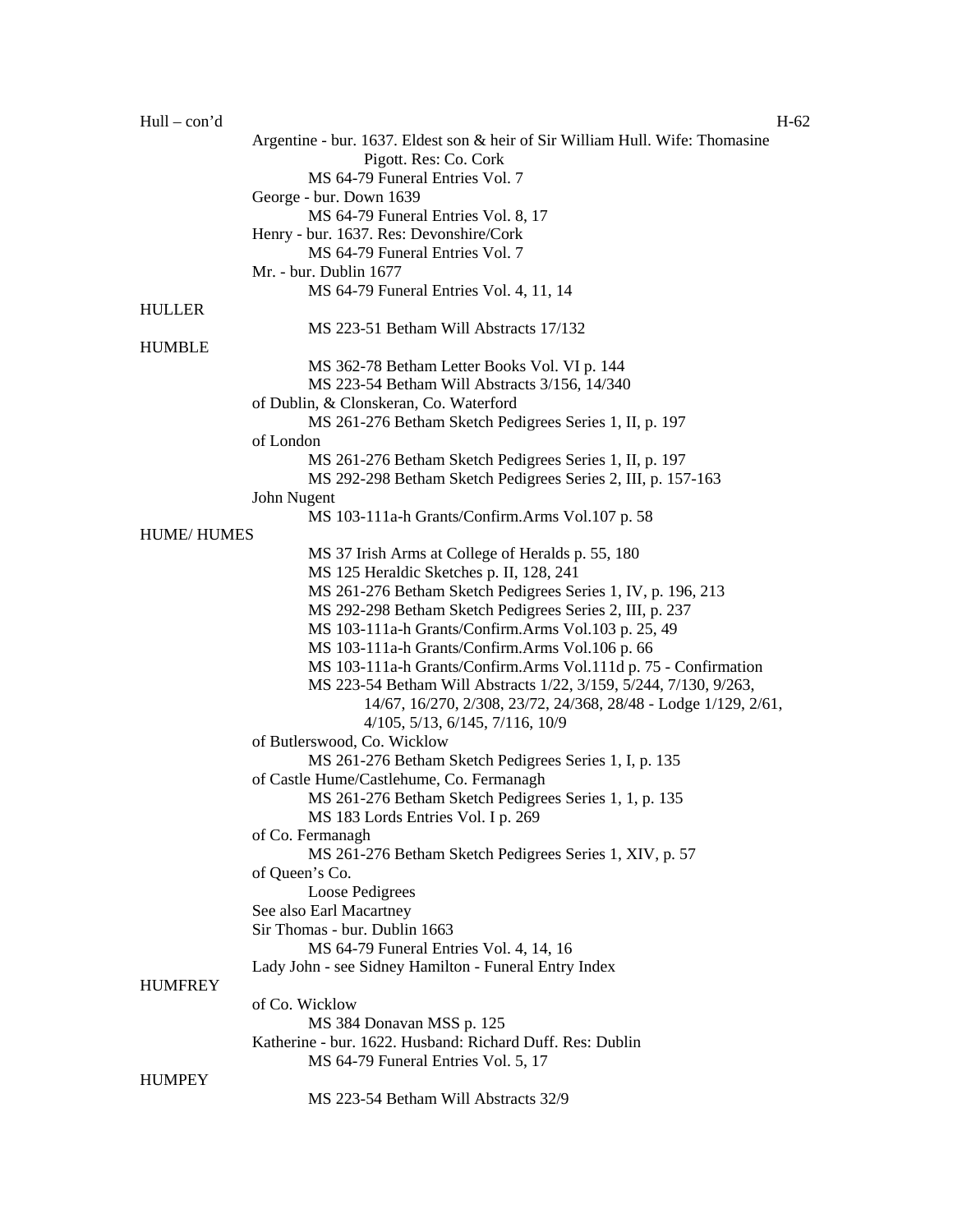| <b>HUMPHREYS</b>  | $H-63$                                                                                                                              |
|-------------------|-------------------------------------------------------------------------------------------------------------------------------------|
|                   | MS 445 Reynell MSS p. 90, 95, 119, 123, 140, 149                                                                                    |
|                   | MS 125 Heraldic Sketches p. 86, 118, 122, 280, 295                                                                                  |
|                   | MS 198 Ecclesiastical Visitations p. 91                                                                                             |
|                   | MS 103-111a-h Grants/Confirm.Arms Vol.107 p. 286                                                                                    |
|                   | MS 103-111a-h Grants/Confirm.Arms VoI.111e p. 141 - Confirmation                                                                    |
|                   | MS 223-54 Betham Will Abstracts 2/100, 3/110, 4/117, 5/197, 6/123, 7/422,                                                           |
|                   | 8/293, 10/338, 11/289, 13/209, 15/218, 17/141, 18/5, 19/154,                                                                        |
|                   | 22/112, 23123 or 323, 24/151 - Lodge 4/165                                                                                          |
|                   | of Co. Offaly & Co. Cork                                                                                                            |
|                   | Loose Pedigrees                                                                                                                     |
|                   | John - bur. Co. Wicklow 1666                                                                                                        |
|                   | MS 64-79 Funeral Entries Vol. 4, 14, 16                                                                                             |
| <b>HUMTLE</b>     |                                                                                                                                     |
|                   | MS 223-54 Betham Will Abstracts 7/356                                                                                               |
| <b>HUNCKES</b>    |                                                                                                                                     |
|                   | MS 223-54 Betham Will Abstracts 18/342                                                                                              |
| <b>HUNGERFORD</b> |                                                                                                                                     |
|                   | MS 362-78 Betham Letter Books Vol. VIII p. 13 - Vol. IX p. 331 - Vol.X                                                              |
|                   | p.146-8                                                                                                                             |
|                   | MS 261-276 Betham Sketch Pedigrees Series 1. VII. p. 160<br>MS 223-54 Betham Will Abstracts 1/4, 18/43, 20/425 - Lodge 6/215, 10/63 |
|                   | of Burra, Co. Cork                                                                                                                  |
|                   | MS 261-276 Betham Sketch Pedigrees Series 1, XVI, p. 226                                                                            |
|                   | Island of Inchydony. Co. Cork                                                                                                       |
|                   | MS 261-276 Betham Sketch Pedigrees Series 1, XVI, p. 224                                                                            |
|                   | of Cahirrnore. Co. Cork                                                                                                             |
|                   | MS 261-276 Betham Sketch Pedigrees Series 1, XVI, p. 229                                                                            |
|                   | Arms                                                                                                                                |
|                   | MS 183 Lords Entries Vol. I p. 18                                                                                                   |
|                   | Capt. - bur. 1658                                                                                                                   |
|                   | MS 64-79 Funeral Entries Vol. 4, 14, 16                                                                                             |
| <b>HUNN</b>       |                                                                                                                                     |
|                   | Thomas - bur. Norfolkshire 1618                                                                                                     |
|                   | MS 64-79 Funeral Entries Vol. 17                                                                                                    |
| <b>HUNT</b>       |                                                                                                                                     |
|                   | MS 526 Irish Coats of Arms (Fota) p. 88                                                                                             |
|                   | MS 125 Heraldic Sketches p. 92, 141                                                                                                 |
|                   | MS 199 Ecclesiastical Visitations p. 6                                                                                              |
|                   | MS 103-111a-h Grants/Confirm.Arms Vol.103 p. 147                                                                                    |
|                   | MS 103-111a-h Grants/Confirm.Arms Vol.111 p. 70 - Certificate                                                                       |
|                   | MS 103-111a-h Grants/Confirm.Arms Vol.111a p. 69 - Confirmation                                                                     |
|                   | MS 103-111a-h Grants/Confirm.Arms Vol.111 d p. 95 - Confirmation                                                                    |
|                   | MS 223-54 Betham Will Abstracts 1/68. 2/131, 3/109, 5/115, 6/175, 7/16,                                                             |
|                   | 8/150, 11/258, 12/297, 13/199, 14/89, 15/2165, 16/110, 17/213,                                                                      |
|                   | 18/341, 19/200, 20/40, 21/26, 22/237, 24/153, 25/301, 26/13,                                                                        |
|                   | 27/177, 30/155, 32/139 - Lodge 5/141, 6/31, 8/48 or 68                                                                              |
|                   | of Dublin<br>MS 261-276 Betham Sketch Pedigrees Series 1, VI, p. 83                                                                 |
|                   | of Portarlington, Queen's Co.                                                                                                       |
|                   | MS 261-276 Betham Sketch Pedigrees Series 1, XI V, p. 17                                                                            |
|                   | of Warwick (Arms)                                                                                                                   |
|                   | MS 93-97 Chaos 4, p. 107                                                                                                            |
|                   |                                                                                                                                     |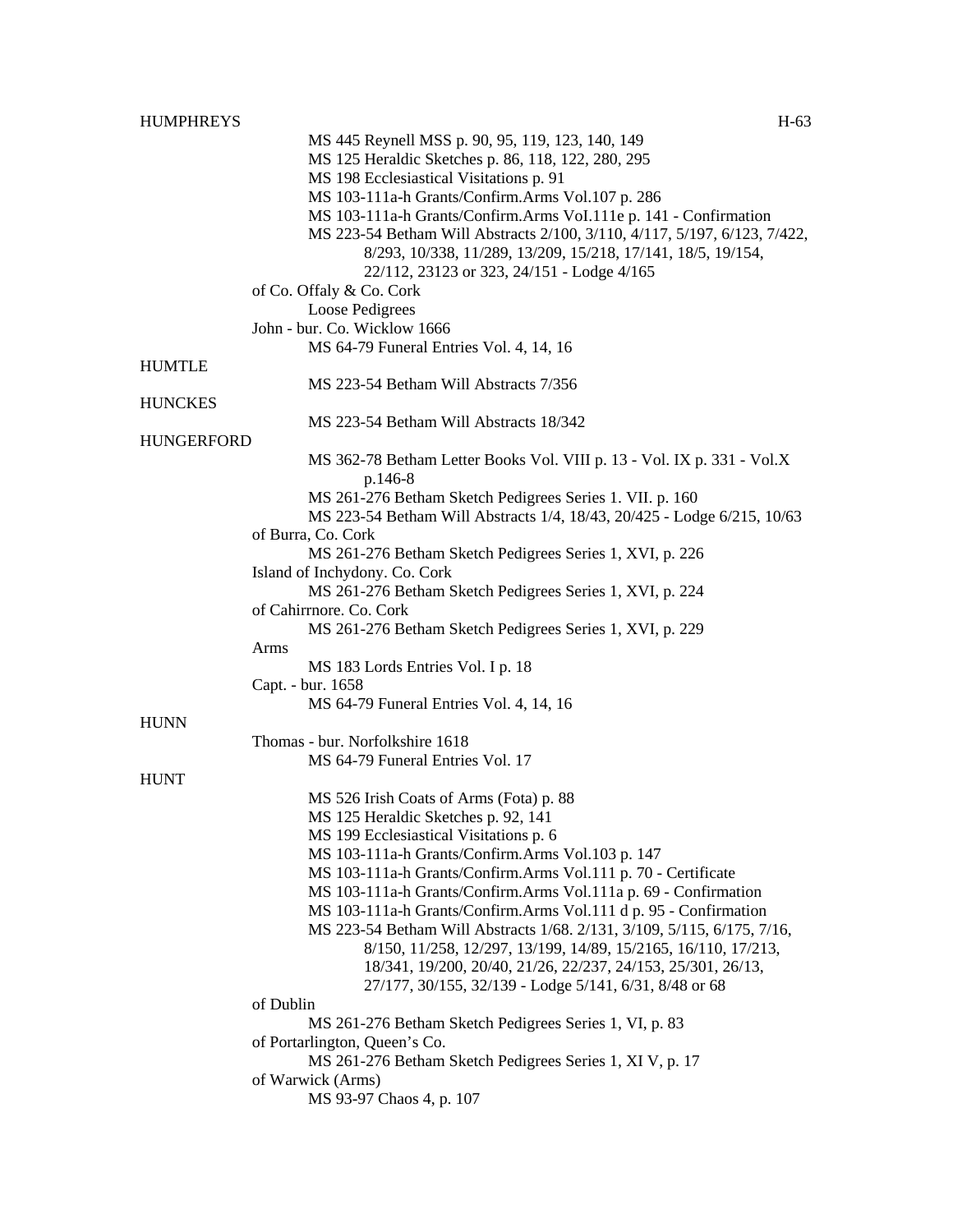| $Hunt - con' d$          |               |                                                                                                                                       | H-64 |
|--------------------------|---------------|---------------------------------------------------------------------------------------------------------------------------------------|------|
|                          |               | of Co. Limerick                                                                                                                       |      |
|                          |               | MS 404-5 Davies MSS II, no page given                                                                                                 |      |
|                          |               | MS 112 Brooke (Baronets Pedigrees) p. 56                                                                                              |      |
|                          |               | MS 215-219 Anglo-Irish Pedigrees III p. 145                                                                                           |      |
|                          |               | MS 215-219 Anglo-Irish Pedigrees V p. 294                                                                                             |      |
|                          |               | of Gloucestershire                                                                                                                    |      |
|                          |               | MS 278 Ball MSS p. 331                                                                                                                |      |
|                          |               | Ann - bur. Dublin 1642. Husband: Capt. Abraham Rickeseis                                                                              |      |
|                          |               | MS 64-79 Funeral Entries Vol. 10                                                                                                      |      |
|                          |               | Mrs. - see   Pullein - Funeral Entry Index                                                                                            |      |
| HUNTE, LE                |               |                                                                                                                                       |      |
|                          | of Ardtrumont |                                                                                                                                       |      |
|                          |               | MS 261-276 Betham Sketch Pedigrees Series 1, XIV, p. 128                                                                              |      |
| <b>HUNTER</b>            |               |                                                                                                                                       |      |
|                          |               | MS 526 Irish Coats of Arms (Fota) p. 89                                                                                               |      |
|                          |               | MS 125 Heraldic Sketches p. 76, 295                                                                                                   |      |
|                          |               | MS 199 Ecclesiastical Visitations p. 208                                                                                              |      |
|                          |               | MS 103-111a-h Grants/Confirm.Arms Vol.103 p. 26 - alias Perry                                                                         |      |
|                          |               | MS 223-54 Betham Will Abstracts 2/175, 5/114, 7/37, 8/61, 10/27, 11/253,<br>12/44, 13/97, 14/55, 22/347 or 367, 24/98, 31/139, 32/109 |      |
| <b>HUNTINGOON</b>        |               |                                                                                                                                       |      |
|                          |               | Earl of - see Hastings                                                                                                                |      |
|                          |               | MS 184 Lords Entries Vol. II, p. 38                                                                                                   |      |
|                          |               | MS 432-37 Irwin, MSS 436 p. 193                                                                                                       |      |
| HUNTINGFIELD/HUNTINGFELD |               |                                                                                                                                       |      |
|                          |               | MS 103-111a-h Grants/Confirm.Arms Vol.103 p. 95                                                                                       |      |
|                          | Lord          |                                                                                                                                       |      |
|                          |               | Loose Pedigrees                                                                                                                       |      |
|                          | Arms          |                                                                                                                                       |      |
|                          |               | MS 184 Lords Entries Vol. II p. 2                                                                                                     |      |
| HUNTLEY/ HUNTLY          |               |                                                                                                                                       |      |
|                          |               | MS 223-54 Betham Will Abstracts 14/356 - Lodge 5/187 or 189                                                                           |      |
|                          | Earl of       |                                                                                                                                       |      |
|                          |               | MS 432-37 Irwin, MSS 437 Part I                                                                                                       |      |
| <b>HUOLACHAN</b>         |               |                                                                                                                                       |      |
|                          |               | MS 146 O'Ferrall's Linea Antiqua II p. 205, 271, 298                                                                                  |      |
| <b>HUONYN</b>            |               |                                                                                                                                       |      |
|                          |               | MS 223-54 Betham Will Abstracts 16/309                                                                                                |      |
| <b>HURBERT</b>           |               |                                                                                                                                       |      |
|                          |               | MS 198 Ecclesiastical Visitations p. 504                                                                                              |      |
| <b>HURD</b>              |               |                                                                                                                                       |      |
|                          |               | MS 223-54 Betham Will Abstracts 3/26                                                                                                  |      |
| <b>HURLAND</b>           |               |                                                                                                                                       |      |
|                          |               | MS 103-111a-h Grants/Confirm.Arms Vol.103 p. 24                                                                                       |      |
| <b>HURLESTON</b>         |               |                                                                                                                                       |      |
|                          | of Cheshire   |                                                                                                                                       |      |
|                          |               | MS 184 Lords Entries Vol. II p. 106                                                                                                   |      |
| HURLEY/HURLY             |               |                                                                                                                                       |      |
|                          |               | MS 526 Irish Coats of Arms (Fota) p. 96                                                                                               |      |
|                          |               | MS 198 Ecclesiastical Visitations p. 225, 240                                                                                         |      |
|                          |               | MS 199 Ecclesiastical Visitations p. 119                                                                                              |      |
|                          |               | TO FIND REFERENCES, SEE FILM NUMBER LISTING AND FOREWORD                                                                              |      |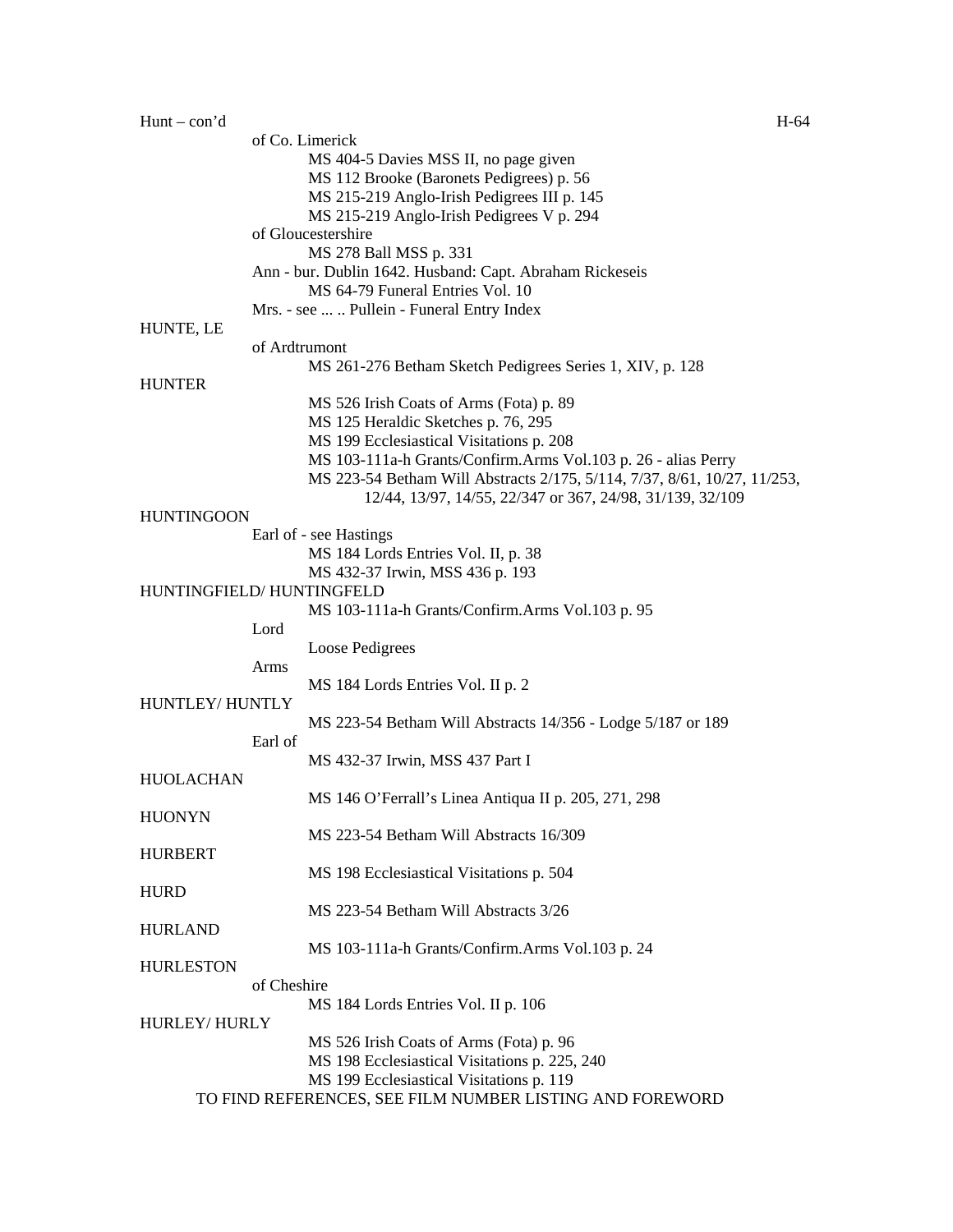| Hurley/Hurly $-$ con'd |                                                                                                  | $H-65$ |
|------------------------|--------------------------------------------------------------------------------------------------|--------|
|                        | MS 223-54 Betham Will Abstracts 1/874, 2/22, 3/115, 4/110, 13/186,<br>26/313 - Lodge 1/227, 2/31 |        |
|                        | of Co. Limerick                                                                                  |        |
|                        | Loose Pedigrees                                                                                  |        |
|                        | MS 215-219 Anglo-Irish Pedigrees III p. 151                                                      |        |
|                        | MS 215-219 Anglo-Irish Pedigrees V p. 301, 304, 307                                              |        |
|                        | of Co. Galway                                                                                    |        |
|                        | MS 215-219 Anglo-Irish Pedigrees III p. 148                                                      |        |
|                        | of Kilmallock                                                                                    |        |
|                        | MS 215-219 Anglo-Irish Pedigrees III p. 148, 150                                                 |        |
|                        | of Knocklong                                                                                     |        |
|                        | MS 215-219 Anglo-Irish Pedigrees III p. 149                                                      |        |
|                        | of Co. Kerry                                                                                     |        |
|                        | MS 215-219 Anglo-Irish Pedigrees III p. 150                                                      |        |
|                        | of Co. Mayo                                                                                      |        |
|                        | MS 215-219 Anglo-Irish Pedigrees V p. 338a                                                       |        |
|                        | Morrice - bur. Emly 1637. Wives: (1) Grany O'Hogan, and (2) Grace Thornton                       |        |
|                        | MS 64-79 Funeral Entries Vol. 7                                                                  |        |
|                        | Randall - bur. Co. Limerick c. 1637                                                              |        |
|                        | MS 64-79 Funeral Entries Vol. 7                                                                  |        |
|                        | ? - bur. c. 1629                                                                                 |        |
|                        | MS 64-79 Funeral Entries Vol. 5                                                                  |        |
| <b>HURST</b>           |                                                                                                  |        |
|                        | MS 125 Heraldic Sketches p. 76                                                                   |        |
|                        | MS 223-54 Betham Will Abstracts 3/149, 30/321                                                    |        |
| <b>HURTY</b>           |                                                                                                  |        |
|                        | MS 223-54 Betham Will Abstracts 3/140, 13/139                                                    |        |
| <b>HUSBAND</b>         |                                                                                                  |        |
| <b>HUSHAM</b>          | MS 199 Ecclesiastical Visitations p. 289                                                         |        |
|                        | MS 223-54 Betham Will Abstracts 9/58                                                             |        |
| <b>HUSK</b>            |                                                                                                  |        |
|                        | MS 223-54 Betham Will Abstracts 12/273                                                           |        |
| <b>HUSKINS</b>         |                                                                                                  |        |
|                        | MS 223-54 Betham Will Abstracts - Lodge 3/129                                                    |        |
| <b>HUSON</b>           |                                                                                                  |        |
|                        | MS 223-54 Betham Will Abstracts 5/139, 8/306, 12/57, 13/207, 16/308 -                            |        |
|                        | Lodge $10/50$                                                                                    |        |
| <b>HUSSEY</b>          |                                                                                                  |        |
|                        | MS 362-78 Betham Letter Books Vol. III p. 272                                                    |        |
|                        | MS 198 Ecclesiastical Visitations p. 265, 266, 504, 556, 557                                     |        |
|                        | MS 103-111a-h Grants/Confirm.Arms Vol.107 p. 304                                                 |        |
|                        | MS 103-111a-h Grants/Confirm.Arms Vol.107 p. 366 - to Finnerty                                   |        |
|                        | MS 103-111a-h Grants/Confirm.Arms Vol.111 p. 228 - Walsh - Grant                                 |        |
|                        | MS 223-54 Betham Will Abstracts 3/1122, 4/293, 5/23, 6/167, 9/60 or 68,                          |        |
|                        | 11/284, 13/220, 14/350, 17/68, 18/228, 20/48, 21/263, 22/299,                                    |        |
|                        | 23/170, 26/276, 31/182 - Lodge 2/37, 4/61, 5/89, 6/49, 7/95, 8/1                                 |        |
|                        | 25, 9/79, 10/50                                                                                  |        |
|                        | of Co. Kerry                                                                                     |        |
|                        | Loose Pedigrees                                                                                  |        |
|                        | MS 215-219 Anglo-Irish Pedigrees III p. 140, 148                                                 |        |
|                        | of Rathkenny, Co. Meath                                                                          |        |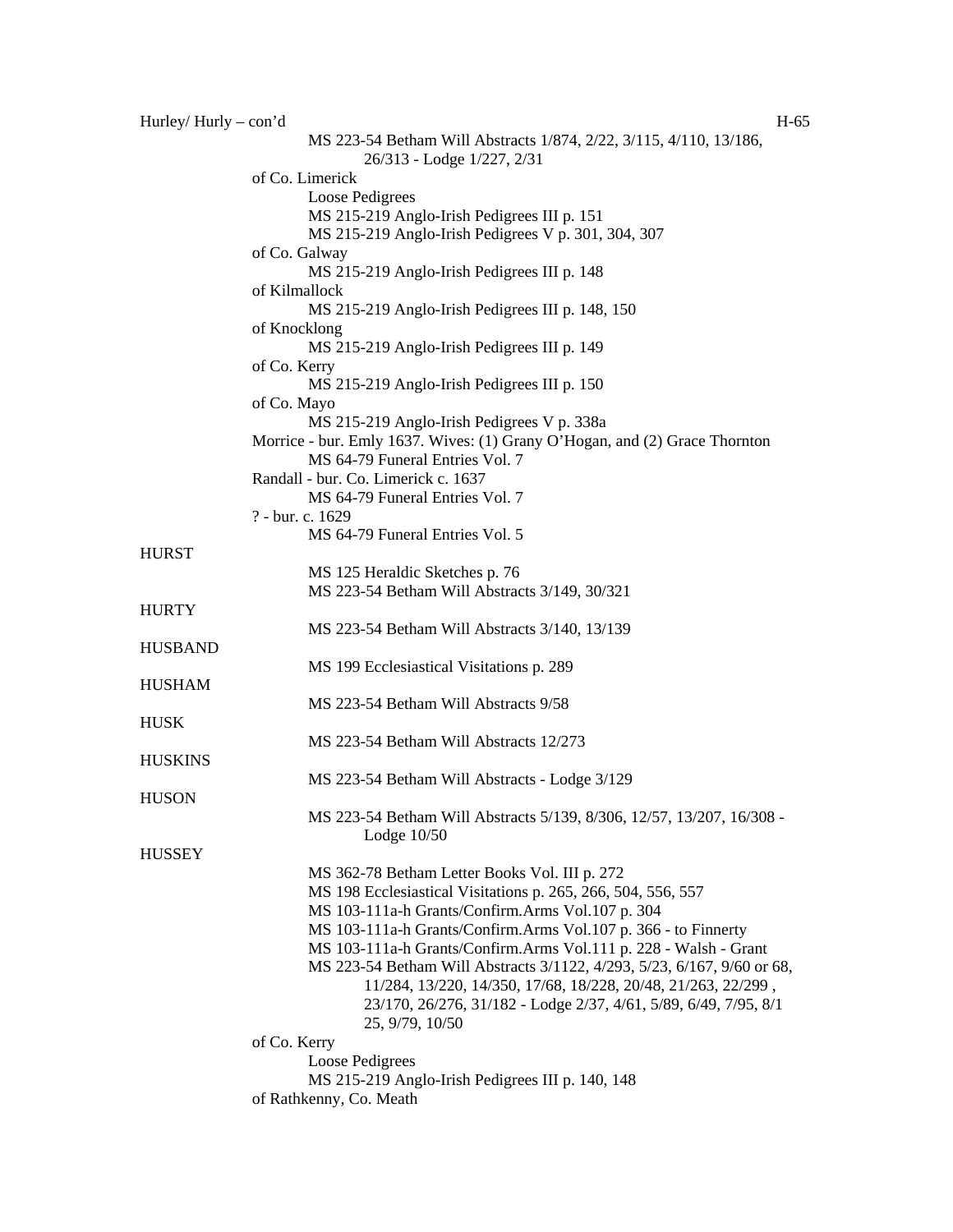Hussey – con'd H-66

MS 292-298 Betham Sketch Pedigrees Series 2, III, p. 119 of Lancashire MS 384 Donavan MSS p. 124 of Co. Meath MS 93-97 Chaos 4, p. 91 (Fun. Entry) MS 215-219 Anglo-Irish Pedigrees III p. 141, 143, 146-7 of Donore, Co. Kildare MS 215-219 Anglo-Irish Pedigrees V p. 248 Baron of Galtrim MS 292-298 Betham Sketch Pedigrees Series 2, III, p. 115, 121-129 MS 215-219 Anglo-Irish Pedigrees III p. 144 Edward - bur. Co. Meath 1640 MS 64-79 Funeral Entries Vol. 9, 17 Jane - bur. 1622. Husband: Christopher Barnewall. Res: Co. Meath MS 64-79 Funeral Entries Vol. 5, 17 Joan - bur. 1610. Husband: Lawrence Delahide. Res: Moyglare MS 64-79 Funeral Entries Vol. 1, 3 Thomas - bur. Co. Meath 1689 MS 64-79 Funeral Entries Vol. 13, 14 Mrs. Thomas - bur. 1617. See also Elenor Wogan - Funeral Entry Index MS 64-79 Funeral Entries Vol. 1 Mrs. Walter - bur. 1610. See also Ellis Plunket - Funeral Entry Index MS 64-79 Funeral Entries Vol. 1, 3 ? - bur. c. 1629. Res: Mulhussy MS 64-79 Funeral Entries Vol. 5 HUSTER MS 223-54 Betham Will Abstracts 30/105 **HUSTON** MS 223-54 Betham Will Abstracts 14/239 **HUTCHEON** of Co. Antrim MS 215-219 Anglo-Irish Pedigrees III p. 140 **HUTCHESON** MS 223-54 Betham Will Abstracts 1/170, 2/240, 8/124 or 126, 20/384, 22/108, 32/56 **HUTCHINGS** MS 103-1 11a-h Grants/Confirm.Arms Vol. 111c p. 15 - Confirmation **HUTCHINS** MS 223-54 Betham Will Abstracts 2/142, 3/116, 4/241, 14/112, 16/261, 26/150 of Leighlin Bridge, Co. Carlow MS 261-276 Betham Sketch Pedigrees Series 1, VII, p. 386 of Somerset MS 384 Donavan MSS p. 136 of Co. Cork MS 404-5 Davies MSS I, no page given **HUTCHINSON** MS 213 Antrim Families p. 194, 223 MS 198 Ecclesiastical Visitations p. 119, 125, 138, 148, 153 MS 103-111a-h Grants/Confirm.Arms Vol.106 p. 45 MS 103-111a-h Grants/Confirm.Arms Vol.1 07 p. 259 - take add'l. name of Lloyd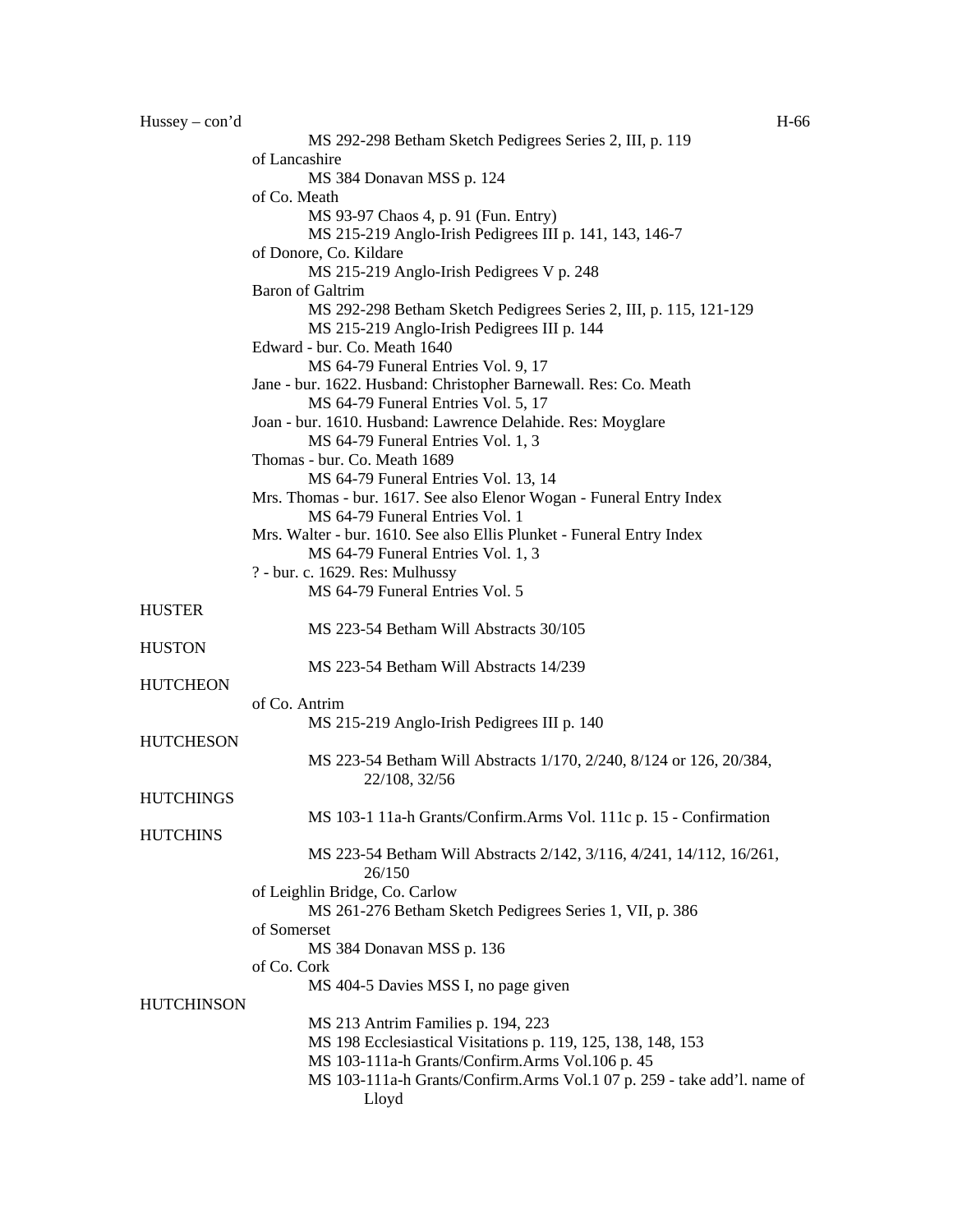|                 | MS 103-111a-h Grants/Confirm.Arms Vol.110 p. 133 - Grant<br>MS 223-54 Betham Will Abstracts 1/5, 2/91, 3/133, 4/155, 5/160, 7/9, 9/31,<br>10/2, 11/328, 12/8, 13/278, 14/401 or 601, 15/209, 16/292, 17/312,<br>18/37, 19/14, 20/192, 21/107, 22132, 23/48, 24/44, 27/46,<br>28/99, 29/158, 30/105 - Lodge 4/263, 5/111, 6/39 |
|-----------------|-------------------------------------------------------------------------------------------------------------------------------------------------------------------------------------------------------------------------------------------------------------------------------------------------------------------------------|
|                 | of Castle Sallagh, Co. Wicklow<br>MS 261-276 Betham Sketch Pedigrees Series 1, VII, p. 270 and IV p. 146<br>MS 112 Brooke (Baronets Pedigrees) p. 22                                                                                                                                                                          |
|                 | of Co. Cork                                                                                                                                                                                                                                                                                                                   |
|                 | MS 404-5 Davies MSS I, no page given<br>of Knocklofty, Co. Tipperary                                                                                                                                                                                                                                                          |
|                 | MS 573-576 Sadleir Pedigrees 573, no page given                                                                                                                                                                                                                                                                               |
|                 | MS 184 Lords Entries Vol. II p. 157 - Baroness Donaghmore of                                                                                                                                                                                                                                                                  |
|                 | Bishop of Killala                                                                                                                                                                                                                                                                                                             |
|                 | MS 261-276 Betham Sketch Pedigrees Series 1, VII, p. 270                                                                                                                                                                                                                                                                      |
|                 | Bishop of Down & Connor                                                                                                                                                                                                                                                                                                       |
|                 | MS 261-276 Betham Sketch Pedigrees Series 1, VII, p. 272                                                                                                                                                                                                                                                                      |
|                 | Governor of Carrickfergus                                                                                                                                                                                                                                                                                                     |
|                 | MS 384 Donavan MSS p. 132                                                                                                                                                                                                                                                                                                     |
|                 | Viscount Donoughmore<br>MS 186 Lords Entries Vol. IV p. 42                                                                                                                                                                                                                                                                    |
|                 | <b>Baron Donoughmore</b>                                                                                                                                                                                                                                                                                                      |
|                 | MS 186 Lords Entries Vol. III, p. 142                                                                                                                                                                                                                                                                                         |
|                 | Sir William                                                                                                                                                                                                                                                                                                                   |
|                 | MS 103-111a-h Grants/Confirm.Arms Vol.107 p. 92                                                                                                                                                                                                                                                                               |
|                 | Alderman Daniel - bur. Dublin 1676                                                                                                                                                                                                                                                                                            |
|                 | MS 64-79 Funeral Entries Vol. 4, 11, 14                                                                                                                                                                                                                                                                                       |
|                 | Elizabeth - bur. 1666. Husband:  Gilbert                                                                                                                                                                                                                                                                                      |
|                 | MS 64-79 Funeral Entries Vol. 4, 14, 16                                                                                                                                                                                                                                                                                       |
| <b>HUTTON</b>   | MS 103-111a-h Grants/Confirm.Arms Vol.111c p. 27 - Confirmation                                                                                                                                                                                                                                                               |
|                 | MS 103-111a-h Grants/Confirm.Arms Vol.111e p. 67 - Confirmation                                                                                                                                                                                                                                                               |
|                 | MS 223-54 Betham Will Abstracts 16/139, 21/207, 22/237, 23/237, 30/203                                                                                                                                                                                                                                                        |
| <b>HUWAND</b>   |                                                                                                                                                                                                                                                                                                                               |
|                 | MS 103-111a-h Grants/Confirm.Arms Vol.111 p. 212 - Confirmation                                                                                                                                                                                                                                                               |
| <b>HUXLEY</b>   |                                                                                                                                                                                                                                                                                                                               |
|                 | MS 223-54 Betham Will Abstracts 4/317                                                                                                                                                                                                                                                                                         |
| <b>HUXTABLE</b> |                                                                                                                                                                                                                                                                                                                               |
|                 | MS 223-54 Betham Will Abstracts 12/5                                                                                                                                                                                                                                                                                          |
| <b>HUYSHE</b>   | MS 362-78 Betham Letter Books Vol. XIV p. 107                                                                                                                                                                                                                                                                                 |
|                 | of Dublin                                                                                                                                                                                                                                                                                                                     |
|                 | Loose Pedigrees                                                                                                                                                                                                                                                                                                               |
| <b>HUYUET</b>   |                                                                                                                                                                                                                                                                                                                               |
|                 | MS 198 Ecclesiastical Visitations p. 402                                                                                                                                                                                                                                                                                      |
| <b>HYANS</b>    |                                                                                                                                                                                                                                                                                                                               |
|                 | MS 223-54 Betham Will Abstracts 8/16                                                                                                                                                                                                                                                                                          |
| <b>HYATT</b>    |                                                                                                                                                                                                                                                                                                                               |
|                 | MS 223-54 Betham Will Abstracts 4/71                                                                                                                                                                                                                                                                                          |
| <b>HYBART</b>   | MS 223-54 Betham Will Abstracts 27/271                                                                                                                                                                                                                                                                                        |
|                 | TO FIND REFERENCES, SEE FILM NUMBER LISTING AND FOREWORD                                                                                                                                                                                                                                                                      |
|                 |                                                                                                                                                                                                                                                                                                                               |